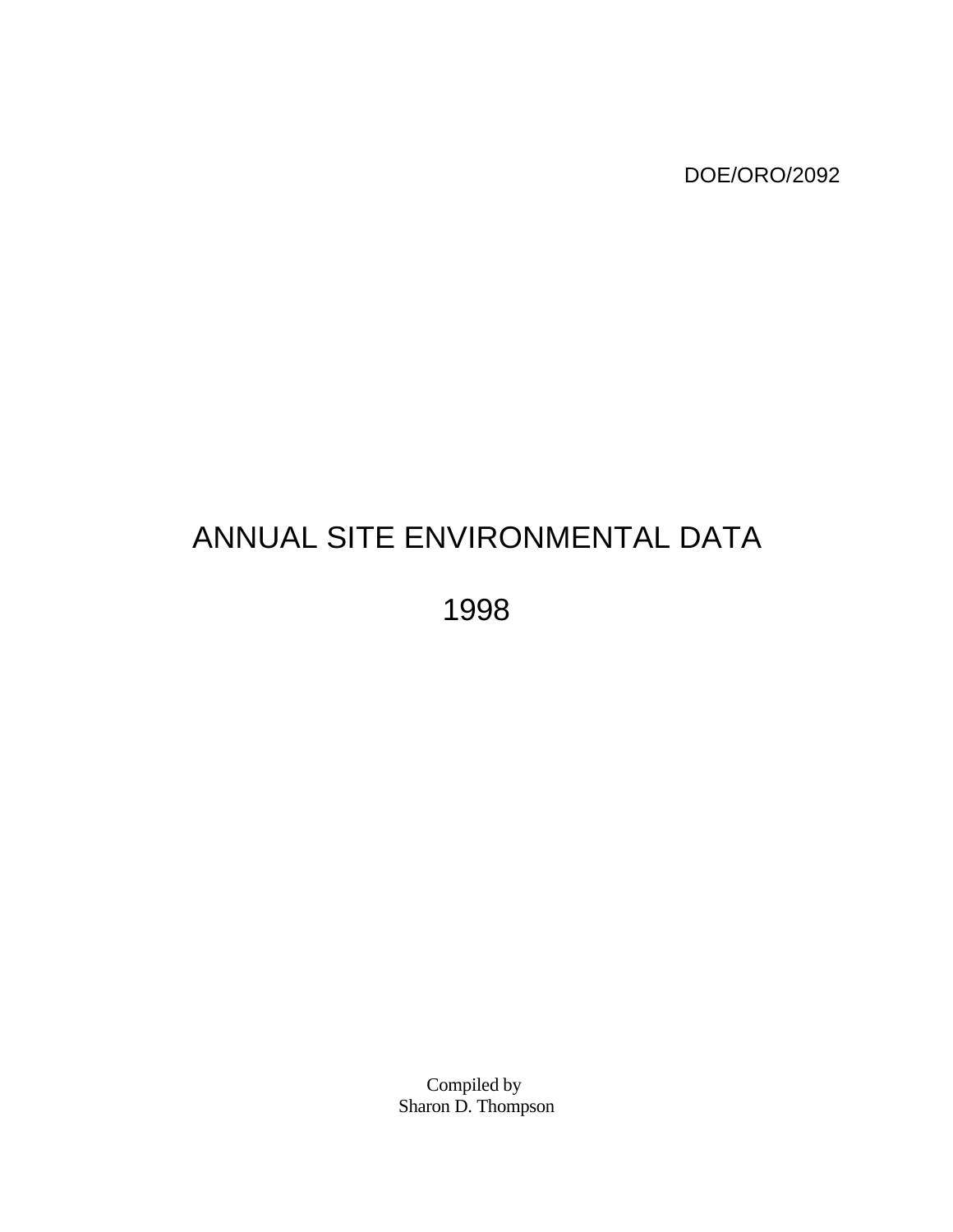# **List of Tables**

# **East Tennessee Technology Park**

#### **Table Page**

| 1.1  | 1998 NPDES Permit Number TN 0002950 ETTP Storm Drain Discharge Points 1-1                    |
|------|----------------------------------------------------------------------------------------------|
| 1.2  | 1998 NPDES Permit Number TN 0002950 Discharge Point 005, Sewage Treatment Plant  1-15        |
| 1.3  | 1998 NPDES Permit Number TN 0002950 Discharge Point 014, Central Neutralization              |
|      |                                                                                              |
| 1.4  | 1998 NPDES Permit Number TN 0002950 Discharge Point 009, Holding Pond 1-17                   |
| 1.5  | Radionuclide concentrations at ETTP discharges and surface water monitoring locations,       |
|      |                                                                                              |
| 1.6  | Radionuclide concentrations at ETTP discharges and surface water monitoring locations,       |
|      |                                                                                              |
| 1.7  | Radionuclide concentrations at ETTP discharges and surface water monitoring locations,       |
|      |                                                                                              |
| 1.8  | Radionuclide concentrations at ETTP discharges and surface water monitoring locations,       |
|      |                                                                                              |
| 1.9  | Radionuclide concentrations at ETTP discharges and surface water monitoring locations,       |
|      | K-1407-J (treated effluents from Central Neutralization Facility and TSCA Incinerator)  1-22 |
| 1.10 | Radionuclide concentrations at ETTP discharges and surface water monitoring locations,       |
|      |                                                                                              |
| 1.11 | Radionuclide concentrations at ETTP discharges and surface water monitoring locations,       |
|      |                                                                                              |
| 1.12 |                                                                                              |
| 1.13 |                                                                                              |
| 1.14 |                                                                                              |
| 1.15 |                                                                                              |
| 1.16 |                                                                                              |
| 1.17 |                                                                                              |
| 1.18 |                                                                                              |

# **Y-12 Plant**

| 2.1  | Y-12 Plant Biomonitoring Program summary information for wastewater treatment systems |  |
|------|---------------------------------------------------------------------------------------|--|
|      |                                                                                       |  |
| 2.2  |                                                                                       |  |
| 2.3  |                                                                                       |  |
| 2.4  |                                                                                       |  |
| 2.5  |                                                                                       |  |
| 2.6  |                                                                                       |  |
| 2.7  |                                                                                       |  |
| 2.8  |                                                                                       |  |
| 2.9  |                                                                                       |  |
| 2.10 |                                                                                       |  |
| 2.11 |                                                                                       |  |
|      |                                                                                       |  |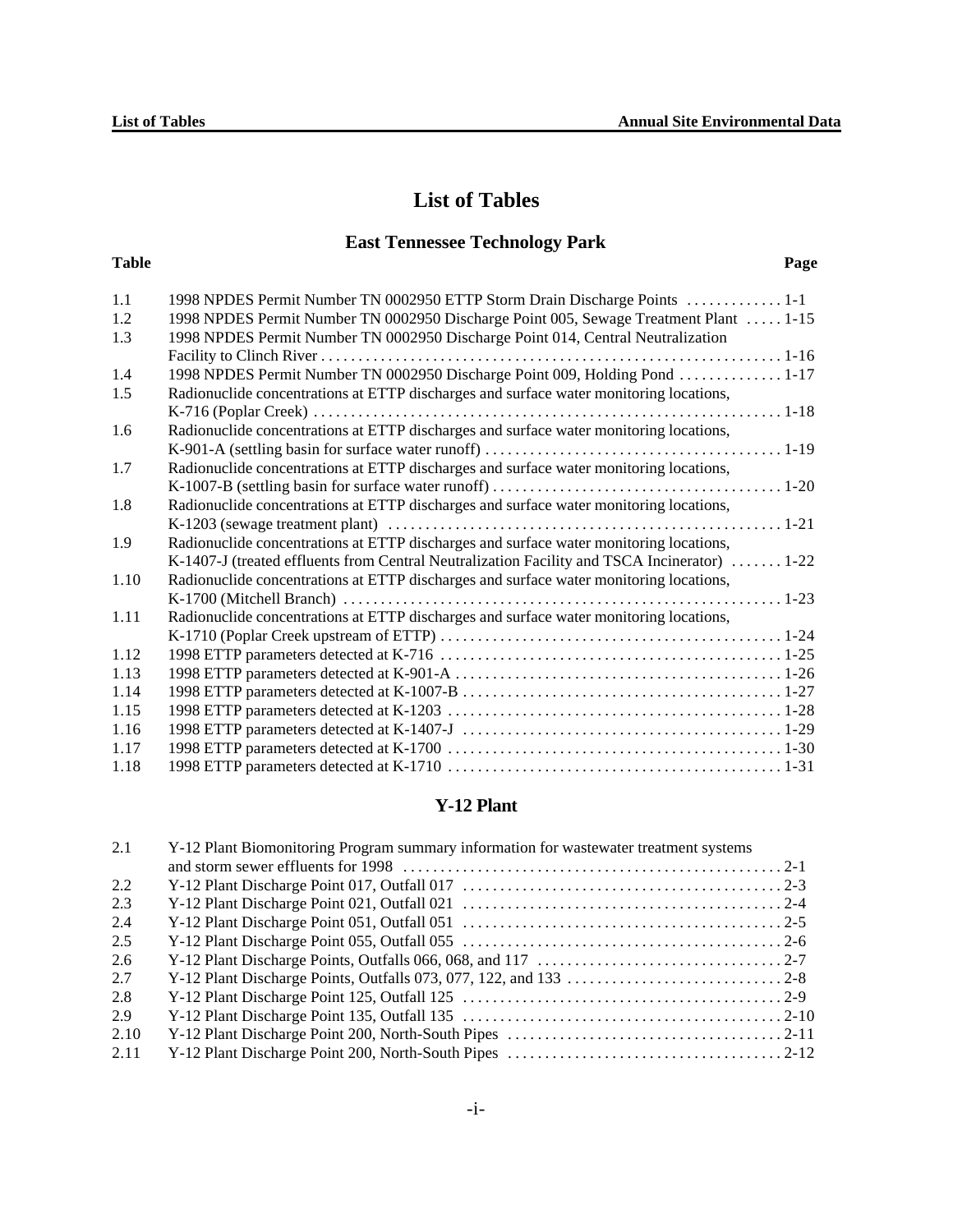## **Y-12 Plant (continued)**

| 2.12 |                                                                                    |  |
|------|------------------------------------------------------------------------------------|--|
| 2.13 | Y-12 Plant Biomonitoring Program summary inofrmation for Outfall 201 for 1998 2-14 |  |
| 2.14 | Y12 Plant Discharge Point 501, Central Pollution Control Facility 2-15             |  |
| 2.15 | Y-12 Plant Discharge Point 501, Central Pollution Control Facility 2-16            |  |
| 2.16 | Y-12 Plant Discharge Point 501, Central Pollution Control Facility 2-17            |  |
| 2.17 |                                                                                    |  |
| 2.18 |                                                                                    |  |
| 2.19 | Y-12 Plant Discharge Point 502, West End Treatment Facility 2-20                   |  |
| 2.20 |                                                                                    |  |
| 2.21 |                                                                                    |  |
| 2.22 |                                                                                    |  |
| 2.23 |                                                                                    |  |
| 2.24 |                                                                                    |  |
| 2.25 |                                                                                    |  |
| 2.26 |                                                                                    |  |
| 2.27 |                                                                                    |  |
| 2.28 |                                                                                    |  |
| 2.29 |                                                                                    |  |
| 2.30 |                                                                                    |  |
| 2.31 | Y-12 Plant Discharge Point S17, Unnamed Tributary to the Clinch River 2-38         |  |
| 2.32 |                                                                                    |  |
| 2.33 |                                                                                    |  |
| 2.34 |                                                                                    |  |
| 2.35 |                                                                                    |  |
| 2.36 |                                                                                    |  |
| 2.37 | Y-12 Plant Discharge Point Station 304, Bear Creek at Km 4.55 2-44                 |  |
| 2.38 |                                                                                    |  |
|      |                                                                                    |  |

# *Constituents Detected in Groundwater at the Y-12 Plant Site for 1998*

| 2.39 |  |
|------|--|
| 2.40 |  |
| 2.41 |  |
| 2.42 |  |
| 2.43 |  |
| 2.44 |  |
| 2.45 |  |
| 2.46 |  |
| 2.47 |  |
| 2.48 |  |
| 2.49 |  |
| 2.50 |  |
| 2.51 |  |
| 2.52 |  |
| 2.53 |  |
| 2.54 |  |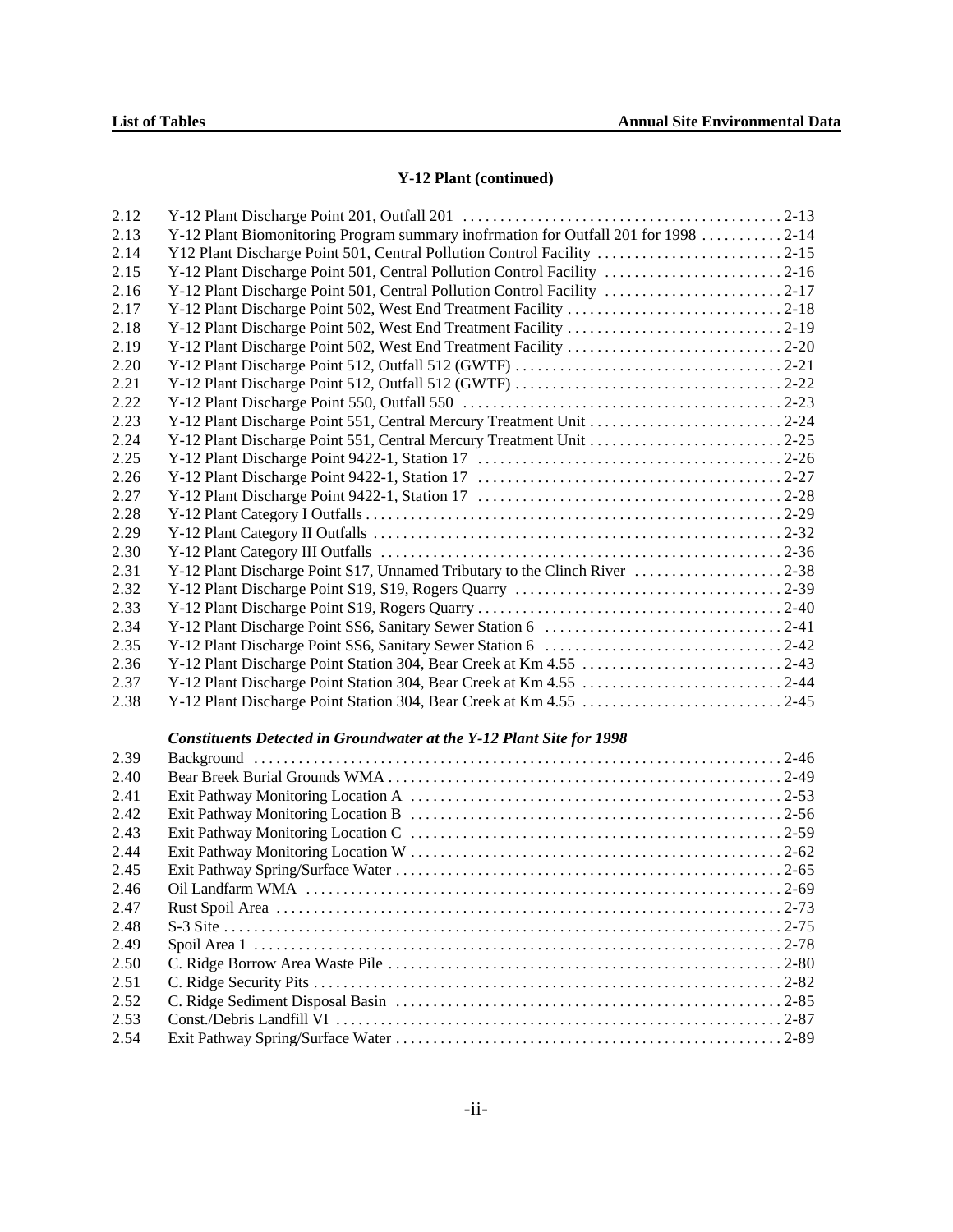### **Y-12 Plant (continued)**

## **Constituents Detected in Groundwater at the Y-12 Plant for 1998 (continued)**

| 2.55 |  |
|------|--|
| 2.56 |  |
| 2.57 |  |
| 2.58 |  |
| 2.59 |  |
| 2.60 |  |
| 2.61 |  |
| 2.62 |  |
| 2.63 |  |
| 2.64 |  |
| 2.65 |  |
| 2.66 |  |
| 2.67 |  |
| 2.68 |  |
| 2.69 |  |
| 2.70 |  |
| 2.71 |  |
| 2.72 |  |
| 2.73 |  |
| 2.74 |  |
| 2.75 |  |
| 2.76 |  |
| 2.77 |  |
| 2.78 |  |
| 2.79 |  |
| 2.80 |  |
| 2.81 |  |
| 2.82 |  |
| 2.83 |  |
| 2.84 |  |
| 2.85 |  |
|      |  |
|      |  |

#### **OAK RIDGE NATIONAL LABORATORY**

| 3.1 | Major sources of radiological airborne emissions at ORNL, 1998 (in curies) 3-1       |  |
|-----|--------------------------------------------------------------------------------------|--|
| 3.2 | NPDES Permit Number TN 0002941, 1998 ORNL ambient and facility discharge points  3-2 |  |
| 3.3 |                                                                                      |  |
| 3.4 |                                                                                      |  |
| 3.5 |                                                                                      |  |
| 3.6 | 1998 ORNL Storm Water Pollution Prevention Plan monitoring 3-9                       |  |
| 3.7 |                                                                                      |  |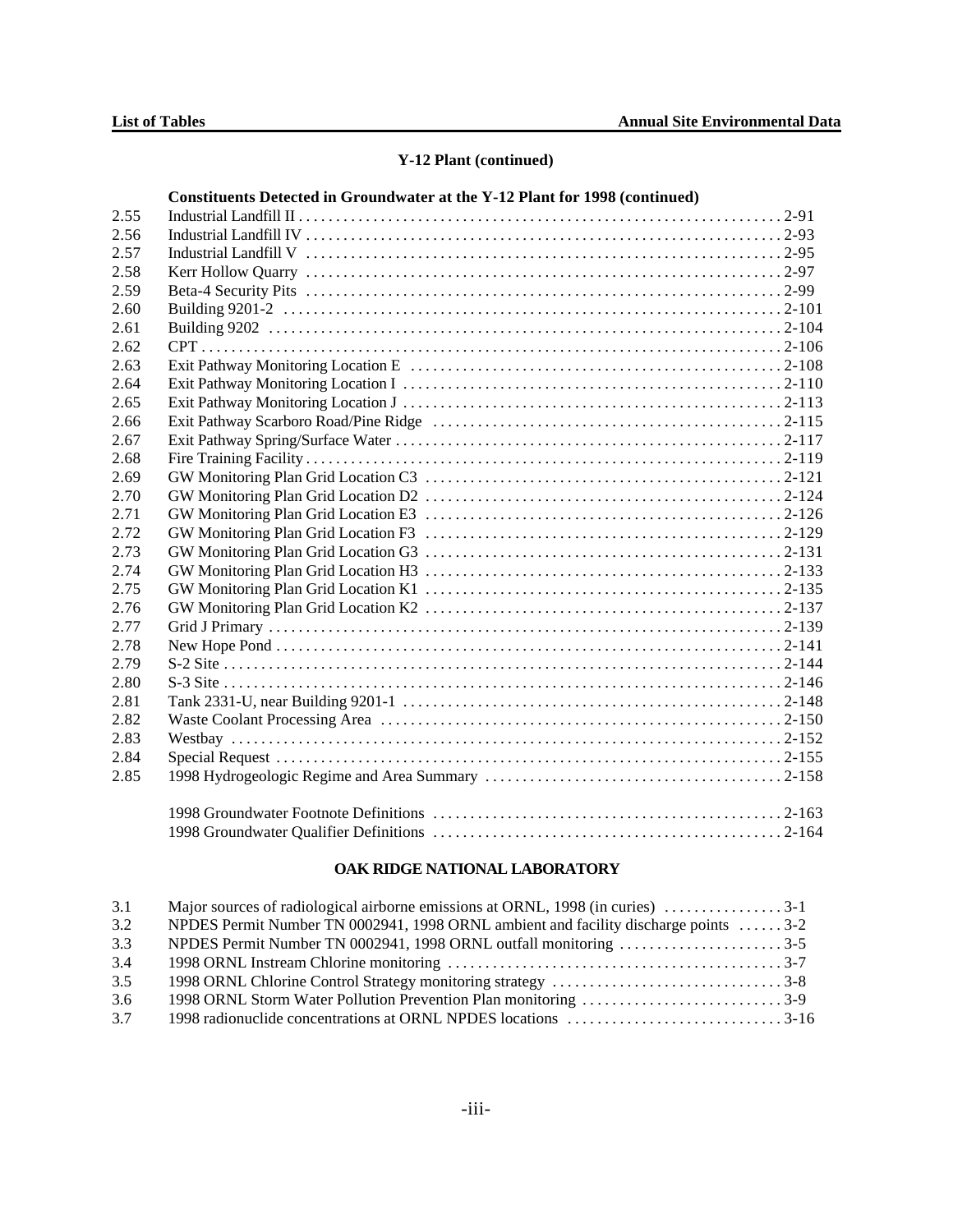## **Oak Ridge National Laboratory (continued)**

| 3.8  |                                                                                        |  |
|------|----------------------------------------------------------------------------------------|--|
| 3.9  |                                                                                        |  |
| 3.10 | 1998 radionuclide concentrations for ORNL reference surface waters 3-22                |  |
| 3.11 | 1998 analyses for ORNL off-site monitoring at the Gallaher and Kingston Water          |  |
|      |                                                                                        |  |
| 3.12 | Constituents in Waste Area Grouping (WAG) 1 groundwater at ORNL, March 3-5, 1998  3-24 |  |
| 3.13 | Constituents in Waste Area Grouping (WAG) 2 groundwater at ORNL, January 30-           |  |
|      |                                                                                        |  |
| 3.14 | Constituents in Waste Area Groupings (WAGs) 8&9 groundwater at ORNL,                   |  |
|      |                                                                                        |  |
| 3.15 | Constituents in Waste Area Grouping (WAG) 17 groundwater at ORNL,                      |  |
|      |                                                                                        |  |

#### **ORR SURVEILLANCE**

| 4.1 | ORNL Plant Perimeter Monitoring summary statistics from 1998 sampling events 4-1                                                                             |  |
|-----|--------------------------------------------------------------------------------------------------------------------------------------------------------------|--|
| 4.2 |                                                                                                                                                              |  |
| 4.3 |                                                                                                                                                              |  |
| 4.4 | 1998 tissue concentrations in Sunfish $\ldots$ , $\ldots$ , $\ldots$ , $\ldots$ , $\ldots$ , $\ldots$ , $\ldots$ , $\ldots$ , $\ldots$ , $\ldots$ , $\ddots$ |  |
| 4.5 | Radiological constituents in settleable solids sites near the ORR, 1998 4-15                                                                                 |  |
| 4.6 |                                                                                                                                                              |  |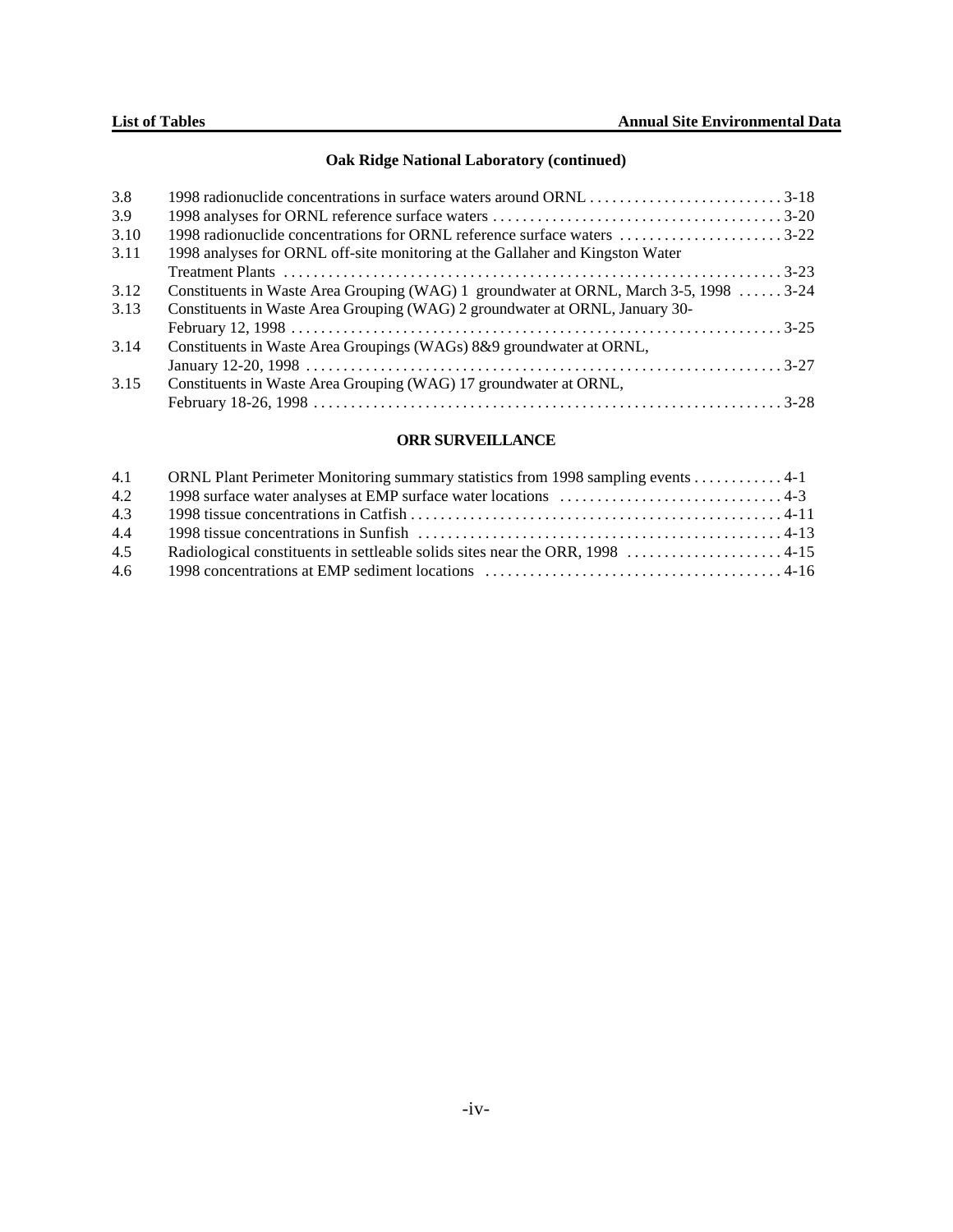## **Table 1.1. 1998 NPDES Permit Number TN 0002950**

# **ETTP Storm Drain Discharge Points**

|                          |                      | <b>Concentration</b> <sup>a</sup> |                                      |                 | No. of values                   |                        |
|--------------------------|----------------------|-----------------------------------|--------------------------------------|-----------------|---------------------------------|------------------------|
| Parameter                | Number of<br>samples | <b>Max</b>                        | Min                                  | Avg             | Reference<br>Value <sup>b</sup> | exceeding<br>reference |
|                          |                      |                                   |                                      |                 |                                 |                        |
| Flow, GPD                | 12                   | 24000                             | <b>Discharge Point SD 05A</b><br>500 | 8140            |                                 |                        |
|                          | 12                   | 6.1                               | <1.0                                 | <1.7            |                                 |                        |
| Total Suspended Solids,  | 12                   |                                   |                                      | $7\phantom{.0}$ |                                 |                        |
| pH, Standard Units       |                      | 7.8                               | 6.6                                  |                 | $4.0 - 9.0$                     | $\boldsymbol{0}$       |
| Oil & Grease             | 12                   | 5.6                               | < 5.4                                | < 5.5           |                                 |                        |
|                          |                      |                                   | <b>Discharge Point SD 100</b>        |                 |                                 |                        |
| Flow, GPD                | 52                   | 3480000                           | $\mathbf{0}$                         | 828000          |                                 |                        |
| Total Suspended Solids,  | 52                   | 12                                | < 1.0                                | <1.7            |                                 |                        |
| pH, Standard Units       | 52                   | 8.3                               | 6.3                                  | 7.4             | $6.0 - 9.0$                     | $\boldsymbol{0}$       |
| Oil & Grease             | 52                   | 7.7                               | < 5.4                                | < 5.4           |                                 |                        |
| Chlorine, Total Residual | 52                   | 0.06                              | < 0.05                               | < 0.05          |                                 |                        |
|                          |                      |                                   | <b>Discharge Point SD 120</b>        |                 |                                 |                        |
| Flow, GPD                | 19                   | 487000                            | $\mathbf{0}$                         | 98200           |                                 |                        |
| Total Suspended Solids,  | $\overline{7}$       | 33.8                              | 2.4                                  | 11.7            |                                 |                        |
| pH, Standard Units       | 7                    | 7.4                               | 6.6                                  | 6.9             | $4.0 - 9.0$                     | $\boldsymbol{0}$       |
| Oil & Grease             | $\tau$               | 5.6                               | < 5.4                                | < 5.5           |                                 |                        |
|                          |                      |                                   | <b>Discharge Point SD 124</b>        |                 |                                 |                        |
| Flow, GPD                | 146                  | 429000                            | $\Omega$                             | 25700           |                                 |                        |
| Total Suspended Solids,  | 40                   | 9                                 | < 1.0                                | $\leq 2.0$      |                                 |                        |
| pH, Standard Units       | 40                   | 8.6                               | 6.5                                  | 7.4             | $6.0 - 9.0$                     | $\boldsymbol{0}$       |
| Oil & Grease             | 40                   | 7.7                               | < 5.3                                | < 5.8           |                                 |                        |
|                          |                      |                                   | <b>Discharge Point SD 130</b>        |                 |                                 |                        |
| Flow, GPD                | 52                   | 5300000                           | $\overline{0}$                       | 801000          |                                 |                        |
| Total Suspended Solids,  | 52                   | 64.4                              | 1.4                                  | 11.0            |                                 |                        |
| pH, Standard Units       | 52                   | 7.8                               | 6.5                                  | 7.1             | $6.0 - 9.0$                     | $\boldsymbol{0}$       |
| Oil & Grease             | 52                   | 7.4                               | 5.3                                  | < 5.5           |                                 |                        |
|                          |                      |                                   | <b>Discharge Point SD 140</b>        |                 |                                 |                        |
| Flow, GPD                | $\overline{4}$       | 72480                             | 24580                                | 49370           |                                 |                        |
| Total Suspended Solids,  | 4                    | 8.8                               | < 1.0                                | < 4.8           |                                 |                        |
| pH, Standard Units       | 4                    | 7.8                               | 6.1                                  | 7.1             | $4.0 - 9.0$                     | $\boldsymbol{0}$       |
|                          |                      |                                   | <b>Discharge Point SD 142</b>        |                 |                                 |                        |
| Flow, GPD                | 15                   | 117080                            | $\mathbf{0}$                         | 38860           |                                 |                        |
| Total Suspended Solids,  | 11                   | 5.4                               | < 1.0                                | < 1.8           |                                 |                        |
| pH, Standard Units       | 11                   | 7.8                               | 6.6                                  | 7.3             | $4.0 - 9.0$                     | $\boldsymbol{0}$       |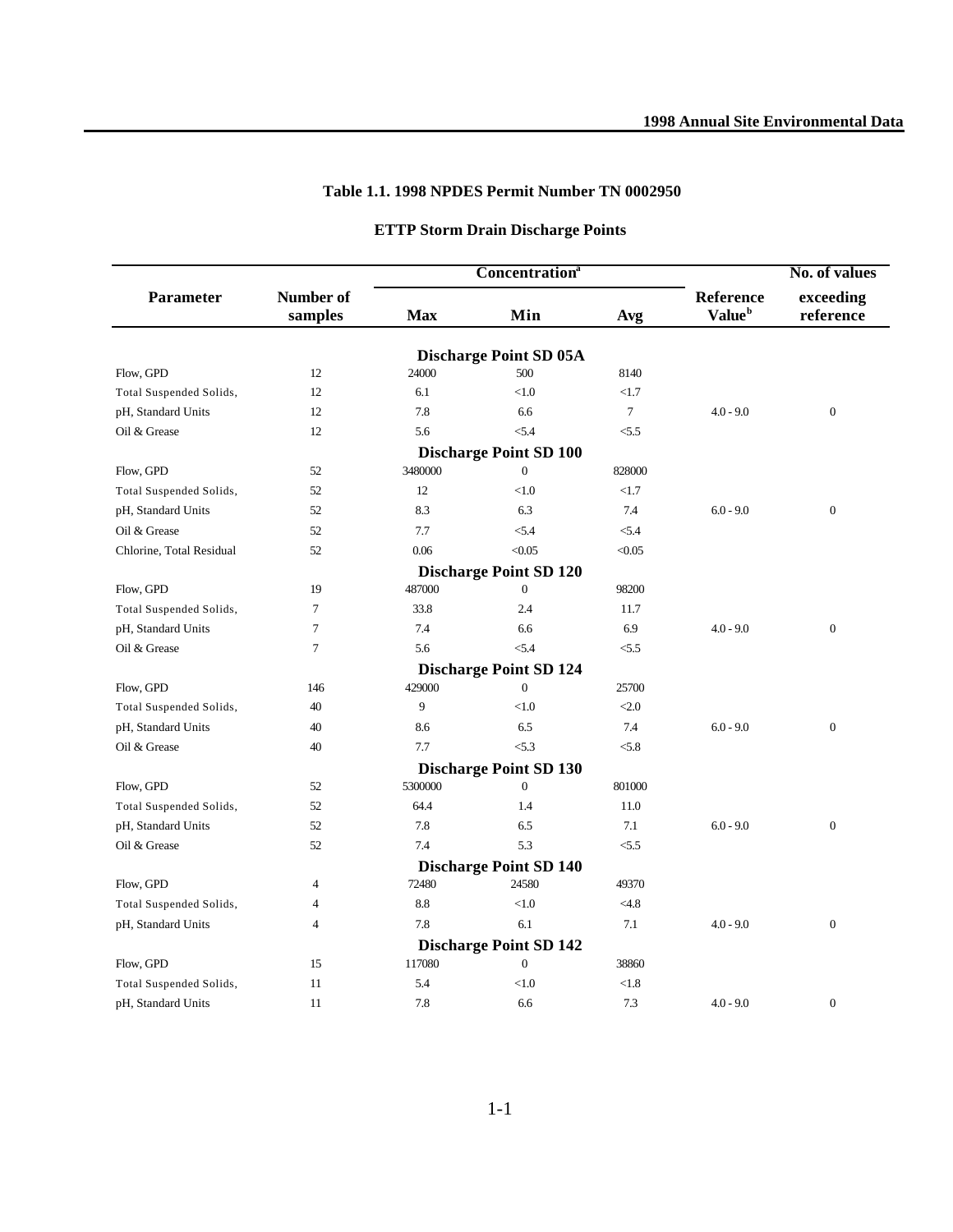|                         |                      | <b>Concentration</b> <sup>a</sup> |                               |                 |                                 | No. of values          |  |
|-------------------------|----------------------|-----------------------------------|-------------------------------|-----------------|---------------------------------|------------------------|--|
| Parameter               | Number of<br>samples | <b>Max</b>                        | Min                           | Avg             | Reference<br>Value <sup>b</sup> | exceeding<br>reference |  |
|                         |                      |                                   | <b>Discharge Point SD 144</b> |                 |                                 |                        |  |
| Flow, GPD               | 18                   | 214500                            | $\boldsymbol{0}$              | 37120           |                                 |                        |  |
| Total Suspended Solids, | 9                    | 21                                | < 1.0                         | < 5.2           |                                 |                        |  |
| pH, Standard Units      | 9                    | 7.7                               | 6.4                           | 7.1             | $4.0 - 9.0$                     | $\boldsymbol{0}$       |  |
| Oil & Grease            | 9                    | 5.7                               | < 5.4                         | $< 5.5$         |                                 |                        |  |
|                         |                      |                                   | <b>Discharge Point SD 146</b> |                 |                                 |                        |  |
| Flow, GPD               | 18                   | 25600                             | $\mathbf{0}$                  | 7350            |                                 |                        |  |
| Total Suspended Solids, | 9                    | 46                                | < 1.0                         | < 6.5           |                                 |                        |  |
| pH, Standard Units      | 9                    | 7.7                               | 6.8                           | 7.1             | $4.0 - 9.0$                     | $\boldsymbol{0}$       |  |
|                         |                      |                                   | <b>Discharge Point SD 148</b> |                 |                                 |                        |  |
| Flow, GPD               | 17                   | 14050                             | $\mathbf{0}$                  | 3480            |                                 |                        |  |
| Total Suspended Solids, | 9                    | 10.4                              | < 1.0                         | $\triangle$ .6  |                                 |                        |  |
| pH, Standard Units      | 9                    | 7.4                               | 6.5                           | 7.1             | $4.0 - 9.0$                     | $\boldsymbol{0}$       |  |
|                         |                      |                                   | <b>Discharge Point SD 150</b> |                 |                                 |                        |  |
| Flow, GPD               | 18                   | 429900                            | $\boldsymbol{0}$              | 109760          |                                 |                        |  |
| Total Suspended Solids, | 9                    | 35.6                              | < 1.0                         | 27.7            |                                 |                        |  |
| pH, Standard Units      | 9                    | 7.3                               | 6.4                           | 6.9             | $4.0 - 9.0$                     | $\boldsymbol{0}$       |  |
|                         |                      |                                   | <b>Discharge Point SD 154</b> |                 |                                 |                        |  |
| Flow, GPD               | 15                   | 182550                            | $\boldsymbol{0}$              | 58130           |                                 |                        |  |
| Total Suspended Solids, | 9                    | 4                                 | $<1.0$                        | $<1.8$          |                                 |                        |  |
| pH, Standard Units      | 9                    | 7.2                               | 6.4                           | 7.0             | $4.0 - 9.0$                     | $\boldsymbol{0}$       |  |
|                         |                      |                                   | <b>Discharge Point SD 156</b> |                 |                                 |                        |  |
| Flow, GPD               | 7                    | 14789000                          | $\mathbf{0}$                  | 10735050        |                                 |                        |  |
| pH, Standard Units      | 3                    | 7.0                               | 6.8                           | 6.9             |                                 |                        |  |
|                         |                      |                                   | <b>Discharge Point SD 158</b> |                 |                                 |                        |  |
| Flow, GPD               | $\,$ 8 $\,$          | 50580                             | $\boldsymbol{0}$              | 15400           |                                 |                        |  |
| Total Suspended Solids, | 3                    | 2.6                               | < 1.0                         | <1.9            |                                 |                        |  |
| pH, Standard Units      | 3                    | 6.8                               | 6.7                           | 6.7             | $4.0 - 9.0$                     | $\boldsymbol{0}$       |  |
|                         |                      |                                   | <b>Discharge Point SD 160</b> |                 |                                 |                        |  |
| Flow, GPD               | 4                    | 150690                            | 57090                         | 106290          |                                 |                        |  |
| Total Suspended Solids, | 4                    | 4.6                               | $<1.0$                        | $\triangle 2.4$ |                                 |                        |  |
| pH, Standard Units      | 4                    | 7.3                               | 6.7                           | 7.0             | $4.0 - 9.0$                     | $\boldsymbol{0}$       |  |

**Table 1.1 (continued)**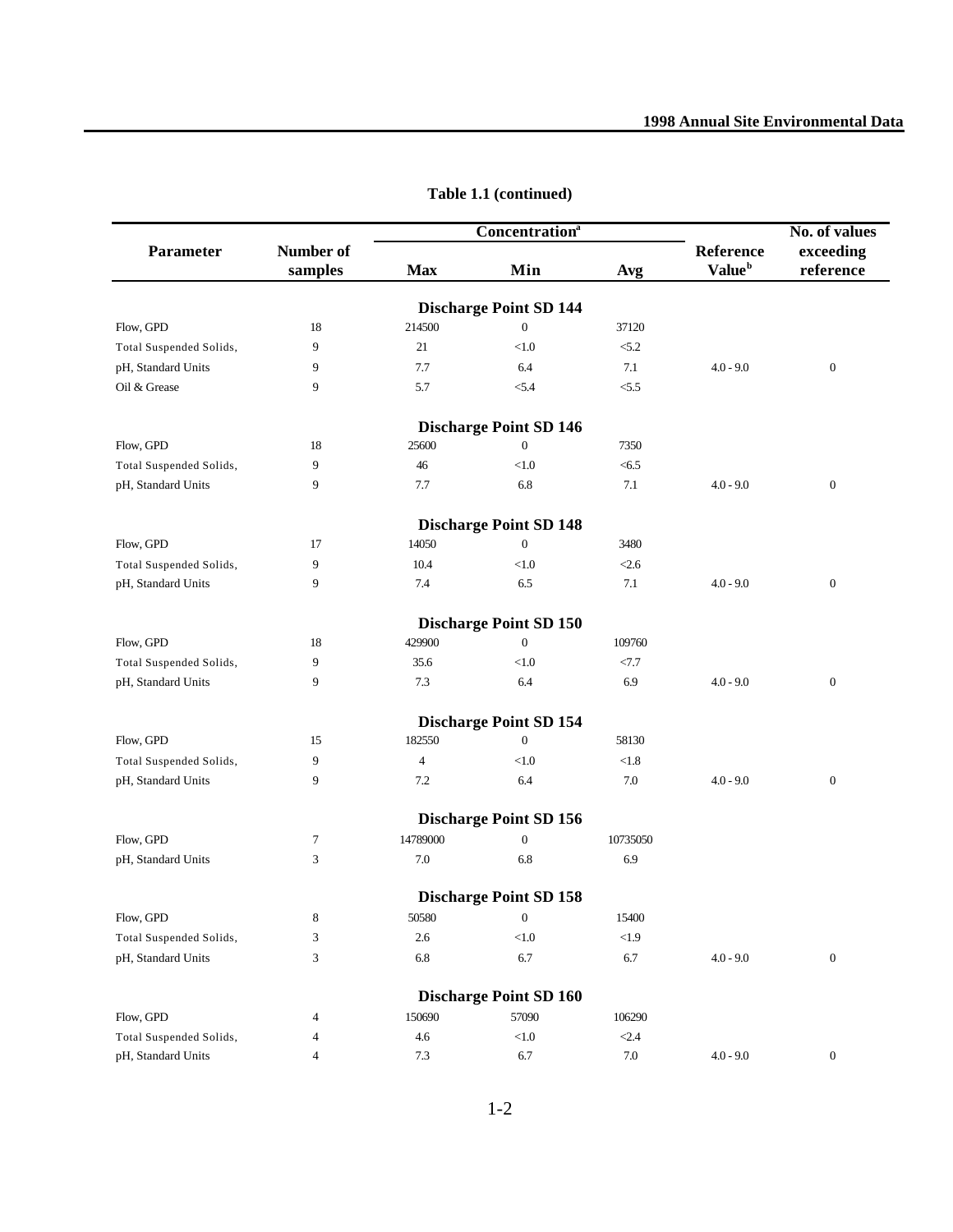|                         |                      | Concentration <sup>a</sup> |                               |         |                                 | No. of values          |  |
|-------------------------|----------------------|----------------------------|-------------------------------|---------|---------------------------------|------------------------|--|
| Parameter               | Number of<br>samples | <b>Max</b>                 | Min                           | Avg     | Reference<br>Value <sup>b</sup> | exceeding<br>reference |  |
|                         |                      |                            | <b>Discharge Point SD 162</b> |         |                                 |                        |  |
| Flow, GPD               | 19                   | 149950                     | $\overline{0}$                | 28080   |                                 |                        |  |
| Total Suspended Solids, | 6                    | 2.8                        | < 1.0                         | < 2.0   |                                 |                        |  |
| pH, Standard Units      | 6                    | 6.8                        | 6.1                           | 6.6     | $4.0 - 9.0$                     | $\boldsymbol{0}$       |  |
|                         |                      |                            | <b>Discharge Point SD 168</b> |         |                                 |                        |  |
| Flow, GPD               | 8                    | 14124                      | $\overline{0}$                | 2780    |                                 |                        |  |
| Total Suspended Solids, | 2                    | 2.2                        | < 1.0                         | 1.6     |                                 |                        |  |
| pH, Standard Units      | $\overline{2}$       | 6.9                        | 6.7                           | 6.8     | $4.0 - 9.0$                     | $\boldsymbol{0}$       |  |
|                         |                      |                            | <b>Discharge Point SD 170</b> |         |                                 |                        |  |
| Flow, GPD               | 53                   | 1110000                    | $\mathbf{0}$                  | 308580  |                                 |                        |  |
| Total Suspended Solids, | 51                   | 9.6                        | <1.0                          | <1.7    |                                 |                        |  |
| pH, Standard Units      | 52                   | 8.3                        | 6.4                           | 7.5     | $6.0 - 9.0$                     | $\mathbf{0}$           |  |
|                         |                      |                            | <b>Discharge Point SD 180</b> |         |                                 |                        |  |
| Alpha Activity          | $\mathbf{1}$         | 69                         | 69                            | 69      |                                 |                        |  |
| Flow, GPD               | 52                   | 1147000                    | 71000                         | 240030  |                                 |                        |  |
| Total Suspended Solids, | 51                   | 955                        | < 1.0                         | < 26.0  |                                 |                        |  |
| pH, Standard Units      | 50                   | 8.1                        | 6.5                           | 7.6     | $6.0 - 9.0$                     | $\boldsymbol{0}$       |  |
| Vinlychloride           | 1                    | 0.06                       | 0.08                          | 0.08    |                                 | $\boldsymbol{0}$       |  |
| Trichloroethen          | $\mathbf{1}$         | 0.008                      | 0.008                         | 0.008   |                                 | $\boldsymbol{0}$       |  |
|                         |                      |                            | <b>Discharge Point SD 190</b> |         |                                 |                        |  |
| Flow, GPD               | 52                   | 1645000                    | $\overline{0}$                | 452000  |                                 |                        |  |
| Total Suspended Solids, | 52                   | 9.8                        | <1.0                          | <1.6    |                                 |                        |  |
| pH, Standard Units      | 51                   | 7.8                        | 6.1                           | 7.1     | $6.0 - 9.0$                     | $\boldsymbol{0}$       |  |
| 1-2 Dichloroethene      | $\mathbf{1}$         | 0.020                      | 0.02                          | 0.02    |                                 | $\boldsymbol{0}$       |  |
| 1-2 Dichloroethene      | 1                    | 0.14                       | 0.14                          | 0.14    |                                 | $\boldsymbol{0}$       |  |
|                         |                      |                            | <b>Discharge Point SD 192</b> |         |                                 |                        |  |
| Flow, GPD               | 5                    | 52000                      | $\mathbf{0}$                  | 14403   |                                 |                        |  |
| pH, Standard Units      | $\overline{2}$       | 7.4                        | 6.6                           | 7.0     | $4.0 - 9.0$                     | $\boldsymbol{0}$       |  |
|                         |                      |                            | <b>Discharge Point SD 194</b> |         |                                 |                        |  |
| Flow, GPD               | 5                    | 52000                      | $\overline{0}$                | 22500   |                                 |                        |  |
| pH, Standard Units      | 3                    | 6.9                        | 6.5                           | 6.7     | $4.0 - 9.0$                     | $\boldsymbol{0}$       |  |
|                         |                      |                            | <b>Discharge Point SD 195</b> |         |                                 |                        |  |
| Flow, GPD               | $\overline{4}$       | 162500                     | $\boldsymbol{0}$              | 72100   |                                 |                        |  |
| pH, Standard Units      | $\mathbf{2}$         | $7.1\,$                    | 6.6                           | 6.9     | $4.0 - 9.0$                     | $\boldsymbol{0}$       |  |
|                         |                      |                            | <b>Discharge Point SD 196</b> |         |                                 |                        |  |
| Flow, GPD               | 6                    | 52250                      | $\boldsymbol{0}$              | 15600   |                                 |                        |  |
| pH, Standard Units      | $\boldsymbol{2}$     | $7.0\,$                    | 7.0                           | $7.0\,$ | $4.0 - 9.0$                     | $\boldsymbol{0}$       |  |

**Table 1.1 (continued)**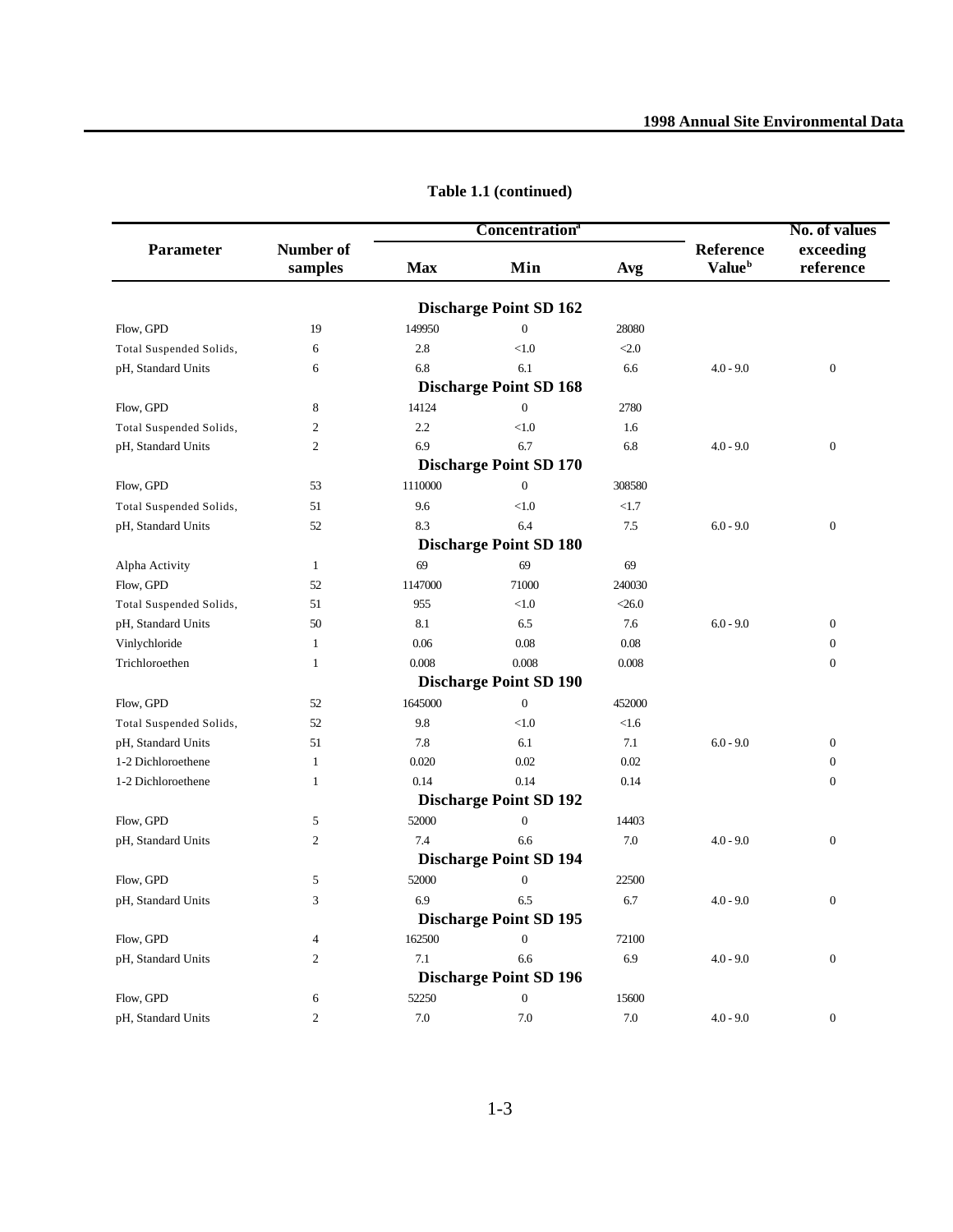|                         | Concentration <sup>a</sup> |            |                               |                    |                                 | No. of values          |  |
|-------------------------|----------------------------|------------|-------------------------------|--------------------|---------------------------------|------------------------|--|
| Parameter               | Number of<br>samples       | <b>Max</b> | Min                           | Avg                | Reference<br>Value <sup>b</sup> | exceeding<br>reference |  |
|                         |                            |            | <b>Discharge Point SD 197</b> |                    |                                 |                        |  |
| Flow, GPD               | 21                         | 58065      | $\boldsymbol{0}$              | 11400              |                                 |                        |  |
| Total Suspended Solids, | 8                          | 36.4       | < 1.0                         | <12.7              |                                 |                        |  |
| pH, Standard Units      | 8                          | 7.6        | 6.6                           | 7.1                | $4.0 - 9.0$                     | $\boldsymbol{0}$       |  |
|                         |                            |            | <b>Discharge Point SD 198</b> |                    |                                 |                        |  |
| Flow, GPD               | 10                         | 247750     | $\boldsymbol{0}$              | 69700              |                                 |                        |  |
| Total Suspended Solids, | 4                          | 8          | < 1.0                         | $\triangleleft$ .1 |                                 |                        |  |
| pH, Standard Units      | $\overline{4}$             | 7.6        | 7.3                           | 7.5                | $4.0 - 9.0$                     | $\boldsymbol{0}$       |  |
|                         |                            |            | <b>Discharge Point SD 200</b> |                    |                                 |                        |  |
| Flow, GPD               | 18                         | 526500     | $\mathbf{0}$                  | 135100             |                                 |                        |  |
| Total Suspended Solids, | 9                          | 12         | < 1.0                         | $\triangle 2.6$    |                                 |                        |  |
| pH, Standard Units      | 9                          | 7.6        | 6.4                           | 7.2                | $4.0 - 9.0$                     | $\mathbf{0}$           |  |
|                         |                            |            | <b>Discharge Point SD 210</b> |                    |                                 |                        |  |
| Flow, GPD               | 8                          | 846340     | $\boldsymbol{0}$              | 296480             |                                 |                        |  |
| Total Suspended Solids, | 4                          | 10.6       | $\overline{c}$                | 5.9                |                                 |                        |  |
| pH, Standard Units      | 4                          | 7.3        | 6.7                           | 7.0                | $4.0 - 9.0$                     | $\mathbf{0}$           |  |
|                         |                            |            | <b>Discharge Point SD 220</b> |                    |                                 |                        |  |
| Flow, GPD               | 18                         | 53900      | $\boldsymbol{0}$              | 9100               |                                 |                        |  |
| Total Suspended Solids, | 8                          | 25.6       | 1.8                           | 10.9               |                                 |                        |  |
| pH, Standard Units      | 8                          | 7.6        | 6.9                           | 7.2                | $4.0 - 9.0$                     | $\boldsymbol{0}$       |  |
|                         |                            |            | <b>Discharge Point SD 230</b> |                    |                                 |                        |  |
| Flow, GPD               | 5                          | 172800     | 28800                         | 91600              |                                 |                        |  |
| Total Suspended Solids, | 12                         | < 1.0      | < 1.0                         | <1.0               |                                 |                        |  |
| pH, Standard Units      | 12                         | $8.0\,$    | 6.5                           | 7.3                | $4.0 - 9.0$                     | $\boldsymbol{0}$       |  |
|                         |                            |            | <b>Discharge Point SD 238</b> |                    |                                 |                        |  |
| Flow, GPD               | $\overline{\mathcal{A}}$   | 5320       | $\boldsymbol{0}$              | 3120               |                                 |                        |  |
| pH, Standard Units      | 3                          | $7.3\,$    | 6.8                           | $7.0\,$            | $4.0 - 9.0$                     | $\boldsymbol{0}$       |  |
|                         |                            |            | <b>Discharge Point SD 240</b> |                    |                                 |                        |  |
| Flow, GPD               | 16                         | 687980     | $\boldsymbol{0}$              | 202370             |                                 |                        |  |
| Total Suspended Solids, | 10                         | $3.2\,$    | $<\!\!1.0$                    | <1.4               |                                 |                        |  |
| pH, Standard Units      | $10\,$                     | 7.9        | 6.9                           | $7.3\,$            | $4.0 - 9.0$                     | $\boldsymbol{0}$       |  |

**Table 1.1 (continued)**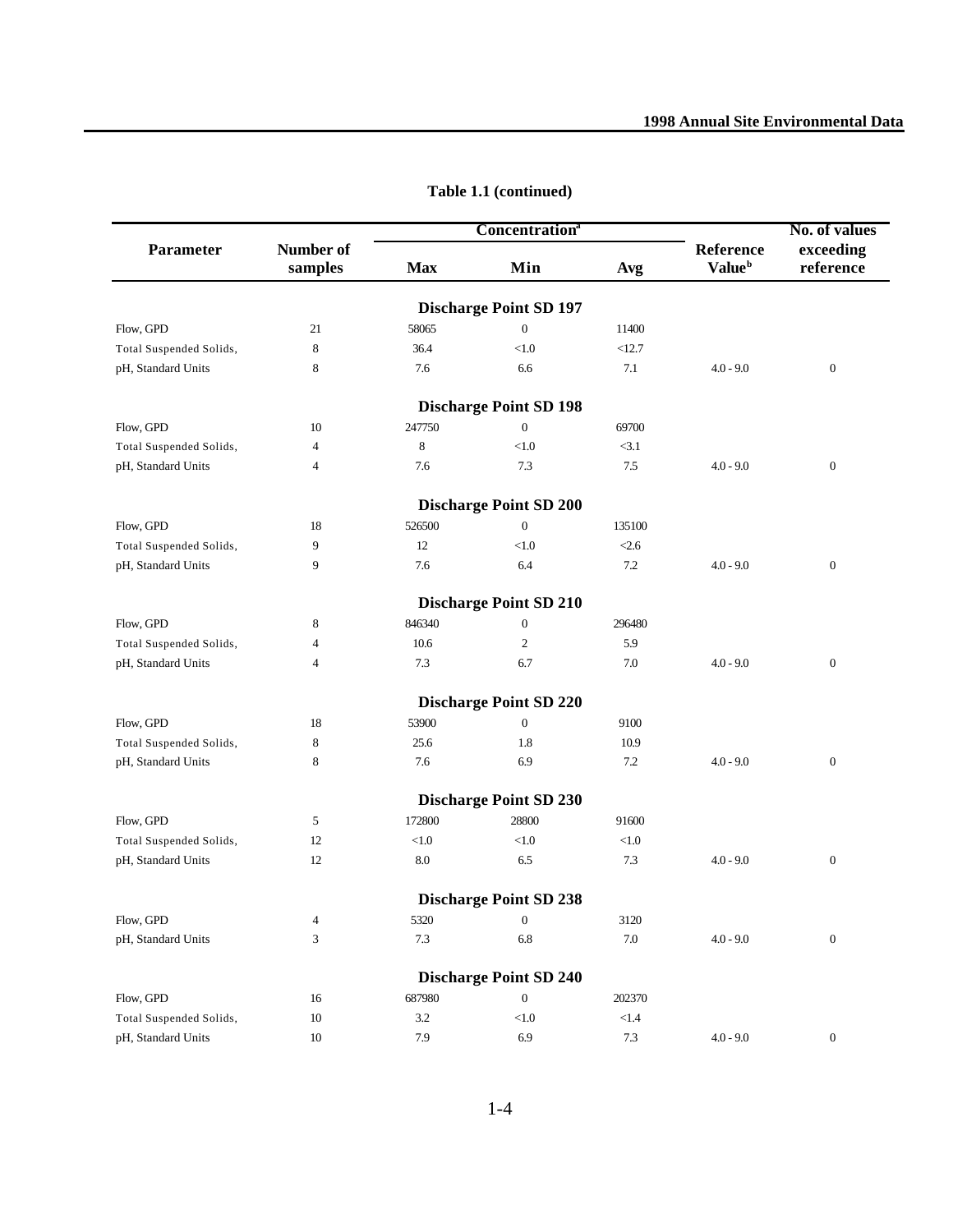|                         |                      |            | Concentration <sup>a</sup>    |         | No. of values                   |                        |
|-------------------------|----------------------|------------|-------------------------------|---------|---------------------------------|------------------------|
| Parameter               | Number of<br>samples | <b>Max</b> | Min                           | Avg     | Reference<br>Value <sup>b</sup> | exceeding<br>reference |
|                         |                      |            | <b>Discharge Point SD 250</b> |         |                                 |                        |
| Flow, GPD               | 12                   | 154360     | $\boldsymbol{0}$              | 28300   |                                 |                        |
| Total Suspended Solids, | 3                    | 10.8       | 5.4                           | 8.4     |                                 |                        |
| pH, Standard Units      | 3                    | 7.0        | 6.4                           | 6.6     | $4.0 - 9.0$                     | $\mathbf{0}$           |
|                         |                      |            | <b>Discharge Point SD 254</b> |         |                                 |                        |
| Flow, GPD               | 12                   | 480        | $\boldsymbol{0}$              | 41      |                                 |                        |
| Total Suspended Solids, | $\mathbf{1}$         | 26.4       | 26.4                          | 26.4    |                                 |                        |
| pH, Standard Units      | 1                    | 7.2        | 7.2                           | 7.2     | $4.0 - 9.0$                     | $\boldsymbol{0}$       |
|                         |                      |            | <b>Discharge Point SD 264</b> |         |                                 |                        |
| Flow, GPD               | 6                    | 2580       | $\boldsymbol{0}$              | 430     |                                 |                        |
| pH, Standard Units      | $\mathbf{1}$         | 7.2        | 7.2                           | 7.2     | $4.0 - 9.0$                     | $\boldsymbol{0}$       |
|                         |                      |            | <b>Discharge Point SD 270</b> |         |                                 |                        |
| Flow, GPD               | 6                    | 5880       | $\mathbf{0}$                  | 980     |                                 |                        |
| pH, Standard Units      | $\mathbf{1}$         | 7.6        | 7.6                           | 7.6     | $4.0 - 9.0$                     | $\mathbf{0}$           |
|                         |                      |            | <b>Discharge Point SD 280</b> |         |                                 |                        |
| Flow, GPD               | 6                    | 47200      | $\boldsymbol{0}$              | 11300   |                                 |                        |
| pH, Standard Units      | $\overline{2}$       | 7.8        | 7.2                           | 7.5     | $4.0 - 9.0$                     | $\boldsymbol{0}$       |
|                         |                      |            | <b>Discharge Point SD 292</b> |         |                                 |                        |
| Flow, GPD               | 3                    | 43300      | $\boldsymbol{0}$              | 26000   |                                 |                        |
| pH, Standard Units      | $\overline{2}$       | 7.7        | 7.0                           | 7.4     | $4.0 - 9.0$                     | $\boldsymbol{0}$       |
|                         |                      |            | <b>Discharge Point SD 294</b> |         |                                 |                        |
| Flow, GPD               | 5                    | 58700      | $\mathbf{0}$                  | 12700   |                                 |                        |
| pH, Standard Units      | 2                    | 7.6        | 7.0                           | 7.3     | $4.0 - 9.0$                     | 0                      |
|                         |                      |            | <b>Discharge Point SD 296</b> |         |                                 |                        |
| Flow, GPD               | 6                    | 11800      | $\mathbf{0}$                  | 1970    |                                 |                        |
| pH, Standard Units      | 1                    | 6.9        | 6.9                           | 6.9     | $4.0 - 9.0$                     | $\boldsymbol{0}$       |
|                         |                      |            | <b>Discharge Point SD 297</b> |         |                                 |                        |
| Flow, GPD               | 3                    | 32300      | $\boldsymbol{0}$              | 19100   |                                 |                        |
| pH, Standard Units      | $\overline{c}$       | 7.7        | 6.8                           | 7.3     | $4.0 - 9.0$                     | $\boldsymbol{0}$       |
|                         |                      |            | <b>Discharge Point SD 300</b> |         |                                 |                        |
| Flow, GPD               | 9                    | 32800      | $\boldsymbol{0}$              | 3650    |                                 |                        |
| pH, Standard Units      | $\mathbf{1}$         | 6.8        | 6.8                           | 6.8     | $4.0 - 9.0$                     | $\boldsymbol{0}$       |
|                         |                      |            | <b>Discharge Point SD 310</b> |         |                                 |                        |
| Flow, GPD               | 6                    | 26360      | $\boldsymbol{0}$              | 4390    |                                 |                        |
| pH, Standard Units      | $\mathbf{1}$         | $7.5\,$    | 7.5                           | 7.5     | $4.0 - 9.0$                     | $\boldsymbol{0}$       |
|                         |                      |            | <b>Discharge Point SD 320</b> |         |                                 |                        |
| Flow, GPD               | 6                    | 136600     | $\boldsymbol{0}$              | 30300   |                                 |                        |
| pH, Standard Units      | $\boldsymbol{2}$     | $7.2\,$    | $7.0\,$                       | $7.1\,$ | $4.0 - 9.0$                     | $\boldsymbol{0}$       |

**Table 1.1 (continued)**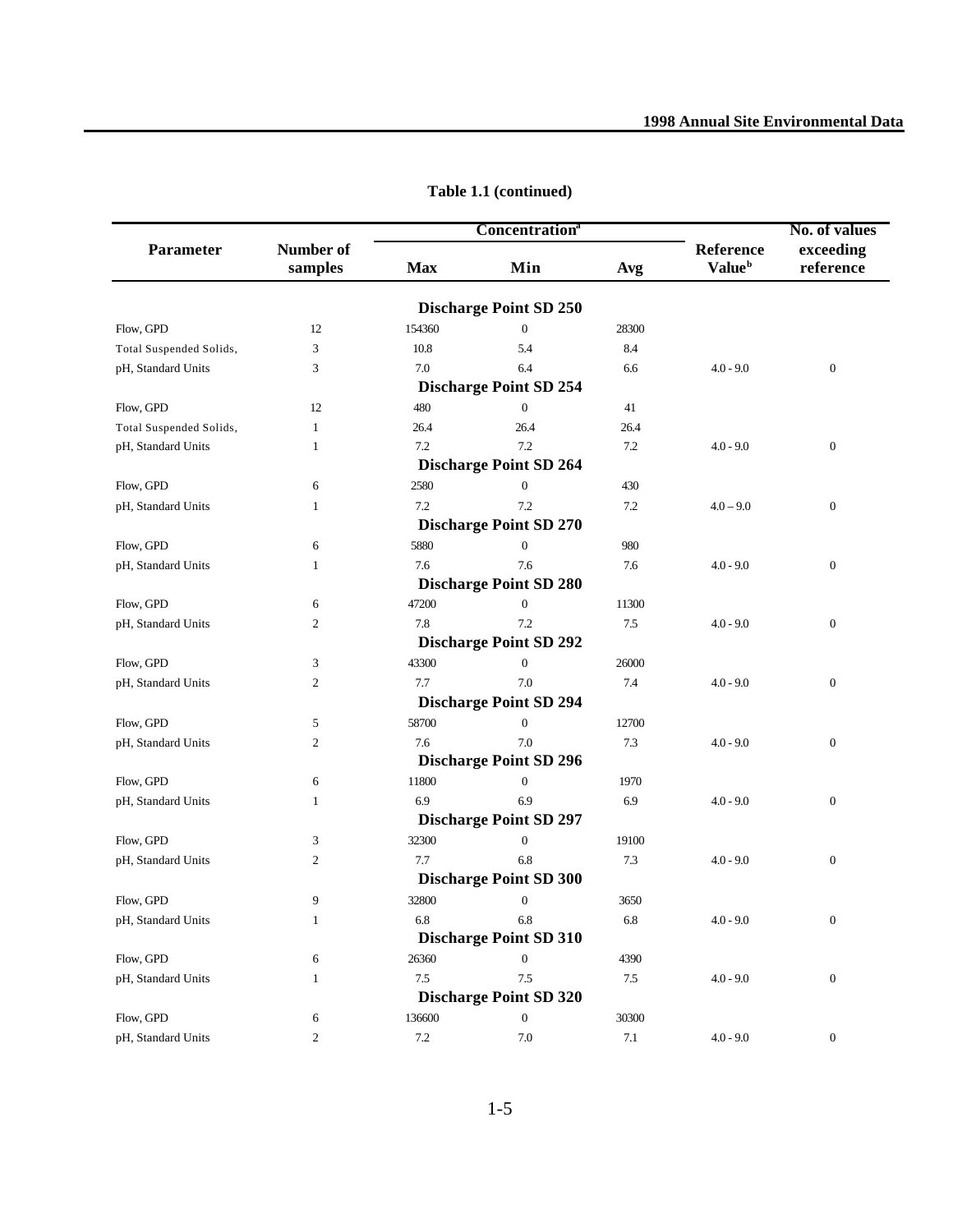|                         |                      |                | Concentration <sup>a</sup>    |          | No. of values                   |                        |
|-------------------------|----------------------|----------------|-------------------------------|----------|---------------------------------|------------------------|
| Parameter               | Number of<br>samples | <b>Max</b>     | Min                           | Avg      | Reference<br>Value <sup>b</sup> | exceeding<br>reference |
|                         |                      |                | <b>Discharge Point SD 322</b> |          |                                 |                        |
| Flow, GPD               | 3                    | 19800          | $\boldsymbol{0}$              | 11500    |                                 |                        |
| pH, Standard Units      | $\overline{c}$       | $7.3\,$        | 7.1                           | 7.2      | $4.0 - 9.0$                     | $\boldsymbol{0}$       |
|                         |                      |                | <b>Discharge Point SD 326</b> |          |                                 |                        |
| Flow, GPD               | $\tau$               | 8920           | $\boldsymbol{0}$              | 1820     |                                 |                        |
| pH, Standard Units      | $\overline{c}$       | 7.3            | 7.0                           | 7.2      | $4.0 - 9.0$                     | $\boldsymbol{0}$       |
|                         |                      |                | <b>Discharge Point SD 330</b> |          |                                 |                        |
| Flow, GPD               | 8                    | 404580         | $\boldsymbol{0}$              | 94520    |                                 |                        |
| Total Suspended Solids, | 3                    | $\overline{4}$ | < 1.0                         | $\leq 1$ |                                 |                        |
| pH, Standard Units      | 3                    | 7.1            | 6.8                           | 7.0      | $4.0 - 9.0$                     | $\boldsymbol{0}$       |
|                         |                      |                | <b>Discharge Point SD 332</b> |          |                                 |                        |
| Flow, GPD               | $\tau$               | 10740          | $\boldsymbol{0}$              | 2200     |                                 |                        |
| pH, Standard Units      | $\overline{c}$       | 7.3            | 7.0                           | 7.2      | $4.0 - 9.0$                     | $\boldsymbol{0}$       |
|                         |                      |                | <b>Discharge Point SD 334</b> |          |                                 |                        |
| Flow, GPD               | 6                    | 14720          | $\mathbf{0}$                  | 2450     |                                 |                        |
| pH, Standard Units      | $\mathbf{1}$         | 6.9            | 6.9                           | 6.9      | $4.0 - 9.0$                     | $\boldsymbol{0}$       |
|                         |                      |                | <b>Discharge Point SD 340</b> |          |                                 |                        |
| Flow, GPD               | 3                    | 425890         | 262300                        | 352930   |                                 |                        |
| pH, Standard Units      | 3                    | 7.4            | 6.8                           | 7.0      | $4.0 - 9.0$                     | $\boldsymbol{0}$       |
|                         |                      |                | <b>Discharge Point SD 350</b> |          |                                 |                        |
| Flow, GPD               | 3                    | 37230          | $\boldsymbol{0}$              | 18000    |                                 |                        |
| pH, Standard Units      | $\overline{c}$       | 7.2            | 6.9                           | 7.0      | $4.0 - 9.0$                     | $\boldsymbol{0}$       |
|                         |                      |                | <b>Discharge Point SD 360</b> |          |                                 |                        |
| Flow, GPD               | 3                    | 23530          | $\boldsymbol{0}$              | 12200    |                                 |                        |
| pH, Standard Units      | $\overline{c}$       | 7.1            | 6.9                           | 7.0      | $4.0 - 9.0$                     | $\boldsymbol{0}$       |

**Table 1.1 (continued)**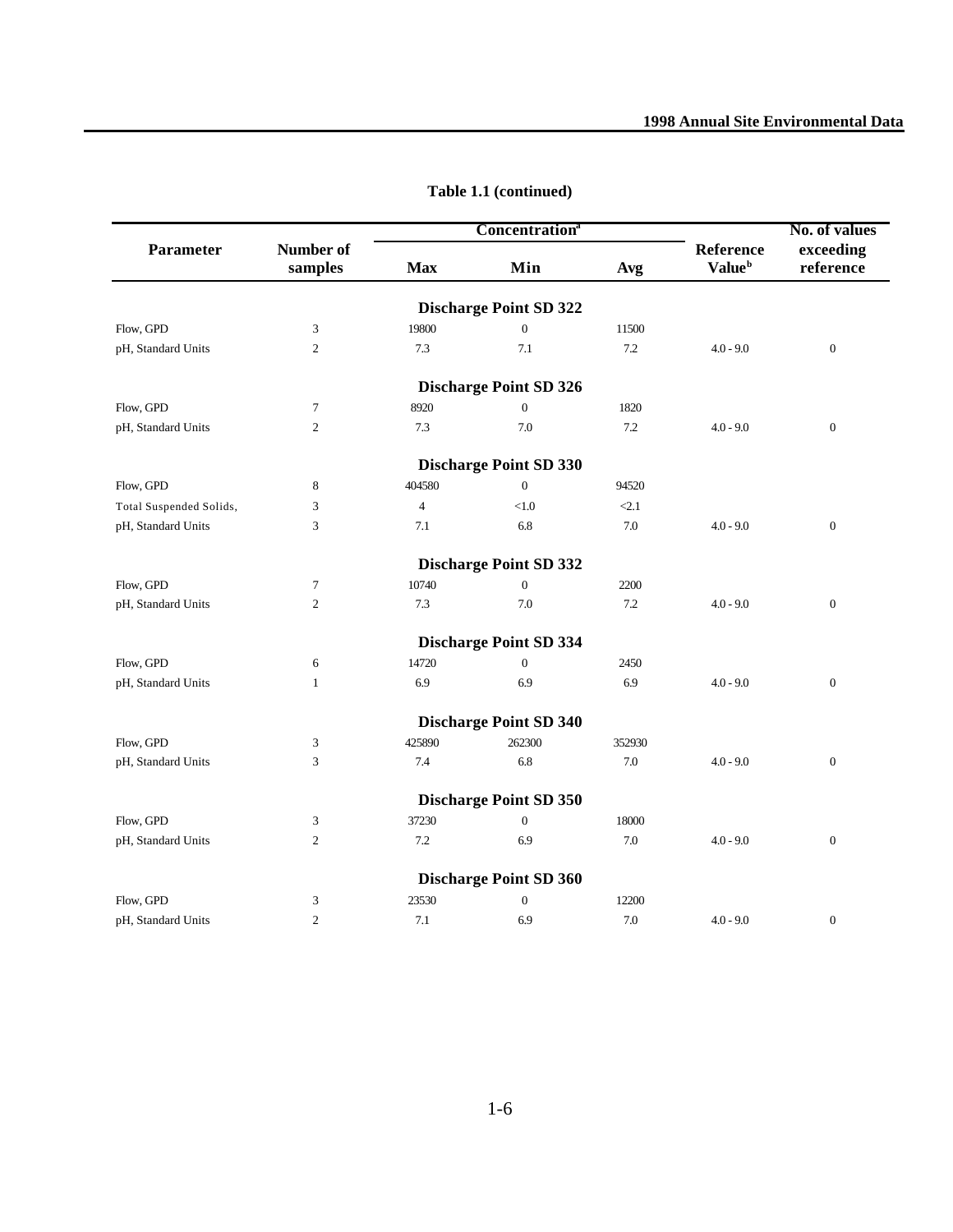|                         |                      | Concentration <sup>a</sup> |                               |            |                                 | No. of values          |
|-------------------------|----------------------|----------------------------|-------------------------------|------------|---------------------------------|------------------------|
| Parameter               | Number of<br>samples | <b>Max</b>                 | Min                           | Avg        | Reference<br>Value <sup>b</sup> | exceeding<br>reference |
|                         |                      |                            | <b>Discharge Point SD 362</b> |            |                                 |                        |
| Flow, GPD               | 3                    | 107730                     | $\boldsymbol{0}$              | 54840      |                                 |                        |
| pH, Standard Units      | $\mathfrak{2}$       | 6.8                        | 6.7                           | 6.8        | $4.0 - 9.0$                     | $\boldsymbol{0}$       |
|                         |                      |                            | <b>Discharge Point SD 370</b> |            |                                 |                        |
| Flow, GPD               | 3                    | 1840                       | $\mathbf{0}$                  | 950        |                                 |                        |
| pH, Standard Units      | $\overline{c}$       | 7.6                        | 7.0                           | 7.3        | $4.0 - 9.0$                     | $\boldsymbol{0}$       |
|                         |                      |                            | <b>Discharge Point SD 380</b> |            |                                 |                        |
| Flow, GPD               | 12                   | 868460                     | 64630                         | 374390     |                                 |                        |
| Total Suspended Solids, | 12                   | 28.2                       | < 1.0                         | $\leq$ 3.6 |                                 |                        |
| pH, Standard Units      | 12                   | 8.3                        | 6.3                           | 7.3        | $4.0 - 9.0$                     | $\mathbf{0}$           |
|                         |                      |                            | <b>Discharge Point SD 382</b> |            |                                 |                        |
| Flow, GPD               | 3                    | 95470                      | $\boldsymbol{0}$              | 50740      |                                 |                        |
| pH, Standard Units      | 2                    | 7.5                        | 7.0                           | 7.3        | $4.0 - 9.0$                     | $\mathbf{0}$           |
| Trichloroethene         | $\mathbf{1}$         | 16                         | 16                            | 16         |                                 |                        |
|                         |                      |                            | <b>Discharge Point SD 390</b> |            |                                 |                        |
| Flow, GPD               | 23                   | 237060                     | $\mathbf{0}$                  | 30600      |                                 |                        |
| Suspended Solids,       | 5                    | 25.6                       | $\overline{c}$                | 9.2        |                                 |                        |
| pH, Standard Units      | 5                    | 7.4                        | 6.6                           | 7.0        | $4.0 - 9.0$                     | $\boldsymbol{0}$       |
|                         |                      |                            | <b>Discharge Point SD 400</b> |            |                                 |                        |
| Flow, GPD               | 5                    | 350                        | $\mathbf{0}$                  | 120        |                                 |                        |
| pH, Standard Units      | $\mathfrak{2}$       | 7.1                        | 7.0                           | 7.1        | $4.0 - 9.0$                     | $\boldsymbol{0}$       |
|                         |                      |                            | <b>Discharge Point SD 410</b> |            |                                 |                        |
| Flow, GPD               | 3                    | 36620                      | 19200                         | 28750      |                                 |                        |
| pH, Standard Units      | 3                    | 7.1                        | 6.4                           | 6.7        | $4.0 - 9.0$                     | $\boldsymbol{0}$       |
|                         |                      |                            | <b>Discharge Point SD 420</b> |            |                                 |                        |
| Flow, GPD               | 5                    | 136370                     | $\boldsymbol{0}$              | 64960      |                                 |                        |
| pH, Standard Units      | 3                    | $7.2\,$                    | 6.7                           | 6.9        | $4.0 - 9.0$                     | $\boldsymbol{0}$       |
|                         |                      |                            | <b>Discharge Point SD 430</b> |            |                                 |                        |
| Flow, GPD               | 13                   | 769120                     | 55920                         | 294610     |                                 |                        |
| Suspended Solids,       | $12\,$               | 11                         | $<1.0$                        | $<2.6$     |                                 |                        |
| pH, Standard Units      | 12                   | $7.8\,$                    | 6.6                           | 7.2        | $4.0 - 9.0$                     | $\boldsymbol{0}$       |

**Table 1.1 (continued)**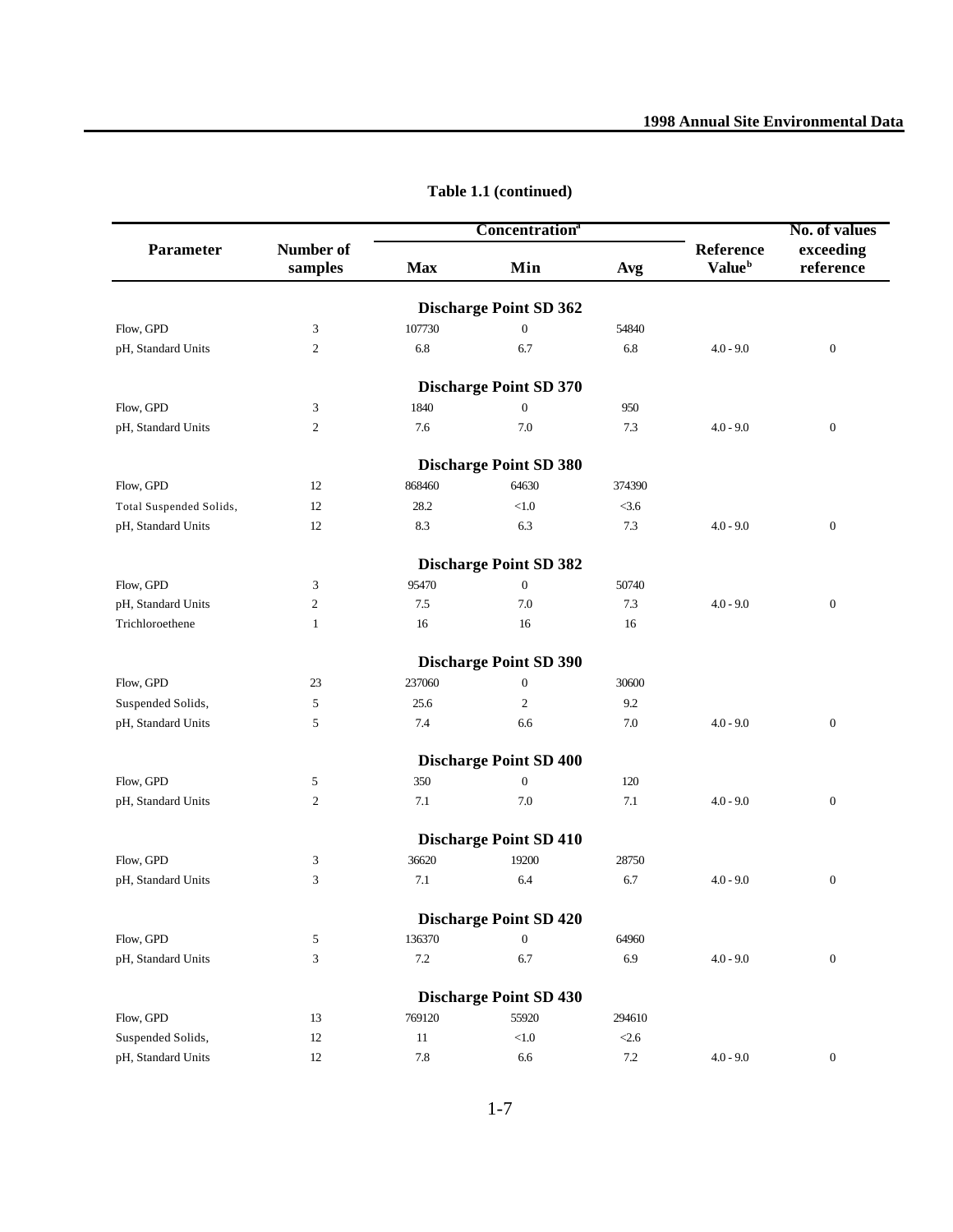|                         |                             |            | Concentration <sup>a</sup>    |         | No. of values                   |                        |
|-------------------------|-----------------------------|------------|-------------------------------|---------|---------------------------------|------------------------|
| Parameter               | <b>Number of</b><br>samples | <b>Max</b> | Min                           | Avg     | Reference<br>Value <sup>b</sup> | exceeding<br>reference |
|                         |                             |            | <b>Discharge Point SD 440</b> |         |                                 |                        |
| Flow, GPD               | 15                          | 392800     | $\mathbf{0}$                  | 87960   |                                 |                        |
| Total Suspended Solids, | 10                          | 24         | < 1.0                         | < 5.7   |                                 |                        |
| pH, Standard Units      | 10                          | 7.8        | 6.9                           | 7.3     | $4.0 - 9.0$                     | $\boldsymbol{0}$       |
|                         |                             |            | <b>Discharge Point SD 450</b> |         |                                 |                        |
| Flow, GPD               | 3                           | 32250      | 10310                         | 22180   |                                 |                        |
| pH, Standard Units      | 3                           | 7.2        | 7.0                           | 7.1     | $4.0 - 9.0$                     | $\boldsymbol{0}$       |
|                         |                             |            | <b>Discharge Point SD 460</b> |         |                                 |                        |
| Flow, GPD               | 5                           | 6420       | $\boldsymbol{0}$              | 1840    |                                 |                        |
| pH, Standard Units      | $\overline{2}$              | 7.0        | 6.9                           | 7.0     | $4.0 - 9.0$                     | $\boldsymbol{0}$       |
|                         |                             |            | <b>Discharge Point SD 470</b> |         |                                 |                        |
| Flow, GPD               | 3                           | 21360      | 6830                          | 14690   |                                 |                        |
| pH, Standard Units      | 3                           | 7.4        | 7.1                           | 7.2     | $4.0 - 9.0$                     | $\boldsymbol{0}$       |
|                         |                             |            | <b>Discharge Point SD 490</b> |         |                                 |                        |
| Flow, GPD               | 13                          | 3640000    | 703630                        | 2000000 |                                 |                        |
| Suspended Solids, mg/L  | 12                          | 13.4       | < 1.0                         | <13.4   |                                 |                        |
| pH, Standard Units      | 12                          | 7.5        | 6.6                           | 7.2     | $4.0 - 9.0$                     | $\boldsymbol{0}$       |
| Trichloroethene         | $\mathbf{1}$                | 8          | 8                             | 8       |                                 |                        |
|                         |                             |            | <b>Discharge Point SD 500</b> |         |                                 |                        |
| Flow, GPD               | 3                           | 24310      | $\boldsymbol{0}$              | 16210   |                                 |                        |
| pH, Standard Units      | $\mathbf{1}$                | 6.9        | 6.9                           | 6.9     | $4.0 - 9.0$                     | $\boldsymbol{0}$       |
|                         |                             |            | <b>Discharge Point SD 510</b> |         |                                 |                        |
| Flow, MGD               | 13                          | 606170     | $\mathbf{0}$                  | 225380  |                                 |                        |
| Total Suspended Solids, | 11                          | 16.2       | <1.0                          | <4.2    |                                 |                        |
| pH, Standard Units      | 11                          | 7.5        | 4.3                           | 6.4     | $4.0 - 9.0$                     | $\mathbf{0}$           |
|                         |                             |            | <b>Discharge Point SD 520</b> |         |                                 |                        |
| Flow, GPD               | 5                           | 30910      | $\mathbf{0}$                  | 13470   |                                 |                        |
| pH, Standard Units      | 3                           | 6.9        | 6.3                           | 6.6     | $4.0 - 9.0$                     | $\boldsymbol{0}$       |
|                         |                             |            | <b>Discharge Point SD 522</b> |         |                                 |                        |
| Flow, GPD               | $\mathbf{1}$                | 69010      | 69010                         | 69010   |                                 |                        |
| pH, Standard Units      | $\mathbf{1}$                | 7.3        | 7.3                           | 7.3     | $4.0 - 9.0$                     | $\boldsymbol{0}$       |

**Table 1.1 (continued)**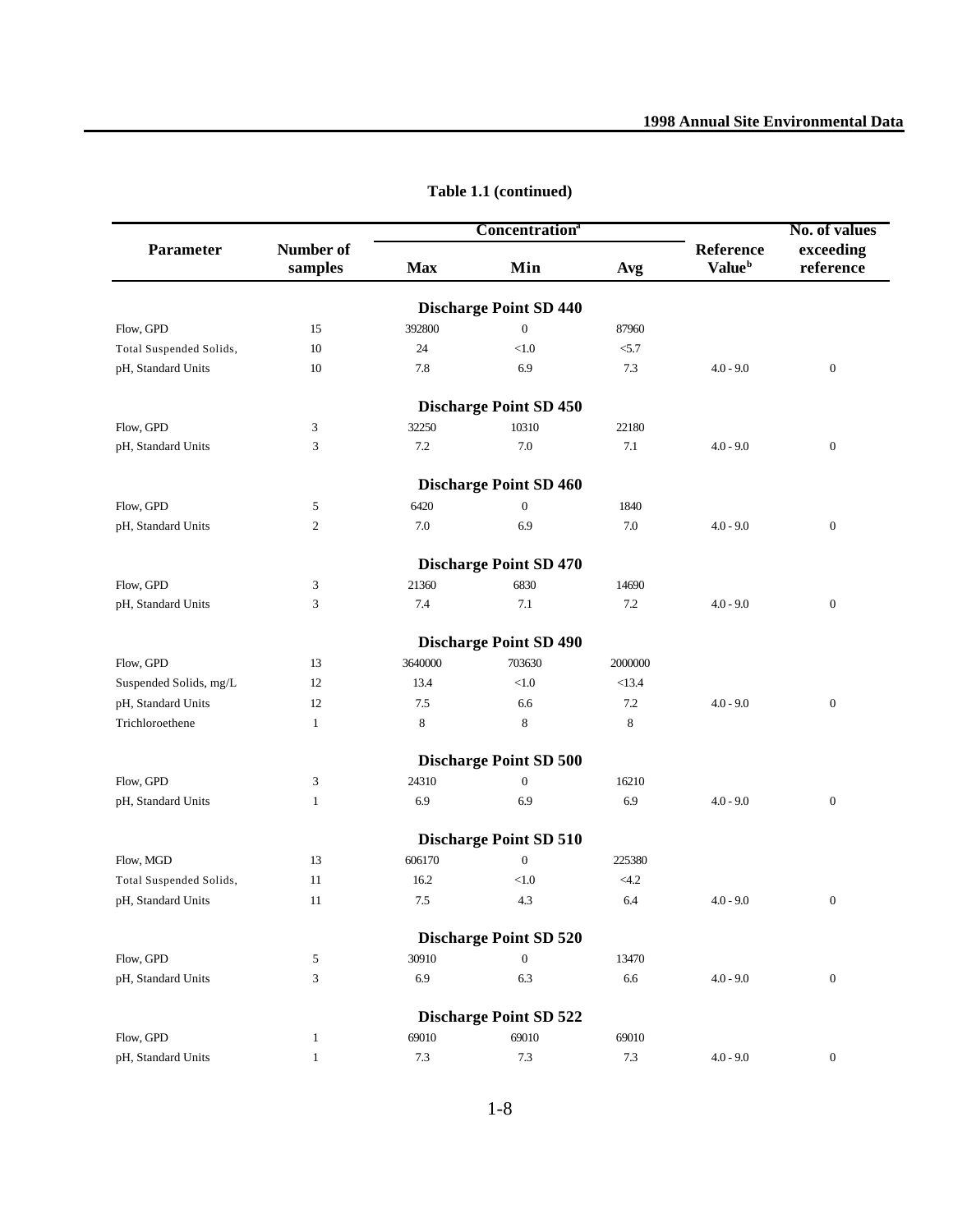|                         |                      | Concentration <sup>a</sup> |                               |            |                                 | No. of values          |
|-------------------------|----------------------|----------------------------|-------------------------------|------------|---------------------------------|------------------------|
| Parameter               | Number of<br>samples | <b>Max</b>                 | Min                           | Avg        | Reference<br>Value <sup>b</sup> | exceeding<br>reference |
|                         |                      |                            | <b>Discharge Point SD 532</b> |            |                                 |                        |
| Flow, GPD               | $\overline{4}$       | 20160                      | $\boldsymbol{0}$              | 9100       |                                 |                        |
| pH, Standard Units      | $\overline{c}$       | 7.6                        | 7.0                           | 7.3        | $4.0 - 9.0$                     | $\boldsymbol{0}$       |
|                         |                      |                            | <b>Discharge Point SD 540</b> |            |                                 |                        |
| Flow, GPD               | 5                    | 31180                      | $\mathbf{0}$                  | 13890      |                                 |                        |
| pH, Standard Units      | 3                    | $\overline{7}$             | 6.3                           | 6.8        | $4.0 - 9.0$                     | $\boldsymbol{0}$       |
|                         |                      |                            | <b>Discharge Point SD 550</b> |            |                                 |                        |
| Flow, GPD               | $\overline{4}$       | 31700                      | $\boldsymbol{0}$              | 17000      |                                 |                        |
| pH, Standard Units      | 3                    | 7.3                        | 6.7                           | 7.1        | $4.0 - 9.0$                     | $\boldsymbol{0}$       |
|                         |                      |                            | <b>Discharge Point SD 560</b> |            |                                 |                        |
| Flow, GPD               | 17                   | 193590                     | $\mathbf{0}$                  | 46330      |                                 |                        |
| Total Suspended Solids, | 8                    | 4.2                        | < 1.0                         | $\leq 2.0$ |                                 |                        |
| pH, Standard Units      | 8                    | 7.1                        | 5.1                           | 6.1        | $4.0 - 9.0$                     | $\boldsymbol{0}$       |
|                         |                      |                            | <b>Discharge Point SD 570</b> |            |                                 |                        |
| Flow, GPD               | 4                    | 92080                      | $\mathbf{0}$                  | 41480      |                                 |                        |
| pH, Standard Units      | $\overline{2}$       | 7.6                        | 7.0                           | 7.3        | $4.0 - 9.0$                     | $\boldsymbol{0}$       |
|                         |                      |                            | <b>Discharge Point SD 580</b> |            |                                 |                        |
| Flow, GPD               | $\tau$               | 55570                      | $\mathbf{0}$                  | 11910      |                                 |                        |
| pH, Standard Units      | $\overline{c}$       | 7.0                        | 6.6                           | 6.8        | $4.0 - 9.0$                     | $\boldsymbol{0}$       |
|                         |                      |                            | <b>Discharge Point SD 610</b> |            |                                 |                        |
| Flow, GPD               | 17                   | 330300                     | $\theta$                      | 74980      |                                 |                        |
| Total Suspended Solids, | 8                    | 10.2                       | $<1.0$                        | 4.0        |                                 |                        |
| pH, Standard Units      | 8                    | 7.1                        | 5.6                           | 6.4        | $4.0 - 9.0$                     | $\boldsymbol{0}$       |
|                         |                      |                            | <b>Discharge Point SD 620</b> |            |                                 |                        |
| Flow, GPD               | 3                    | 37820                      | $\boldsymbol{0}$              | 17260      |                                 |                        |
| pH, Standard Units      | $\overline{c}$       | 6.8                        | 6.0                           | 6.4        | $4.0 - 9.0$                     | $\boldsymbol{0}$       |

**Table 1.1 (continued)**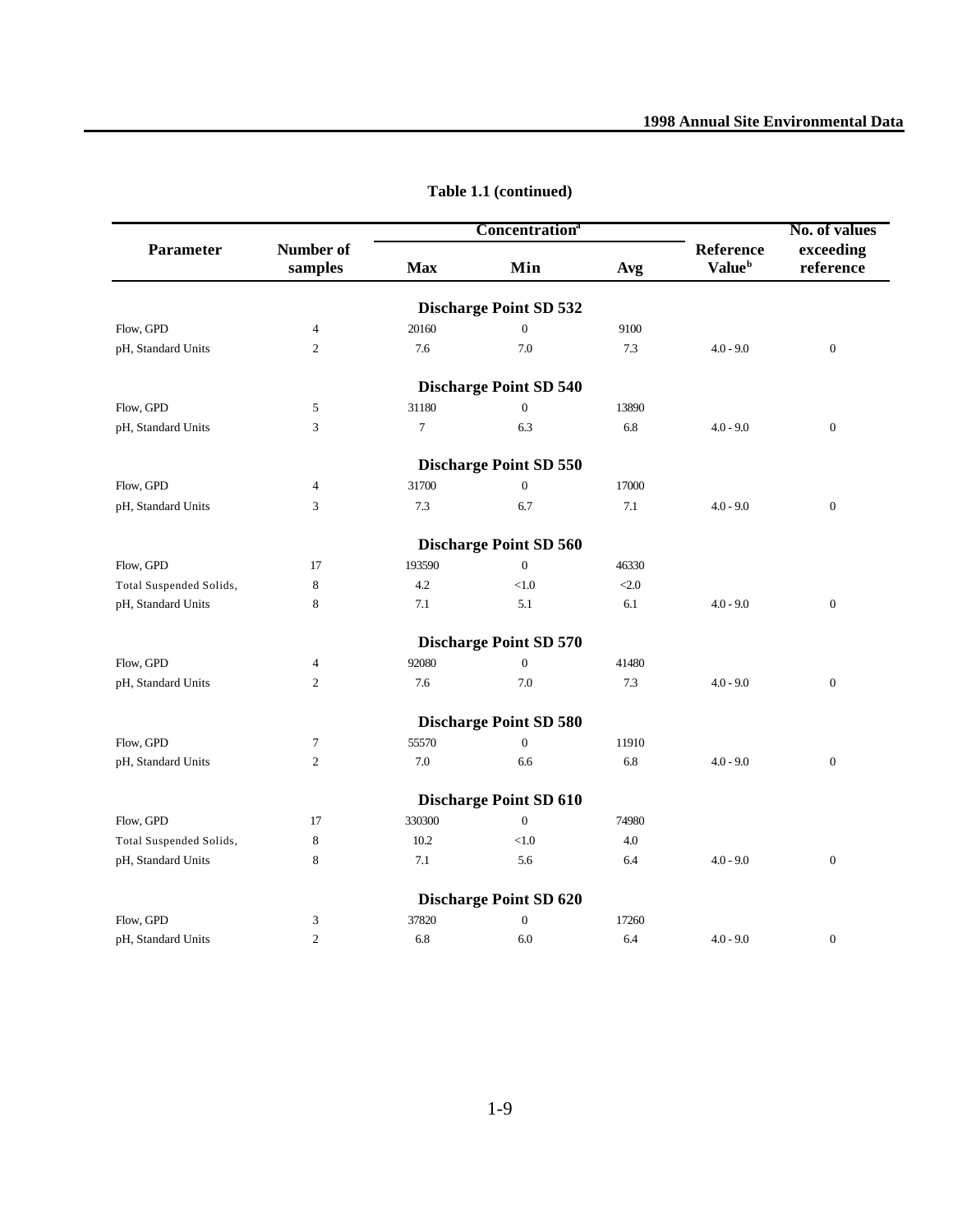|                         |                      | Concentration <sup>a</sup> |                               |        |                                 | No. of values          |
|-------------------------|----------------------|----------------------------|-------------------------------|--------|---------------------------------|------------------------|
| Parameter               | Number of<br>samples | <b>Max</b>                 | Min                           | Avg    | Reference<br>Value <sup>b</sup> | exceeding<br>reference |
|                         |                      |                            | <b>Discharge Point SD 640</b> |        |                                 |                        |
| Flow, GPD               | $\overline{7}$       | 54740                      | $\overline{0}$                | 12430  |                                 |                        |
| Total Suspended Solids, | 3                    | 6.6                        | 1.8                           | 4.5    |                                 |                        |
| pH, Standard Units      | 3                    | 7.3                        | 7.0                           | 7.2    | $4.0 - 9.0$                     | $\boldsymbol{0}$       |
|                         |                      |                            | <b>Discharge Point SD 650</b> |        |                                 |                        |
| Flow, GPD               | 3                    | 12090                      | $\boldsymbol{0}$              | 4330   |                                 |                        |
| pH, Standard Units      | $\overline{c}$       | 10.7                       | 6.9                           | 8.8    | $4.0 - 9.0$                     | $\mathbf{1}$           |
|                         |                      |                            | <b>Discharge Point SD 660</b> |        |                                 |                        |
| Flow, GPD               | 10                   | 230                        | $\mathbf{0}$                  | 23     |                                 |                        |
| Total Suspended Solids, | $\mathbf{1}$         | 3.4                        | 3.4                           | 3.4    |                                 |                        |
| pH, Standard Units      | $\mathbf{1}$         | 7.6                        | 7.6                           | 7.6    | $4.0 - 9.0$                     | $\boldsymbol{0}$       |
|                         |                      |                            | <b>Discharge Point SD 670</b> |        |                                 |                        |
| Flow, GPD               | 8                    | 6450                       | $\overline{0}$                | 830    |                                 |                        |
| Total Suspended Solids, | $\overline{c}$       | 36.8                       | 11.8                          | 24.3   |                                 |                        |
| pH, Standard Units      | $\overline{c}$       | 11.2                       | 8.7                           | 10.0   | $4.0 - 9.0$                     | $\mathbf{1}$           |
|                         |                      |                            | <b>Discharge Point SD 680</b> |        |                                 |                        |
| Flow, GPD               | 10                   | 70150                      | $\boldsymbol{0}$              | 10610  |                                 |                        |
| Total Suspended Solids, | $\overline{c}$       | 7.8                        | 1.8                           | 4.8    |                                 |                        |
| pH, Standard Units      | $\mathfrak{2}$       | 7.5                        | 6.9                           | 7.2    | $4.0 - 9.0$                     | $\boldsymbol{0}$       |
|                         |                      |                            | <b>Discharge Point SD 690</b> |        |                                 |                        |
| Flow, GPD               | 15                   | 1478000                    | $\boldsymbol{0}$              | 460580 |                                 |                        |
| Total Suspended Solids, | 10                   | 5                          | 1.0                           | 2.5    |                                 |                        |
| pH, Standard Units      | 10                   | 7.1                        | 6.5                           | 6.9    | $4.0 - 9.0$                     | $\boldsymbol{0}$       |
|                         |                      |                            | <b>Discharge Point SD 692</b> |        |                                 |                        |
| Flow, GPD               | 3                    | 19130                      | $\overline{0}$                | 11600  |                                 |                        |
| pH, Standard Units      | 2                    | 7.5                        | 7.1                           | 7.3    | $4.0 - 9.0$                     | $\boldsymbol{0}$       |
|                         |                      |                            | <b>Discharge Point SD 694</b> |        |                                 |                        |
| Flow, GPD               | 3                    | 38060                      | $\mathbf{0}$                  | 23090  |                                 |                        |
| pH, Standard Units      | $\overline{c}$       | 7.1                        | 6.9                           | 7.0    | $4.0 - 9.0$                     | $\boldsymbol{0}$       |

**Table 1.1 (continued)**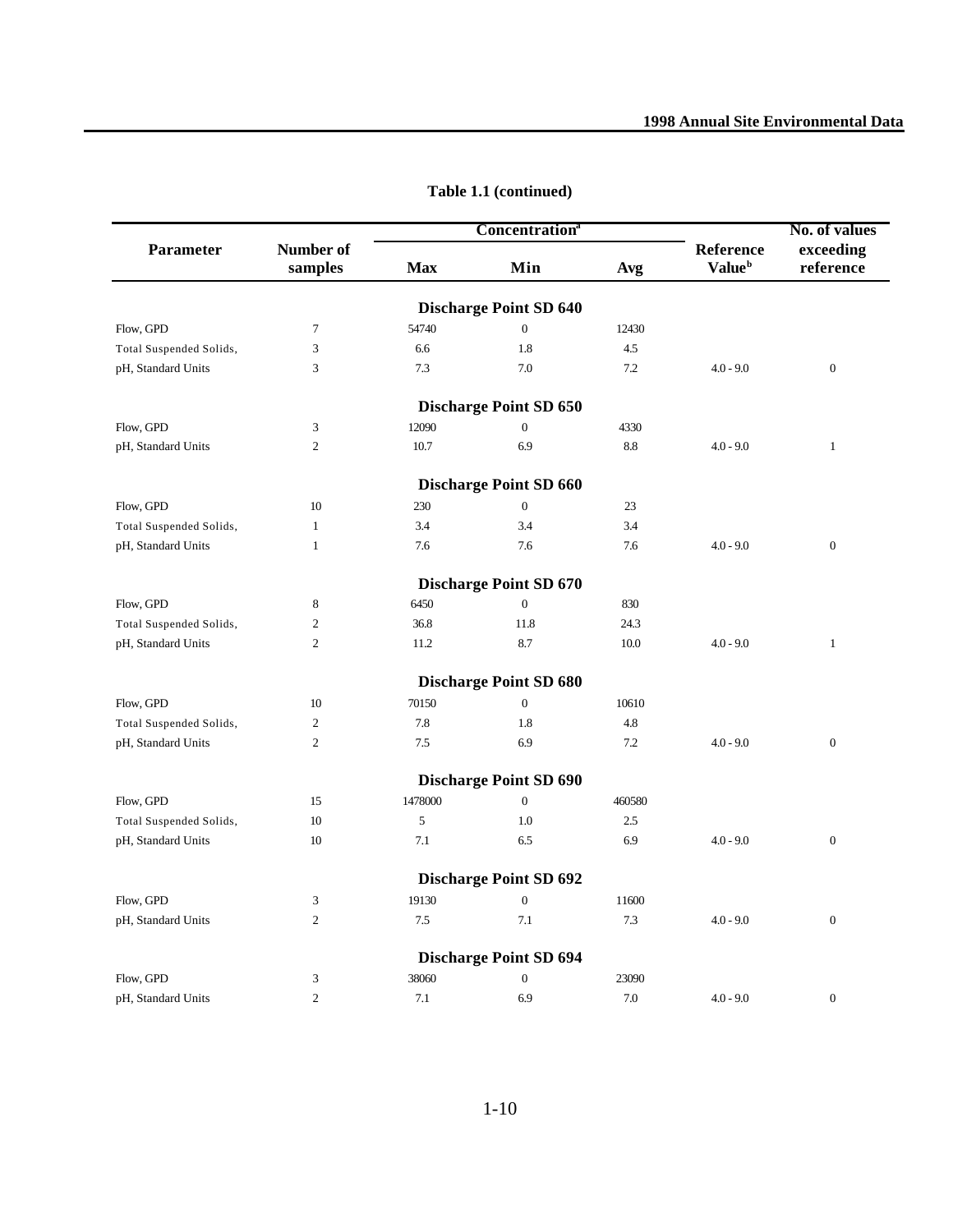|                         |                      | Concentration <sup>a</sup> |                               |            |                                 | No. of values          |
|-------------------------|----------------------|----------------------------|-------------------------------|------------|---------------------------------|------------------------|
| Parameter               | Number of<br>samples | <b>Max</b>                 | Min                           | Avg        | Reference<br>Value <sup>b</sup> | exceeding<br>reference |
|                         |                      |                            | <b>Discharge Point SD 696</b> |            |                                 |                        |
| Flow, GPD               | 3                    | 43340                      | $\mathbf{0}$                  | 22350      |                                 |                        |
| pH, Standard Units      | $\overline{c}$       | 7.8                        | 6.2                           | 7.0        | $4.0 - 9.0$                     | $\mathbf{0}$           |
|                         |                      |                            | <b>Discharge Point SD 700</b> |            |                                 |                        |
| Flow, GPD               | 15                   | 1089000                    | $\mathbf{0}$                  | 303380     |                                 |                        |
| Total Suspended Solids, | 10                   | 577                        | 1.4                           | 61.6       |                                 |                        |
| pH, Standard Units      | 10                   | 7.4                        | 6.6                           | 6.9        | $4.0 - 9.0$                     | $\boldsymbol{0}$       |
|                         |                      |                            | <b>Discharge Point SD 710</b> |            |                                 |                        |
| Flow, GPD               | 12                   | 1698000                    | 119510                        | 691960     |                                 |                        |
| Total Suspended Solids, | 12                   | 10.8                       | < 1.0                         | < 2.47     |                                 |                        |
| pH, Standard Units      | 12                   | 7.6                        | 6.6                           | 7.2        | $4.0 - 9.0$                     | $\boldsymbol{0}$       |
|                         |                      |                            | <b>Discharge Point SD 720</b> |            |                                 |                        |
| Flow, GPD               | 27                   | 274120                     | $\boldsymbol{0}$              | 29520      |                                 |                        |
| Total Suspended Solids, | 6                    | 18.6                       | 3.4                           | 10.2       |                                 |                        |
| pH, Standard Units      | 6                    | 7.3                        | 6.5                           | 6.9        | $4.0 - 9.0$                     | $\boldsymbol{0}$       |
|                         |                      |                            | <b>Discharge Point SD 724</b> |            |                                 |                        |
| Flow, GPD               | 6                    | 554500                     | $\boldsymbol{0}$              | 92420      |                                 |                        |
| pH, Standard Units      | $\mathbf{1}$         | 6.9                        | 6.9                           | 6.9        | $4.0 - 9.0$                     | $\boldsymbol{0}$       |
|                         |                      |                            | <b>Discharge Point SD 730</b> |            |                                 |                        |
| Flow, GPD               | 2                    | 40340                      | $\boldsymbol{0}$              | 17800      |                                 |                        |
| pH, Standard Units      | $\overline{c}$       | 7.2                        | 6.9                           | 7.1        | $4.0 - 9.0$                     | $\boldsymbol{0}$       |
|                         |                      |                            | <b>Discharge Point SD 740</b> |            |                                 |                        |
| Flow, GPD               | 8                    | 21800                      | $\boldsymbol{0}$              | 5820       |                                 |                        |
| pH, Standard Units      | 3                    | 7.3                        | 7.0                           | 7.1        | $4.0 - 9.0$                     | $\mathbf{0}$           |
|                         |                      |                            | <b>Discharge Point SD 750</b> |            |                                 |                        |
| Flow, GPD               | 18                   | 30560                      | $\overline{0}$                | 3830       |                                 |                        |
| Total Suspended Solids, | $\overline{4}$       | $1.4\,$                    | $<\!\!1.0$                    | <1.1       |                                 |                        |
| pH, Standard Units      | $\overline{4}$       | 7.5                        | 7.0                           | 7.3        | $4.0 - 9.0$                     | $\boldsymbol{0}$       |
|                         |                      |                            | <b>Discharge Point SD 760</b> |            |                                 |                        |
| Flow, GPD               | 19                   | 21260                      | $\mathbf{0}$                  | 1840       |                                 |                        |
| Total Suspended Solids, | 3                    | $<\!\!1.0$                 | $<\!\!1.0$                    | $<\!\!1.0$ |                                 |                        |
| pH, Standard Units      | 3                    | $7.5\,$                    | $7.3\,$                       | $7.4\,$    | $4.0 - 9.0$                     | $\boldsymbol{0}$       |

**Table 1.1 (continued)**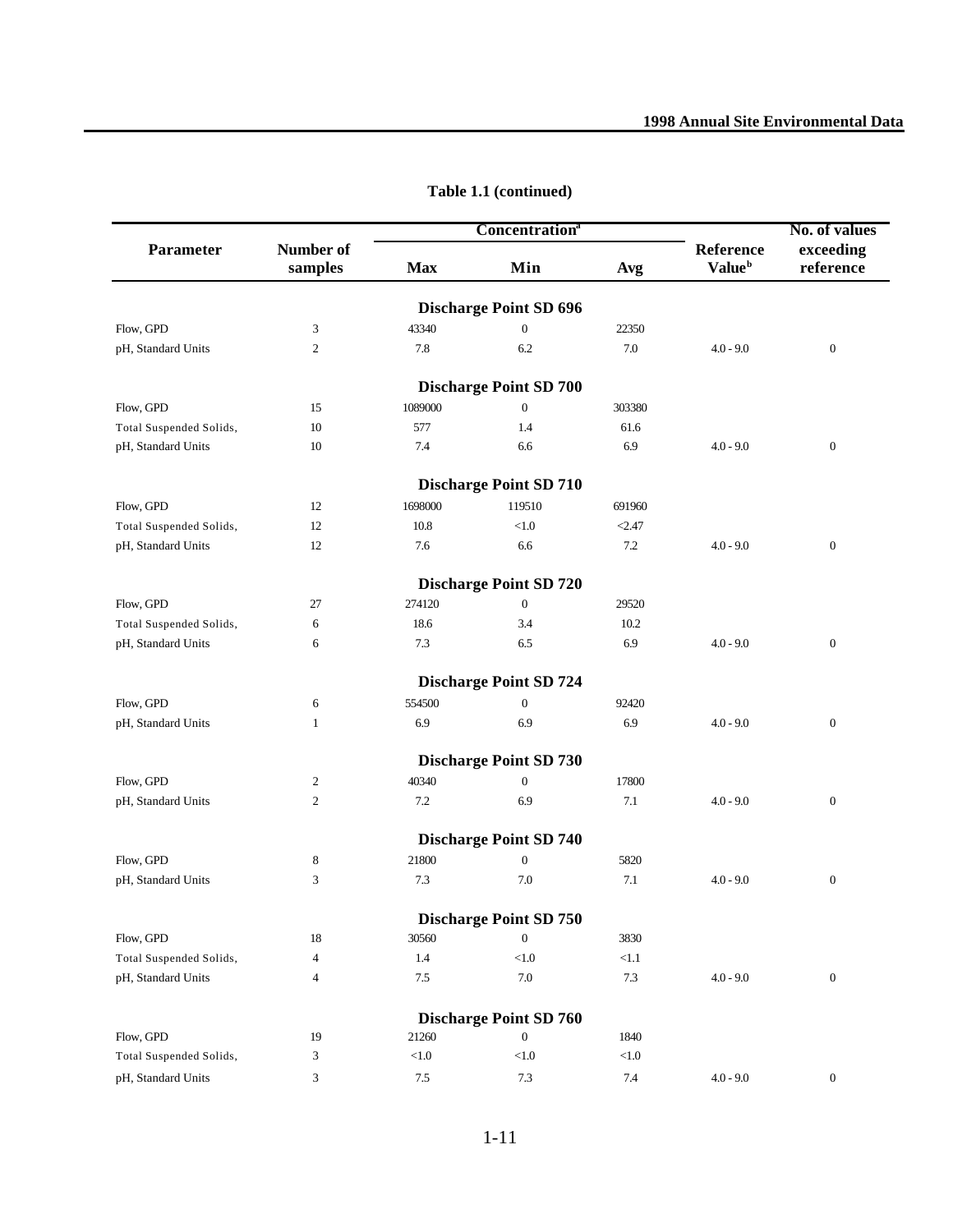|                         |                             | Concentration <sup>a</sup> |                               |            |                                 | Number of              |
|-------------------------|-----------------------------|----------------------------|-------------------------------|------------|---------------------------------|------------------------|
| Parameter               | <b>Number of</b><br>samples | <b>Max</b>                 | Min                           | Avg        | Reference<br>Value <sup>b</sup> | exceeding<br>reference |
|                         |                             |                            | <b>Discharge Point SD 770</b> |            |                                 |                        |
| Flow, GPD               | 18                          | 12020                      | $\boldsymbol{0}$              | 1140       |                                 |                        |
| Total Suspended Solids, | $\overline{4}$              | < 1.0                      | < 1.0                         | <1.0       |                                 |                        |
| pH, Standard Units      | 4                           | 7.8                        | 7.0                           | 7.4        | $4.0 - 9.0$                     | $\boldsymbol{0}$       |
|                         |                             |                            | <b>Discharge Point SD 780</b> |            |                                 |                        |
| Flow, GPD               | 8                           | 246300                     | $\mathbf{0}$                  | 47760      |                                 |                        |
| Total Suspended Solids, | $\overline{c}$              | 1.6                        | 1.4                           | 1.5        |                                 |                        |
| pH, Standard Units      | $\overline{c}$              | 7.7                        | 6.9                           | 7.3        | $4.0 - 9.0$                     | $\boldsymbol{0}$       |
|                         |                             |                            | <b>Discharge Point SD 800</b> |            |                                 |                        |
| Flow, GPD               | 14                          | 12020                      | $\boldsymbol{0}$              | 860        |                                 |                        |
| Total Suspended Solids, | $\mathbf{1}$                | 14                         | 14                            | 14         |                                 |                        |
| pH, Standard Units      | $\mathbf{1}$                | 7.5                        | 7.5                           | 7.5        | $4.0 - 9.0$                     | $\boldsymbol{0}$       |
|                         |                             |                            | <b>Discharge Point SD 820</b> |            |                                 |                        |
| Flow, GPD               | 9                           | 95910                      | $\boldsymbol{0}$              | 16700      |                                 |                        |
| Total Suspended Solids, | $\mathbf{2}$                | 2.2                        | < 1.0                         | <1.6       |                                 |                        |
| pH, Standard Units      | $\mathfrak{2}$              | 7.7                        | 7.4                           | 7.6        | $4.0 - 9.0$                     | $\boldsymbol{0}$       |
|                         |                             |                            | <b>Discharge Point SD 830</b> |            |                                 |                        |
| Flow, GPD               | 10                          | 167010                     | $\mathbf{0}$                  | 26390      |                                 |                        |
| Total Suspended Solids, | 2                           | 1.8                        | < 1.0                         | <1.4       |                                 |                        |
| pH, Standard Units      | $\overline{c}$              | 7.0                        | 6.9                           | 7.0        | $4.0 - 9.0$                     | $\boldsymbol{0}$       |
|                         |                             |                            | <b>Discharge Point SD 870</b> |            |                                 |                        |
| Flow, GPD               | 13                          | 82680                      | $\boldsymbol{0}$              | 6360       |                                 |                        |
| Total Suspended Solids, | $\mathbf{1}$                | 11.2                       | 11.2                          | 11.2       |                                 |                        |
| pH, Standard Units      | $\mathbf{1}$                | 7.6                        | 7.6                           | 7.6        | $4.0 - 9.0$                     | $\boldsymbol{0}$       |
|                         |                             |                            | <b>Discharge Point SD 880</b> |            |                                 |                        |
| Flow, GPD               | 10                          | 57700                      | $\boldsymbol{0}$              | 9240       |                                 |                        |
| Total Suspended Solids, | $\boldsymbol{2}$            | $<1.0$                     | $<\!\!1.0$                    | $<\!\!1.0$ |                                 |                        |
| pH, Standard Units      | $\mathfrak{2}$              | 7.6                        | 6.7                           | 7.2        | $4.0 - 9.0$                     | $\boldsymbol{0}$       |
|                         |                             |                            | <b>Discharge Point SD 890</b> |            |                                 |                        |
| Flow, GPD               | 10                          | 176320                     | $\boldsymbol{0}$              | 27020      |                                 |                        |
| Total Suspended Solids, | 2                           | $2.6\,$                    | 1.8                           | $2.2\,$    |                                 |                        |
| pH, Standard Units      | 2                           | $7.5\,$                    | 6.9                           | $7.2\,$    | $4.0 - 9.0$                     | $\boldsymbol{0}$       |

**Table 1.1 (continued)**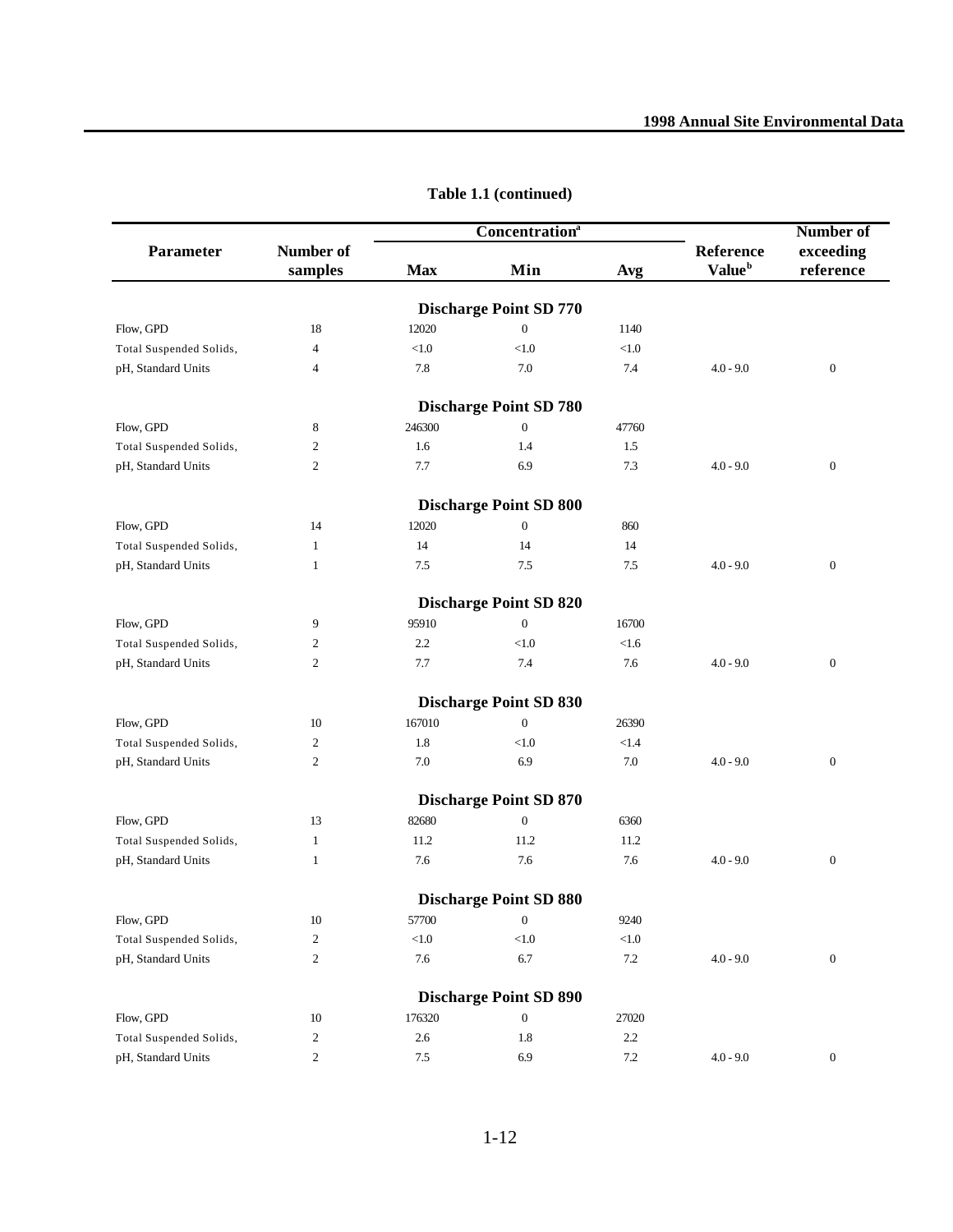|                         |                      |            | Concentration <sup>a</sup>    |       | No. of values                   |                        |
|-------------------------|----------------------|------------|-------------------------------|-------|---------------------------------|------------------------|
| Parameter               | Number of<br>samples | <b>Max</b> | Min                           | Avg   | Reference<br>Value <sup>b</sup> | exceeding<br>reference |
|                         |                      |            | <b>Discharge Point SD 900</b> |       |                                 |                        |
| Flow, GPD               | 8                    | 62400      | $\overline{0}$                | 16370 |                                 |                        |
| Total Suspended Solids, | 3                    | < 1.0      | < 1.0                         | <1.0  |                                 |                        |
| pH, Standard Units      | 3                    | 7.7        | 6.9                           | 7.2   | $4.0 - 9.0$                     | $\boldsymbol{0}$       |
|                         |                      |            | <b>Discharge Point SD 910</b> |       |                                 |                        |
| Flow, GPD               | 5                    | 124790     | $\boldsymbol{0}$              | 53910 |                                 |                        |
| pH, Standard Units      | 3                    | 7.9        | 6.9                           | 7.3   | $4.0 - 9.0$                     | $\mathbf{0}$           |
|                         |                      |            | <b>Discharge Point SD 920</b> |       |                                 |                        |
| Flow, GPD               | 7                    | 80600      | $\mathbf{0}$                  | 11510 |                                 |                        |
| pH, Standard Units      | $\mathbf{1}$         | 6.5        | 6.5                           | 6.5   | $4.0 - 9.0$                     | $\boldsymbol{0}$       |
|                         |                      |            | <b>Discharge Point SD 929</b> |       |                                 |                        |
| Flow, GPD               | 5                    | 200        | $\mathbf{0}$                  | 40    |                                 |                        |
| pH, Standard Units      | 1                    | 6.9        | 6.9                           | 6.9   | $4.0 - 9.0$                     | $\boldsymbol{0}$       |
|                         |                      |            | <b>Discharge Point SD 930</b> |       |                                 |                        |
| Flow, GPD               | 3                    | 69360      | $\theta$                      | 23120 |                                 |                        |
| pH, Standard Units      | 1                    | 7.8        | 7.8                           | 7.8   | $4.0 - 9.0$                     | $\boldsymbol{0}$       |
|                         |                      |            | <b>Discharge Point SD 934</b> |       |                                 |                        |
| Flow, GPD               | 7                    | 16630      | $\overline{0}$                | 5070  |                                 |                        |
| pH, Standard Units      | 3                    | 8.1        | 7.0                           | 7.7   | $4.0 - 9.0$                     | $\boldsymbol{0}$       |
|                         |                      |            | <b>Discharge Point SD 940</b> |       |                                 |                        |
| Flow, GPD               | $\overline{4}$       | 880        | $\mathbf{0}$                  | 180   |                                 |                        |
| pH, Standard Units      | $\mathbf{1}$         | 6.7        | 6.7                           | 6.7   | $4.0 - 9.0$                     | $\boldsymbol{0}$       |
|                         |                      |            | <b>Discharge Point SD 950</b> |       |                                 |                        |
| Flow, GPD               | 8                    | 440        | $\boldsymbol{0}$              | 50    |                                 |                        |
| pH, Standard Units      | $\mathbf{1}$         | 7.0        | 7.0                           | 7.0   | $4.0 - 9.0$                     | $\boldsymbol{0}$       |

**Table 1.1 (continued)**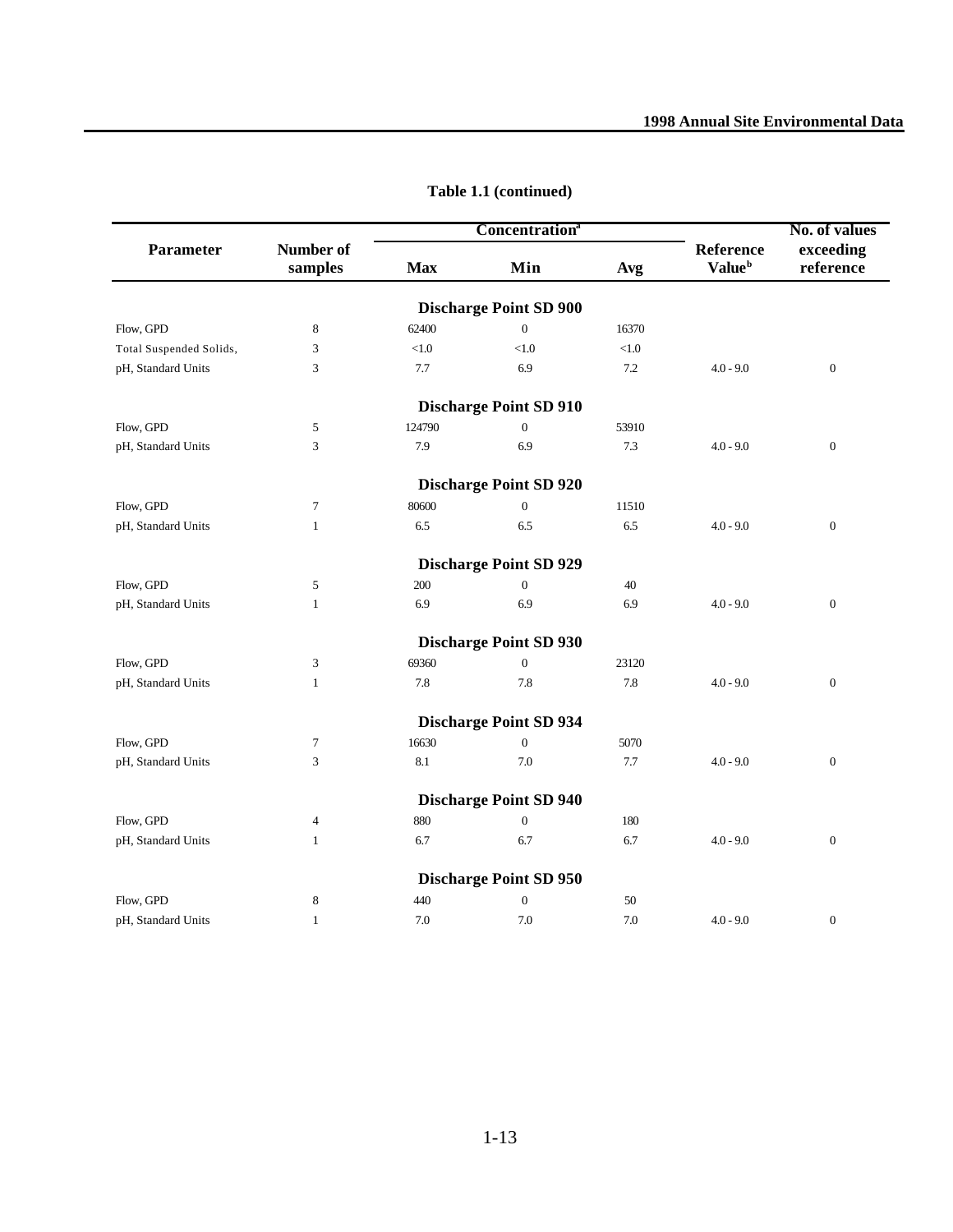|                         |                      | Concentration <sup>a</sup> |                               |        |                                 | No. of values          |
|-------------------------|----------------------|----------------------------|-------------------------------|--------|---------------------------------|------------------------|
| Parameter               | Number of<br>samples | <b>Max</b>                 | Min                           | Avg    | Reference<br>Value <sup>b</sup> | exceeding<br>reference |
|                         |                      |                            | <b>Discharge Point SD 960</b> |        |                                 |                        |
| Flow, GPD               | 6                    | 1130                       | $\Omega$                      | 390    |                                 |                        |
| pH, Standard Units      | 3                    | 7.5                        | 6.9                           | 7.3    | $4.0 - 9.0$                     | $\boldsymbol{0}$       |
|                         |                      |                            | <b>Discharge Point SD 970</b> |        |                                 |                        |
| Flow, GPD               | 6                    | 119760                     | $\mathbf{0}$                  | 29610  |                                 |                        |
| pH, Standard Units      | $\overline{c}$       | 7.4                        | 7.0                           | 7.2    | $4.0 - 9.0$                     | $\boldsymbol{0}$       |
|                         |                      |                            | <b>Discharge Point SD 980</b> |        |                                 |                        |
| Flow, GPD               | 6                    | 283570                     | $\Omega$                      | 72150  |                                 |                        |
| pH, Standard Units      | $\overline{c}$       | 7.5                        | 7.3                           | 7.4    | $4.0 - 9.0$                     | $\mathbf{0}$           |
|                         |                      |                            | <b>Discharge Point SD 982</b> |        |                                 |                        |
| Flow, GPD               | 5                    | 266680                     | $\boldsymbol{0}$              | 81430  |                                 |                        |
| pH, Standard Units      | $\overline{c}$       | 7.4                        | 7.3                           | 7.4    | $4.0 - 9.0$                     | $\boldsymbol{0}$       |
|                         |                      |                            | <b>Discharge Point SD 990</b> |        |                                 |                        |
| Flow, GPD               | $\overline{9}$       | 28890                      | $\mathbf{0}$                  | 4900   |                                 |                        |
| pH, Standard Units      | $\overline{c}$       | 7.5                        | 7.0                           | 7.3    | $4.0 - 9.0$                     | $\mathbf{0}$           |
|                         |                      |                            | <b>Discharge Point SD 992</b> |        |                                 |                        |
| Flow, GPD               | 22                   | 503720                     | $\boldsymbol{0}$              | 44400  |                                 |                        |
| Total Suspended Solids, | $\overline{4}$       | 103                        | 24                            | 50     |                                 |                        |
| pH, Standard Units      | 4                    | 6.9                        | 6.2                           | 6.7    | $4.0 - 9.0$                     | $\boldsymbol{0}$       |
|                         |                      |                            | <b>Discharge Point SD 996</b> |        |                                 |                        |
| Flow, GPD               | 2                    | 125330                     | $\mathbf{0}$                  | 112000 |                                 |                        |
| pH, Standard Units      | $\overline{c}$       | 7.5                        | 6.5                           | 7.0    | $4.0 - 9.0$                     | $\boldsymbol{0}$       |

**Table 1.1 (continued)**

*b* - NPDES permit limit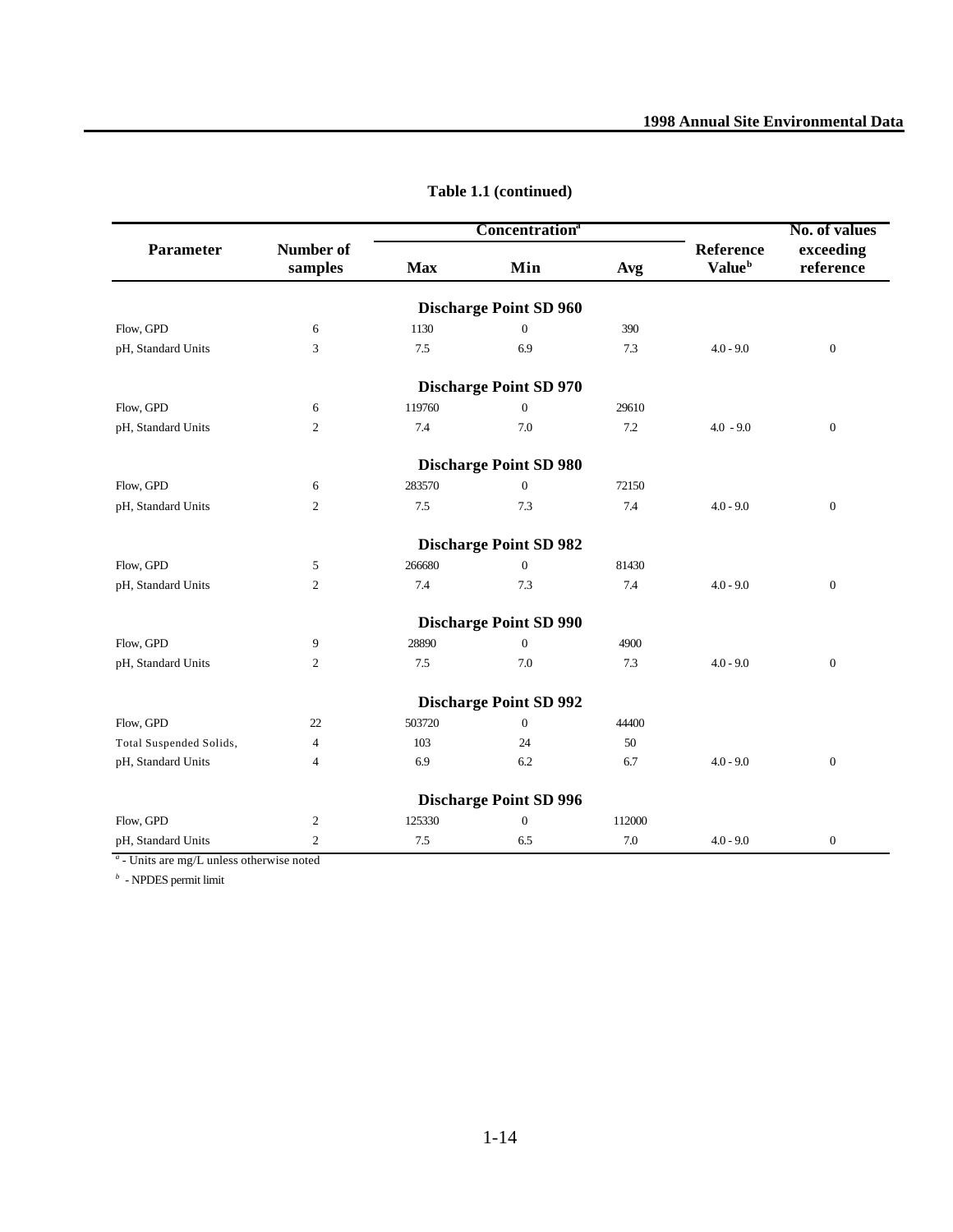### **Table 1.2. 1998 NPDES Permit Number TN 0002950**

# **Discharge Point 005, Sewage Treatment Plant, ETTP**

|                                             |                      |            | Concentration <sup>a</sup> |        |                                        | No. of values          |  |
|---------------------------------------------|----------------------|------------|----------------------------|--------|----------------------------------------|------------------------|--|
| <b>Parameter</b>                            | Number of<br>samples | <b>Max</b> | Min                        | Avg    | <b>Reference</b><br>Value <sup>b</sup> | exceeding<br>reference |  |
|                                             |                      |            | $K-1203$                   |        |                                        |                        |  |
| Amonia Nitrogen                             | 157                  | 2.7        | 0.2                        | 0.25   | 7                                      | $\mathbf{0}$           |  |
| Dissolved Oxygen, mg/L                      | 365                  | 13         | 7.5                        | 9.2    | $5.0 \text{ min}^{\circ}$              | $\overline{0}$         |  |
| Fecal Coliform, col/100ml                   | 156                  | 170        | <1.0                       | 27.7   | 400                                    | $\mathbf{0}$           |  |
| Flow Total (MGD)                            | 365                  | 680970     | 136070                     | 288120 |                                        |                        |  |
| Settleable Solids, ml/L                     | 261                  | 0.6        | < 0.1                      | < 0.1  | 0.5                                    |                        |  |
| Suspended Solids, mg/L                      | 157                  | 25         | $\leq$ 1                   | 4.3    | 45                                     | $\overline{0}$         |  |
| pH, Standard Units                          | 365                  | 8.0        | 6.8                        | 7.5    | $6.0 - 9.0$                            | $\overline{0}$         |  |
| $a$ - Units are mg/L unless otherwise noted |                      |            |                            |        |                                        |                        |  |

*b* - NPDES permit limit

*c* - Daily minimum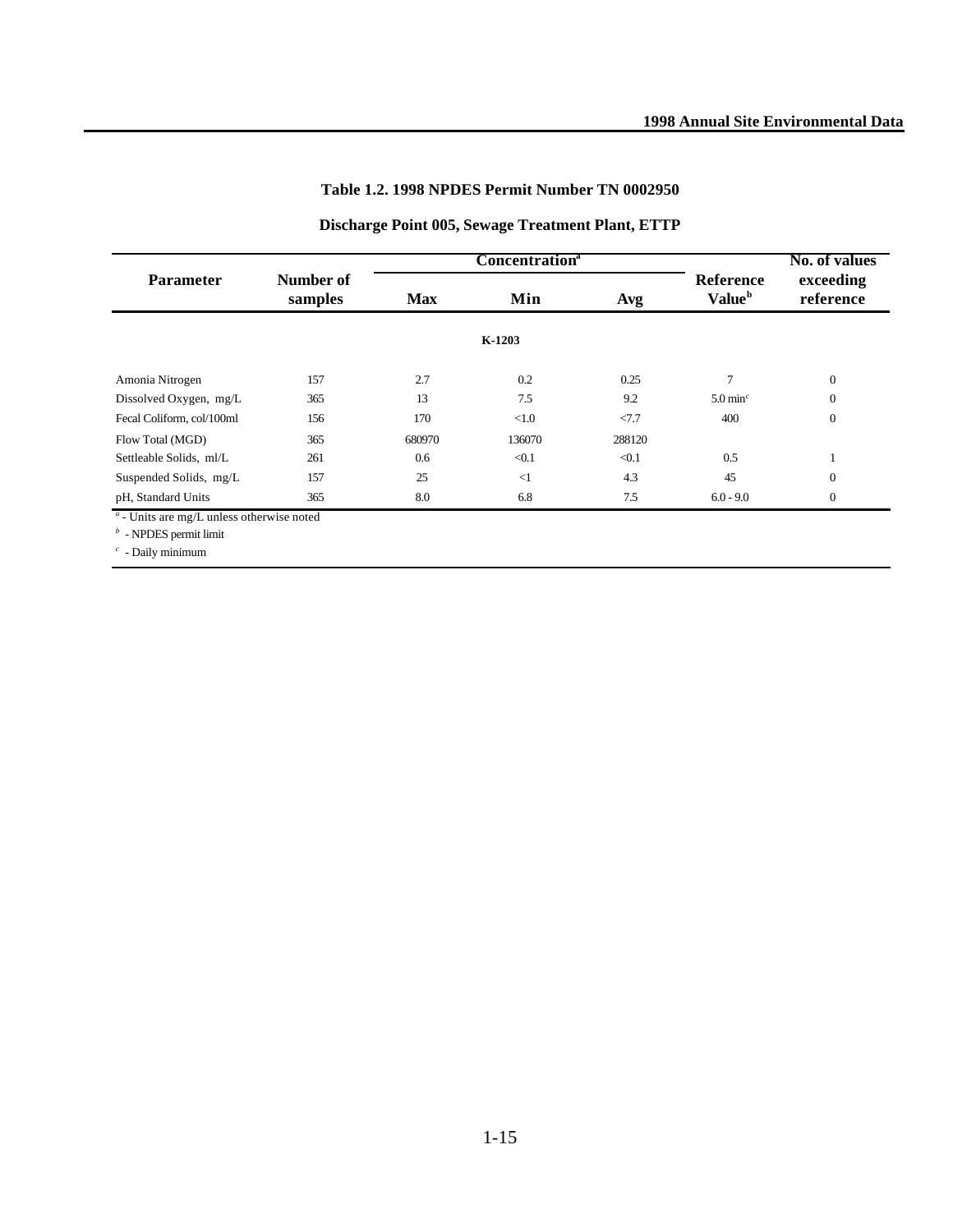|                              |                      |            | <b>Concentration</b> <sup>a</sup> |           |                                 | No. of values          |  |
|------------------------------|----------------------|------------|-----------------------------------|-----------|---------------------------------|------------------------|--|
| <b>Parameter</b>             | Number of<br>samples | <b>Max</b> | Min                               | Avg       | Reference<br>Value <sup>b</sup> | exceeding<br>reference |  |
|                              |                      |            | K-1407J                           |           |                                 |                        |  |
| Acetone, mg/L                | 4                    | 0.010      | 0.003                             | 0.0053    |                                 |                        |  |
| Cadmium, mg/L                | 4                    | 0.0064     | 0.0031                            | 0.0053    | 0.069                           | $\boldsymbol{0}$       |  |
| Chemical Oxygen Demand, mg/L | 52                   | 55         | $\leq$                            | <13       |                                 |                        |  |
| Chloride, mg/L               | 209                  | 1000       | 70                                | 310       | 70000                           | $\mathbf{0}$           |  |
| Chromium, mg/L               | $\overline{4}$       | 0.13       | 0.016                             | 0.063     | 2.8                             | $\overline{0}$         |  |
| Copper, mg/L                 | $\overline{4}$       | 0.0021     | < 0.005                           | < 0.007   | 2.2                             | $\overline{0}$         |  |
| Flow, GPD                    | 365                  | 206870     | 490                               | 76830     |                                 |                        |  |
| Lead, mg/L                   | $\overline{4}$       | 0.003      | < 0.0005                          | < 0.0014  | 0.69                            | $\mathbf{0}$           |  |
| Nickel, mg/L                 | 4                    | 0.013      | 0.0055                            | 0.0091    | 4.0                             | $\mathbf{0}$           |  |
| Petroleum Hydrocarbons,      | 12                   | 0.45       | < 0.37                            | < 0.038   |                                 |                        |  |
| pH, Standard Units           | 365                  | 8.0        | 6.2                               | 7.0       | $6.0 - 9.0$                     | $\mathbf{0}$           |  |
| Suspended Solids, mg/L       | 209                  | 2.0        | < 1.0                             | < 1.0     | 40                              | $\boldsymbol{0}$       |  |
| Uranium, mg/L                | 11                   | 1.4        | 0.073                             | 0.48      |                                 |                        |  |
| $\rm Zinc$ , mg/L            | $\overline{4}$       | 0.027      | 0.014                             | 0.02      | 2.6                             |                        |  |
| Silver                       | $\overline{4}$       | 0.0013     | < 0.0005                          | < 0.00082 | 0.43                            |                        |  |

## **Table 1.3. 1998 NPDES Permit Number TN 0002950**

### **Discharge Point 014, Central Neutralization Facility to Clinch River, ETTP**

*a* - Units are mg/L unless otherwise noted

*b* - NPDES permit limit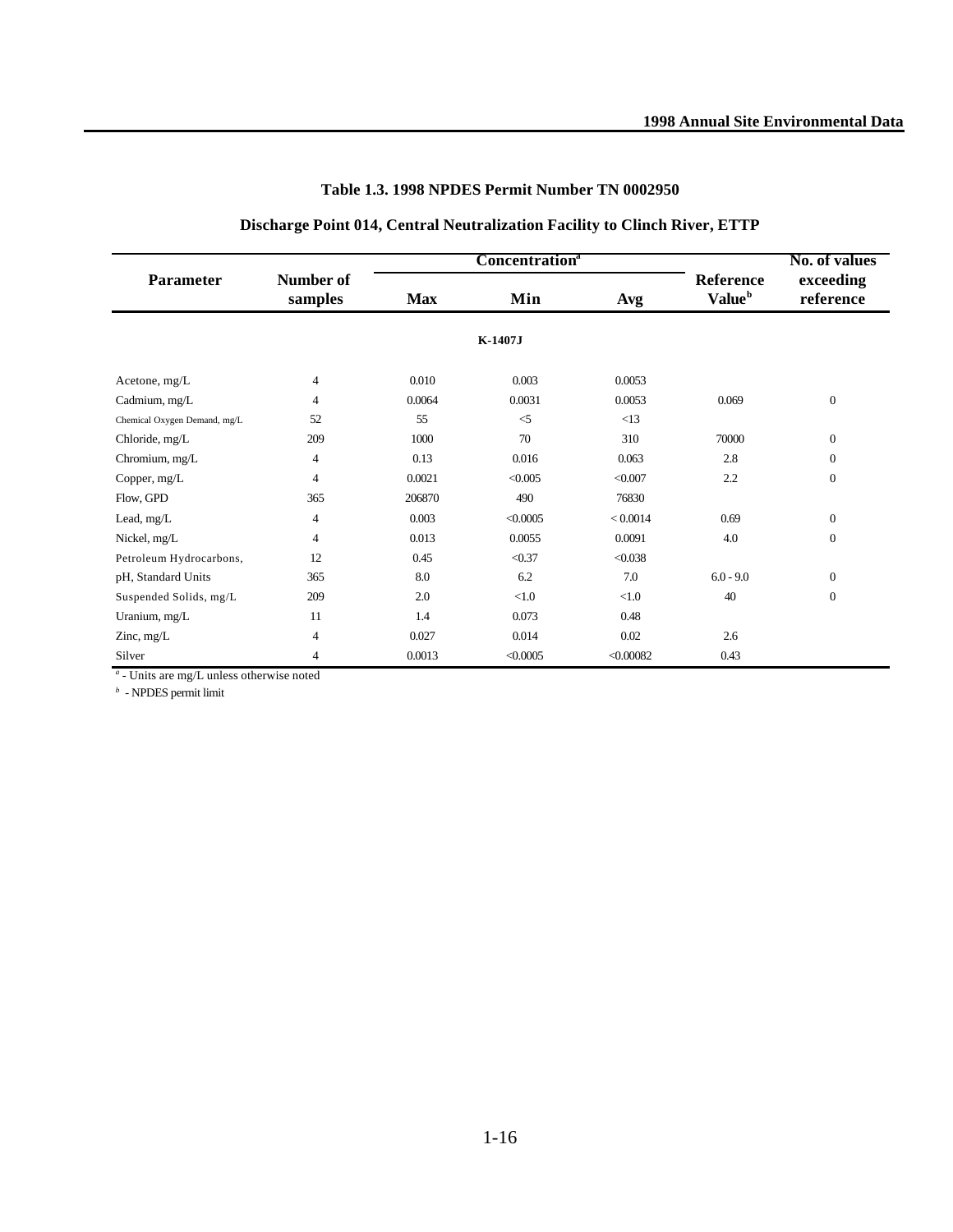|                           |                      |            | <b>Concentration</b> <sup>a</sup> |         |                                        | No. of values          |
|---------------------------|----------------------|------------|-----------------------------------|---------|----------------------------------------|------------------------|
| <b>Parameter</b>          | Number of<br>samples | <b>Max</b> | Min                               | Avg     | <b>Reference</b><br>Value <sup>b</sup> | exceeding<br>reference |
|                           |                      |            | <b>K-1515F</b>                    |         |                                        |                        |
| Aluminum, mg/L            | 52                   | 1.2        | 0.1                               | 0.57    | 2.0                                    | $\mathbf{0}$           |
| Chlorine, Total Residual, | 52                   | 1.4        | < 0.05                            | < 0.098 | 1.0                                    | 1                      |
| Flow, MGD                 | 365                  | 476640     | $\mathbf{0}$                      | 147440  |                                        |                        |
| Settleable Solids, ml/L   | 52                   | 0.1        | < 0.1                             | < 0.1   | 0.5                                    | $\mathbf{0}$           |
| Suspended Solids, mg/L    | 52                   | 11         | < 1.0                             | <3.0    | 40                                     | $\boldsymbol{0}$       |
| pH, Standard Units        | 52                   | 8.4        | 7.0                               | 7.5     | $6.0 - 9.0$                            | $\mathbf{0}$           |
| Barium                    | 33                   | 0.037      | 0.026                             | 0.032   |                                        |                        |
| Calcium                   | 33                   | 43         | 27                                | 35      |                                        |                        |
| Iron                      | 33                   | 0.2        | 0.05                              | 0.069   |                                        |                        |
| Magnesium                 | 33                   | 11         | 7.1                               | 8.9     |                                        |                        |
| Manganese                 | 33                   | 1.2        | 0.0098                            | 0.16    |                                        |                        |
| Sodium                    | 33                   | 19         | 3.7                               | 5.6     |                                        |                        |
| Zinc                      | 33                   | 0.08       | 0.05                              | 0.05    |                                        |                        |

# **Discharge Point 009, Holding Pond, ETTP**

*a* - Units are mg/L unless otherwise noted.

*b* - NPDES permit limit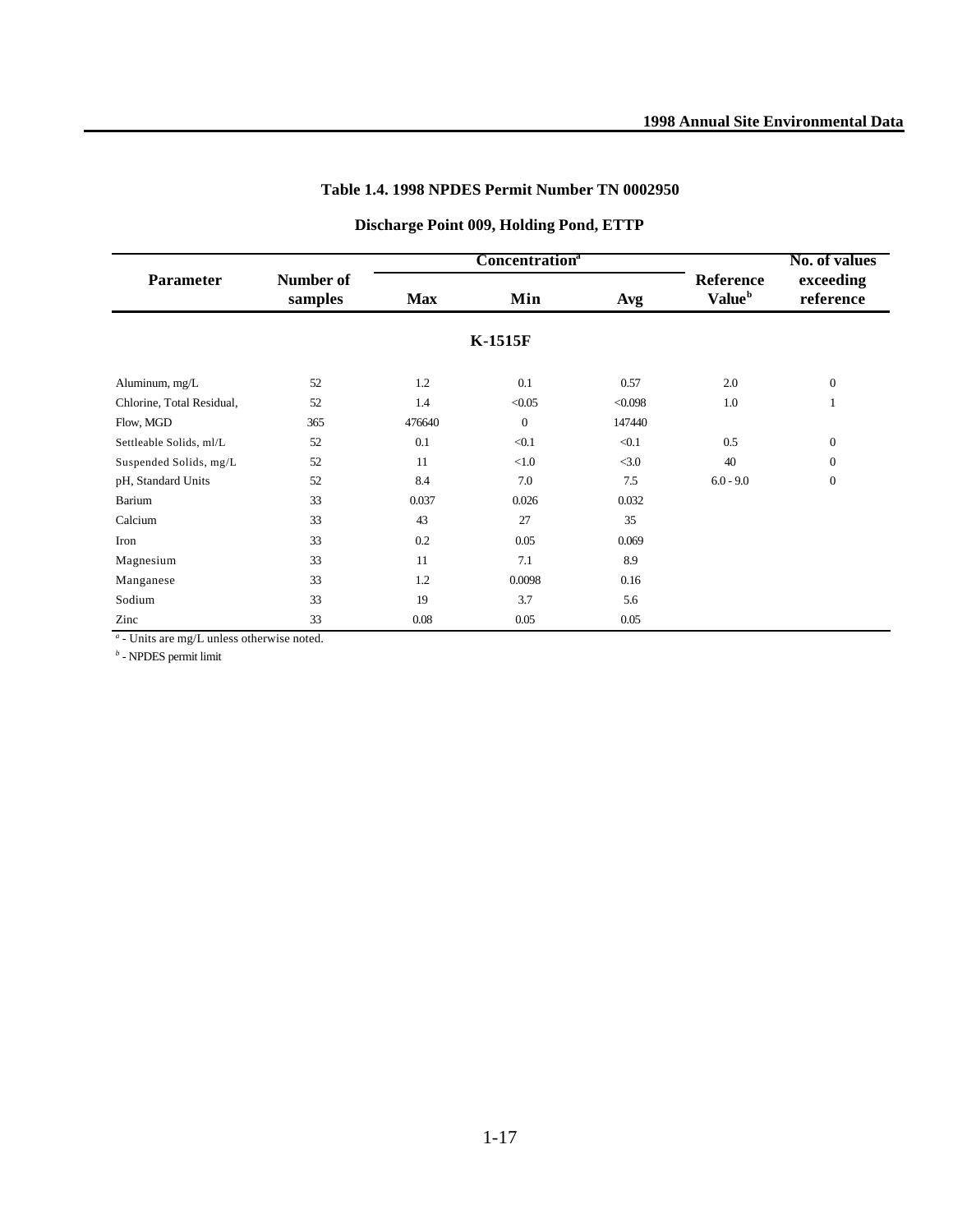|              | No. of |             |            | Concentration (pCi/L) |              |                  | Percent   | Sum of the               |
|--------------|--------|-------------|------------|-----------------------|--------------|------------------|-----------|--------------------------|
| Radionuclide | sample | <b>Max</b>  | Min        | Median <sup>b</sup>   | Average $^b$ | <b>DCG</b>       | of DCG    | fractions of<br>the DCGs |
|              |        |             |            | K-716 (Poplar Creek)  |              |                  |           |                          |
| $U-234$      | 12     | $1.2e + 00$ | 1.9e-01    | 4.7e-01               | 5.2e-01      | $5.0e + 02$      | $1.0e-01$ | $1.0e-03$                |
| $U-235$      | 12     | $4.2e-02$   | $9.3e-03$  | $2.3e-02$             | $2.6e-02$    | $6.0e + 02$      | 4.3e-03   | $4.3e-05$                |
| $U-238$      | 12     | $1.3e + 00$ | $2.0e-01$  | 5.0e-01               | 5.5e-01      | $6.0e+02$        | $9.2e-02$ | 9.2e-04                  |
| Tc-99        | 12     | $1.5e + 01$ | $-1.1e+01$ | $4.3e + 00$           | $4.9e + 00$  | $1.0e + 0.5$     | 4.9e-03   | 4.9e-05                  |
| Gross Alpha  | 12     | $3.1e+00$   | $-8.9e-01$ | $1.1e+00$             | $1.0e + 00$  | $\boldsymbol{a}$ | a         | $\boldsymbol{a}$         |
| Gross Beta   | 12     | $6.5e + 00$ | $-4.1e-01$ | $4.0e+00$             | $3.5e+00$    | $\boldsymbol{a}$ | a         | a                        |
| All listed   |        |             |            |                       |              |                  |           | $2.0e-03$                |
| isotopes     |        |             |            |                       |              |                  |           |                          |

### **Table 1.5. Radionuclide concentrations at ETTP discharges and surface water monitoring locations**

<sup>a</sup>Not applicable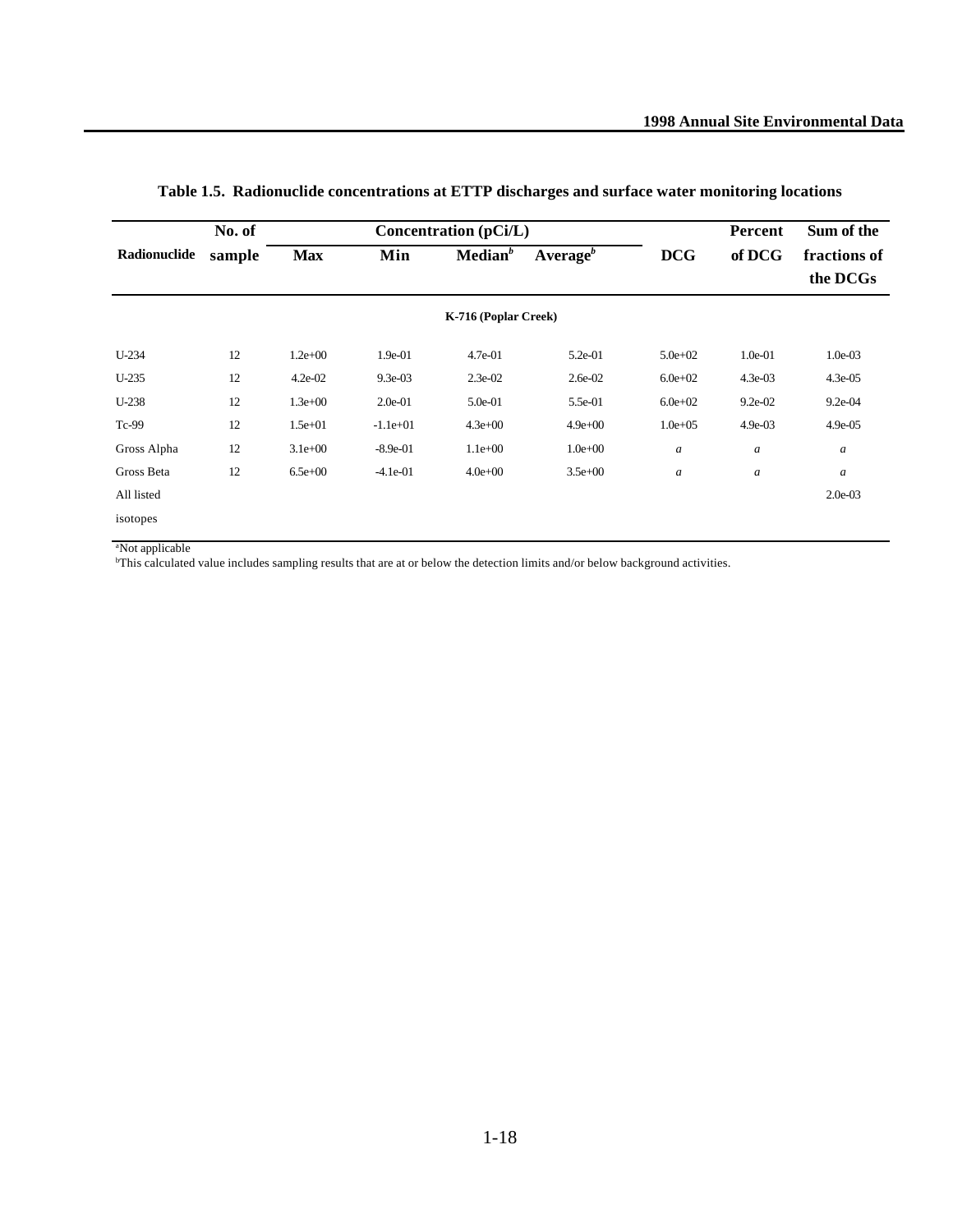|              | No. of |             |             | Concentration (pCi/L) |                                                   |                  | Percent          | Sum of<br>fractions<br>the DCGs |
|--------------|--------|-------------|-------------|-----------------------|---------------------------------------------------|------------------|------------------|---------------------------------|
| Radionuclide | sample | <b>Max</b>  | Min         | Median <sup>b</sup>   | Average <sup>b</sup>                              | <b>DCG</b>       | of DCG           |                                 |
|              |        |             |             |                       | K-901-A (settling basin for surface water runoff) |                  |                  |                                 |
| $U-234$      | 12     | $1.2e+00$   | 3.3e-01     | 5.8e-01               | 6.5e-01                                           | $5.0e + 02$      | 1.3e-01          | $1.3e-03$                       |
| $U-235$      | 12     | $1.6e-01$   | $2.0e-02$   | 3.7e-02               | 4.7e-02                                           | $6.0e + 02$      | 7.9e-03          | 7.9e-05                         |
| $U-238$      | 12     | $1.2e+00$   | 3.3e-01     | $6.2e-01$             | $7.0e-01$                                         | $6.0e + 02$      | $1.2e-02$        | 1.2e-04                         |
| $Tc-99$      | 12     | $4.4e + 01$ | $-1.1e+01$  | $1.5e + 01$           | $1.7e + 01$                                       | $1.0e + 0.5$     | 1.7e-02          | 1.7e-04                         |
| Gross Alpha  | 12     | $4.4e + 00$ | $-3.5e-01$  | 6.4e-01               | $1.6e + 00$                                       | a                | $\boldsymbol{a}$ | a                               |
| Gross Beta   | 12     | $2.5e+01$   | $1.9e + 00$ | $8.1e+00$             | $9.3e + 00$                                       | $\boldsymbol{a}$ | a                | a                               |
| All listed   |        |             |             |                       |                                                   |                  |                  | $2.7e-03$                       |
| isotopes     |        |             |             |                       |                                                   |                  |                  |                                 |

|  | Table 1.6. Radionuclide concentrations at ETTP discharges and surface water monitoring locations |  |  |  |
|--|--------------------------------------------------------------------------------------------------|--|--|--|
|  |                                                                                                  |  |  |  |

<sup>a</sup>Not applicable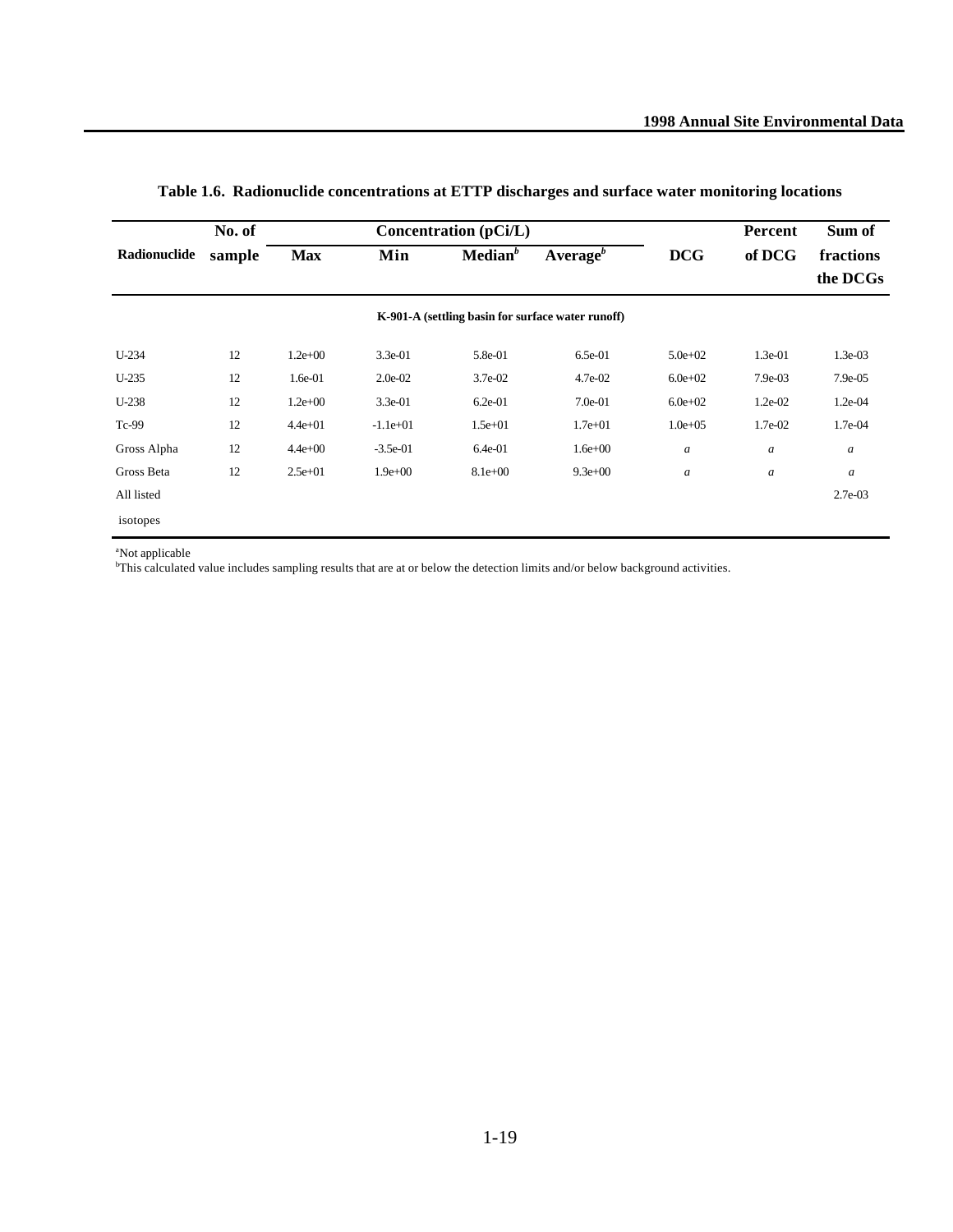|             | No. of |             |            | Concentration (pCi/L)                              |                      |                  | Percent          | Sum of the       |
|-------------|--------|-------------|------------|----------------------------------------------------|----------------------|------------------|------------------|------------------|
| Radionuclid | sample | <b>Max</b>  | Min        | Median <sup>b</sup>                                | Average <sup>b</sup> | <b>DCG</b>       | of DCG           | fractions of     |
|             |        |             |            |                                                    |                      |                  |                  | the DCGs         |
|             |        |             |            | K-1007-B (settling basin for surface water runoff) |                      |                  |                  |                  |
| $U-234$     | 12     | 4.1e-01     | 1.9e-01    | $2.8e-01$                                          | $2.9e-01$            | $5.00e + 02$     | 5.7e-02          | 5.7e-04          |
| $U-235$     | 12     | 3.7e-02     | 9.3e-03    | $1.6e-02$                                          | 1.9e-02              | $6.00e + 02$     | $3.2e-03$        | $3.2e-05$        |
| $U-238$     | 12     | $4.3e-01$   | $2.0e-01$  | $3.0e-01$                                          | 3.1e-01              | $6.00e + 02$     | 5.1e-02          | 5.1e-04          |
| $Tc-99$     | 12     | $3.6e + 01$ | $-1.7e+00$ | $1.2e+01$                                          | $1.2e+01$            | $1.00e + 0.5$    | 1.2e-02          | $1.2e-04$        |
| Gross Alpha | 12     | $4.0e + 00$ | $-4.5e-01$ | $1.3e+00$                                          | $1.4e+00$            | $\boldsymbol{a}$ | $\boldsymbol{a}$ | $\boldsymbol{a}$ |
| Gross Beta  | 12     | $9.8e + 00$ | 5.9e-01    | $5.9e+00$                                          | $5.8e + 00$          | a                | $\boldsymbol{a}$ | $\boldsymbol{a}$ |
| All listed  |        |             |            |                                                    |                      |                  |                  | $1.2e-03$        |
| isotopes    |        |             |            |                                                    |                      |                  |                  |                  |

### **Table 1.7. Radionuclide concentrations at ETTP discharges and surface water monitoring locations**

<sup>a</sup>Not applicable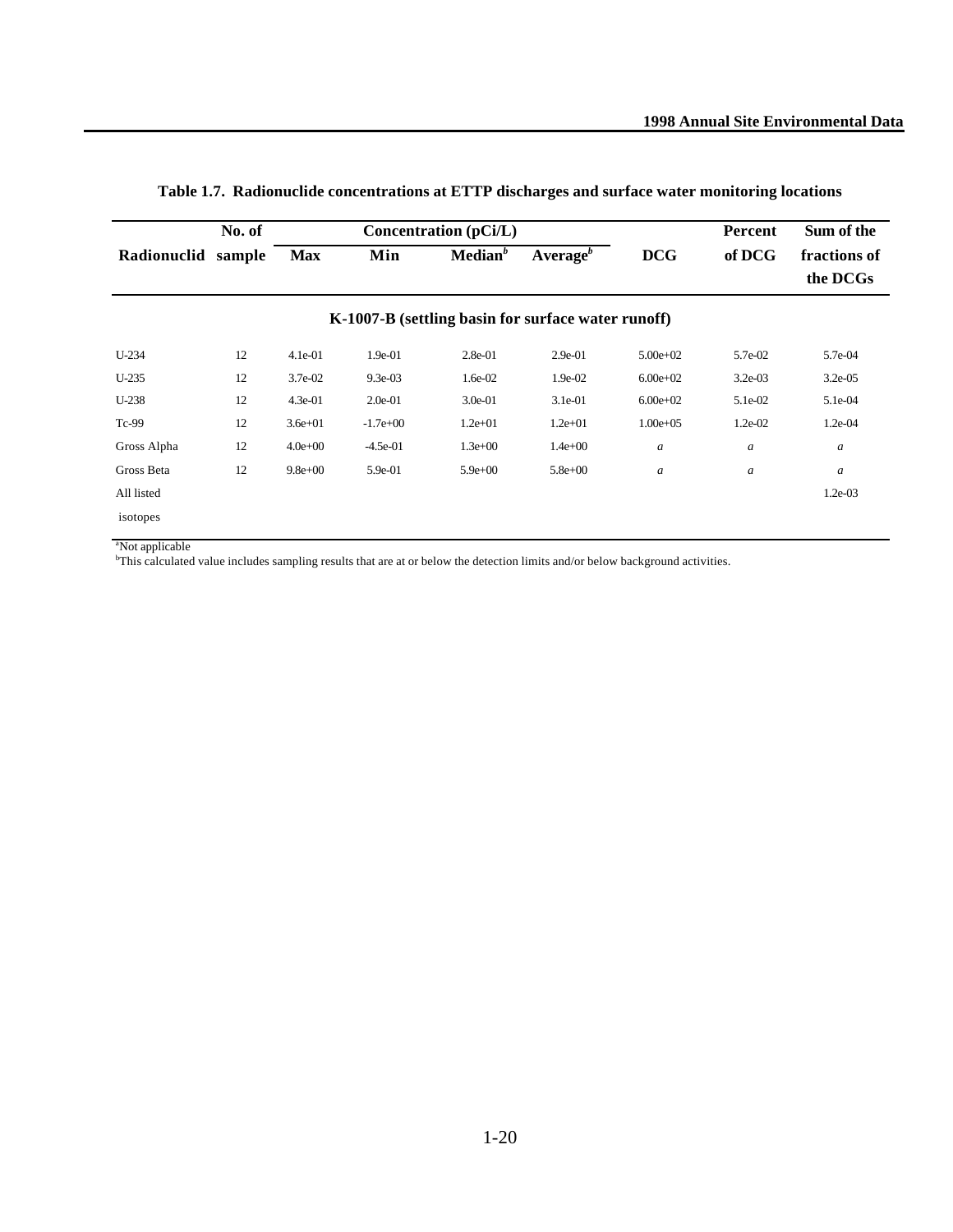|             | No. of  |             |            | Concentration (pCi/L) |                                 |                  | Percent          | Sum of the               |
|-------------|---------|-------------|------------|-----------------------|---------------------------------|------------------|------------------|--------------------------|
| Radionuclid | samples | <b>Max</b>  | Min        | Median <sup>b</sup>   | Average <sup>b</sup>            | <b>DCG</b>       | of DCG           | fractions of<br>the DCGs |
|             |         |             |            |                       | K-1203 (sewage treatment plant) |                  |                  |                          |
| $U-234$     | 12      | $1.2e+00$   | $2.1e-01$  | 3.3e-01               | $4.0e-01$                       | $5.0e + 02$      | 8.0e-02          | 8.0e-04                  |
| $U-235$     | 12      | $2.5e-01$   | $1.0e-02$  | 1.8e-02               | 3.9e-02                         | $6.0e + 02$      | 6.6e-03          | 6.6e-05                  |
| $U-238$     | 12      | $1.2e+00$   | $2.2e-01$  | $3.5e-01$             | $4.2e-01$                       | $6.0e + 02$      | $7.1e-02$        | 7.1e-04                  |
| $Tc-99$     | 12      | $2.6e + 01$ | $-5.5e+00$ | $7.2e+00$             | $7.2e+00$                       | $1.0e + 0.5$     | $7.2e-03$        | $7.2e-0.5$               |
| Gross Alpha | 12      | $2.5e+00$   | $-1.3e+00$ | $2.1e+00$             | $2.5e+00$                       | $\boldsymbol{a}$ | $\boldsymbol{a}$ | a                        |
| Gross Beta  | 12      | $1.5e + 01$ | $1.5e+00$  | $6.4e + 00$           | $8.5e+00$                       | a                | a                | a                        |
| All listed  |         |             |            |                       |                                 |                  |                  | 1.6e-03                  |

**Table 1.8. Radionuclide concentrations at ETTP discharges and surface water monitoring locations**

isotopes

<sup>a</sup>Not applicable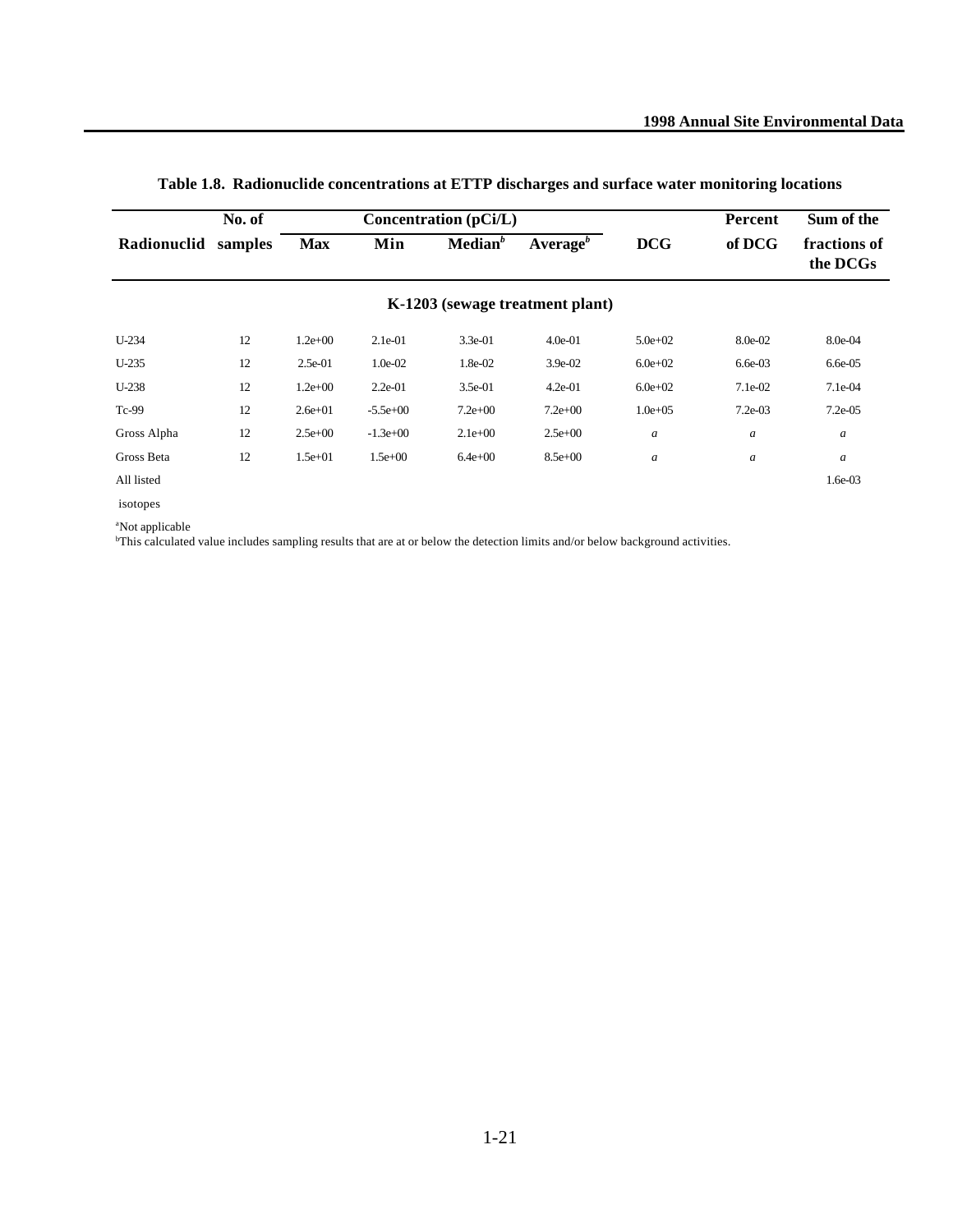|                    | No. of       |             | Concentration (pCi/L)                                                                  |                     |                      |                  | Percent          | Sum of the            |
|--------------------|--------------|-------------|----------------------------------------------------------------------------------------|---------------------|----------------------|------------------|------------------|-----------------------|
| Radionuclid        | samples      | <b>Max</b>  | Min                                                                                    | Median <sup>b</sup> | Average <sup>b</sup> | <b>DCG</b>       | of DCG           | fractions<br>the DCGs |
|                    |              |             | K-1407-J (treated effluents from Central Neutralization Facility and TSCA Incinerator) |                     |                      |                  |                  |                       |
| U-234              | 12           | $3.2e + 02$ | $2.3e+00$                                                                              | $3.1e + 01$         | $7.7e + 01$          | $5.0e + 02$      | $1.6e + 01$      | 1.6e-01               |
| $U-235$            | 12           | $1.8e + 01$ | 1.8e-01                                                                                | $1.5e+00$           | $4.2e + 00$          | $6.0e + 02$      | 7.0e-01          | 7.0e-03               |
| $U-236$            | 12           | $3.3e + 00$ | 2.7e-02                                                                                | 2.9e-01             | 8.9e-01              | $5.0e + 02$      | 1.8e-01          | 1.8e-03               |
| U-238              | 12           | $5.9e + 02$ | $6.0e + 00$                                                                            | $6.0e + 01$         | $1.5e+02$            | $6.0e + 02$      | $2.5e + 01$      | 2.5e-01               |
| $Cs-137$           | 12           | $9.6e + 01$ | $-3.3e-01$                                                                             | $4.0e+00$           | $1.3e + 01$          | $3.0e + 03$      | 4.5e-01          | 4.5e-03               |
| Tc-99              | 12           | $7.1e+02$   | $5.2e + 01$                                                                            | $3.2e + 02$         | $3.4e + 02$          | $1.0e + 0.5$     | 3.4e-01          | 3.4e-03               |
| Np-237             | 12           | 6.8e-01     | $-1.2e-01$                                                                             | 4.7e-02             | 1.3e-01              | $3.0e + 01$      | $4.5e-01$        | 4.5e-03               |
| Pu-238             | 12           | 1.6e-01     | $-2.9e-02$                                                                             | 4.3e-02             | 5.4e-02              | $4.0e + 01$      | 1.3e-01          | 1.3e-03               |
| Pu-239             | 12           | 1.4e-01     | $-2.4e-02$                                                                             | 8.0e-03             | 2.0e-02              | $3.0e + 01$      | 6.8e-02          | 6.8e-04               |
| Gross Alpha        | 12           | $3.4e + 02$ | $1.0e + 01$                                                                            | $9.0e + 01$         | $9.7e + 01$          | $\boldsymbol{a}$ | $\boldsymbol{a}$ | $\boldsymbol{a}$      |
| Gross Beta         | 12           | $4.5e+02$   | $3.5e + 01$                                                                            | $1.9e + 02$         | $2.0e+02$            | a                | $\boldsymbol{a}$ | $\boldsymbol{a}$      |
| $H_3$              | 10           | $1.1e+05$   | $6.9e + 01$                                                                            | $5.2e + 04$         | $5.1e + 0.5$         |                  | $2.1e+00$        | 2.1e-02               |
| $C-14$             | 9            | $2.3e+03$   | $2.8e + 01$                                                                            | $5.2e + 02$         | $6.4e + 02$          |                  | 9.1e-01          | 9.1e-03               |
| $Co-60$            | 6            | $3.9e + 00$ | 6.7e-01                                                                                | $1.5e+00$           | 8.3e-01              |                  | 1.7e-02          | 1.7e-04               |
| Th-234             | $\mathbf{1}$ | $2.0e+02$   | $2.0e+02$                                                                              | $2.0e+02$           | $2.0e+02$            |                  | 1.7e-01          | 1.7e-03               |
| Pa234 <sub>m</sub> | $\mathbf{1}$ | $7.9e + 02$ | $7.9e + 02$                                                                            | $7.9e + 02$         | $7.9e + 02$          |                  | 9.4e-02          | 9.4e-04               |
| All listed         |              |             |                                                                                        |                     |                      |                  |                  | 4.6e-01               |
| isotopes           |              |             |                                                                                        |                     |                      |                  |                  |                       |

**Table 1.9. Radionuclide concentrations at ETTP discharges and surface water monitoring locations**

<sup>a</sup>Not applicable.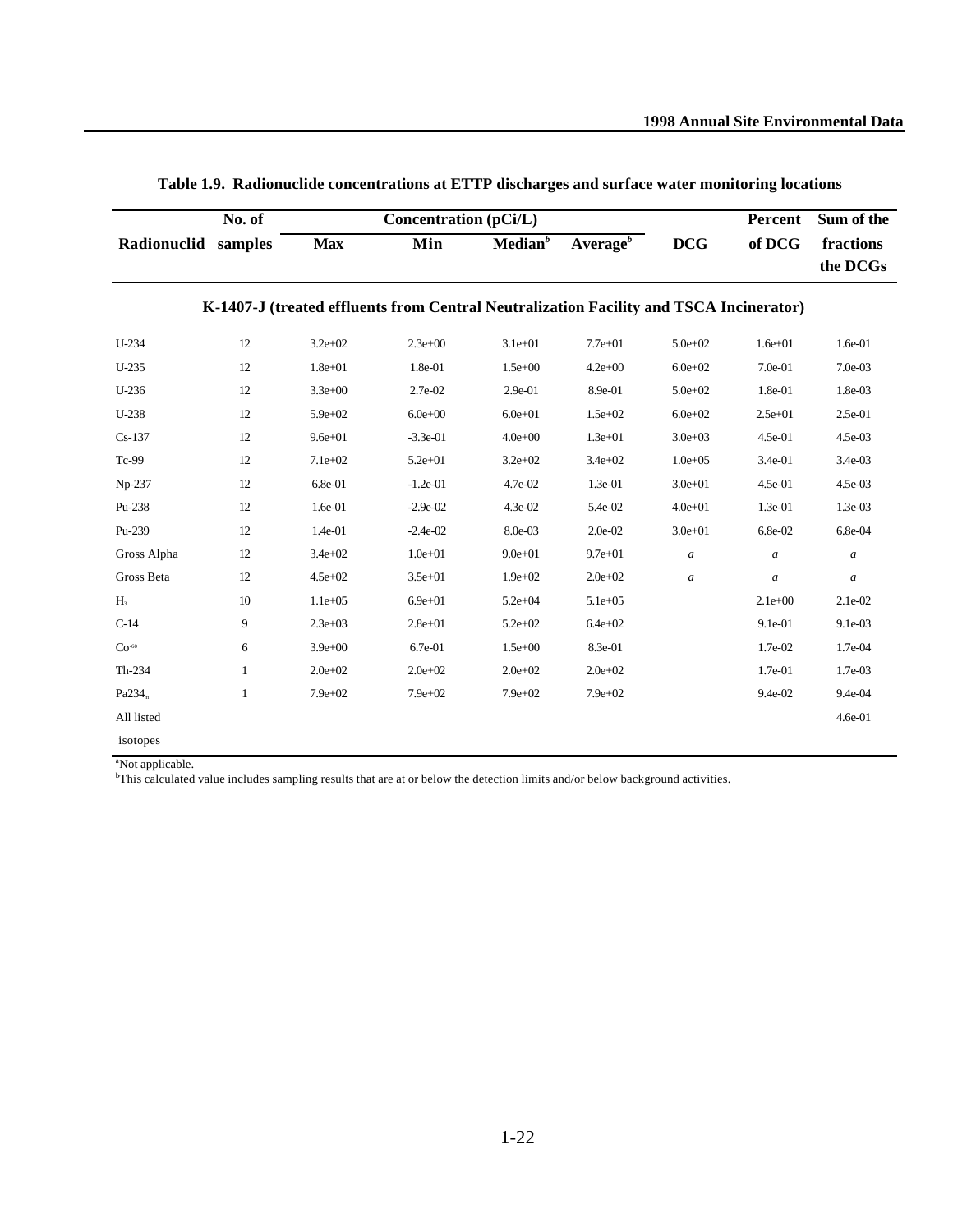|             | No. of |             |             | Concentration (pCi/L)    |                      |                  | Percent     | Sum of                |
|-------------|--------|-------------|-------------|--------------------------|----------------------|------------------|-------------|-----------------------|
| Radionuclid | sample | <b>Max</b>  | Min         | Median $^b$              | Average <sup>b</sup> | <b>DCG</b>       | of DCG      | fractions<br>the DCGs |
|             |        |             |             | K-1700 (Mitchell Branch) |                      |                  |             |                       |
| $U-234$     | 12     | $4.8e + 01$ | $2.7e+00$   | $5.0e + 00$              | $9.0e + 00$          | $5.0e + 02$      | $1.8e + 00$ | 1.8e-02               |
| $U-235$     | 12     | 9.8e-01     | $2.8e-01$   | $4.9e-01$                | 5.1e-01              | $6.0e + 02$      | 8.5e-02     | 8.5e-04               |
| $U-238$     | 12     | $8.8e + 00$ | $2.8e+00$   | $5.1e+00$                | $5.1e+00$            | $6.0e + 02$      | 8.5e-01     | 8.5e-03               |
| $Tc-99$     | 12     | $7.1e+01$   | $1.7e+00$   | $2.2e+01$                | $2.8e+01$            | $1.0e + 0.5$     | $2.8e-02$   | $2.8e-04$             |
| Gross Alpha | 12     | $3.3e + 01$ | $4.4e + 00$ | $9.3e + 00$              | $1.4e + 01$          | $\boldsymbol{a}$ | a           | a                     |
| Gross Beta  | 12     | $2.1e+01$   | $1.1e+01$   | $1.6e + 01$              | $2.1e+01$            | $\boldsymbol{a}$ | a           | a                     |
| All listed  |        |             |             |                          |                      |                  |             | $2.8e-02$             |

**Table 1.10. Radionuclide concentrations at ETTP discharges and surface water monitoring locations**

isotopes

<sup>a</sup>Not applicable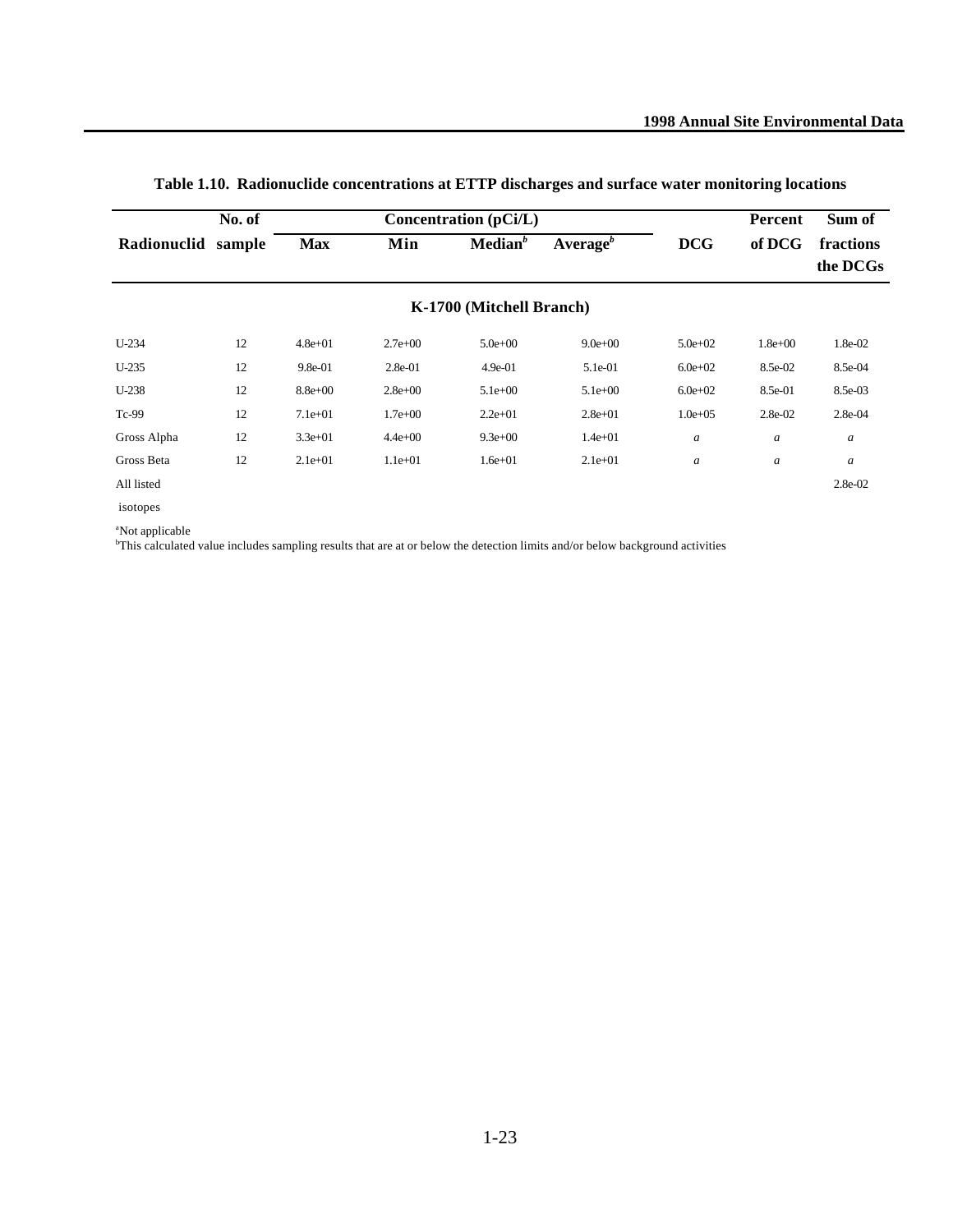|             | No. of |             |            | Concentration (pCi/L) |                                            |                  | Percent          | Sum of the            |  |
|-------------|--------|-------------|------------|-----------------------|--------------------------------------------|------------------|------------------|-----------------------|--|
| Radionuclid | sample | <b>Max</b>  | Min        | Median <sup>b</sup>   | $A$ verage $^b$                            | <b>DCG</b>       | of DCG           | fractions<br>the DCGs |  |
|             |        |             |            |                       | K-1710 (Poplar Creek upstream of the ETTP) |                  |                  |                       |  |
| $U-234$     | 12     | $1.6e + 00$ | $2.2e-01$  | 4.1e-01               | 5.8e-01                                    | $5.0e + 02$      | $1.2e-01$        | $1.2e-03$             |  |
| $U-235$     | 12     | $1.2e-01$   | 1.1e-02    | $2.1e-02$             | $3.2e-02$                                  | $6.0e + 02$      | 5.3e-03          | 5.3e-05               |  |
| $U-238$     | 12     | $1.8e + 00$ | $2.2e-01$  | 4.4e-01               | $6.2e-01$                                  | $6.0e + 02$      | $1.0e-01$        | $1.0e-03$             |  |
| $Tc-99$     | 12     | $4.4e + 01$ | $-8.4e+00$ | $5.9e + 00$           | $6.9e + 00$                                | $1.0e + 0.5$     | $6.9e-03$        | 6.9e-05               |  |
| Gross Alpha | 12     | $2.7e+00$   | $-1.1e+00$ | $1.0e+00$             | $1.2e+00$                                  | a                | a                | a                     |  |
| Gross Beta  | 12     | $8.6e + 00$ | $-2.3e+00$ | $3.8e + 00$           | $3.6e + 00$                                | $\boldsymbol{a}$ | $\boldsymbol{a}$ | a                     |  |
| All listed  |        |             |            |                       |                                            |                  |                  | $2.3e-03$             |  |
| isotopes    |        |             |            |                       |                                            |                  |                  |                       |  |

**Table 1.11. Radionuclide concentrations at ETTP discharges and surface water monitoring locations**

<sup>a</sup>Not applicable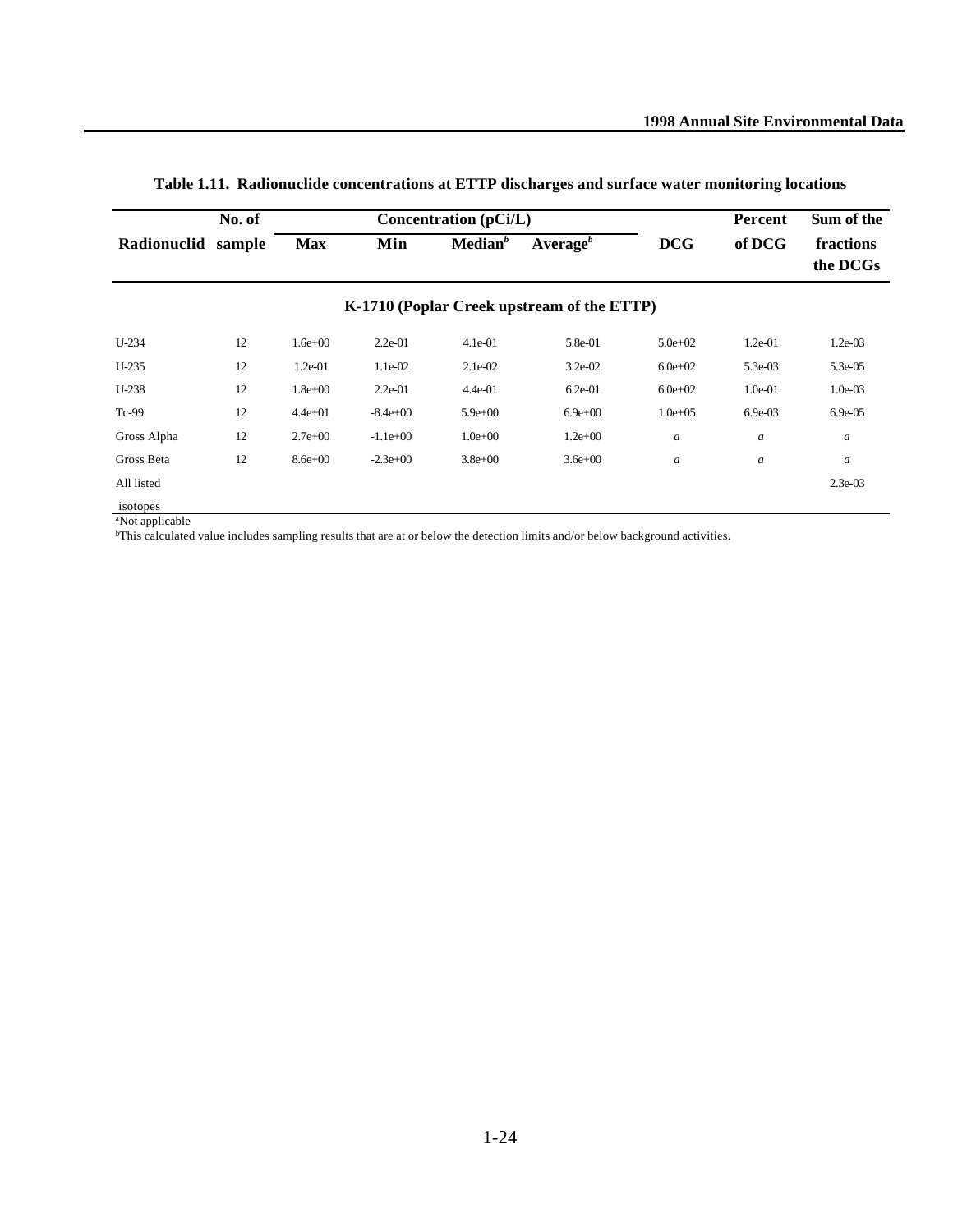|                         | Number detected/     |            | Detected results <sup>a</sup> |          |                                        | <b>Number of values</b> |
|-------------------------|----------------------|------------|-------------------------------|----------|----------------------------------------|-------------------------|
| <b>Parameter</b>        | number of<br>samples | <b>Max</b> | Min                           | Avg      | <b>Reference</b><br>Value <sup>b</sup> | exceeding<br>reference  |
| Alkalinity              | 4/4                  | 120        | 66                            | 88       |                                        |                         |
| Chromium                | 2/12                 | 0.0035     | < 0.0025                      | < 0.0026 | 0.016                                  | $\boldsymbol{0}$        |
| Dissolved Oxygen        | 4/4                  | 11         | 7.3                           | 9.4      | $5.0 \text{ min}$                      | $\boldsymbol{0}$        |
| Dissolved Solids        | 4/4                  | 170        | 110                           | 140      |                                        |                         |
| Fluoride                | 2/4                  | 0.17       | < 0.1                         | < 0.12   |                                        |                         |
| Lead                    | 9/12                 | 0.0053     | < 0.0005                      | < 0.0015 | 0.082                                  | $\boldsymbol{0}$        |
| Manganese               | 12/12                | 0.140      | 0.052                         | 0.090    |                                        |                         |
| <b>Suspended Solids</b> | 3/4                  | 14         | $\leq$ 1                      | < 7.8    |                                        |                         |
| Temperature $(C)$       | 4/4                  | 24         | 8.7                           | 18       |                                        |                         |
| Uranium                 | 12/12                | 0.0038     | 0.0006                        | 0.0038   |                                        |                         |
| Zinc                    | 6/12                 | 0.027      | < 0.005                       | < 0.0085 | 0.120                                  | $\overline{0}$          |
| pH (standard units)     | 4/4                  | 7.7        | 6.7                           | 7.3      | $6.5 - 8.5$                            | $\overline{0}$          |

**Table 1.12. 1998 ETTP parameters detected at K-716**

b All reference values are Tennessee Water Quality Criteria for fish and aquatic life.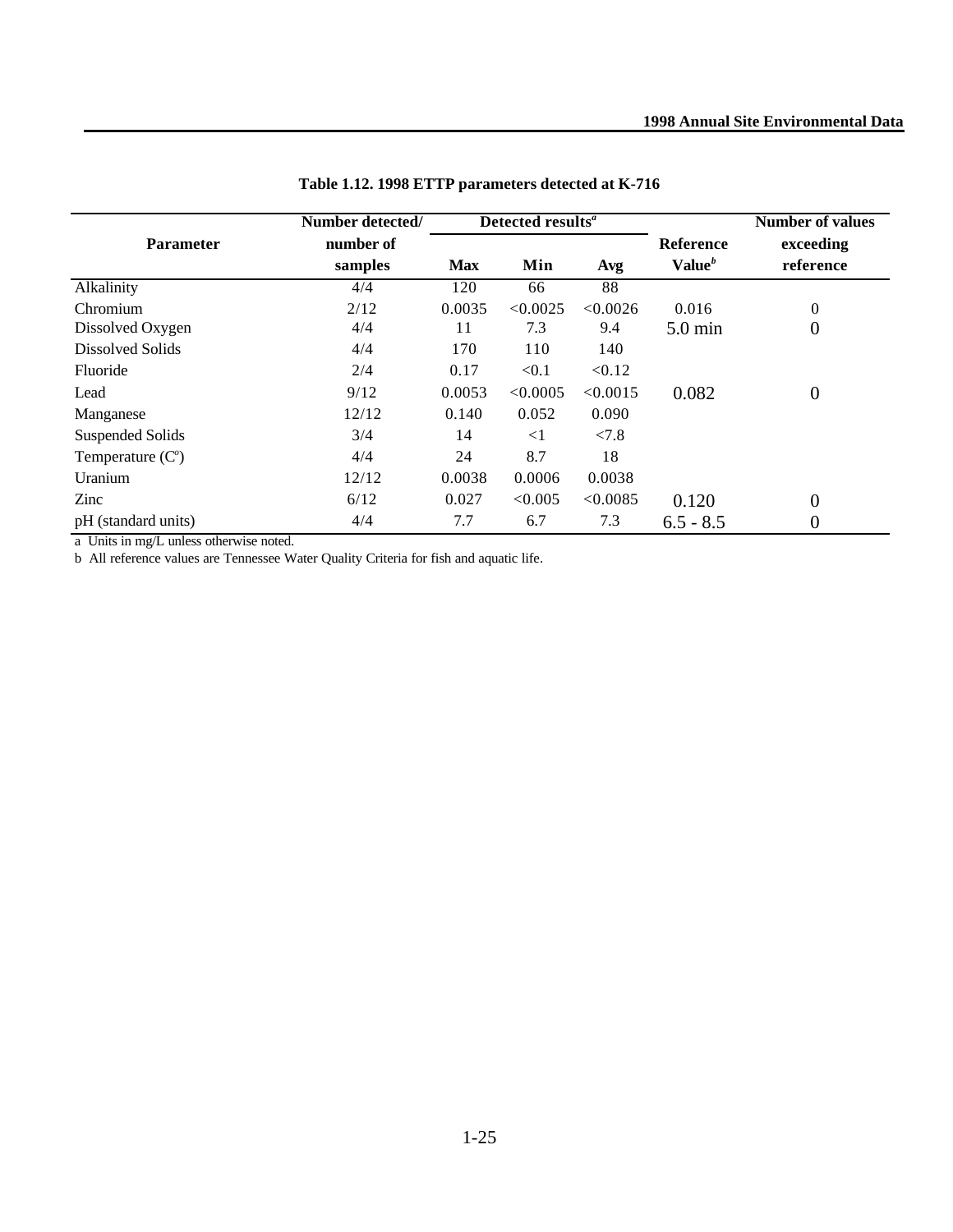|                                  | <b>Number</b>        |            | Detected results <sup>a</sup> |          |                                 | <b>Number of values</b> |
|----------------------------------|----------------------|------------|-------------------------------|----------|---------------------------------|-------------------------|
| <b>Parameter</b>                 | number of<br>samples | <b>Max</b> | Min                           | Avg      | Reference<br>Value <sup>b</sup> | exceeding<br>reference  |
| Alkalinity                       | 4/4                  | 150        | 120                           | 140      |                                 |                         |
| Chromium                         | 3/12                 | 0.046      | < 0.0025                      | < 0.007  | .016                            | $\boldsymbol{0}$        |
| Dissolved Oxygen                 | 4/4                  | 10         | 4.0                           | 7.6      | $5.0 \text{ min}$               | 1                       |
| Dissolved Solids                 | 4/4                  | 180        | 140                           | 170      |                                 |                         |
| Fluoride                         | 2/4                  | 0.19       | < 0.1                         | < 0.14   |                                 |                         |
| Lead                             | 6/12                 | 0.001      | < 0.0005                      | < 0.0006 | 0.082                           | $\boldsymbol{0}$        |
| Manganese                        | 12/12                | 0.55       | 0.026                         | 0.12     |                                 |                         |
| Suspended Solids                 | 4/4                  | 46         | 3.8                           | 18       |                                 |                         |
| Temperature $(C)$                | 4/4                  | 27         | 7                             | 17       |                                 |                         |
| Uranium                          | 12/12                | 0.0031     | 0.0011                        | 0.0018   |                                 |                         |
| Zinc                             | 6/12                 | 0.0087     | < 0.005                       | < 0.0060 | 0.12                            | $\boldsymbol{0}$        |
| pH (standard units)              | 4/4                  | 7.8        | 6.9                           | 7.3      | $6.5 - 8.5$                     | $\boldsymbol{0}$        |
| <b>Biochemical Oxygen Demand</b> | 1/9                  | 9.8        | $<$ 5                         | < 6.2    |                                 |                         |

**Table 1.13. 1998 ETTP parameters detected at K-901-A**

*b* All reference values are Tennessee Water Quality Criteria for fish and aquatic life.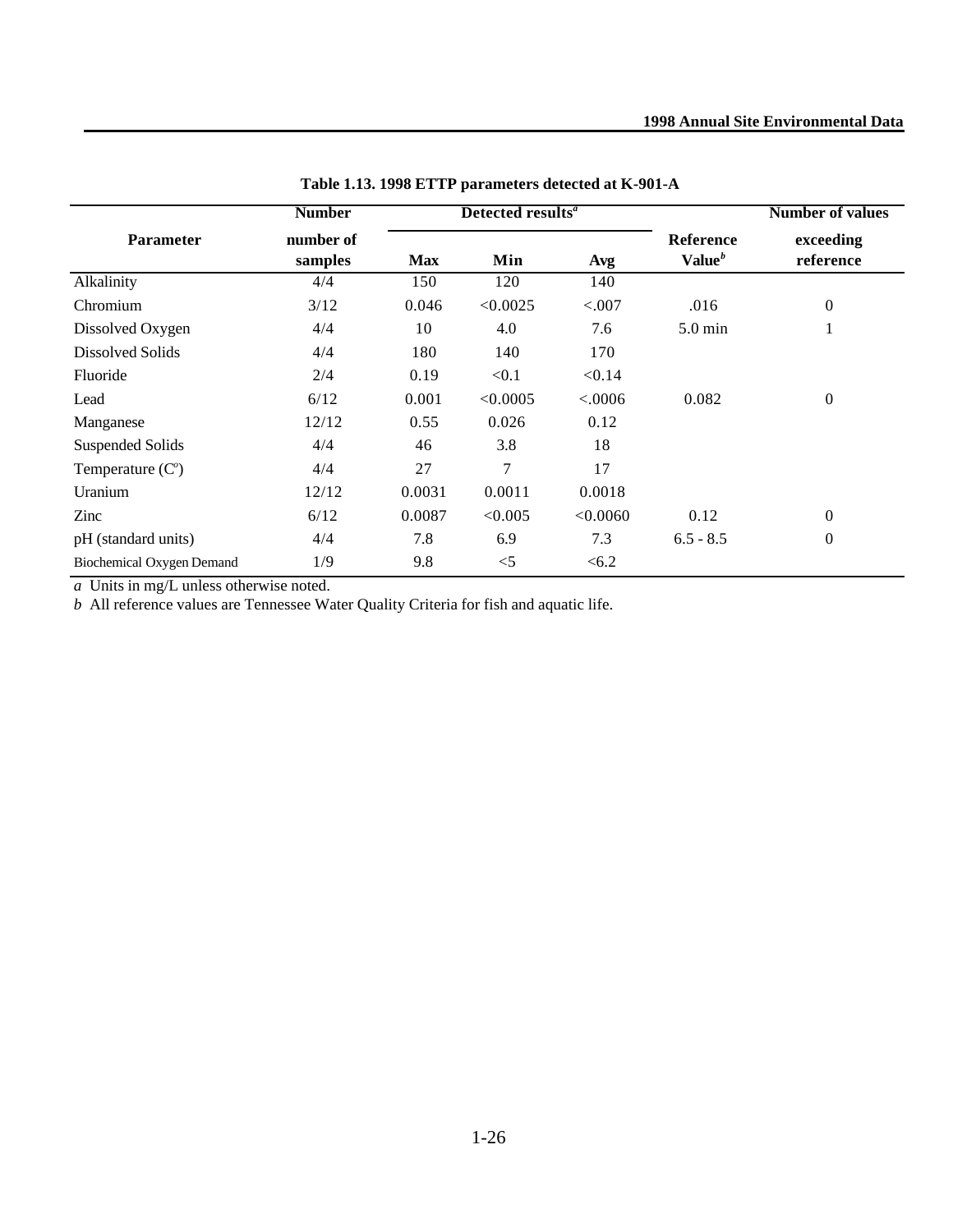|                              | Number detected/     |            | Detected results <sup>a</sup> |          | Number of                              |                        |
|------------------------------|----------------------|------------|-------------------------------|----------|----------------------------------------|------------------------|
| <b>Parameter</b>             | number of<br>samples | <b>Max</b> | Min                           | Avg      | <b>Reference</b><br>Value <sup>b</sup> | exceeding<br>reference |
| Alkalinity                   | 4/4                  | 110        | 78                            | 93       |                                        |                        |
| Biochemical Oxygen<br>Demand | 1/4                  | 6.4        | < 5.0                         | < 5.4    |                                        |                        |
| Chromium                     | 1/12                 | 0.0025     | < 0.0025                      | < 0.0025 | 0.016                                  | $\boldsymbol{0}$       |
| Dissolved Oxygen             | 4/4                  | 11         | 6.4                           | 8.7      | $5.0 \text{ min}$                      | $\boldsymbol{0}$       |
| Dissolved Solids             | 4/4                  | 180        | 120                           | 140      |                                        |                        |
| Fluoride                     | 3/4                  | 0.19       | < 0.10                        | 0.14     |                                        |                        |
| Lead                         | 11/12                | 0.0013     | < 0.0005                      | < 0.001  | .082                                   | $\boldsymbol{0}$       |
| Manganese                    | 12/12                | 0.170      | 0.057                         | 0.095    |                                        |                        |
| Suspended Solids             | 4/4                  | 17         | 5.6                           | 9.1      |                                        |                        |
| Temperature $(C)$            | 4/4                  | 29         | 8.0                           | 18       |                                        |                        |
| Uranium                      | 12/12                | 0.0013     | 0.0006                        | 0.0009   |                                        |                        |
| Zinc                         | 7/12                 | 0.0092     | < 0.005                       | < 0.0061 | 0.12                                   | $\mathbf{0}$           |
| pH (standard                 | 4/4                  | 8.9        | 6.4                           | 7.6      | $6.5 - 8.5$                            | $\overline{2}$         |

**Table 1.14. 1998 ETTP parameters detected at K-1007-B**

*b* All Reference values are Tennessee Water Quality Standards for fish and aquatic life.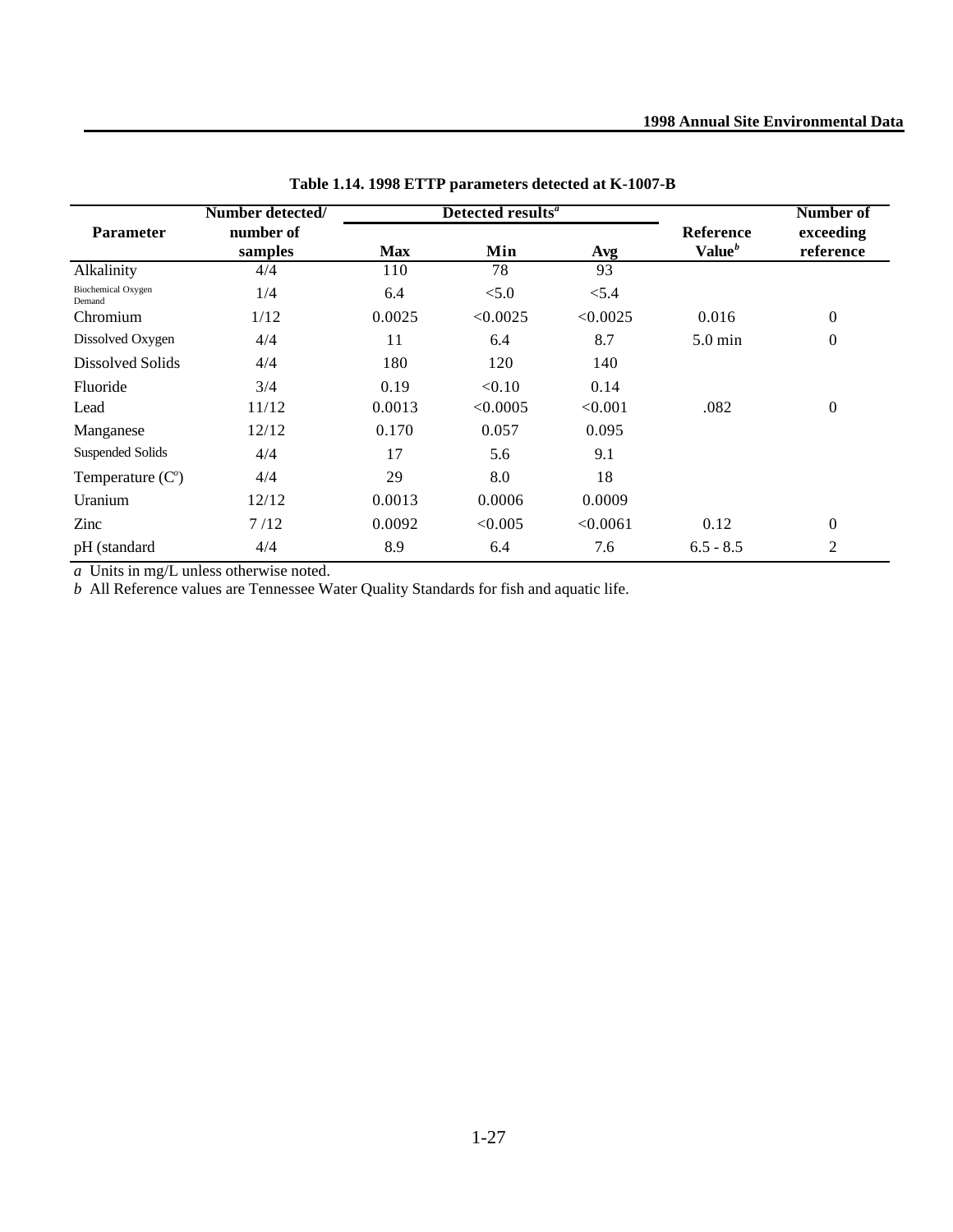| Table 1.15. 1998 ET IT parameters detected at K-1203 |                  |            |                               |          |                    |              |  |  |
|------------------------------------------------------|------------------|------------|-------------------------------|----------|--------------------|--------------|--|--|
|                                                      | Number detected/ |            | Detected results <sup>a</sup> |          | Number of          |              |  |  |
| <b>Parameter</b>                                     | number of        |            |                               |          | <b>Reference</b>   | exceeding    |  |  |
|                                                      | samples          | <b>Max</b> | Min                           | Avg      | Value <sup>b</sup> | reference    |  |  |
| Chromium                                             | 1/12             | 0.0042     | < 0.0025                      | < 0.0026 | 0.016              | $\theta$     |  |  |
| Lead                                                 | 10/12            | 0.0036     | < 0.0005                      | 0.001    | 0.082              | $\mathbf{0}$ |  |  |
| Manganese                                            | 12/12            | 0.190      | 0.0089                        | 0.039    |                    |              |  |  |
| Nickel                                               | 1/12             | 0.0066     | < 0.005                       | < 0.0051 |                    |              |  |  |
| Silver                                               | 2/12             | 0.0023     | < 0.0005                      | < 0.0007 |                    |              |  |  |
| Uranium                                              | 12/12            | 0.0038     | 0.0005                        | 0.0012   |                    |              |  |  |
| Zinc                                                 | 12/12            | 0.1        | 0.009                         | 0.047    | 0.12               | $\mathbf{0}$ |  |  |

**Table 1.15. 1998 ETTP parameters detected at K-1203**

*b* All Reference values are Tennessee Water Quality Standards for fish and aquatic life.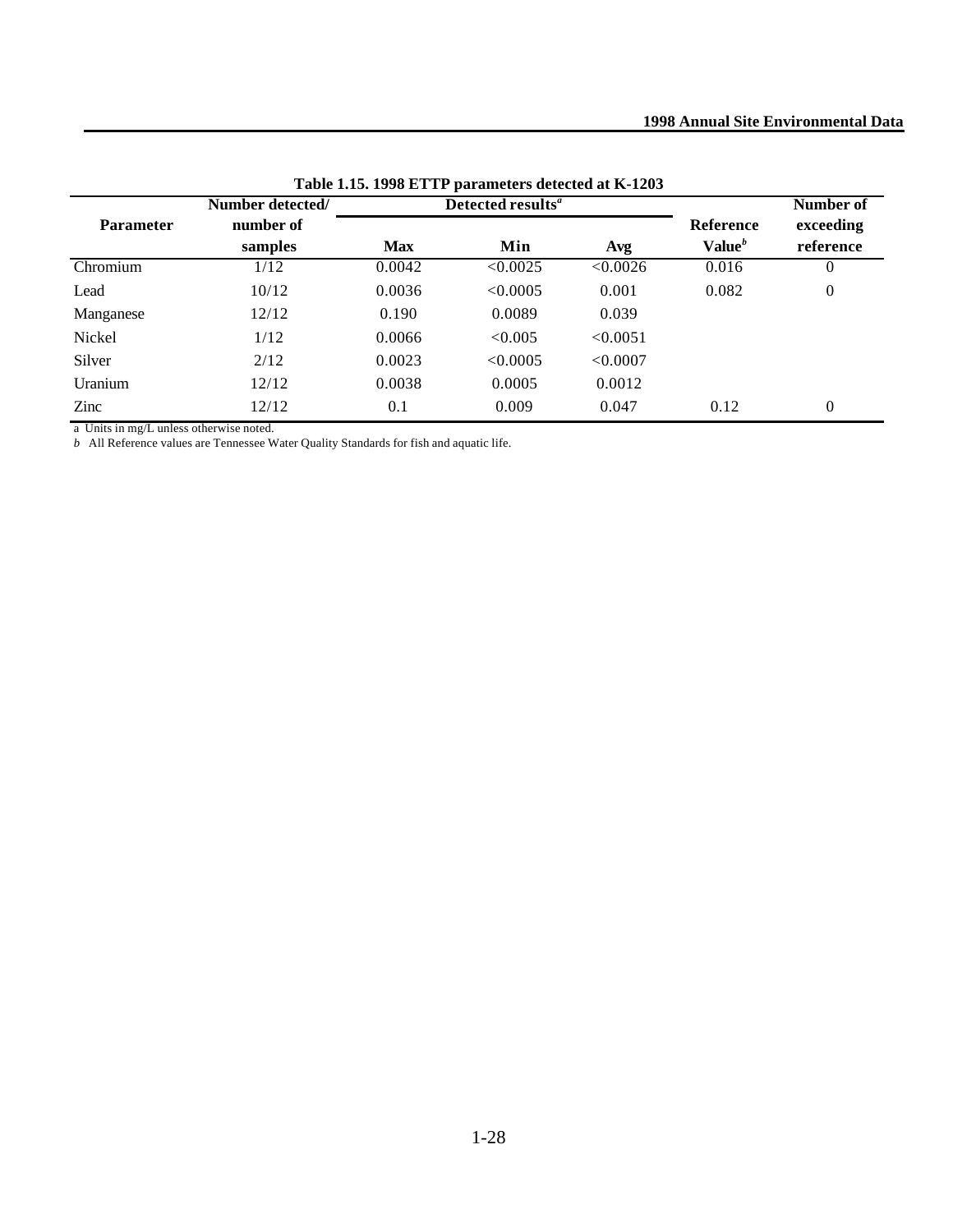|                  | Number detected/ | Detected results <sup>a</sup> |      |     |           | Number of values |  |
|------------------|------------------|-------------------------------|------|-----|-----------|------------------|--|
| <b>Parameter</b> | number of        |                               |      |     | Reference | exceeding        |  |
|                  | samples          | <b>Max</b>                    | Min  | Avg | Value     | reference        |  |
| Uranium          | 12/12            | 1.4                           | 0.04 | 0.7 |           |                  |  |

**Table 1.16. 1998 ETTP parameters detected at K-1407-J**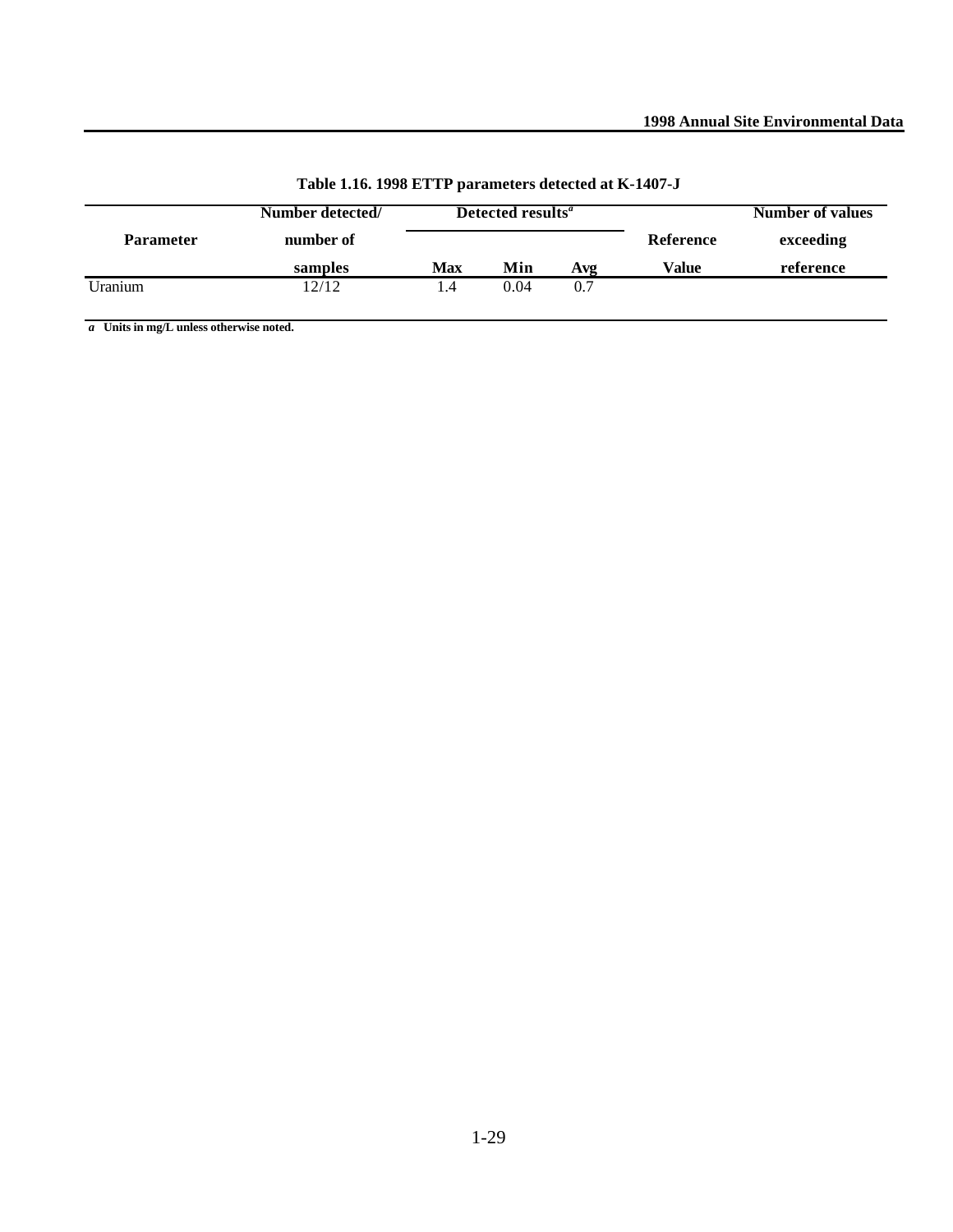|                                | <b>Number</b> | Detected results <sup>a</sup> |          |          |                    | <b>Number of values</b> |
|--------------------------------|---------------|-------------------------------|----------|----------|--------------------|-------------------------|
| <b>Parameter</b>               | number of     |                               |          |          | Reference          | exceeding               |
|                                | samples       | <b>Max</b>                    | Min      | Avg      | Value <sup>b</sup> | reference               |
| 1,2 Dichloroethene $(\mu g/L)$ | 4/4           | 76                            | 7        | 47       |                    |                         |
| Alkalinity                     | 4/4           | 200                           | 150      | 170      |                    |                         |
| Chromium                       | 7/12          | 0.01                          | < 0.0025 | < 0.0039 | 0.016              | $\boldsymbol{0}$        |
| Dissolved Oxygen               | 4/4           | 12                            | 7.6      | 9.0      | $5.0 \text{ min}$  | $\boldsymbol{0}$        |
| Dissolved Solids               | 4/4           | 290                           | 210      | 250      |                    |                         |
| Fluoride                       | 3/4           | 0.32                          | 0.2      | 0.26     |                    |                         |
| Lead                           | 1/12          | 0.0006                        | < 0.0005 | < 0.0005 | 0.082              | $\boldsymbol{0}$        |
| Manganese                      | 12/12         | 0.91                          | 0.19     | 0.37     |                    |                         |
| Nickel                         | 12/12         | 0.016                         | 0.008    | 0.011    | 1.4                | $\boldsymbol{0}$        |
| Suspended Solids               | 4/4           | 3.2                           | 1.4      | 2.3      |                    |                         |
| Temperature $(C)$              | 4/4           | 23                            | 10       | 16       |                    |                         |
| Trichloroethene $(\mu g/L)$    | 4/4           | 90                            | 6        | 51       | 810                | $\boldsymbol{0}$        |
| Uranium                        | 12/12         | 0.027                         | 0.0086   | 0.015    |                    |                         |
| Vinyl Chloride                 | 3/4           | 20                            | <10      | 12       |                    |                         |
| Zinc                           | 8/12          | 0.020                         | < 0.005  | 0.0078   | 0.12               | $\boldsymbol{0}$        |
| pH (standard units)            | 4/4           | 7.7                           | 6.9      | 7.2      | $6.5 - 8.5$        | $\mathbf{0}$            |

**Table 1.17. 1998 ETTP parameters detected at K-1700**

*b* All Reference values are Tennessee Water Quality Standards for fish and aquatic life.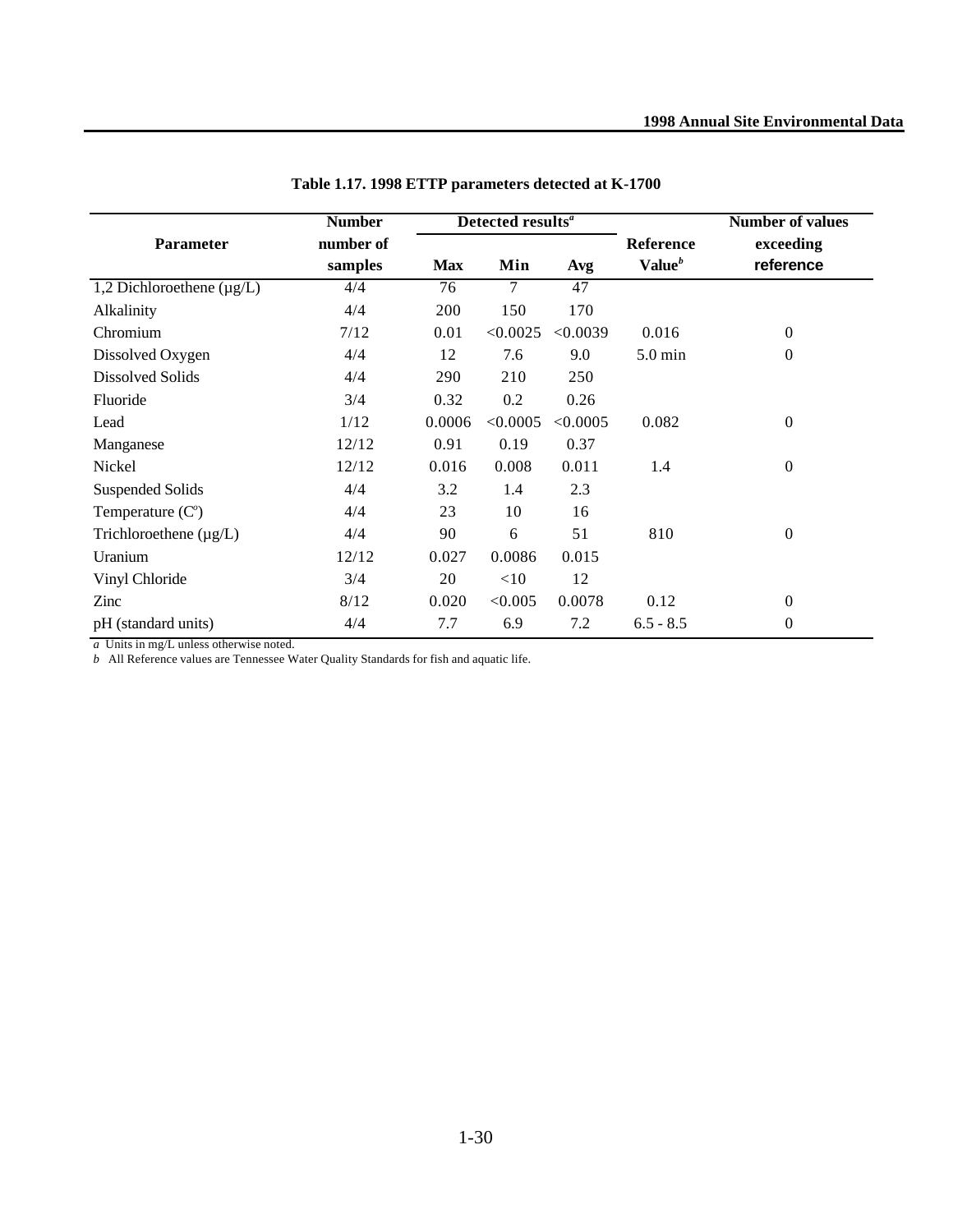|                         | Number detected/     |            | Detected results <sup>a</sup> |          |                                       | <b>Number of values</b> |
|-------------------------|----------------------|------------|-------------------------------|----------|---------------------------------------|-------------------------|
| <b>Parameter</b>        | number of<br>samples | <b>Max</b> | Min                           | Avg      | <b>Referenc</b><br>Value <sup>b</sup> | exceeding<br>reference  |
| Alkalinity              | 4/4                  | 120        | 62                            | 94       |                                       |                         |
| Dissolved Oxygen        | 4/4                  | 11         | 7.7                           | 9        | $5.0 \text{ min}$                     | $\overline{0}$          |
| Dissolved Solids        | 4/4                  | 200        | 110                           | 160      |                                       |                         |
| Fluoride                | 2/4                  | 0.28       | 0.10                          | 0.17     |                                       |                         |
| Lead                    | 10/12                | 0.003      | < 0.00050                     | < 0.0012 | 0.082                                 | $\overline{0}$          |
| Manganese               | 12/12                | 0.23       | 0.042                         | 0.11     |                                       |                         |
| <b>Suspended Solids</b> | 3/4                  | 18         | $<$ 1                         | 8.4      |                                       |                         |
| Temperature $(Co)$      | 4/4                  | 24         | 8.5                           | 16       |                                       |                         |
| Uranium                 | 12/12                | 0.0053     | 0.0007                        | 0.002    |                                       |                         |
| Zinc                    | 11/12                | 0.02       | < 0.005                       | < 0.0094 | 0.12                                  | $\Omega$                |
| pH (standard units)     | 4/4                  | 7.5        | 5.8                           | 6.9      | $6.5 - 8.5$                           | $\Omega$                |

# **Table 1.18. 1998 ETTP parameters detected at K-1710**

*a* All Reference values are Tennessee Water Quality Standards for fish and aquatic life.

*b* Units in mg/L unless otherwise noted.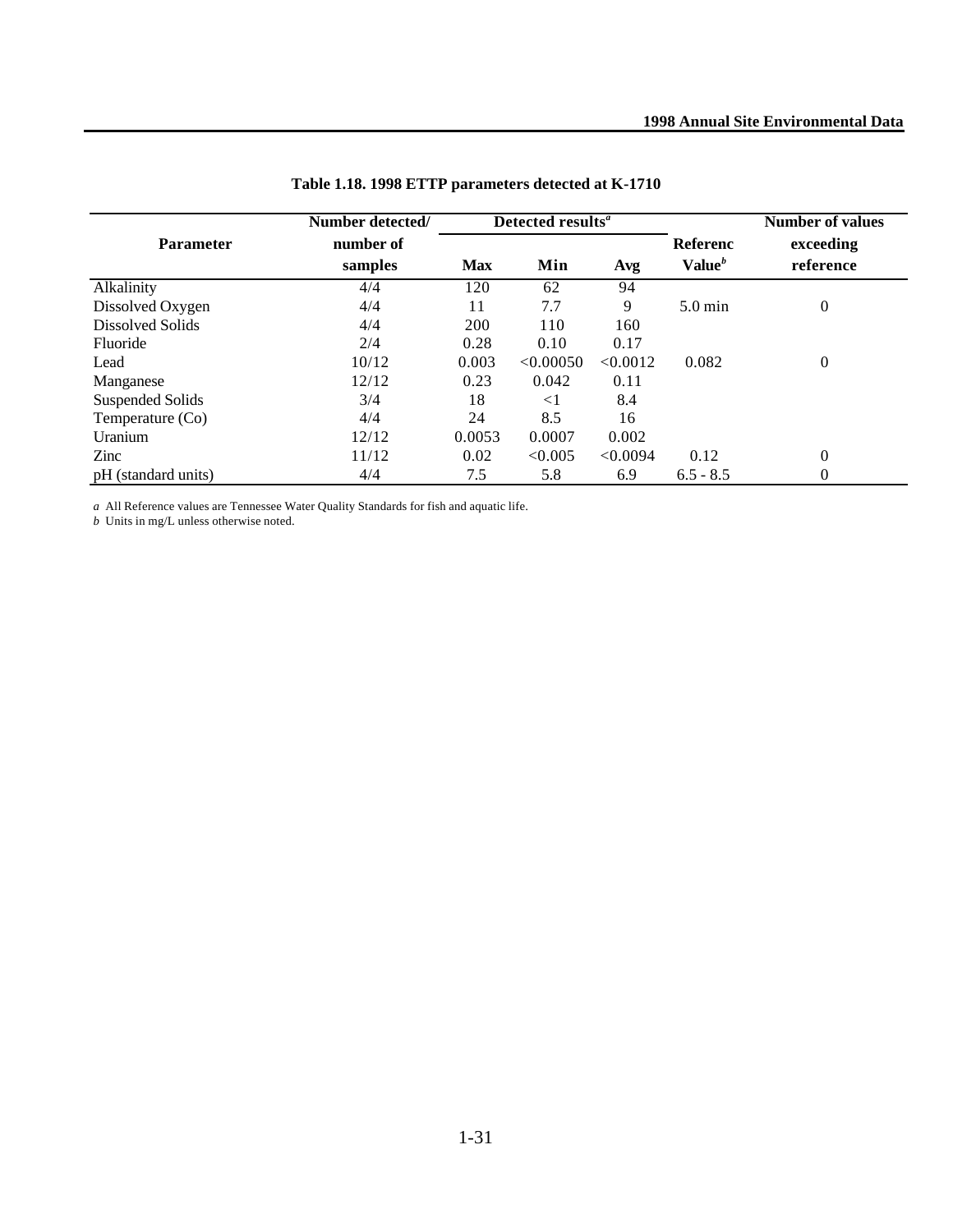| Site/building<br>Central Pollution Control Facility (CPCF) | <b>Date</b><br>1/23/98 | <b>Species</b><br>Ceriodaphnia | 48-h LC <sub>50</sub> <sup>b</sup> (%)<br>>100 | $\textbf{INC}^{\text{c}}(\%)$<br>0.09                                                                                                                                                                                                                                                                                                                                                                                                        |
|------------------------------------------------------------|------------------------|--------------------------------|------------------------------------------------|----------------------------------------------------------------------------------------------------------------------------------------------------------------------------------------------------------------------------------------------------------------------------------------------------------------------------------------------------------------------------------------------------------------------------------------------|
| Storm Sewer 9215/9204-2E Alley                             | 2/5/98                 | Ceriodaphnia                   | 32.0                                           | d                                                                                                                                                                                                                                                                                                                                                                                                                                            |
| Storm Sewer 9215/9204-2E Alley (dechlorinated)             | 2/5/98                 | Ceriodaphnia                   | 75.9                                           | $\mathbf d$                                                                                                                                                                                                                                                                                                                                                                                                                                  |
| Storm Sewer west of 9215                                   | 2/5/98                 | Ceriodaphnia                   | 40.3                                           | d                                                                                                                                                                                                                                                                                                                                                                                                                                            |
| Storm Sewer west of 9215 (dechlorinated)                   | 2/5/98                 | Ceriodaphnia                   | >100                                           | $\mathbf d$                                                                                                                                                                                                                                                                                                                                                                                                                                  |
| Storm Sewer southeast of 9703-11                           | 2/5/98                 | Ceriodaphnia                   | 2.2                                            | $\mathbf d$                                                                                                                                                                                                                                                                                                                                                                                                                                  |
| Storm Sewer southeast of 9703-11 (dechlorinated)           | 2/5/98                 | Ceriodaphnia                   | 39.3                                           | $\mathbf d$                                                                                                                                                                                                                                                                                                                                                                                                                                  |
| Groundwater Treatment Facility (GWTF)                      | 2/6/98                 | Ceriodaphnia                   | 72.3                                           | 0.19                                                                                                                                                                                                                                                                                                                                                                                                                                         |
| Storm Sewer south of 9201-4                                | 2/10/98                | Ceriodaphnia                   | 66.0                                           | $\mathbf d$                                                                                                                                                                                                                                                                                                                                                                                                                                  |
| Central Mercury Treatment System (CMTS)                    |                        | 2/10/98 Ceriodaphnia           | >100                                           | 0.12                                                                                                                                                                                                                                                                                                                                                                                                                                         |
| West End Treatment Facility (WETF)                         |                        | 4/10/98 Ceriodaphnia           | 42.4                                           | 0.13                                                                                                                                                                                                                                                                                                                                                                                                                                         |
| Central Pollution Control Facility (CPCF)                  |                        | 4/17/98 Ceriodaphnia           | >100                                           | 0.13                                                                                                                                                                                                                                                                                                                                                                                                                                         |
| Storm Sewer southeast of 9703-11                           |                        | 4/23/98 Ceriodaphnia           | 17.3                                           | $\mathbf d$                                                                                                                                                                                                                                                                                                                                                                                                                                  |
| Storm Sewer southeast of 9703-11 (dechlorinated)           |                        | 4/23/98 Ceriodaphnia           | 70.7                                           | $\mathbf d$                                                                                                                                                                                                                                                                                                                                                                                                                                  |
| Groundwater Treatment Facility (GWTF)                      |                        | 4/23/98 Ceriodaphnia           | 70.7                                           | 0.24                                                                                                                                                                                                                                                                                                                                                                                                                                         |
| Central Pollution Control Facility (CPCF)                  |                        | 4/23/98 Ceriodaphnia           | >100                                           | 0.11                                                                                                                                                                                                                                                                                                                                                                                                                                         |
| Storm Sewer 9215/9204-2E Alley                             |                        | 4/23/98 Ceriodaphnia           | 66.7                                           | $\mathbf d$                                                                                                                                                                                                                                                                                                                                                                                                                                  |
| Storm Sewer 9215/9204-2E Alley (dechlorinated)             |                        | 4/23/98 Ceriodaphnia           | 70.7                                           | $\mathbf d$                                                                                                                                                                                                                                                                                                                                                                                                                                  |
| Central Mercury Treatment System (CMTS)                    |                        | 4/24/98 Ceriodaphnia           | >100                                           | 0.15                                                                                                                                                                                                                                                                                                                                                                                                                                         |
| Storm Sewer south of 9201-4                                |                        | 4/28/98 Ceriodaphnia           | 70.7                                           | $\rm d$                                                                                                                                                                                                                                                                                                                                                                                                                                      |
| West End Treatment Facility (WETF)                         |                        | 4/28/98 Ceriodaphnia           | 55.9                                           | 0.23                                                                                                                                                                                                                                                                                                                                                                                                                                         |
| Storm Sewer southeast of 9201-4                            |                        | 4/28/98 Ceriodaphnia           | 70.7                                           | $\mathrm{d}% \left\  \mathbf{r}_{i}^{*}\right\  _{A_{i}}=\mathrm{d}\left\  \mathbf{r}_{i}^{*}\right\  _{A_{i}}=\mathrm{d}\left\  \mathbf{r}_{i}^{*}\right\  _{A_{i}}=\mathrm{d}\left\  \mathbf{r}_{i}^{*}\right\  _{A_{i}}=\mathrm{d}\left\  \mathbf{r}_{i}^{*}\right\  _{A_{i}}=\mathrm{d}\left\  \mathbf{r}_{i}^{*}\right\  _{A_{i}}=\mathrm{d}\left\  \mathbf{r}_{i}^{*}\right\  _{A_{i}}=\mathrm{d}\left\  \mathbf{r}_{i}^{*}\right\  _$ |
| Storm Sewer southeast of 9201-4                            | 7/9/98                 | Ceriodaphnia                   | >100                                           | $\mathbf d$                                                                                                                                                                                                                                                                                                                                                                                                                                  |
| Storm Sewer south of 9201-4                                | 7/9/98                 | Ceriodaphnia                   | 70.7                                           | $\mathbf d$                                                                                                                                                                                                                                                                                                                                                                                                                                  |
| Groundwater Treatment Facility (GWTF)                      |                        | 7/10/98 Ceriodaphnia           | 88.0                                           | 0.14                                                                                                                                                                                                                                                                                                                                                                                                                                         |
| Central Mercury Treatment System (CMTS)                    |                        | 7/10/98 Ceriodaphnia           | >100                                           | 0.04                                                                                                                                                                                                                                                                                                                                                                                                                                         |
| Storm Sewer southeast of 9703-11                           |                        | 7/14/98 Ceriodaphnia           | 63.0                                           | $\mathbf d$                                                                                                                                                                                                                                                                                                                                                                                                                                  |
| Storm Sewer southeast of 9703-11 (dechlorinated)           |                        | 7/14/98 Ceriodaphnia           | 70.7                                           | d                                                                                                                                                                                                                                                                                                                                                                                                                                            |
| Storm Sewer 9215/9204-2E Alley                             |                        | 7/14/98 Ceriodaphnia           | 72.2                                           | d                                                                                                                                                                                                                                                                                                                                                                                                                                            |
| Storm Sewer 9215/9204-2E Alley (dechlorinated)             |                        | 7/14/98 Ceriodaphnia           | >100                                           | $\mathbf d$                                                                                                                                                                                                                                                                                                                                                                                                                                  |

#### **Table 2.1. Y-12 Plant Biomonitoring Program summary information for wastewater treatment systems and storm sewer effluents for 1998<sup>a</sup>**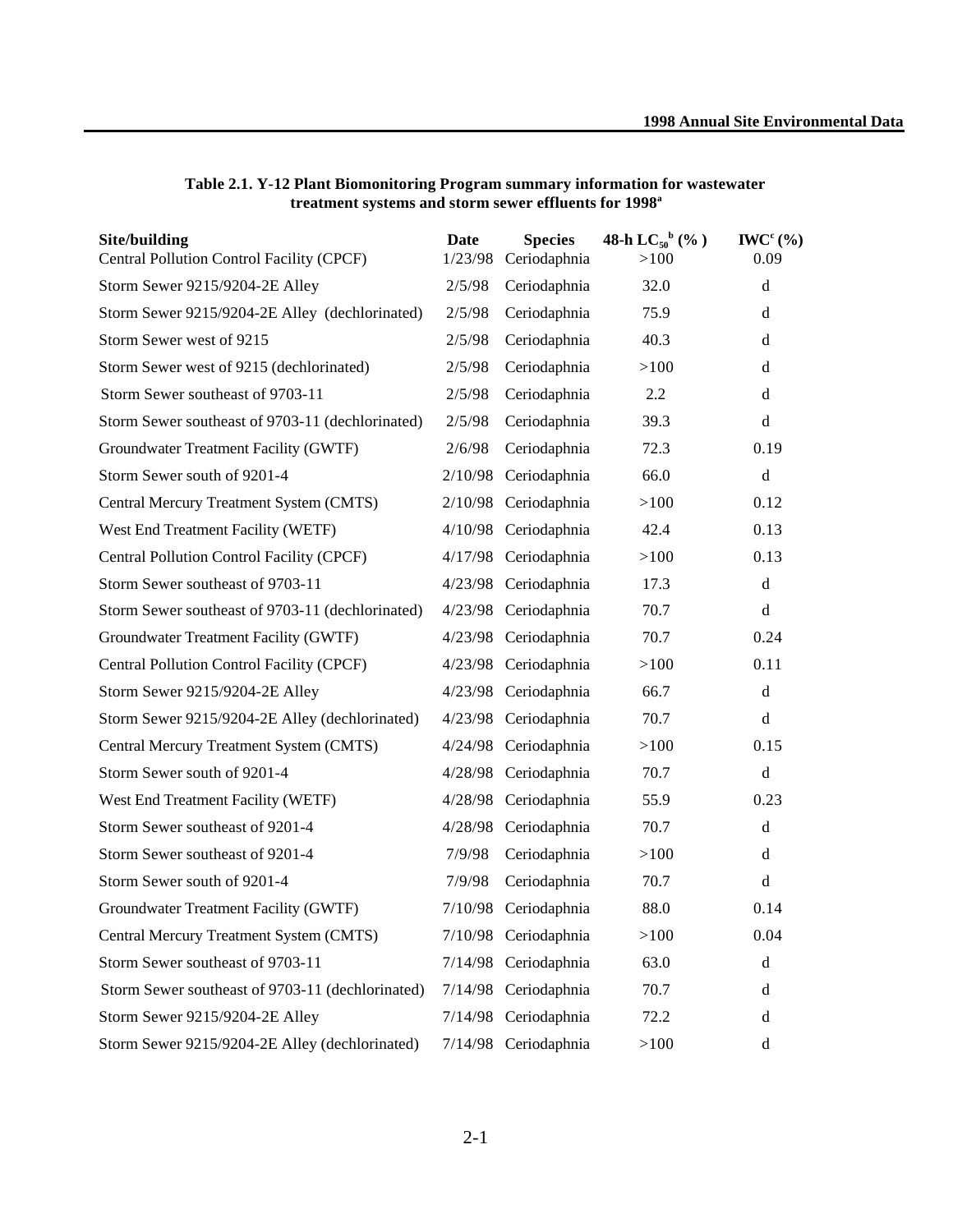| Site/building                                    | Date    | <b>Species</b>          | 48-h LC50 (%) | IWC $(\% )$ |
|--------------------------------------------------|---------|-------------------------|---------------|-------------|
| West End Treatment Facility (WETF)               | 7/29/98 | Ceriodaphnia            | 41.4          | 0.19        |
| Central Pollution Control Facility (CPCF)        |         | 9/29/98 Ceriodaphnia    | >100          | 0.15        |
| Groundwater Treatment Facility (GWTF)            | 10/8/98 | Ceriodaphnia            | 90.3          | 0.03        |
| Storm Sewer west of 9215                         |         | 10/8/98 Ceriodaphnia    | 59.8          | d           |
| Storm Sewer southeast of 9703-11                 |         | 10/8/98 Ceriodaphnia    | 15.8          | d           |
| Storm Sewer southeast of 9703-11 (dechlorinated) |         | 10/8/98 Ceriodaphnia    | 39.7          | d           |
| West End Treatment Facility (WETF)               |         | 10/9/98 Ceriodaphnia    | 22.6          | 0.22        |
| Central Mercury Treatment System (CMTS)          |         | 10/9/98 Ceriodaphnia    | >100          | 0.32        |
| Storm Sewer 9215/9204-2E Alley                   |         | 10/13/98 Ceriodaphnia   | 71.0          | d           |
| Storm Sewer 9215/9204-2E Alley (dechlorinated)   |         | $10/13/98$ Ceriodaphnia | 75.8          | d           |
| Storm Sewer southeast of 9201-4                  |         | 10/13/98 Ceriodaphnia   | 69.3          | d           |
| Central Pollution Control Facility (CPCF)        |         | 11/19/98 Ceriodaphnia   | 78.1          | 0.09        |

# **Table 2.1 (continued)**

<sup>a</sup>Summarized are the effluents and their corresponding 48-hour LC<sup>50</sup>s and instream waste concentrations (IWCs). NOTE: Discharges from treatment facilities are intermittent because of batch operations.

<sup>b</sup>The concentration of effluent (as a percentage of full-strength effluent diluted with laboratory control water) that is lethal to 50% of the test organisms in 48 hours.

<sup>c</sup>IWC= instream waste concentration. The IWC is based on actual flows at outfall 201 in East Fork Poplar Creek.

<sup>d</sup>This is a point in the storm sewer system; therefore, an IWC is not applicable.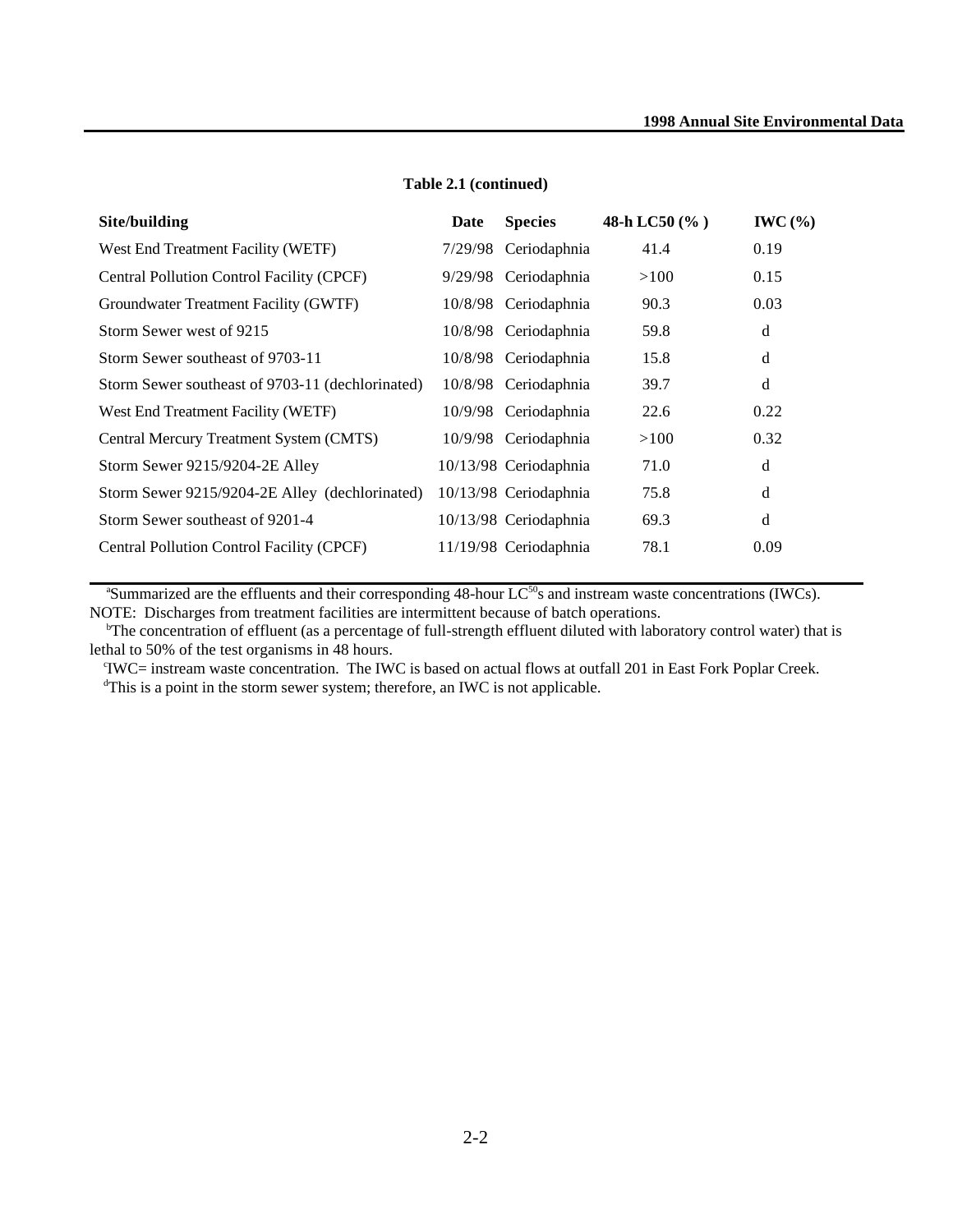| Number of      |          |          |                 | Reference        | <b>Number of Values</b>    |  |
|----------------|----------|----------|-----------------|------------------|----------------------------|--|
| <b>Samples</b> | Max      | Min      | Avg             | <b>Value(b)</b>  | <b>Exceeding Reference</b> |  |
| 346            | 0.45055  | 0.003513 | 0.06570         |                  |                            |  |
| 53             | 7.6      | 6.4      | d               | 9/6(e)           |                            |  |
| 53             | 13.7     | < 0.2    | $\triangleleft$ |                  |                            |  |
| 52             | $<$ 14.6 | 0.299    | $\leq 2.69$     | 64.8             |                            |  |
|                |          |          |                 | Concentration(a) |                            |  |

### **Table 2.2. Y-12 Plant Discharge Point 017, OUTFALL 017** From: 1998/01/01 To: 1998/12/31

(a) Units in mg/L unless otherwise indicated.

(b) NPDES permit limits.

(c) Flow during operations and/or discharging.

(d) Not applicable.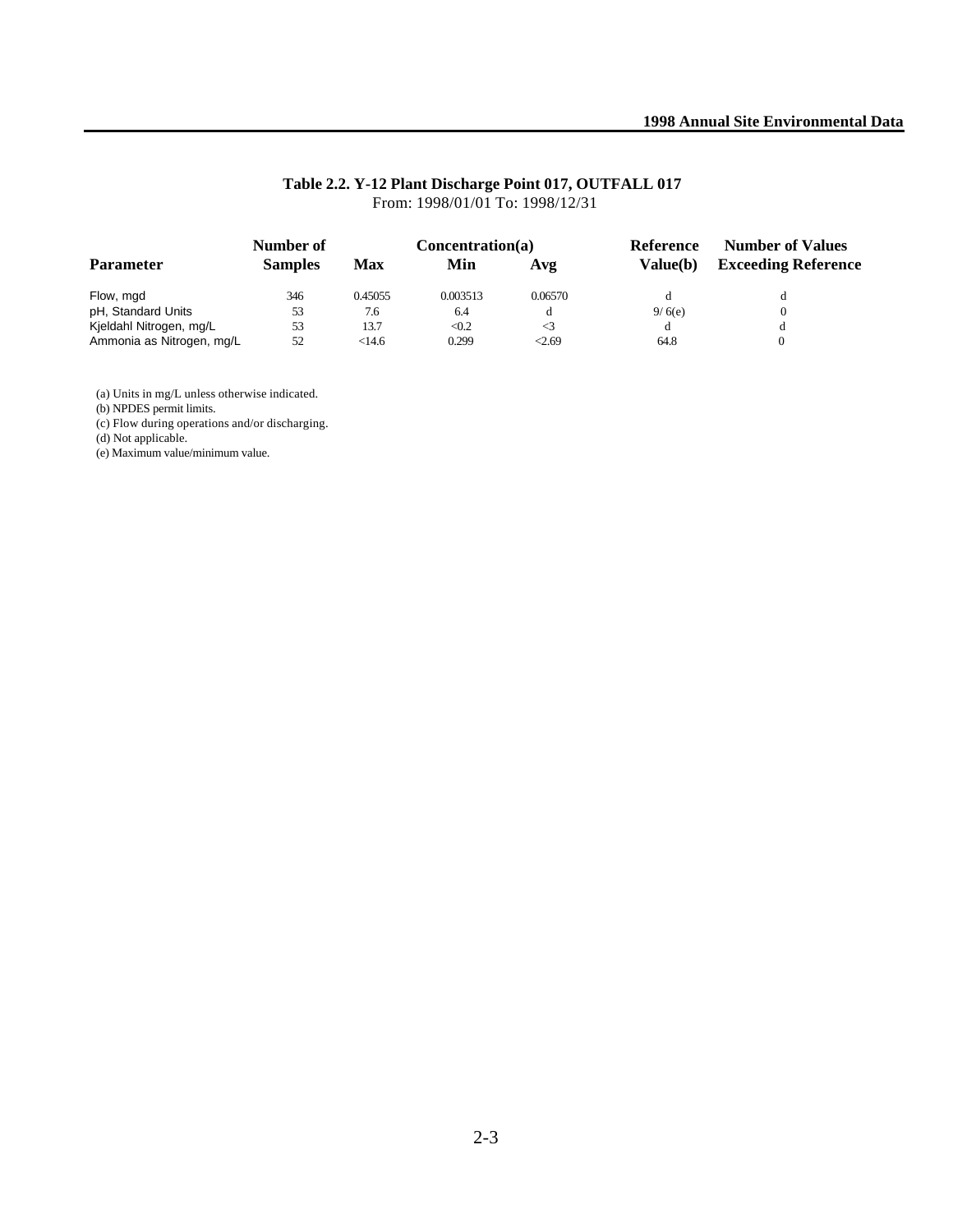|                                | Number of      |        | Concentration(a) |        | Reference | <b>Number of Values</b>    |  |
|--------------------------------|----------------|--------|------------------|--------|-----------|----------------------------|--|
| Parameter                      | <b>Samples</b> | Max    | Min              | Avg    | Value(b)  | <b>Exceeding Reference</b> |  |
| Flow, mgd                      | 156            | 4.4323 | 0.1296           | 0.4121 |           | đ                          |  |
| pH, Standard Units             | 157            | 8.2    | 6.7              | d      | 9/6(e)    |                            |  |
| Temperature, degrees C         | 156            | 24.4   | 9.2              | 19     | 30.5      |                            |  |
| <b>Total Residual Chlorine</b> | 160            | 0.3    | < 0.05           | < 0.05 | 0.188     |                            |  |

#### **Table 2.3. Y-12 Plant Discharge Point 021, OUTFALL 021** From: 1998/01/01 To: 1998/12/31

(a) Units in mg/L unless otherwise indicated.

(b) NPDES permit limits.

(c) Flow during operations and/or discharging.

(d) Not applicable.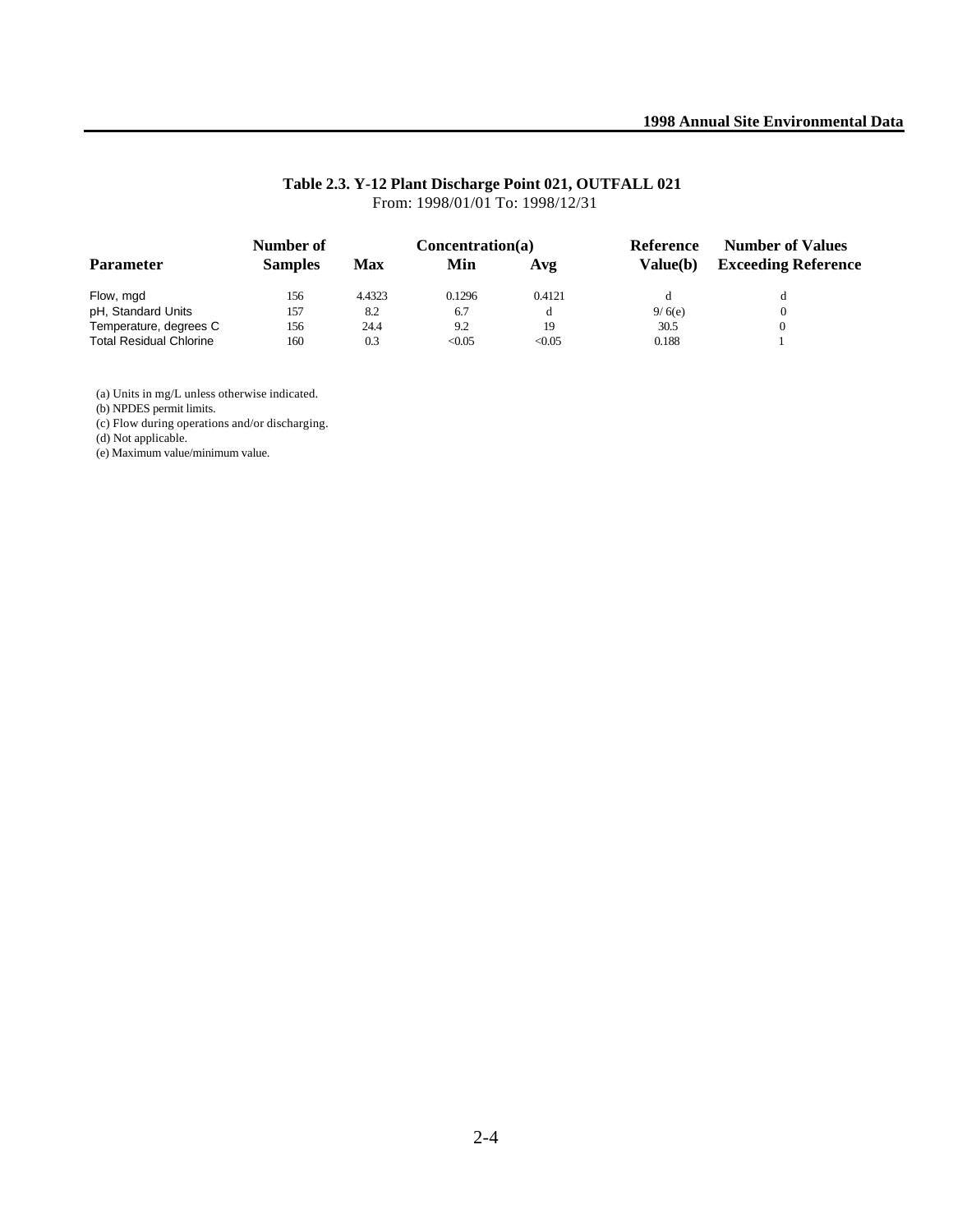|                    | Number of      |        | Concentration(a) |         | Reference | <b>Number of Values</b>    |  |
|--------------------|----------------|--------|------------------|---------|-----------|----------------------------|--|
| Parameter          | <b>Samples</b> | Max    | Min              | Avg     | Value(b)  | <b>Exceeding Reference</b> |  |
| Flow, mgd          | 358            | 1.5591 | 0.009013         | 0.2199  |           |                            |  |
| pH, Standard Units | 104            | 7.9    | 6.5              |         | 9/6(e)    |                            |  |
| Mercury            | 52             | 0.0066 | $<\!\!0.0002$    | < 0.002 |           |                            |  |

## **Table 2.4. Y-12 Plant Discharge Point 051, OUTFALL 051** From: 1998/01/01 To: 1998/12/31

(a) Units in mg/L unless otherwise indicated.

(b) NPDES permit limits.

(c) Flow during operations and/or discharging.

(d) Not applicable.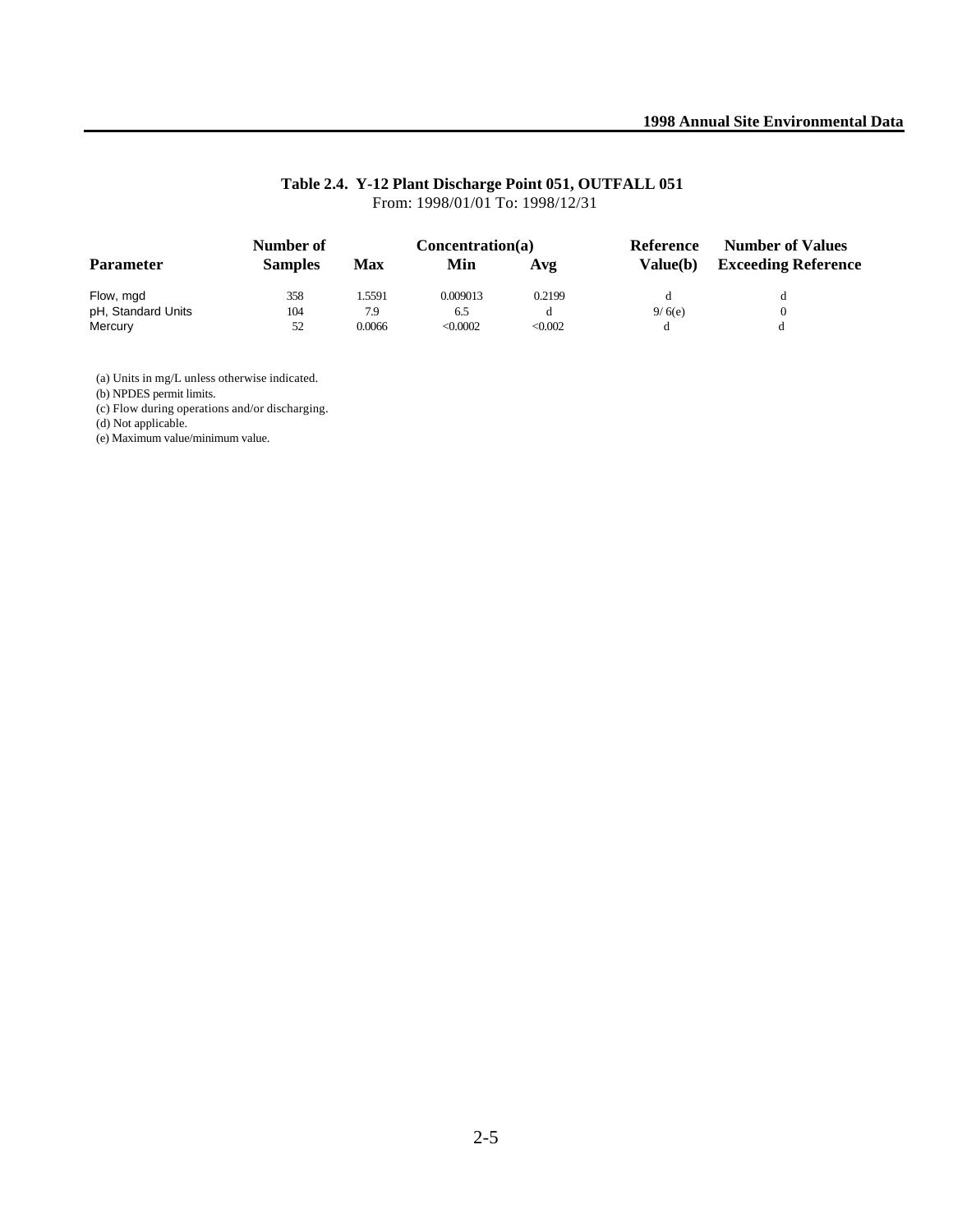#### **Table 2.5. Y-12 Plant Discharge Point 055, OUTFALL 055** From: 1998/01/01 To: 1998/12/31

|                               | Number of      |        | Concentration(a) |          | Reference        | <b>Number of Values</b>    |  |
|-------------------------------|----------------|--------|------------------|----------|------------------|----------------------------|--|
| <b>Parameter</b>              | <b>Samples</b> | Max    | Min              | Avg      | <b>Value</b> (b) | <b>Exceeding Reference</b> |  |
| Flow, mgd                     | 359            | 0.0947 | 0.0104           | 0.0363   |                  | đ                          |  |
| pH, Standard Units            | 104            | 8.0    | 7.0              |          | 9/6(e)           |                            |  |
| Total Residual Chlorine, mg/L | 104            | < 0.05 | < 0.05           | < 0.05   | 0.5              |                            |  |
| Mercury, mg/L                 | 104            | 0.0011 | $<\!\!0.0002$    | < 0.0002 | 0.004            |                            |  |

(a) Units in mg/L unless otherwise indicated.

(b) NPDES permit limits.

(c) Flow during operations and/or discharging.

(d) Not applicable.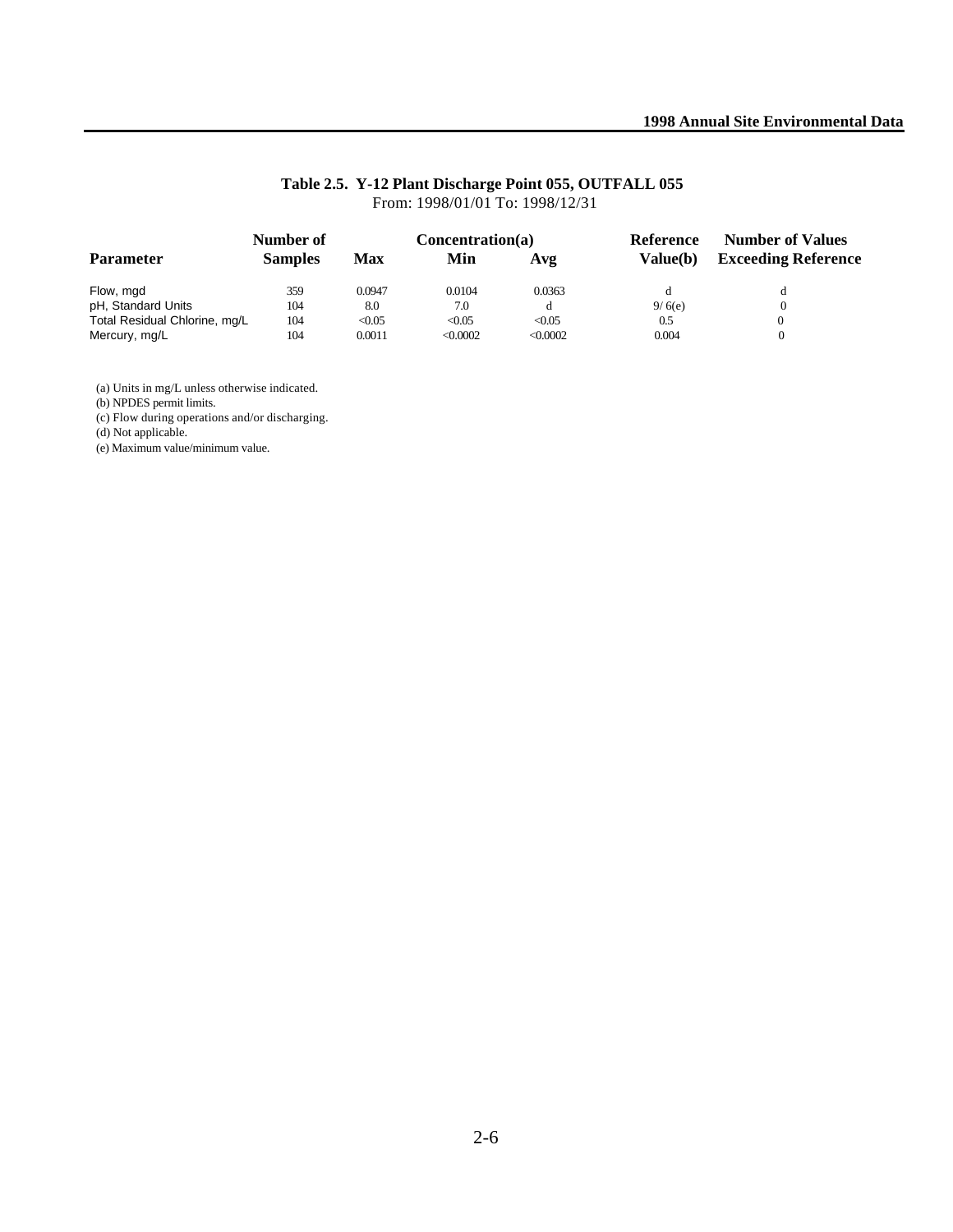|                                                       | Number of      |                    | Concentration(a) |          | <b>Reference</b> | <b>Number of Values</b>    |  |
|-------------------------------------------------------|----------------|--------------------|------------------|----------|------------------|----------------------------|--|
| Parameter                                             | <b>Samples</b> | <b>Max</b>         | Min              | Avg      | Value(b)         | <b>Exceeding Reference</b> |  |
| <b>Outfall 066</b><br>Flow, mgd<br>pH, Standard Units |                | eliminated in 1997 |                  |          |                  |                            |  |
| <b>Outfall 068</b>                                    |                |                    |                  |          |                  |                            |  |
| Flow, mgd                                             | 12             | 0.0001             | 0.000048         | 0.000082 | d                |                            |  |
| pH, Standard Units                                    | 12             | 8.4                | 6.9              | d        | 9/6(e)           | $\mathbf{0}$               |  |
| Outfall 117                                           |                |                    |                  |          |                  |                            |  |
| Flow, mgd                                             | 12             | 0.00045            | 0.00013          | 0.00024  | d                | d                          |  |
| pH, Standard Units                                    | 12             | 8.3                | 7.5              | d        | 9/6(e)           | $\mathbf{0}$               |  |
|                                                       |                |                    |                  |          |                  |                            |  |

# **Table 2.6. Y-12 Plant Discharge Points, Outfalls 066, 068, and 117** From: 1998/01/01 To: 1998/12/31

(a) Units in mg/L unless otherwise indicated.

(b) NPDES permit limits.

(c) Flow during operations and/or discharging.

(d) Not applicable.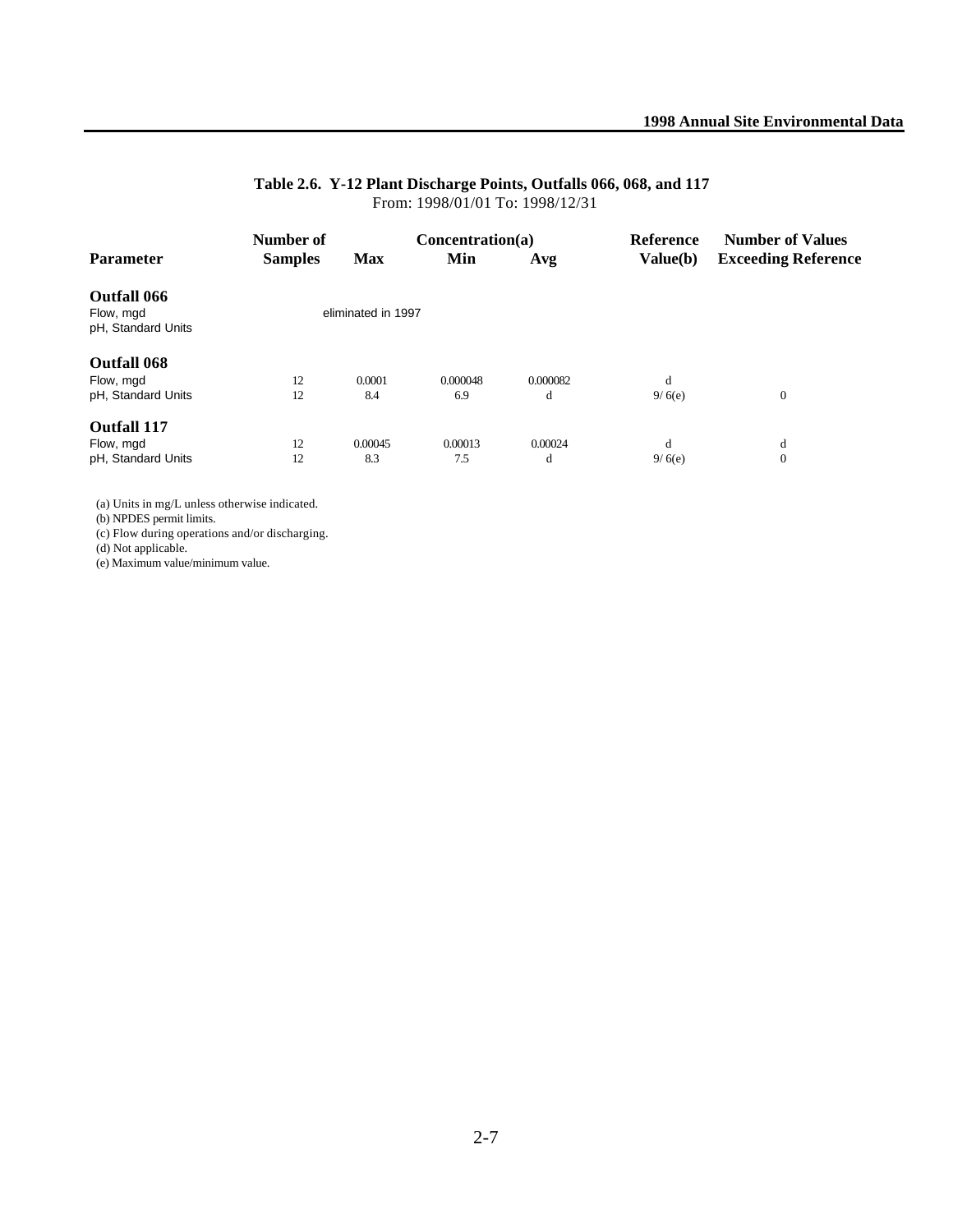|                                | Number of      |            | Concentration(a) |         | Reference | <b>Number of Values</b><br><b>Exceeding Reference</b> |  |
|--------------------------------|----------------|------------|------------------|---------|-----------|-------------------------------------------------------|--|
| <b>Parameter</b>               | <b>Samples</b> | <b>Max</b> | Min              | Avg     | Value(b)  |                                                       |  |
| Outfall 073                    |                |            |                  |         |           |                                                       |  |
| Flow, mgd                      | 12             | 0.00076    | 0.00002          | 0.0002  | d         | d                                                     |  |
| pH, Standard Units             | 12             | 8.2        | 6.8              | d       | 9/6(e)    | 0                                                     |  |
| <b>Total Residual Chlorine</b> | 12             | 0.08       | < 0.05           | < 0.05  | 0.5       | 0                                                     |  |
| <b>Outfall 077</b>             |                |            |                  |         |           |                                                       |  |
| Flow, mgd                      | 11             | 0.0001     | 0.00002          | 0.00004 | d         | d                                                     |  |
| pH, Standard Units             | 11             | 8.0        | 7.2              | d       | 9/6(e)    | $\Omega$                                              |  |
| <b>Total Residual Chlorine</b> | 11             | < 0.05     | < 0.05           | < 0.05  | 0.5       | $\Omega$                                              |  |

# **Table 2.7. Y-12 Plant Discharge Points, Outfalls 073, 077, 122, and 133** From: 1998/01/01 To: 1998/12/31

#### **Outfall 122**

Eliminated in 1995

### **Outfall 133**

# Eliminated in 1995

(a) Units in mg/L unless otherwise indicated.

(b) NPDES permit limits.

(c) Flow during operations and/or discharging.

(d) Not applicable.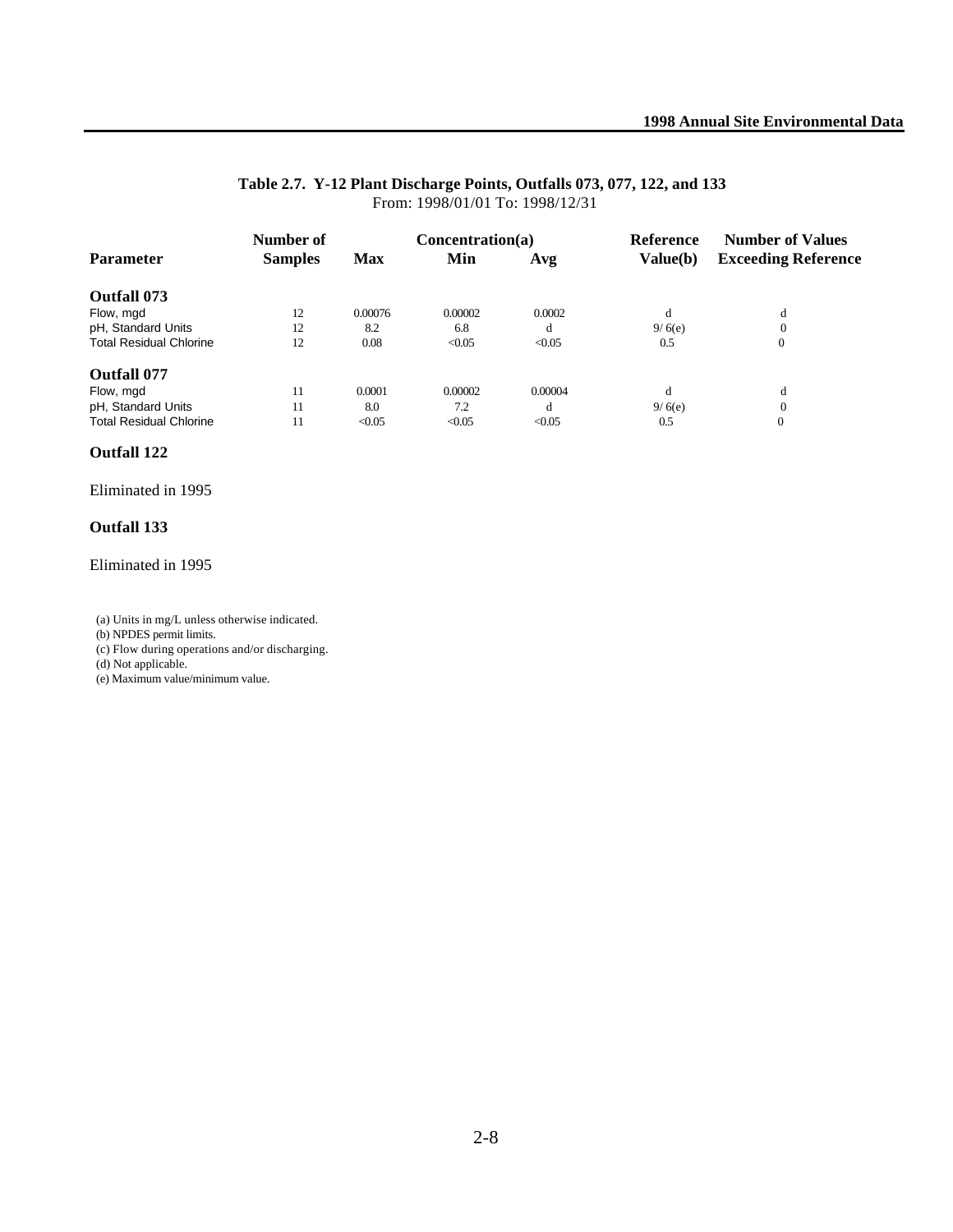|                         | Number of      |        | Concentration(a) |          | Reference       | <b>Number of Values</b>    |  |
|-------------------------|----------------|--------|------------------|----------|-----------------|----------------------------|--|
| Parameter               | <b>Samples</b> | Max    | Min              | Avg      | <b>Value(b)</b> | <b>Exceeding Reference</b> |  |
| Flow, mgd               | 14             | 0.3024 | 0.1728           | 0.235    |                 |                            |  |
| pH, Standard Units      | 14             | 7.0    | 6.6              | đ        | 9/6(e)          |                            |  |
| Total Residual Chlorine | 12             | < 0.05 | < 0.05           | < 0.05   | 0.5             |                            |  |
| Mercury                 | 5              | 0.0002 | < 0.0002         | < 0.0002 |                 |                            |  |
| Lead                    |                | &0.003 | < 0.0005         | < 0.0012 |                 |                            |  |

## **Table 2.8. Y-12 Plant Discharge Point 125, OUTFALL 125** From: 1998/01/01 To: 1998/12/31

(a) Units in mg/L unless otherwise indicated.

(b) NPDES permit limits.

(c) Flow during operations and/or discharging.

(d) Not applicable.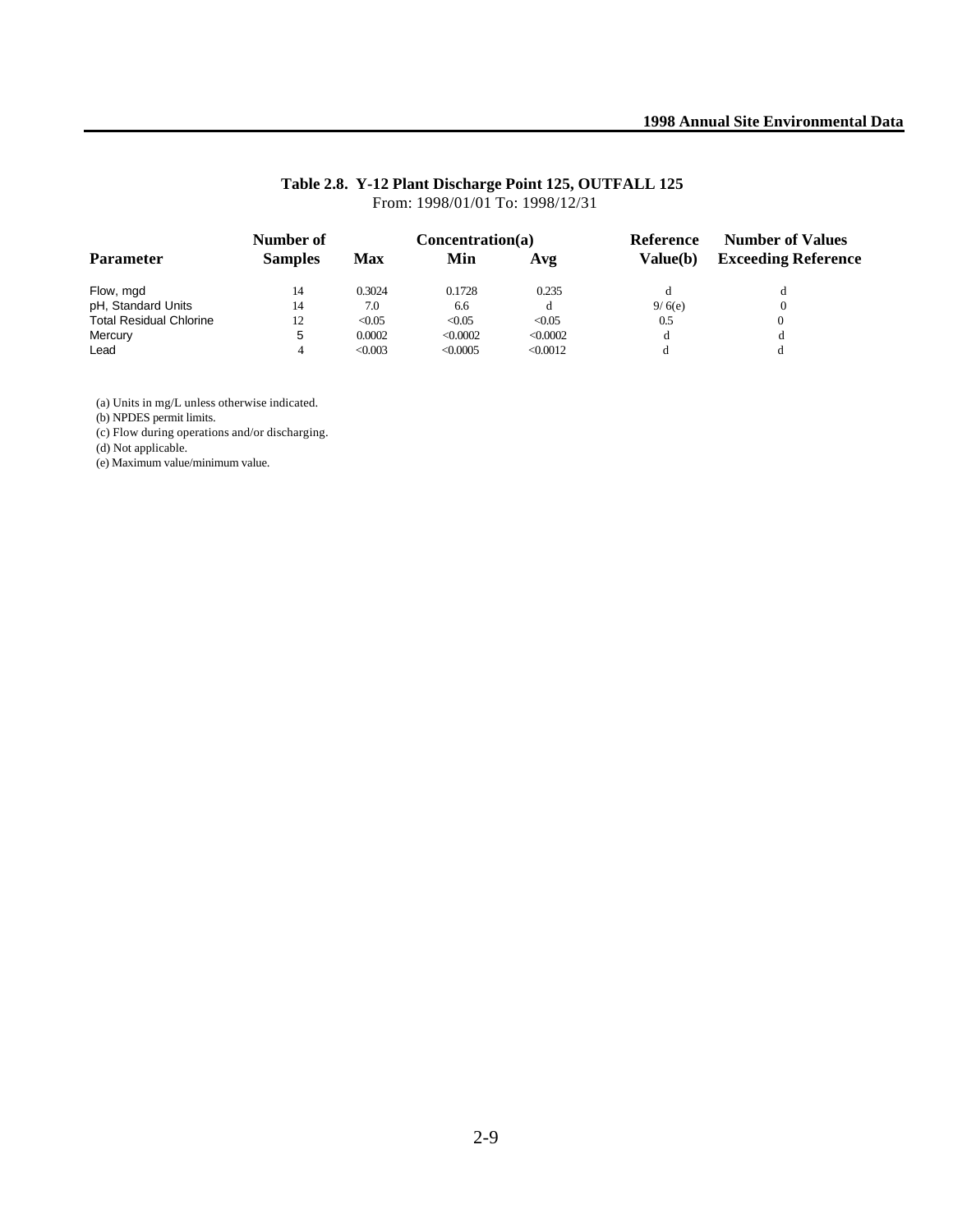## **Table 2.9. Y-12 Plant Discharge Point 135, OUTFALL 135** From: 1998/01/01 To: 1998/12/31

|           | Number of      |       | Concentration(a) |        | Reference       | <b>Number of Values</b>    |  |
|-----------|----------------|-------|------------------|--------|-----------------|----------------------------|--|
| Parameter | <b>Samples</b> | Max   | Min              | Avg    | <b>Value(b)</b> | <b>Exceeding Reference</b> |  |
| Flow, mgd | 162            | . 728 | 0.1152           | 0.2189 |                 |                            |  |

(a) Units in mg/L unless otherwise indicated. (b) NPDES permit limits. (c) Flow during operations and/or discharging. (d) Not applicable. (e) Maximum value/minimum value.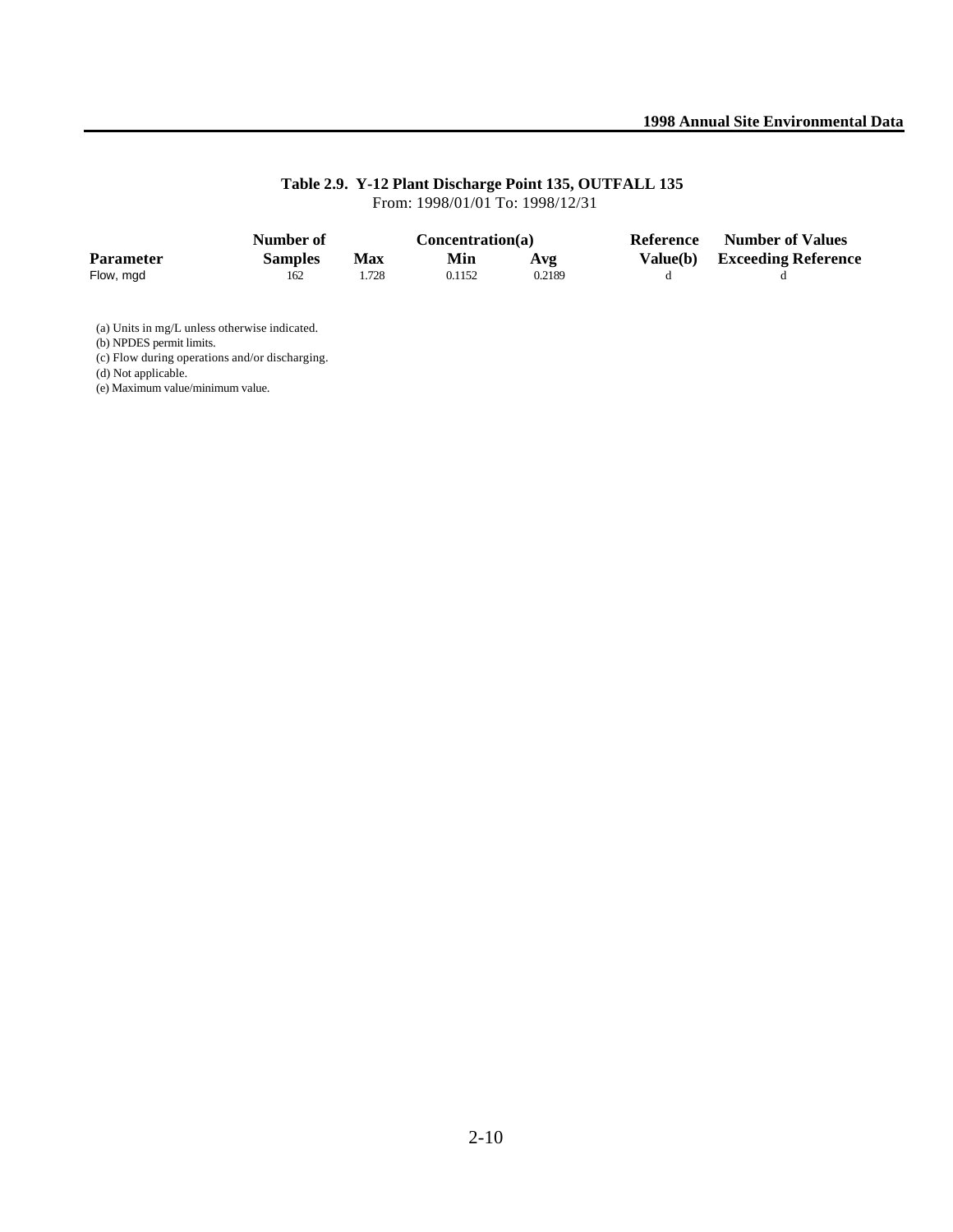|                             | Number of      |            | Concentration(a) |          | <b>Reference</b> | <b>Number of Values</b>    |  |
|-----------------------------|----------------|------------|------------------|----------|------------------|----------------------------|--|
| Parameter                   | <b>Samples</b> | <b>Max</b> | Min              | Avg      | Value(b)         | <b>Exceeding Reference</b> |  |
| Flow, mgd                   | 168            | 45.0       | 0.75             | 1.8      |                  |                            |  |
| Beryllium                   | 14             | < 0.001    | < 0.0002         | < 0.0004 |                  |                            |  |
| Cadmium                     | 14             | < 0.01     | < 0.002          | < 0.004  |                  |                            |  |
| Copper                      | 14             | < 0.02     | < 0.006          | < 0.01   |                  |                            |  |
| Iron                        | 14             | 0.72       | 0.0721           | 0.26     |                  |                            |  |
| Fluoride                    | 12             | 1.14       | 0.32             | 0.79     |                  |                            |  |
| Mercury                     | 54             | 0.0015     | < 0.0002         | < 0.0007 |                  |                            |  |
| Nitrate/Nitrite as Nitrogen | 12             | 9.73       | < 0.05           | $<$ 5    |                  |                            |  |
| Oil and Grease              | 157            | < 6.4      | < 5.6            | < 6.0    |                  |                            |  |
| Lead                        | 14             | < 0.1      | < 0.02           | < 0.03   |                  |                            |  |
| Phosphate as Phosphorus     | 13             | 2.53       | 0.44             | 1.3      |                  |                            |  |
| Sulfate                     | 54             | 89.1       | 16.2             | 40.7     |                  |                            |  |
| Uranium                     | 53             | 0.147      | 0.004            | 0.04     |                  |                            |  |
| U-235, weight %             | 53             | 0.46       | 0.2              | 0.3      |                  |                            |  |
| Zinc                        | 14             | 0.2        | 0.05             | 0.1      |                  |                            |  |

### **Table 2.10. Y-12 Plant Discharge Point 200, NORTH-SOUTH PIPES** From: 1998/01/01 To: 1998/12/31

(a) Units in mg/L unless otherwise indicated.

(b) NPDES permit limits.

(c) Flow during operations and/or discharging.

(d) Not applicable.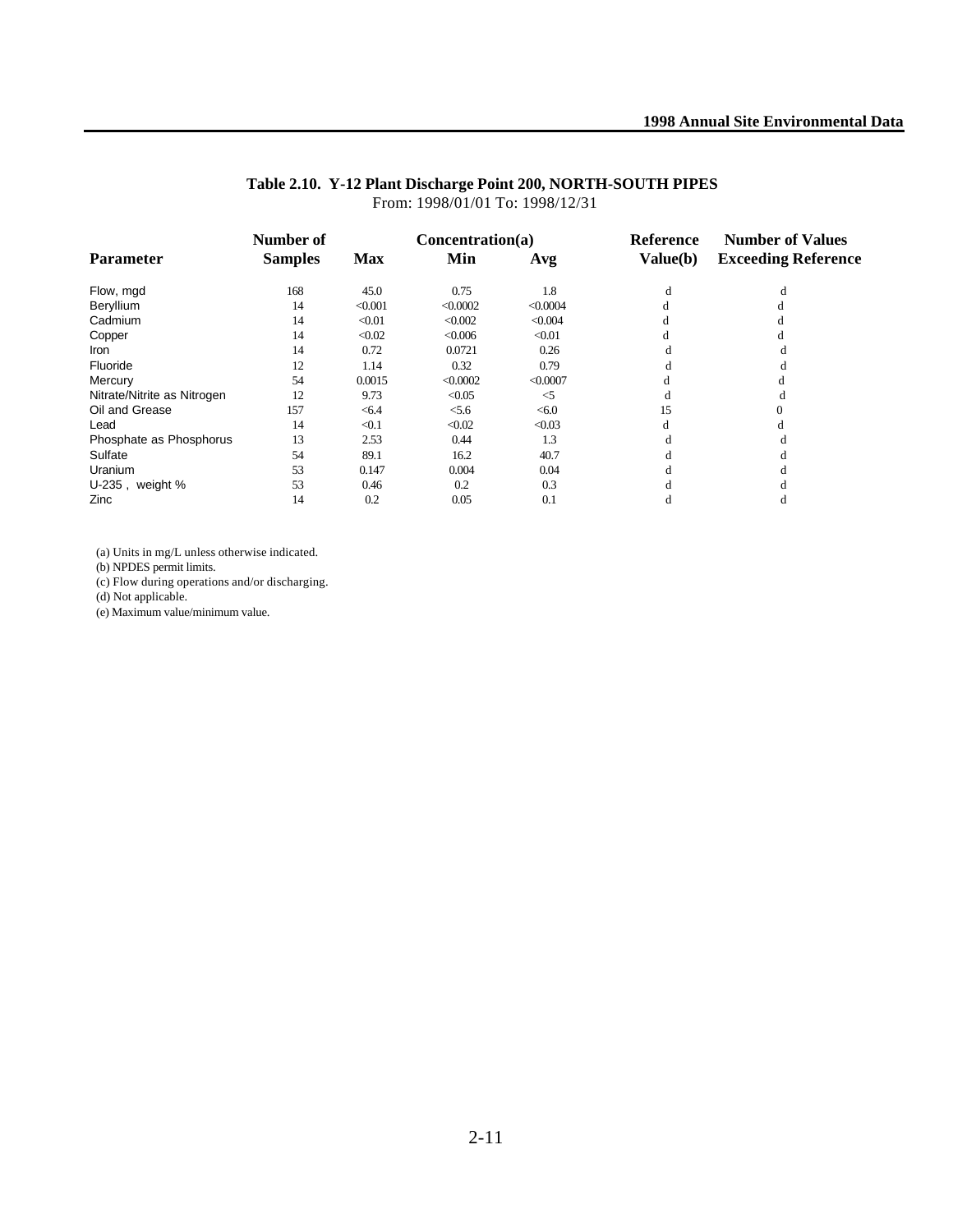|                            | Number of      | <b>Concentration</b> |       |           |               |               | Percentage of  |                       |            |                     |
|----------------------------|----------------|----------------------|-------|-----------|---------------|---------------|----------------|-----------------------|------------|---------------------|
| Parameter                  | <b>Samples</b> | <b>Max</b>           | $+/-$ | Min       | $+/-$         | <b>Median</b> | $+/-$          | <b>Standard Error</b> | <b>DCG</b> | <b>Total Curies</b> |
| Alpha activity (pCi/L)     | 53             | 45.0                 | 8.3   | $0.4*$    | 2.1           | 12.0          | 4.4            | $\overline{c}$        | e          | 4E-02               |
| Americium-241 (pCi/L)      | 53             | 0.29                 | .22   | $-0.11*$  | .29           | $0.065*$      | .2             | 0.013                 | 0.22       | 1.8E-04             |
| Beta activity (pCi/L)      | 53             | 34.0                 | 6.6   | $2.9*$    | 4.6           | 13.0          | 5.9            | 0.79                  | e          | 3.5E-02             |
| Cobalt-60 (pCi/L)          | 53             | $4.1*$               | 2.3   | $-1.9*$   | 2.3           | $0.76*$       | $\overline{c}$ | 0.17                  | 0.015      | $2.2E-03$           |
| Cesium-137 (pCi/L)         | 53             | $2.6*$               | 1.8   | $-2.7*$   | 2.9           | $0.26*$       | 2.3            | 0.14                  | 0.0087     | 5.4E-04             |
| Gamma Activity (pCi/L)     | 53             | $40.0*$              | 30    | $-24.0*$  | 28            | $3.5*$        | 14             | 1.6                   |            | 1.0E-02             |
| Neptunium-237 (pCi/L)      | 53             | $0.22*$              | .21   | $-0.05*$  | .057          | $0.039*$      | .078           | 0.008                 | 0.1        | 2E-04               |
| Plutonium-238 (pCi/L)      | 53             | 0.27                 | .15   | $-0.096*$ | .16           | $0.036*$      | .15            | 0.010                 | 0.090      | 1.2E-04             |
| Plutonium-239/240 (pCi/L)  | 53             | 0.16                 | .12   | $-0.039*$ | .055          | $0.007*$      | .058           | 0.005                 | 0.02       | 4E-05               |
| Radium-228 (pCi/L)         | 53             | 16.0                 | 11    | $-14.0*$  | 9             | $2.9*$        | 12             | 1.1                   | 2.9        | 5.0E-03             |
| Strontium-89/90 (pCi/L)    | 53             | $3.8*$               | 3.1   | $-1.3*$   | 2.8           | $0.47*$       | 2.6            | 0.18                  | e          | 2.0E-03             |
| Total Radium Alpha (pCi/L) | 53             | $3.4*$               | 1.5   | $-0.77*$  | .68           | $0.61*$       | .72            | 0.12                  | e          | 1.7E-03             |
| Technetium-99 (pCi/L)      | 53             | 42.0                 | 7.2   | $-5.6*$   | 8             | 17.0          |                | 1.4                   | 0.017      | 4.2E-02             |
| Thorium-228 (pCi/L)        | 53             | 0.34                 | .24   | $-0.13*$  | .13           | $0.049*$      | .12            | 0.015                 | 0.012      | 1.8E-04             |
| Thorium-230 (pCi/L)        | 53             | 1.9                  | .63   | $0.0*$    | 0             | 0.3           | $\cdot$        | 0.04                  | 0.1        | 9E-04               |
| Thorium-232 (pCi/L)        | 53             | 0.29                 | .3    | $-0.09*$  | .13           | $0.0*$        | $\overline{0}$ | 0.0075                | 0.0        | 2.5E-05             |
| Thorium-234 (pCi/L)        | 53             | 51.0                 | 5.7   | 1.2       | $\mathcal{A}$ | 13.0          | 1.8            | 1.8                   | 0.13       | 3.7E-02             |
| Tritium (pCi/L)            | 52             | 1100.0               | 550   | $-150.0*$ | 520           | 420.0         | e              | 34.96                 | 0.02100    | 1.0300E+00          |
| Uranium-234 (pCi/L)        | 53             | 11.0                 | 1.9   | 0.73      | .31           | 3.3           | .68            | 0.35                  | 0.66       | 9.0E-03             |
| Uranium-235 (pCi/L)        | 53             | 0.74                 | .32   | $-0.021*$ | .043          | $0.23*$       | $\cdot$        | 0.026                 | 0.038      | 6.1E-04             |
| Uranium-238 (pCi/L)        | 53             | 51.0                 | 5.7   | 1.2       | $\mathcal{A}$ | 13.0          | 1.8            | 1.8                   | 2.2        | 3.7E-02             |
| (e) Not applicable         |                |                      |       |           |               |               |                |                       |            |                     |

### **Table 2.11. Y-12 Plant Discharge Point 200, NORTH-SOUTH PIPE** From: 1998/01/01 To: 1998/12/31

\* Result was below the minimum detectable activity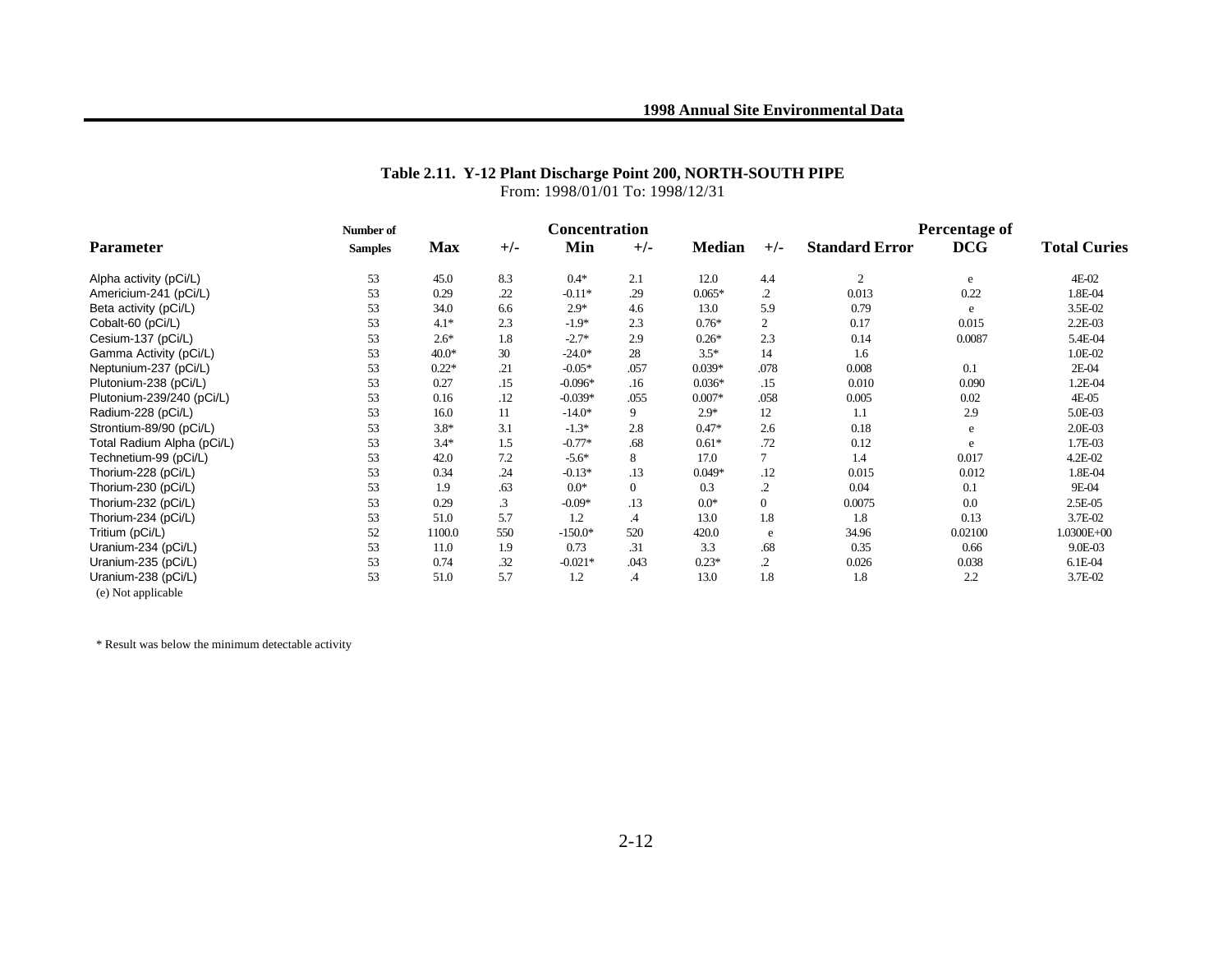|                            | Number of      |            | Concentration(a) |        | <b>Reference</b> | <b>Number of Values</b>    |  |
|----------------------------|----------------|------------|------------------|--------|------------------|----------------------------|--|
| Parameter                  | <b>Samples</b> | <b>Max</b> | Min              | Avg    | Value(b)         | <b>Exceeding Reference</b> |  |
| 96-Hour Toxicity Test      | 4              | >100.0     | >100.0           | >100.0 | d/100(e)         | $\mathbf{0}$               |  |
| with Ceriodaphnia, %       |                |            |                  |        |                  |                            |  |
| 96-Hour Toxicity Test      | 4              | >100.0     | >100.0           | >100.0 | d/100(e)         | $\mathbf{0}$               |  |
| with Fathead Minnows. %    |                |            |                  |        |                  |                            |  |
| NOEC, Reproduction/ Growth | $\overline{4}$ | 100.0      | 100.0            | 100.0  | d/100(e)         | $\Omega$                   |  |
| with Ceriodaphnia, %       |                |            |                  |        |                  |                            |  |
| NOEC, Reproduction/Growth  | $\overline{4}$ | 100.0      | 100.0            | 100.0  | d/100(e)         | $\Omega$                   |  |
| With Fathead Minnows. %    |                |            |                  |        |                  |                            |  |
| pH. Standard Units         | 157            | 8.2        | 6.8              | d      | 8.5/6.5(e)       | $\mathbf{0}$               |  |
| Temperature, degrees C     | 157            | 27.1       | 8.1              | 16     | 30.5             | 0                          |  |
| Total Residual Chlorine    | 178            | 0.31       | < 0.05           | < 0.05 | 0.019            | 6                          |  |
| Suspended Solids           | 52             | 28.8       | < 1.0            | 27.3   | d                | d                          |  |
|                            |                |            |                  |        |                  |                            |  |

# **Table 2.12. Y-12 Plant Discharge Point 201, OUTFALL 201** From: 1998/01/01 To: 1998/12/31

(a) Units in mg/L unless otherwise indicated.

(b) NPDES permit limits.

(c) Flow during operations and/or discharging.

(d) Not applicable.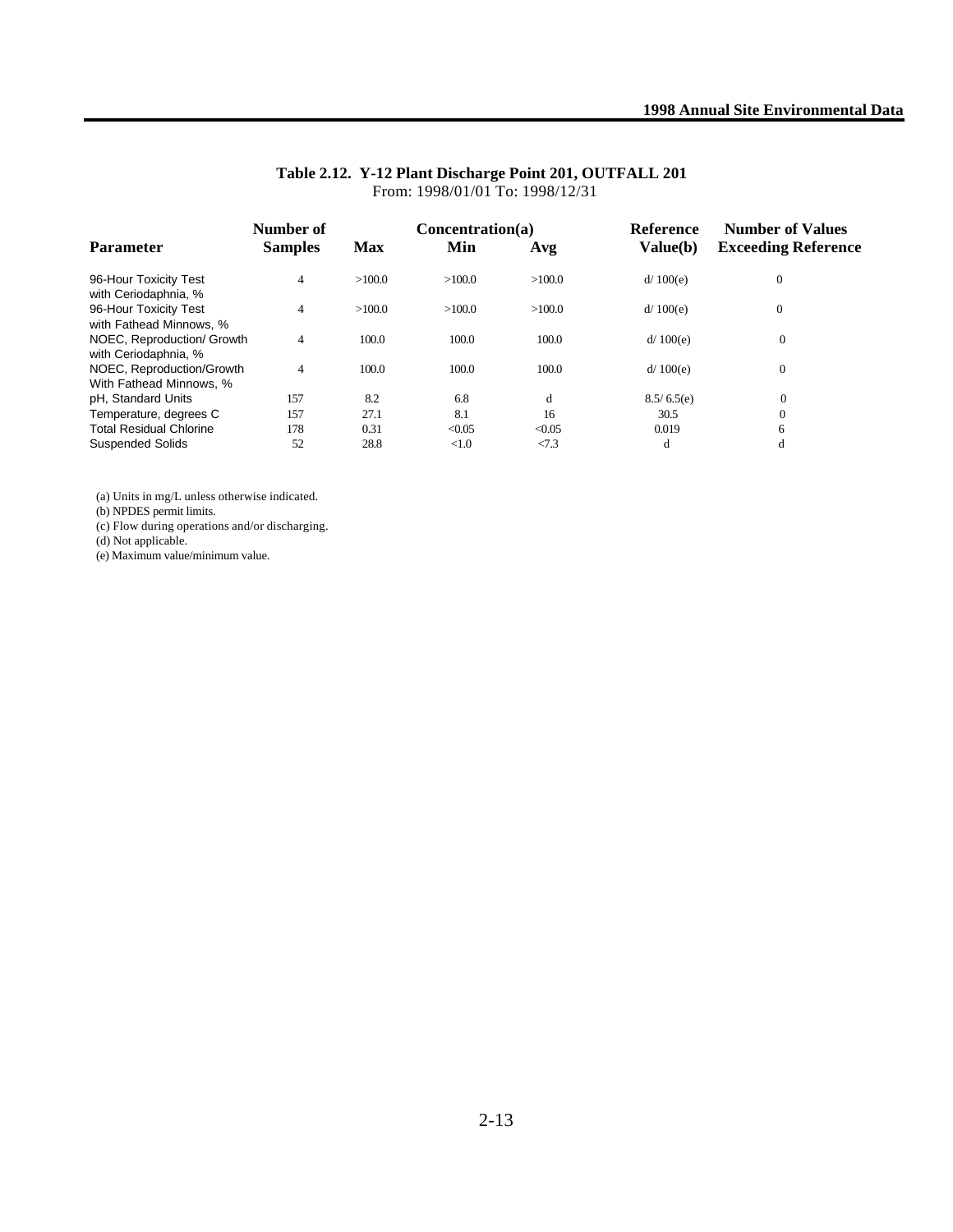| Site        | Date | <b>Species</b>        | NOEC $(\%)^b$ | 96-h LC50 (%) <sup>c</sup> |
|-------------|------|-----------------------|---------------|----------------------------|
|             |      | Ceriodaphnia          | 100           | >100                       |
| Outfall 201 | 2/4  | Fathead minnow        | 100           | >100                       |
|             |      | Ceriodaphnia          | 100           | >100                       |
| Outfall 201 | 4/22 | Fathead minnow        | 100           | >100                       |
|             |      | Ceriodaphnia          | 100           | >100                       |
| Outfall 201 | 7/8  | <b>Fathead minnow</b> | 100           | >100                       |
|             |      | Ceriodaphnia          | 100           | >100                       |
| Outfall 201 | 10/7 | Fathead minnow        | 100           | >100                       |

#### **Table 2.13. Y-12 Plant Biomonitoring Program summary information for Outfall 201 for 1998<sup>a</sup>**

(a) Summarized are the no-observed-effect concentrations and the 96-h LC50s for the instream monitoring location, Outfall 201.

 (b) No-observed-effect concentration (NOEC) as a percent of full-strength effluent from Outfall 201 diluted with laboratory control water. The NOEC must equal one of the test concentrations and is the concentration that does not reduce Ceriodaphnia survival or reproduction or fathead minnow survival or growth.

(c) The concentration of effluent (as a percent of full-strength effluent diluted with laboratory control water) that is lethal to 50% of the test organisms in 96 h.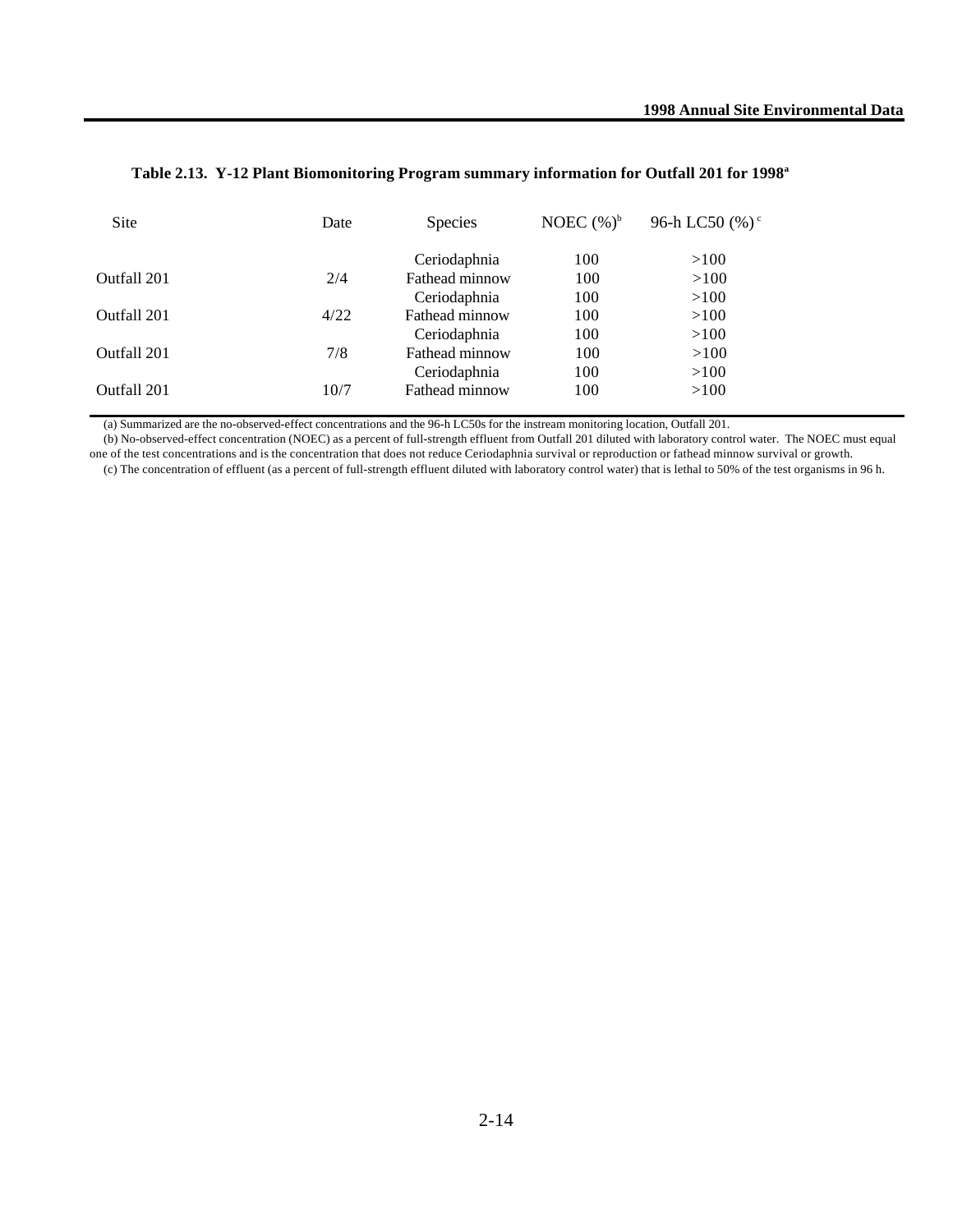|                                               | Number of      |            | Concentration(a) |          | Reference | <b>Number of Values</b>    |  |
|-----------------------------------------------|----------------|------------|------------------|----------|-----------|----------------------------|--|
| Parameter                                     | <b>Samples</b> | <b>Max</b> | Min              | Avg      | Value(b)  | <b>Exceeding Reference</b> |  |
| 48-Hour Toxicity Test<br>with Ceriodaphnia, % | 5              | >100.0     | 78.1             | >95.62   | d         | d                          |  |
| Flow, mgd                                     | 16             | 0.0144     | 0.0048           | 0.00941  | d         | d                          |  |
| pH, Standard Units                            | 15             | 8.8        | 6.3              | d        | 9/6(e)    | $\Omega$                   |  |
| Temperature, degrees C                        | 15             | 29.8       | 11.8             | 21.7     | d         | d                          |  |
| Silver                                        | 15             | < 0.04     | < 0.02           | < 0.03   | 0.05      | 0                          |  |
| Boron                                         | 15             | 15.7       | 0.872            | 4.84     | d         | d                          |  |
| Beryllium                                     | 15             | < 0.002    | < 0.001          | < 0.002  | d         | d                          |  |
| Calcium                                       | 15             | 800.0      | 348.0            | 607.5    | d         | d                          |  |
| Cadmium                                       | 15             | < 0.02     | < 0.01           | < 0.02   | 0.15      | 0                          |  |
| Chloride                                      | 15             | 265.0      | 28.0             | 65.9     | d         | d                          |  |
| Chromium                                      | 15             | < 0.04     | < 0.02           | < 0.03   |           | 0                          |  |
| Copper                                        | 15             | < 0.04     | < 0.02           | < 0.03   |           | 0                          |  |
| Cyanide                                       | 15             | < 0.01     | < 0.01           | < 0.01   | 1.2       | 0                          |  |
| Iron                                          | 15             | 0.831      | < 0.1            | < 0.3    | d         | d                          |  |
| Fluoride                                      | 15             | 1.87       | 0.35             | 0.87     | d         | d                          |  |
| Mercury                                       | 15             | < 0.0002   | < 0.0002         | < 0.0002 | d         | đ                          |  |
| Potassium                                     | 15             | 68.6       | 15.0             | 36.2     | d         | d                          |  |
| Lithium                                       | 15             | 5.41       | 0.26             | 1.8      | d         | d                          |  |
| Magnesium                                     | 15             | 7.2        | 0.767            | 3.8      | d         | d                          |  |
| Sodium                                        | 15             | 265.0      | 46.8             | 99.5     | d         | d                          |  |
| Nickel                                        | 15             | 0.24       | 0.07             | < 0.1    | 3.98      | 0                          |  |
| Nitrate/Nitrite as Nitrogen                   | 15             | 8.19       | < 0.05           | $\leq$ 1 | 100       | 0                          |  |
| Oil and Grease                                | 15             | < 5.8      | < 5.5            | < 5.6    | 15        | 0                          |  |
| Lead                                          | 15             | < 0.003    | < 0.0002         | < 0.002  | 0.2       | 0                          |  |
| PCB, Total                                    | 1              | < 0.0005   | < 0.0005         | < 0.0005 | 0.001     | 0                          |  |
| Phosphate as Phosphorus                       | 15             | 0.78       | < 0.153          | < 0.37   | d         | d                          |  |
| Sulfate                                       | 15             | 2230.0     | 1240.0           | 1670.9   | d         | d                          |  |
|                                               |                |            |                  |          |           |                            |  |

# **Table 2.14. Y-12 Plant Discharge Point 501, CENTRAL POLLUTION CONTROL FACILITY** From: 1998/01/01 To: 1998/12/31

(a) Units in mg/L unless otherwise indicated.

(b) NPDES permit limits.

(c) Flow during operations and/or discharging.

(d) Not applicable.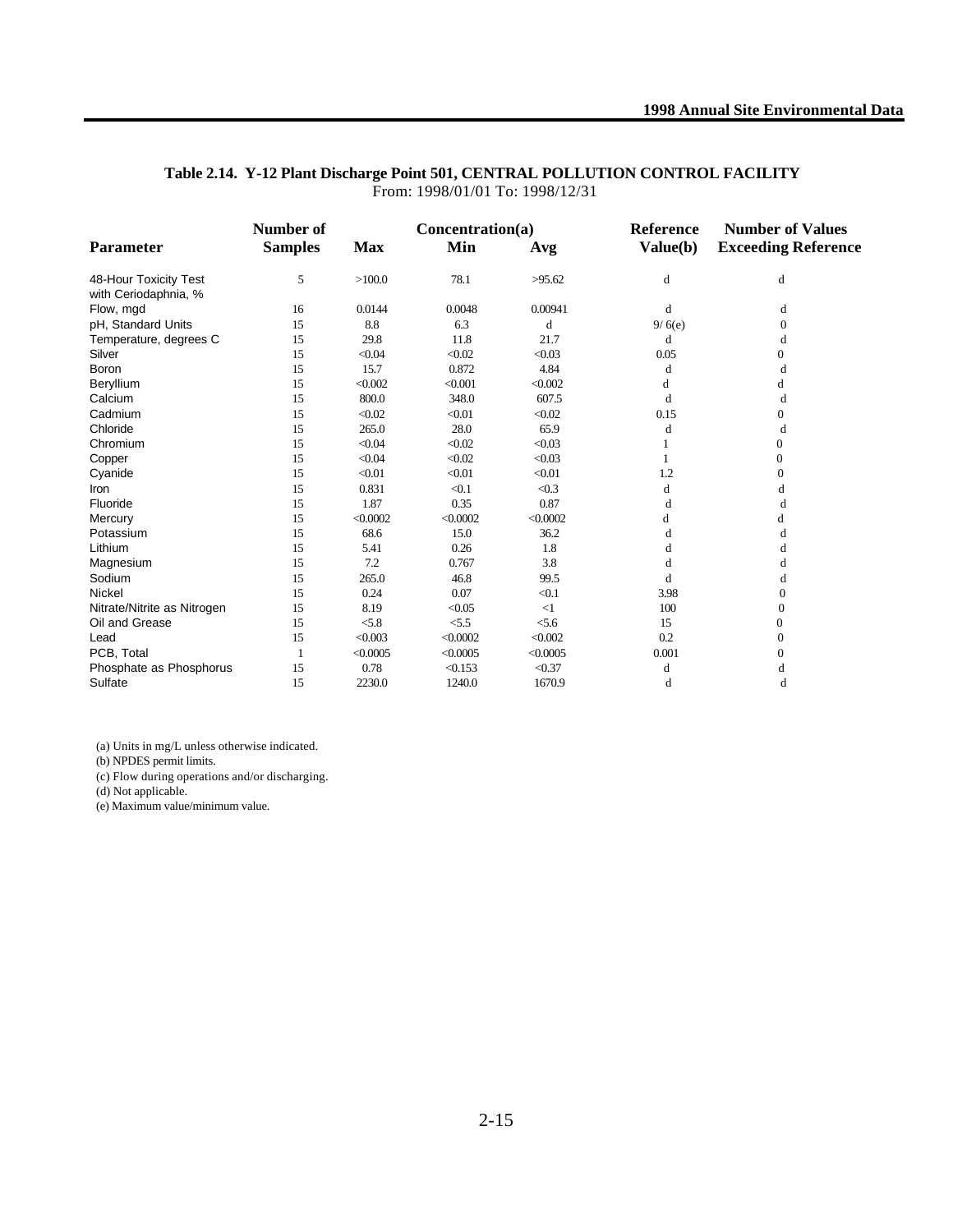| Number of      |        |         |            | Reference        | <b>Number of Values</b>    |  |
|----------------|--------|---------|------------|------------------|----------------------------|--|
| <b>Samples</b> | Max    | Min     | Avg        | Value(b)         | <b>Exceeding Reference</b> |  |
|                | < 0.05 | < 0.05  | < 0.05     | đ                |                            |  |
| 15             | 4.6    | < 1.0   | $\leq 2.1$ | 40               |                            |  |
|                | < 0.01 | < 0.01  | < 0.01     | 2.13             |                            |  |
| 13             | 0.055  | < 0.001 | < 0.01     | d                | đ                          |  |
| 9              | 0.63   | 0.28    | 0.50       | đ                | đ                          |  |
| 15             | < 0.1  | < 0.05  | < 0.07     |                  |                            |  |
|                |        |         |            | Concentration(a) |                            |  |

### **Table 2.15. Y-12 Plant Discharge Point 501, CENTRAL POLLUTION CONTROL FACILITY** From: 1998/01/01 To: 1998/12/31

(a) Units in mg/L unless otherwise indicated.

(b) NPDES permit limits.

(c) Flow during operations and/or discharging.

(d) Not applicable.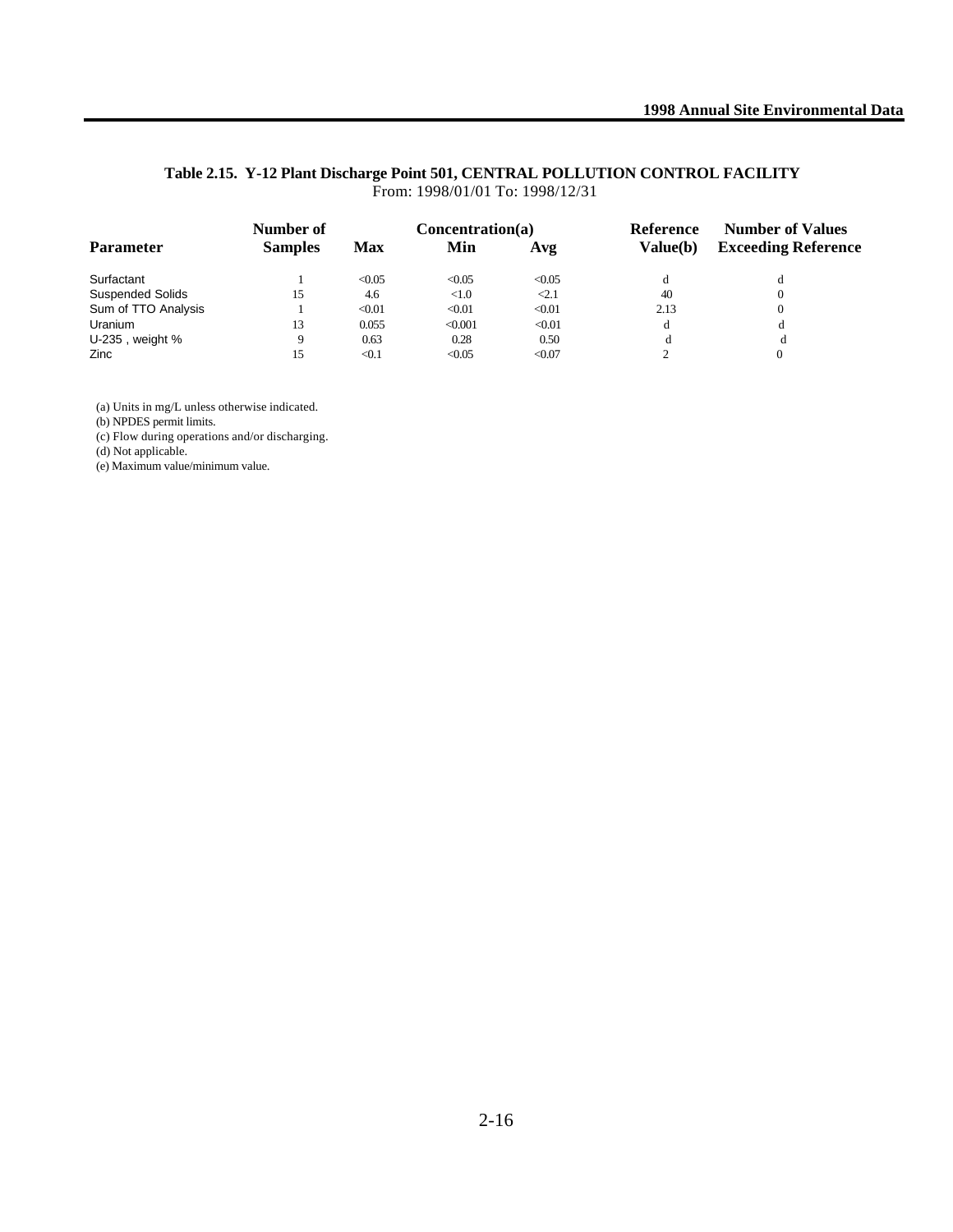|                            | Number of      |            | <b>Concentration</b> |           |       |               |              | <b>Percentage of</b>  |            |                     |  |  |
|----------------------------|----------------|------------|----------------------|-----------|-------|---------------|--------------|-----------------------|------------|---------------------|--|--|
| Parameter                  | <b>Samples</b> | <b>Max</b> | $+/-$                | Min       | $+/-$ | <b>Median</b> | $+/-$        | <b>Standard Error</b> | <b>DCG</b> | <b>Total Curies</b> |  |  |
| Alpha activity (pCi/L)     | 13             | 35.0       | 25                   | $-17.0*$  | 33    | $4.1*$        | 8.2          | 4.3                   | e          | 9.05E-05            |  |  |
| Americium-241 (pCi/L)      | 13             | $0.31*$    | .33                  | $-0.047*$ | .066  | $0.12*$       | .21          | 0.034                 | 0.40       | 1.7E-06             |  |  |
| Beta activity (pCi/L)      | 13             | 92.0       | 50                   | $1.6*$    | 4.5   | $60.0*$       | 46           | 8.3                   | e          | 6.4E-04             |  |  |
| Cobalt-60 (pCi/L)          | 13             | $3.1*$     | 2.9                  | $-3.2*$   | 3.5   | $0.89*$       | 1.7          | 0.47                  | 0.018      | 7.9E-06             |  |  |
| Cesium-137 (pCi/L)         | 13             | 53.0       | 9.4                  | $1.7*$    | 1.8   | 4.6           | 3.1          | 4.0                   | 0.15       | 1.4E-04             |  |  |
| Gamma Activity (pCi/L)     | 13             | 34.0       | 21                   | $-11.0*$  | 27    | $14.0*$       | 28           | 2.87                  | e          | 1.72E-04            |  |  |
| Neptunium-237 (pCi/L)      | 13             | 0.18       | .18                  | $-0.039*$ | .055  | $0.065*$      | .092         | 0.020                 | 0.22       | 1.1E-06             |  |  |
| Plutonium-238 (pCi/L)      | 13             | 0.43       | .21                  | $-0.1*$   | .53   | $0.053*$      | .075         | 0.036                 | 0.13       | 1.0E-06             |  |  |
| Plutonium-239/240 (pCi/L)  | 13             | $0.05*$    | .07                  | $-0.029*$ | .041  | $0.026*$      | .053         | 0.006                 | 0.09       | 2E-07               |  |  |
| Radium-228 (pCi/L)         | 13             | 14.0       | 8.4                  | $-19.0*$  | 15    | $0.23*$       | 11           | 2.8                   | 0.23       | $-1.4E-05$          |  |  |
| Strontium-89/90 (pCi/L)    | 13             | 5.4        | 3.2                  | $-6.1*$   | 3.9   | $0.7*$        | 2            | 0.8                   | e          | 9E-06               |  |  |
| Total Radium Alpha (pCi/L) | 13             | 2.2        | 1.2                  | $0.76*$   | .89   | $1.2*$        | .98          | 0.13                  | e          | 1.7E-05             |  |  |
| Technetium-99 (pCi/L)      | 13             | 55.0       | 8.3                  | $0.09*$   | 7.8   | 25.0          | 8.2          |                       | 0.02       | 3E-04               |  |  |
| Thorium-228 (pCi/L)        | 13             | 0.37       | .29                  | $-0.32*$  | .54   | $0.063*$      | .16          | 0.051                 | 0.016      | 8.4E-07             |  |  |
| Thorium-230 (pCi/L)        | 13             | 0.58       | .26                  | $-0.029*$ | .058  | $0.21*$       | .18          | 0.048                 | 0.070      | 3.2E-06             |  |  |
| Thorium-232 (pCi/L)        | 13             | $0.098*$   | .2                   | $-0.043*$ | .086  | $0.0*$        | $\mathbf{0}$ | 0.011                 | 0.0        | 7.9E-08             |  |  |
| Thorium-234 (pCi/L)        | 13             | 19.0       |                      | $0.055*$  | .09   | 0.73          | .31          | 2.1                   | 0.0073     | 6.9E-05             |  |  |
| Tritium (pCi/L)            | 13             | 500.0*     | 520                  | $-250.0*$ | 530   | 85.0*         | 480          | 71.6                  | 0.00420    | 1.79E-03            |  |  |
| Uranium-234 (pCi/L)        | 13             | 14.0       | 1.7                  | $0.044*$  | .11   | 0.46          | .23          | 1.2                   | 0.092      | 3.5E-05             |  |  |
| Uranium-235 (pCi/L)        | 13             | 0.76       | .3                   | $-0.012*$ | .084  | $0.033*$      | .067         | 0.075                 | 0.0055     | 2.3E-06             |  |  |
| Uranium-238 (pCi/L)        | 13             | 19.0       | 3                    | $0.055*$  | .09   | 0.73          | .31          | 2.1                   | 0.12       | 6.9E-05             |  |  |

# **Table 2.16. Y-12 Plant Discharge Point 501, CENTRAL POLLUTION CONTROL FACILITY** From: 1998/01/01 To: 1998/12/31

(e) Not applicable

\* Result was below the minimum detectable activity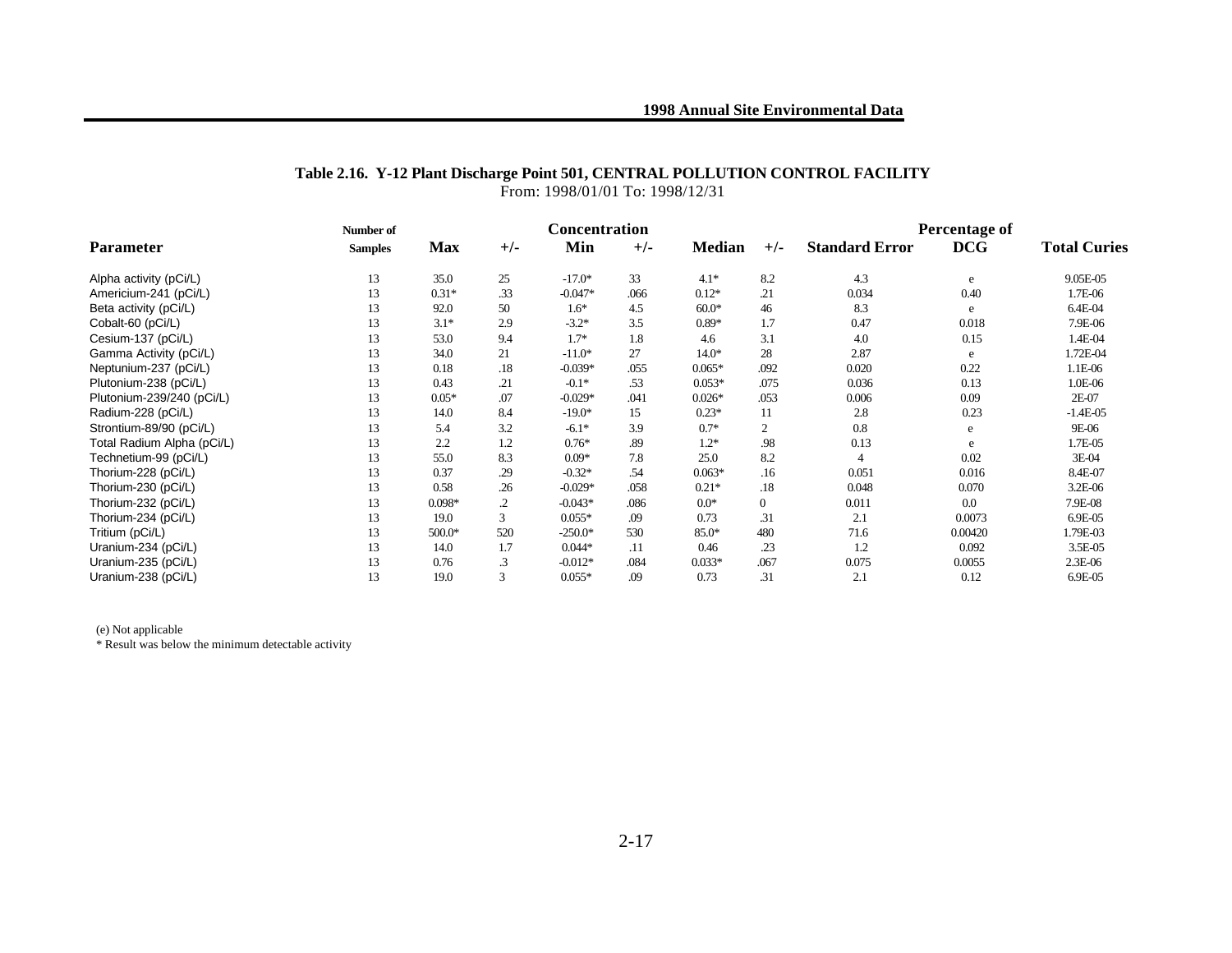|                             | Number of      |            | Concentration(a) |          | <b>Reference</b> | <b>Number of Values</b>    |  |
|-----------------------------|----------------|------------|------------------|----------|------------------|----------------------------|--|
| Parameter                   | <b>Samples</b> | <b>Max</b> | Min              | Avg      | Value(b)         | <b>Exceeding Reference</b> |  |
| 48-Hour Toxicity Test       | 4              | 55.9       | 22.6             | 40.6     | d                | d                          |  |
| with Ceriodaphnia, %        |                |            |                  |          |                  |                            |  |
| Flow, mgd                   | 69             | 0.01896    | 0.000356         | 0.0136   | d                | d                          |  |
| pH, Sandartd Units          | 46             | 8.9        | 6.8              | d        | 9/6(e)           | $\mathbf{0}$               |  |
| Temperature, degrees C      | 46             | 28.9       | 15.7             | 22.0     | d                | d                          |  |
| Silver                      | 46             | < 0.2      | < 0.02           | < 0.09   | 0.05             | 0                          |  |
| Arsenic                     | 46             | < 2.0      | < 0.2            | < 0.9    | d                | d                          |  |
| Boron                       | 46             | 9.31       | 1.1              | 3.8      | d                | d                          |  |
| Beryllium                   | 46             | < 0.01     | < 0.001          | < 0.005  | d                | d                          |  |
| Calcium                     | 46             | 149.0      | 45.0             | 79.8     | d                | d                          |  |
| Cadmium                     | 46             | < 0.1      | < 0.01           | < 0.05   | 0.15             | 0                          |  |
| Chloride                    | 46             | 749.0      | 314.0            | 566.2    | d                | d                          |  |
| Chromium                    | 46             | < 0.2      | < 0.02           | < 0.09   |                  | 0                          |  |
| Copper                      | 46             | < 0.2      | < 0.02           | < 0.09   |                  | 0                          |  |
| Cyanide                     | 46             | < 0.01     | < 0.01           | < 0.01   | 1.2              | 0                          |  |
| Iron                        | 46             | 1.73       | 0.16             | < 0.77   | d                | d                          |  |
| Fluoride                    | 17             | 5.36       | 0.72             | 2.6      | d                | d                          |  |
| Mercury                     | 46             | < 0.0002   | < 0.0001         | < 0.0002 | d                | d                          |  |
| Potassium                   | 46             | 209.0      | 45.0             | 124      | d                | d                          |  |
| Lithium                     | 46             | 23.4       | 4.49             | 14.2     | d                | d                          |  |
| Magnesium                   | 46             | 34.2       | 17.1             | 24.1     | d                | d                          |  |
| Manganese                   | 46             | 4.03       | 0.112            | 1.10     | d                | d                          |  |
| Sodium                      | 46             | 3060.0     | 1900.0           | 2413.9   | d                | d                          |  |
| Nickel                      | 46             | 2.85       | < 0.04           | < 0.4    | 3.98             | 0                          |  |
| Nitrate/Nitrite as Nitrogen | 46             | 40.8       | 0.062            | 19       | 150              | $\mathbf{0}$               |  |
| Oil and Grease              | 46             | < 5.8      | < 5.3            | < 5.6    | 15               | 0                          |  |
| Lead                        | 46             | 0.0052     | < 0.0005         | < 0.0008 | 0.2              | $\mathbf{0}$               |  |
| PCB, Total                  | 8              | < 0.0005   | < 0.0005         | < 0.0005 | 0.001            | $\mathbf{0}$               |  |
|                             |                |            |                  |          |                  |                            |  |

# **Table 2.17. Y-12 Plant Discharge Point 502, WEST END TREATMENT FACILITY** From: 1998/01/01 To: 1998/12/31

(a) Units in mg/L unless otherwise indicated.

(b) NPDES permit limits.

(c) Flow during operations and/or discharging.

(d) Not applicable.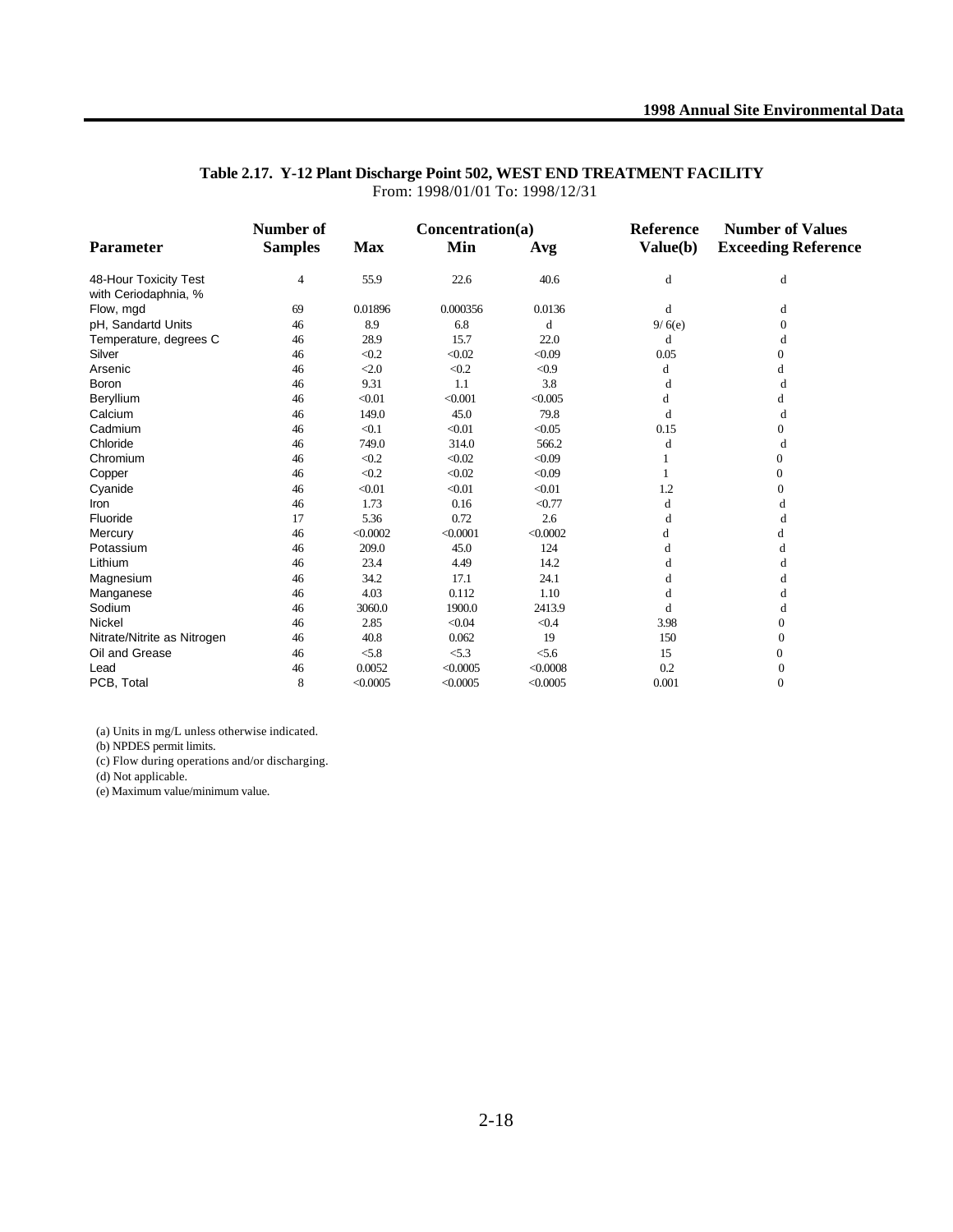|                         | Number of      |            | Concentration(a) |            | Reference | <b>Number of Values</b>    |  |
|-------------------------|----------------|------------|------------------|------------|-----------|----------------------------|--|
| Parameter               | <b>Samples</b> | Max        | Min              | Avg        | Value(b)  | <b>Exceeding Reference</b> |  |
| Phosphate as Phosphorus | 46             | 23.0       | < 0.31           | 27.3       |           |                            |  |
| Selenium                | 46             | $\leq 2.0$ | < 0.2            | $\leq$ 1   |           |                            |  |
| Sulfate                 | 46             | 7162.0     | 2480.0           | 5170.3     | d         |                            |  |
| Suspended Solids        | 46             | 6.6        | < 1.0            | $\leq$ 2.2 | 40        |                            |  |
| Sum of TTO Analysis     | 8              | 0.02       | < 0.01           | < 0.01     | 2.13      |                            |  |
| Uranium                 | 17             | 0.009      | < 0.001          | < 0.0019   | d         |                            |  |
| U235, weight %          | 9              | 0.73       | 0.34             | 0.51       | d         |                            |  |
| Zinc                    | 46             | < 0.5      | < 0.05           | < 0.2      |           |                            |  |

# **Table 2.18. Y-12 Plant Discharge Point 502, WEST END TREATMENT FACILITY** From: 1998/01/01 To: 1998/12/31

(a) Units in mg/L unless otherwise indicated.

(b) NPDES permit limits.

(c) Flow during operations and/or discharging.

(d) Not applicable.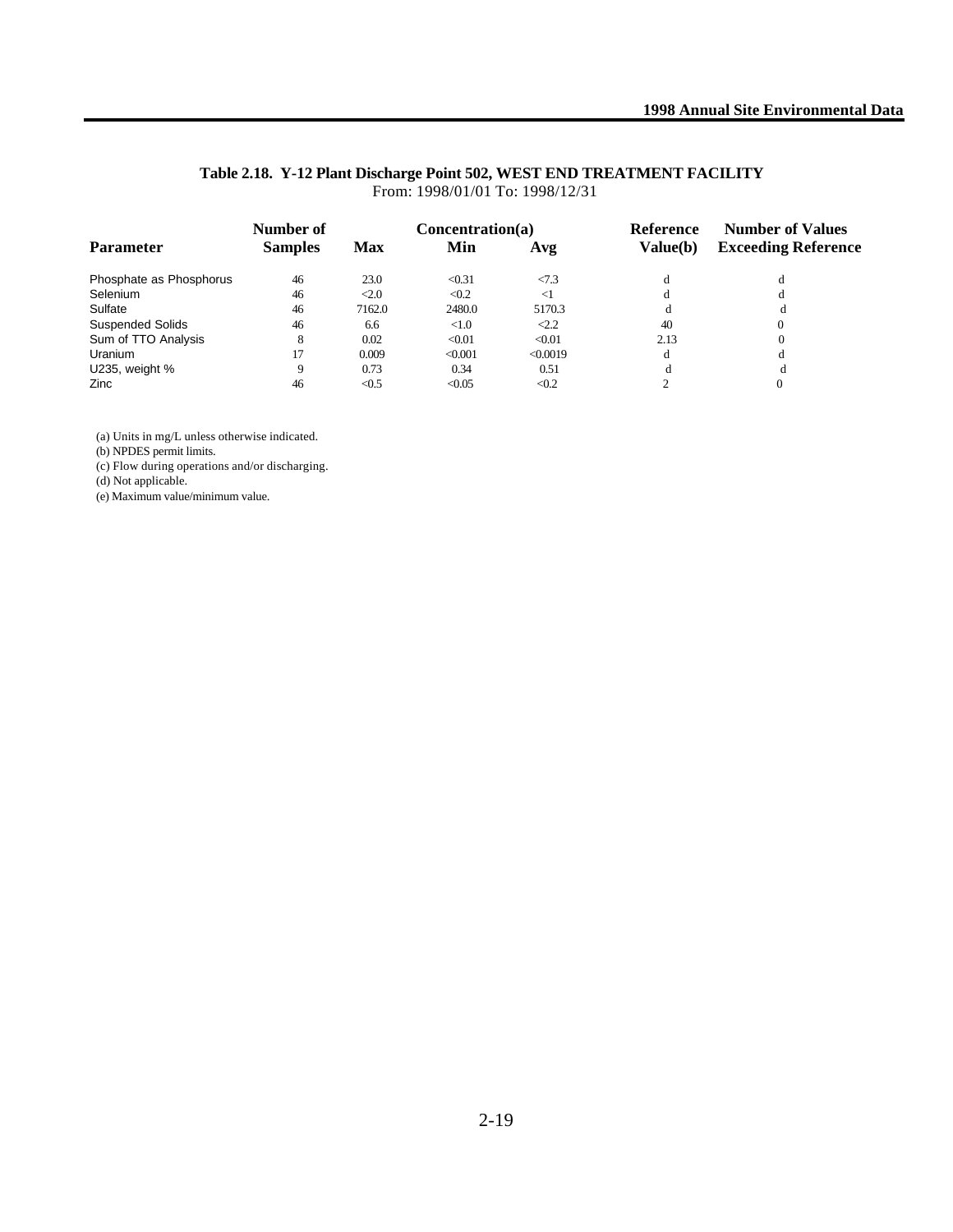|                            | Number of      |            |       | <b>Concentration</b> |       |               | <b>Percentage of</b> |                       |            |                     |  |
|----------------------------|----------------|------------|-------|----------------------|-------|---------------|----------------------|-----------------------|------------|---------------------|--|
| Parameter                  | <b>Samples</b> | <b>Max</b> | $+/-$ | Min                  | $+/-$ | <b>Median</b> | $+/-$                | <b>Standard Error</b> | <b>DCG</b> | <b>Total Curies</b> |  |
| Alpha activity (pCi/L)     | 17             | $52.0*$    | 51    | $-35.0*$             | 100   | $0.5*$        | 1.1                  | 5                     | e          | $-2E-05$            |  |
| Americium-241 (pCi/L)      | 17             | $0.19*$    | .27   | $-0.044*$            | .13   | $0.039*$      | .21                  | 0.017                 | 0.13       | 1.1E-06             |  |
| Beta activity (pCi/L)      | 17             | 200.0      | 59    | $-190.0*$            | 320   | 57.0*         | 44                   | 21.6                  | e          | 1.11E-03            |  |
| Cobalt-60 (pCi/L)          | 17             | $4.1*$     | 2.7   | $-1.2*$              | 2.2   | $1.7*$        | 2.6                  | 0.34                  | 0.034      | 2.8E-05             |  |
| Cesium-137 (pCi/L)         | 17             | 46.0       | 8.2   | $0.77*$              | 2.5   | 5.9           | 3                    | 4.2                   | 0.20       | 3.0E-04             |  |
| Gamma Activity (pCi/L)     | 17             | 63.0       | 19    | $-9.1*$              | 28    | $8.6*$        | 29                   | 5.1                   | e          | 3.2E-04             |  |
| Neptunium-237 (pCi/L)      | 17             | 0.17       | .12   | $-0.035*$            | .05   | $0.058*$      | .082                 | 0.018                 | 0.19       | 1.1E-06             |  |
| Plutonium-238 (pCi/L)      | 17             | 0.39       | .25   | $-0.16*$             | .15   | $0.036*$      | .14                  | 0.031                 | 0.090      | 1.3E-06             |  |
| Plutonium-239/240 (pCi/L)  | 17             | 0.092      | .11   | $-0.071*$            | .071  | $-0.012*$     | .084                 | 0.013                 | $-0.040$   | 1.2E-07             |  |
| Radium-228 (pCi/L)         | 17             | 12.0       | 8.1   | $-13.0*$             | 12    | $7.6*$        | 10                   | 1.8                   | 7.6        | 7.0E-05             |  |
| Strontium-89/90 (pCi/L)    | 17             | 9.2        | 3     | $-1.7*$              | 3.2   | $0.99*$       | 1.8                  | 0.74                  | e          | 3.7E-05             |  |
| Total Radium Alpha (pCi/L) | 17             | 3.1        | 1.6   | $-0.034*$            | .7    | $1.3*$        | 1.6                  | 0.21                  | e          | 2.6E-05             |  |
| Technetium-99 (pCi/L)      | 17             | 27.0       | 7.8   | $-8.0*$              | 8.3   | $7.3*$        | 7                    | 2.6                   | 0.0073     | 1.8E-04             |  |
| Thorium-228 (pCi/L)        | 17             | $0.26*$    | .23   | $-0.21*$             | .32   | $0.07*$       | $\cdot$              | 0.02                  | 0.02       | 1E-06               |  |
| Thorium-230 (pCi/L)        | 17             | 9.1        | 1.4   | 0.1                  | .12   | 0.27          | .18                  | 0.5                   | 0.09       | 2E-05               |  |
| Thorium-232 (pCi/L)        | 17             | $0.13*$    | .18   | $-0.076*$            | .11   | $0.024*$      | .048                 | 0.013                 | 0.048      | 2.4E-07             |  |
| Thorium-234 (pCi/L)        | 17             | 3.3        | .63   | $0.012*$             | .089  | 0.32          | .18                  | 0.18                  | 0.0032     | 1.1E-05             |  |
| Tritium (pCi/L)            | 17             | 5700.0     | 660   | 1500.0               | 550   | 3200.0        | 610                  | 328.43                | 0.1600     | 6.2100E-02          |  |
| Uranium-234 (pCi/L)        | 17             | 1.9        | .45   | $0.006*$             | .063  | 0.21          | .16                  | 0.1                   | 0.04       | 7E-06               |  |
| Uranium-235 (pCi/L)        | 17             | $0.12*$    | .13   | $-0.021*$            | .042  | $0.008*$      | .065                 | 0.008                 | 0.001      | 4E-07               |  |
| Uranium-238 (pCi/L)        | 17             | 3.3        | .63   | $0.012*$             | .089  | 0.32          | .18                  | 0.18                  | 0.053      | 1.1E-05             |  |

### **Table 2.19. Y-12 Plant Discharge Point 502, WEST END TREATMENT FACILITY** From: 1998/01/01 To: 1998/12/31

(e) Not applicable

\* Result was below the minimum detectable activity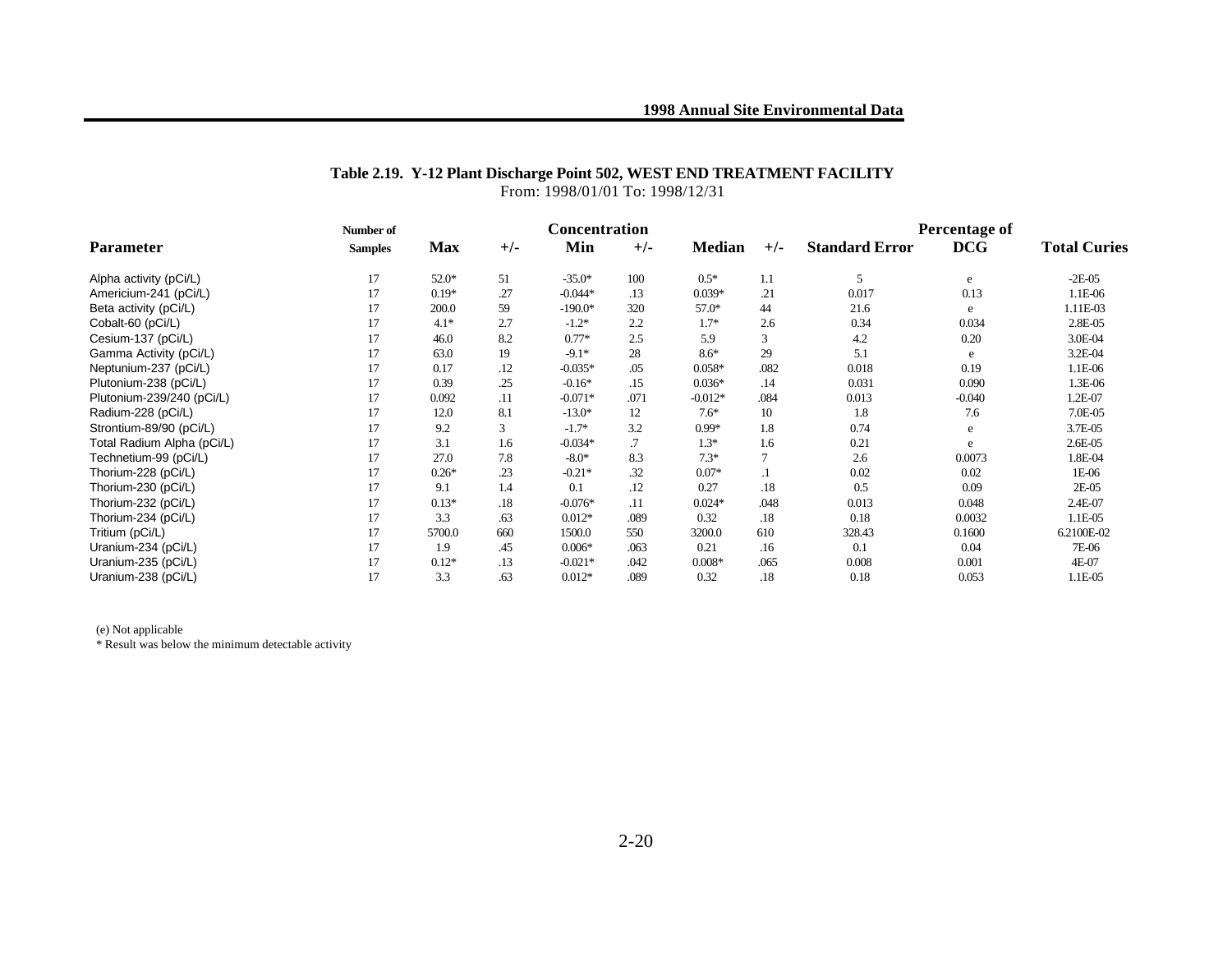|                                                  | Number of      |            | Concentration(a) |          | Reference | <b>Number of Values</b>    |  |
|--------------------------------------------------|----------------|------------|------------------|----------|-----------|----------------------------|--|
| Parameter                                        | <b>Samples</b> | <b>Max</b> | Min              | Avg      | Value(b)  | <b>Exceeding Reference</b> |  |
| 48-Hour Toxicity Testing<br>with Ceroidaphnia, % | 4              | 90.3       | 70.7             | 80.3     | d         | d                          |  |
| Flow, mgd                                        | 194            | 0.0464     | 0.00012          | 0.0117   | đ         | d                          |  |
| pH, Standard Units                               | 140            | 8.2        | 7.3              | d        | 9/6(e)    | 0                          |  |
| Copper                                           | 141            | < 0.2      | < 0.02           | < 0.03   | d         |                            |  |
| Iron                                             | 141            | 0.73       | < 0.05           | < 0.2    |           |                            |  |
| Manganese                                        | 141            | 3.28       | 0.01             | 0.5      | đ         |                            |  |
| Lead                                             | 141            | <1.0       | < 0.1            | < 0.1    | d         |                            |  |
| PCB, Total                                       | 12             | < 0.0005   | < 0.0005         | < 0.0005 | 0.001     |                            |  |
| Uranium                                          | 51             | 0.056      | 0.013            | 0.030    | d         | ₫                          |  |
| U235, weight %                                   | 51             | 0.55       | 0.24             | 0.32     | d         | d                          |  |

### **Table 2.20. Y-12 Plant Discharge Point 512, OUTFALL 512 (GWTF)** From: 1998/01/01 To: 1998/12/31

(a) Units in mg/L unless otherwise indicated.

(b) NPDES permit limits.

(c) Flow during operations and/or discharging.

(d) Not applicable.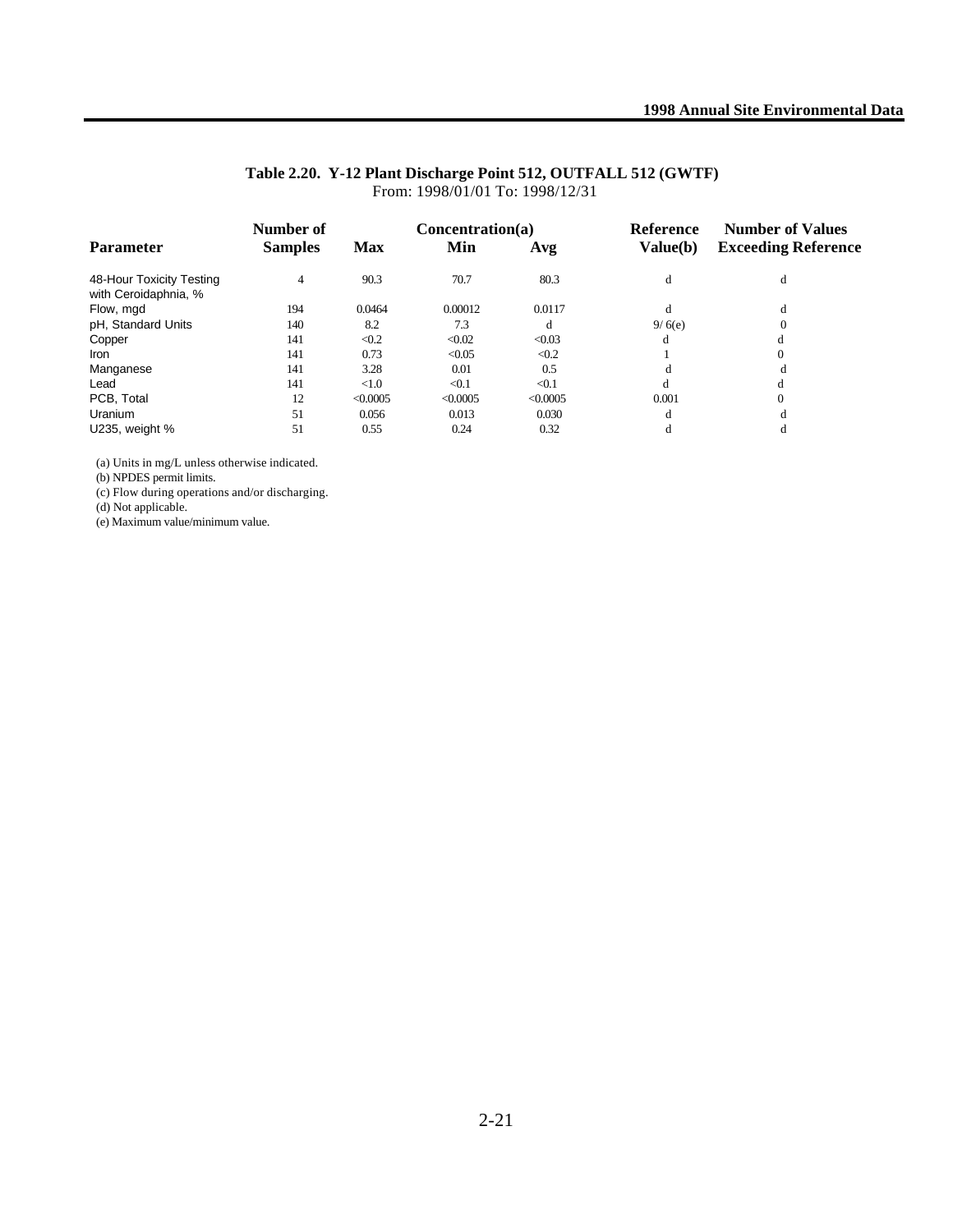|                            | Number of      |            | <b>Concentration</b> |           |       |               |                   | Percentage of         |            |                     |  |  |
|----------------------------|----------------|------------|----------------------|-----------|-------|---------------|-------------------|-----------------------|------------|---------------------|--|--|
| Parameter                  | <b>Samples</b> | <b>Max</b> | $+/-$                | Min       | $+/-$ | <b>Median</b> | $+/-$             | <b>Standard Error</b> | <b>DCG</b> | <b>Total Curies</b> |  |  |
| Alpha activity (pCi/L)     | 51             | 21.0       | 6.2                  | $-0.51*$  | 2.3   | 8.8           | 4.2               | 0.60                  | e          | 1.6E-04             |  |  |
| Americium-241 (pCi/L)      | 51             | $0.4*$     | .42                  | $-0.097*$ | .26   | $0.052*$      | .28               | 0.01                  | 0.2        | 1E-06               |  |  |
| Beta activity (pCi/L)      | 51             | 200.0      | 14                   | $-1.6*$   | 4.1   | 11.0          | 5.2               | 3.9                   | e          | 2.4E-04             |  |  |
| Cobalt-60 (pCi/L)          | 51             | $3.5*$     | 2.2                  | $-2.0*$   | 2.7   | $0.98*$       | 2.7               | 0.17                  | 0.020      | 1.5E-05             |  |  |
| Cesium-137 (pCi/L)         | 51             | $3.1*$     | 2.4                  | $-2.8*$   | 3     | $0.46*$       | 2.4               | 0.18                  | 0.015      | 9.0E-06             |  |  |
| Gamma Activity (pCi/L)     | 51             | $36.0*$    | 30                   | $-35.0*$  | 29    | $4.8*$        | 29                | 1.9                   | e          | 6.5E-05             |  |  |
| Neptunium-237 (pCi/L)      | 51             | $0.14*$    | .22                  | $-0.079*$ | .091  | $0.025*$      | .05               | 0.0072                | 0.083      | 5.6E-07             |  |  |
| Plutonium-238 (pCi/L)      | 51             | 1.4        | .41                  | $-0.073*$ | .17   | $0.036*$      | .089              | 0.028                 | 0.090      | 1.0E-06             |  |  |
| Plutonium-239/240 (pCi/L)  | 51             | 0.17       | .12                  | $-0.082*$ | .074  | $0.0*$        | 0                 | 0.0061                | 0.0        | 9.4E-08             |  |  |
| Radium-228 (pCi/L)         | 51             | 29.0       | 11                   | $-9.3*$   | 11    | $3.1*$        | 11                | 1.1                   | 3.1        | 7.2E-05             |  |  |
| Strontium-89/90 (pCi/L)    | 51             | 22.0       | 4.1                  | $-1.3*$   | 2.1   | $1.0*$        | 3.4               | 0.45                  | e          | 2.3E-05             |  |  |
| Total Radium Alpha (pCi/L) | 51             | 9.8        | 4.1                  | $-0.54*$  | .59   | $0.68*$       | $\boldsymbol{.8}$ | 0.21                  | $\epsilon$ | 1.4E-05             |  |  |
| Technetium-99 (pCi/L)      | 51             | 40.0       | 7.1                  | $-7.1*$   | 8.    | $8.1*$        | 7.7               | 1.4                   | 0.0081     | 1.3E-04             |  |  |
| Thorium-228 (pCi/L)        | 51             | 0.42       | .31                  | $-0.1*$   | .15   | $0.049*$      | .17               | 0.02                  | 0.01       | 9E-07               |  |  |
| Thorium-230 (pCi/L)        | 51             | 1.3        | .41                  | $0.02*$   | .11   | $0.21*$       | .18               | 0.035                 | 0.07       | 4.72E-06            |  |  |
| Thorium-232 (pCi/L)        | 51             | $0.12*$    | .17                  | $-0.066*$ | .095  | $0.0*$        | $\overline{0}$    | 0.0049                | 0.0        | 2.3E-07             |  |  |
| Thorium-234 (pCi/L)        | 50             | 21.0       | 2.6                  | 4.2       | .8    | 9.65          | e                 | 0.51                  | 0.096      | 1.6E-04             |  |  |
| Tritium (pCi/L)            | 51             | 2600.0     | 600                  | $-320.0*$ | 520   | 1800.0        | 570               | 70.58                 | 0.09000    | 2.7900E-02          |  |  |
| Uranium-234 (pCi/L)        | 51             | 6.6        | 1.2                  | 1.3       | .41   | 3.2           | .72               | 0.16                  | 0.64       | 5.4E-05             |  |  |
| Uranium-235 (pCi/L)        | 51             | 0.52       | .26                  | $-0.049*$ | .099  | $0.2*$        | .18               | 0.02                  | 0.03       | 3E-06               |  |  |
| Uranium-238 (pCi/L)        | 51             | 21.0       | 2.6                  | 4.2       | .8    | 9.7           | 1.4               | 0.50                  | 1.6        | 1.6E-04             |  |  |

#### **Table 2.21. Y-12 Plant Discharge Point 512, OUTFALL 512 (GWTF)** From: 1998/01/01 To: 1998/12/31

(e) Not applicable

\* Result was below the minimum detectable activity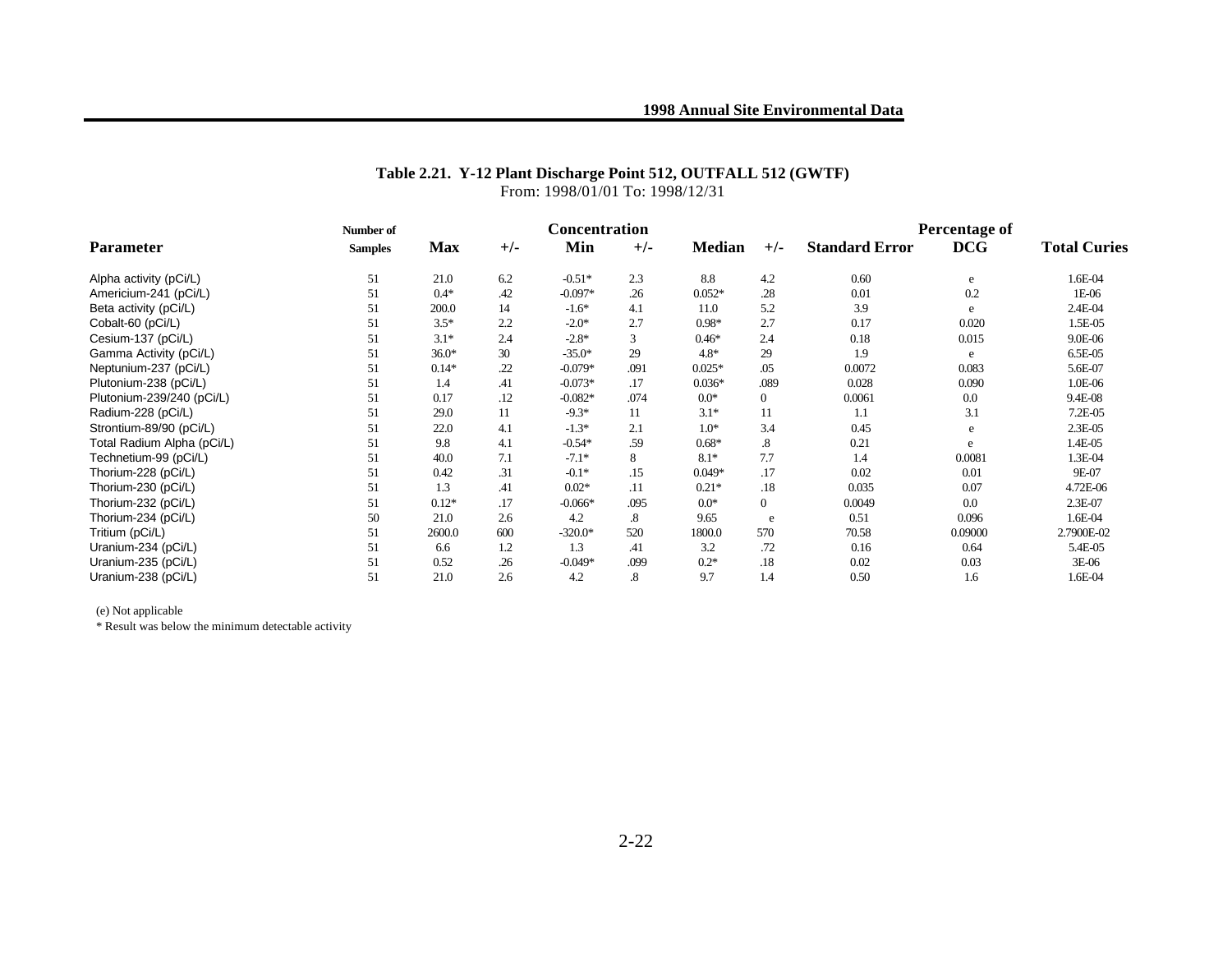|                    | Number of      |        | Concentration(a) |               | Reference<br><b>Value(b)</b> | <b>Number of Values</b>    |  |
|--------------------|----------------|--------|------------------|---------------|------------------------------|----------------------------|--|
| Parameter          | <b>Samples</b> | Max    | Min              | Avg           |                              | <b>Exceeding Reference</b> |  |
| Flow, mgd          | 363            | 0.0305 | 0.000011         | 0.010         |                              |                            |  |
| pH, Standard Units | 52             | 7.9    | 7.0              |               | 9/6(e)                       |                            |  |
| Mercury            | 52             | 0.0018 | $<\!\!0.0002$    | $<\!\!0.0002$ | 0.004                        |                            |  |

# **Table 2.22. Y-12 Plant Discharge Point 550, OUTFALL 550** From: 1998/01/01 To: 1998/12/31

(a) Units in mg/L unless otherwise indicated.

(b) NPDES permit limits.

(c) Flow during operations and/or discharging.

(d) Not applicable.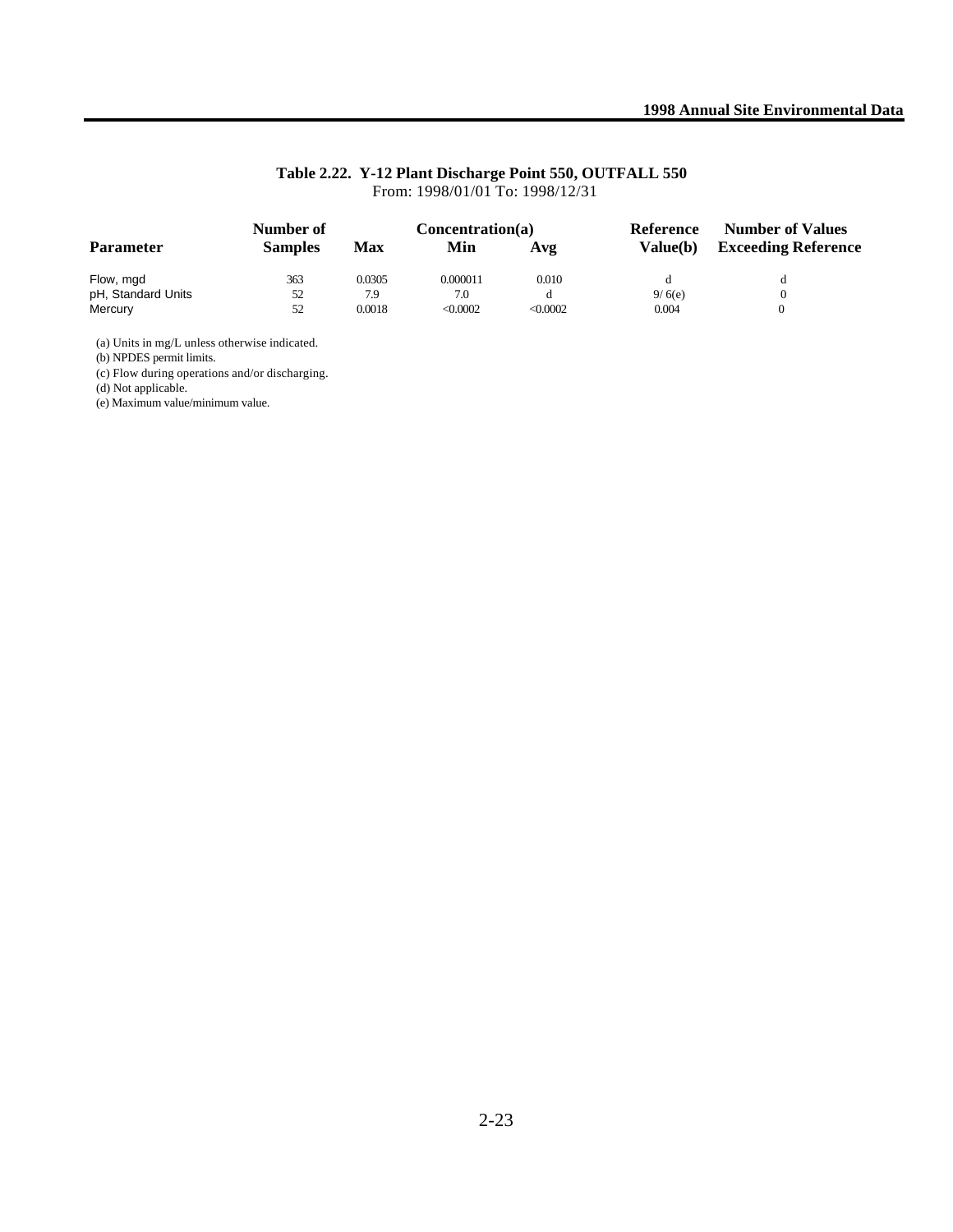#### **Table 2.23. Y-12 Plant Discharge Point 551, CENTRAL MERCURY TREATMENT UNIT** From: 1998/01/01 To: 1998/12/31

| <b>Parameter</b>   | Number of      |         | Concentration(a) |         | Reference<br><b>Value(b)</b> | <b>Number of Values</b>    |  |
|--------------------|----------------|---------|------------------|---------|------------------------------|----------------------------|--|
|                    | <b>Samples</b> | Max     | Min              | Avg     |                              | <b>Exceeding Reference</b> |  |
| Flow, mgd          | 356            | 0.05396 | 0.00036          | 0.0096  |                              |                            |  |
| pH, Standard Units | 52             | 8.2     | 6.8              |         | 9/6(e)                       |                            |  |
| Mercury            | 52             | 0.0026  | $<\!\!0.0002$    | <0.0004 | 0.004                        |                            |  |

(a) Units in mg/L unless otherwise indicated.

(b) NPDES permit limits.

(c) Flow during operations and/or discharging.

(d) Not applicable.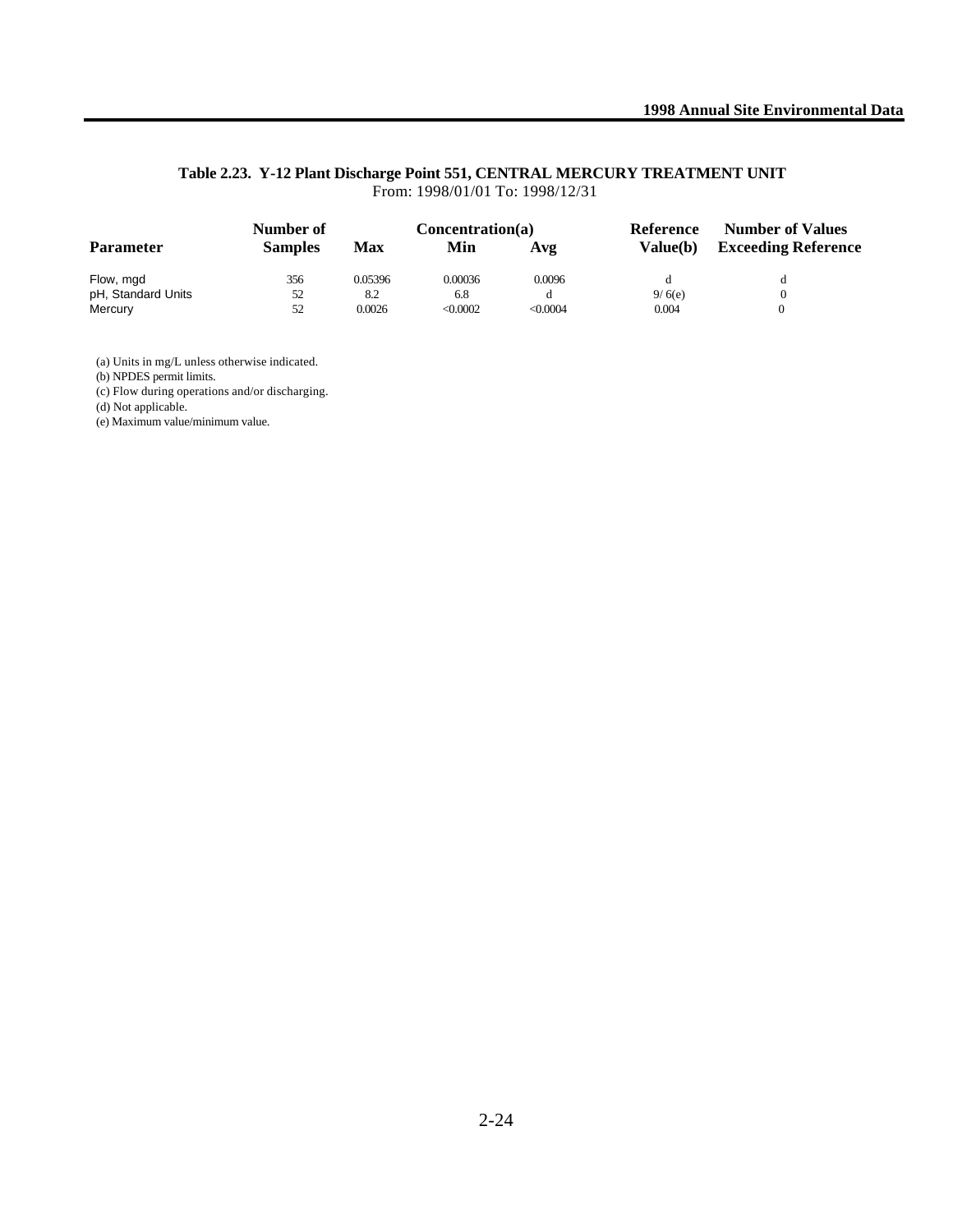| Table 2.24. Y-12 Plant Discharge Point 551, CENTRAL MERCURY TREATMENT UNIT |  |
|----------------------------------------------------------------------------|--|
| From: $1998/01/01$ To: $1998/12/31$                                        |  |

|                            | Number of      | <b>Concentration</b> |       |           |          |               |                | Percentage of         |            |                     |  |
|----------------------------|----------------|----------------------|-------|-----------|----------|---------------|----------------|-----------------------|------------|---------------------|--|
| Parameter                  | <b>Samples</b> | Max                  | $+/-$ | Min       | $+/-$    | <b>Median</b> | $+/-$          | <b>Standard Error</b> | <b>DCG</b> | <b>Total Curies</b> |  |
| Americium-241 (pCi/L)      | 11             | $0.12*$              | .17   | $-0.13*$  | .18      | $0.003*$      | .36            | 0.02                  | 0.01       | $-3E-08$            |  |
| Cobalt-60 (pCi/L)          | 11             | $3.7*$               | 2.5   | $-6.4*$   | 3.8      | $0.96*$       | 2.3            | 0.81                  | 0.019      | 6.1E-06             |  |
| Cesium-137 (pCi/L)         | 11             | $2.0*$               | 2.5   | $-1.2*$   | 2.3      | $0.58*$       | 2.1            | 0.24                  | 0.019      | 5.8E-06             |  |
| Neptunium-237 (pCi/L)      | 11             | 0.095                | .11   | $-0.053*$ | .075     | $0.0*$        | 0              | 0.014                 | 0.0        | 2.0E-07             |  |
| Plutonium-238 (pCi/L)      | 11             | $0.19*$              | .16   | $-0.057*$ | .092     | $0.033*$      | .22            | 0.024                 | 0.082      | 6.8E-07             |  |
| Plutonium-239/240 (pCi/L)  | 11             | $0.078*$             | . 1   | $-0.055*$ | .064     | $0.015*$      | .082           | 0.01                  | 0.05       | 1E-07               |  |
| Radium-228 (pCi/L)         | 11             | 17.0                 | 12    | $-2.9*$   | 14       | $3.4*$        | 11             | 1.5                   | 3.4        | 5.7E-05             |  |
| Strontium-89/90 (pCi/L)    | 11             | $5.4*$               | 4.7   | $-0.86*$  | 3.6      | $1.0*$        | 3.4            | 0.49                  | e          | 1.6E-05             |  |
| Total Radium Alpha (pCi/L) | 11             | 3.5                  | 1.7   | $0.13*$   | 1.3      | $1.7*$        | 1.4            | 0.27                  | e          | 2.2E-05             |  |
| Technetium-99 (pCi/L)      | 11             | 290.0                | 12    | 29.0      | 8.7      | 180.0         | 11             | 29.1                  | 0.180      | 2.02E-03            |  |
| Thorium-228 (pCi/L)        | 11             | $0.17*$              | .18   | $-0.12*$  | .19      | $0.007*$      | .31            | 0.03                  | 0.002      | 2E-07               |  |
| Thorium-230 (pCi/L)        | 11             | 0.6                  | .29   | $0.027*$  | .054     | $0.22*$       | .21            | 0.06                  | 0.07       | 3E-06               |  |
| Thorium-232 (pCi/L)        | 11             | $0.066*$             | .094  | $-0.062*$ | .073     | $0.0*$        | $\overline{0}$ | 0.011                 | 0.0        | $6.2E-08$           |  |
| Thorium-234 (pCi/L)        | 11             | 5.5                  | .97   | $0.0*$    | $\Omega$ | 2.4           | .55            | 0.66                  | 0.024      | 3.3E-05             |  |
| Tritium (pCi/L)            | 11             | 540.0*               | 510   | $-490.0*$ | 520      | $-90.0*$      | 520            | 98.6                  | $-0.00450$ | $-1.48E - 04$       |  |
| Uranium-234 (pCi/L)        | 11             | 3.5                  | .69   | $-0.017*$ | .035     | 1.6           | .43            | 0.45                  | 0.32       | 2.2E-05             |  |
| Uranium-235 (pCi/L)        | 11             | 0.14                 | .14   | $-0.024*$ | .048     | $0.059*$      | .083           | 0.013                 | 0.0098     | 8.4E-07             |  |
| Uranium-238 (pCi/L)        | 11             | 5.5                  | .97   | $0.0*$    | $\Omega$ | 2.4           | .55            | 0.66                  | 0.40       | 3.3E-05             |  |

(e) Not applicable

\* Results were below the minimum detectable activity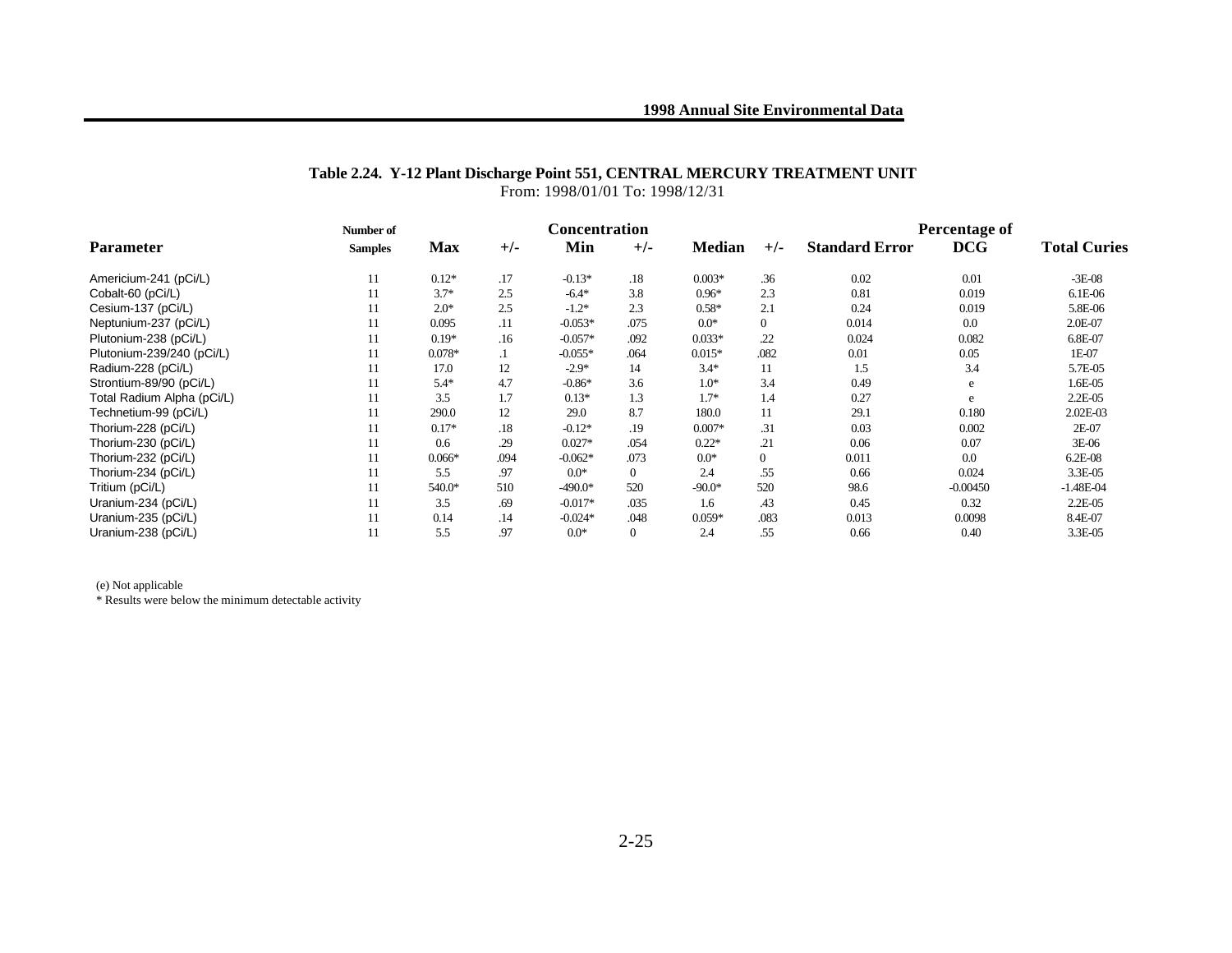| <b>Number of</b> |            |          |          | Reference        | <b>Number of Values</b>    |  |
|------------------|------------|----------|----------|------------------|----------------------------|--|
| <b>Samples</b>   | <b>Max</b> | Min      | Avg      | Value(b)         | <b>Exceeding Reference</b> |  |
| 368              | 60.7522    | 2.1974   | 9.1915   | d                | d                          |  |
| 158              | 9.6        | 6.6      | d        | 9/6(e)           | $\Omega$                   |  |
| 148              | < 0.02     | < 0.004  | < 0.008  | 0.0041           |                            |  |
| 148              | 4.62       | 0.05     | < 0.5    | d                | d                          |  |
| 148              | < 0.2      | < 0.04   | < 0.07   | 0.0014           | 0                          |  |
| 148              | 0.2        | < 0.02   | < 0.06   | d                | d                          |  |
| 148              | 0.0792     | 0.0316   | 0.0478   | d                | d                          |  |
| 148              | < 0.001    | < 0.0002 | < 0.0004 | d                | d                          |  |
| 148              | 140.0      | 25.1     | 40.9     | d                | d                          |  |
| 148              | < 0.01     | < 0.002  | < 0.004  | 0.0039           | 0                          |  |
| 148              | < 0.02     | < 0.002  | < 0.006  | d                | d                          |  |
| 148              | < 0.02     | < 0.004  | < 0.008  | 0.016            | $\Omega$                   |  |
| 148              | 0.0388     | < 0.004  | < 0.01   | 0.0177           | 13                         |  |
| 148              | 5.16       | 0.11     | 0.71     | d                | d                          |  |
| 413              | 0.0191     | < 0.0002 | < 0.001  | 0.00015          | 408                        |  |
| 148              | 5.1        | 1.2      | $\leq$ 1 | d                | d                          |  |
| 148              | 0.07       | 0.007    | < 0.03   | d                | d                          |  |
| 148              | 14.6       | 5.09     | 10.1     | d                | d                          |  |
| 148              | 0.692      | 0.032    | 0.16     | d                | d                          |  |
| 148              | < 0.05     | < 0.006  | < 0.02   | d                | d                          |  |
| 148              | 93.7       | 3.94     | 10.5     | d                | d                          |  |
| 149              | 1.59       | < 0.2    | < 0.2    | d                | d                          |  |
| 148              | < 0.05     | < 0.008  | < 0.02   | 1.418            | 0                          |  |
| 148              | < 0.1      | < 0.02   | < 0.03   | 0.0817           | 0                          |  |
| 148              | < 0.2      | < 0.04   | < 0.07   | 4.30             | 0                          |  |
| 148              | < 0.2      | < 0.04   | < 0.09   | 0.02             | 0                          |  |
| 148              | 0.261      | 0.06     | 0.1      | d                | d                          |  |
|                  |            |          |          | Concentration(a) |                            |  |

### **Table 2.25. Y-12 Plant Discharge Point 9422-1, STATION 17** From: 1998/01/01 To: 1998/12/31

(a) Units in mg/L unless otherwise indicated.

(b) Tennessee Water Quality Criteria

(c) Flow during operations and/or discharging.

(d) Not applicable.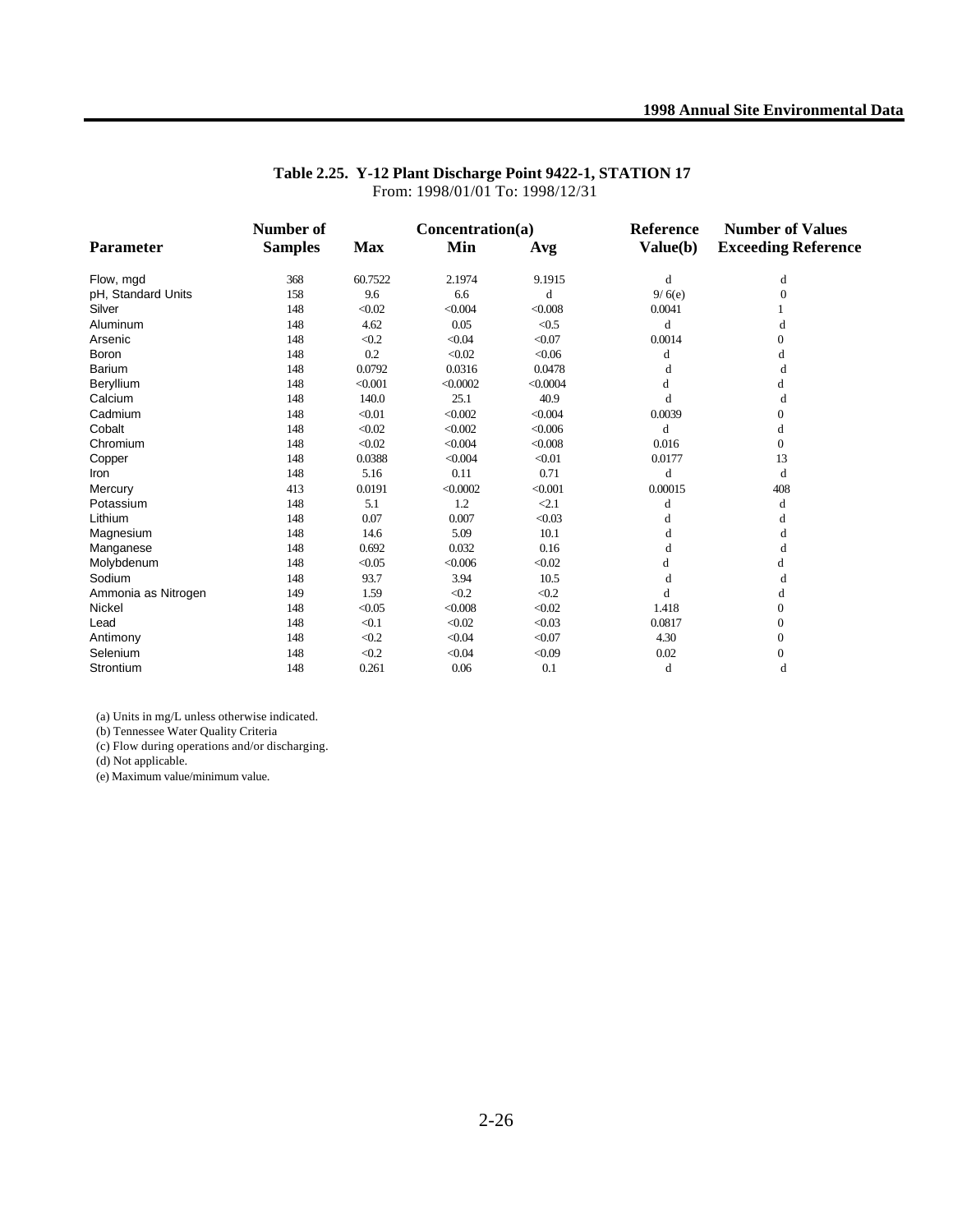|                  | Number of      |            | Concentration(a) |         | <b>Reference</b> | <b>Number of Values</b>    |  |
|------------------|----------------|------------|------------------|---------|------------------|----------------------------|--|
| Parameter        | <b>Samples</b> | <b>Max</b> | Min              | Avg     | Value(b)         | <b>Exceeding Reference</b> |  |
| Suspended Solids | 149            | 161.0      | 2.4              | 30      | đ                |                            |  |
| Thorium          | 148            | < 0.2      | < 0.01           | < 0.06  | đ                |                            |  |
| Titanium         | 148            | 0.07       | < 0.01           | < 0.02  | d                |                            |  |
| Thallium         | 148            | < 0.2      | < 0.03           | < 0.07  | 0.0063           |                            |  |
| Uranium          | 52             | 0.035      | 0.002            | 0.01    | d                | đ                          |  |
| U-235, weight %  | 52             | 0.89       | 0.22             | 0.41    | d                | đ                          |  |
| Vanadium         | 148            | < 0.02     | < 0.004          | < 0.007 | d                |                            |  |
| Zinc             | 148            | 0.335      | 0.02             | < 0.07  | 0.117            | 21                         |  |
| Zirconium        | 148            | < 0.2      | < 0.004          | < 0.05  | d                |                            |  |

#### **Table 2.26. Y-12 Plant Discharge Point 9422-1, STATION 17** From: 1998/01/01 To: 1998/12/31

(a) Units in mg/L unless otherwise indicated.

(b) Tennessee Water Quality Criteria

(c) Flow during operations and/or discharging.

(d) Not applicable.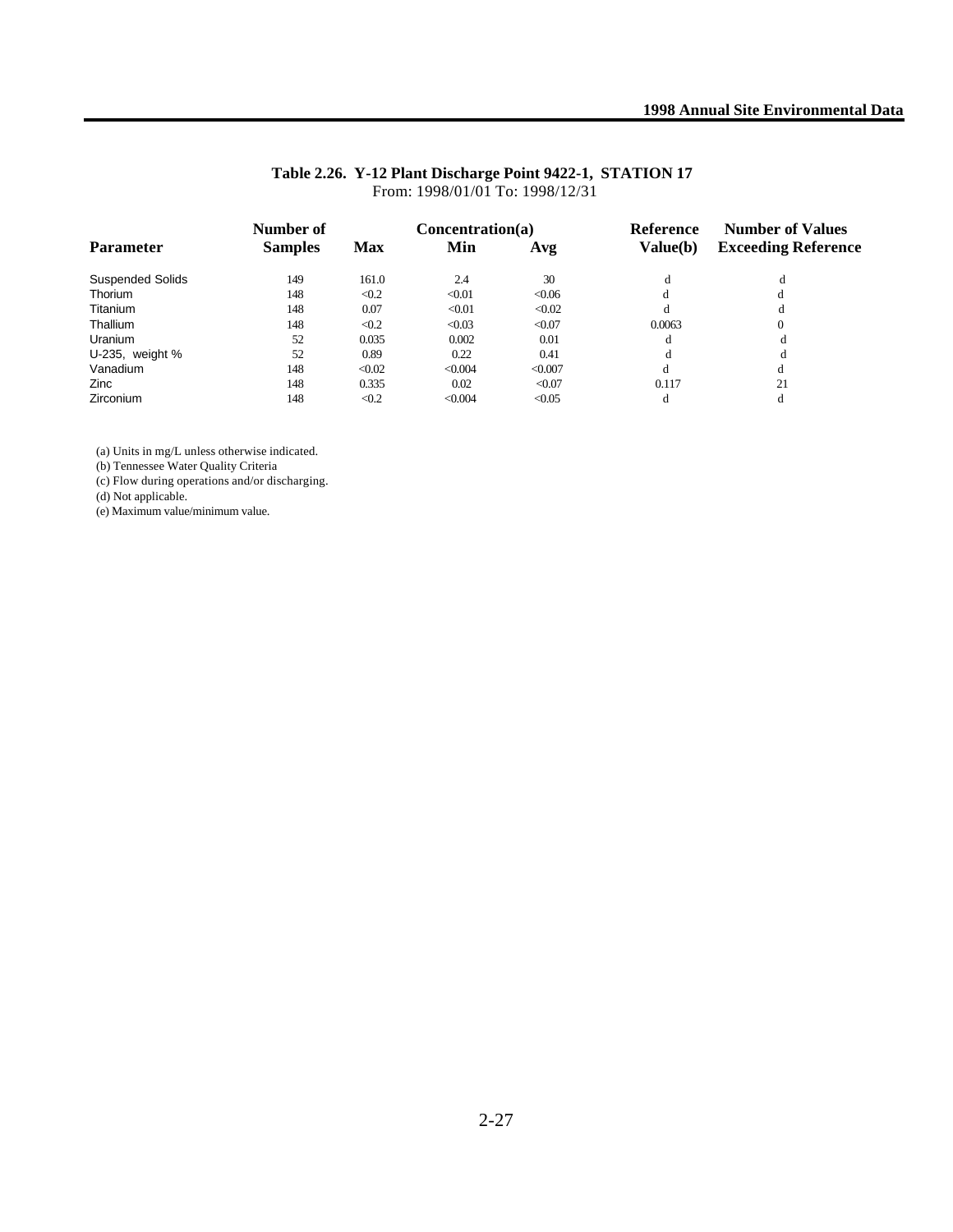|                            | Number of      | <b>Concentration</b> |       |           |       |               | Percentage of |                       |            |                     |         |
|----------------------------|----------------|----------------------|-------|-----------|-------|---------------|---------------|-----------------------|------------|---------------------|---------|
| Parameter                  | <b>Samples</b> | <b>Max</b>           | $+/-$ | Min       | $+/-$ | <b>Median</b> | $+/-$         | <b>Standard Error</b> | <b>DCG</b> | <b>Total Curies</b> | Average |
| Alpha activity (pCi/L)     | 52             | 13.0                 | 4.3   | $-0.082*$ | 2.4   | 5.65          | e             | 0.46                  | e          | 7.6E-02             | 6.0     |
| Americium-241 (pCi/L)      | 52             | 0.43                 | .23   | $-0.15*$  | .13   | 0.0605        | e             | 0.015                 | 0.20       | 9.6E-04             | 0.76    |
| Beta activity (pCi/L)      | 52             | 24.0                 | 6.2   | $-0.24*$  | 4.8   | 5.8           |               | 0.52                  | e          | 8.2E-02             | 6.4     |
| Cobalt-60 (pCi/L)          | 52             | 5.0                  | 2.7   | $-2.0*$   | 2.6   | 1.0           |               | 0.17                  | 0.020      | 1.4E-02             | 1.1     |
| Cesium-137 (pCi/L)         | 52             | $5.5*$               | 3.3   | $-2.1*$   | 3.2   | 0.585         |               | 0.19                  | 0.020      | 7.1E-03             | 0.56    |
| Gamma Activity (pCi/L)     | 52             | 33.0*                | 29    | $-14.0*$  | 28    | 4.15          | e             | 1.45                  | e          | 5.98E-02            | 4.71    |
| Neptunium-237 (pCi/L)      | 52             | $0.27*$              | .29   | $-0.094*$ | .085  | 0.0385        |               | 0.010                 | 0.13       | 7.3E-04             | 0.058   |
| Plutonium-238 (pCi/L)      | 52             | 0.37                 | .24   | $-0.14*$  | .13   | 0.0445        | e             | 0.016                 | 0.11       | 9.9E-04             | 0.078   |
| Plutonium-239/240 (pCi/L)  | 52             | $0.058*$             | .094  | $-0.051*$ | .059  | 0.0078        | e             | 0.0041                | 0.026      | 8.6E-05             | 0.0067  |
| Radium-228 (pCi/L)         | 52             | 18.0                 | 9     | $-10.0*$  | 14    | 2.3           |               | 1.0                   | 2.3        | 2.7E-02             | 2.1     |
| Strontium-89/90 (pCi/L)    | 52             | $4.0*$               | 3.6   | $-1.8*$   | 2.5   | 0.64          | e             | 0.18                  |            | 8.1E-03             | 0.64    |
| Total Radium Alpha (pCi/L) | 52             | 3.7                  | 1.8   | $-1.3*$   | .52   | 0.485         | e             | 0.11                  |            | 7.2E-03             | 0.57    |
| Technetium-99 (pCi/L)      | 52             | 56.0                 | 8.2   | $-13.0*$  | 7.7   | 5.1           | e             | 1.8                   | 0.0051     | 9.7E-02             | 7.6     |
| Thorium-228 (pCi/L)        | 52             | 1.3                  | .46   | $-0.32*$  | .52   | 0.06          | e             | 0.03                  | 0.02       | 1E-03               | 0.093   |
| Thorium-230 (pCi/L)        | 52             | 2.0                  | .52   | $-0.035*$ | .071  | 0.235         |               | 0.048                 | 0.078      | 4.4E-03             | 0.35    |
| Thorium-232 (pCi/L)        | 52             | 0.14                 | .12   | $-0.15*$  | .22   | 0.0105        | e             | 0.0067                | 0.021      | 2.3E-04             | 0.018   |
| Thorium-234 (pCi/L)        | 52             | 12.0                 | 1.7   | $0.082*$  | .11   | 3.2           | e             | 0.40                  | 0.032      | 5.1E-02             | 4.0     |
| Tritium (pCi/L)            | 52             | 8700.0               | 760   | $-530.0*$ | 480   | 97.0          | e             | 171                   | 0.00480    | 3.320E+00           | 262     |
| Uranium-234 (pCi/L)        | 52             | 3.9                  | .72   | $0.073*$  | .13   | 1.7           | e             | 0.13                  | 0.34       | 2.4E-02             | 1.8     |
| Uranium-235 (pCi/L)        | 52             | 0.49                 | .26   | $-0.043*$ | .061  | 0.0945        |               | 0.014                 | 0.016      | 1.2E-03             | 0.095   |
| Uranium-238 (pCi/L)        | 52             | 12.0                 | 1.7   | $0.082*$  | .11   | 3.2           | e             | 0.40                  | 0.53       | 5.1E-02             | 4.0     |

### **Table 2.27. Y-12 Plant Discharge Point 9422-1, STATION 17** From: 1998/01/01 To: 1998/12/31

(e) Not applicable

\* Result was below the minimum detectable activity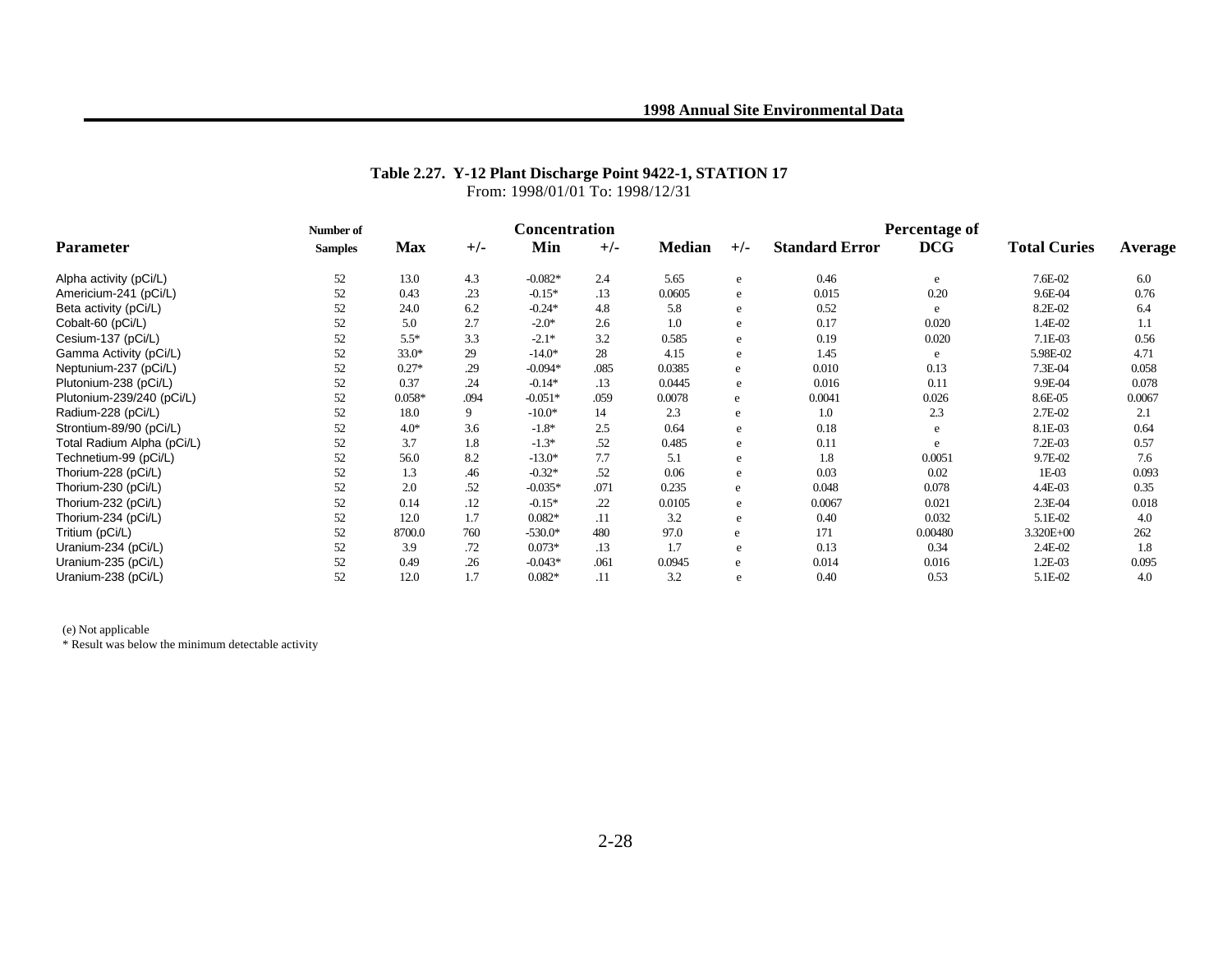|         |                        | Number of               |            | Concentration(a) |        | Reference | <b>Number of Values</b>    |
|---------|------------------------|-------------------------|------------|------------------|--------|-----------|----------------------------|
| Outfall | <b>Parameter</b>       | <b>Samples</b>          | <b>Max</b> | Min              | Avg    | Value(b)  | <b>Exceeding Reference</b> |
| 003     | Flow, mgd              | 3                       | 0.1852     | 0.0455           | 0.106  | d         | d                          |
|         | pH, Standard Units     | 3                       | 7.9        | 7.4              | d      | 9/4(e)    | $\mathbf{0}$               |
| 006     | Flow, mgd              | 2                       | 0.0576     | 0.0001           | 0.0288 | d         | d                          |
|         | pH, Standard Units     | 2                       | 7.9        | 7.4              | d      | 9/4(e)    | $\mathbf{0}$               |
| 007     | Flow, mgd              | 3                       | 0.0345     | 0.0288           | 0.0323 | d         | d                          |
|         | pH, Standard Units     | $\overline{3}$          | 7.9        | 7.6              | d      | 9/4(e)    | $\mathbf{0}$               |
| 008     | Flow, mgd              | $\overline{c}$          | 0.2        | 0.0115           | 0.1    | d         | d                          |
|         | pH, Standard Units     | $\overline{2}$          | 8.1        | 7.4              | d      | 9/4(e)    | $\boldsymbol{0}$           |
| 009     | Flow, mgd              | 2                       | 0.35       | 0.036            | 0.19   | d         | d                          |
|         | pH, Standard Units     | $\boldsymbol{2}$        | 8.0        | 7.5              | d      | 9/4(e)    | $\boldsymbol{0}$           |
| 011     | Flow, mgd              | 2                       | 0.00038    | 0.00003          | 0.0002 | d         | d                          |
|         | pH, Standard Units     | 2                       | 7.8        | 7.6              | d      | 9/4(e)    | $\bf{0}$                   |
| 015     | Flow, mgd              | $\boldsymbol{2}$        | 0.013      | 0.0045           | 0.0087 | d         | d                          |
|         | pH, Standard Units     | $\overline{c}$          | 8.4        | 7.4              | d      | 9/4(e)    | $\boldsymbol{0}$           |
| 018     | Flow, mgd              | 3                       | 0.0086     | 0.0011           | 0.0054 | d         | d                          |
|         | pH, Standard Units     | 3                       | 7.8        | 7.5              | d      | 9/4(e)    | $\boldsymbol{0}$           |
| 032     | Outfall was eliminated |                         |            |                  |        |           |                            |
| 033     | Flow, mgd              | $\overline{c}$          | 0.0216     | 0.0046           | 0.013  | d         | d                          |
|         | pH, Standard Units     | $\overline{c}$          | 7.6        | 7.4              | d      | 9/4(e)    | $\boldsymbol{0}$           |
| 045     | Flow, mgd              | $\overline{\mathbf{c}}$ | 0.0144     | 0.0011           | 0.0078 | d         | d                          |
|         | pH, Standard Units     | $\overline{2}$          | 7.7        | 7.3              | d      | 9/4(e)    | $\mathbf{0}$               |

#### **Table 2.28. Y-12 Plant Category I Outfalls** From: 1998/01/01 To: 1998/12/31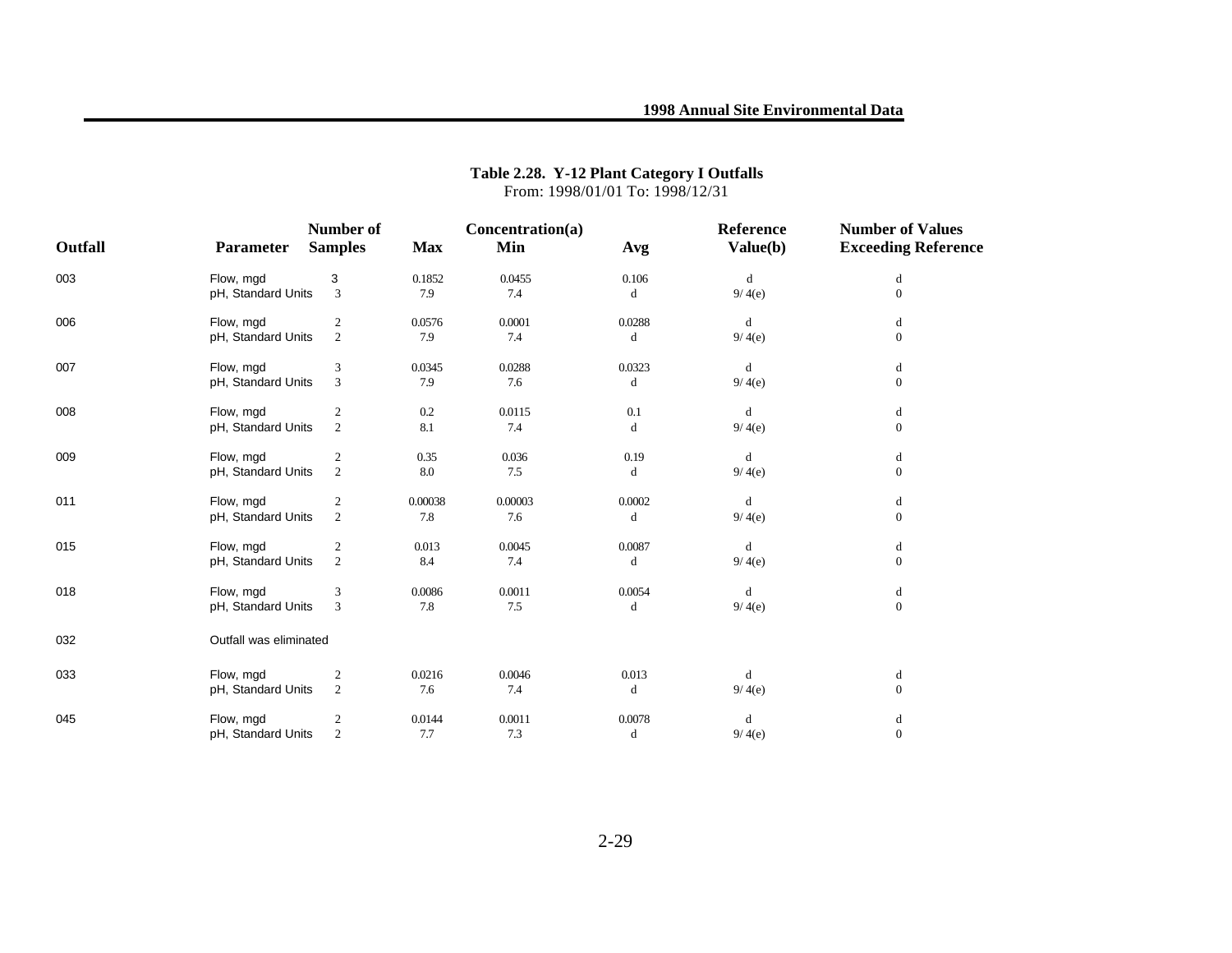|         |                    | Number of               |            | Concentration(a) |             | Reference   | <b>Number of Values</b>    |
|---------|--------------------|-------------------------|------------|------------------|-------------|-------------|----------------------------|
| Outfall | Parameter          | <b>Samples</b>          | <b>Max</b> | Min              | Avg         | Value(b)    | <b>Exceeding Reference</b> |
| 046     | Flow, mgd          | 2                       | 0.0072     | 0.0004           | 0.0038      | $\mathbf d$ | d                          |
|         | pH, Standard Units | $\overline{2}$          | 7.8        | 7.4              | d           | 9/4(e)      | $\mathbf 0$                |
| 058     | Flow, mgd          | $\overline{c}$          | 0.0086     | 0.0015           | 0.0051      | d           | d                          |
|         | pH, Standard Units | $\overline{2}$          | 7.7        | 7.3              | d           | 9/4(e)      | $\mathbf{0}$               |
| 062     | Flow, mgd          | $\overline{c}$          | 0.0114     | 0.0006           | 0.006       | d           | d                          |
|         | pH, Standard Units | $\overline{2}$          | 7.7        | 7.5              | d           | 9/4(e)      | $\boldsymbol{0}$           |
| 086     | Flow, mgd          | 2                       | 0.000025   | 0.000024         | 0.000025    | d           | d                          |
|         | pH, Standard Units | $\overline{c}$          | 8.3        | 7.4              | d           | 9/4(e)      | $\boldsymbol{0}$           |
| 087     | Flow, mgd          | $\boldsymbol{2}$        | 0.0144     | 0.0011           | 0.0078      | $\mathbf d$ | d                          |
|         | pH, Standard Units | $\overline{c}$          | 7.6        | 7.2              | d           | 9/4(e)      | $\boldsymbol{0}$           |
| 098     | Flow, mgd          | 3                       | 0.0187     | 0.0038           | 0.0107      | $\mathbf d$ | d                          |
|         | pH, Standard Units | 3                       | 8.6        | 7.8              | d           | 9/4(e)      | $\mathbf{0}$               |
| 110     | Flow, mgd          | $\overline{\mathbf{c}}$ | 0.0058     | 0.0011           | 0.0035      | d           | d                          |
|         | pH, Standard Units | 2                       | 7.8        | 7.4              | d           | 9/4(e)      | 0                          |
| 134     | Flow, mgd          | 2                       | 0.0046     | 0.00006          | 0.0023      | d           | d                          |
|         | pH, Standard Units | $\overline{c}$          | 7.8        | 7.6              | d           | 9/4(e)      | $\mathbf{0}$               |
| 213     | Flow, mgd          | 2                       | 0.0144     | 0.0011           | 0.0078      | d           | d                          |
|         | pH, Standard Units | $\overline{c}$          | 7.6        | 7.4              | d           | 9/4(e)      | $\mathbf{0}$               |
| S01     | Flow, mgd          | 2                       | 0.6048     | 0.36             | 0.4824      | d           | d                          |
|         | pH, Standard Units | 3                       | 7.8        | 7.6              | d           | 9/4(e)      | $\mathbf{0}$               |
| S03     | Flow, mgd          | 2                       | 0.0576     | 0.0215           | 0.0395      | d           | d                          |
|         | pH, Standard Units | $\overline{2}$          | 7.3        | 6.4              | d           | 9/4(e)      | $\mathbf{0}$               |
| S04     | Flow, mgd          | $\overline{\mathbf{c}}$ | 0.216      | 0.0864           | 0.151       | d           | d                          |
|         | pH, Standard Units | $\overline{2}$          | 7.6        | 6.4              | $\mathbf d$ | 9/4(e)      | $\mathbf{0}$               |

# **Table 2.28 (continued)**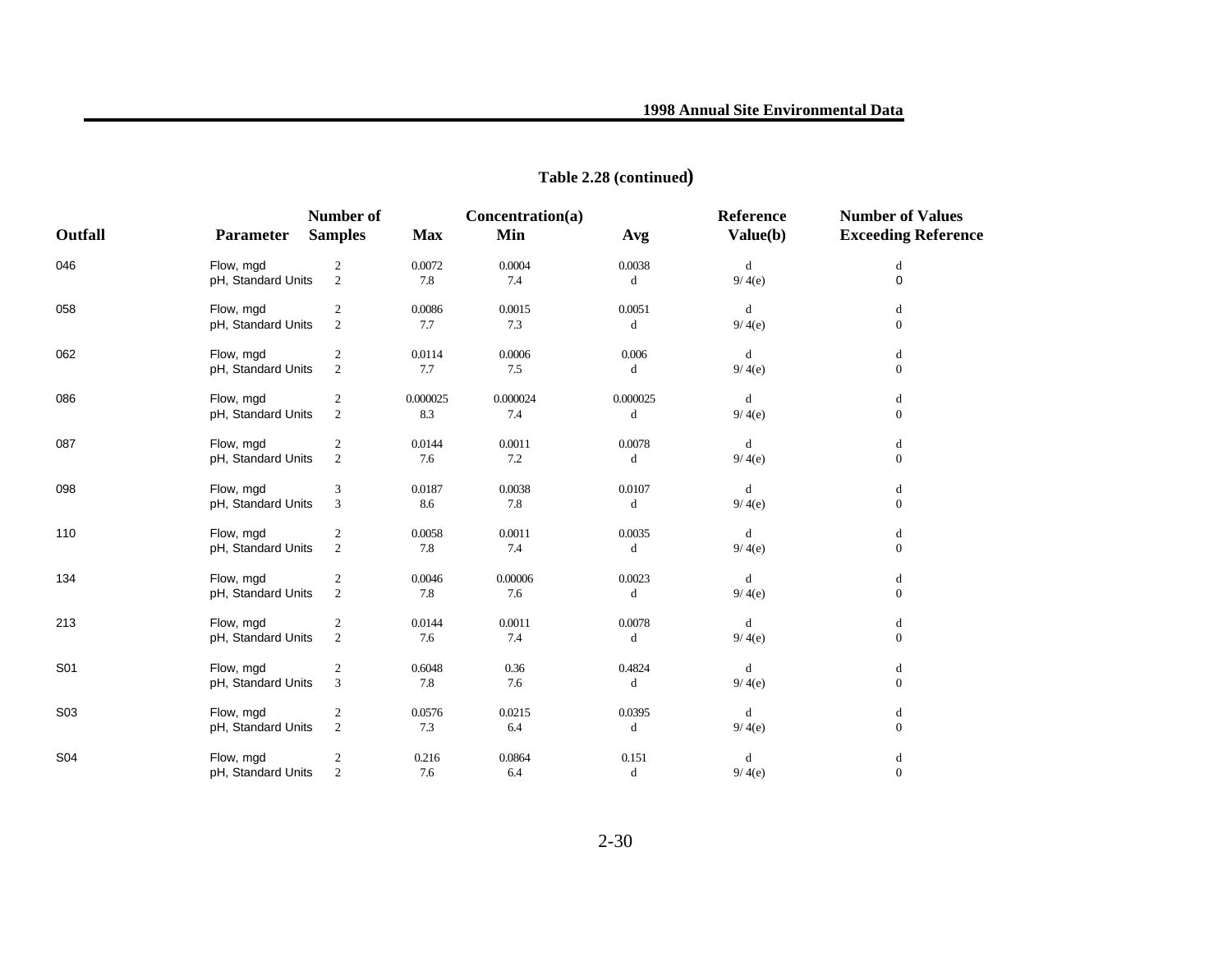| Outfall | Parameter          | Number of<br><b>Samples</b> | <b>Max</b> | Concentration(a)<br>Min | Avg   | Reference<br>Value(b) | <b>Number of Values</b><br><b>Exceeding Reference</b> |
|---------|--------------------|-----------------------------|------------|-------------------------|-------|-----------------------|-------------------------------------------------------|
| S06     | Flow, mgd          | 51                          | 2.4047     | 0.0064                  | 0.25  | d                     | d                                                     |
|         | pH, Standard Units | $\mathbf{2}$                | 7.3        | 7.1                     | d     | 9/4(e)                | $\overline{0}$                                        |
| S07     | Flow, mgd          | $\overline{2}$              | 0.3024     | 0.172                   | 0.237 | d                     | d                                                     |
|         | pH, Standard Units | 2                           | 7.3        | 7.2                     | d     | 9/4(e)                | $\boldsymbol{0}$                                      |
| S09     | Flow, mgd          | 2                           | 0.65       | 0.6048                  | 0.63  | d                     | d                                                     |
|         | pH, Standard Units | $\overline{2}$              | 7.2        | 7.1                     | d     | 9/4(e)                | $\boldsymbol{0}$                                      |
| S15     | Flow, mgd          | 2                           | 0.0086     | 0.0004                  | 0.004 | d                     | d                                                     |
|         | pH, Standard Units | $\overline{c}$              | 8.8        | 6.8                     | d     | 10/6(e)               | $\overline{0}$                                        |
| S16     | Flow, mgd          | 3                           | 0.09       | 0.0011                  | 0.03  | d                     | d                                                     |
|         | pH, Standard Units | 3                           | 7.6        | 7.0                     | d     | 10/6(e)               | $\boldsymbol{0}$                                      |
| S18     | Flow, mgd          |                             | 1.2        | 0.0058                  | 0.60  | d                     | d                                                     |
|         | pH, Standard Units | $\overline{c}$              | 7.5        | 6.7                     | d     | 9/4(e)                | $\boldsymbol{0}$                                      |

# **Table 2.28 (continued)**

(a) Units in mg/L unless otherwise indicated.

(b) NPDES permit limits.

(c) Flow during operations and/or discharging.

(d) Not applicable.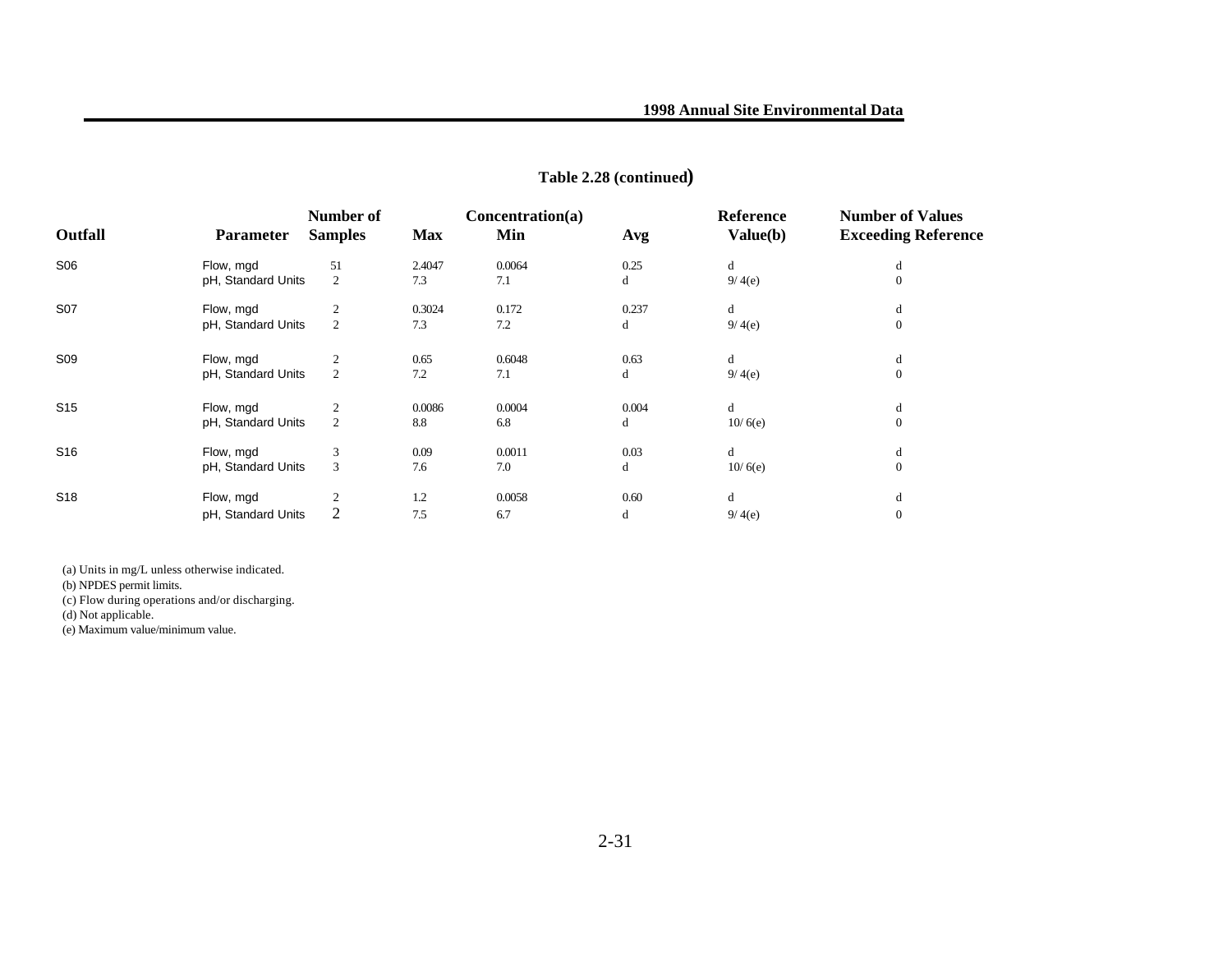|         |                                | Number of                |            | Concentration(a) |          | Reference   | <b>Number of Values</b>    |
|---------|--------------------------------|--------------------------|------------|------------------|----------|-------------|----------------------------|
| Outfall | Parameter                      | <b>Samples</b>           | <b>Max</b> | Min              | Avg      | Value(b)    | <b>Exceeding Reference</b> |
| 004     | Flow, mgd                      | 4                        | 0.0864     | 0.0015           | 0.031    | d           | d                          |
|         | pH, Standard Units             | $\overline{A}$           | 8.4        | 7.6              | d        | 9/4(e)      | $\Omega$                   |
|         | <b>Total Residual Chlorine</b> | $\overline{A}$           | < 0.05     | < 0.05           | < 0.05   | 0.5         | $\Omega$                   |
| 010     | Flow, mgd                      |                          | 0.0152     | 0.008            | 0.01     | $\mathbf d$ | d                          |
|         | pH, Standard Units             |                          | 7.8        | 7.3              | d        | 9/4(e)      | $\bf{0}$                   |
|         | <b>Total Residual Chlorine</b> | 4                        | < 0.05     | < 0.05           | < 0.05   | 0.5         | $\Omega$                   |
| 014     | Flow, mgd                      |                          | 0.432      | 0.0076           | 0.12     | d           | d                          |
|         | pH, Standard Units             |                          | 8.1        | 7.4              | d        | 9/4(e)      | $\mathbf{0}$               |
|         | <b>Total Residual Chlorine</b> |                          | < 0.05     | < 0.05           | < 0.05   | 0.5         | $\mathbf{0}$               |
| 016     | Flow, mgd                      |                          | 0.156      | 0.0011           | 0.040    | d           | d                          |
|         | pH, Standard Units             |                          | 7.7        | 7.6              | d        | 9/4(e)      | $\mathbf{0}$               |
|         | <b>Total Residual Chlorine</b> | Δ                        | < 0.05     | < 0.05           | < 0.05   | 0.5         | $\Omega$                   |
| 019     | Flow, mgd                      |                          | 0.1255     | 0.0004           | 0.03     | d           | d                          |
|         | pH, Standard Units             |                          | 8.1        | 7.7              | d        | 9/4(e)      | $\boldsymbol{0}$           |
|         | <b>Total Residual Chlorine</b> | $\boldsymbol{\varDelta}$ | < 0.05     | < 0.05           | < 0.05   | 0.5         | $\Omega$                   |
| 020     | Flow, mgd                      | 5                        | 0.6322     | 0.0015           | 0.20     | d           | d                          |
|         | pH, Standard Units             | 5                        | 7.9        | 7.3              | d        | 9/4(e)      | $\mathbf{0}$               |
|         | <b>Total Residual Chlorine</b> | $\Delta$                 | < 0.05     | < 0.05           | < 0.05   | 0.5         | $\Omega$                   |
| 041     | Flow, mgd                      | $\overline{2}$           | 0.00304    | 0.00190          | 0.00247  | $\mathbf d$ | d                          |
|         | pH, Standard Units             | 2                        | 8.5        | 7.3              | d        | 9/4(e)      | $\boldsymbol{0}$           |
|         | <b>Total Residual Chlorine</b> | $\overline{c}$           | < 0.05     | < 0.05           | < 0.05   | 0.5         | $\mathbf{0}$               |
| 044     | Flow, mgd                      |                          | 0.019022   | 0.013696         | 0.016359 | d           | d                          |
|         | pH, Standard Units             | $\overline{2}$           | 7.6        | 7.5              | d        | 9/4(e)      | $\Omega$                   |
|         | <b>Total Residual Chlorine</b> | $\overline{2}$           | < 0.05     | < 0.05           | < 0.05   | 0.5         | $\mathbf{0}$               |

#### **Table 2.29. Y-12 Plant Category II Outfalls** From: 1998/01/01 To: 1998/12/31

**Table 2.29 (continued)**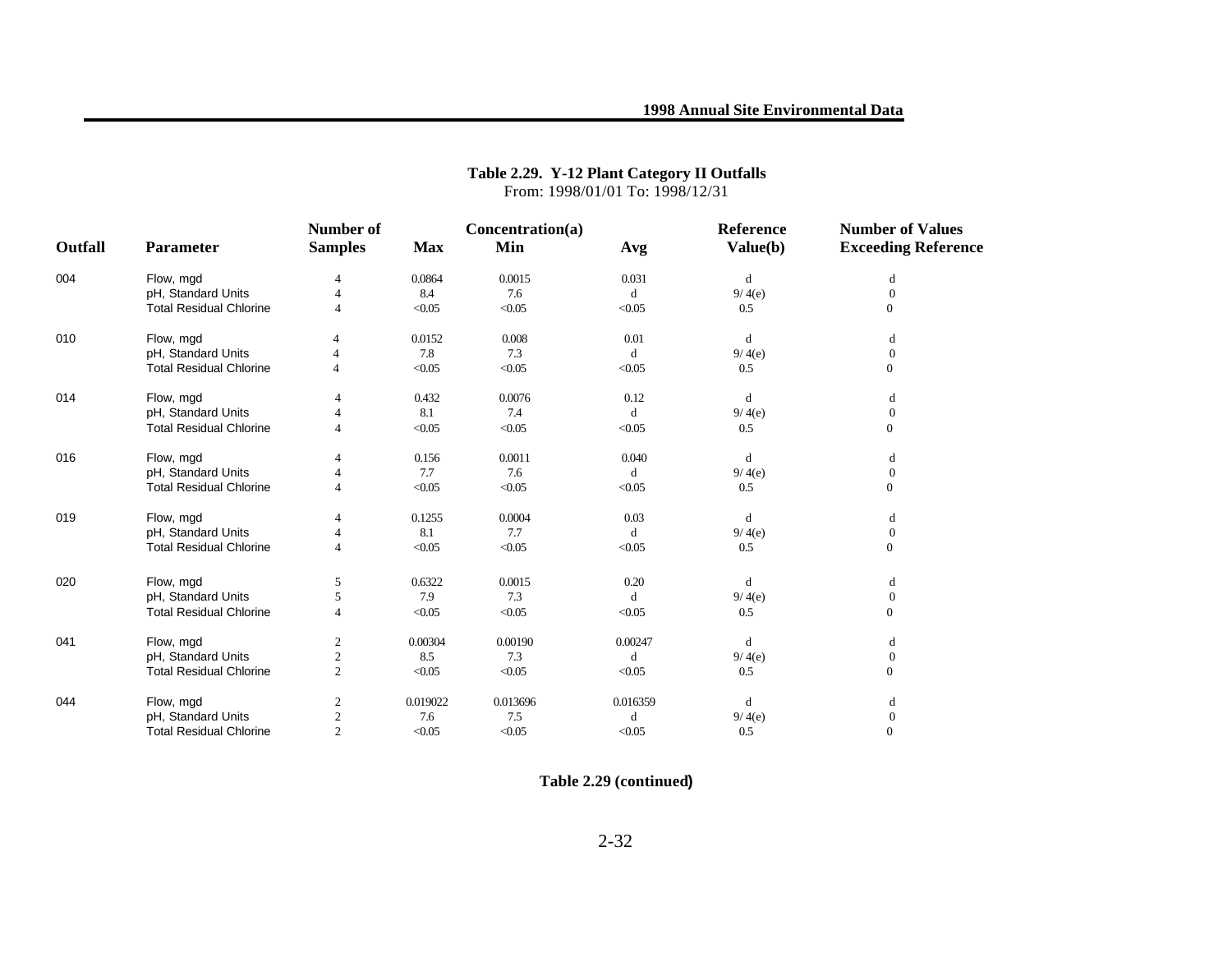|         |                                | <b>Number of</b> |            | Concentration(a) |          | Reference | <b>Number of Values</b>    |
|---------|--------------------------------|------------------|------------|------------------|----------|-----------|----------------------------|
| Outfall | Parameter                      | <b>Samples</b>   | <b>Max</b> | Min              | Avg      | Value(b)  | <b>Exceeding Reference</b> |
| 057     | Flow, mgd                      | 5                | 0.07344    | 0.000075         | 0.022    | d         | d                          |
|         | pH, Standard Units             | 5                | 7.8        | 7.3              | d        | 9/4(e)    | $\Omega$                   |
|         | <b>Total Residual Chlorine</b> | 4                | < 0.05     | < 0.05           | < 0.05   | 0.5       | $\Omega$                   |
| 057     | Flow, mgd                      | 5                | 0.07344    | 0.000075         | 0.022    | d         | d                          |
|         | pH, Standard Units             | 5                | 7.8        | 7.3              | d        | 9/4(e)    | $\boldsymbol{0}$           |
|         | <b>Total Residual Chlorine</b> | $\overline{4}$   | < 0.05     | < 0.05           | < 0.05   | 0.5       | $\mathbf{0}$               |
| 063     | Flow, mgd                      | 4                | 0.038045   | 0.00228          | 0.012646 | d         | d                          |
|         | pH, Standard Units             | 4                | 8.2        | 7.2              | d        | 9/4(e)    | $\mathbf{0}$               |
|         | <b>Total Residual Chlorine</b> | 4                | < 0.05     | < 0.05           | < 0.05   | 0.5       | $\overline{0}$             |
| 064     | Flow, mgd                      | $\overline{4}$   | 0.07609    | 0.00114          | 0.0201   | d         | d                          |
|         | pH, Standard Units             | 4                | 8.1        | 7.3              | d        | 9/4(e)    | $\mathbf{0}$               |
|         | <b>Total Residual Chlorine</b> | 4                | < 0.05     | < 0.05           | < 0.05   | 0.5       | $\overline{0}$             |
| 067     | Flow, mgd                      | 4                | 0.136961   | 0.00076          | 0.040    | d         | d                          |
|         | pH, Standard Units             | 4                | 8.0        | 7.5              | d        | 9/4(e)    | $\boldsymbol{0}$           |
|         | <b>Total Residual Chlorine</b> | $\overline{4}$   | 0.68       | < 0.05           | < 0.26   | 0.5       |                            |
| 083     | Flow, mgd                      | 4                | 0.125548   | 0.00304          | 0.0379   | d         | d                          |
|         | pH, Standard Units             | 4                | 7.9        | 7.2              | d        | 9/4(e)    | $\Omega$                   |
|         | <b>Total Residual Chlorine</b> | 4                | < 0.05     | < 0.05           | < 0.05   | 0.5       | $\Omega$                   |
| 088     | Flow, mgd                      | 5                | 0.03132    | 0.00342          | 0.0193   | d         | d                          |
|         | pH, Standard Units             | 5                | 7.8        | 7.2              | d        | 9/4(e)    | $\mathbf{0}$               |
|         | <b>Total Residual Chlorine</b> | $\overline{4}$   | < 0.05     | < 0.05           | < 0.05   | 0.5       | $\overline{0}$             |
| 099     | Flow, mgd                      | 4                | 0.0114     | 0.0038           | 0.0067   | d         | d                          |
|         | pH, Standard Units             | 4                | 7.7        | 7.5              | d        | 9/4(e)    | $\mathbf{0}$               |
|         | <b>Total Residual Chlorine</b> | 4                | < 0.05     | < 0.05           | < 0.05   | 0.5       | $\overline{0}$             |

# **1998 Annual Site Environmental Data**

# **Table 2.29 (continued)**

| Number of |  |
|-----------|--|
|           |  |

**Concentration(a) Reference Number of Values**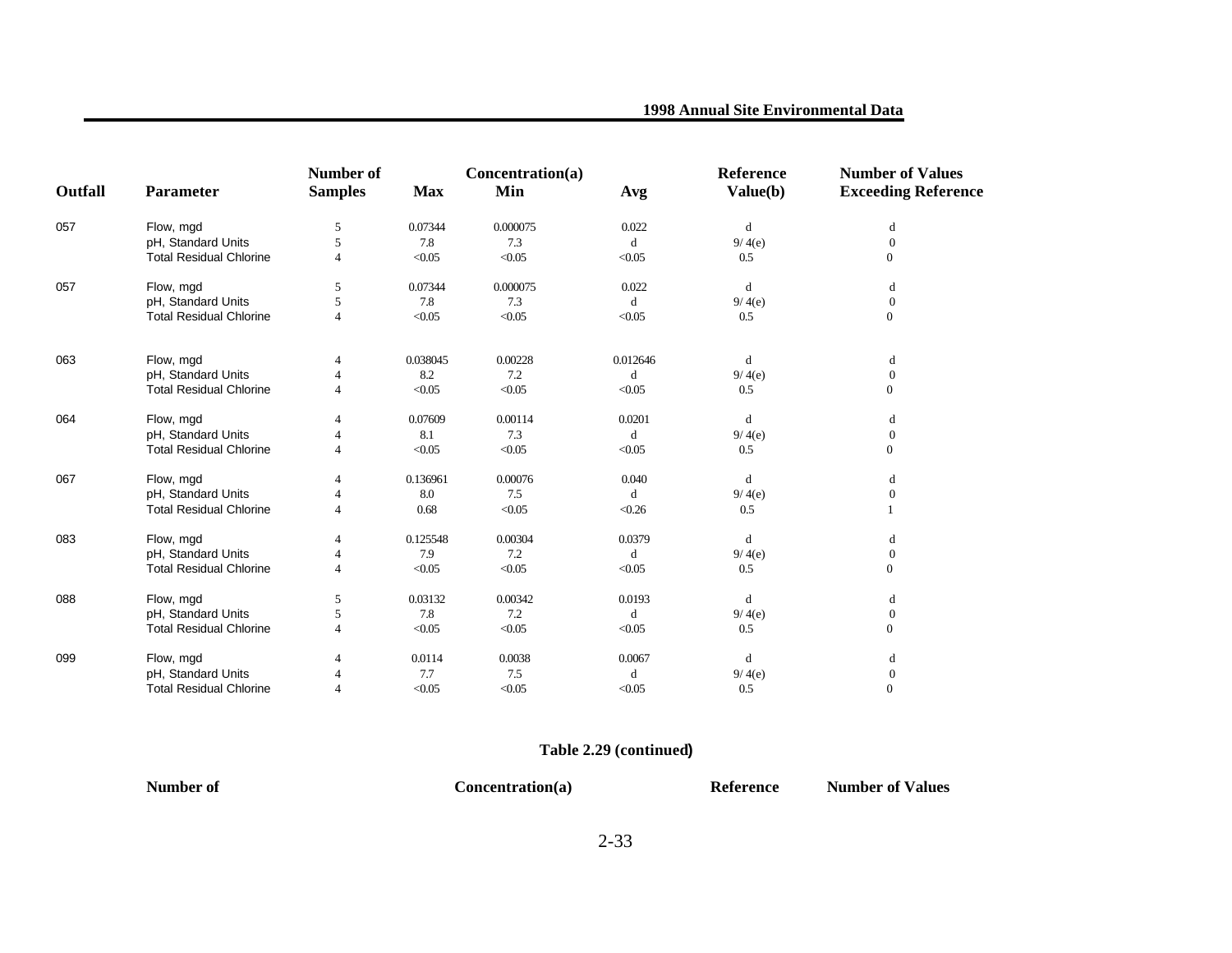| Outfall         | <b>Parameter</b>               | <b>Samples</b> | <b>Max</b> | Min     | Avg     | Value(b) | <b>Exceeding Reference</b> |
|-----------------|--------------------------------|----------------|------------|---------|---------|----------|----------------------------|
| 126             | Flow, mgd                      | 4              | 0.031958   | 0.00038 | 0.0093  | d        | d                          |
|                 | pH, Standard Units             | 4              | 7.5        | 7.4     | d       | 9/4(e)   | $\Omega$                   |
|                 | <b>Total Residual Chlorine</b> | 4              | < 0.05     | < 0.05  | < 0.05  | 0.5      | 0                          |
| <b>S02</b>      | Flow, mgd                      | 53             | 4.623126   | 0.00228 | 0.443   | d        | d                          |
|                 | pH, Standard Units             | 5              | 8.1        | 7.4     | d       | 9/4(e)   | $\mathbf{0}$               |
| <b>S08</b>      | Flow, mgd                      | 4              | 0.072      | 0.0228  | 0.0471  | d        | d                          |
|                 | pH, Standard Units             | $\overline{4}$ | 8.0        | 7.4     | d       | 9/4(e)   | $\mathbf{0}$               |
| S10             | Flow, mgd                      | 3              | 0.0864     | 0.0288  | 0.0648  | d        | d                          |
|                 | pH, Standard Units             | 3              | 7.4        | 7.2     | d       | 9/4(e)   | $\mathbf{0}$               |
| S <sub>11</sub> | Flow, mgd                      | 3              | 0.160272   | 0.022   | 0.070   | d        | d                          |
|                 | pH, Standard Units             | 3              | 7.5        | 7.3     | d       | 9/4(e)   | $\mathbf{0}$               |
| S <sub>12</sub> | Flow, mgd                      | 4              | 0.0181008  | 0.00144 | 0.0113  | d        | d                          |
|                 | pH, Standard Units             | 3              | 7.9        | 6.6     | d       | 9/4(e)   | $\mathbf{0}$               |
| S <sub>13</sub> | Flow, mgd                      | 3              | 0.328896   | 0.0144  | 0.177   | d        | d                          |
|                 | pH, Standard Units             | 3              | 7.9        | 7.4     | d       | 9/4(e)   | $\mathbf{0}$               |
| S <sub>17</sub> | Flow, mgd                      | 9              | 0.864      | 0.11088 | 0.255   | d        | d                          |
|                 | pH, Standard Units             | 6              | 7.8        | 7.1     | d       | 9/4(e)   | $\theta$                   |
| <b>S20</b>      | Flow, mgd                      | 5              | 2.31297    | 0.00076 | 0.50    | d        | d                          |
|                 | pH, Standard Units             | 5              | 8.1        | 6.9     | d       | 9/4(e)   | $\mathbf{0}$               |
|                 | <b>Total Residual Chlorine</b> | $\overline{4}$ | < 0.05     | < 0.05  | < 0.05  | 0.5      | $\overline{0}$             |
| S21             | Outfall eliminated             |                |            |         |         |          |                            |
| <b>S22</b>      | Flow, mgd                      | 3              | 0.0114     | 0.00566 | 0.00797 | d        | d                          |
|                 | pH, Standard Units             | 3              | 7.8        | 7.0     | d       | 10/6(e)  | $\mathbf{0}$               |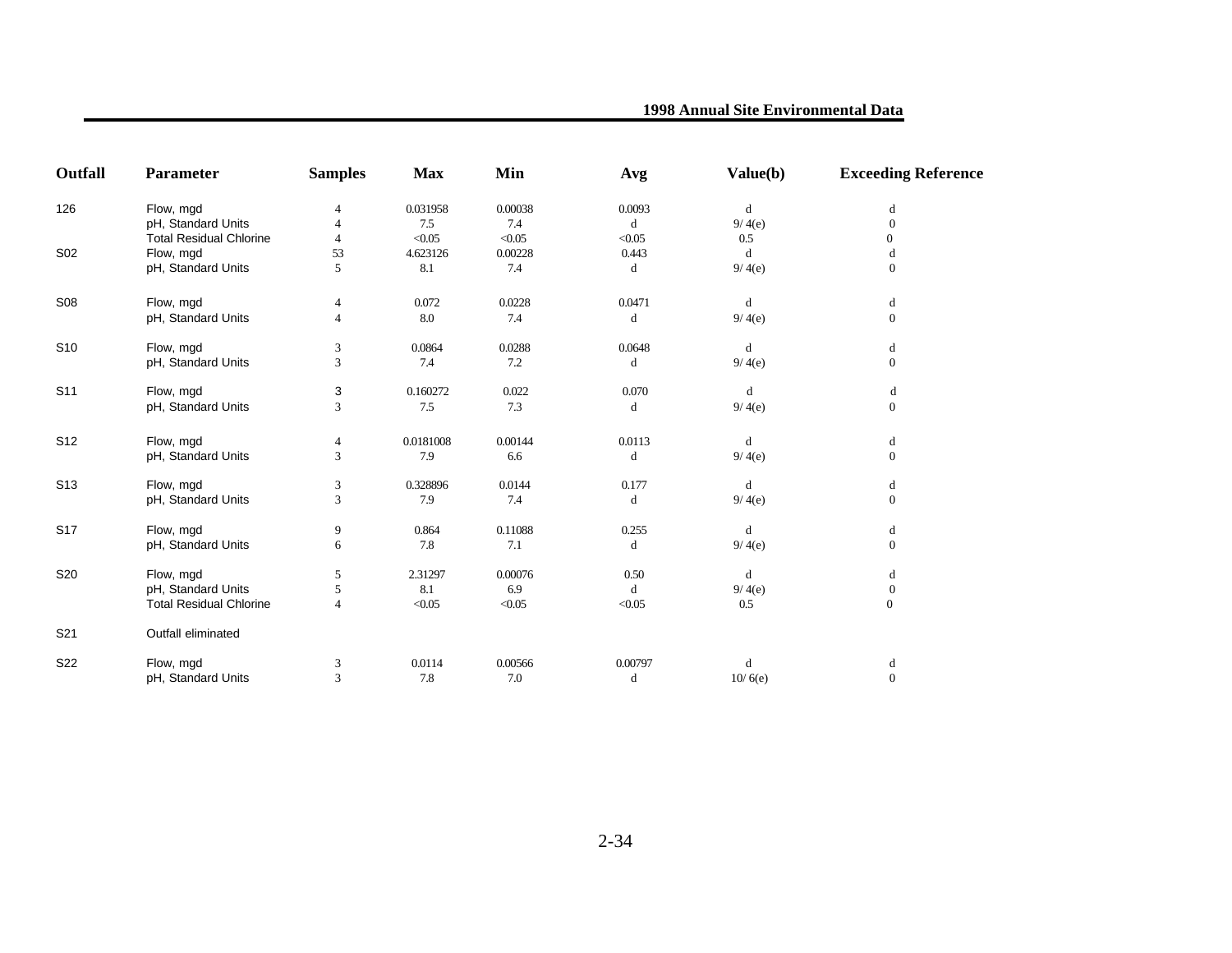|                 | Number of<br>Parameter |                | Concentration(a) |         |        | Reference | <b>Number of Values</b>    |
|-----------------|------------------------|----------------|------------------|---------|--------|-----------|----------------------------|
| Outfall         |                        | <b>Samples</b> | <b>Max</b>       | Min     | Avg    | Value(b)  | <b>Exceeding Reference</b> |
| S24             | Flow, mgd              | 5              | 1.08             | 0.04    | 0.3    | d         | d                          |
|                 | pH, Standard Units     | 5              | 8.3              | 7.7     | d      | 9/4(e)    | $\theta$                   |
| S25             | Flow, mgd              | $\overline{4}$ | 0.091308         | 0.00216 | 0.0536 | d         | d                          |
|                 | pH, Standard Units     | 4              | 7.9              | 7.7     | d      | 10/6(e)   | $\mathbf{0}$               |
| S <sub>26</sub> | Flow, mgd              | 3              | 0.125548         | 0.0228  | 0.0614 | d         | d                          |
|                 | pH, Standard Units     | 3              | 7.7              | 7.4     | d      | 10/6(e)   | $\theta$                   |
| S27             | Flow, mgd              | 3              | 0.288            | 0.0019  | 0.14   | d         | d                          |
|                 | pH, Standard Units     | 3              | 7.9              | 7.3     | d      | 10/6(e)   | $\mathbf{0}$               |
| S28             | Flow, mgd              | 3              | 0.144            | 0.0076  | 0.82   | d         | d                          |
|                 | pH, Standard Units     | 4              | 8.6              | 7.3     | d      | 10/6(e)   | $\overline{0}$             |
| S29             | Flow, mgd              | 3              | 0.0864           | 0.0158  | 0.0417 | d         | d                          |
|                 | pH, Standard Units     | 3              | 7.6              | 7.5     | d      | 10/6(e)   | $\Omega$                   |

# **Table 2.29 (continued)**

(a) Units in mg/L unless otherwise indicated.

(b) NPDES permit limits.

(c) Flow during operations and/or discharging.

(d) Not applicable.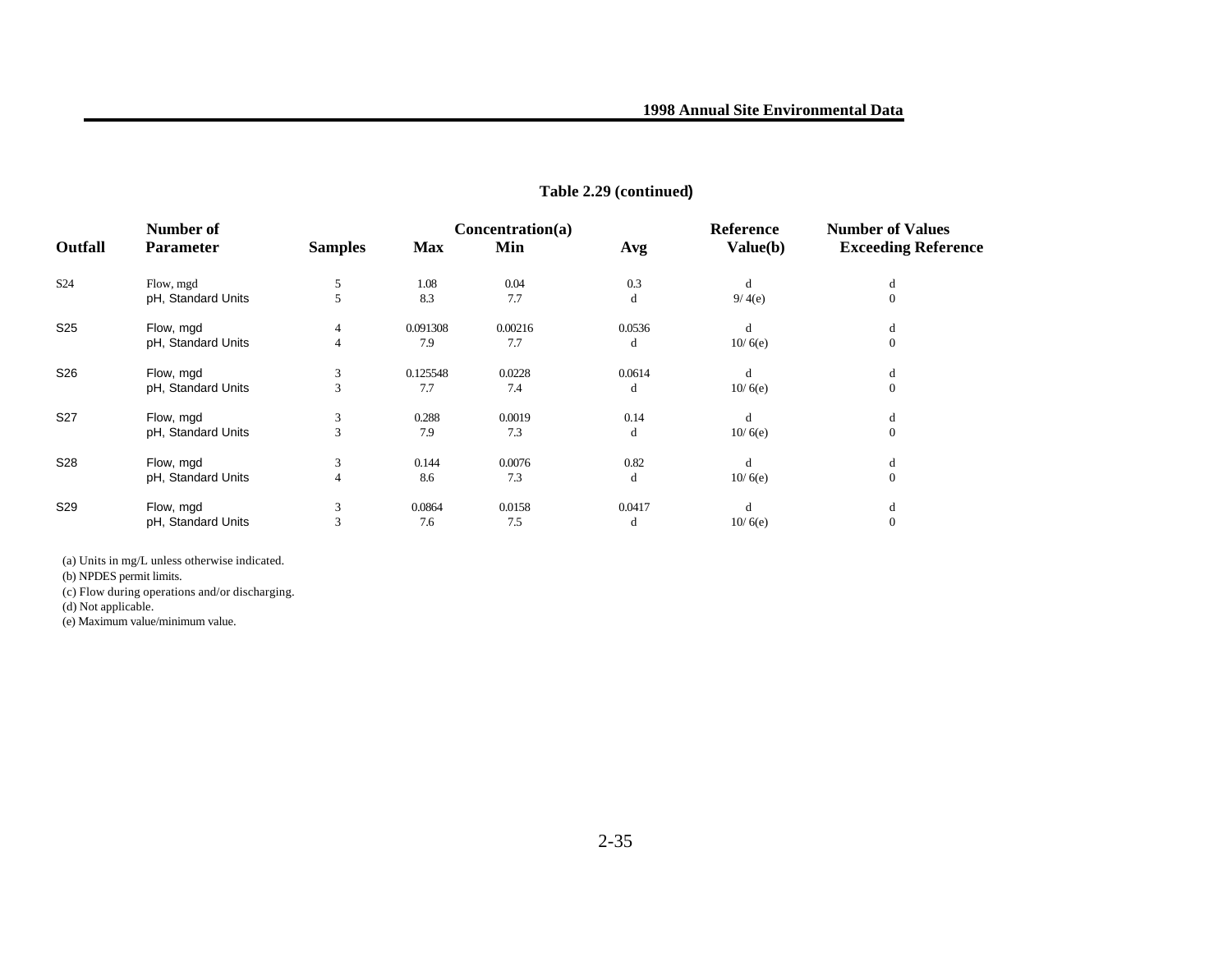| Outfall | <b>Parameter</b>               | Number of      |            | Concentration(a) |         | Reference | <b>Number of Values</b>    |
|---------|--------------------------------|----------------|------------|------------------|---------|-----------|----------------------------|
|         |                                | <b>Samples</b> | <b>Max</b> | Min              | Avg     | Value(b)  | <b>Exceeding Reference</b> |
| 002     | Flow, mgd                      | 14             | 0.576      | 0.0144           | 0.163   | d         | d                          |
|         | pH, Standard Units             | 13             | 8.3        | 7.2              | d       | 9/4(e)    | $\Omega$                   |
|         | <b>Total Residual Chlorine</b> | 12             | < 0.05     | < 0.05           | < 0.05  | 0.5       | $\overline{0}$             |
| 034     | Flow, mgd                      | 14             | 0.216      | 0.055            | 0.13    | d         | d                          |
|         | pH, Standard Units             | 14             | 7.9        | 7.4              | d       | 9/4(e)    | $\mathbf{0}$               |
|         | <b>Total Residual Chlorine</b> | 12             | 0.4        | < 0.05           | < 0.08  | 0.5       | $\overline{0}$             |
| 042     | Flow, mgd                      | 13             | 0.1113     | 0.0009           | 0.02    | d         | d                          |
|         | pH, Standard Units             | 14             | 8.1        | 7.1              | d       | 9/4(e)    | $\mathbf{0}$               |
|         | <b>Total Residual Chlorine</b> | 12             | < 0.05     | < 0.05           | < 0.05  | 0.5       | $\Omega$                   |
| 047     | Flow, mgd                      | 14             | 0.0648     | 0.000024         | 0.013   | d         | d                          |
|         | pH, Standard Units             | 14             | 8.2        | 7.1              | d       | 9/4(e)    | $\mathbf{0}$               |
|         | <b>Total Residual Chlorine</b> | 12             | < 0.05     | < 0.05           | < 0.05  | 0.5       | $\boldsymbol{0}$           |
| 048     | Flow, mgd                      | 12             | 0.04       | 0.0002           | 0.01    | d         | d                          |
|         | pH, Standard Units             | 12             | 8.2        | 7.4              | d       | 9/4(e)    | $\mathbf{0}$               |
|         | <b>Total Residual Chlorine</b> | 12             | 0.09       | < 0.05           | < 0.05  | 0.5       | $\overline{0}$             |
| 054     | Flow, mgd                      | 14             | 0.01872    | 0.00144          | 0.00336 | d         | d                          |
|         | pH, Standard Units             | 13             | 8.2        | 6.8              | d       | 9/4(e)    | $\boldsymbol{0}$           |
|         | <b>Total Residual Chlorine</b> | 13             | < 0.05     | < 0.05           | < 0.05  | 0.5       | $\Omega$                   |
| 071     | Flow, mgd                      | 13             | 0.0342     | 0.00571          | 0.0110  | d         | d                          |
|         | pH, Standard Units             | 13             | 8.0        | 7.3              | d       | 9/4(e)    | $\mathbf{0}$               |
|         | <b>Total Residual Chlorine</b> | 12             | < 0.05     | < 0.05           | < 0.05  | 0.5       | $\overline{0}$             |
| 109     | Flow, mgd                      | 14             | 5.76       | 0.0432           | 0.628   | d         | d                          |
|         | pH, Standard Units             | 14             | 8.0        | 7.3              | d       | 9/4(e)    | $\boldsymbol{0}$           |
|         | <b>Total Residual Chlorine</b> | 12             | < 0.05     | < 0.05           | < 0.05  | 0.5       | $\mathbf{0}$               |

#### **Table 2.30. Y-12 Plant Category III Outfalls** From: 1998/01/01 To: 1998/12/31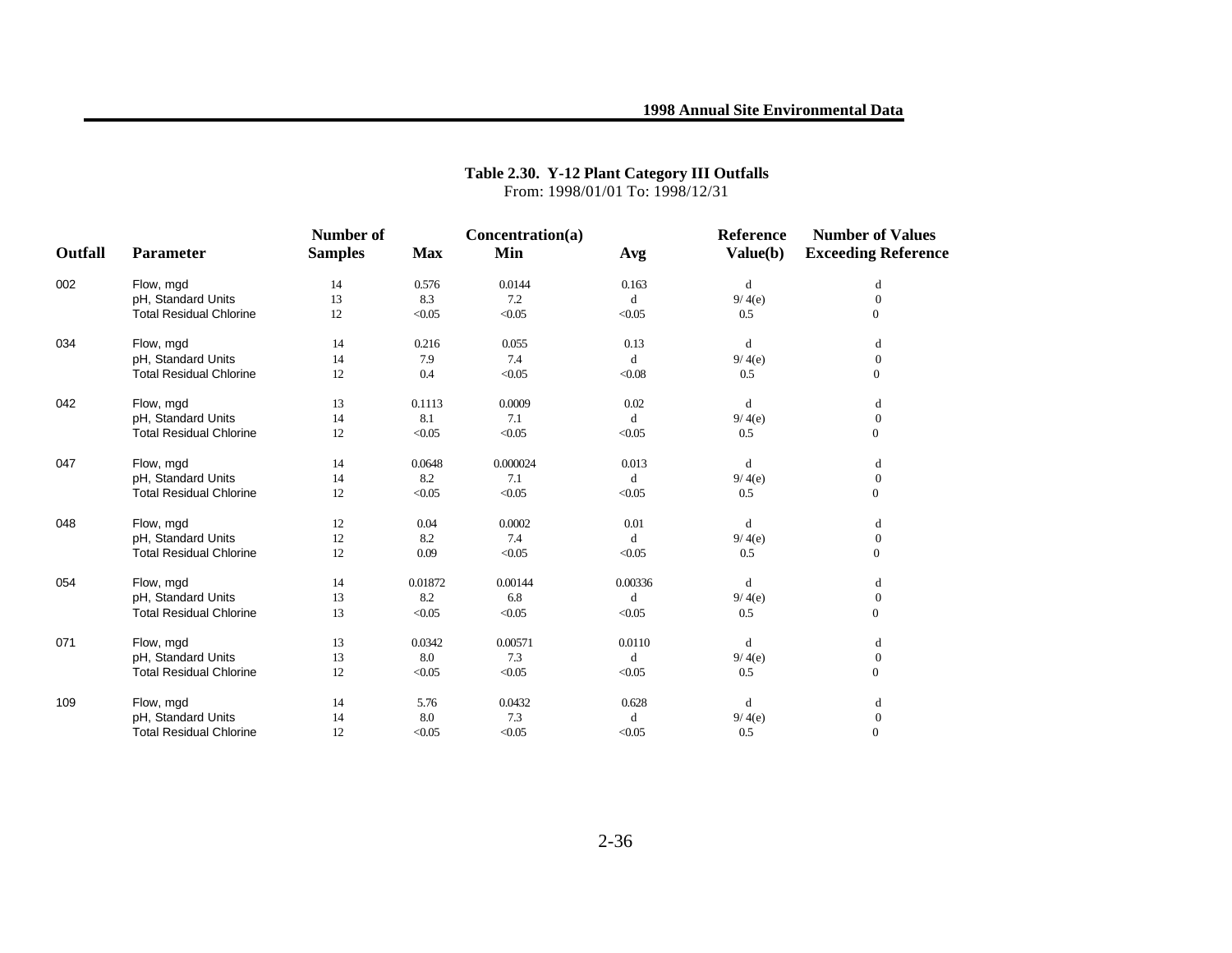|         |                                | Number of      |            | Concentration(a) |        | <b>Reference</b> | <b>Number of Values</b>    |  |
|---------|--------------------------------|----------------|------------|------------------|--------|------------------|----------------------------|--|
| Outfall | <b>Parameter</b>               | <b>Samples</b> | <b>Max</b> | Min              | Avg    | Value(b)         | <b>Exceeding Reference</b> |  |
| 113     | Flow, mgd                      | 13             | 0.002282   | 0.00038          | 0.0011 | d                |                            |  |
|         | pH, Standard Units             | 14             | 8.5        | 7.5              | d      | 9/4(e)           | $\Omega$                   |  |
|         | Total Residual Chlorine        | 13             | < 0.05     | < 0.05           | < 0.05 | 0.5              | $\theta$                   |  |
| 114     | Flow, mgd                      | 12             | 0.017      | 0.0004           | 0.003  | d                |                            |  |
|         | pH, Standard Units             | 12             | 8.2        | 7.7              | d      | 9/4(e)           | $\mathbf{0}$               |  |
|         | <b>Total Residual Chlorine</b> | 12             | 0.41       | < 0.05           | < 0.08 | 0.5              | $\Omega$                   |  |
| S05     | Flow, mgd                      | 11             | 0.0288     | 0.001            | 0.0124 | d                | đ                          |  |
|         | pH, Standard Units             | 13             | 7.7        | 6.6              | d      | 9/4(e)           | $\mathbf{0}$               |  |
| S14     | Flow, mgd                      | 12             | 1.2535     | 0.00288          | 0.1553 | d                | d                          |  |
|         | pH, Standard Units             | 12             | 8.3        | 7.1              | d      | 9/4(e)           | 0                          |  |

#### **Table 2.30 (continued)**

(a) Units in mg/L unless otherwise indicated.

(b) NPDES permit limits.

(c) Flow during operations and/or discharging.

 $(d)$  Not applicable.

(e) Maximum value/minimum value.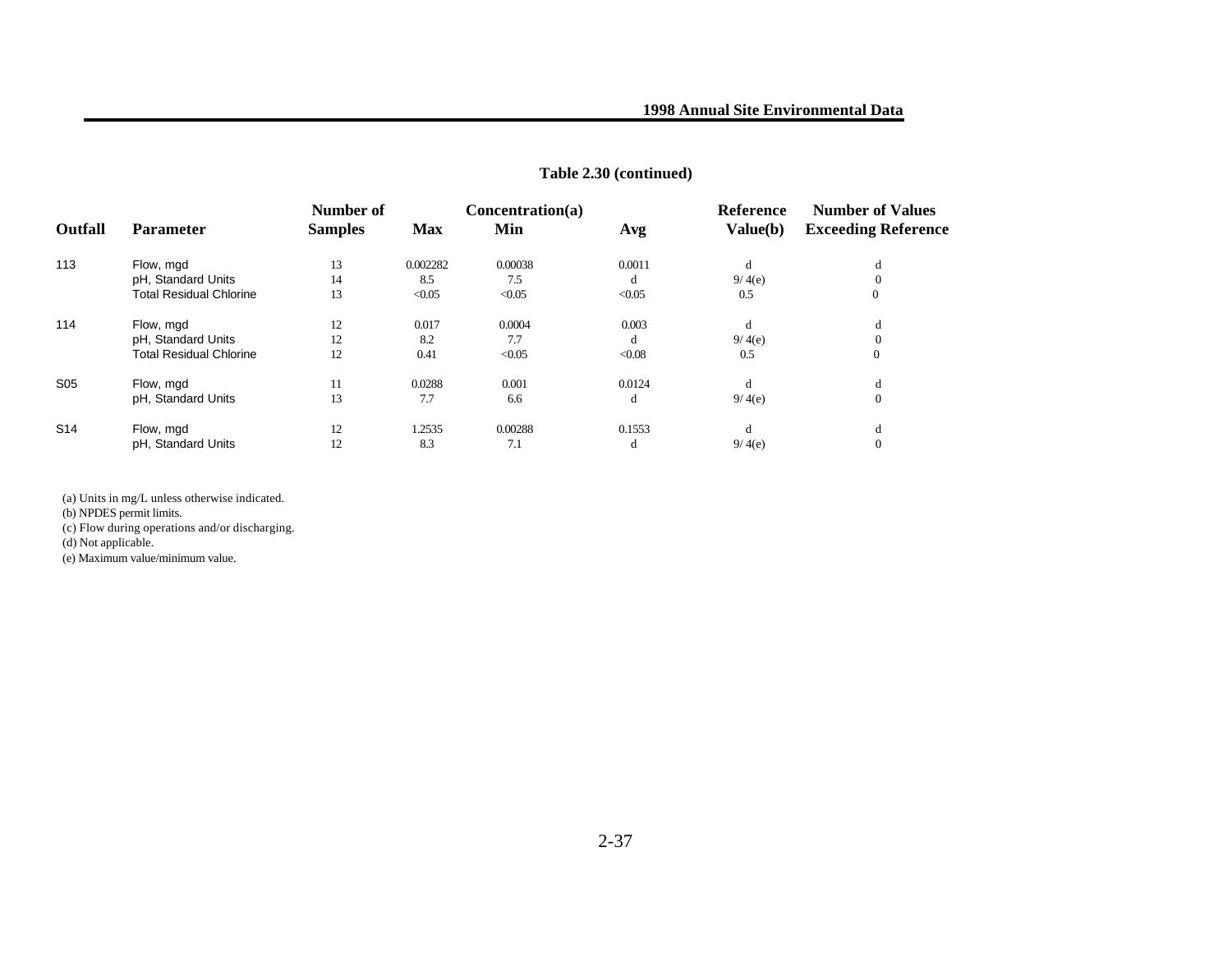|                            | Number of      | <b>Concentration</b> |                |           |       |               |       |                       | Percentage of |                     |
|----------------------------|----------------|----------------------|----------------|-----------|-------|---------------|-------|-----------------------|---------------|---------------------|
| Parameter                  | <b>Samples</b> | <b>Max</b>           | $+/-$          | Min       | $+/-$ | <b>Median</b> | $+/-$ | <b>Standard Error</b> | <b>DCG</b>    | <b>Total Curies</b> |
| Alpha activity (pCi/L)     | 13             | 10.0                 | 5.3            | $-0.5*$   | 2.2   | $1.3*$        | 1.9   | 0.9                   | e             | 9E-04               |
| Americium-241 (pCi/L)      | 13             | 0.18                 | .18            | $-0.016*$ | .11   | $0.075*$      | .17   | 0.018                 | 0.25          | 2.9E-05             |
| Beta activity (pCi/L)      | 13             | $5.5*$               |                | $-2.4*$   | 3.2   | $1.9*$        | 4.3   | 0.63                  | e             | 4.6E-04             |
| Cobalt-60 (pCi/L)          | 13             | $2.6*$               | 2.3            | $-1.8*$   | 2.3   | $1.5*$        | 1.6   | 0.35                  | 0.030         | 4.1E-04             |
| Cesium-137 (pCi/L)         | 13             | $2.0*$               | $\overline{c}$ | $-1.2*$   | 2.1   | $0.29*$       | 1.7   | 0.26                  | 0.0097        | 7.8E-05             |
| Gamma Activity (pCi/L)     | 13             | 29.0                 | 18             | $-14.0*$  | 27    | $3.8*$        | 16    | 3.3                   | e             | 2.3E-03             |
| Neptunium-237 (pCi/L)      | 13             | 0.089*               | .15            | $-0.041*$ | .058  | $0.017*$      | .098  | 0.011                 | 0.057         | 8.0E-06             |
| Plutonium-238 (pCi/L)      | 13             | 0.16                 | .14            | $-0.063*$ | .063  | $-0.012*$     | .083  | 0.017                 | $-0.030$      | 1.7E-06             |
| Plutonium-239/240 (pCi/L)  | 13             | $0.098*$             | .13            | $-0.037*$ | .053  | $0.022*$      | .044  | 0.013                 | 0.073         | 8.7E-06             |
| Radium-228 (pCi/L)         | 13             | $15.0*$              | 18             | $-11.0*$  | 11    | $2.8*$        | 13    | 2.1                   | 2.8           | 4.6E-04             |
| Strontium-89/90 (pCi/L)    | 13             | $2.7*$               | 2.2            | $-2.3*$   | 4.2   | $0.43*$       | 4     | 0.36                  | e             | 1.3E-04             |
| Total Radium Alpha (pCi/L) | 13             | 1.8                  | 1.1            | $-0.25*$  | .74   | $0.41*$       | .76   | 0.18                  | e             | 2.0E-04             |
| Technetium-99 (pCi/L)      | 13             | 20.0                 | 7.5            | $-9.7*$   | 7.8   | $9.1*$        | 7.4   | 2.2                   | 0.0091        | 2.5E-03             |
| Thorium-228 (pCi/L)        | 13             | $0.26*$              | .25            | $0.008*$  | .087  | $0.097*$      | .17   | 0.02                  | 0.02          | 4E-05               |
| Thorium-230 (pCi/L)        | 13             | 0.72                 | $\cdot$ 3      | $-0.051*$ | .073  | $0.15*$       | .2    | 0.064                 | 0.050         | 8.1E-05             |
| Thorium-232 (pCi/L)        | 13             | $0.21*$              | .25            | $-0.064*$ | .091  | $0.011*$      | .089  | 0.019                 | 0.022         | 8.2E-06             |
| Thorium-234 (pCi/L)        | 13             | 0.76                 | .27            | 0.13      | .11   | 0.35          | .24   | 0.059                 | 0.0035        | 1.4E-04             |
| Tritium (pCi/L)            | 12             | 940.0                | 530            | $-330.0*$ | 500   | 275.0         | e     | 107.0                 | 0.01370       | 9.6500E-02          |
| Uranium-234 (pCi/L)        | 13             | 7.1                  | 1.1            | 0.3       | .2    | 0.78          | .27   | 0.6                   | 0.2           | 5E-04               |
| Uranium-235 (pCi/L)        | 13             | 0.28                 | .21            | $-0.029*$ | .058  | $0.063*$      | .09   | 0.023                 | 0.011         | 2.6E-05             |
| Uranium-238 (pCi/L)        | 13             | 0.76                 | .27            | 0.13      | .11   | 0.35          | .24   | 0.056                 | 0.058         | 1.4E-04             |

#### **Table 2.31. Y-12 Plant Discharge Point S17, UNNAMED TRIBUTARY TO THE CLINCH RIVER** From: 1998/01/01 To: 1998/12/31

(e) Not applicable

\* Result was below the minimum detectable activity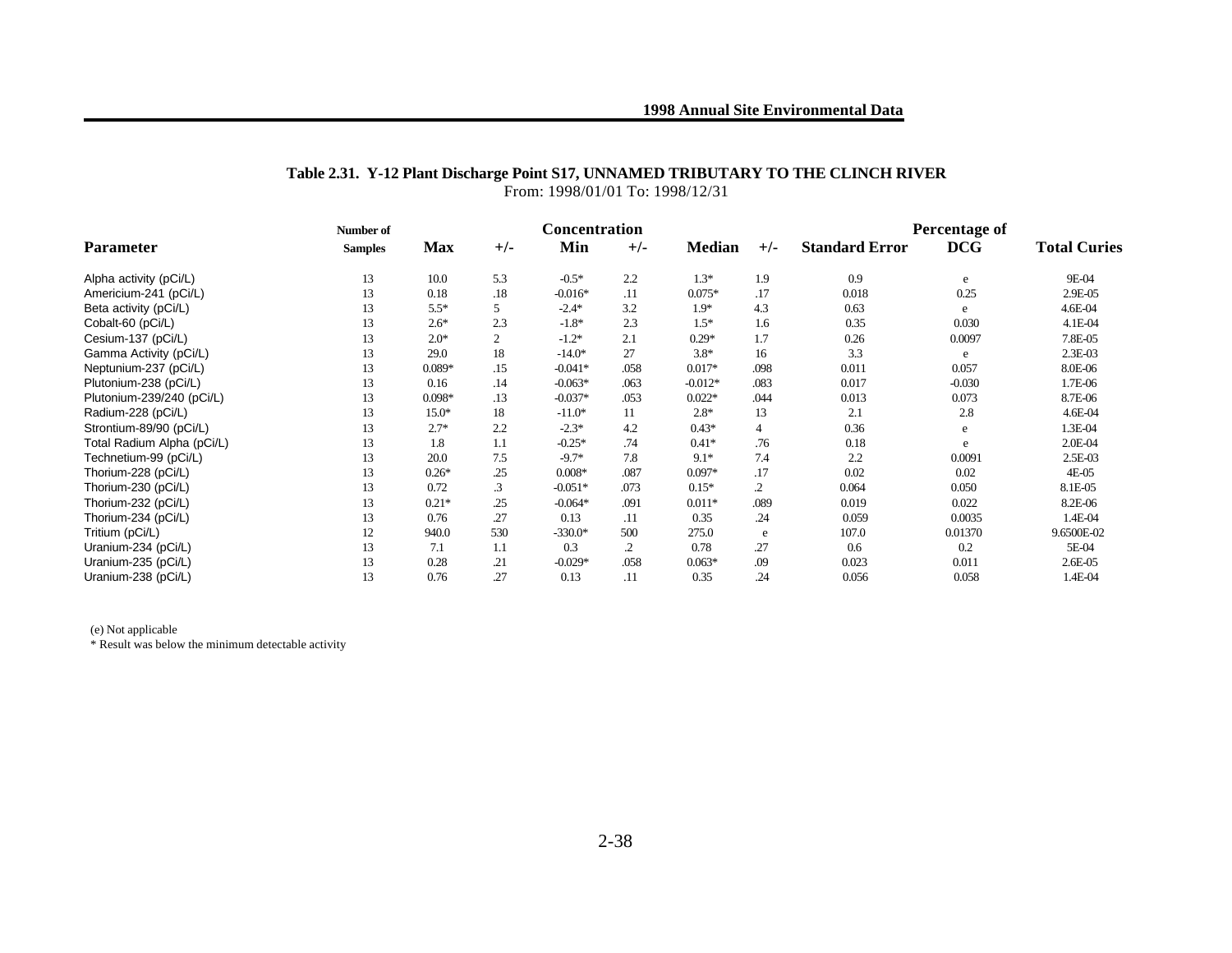|                    | Number of      |            | Concentration(a) |          | Reference | <b>Number of Values</b>    |  |  |  |
|--------------------|----------------|------------|------------------|----------|-----------|----------------------------|--|--|--|
| Parameter          | <b>Samples</b> | <b>Max</b> | Min              | Avg      | Value(b)  | <b>Exceeding Reference</b> |  |  |  |
| Flow, mgd          | 323            | 3.3782     | 0.0044           | 0.41     | d         | d                          |  |  |  |
| pH, Standard Units | 14             | 8.0        | 7.3              | d        | 9/6(e)    | $\mathbf{0}$               |  |  |  |
| Silver             | 13             | < 0.02     | < 0.004          | < 0.007  | d         | d                          |  |  |  |
| Aluminum           | 13             | 0.994      | < 0.04           | < 0.1    | d         | d                          |  |  |  |
| Arsenic            | 13             | < 0.2      | < 0.04           | < 0.06   | d         | d                          |  |  |  |
| Boron              | 13             | < 0.1      | 0.05             | < 0.07   | d         | d                          |  |  |  |
| Barium             | 13             | 0.0698     | 0.0377           | 0.0519   | d         | d                          |  |  |  |
| Beryllium          | 13             | < 0.001    | < 0.0002         | < 0.0004 | d         | d                          |  |  |  |
| Calcium            | 13             | 42.2       | 28.4             | 38.0     | d         | d                          |  |  |  |
| Cadmium            | 13             | < 0.01     | < 0.002          | < 0.004  | d         | d                          |  |  |  |
| Cobalt             | 13             | < 0.02     | < 0.002          | < 0.005  | d         | d                          |  |  |  |
| Chromium           | 13             | < 0.02     | < 0.004          | < 0.007  | d         | d                          |  |  |  |
| Copper             | 13             | < 0.02     | < 0.004          | < 0.007  | d         | d                          |  |  |  |
| Iron               | 13             | 1.18       | 0.02             | < 0.2    | d         | d                          |  |  |  |
| Potassium          | 13             | 2.13       | 1.4              | < 1.9    | d         | d                          |  |  |  |
| Lithium            | 13             | < 0.02     | 0.0137           | < 0.02   | d         | d                          |  |  |  |
| Magnesium          | 13             | 10.5       | 7.04             | 9.62     | d         | d                          |  |  |  |
| Manganese          | 13             | 0.722      | 0.012            | 0.12     | d         | d                          |  |  |  |
| Molybdenum         | 13             | < 0.05     | < 0.006          | < 0.01   | d         | d                          |  |  |  |
| Sodium             | 13             | 2.05       | 1.21             | 1.71     | d         | d                          |  |  |  |
| Nickel             | 13             | < 0.05     | < 0.008          | < 0.02   | d         | d                          |  |  |  |
| Lead               | 13             | < 0.1      | < 0.02           | < 0.03   | d         | d                          |  |  |  |
| Antimony           | 13             | < 0.2      | < 0.04           | < 0.06   | d         | d                          |  |  |  |
| Strontium          | 13             | 0.24       | 0.162            | 0.22     | d         | d                          |  |  |  |
| Thallium           | 13             | < 0.2      | < 0.03           | < 0.06   | d         | d                          |  |  |  |
| Uranium            | 13             | < 0.001    | < 0.001          | < 0.001  | d         | d                          |  |  |  |
| Vanadium           | 13             | < 0.02     | < 0.004          | < 0.006  | d         | d                          |  |  |  |
| Zinc               | 13             | < 0.05     | < 0.01           | < 0.02   | d         | d                          |  |  |  |

### **Table 2.32. Y-12 Plant Discharge Point S19, ROGERS QUARRY** From: 1998/01/01 To: 1998/12/31

(a) Units in mg/L unless otherwise indicated.

(b) NPDES permit limits.

(c) Flow during operations and/or discharging.

(d) Not applicable.

(e) Maximum value/minimum value.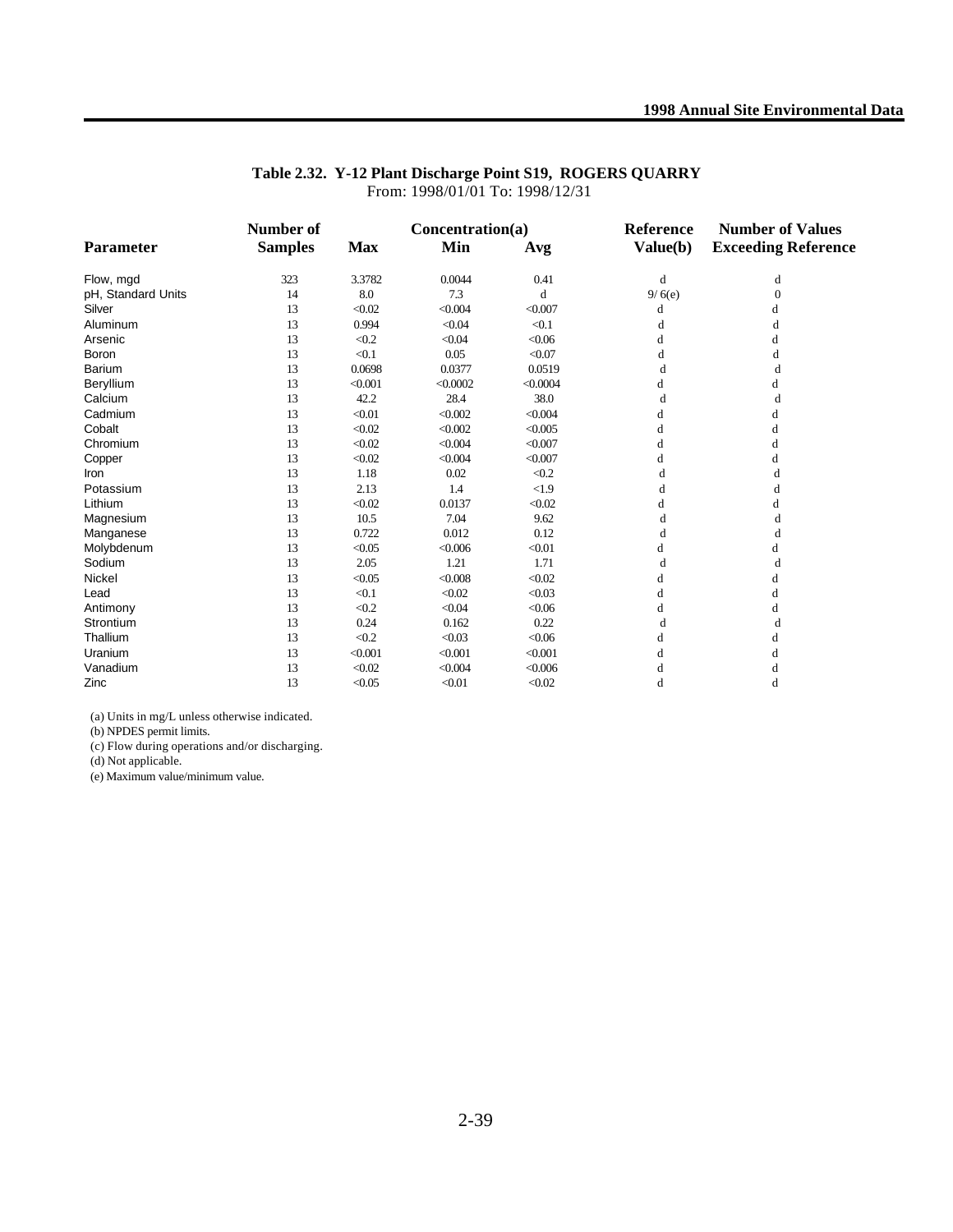|                            | Number of      |            |       | Concentration |       |               |                |                       | Percentage of |                     |           |
|----------------------------|----------------|------------|-------|---------------|-------|---------------|----------------|-----------------------|---------------|---------------------|-----------|
| Parameter                  | <b>Samples</b> | <b>Max</b> | $+/-$ | Min           | $+/-$ | <b>Median</b> | $+/-$          | <b>Standard Error</b> | <b>DCG</b>    | <b>Total Curies</b> | Average   |
| Alpha activity (pCi/L)     | 13             | 16.0       | 5.4   | $0.0*$        | 1.2   | 1.1           | 1.2            | 1.3                   | e             | 1.5E-03             | 2.7       |
| Americium-241 (pCi/L)      | 13             | $0.57*$    | .6    | $-0.06*$      | .07   | $0.065*$      | .18            | 0.05                  | 0.2           | 6E-05               | 0.1       |
| Beta activity (pCi/L)      | 13             | 14.0       | 5.9   | $-1.6*$       | 3.3   | $2.0*$        | 4.8            | 1.3                   | e             | 1.8E-03             | 3.1       |
| Cobalt-60 (pCi/L)          | 13             | $1.9*$     | 1.6   | $-1.4*$       | 2.6   | $1.0*$        | 1.6            | 0.26                  | 0.020         | 4.6E-04             | 0.81      |
| Cesium-137 (pCi/L)         | 13             | $3.0*$     | 2.1   | $-2.1*$       | 3.2   | $-0.036*$     | 2.3            | 0.41                  | $-0.0012$     | 9.7E-05             | 0.17      |
| Gamma Activity (pCi/L)     | 13             | $27.0*$    | 28    | $-19.0*$      | 28    | $7.1*$        | 14             | 3.3                   | e             | 4.2E-03             | 7.5       |
| Neptunium-237 (pCi/L)      | 13             | 0.14       | .13   | $-0.022*$     | .044  | $0.045*$      | .11            | 0.017                 | 0.15          | 3.2E-05             | 0.056     |
| Plutonium-238 (pCi/L)      | 13             | $0.11*$    | .15   | $-0.041*$     | .058  | $0.005*$      | .11            | 0.01                  | 0.01          | 1E-05               | 0.02      |
| Plutonium-239/240 (pCi/L)  | 13             | $0.025*$   | .051  | $-0.062*$     | .16   | $0.0*$        |                | 0.0063                | 0.0           | $-4.1E-06$          | $-0.0073$ |
| Radium-228 (pCi/L)         | 13             | $14.0*$    | 12    | $-35.0*$      | 14    | $2.2*$        | 14             | 3.6                   | 2.2           | $-5.1E-05$          | $-0.091$  |
| Strontium-89/90 (pCi/L)    | 13             | $3.2*$     | 2.6   | $-1.6*$       | 2.4   | $0.59*$       |                | 0.35                  | $\epsilon$    | 3.0E-04             | 0.53      |
| Total Radium Alpha (pCi/L) | 13             | $1.3*$     | 1.4   | $-0.33*$      | .56   | $0.37*$       | .84            | 0.13                  |               | 2.3E-04             | 0.41      |
| Technetium-99 (pCi/L)      | 13             | 20.0       | 7.5   | $-8.1*$       | 7.8   | $7.0*$        |                | 2.2                   | 0.0070        | 3.5E-03             | 6.3       |
| Thorium-228 (pCi/L)        | 13             | $0.27*$    | .27   | $-0.025*$     | .16   | $0.11*$       | .19            | 0.024                 | 0.028         | 5.5E-05             | 0.098     |
| Thorium-230 (pCi/L)        | 13             | 0.74       | .39   | $0.01*$       | .079  | $0.24*$       | $\overline{c}$ | 0.06                  | 0.08          | 2E-04               | 0.3       |
| Thorium-232 (pCi/L)        | 13             | $0.061*$   | .086  | $-0.066*$     | .094  | $0.0*$        | $\Omega$       | 0.0096                | 0.0           | 2.0E-06             | 0.0034    |
| Thorium-234 (pCi/L)        | 13             | 0.37       | .25   | $0.069*$      | .18   | 0.19          | .15            | 0.023                 | 0.0019        | 1.1E-04             | 0.19      |
| Tritium (pCi/L)            | 12             | 510.0*     | 520   | $-220.0*$     | 520   | 245.0         | e              | 67.87                 | 0.01230       | 1.140E-01           | 203       |
| Uranium-234 (pCi/L)        | 13             | 0.45       | .32   | 0.11          | .096  | 0.22          | .15            | 0.027                 | 0.044         | 1.3E-04             | 0.24      |
| Uranium-235 (pCi/L)        | 13             | $0.083*$   |       | $-0.024*$     | .048  | $0.0*$        | $\Omega$       | 0.0084                | 0.0           | 6.0E-06             | 0.011     |
| Uranium-238 (pCi/L)        | 13             | 0.37       | 25    | $0.069*$      | .18   | 0.19          | .15            | 0.023                 | 0.032         | 1.1E-04             | 0.19      |

#### **Table 2.33. Y-12 Plant Discharge Point S19, ROGERS QUARRY** From: 1998/01/01 To: 1998/12/31

(e) Not applicable

\* Result was below the minimum detectable activity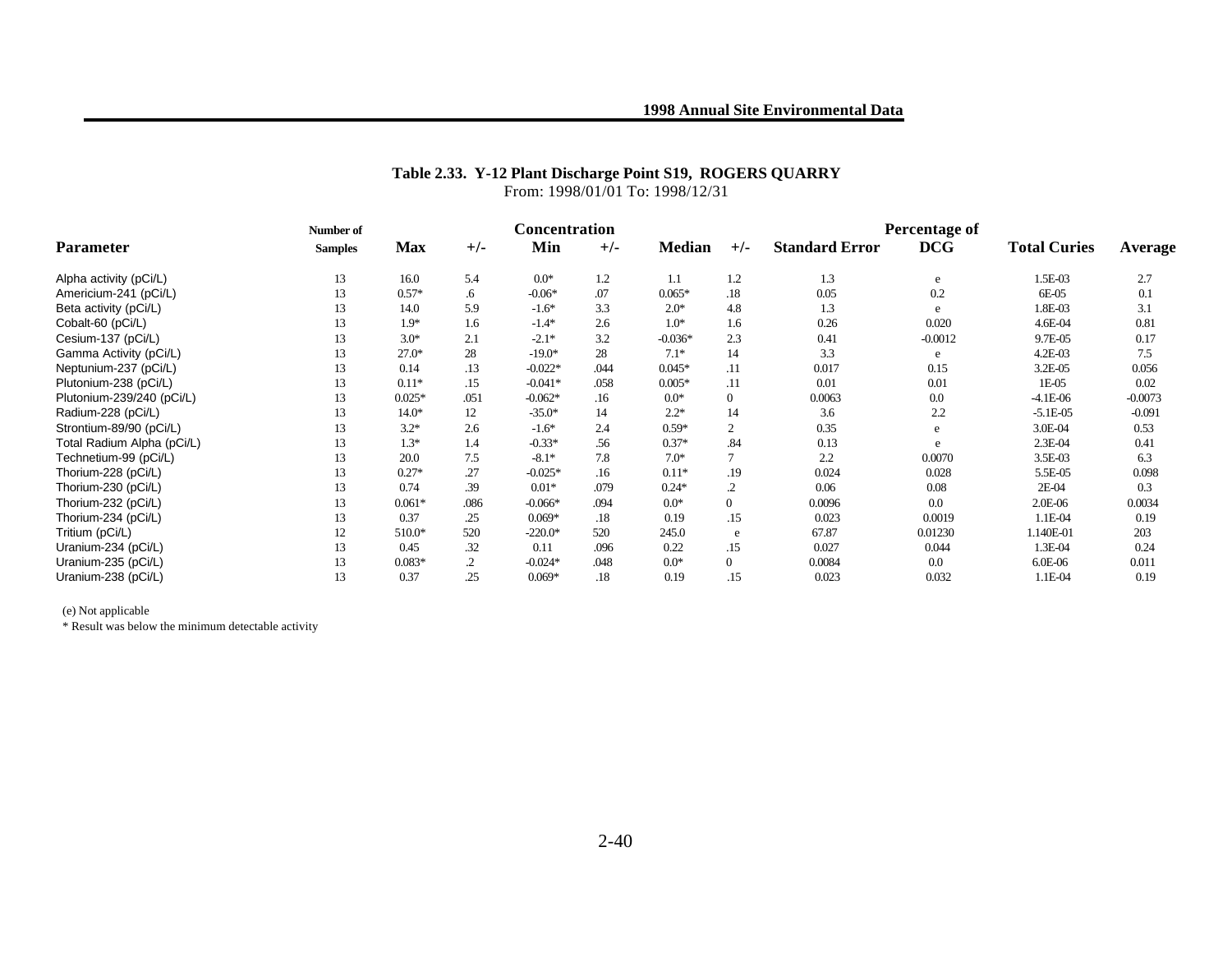|                             | Number of      |            | Concentration(a) |          | <b>Reference</b> | <b>Number of Values</b>    |
|-----------------------------|----------------|------------|------------------|----------|------------------|----------------------------|
| Parameter                   | <b>Samples</b> | <b>Max</b> | Min              | Avg      | Value(b)         | <b>Exceeding Reference</b> |
| Flow, gpd                   | 365            | 2186818.0  | 433721.0         | 749357.6 | d                | d                          |
| pH, Standard Units          | 53             | 8.4        | 7.0              | d        | 9/6(e)           | $\Omega$                   |
| Silver                      | 52             | 0.03       | < 0.0002         | < 0.005  | 0.1              | 0                          |
| Arsenic                     | 52             | 0.0095     | < 0.002          | < 0.004  | 0.0045           | 2                          |
| Boron                       | 52             | < 0.1      | < 0.02           | < 0.05   | d                | d                          |
| Benzene                     | 12             | < 0.010    | < 0.005          | < 0.008  | 0.015            | $\Omega$                   |
| Biochemical Oxygen Demand   | 53             | 53.6       | 20.9             | 34.8     | 300              | 0                          |
| Cadmium                     | 53             | 0.0049     | < 0.0002         | < 0.001  | 0.0045           |                            |
| Chromium                    | 52             | 0.0715     | < 0.001          | < 0.004  | 0.075            | 0                          |
| Copper                      | 52             | 0.0746     | 0.014            | 0.027    | 0.092            | $\Omega$                   |
| Cyanide                     | 12             | 0.02       | < 0.01           | < 0.01   | 0.062            | 0                          |
| Iron                        | 52             | 2.25       | < 0.06           | < 0.8    | 15               | 0                          |
| Mercury                     | 248            | 0.0161     | < 0.0002         | < 0.001  | 0.035            | 0                          |
| Kjeldahl Nitrogen           | 53             | 14.4       | 3.15             | 10.1     | 90               | 0                          |
| Methylene chloride          | 12             | 0.033      | < 0.005          | < 0.010  | 0.041            | 0                          |
| Nickel                      | 52             | < 0.01     | < 0.002          | < 0.006  | 0.032            | 0                          |
| Oil and Grease              | 53             | 21.9       | < 5.0            | < 7.1    | 50               | $\Omega$                   |
| Lead                        | 52             | 0.0067     | < 0.0002         | < 0.003  | 0.074            | 0                          |
| Phenols - Total Recoverable | 53             | 0.029      | < 0.005          | < 0.01   | 0.5              | 0                          |
| Selenium                    | 52             | < 0.2      | < 0.04           | < 0.1    | d                | d                          |
| <b>Suspended Solids</b>     | 53             | 123.0      | 30.8             | 59.1     | 300              | $\Omega$                   |
| Toluene                     | 12             | < 0.010    | < 0.005          | < 0.008  | 0.02             | 0                          |
| Trichloroethene             | 12             | < 0.010    | 0.001            | < 0.007  | 0.027            | 0                          |
| Zinc                        | 52             | 0.174      | 0.08             | 0.1      | 0.75             | $\mathbf{0}$               |
| Uranium                     | 52             | 0.012      | 0.002            | 0.005    | d                | d                          |
| <sup>235</sup> U, weight %  | 52             | 1.5        | 0.62             | 1.1      | d                | d                          |
|                             |                |            |                  |          |                  |                            |

#### **Table 2.34. Y-12 Plant Discharge Point SS6, SANITARY SEWER STATION 6** From: 1998/01/01 To: 1998/12/31

(a) Units in mg/L unless otherwise indicated.

(b) Industrial and Commercial User Waste Water Discharge Permit limits.

(c) Flow during operations and/or discharging.

(d) Not applicable.

(e) Maximum value/minimum value.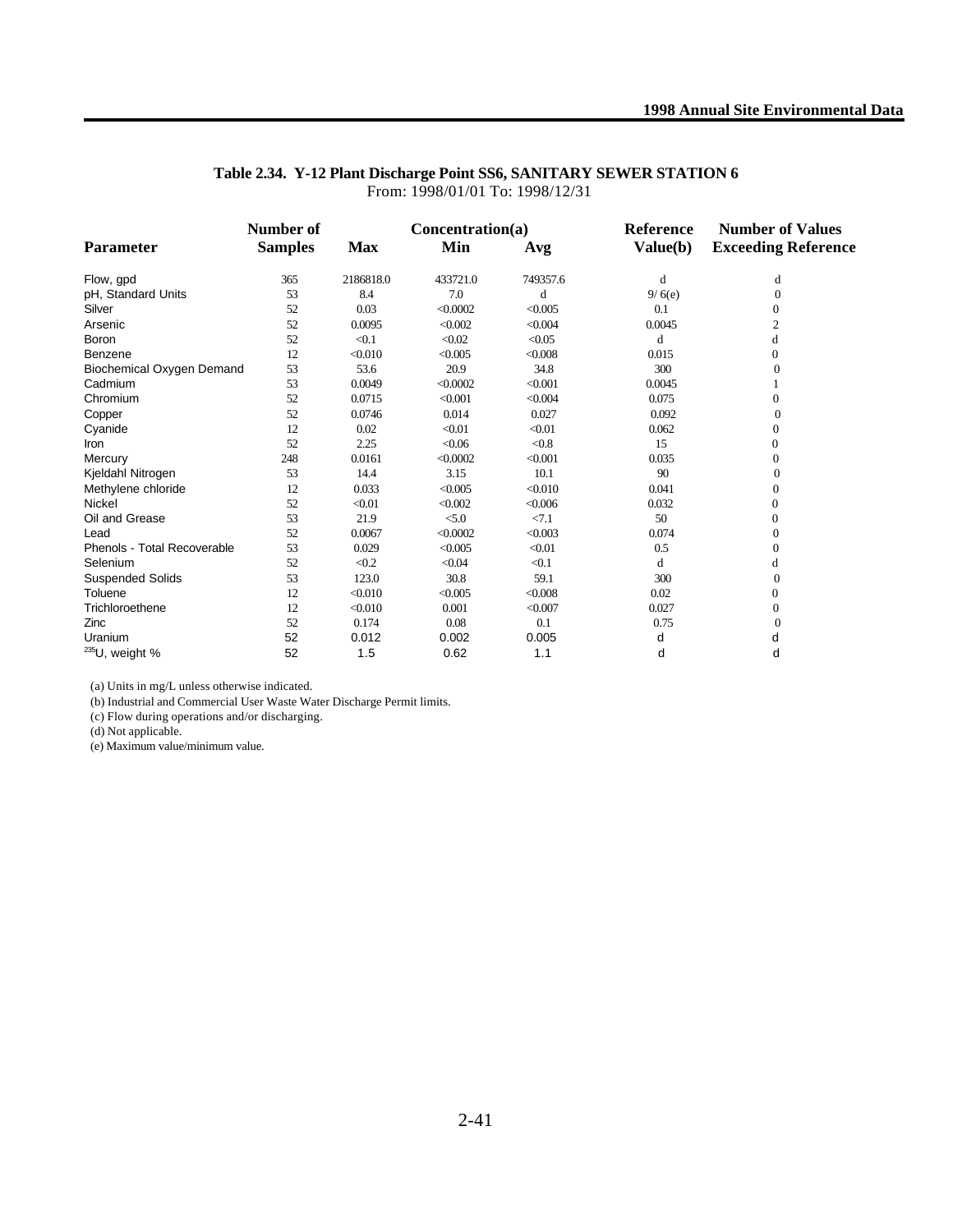| Table 2.35. Y-12 Plant Discharge Point SS6, SANITARY SEWER STATION 6 |
|----------------------------------------------------------------------|
| From: $1998/01/01$ To: $1998/12/31$                                  |

|                           | Number of      |          |       | Concentration_ |          |               |          |                       | Percentage of |                     |
|---------------------------|----------------|----------|-------|----------------|----------|---------------|----------|-----------------------|---------------|---------------------|
| <b>Parameter</b>          | <b>Samples</b> | Max      | $+/-$ | Min            | $+/-$    | <b>Median</b> | $+/-$    | <b>Standard Error</b> | <b>DCG</b>    | <b>Total Curies</b> |
| Alpha activity (pCi/L)    | 52             | $11.0*$  | 16    | $-0.51*$       | 3.4      | 3.5           |          | 0.35                  | e             | 3.8E-03             |
| Beta activity (pCi/L)     | 52             | $13.0*$  | 4.4   | $-300.0*$      | 290      | 5.9           | e        | 5.9                   | e             | $-4.3E-04$          |
| Gamma Activity (pCi/L)    | 52             | $26.0*$  | 57    | $-18.0*$       | 27       | 4.9           |          | 1.4                   | e             | 3.8E-03             |
| Plutonium-238 (pCi/L)     |                | $0.18*$  | .16   | $0.18*$        | .16      | $0.18*$       | .16      |                       | 0.45          | 1.9E-04             |
| Plutonium-239/240 (pCi/L) |                | $0.016*$ | .092  | $0.016*$       | .092     | $0.016*$      | .092     |                       | 0.053         | 1.7E-05             |
| Uranium-234 (pCi/L)       | 52             | 43.0     |       | 1.1            | .33      | 3.2           | e        | 0.78                  | 0.64          | 3.9E-03             |
| Uranium-235 (pCi/L)       | 52             | 2.3      | .62   | $0.0*$         | $\Omega$ | 0.115         | e        | 0.043                 | 0.019         | 1.7E-04             |
| Uranium-238 (pCi/L)       | 52             | 77.0     | 8.4   | 0.45           | .22      | 1.4           | $\Delta$ | 1.5                   | 0.23          | 3.1E-03             |

(e) Not applicable

\* Result was below the minimum detectable activity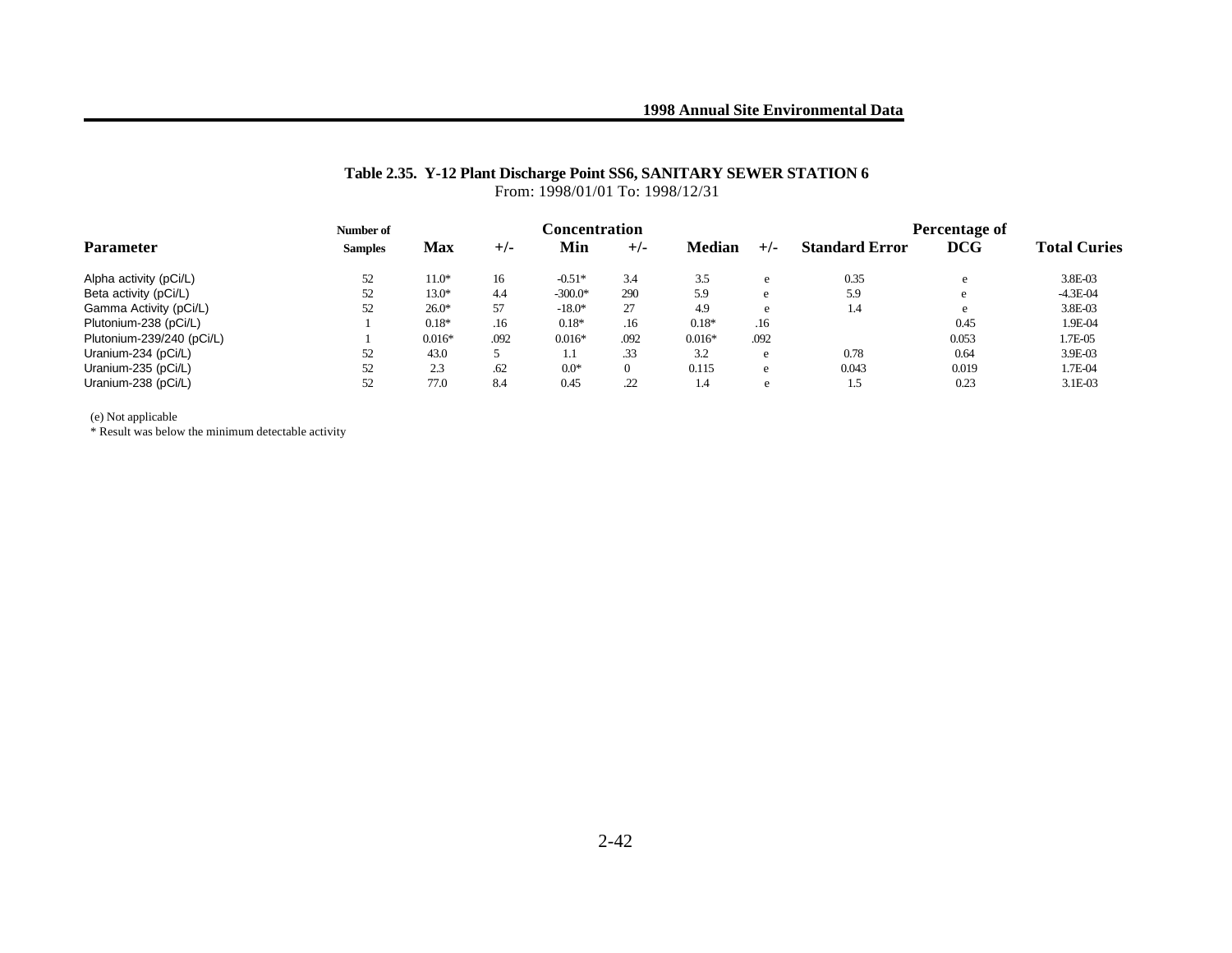|                            | Number of      |          |       |           | <b>Concentration</b> |          |       | Percentage of         |             |                     |                |
|----------------------------|----------------|----------|-------|-----------|----------------------|----------|-------|-----------------------|-------------|---------------------|----------------|
| Parameter                  | <b>Samples</b> | Max      | $+/-$ | Min       | $+/-$                | Median   | $+/-$ | <b>Standard Error</b> | <b>DCG</b>  | <b>Total Curies</b> | <b>Average</b> |
| Alpha activity (pCi/L)     | 12             | 20.0     | 5.5   | 5.5       | 3.8                  | 12.0     | e     | 1.4                   | e           | 9.1E-02             | 12             |
| Americium-241 (pCi/L)      | 12             | $0.15*$  | .34   | $-0.13*$  | .13                  | 0.0525   | e     | 0.026                 | 0.18        | 2.6E-04             | 0.038          |
| Beta activity (pCi/L)      | 12             | 19.0     | 4.7   | $4.8*$    | 5.1                  | 10.35    | e     | 1.6                   |             | 8.3E-02             |                |
| Cobalt-60 (pCi/L)          | 12             | $2.2*$   | 1.7   | $-5.9*$   | 3.8                  | 1.25     | e     | 0.62                  | 0.025       | 3.7E-03             | 0.48           |
| Cesium-137 (pCi/L)         | 12             | $1.6*$   | 1.7   | $-2.0*$   | 2.6                  | $-0.305$ | e     | 0.31                  | $-0.010$    | $-1.1E-03$          | $-0.15$        |
| Gamma Activity (pCi/L)     | 12             | $21.0*$  | 28    | $-19.0*$  | 28                   | 3.5      | e     | 3.1                   | e           | 1.5E-02             | 2.0            |
| Neptunium-237 (pCi/L)      | 12             | $0.14*$  | .16   | $-0.038*$ | .11                  | 0.004    | e     | 0.02                  | 0.01        | 3E-04               | 0.04           |
| Plutonium-238 (pCi/L)      | 12             | $0.12*$  | .16   | $-0.074*$ | .12                  | 0.0065   | e     | 0.019                 | 0.016       | 9.3E-05             | 0.013          |
| Plutonium-239/240 (pCi/L)  | 12             | $0.067*$ | .11   | $-0.053*$ | .061                 | 0.007    | e     | 0.009                 | 0.02        | 3E-05               | 0.0046         |
| Radium-228 (pCi/L)         | 12             | $8.4*$   | 14    | $-6.6*$   | 10                   | 2.55     | e     | 1.4                   | 2.6         | 9.8E-03             | 1.3            |
| Strontium-89/90 (pCi/L)    | 12             | $3.9*$   | 2.9   | $-1.4*$   | 2.6                  | 0.57     | e     | 0.45                  |             | 4.1E-03             | 0.55           |
| Total Radium Alpha (pCi/L) | 12             | 4.9      | 2.1   | $-0.19*$  | .81                  | 0.605    |       | 0.44                  |             | 7.8E-03             | 1.1            |
| Technetium-99 (pCi/L)      | 12             | 32.0     | 7.7   | $-8.1*$   | 7.8                  | 15.5     | e     | 3.2                   | 0.016       | 1.1E-01             | 14             |
| Thorium-228 (pCi/L)        | 12             | 0.14     | .16   | $-0.029*$ | .15                  | 0.064    |       | 0.018                 | 0.016       | 4.5E-04             | 0.061          |
| Thorium-230 (pCi/L)        | 12             | 2.3      | .65   | $0.08*$   | .14                  | 0.36     |       | 0.2                   | 0.1         | 4E-03               | 0.5            |
| Thorium-232 (pCi/L)        | 12             | $0.075*$ | .15   | $-0.044*$ | .087                 | 0.0      | e     | 0.012                 | 0.0         | 1.1E-04             | 0.018          |
| Thorium-234 (pCi/L)        | 12             | 13.0     | 1.7   | 2.2       | .47                  | 7.4      |       | 0.91                  | 0.074       | 5.9E-02             | 7.8            |
| Tritium (pCi/L)            | 12             | $600.0*$ | 510   | $-300.0*$ | 530                  | $-12.5$  | e     | 76.1                  | $-0.000600$ | 2.26E-01            | 30.6           |
| Uranium-234 (pCi/L)        | 12             | 6.7      |       | 1.4       | .36                  | 3.6      | e     | 0.43                  | 0.72        | 3.0E-02             | 4.0            |
| Uranium-235 (pCi/L)        | 12             | 0.53     | .25   | $0.033*$  | .081                 | 0.21     | e     | 0.044                 | 0.035       | 1.7E-03             | 0.23           |
| Uranium-238 (pCi/L)        | 12             | 13.0     | 1.7   | 2.2       | .47                  | 7.4      | e     | 0.91                  | 1.2         | 5.9E-02             | 7.8            |

#### **Table 2.36. Y-12 Plant Discharge Point STATION 304, BEAR CREEK AT KM 4.55** From: 1998/01/01 To: 1998/12/31

(e) Not applicable

\* Result was the minimum detectable activity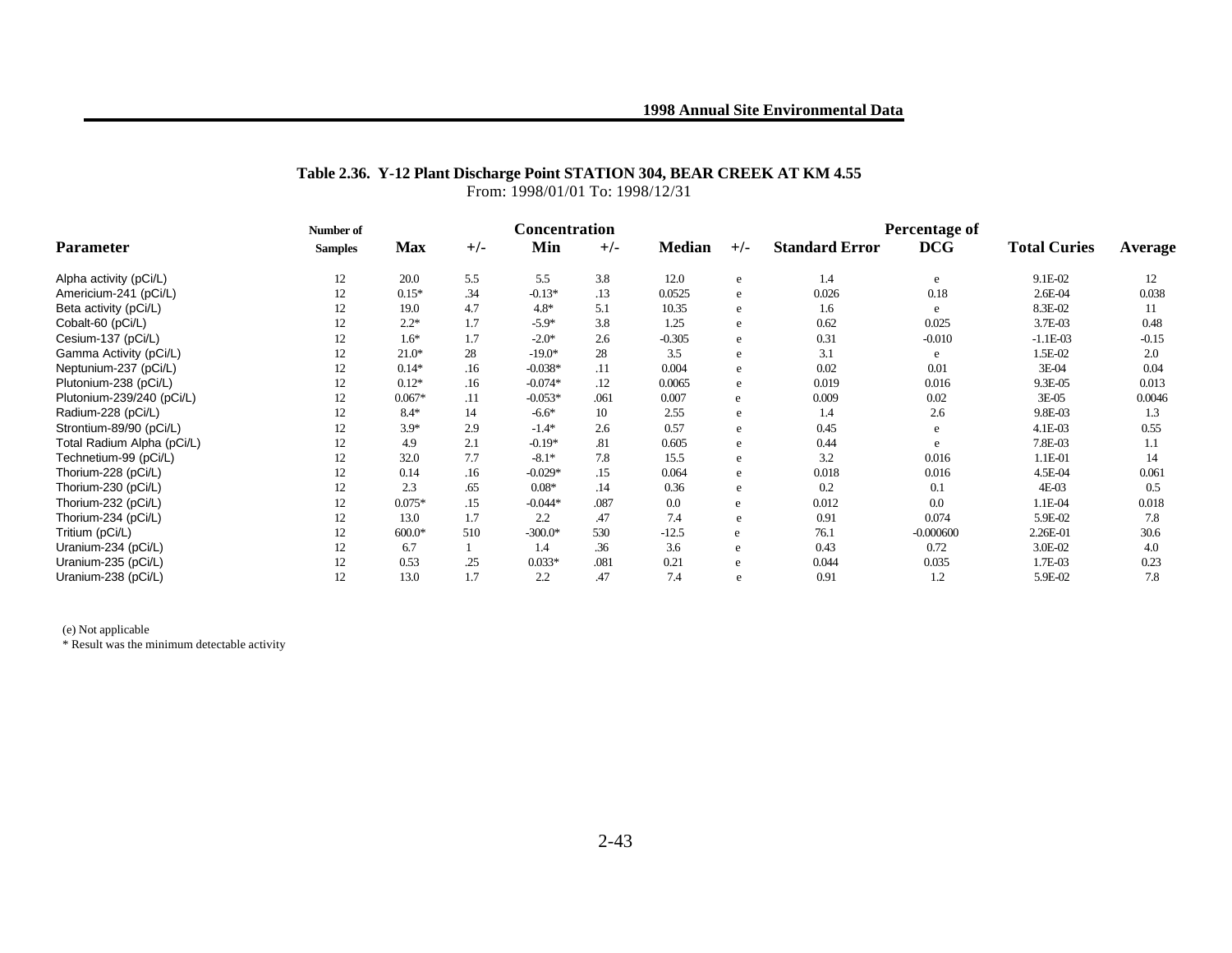|                             | Number of      |            | Concentration(a) |          | <b>Reference</b> | <b>Number of Values</b>    |
|-----------------------------|----------------|------------|------------------|----------|------------------|----------------------------|
| Parameter                   | <b>Samples</b> | <b>Max</b> | Min              | Avg      | Value(b)         | <b>Exceeding Reference</b> |
| Flow, mgd                   | 365            | 185.4881   | 0.2068           | 5.356    | d                | d                          |
| pH, Standard Units          | 24             | 8.3        | 7.3              | d        | 9/6(e)           | $\overline{0}$             |
| Silver                      | 12             | < 0.02     | < 0.004          | < 0.008  | 0.0041           | 0                          |
| Aluminum                    | 12             | 0.97       | < 0.04           | < 0.3    | d                |                            |
| Arsenic                     | 12             | < 0.2      | < 0.04           | < 0.07   | 0.0014           | 0                          |
| Boron                       | 12             | 10.7       | < 0.02           | < 0.9    | d                | d                          |
| <b>Barium</b>               | 12             | 0.0723     | 0.0239           | 0.0509   | d                | d                          |
| Beryllium                   | 12             | < 0.001    | < 0.0002         | < 0.0004 |                  |                            |
| Calcium                     | 12             | 54.8       | 17.5             | 35.9     | d                | d                          |
| Cadmium                     | 12             | < 0.01     | < 0.002          | < 0.004  | 0.0039           | 0                          |
| Chloride                    | 12             | 11.4       | 3.35             | 6.56     | d                | d                          |
| Cobalt                      | 12             | < 0.02     | < 0.002          | < 0.006  | d                | d                          |
| Chromium                    | 12             | < 0.02     | < 0.004          | < 0.008  | 0.016            | 0                          |
| Copper                      | 12             | < 0.02     | < 0.004          | < 0.008  | 0.0177           | 0                          |
| Iron                        | 12             | 0.99       | < 0.01           | < 0.3    | d                | d                          |
| Mercury                     | 12             | < 0.0002   | < 0.0001         | < 0.0002 | 0.00015          | $\Omega$                   |
| Potassium                   | 12             | 2.06       | 0.8              | $\leq$ 1 | d                | d                          |
| Lithium                     | 12             | 2.21       | < 0.002          | < 0.2    |                  | đ                          |
| Magnesium                   | 12             | 19.9       | 3.69             | 11.6     | d                | d                          |
| Manganese                   | 12             | 0.069      | 0.01             | 0.04     | d                | d                          |
| Molybdenum                  | 12             | < 0.05     | < 0.006          | < 0.02   | d                | d                          |
| Sodium                      | 12             | 5.94       | 1.53             | 3.69     | d                | d                          |
| Nickel                      | 12             | < 0.05     | < 0.008          | < 0.02   | 1.418            | 0                          |
| Nitrite as Nitrogen         | 12             | < 0.15     | < 0.015          | < 0.030  | d                | d                          |
| Nitrate as Nitrogen         | 12             | 3.75       | 0.47             | 1.8      | d                | d                          |
| Lead                        | 12             | < 0.1      | < 0.02           | < 0.03   | 0.0817           | 0                          |
| Phenols - Total Recoverable | 12             | 0.0064     | < 0.005          | < 0.005  | d                | d                          |

### **Table 2.37. Y-12 Plant Discharge Point STATION 304, BEAR CREEK AT KM 4.55**  From: 1998/01/01 To: 1998/12/31

(a) Units in mg/L unless otherwise indicated.

(b) Tennessee Water Quality Criteria. (c) Flow during operations and/or discharging.

(d) Not applicable.

(e) Maximum value/minimum value.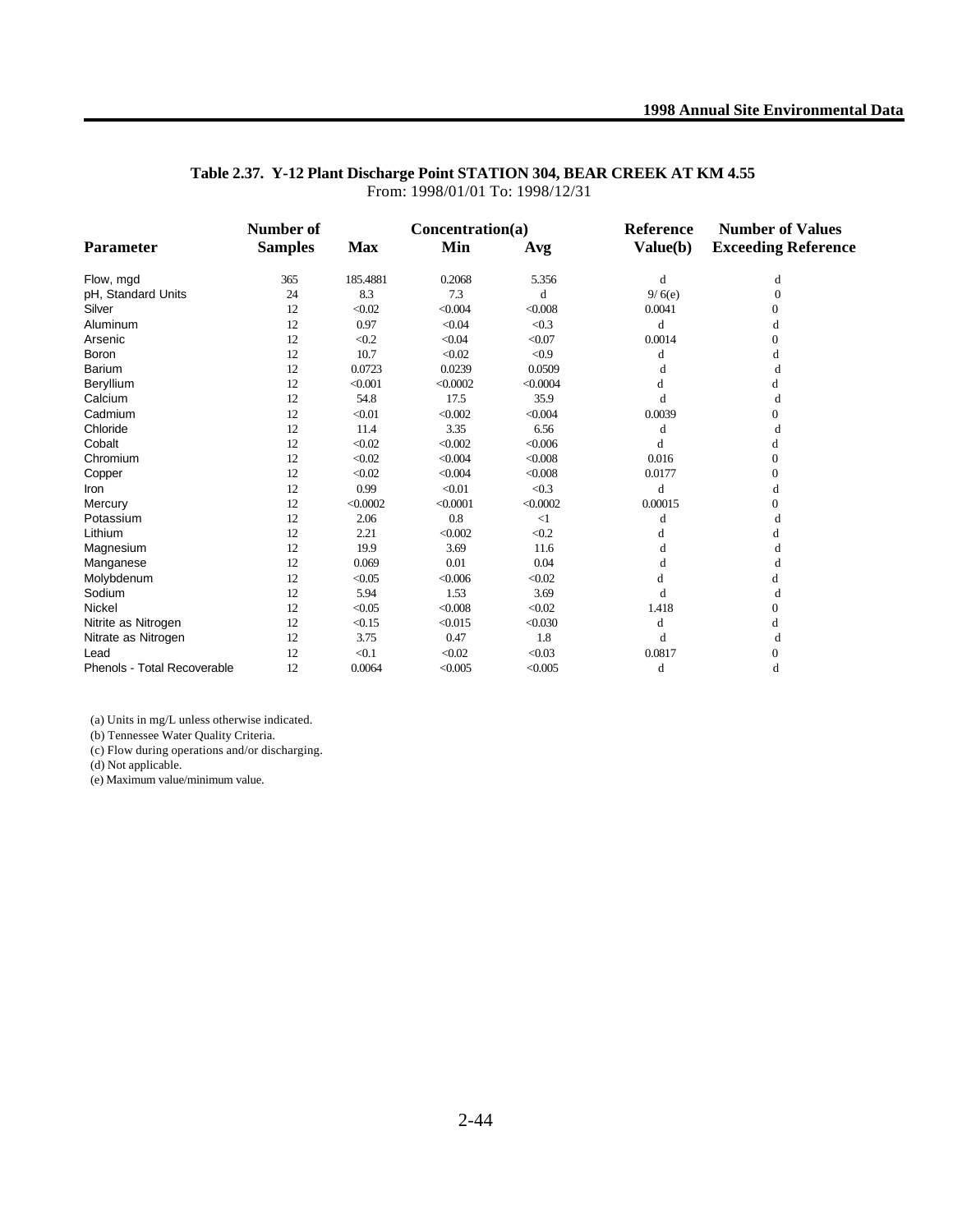|                  | Number of      |            | Concentration(a) |         | <b>Reference</b> | <b>Number of Values</b>    |
|------------------|----------------|------------|------------------|---------|------------------|----------------------------|
| Parameter        | <b>Samples</b> | <b>Max</b> | Min              | Avg     | Value(b)         | <b>Exceeding Reference</b> |
| Antimony         | 12             | < 0.2      | < 0.04           | < 0.07  | 4.30             |                            |
| Selenium         | 12             | < 0.2      | < 0.04           | < 0.09  | 0.02             |                            |
| Strontium        | 12             | 0.0896     | 0.038            | 0.061   |                  |                            |
| Sulfate          | 12             | 13.6       | 3.83             | 8.86    | đ                |                            |
| Suspended Solids | 12             | 16.8       | 1.2              | 4.3     |                  |                            |
| Thorium          | 12             | < 0.2      | < 0.01           | < 0.05  |                  |                            |
| Titanium         | 12             | < 0.05     | < 0.01           | < 0.02  | d                |                            |
| Thallium         | 12             | < 0.2      | < 0.03           | < 0.06  | 0.0063           |                            |
| Uranium          | 12             | 0.044      | 0.007            | 0.02    | đ                |                            |
| U-235, weight %  | 12             | 0.47       | 0.35             | 0.39    |                  |                            |
| Vanadium         | 12             | < 0.02     | < 0.004          | < 0.007 |                  |                            |
| Zinc             | 12             | < 0.05     | < 0.01           | < 0.02  |                  |                            |
| Zirconium        | 12             | < 0.2      | < 0.004          | < 0.05  | đ                |                            |
|                  |                |            |                  |         |                  |                            |

### **Table 2.38. Y-12 Plant Discharge Point STATION 304, BEAR CREEK AT KM 4.55**  From: 1998/01/01 To: 1998/12/31

(a) Units in mg/L unless otherwise indicated.

(b) Tennessee Water Quality Criteria.

(c) Flow during operations and/or discharging.

(d) Not applicable.

(e) Maximum value/minimum value.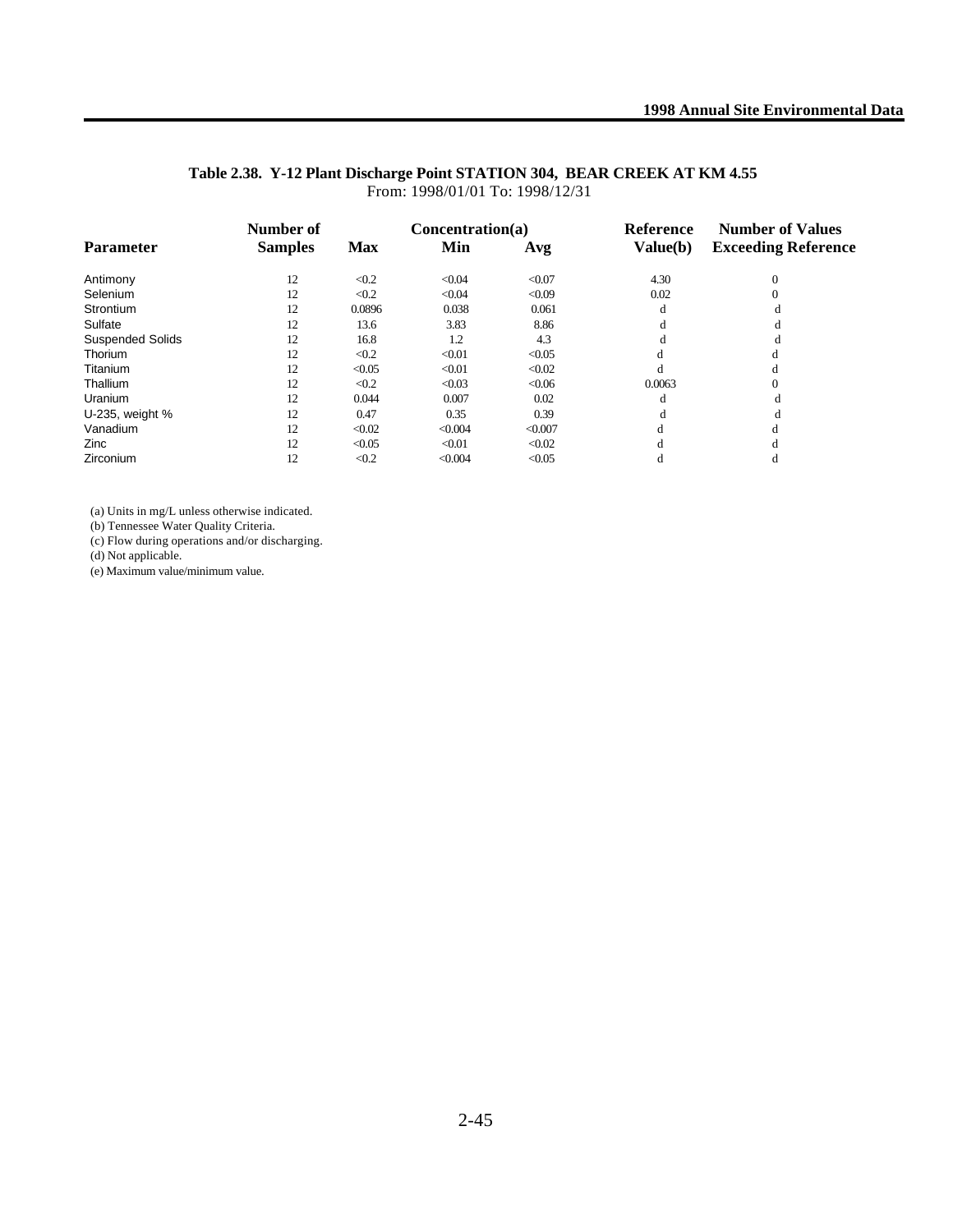### **Table 2.39. CONSTITUENTS DETECTED IN GROUNDWATER AT THE Y-12 PLANT SITE 1998**

|                    |        | <b>FILTERED</b> | #                       | #                       | <b>MAXIMUM</b><br><b>DETECTED</b> | <b>MINIMUM</b><br><b>DETECTED</b> | <b>AVERAGE</b> | DETECTED REFERENCE | $\overline{\boldsymbol{r}}$<br>MMTS. |
|--------------------|--------|-----------------|-------------------------|-------------------------|-----------------------------------|-----------------------------------|----------------|--------------------|--------------------------------------|
| <b>VARIABLE</b>    |        | <b>STATUS</b>   | <b>SAMPLES</b>          | <b>DETECTED</b>         | MMT.                              | MMT.                              | MMTS.          | <b>VALUE</b>       | $>$ REF                              |
| Chloride           |        |                 | $\overline{\mathbf{c}}$ | 2                       | 19.8                              | 16.5                              | 18.15          | 250                |                                      |
| Fluoride           | (mg/L) |                 | $\overline{2}$          |                         | 0.1                               | 0.1                               | 0.1            | 2                  | 0<br>$\mathbf 0$                     |
| Sulfate            | (mg/L) |                 | $\overline{2}$          | $\overline{2}$          | 19.3                              | 16.9                              | 18.1           |                    |                                      |
|                    | (mg/L) |                 |                         |                         |                                   |                                   |                | 250                | $\pmb{0}$                            |
| Barium, ICAP(mg/L) |        |                 | $\overline{2}$          | $\overline{2}$          | 0.2                               | 0.199                             | 0.1995         | 2                  | $\pmb{0}$                            |
| Barium, ICAP       | (mg/L) | <b>FILTERED</b> | $\overline{c}$          | $\overline{c}$          | 0.204                             | 0.2                               | 0.202          | $\overline{2}$     | $\mathbf 0$                          |
| Boron, ICAP        | (mg/L) |                 | 2                       |                         | 0.0099                            | 0.0099                            | 0.0099         | <b>NR</b>          | <b>NA</b>                            |
| Boron, ICAP        | (mg/L) | <b>FILTERED</b> | $\overline{c}$          |                         | 0.015                             | 0.015                             | 0.015          | <b>NR</b>          | <b>NA</b>                            |
| Calcium, ICAP      | (mg/L) |                 | $\overline{c}$          | $\overline{\mathbf{c}}$ | 84                                | 81.1                              | 82.55          | <b>NR</b>          | <b>NA</b>                            |
| Calcium, ICAP      | (mg/L) | <b>FILTERED</b> | $\overline{c}$          | $\overline{c}$          | 83.2                              | 83                                | 83.1           | NR                 | <b>NA</b>                            |
| Iron, ICAP         | (mg/L) |                 | $\overline{c}$          | $\overline{c}$          | 0.604                             | 0.58                              | 0.592          | 0.3                | $\overline{2}$                       |
| Iron, ICAP         | (mg/L) | <b>FILTERED</b> | $\overline{c}$          | 2                       | 0.63                              | 0.584                             | 0.607          | 0.3                | $\overline{2}$                       |
| Lead, PMS          | (mg/L) |                 | $\overline{c}$          |                         | 0.0008                            | 0.0008                            | 0.0008         | <b>NR</b>          | <b>NA</b>                            |
| Lithium, ICAP      | (mg/L) |                 | $\overline{2}$          | $\overline{c}$          | 0.019                             | 0.017                             | 0.018          | <b>NR</b>          | <b>NA</b>                            |
| Lithium, ICAP      | (mg/L) | <b>FILTERED</b> | $\overline{2}$          | $\overline{c}$          | 0.019                             | 0.0174                            | 0.0182         | <b>NR</b>          | <b>NA</b>                            |
| Magnesium, ICAP    | (mg/L) |                 | $\overline{2}$          | $\overline{2}$          | 14                                | 13.9                              | 13.95          | <b>NR</b>          | <b>NA</b>                            |
| Magnesium, ICAP    | (mg/L) | <b>FILTERED</b> | $\overline{c}$          | $\overline{c}$          | 14.3                              | 14                                | 14.15          | NR                 | <b>NA</b>                            |
| Manganese, ICAP    | (mg/L) |                 | $\overline{2}$          | $\overline{c}$          | 0.65                              | 0.623                             | 0.6365         | 0.05               | $\overline{2}$                       |
| Manganese, ICAP    | (mg/L) | <b>FILTERED</b> | $\overline{2}$          | $\overline{c}$          | 0.69                              | 0.643                             | 0.6665         | 0.05               | $\overline{2}$                       |
| Potassium, ICAP    | (mg/L) |                 | $\overline{2}$          | $\overline{c}$          | 2.6                               | 2.4                               | 2.5            | <b>NR</b>          | <b>NA</b>                            |
| Potassium, ICAP    | (mg/L) | <b>FILTERED</b> | $\overline{2}$          | $\overline{c}$          | 2.35                              | 2.2                               | 2.275          | <b>NR</b>          | <b>NA</b>                            |
| Sodium, ICAP       | (mg/L) |                 | $\overline{c}$          | $\overline{\mathbf{c}}$ | 12                                | 11.3                              | 11.65          | <b>NR</b>          | <b>NA</b>                            |
| Sodium, ICAP       | (mg/L) | <b>FILTERED</b> | $\overline{2}$          | $\overline{c}$          | 12                                | 11.6                              | 11.8           | <b>NR</b>          | <b>NA</b>                            |
| Strontium, ICAP    |        |                 | $\overline{c}$          | $\overline{c}$          | 0.15                              | 0.139                             | 0.1445         | <b>NR</b>          | <b>NA</b>                            |
|                    | (mg/L) |                 |                         |                         |                                   |                                   |                |                    |                                      |
| Strontium, ICAP    | (mg/L) | <b>FILTERED</b> | $\overline{\mathbf{c}}$ | $\overline{2}$          | 0.15                              | 0.143                             | 0.1465         | <b>NR</b>          | <b>NA</b>                            |
| Zinc, ICAP         | (mg/L) |                 | $\overline{2}$          |                         | 0.003                             | 0.003                             | 0.003          | 5                  | 0                                    |

### **REGIME=BC AREA NAME=Background**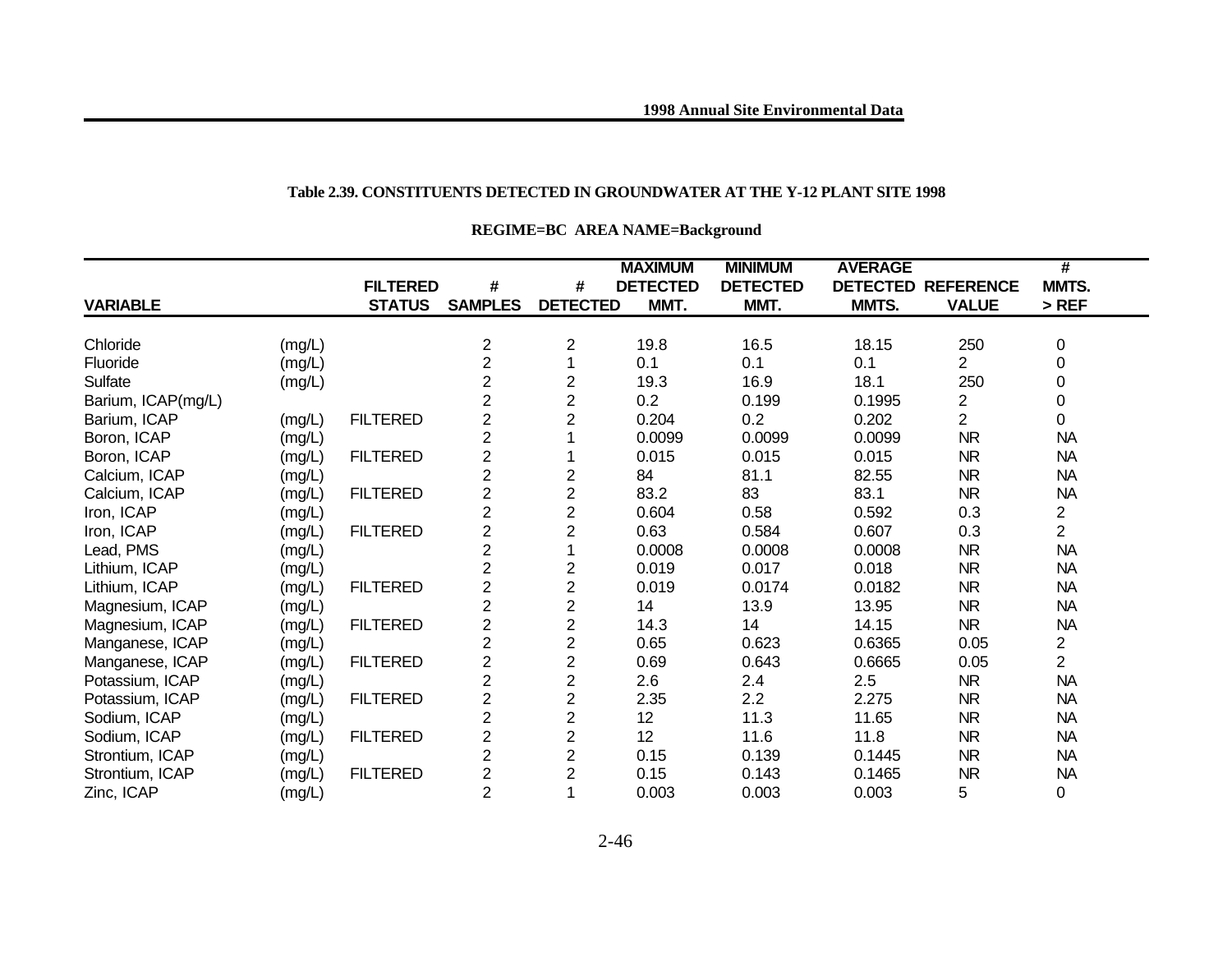| <b>VARIABLE</b>                        |              | <b>FILTERED</b><br><b>STATUS</b> | #<br><b>SAMPLES</b>     | #<br><b>DETECTED</b>    | <b>MAXIMUM</b><br><b>DETECTED</b><br>MMT. | <b>MINIMUM</b><br><b>DETECTED</b><br>MMT. | <b>AVERAGE</b><br>MMTS. | <b>DETECTED REFERENCE</b><br><b>VALUE</b> | #<br>MMTS.<br>$>$ REF |  |
|----------------------------------------|--------------|----------------------------------|-------------------------|-------------------------|-------------------------------------------|-------------------------------------------|-------------------------|-------------------------------------------|-----------------------|--|
|                                        |              |                                  |                         |                         |                                           |                                           |                         |                                           |                       |  |
| Zinc, ICAP                             | (mg/L)       | <b>FILTERED</b>                  | $\overline{2}$          | 1                       | 0.0039                                    | 0.0039                                    | 0.0039                  | 5                                         | 0                     |  |
| Conductivity,<br>field measurement     | (umhos/cm)   |                                  | $\overline{2}$          | <b>NA</b>               | 488                                       | 449                                       | 468.5                   | <b>NR</b>                                 | <b>NA</b>             |  |
| Dissolved Oxygen,<br>field measurement | (ppm)        |                                  | $\overline{2}$          | <b>NA</b>               | 0.44                                      | 0.16                                      | 0.3                     | NR                                        | <b>NA</b>             |  |
| pH, field measurement                  | (PH)         |                                  | $\overline{2}$          | <b>NA</b>               | 7.37                                      | 6.48                                      | 6.925                   | 6.5/8.5                                   | $\mathbf 1$           |  |
| REDOX, field measurement               | (mV)         |                                  | $\overline{2}$          | <b>NA</b>               | $-91$                                     | $-111$                                    | $-101$                  | <b>NR</b>                                 | <b>NA</b>             |  |
| <b>Static Water Level</b>              | $(tt - toc)$ |                                  | $\overline{2}$          | <b>NA</b>               | -8                                        | $-13.35$                                  | $-10.675$               | <b>NR</b>                                 | <b>NA</b>             |  |
| Temperature,<br>field measurement      | (Deg C)      |                                  | $\overline{2}$          | <b>NA</b>               | 18.8                                      | 15                                        | 16.9                    | NR                                        | <b>NA</b>             |  |
| Alkalinity as HCO3                     | (mg/L)       |                                  | 2                       | $\overline{2}$          | 256                                       | 246                                       | 251                     | <b>NR</b>                                 | <b>NA</b>             |  |
| Conductivity                           | (umhos/cm)   |                                  | $\overline{\mathbf{c}}$ | $\overline{2}$          | 563                                       | 543                                       | 553                     | <b>NR</b>                                 | <b>NA</b>             |  |
| <b>Dissolved Solids</b>                | (mg/L)       |                                  | $\overline{c}$          | $\overline{2}$          | 338                                       | 323                                       | 330.5                   | 500                                       | 0                     |  |
| pH                                     | (Hq)         |                                  | $\overline{\mathbf{c}}$ | $\overline{2}$          | 7.51 L                                    | 7.26L                                     | 7.385                   | 6.5/8.5                                   | 0                     |  |
| Turbidity                              | (NTU)        |                                  | $\overline{\mathbf{c}}$ | $\overline{\mathbf{c}}$ | 5.51                                      | 3.98                                      | 4.745                   |                                           | $\overline{2}$        |  |
| lodine-129                             | (pCi/L)      |                                  | $\overline{\mathbf{c}}$ | $\overline{c}$          | 11                                        | 0.34                                      | 5.67                    | <b>NR</b>                                 | <b>NA</b>             |  |
| Radium - Total Alpha                   | (pCi/L)      |                                  | $\overline{\mathbf{c}}$ | $\overline{c}$          | 1.1                                       | $-0.15$                                   | 0.475                   | 5 <sub>g</sub>                            | 0                     |  |
| Uranium-234                            | (pCi/L)      |                                  | $\overline{\mathbf{c}}$ | $\overline{\mathbf{c}}$ | 0.12                                      | 0.077                                     | 0.0985                  | 20                                        | 0                     |  |
| Uranium-235                            | (pCi/L)      |                                  | $\overline{\mathbf{c}}$ | $\overline{c}$          | 0.01                                      | $-0.036$                                  | $-0.013$                | 24                                        | 0                     |  |
| Neptunium-237                          | (pCi/L)      |                                  | $\overline{c}$          | $\overline{2}$          | 0.062                                     | $-0.041$                                  | 0.0105                  | 1.2                                       | 0                     |  |
| Plutonium-238                          | (pCi/L)      |                                  | $\overline{\mathbf{c}}$ | $\overline{2}$          | 0.058                                     | $-0.044$                                  | 0.007                   | 1.6                                       | 0                     |  |
| Uranium-238                            | (pCi/L)      |                                  | $\overline{\mathbf{c}}$ | $\overline{\mathbf{c}}$ | 0.062                                     | $-0.018$                                  | 0.022                   | 24                                        | 0                     |  |
| Plutonium-239                          | (pCi/L)      |                                  | $\overline{c}$          | $\overline{2}$          | 0.014                                     | 0                                         | 0.007                   | 1.2                                       | 0                     |  |
| Americium-241                          | (pCi/L)      |                                  | $\overline{2}$          | $\overline{2}$          | 0.041                                     | 0.016                                     | 0.0285                  | 1.2                                       | 0                     |  |
| Strontium-89/90                        | (pCi/L)      |                                  | $\overline{2}$          | $\overline{2}$          | 1.3                                       | $-1.5$                                    | $-0.1$                  | 8                                         | 0                     |  |
| Technetium-99                          | (pCi/L)      |                                  | $\overline{\mathbf{c}}$ | $\overline{2}$          | $-3.1$                                    | $-3.6$                                    | $-3.35$                 | 4000                                      | 0                     |  |
| Gross Alpha                            | (pCi/L)      |                                  | $\overline{2}$          | $\overline{2}$          | 1.6                                       | $-1.5$                                    | 0.05                    | 15f                                       | $\mathbf 0$           |  |

# **Table 2.39 (continued)**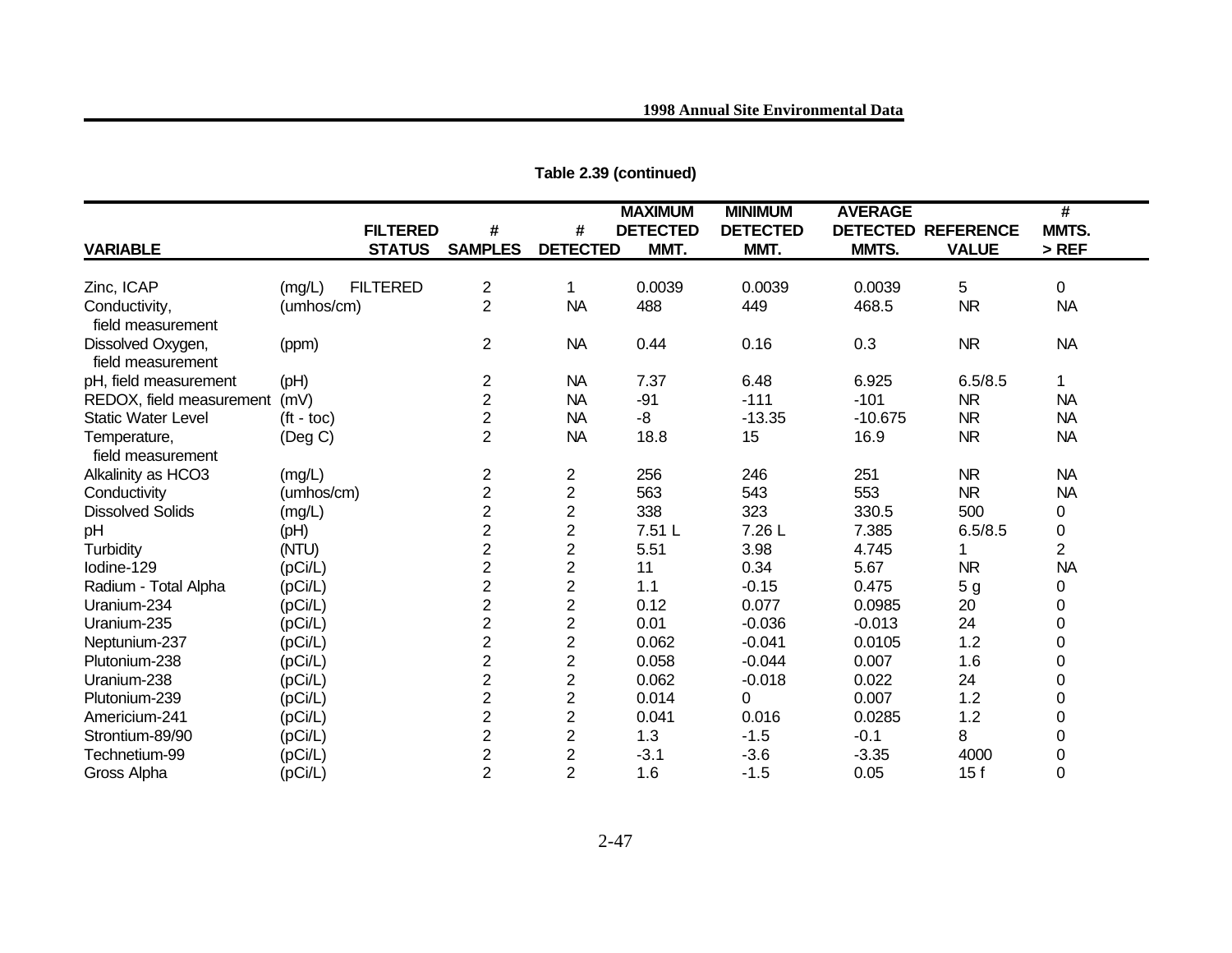### **1998 Annual Site Environmental Data**

## **Table 2.39 (continued)**

|                 |         |                 |                |                 | <b>MAXIMUM</b>  | <b>MINIMUM</b>  | <b>AVERAGE</b> |                           |           |
|-----------------|---------|-----------------|----------------|-----------------|-----------------|-----------------|----------------|---------------------------|-----------|
|                 |         | <b>FILTERED</b> | #              | #               | <b>DETECTED</b> | <b>DETECTED</b> |                | <b>DETECTED REFERENCE</b> | MMTS.     |
| <b>VARIABLE</b> |         | <b>STATUS</b>   | <b>SAMPLES</b> | <b>DETECTED</b> | MMT.            | MMT.            | MMTS.          | <b>VALUE</b>              | > REF     |
| Gross Beta      | (pCi/L) |                 |                |                 | 3.7             | 2.6             | 3.15           | 50a                       |           |
| Tritium         | (pCi/L) |                 |                |                 | 290             | 200             | 245            | 20000                     |           |
| 2-Butanone      | (ug/L,  |                 |                |                 | 3 BJ            | 3 BJ            | ີ              | <b>NR</b>                 | <b>NA</b> |
| Acetone         | (ug/L)  |                 |                |                 | 2 BJ            | ل ا             | .5             | <b>NR</b>                 | <b>NA</b> |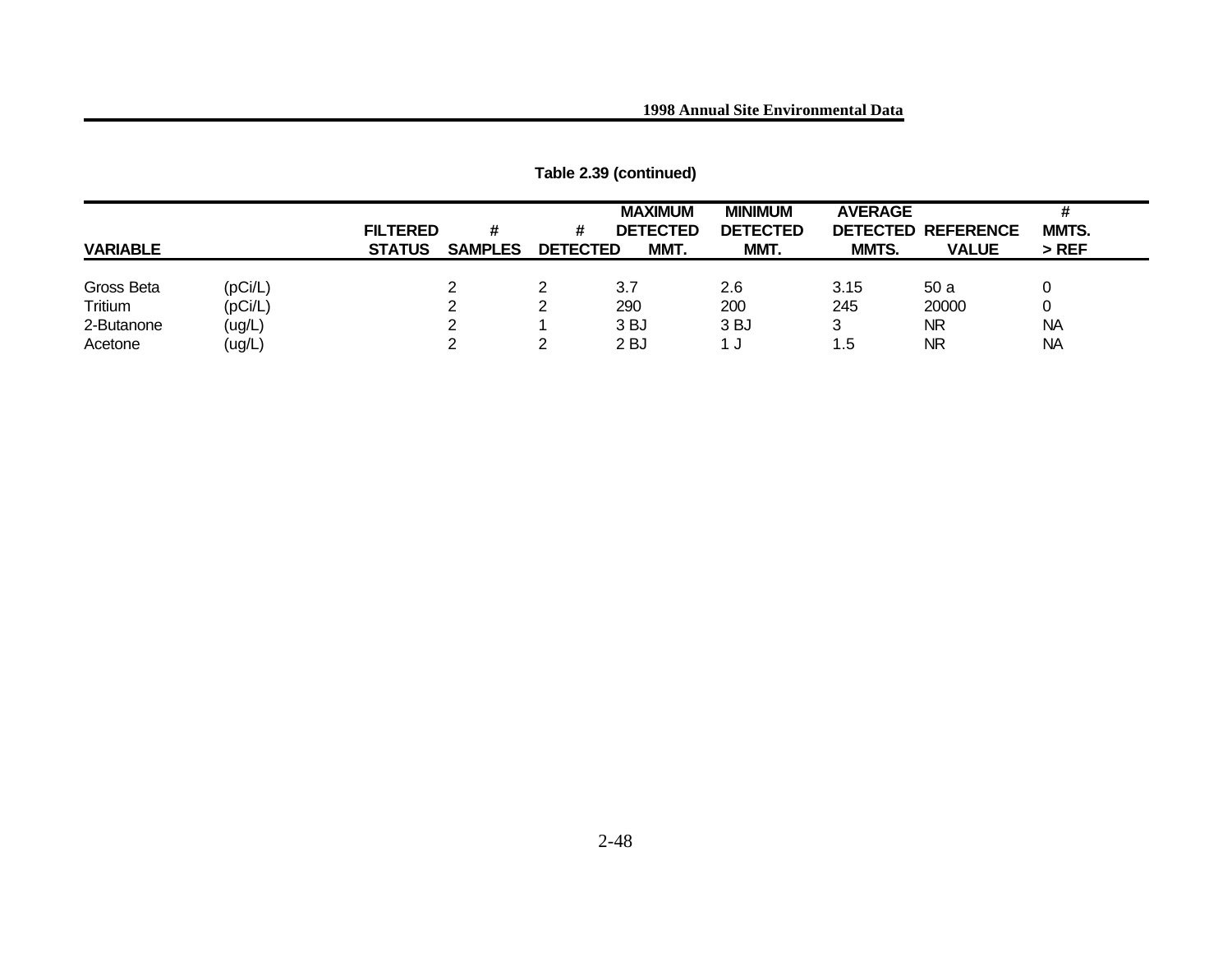## **Table 2.40. CONSTITUENTS DETECTED IN GROUNDWATER AT THE Y-12 PLANT SITE 1998**

| <b>VARIABLE</b>  |        | <b>FILTERED</b><br><b>STATUS</b> | #<br><b>SAMPLES</b> | #<br><b>DETECTED</b> | <b>MAXIMUM</b><br><b>DETECTED</b><br>MMT. | <b>MINIMUM</b><br><b>DETECTED</b><br>MMT. | <b>AVERAGE</b><br>MMTS. | <b>DETECTED REFERENCE</b><br><b>VALUE</b> | #<br>MMTS.<br>$>$ REF |
|------------------|--------|----------------------------------|---------------------|----------------------|-------------------------------------------|-------------------------------------------|-------------------------|-------------------------------------------|-----------------------|
|                  |        |                                  |                     |                      |                                           |                                           |                         |                                           |                       |
| Chloride         | (mg/L) |                                  | 10                  | 10                   | 48.3                                      | 0.88                                      | 20.405                  | 250                                       | 0                     |
| Fluoride         | (mg/L) |                                  | 10                  | 2                    | 5.34                                      | 5.2                                       | 5.27                    | $\overline{2}$                            | $\overline{2}$        |
| Nitrate Nitrogen | (mg/L) |                                  | 10                  | 3                    | 1.04                                      | 0.095                                     | 0.511667                | 10                                        | $\mathbf 0$           |
| Sulfate          | (mg/L) |                                  | 10                  | 10                   | 26.1                                      | 1.46                                      | 12.372                  | 250                                       | $\Omega$              |
| Aluminum, ICAP   | (mg/L) |                                  | 10                  |                      | 0.29                                      | 0.29                                      | 0.29                    | 0.2                                       |                       |
| Aluminum, ICAP   | (mg/L) | <b>FILTERED</b>                  | 10                  |                      | 0.1                                       | 0.1                                       | 0.1                     | 0.2                                       | 0                     |
| Barium, ICAP     | (mg/L) |                                  | 10                  | 10                   | 0.233                                     | 0.0302                                    | 0.10696                 | $\overline{2}$                            | 0                     |
| Barium, ICAP     | (mg/L) | <b>FILTERED</b>                  | 10                  | 10                   | 0.243                                     | 0.0289                                    | 0.10585                 | $\overline{2}$                            | 0                     |
| Boron, ICAP      | (mg/L) |                                  | 10                  | 7                    | 0.48                                      | 0.006                                     | 0.225857                | <b>NR</b>                                 | <b>NA</b>             |
| Boron, ICAP      | (mg/L) | <b>FILTERED</b>                  | 10                  | $\overline{7}$       | 0.5                                       | 0.0043                                    | 0.225186                | <b>NR</b>                                 | <b>NA</b>             |
| Calcium, ICAP    | (mg/L) |                                  | 10                  | 10                   | 120                                       | 1.28                                      | 32.96                   | <b>NR</b>                                 | <b>NA</b>             |
| Calcium, ICAP    | (mg/L) | <b>FILTERED</b>                  | 10                  | 10                   | 120                                       | 1.4                                       | 32.855                  | <b>NR</b>                                 | <b>NA</b>             |
| Cobalt, ICAP     | (mg/L) |                                  | 10                  |                      | 0.017                                     | 0.017                                     | 0.017                   | <b>NR</b>                                 | <b>NA</b>             |
| Cobalt, ICAP     | (mg/L) | <b>FILTERED</b>                  | 10                  |                      | 0.015                                     | 0.015                                     | 0.015                   | <b>NR</b>                                 | <b>NA</b>             |
| Copper, ICAP     | (mg/L) | <b>FILTERED</b>                  | 10                  |                      | 0.0051                                    | 0.0051                                    | 0.0051                  |                                           | 0                     |
| Iron, ICAP       | (mg/L) |                                  | 10                  | 7                    | 0.36                                      | 0.0904                                    | 0.191629                | 0.3                                       |                       |
| Iron, ICAP       | (mg/L) | <b>FILTERED</b>                  | 10                  |                      | 0.22                                      | 0.008                                     | 0.100257                | 0.3                                       | $\Omega$              |
| Lead, PMS        | (mg/L) |                                  | 10                  | 4                    | 0.0015                                    | 0.0006                                    | 0.001125                | <b>NR</b>                                 | <b>NA</b>             |
| Lead, PMS        | (mg/L) | <b>FILTERED</b>                  | 10                  |                      | 0.0011                                    | 0.0011                                    | 0.0011                  | <b>NR</b>                                 | <b>NA</b>             |
| Lithium, ICAP    | (mg/L) |                                  | 10                  | 6                    | 0.613                                     | 0.0855                                    | 0.291917                | NR                                        | <b>NA</b>             |
| Lithium, ICAP    | (mg/L) | <b>FILTERED</b>                  | 10                  | 6                    | 0.644                                     | 0.0825                                    | 0.290417                | <b>NR</b>                                 | <b>NA</b>             |
| Magnesium, ICAP  | (mg/L) |                                  | 10                  | 10                   | 14.4                                      | 0.224                                     | 4.9536                  | <b>NR</b>                                 | <b>NA</b>             |
| Magnesium, ICAP  | (mg/L) | <b>FILTERED</b>                  | 10                  | 10                   | 14.4                                      | 0.235                                     | 4.9834                  | <b>NR</b>                                 | <b>NA</b>             |
| Manganese, ICAP  | (mg/L) |                                  | 10                  | 9                    | 0.89                                      | 0.0014                                    | 0.164422                | 0.05                                      | 5                     |
| Manganese, ICAP  | (mg/L) | <b>FILTERED</b>                  | 10                  | 9                    | 0.88                                      | 0.0013                                    | 0.165467                | 0.05                                      | 5                     |
| Mercury, CVAA    | (mg/L) |                                  | 10                  |                      | 0.000315                                  | 0.000315                                  | 0.000315                | 0.002                                     | $\mathbf 0$           |

#### **REGIME=BC AREA NAME=Bear Creek Burial Grounds WMA**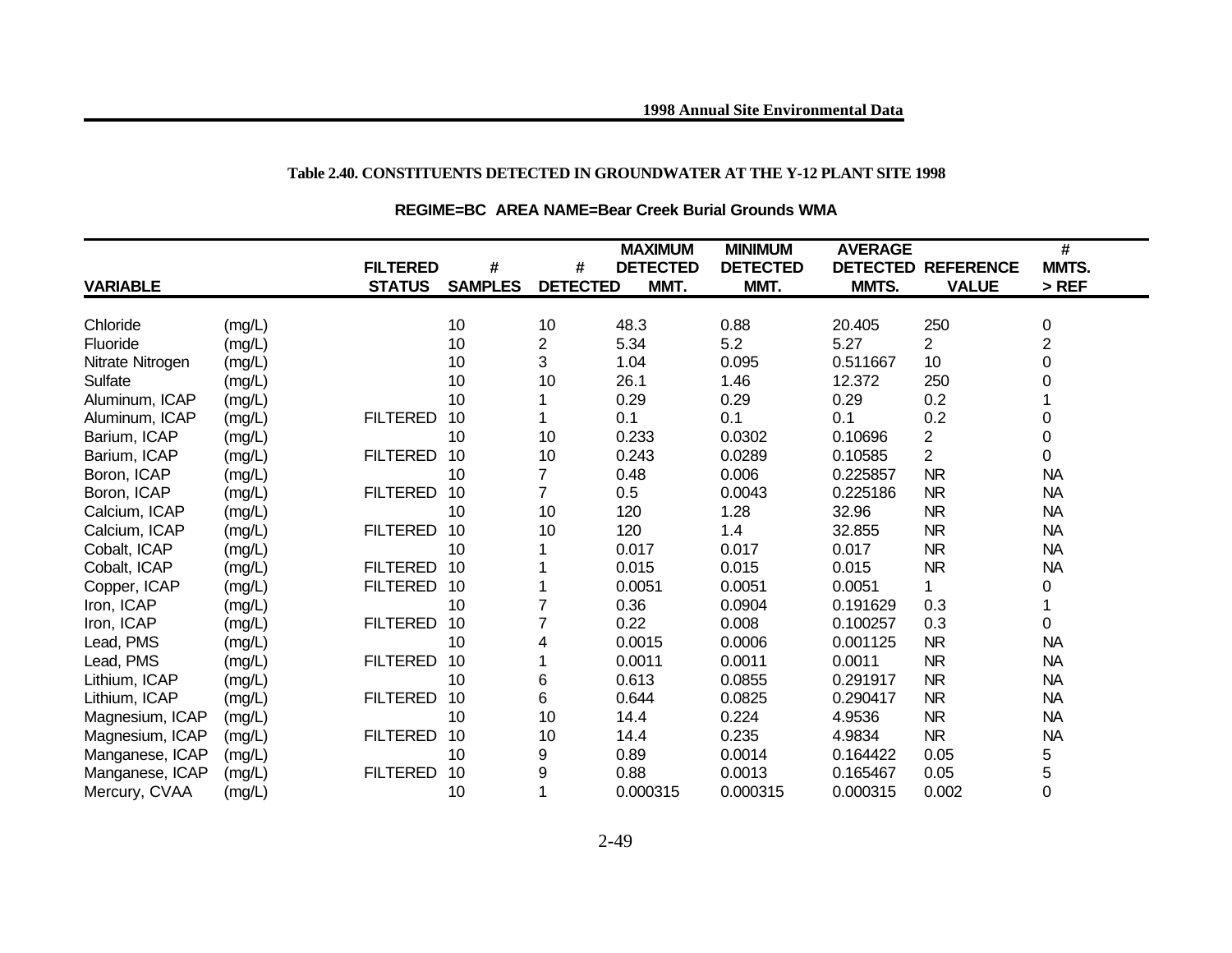|                           |                    |                 |                |                  | <b>MAXIMUM</b>  | <b>MINIMUM</b>  | <b>AVERAGE</b> |                           | #              |
|---------------------------|--------------------|-----------------|----------------|------------------|-----------------|-----------------|----------------|---------------------------|----------------|
|                           |                    | <b>FILTERED</b> | #              | #                | <b>DETECTED</b> | <b>DETECTED</b> |                | <b>DETECTED REFERENCE</b> | MMTS.          |
| <b>VARIABLE</b>           |                    | <b>STATUS</b>   | <b>SAMPLES</b> | <b>DETECTED</b>  | MMT.            | MMT.            | MMTS.          | <b>VALUE</b>              | $>$ REF        |
| Mercury, CVAA             | (mg/L)             | <b>FILTERED</b> | 10             | 1                | 0.000216        | 0.000216        | 0.000216       | 0.002                     | $\pmb{0}$      |
| Nickel, ICAP              | (mg/L)             |                 | 10             | $\boldsymbol{2}$ | 0.017           | 0.016           | 0.0165         | 0.1 <sub>d</sub>          | 0              |
| Nickel, ICAP              | (mg/L)             | <b>FILTERED</b> | 10             | $\boldsymbol{2}$ | 0.02            | 0.014           | 0.017          | 0.1 <sub>d</sub>          | 0              |
| Potassium, ICAP           | (mg/L)             |                 | 10             | 5                | 2.9             | 1.3             | 2.136          | <b>NR</b>                 | <b>NA</b>      |
| Potassium, ICAP           | (mg/L)             | <b>FILTERED</b> | 10             | $\overline{7}$   | 2.8             | 0.66            | 1.87           | <b>NR</b>                 | <b>NA</b>      |
| Sodium, ICAP              | (mg/L)             |                 | 10             | 10               | 310             | 2.1             | 64.497         | <b>NR</b>                 | <b>NA</b>      |
| Sodium, ICAP              | (mg/L)             | <b>FILTERED</b> | 10             | 10               | 320             | 2.11            | 64.998         | <b>NR</b>                 | <b>NA</b>      |
| Strontium, ICAP           | (mg/L)             |                 | 10             | 10               | 0.43            | 0.0164          | 0.13111        | <b>NR</b>                 | <b>NA</b>      |
| Strontium, ICAP           | (mg/L)             | <b>FILTERED</b> | 10             | 10               | 0.41            | 0.016           | 0.12897        | <b>NR</b>                 | <b>NA</b>      |
| Uranium, PMS              | (mg/L)             |                 | 10             | $\overline{c}$   | 0.0028          | 0.0018          | 0.0023         | <b>NR</b>                 | <b>NA</b>      |
| Uranium, PMS              | (mg/L)             | <b>FILTERED</b> | 10             | $\overline{2}$   | 0.0028          | 0.0018          | 0.0023         | <b>NR</b>                 | <b>NA</b>      |
| Zinc, ICAP                | (mg/L)             |                 | 10             | $\overline{2}$   | 0.0089          | 0.0047          | 0.0068         | 5                         | 0              |
| Zinc, ICAP                | (mg/L)             | <b>FILTERED</b> | 10             | 3                | 0.01            | 0.0035          | 0.006367       | 5                         | 0              |
| Conductivity,             | (umhos/cm)         |                 | 10             | <b>NA</b>        | 1174            | 30              | 421.3          | <b>NR</b>                 | <b>NA</b>      |
| field measurement         |                    |                 |                |                  |                 |                 |                |                           |                |
| Dissolved Oxygen,         | (ppm)              |                 | 10             | <b>NA</b>        | 7.32            | 0.27            | 2.002          | <b>NR</b>                 | <b>NA</b>      |
| field measurement         |                    |                 |                |                  |                 |                 |                |                           |                |
| pH,                       | (Hq)               |                 | 10             | <b>NA</b>        | 9.61            | 4.39            | 6.464          | 6.5/8.5                   | 8              |
| field measurement         |                    |                 |                |                  |                 |                 |                |                           |                |
| REDOX,                    | (mV)               |                 | 10             | <b>NA</b>        | 300             | $-182$          | 125.3          | <b>NR</b>                 | <b>NA</b>      |
| field measurement         |                    |                 |                |                  |                 |                 |                |                           |                |
| <b>Static Water Level</b> | $(t - \text{toc})$ |                 | 10             | <b>NA</b>        | $-2.72$         | $-24.94$        | $-13.359$      | <b>NR</b>                 | <b>NA</b>      |
| Temperature,              | $($ Deg C $)$      |                 | 10             | <b>NA</b>        | 20              | 9.4             | 14.53          | <b>NR</b>                 | <b>NA</b>      |
| field measurement         |                    |                 |                |                  |                 |                 |                |                           |                |
| Alkalinity as CO3         | (mg/L)             |                 | 10             | $\overline{2}$   | 100             | 88              | 94             | <b>NR</b>                 | <b>NA</b>      |
| Alkalinity as HCO3        | (mg/L)             |                 | 10             | 10               | 486             | 14              | 183.2          | <b>NR</b>                 | <b>NA</b>      |
| Conductivity              | (umhos/cm)         |                 | 10             | 10               | 1228            | 32.3            | 470.01         | <b>NR</b>                 | <b>NA</b>      |
| <b>Dissolved Solids</b>   | (mg/L)             |                 | 10             | 10               | 745             | 21              | 280.5          | 500                       | $\overline{2}$ |

# **Table 2.40 (continued)**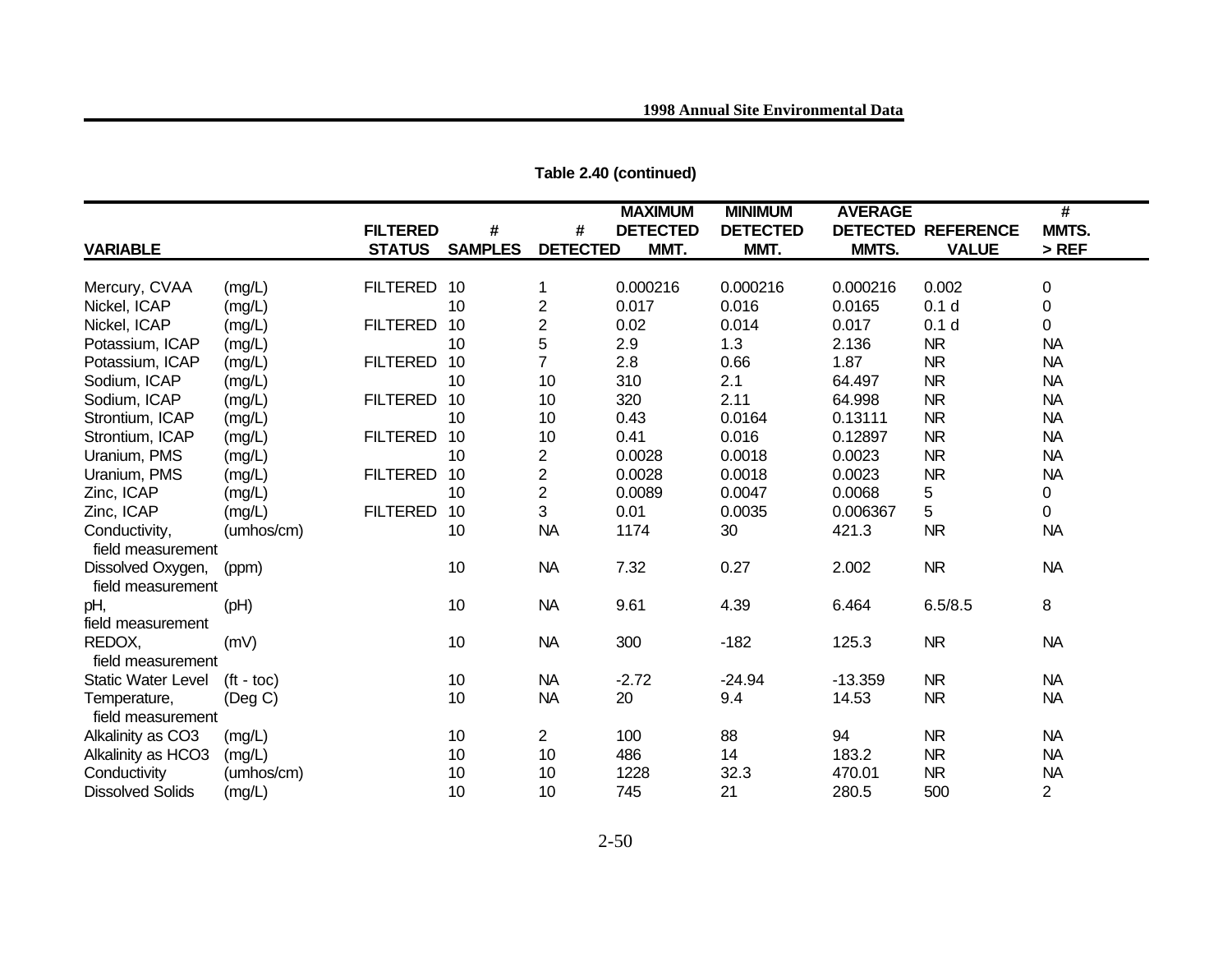| <b>VARIABLE</b>                      |         | <b>FILTERED</b><br><b>STATUS</b> | #<br><b>SAMPLES</b>     | #<br><b>DETECTED</b>    | <b>MAXIMUM</b><br><b>DETECTED</b><br>MMT. | <b>MINIMUM</b><br><b>DETECTED</b><br>MMT. | <b>AVERAGE</b><br>MMTS. | <b>DETECTED REFERENCE</b><br><b>VALUE</b> | #<br>MMTS.<br>$>$ REF |
|--------------------------------------|---------|----------------------------------|-------------------------|-------------------------|-------------------------------------------|-------------------------------------------|-------------------------|-------------------------------------------|-----------------------|
|                                      |         |                                  |                         |                         |                                           |                                           |                         |                                           |                       |
| pH                                   | (PH)    |                                  | 10                      | 10                      | 9.41 L                                    | 5.48 L                                    | 6.729                   | 6.5/8.5                                   | 8                     |
| <b>Total Suspended</b><br>Solids     | (mg/L)  |                                  | 10                      | $\overline{2}$          | $\overline{2}$                            |                                           | 1.5                     | <b>NR</b>                                 | <b>NA</b>             |
| Turbidity                            | (NTU)   |                                  | 10                      | 10                      | 2.98                                      | 0.303                                     | 1.2756                  | 1                                         | 6                     |
| lodine-129                           | (pCi/L) |                                  | $\overline{c}$          | $\overline{\mathbf{c}}$ | 5.6                                       | $-13$                                     | $-3.7$                  | <b>NR</b>                                 | <b>NA</b>             |
| Radium - Total Alpha                 | (pCi/L) |                                  | $\overline{\mathbf{c}}$ | $\overline{\mathbf{c}}$ | 1.3                                       | 0.48                                      | 0.89                    | 5 <sub>g</sub>                            | 0                     |
| Uranium-234                          | (pCi/L) |                                  | $\overline{2}$          | $\overline{c}$          | 0.065                                     | 0.058                                     | 0.0615                  | 20                                        | 0                     |
| Uranium-235                          | (pCi/L) |                                  | $\overline{2}$          | $\overline{c}$          | $-0.022$                                  | $-0.022$                                  | $-0.022$                | 24                                        | 0                     |
| Neptunium-237                        | (pCi/L) |                                  | $\overline{c}$          | $\overline{2}$          | $-0.016$                                  | $-0.092$                                  | $-0.054$                | 1.2                                       | 0                     |
| Plutonium-238                        | (pCi/L) |                                  | $\overline{c}$          | $\overline{2}$          | 0.094                                     | 0.04                                      | 0.067                   | 1.6                                       | 0                     |
| Uranium-238                          | (pCi/L) |                                  | $\overline{\mathbf{c}}$ | $\overline{c}$          | 0.1                                       | 0.058                                     | 0.079                   | 24                                        | $\mathbf 0$           |
| Plutonium-239                        | (pCi/L) |                                  | $\overline{2}$          | $\overline{\mathbf{c}}$ | 0                                         | 0                                         | 0                       | 1.2                                       | 0                     |
| Americium-241                        | (pCi/L) |                                  | $\overline{\mathbf{c}}$ | $\overline{c}$          | 0.23                                      | $-0.0043$                                 | 0.11285                 | 1.2                                       | 0                     |
| Strontium-89/90                      | (pCi/L) |                                  | $\overline{c}$          | $\overline{c}$          | 0.44                                      | $-1.2$                                    | $-0.38$                 | 8                                         | 0                     |
| Technetium-99                        | (pCi/L) |                                  | $\overline{2}$          | $\overline{2}$          | 19                                        | 1.6                                       | 10.3                    | 4000                                      | 0                     |
| Gross Alpha                          | (pCi/L) |                                  | 10                      | 10                      | 2.4                                       | $-0.32$                                   | 1.14                    | 15f                                       | 0                     |
| Gross Beta                           | (pCi/L) |                                  | 10                      | 10                      | 4.9                                       | $-2.2$                                    | 2.191                   | 50a                                       | 0                     |
| Tritium                              | (pCi/L) |                                  | $\overline{2}$          | 2                       | 180                                       | $-100$                                    | 40                      | 20000                                     | $\mathbf 0$           |
| 1,1,1-Trichloroethane                | (ug/L)  |                                  | 10                      | $\overline{\mathbf{c}}$ | 80                                        | 64                                        | 72                      | 200                                       | 0                     |
| 1,1,2-Trichloroethane                | (ug/L)  |                                  | 10                      | $\overline{2}$          | 1 <sub>J</sub>                            | 1 J                                       |                         | 5                                         | 0                     |
| 1,1-Dichloroethane                   | (ug/L)  |                                  | 10                      | $\overline{7}$          | 230 D                                     | 2J                                        | 65.85714                | <b>NR</b>                                 | <b>NA</b>             |
| 1,1-Dichloroethene                   | (ug/L)  |                                  | 10                      | 5                       | 66                                        | 1 <sub>J</sub>                            | 30.2                    | $\overline{7}$                            | 4                     |
| 1,2-Dibromoethane (ug/L)             |         |                                  | 10                      | 1                       | 2J                                        | 2J                                        | 2                       | NR                                        | <b>NA</b>             |
| 1,2-Dichloroethane (ug/L)            |         |                                  | 10                      | $\overline{\mathbf{c}}$ | 7                                         | 3J                                        | 5                       | 5                                         | 1                     |
| 1,2-Dichloroethene (ug/L)<br>(Total) |         |                                  | 10                      | 8                       | 6417 D                                    | 5J                                        | 1238.375                | NR b                                      | <b>NA</b>             |
| 2-Butanone                           | (ug/L)  |                                  | 10                      | 5                       | 3BJ                                       | 2BJ                                       | 2.2                     | <b>NR</b>                                 | <b>NA</b>             |

**Table 2.40 (continued)**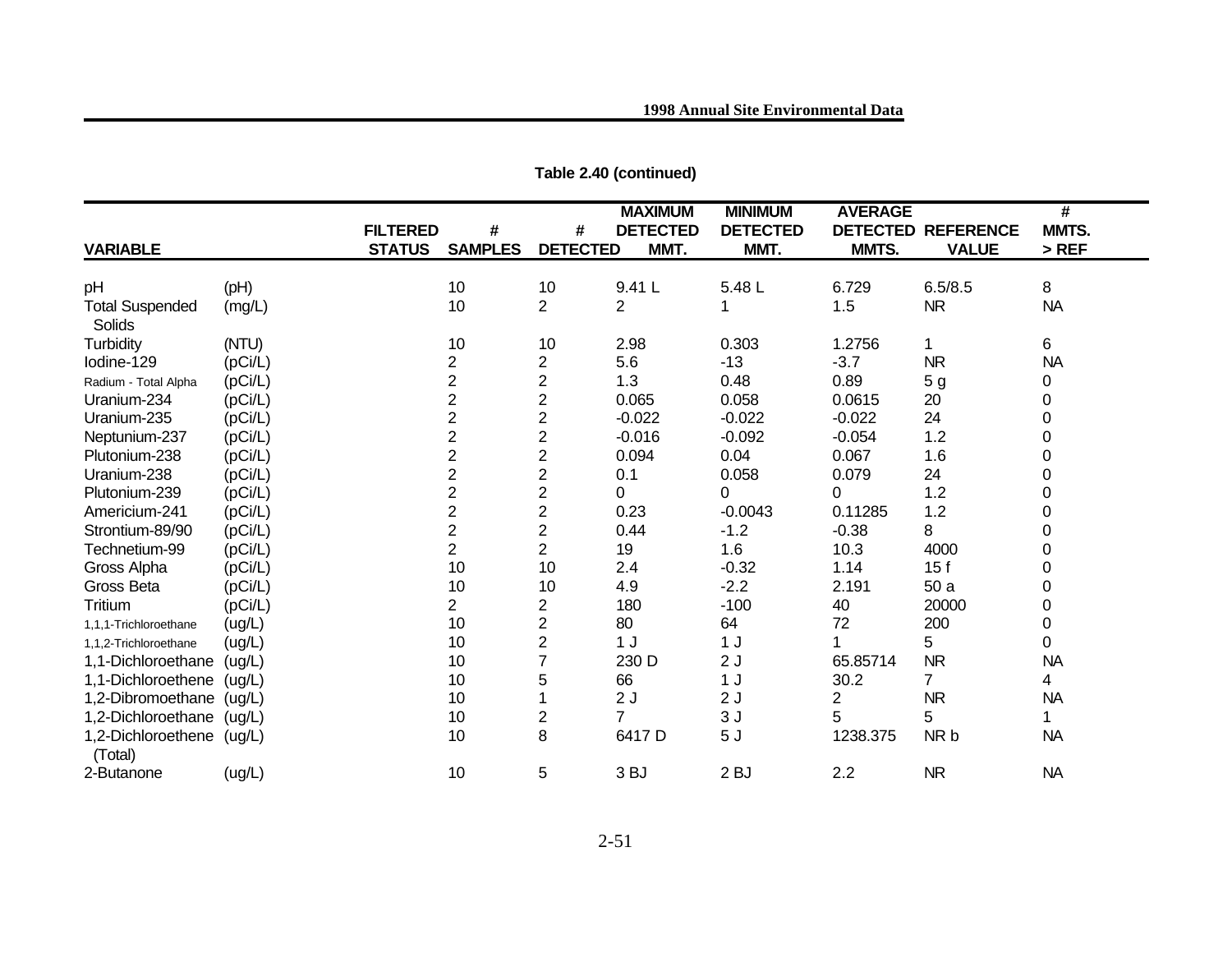| <b>VARIABLE</b>          |        | <b>FILTERED</b><br><b>STATUS</b> | #<br><b>SAMPLES</b> | #<br><b>DETECTED</b> | <b>MAXIMUM</b><br><b>DETECTED</b><br>MMT. | <b>MINIMUM</b><br><b>DETECTED</b><br>MMT. | <b>AVERAGE</b><br><b>DETECTED</b><br>MMTS. | <b>REFERENCE</b><br><b>VALUE</b> | #<br>MMTS.<br>$>$ REF |
|--------------------------|--------|----------------------------------|---------------------|----------------------|-------------------------------------------|-------------------------------------------|--------------------------------------------|----------------------------------|-----------------------|
|                          |        |                                  |                     |                      | 16 B                                      |                                           | 3.666667                                   | <b>NR</b>                        | <b>NA</b>             |
| Acetone                  | (ug/L) |                                  | 10                  | 9                    |                                           | 1BJ                                       |                                            |                                  |                       |
| Benzene                  | (ug/L) |                                  | 10                  | 2                    | 49                                        | 18                                        | 33.5                                       | 5.                               | 2                     |
| Chloroethane             | (ug/L) |                                  | 10                  | 3                    | 12                                        | 1 J                                       | 6.666667                                   | <b>NR</b>                        | <b>NA</b>             |
| Chloroform               | (ug/L) |                                  | 10                  | 2                    | 9                                         | 5                                         |                                            | 100 i                            |                       |
| cis-1,2-Dichloroethene   | (ug/L) |                                  | 10                  | 8                    | 6400 D                                    | 3J                                        | 1233                                       | 70                               |                       |
| Methylene chloride       | (ug/L) |                                  | 10                  | 2                    | 13                                        | 4 J                                       | 8.5                                        | 5                                |                       |
| Tetrachloroethene        | (ug/L) |                                  | 10                  | 10                   | 4600 D                                    | 1 J                                       | 607.6                                      | 5                                |                       |
| trans-1,2-Dichloroethene | (ug/L) |                                  | 10                  | 4                    | 21                                        | 2 J                                       | 10.75                                      | 100                              |                       |
| Trichloroethene          | (ug/L) |                                  | 10                  |                      | 3000 D                                    | 1 J                                       | 582                                        | 5                                | 4                     |
| Trichlorofluoromethane   | (ug/L) |                                  | 10                  | 2                    | 11                                        |                                           | 9                                          | <b>NR</b>                        | <b>NA</b>             |
| Vinyl chloride           | (ug/L) |                                  | 10                  | 6                    | 760 D                                     | 4 J                                       | 205.8333                                   | $\overline{2}$                   | 6                     |
| <b>Xylenes</b>           | (ug/L) |                                  | 10                  | ◠                    | 8                                         | 6                                         |                                            | 10000                            |                       |
| Xylenes                  | (ug/L) |                                  | 10                  |                      | 8                                         | 6                                         |                                            | 10000                            | 0                     |

**Table 2.40 (continued)**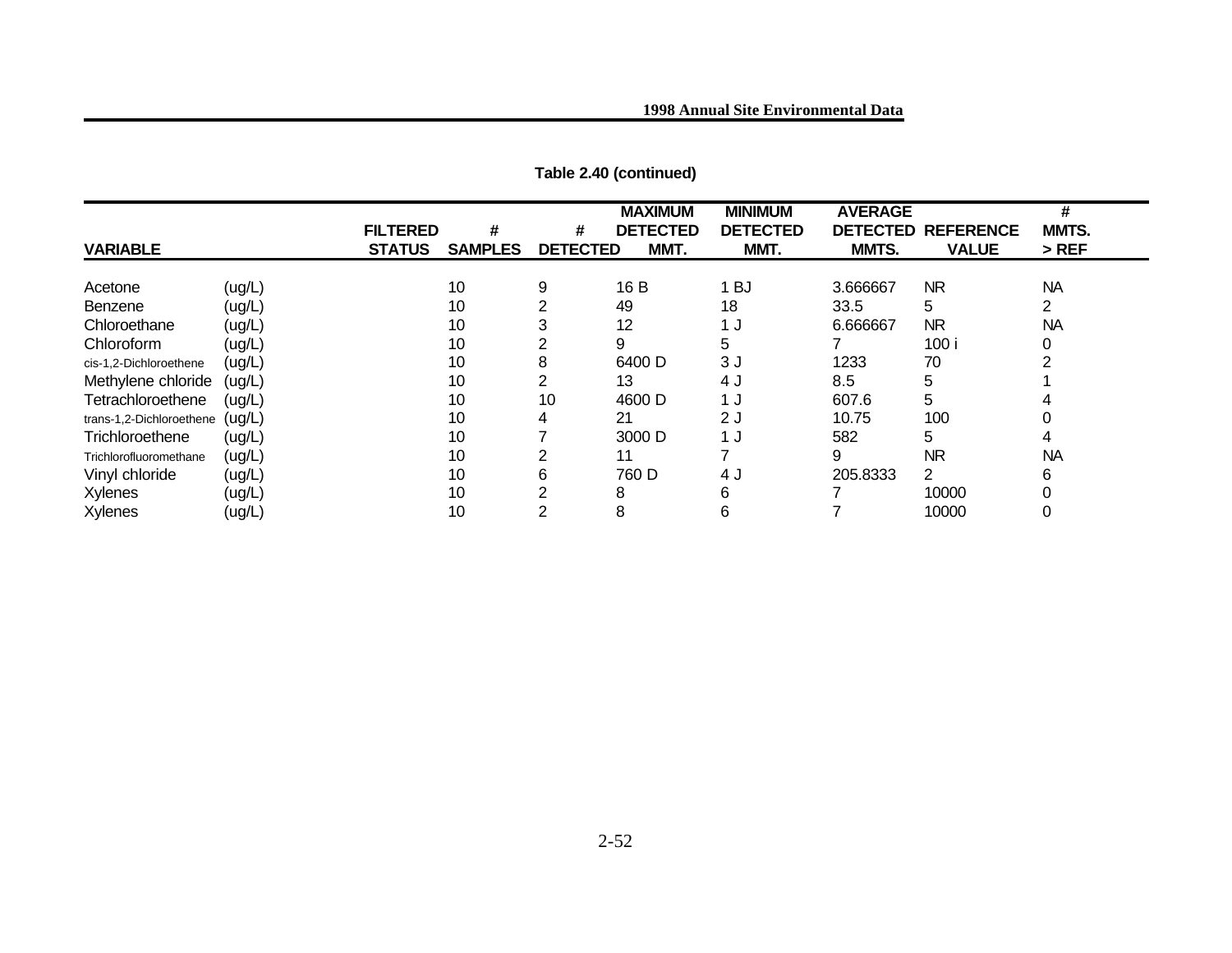### **Table 2.41. CONSTITUENTS DETECTED IN GROUNDWATER AT THE Y-12 PLANT SITE 1998**

|                  |        |                 |                |                 | <b>MAXIMUM</b>  | <b>MINIMUM</b>  | <b>AVERAGE</b> |                           | $\overline{\mathbf{r}}$ |
|------------------|--------|-----------------|----------------|-----------------|-----------------|-----------------|----------------|---------------------------|-------------------------|
|                  |        | <b>FILTERED</b> | #              | #               | <b>DETECTED</b> | <b>DETECTED</b> |                | <b>DETECTED REFERENCE</b> | MMTS.                   |
| <b>VARIABLE</b>  |        | <b>STATUS</b>   | <b>SAMPLES</b> | <b>DETECTED</b> | MMT.            | MMT.            | MMTS.          | <b>VALUE</b>              | $>$ REF                 |
| Chloride         | (mg/L) |                 | 8              | 8               | 139             | 9.22            | 50.265         | 250                       | $\mathbf 0$             |
| Fluoride         | (mg/L) |                 | 8              | 5               | 0.19            | 0.1             | 0.134          | $\overline{2}$            | 0                       |
| Nitrate Nitrogen | (mg/L) |                 | 8              | 8               | 6.5             | 0.19            | 3.218          | 10                        | 0                       |
| Sulfate          | (mg/L) |                 | 8              | 8               | 27.8            | 12.3            | 19.45          | 250                       | 0                       |
| Aluminum, ICAP   | (mg/L) |                 | 8              | 4               | 1.97            | 0.025           | 0.83425        | 0.2                       | 2                       |
| Aluminum, ICAP   | (mg/L) | <b>FILTERED</b> | 8              |                 | 0.02            | 0.02            | 0.02           | 0.2                       | 0                       |
| Barium, ICAP     | (mg/L) |                 | 8              | 8               | 0.12            | 0.076           | 0.101288       | $\overline{2}$            | 0                       |
| Barium, ICAP     | (mg/L) | <b>FILTERED</b> | 8              | 8               | 0.117           | 0.076           | 0.096288       | $\overline{2}$            | 0                       |
| Boron, ICAP      | (mg/L) |                 | 8              | 4               | 0.042           | 0.01            | 0.024          | <b>NR</b>                 | <b>NA</b>               |
| Boron, ICAP      | (mg/L) | <b>FILTERED</b> | 8              | 4               | 0.042           | 0.014           | 0.02675        | <b>NR</b>                 | <b>NA</b>               |
| Cadmium, PMS     | (mg/L) |                 |                |                 | 0.0012          | 0.0012          | 0.0012         | 0.005                     | 0                       |
| Calcium, ICAP    | (mg/L) |                 | 8              | 8               | 120             | 45              | 81.375         | <b>NR</b>                 | <b>NA</b>               |
| Calcium, ICAP    | (mg/L) | <b>FILTERED</b> | 8              | 8               | 110             | 45              | 78.525         | <b>NR</b>                 | <b>NA</b>               |
| Chromium, ICAP   | (mg/L) |                 | 8              | $\overline{2}$  | 0.0206          | 0.014           | 0.0173         | 0.1                       | 0                       |
| Copper, ICAP     | (mg/L) |                 |                | $\overline{2}$  | 0.0057          | 0.0054          | 0.00555        | 1                         | 0                       |
| Iron, ICAP       | (mg/L) |                 | 8              | 6               | 4.1             | 0.021           | 1.2805         | 0.3                       | 3                       |
| Iron, ICAP       | (mg/L) | <b>FILTERED</b> | 8              | 6               | 0.353           | 0.007           | 0.10985        | 0.3                       |                         |
| Lead, PMS        | (mg/L) |                 | 8              |                 | 0.0141          | 0.0006          | 0.0052         | <b>NR</b>                 | <b>NA</b>               |
| Lead, PMS        | (mg/L) | <b>FILTERED</b> | 8              |                 | 0.0028          | 0.0028          | 0.0028         | <b>NR</b>                 | <b>NA</b>               |
| Lithium, ICAP    | (mg/L) |                 | 8              | 4               | 0.029           | 0.0054          | 0.0168         | <b>NR</b>                 | <b>NA</b>               |
| Lithium, ICAP    | (mg/L) | <b>FILTERED</b> | 8              | 3               | 0.028           | 0.0075          | 0.02           | <b>NR</b>                 | <b>NA</b>               |
| Magnesium, ICAP  | (mg/L) |                 | 8              | 8               | 29.5            | 15              | 22.05          | <b>NR</b>                 | <b>NA</b>               |
| Magnesium, ICAP  | (mg/L) | <b>FILTERED</b> | 8              | 8               | 29.5            | 15              | 21.7           | <b>NR</b>                 | <b>NA</b>               |
| Manganese, ICAP  | (mg/L) |                 | 8              | 6               | 0.332           | 0.0056          | 0.159015       | 0.05                      |                         |
| Manganese, ICAP  | (mg/L) | <b>FILTERED</b> | 8              | 7               | 0.231           | 0.0012          | 0.098593       | 0.05                      | 4                       |
| Nickel, ICAP     | (mg/L) |                 | 8              | $\overline{2}$  | 0.0662          | 0.04            | 0.0531         | 0.1 <sub>d</sub>          | 0                       |

### **REGIME=BC AREA NAME=Exit Pathway Monitoring Location A**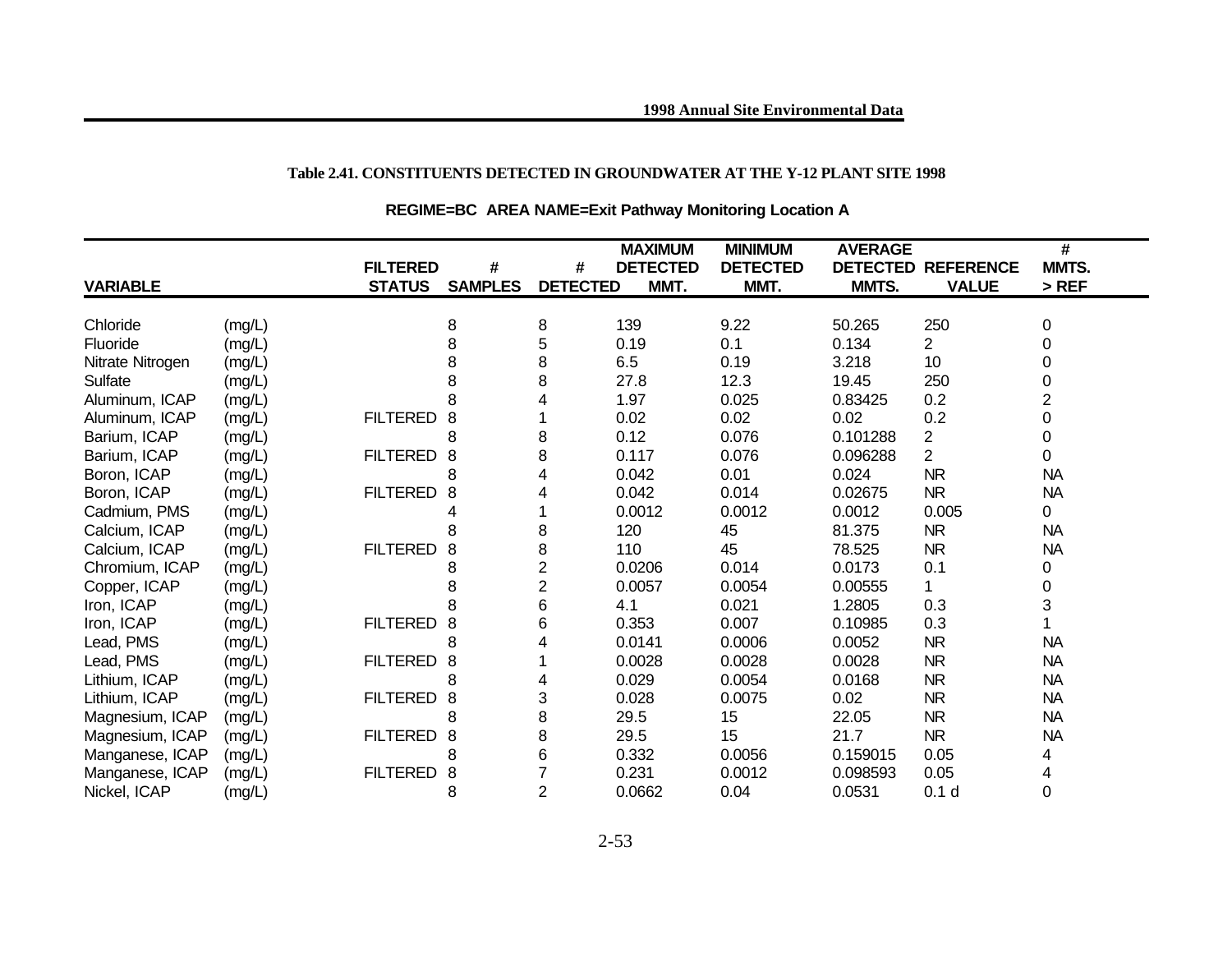|                           |               |                 |                |                 | <b>MAXIMUM</b>  | <b>MINIMUM</b>  | <b>AVERAGE</b> |                           | #         |
|---------------------------|---------------|-----------------|----------------|-----------------|-----------------|-----------------|----------------|---------------------------|-----------|
|                           |               | <b>FILTERED</b> | #              | #               | <b>DETECTED</b> | <b>DETECTED</b> |                | <b>DETECTED REFERENCE</b> | MMTS.     |
| <b>VARIABLE</b>           |               | <b>STATUS</b>   | <b>SAMPLES</b> | <b>DETECTED</b> | MMT.            | MMT.            | MMTS.          | <b>VALUE</b>              | $>$ REF   |
| Nickel, ICAP              | (mg/L)        | FILTERED 8      |                |                 | 0.084           | 0.084           | 0.084          | 0.1 <sub>d</sub>          | 0         |
| Potassium, ICAP           | (mg/L)        |                 | 8              | 5               | 9.7             | 1.2             | 4.044          | <b>NR</b>                 | <b>NA</b> |
| Potassium, ICAP           | (mg/L)        | FILTERED 8      |                | 5               | 8.9             | 1.3             | 3.914          | <b>NR</b>                 | <b>NA</b> |
| Selenium, ICAP            | (mg/L)        | FILTERED 4      |                |                 | 0.05            | 0.05            | 0.05           | 0.05                      | 0         |
| Sodium, ICAP              | (mg/L)        |                 | 8              | 8               | 85              | 4.5             | 28.355         | NR                        | <b>NA</b> |
| Sodium, ICAP              | (mg/L)        | <b>FILTERED</b> | 8              | 8               | 68              | 4.5             | 25.98375       | <b>NR</b>                 | <b>NA</b> |
| Strontium, ICAP           | (mg/L)        |                 | 8              | 8               | 0.17            | 0.085           | 0.1325         | <b>NR</b>                 | <b>NA</b> |
| Strontium, ICAP           | (mg/L)        | <b>FILTERED</b> | 8              | 8               | 0.17            | 0.084           | 0.13075        | NR                        | <b>NA</b> |
| Thallium, PMS             | (mg/L)        |                 | 8              | $\overline{2}$  | 0.0006          | 0.0005          | 0.00055        | <b>NR</b>                 | <b>NA</b> |
| Uranium, PMS              | (mg/L)        |                 | 8              | 8               | 0.0339          | 0.0017          | 0.017063       | NR                        | <b>NA</b> |
| Uranium, PMS              | (mg/L)        | <b>FILTERED</b> | 8              | 8               | 0.0343          | 0.0033          | 0.017188       | ${\sf NR}$                | <b>NA</b> |
| Zinc, ICAP                | (mg/L)        |                 | 8              | 4               | 0.031           | 0.0025          | 0.012525       | 5                         | 0         |
| Zinc, ICAP                | (mg/L)        | <b>FILTERED</b> | 8              | 4               | 0.016           | 0.0042          | 0.007925       | 5                         | 0         |
| Conductivity,             | (umhos/cm)    |                 | 8              | <b>NA</b>       | 896             | 285             | 580.625        | <b>NR</b>                 | <b>NA</b> |
| field measurement         |               |                 |                |                 |                 |                 |                |                           |           |
| Dissolved Oxygen,         | (ppm)         |                 | 8              | <b>NA</b>       | 7.62            | 0.26            | 2.235          | NR                        | <b>NA</b> |
| field measurement         |               |                 |                |                 |                 |                 |                |                           |           |
| pH,                       | (Hq)          |                 | 8              | <b>NA</b>       | 8.29            | 6.9             | 7.425          | 6.5/8.5                   | $\pmb{0}$ |
| field measurement         |               |                 |                |                 |                 |                 |                |                           |           |
| REDOX,                    | (mV)          |                 | 8              | <b>NA</b>       | 223             | $-41$           | 89.75          | NR                        | <b>NA</b> |
| field measurement         |               |                 |                |                 |                 |                 |                |                           |           |
| <b>Static Water Level</b> | $(tt - toc)$  |                 | 8              | <b>NA</b>       | $-6.4$          | $-89.17$        | $-30.0838$     | <b>NR</b>                 | <b>NA</b> |
| Temperature,              | $($ Deg C $)$ |                 | 8              | <b>NA</b>       | 19.5            | 9.1             | 14.05          | <b>NR</b>                 | <b>NA</b> |
| field measurement         |               |                 |                |                 |                 |                 |                |                           |           |
| Alkalinity as HCO3        | (mg/L)        |                 | 8              | 8               | 300             | 162             | 242.75         | NR                        | <b>NA</b> |
| Conductivity              | (umhos/cm)    |                 | 8              | 8               | 992             | 369             | 661.875        | NR                        | <b>NA</b> |
| <b>Dissolved Solids</b>   | (mg/L)        |                 | 8              | 8               | 570             | 204             | 386.875        | 500                       | 3         |
| pH                        | (Hq)          |                 | 8              | 8               | 7.88 L          | 7.25L           | 7.4925         | 6.5/8.5                   | 0         |

**Table 2.41 (continued)**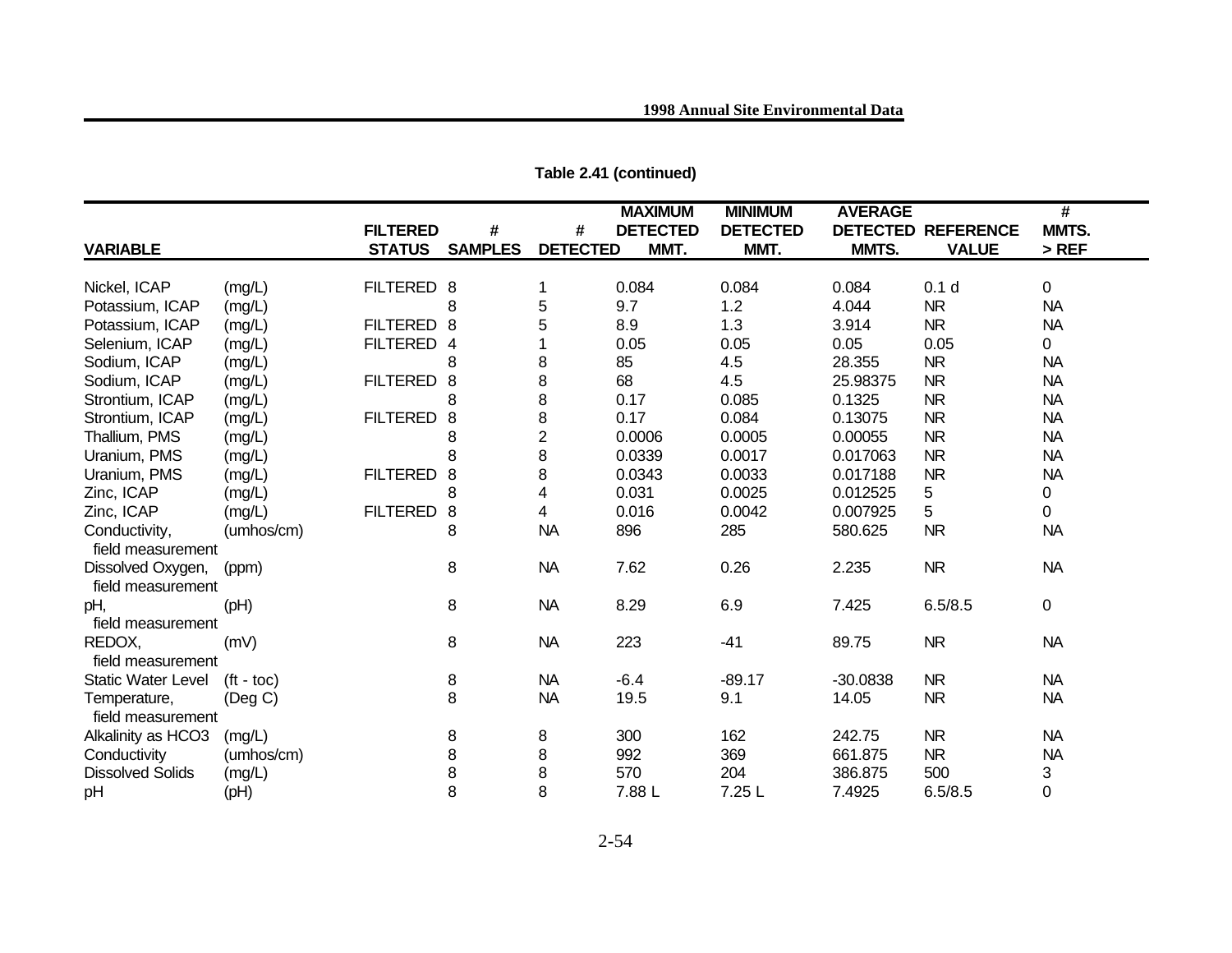|                               |         | <b>FILTERED</b> | #              | #               | <b>MAXIMUM</b><br><b>DETECTED</b> | <b>MINIMUM</b><br><b>DETECTED</b> | <b>AVERAGE</b> | <b>DETECTED REFERENCE</b> | #<br>MMTS. |
|-------------------------------|---------|-----------------|----------------|-----------------|-----------------------------------|-----------------------------------|----------------|---------------------------|------------|
| <b>VARIABLE</b>               |         | <b>STATUS</b>   | <b>SAMPLES</b> | <b>DETECTED</b> | MMT.                              | MMT.                              | MMTS.          | <b>VALUE</b>              | > REF      |
| <b>Total Suspended Solids</b> | (mg/L)  |                 | 8              | 4               | 229                               |                                   | 75.55          | <b>NR</b>                 | <b>NA</b>  |
| <b>Turbidity</b>              | (NTU)   |                 | 8              | 8               | 99.3                              | 0.212                             | 20.17313       |                           | 6          |
| Gross Alpha                   | (pCi/L) |                 | 8              | 8               | 22                                | 0.38                              | 7.835          | 15f                       |            |
| Gross Beta                    | (pCi/L) |                 | 8              | 8               | 34                                | $-0.95$                           | 14.01875       | 50a                       | 0          |
| 1,2-Dichloroethene<br>(Total) | (ug/L)  |                 | 8              |                 | 2J                                | 2 J                               |                | NR b                      | <b>NA</b>  |
| 2-Butanone                    | (ug/L)  |                 | 8              | 5               | 4 BJ                              | 3 BJ                              | 3.4            | <b>NR</b>                 | <b>NA</b>  |
| Acetone                       | (ug/L)  |                 | 8              |                 | 29                                | 2BJ                               | 7.571429       | <b>NR</b>                 | <b>NA</b>  |
| cis-1,2-Dichloroethene        | (ug/L)  |                 | 8              |                 | 2J                                | 2 J                               | っ              | 70                        | 0          |
| Tetrachloroethene             | (ug/L)  |                 | 8              |                 | 5                                 | 5                                 | 5              | 5                         |            |
| Trichloroethene               | (ug/L)  |                 | 8              |                 | 2J                                | 2J                                |                | 5                         | 0          |

**Table 2.41 (continued)**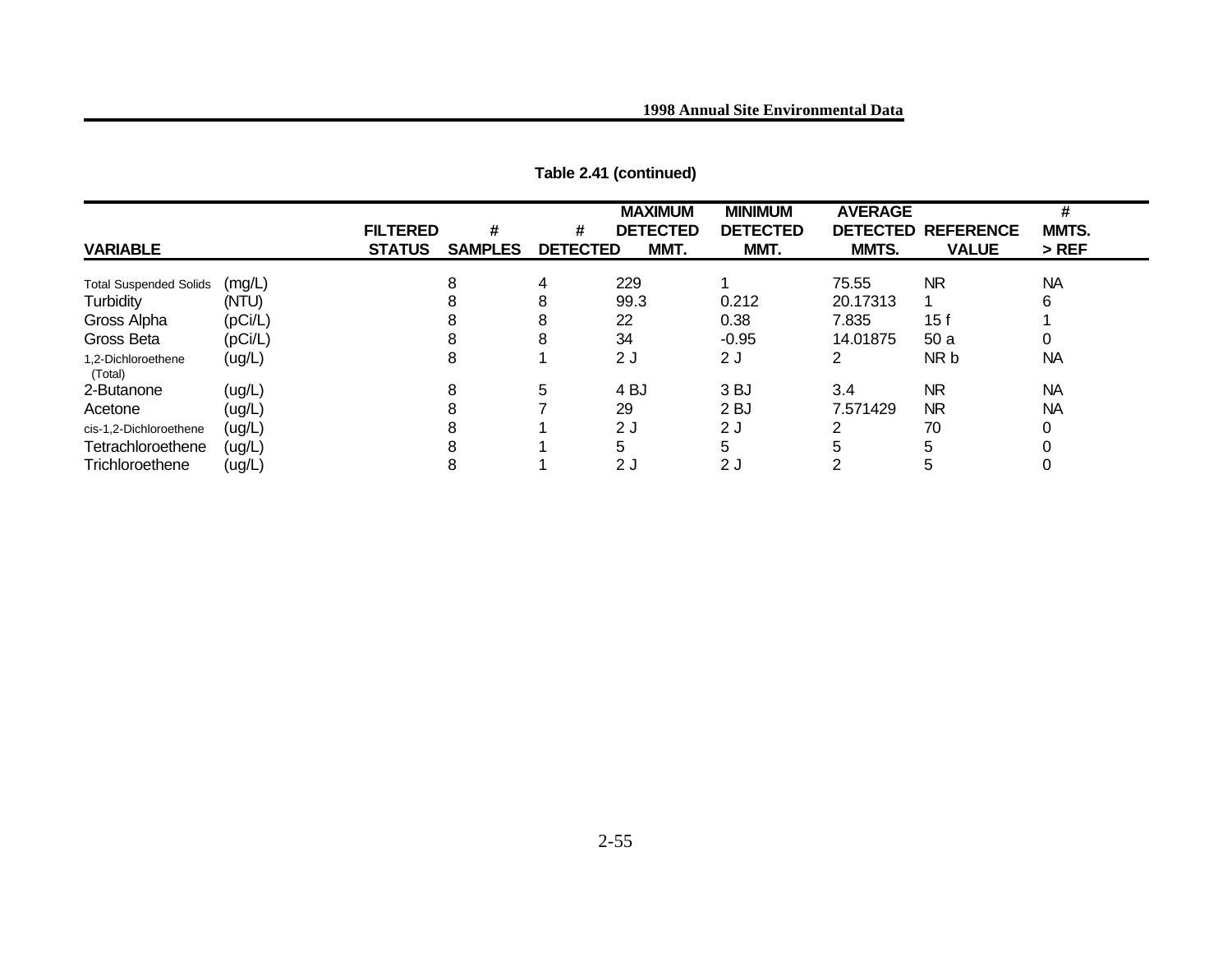### **Table 2.42. CONSTITUENTS DETECTED IN GROUNDWATER AT THE Y-12 PLANT SITE 1998**

|                  |        |                                  |                     |                      | <b>MAXIMUM</b>          | <b>MINIMUM</b>          | <b>AVERAGE</b> |                                           | #                |
|------------------|--------|----------------------------------|---------------------|----------------------|-------------------------|-------------------------|----------------|-------------------------------------------|------------------|
| <b>VARIABLE</b>  |        | <b>FILTERED</b><br><b>STATUS</b> | #<br><b>SAMPLES</b> | #<br><b>DETECTED</b> | <b>DETECTED</b><br>MMT. | <b>DETECTED</b><br>MMT. | MMTS.          | <b>DETECTED REFERENCE</b><br><b>VALUE</b> | MMTS.<br>$>$ REF |
| Chloride         | (mg/L) |                                  | 10                  | 10                   | 33.5                    | 2.5                     | 16.771         | 250                                       | 0                |
| Fluoride         | (mg/L) |                                  | 10                  | $\overline{7}$       | 0.33                    | 0.1                     | 0.204286       | $\overline{2}$                            | 0                |
| Nitrate Nitrogen | (mg/L) |                                  | 10                  | 9                    | 48.1                    | 1.23                    | 16.93222       | 10                                        | 4                |
| Sulfate          | (mg/L) |                                  | 10                  | 10                   | 39.9                    | 2.04                    | 18.615         | 250                                       | 0                |
| Aluminum, ICAP   | (mg/L) |                                  | 10                  | 5                    | 0.45                    | 0.023                   | 0.1134         | 0.2                                       |                  |
| Aluminum, ICAP   | (mg/L) | <b>FILTERED</b>                  | 10                  | 1                    | 0.028                   | 0.028                   | 0.028          | 0.2                                       | 0                |
| Barium, ICAP     | (mg/L) |                                  | 10                  | 10                   | 0.17                    | 0.0188                  | 0.07172        | $\overline{c}$                            | 0                |
| Barium, ICAP     | (mg/L) | <b>FILTERED</b>                  | 10                  | 10                   | 0.17                    | 0.0173                  | 0.07285        | $\overline{2}$                            | 0                |
| Boron, ICAP      | (mg/L) |                                  | 10                  | 6                    | 0.116                   | 0.0084                  | 0.056567       | <b>NR</b>                                 | <b>NA</b>        |
| Boron, ICAP      | (mg/L) | <b>FILTERED</b>                  | 10                  | 6                    | 0.116                   | 0.007                   | 0.057          | <b>NR</b>                                 | <b>NA</b>        |
| Cadmium, PMS     | (mg/L) |                                  | 5                   |                      | 0.0006                  | 0.0006                  | 0.0006         | 0.005                                     | 0                |
| Calcium, ICAP    | (mg/L) |                                  | 10                  | 10                   | 130                     | 20.4                    | 67.35          | <b>NR</b>                                 | <b>NA</b>        |
| Calcium, ICAP    | (mg/L) | <b>FILTERED</b>                  | 10                  | 10                   | 130                     | 37.7                    | 68.86          | <b>NR</b>                                 | <b>NA</b>        |
| Copper, ICAP     | (mg/L) |                                  | 10                  | 2                    | 0.0051                  | 0.0043                  | 0.0047         | 1                                         | 0                |
| Iron, ICAP       | (mg/L) |                                  | 10                  | 9                    | 0.6                     | 0.022                   | 0.245411       | 0.3                                       | 3                |
| Iron, ICAP       | (mg/L) | <b>FILTERED</b>                  | 10                  | 6                    | 0.16                    | 0.0066                  | 0.041483       | 0.3                                       | 0                |
| Lead, PMS        | (mg/L) |                                  | 10                  | 5                    | 0.002                   | 0.0007                  | 0.0013         | <b>NR</b>                                 | <b>NA</b>        |
| Lead, PMS        | (mg/L) | <b>FILTERED</b>                  | 10                  | 2                    | 0.0008                  | 0.0006                  | 0.0007         | <b>NR</b>                                 | <b>NA</b>        |
| Lithium, ICAP    | (mg/L) |                                  | 10                  | 8                    | 0.0223                  | 0.0094                  | 0.016763       | <b>NR</b>                                 | <b>NA</b>        |
| Lithium, ICAP    | (mg/L) | <b>FILTERED</b>                  | 10                  | 8                    | 0.022                   | 0.0084                  | 0.0164         | <b>NR</b>                                 | <b>NA</b>        |
| Magnesium, ICAP  | (mg/L) |                                  | 10                  | 10                   | 28.5                    | 8.68                    | 22.488         | <b>NR</b>                                 | <b>NA</b>        |
| Magnesium, ICAP  | (mg/L) | <b>FILTERED</b>                  | 10                  | 10                   | 29                      | 8.47                    | 22.517         | <b>NR</b>                                 | <b>NA</b>        |
| Manganese, ICAP  | (mg/L) |                                  | 10                  | 8                    | 0.098                   | 0.0022                  | 0.036623       | 0.05                                      | 3                |
| Manganese, ICAP  | (mg/L) | <b>FILTERED</b>                  | 10                  | 7                    | 0.094                   | 0.001                   | 0.030584       | 0.05                                      | $\overline{2}$   |
| Nickel, ICAP     | (mg/L) |                                  | 10                  | 1                    | 0.017                   | 0.017                   | 0.017          | 0.1 <sub>d</sub>                          | 0                |

### **REGIME=BC AREA NAME=Exit Pathway Monitoring Location B**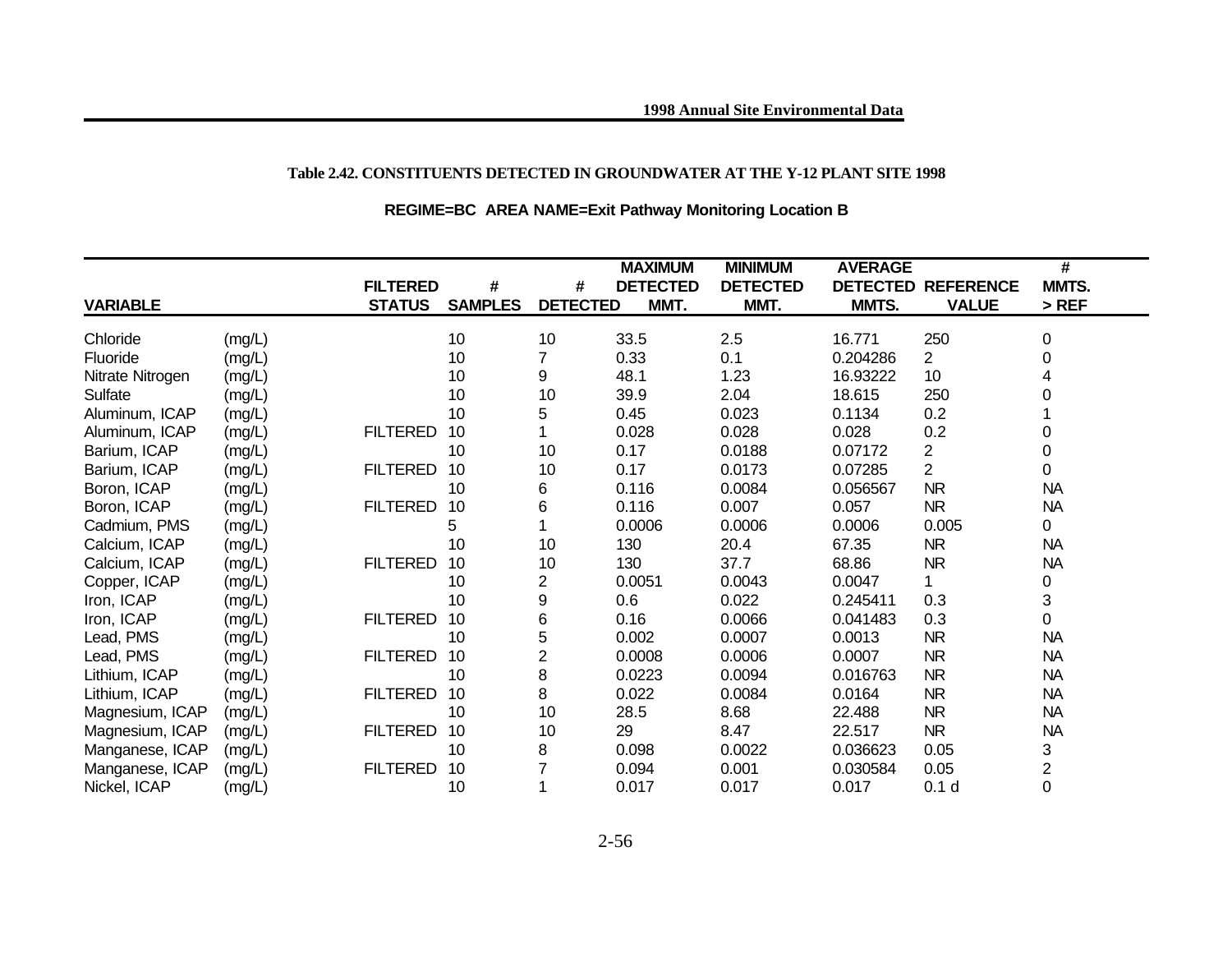|                               |              | <b>FILTERED</b> | #              | #               | <b>MAXIMUM</b><br><b>DETECTED</b> | <b>MINIMUM</b><br><b>DETECTED</b> | <b>AVERAGE</b> | <b>DETECTED REFERENCE</b> | #<br>MMTS.     |
|-------------------------------|--------------|-----------------|----------------|-----------------|-----------------------------------|-----------------------------------|----------------|---------------------------|----------------|
| <b>VARIABLE</b>               |              | <b>STATUS</b>   | <b>SAMPLES</b> | <b>DETECTED</b> | MMT.                              | MMT.                              | MMTS.          | <b>VALUE</b>              | $>$ REF        |
| Nickel, ICAP                  | (mg/L)       | <b>FILTERED</b> | 10             | 1               | 0.011                             | 0.011                             | 0.011          | 0.1 <sub>d</sub>          | 0              |
| Potassium, ICAP               | (mg/L)       |                 | 10             | 9               | 5.8                               | 1.1                               | 3.845556       | NR                        | <b>NA</b>      |
| Potassium, ICAP               | (mg/L)       | <b>FILTERED</b> | 10             | 9               | 6                                 |                                   | 3.716667       | NR                        | <b>NA</b>      |
| Sodium, ICAP                  | (mg/L)       |                 | 10             | 10              | 18                                | 1.21                              | 9.396          | <b>NR</b>                 | <b>NA</b>      |
| Sodium, ICAP                  | (mg/L)       | <b>FILTERED</b> | 10             | 10              | 18                                | 1.21                              | 9.452          | <b>NR</b>                 | <b>NA</b>      |
| Strontium, ICAP               | (mg/L)       |                 | 10             | 10              | 0.44                              | 0.0575                            | 0.19543        | <b>NR</b>                 | <b>NA</b>      |
| Strontium, ICAP               | (mg/L)       | <b>FILTERED</b> | 10             | 10              | 0.44                              | 0.0562                            | 0.2015         | <b>NR</b>                 | <b>NA</b>      |
| Uranium, PMS                  | (mg/L)       |                 | 10             | 10              | 0.13                              | 0.0008                            | 0.02638        | <b>NR</b>                 | <b>NA</b>      |
| Uranium, PMS                  | (mg/L)       | <b>FILTERED</b> | 10             | 10              | 0.13                              | 0.00088                           | 0.026138       | <b>NR</b>                 | <b>NA</b>      |
| Zinc, ICAP                    | (mg/L)       |                 | 10             | 5               | 0.024                             | 0.0058                            | 0.01418        | 5                         | 0              |
| Zinc, ICAP                    | (mg/L)       | <b>FILTERED</b> | 10             | 5               | 0.013                             | 0.0031                            | 0.00704        | 5                         | 0              |
| Conductivity,                 | (umhos/cm)   |                 | 10             | <b>NA</b>       | 919                               | 260                               | 485.7          | <b>NR</b>                 | <b>NA</b>      |
| field measurement             |              |                 |                |                 |                                   |                                   |                |                           |                |
| Dissolved Oxygen,             | (ppm)        |                 | 10             | <b>NA</b>       | 8.01                              | 0.15                              | 2.915          | NR                        | <b>NA</b>      |
| field measurement             |              |                 |                |                 |                                   |                                   |                |                           |                |
| pH, field measurement         | (Hq)         |                 | 10             | <b>NA</b>       | 8.4                               | 7.2                               | 7.643          | 6.5/8.5                   | 0              |
| REDOX,                        | (mV)         |                 | 10             | <b>NA</b>       | 210                               | $-252$                            | 124.3          | <b>NR</b>                 | <b>NA</b>      |
| field measurement             |              |                 |                |                 |                                   |                                   |                |                           |                |
| <b>Static Water Level</b>     | $(tt - toc)$ |                 | 10             | <b>NA</b>       | $-11.73$                          | $-46.37$                          | $-28.086$      | <b>NR</b>                 | <b>NA</b>      |
| Temperature,                  | (Deg C)      |                 | 10             | <b>NA</b>       | 18.5                              | 11.3                              | 14.8           | NR                        | <b>NA</b>      |
| field measurement             |              |                 |                |                 |                                   |                                   |                |                           |                |
| Alkalinity as HCO3            | (mg/L)       |                 | 10             | 10              | 238                               | 136                               | 191.2          | NR                        | <b>NA</b>      |
| Conductivity                  | (umhos/cm)   |                 | 10             | 10              | 957                               | 328                               | 561.5          | <b>NR</b>                 | <b>NA</b>      |
| <b>Dissolved Solids</b>       | (mg/L)       |                 | 10             | 10              | 683                               | 201                               | 358.6          | 500                       | 2              |
| pH                            | (Hq)         |                 | 10             | 10              | 8.35 L                            | 7.33L                             | 7.764          | 6.5/8.5                   | 0              |
| <b>Total Suspended Solids</b> | (mg/L)       |                 | 10             | 5               | 31.2                              |                                   | 8.44           | <b>NR</b>                 | <b>NA</b>      |
| Turbidity                     | (NTU)        |                 | 10             | 10              | 52.7                              | 0.381                             | 9.6792         | $\mathbf 1$               | 7              |
| Gross Alpha                   | (pCi/L)      |                 | 10             | 10              | 42                                | $-0.085$                          | 9.9615         | 15f                       | $\overline{2}$ |

# **Table 2.42 (continued)**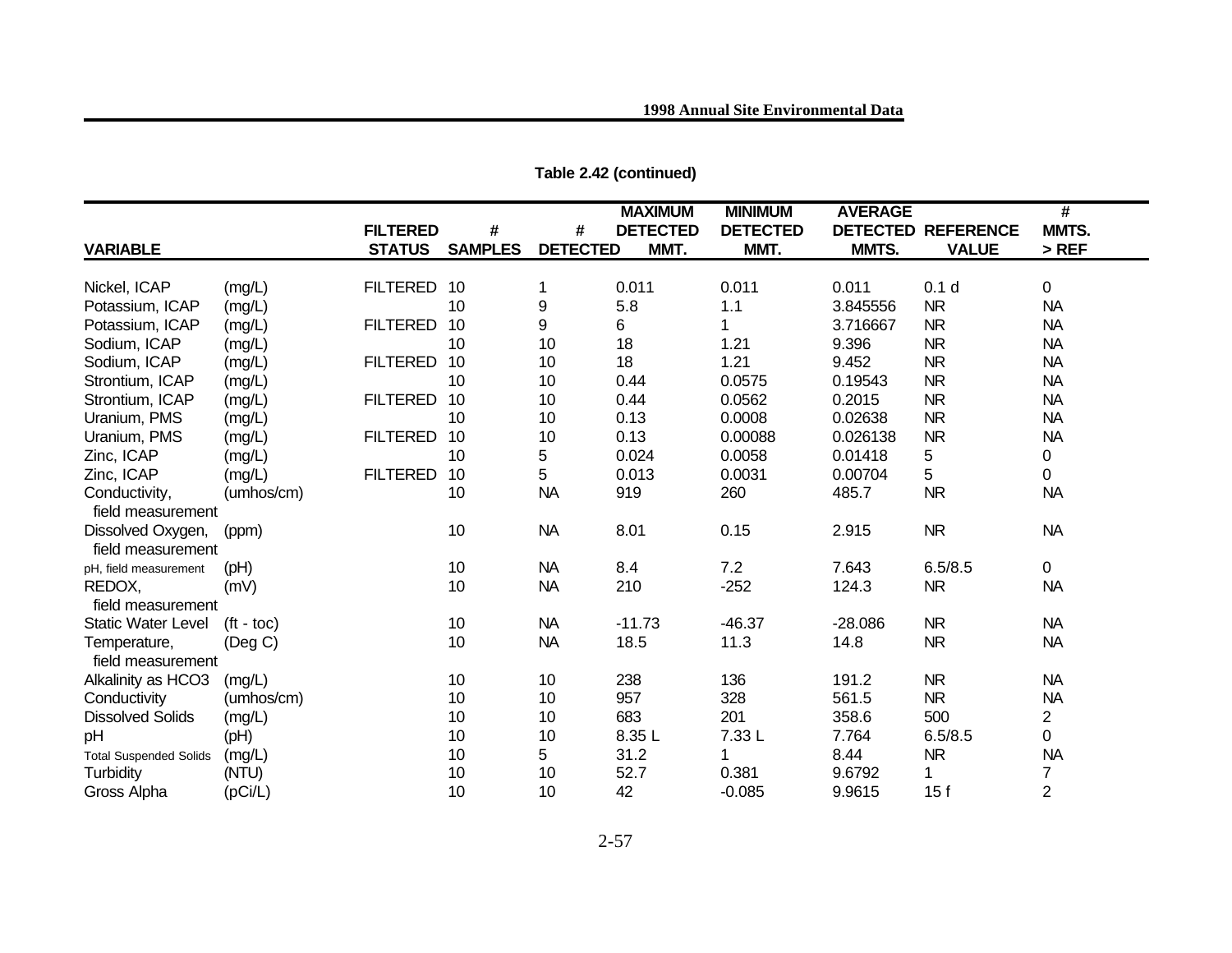| <b>VARIABLE</b>                 |         | <b>FILTERED</b><br><b>STATUS</b> | #<br><b>SAMPLES</b> | #<br><b>DETECTED</b> | <b>MAXIMUM</b><br><b>DETECTED</b><br>MMT. | <b>MINIMUM</b><br><b>DETECTED</b><br>MMT. | <b>AVERAGE</b><br><b>DETECTED</b><br>MMTS. | <b>REFERENCE</b><br><b>VALUE</b> | #<br>MMTS.<br>$>$ REF |
|---------------------------------|---------|----------------------------------|---------------------|----------------------|-------------------------------------------|-------------------------------------------|--------------------------------------------|----------------------------------|-----------------------|
|                                 |         |                                  |                     |                      |                                           |                                           |                                            |                                  |                       |
| Gross Beta                      | (pCi/L) |                                  | 10                  | 10                   | 140                                       | 1.8                                       | 41.54                                      | 50a                              | $\overline{2}$        |
| 1,1-Dichloroethane              | (ug/L)  |                                  | 10                  |                      | 2J                                        | 2 J                                       | 2                                          | <b>NR</b>                        | <b>NA</b>             |
| 1,1-Dichloroethene              | (ug/L)  |                                  | 10                  | 4                    | 8                                         | 1 <sub>J</sub>                            | 3.5                                        |                                  |                       |
| 1,2-Dibromo-3-<br>chloropropane | (ug/L)  |                                  | 10                  |                      | 1J                                        | 1 <sub>J</sub>                            |                                            | <b>NR</b>                        | <b>NA</b>             |
| 1,2-Dichloroethene<br>(Total)   | (ug/L)  |                                  | 10                  | 8                    | 8                                         | 2J                                        | 4                                          | NR b                             | <b>NA</b>             |
| 2-Butanone                      | (ug/L)  |                                  | 10                  | 5                    | 4 BJ                                      | 3 J                                       | 3.6                                        | <b>NR</b>                        | <b>NA</b>             |
| Acetone                         | (ug/L)  |                                  | 10                  | 8                    | 20B                                       | 2BJ                                       | 5.75                                       | <b>NR</b>                        | <b>NA</b>             |
| Benzene                         | (ug/L)  |                                  | 10                  |                      | 1 J                                       | 1 <sub>J</sub>                            |                                            | 5                                | 0                     |
| cis-1,2-Dichloroethene          | (ug/L)  |                                  | 10                  | 8                    | 8                                         | 2J                                        | 4                                          | 70                               | 0                     |
| Methylene chloride              | (ug/L)  |                                  | 10                  |                      | 1 J                                       | 1 J                                       |                                            | 5                                | 0                     |
| Trichloroethene                 | (ug/L)  |                                  | 10                  | 8                    | 78                                        | 5                                         | 23.375                                     | 5                                |                       |

**Table 2.42 (continued)**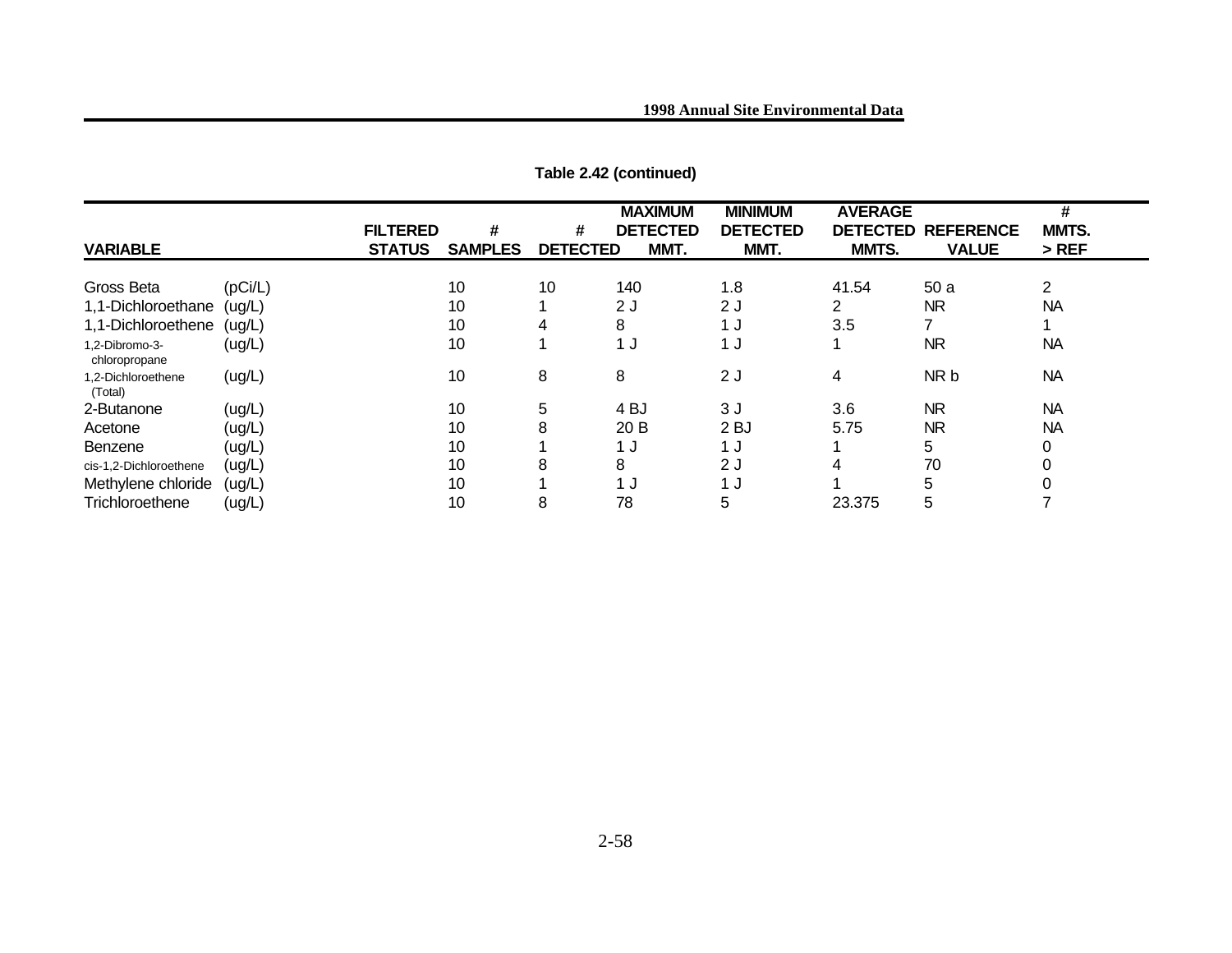### **Table 2.43. CONSTITUENTS DETECTED IN GROUNDWATER AT THE Y-12 PLANT SITE 1998**

|                  |        | <b>FILTERED</b> | #              | #               | <b>MAXIMUM</b><br><b>DETECTED</b> | <b>MINIMUM</b><br><b>DETECTED</b> | <b>AVERAGE</b> | <b>DETECTED REFERENCE</b> | #<br>MMTS. |
|------------------|--------|-----------------|----------------|-----------------|-----------------------------------|-----------------------------------|----------------|---------------------------|------------|
| <b>VARIABLE</b>  |        | <b>STATUS</b>   | <b>SAMPLES</b> | <b>DETECTED</b> | MMT.                              | MMT.                              | MMTS.          | <b>VALUE</b>              | $>$ REF    |
| Chloride         | (mg/L) |                 | 8              | 8               | 76.4                              | 5.56                              | 38.81125       | 250                       | 0          |
| Fluoride         | (mg/L) |                 | 8              | 6               | 0.21                              | 0.14                              | 0.18           | $\overline{2}$            | 0          |
| Nitrate Nitrogen | (mg/L) |                 | 8              | 8               | 26.1                              | 2.74                              | 14.2275        | 10                        | 5          |
| Sulfate          | (mg/L) |                 | 8              | 8               | 45.8                              | 12.5                              | 28.3125        | 250                       | 0          |
| Aluminum, ICAP   | (mg/L) |                 | 8              |                 | 0.063                             | 0.063                             | 0.063          | 0.2                       | 0          |
| Aluminum, ICAP   | (mg/L) | <b>FILTERED</b> | 8              |                 | 0.034                             | 0.034                             | 0.034          | 0.2                       | 0          |
| Barium, ICAP     | (mg/L) |                 | 8              | 8               | 0.25                              | 0.0436                            | 0.11935        | $\overline{c}$            | 0          |
| Barium, ICAP     | (mg/L) | <b>FILTERED</b> | 8              | 8               | 0.26                              | 0.0435                            | 0.111138       | $\overline{2}$            | 0          |
| Boron, ICAP      | (mg/L) |                 | 8              | 4               | 0.055                             | 0.0064                            | 0.0286         | <b>NR</b>                 | <b>NA</b>  |
| Boron, ICAP      | (mg/L) | <b>FILTERED</b> | 8              | 4               | 0.067                             | 0.008                             | 0.0295         | <b>NR</b>                 | <b>NA</b>  |
| Calcium, ICAP    | (mg/L) |                 | 8              | 8               | 160                               | 43.4                              | 105.05         | <b>NR</b>                 | <b>NA</b>  |
| Calcium, ICAP    | (mg/L) | <b>FILTERED</b> | 8              | 8               | 160                               | 43.8                              | 97.6375        | <b>NR</b>                 | <b>NA</b>  |
| Iron, ICAP       | (mg/L) |                 | 8              | 7               | 4.8                               | 0.041                             | 1.192714       | 0.3                       | 3          |
| Iron, ICAP       | (mg/L) | <b>FILTERED</b> | 8              | 3               | 0.065                             | 0.006                             | 0.029          | 0.3                       | 0          |
| Lead, PMS        | (mg/L) |                 | 8              | 3               | 0.004                             | 0.0007                            | 0.001833       | <b>NR</b>                 | <b>NA</b>  |
| Lead, PMS        | (mg/L) | <b>FILTERED</b> | 8              | 2               | 0.0038                            | 0.0026                            | 0.0032         | <b>NR</b>                 | <b>NA</b>  |
| Lithium, ICAP    | (mg/L) |                 | 8              | 5               | 0.0271                            | 0.0041                            | 0.0157         | NR                        | <b>NA</b>  |
| Lithium, ICAP    | (mg/L) | <b>FILTERED</b> | 8              | 5               | 0.0191                            | 0.0056                            | 0.0146         | <b>NR</b>                 | <b>NA</b>  |
| Magnesium, ICAP  | (mg/L) |                 | 8              | 8               | 62.2                              | 23                                | 32.8625        | <b>NR</b>                 | <b>NA</b>  |
| Magnesium, ICAP  | (mg/L) | <b>FILTERED</b> | 8              | 8               | 41                                | 22                                | 29.775         | <b>NR</b>                 | <b>NA</b>  |
| Manganese, ICAP  | (mg/L) |                 | 8              | 6               | 0.643                             | 0.0013                            | 0.2113         | 0.05                      | 4          |
| Manganese, ICAP  | (mg/L) | <b>FILTERED</b> | 8              | 5               | 0.64                              | 0.0011                            | 0.25174        | 0.05                      | 4          |
| Potassium, ICAP  | (mg/L) |                 | 8              | 6               | 3.4                               | 1.2                               | 2.521667       | <b>NR</b>                 | <b>NA</b>  |
| Potassium, ICAP  | (mg/L) | <b>FILTERED</b> | 8              | 6               | 3.7                               | 1.5                               | 2.626667       | <b>NR</b>                 | <b>NA</b>  |
| Sodium, ICAP     | (mg/L) |                 | 8              | 8               | 25                                | 1.7                               | 13.7475        | <b>NR</b>                 | <b>NA</b>  |
| Sodium, ICAP     | (mg/L) | <b>FILTERED</b> | 8              | 8               | 27                                | 1.55                              | 14.0725        | <b>NR</b>                 | <b>NA</b>  |

REGIME=BC AREA NAME=Exit Pathway Monitoring Location C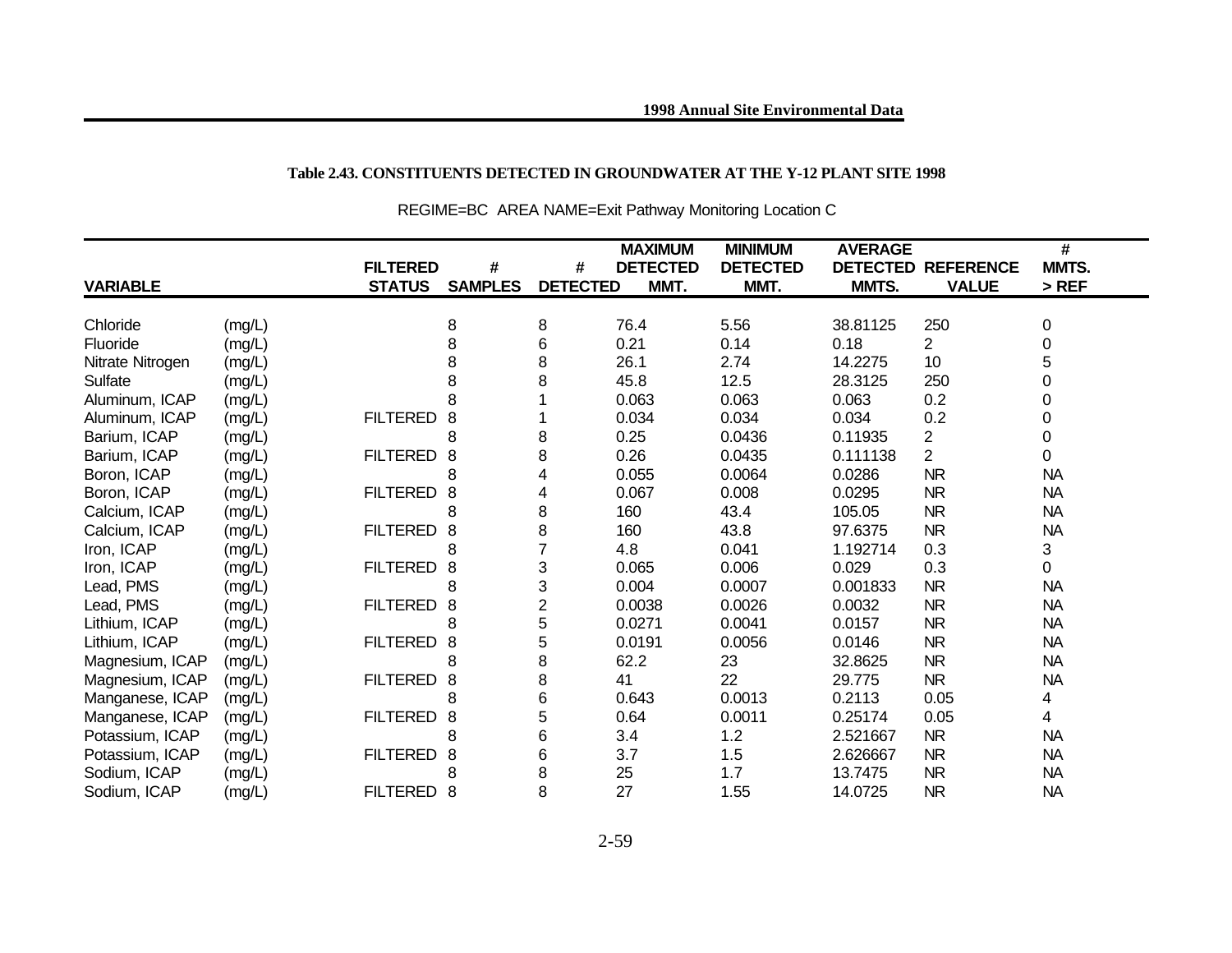|                                        |               |                 |                |                 | <b>MAXIMUM</b>  | <b>MINIMUM</b>  | <b>AVERAGE</b> |                           | #              |
|----------------------------------------|---------------|-----------------|----------------|-----------------|-----------------|-----------------|----------------|---------------------------|----------------|
|                                        |               | <b>FILTERED</b> | #              | #               | <b>DETECTED</b> | <b>DETECTED</b> |                | <b>DETECTED REFERENCE</b> | MMTS.          |
| <b>VARIABLE</b>                        |               | <b>STATUS</b>   | <b>SAMPLES</b> | <b>DETECTED</b> | MMT.            | MMT.            | MMTS.          | <b>VALUE</b>              | $>$ REF        |
|                                        |               |                 |                |                 |                 |                 |                |                           |                |
| Strontium, ICAP                        | (mg/L)        |                 | 8              | 8               | 0.9             | 0.053           | 0.3465         | <b>NR</b>                 | <b>NA</b>      |
| Strontium, ICAP                        | (mg/L)        | <b>FILTERED</b> | 8              | 8               | 1.1             | 0.051           | 0.36375        | <b>NR</b>                 | <b>NA</b>      |
| Uranium, PMS                           | (mg/L)        |                 | 8              | 5               | 0.0091          | 0.0006          | 0.00422        | <b>NR</b>                 | <b>NA</b>      |
| Uranium, PMS                           | (mg/L)        | <b>FILTERED</b> | 8              | 5               | 0.009           | 0.0006          | 0.00408        | <b>NR</b>                 | <b>NA</b>      |
| Zinc, ICAP                             | (mg/L)        |                 | 8              | $\overline{2}$  | 0.0078          | 0.0024          | 0.0051         | 5                         | 0              |
| Zinc, ICAP                             | (mg/L)        | <b>FILTERED</b> | 8              | 1               | 0.0033          | 0.0033          | 0.0033         | 5                         | $\mathbf 0$    |
| Conductivity,                          | (umhos/cm)    |                 | 8              | <b>NA</b>       | 926             | 335             | 627.75         | <b>NR</b>                 | <b>NA</b>      |
| field measurement                      |               |                 |                |                 |                 |                 |                |                           |                |
| Dissolved Oxygen,<br>field measurement | (ppm)         |                 | 8              | <b>NA</b>       | 3.01            | 0.12            | 1.2075         | NR                        | <b>NA</b>      |
| pH,                                    | (Hq)          |                 | 8              | <b>NA</b>       | 8               | 6.67            | 7.28875        | 6.5/8.5                   | $\mathbf 0$    |
| field measurement                      |               |                 |                |                 |                 |                 |                |                           |                |
| REDOX.                                 | (mV)          |                 | 8              | <b>NA</b>       | 154             | 80              | 118.375        | <b>NR</b>                 | <b>NA</b>      |
| field measurement                      |               |                 |                |                 |                 |                 |                |                           |                |
| <b>Static Water Level</b>              | $(tt - toc)$  |                 | 8              | <b>NA</b>       | $-9.54$         | $-74.06$        | $-36.4463$     | <b>NR</b>                 | <b>NA</b>      |
| Temperature,                           | $($ Deg C $)$ |                 | 8              | <b>NA</b>       | 16.5            | 13              | 14.5875        | <b>NR</b>                 | <b>NA</b>      |
| field measurement                      |               |                 |                |                 |                 |                 |                |                           |                |
| Alkalinity as HCO3                     | (mg/L)        |                 | 8              | 8               | 336             | 164             | 272.25         | <b>NR</b>                 | <b>NA</b>      |
| Conductivity                           | (umhos/cm)    |                 | 8              | 8               | 1056            | 525             | 774.125        | <b>NR</b>                 | <b>NA</b>      |
| <b>Dissolved Solids</b>                | (mg/L)        |                 | 8              | 8               | 693             | 267             | 444.25         | 500                       | $\overline{2}$ |
| pH                                     | (Hq)          |                 | 8              | 8               | 8.06L           | 6.87L           | 7.405          | 6.5/8.5                   | $\mathbf 0$    |
| <b>Total Suspended Solids</b>          | (mg/L)        |                 | 8              | 4               | 15              | $\overline{2}$  | 7.25           | <b>NR</b>                 | <b>NA</b>      |
| Turbidity                              | (NTU)         |                 | 8              | 8               | 41.9            | 0.687           | 13.58588       | $\mathbf 1$               | 7              |
| Gross Alpha                            | (pCi/L)       |                 | 8              | 8               | 7.7             | $-0.55$         | 1.30625        | 15f                       | 0              |
| Gross Beta                             | (pCi/L)       |                 | 8              | 8               | 47              | 2.8             | 19.875         | 50a                       | 0              |
| 1,1,1-Trichloroethane                  | (ug/L)        |                 | 8              | 2               | 1 <sub>J</sub>  | 1J              |                | 200                       | $\mathbf 0$    |
| 1,2-Dichloroethene                     | (ug/L)        |                 | 8              | 8               | 4 J             | 2J              | 2.875          | NR b                      | <b>NA</b>      |
| (Total)                                |               |                 |                |                 |                 |                 |                |                           |                |

# **Table 2.43 (continued)**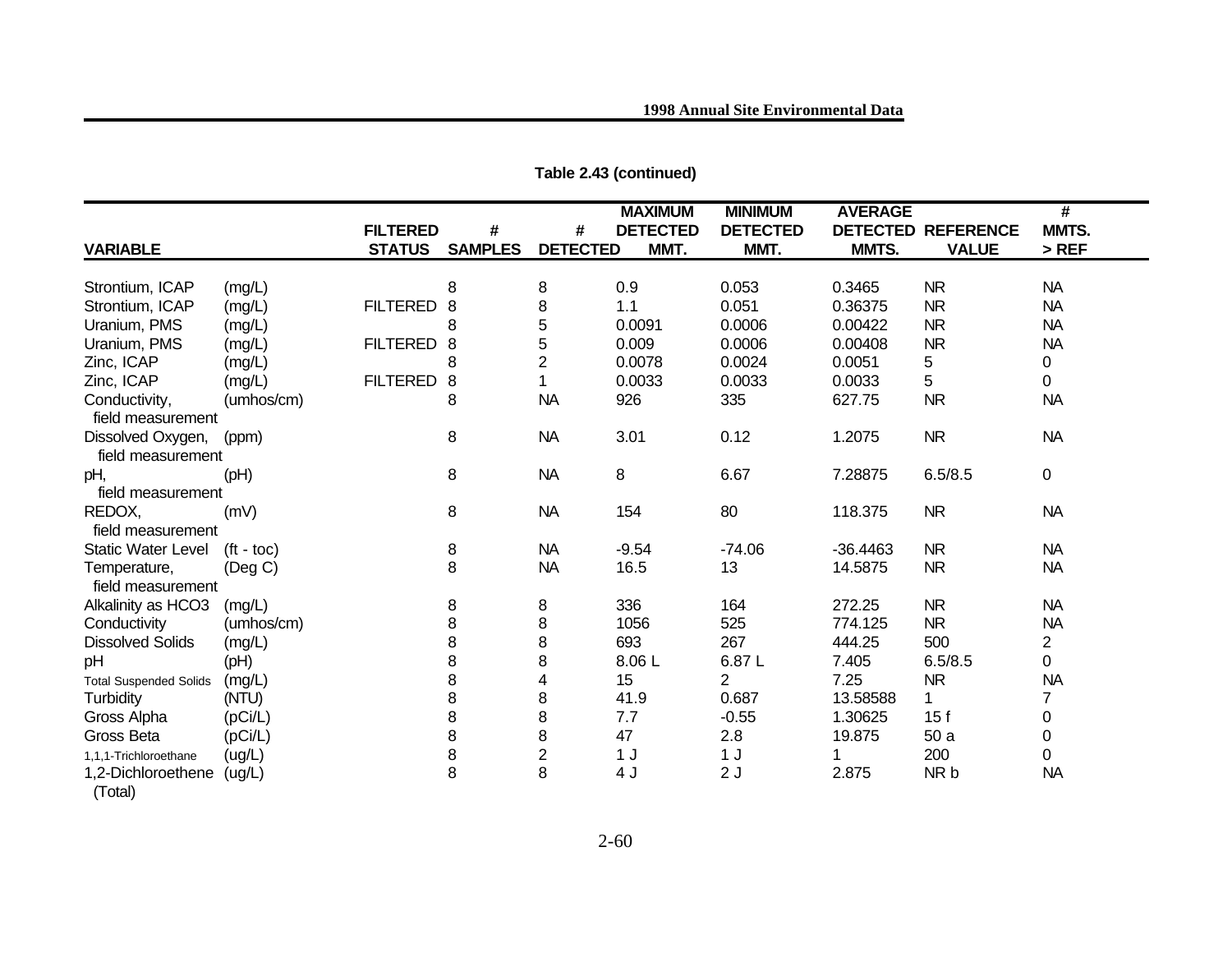# **1998 Annual Site Environmental Data**

| Table 2.43 (continued) |  |
|------------------------|--|
|------------------------|--|

|                        |        |                 |                |                 | <b>MAXIMUM</b>  | <b>MINIMUM</b>  | <b>AVERAGE</b>  |                  |           |
|------------------------|--------|-----------------|----------------|-----------------|-----------------|-----------------|-----------------|------------------|-----------|
|                        |        | <b>FILTERED</b> | #              | #               | <b>DETECTED</b> | <b>DETECTED</b> | <b>DETECTED</b> | <b>REFERENCE</b> | MMTS.     |
| <b>VARIABLE</b>        |        | <b>STATUS</b>   | <b>SAMPLES</b> | <b>DETECTED</b> | MMT.            | MMT.            | MMTS.           | <b>VALUE</b>     | $>$ REF   |
| 2-Butanone             | (ug/L) |                 |                |                 | 4 J             | 3 J             | 3.5             | <b>NR</b>        | <b>NA</b> |
| Acetone                | (ug/L) |                 |                | <sub>5</sub>    | 14              | 1 BJ            | 4.6             | <b>NR</b>        | <b>NA</b> |
| Carbon tetrachloride   | (ug/L) |                 |                | 3               | 3 J             | 1 J             |                 |                  |           |
| Chloroform             | (ug/L) |                 |                | 5               | 2 J             | 1 J             | 1.2             | 100 i            |           |
| cis-1,2-Dichloroethene | (ug/L) |                 |                | 8               | 4 J             | 2 J             | 2.875           | 70               |           |
| Tetrachloroethene      | (ug/L) |                 |                | 4               | 3 J             | 2 J             | 2.75            | h                |           |
| Trichloroethene        | (ug/L) |                 |                | 8               | 130             | 20              | 63.75           | 5                |           |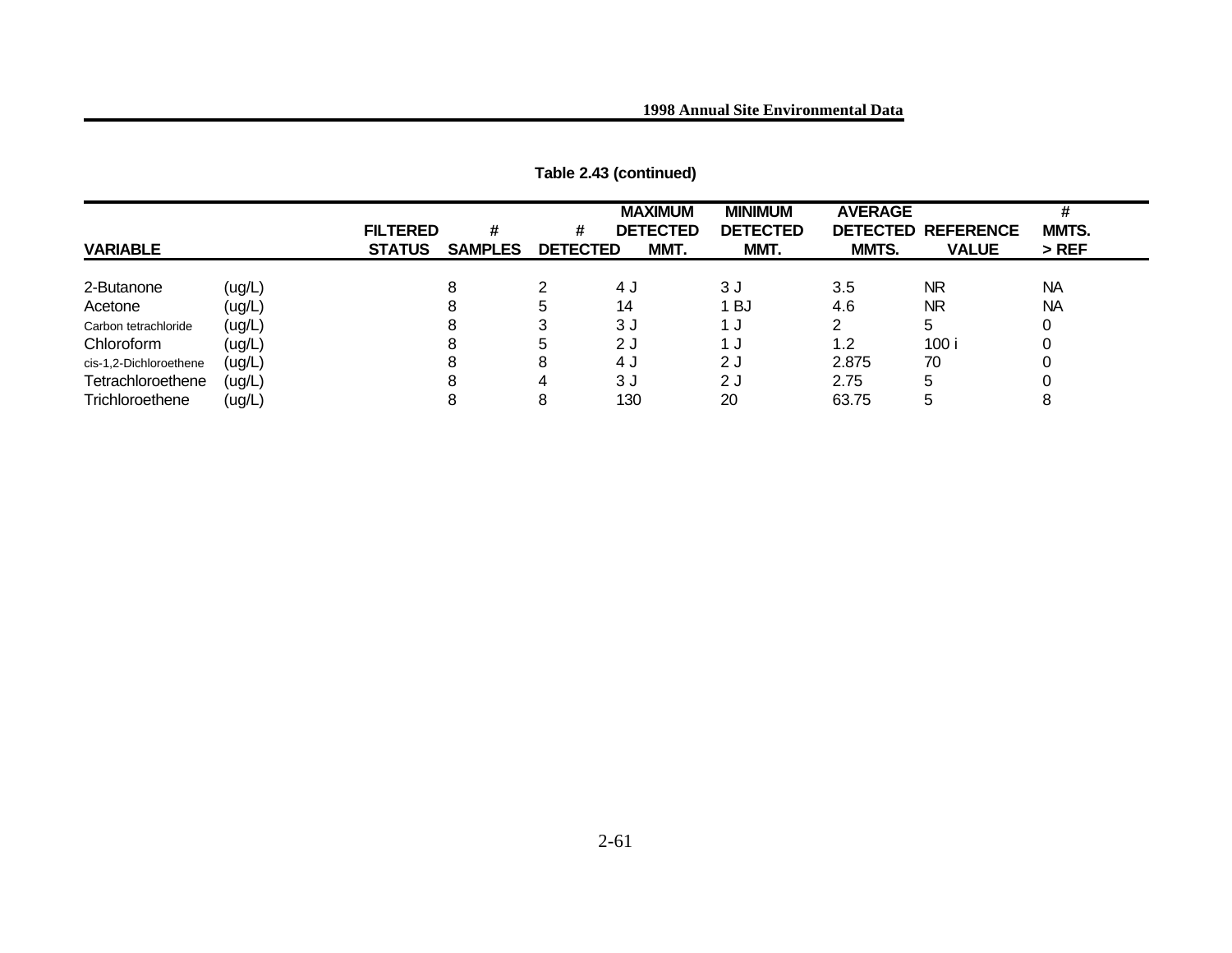### **Table 2.44. CONSTITUENTS DETECTED IN GROUNDWATER AT THE Y-12 PLANT SITE 1998**

|                  |        | <b>FILTERED</b> | #              | #                       | <b>MAXIMUM</b><br><b>DETECTED</b> | <b>MINIMUM</b><br><b>DETECTED</b> | <b>AVERAGE</b> | <b>DETECTED REFERENCE</b> | #<br>MMTS. |
|------------------|--------|-----------------|----------------|-------------------------|-----------------------------------|-----------------------------------|----------------|---------------------------|------------|
| <b>VARIABLE</b>  |        | <b>STATUS</b>   | <b>SAMPLES</b> | <b>DETECTED</b>         | MMT.                              | MMT.                              | MMTS.          | <b>VALUE</b>              | $>$ REF    |
| Chloride         | (mg/L) |                 | 8              | 8                       | 33.5                              | 8.57                              | 16.09          | 250                       | 0          |
| Fluoride         | (mg/L) |                 | 8              | 6                       | 0.54                              | 0.18                              | 0.363333       | $\overline{2}$            | 0          |
| Nitrate Nitrogen | (mg/L) |                 | 8              | 3                       | 4.01                              | 0.05                              | 1.473333       | 10                        | 0          |
| Sulfate          | (mg/L) |                 | 8              | 8                       | 122                               | 7.12                              | 60.94          | 250                       | 0          |
| Barium, ICAP     | (mg/L) |                 | 8              | 8                       | 0.072                             | 0.0303                            | 0.047012       | $\overline{2}$            | 0          |
| Barium, ICAP     | (mg/L) | <b>FILTERED</b> | 8              | 8                       | 0.072                             | 0.031                             | 0.046613       | $\overline{2}$            | 0          |
| Boron, ICAP      | (mg/L) |                 | 8              | 4                       | 0.081                             | 0.011                             | 0.05425        | <b>NR</b>                 | <b>NA</b>  |
| Boron, ICAP      | (mg/L) | <b>FILTERED</b> | 8              | 4                       | 0.078                             | 0.0097                            | 0.051425       | <b>NR</b>                 | <b>NA</b>  |
| Calcium, ICAP    | (mg/L) |                 | 8              | 8                       | 89                                | 48                                | 59.7125        | <b>NR</b>                 | <b>NA</b>  |
| Calcium, ICAP    | (mg/L) | <b>FILTERED</b> | 8              | 8                       | 88                                | 46.8                              | 59.3625        | <b>NR</b>                 | <b>NA</b>  |
| Chromium, ICAP   | (mg/L) |                 | 8              | $\overline{\mathbf{c}}$ | 0.0674                            | 0.013                             | 0.0402         | 0.1                       | 0          |
| Iron, ICAP       | (mg/L) |                 | 8              | $\bf 8$                 | 8.01                              | 0.31                              | 4.513          | 0.3                       | 8          |
| Iron, ICAP       | (mg/L) | <b>FILTERED</b> | 8              | 8                       | 6.57 k                            | 0.0541                            | 3.697638       | 0.3                       | 6          |
| Lead, PMS        | (mg/L) |                 | 8              | $\overline{2}$          | 0.00082                           | 0.0005                            | 0.00066        | <b>NR</b>                 | <b>NA</b>  |
| Lithium, ICAP    | (mg/L) |                 | 8              | 5                       | 0.014                             | 0.0088                            | 0.01164        | NR                        | <b>NA</b>  |
| Lithium, ICAP    | (mg/L) | <b>FILTERED</b> | 8              | 4                       | 0.014                             | 0.0088                            | 0.01165        | <b>NR</b>                 | <b>NA</b>  |
| Magnesium, ICAP  | (mg/L) |                 | 8              | 8                       | 33.1                              | 10                                | 24.7           | <b>NR</b>                 | <b>NA</b>  |
| Magnesium, ICAP  | (mg/L) | <b>FILTERED</b> | 8              | 8                       | 33                                | 10                                | 24.5           | NR                        | <b>NA</b>  |
| Manganese, ICAP  | (mg/L) |                 | 8              | 8                       | 0.267                             | 0.0077                            | 0.144738       | 0.05                      | 6          |
| Manganese, ICAP  | (mg/L) | <b>FILTERED</b> | 8              | 8                       | 0.264                             | 0.00727                           | 0.140234       | 0.05                      | 6          |
| Nickel, ICAP     | (mg/L) |                 | 8              | $\overline{\mathbf{c}}$ | 0.109                             | 0.089                             | 0.099          | 0.1 <sub>d</sub>          |            |
| Nickel, ICAP     | (mg/L) | <b>FILTERED</b> | 8              | $\overline{c}$          | 0.0967                            | 0.088                             | 0.09235        | 0.1 <sub>d</sub>          | 0          |
| Potassium, ICAP  | (mg/L) |                 | 8              | 6                       | 2.64                              | 1.5                               | 2.025          | <b>NR</b>                 | <b>NA</b>  |
| Potassium, ICAP  | (mg/L) | <b>FILTERED</b> | 8              | 6                       | 2.81                              | 1.3                               | 2.045          | <b>NR</b>                 | <b>NA</b>  |
| Sodium, ICAP     | (mg/L) |                 | 8              | 8                       | 18                                | 3.7                               | 11.8525        | <b>NR</b>                 | <b>NA</b>  |
| Sodium, ICAP     | (mg/L) | <b>FILTERED</b> | -8             | 8                       | 18                                | 3.79                              | 11.89875       | <b>NR</b>                 | <b>NA</b>  |

REGIME=BC AREA NAME=Exit Pathway Monitoring Location W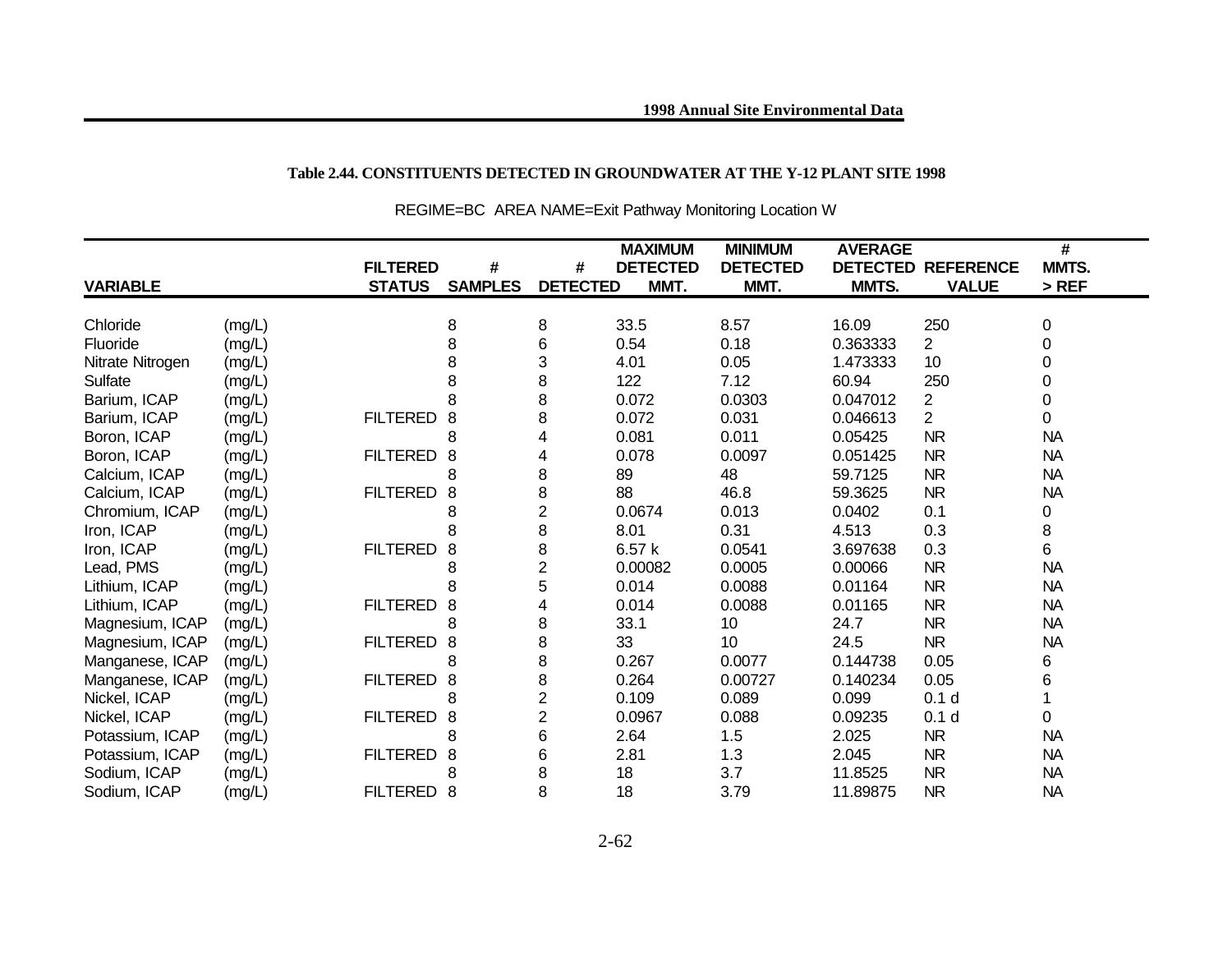|                                        |               |                 |                |                 | <b>MAXIMUM</b>  | <b>MINIMUM</b>  | <b>AVERAGE</b> |                           | #         |
|----------------------------------------|---------------|-----------------|----------------|-----------------|-----------------|-----------------|----------------|---------------------------|-----------|
|                                        |               | <b>FILTERED</b> | #              | #               | <b>DETECTED</b> | <b>DETECTED</b> |                | <b>DETECTED REFERENCE</b> | MMTS.     |
| <b>VARIABLE</b>                        |               | <b>STATUS</b>   | <b>SAMPLES</b> | <b>DETECTED</b> | MMT.            | MMT.            | MMTS.          | <b>VALUE</b>              | $>$ REF   |
| Strontium, ICAP                        | (mg/L)        |                 | 8              | 8               | 1.34            | 0.0808          | 0.5401         | NR                        | <b>NA</b> |
| Strontium, ICAP                        | (mg/L)        | <b>FILTERED</b> | 8              | 8               | 1.32            | 0.0816          | 0.537325       | <b>NR</b>                 | <b>NA</b> |
| Uranium, PMS                           | (mg/L)        |                 | 8              |                 | 0.0006          | 0.0006          | 0.0006         | <b>NR</b>                 | <b>NA</b> |
| Uranium, PMS                           | (mg/L)        | <b>FILTERED</b> | 8              |                 | 0.0006          | 0.0006          | 0.0006         | NR                        | <b>NA</b> |
| Zinc, ICAP                             | (mg/L)        |                 | 8              | $\overline{2}$  | 0.0037          | 0.0022          | 0.00295        | 5                         | 0         |
| Zinc, ICAP                             | (mg/L)        | <b>FILTERED</b> | 8              | $\overline{2}$  | 0.0049          | 0.0022          | 0.00355        | 5                         | 0         |
| Conductivity,<br>field measurement     | (umhos/cm)    |                 | 8              | <b>NA</b>       | 519             | 347             | 437.125        | <b>NR</b>                 | <b>NA</b> |
| Dissolved Oxygen,<br>field measurement | (ppm)         |                 | 8              | <b>NA</b>       | 3.97            | 0.11            | 1.0975         | NR                        | <b>NA</b> |
| pH,<br>field measurement               | (Hq)          |                 | 8              | <b>NA</b>       | 8.44            | 6.38            | 7.51875        | 6.5/8.5                   | 1         |
| REDOX,<br>field measurement            | (mV)          |                 | 8              | <b>NA</b>       | 84              | $-263$          | $-147.75$      | <b>NR</b>                 | <b>NA</b> |
| <b>Static Water Level</b>              | $(tt - toc)$  |                 | 8              | <b>NA</b>       | $-28.13$        | $-39.1$         | $-32.8125$     | <b>NR</b>                 | <b>NA</b> |
| Temperature,<br>field measurement      | $($ Deg C $)$ |                 | 8              | <b>NA</b>       | 19.6            | 8.5             | 13.825         | <b>NR</b>                 | <b>NA</b> |
| Alkalinity as HCO3                     | (mg/L)        |                 | 8              | 8               | 250             | 158             | 191.25         | NR                        | <b>NA</b> |
| Conductivity                           | (umhos/cm)    |                 | 8              | 8               | 605             | 424             | 526.25         | <b>NR</b>                 | <b>NA</b> |
| <b>Dissolved Solids</b>                | (mg/L)        |                 | 8              | 8               | 387             | 247             | 323.75         | 500                       | 0         |
| pH                                     | (Hq)          |                 | 8              | 8               | 7.64 L          | 6.82L           | 7.375          | 6.5/8.5                   | 0         |
| <b>Total Suspended Solids</b>          | (mg/L)        |                 | 8              | $\overline{7}$  | 18              | 1               | 8.714286       | <b>NR</b>                 | <b>NA</b> |
| Turbidity                              | (NTU)         |                 | 8              | 8               | 124             | 3.76            | 58.945         | 1                         | 8         |
| lodine-129                             | (pCi/L)       |                 | 8              | 8               | 13              | $-8.8$          | 2.5125         | <b>NR</b>                 | <b>NA</b> |
| Cesium-137                             | (pCi/L)       |                 | 3              | 3               | 2.3             | 0.29            | 0.963333       | 120                       | 0         |
| Radium - Total Alpha                   | (pCi/L)       |                 | 8              | 8               | 4.8             | 0.16            | 1.15625        | 5 <sub>g</sub>            | 0         |
| Radium-228                             | (pCi/L)       |                 | 3              | 3               | $-0.75$         | $-6.2$          | $-4.28333$     | 5 <sub>g</sub>            | 0         |
| Uranium-234                            | (pCi/L)       |                 | 8              | 8               | 0.26            | $-0.023$        | 0.1215         | 20                        | 0         |

# **Table 2.44 (continued)**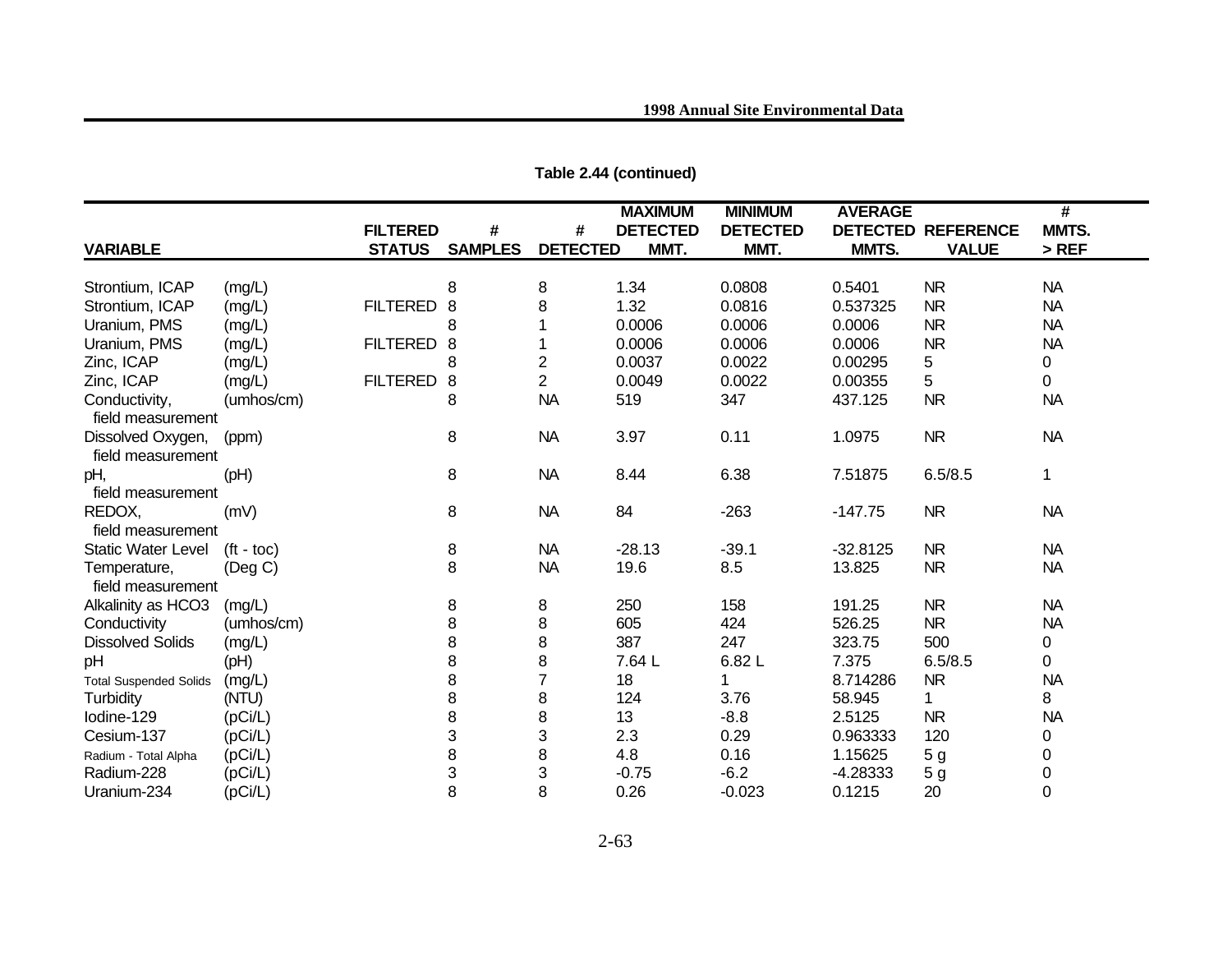# **1998 Annual Site Environmental Data**

|                 |         |                                  |                     |                      | <b>MAXIMUM</b>          | <b>MINIMUM</b>          | <b>AVERAGE</b> |                                           | #                |
|-----------------|---------|----------------------------------|---------------------|----------------------|-------------------------|-------------------------|----------------|-------------------------------------------|------------------|
| <b>VARIABLE</b> |         | <b>FILTERED</b><br><b>STATUS</b> | #<br><b>SAMPLES</b> | #<br><b>DETECTED</b> | <b>DETECTED</b><br>MMT. | <b>DETECTED</b><br>MMT. | MMTS.          | <b>DETECTED REFERENCE</b><br><b>VALUE</b> | MMTS.<br>$>$ REF |
| Uranium-235     | (pCi/L) |                                  | 8                   | 8                    | 0.01                    | $-0.061$                | $-0.01138$     | 24                                        | 0                |
| Neptunium-237   | (pCi/L) |                                  | 8                   | 8                    | 0.098                   | 0                       | 0.03425        | 1.2                                       |                  |
| Plutonium-238   | (pCi/L) |                                  | 8                   | 8                    | 0.12                    | $-0.096$                | 0.026875       | 1.6                                       |                  |
| Uranium-238     | (pCi/L) |                                  | 8                   | 8                    | 0.25                    | $-0.081$                | 0.0526         | 24                                        |                  |
| Plutonium-239   | (pCi/L) |                                  | 8                   | 8                    | 0.062                   | $-0.075$                | 0.005025       | 1.2                                       | 0                |
| Americium-241   | (pCi/L) |                                  | 8                   | 8                    | 0.15                    | $-0.079$                | 0.088625       | 1.2                                       | 0                |
| Cobalt-60       | (pCi/L) |                                  | 3                   | 3                    | 1.4                     | 0.65                    | 0.963333       | <b>NR</b>                                 | <b>NA</b>        |
| Strontium-89/90 | (pCi/L) |                                  | 8                   | 8                    | 630                     | -1                      | 79.0835        | 8                                         |                  |
| Technetium-99   | (pCi/L) |                                  | 8                   | 8                    | 15                      | $-3.1$                  | 2.9875         | 4000                                      | 0                |
| Gross Alpha     | (pCi/L) |                                  | 8                   | 8                    | 3.4                     | 0.096                   | 1.31075        | 15f                                       | 0                |
| Gross Beta      | (pCi/L) |                                  | 8                   | 8                    | 11                      | 0.37                    | 3.94625        | 50 a                                      | 0                |
| Tritium         | (pCi/L) |                                  | 8                   | 8                    | 350                     | $-200$                  | 68.375         | 20000                                     | 0                |
| 2-Butanone      | (ug/L)  |                                  | 8                   |                      | 4 <sub>BJ</sub>         | 4 <sub>BJ</sub>         | 4              | <b>NR</b>                                 | <b>NA</b>        |
| Acetone         | (ug/L)  |                                  | 8                   | 8                    | 77 B                    | 2BJ                     | 18             | <b>NR</b>                                 | <b>NA</b>        |

# **Table 2.44 (continued)**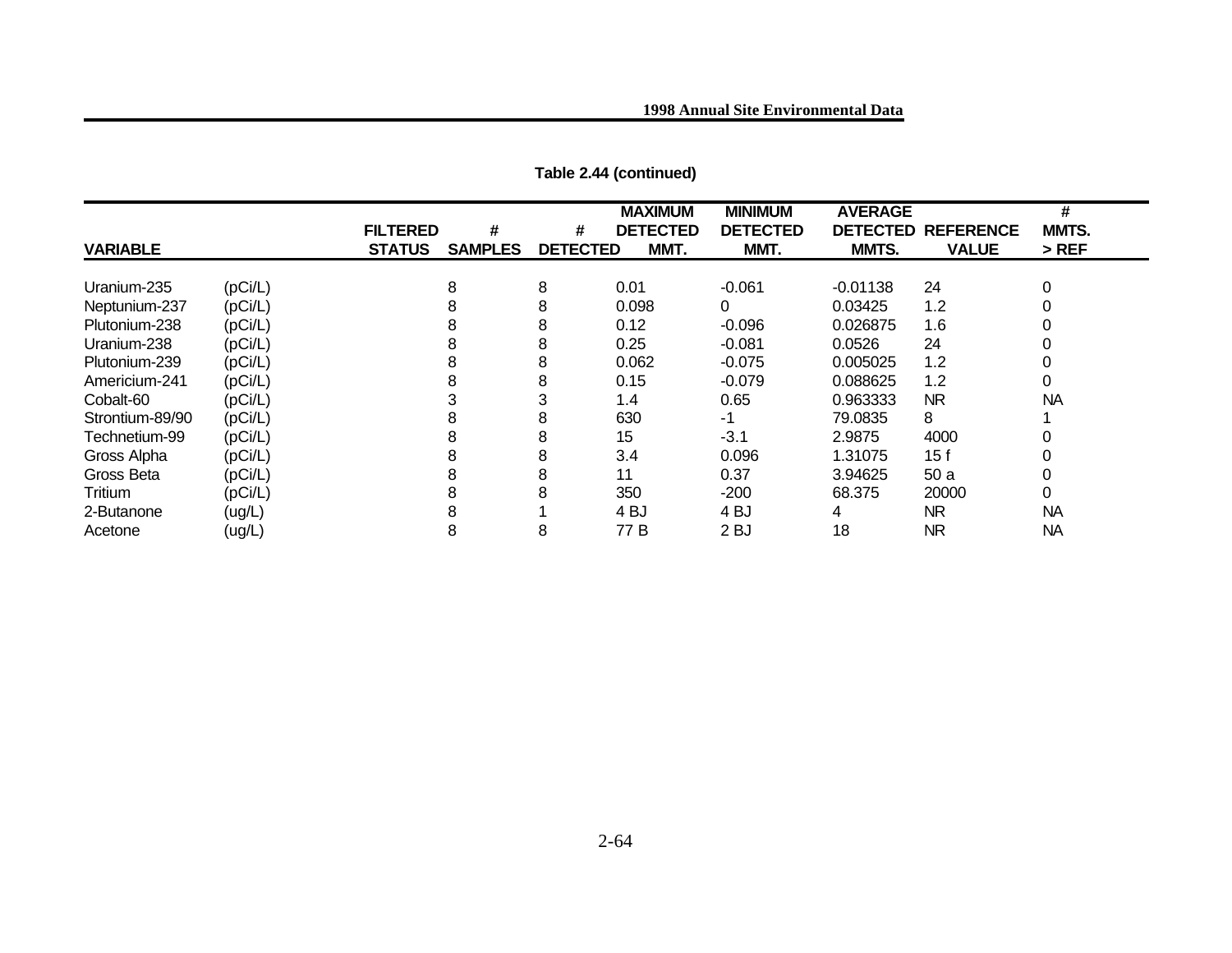#### **Table 2.45. CONSTITUENTS DETECTED IN GROUNDWATER AT THE Y-12 PLANT SITE 1998**

|                  |        | <b>FILTERED</b> |                     |                      | <b>MAXIMUM</b><br><b>DETECTED</b> | <b>MINIMUM</b><br><b>DETECTED</b> | <b>AVERAGE</b> | <b>DETECTED REFERENCE</b> | #                   |
|------------------|--------|-----------------|---------------------|----------------------|-----------------------------------|-----------------------------------|----------------|---------------------------|---------------------|
| <b>VARIABLE</b>  |        | <b>STATUS</b>   | #<br><b>SAMPLES</b> | #<br><b>DETECTED</b> | MMT.                              | MMT.                              | MMTS.          | <b>VALUE</b>              | MMTS.<br>$>$ REF    |
|                  |        |                 |                     |                      |                                   |                                   |                |                           |                     |
| Chloride         | (mg/L) |                 | 22                  | 22                   | 186                               | 4.7                               | 33.18864       | 250                       | 0                   |
| Fluoride         | (mg/L) |                 | 22                  | 20                   | 1.33                              | 0.1                               | 0.3015         | $\overline{2}$            | 0                   |
| Nitrate Nitrogen | (mg/L) |                 | 22                  | 22                   | 252                               | 0.477                             | 25.66055       | 10                        | 9                   |
| Sulfate          | (mg/L) |                 | 22                  | 22                   | 95.6                              | 6.77                              | 24.80591       | 250                       | $\mathsf{O}\xspace$ |
| Aluminum, ICAP   | (mg/L) |                 | 22                  | 11                   | 0.86                              | 0.075                             | 0.437727       | 0.2                       | 8                   |
| Aluminum, ICAP   | (mg/L) | <b>FILTERED</b> | 22                  | 6                    | 0.15                              | 0.023                             | 0.057667       | 0.2                       | 0                   |
| Antimony, PMS    | (mg/L) |                 | 11                  |                      | 0.0007                            | 0.0007                            | 0.0007         | 0.006                     | 0                   |
| Antimony, PMS    | (mg/L) | <b>FILTERED</b> | 11                  | $\overline{2}$       | 0.0008                            | 0.0006                            | 0.0007         | 0.006                     | 0                   |
| Barium, ICAP     | (mg/L) |                 | 22                  | 22                   | 0.782                             | 0.039                             | 0.130205       | $\overline{2}$            | 0                   |
| Barium, ICAP     | (mg/L) | <b>FILTERED</b> | 22                  | 22                   | 0.775                             | 0.035                             | 0.126923       | $\overline{2}$            | 0                   |
| Boron, ICAP      | (mg/L) |                 | 22                  | 14                   | 0.33                              | 0.011                             | 0.064357       | NR                        | <b>NA</b>           |
| Boron, ICAP      | (mg/L) | <b>FILTERED</b> | 22                  | 14                   | 0.335                             | 0.019                             | 0.065714       | <b>NR</b>                 | <b>NA</b>           |
| Cadmium, PMS     | (mg/L) |                 | 11                  |                      | 0.0132                            | 0.0132                            | 0.0132         | 0.005                     |                     |
| Cadmium, PMS     | (mg/L) | <b>FILTERED</b> | 11                  |                      | 0.0117                            | 0.0117                            | 0.0117         | 0.005                     |                     |
| Cadmium, ICAP    | (mg/L) |                 | 11                  |                      | 0.0066                            | 0.0066                            | 0.0066         | 0.005                     |                     |
| Cadmium, ICAP    | (mg/L) | <b>FILTERED</b> | 11                  |                      | 0.0075                            | 0.0075                            | 0.0075         | 0.005                     |                     |
| Calcium, ICAP    | (mg/L) |                 | 22                  | 22                   | 342 k                             | 23                                | 88.85455       | NR                        | <b>NA</b>           |
| Calcium, ICAP    | (mg/L) | <b>FILTERED</b> | 22                  | 22                   | 337                               | 23                                | 87.66818       | <b>NR</b>                 | <b>NA</b>           |
| Iron, ICAP       | (mg/L) |                 | 22                  | 17                   | 0.65                              | 0.0568                            | 0.266241       | 0.3                       | 6                   |
| Iron, ICAP       | (mg/L) | <b>FILTERED</b> | 22                  | 11                   | 0.15                              | 0.0069                            | 0.052809       | 0.3                       | 0                   |
| Lead, PMS        | (mg/L) |                 | 22                  | 4                    | 0.0009                            | 0.0005                            | 0.000675       | NR                        | <b>NA</b>           |
| Lead, PMS        | (mg/L) | <b>FILTERED</b> | 22                  | 4                    | 0.0025                            | 0.0005                            | 0.001175       | <b>NR</b>                 | <b>NA</b>           |
| Lithium, ICAP    | (mg/L) |                 | 22                  | 13                   | 0.0532                            | 0.0042                            | 0.014608       | NR                        | <b>NA</b>           |
| Lithium, ICAP    | (mg/L) | <b>FILTERED</b> | 22                  | 11                   | 0.0536                            | 0.0049                            | 0.015873       | <b>NR</b>                 | <b>NA</b>           |
| Magnesium, ICAP  | (mg/L) |                 | 22                  | 22                   | 44.1 k                            | 5.3                               | 15.84091       | <b>NR</b>                 | <b>NA</b>           |

### **REGIME=BC AREA NAME=Exit Pathway Spring/Surface Water**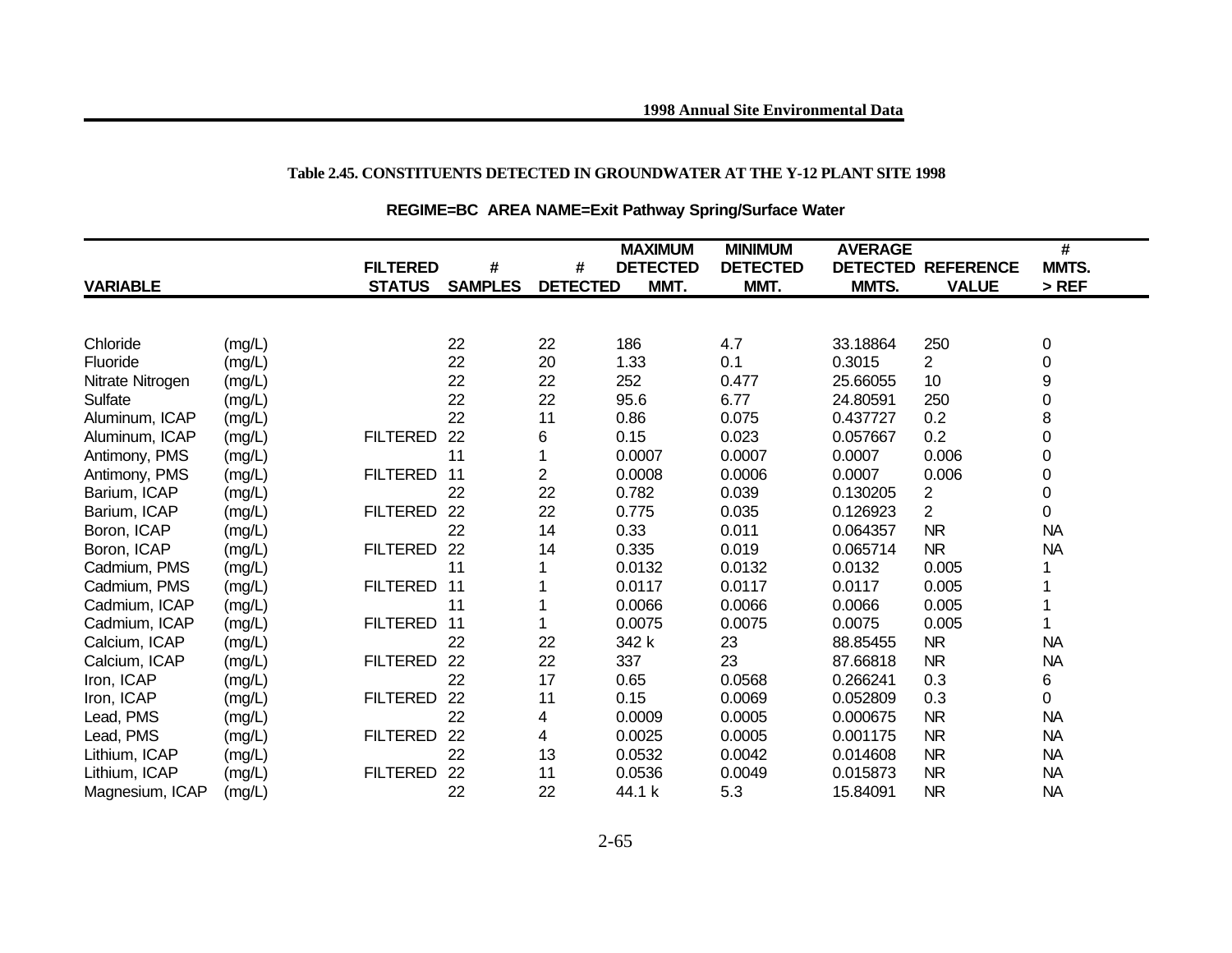|                                        |               |                 |                |                 | <b>MAXIMUM</b>  | <b>MINIMUM</b>  | <b>AVERAGE</b> |                           | #           |
|----------------------------------------|---------------|-----------------|----------------|-----------------|-----------------|-----------------|----------------|---------------------------|-------------|
|                                        |               | <b>FILTERED</b> | #              | #               | <b>DETECTED</b> | <b>DETECTED</b> |                | <b>DETECTED REFERENCE</b> | MMTS.       |
| <b>VARIABLE</b>                        |               | <b>STATUS</b>   | <b>SAMPLES</b> | <b>DETECTED</b> | MMT.            | MMT.            | MMTS.          | <b>VALUE</b>              | $>$ REF     |
| Magnesium, ICAP                        | (mg/L)        | <b>FILTERED</b> | 22             | 22              | 44.4            | 5.3             | 15.74545       | <b>NR</b>                 | <b>NA</b>   |
| Manganese, ICAP                        | (mg/L)        |                 | 22             | 20              | 2.12            | 0.0052          | 0.289374       | 0.05                      | 8           |
| Manganese, ICAP                        | (mg/L)        | <b>FILTERED</b> | 22             | 21              | $\overline{2}$  | 0.00557         | 0.247244       | 0.05                      | 5           |
| Nickel, ICAP                           | (mg/L)        |                 | 22             | $\overline{2}$  | 0.042           | 0.018           | 0.03           | 0.1 <sub>d</sub>          | 0           |
| Nickel, ICAP                           | (mg/L)        | <b>FILTERED</b> | 22             | $\overline{2}$  | 0.041           | 0.015           | 0.028          | 0.1 <sub>d</sub>          | 0           |
| Potassium, ICAP                        | (mg/L)        |                 | 22             | 19              | 7.2             |                 | 2.674211       | <b>NR</b>                 | <b>NA</b>   |
| Potassium, ICAP                        | (mg/L)        | <b>FILTERED</b> | 22             | 19              | 6.94            | 0.78            | 2.488947       | <b>NR</b>                 | <b>NA</b>   |
| Selenium, ICAP                         | (mg/L)        |                 | 11             | 1               | 0.062           | 0.062           | 0.062          | 0.05                      |             |
| Sodium, ICAP                           | (mg/L)        |                 | 22             | 22              | 54              | 3.66            | 16.32318       | <b>NR</b>                 | <b>NA</b>   |
| Sodium, ICAP                           | (mg/L)        | <b>FILTERED</b> | 22             | 22              | 52              | 3.68            | 15.99273       | <b>NR</b>                 | <b>NA</b>   |
| Strontium, ICAP                        | (mg/L)        |                 | 22             | 22              | 0.983           | 0.055           | 0.280486       | NR                        | <b>NA</b>   |
| Strontium, ICAP                        | (mg/L)        | <b>FILTERED</b> | 22             | 22              | 0.98            | 0.053           | 0.27645        | <b>NR</b>                 | <b>NA</b>   |
| Thallium, PMS                          | (mg/L)        | <b>FILTERED</b> | 22             | 1               | 0.0005          | 0.0005          | 0.0005         | <b>NR</b>                 | <b>NA</b>   |
| Uranium, PMS                           | (mg/L)        |                 | 22             | 22              | 0.149           | 0.0058          | 0.052336       | NR                        | <b>NA</b>   |
| Uranium, PMS                           | (mg/L)        | <b>FILTERED</b> | 22             | 22              | 0.144           | 0.006           | 0.052686       | <b>NR</b>                 | <b>NA</b>   |
| Zinc, ICAP                             | (mg/L)        |                 | 22             | 10              | 0.0082          | 0.0029          | 0.00481        | 5                         | 0           |
| Zinc, ICAP                             | (mg/L)        | <b>FILTERED</b> | 22             | 11              | 0.0074          | 0.0026          | 0.003955       | 5                         | 0           |
| Conductivity,                          | (umhos/cm)    |                 | 22             | <b>NA</b>       | 2880            | 158             | 674.2273       | <b>NR</b>                 | <b>NA</b>   |
| field measurement                      |               |                 |                |                 |                 |                 |                |                           |             |
| Dissolved Oxygen,<br>field measurement | (ppm)         |                 | 22             | <b>NA</b>       | 9.08            | 2.04            | 6.931364       | <b>NR</b>                 | <b>NA</b>   |
| pH, field measurement                  | (pH)          |                 | 22             | <b>NA</b>       | 7.84            | 6.57            | 7.252727       | 6.5/8.5                   | $\mathbf 0$ |
| REDOX,<br>field measurement            | (mV)          |                 | 22             | <b>NA</b>       | 249             | 0.84            | 194.5382       | <b>NR</b>                 | <b>NA</b>   |
| Temperature,<br>field measurement      | $($ Deg C $)$ |                 | 22             | <b>NA</b>       | 23.5            | 8.3             | 14.83182       | <b>NR</b>                 | <b>NA</b>   |
| Alkalinity as HCO3                     | (mg/L)        |                 | 22             | 22              | 334             | 68              | 165.2727       | <b>NR</b>                 | <b>NA</b>   |
| Conductivity                           | (umhos/cm)    |                 | 22             | 22              | 2450            | 182.8           | 656.5364       | <b>NR</b>                 | <b>NA</b>   |

# **Table 2.45 (continued)**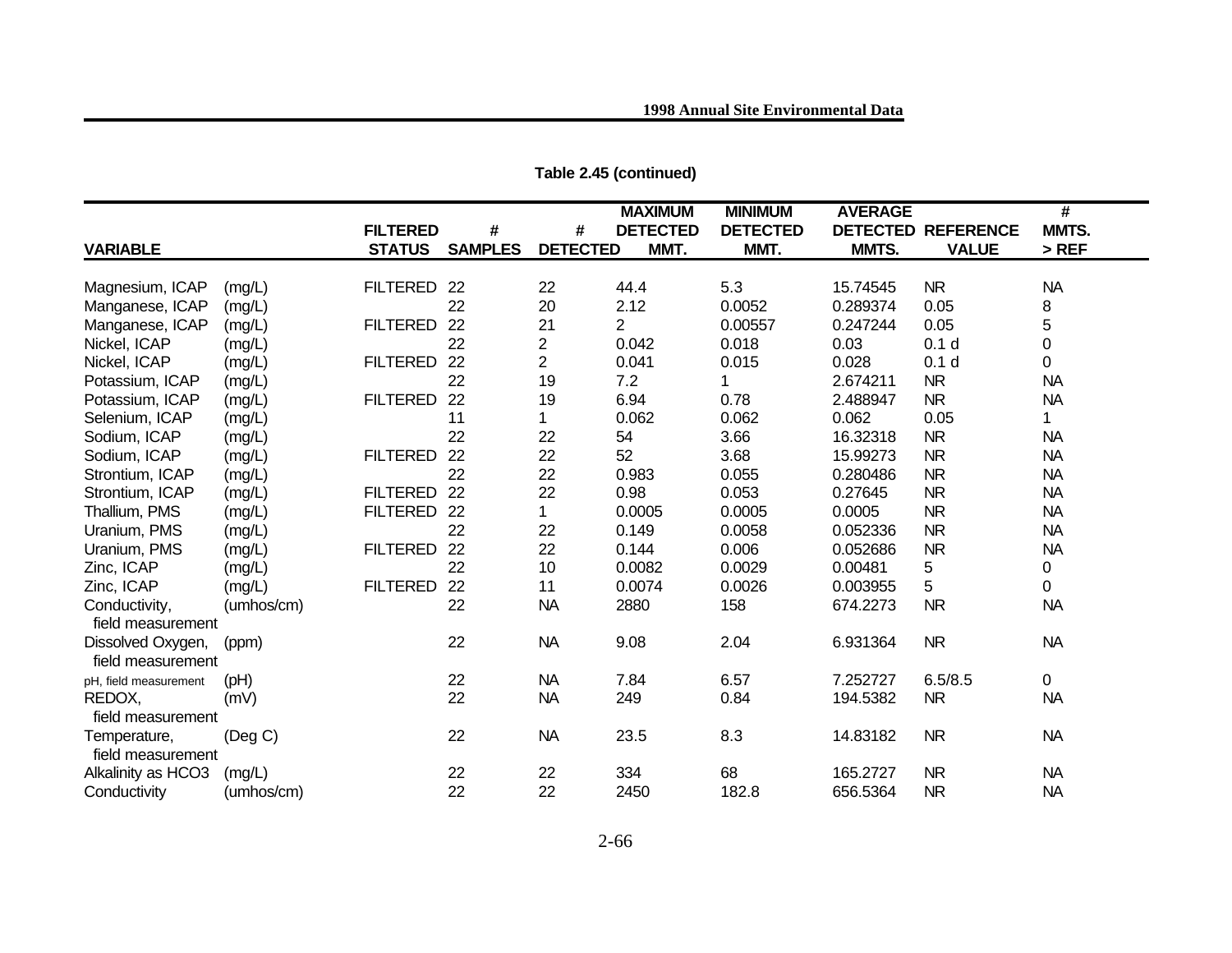|                               |         |                 |                         |                         | <b>MAXIMUM</b>  | <b>MINIMUM</b>  | <b>AVERAGE</b> |                           | #           |
|-------------------------------|---------|-----------------|-------------------------|-------------------------|-----------------|-----------------|----------------|---------------------------|-------------|
|                               |         | <b>FILTERED</b> | #                       | #                       | <b>DETECTED</b> | <b>DETECTED</b> |                | <b>DETECTED REFERENCE</b> | MMTS.       |
| <b>VARIABLE</b>               |         | <b>STATUS</b>   | <b>SAMPLES</b>          | <b>DETECTED</b>         | MMT.            | MMT.            | MMTS.          | <b>VALUE</b>              | $>$ REF     |
| <b>Dissolved Solids</b>       | (mg/L)  |                 | 22                      | 21                      | 2320            | 107             | 467.8095       | 500                       | 7           |
| pH                            | (PH)    |                 | 22                      | 22                      | 8.17L           | 6.86L           | 7.508182       | 6.5/8.5                   | $\Omega$    |
| <b>Total Suspended Solids</b> | (mg/L)  |                 | 22                      | 15                      | 12              |                 | 5.133333       | <b>NR</b>                 | <b>NA</b>   |
| Turbidity                     | (NTU)   |                 | 22                      | 22                      | 14.1            | 0.741           | 4.905818       |                           | 20          |
| lodine-129                    | (pCi/L) |                 | $\overline{2}$          | 2                       | 3.4             | 1.9             | 2.65           | <b>NR</b>                 | <b>NA</b>   |
| Radium - Total Alpha          | (pCi/L) |                 | 2                       | $\overline{c}$          | 0               | 0               | 0              | 5 <sub>g</sub>            | 0           |
| Thorium-228                   | (pCi/L) |                 | $\overline{2}$          | 2                       | 0.17            | $-0.053$        | 0.0585         | 16                        | $\Omega$    |
| Thorium-230                   | (pCi/L) |                 | 2                       | $\overline{c}$          | 0.19            | 0.16            | 0.175          | 12                        | 0           |
| Thorium-231+234               | (pCi/L) |                 | $\overline{2}$          | 2                       | 41              | 20              | 30.5           | 400                       | 0           |
| Thorium-232                   | (pCi/L) |                 | $\overline{\mathbf{c}}$ | $\overline{c}$          | 0               | 0               | 0              | $\overline{2}$            | 0           |
| Uranium-234                   | (pCi/L) |                 | $\overline{2}$          | 2                       | 24              | 10              | 17             | 20                        |             |
| Uranium-235                   | (wt %)  |                 | $\overline{2}$          | 2                       | 0.44            | 0.41            | 0.425          | <b>NR</b>                 | <b>NA</b>   |
| Uranium-235                   | (pCi/L) |                 | $\overline{2}$          | 2                       | 1.3             | 0.4             | 0.85           | 24                        | 0           |
| Neptunium-237                 | (pCi/L) |                 | $\overline{2}$          | 2                       | 0.92            | 0.16            | 0.54           | 1.2                       | 0           |
| Plutonium-238                 | (pCi/L) |                 | $\overline{\mathbf{c}}$ | $\overline{\mathbf{2}}$ | 0.18            | 0.072           | 0.126          | 1.6                       | 0           |
| Uranium-238                   | (pCi/L) |                 | $\overline{2}$          | 2                       | 41              | 20              | 30.5           | 24                        |             |
| Plutonium-239                 | (pCi/L) |                 | $\overline{2}$          | $\overline{2}$          | 0.035           | $-0.031$        | 0.002          | 1.2                       | 0           |
| Americium-241                 | (pCi/L) |                 | $\overline{2}$          | $\overline{\mathbf{c}}$ | 0.1             | $-0.036$        | 0.032          | 1.2                       | 0           |
| Strontium-89/90               | (pCi/L) |                 | $\overline{\mathbf{c}}$ | $\overline{\mathbf{2}}$ | 1.5             | $-0.32$         | 0.59           | 8                         | 0           |
| Technetium-99                 | (pCi/L) |                 | $\overline{2}$          | $\overline{2}$          | 350             | 160             | 255            | 4000                      | 0           |
| Gross Alpha                   | (pCi/L) |                 | 22                      | 22                      | 45              | 1.3             | 19.96364       | 15f                       | 12          |
| Gross Beta                    | (pCi/L) |                 | 22                      | 22                      | 500             | 1.7             | 65.99091       | 50a                       | 6           |
| Tritium                       | (pCi/L) |                 | $\overline{c}$          | 2                       | 170             | $-50$           | 60             | 20000                     | $\mathbf 0$ |
| Uranium, Total                | (mg/L)  |                 | $\overline{c}$          | 2                       | 0.11            | 0.058           | 0.084          | <b>NR</b>                 | <b>NA</b>   |
| 1,1,1-Trichloroethane         | (ug/L)  |                 | 22                      |                         | 1 J             | 1 <sub>J</sub>  |                | 200                       | 0           |
| 1,1-Dichloroethene            | (ug/L)  |                 | 22                      |                         | 2J              | 2J              | 2              | $\overline{7}$            | $\mathbf 0$ |

# **Table 2.45 (continued)**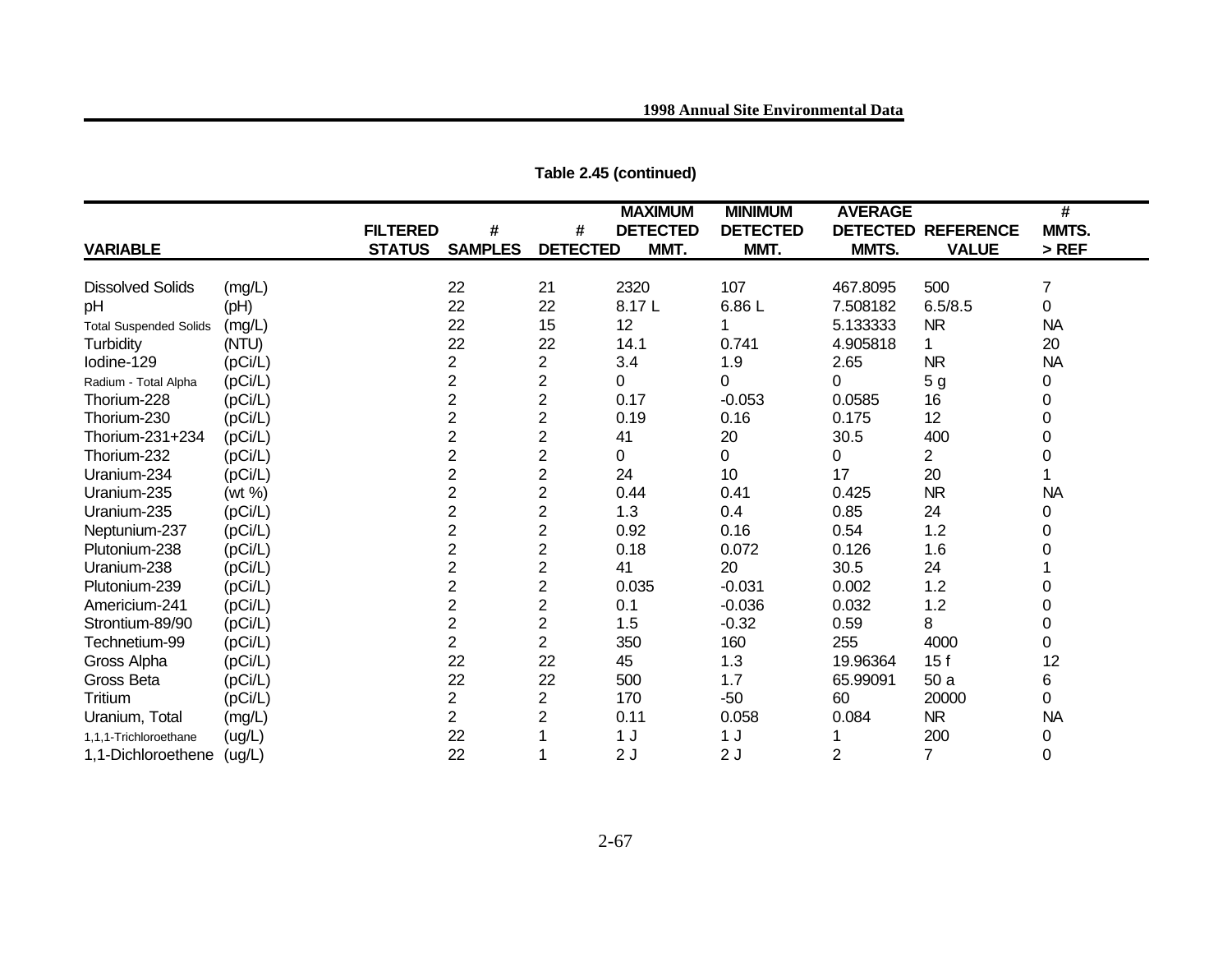|                                      |        |                 |                |                 | <b>MAXIMUM</b>  | <b>MINIMUM</b>  | <b>AVERAGE</b> |                           | #         |
|--------------------------------------|--------|-----------------|----------------|-----------------|-----------------|-----------------|----------------|---------------------------|-----------|
|                                      |        | <b>FILTERED</b> | #              | #               | <b>DETECTED</b> | <b>DETECTED</b> |                | <b>DETECTED REFERENCE</b> | MMTS.     |
| <b>VARIABLE</b>                      |        | <b>STATUS</b>   | <b>SAMPLES</b> | <b>DETECTED</b> | MMT.            | MMT.            | MMTS.          | <b>VALUE</b>              | $>$ REF   |
| 1,2-Dichloroethene (ug/L)<br>(Total) |        |                 | 22             | 6               | 11              | 1 <sub>J</sub>  | 3.166667       | NR b                      | <b>NA</b> |
| 2-Butanone                           | (ug/L) |                 | 22             |                 | 4 BJ            | 3 BJ            | 3.714286       | <b>NR</b>                 | <b>NA</b> |
| Acetone                              | (ug/L) |                 | 22             | 17              | 26              | 1 BJ            | 5.117647       | <b>NR</b>                 | <b>NA</b> |
| Carbon disulfide                     | (ug/L) |                 | 22             |                 | 2J              | 2 J             | ◠              | <b>NR</b>                 | <b>NA</b> |
| Carbon tetrachloride                 | (ug/L) |                 | 22             |                 | 6               | 6               | 6              | 5                         |           |
| cis-1,2-Dichloroethene               | (ug/L) |                 | 22             | 6               | 11              | 1 ປ             | 3.166667       | 70                        | 0         |
| Tetrachloroethene                    | (ug/L) |                 | 22             | 5               |                 | 1 <sub>J</sub>  | 3.2            | 5                         | っ         |
| Trichloroethene                      | (ug/L) |                 | 22             | 5               | 14              | 1J              | 4.6            | 5                         |           |
| Trichlorofluoromethane               | (ug/L) |                 | 22             |                 | 1 J             | 1 <sub>J</sub>  |                | <b>NR</b>                 | <b>NA</b> |

## **Table 2.45 (continued)**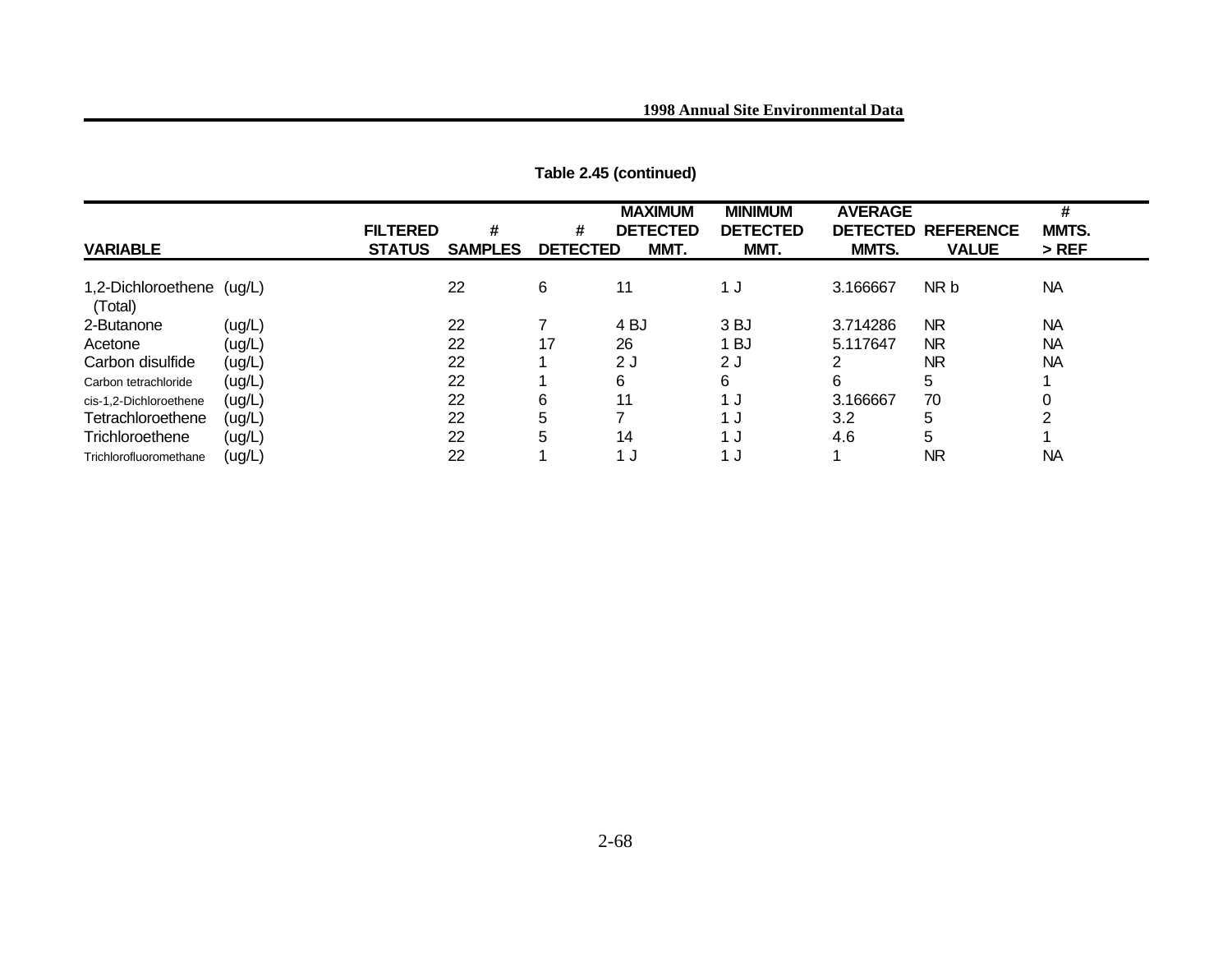#### **Table 2.46. CONSTITUENTS DETECTED IN GROUNDWATER AT THE Y-12 PLANT SITE 1998**

|                  |        |                 |                |                           | <b>MAXIMUM</b>  | <b>MINIMUM</b>  | <b>AVERAGE</b> |                           | #              |
|------------------|--------|-----------------|----------------|---------------------------|-----------------|-----------------|----------------|---------------------------|----------------|
|                  |        | <b>FILTERED</b> | #              | $\#$                      | <b>DETECTED</b> | <b>DETECTED</b> |                | <b>DETECTED REFERENCE</b> | MMTS.          |
| <b>VARIABLE</b>  |        | <b>STATUS</b>   | <b>SAMPLES</b> | <b>DETECTED</b>           | MMT.            | MMT.            | MMTS.          | <b>VALUE</b>              | $>$ REF        |
| Chloride         | (mg/L) |                 | 10             | 10                        | 45.1            | 2.57            | 16.013         | 250                       | $\pmb{0}$      |
| Fluoride         | (mg/L) |                 | 10             | $\ensuremath{\mathsf{3}}$ | 0.44            | 0.12            | 0.33           | $\overline{2}$            | 0              |
| Nitrate Nitrogen | (mg/L) |                 | 10             | 8                         | 674             | 8.92            | 184.2775       | 10                        | 7              |
| Sulfate          | (mg/L) |                 | 10             | 10                        | 30.5            | 0.74            | 11.416         | 250                       | 0              |
| Aluminum, ICAP   | (mg/L) |                 | 10             | 5                         | 2.5             | 0.035           | 0.651          | 0.2                       | $\overline{2}$ |
| Aluminum, ICAP   | (mg/L) | <b>FILTERED</b> | 10             | $\overline{2}$            | 0.057           | 0.036           | 0.0465         | 0.2                       | 0              |
| Antimony, PMS    | (mg/L) |                 | 5              |                           | 0.0006          | 0.0006          | 0.0006         | 0.006                     | 0              |
| Antimony, PMS    | (mg/L) | <b>FILTERED</b> | 5              |                           | 0.001           | 0.001           | 0.001          | 0.006                     | 0              |
| Arsenic, PMS     | (mg/L) |                 | 10             |                           | 0.0076          | 0.0076          | 0.0076         | NR                        | <b>NA</b>      |
| Barium, ICAP     | (mg/L) |                 | 10             | 10                        | 2.3             | 0.0668          | 0.65828        | $\overline{2}$            |                |
| Barium, ICAP     | (mg/L) | <b>FILTERED</b> | 10             | 10                        | 2.3             | 0.067           | 0.6498         | $\overline{2}$            |                |
| Beryllium, ICAP  | (mg/L) |                 | 10             |                           | 0.00073         | 0.00073         | 0.00073        | 0.004                     | 0              |
| Beryllium, ICAP  | (mg/L) | <b>FILTERED</b> | 10             |                           | 0.00067         | 0.00067         | 0.00067        | 0.004                     | 0              |
| Boron, ICAP      | (mg/L) |                 | 10             | 6                         | 0.26            | 0.011           | 0.116167       | NR                        | <b>NA</b>      |
| Boron, ICAP      | (mg/L) | <b>FILTERED</b> | 10             | 6                         | 0.25            | 0.011           | 0.114333       | <b>NR</b>                 | <b>NA</b>      |
| Calcium, ICAP    | (mg/L) |                 | 10             | 10                        | 1100            | 9.22            | 251.402        | <b>NR</b>                 | <b>NA</b>      |
| Calcium, ICAP    | (mg/L) | <b>FILTERED</b> | 10             | 10                        | 1000            | 9.51            | 239.071        | <b>NR</b>                 | <b>NA</b>      |
| Cobalt, ICAP     | (mg/L) |                 | 10             | $\overline{2}$            | 0.023           | 0.005           | 0.014          | <b>NR</b>                 | <b>NA</b>      |
| Cobalt, ICAP     | (mg/L) | <b>FILTERED</b> | 10             |                           | 0.024           | 0.024           | 0.024          | <b>NR</b>                 | <b>NA</b>      |
| Iron, ICAP       | (mg/L) |                 | 10             | 8                         | 3.5             | 0.014           | 1.435          | 0.3                       | 6              |
| Iron, ICAP       | (mg/L) | <b>FILTERED</b> | 10             | 5                         | 2.4             | 0.0095          | 0.7739         | 0.3                       | $\overline{2}$ |
| Lead, PMS        | (mg/L) |                 | 10             | 5                         | 0.0027          | 0.0006          | 0.00164        | <b>NR</b>                 | <b>NA</b>      |
| Lead, PMS        | (mg/L) | <b>FILTERED</b> | 10             | 4                         | 0.0018          | 0.0005          | 0.001038       | <b>NR</b>                 | <b>NA</b>      |
| Lithium, ICAP    | (mg/L) |                 | 10             | 8                         | 0.056           | 0.0133          | 0.030163       | NR                        | <b>NA</b>      |
| Lithium, ICAP    | (mg/L) | <b>FILTERED</b> | 10             | 8                         | 0.056           | 0.0128          | 0.0294         | <b>NR</b>                 | <b>NA</b>      |
| Magnesium, ICAP  | (mg/L) |                 | 10             | 10                        | 69              | 5.21            | 23.862         | <b>NR</b>                 | <b>NA</b>      |

#### **REGIME=BC AREA NAME=Oil Landfarm WMA**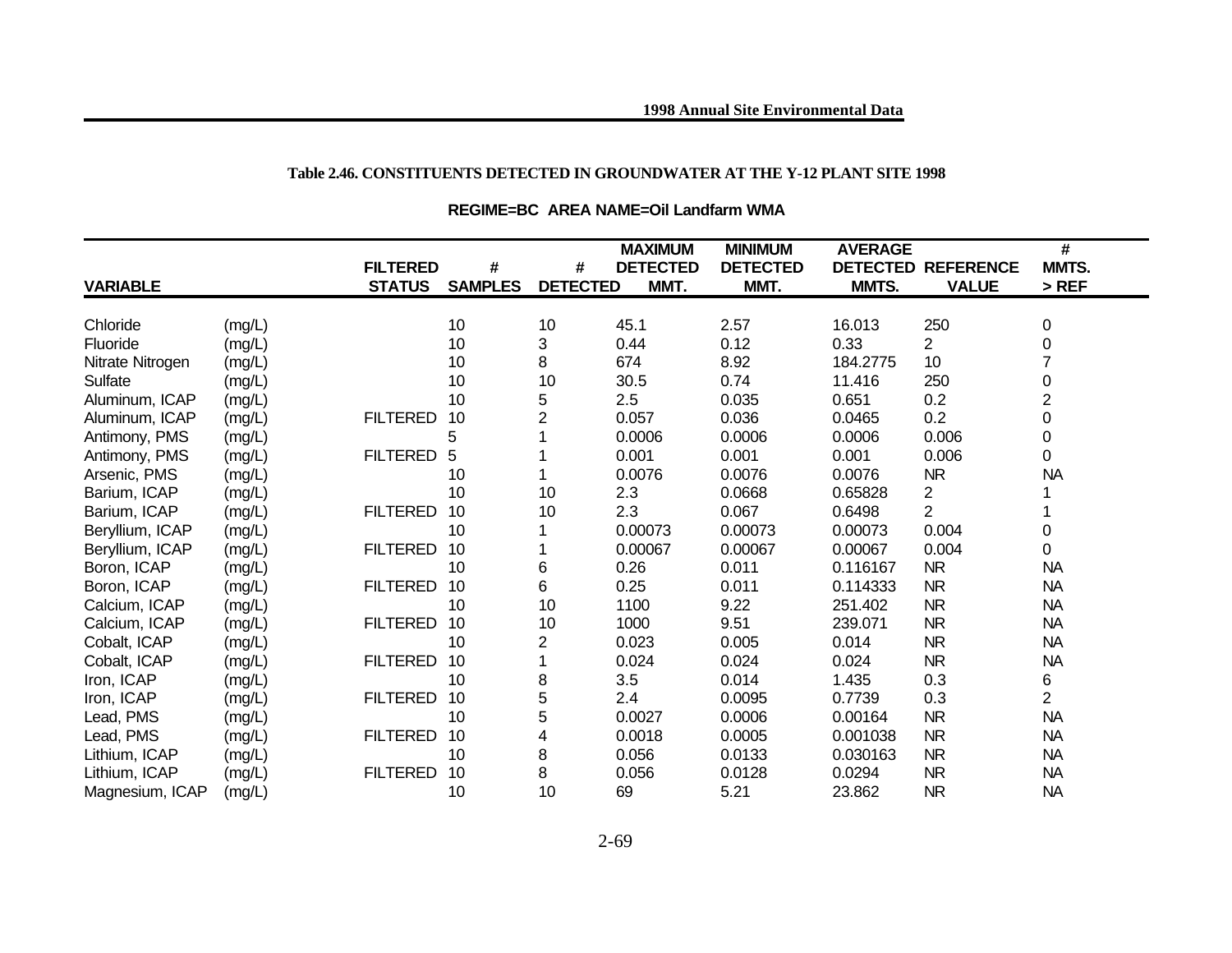|                           |               |                 |                |                 | <b>MAXIMUM</b>  | <b>MINIMUM</b>  | <b>AVERAGE</b> |                           | #         |
|---------------------------|---------------|-----------------|----------------|-----------------|-----------------|-----------------|----------------|---------------------------|-----------|
|                           |               | <b>FILTERED</b> | #              | #               | <b>DETECTED</b> | <b>DETECTED</b> |                | <b>DETECTED REFERENCE</b> | MMTS.     |
| <b>VARIABLE</b>           |               | <b>STATUS</b>   | <b>SAMPLES</b> | <b>DETECTED</b> | MMT.            | MMT.            | MMTS.          | <b>VALUE</b>              | $>$ REF   |
|                           |               |                 |                |                 |                 |                 |                |                           |           |
| Magnesium, ICAP           | (mg/L)        | <b>FILTERED</b> | 10             | 10              | 68              | 5.3             | 23.684         | <b>NR</b>                 | <b>NA</b> |
| Manganese, ICAP           | (mg/L)        |                 | 10             | $\overline{7}$  | 1.8             | 0.002           | 0.708371       | 0.05                      | 5         |
| Manganese, ICAP           | (mg/L)        | <b>FILTERED</b> | 10             | 4               | 1.8             | 0.521           | 1.24375        | 0.05                      | 4         |
| Nickel, ICAP              | (mg/L)        |                 | 10             | 2               | 0.02            | 0.011           | 0.0155         | 0.1 <sub>d</sub>          | 0         |
| Nickel, ICAP              | (mg/L)        | <b>FILTERED</b> | 10             |                 | 0.021           | 0.021           | 0.021          | 0.1 <sub>d</sub>          | 0         |
| Potassium, ICAP           | (mg/L)        |                 | 10             | 7               | 5               | 1.2             | 3.391429       | NR                        | <b>NA</b> |
| Potassium, ICAP           | (mg/L)        | <b>FILTERED</b> | 10             | $\overline{7}$  | 5               | 1.3             | 3.247143       | <b>NR</b>                 | <b>NA</b> |
| Sodium, ICAP              | (mg/L)        |                 | 10             | 10              | 110             | 1.8             | 32.966         | <b>NR</b>                 | <b>NA</b> |
| Sodium, ICAP              | (mg/L)        | <b>FILTERED</b> | 10             | 10              | 100             | 1.8             | 32.008         | <b>NR</b>                 | <b>NA</b> |
| Strontium, ICAP           | (mg/L)        |                 | 10             | 10              | 2.7             | 0.0194          | 0.86204        | <b>NR</b>                 | <b>NA</b> |
| Strontium, ICAP           | (mg/L)        | <b>FILTERED</b> | 10             | 10              | 2.7             | 0.0198          | 0.85978        | <b>NR</b>                 | <b>NA</b> |
| Uranium, PMS              | (mg/L)        |                 | 10             | 6               | 0.016           | 0.0008          | 0.004933       | <b>NR</b>                 | <b>NA</b> |
| Uranium, PMS              | (mg/L)        | <b>FILTERED</b> | 10             | 6               | 0.015           | 0.0008          | 0.004583       | <b>NR</b>                 | <b>NA</b> |
| Zinc, ICAP                | (mg/L)        |                 | 10             | 4               | 0.023           | 0.011           | 0.0155         | 5                         | 0         |
| Zinc, ICAP                | (mg/L)        | <b>FILTERED</b> | 10             | 5               | 0.017           | 0.0024          | 0.00784        | 5                         | 0         |
| Conductivity,             | (umhos/cm)    |                 | 10             | <b>NA</b>       | 4780            | 88              | 1296.5         | <b>NR</b>                 | <b>NA</b> |
| field measurement         |               |                 |                |                 |                 |                 |                |                           |           |
| Dissolved Oxygen,         | (ppm)         |                 | 10             | <b>NA</b>       | 5.11            | 0.25            | 1.486          | <b>NR</b>                 | <b>NA</b> |
| field measurement         |               |                 |                |                 |                 |                 |                |                           |           |
| рH,                       | (PH)          |                 | 10             | <b>NA</b>       | 9.03            | 4               | 6.9            | 6.5/8.5                   | 4         |
| field measurement         |               |                 |                |                 |                 |                 |                |                           |           |
| REDOX,                    | (mV)          |                 | 10             | <b>NA</b>       | 208             | 78              | 157.9          | <b>NR</b>                 | <b>NA</b> |
| field measurement         |               |                 |                |                 |                 |                 |                |                           |           |
| <b>Static Water Level</b> | $(t - toc)$   |                 | 10             | <b>NA</b>       | $-6.05$         | $-19.83$        | $-13.136$      | <b>NR</b>                 | <b>NA</b> |
| Temperature,              | $($ Deg C $)$ |                 | 10             | <b>NA</b>       | 18.5            | 7.1             | 14.96          | <b>NR</b>                 | <b>NA</b> |
| field measurement         |               |                 |                |                 |                 |                 |                |                           |           |
| Alkalinity as HCO3        | (mg/L)        |                 | 10             | 10              | 408             | 46              | 195.6          | <b>NR</b>                 | <b>NA</b> |
| Conductivity              | (umhos/cm)    |                 | 10             | 10              | 5580            | 108.4           | 1506.73        | <b>NR</b>                 | <b>NA</b> |
|                           |               |                 |                |                 |                 |                 |                |                           |           |

**Table 2.46 (continued)**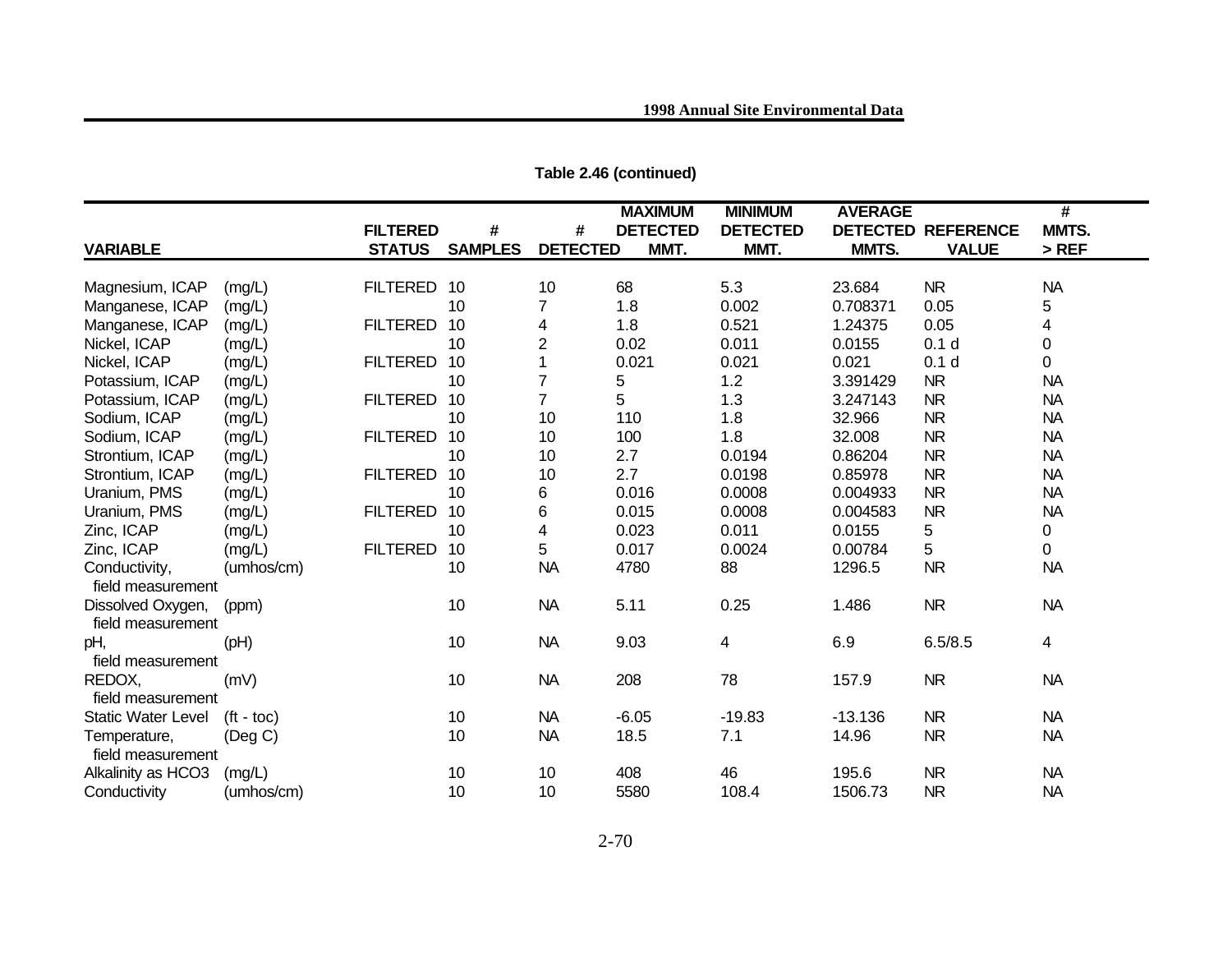|                                      |         |                 |                  |                         | <b>MAXIMUM</b>   | <b>MINIMUM</b>  | <b>AVERAGE</b> |                           | #              |
|--------------------------------------|---------|-----------------|------------------|-------------------------|------------------|-----------------|----------------|---------------------------|----------------|
|                                      |         | <b>FILTERED</b> | #                | #                       | <b>DETECTED</b>  | <b>DETECTED</b> |                | <b>DETECTED REFERENCE</b> | MMTS.          |
| <b>VARIABLE</b>                      |         | <b>STATUS</b>   | <b>SAMPLES</b>   | <b>DETECTED</b>         | MMT.             | MMT.            | MMTS.          | <b>VALUE</b>              | $>$ REF        |
| <b>Dissolved Solids</b>              | (mg/L)  |                 | 10               | 10                      | 4460             | 57              | 1175.4         | 500                       | 5              |
| pH                                   | (Hq)    |                 | 10               | 10                      | 8.64 L           | 5.6L            | 7.106          | 6.5/8.5                   | 4              |
| <b>Total Suspended Solids</b>        | (mg/L)  |                 | 10               | $\overline{7}$          | 50               |                 | 14.85714       | <b>NR</b>                 | <b>NA</b>      |
| Turbidity                            | (NTU)   |                 | 10               | 10                      | 80.3             | 0.643           | 15.8485        | 1.                        | 8              |
| lodine-129                           | (pCi/L) |                 | $\overline{2}$   | $\overline{2}$          | 9.8              | $-5.4$          | 2.2            | <b>NR</b>                 | <b>NA</b>      |
| Radium - Total Alpha                 | (pCi/L) |                 | 2                | $\overline{2}$          | 2.9              | $-0.2$          | 1.35           | 5 <sub>g</sub>            | 0              |
| Uranium-234                          | (pCi/L) |                 | 4                | 4                       | 3.2              | 0.076           | 1.044          | 20                        | 0              |
| Uranium-235                          | (pCi/L) |                 | 4                | 4                       | 0.19             | 0               | 0.05575        | 24                        | 0              |
| Neptunium-237                        | (pCi/L) |                 | $\overline{2}$   | $\overline{c}$          | $-0.028$         | $-0.063$        | $-0.0455$      | 1.2                       | 0              |
| Plutonium-238                        | (pCi/L) |                 | $\overline{2}$   | $\overline{2}$          | 0.041            | 0.014           | 0.0275         | 1.6                       | 0              |
| Uranium-238                          | (pCi/L) |                 | 4                | 4                       | 5                | 0               | 1.5275         | 24                        | 0              |
| Plutonium-239                        | (pCi/L) |                 | $\boldsymbol{2}$ | $\sqrt{2}$              | $-0.01$          | $-0.017$        | $-0.0135$      | 1.2                       | 0              |
| Americium-241                        | (pCi/L) |                 | $\overline{2}$   | $\overline{2}$          | 0.029            | $-0.024$        | 0.0025         | 1.2                       | 0              |
| Strontium-89/90                      | (pCi/L) |                 | 4                | 4                       | 11               | $-0.51$         | 3.4475         | 8                         |                |
| Technetium-99                        | (pCi/L) |                 | 4                | 4                       | 28               | 5.5             | 15.125         | 4000                      | 0              |
| Gross Alpha                          | (pCi/L) |                 | 10               | 10                      | 18               | 0.49            | 4.231          | 15f                       |                |
| Gross Beta                           | (pCi/L) |                 | 10               | 10                      | 440              | 2.2             | 93.41          | 50a                       | $\overline{2}$ |
| Tritium                              | (pCi/L) |                 | $\overline{2}$   | $\overline{2}$          | 370              | $-230$          | 70             | 20000                     | 0              |
| 1,1-Dichloroethane                   | (ug/L)  |                 | 10               | $\mathbf{3}$            | 9                | 1 <sub>J</sub>  | 6              | <b>NR</b>                 | <b>NA</b>      |
| 1,1-Dichloroethene (ug/L)            |         |                 | 10               | $\sqrt{3}$              | 5                | 2J              | 4              | $\overline{7}$            | 0              |
| 1,2-Dichloroethene (ug/L)<br>(Total) |         |                 | 10               | $\overline{\mathbf{4}}$ | 17               | 3J              | 10.25          | NR b                      | <b>NA</b>      |
| 1,2-Dichloropropane                  | (ug/L)  |                 | 10               | $\overline{2}$          | 3J               | 2J              | 2.5            | 5                         | 0              |
| 2-Butanone                           | (ug/L)  |                 | 10               | $\mathbf{3}$            | 4 <sub>BJ</sub>  | 2J              | 3.333333       | <b>NR</b>                 | <b>NA</b>      |
| Acetone                              | (ug/L)  |                 | 10               | 8                       | 9 <sub>B</sub> J | 1BJ             | 3.125          | <b>NR</b>                 | <b>NA</b>      |
| <b>Benzene</b>                       | (ug/L)  |                 | 10               | $\overline{2}$          | 2J               | 2J              | $\overline{2}$ | 5                         | 0              |
| Carbon tetrachloride                 | (ug/L)  |                 | 10               | $\overline{2}$          | 3J               | 2J              | 2.5            | 5                         | 0              |
| Chloroethane                         | (ug/L)  |                 | 10               | 1                       | 2J               | 2J              | $\overline{2}$ | <b>NR</b>                 | <b>NA</b>      |

# **Table 2.46 (continued)**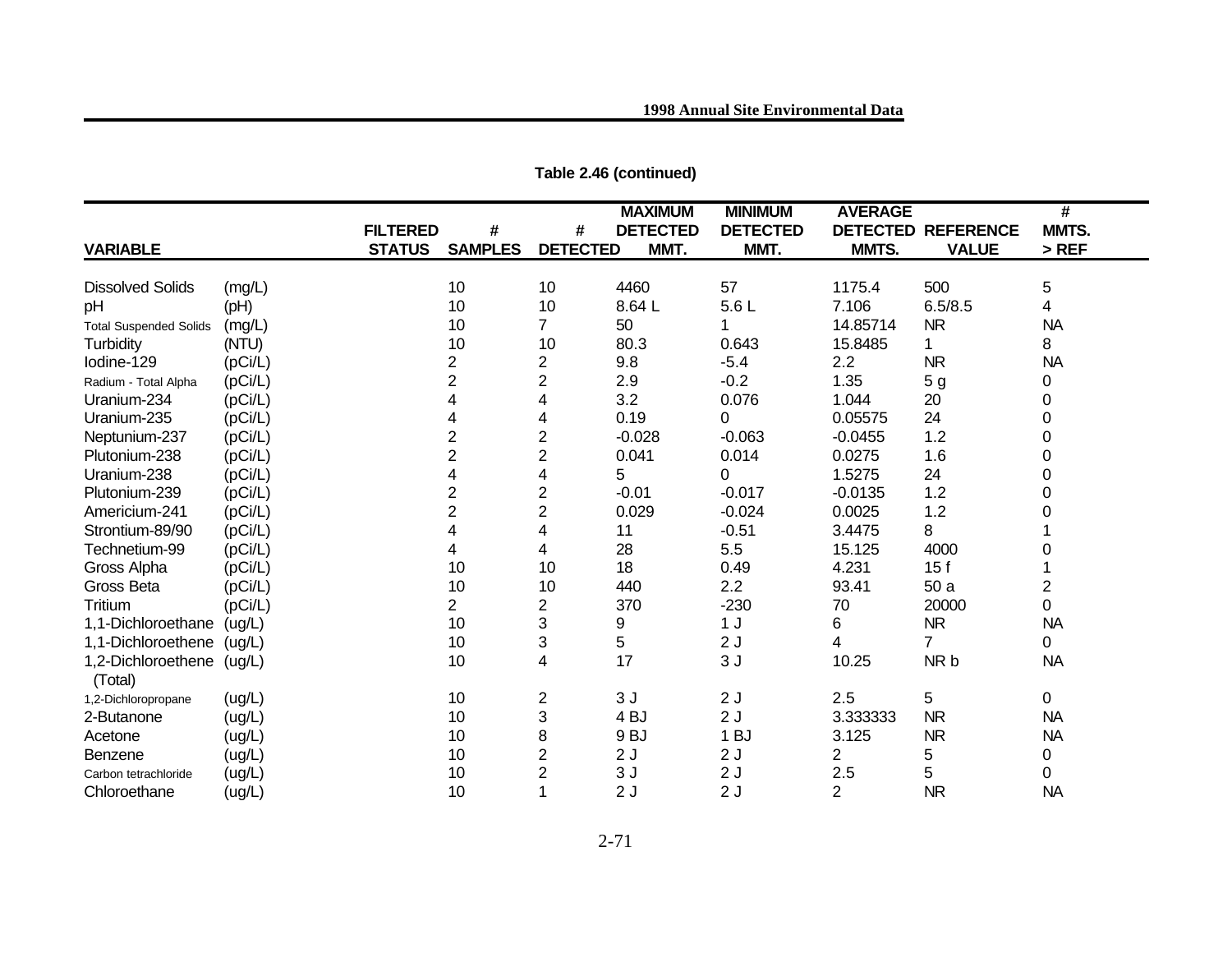### **1998 Annual Site Environmental Data**

## **Table 2.46 (continued)**

| <b>VARIABLE</b>         |        | <b>FILTERED</b><br><b>STATUS</b> | #<br><b>SAMPLES</b> | #<br><b>DETECTED</b> | <b>MAXIMUM</b><br><b>DETECTED</b><br>MMT. | <b>MINIMUM</b><br><b>DETECTED</b><br>MMT. | <b>AVERAGE</b><br>MMTS. | <b>DETECTED REFERENCE</b><br><b>VALUE</b> | MMTS.<br>> REF |
|-------------------------|--------|----------------------------------|---------------------|----------------------|-------------------------------------------|-------------------------------------------|-------------------------|-------------------------------------------|----------------|
|                         |        |                                  |                     |                      |                                           |                                           |                         |                                           |                |
| Chloroform              | (ug/L) |                                  | 10                  | 4                    | 2 J                                       | 1 J                                       | 1.75                    | 100 i                                     |                |
| cis-1,2-Dichloroethene  | (ug/L) |                                  | 10                  | 4                    | 17                                        | 3 J                                       | 10.25                   | 70                                        |                |
| Dichlorodifluoromethane | (ug/L) |                                  | 10                  |                      | 1 ປ                                       | 1 J                                       |                         | <b>NR</b>                                 | <b>NA</b>      |
| Tetrachloroethene       | (ug/L) |                                  | 10                  | 2                    | 19                                        | 10                                        | 14.5                    | 5                                         |                |
| Trichloroethene         | (ug/L) |                                  | 10                  | 4                    | 180                                       | 3 J                                       | 74.25                   |                                           |                |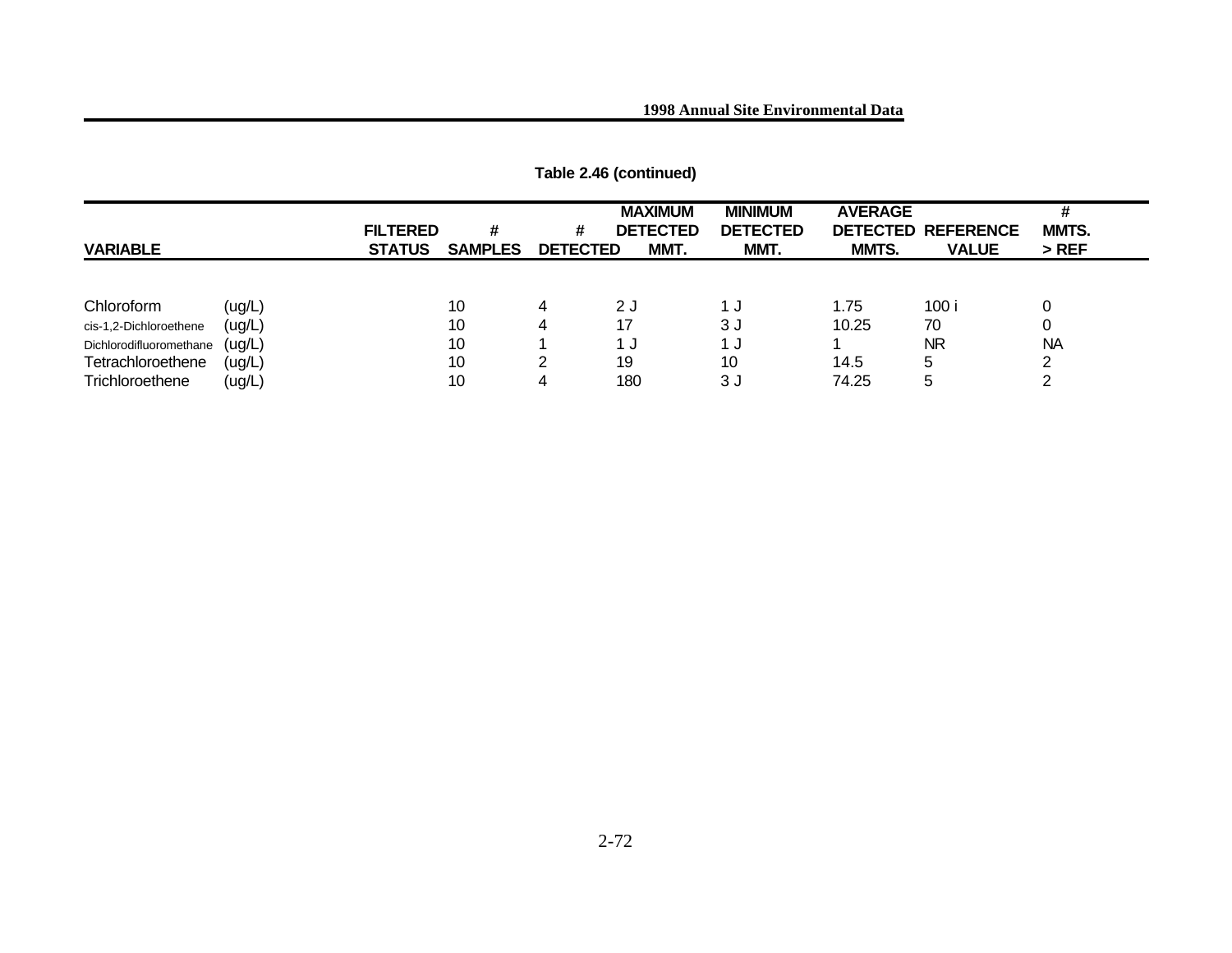### **Table 2.47. CONSTITUENTS DETECTED IN GROUNDWATER AT THE Y-12 PLANT SITE 1998**

|                  |        |                 |                |                 | <b>MAXIMUM</b>  | <b>MINIMUM</b>  | <b>AVERAGE</b> |                           | $\overline{\boldsymbol{r}}$ |
|------------------|--------|-----------------|----------------|-----------------|-----------------|-----------------|----------------|---------------------------|-----------------------------|
|                  |        | <b>FILTERED</b> | #              | #               | <b>DETECTED</b> | <b>DETECTED</b> |                | <b>DETECTED REFERENCE</b> | MMTS.                       |
| <b>VARIABLE</b>  |        | <b>STATUS</b>   | <b>SAMPLES</b> | <b>DETECTED</b> | MMT.            | MMT.            | MMTS.          | <b>VALUE</b>              | $>$ REF                     |
| Chloride         | (mg/L) |                 | 2              | $\overline{c}$  | 2.12            | 1.94            | 2.03           | 250                       | 0                           |
| Nitrate Nitrogen | (mg/L) |                 | 2              | $\overline{2}$  | 0.42            | 0.37            | 0.395          | 10                        | 0                           |
| Sulfate          | (mg/L) |                 | $\overline{2}$ | $\overline{2}$  | 4.02            | 3.61            | 3.815          | 250                       | 0                           |
| Aluminum, ICAP   | (mg/L) |                 | 2              |                 | 0.024           | 0.024           | 0.024          | 0.2                       | O                           |
| Aluminum, ICAP   | (mg/L) | <b>FILTERED</b> | 2              |                 | 0.026           | 0.026           | 0.026          | 0.2                       | 0                           |
| Barium, ICAP     | (mg/L) |                 |                | $\overline{2}$  | 0.021           | 0.0177          | 0.01935        | $\overline{2}$            | 0                           |
| Barium, ICAP     | (mg/L) | <b>FILTERED</b> | 2              | $\overline{2}$  | 0.022           | 0.0182          | 0.0201         | $\overline{2}$            | 0                           |
| Calcium, ICAP    | (mg/L) |                 |                | $\overline{2}$  | 90              | 85.2            | 87.6           | NR                        | <b>NA</b>                   |
| Calcium, ICAP    | (mg/L) | <b>FILTERED</b> | $\overline{2}$ | $\overline{2}$  | 90              | 85.8            | 87.9           | <b>NR</b>                 | <b>NA</b>                   |
| Iron, ICAP       | (mg/L) |                 |                |                 | 0.0081          | 0.0081          | 0.0081         | 0.3                       | 0                           |
| Magnesium, ICAP  | (mg/L) |                 |                | $\overline{2}$  | 6.8             | 5.45            | 6.125          | <b>NR</b>                 | <b>NA</b>                   |
| Magnesium, ICAP  | (mg/L) | <b>FILTERED</b> | 2              | $\overline{2}$  | 6.8             | 5.46            | 6.13           | <b>NR</b>                 | <b>NA</b>                   |
| Manganese, ICAP  | (mg/L) |                 |                |                 | 0.0014          | 0.0014          | 0.0014         | 0.05                      | 0                           |
| Manganese, ICAP  | (mg/L) | <b>FILTERED</b> | 2              |                 | 0.0021          | 0.0021          | 0.0021         | 0.05                      | 0                           |
| Potassium, ICAP  | (mg/L) |                 |                |                 | 1.9             | 1.9             | 1.9            | <b>NR</b>                 | <b>NA</b>                   |
| Potassium, ICAP  | (mg/L) | <b>FILTERED</b> | $\overline{2}$ |                 | 2               | 2               | $\overline{2}$ | NR                        | <b>NA</b>                   |
| Sodium, ICAP     | (mg/L) |                 |                | $\overline{2}$  | 3.2             | 1.96            | 2.58           | <b>NR</b>                 | <b>NA</b>                   |
| Sodium, ICAP     | (mg/L) | <b>FILTERED</b> | $\overline{2}$ | $\overline{2}$  | 3.3             | 1.98            | 2.64           | <b>NR</b>                 | <b>NA</b>                   |
| Strontium, ICAP  | (mg/L) |                 |                | $\overline{2}$  | 0.08            | 0.0728          | 0.0764         | <b>NR</b>                 | <b>NA</b>                   |
| Strontium, ICAP  | (mg/L) | <b>FILTERED</b> | 2              | $\overline{2}$  | 0.08            | 0.0732          | 0.0766         | <b>NR</b>                 | <b>NA</b>                   |
| Uranium, PMS     | (mg/L) |                 | 2              | $\overline{2}$  | 0.0007          | 0.0006          | 0.00065        | <b>NR</b>                 | <b>NA</b>                   |
| Uranium, PMS     | (mg/L) | <b>FILTERED</b> | 2              |                 | 0.0007          | 0.0007          | 0.0007         | <b>NR</b>                 | <b>NA</b>                   |
| Zinc, ICAP       | (mg/L) |                 |                |                 | 0.0077          | 0.0077          | 0.0077         | 5                         | 0                           |
| Zinc, ICAP       | (mg/L) | FILTERED 2      |                |                 | 0.017           | 0.017           | 0.017          | 5                         | 0                           |

# REGIME=BC AREA NAME=Rust Spoil Area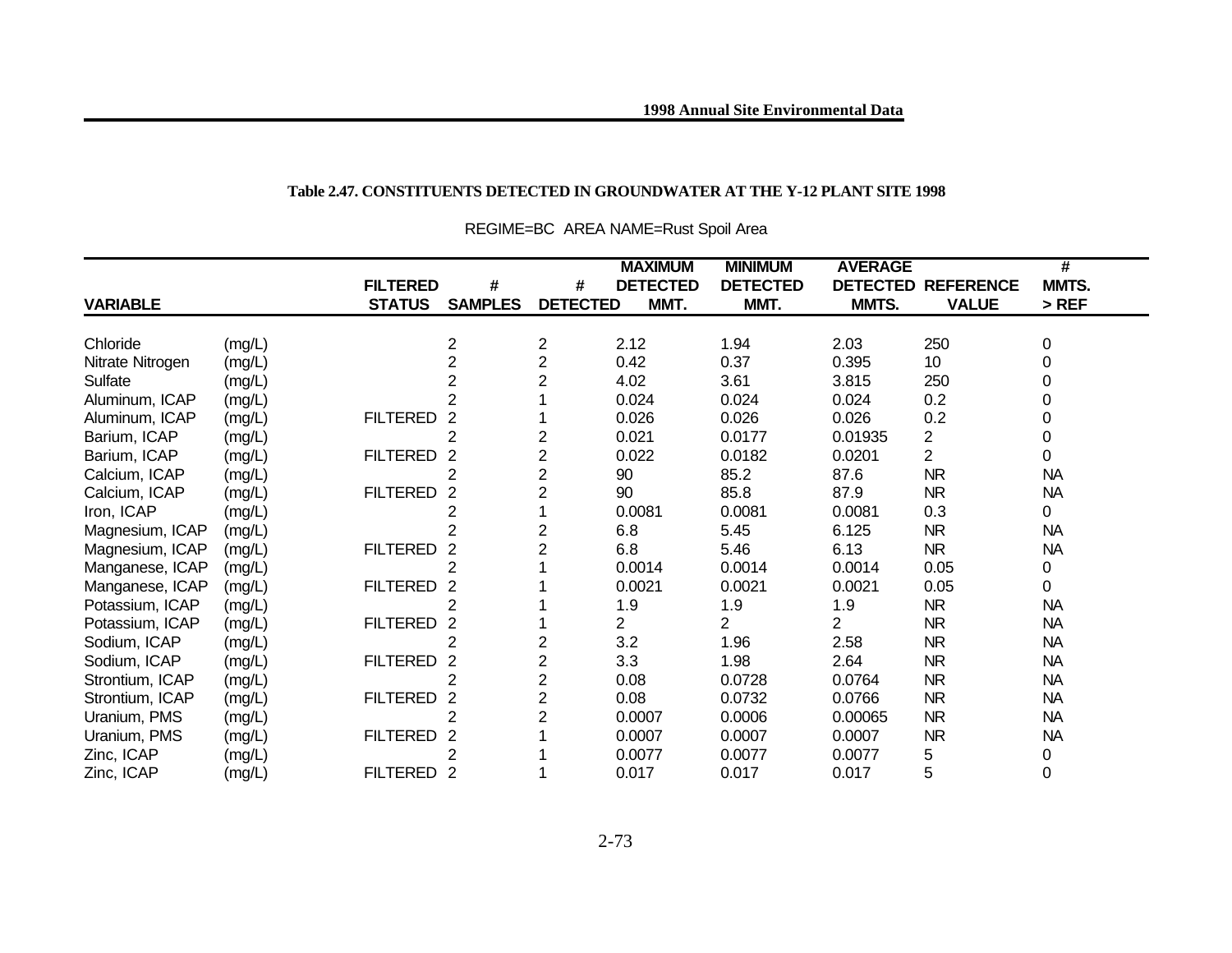|                                        |               |                 |                |                         | <b>MAXIMUM</b>  | <b>MINIMUM</b>  | <b>AVERAGE</b> |                           | #              |
|----------------------------------------|---------------|-----------------|----------------|-------------------------|-----------------|-----------------|----------------|---------------------------|----------------|
|                                        |               | <b>FILTERED</b> | #              | #                       | <b>DETECTED</b> | <b>DETECTED</b> |                | <b>DETECTED REFERENCE</b> | MMTS.          |
| <b>VARIABLE</b>                        |               | <b>STATUS</b>   | <b>SAMPLES</b> | <b>DETECTED</b>         | MMT.            | MMT.            | MMTS.          | <b>VALUE</b>              | $>$ REF        |
| Conductivity,<br>field measurement     | (umhos/cm)    |                 | $\overline{2}$ | <b>NA</b>               | 454             | 333             | 393.5          | <b>NR</b>                 | <b>NA</b>      |
| Dissolved Oxygen,<br>field measurement | (ppm)         |                 | $\overline{2}$ | <b>NA</b>               | 5.59            | 4.77            | 5.18           | <b>NR</b>                 | <b>NA</b>      |
| pH, field measurement                  | (pH)          |                 | $\overline{c}$ | <b>NA</b>               | 7.55            | 7.41            | 7.48           | 6.5/8.5                   | 0              |
| REDOX,<br>field measurement            | (mV)          |                 | $\overline{2}$ | <b>NA</b>               | 195             | 190             | 192.5          | <b>NR</b>                 | <b>NA</b>      |
| <b>Static Water Level</b>              | $(tt - toc)$  |                 | $\overline{c}$ | <b>NA</b>               | $-36.12$        | $-40.73$        | $-38.425$      | <b>NR</b>                 | <b>NA</b>      |
| Temperature,<br>field measurement      | $($ Deg C $)$ |                 | $\overline{2}$ | <b>NA</b>               | 17.6            | 12.8            | 15.2           | <b>NR</b>                 | <b>NA</b>      |
| Alkalinity as HCO3                     | (mg/L)        |                 | 2              | $\overline{2}$          | 240             | 238             | 239            | <b>NR</b>                 | <b>NA</b>      |
| Conductivity                           | (umhos/cm)    |                 | 2              | $\overline{c}$          | 473             | 455             | 464            | <b>NR</b>                 | <b>NA</b>      |
| <b>Dissolved Solids</b>                | (mg/L)        |                 | $\overline{2}$ | $\overline{\mathbf{c}}$ | 264             | 243             | 253.5          | 500                       | 0              |
| pH                                     | (PH)          |                 | 2              | $\overline{2}$          | 7.49 L          | 7.31 L          | 7.4            | 6.5/8.5                   | 0              |
| Turbidity                              | (NTU)         |                 | 2              | $\overline{2}$          | 0.852           | 0.483           | 0.6675         |                           | 0              |
| Gross Alpha                            | (pCi/L)       |                 | 2              | $\overline{2}$          | 2.5             | 0.088           | 1.294          | 15f                       | 0              |
| Gross Beta                             | (pCi/L)       |                 | 2              | $\overline{2}$          | 3.9             | $-0.27$         | 1.815          | 50a                       | 0              |
| 2-Butanone                             | (ug/L)        |                 | 2              |                         | 3BJ             | 3BJ             | 3              | <b>NR</b>                 | <b>NA</b>      |
| Acetone                                | (ug/L)        |                 | $\overline{2}$ | 2                       | 1BJ             | 1BJ             |                | <b>NR</b>                 | <b>NA</b>      |
| Carbon tetrachloride                   | (ug/L)        |                 | 2              |                         | 1 J             | 1 <sub>J</sub>  |                | 5                         | 0              |
| Chloroform                             | (ug/L)        |                 | 2              |                         | 1 J             | 1 J             |                | 100 i                     | 0              |
| Trichloroethene                        | (ug/L)        |                 | $\overline{2}$ | 2                       | 10              | 8               | 9              | 5                         | $\overline{2}$ |

## **Table 2.47 (continued)**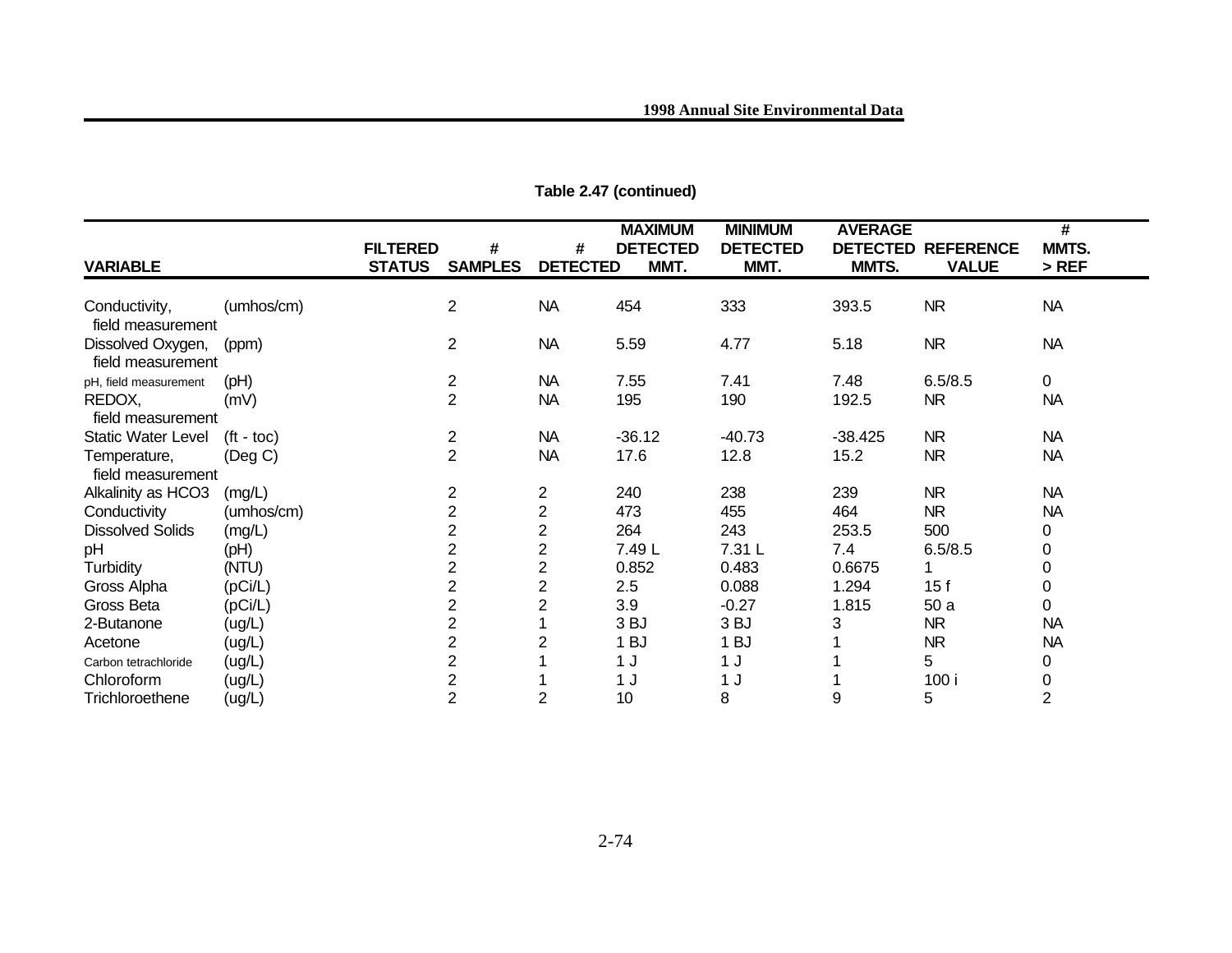### **Table 2.48. CONSTITUENTS DETECTED IN GROUNDWATER AT THE Y-12 PLANT SITE 1998**

|                  |        |                 |                |                         | <b>MAXIMUM</b>  | <b>MINIMUM</b>  | <b>AVERAGE</b> |                           | #              |
|------------------|--------|-----------------|----------------|-------------------------|-----------------|-----------------|----------------|---------------------------|----------------|
|                  |        | <b>FILTERED</b> | #              | #                       | <b>DETECTED</b> | <b>DETECTED</b> |                | <b>DETECTED REFERENCE</b> | MMTS.          |
| <b>VARIABLE</b>  |        | <b>STATUS</b>   | <b>SAMPLES</b> | <b>DETECTED</b>         | MMT.            | MMT.            | MMTS.          | <b>VALUE</b>              | $>$ REF        |
| Chloride         | (mg/L) |                 | 2              | 2                       | 186             | 146             | 166            | 250                       | 0              |
| Fluoride         | (mg/L) |                 | $\overline{2}$ | $\overline{2}$          | 2.59            | 1.66            | 2.125          | $\overline{2}$            |                |
| Nitrate Nitrogen | (mg/L) |                 | $\overline{2}$ | $\overline{\mathbf{c}}$ | 139             | 129             | 134            | 10                        | 2              |
| Sulfate          | (mg/L) |                 | $\overline{2}$ | $\overline{\mathbf{c}}$ | 36.8            | 31.9            | 34.35          | 250                       | 0              |
| Aluminum, ICAP   | (mg/L) |                 | $\overline{2}$ | $\overline{2}$          | 4.1             | 2.8             | 3.45           | 0.2                       | 2              |
| Aluminum, ICAP   | (mg/L) | <b>FILTERED</b> | 2              | $\overline{2}$          | 4.07            | 3.8             | 3.935          | 0.2                       | $\overline{2}$ |
| Arsenic, PMS     | (mg/L) |                 | 2              |                         | 0.008           | 0.008           | 0.008          | <b>NR</b>                 | <b>NA</b>      |
| Barium, ICAP     | (mg/L) |                 |                | 2                       | 0.37            | 0.32            | 0.345          | $\overline{2}$            | 0              |
| Barium, ICAP     | (mg/L) | <b>FILTERED</b> | $\overline{2}$ | $\overline{2}$          | 0.38            | 0.302           | 0.341          | $\overline{2}$            | 0              |
| Beryllium, ICAP  | (mg/L) |                 |                | $\overline{2}$          | 0.0043          | 0.00333         | 0.003815       | 0.004                     |                |
| Beryllium, ICAP  | (mg/L) | <b>FILTERED</b> | 2              | $\overline{2}$          | 0.00486         | 0.0043          | 0.00458        | 0.004                     | 2              |
| Boron, ICAP      | (mg/L) |                 | 2              |                         | 0.028           | 0.028           | 0.028          | <b>NR</b>                 | <b>NA</b>      |
| Boron, ICAP      | (mg/L) | <b>FILTERED</b> | $\overline{2}$ |                         | 0.027           | 0.027           | 0.027          | <b>NR</b>                 | <b>NA</b>      |
| Cadmium, PMS     | (mg/L) |                 |                |                         | 0.0256          | 0.0256          | 0.0256         | 0.005                     |                |
| Cadmium, PMS     | (mg/L) | <b>FILTERED</b> |                |                         | 0.0288          | 0.0288          | 0.0288         | 0.005                     |                |
| Cadmium, ICAP    | (mg/L) |                 |                |                         | 0.031           | 0.031           | 0.031          | 0.005                     |                |
| Cadmium, ICAP    | (mg/L) | <b>FILTERED</b> |                |                         | 0.032           | 0.032           | 0.032          | 0.005                     |                |
| Calcium, ICAP    | (mg/L) |                 | 2              | 2                       | 197             | 160             | 178.5          | <b>NR</b>                 | <b>NA</b>      |
| Calcium, ICAP    | (mg/L) | <b>FILTERED</b> | $\overline{2}$ | $\overline{2}$          | 170             | 160             | 165            | <b>NR</b>                 | <b>NA</b>      |
| Cobalt, ICAP     | (mg/L) |                 | 2              | $\overline{2}$          | 0.11            | 0.0731          | 0.09155        | <b>NR</b>                 | <b>NA</b>      |
| Cobalt, ICAP     | (mg/L) | <b>FILTERED</b> | 2              | $\overline{2}$          | 0.11            | 0.0947          | 0.10235        | <b>NR</b>                 | <b>NA</b>      |
| Copper, ICAP     | (mg/L) |                 | $\overline{2}$ |                         | 0.0063          | 0.0063          | 0.0063         |                           | 0              |
| Copper, ICAP     | (mg/L) | <b>FILTERED</b> | $\overline{2}$ |                         | 0.0053          | 0.0053          | 0.0053         |                           | 0              |
| Iron, ICAP       | (mg/L) |                 | 2              |                         | 0.023           | 0.023           | 0.023          | 0.3                       | 0              |
| Iron, ICAP       | (mg/L) | <b>FILTERED</b> | $\overline{2}$ |                         | 0.0096          | 0.0096          | 0.0096         | 0.3                       | $\Omega$       |

### **REGIME=BC AREA NAME=S-3 Site**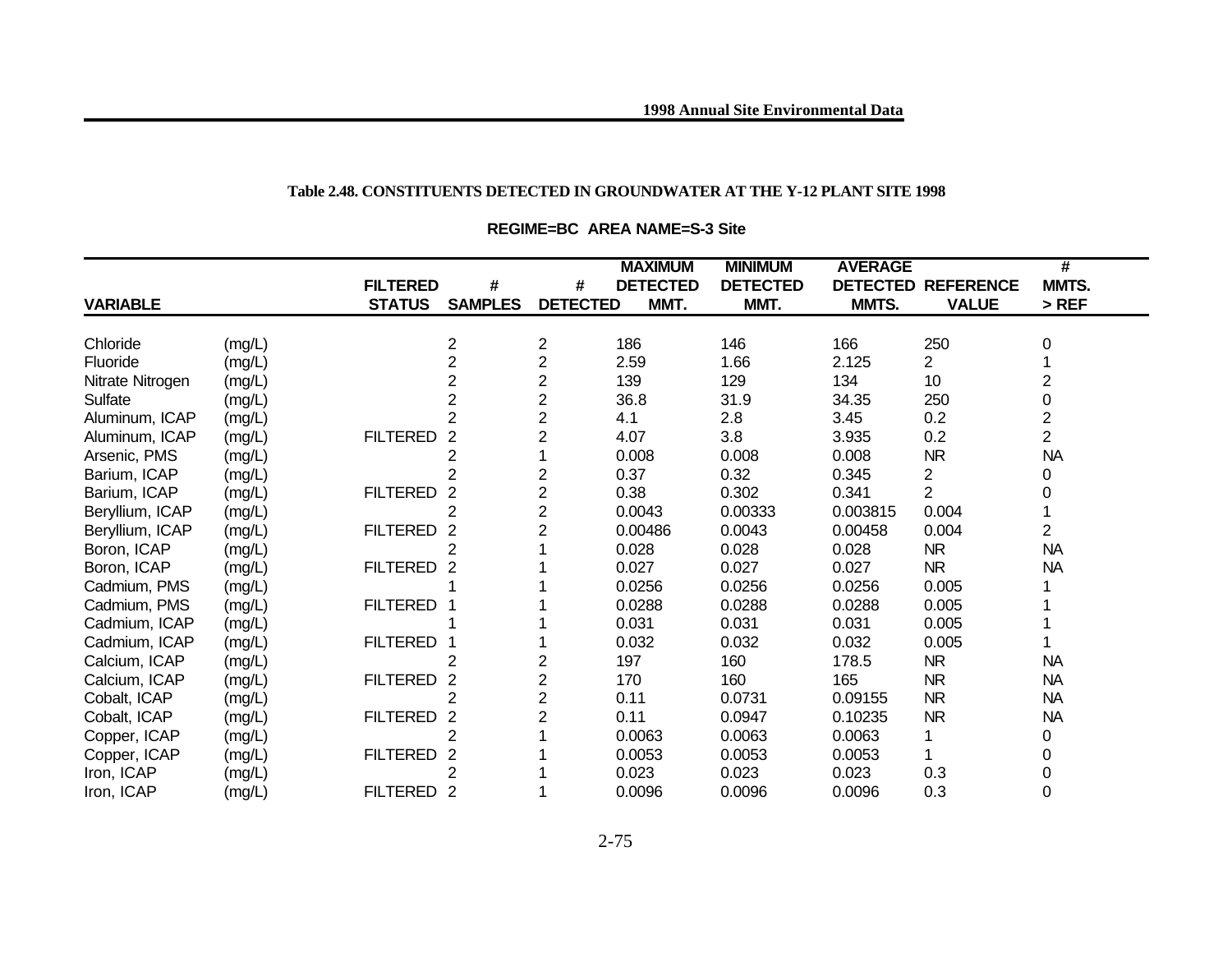| <b>VARIABLE</b>                        |            | <b>FILTERED</b><br><b>STATUS</b> | #<br><b>SAMPLES</b> | #<br><b>DETECTED</b> | <b>MAXIMUM</b><br><b>DETECTED</b><br>MMT. | <b>MINIMUM</b><br><b>DETECTED</b><br>MMT. | <b>AVERAGE</b><br>MMTS. | <b>DETECTED REFERENCE</b><br><b>VALUE</b> | #<br>MMTS.<br>$>$ REF |
|----------------------------------------|------------|----------------------------------|---------------------|----------------------|-------------------------------------------|-------------------------------------------|-------------------------|-------------------------------------------|-----------------------|
|                                        |            |                                  |                     |                      |                                           |                                           |                         |                                           |                       |
| Lead, PMS                              | (mg/L)     |                                  | $\overline{2}$      | $\overline{c}$       | 0.0009                                    | 0.00064                                   | 0.00077                 | <b>NR</b>                                 | <b>NA</b>             |
| Lead, PMS                              | (mg/L)     | <b>FILTERED</b>                  | $\overline{2}$      | $\overline{c}$       | 0.001                                     | 0.00072                                   | 0.00086                 | <b>NR</b>                                 | <b>NA</b>             |
| Lithium, ICAP                          | (mg/L)     |                                  | $\overline{2}$      | $\overline{c}$       | 0.015                                     | 0.0105                                    | 0.01275                 | <b>NR</b>                                 | <b>NA</b>             |
| Lithium, ICAP                          | (mg/L)     | <b>FILTERED</b>                  | 2                   | $\overline{c}$       | 0.015                                     | 0.0149                                    | 0.01495                 | <b>NR</b>                                 | <b>NA</b>             |
| Magnesium, ICAP                        | (mg/L)     |                                  | 2                   | $\overline{2}$       | 29.7                                      | 27                                        | 28.35                   | <b>NR</b>                                 | <b>NA</b>             |
| Magnesium, ICAP                        | (mg/L)     | <b>FILTERED</b>                  | $\overline{2}$      | $\overline{2}$       | 27                                        | 25.7                                      | 26.35                   | <b>NR</b>                                 | <b>NA</b>             |
| Manganese, ICAP                        | (mg/L)     |                                  | 2                   | $\overline{2}$       | 6.5                                       | 5.63                                      | 6.065                   | 0.05                                      | $\overline{2}$        |
| Manganese, ICAP                        | (mg/L)     | <b>FILTERED</b>                  | $\overline{2}$      | $\overline{c}$       | 6.6                                       | 5.89                                      | 6.245                   | 0.05                                      | $\overline{2}$        |
| Nickel, ICAP                           | (mg/L)     |                                  | $\overline{2}$      | $\overline{2}$       | 0.27                                      | 0.217                                     | 0.2435                  | 0.1 <sub>d</sub>                          | $\overline{2}$        |
| Nickel, ICAP                           | (mg/L)     | <b>FILTERED</b>                  | $\overline{2}$      | $\overline{2}$       | 0.28                                      | 0.272                                     | 0.276                   | 0.1 <sub>d</sub>                          | $\overline{2}$        |
| Potassium, ICAP                        | (mg/L)     |                                  | 2                   | $\overline{2}$       | 11                                        | 9.45                                      | 10.225                  | NR                                        | <b>NA</b>             |
| Potassium, ICAP                        | (mg/L)     | <b>FILTERED</b>                  | 2                   | $\overline{2}$       | 11                                        | 9.9                                       | 10.45                   | <b>NR</b>                                 | <b>NA</b>             |
| Silver, ICAP                           | (mg/L)     |                                  | 2                   |                      | 0.0069                                    | 0.0069                                    | 0.0069                  | 0.1                                       | 0                     |
| Sodium, ICAP                           | (mg/L)     |                                  | $\overline{2}$      | $\mathbf{2}$         | 84                                        | 80.6                                      | 82.3                    | <b>NR</b>                                 | <b>NA</b>             |
| Sodium, ICAP                           | (mg/L)     | <b>FILTERED</b>                  | 2                   | $\overline{2}$       | 86                                        | 81.6                                      | 83.8                    | NR                                        | <b>NA</b>             |
| Strontium, ICAP                        | (mg/L)     |                                  | 2                   | $\overline{2}$       | 0.427                                     | 0.36                                      | 0.3935                  | <b>NR</b>                                 | <b>NA</b>             |
| Strontium, ICAP                        | (mg/L)     | <b>FILTERED</b>                  | $\overline{2}$      | $\overline{2}$       | 0.37                                      | 0.359                                     | 0.3645                  | NR                                        | <b>NA</b>             |
| Thallium, PMS                          | (mg/L)     |                                  | 2                   |                      | 0.00063                                   | 0.00063                                   | 0.00063                 | <b>NR</b>                                 | <b>NA</b>             |
| Uranium, PMS                           | (mg/L)     |                                  | $\overline{2}$      | $\overline{c}$       | 0.726                                     | 0.63                                      | 0.678                   | <b>NR</b>                                 | <b>NA</b>             |
| Uranium, PMS                           | (mg/L)     | <b>FILTERED</b>                  | $\overline{2}$      | $\overline{2}$       | 0.818                                     | 0.6                                       | 0.709                   | <b>NR</b>                                 | <b>NA</b>             |
| Zinc, ICAP                             | (mg/L)     |                                  | 2                   |                      | 0.069                                     | 0.069                                     | 0.069                   | 5                                         | 0                     |
| Zinc, ICAP                             | (mg/L)     | <b>FILTERED</b>                  | $\overline{2}$      | $\overline{2}$       | 0.071                                     | 0.0694                                    | 0.0702                  | 5                                         | 0                     |
| Conductivity,<br>field measurement     | (umhos/cm) |                                  | $\overline{2}$      | <b>NA</b>            | 1616                                      | 1378                                      | 1497                    | NR                                        | <b>NA</b>             |
| Dissolved Oxygen,<br>field measurement | (ppm)      |                                  | $\overline{2}$      | <b>NA</b>            | 3.2                                       | 0.7                                       | 1.95                    | <b>NR</b>                                 | <b>NA</b>             |
| pH, field measurement                  | (Hq)       |                                  | $\overline{2}$      | <b>NA</b>            | 5.42                                      | 5.1                                       | 5.26                    | 6.5/8.5                                   | $\overline{2}$        |

## **Table 2.48 (continued)**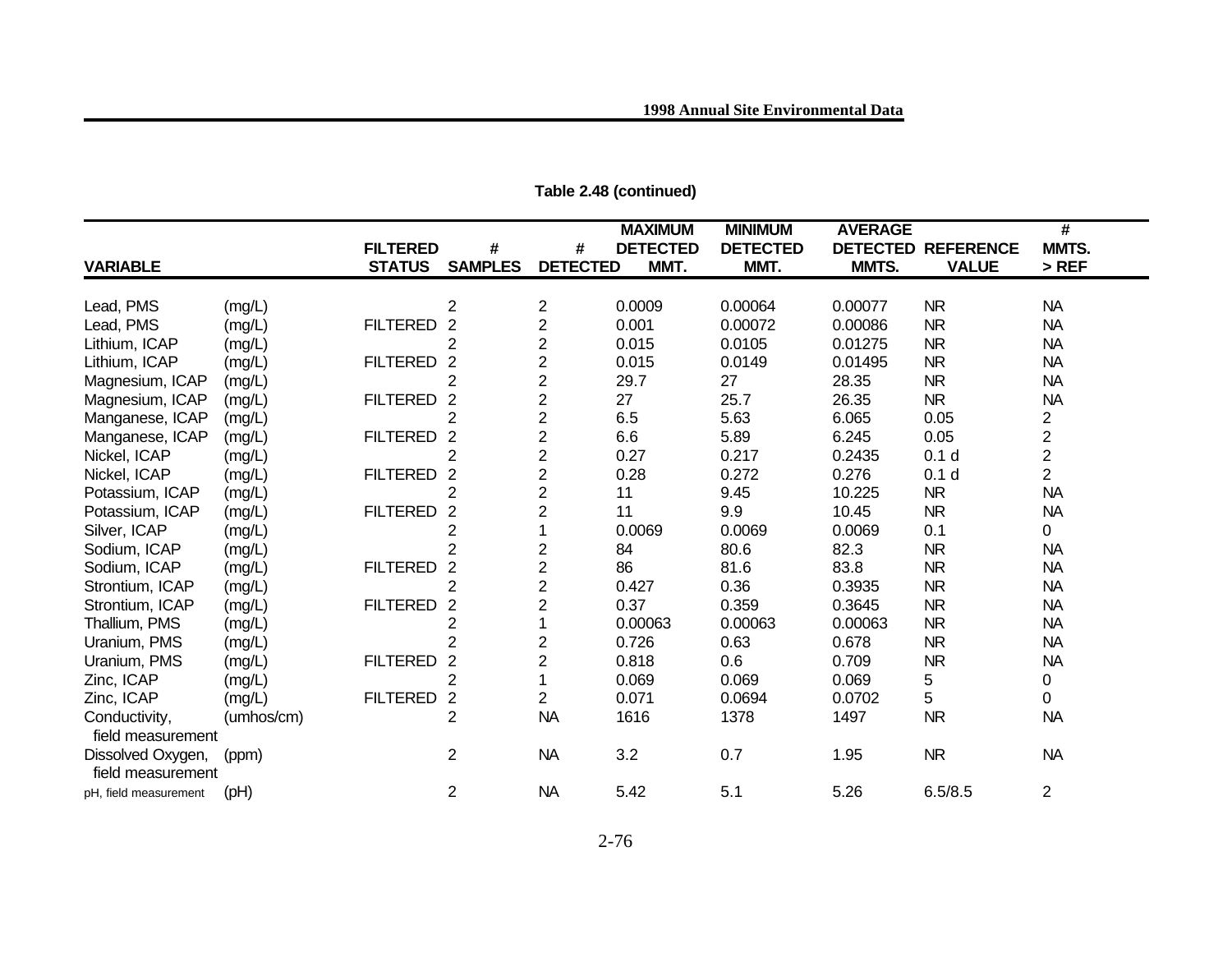|                                   |               |                 |                         |                         | <b>MAXIMUM</b>  | <b>MINIMUM</b>  | <b>AVERAGE</b> |                           | $\overline{\boldsymbol{r}}$ |
|-----------------------------------|---------------|-----------------|-------------------------|-------------------------|-----------------|-----------------|----------------|---------------------------|-----------------------------|
|                                   |               | <b>FILTERED</b> | #                       | #                       | <b>DETECTED</b> | <b>DETECTED</b> |                | <b>DETECTED REFERENCE</b> | MMTS.                       |
| <b>VARIABLE</b>                   |               | <b>STATUS</b>   | <b>SAMPLES</b>          | <b>DETECTED</b>         | MMT.            | MMT.            | MMTS.          | <b>VALUE</b>              | $>$ REF                     |
| REDOX,<br>field measurement       | (mV)          |                 | $\overline{c}$          | <b>NA</b>               | 230             | 114             | 172            | <b>NR</b>                 | <b>NA</b>                   |
| Static Water Level                | $(t - toc)$   |                 | $\overline{c}$          | <b>NA</b>               | $-6.1$          | $-8.45$         | $-7.275$       | <b>NR</b>                 | <b>NA</b>                   |
| Temperature,<br>field measurement | $($ Deg C $)$ |                 | $\overline{2}$          | <b>NA</b>               | 25.9            | 14.1            | 20             | <b>NR</b>                 | <b>NA</b>                   |
| Alkalinity as HCO3                | (mg/L)        |                 | 2                       | 2                       | 70              | 22              | 46             | <b>NR</b>                 | <b>NA</b>                   |
| Conductivity                      | (umhos/cm)    |                 | $\overline{c}$          | $\overline{\mathbf{c}}$ | 1758            | 1679            | 1718.5         | <b>NR</b>                 | <b>NA</b>                   |
| <b>Dissolved Solids</b>           | (mg/L)        |                 | 2                       | $\overline{\mathbf{c}}$ | 1570            | 1148            | 1359           | 500                       | $\overline{c}$              |
| рH                                | (Hq)          |                 | $\overline{2}$          | $\overline{c}$          | 5.67L           | 5.33L           | 5.5            | 6.5/8.5                   | $\overline{2}$              |
| <b>Total Suspended Solids</b>     | (mg/L)        |                 | $\overline{2}$          | $\overline{c}$          | 3               | 2.4             | 2.7            | <b>NR</b>                 | <b>NA</b>                   |
| Turbidity                         | (NTU)         |                 | $\overline{2}$          | $\overline{2}$          | 2.73            | 1.13            | 1.93           |                           | $\overline{2}$              |
| Iodine-129                        | (pCi/L)       |                 | $\overline{c}$          | $\overline{\mathbf{c}}$ | 7.2             | 3.1             | 5.15           | <b>NR</b>                 | <b>NA</b>                   |
| Radium - Total Alpha              | (pCi/L)       |                 | $\overline{c}$          | $\overline{c}$          | 1.9             | 0.37            | 1.135          | 5 <sub>g</sub>            | 0                           |
| Uranium-234                       | (pCi/L)       |                 | $\overline{c}$          | $\overline{c}$          | 110             | 100             | 105            | 20                        | $\overline{c}$              |
| Uranium-235                       | (pCi/L)       |                 | $\overline{c}$          | $\overline{c}$          | 5.6             | 3.9             | 4.75           | 24                        | $\mathbf 0$                 |
| Neptunium-237                     | (pCi/L)       |                 | $\overline{2}$          | $\overline{c}$          | 18              | 13              | 15.5           | 1.2                       | $\overline{2}$              |
| Plutonium-238                     | (pCi/L)       |                 | $\overline{2}$          | $\overline{2}$          | 0.16            | $-0.024$        | 0.068          | 1.6                       | $\mathbf 0$                 |
| Uranium-238                       | (pCi/L)       |                 | $\overline{c}$          | $\overline{c}$          | 240             | 220             | 230            | 24                        | $\overline{c}$              |
| Plutonium-239                     | (pCi/L)       |                 | $\overline{\mathbf{c}}$ | $\overline{\mathbf{c}}$ | 0.21            | $-0.016$        | 0.097          | 1.2                       | 0                           |
| Americium-241                     | (pCi/L)       |                 | $\overline{2}$          | $\overline{c}$          | 0.042           | 0.024           | 0.033          | 1.2                       | 0                           |
| Strontium-89/90                   | (pCi/L)       |                 | $\overline{c}$          | $\overline{c}$          | 4.8             | 3.4             | 4.1            | 8                         | $\Omega$                    |
| Technetium-99                     | (pCi/L)       |                 | $\overline{c}$          | $\overline{c}$          | 970             | 840             | 905            | 4000                      | $\Omega$                    |
| Gross Alpha                       | (pCi/L)       |                 | 2                       | $\overline{\mathbf{c}}$ | 140             | 0.39            | 70.195         | 15f                       |                             |
| Gross Beta                        | (pCi/L)       |                 | $\overline{c}$          | $\overline{c}$          | 590             | $-3.5$          | 293.25         | 50 a                      |                             |
| Tritium                           | (pCi/L)       |                 | 2                       | $\overline{\mathbf{c}}$ | $-10$           | $-41$           | $-25.5$        | 20000                     | $\Omega$                    |
| 2-Butanone                        | (ug/L)        |                 | $\overline{2}$          | 1                       | 3BJ             | 3BJ             | 3              | <b>NR</b>                 | <b>NA</b>                   |
| Acetone                           | (ug/L)        |                 | $\overline{2}$          | $\overline{c}$          | 2 <sub>BJ</sub> | 2BJ             | 2              | <b>NR</b>                 | <b>NA</b>                   |
| Chloroform                        | (ug/L)        |                 | $\overline{2}$          | $\overline{c}$          | 1 <sub>J</sub>  | 1 <sub>J</sub>  |                | 100 i                     | 0                           |
| Tetrachloroethene                 | (ug/L)        |                 | $\overline{2}$          | $\overline{2}$          | 12              | 11              | 11.5           | 5                         | $\overline{2}$              |

## **Table 2.48 (continued)**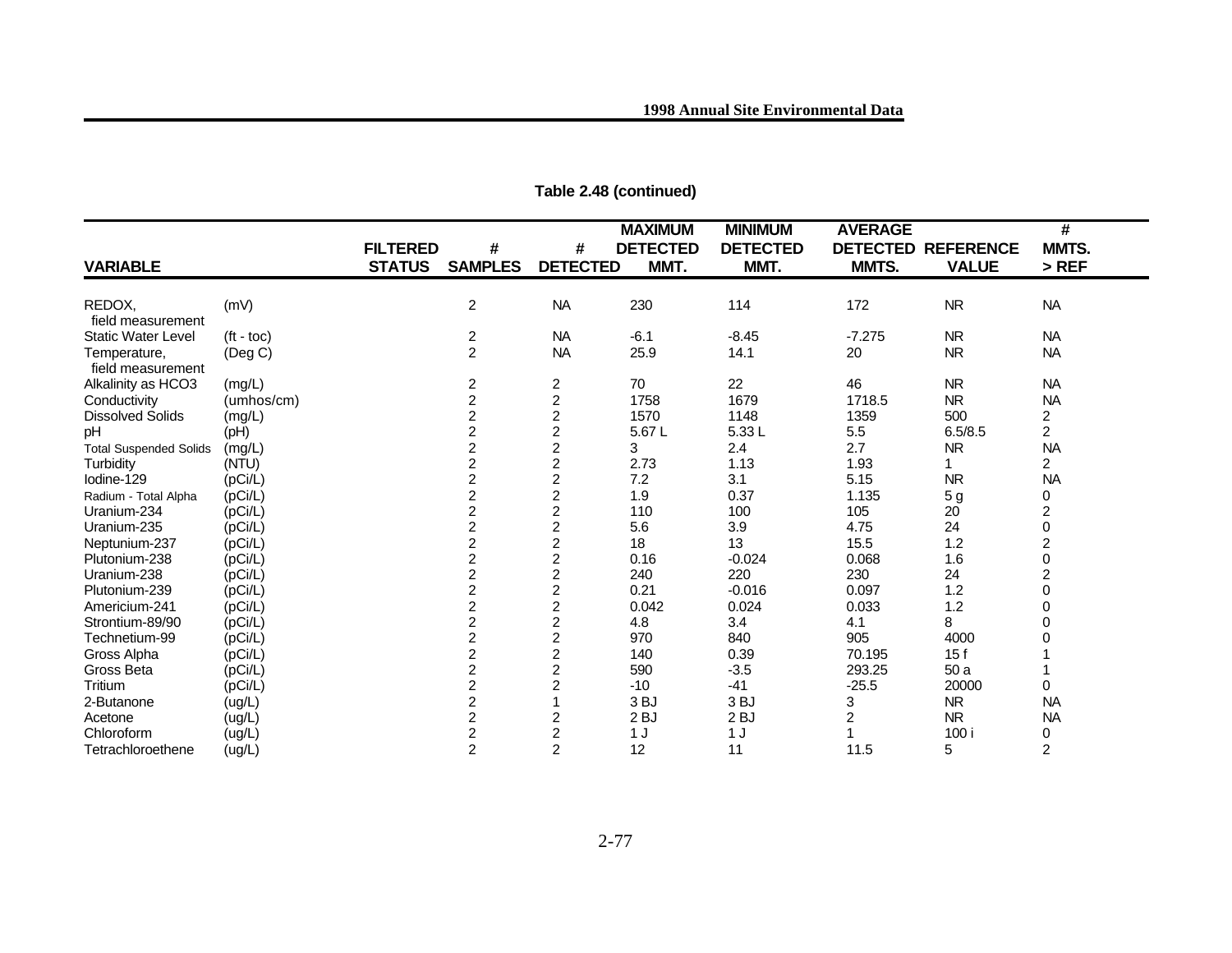### **Table 2.49. CONSTITUENTS DETECTED IN GROUNDWATER AT THE Y-12 PLANT SITE 1998**

|                  |        |                 |                |                         | <b>MAXIMUM</b>  | <b>MINIMUM</b>  | <b>AVERAGE</b> |                           | $\overline{\boldsymbol{r}}$ |
|------------------|--------|-----------------|----------------|-------------------------|-----------------|-----------------|----------------|---------------------------|-----------------------------|
|                  |        | <b>FILTERED</b> | #              | #                       | <b>DETECTED</b> | <b>DETECTED</b> |                | <b>DETECTED REFERENCE</b> | MMTS.                       |
| <b>VARIABLE</b>  |        | <b>STATUS</b>   | <b>SAMPLES</b> | <b>DETECTED</b>         | MMT.            | MMT.            | MMTS.          | <b>VALUE</b>              | $>$ REF                     |
|                  |        |                 |                |                         |                 |                 |                |                           |                             |
| Chloride         | (mg/L) |                 | $\overline{c}$ | $\overline{c}$          | 13.7            | 12              | 12.85          | 250                       | 0                           |
| Nitrate Nitrogen | (mg/L) |                 | $\overline{2}$ | $\overline{2}$          | 9.33            | 7.84            | 8.585          | 10                        | 0                           |
| Sulfate          | (mg/L) |                 | $\overline{2}$ | $\overline{c}$          | 68.9            | 59.7            | 64.3           | 250                       | 0                           |
| Barium, ICAP     | (mg/L) |                 | $\overline{2}$ | $\overline{2}$          | 0.06            | 0.0568          | 0.0584         | $\overline{2}$            | 0                           |
| Barium, ICAP     | (mg/L) | <b>FILTERED</b> | 2              | $\overline{2}$          | 0.06            | 0.0559          | 0.05795        | $\overline{2}$            | 0                           |
| Boron, ICAP      | (mg/L) |                 | 2              |                         | 0.017           | 0.017           | 0.017          | <b>NR</b>                 | <b>NA</b>                   |
| Boron, ICAP      | (mg/L) | <b>FILTERED</b> | $\overline{2}$ |                         | 0.016           | 0.016           | 0.016          | NR                        | <b>NA</b>                   |
| Cadmium, PMS     | (mg/L) | <b>FILTERED</b> |                |                         | 0.0005          | 0.0005          | 0.0005         | 0.005                     | 0                           |
| Calcium, ICAP    | (mg/L) |                 |                | $\overline{c}$          | 130             | 121             | 125.5          | <b>NR</b>                 | <b>NA</b>                   |
| Calcium, ICAP    | (mg/L) | <b>FILTERED</b> | $\overline{2}$ | $\overline{2}$          | 130             | 120             | 125            | <b>NR</b>                 | <b>NA</b>                   |
| Iron, ICAP       | (mg/L) |                 |                |                         | 0.0094          | 0.0094          | 0.0094         | 0.3                       | 0                           |
| Magnesium, ICAP  | (mg/L) |                 | 2              | $\overline{2}$          | 14.4            | 14              | 14.2           | NR                        | <b>NA</b>                   |
| Magnesium, ICAP  | (mg/L) | <b>FILTERED</b> | $\overline{2}$ | $\overline{2}$          | 14.2            | 14              | 14.1           | NR                        | <b>NA</b>                   |
| Manganese, ICAP  | (mg/L) |                 |                | $\overline{c}$          | 0.107           | 0.016           | 0.0615         | 0.05                      |                             |
| Manganese, ICAP  | (mg/L) | <b>FILTERED</b> | $\overline{2}$ | $\overline{\mathbf{c}}$ | 0.102           | 0.015           | 0.0585         | 0.05                      |                             |
| Potassium, ICAP  | (mg/L) |                 | 2              | $\overline{c}$          | 3.3             | 3.26            | 3.28           | <b>NR</b>                 | <b>NA</b>                   |
| Potassium, ICAP  | (mg/L) | <b>FILTERED</b> | $\overline{2}$ | $\overline{c}$          | 3.4             | 3.31            | 3.355          | <b>NR</b>                 | <b>NA</b>                   |
| Sodium, ICAP     | (mg/L) |                 |                | $\overline{c}$          | 7.3             | 6.4             | 6.85           | <b>NR</b>                 | <b>NA</b>                   |
| Sodium, ICAP     | (mg/L) | <b>FILTERED</b> | 2              | $\overline{c}$          | 7.3             | 6.36            | 6.83           | <b>NR</b>                 | <b>NA</b>                   |
| Strontium, ICAP  | (mg/L) |                 | 2              | $\overline{2}$          | 0.21            | 0.192           | 0.201          | <b>NR</b>                 | <b>NA</b>                   |
| Strontium, ICAP  | (mg/L) | <b>FILTERED</b> | $\overline{2}$ | $\overline{2}$          | 0.21            | 0.19            | 0.2            | <b>NR</b>                 | <b>NA</b>                   |
| Uranium, PMS     | (mg/L) |                 | 2              | $\overline{c}$          | 0.0026          | 0.0023          | 0.00245        | <b>NR</b>                 | <b>NA</b>                   |
| Uranium, PMS     | (mg/L) | <b>FILTERED</b> | $\overline{2}$ | $\overline{2}$          | 0.0024          | 0.0023          | 0.00235        | <b>NR</b>                 | <b>NA</b>                   |
| Zinc, ICAP       | (mg/L) |                 |                |                         | 0.016           | 0.016           | 0.016          | 5                         | 0                           |
| Zinc, ICAP       | (mg/L) | <b>FILTERED</b> | $\overline{2}$ |                         | 0.012           | 0.012           | 0.012          | 5                         | 0                           |

## **REGIME=BC AREA NAME=Spoil Area I**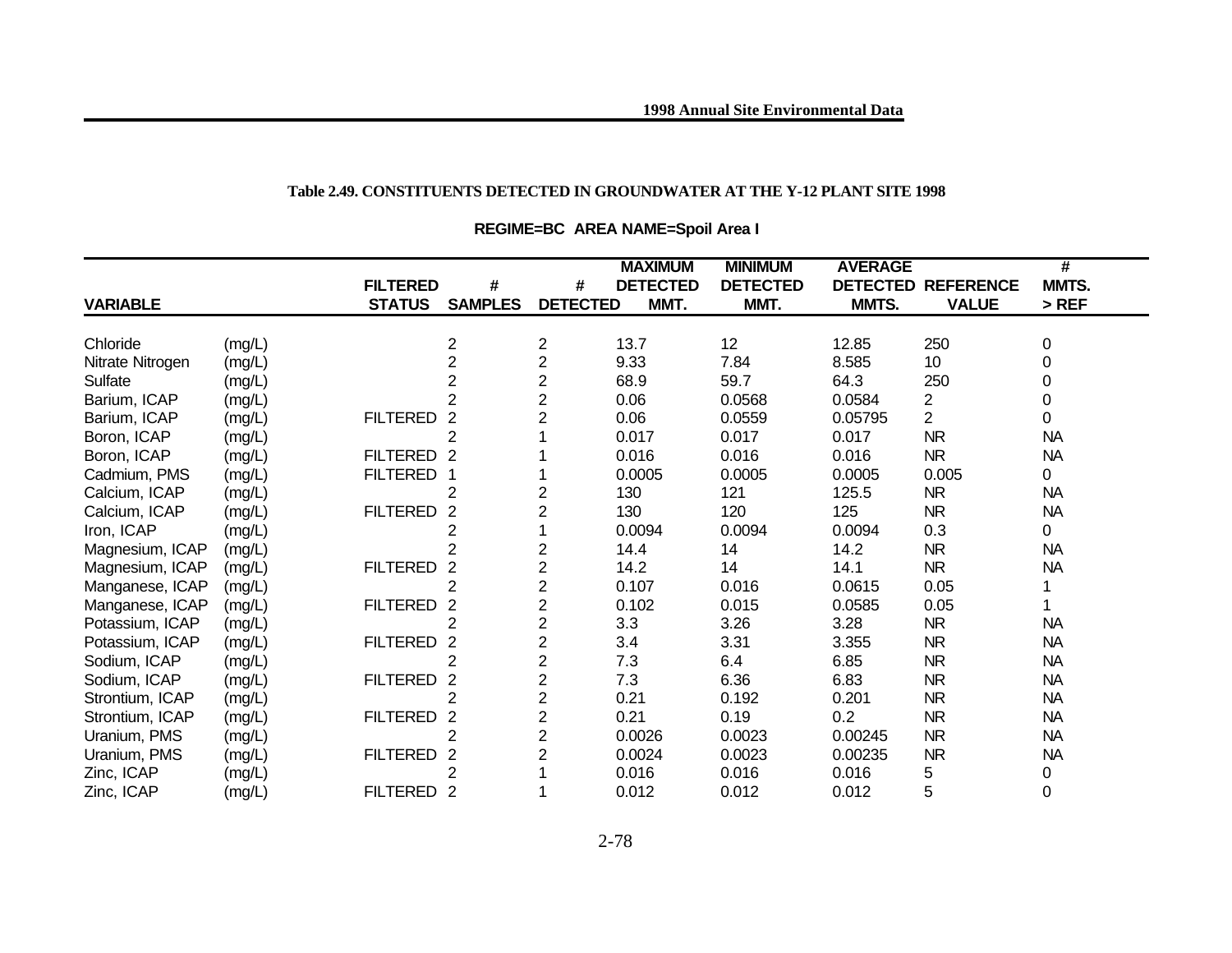|                                    |             |                 |                |                         | <b>MAXIMUM</b>  | <b>MINIMUM</b>  | <b>AVERAGE</b> |                           | #         |
|------------------------------------|-------------|-----------------|----------------|-------------------------|-----------------|-----------------|----------------|---------------------------|-----------|
|                                    |             | <b>FILTERED</b> | #              | #                       | <b>DETECTED</b> | <b>DETECTED</b> |                | <b>DETECTED REFERENCE</b> | MMTS.     |
| <b>VARIABLE</b>                    |             | <b>STATUS</b>   | <b>SAMPLES</b> | <b>DETECTED</b>         | MMT.            | MMT.            | MMTS.          | <b>VALUE</b>              | $>$ REF   |
|                                    |             |                 |                |                         |                 |                 |                |                           |           |
| Conductivity,<br>field measurement | (umhos/cm)  |                 | $\overline{2}$ | <b>NA</b>               | 737             | 595             | 666            | <b>NR</b>                 | <b>NA</b> |
| Dissolved Oxygen,                  | (ppm)       |                 | $\overline{2}$ | <b>NA</b>               | 0.42            | 0.39            | 0.405          | <b>NR</b>                 | <b>NA</b> |
| field measurement                  |             |                 |                |                         |                 |                 |                |                           |           |
| pH, field measurement              | (Hq)        |                 | $\overline{2}$ | <b>NA</b>               | 7.29            | 7.18            | 7.235          | 6.5/8.5                   | 0         |
| REDOX,                             | (mV)        |                 | $\overline{2}$ | <b>NA</b>               | 216             | 167             | 191.5          | <b>NR</b>                 | <b>NA</b> |
| field measurement                  |             |                 |                |                         |                 |                 |                |                           |           |
| <b>Static Water Level</b>          | $(t - toc)$ |                 | $\overline{2}$ | <b>NA</b>               | $-55.85$        | $-62.58$        | $-59.215$      | <b>NR</b>                 | <b>NA</b> |
| Temperature,                       | (Deg C)     |                 | $\overline{2}$ | <b>NA</b>               | 15.9            | 13.9            | 14.9           | <b>NR</b>                 | <b>NA</b> |
| field measurement                  |             |                 |                |                         |                 |                 |                |                           |           |
| Alkalinity as HCO3                 | (mg/L)      |                 | $\overline{2}$ | $\overline{c}$          | 274             | 272             | 273            | <b>NR</b>                 | <b>NA</b> |
| Conductivity                       | (umhos/cm)  |                 | $\overline{2}$ | $\overline{2}$          | 736             | 709             | 722.5          | <b>NR</b>                 | <b>NA</b> |
| <b>Dissolved Solids</b>            | (mg/L)      |                 | $\overline{2}$ | $\overline{2}$          | 447             | 442             | 444.5          | 500                       | 0         |
| pH                                 | (Hq)        |                 | $\overline{2}$ | 2                       | 7.27 L          | 7.23 L          | 7.25           | 6.5/8.5                   | 0         |
| <b>Total Suspended Solids</b>      | (mg/L)      |                 | $\overline{2}$ | 1                       |                 |                 |                | <b>NR</b>                 | <b>NA</b> |
| Turbidity                          | (NTU)       |                 | $\overline{2}$ | 2                       | 0.365           | 0.274           | 0.3195         |                           | 0         |
| Gross Alpha                        | (pCi/L)     |                 | $\overline{2}$ | $\overline{2}$          | 2.9             | 2.2             | 2.55           | 15f                       | 0         |
| Gross Beta                         | (pCi/L)     |                 | $\mathbf 2$    | $\overline{\mathbf{c}}$ | 30              | 21              | 25.5           | 50a                       | 0         |
| 1,2-Dichloroethene                 | (ug/L)      |                 | 2              | $\overline{2}$          | 5               | 3J              | 4              | NR b                      | <b>NA</b> |
| (Total)                            |             |                 |                |                         |                 |                 |                |                           |           |
| 2-Butanone                         | (ug/L)      |                 | $\overline{2}$ |                         | 4 <sub>BJ</sub> | 4 <sub>BJ</sub> | 4              | <b>NR</b>                 | <b>NA</b> |
| Acetone                            | (ug/L)      |                 | $\overline{c}$ |                         | 3BJ             | 3BJ             | 3              | <b>NR</b>                 | <b>NA</b> |
| Chloroform                         | (ug/L)      |                 | $\overline{2}$ |                         | 1 <sub>J</sub>  | 1 <sub>J</sub>  |                | 100 i                     | 0         |
| cis-1,2-Dichloroethene             | (ug/L)      |                 | $\overline{2}$ | $\overline{2}$          | 5               | 3J              | 4              | 70                        | 0         |
| Tetrachloroethene                  | (ug/L)      |                 | $\overline{2}$ | 2                       | 12              | 11              | 11.5           | 5                         | 2         |
| Trichloroethene                    | (ug/L)      |                 | $\overline{2}$ | $\overline{2}$          | 6               | 5               | 5.5            | 5                         |           |

## **Table 2.49 (continued)**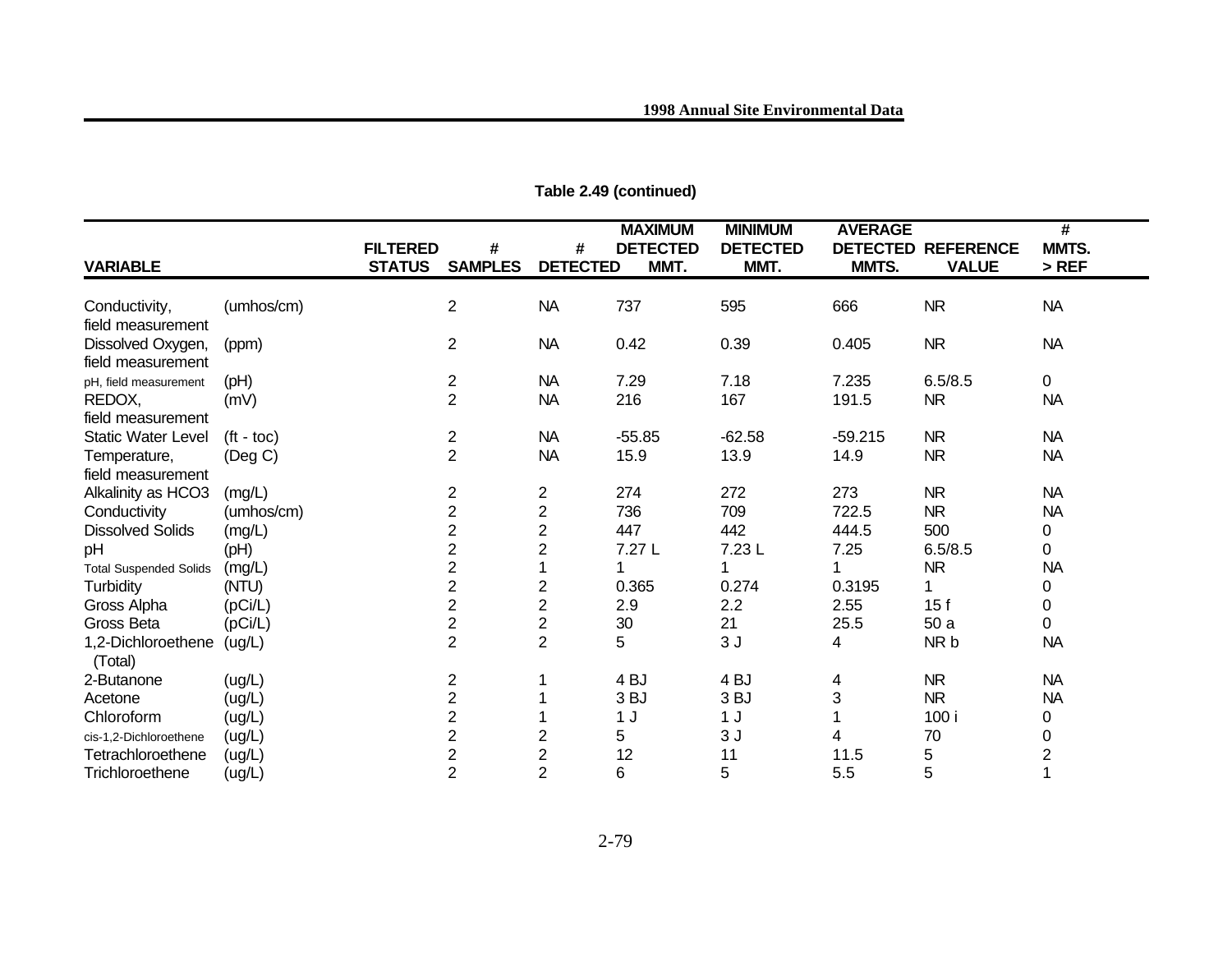### **Table 2.50. CONSTITUENTS DETECTED IN GROUNDWATER AT THE Y-12 PLANT SITE 1998**

|                           |                    |                 |                         |                         | <b>MAXIMUM</b>  | <b>MINIMUM</b>  | <b>AVERAGE</b> |                           | #           |
|---------------------------|--------------------|-----------------|-------------------------|-------------------------|-----------------|-----------------|----------------|---------------------------|-------------|
|                           |                    | <b>FILTERED</b> | #                       | #                       | <b>DETECTED</b> | <b>DETECTED</b> |                | <b>DETECTED REFERENCE</b> | MMTS.       |
| <b>VARIABLE</b>           |                    | <b>STATUS</b>   | <b>SAMPLES</b>          | <b>DETECTED</b>         | MMT.            | MMT.            | MMTS.          | <b>VALUE</b>              | $>$ REF     |
| Chloride                  | (mg/L)             |                 | 2                       | $\overline{\mathbf{c}}$ | 1.21            | 0.94            | 1.075          | 250                       | $\pmb{0}$   |
| Nitrate Nitrogen          | (mg/L)             |                 | $\overline{c}$          | $\overline{2}$          | 0.32            | 0.307           | 0.3135         | 10                        | $\mathbf 0$ |
| Sulfate                   | (mg/L)             |                 | $\overline{c}$          | $\overline{2}$          | 3.06            | 2.28            | 2.67           | 250                       | 0           |
| Aluminum, ICAP            | (mg/L)             |                 | $\overline{2}$          |                         | 0.021           | 0.021           | 0.021          | 0.2                       | 0           |
| Barium, ICAP              | (mg/L)             |                 | $\overline{2}$          | 2                       | 0.02            | 0.0192          | 0.0196         | $\overline{2}$            | 0           |
| Barium, ICAP              | (mg/L)             | <b>FILTERED</b> | $\overline{2}$          | $\overline{\mathbf{c}}$ | 0.02            | 0.0188          | 0.0194         | $\overline{2}$            | 0           |
| Calcium, ICAP             | (mg/L)             |                 | $\overline{2}$          | $\overline{c}$          | 35              | 28.7            | 31.85          | NR                        | <b>NA</b>   |
| Calcium, ICAP             | (mg/L)             | <b>FILTERED</b> | $\overline{2}$          | $\overline{c}$          | 34              | 28.9            | 31.45          | NR                        | <b>NA</b>   |
| Magnesium, ICAP           | (mg/L)             |                 | 2                       | $\overline{2}$          | 21              | 20.9            | 20.95          | <b>NR</b>                 | <b>NA</b>   |
| Magnesium, ICAP           | (mg/L)             | <b>FILTERED</b> | $\overline{2}$          | $\overline{2}$          | 21.2            | 21              | 21.1           | <b>NR</b>                 | <b>NA</b>   |
| Potassium, ICAP           | (mg/L)             |                 | 2                       |                         | 1.1             | 1.1             | 1.1            | <b>NR</b>                 | <b>NA</b>   |
| Potassium, ICAP           | (mg/L)             | <b>FILTERED</b> | $\overline{2}$          |                         | 1.4             | 1.4             | 1.4            | <b>NR</b>                 | <b>NA</b>   |
| Sodium, ICAP              | (mg/L)             |                 | 2                       | $\boldsymbol{2}$        | 1.09            | 0.76            | 0.925          | NR                        | <b>NA</b>   |
| Sodium, ICAP              | (mg/L)             | <b>FILTERED</b> | $\overline{2}$          | $\overline{c}$          | 1.01            | 0.73            | 0.87           | <b>NR</b>                 | <b>NA</b>   |
| Strontium, ICAP           | (mg/L)             |                 | $\overline{2}$          | $\mathbf 2$             | 0.021           | 0.0185          | 0.01975        | NR                        | <b>NA</b>   |
| Strontium, ICAP           | (mg/L)             | <b>FILTERED</b> | $\overline{2}$          | $\overline{2}$          | 0.021           | 0.0187          | 0.01985        | <b>NR</b>                 | <b>NA</b>   |
| Zinc, ICAP                | (mg/L)             |                 | $\overline{2}$          |                         | 0.0022          | 0.0022          | 0.0022         | 5                         | 0           |
| Conductivity,             | (umhos/cm)         |                 | $\overline{2}$          | <b>NA</b>               | 242             | 233             | 237.5          | <b>NR</b>                 | <b>NA</b>   |
| field measurement         |                    |                 |                         |                         |                 |                 |                |                           |             |
| Dissolved Oxygen,         | (ppm)              |                 | $\overline{2}$          | <b>NA</b>               | 6.87            | 6.11            | 6.49           | <b>NR</b>                 | <b>NA</b>   |
| field measurement         |                    |                 |                         |                         |                 |                 |                |                           |             |
| pH, field measurement     | (Hq)               |                 | $\overline{\mathbf{c}}$ | <b>NA</b>               | 8               | 7.64            | 7.82           | 6.5/8.5                   | $\pmb{0}$   |
| REDOX,                    | (mV)               |                 | $\overline{2}$          | <b>NA</b>               | 201             | 126             | 163.5          | <b>NR</b>                 | <b>NA</b>   |
| field measurement         |                    |                 |                         |                         |                 |                 |                |                           |             |
| <b>Static Water Level</b> | $(t - \text{toc})$ |                 | $\overline{2}$          | <b>NA</b>               | $-128.64$       | $-135.33$       | $-131.985$     | <b>NR</b>                 | <b>NA</b>   |

## REGIME=CR AREA NAME=C. Ridge Borrow Area Waste Pile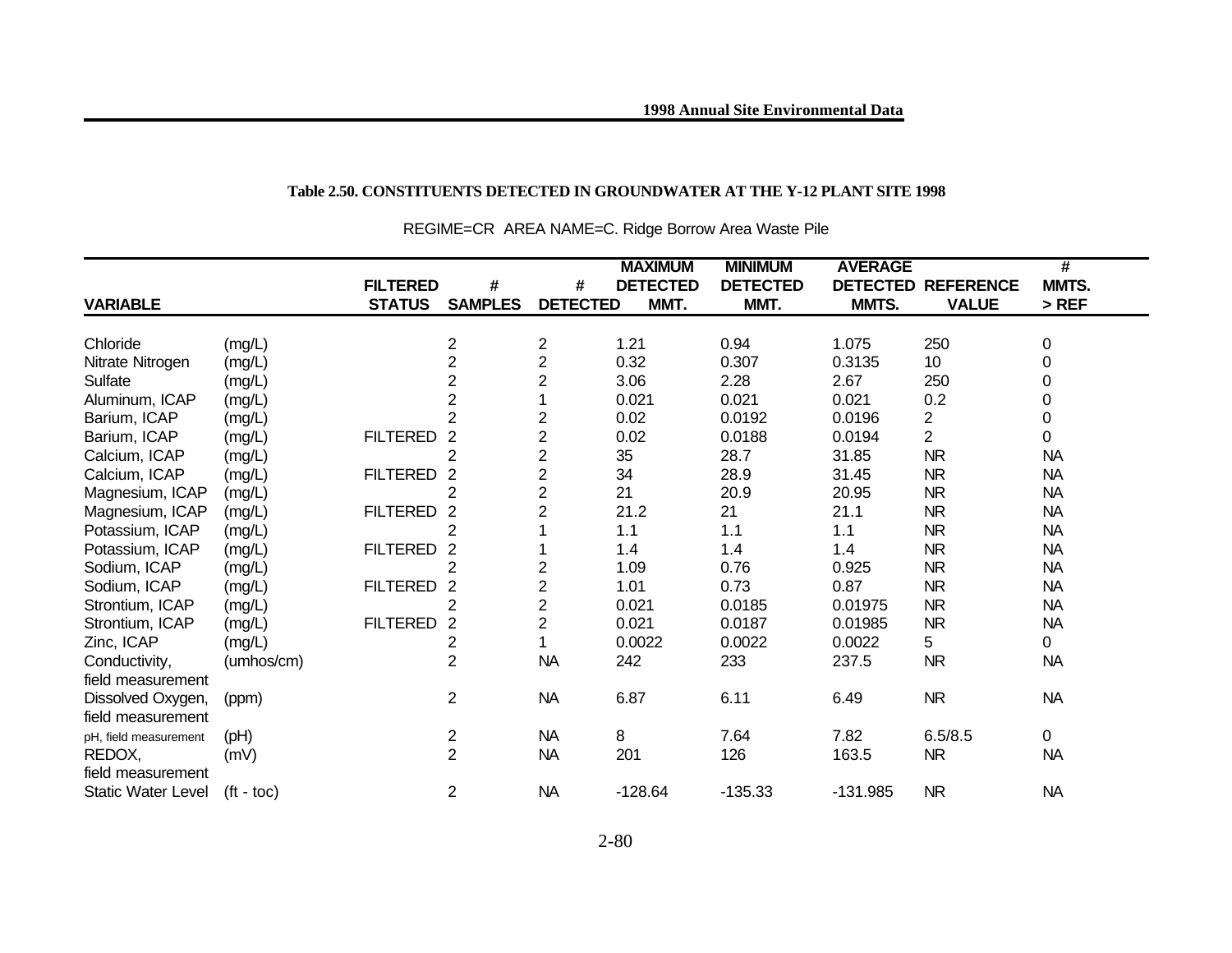| <b>VARIABLE</b>                   |               | <b>FILTERED</b><br><b>STATUS</b> | #<br><b>SAMPLES</b> | #<br><b>DETECTED</b> | <b>MAXIMUM</b><br><b>DETECTED</b><br>MMT. | <b>MINIMUM</b><br><b>DETECTED</b><br>MMT. | <b>AVERAGE</b><br>MMTS. | <b>DETECTED REFERENCE</b><br><b>VALUE</b> | #<br>MMTS.<br>$>$ REF |
|-----------------------------------|---------------|----------------------------------|---------------------|----------------------|-------------------------------------------|-------------------------------------------|-------------------------|-------------------------------------------|-----------------------|
| Temperature,<br>field measurement | $($ Deg C $)$ |                                  | 2                   | <b>NA</b>            | 17.8                                      | 13.8                                      | 15.8                    | <b>NR</b>                                 | <b>NA</b>             |
| Alkalinity as HCO3                | (mg/L)        |                                  | 2                   | 2                    | 174                                       | 160                                       | 167                     | <b>NR</b>                                 | <b>NA</b>             |
| Conductivity                      | (umhos/cm)    |                                  | 2                   | 2                    | 319                                       | 303                                       | 311                     | <b>NR</b>                                 | <b>NA</b>             |
| <b>Dissolved Solids</b>           | (mg/L)        |                                  | C.                  | 2                    | 179                                       | 161                                       | 170                     | 500                                       | 0                     |
| pH                                | (Hq)          |                                  | 2                   | 2                    | 8.18L                                     | 8.06L                                     | 8.12                    | 6.5/8.5                                   | 0                     |
| <b>Turbidity</b>                  | (NTU)         |                                  | 2                   | 2                    | 1.61                                      | 0.287                                     | 0.9485                  |                                           |                       |
| Gross Alpha                       | (pCi/L)       |                                  | 2                   | 2                    | $-0.36$                                   | $-0.76$                                   | $-0.56$                 | 15 f                                      | 0                     |
| Gross Beta                        | (pCi/L)       |                                  | C                   | 2                    | 4.5                                       | 3.4                                       | 3.95                    | 50a                                       | 0                     |
| 2-Butanone                        | (ug/L)        |                                  | C                   |                      | 3J                                        | 3 J                                       | 3                       | <b>NR</b>                                 | <b>NA</b>             |
| Acetone                           | (ug/L)        |                                  | 2                   |                      | 1 <sub>J</sub>                            | 1 <sub>J</sub>                            |                         | <b>NR</b>                                 | <b>NA</b>             |

## **Table 2.50 (continued)**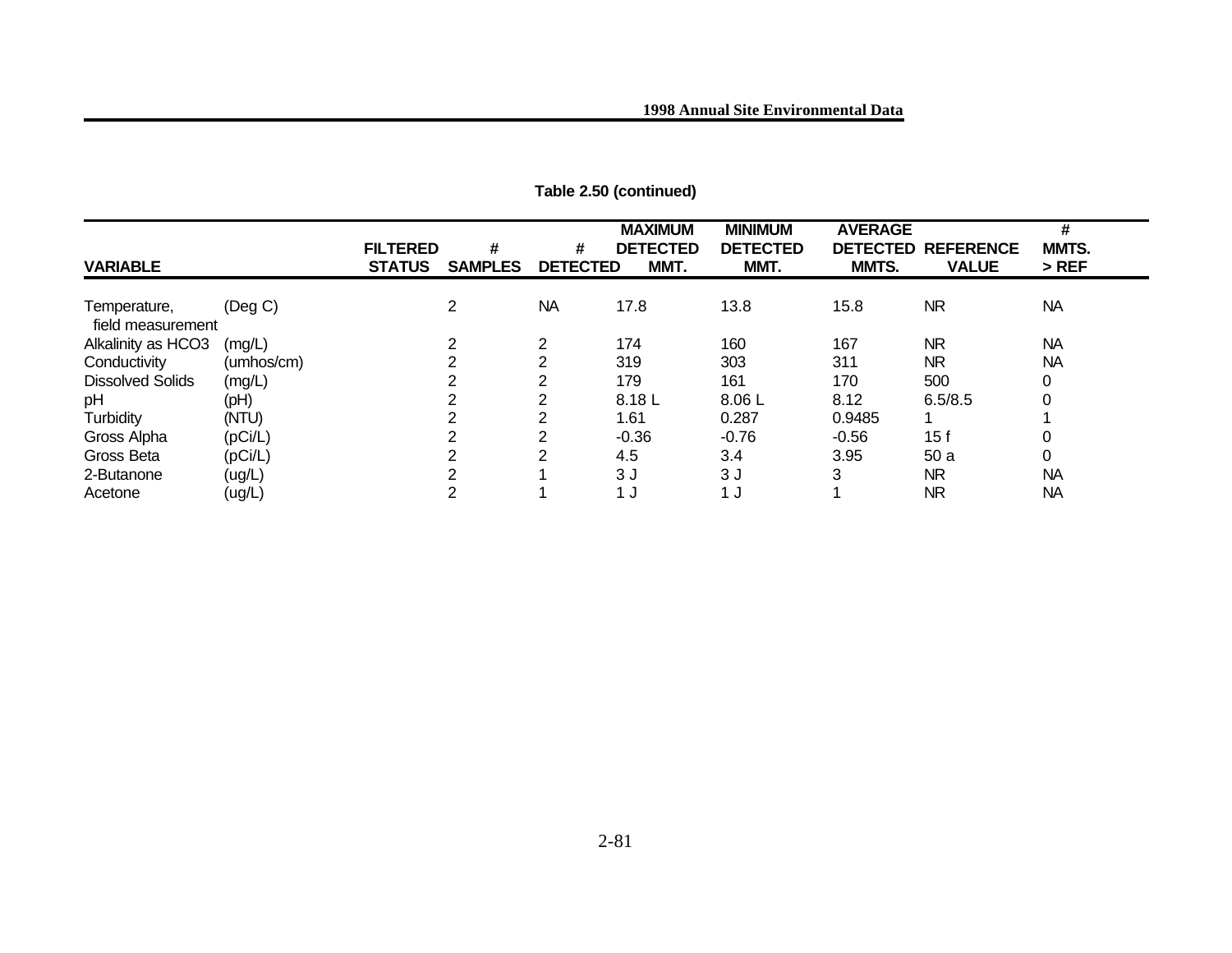### **Table 2.51. CONSTITUENTS DETECTED IN GROUNDWATER AT THE Y-12 PLANT SITE 1998**

|                  |        |                 |                |                 | <b>MAXIMUM</b>  | <b>MINIMUM</b>  | <b>AVERAGE</b> |                           | $\overline{\boldsymbol{r}}$ |
|------------------|--------|-----------------|----------------|-----------------|-----------------|-----------------|----------------|---------------------------|-----------------------------|
|                  |        | <b>FILTERED</b> | #              | #               | <b>DETECTED</b> | <b>DETECTED</b> |                | <b>DETECTED REFERENCE</b> | MMTS.                       |
| <b>VARIABLE</b>  |        | <b>STATUS</b>   | <b>SAMPLES</b> | <b>DETECTED</b> | MMT.            | MMT.            | MMTS.          | <b>VALUE</b>              | $>$ REF                     |
|                  |        |                 |                |                 |                 |                 |                |                           |                             |
| Chloride         | (mg/L) |                 |                | 7               | 2.51            | 0.786           | 1.354143       | 250                       | 0                           |
| Nitrate Nitrogen | (mg/L) |                 |                | 5               | 1.18            | 0.25            | 0.7928         | 10                        |                             |
| Sulfate          | (mg/L) |                 |                |                 | 3.45            | 1.04            | 2.622857       | 250                       | 0                           |
| Aluminum, ICAP   | (mg/L) |                 |                |                 | 0.055           | 0.021           | 0.03025        | 0.2                       |                             |
| Aluminum, ICAP   | (mg/L) | <b>FILTERED</b> |                |                 | 0.054           | 0.054           | 0.054          | 0.2                       | 0                           |
| Barium, ICAP     | (mg/L) |                 |                |                 | 0.019           | 0.00949         | 0.013341       | $\overline{2}$            | 0                           |
| Barium, ICAP     | (mg/L) | <b>FILTERED</b> |                |                 | 0.019           | 0.00938         | 0.013297       | $\overline{2}$            | 0                           |
| Boron, ICAP      | (mg/L) |                 |                |                 | 0.025           | 0.025           | 0.025          | <b>NR</b>                 | <b>NA</b>                   |
| Boron, ICAP      | (mg/L) | <b>FILTERED</b> | -7             |                 | 0.025           | 0.025           | 0.025          | <b>NR</b>                 | <b>NA</b>                   |
| Calcium, ICAP    | (mg/L) |                 |                |                 | 46              | 28              | 39.02857       | <b>NR</b>                 | <b>NA</b>                   |
| Calcium, ICAP    | (mg/L) | <b>FILTERED</b> |                | 7               | 46              | 27.2            | 38.77143       | <b>NR</b>                 | <b>NA</b>                   |
| Iron, ICAP       | (mg/L) |                 |                | 5               | 0.27            | 0.0063          | 0.10126        | 0.3                       | 0                           |
| Iron, ICAP       | (mg/L) | <b>FILTERED</b> |                | 4               | 0.27            | 0.0082          | 0.10955        | 0.3                       | 0                           |
| Lead, PMS        | (mg/L) | <b>FILTERED</b> |                | $\overline{2}$  | 0.0013          | 0.0006          | 0.00095        | NR                        | <b>NA</b>                   |
| Magnesium, ICAP  | (mg/L) |                 |                |                 | 28              | 15              | 22.91429       | <b>NR</b>                 | <b>NA</b>                   |
| Magnesium, ICAP  | (mg/L) | <b>FILTERED</b> | -7             |                 | 27              | 15              | 22.81429       | <b>NR</b>                 | <b>NA</b>                   |
| Manganese, ICAP  | (mg/L) |                 |                | 4               | 0.13            | 0.0015          | 0.0539         | 0.05                      | 2                           |
| Manganese, ICAP  | (mg/L) | FILTERED 7      |                |                 | 0.12            | 0.0021          | 0.051475       | 0.05                      | $\overline{\mathbf{c}}$     |
| Nickel, ICAP     | (mg/L) | <b>FILTERED</b> | -7             |                 | 0.01            | 0.01            | 0.01           | 0.1 <sub>d</sub>          | 0                           |
| Potassium, ICAP  | (mg/L) |                 |                | 3               | 2.2             | 1.3             | 1.866667       | <b>NR</b>                 | <b>NA</b>                   |
| Potassium, ICAP  | (mg/L) | <b>FILTERED</b> | 7              | 3               | 2.4             | 1.1             | 1.6            | <b>NR</b>                 | <b>NA</b>                   |
| Sodium, ICAP     | (mg/L) |                 |                |                 |                 | 0.46            | 0.69           | <b>NR</b>                 | <b>NA</b>                   |
| Sodium, ICAP     | (mg/L) | <b>FILTERED</b> |                |                 | 1.1             | 0.447           | 0.682571       | <b>NR</b>                 | <b>NA</b>                   |
| Strontium, ICAP  | (mg/L) |                 |                |                 | 0.033           | 0.015           | 0.020357       | <b>NR</b>                 | <b>NA</b>                   |
| Strontium, ICAP  | (mg/L) | FILTERED 7      |                | 7               | 0.033           | 0.015           | 0.020243       | <b>NR</b>                 | <b>NA</b>                   |

### **REGIME=CR AREA NAME=C. Ridge Security Pits**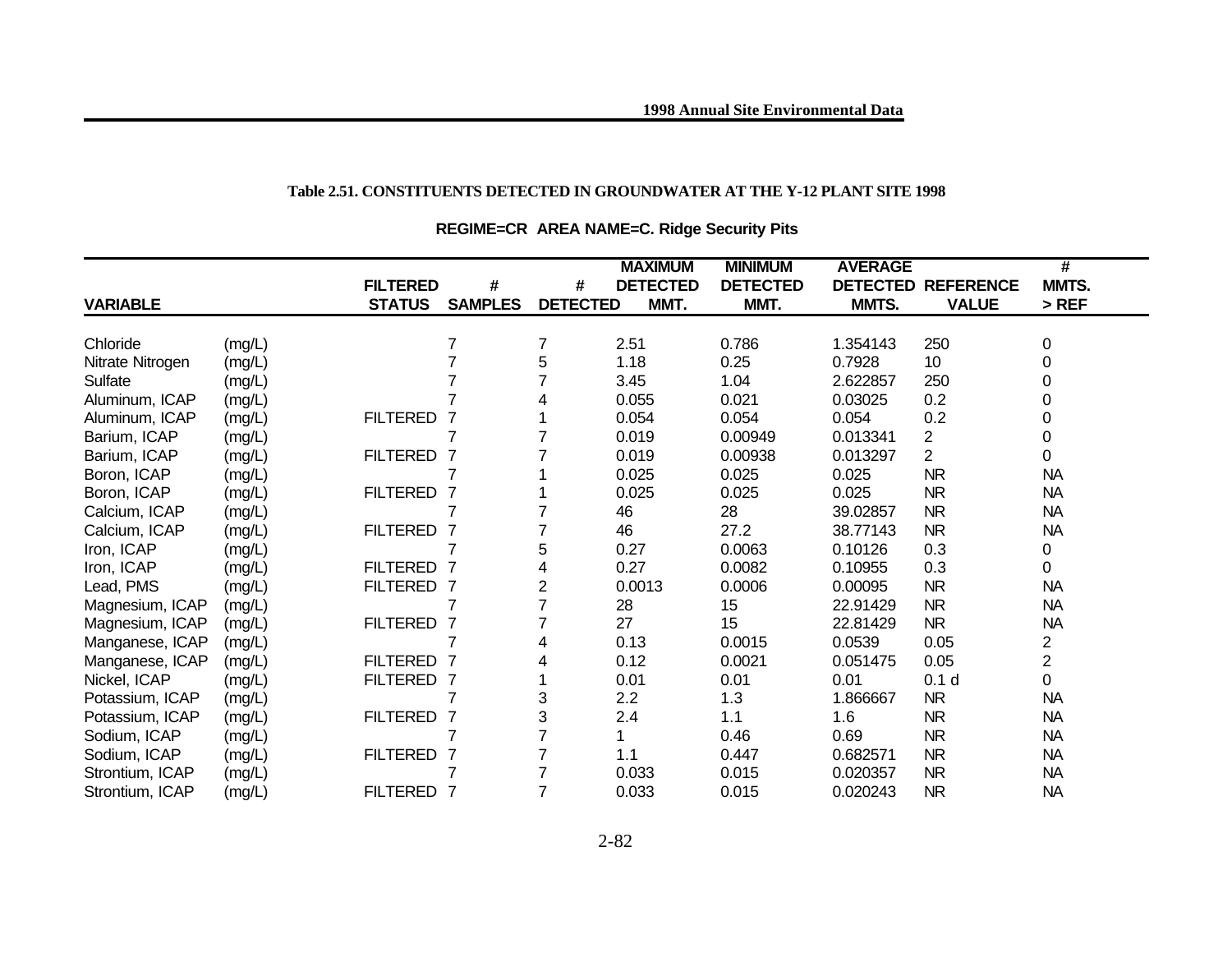|                                         |               |                 |                |                     | <b>MAXIMUM</b>  | <b>MINIMUM</b>  | <b>AVERAGE</b> |                           | $\overline{\boldsymbol{t}}$ |
|-----------------------------------------|---------------|-----------------|----------------|---------------------|-----------------|-----------------|----------------|---------------------------|-----------------------------|
|                                         |               | <b>FILTERED</b> | #              | #                   | <b>DETECTED</b> | <b>DETECTED</b> |                | <b>DETECTED REFERENCE</b> | MMTS.                       |
| <b>VARIABLE</b>                         |               | <b>STATUS</b>   | <b>SAMPLES</b> | <b>DETECTED</b>     | MMT.            | MMT.            | MMTS.          | <b>VALUE</b>              | $>$ REF                     |
| Uranium, PMS                            |               |                 |                |                     | 0.0021          | 0.0021          | 0.0021         | <b>NR</b>                 | <b>NA</b>                   |
| Uranium, PMS                            | (mg/L)        | <b>FILTERED</b> | -7             |                     | 0.0022          | 0.0022          | 0.0022         | NR                        | <b>NA</b>                   |
| Zinc, ICAP                              | (mg/L)        |                 |                | 4                   | 0.0065          | 0.006           | 0.0062         | 5                         | 0                           |
|                                         | (mg/L)        | <b>FILTERED</b> | 7              | 4                   | 0.0089          | 0.0022          | 0.006925       | 5                         | 0                           |
| Zinc, ICAP                              | (mg/L)        |                 |                |                     |                 |                 |                |                           |                             |
| Conductivity,<br>field measurement      | (umhos/cm)    |                 |                | <b>NA</b>           | 350             | 192             | 285.5714       | NR                        | <b>NA</b>                   |
| Dissolved Oxygen,<br>field measurement  | (ppm)         |                 | 7              | <b>NA</b>           | 8.21            | 0.8             | 5.38           | <b>NR</b>                 | <b>NA</b>                   |
| pH, field measurement                   | (Hq)          |                 | 7              | <b>NA</b>           | 8.06            | 6.4             | 7.47           | 6.5/8.5                   | 1                           |
| REDOX,<br>field measurement             | (mV)          |                 | $\overline{7}$ | <b>NA</b>           | 199             | $-145$          | 94.14286       | <b>NR</b>                 | <b>NA</b>                   |
| <b>Static Water Level</b>               | $(tt - toc)$  |                 | 7              | <b>NA</b>           | $-68.86$        | $-169.58$       | $-128.306$     | <b>NR</b>                 | <b>NA</b>                   |
| Temperature,                            | $($ Deg C $)$ |                 | $\overline{7}$ | <b>NA</b>           | 18.2            | 13.8            | 15.74286       | <b>NR</b>                 | <b>NA</b>                   |
| field measurement                       |               |                 |                |                     | 224             | 132             | 187.4286       | <b>NR</b>                 | <b>NA</b>                   |
| Alkalinity as HCO3                      | (mg/L)        |                 |                | 7<br>$\overline{7}$ | 409             | 259             | 355.7143       | <b>NR</b>                 | <b>NA</b>                   |
| Conductivity<br><b>Dissolved Solids</b> | (umhos/cm)    |                 |                | 7                   | 230             | 139             | 193.7143       | 500                       |                             |
|                                         | (mg/L)        |                 |                | 7                   | 8.25 L          | 7.56 L          | 7.895714       | 6.5/8.5                   | 0<br>0                      |
| pH                                      | (Hq)          |                 |                |                     | 2               |                 | 1.25           | <b>NR</b>                 |                             |
| <b>Total Suspended Solids</b>           | (mg/L)        |                 |                | 4<br>$\overline{7}$ |                 |                 |                |                           | <b>NA</b>                   |
| Turbidity                               | (NTU)         |                 |                |                     | 2.97            | 0.334           | 1.537          | 1                         | 4                           |
| Gross Alpha                             | (pCi/L)       |                 |                | 7                   | 3.6             | $-0.073$        | 1.903857       | 15f                       | 0                           |
| Gross Beta                              | (pCi/L)       |                 | 7              | 7                   | 4.6             | $-0.16$         | 1.554286       | 50a                       | 0                           |
| 1,1,1-Trichloroethane                   | (ug/L)        |                 |                |                     | 220 D           | 220 D           | 220            | 200                       |                             |
| 1,1-Dichloroethane                      | (ug/L)        |                 |                |                     | 160             | 160             | 160            | <b>NR</b>                 | <b>NA</b>                   |
| 1,1-Dichloroethene (ug/L)               |               |                 |                |                     | 170             | 170             | 170            | 7                         |                             |
| 1,2-Dichloroethane (ug/L)               |               |                 | 7              |                     | 3J              | 3J              | 3              | 5                         | 0                           |

## **Table 2.51 (continued)**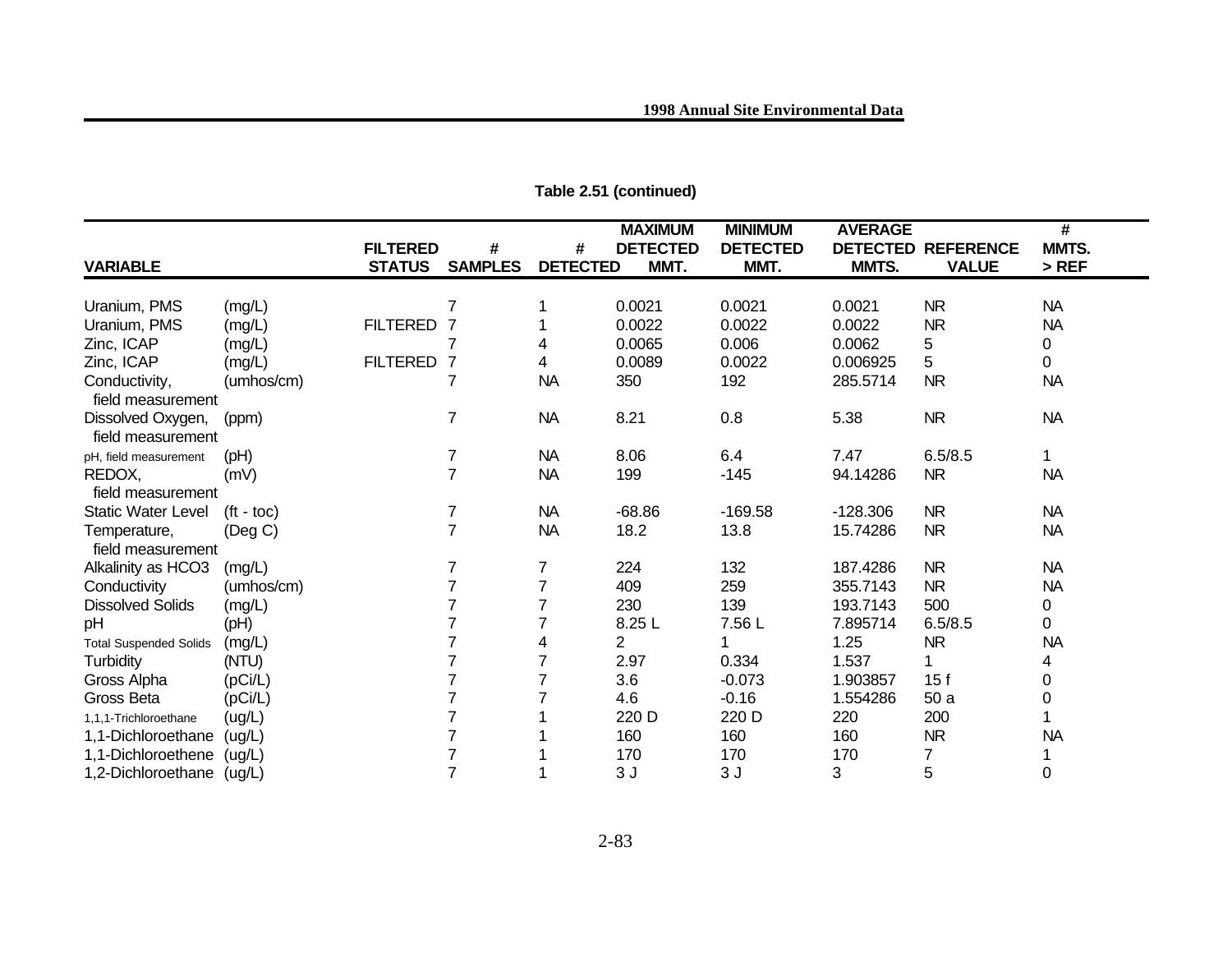| <b>VARIABLE</b>                      |        | <b>FILTERED</b><br><b>STATUS</b> | #<br><b>SAMPLES</b> | #<br><b>DETECTED</b> | <b>MAXIMUM</b><br><b>DETECTED</b><br>MMT. | <b>MINIMUM</b><br><b>DETECTED</b><br>MMT. | <b>AVERAGE</b><br>MMTS. | <b>DETECTED REFERENCE</b><br><b>VALUE</b> | #<br>MMTS.<br>> REF |
|--------------------------------------|--------|----------------------------------|---------------------|----------------------|-------------------------------------------|-------------------------------------------|-------------------------|-------------------------------------------|---------------------|
| 1,2-Dichloroethene (ug/L)<br>(Total) |        |                                  |                     | $\overline{2}$       | 5                                         | 3 J                                       | 4                       | NR b                                      | <b>NA</b>           |
| 2-Butanone                           | (ug/L) |                                  |                     | 4                    | 3 J                                       | 2 BJ                                      | 2.75                    | <b>NR</b>                                 | <b>NA</b>           |
| Acetone                              | (ug/L) |                                  |                     |                      | 5 BJ                                      | 2BJ                                       | 3                       | <b>NR</b>                                 | <b>NA</b>           |
| cis-1,2-Dichloroethene               | (ug/L) |                                  |                     | 2                    | 5                                         | 3 J                                       |                         | 70                                        | 0                   |
| Dichlorodifluoromethane              | (ug/L) |                                  |                     |                      | 5 B                                       | 5 B                                       | 5.                      | <b>NR</b>                                 | <b>NA</b>           |
| Ethylbenzene                         | (ug/L) |                                  |                     |                      | l BJ                                      | 1 BJ                                      |                         | 700                                       | 0                   |
| Tetrachloroethene                    | (ug/L) |                                  |                     | 3                    | 10                                        | 5                                         | 7.333333                | 5                                         | 2                   |
| Trichlorofluoromethane               | (ug/L) |                                  |                     | 3                    | 54                                        | 4 J                                       | 20.66667                | <b>NR</b>                                 | <b>NA</b>           |

## **Table 2.51 (continued)**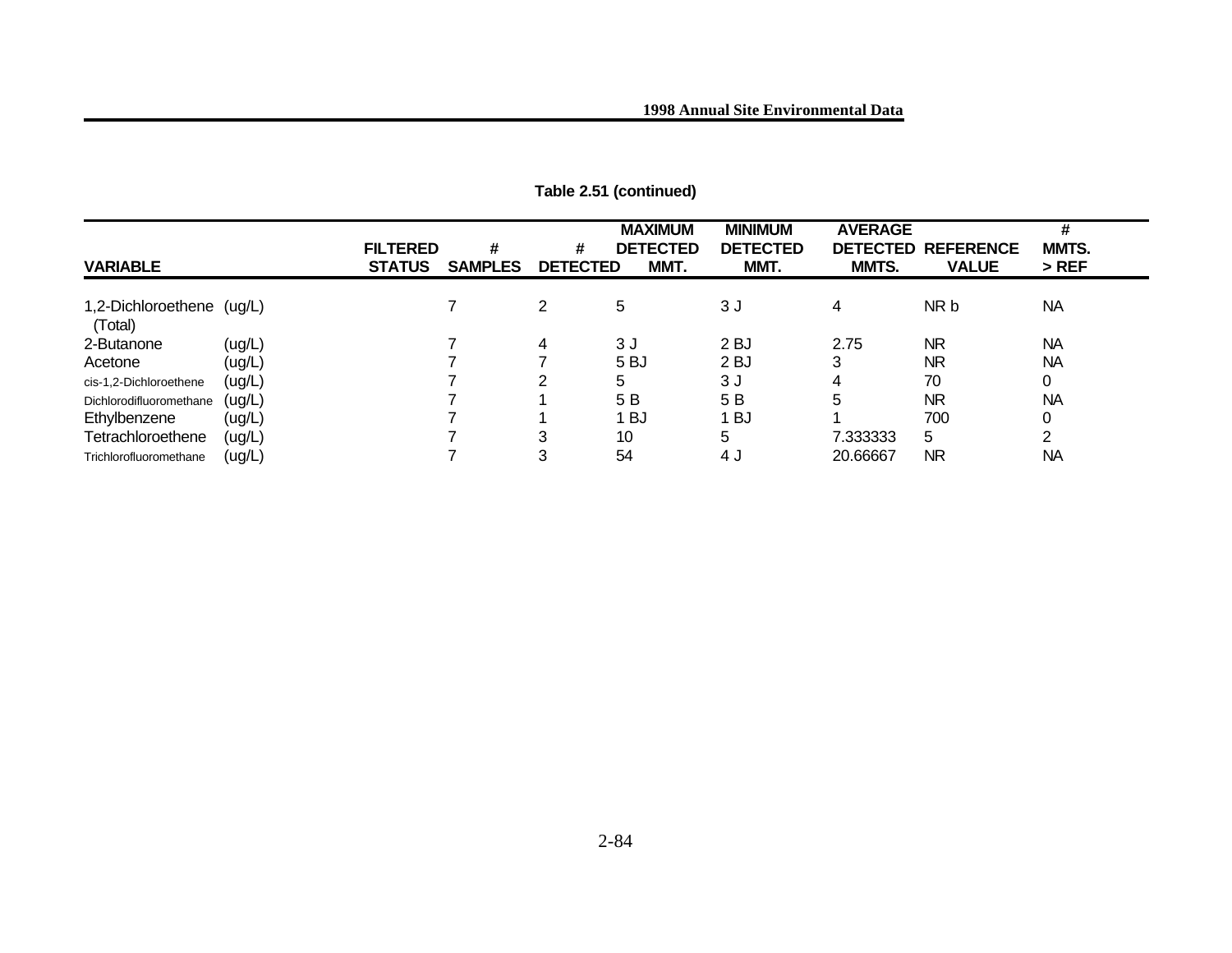### **Table 2.52. CONSTITUENTS DETECTED IN GROUNDWATER AT THE Y-12 PLANT SITE 1998**

|                  |        |                                  |                     |                         | <b>MAXIMUM</b>          | <b>MINIMUM</b>          | <b>AVERAGE</b> |                                           | #                       |
|------------------|--------|----------------------------------|---------------------|-------------------------|-------------------------|-------------------------|----------------|-------------------------------------------|-------------------------|
| <b>VARIABLE</b>  |        | <b>FILTERED</b><br><b>STATUS</b> | #<br><b>SAMPLES</b> | #<br><b>DETECTED</b>    | <b>DETECTED</b><br>MMT. | <b>DETECTED</b><br>MMT. | MMTS.          | <b>DETECTED REFERENCE</b><br><b>VALUE</b> | MMTS.<br>$>$ REF        |
|                  |        |                                  |                     |                         |                         |                         |                |                                           |                         |
| Chloride         | (mg/L) |                                  | 32                  | 32                      | 3.879                   | 0.79                    | 1.551031       | 250                                       | 0                       |
| Nitrate Nitrogen | (mg/L) |                                  | 32                  | 32                      | 0.427                   | 0.15                    | 0.237719       | 10                                        | 0                       |
| Sulfate          | (mg/L) |                                  | 32                  | 32                      | 9.862                   | 2.11                    | 6.229875       | 250                                       | 0                       |
| Aluminum, ICAP   | (mg/L) |                                  | 32                  | 9                       | 0.424                   | 0.026                   | 0.122444       | 0.2                                       | $\overline{c}$          |
| Aluminum, ICAP   | (mg/L) | <b>FILTERED</b>                  | 32                  | $\overline{\mathbf{c}}$ | 0.037                   | 0.026                   | 0.0315         | 0.2                                       | 0                       |
| Antimony, PMS    | (mg/L) |                                  | 32                  | $\overline{2}$          | 0.0007                  | 0.0006                  | 0.00065        | 0.006                                     | 0                       |
| Antimony, PMS    | (mg/L) | <b>FILTERED</b>                  | 32                  | 14                      | 0.0009                  | 0.0005                  | 0.000707       | 0.006                                     | 0                       |
| Barium, ICAP     | (mg/L) |                                  | 32                  | 32                      | 0.043                   | 0.0038                  | 0.017838       | $\overline{2}$                            | 0                       |
| Barium, ICAP     | (mg/L) | <b>FILTERED</b>                  | 32                  | 32                      | 0.043                   | 0.0037                  | 0.017862       | $\overline{2}$                            | 0                       |
| Boron, ICAP      | (mg/L) |                                  | 32                  | 16                      | 0.016                   | 0.0054                  | 0.009138       | <b>NR</b>                                 | <b>NA</b>               |
| Boron, ICAP      | (mg/L) | <b>FILTERED</b>                  | 32                  | 16                      | 0.015                   | 0.0045                  | 0.009056       | <b>NR</b>                                 | <b>NA</b>               |
| Cadmium, PMS     | (mg/L) | <b>FILTERED</b>                  | 32                  | 1                       | 0.0047                  | 0.0047                  | 0.0047         | 0.005                                     | 0                       |
| Calcium, ICAP    | (mg/L) |                                  | 32                  | 32                      | 70.2                    | 11                      | 39.1375        | <b>NR</b>                                 | <b>NA</b>               |
| Calcium, ICAP    | (mg/L) | <b>FILTERED</b>                  | 32                  | 32                      | 70.5 k                  | 11                      | 39.25938       | <b>NR</b>                                 | <b>NA</b>               |
| Copper, ICAP     | (mg/L) | <b>FILTERED</b>                  | 32                  | $\overline{2}$          | 0.0044                  | 0.004                   | 0.0042         | 1                                         | 0                       |
| Iron, ICAP       | (mg/L) |                                  | 32                  | 20                      | 0.517                   | 0.0062                  | 0.083195       | 0.3                                       | $\overline{\mathbf{c}}$ |
| Iron, ICAP       | (mg/L) | <b>FILTERED</b>                  | 32                  | 14                      | 0.088                   | 0.0076                  | 0.017829       | 0.3                                       | 0                       |
| Lead, PMS        | (mg/L) |                                  | 32                  | 8                       | 0.0016                  | 0.0005                  | 0.0009         | <b>NR</b>                                 | <b>NA</b>               |
| Lead, PMS        | (mg/L) | <b>FILTERED</b>                  | 32                  | 2                       | 0.0054                  | 0.0009                  | 0.00315        | <b>NR</b>                                 | <b>NA</b>               |
| Lithium, ICAP    | (mg/L) |                                  | 32                  | 4                       | 0.044                   | 0.017                   | 0.0315         | <b>NR</b>                                 | <b>NA</b>               |
| Lithium, ICAP    | (mg/L) | <b>FILTERED</b>                  | 32                  | 4                       | 0.045                   | 0.017                   | 0.0305         | <b>NR</b>                                 | <b>NA</b>               |
| Magnesium, ICAP  | (mg/L) |                                  | 32                  | 32                      | 41.6                    | 17.8                    | 25.76875       | <b>NR</b>                                 | <b>NA</b>               |
| Magnesium, ICAP  | (mg/L) | <b>FILTERED</b>                  | 32                  | 32                      | 41.6                    | 18                      | 25.91875       | <b>NR</b>                                 | <b>NA</b>               |
| Manganese, ICAP  | (mg/L) |                                  | 32                  | 6                       | 0.0104                  | 0.0025                  | 0.005457       | 0.05                                      | 0                       |
| Manganese, ICAP  | (mg/L) | <b>FILTERED</b>                  | 32                  | 12                      | 0.0126                  | 0.0011                  | 0.003375       | 0.05                                      | 0                       |

## **REGIME=CR AREA NAME=C. Ridge Sediment Disposal Basin**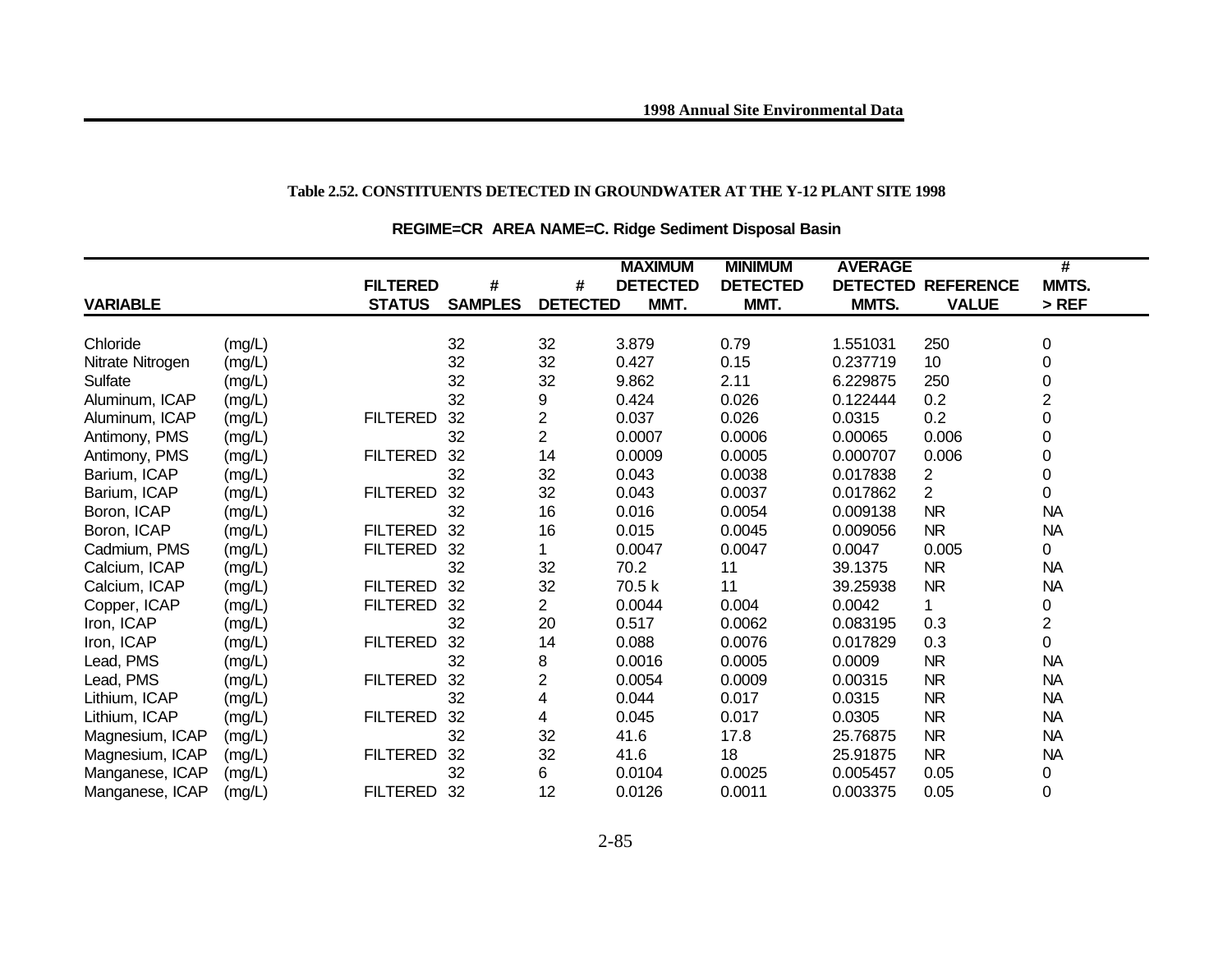|                                                                                                                                        |                                                                     |                 |                                              |                                      | <b>MAXIMUM</b>                                  | <b>MINIMUM</b>                            | <b>AVERAGE</b>                                  |                                                           | #                                                                |
|----------------------------------------------------------------------------------------------------------------------------------------|---------------------------------------------------------------------|-----------------|----------------------------------------------|--------------------------------------|-------------------------------------------------|-------------------------------------------|-------------------------------------------------|-----------------------------------------------------------|------------------------------------------------------------------|
|                                                                                                                                        |                                                                     | <b>FILTERED</b> | #                                            | #                                    | <b>DETECTED</b>                                 | <b>DETECTED</b>                           |                                                 | <b>DETECTED REFERENCE</b>                                 | MMTS.                                                            |
| <b>VARIABLE</b>                                                                                                                        |                                                                     | <b>STATUS</b>   | <b>SAMPLES</b>                               | <b>DETECTED</b>                      | MMT.                                            | MMT.                                      | MMTS.                                           | <b>VALUE</b>                                              | $>$ REF                                                          |
|                                                                                                                                        |                                                                     |                 |                                              |                                      |                                                 |                                           |                                                 |                                                           |                                                                  |
| Potassium, ICAP                                                                                                                        | (mg/L)                                                              |                 | 32                                           | 24                                   | 37                                              | 0.95                                      | 13.24083                                        | <b>NR</b>                                                 | <b>NA</b>                                                        |
| Potassium, ICAP                                                                                                                        | (mg/L)                                                              | <b>FILTERED</b> | 32                                           | 25                                   | 38                                              | 1.1                                       | 12.9372                                         | <b>NR</b>                                                 | <b>NA</b>                                                        |
| Sodium, ICAP                                                                                                                           | (mg/L)                                                              |                 | 32                                           | 32                                   | 7.6                                             | 0.47                                      | 2.730281                                        | ${\sf NR}$                                                | <b>NA</b>                                                        |
| Sodium, ICAP                                                                                                                           | (mg/L)                                                              | <b>FILTERED</b> | 32                                           | 32                                   | 8.1                                             | 0.46                                      | 2.767469                                        | NR                                                        | <b>NA</b>                                                        |
| Strontium, ICAP                                                                                                                        | (mg/L)                                                              |                 | 32                                           | 32                                   | 0.035                                           | 0.0056                                    | 0.021009                                        | NR                                                        | <b>NA</b>                                                        |
| Strontium, ICAP                                                                                                                        | (mg/L)                                                              | <b>FILTERED</b> | 32                                           | 32                                   | 0.033                                           | 0.0056                                    | 0.020938                                        | ${\sf NR}$                                                | <b>NA</b>                                                        |
| Uranium, PMS                                                                                                                           | (mg/L)                                                              |                 | 32                                           | 20                                   | 0.0025                                          | 0.0006                                    | 0.00154                                         | NR                                                        | <b>NA</b>                                                        |
| Uranium, PMS                                                                                                                           | (mg/L)                                                              | <b>FILTERED</b> | 32                                           | 16                                   | 0.002                                           | 0.0012                                    | 0.001681                                        | NR                                                        | <b>NA</b>                                                        |
| Zinc, ICAP                                                                                                                             | (mg/L)                                                              |                 | 32                                           | 12                                   | 0.01                                            | 0.0025                                    | 0.005183                                        | 5                                                         | 0                                                                |
| Zinc, ICAP                                                                                                                             | (mg/L)                                                              | <b>FILTERED</b> | 32                                           | 13                                   | 0.024                                           | 0.0022                                    | 0.010285                                        | 5                                                         | 0                                                                |
| Conductivity,                                                                                                                          | (umhos/cm)                                                          |                 | 32                                           | <b>NA</b>                            | 597                                             | 192                                       | 355.5625                                        | NR                                                        | <b>NA</b>                                                        |
| field measurement                                                                                                                      |                                                                     |                 |                                              |                                      |                                                 |                                           |                                                 |                                                           |                                                                  |
| Dissolved Oxygen,                                                                                                                      | (ppm)                                                               |                 | 32                                           | <b>NA</b>                            | 7.12                                            | 0.4                                       | 4.826875                                        | <b>NR</b>                                                 | <b>NA</b>                                                        |
| field measurement                                                                                                                      |                                                                     |                 |                                              |                                      |                                                 |                                           |                                                 |                                                           |                                                                  |
| pH, field measurement                                                                                                                  | (Hq)                                                                |                 | 32                                           | <b>NA</b>                            | 9.79                                            | 6.64                                      | 7.938125                                        | 6.5/8.5                                                   | $\overline{7}$                                                   |
| REDOX,                                                                                                                                 | (mV)                                                                |                 | 32                                           | <b>NA</b>                            | 236                                             | 79                                        | 186.4063                                        | <b>NR</b>                                                 | <b>NA</b>                                                        |
| field measurement                                                                                                                      |                                                                     |                 |                                              |                                      |                                                 |                                           |                                                 |                                                           |                                                                  |
| <b>Static Water Level</b>                                                                                                              | $(t - \text{toc})$                                                  |                 |                                              | <b>NA</b>                            | $-116.48$                                       | $-157.95$                                 | $-135.939$                                      |                                                           | <b>NA</b>                                                        |
| Temperature,<br>field measurement                                                                                                      | $($ Deg C $)$                                                       |                 | 32                                           | <b>NA</b>                            | 19.6                                            | 13.8                                      | 15.64375                                        | <b>NR</b>                                                 | <b>NA</b>                                                        |
|                                                                                                                                        |                                                                     |                 |                                              |                                      |                                                 |                                           | 48                                              | <b>NR</b>                                                 |                                                                  |
|                                                                                                                                        |                                                                     |                 |                                              |                                      |                                                 |                                           | 204                                             |                                                           |                                                                  |
|                                                                                                                                        |                                                                     |                 |                                              |                                      |                                                 |                                           |                                                 |                                                           |                                                                  |
|                                                                                                                                        |                                                                     |                 |                                              |                                      |                                                 |                                           |                                                 |                                                           |                                                                  |
|                                                                                                                                        |                                                                     |                 |                                              |                                      |                                                 |                                           |                                                 |                                                           |                                                                  |
|                                                                                                                                        |                                                                     |                 |                                              |                                      |                                                 |                                           |                                                 |                                                           |                                                                  |
|                                                                                                                                        |                                                                     |                 |                                              |                                      |                                                 |                                           |                                                 |                                                           |                                                                  |
| Alkalinity as CO3<br>Alkalinity as HCO3<br>Conductivity<br><b>Dissolved Solids</b><br>pH<br><b>Total Suspended Solids</b><br>Turbidity | (mg/L)<br>(mg/L)<br>(umhos/cm)<br>(mg/L)<br>(Hq)<br>(mg/L)<br>(NTU) |                 | 32<br>32<br>32<br>32<br>32<br>32<br>32<br>32 | 4<br>32<br>32<br>32<br>32<br>6<br>32 | 68<br>372<br>688<br>399<br>9.74 L<br>10<br>11.3 | 32<br>82<br>255<br>133<br>7.23 L<br>0.071 | 403.125<br>217.8125<br>8.050625<br>5<br>1.91325 | <b>NR</b><br><b>NR</b><br>NR<br>500<br>6.5/8.5<br>NR<br>1 | <b>NA</b><br><b>NA</b><br><b>NA</b><br>0<br>5<br><b>NA</b><br>14 |

## **Table 2.52 (continued)**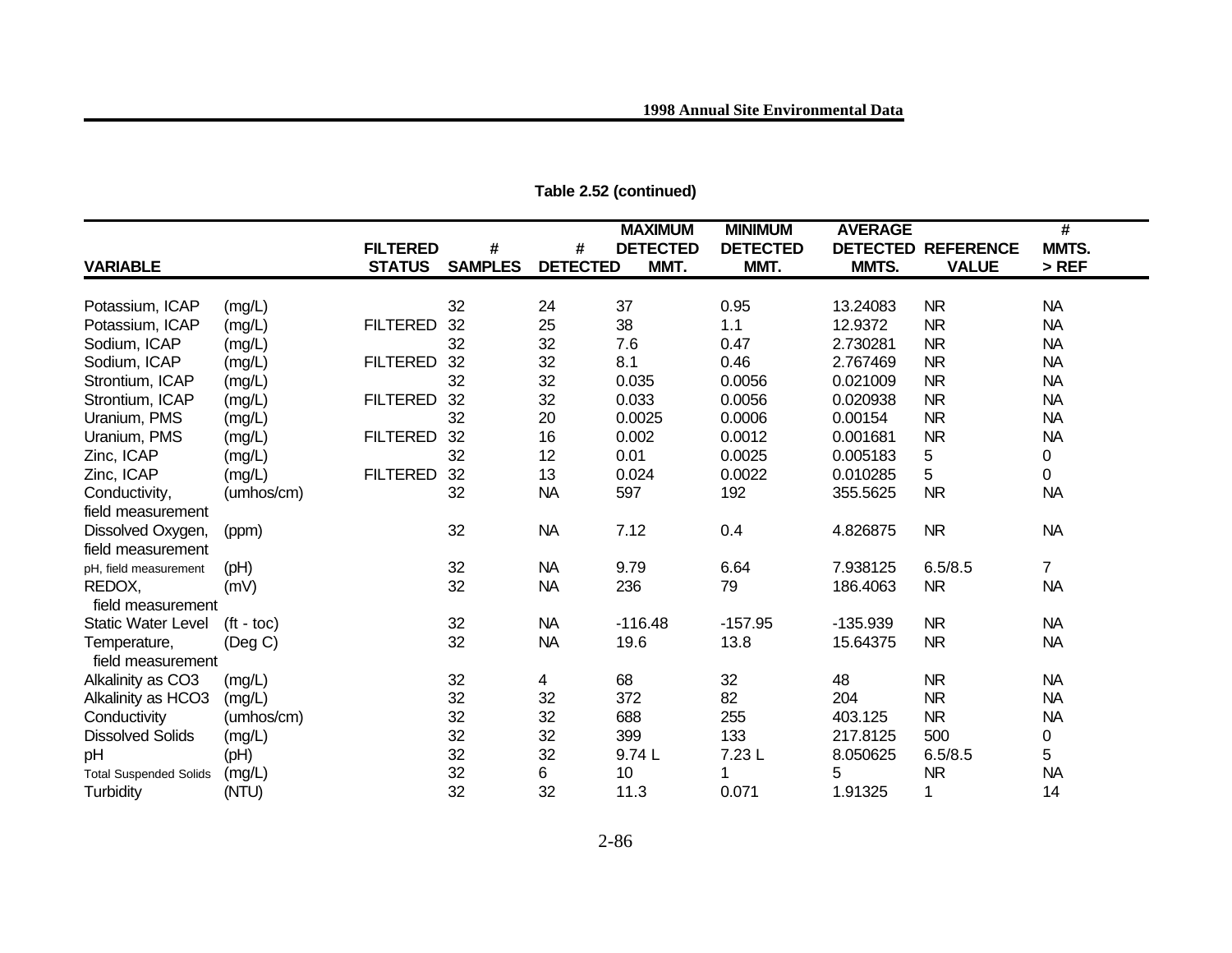### **Table 2.53. CONSTITUENTS DETECTED IN GROUNDWATER AT THE Y-12 PLANT SITE 1998**

|                  |        |                 |                |                 | <b>MAXIMUM</b>  | <b>MINIMUM</b>  | <b>AVERAGE</b> |                           | #         |
|------------------|--------|-----------------|----------------|-----------------|-----------------|-----------------|----------------|---------------------------|-----------|
|                  |        | <b>FILTERED</b> | #              | #               | <b>DETECTED</b> | <b>DETECTED</b> |                | <b>DETECTED REFERENCE</b> | MMTS.     |
| <b>VARIABLE</b>  |        | <b>STATUS</b>   | <b>SAMPLES</b> | <b>DETECTED</b> | MMT.            | MMT.            | MMTS.          | <b>VALUE</b>              | $>$ REF   |
|                  |        |                 |                |                 |                 |                 |                |                           |           |
| Chloride         | (mg/L) |                 | 9              | 9               | 9.48            | 0.744           | 3.131889       | 250                       | 0         |
| Nitrate Nitrogen | (mg/L) |                 | 9              | 9               | 0.714           | 0.064           | 0.314778       | 10                        | 0         |
| Sulfate          | (mg/L) |                 | 9              | 9               | 12.9            | 1.391           | 5.276444       | 250                       | 0         |
| Aluminum, ICAP   | (mg/L) |                 | 9              | 3               | 0.65            | 0.38            | 0.507333       | 0.2                       | 3         |
| Aluminum, ICAP   | (mg/L) | <b>FILTERED</b> | 9              |                 | 0.024           | 0.024           | 0.024          | 0.2                       | 0         |
| Barium, ICAP     | (mg/L) |                 | 9              | 9               | 0.018           | 0.00803         | 0.011659       | $\overline{2}$            | 0         |
| Barium, ICAP     | (mg/L) | <b>FILTERED</b> | 9              | 9               | 0.017           | 0.00857         | 0.011308       | $\overline{2}$            | 0         |
| Boron, ICAP      | (mg/L) |                 | 9              |                 | 0.0071          | 0.0071          | 0.0071         | NR                        | <b>NA</b> |
| Boron, ICAP      | (mg/L) | <b>FILTERED</b> | 9              |                 | 0.0052          | 0.0052          | 0.0052         | <b>NR</b>                 | <b>NA</b> |
| Calcium, ICAP    | (mg/L) |                 |                | 9               | 52.4            | 19.7            | 39.17778       | <b>NR</b>                 | <b>NA</b> |
| Calcium, ICAP    | (mg/L) | <b>FILTERED</b> | 9              | 9               | 53              | 19.3            | 39.22222       | <b>NR</b>                 | <b>NA</b> |
| Iron, ICAP       | (mg/L) |                 | 9              | 3               | 0.71            | 0.25            | 0.462333       | 0.3                       | 2         |
| Iron, ICAP       | (mg/L) | <b>FILTERED</b> | 9              |                 | 0.012           | 0.012           | 0.012          | 0.3                       | 0         |
| Lead, PMS        | (mg/L) |                 |                | 3               | 0.0012          | 0.0005          | 0.0008         | <b>NR</b>                 | <b>NA</b> |
| Magnesium, ICAP  | (mg/L) |                 |                | 9               | 30              | 9.83            | 22.55889       | NR                        | <b>NA</b> |
| Magnesium, ICAP  | (mg/L) | <b>FILTERED</b> | 9              | 9               | 30.6            | 9.64            | 22.66          | NR                        | <b>NA</b> |
| Manganese, ICAP  | (mg/L) |                 | 9              | 3               | 0.018           | 0.0061          | 0.011967       | 0.05                      | 0         |
| Manganese, ICAP  | (mg/L) | <b>FILTERED</b> | 9              |                 | 0.0013          | 0.0013          | 0.0013         | 0.05                      | 0         |
| Potassium, ICAP  | (mg/L) |                 | 9              | $\overline{2}$  | 2               | 1.3             | 1.65           | <b>NR</b>                 | <b>NA</b> |
| Potassium, ICAP  | (mg/L) | <b>FILTERED</b> | 9              | $\overline{2}$  | 2.1             | 0.88            | 1.49           | <b>NR</b>                 | <b>NA</b> |
| Sodium, ICAP     | (mg/L) |                 | 9              | 9               | 5.09            | 0.625           | 2.042667       | <b>NR</b>                 | <b>NA</b> |
| Sodium, ICAP     | (mg/L) | <b>FILTERED</b> | 9              | 9               | 5.32            | 0.628           | 2.059778       | NR                        | <b>NA</b> |
| Strontium, ICAP  | (mg/L) |                 | 9              | 9               | 0.031           | 0.0172          | 0.0241         | <b>NR</b>                 | <b>NA</b> |
| Strontium, ICAP  | (mg/L) | <b>FILTERED</b> | 9              | 9               | 0.032           | 0.0171          | 0.024156       | <b>NR</b>                 | <b>NA</b> |
| Uranium, PMS     | (mg/L) |                 | 9              | 3               | 0.0022          | 0.0006          | 0.0015         | <b>NR</b>                 | <b>NA</b> |

#### **REGIME=CR AREA NAME=Const./Debris Landfill VI**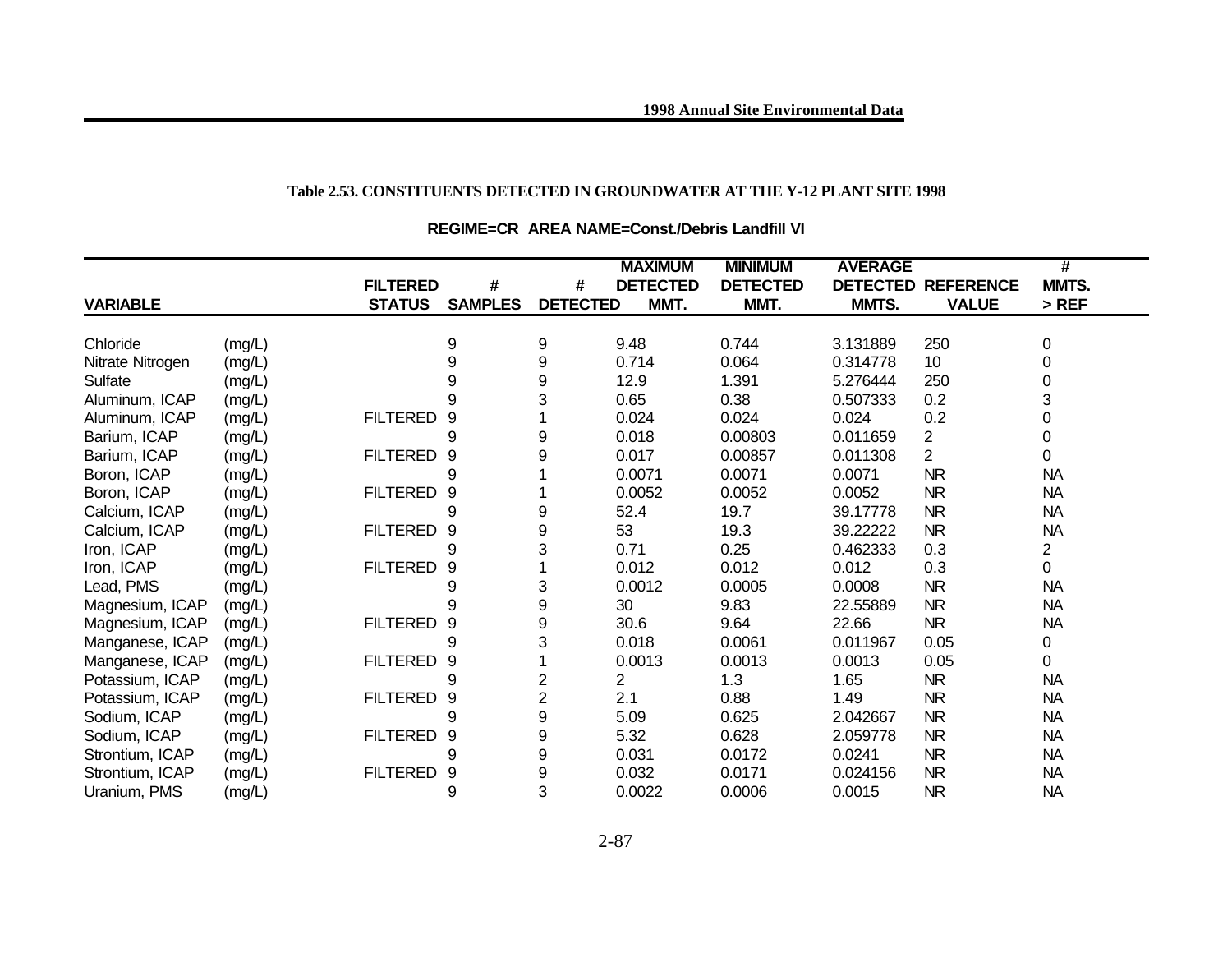|                                        |                    |                 |                |                  | <b>MAXIMUM</b>  | <b>MINIMUM</b>  | <b>AVERAGE</b> |                           | #         |
|----------------------------------------|--------------------|-----------------|----------------|------------------|-----------------|-----------------|----------------|---------------------------|-----------|
|                                        |                    | <b>FILTERED</b> | #              | #                | <b>DETECTED</b> | <b>DETECTED</b> |                | <b>DETECTED REFERENCE</b> | MMTS.     |
| <b>VARIABLE</b>                        |                    | <b>STATUS</b>   | <b>SAMPLES</b> | <b>DETECTED</b>  | MMT.            | MMT.            | MMTS.          | <b>VALUE</b>              | $>$ REF   |
|                                        |                    |                 |                |                  |                 |                 |                |                           |           |
| Uranium, PMS                           | (mg/L)             | FILTERED 9      |                | 2                | 0.0025          | 0.0014          | 0.00195        | <b>NR</b>                 | <b>NA</b> |
| Zinc, ICAP                             | (mg/L)             |                 | 9              |                  | 0.011           | 0.011           | 0.011          | 5                         | 0         |
| Zinc, ICAP                             | (mg/L)             | <b>FILTERED</b> | 9              |                  | 0.0021          | 0.0021          | 0.0021         | 5                         | 0         |
| Conductivity,<br>field measurement     | (umhos/cm)         |                 | 9              | <b>NA</b>        | 433             | 139             | 316.7778       | <b>NR</b>                 | <b>NA</b> |
| Dissolved Oxygen,<br>field measurement | (ppm)              |                 | 9              | <b>NA</b>        | 6.4             | 1.76            | 3.628889       | <b>NR</b>                 | <b>NA</b> |
| pH, field measurement                  | (Hq)               |                 | 9              | <b>NA</b>        | 8.04            | 6.36            | 7.463333       | 6.5/8.5                   | 1         |
| REDOX,<br>field measurement            | (mV)               |                 | 9              | <b>NA</b>        | 209             | 69              | 175.8889       | <b>NR</b>                 | <b>NA</b> |
| <b>Static Water Level</b>              | $(t - \text{toc})$ |                 | 9              | <b>NA</b>        | $-31.11$        | $-80.11$        | $-60.5933$     | <b>NR</b>                 | <b>NA</b> |
| Temperature,<br>field measurement      | $($ Deg C $)$      |                 | 9              | <b>NA</b>        | 16.1            | 12.9            | 14.38889       | NR                        | <b>NA</b> |
| Alkalinity as HCO3                     | (mg/L)             |                 | 9              | 9                | 244             | 62              | 181.3333       | <b>NR</b>                 | <b>NA</b> |
| Conductivity                           | (umhos/cm)         |                 | 9              | 9                | 478             | 137.1           | 353.1222       | <b>NR</b>                 | <b>NA</b> |
| <b>Dissolved Solids</b>                | (mg/L)             |                 | 9              | 9                | 272             | 92              | 188.7778       | 500                       | 0         |
| pH                                     | (PH)               |                 | 9              | $\boldsymbol{9}$ | 7.94 L          | 6.44 L          | 7.497778       | 6.5/8.5                   |           |
| <b>Total Suspended Solids</b>          | (mg/L)             |                 | 9              | 3                | 11              | 6               | 8              | <b>NR</b>                 | <b>NA</b> |
| Turbidity                              | (NTU)              |                 | 9              | 9                | 17.9            | 0.074           | 3.621111       | 1.                        | 3         |
| Gross Alpha                            | (pCi/L)            |                 | 9              | $\boldsymbol{9}$ | 2.8             | $-1.1$          | 0.501111       | 15f                       | 0         |
| Gross Beta                             | (pCi/L)            |                 | 9              | 9                | 5               | 0               | 2.843333       | 50a                       | 0         |
| 1,1,1-Trichloroethane                  | (ug/L)             |                 | 9              |                  | 1 J             | 1 J             |                | 200                       | 0         |
| 2-Butanone                             | (ug/L)             |                 | 9              |                  | 2J              | 2J              | 2              | <b>NR</b>                 | <b>NA</b> |
| Acetone                                | (ug/L)             |                 | 9              |                  | 5J              | 1 <sub>J</sub>  | 2.571429       | <b>NR</b>                 | <b>NA</b> |
| Carbon disulfide                       | (ug/L)             |                 | 9              |                  | 1J              | 1 <sub>J</sub>  | 1              | <b>NR</b>                 | <b>NA</b> |

## **Table 2.53 (continued)**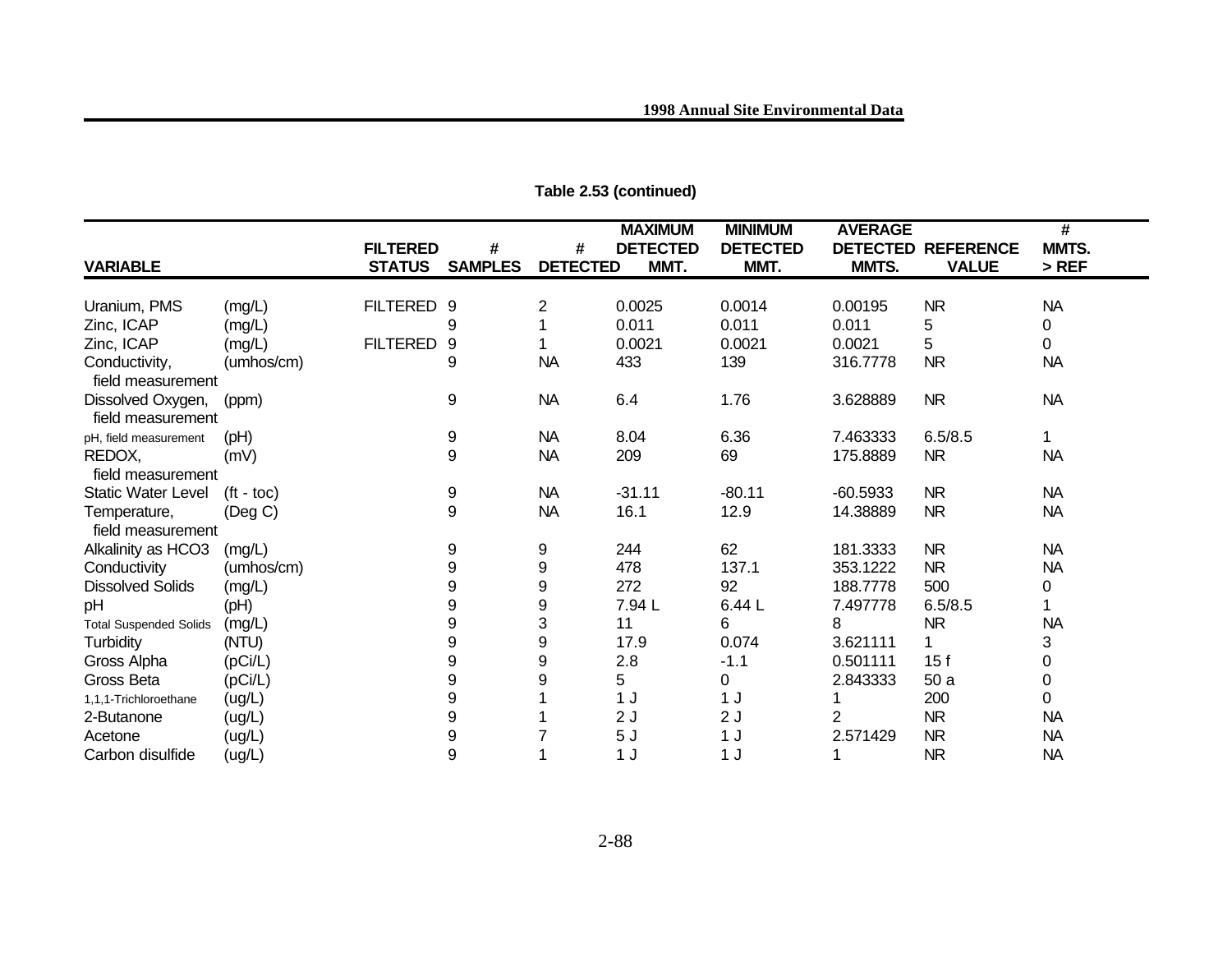### **Table 2.54. CONSTITUENTS DETECTED IN GROUNDWATER AT THE Y-12 PLANT SITE 1998**

|                  |        |                                  |                     |                      | <b>MAXIMUM</b>          | <b>MINIMUM</b>          | <b>AVERAGE</b> |                                           | $\overline{\boldsymbol{r}}$ |
|------------------|--------|----------------------------------|---------------------|----------------------|-------------------------|-------------------------|----------------|-------------------------------------------|-----------------------------|
| <b>VARIABLE</b>  |        | <b>FILTERED</b><br><b>STATUS</b> | #<br><b>SAMPLES</b> | #<br><b>DETECTED</b> | <b>DETECTED</b><br>MMT. | <b>DETECTED</b><br>MMT. | MMTS.          | <b>DETECTED REFERENCE</b><br><b>VALUE</b> | MMTS.<br>$>$ REF            |
|                  |        |                                  |                     |                      |                         |                         |                |                                           |                             |
| Chloride         | (mg/L) |                                  | 10                  | 10                   | 14.6                    | 1.17                    | 5.228          | 250                                       | 0                           |
| Fluoride         | (mg/L) |                                  | 10                  | $\overline{2}$       | 0.11                    | 0.1                     | 0.105          | $\overline{2}$                            | 0                           |
| Nitrate Nitrogen | (mg/L) |                                  | 10                  | 10                   | 3.16                    | 0.03                    | 1.0301         | 10                                        | 0                           |
| Sulfate          | (mg/L) |                                  | 10                  | 10                   | 11.5                    | 2.77                    | 7.458          | 250                                       | 0                           |
| Aluminum, ICAP   | (mg/L) |                                  | 10                  | 6                    | 0.87                    | 0.074                   | 0.406167       | 0.2                                       | 3                           |
| Aluminum, ICAP   | (mg/L) | <b>FILTERED</b>                  | 10                  |                      | 0.051                   | 0.051                   | 0.051          | 0.2                                       | 0                           |
| Barium, ICAP     | (mg/L) |                                  | 10                  | 10                   | 0.104                   | 0.0159                  | 0.04589        | $\overline{2}$                            | 0                           |
| Barium, ICAP     | (mg/L) | <b>FILTERED</b>                  | 10                  | 10                   | 0.0921                  | 0.0164                  | 0.04177        | $\overline{2}$                            | 0                           |
| Boron, ICAP      | (mg/L) |                                  | 10                  | 5                    | 0.041                   | 0.0049                  | 0.01392        | NR                                        | <b>NA</b>                   |
| Boron, ICAP      | (mg/L) | <b>FILTERED</b>                  | 10                  | 5                    | 0.04                    | 0.0046                  | 0.01432        | <b>NR</b>                                 | <b>NA</b>                   |
| Calcium, ICAP    | (mg/L) |                                  | 10                  | 10                   | 70.2                    | 16                      | 43.01          | NR                                        | <b>NA</b>                   |
| Calcium, ICAP    | (mg/L) | <b>FILTERED</b>                  | 10                  | 10                   | 70.1                    | 16                      | 42.64          | NR                                        | <b>NA</b>                   |
| Iron, ICAP       | (mg/L) |                                  | 10                  | 9                    | 0.79                    | 0.0543                  | 0.280811       | 0.3                                       | 3                           |
| Iron, ICAP       | (mg/L) | <b>FILTERED</b>                  | 10                  | 6                    | 0.349                   | 0.0094                  | 0.081233       | 0.3                                       |                             |
| Lead, PMS        | (mg/L) |                                  | 10                  | 3                    | 0.0023                  | 0.001                   | 0.001467       | NR                                        | <b>NA</b>                   |
| Lead, PMS        | (mg/L) | <b>FILTERED</b>                  | 10                  | $\overline{c}$       | 0.0028                  | 0.0006                  | 0.0017         | <b>NR</b>                                 | <b>NA</b>                   |
| Lithium, ICAP    | (mg/L) |                                  | 10                  | $\overline{2}$       | 0.016                   | 0.0094                  | 0.0127         | <b>NR</b>                                 | <b>NA</b>                   |
| Lithium, ICAP    | (mg/L) | <b>FILTERED</b>                  | 10                  | $\overline{2}$       | 0.016                   | 0.0078                  | 0.0119         | <b>NR</b>                                 | <b>NA</b>                   |
| Magnesium, ICAP  | (mg/L) |                                  | 10                  | 10                   | 17.2                    | 5                       | 11.644         | <b>NR</b>                                 | <b>NA</b>                   |
| Magnesium, ICAP  | (mg/L) | <b>FILTERED</b>                  | 10                  | 10                   | 18.1                    | 4.8                     | 11.673         | NR                                        | <b>NA</b>                   |
| Manganese, ICAP  | (mg/L) |                                  | 10                  | 9                    | 1.81                    | 0.0027                  | 0.24874        | 0.05                                      | 4                           |
| Manganese, ICAP  | (mg/L) | <b>FILTERED</b>                  | 10                  | 10                   | 1.42                    | 0.0044                  | 0.151522       | 0.05                                      |                             |
| Potassium, ICAP  | (mg/L) |                                  | 10                  | 4                    | 1.5                     | 0.91                    | 1.1525         | <b>NR</b>                                 | <b>NA</b>                   |
| Potassium, ICAP  | (mg/L) | <b>FILTERED</b>                  | 10                  | 5                    | 1.3                     | 0.77                    | 1.032          | <b>NR</b>                                 | <b>NA</b>                   |
| Sodium, ICAP     | (mg/L) |                                  | 10                  | 10                   | 6.6                     | 0.554                   | 2.4232         | <b>NR</b>                                 | <b>NA</b>                   |

### **REGIME=CR AREA NAME=Exit Pathway Spring/Surface Water**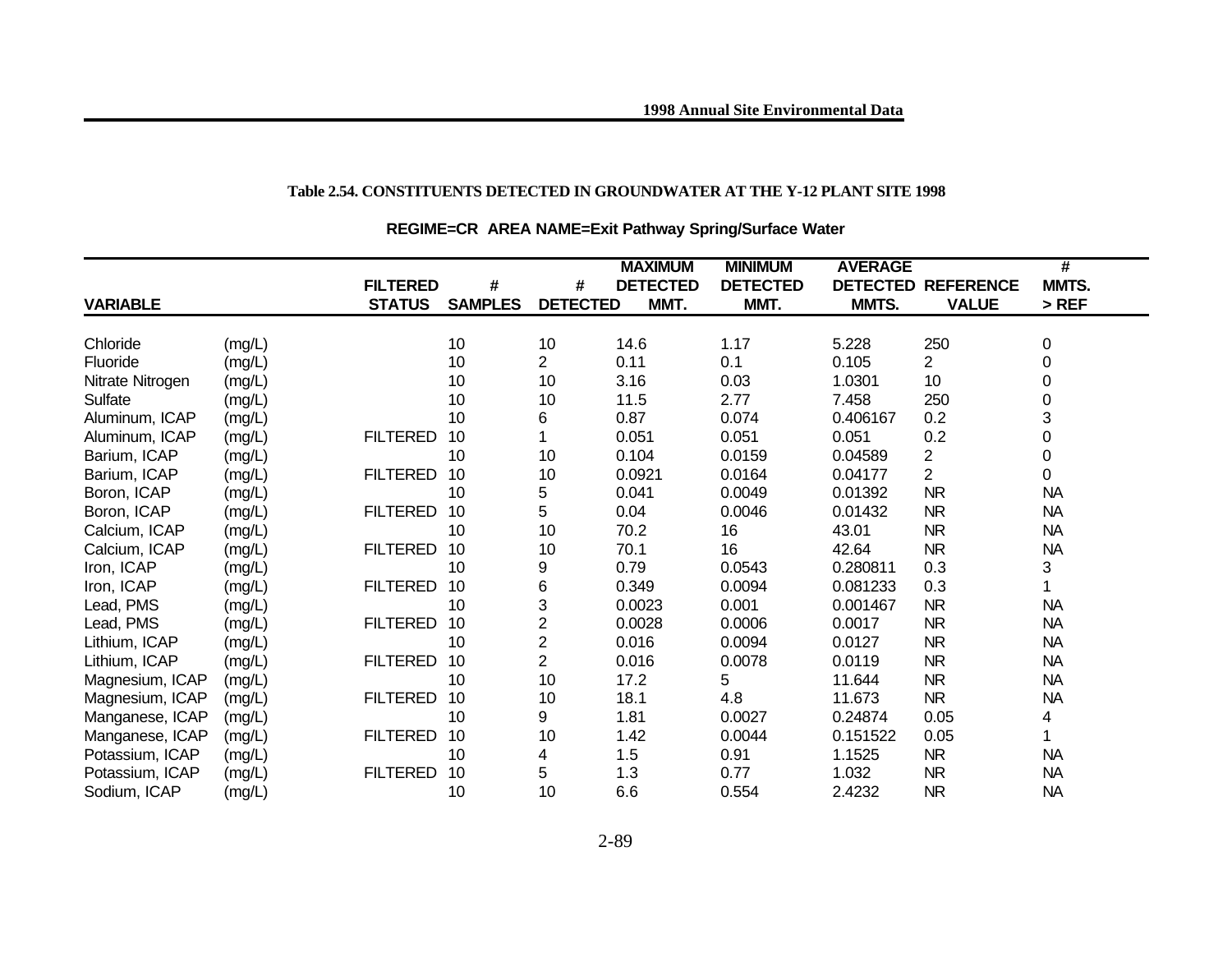|                                        |               | <b>FILTERED</b> | #              | #               | <b>MAXIMUM</b><br><b>DETECTED</b> | <b>MINIMUM</b><br><b>DETECTED</b> | <b>AVERAGE</b> | <b>DETECTED REFERENCE</b> | $\overline{\boldsymbol{r}}$<br>MMTS. |
|----------------------------------------|---------------|-----------------|----------------|-----------------|-----------------------------------|-----------------------------------|----------------|---------------------------|--------------------------------------|
| <b>VARIABLE</b>                        |               | <b>STATUS</b>   | <b>SAMPLES</b> | <b>DETECTED</b> | MMT.                              | MMT.                              | MMTS.          | <b>VALUE</b>              | $>$ REF                              |
|                                        |               |                 |                |                 |                                   |                                   |                |                           |                                      |
| Sodium, ICAP                           | (mg/L)        | <b>FILTERED</b> | 10             | 10              | 6.2                               | 0.626                             | 2.3982         | <b>NR</b>                 | <b>NA</b>                            |
| Strontium, ICAP                        | (mg/L)        |                 | 10             | 10              | 0.223                             | 0.017                             | 0.08743        | NR                        | <b>NA</b>                            |
| Strontium, ICAP                        | (mg/L)        | <b>FILTERED</b> | 10             | 10              | 0.225                             | 0.017                             | 0.08638        | NR                        | <b>NA</b>                            |
| Uranium, PMS                           | (mg/L)        |                 | 10             | 6               | 0.0092                            | 0.0006                            | 0.0023         | NR                        | <b>NA</b>                            |
| Uranium, PMS                           | (mg/L)        | <b>FILTERED</b> | 10             | 4               | 0.0076                            | 0.0006                            | 0.002775       | <b>NR</b>                 | <b>NA</b>                            |
| Zinc, ICAP                             | (mg/L)        |                 | 10             | 5               | 0.028                             | 0.0045                            | 0.01068        | 5                         | 0                                    |
| Zinc, ICAP                             | (mg/L)        | <b>FILTERED</b> | 10             | 5               | 0.0076                            | 0.0037                            | 0.00552        | 5                         | $\mathbf 0$                          |
| Conductivity,                          | (umhos/cm)    |                 | 10             | <b>NA</b>       | 660                               | 148                               | 348.1          | NR                        | <b>NA</b>                            |
| field measurement                      |               |                 |                |                 |                                   |                                   |                |                           |                                      |
| Dissolved Oxygen,<br>field measurement | (ppm)         |                 | 10             | <b>NA</b>       | 8.08                              | 1.04                              | 5.266          | NR                        | NA                                   |
| pH, field measurement                  | (Hq)          |                 | 10             | <b>NA</b>       | 7.76                              | 6.86                              | 7.301          | 6.5/8.5                   | $\overline{0}$                       |
| REDOX,                                 | (mV)          |                 | 10             | <b>NA</b>       | 221                               | 72                                | 176.3          | <b>NR</b>                 | <b>NA</b>                            |
| field measurement                      |               |                 |                |                 |                                   |                                   |                |                           |                                      |
| Temperature,<br>field measurement      | $($ Deg C $)$ |                 | 10             | <b>NA</b>       | 22                                | 12                                | 15.58          | <b>NR</b>                 | <b>NA</b>                            |
| Alkalinity as HCO3                     | (mg/L)        |                 | 10             | 10              | 194                               | 68                                | 147.2          | <b>NR</b>                 | <b>NA</b>                            |
| Conductivity                           | (umhos/cm)    |                 | 10             | 10              | 414                               | 163.7                             | 314.97         | <b>NR</b>                 | <b>NA</b>                            |
| <b>Dissolved Solids</b>                | (mg/L)        |                 | 10             | 10              | 248                               | 82                                | 178.2          | 500                       | 0                                    |
| pH                                     | (Hq)          |                 | 10             | 10              | 7.51 L                            | 6.78 L                            | 7.273          | 6.5/8.5                   | 0                                    |
| <b>Total Suspended Solids</b>          | (mg/L)        |                 | 10             | 8               | 25                                |                                   | 5.75           | <b>NR</b>                 | <b>NA</b>                            |
| Turbidity                              | (NTU)         |                 | 10             | 10              | 31.2                              | 0.951                             | 6.6451         | $\mathbf{1}$              | 9                                    |
| Gross Alpha                            | (pCi/L)       |                 | 10             | 10              | 9.7                               | $-0.77$                           | 1.4113         | 15f                       | $\mathbf 0$                          |
| Gross Beta                             | (pCi/L)       |                 | 10             | 10              | 5.4                               | $-1.2$                            | 1.333          | 50a                       | 0                                    |
| 2-Butanone                             | (ug/L)        |                 | 10             | 8               | 4 <sub>BJ</sub>                   | 2BJ                               | 3.125          | <b>NR</b>                 | <b>NA</b>                            |
| Acetone                                | (ug/L)        |                 | 10             | 8               | 7 J                               | 2BJ                               | 3.625          | <b>NR</b>                 | <b>NA</b>                            |
| Carbon disulfide                       | (ug/L)        |                 | 10             |                 | 2J                                | 2J                                | $\overline{2}$ | <b>NR</b>                 | <b>NA</b>                            |

## **Table 2.54 (continued)**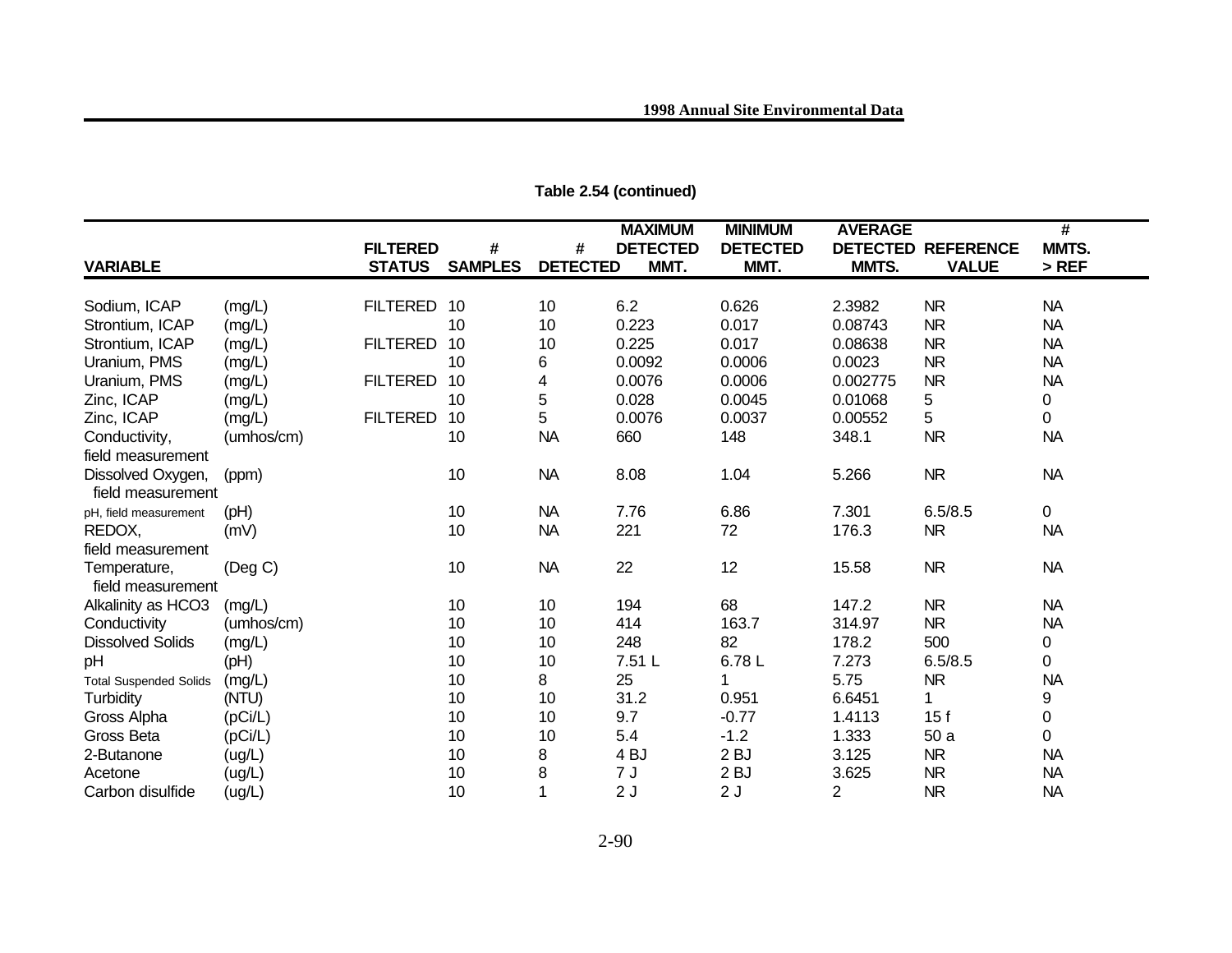### **Table 2.55. CONSTITUENTS DETECTED IN GROUNDWATER AT THE Y-12 PLANT SITE 1998**

|                  |        |                 |                |                         | <b>MAXIMUM</b>  | <b>MINIMUM</b>  | <b>AVERAGE</b> |                           | #         |
|------------------|--------|-----------------|----------------|-------------------------|-----------------|-----------------|----------------|---------------------------|-----------|
|                  |        | <b>FILTERED</b> | #              | #                       | <b>DETECTED</b> | <b>DETECTED</b> |                | <b>DETECTED REFERENCE</b> | MMTS.     |
| <b>VARIABLE</b>  |        | <b>STATUS</b>   | <b>SAMPLES</b> | <b>DETECTED</b>         | MMT.            | MMT.            | MMTS.          | <b>VALUE</b>              | > REF     |
|                  |        |                 |                |                         |                 |                 |                |                           |           |
| Chloride         | (mg/L) |                 | 6              | 6                       | 1.997           | 1.422           | 1.638833       | 250                       | 0         |
| Fluoride         | (mg/L) |                 | 6              | $\overline{\mathbf{c}}$ | 1.77            | 1.67            | 1.72           | 2                         | 0         |
| Nitrate Nitrogen | (mg/L) |                 |                | 5                       | 0.223           | 0.033           | 0.1332         | 10                        | 0         |
| Sulfate          | (mg/L) |                 | 6              | 6                       | 14              | 2.792           | 6.9695         | 250                       | 0         |
| Antimony, PMS    | (mg/L) |                 | 6              | $\overline{c}$          | 0.0006          | 0.00055         | 0.000575       | 0.006                     | 0         |
| Antimony, PMS    | (mg/L) | <b>FILTERED</b> | 6              | $\overline{c}$          | 0.0008          | 0.00061         | 0.000705       | 0.006                     | 0         |
| Barium, ICAP     | (mg/L) |                 |                | 6                       | 0.35            | 0.0092          | 0.151612       | $\overline{2}$            | 0         |
| Barium, ICAP     | (mg/L) | <b>FILTERED</b> | 6              | 6                       | 0.4             | 0.0092          | 0.154358       | 2                         | 0         |
| Calcium, ICAP    | (mg/L) |                 |                | 6                       | 44              | 5.25            | 20.675         | <b>NR</b>                 | <b>NA</b> |
| Calcium, ICAP    | (mg/L) | <b>FILTERED</b> | 6              | 6                       | 45              | 5.54            | 21.42667       | <b>NR</b>                 | <b>NA</b> |
| Chromium, ICAP   | (mg/L) |                 |                |                         | 0.023           | 0.023           | 0.023          | 0.1                       | 0         |
| Lithium, ICAP    | (mg/L) |                 |                | 2                       | 0.029           | 0.028           | 0.0285         | <b>NR</b>                 | <b>NA</b> |
| Lithium, ICAP    | (mg/L) | <b>FILTERED</b> | 6              | $\overline{2}$          | 0.0295          | 0.026           | 0.02775        | NR                        | <b>NA</b> |
| Magnesium, ICAP  | (mg/L) |                 | 6              | 6                       | 26.1            | 9.56            | 20.57667       | <b>NR</b>                 | <b>NA</b> |
| Magnesium, ICAP  | (mg/L) | <b>FILTERED</b> | 6              | 6                       | 27.2            | 9.95            | 21.54167       | <b>NR</b>                 | <b>NA</b> |
| Potassium, ICAP  | (mg/L) |                 | 6              | $\overline{2}$          | 15.8            | 14              | 14.9           | <b>NR</b>                 | <b>NA</b> |
| Potassium, ICAP  | (mg/L) | <b>FILTERED</b> | 6              | $\overline{2}$          | 16.5            | 13              | 14.75          | <b>NR</b>                 | <b>NA</b> |
| Sodium, ICAP     | (mg/L) |                 | 6              | 6                       | 35.3            | 0.5             | 11.8185        | <b>NR</b>                 | <b>NA</b> |
| Sodium, ICAP     | (mg/L) | <b>FILTERED</b> | 6              | 6                       | 36.6            | 0.62            | 12.02667       | <b>NR</b>                 | <b>NA</b> |
| Strontium, ICAP  | (mg/L) |                 | 6              | 6                       | 0.42            | 0.0233          | 0.136367       | <b>NR</b>                 | <b>NA</b> |
| Strontium, ICAP  | (mg/L) | <b>FILTERED</b> | 6              | 6                       | 0.43            | 0.0207          | 0.139667       | <b>NR</b>                 | <b>NA</b> |
| Uranium, PMS     | (mg/L) |                 | 6              | $\overline{2}$          | 0.0069          | 0.0039          | 0.0054         | <b>NR</b>                 | <b>NA</b> |
| Uranium, PMS     | (mg/L) | <b>FILTERED</b> | 6              | 4                       | 0.0039          | 0.0005          | 0.00225        | <b>NR</b>                 | <b>NA</b> |

#### **REGIME=CR AREA NAME=Industrial Landfill II**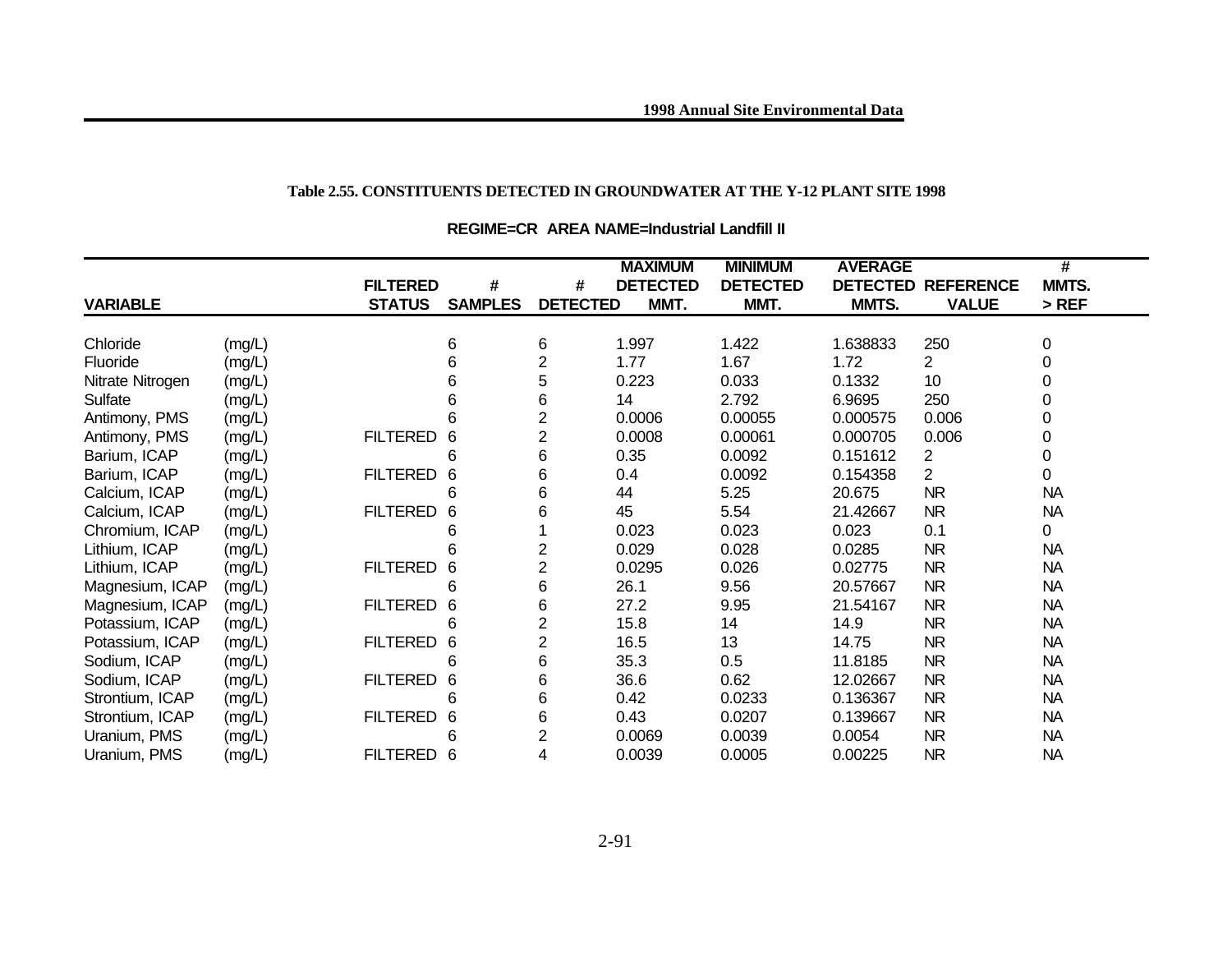| <b>VARIABLE</b>                        |                    | <b>FILTERED</b><br><b>STATUS</b> | #<br><b>SAMPLES</b> | #<br><b>DETECTED</b> | <b>MAXIMUM</b><br><b>DETECTED</b><br>MMT. | <b>MINIMUM</b><br><b>DETECTED</b><br>MMT. | <b>AVERAGE</b><br>MMTS. | <b>DETECTED REFERENCE</b><br><b>VALUE</b> | #<br>MMTS.<br>$>$ REF |
|----------------------------------------|--------------------|----------------------------------|---------------------|----------------------|-------------------------------------------|-------------------------------------------|-------------------------|-------------------------------------------|-----------------------|
| Conductivity,<br>field measurement     | (umhos/cm)         |                                  | 6                   | <b>NA</b>            | 347                                       | 237                                       | 283.1667                | <b>NR</b>                                 | <b>NA</b>             |
| Dissolved Oxygen,<br>field measurement | (ppm)              |                                  | 6                   | <b>NA</b>            | 3.09                                      | 0.46                                      | 1.783333                | <b>NR</b>                                 | <b>NA</b>             |
| pH, field measurement                  | (Hq)               |                                  | 6                   | <b>NA</b>            | 9.44                                      | 7.74                                      | 8.678333                | 6.5/8.5                                   | 3                     |
| REDOX,<br>field measurement            | (mV)               |                                  | 6                   | <b>NA</b>            | 160                                       | 61                                        | 117.1667                | <b>NR</b>                                 | <b>NA</b>             |
| <b>Static Water Level</b>              | $(t - \text{toc})$ |                                  | 6                   | <b>NA</b>            | $-18.44$                                  | $-95.35$                                  | $-62.5217$              | <b>NR</b>                                 | <b>NA</b>             |
| Temperature,<br>field measurement      | $($ Deg C $)$      |                                  | 6                   | <b>NA</b>            | 21                                        | 12.7                                      | 16.46667                | <b>NR</b>                                 | <b>NA</b>             |
| Alkalinity as CO3                      | (mg/L)             |                                  | 6                   | $\overline{c}$       | 52                                        | 48                                        | 50                      | <b>NR</b>                                 | <b>NA</b>             |
| Alkalinity as HCO3                     | (mg/L)             |                                  | 6                   | 6                    | 208                                       | 76                                        | 142                     | <b>NR</b>                                 | <b>NA</b>             |
| Conductivity                           | (umhos/cm)         |                                  | 6                   | 6                    | 451                                       | 259                                       | 344.1667                | <b>NR</b>                                 | <b>NA</b>             |
| <b>Dissolved Solids</b>                | (mg/L)             |                                  | 6                   | 6                    | 200                                       | 128                                       | 162                     | 500                                       | 0                     |
| pH                                     | (Hq)               |                                  | 6                   | 6                    | 9.56 L                                    | 7.82 L                                    | 8.716667                | 6.5/8.5                                   | 4                     |
| <b>Total Suspended Solids</b>          | (mg/L)             |                                  | 6                   |                      |                                           |                                           |                         | <b>NR</b>                                 | <b>NA</b>             |
| <b>Turbidity</b>                       | (NTU)              |                                  | 6                   | 6                    | 0.58hX                                    | 0.122                                     | 0.269167                | 1                                         | 0                     |
| Gross Alpha                            | (pCi/L)            |                                  | 6                   | 6                    | 5.3                                       | $-0.96$                                   | 1.118333                | 15f                                       | 0                     |
| Gross Beta                             | (pCi/L)            |                                  | 6                   | 6                    | 13                                        | $-3.9$                                    | 2.906667                | 50a                                       | 0                     |
| Acetone                                | (ug/L)             |                                  | 6                   | 3                    | 110                                       | 1 <sub>J</sub>                            | 37.66667                | <b>NR</b>                                 | <b>NA</b>             |

## **Table 2.55 (continued)**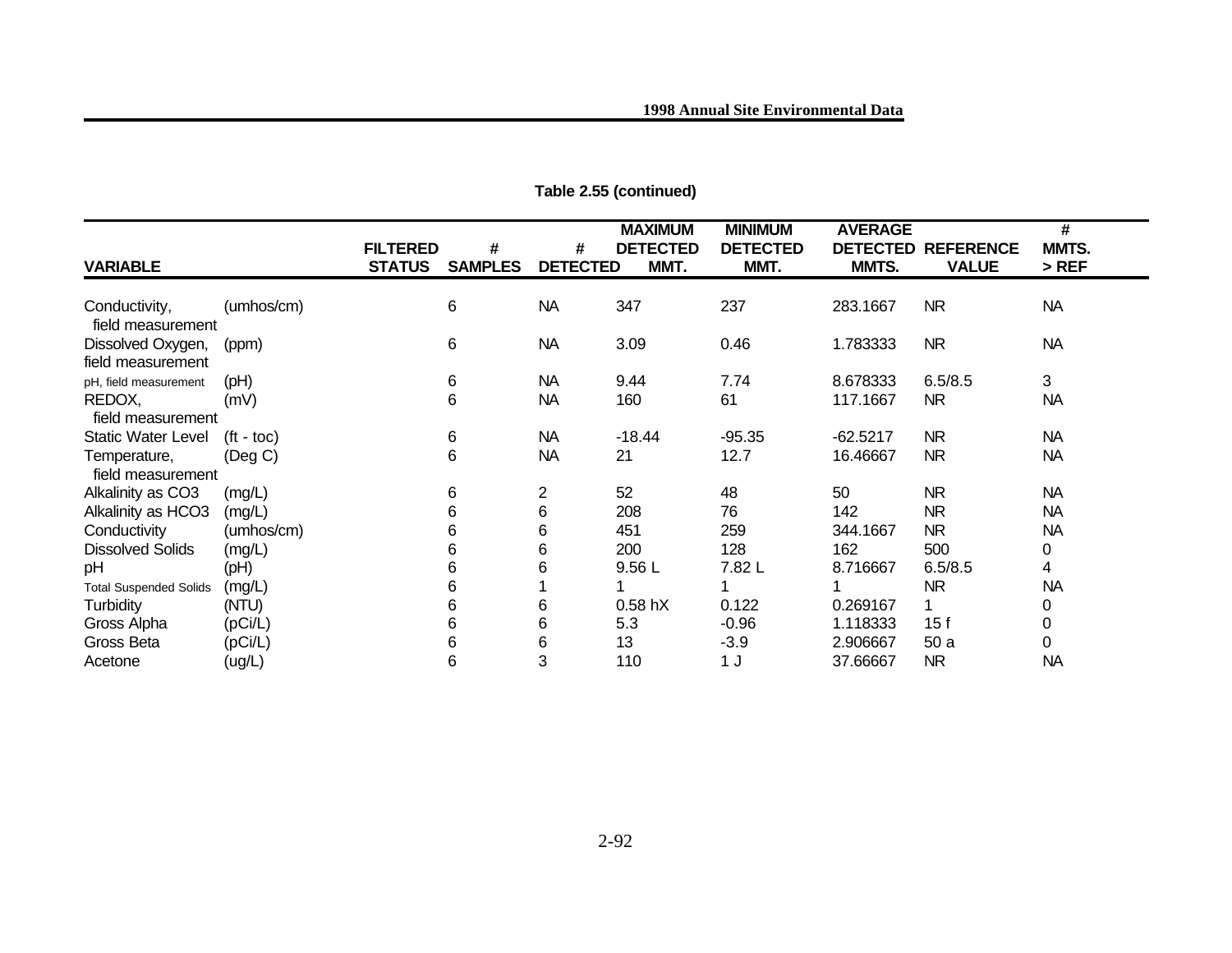### **Table 2.56. CONSTITUENTS DETECTED IN GROUNDWATER AT THE Y-12 PLANT SITE 1998**

|                  |        |                 |                |                 | <b>MAXIMUM</b>  | <b>MINIMUM</b>  | <b>AVERAGE</b> |                           | #                       |  |
|------------------|--------|-----------------|----------------|-----------------|-----------------|-----------------|----------------|---------------------------|-------------------------|--|
|                  |        | <b>FILTERED</b> | #              | #               | <b>DETECTED</b> | <b>DETECTED</b> |                | <b>DETECTED REFERENCE</b> | MMTS.                   |  |
| <b>VARIABLE</b>  |        | <b>STATUS</b>   | <b>SAMPLES</b> | <b>DETECTED</b> | MMT.            | MMT.            | MMTS.          | <b>VALUE</b>              | $>$ REF                 |  |
| Chloride         | (mg/L) |                 | 10             | 10              | 2.17            | 1.05            | 1.526          | 250                       | 0                       |  |
| Nitrate Nitrogen | (mg/L) |                 | 10             | 10              | 0.55            | 0.204           | 0.3626         | 10                        | 0                       |  |
| Sulfate          | (mg/L) |                 | 10             | 10              | 7.19            | 0.624           | 2.5484         | 250                       | 0                       |  |
| Aluminum, ICAP   | (mg/L) |                 | 10             | 4               | 0.68            | 0.031           | 0.305          | 0.2                       | $\overline{\mathbf{c}}$ |  |
| Aluminum, ICAP   | (mg/L) | <b>FILTERED</b> | 10             |                 | 0.081           | 0.081           | 0.081          | 0.2                       | $\mathbf 0$             |  |
| Barium, ICAP     | (mg/L) |                 | 10             | 10              | 0.0399          | 0.00611         | 0.015188       | $\overline{2}$            | 0                       |  |
| Barium, ICAP     | (mg/L) | <b>FILTERED</b> | 10             | 10              | 0.0395          | 0.00638         | 0.014751       | $\overline{2}$            | 0                       |  |
| Boron, ICAP      | (mg/L) |                 | 10             | 5               | 0.14            | 0.0045          | 0.05982        | NR                        | <b>NA</b>               |  |
| Boron, ICAP      | (mg/L) | <b>FILTERED</b> | 10             | 4               | 0.135           | 0.0058          | 0.07095        | NR                        | <b>NA</b>               |  |
| Calcium, ICAP    | (mg/L) |                 | 10             | 10              | 47.8            | 21              | 31.18          | <b>NR</b>                 | <b>NA</b>               |  |
| Calcium, ICAP    | (mg/L) | <b>FILTERED</b> | 10             | 10              | 48.1            | 21              | 30.87          | NR                        | <b>NA</b>               |  |
| Iron, ICAP       | (mg/L) |                 | 10             | 6               | 0.74            | 0.022           | 0.233333       | 0.3                       | $\overline{c}$          |  |
| Iron, ICAP       | (mg/L) | <b>FILTERED</b> | 10             | 5               | 0.086           | 0.024           | 0.039          | 0.3                       | 0                       |  |
| Lead, PMS        | (mg/L) |                 | 10             | 3               | 0.0022          | 0.0007          | 0.001267       | <b>NR</b>                 | <b>NA</b>               |  |
| Lead, PMS        | (mg/L) | <b>FILTERED</b> | 10             | $\overline{2}$  | 0.0007          | 0.0005          | 0.0006         | NR                        | <b>NA</b>               |  |
| Magnesium, ICAP  | (mg/L) |                 | 10             | 10              | 29.6            | 16              | 20.45          | NR                        | <b>NA</b>               |  |
| Magnesium, ICAP  | (mg/L) | <b>FILTERED</b> | 10             | 10              | 29.8            | 15.7            | 20.15          | NR                        | <b>NA</b>               |  |
| Manganese, ICAP  | (mg/L) |                 | 10             | 5               | 0.029           | 0.0012          | 0.00796        | 0.05                      | 0                       |  |
| Manganese, ICAP  | (mg/L) | <b>FILTERED</b> | 10             | 4               | 0.0019          | 0.0013          | 0.001625       | 0.05                      | 0                       |  |
| Nickel, ICAP     | (mg/L) |                 | 10             | $\overline{2}$  | 0.0502          | 0.039           | 0.0446         | 0.1 <sub>d</sub>          | 0                       |  |
| Nickel, ICAP     | (mg/L) | <b>FILTERED</b> | 10             |                 | 0.025           | 0.025           | 0.025          | 0.1 <sub>d</sub>          | 0                       |  |
| Potassium, ICAP  | (mg/L) |                 | 10             | 5               | 3.7             | 0.89            | 2.088          | <b>NR</b>                 | <b>NA</b>               |  |
| Potassium, ICAP  | (mg/L) | <b>FILTERED</b> | 10             | 5               | 3.9             | 1.1             | 2.104          | <b>NR</b>                 | <b>NA</b>               |  |
| Silver, ICAP     | (mg/L) |                 | 10             |                 | 0.0094          | 0.0094          | 0.0094         | 0.1                       | 0                       |  |
| Sodium, ICAP     | (mg/L) |                 | 10             | 10              | 6               | 0.55            | 2.7408         | <b>NR</b>                 | <b>NA</b>               |  |

#### REGIME=CR AREA NAME=Industrial Landfill IV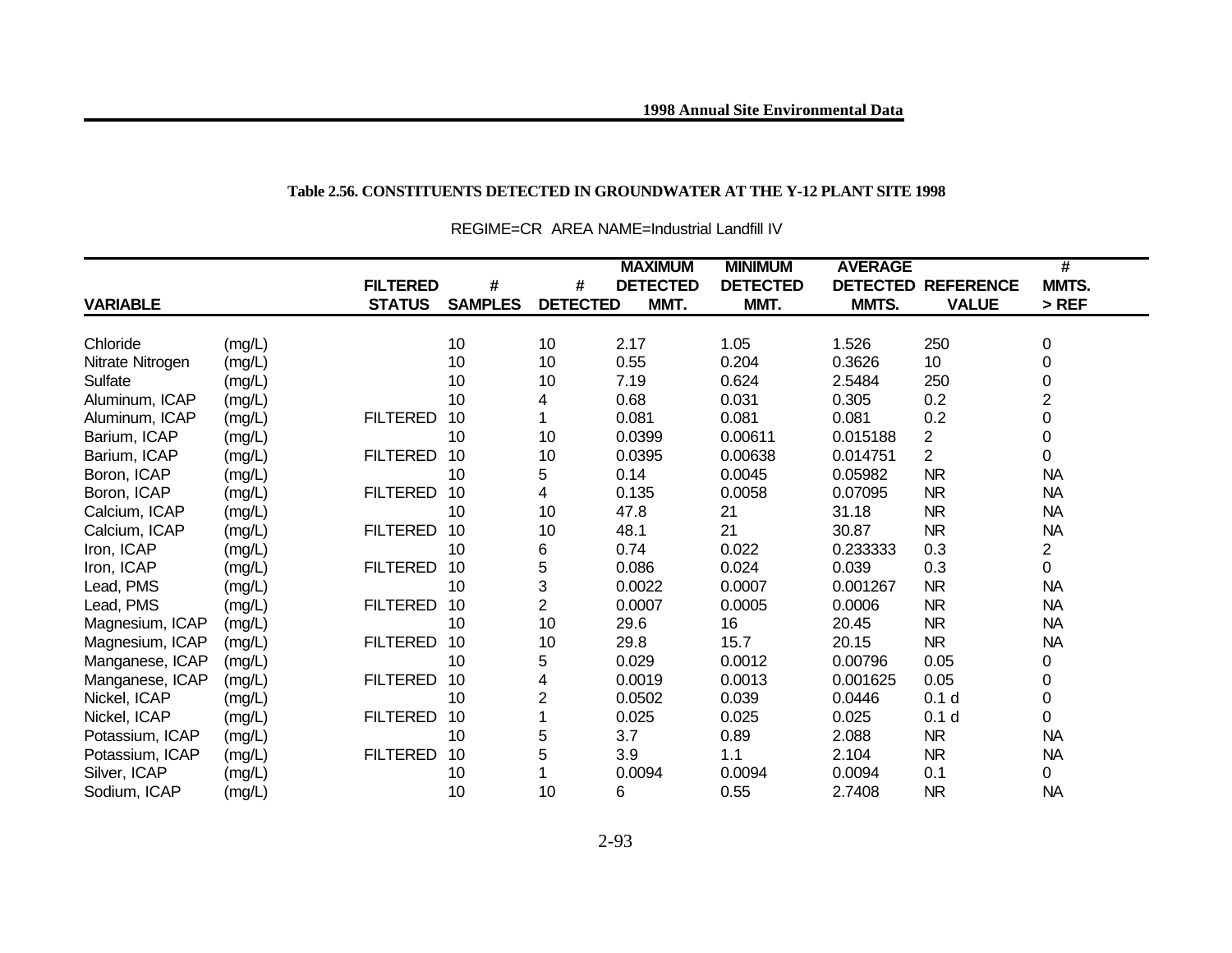|                                        |                    |                 |                |                         | <b>MAXIMUM</b>  | <b>MINIMUM</b>  | <b>AVERAGE</b> |                           | $\overline{\boldsymbol{r}}$ |
|----------------------------------------|--------------------|-----------------|----------------|-------------------------|-----------------|-----------------|----------------|---------------------------|-----------------------------|
|                                        |                    | <b>FILTERED</b> | #              | #                       | <b>DETECTED</b> | <b>DETECTED</b> |                | <b>DETECTED REFERENCE</b> | MMTS.                       |
| <b>VARIABLE</b>                        |                    | <b>STATUS</b>   | <b>SAMPLES</b> | <b>DETECTED</b>         | MMT.            | MMT.            | MMTS.          | <b>VALUE</b>              | $>$ REF                     |
|                                        |                    |                 |                |                         |                 |                 |                |                           |                             |
| Sodium, ICAP                           | (mg/L)             | <b>FILTERED</b> | 10             | 10                      | 5.8             | 0.533           | 2.7177         | <b>NR</b>                 | <b>NA</b>                   |
| Strontium, ICAP                        | (mg/L)             |                 | 10             | 10                      | 0.018           | 0.0097          | 0.014158       | <b>NR</b>                 | <b>NA</b>                   |
| Strontium, ICAP                        | (mg/L)             | <b>FILTERED</b> | 10             | 10                      | 0.0171          | 0.0096          | 0.01374        | <b>NR</b>                 | <b>NA</b>                   |
| Zinc, ICAP                             | (mg/L)             |                 | 10             | 6                       | 0.16            | 0.0081          | 0.056983       | 5                         | 0                           |
| Zinc, ICAP                             | (mg/L)             | <b>FILTERED</b> | 10             | 6                       | 0.14            | 0.0053          | 0.044833       | 5                         | 0                           |
| Conductivity,<br>field measurement     | (umhos/cm)         |                 | 10             | <b>NA</b>               | 399             | 206             | 266.7          | <b>NR</b>                 | <b>NA</b>                   |
| Dissolved Oxygen,<br>field measurement | (ppm)              |                 | 10             | <b>NA</b>               | 7.63            | 2.25            | 5.153          | <b>NR</b>                 | <b>NA</b>                   |
| pH, field measurement                  | (pH)               |                 | 10             | <b>NA</b>               | 8.6             | 5.86            | 7.532          | 6.5/8.5                   | 4                           |
| REDOX,<br>field measurement            | (mV)               |                 | 10             | <b>NA</b>               | 200             | 113             | 166.5          | <b>NR</b>                 | <b>NA</b>                   |
| <b>Static Water Level</b>              | $(t - \text{toc})$ |                 | 10             | <b>NA</b>               | $-82.99$        | $-122.36$       | $-103.175$     | <b>NR</b>                 | <b>NA</b>                   |
| Temperature,<br>field measurement      | $($ Deg C $)$      |                 | 10             | <b>NA</b>               | 20.4            | 8.9             | 16.16          | <b>NR</b>                 | <b>NA</b>                   |
| Alkalinity as HCO3                     | (mg/L)             |                 | 10             | 10                      | 232             | 130             | 162.4          | <b>NR</b>                 | <b>NA</b>                   |
| Conductivity                           | (umhos/cm)         |                 | 10             | 10                      | 438             | 252             | 310.6          | ${\sf NR}$                | <b>NA</b>                   |
| <b>Dissolved Solids</b>                | (mg/L)             |                 | 10             | 10                      | 237             | 119             | 161.1          | 500                       | 0                           |
| pH                                     | (PH)               |                 | 10             | 10                      | 8.63L           | 7.14L           | 8.024          | 6.5/8.5                   | $\overline{2}$              |
| <b>Total Suspended Solids</b>          | (mg/L)             |                 | 10             | 3                       | 7               |                 | 4.333333       | <b>NR</b>                 | <b>NA</b>                   |
| Turbidity                              | (NTU)              |                 | 10             | 10                      | 13.9            | 0.335           | 3.8102         | 1                         | 6                           |
| Gross Alpha                            | (pCi/L)            |                 | 10             | 10                      | 1.5             | $-1.1$          | 0.5041         | 15f                       | 0                           |
| Gross Beta                             | (pCi/L)            |                 | 10             | 10                      | 7.3             | $-2.8$          | 2.319          | 50a                       | 0                           |
| 1,1,1-Trichloroethane                  | (ug/L)             |                 | 10             | $\overline{\mathbf{c}}$ | 17              | 3J              | 10             | 200                       | 0                           |
| 1,1-Dichloroethane(ug/L)               |                    |                 | 10             | $\overline{2}$          | 4 J             | 2J              | 3              | <b>NR</b>                 | <b>NA</b>                   |
| 1,1-Dichloroethene(ug/L)               |                    |                 | 10             |                         | 2J              | 2J              | $\overline{2}$ | 7                         | 0                           |
| 2-Butanone                             | (ug/L)             |                 | 10             | 4                       | 3BJ             | 2BJ             | 2.5            | <b>NR</b>                 | <b>NA</b>                   |
| Acetone                                | (ug/L)             |                 | 10             | 9                       | 120 B           | 1 <sub>J</sub>  | 17.11111       | <b>NR</b>                 | <b>NA</b>                   |

## **Table 2.56 (continued)**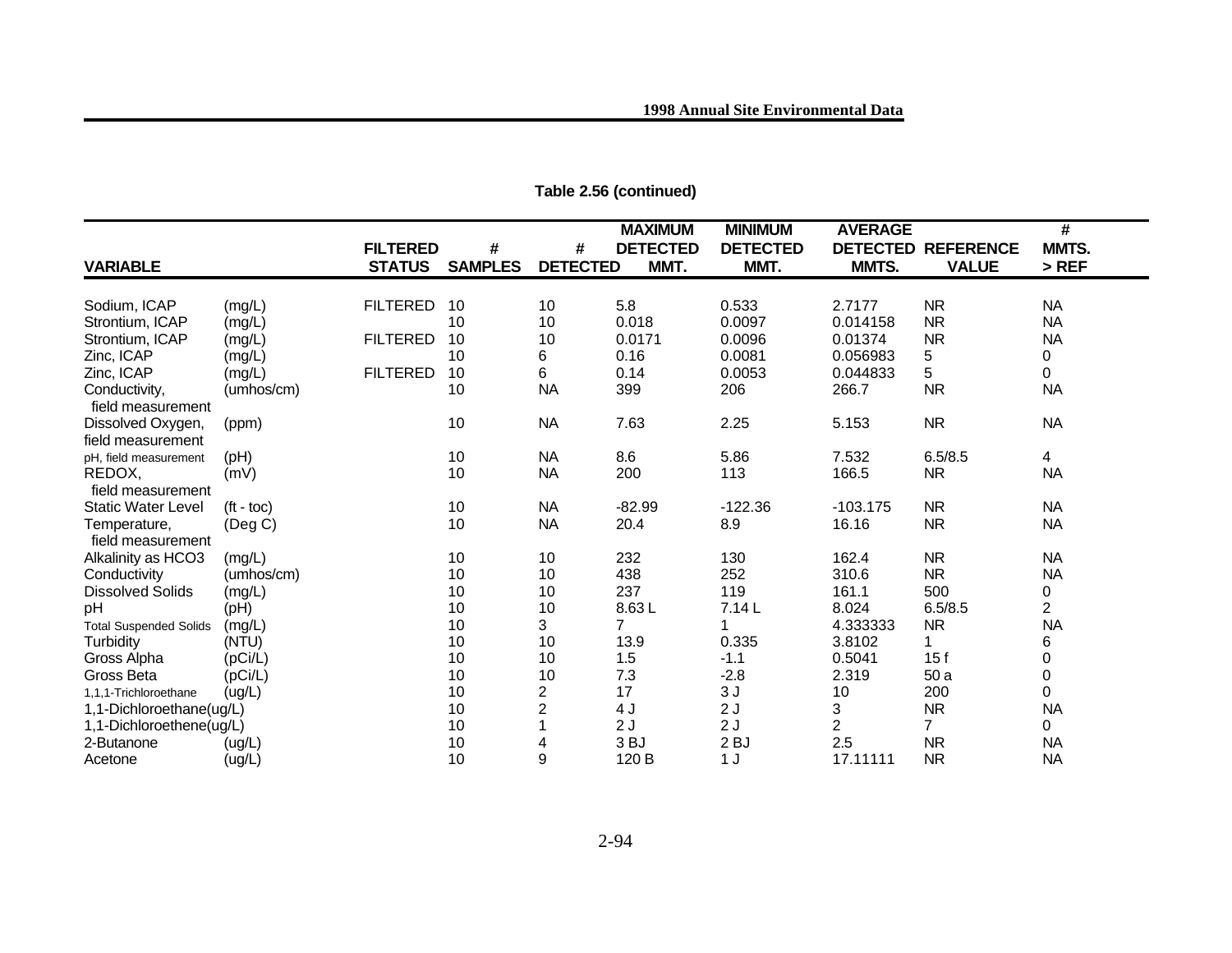#### **Table 2.57. CONSTITUENTS DETECTED IN GROUNDWATER AT THE Y-12 PLANT SITE 1998**

|                  |        | <b>FILTERED</b> | #              | #                       | <b>MAXIMUM</b><br><b>DETECTED</b> | <b>MINIMUM</b><br><b>DETECTED</b> | <b>AVERAGE</b> | <b>DETECTED REFERENCE</b> | #<br>MMTS.              |
|------------------|--------|-----------------|----------------|-------------------------|-----------------------------------|-----------------------------------|----------------|---------------------------|-------------------------|
| <b>VARIABLE</b>  |        | <b>STATUS</b>   | <b>SAMPLES</b> | <b>DETECTED</b>         | MMT.                              | MMT.                              | MMTS.          | <b>VALUE</b>              | $>$ REF                 |
|                  |        |                 |                |                         |                                   |                                   |                |                           |                         |
| Chloride         | (mg/L) |                 | 12             | 12                      | 9.83                              | 1.15                              | 2.294167       | 250                       | 0                       |
| Fluoride         | (mg/L) |                 | 12             |                         | 0.12                              | 0.12                              | 0.12           | 2                         | 0                       |
| Nitrate Nitrogen | (mg/L) |                 | 12             | 12                      | 1.98                              | 0.049                             | 0.597833       | 10                        | 0                       |
| Sulfate          | (mg/L) |                 | 12             | 12                      | 9.74                              | 0.3                               | 4.29275        | 250                       | 0                       |
| Aluminum, ICAP   | (mg/L) |                 | 12             | 7                       | 0.637                             | 0.022                             | 0.230571       | 0.2                       | 4                       |
| Aluminum, ICAP   | (mg/L) | <b>FILTERED</b> | 12             | 3                       | 0.034                             | 0.023                             | 0.028333       | 0.2                       | 0                       |
| Antimony, PMS    | (mg/L) | <b>FILTERED</b> | 6              |                         | 0.0007                            | 0.0007                            | 0.0007         | 0.006                     | 0                       |
| Barium, ICAP     | (mg/L) |                 | 12             | 11                      | 0.106                             | 0.003                             | 0.022734       | 2                         | $\mathsf 0$             |
| Barium, ICAP     | (mg/L) | <b>FILTERED</b> | 12             | 11                      | 0.102                             | 0.0028                            | 0.021479       | $\overline{2}$            | 0                       |
| Boron, ICAP      | (mg/L) |                 | 12             | 5                       | 0.0093                            | 0.0041                            | 0.00652        | <b>NR</b>                 | <b>NA</b>               |
| Boron, ICAP      | (mg/L) | <b>FILTERED</b> | 12             | 4                       | 0.015                             | 0.0072                            | 0.010525       | <b>NR</b>                 | <b>NA</b>               |
| Cadmium, PMS     | (mg/L) | <b>FILTERED</b> | 6              |                         | 0.0006                            | 0.0006                            | 0.0006         | 0.005                     | 0                       |
| Calcium, ICAP    | (mg/L) |                 | 12             | 12                      | 37                                | 25                                | 31.325         | <b>NR</b>                 | <b>NA</b>               |
| Calcium, ICAP    | (mg/L) | <b>FILTERED</b> | 12             | 12                      | 36                                | 22.6                              | 30.55          | <b>NR</b>                 | <b>NA</b>               |
| Chromium, ICAP   | (mg/L) |                 | 12             | $\overline{\mathbf{c}}$ | 0.036                             | 0.0236                            | 0.0298         | 0.1                       | 0                       |
| Chromium, ICAP   | (mg/L) | <b>FILTERED</b> | 12             | $\overline{\mathbf{c}}$ | 0.036                             | 0.0258                            | 0.0309         | 0.1                       | 0                       |
| Iron, ICAP       | (mg/L) |                 | 12             | 8                       | 0.672                             | 0.0052                            | 0.184525       | 0.3                       | $\overline{\mathbf{c}}$ |
| Iron, ICAP       | (mg/L) | <b>FILTERED</b> | 12             | 5                       | 0.052                             | 0.016                             | 0.0348         | 0.3                       | 0                       |
| Lead, PMS        | (mg/L) |                 | 12             | 3                       | 0.0017                            | 0.0005                            | 0.000998       | <b>NR</b>                 | <b>NA</b>               |
| Lead, PMS        | (mg/L) | <b>FILTERED</b> | 12             | 3                       | 0.311                             | 0.0009                            | 0.104667       | <b>NR</b>                 | <b>NA</b>               |
| Magnesium, ICAP  | (mg/L) |                 | 12             | 12                      | 21                                | 7.9                               | 16.51667       | <b>NR</b>                 | <b>NA</b>               |
| Magnesium, ICAP  | (mg/L) | <b>FILTERED</b> | 12             | 12                      | 21.4                              | 7.7                               | 16.38333       | <b>NR</b>                 | <b>NA</b>               |
| Manganese, ICAP  | (mg/L) |                 | 12             | 8                       | 0.0154                            | 0.0016                            | 0.006726       | 0.05                      | 0                       |
| Manganese, ICAP  | (mg/L) | <b>FILTERED</b> | 12             | 6                       | 0.0113                            | 0.0014                            | 0.004595       | 0.05                      | 0                       |
| Potassium, ICAP  | (mg/L) |                 | 12             | $\overline{7}$          | 2.2                               | 0.83                              | 1.47           | <b>NR</b>                 | <b>NA</b>               |

#### **REGIME=CR AREA NAME=Industrial Landfill V**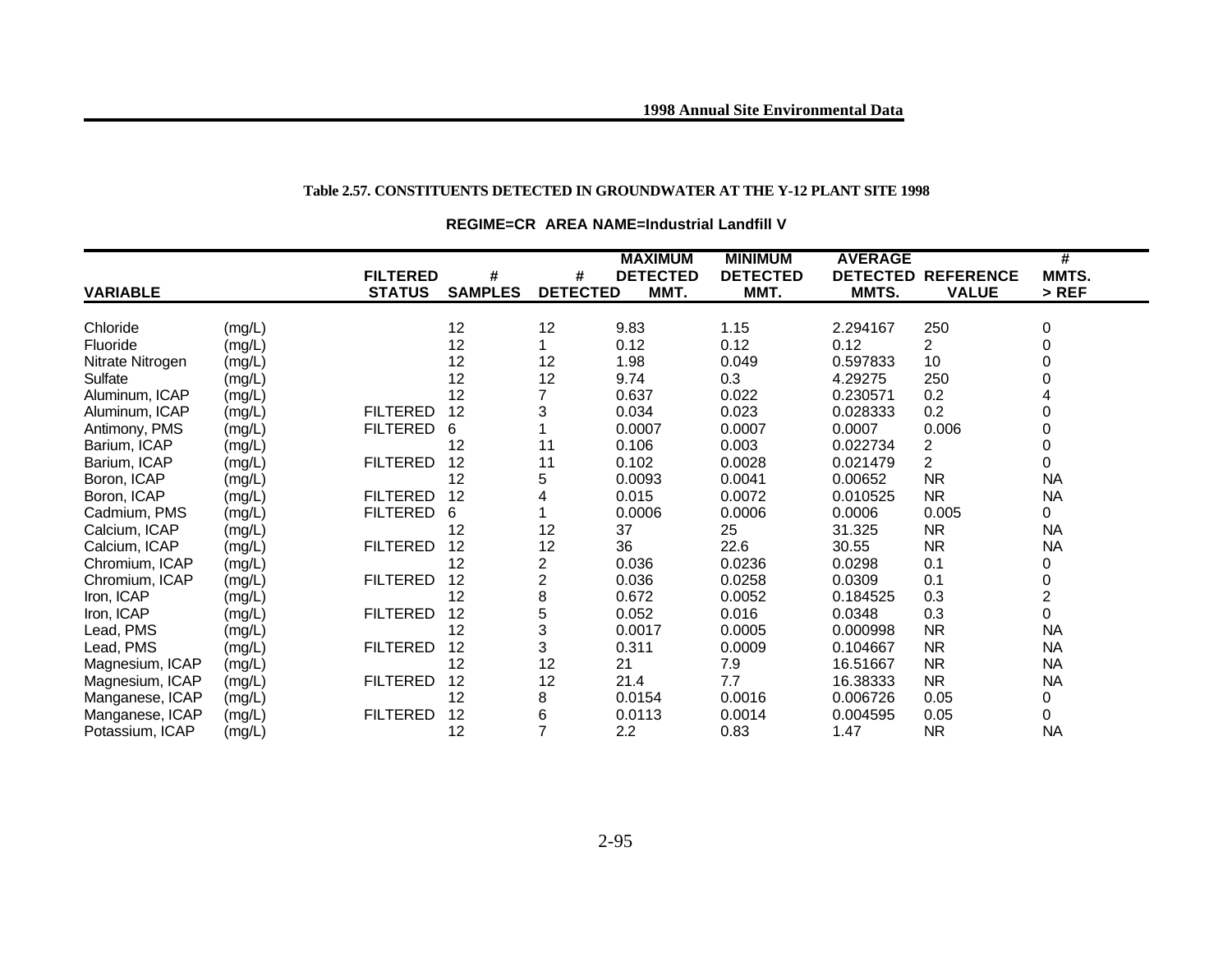|                                        |                    | <b>FILTERED</b> |                     |                         | <b>MAXIMUM</b><br><b>DETECTED</b> | <b>MINIMUM</b><br><b>DETECTED</b> | <b>AVERAGE</b> | <b>DETECTED REFERENCE</b> | #<br>MMTS.     |
|----------------------------------------|--------------------|-----------------|---------------------|-------------------------|-----------------------------------|-----------------------------------|----------------|---------------------------|----------------|
| <b>VARIABLE</b>                        |                    | <b>STATUS</b>   | #<br><b>SAMPLES</b> | #<br><b>DETECTED</b>    | MMT.                              | MMT.                              | MMTS.          | <b>VALUE</b>              | $>$ REF        |
|                                        |                    |                 |                     |                         |                                   |                                   |                |                           |                |
| Potassium, ICAP                        | (mg/L)             | <b>FILTERED</b> | 12                  | 6                       | 2.3                               | 1.2                               | 1.633333       | <b>NR</b>                 | <b>NA</b>      |
| Silver, ICAP                           | (mg/L)             |                 | 12                  | 3                       | 0.0087                            | 0.0073                            | 0.007967       | 0.1                       | 0              |
| Sodium, ICAP                           | (mg/L)             |                 | 12                  | 12                      | 3.9                               | 0.52                              | 1.46025        | <b>NR</b>                 | <b>NA</b>      |
| Sodium, ICAP                           | (mg/L)             | <b>FILTERED</b> | 12                  | 12                      | 3.8                               | 0.51                              | 1.461833       | <b>NR</b>                 | <b>NA</b>      |
| Strontium, ICAP                        | (mg/L)             |                 | 12                  | 12                      | 0.068                             | 0.014                             | 0.027367       | <b>NR</b>                 | <b>NA</b>      |
| Strontium, ICAP                        | (mg/L)             | <b>FILTERED</b> | 12                  | 12                      | 0.067                             | 0.0125                            | 0.025875       | <b>NR</b>                 | <b>NA</b>      |
| Uranium, PMS                           | (mg/L)             |                 | 12                  | 2                       | 0.0015                            | 0.0014                            | 0.00145        | <b>NR</b>                 | <b>NA</b>      |
| Uranium, PMS                           | (mg/L)             | <b>FILTERED</b> | 12                  | $\overline{\mathbf{c}}$ | 0.0015                            | 0.0014                            | 0.00145        | <b>NR</b>                 | <b>NA</b>      |
| Zinc, ICAP                             | (mg/L)             |                 | 12                  | 5                       | 0.028                             | 0.0027                            | 0.01082        | 5                         | 0              |
| Zinc, ICAP                             | (mg/L)             | <b>FILTERED</b> | 12                  | 5                       | 0.027                             | 0.0026                            | 0.01012        | 5                         | $\mathbf 0$    |
| Conductivity,<br>field measurement     | (umhos/cm)         |                 | 12                  | <b>NA</b>               | 725                               | 173                               | 293.75         | <b>NR</b>                 | <b>NA</b>      |
| Dissolved Oxygen,<br>field measurement | (ppm)              |                 | 12                  | <b>NA</b>               | 8.11                              | 0.3                               | 4.854167       | <b>NR</b>                 | <b>NA</b>      |
| pH, field measurement                  | (Hq)               |                 | 12                  | <b>NA</b>               | 8.68                              | 6.55                              | 7.838333       | 6.5/8.5                   | $\overline{2}$ |
| REDOX.                                 | (mV)               |                 | 12                  | <b>NA</b>               | 209                               | 94                                | 160.3333       | <b>NR</b>                 | <b>NA</b>      |
| field measurement                      |                    |                 |                     |                         |                                   |                                   |                |                           |                |
| <b>Static Water Level</b>              | $(t - \text{toc})$ |                 | 10                  | <b>NA</b>               | $-10.49$                          | $-119.65$                         | $-75.108$      | <b>NR</b>                 | <b>NA</b>      |
| Temperature,                           | $($ Deg C $)$      |                 | 12                  | <b>NA</b>               | 19.4                              | 11.9                              | 15.16667       | <b>NR</b>                 | <b>NA</b>      |
| field measurement                      |                    |                 |                     |                         |                                   |                                   |                |                           |                |
| Alkalinity as HCO3                     | (mg/L)             |                 | 12                  | 12                      | 174                               | 82                                | 142.3333       | <b>NR</b>                 | <b>NA</b>      |
| Conductivity                           | (umhos/cm)         |                 | 12                  | 12                      | 330                               | 212                               | 282.1667       | <b>NR</b>                 | <b>NA</b>      |
| <b>Dissolved Solids</b>                | (mg/L)             |                 | 12                  | 12                      | 189                               | 126                               | 157.5833       | 500                       | 0              |
| pH                                     | (PH)               |                 | 12                  | 12                      | 8.37L                             | 6.77L                             | 7.913333       | 6.5/8.5                   | $\mathbf 0$    |
| <b>Total Suspended Solids</b>          | (mg/L)             |                 | 12                  | $\overline{7}$          | 26                                |                                   | 6.571429       | <b>NR</b>                 | <b>NA</b>      |
| Turbidity                              | (NTU)              |                 | 12                  | 12                      | 24.7                              | 0.322                             | 7.146          |                           | 8              |
| Gross Alpha                            | (pCi/L)            |                 | 12                  | 12                      | 2.4                               | $-1.4$                            | 0.4975         | 15f                       | $\mathbf 0$    |
| Gross Beta                             | (pCi/L)            |                 | 12                  | 12                      | 5.1                               | $-1.8$                            | 1.7275         | 50a                       | 0              |
| 1,1,1-Trichloroethane                  | (ug/L)             |                 | 12                  | 3                       | 4 J                               | 1 <sub>J</sub>                    | 2              | 200                       | $\mathbf 0$    |
| 2-Butanone                             | (ug/L)             |                 | 12                  | 5                       | 4 <sub>BJ</sub>                   | 2J                                | 2.8            | <b>NR</b>                 | <b>NA</b>      |
| Acetone                                | (ug/L)             |                 | 12                  | 11                      | 24 B                              | 1 <sub>J</sub>                    | 6.818182       | <b>NR</b>                 | <b>NA</b>      |

### **Table 2.57 (continued)**

**Table 2.58. CONSTITUENTS DETECTED IN GROUNDWATER AT THE Y-12 PLANT SITE 1998**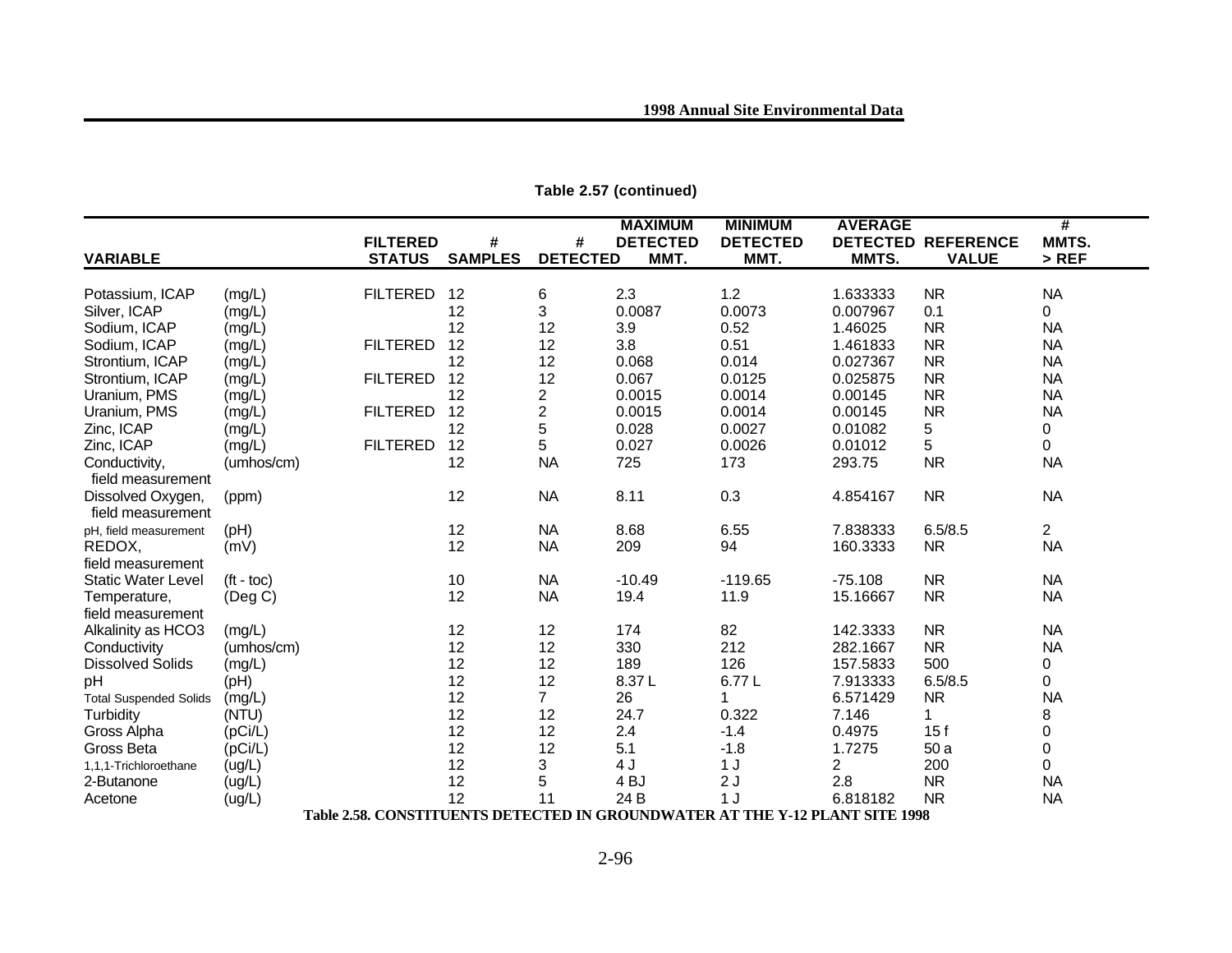|                                   |        |                 |                |                         | <b>MAXIMUM</b>  | <b>MINIMUM</b>  | <b>AVERAGE</b> |                           | #         |
|-----------------------------------|--------|-----------------|----------------|-------------------------|-----------------|-----------------|----------------|---------------------------|-----------|
|                                   |        | <b>FILTERED</b> | #              | #                       | <b>DETECTED</b> | <b>DETECTED</b> |                | <b>DETECTED REFERENCE</b> | MMTS.     |
| <b>VARIABLE</b>                   |        | <b>STATUS</b>   | <b>SAMPLES</b> | <b>DETECTED</b>         | MMT.            | MMT.            | MMTS.          | <b>VALUE</b>              | $>$ REF   |
|                                   |        |                 |                |                         |                 |                 |                |                           |           |
| Ammonia as Nitrogen               | (mg/L) |                 | 6              | 3                       | 0.52            | 0.22            | 0.386667       | <b>NR</b>                 | <b>NA</b> |
| Chloride                          | (mg/L) |                 | 40             | 40                      | 11.3            | 0.19            | 4.2935         | 250                       | 0         |
| Fluoride                          | (mg/L) |                 | 40             | 30                      | 3.32            | 0.12            | 1.612333       | $\overline{2}$            | 14        |
| Nitrate Nitrogen                  | (mg/L) |                 | 40             | 24                      | 6.89            | 0.16            | 1.61225        | 10                        | 0         |
| Sulfate                           | (mg/L) |                 | 40             | 40                      | 46.2            | 0.6             | 18.729         | 250                       | 0         |
| Antimony, PMS                     | (mg/L) |                 | 40             |                         | 0.0006          | 0.0006          | 0.0006         | 0.006                     | 0         |
| Antimony, PMS                     | (mg/L) | <b>FILTERED</b> | 40             | $\overline{\mathbf{c}}$ | 0.0007          | 0.0006          | 0.00065        | 0.006                     | 0         |
| Barium, ICAP                      | (mg/L) |                 | 40             | 40                      | 0.488           | 0.029           | 0.140018       | 2                         | 0         |
| Barium, ICAP                      | (mg/L) | <b>FILTERED</b> | 40             | 40                      | 0.463           | 0.0297          | 0.138743       | $\overline{2}$            | 0         |
| Boron, ICAP                       | (mg/L) |                 | 40             | 16                      | 0.938           | 0.238           | 0.578          | <b>NR</b>                 | <b>NA</b> |
| Boron, ICAP                       | (mg/L) | <b>FILTERED</b> | 40             | 16                      | 0.935           | 0.233           | 0.580688       | <b>NR</b>                 | <b>NA</b> |
| Calcium, ICAP                     | (mg/L) |                 | 40             | 40                      | 54.5            | 28.2            | 41             | <b>NR</b>                 | <b>NA</b> |
| Calcium, ICAP                     | (mg/L) | <b>FILTERED</b> | 40             | 40                      | 51.5            | 28.7            | 40.6275        | <b>NR</b>                 | <b>NA</b> |
| Iron, ICAP                        | (mg/L) |                 | 40             | 22                      | 3.72            | 0.257           | 1.534818       | 0.3                       | 18        |
| Iron, ICAP                        | (mg/L) | <b>FILTERED</b> | 40             | 22                      | 2.58            | 0.244           | 1.176364       | 0.3                       | 19        |
| Lead, PMS                         | (mg/L) |                 | 40             | $\overline{\mathbf{c}}$ | 0.0013          | 0.0006          | 0.00095        | <b>NR</b>                 | <b>NA</b> |
| Lead, PMS                         | (mg/L) | <b>FILTERED</b> | 40             | 3                       | 0.0023          | 0.0011          | 0.0016         | <b>NR</b>                 | <b>NA</b> |
| Lithium, ICAP                     | (mg/L) |                 | 40             | 33                      | 0.319           | 0.013           | 0.110403       | <b>NR</b>                 | <b>NA</b> |
| Lithium, ICAP                     | (mg/L) | <b>FILTERED</b> | 40             | 33                      | 0.324           | 0.0118          | 0.11123        | <b>NR</b>                 | <b>NA</b> |
| Magnesium, ICAP                   | (mg/L) |                 | 40             | 40                      | 38.2            | 15.5            | 25.9575        | <b>NR</b>                 | <b>NA</b> |
| Magnesium, ICAP                   | (mg/L) | <b>FILTERED</b> | 40             | 40                      | 37.6            | 15.6            | 25.8375        | <b>NR</b>                 | <b>NA</b> |
| Manganese, ICAP                   | (mg/L) |                 | 40             | 16                      | 0.0978          | 0.0198          | 0.06225        | 0.05                      | 8         |
| Manganese, ICAP                   | (mg/L) | <b>FILTERED</b> | 40             | 16                      | 0.0973          | 0.0254          | 0.061781       | 0.05                      | 8         |
| Nitrate/Nitrite as Nitrogen(mg/L) |        |                 |                | 1                       | 1.38            | 1.38            | 1.38           | <b>NR</b>                 | <b>NA</b> |
| Potassium, ICAP                   | (mg/L) |                 | 40             | 32                      | 18.8            | 2.83            | 10.68156       | <b>NR</b>                 | <b>NA</b> |
| Potassium, ICAP                   | (mg/L) | <b>FILTERED</b> | 40             | 32                      | 19.3            | 2.97            | 10.68219       | <b>NR</b>                 | <b>NA</b> |
| Sodium, ICAP                      | (mg/L) |                 | 40             | 40                      | 26.7            | 0.778           | 7.2072         | <b>NR</b>                 | <b>NA</b> |
| Sodium, ICAP                      | (mg/L) | <b>FILTERED</b> | 40             | 40                      | 27.1            | 0.839           | 7.288025       | <b>NR</b>                 | <b>NA</b> |
| Strontium, ICAP                   | (mg/L) |                 | 40             | 40                      | 7.78            | 0.0391          | 2.158858       | <b>NR</b>                 | <b>NA</b> |

#### REGIME=CR AREA NAME=Kerr Hollow Quarry

**Table 2.58 (continued)**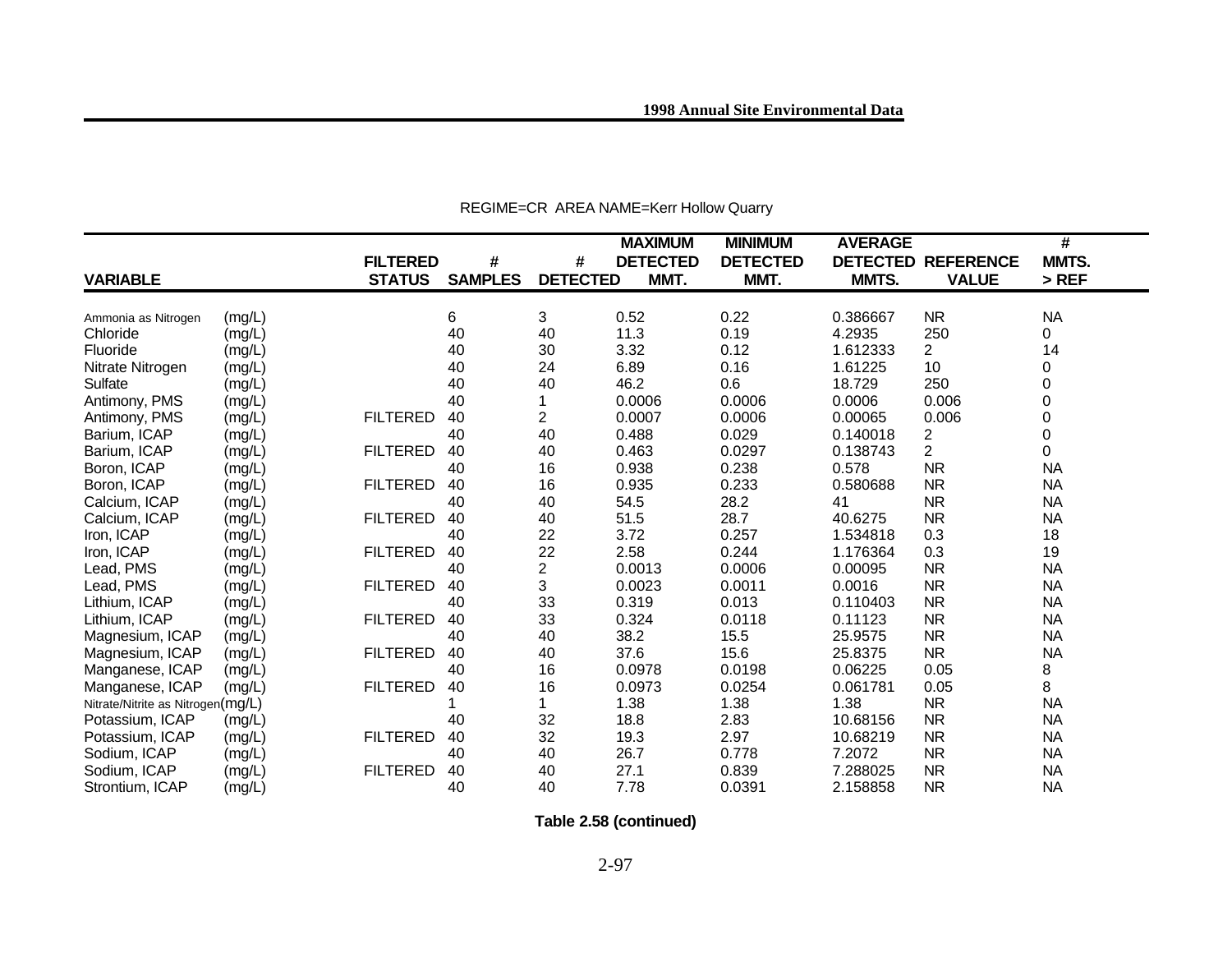|                                        |                    |                 |                |                 | <b>MAXIMUM</b>  | <b>MINIMUM</b>  | <b>AVERAGE</b> |                           | #         |
|----------------------------------------|--------------------|-----------------|----------------|-----------------|-----------------|-----------------|----------------|---------------------------|-----------|
|                                        |                    | <b>FILTERED</b> | #              | #               | <b>DETECTED</b> | <b>DETECTED</b> |                | <b>DETECTED REFERENCE</b> | MMTS.     |
| <b>VARIABLE</b>                        |                    | <b>STATUS</b>   | <b>SAMPLES</b> | <b>DETECTED</b> | MMT.            | MMT.            | MMTS.          | <b>VALUE</b>              | $>$ REF   |
| Strontium, ICAP                        | (mg/L)             | <b>FILTERED</b> | 40             | 40              | 7.92            | 0.0392          | 2.162338       | <b>NR</b>                 | <b>NA</b> |
| Thallium, PMS                          | (mg/L)             | <b>FILTERED</b> | 40             |                 | 0.0005          | 0.0005          | 0.0005         | <b>NR</b>                 | <b>NA</b> |
| Uranium, PMS                           | (mg/L)             |                 | 40             | 29              | 0.014           | 0.00051         | 0.004587       | <b>NR</b>                 | <b>NA</b> |
| Uranium, PMS                           | (mg/L)             | <b>FILTERED</b> | 40             | 27              | 0.0151          | 0.00053         | 0.004948       | <b>NR</b>                 | <b>NA</b> |
| Conductivity,<br>field measurement     | (umhos/cm)         |                 | 40             | <b>NA</b>       | 526             | 262             | 388.75         | <b>NR</b>                 | <b>NA</b> |
| Dissolved Oxygen,<br>field measurement | (ppm)              |                 | 40             | <b>NA</b>       | 6.89            | 0.39            | 2.45625        | <b>NR</b>                 | <b>NA</b> |
| pH, field measurement                  | (pH)               |                 | 40             | <b>NA</b>       | 8.44            | 6.54            | 7.6385         | 6.5/8.5                   | 0         |
| REDOX,<br>field measurement            | (mV)               |                 | 40             | <b>NA</b>       | 217             | $-217$          | 22.75          | <b>NR</b>                 | <b>NA</b> |
| <b>Static Water Level</b>              | $(t - \text{toc})$ |                 | 40             | <b>NA</b>       | $-2.94$         | $-141.3$        | $-63.5008$     | <b>NR</b>                 | <b>NA</b> |
| Temperature,<br>field measurement      | (Deg C)            |                 | 40             | <b>NA</b>       | 19.5            | 12.3            | 14.7225        | <b>NR</b>                 | <b>NA</b> |
| Alkalin ity as HCO3                    | (mg/L)             |                 | 40             | 40              | 242             | 156             | 204.8          | <b>NR</b>                 | <b>NA</b> |
| Conductivity                           | (umhos/cm)         |                 | 40             | 40              | 569             | 310             | 434.975        | <b>NR</b>                 | <b>NA</b> |
| <b>Dissolved Solids</b>                | (mg/L)             |                 | 40             | 40              | 341 X           | 171             | 251.05         | 500                       | 0         |
| pH                                     | (Hq)               |                 | 40             | 40              | 8.31L           | 7.44 L          | 7.91175        | 6.5/8.5                   | 0         |
| <b>Total Suspended Solids</b>          | (mg/L)             |                 | 40             | 15              | 6               |                 | 2.666667       | <b>NR</b>                 | <b>NA</b> |
| Turbidity                              | (NTU)              |                 | 40             | 39              | 49.2            | 0.109           | 8.697872       |                           | 16        |
| Gross Alpha                            | (pCi/L)            |                 | 40             | 40              | 20              | $-1.1$          | 3.7954         | 15f                       |           |
| Gross Beta                             | (pCi/L)            |                 | 40             | 40              | 18              | $-2.2$          | 7.188575       | 50a                       | 0         |
| Acetone                                | (ug/L)             |                 | 40             | 21              | 13B             | 1 <sub>J</sub>  | 4.47619        | <b>NR</b>                 | <b>NA</b> |
| Trichloroethene                        | (ug/L)             |                 | 40             | $\overline{2}$  | 4 J             | 3J              | 3.5            | 5                         | 0         |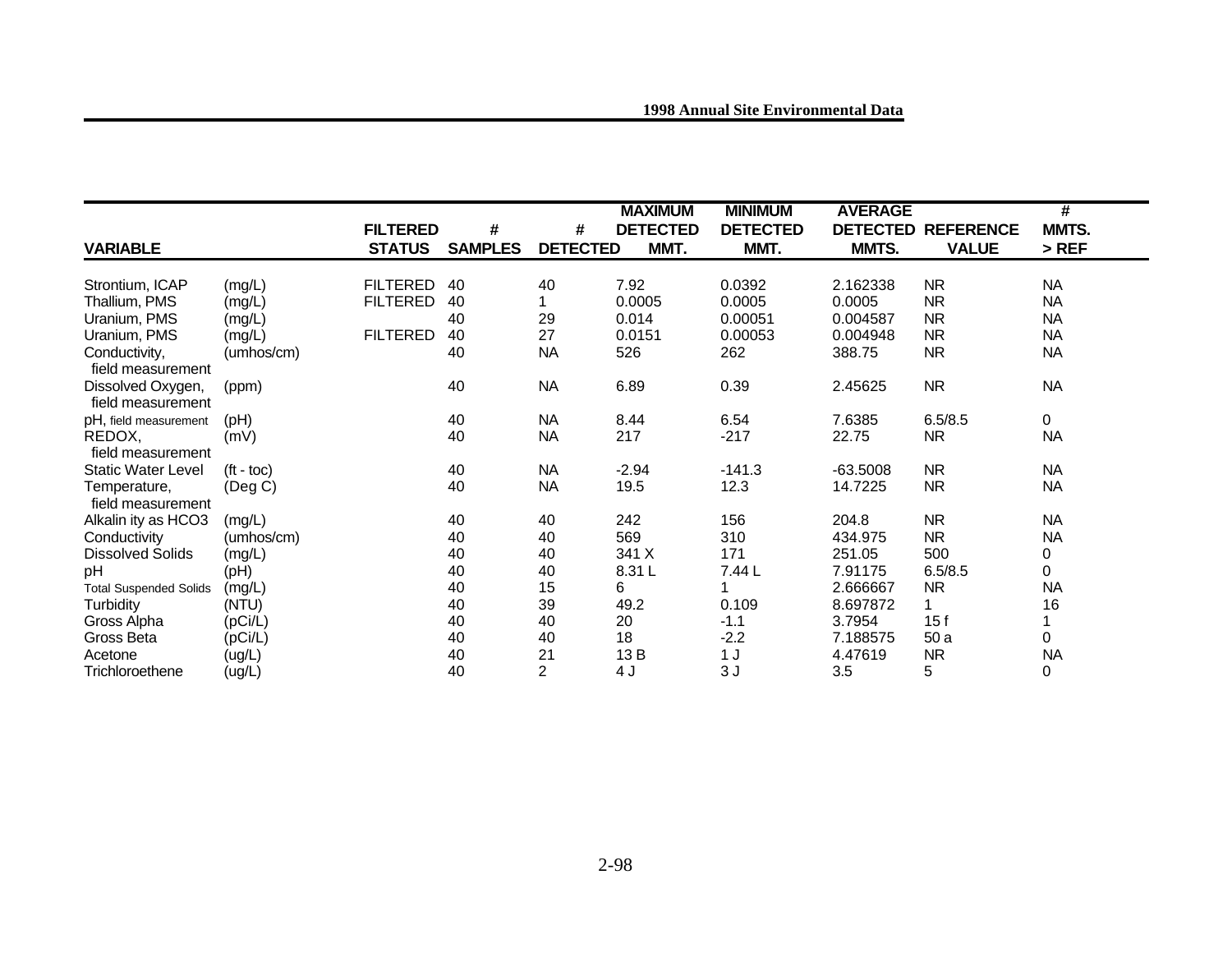#### **Table 2.59. CONSTITUENTS DETECTED IN GROUNDWATER AT THE Y-12 PLANT SITE 1998**

|                                        |                  |                 |                |                         | <b>MAXIMUM</b>  | <b>MINIMUM</b>  | <b>AVERAGE</b> |                                  | #                       |
|----------------------------------------|------------------|-----------------|----------------|-------------------------|-----------------|-----------------|----------------|----------------------------------|-------------------------|
|                                        |                  | <b>FILTERED</b> | #              | #                       | <b>DETECTED</b> | <b>DETECTED</b> |                | <b>DETECTED REFERENCE</b>        | MMTS.                   |
| <b>VARIABLE</b>                        |                  | <b>STATUS</b>   | <b>SAMPLES</b> | <b>DETECTED</b>         | MMT.            | MMT.            | MMTS.          | <b>VALUE</b>                     | $>$ REF                 |
| Chloride                               | (mg/L)           |                 | 2              |                         | 22.527          | 12.8            | 17.6635        | 250                              | 0                       |
| Fluoride                               |                  |                 | $\overline{2}$ | $\frac{2}{2}$           | 0.33            | 0.14            | 0.235          | $\overline{2}$                   | 0                       |
| Nitrate Nitrogen                       | (mg/L)<br>(mg/L) |                 | $\overline{c}$ | $\overline{2}$          | 0.072           | 0.03            | 0.051          | 10                               | 0                       |
| Sulfate                                |                  |                 | $\overline{c}$ | $\overline{2}$          | 6.531           | 3.78            | 5.1555         | 250                              | 0                       |
| Arsenic, PMS                           | (mg/L)           |                 | 2              |                         | 0.0065          | 0.0065          | 0.0065         | <b>NR</b>                        | <b>NA</b>               |
|                                        | (mg/L)           | <b>FILTERED</b> | 2              |                         | 0.0059          | 0.0059          | 0.0059         | <b>NR</b>                        | <b>NA</b>               |
| Arsenic, PMS                           | (mg/L)           |                 |                |                         |                 |                 |                |                                  |                         |
| Barium, ICAP                           | (mg/L)           |                 | 2              | $\boldsymbol{2}$        | 0.177           | 0.14            | 0.1585         | $\overline{c}$<br>$\overline{2}$ | 0                       |
| Barium, ICAP                           | (mg/L)           | <b>FILTERED</b> | $\overline{2}$ | $\frac{2}{2}$           | 0.178           | 0.136           | 0.157          |                                  | 0                       |
| Calcium, ICAP                          | (mg/L)           |                 |                |                         | 135             | 100             | 117.5          | <b>NR</b>                        | <b>NA</b>               |
| Calcium, ICAP                          | (mg/L)           | <b>FILTERED</b> | $\overline{2}$ | $\boldsymbol{2}$        | 137 k           | 98.7            | 117.85         | <b>NR</b>                        | <b>NA</b>               |
| Iron, ICAP                             | (mg/L)           |                 | 2              | $\boldsymbol{2}$        | 4.44            | 2.62            | 3.53           | 0.3                              | $\overline{\mathbf{c}}$ |
| Iron, ICAP                             | (mg/L)           | <b>FILTERED</b> | 2              | $\overline{2}$          | 3.97            | 1.59            | 2.78           | 0.3                              | $\overline{c}$          |
| Lithium, ICAP                          | (mg/L)           |                 | 2              |                         | 0.0183          | 0.0183          | 0.0183         | <b>NR</b>                        | <b>NA</b>               |
| Lithium. ICAP                          | (mg/L)           | <b>FILTERED</b> | 2              | $\overline{\mathbf{c}}$ | 0.0184          | 0.011           | 0.0147         | <b>NR</b>                        | <b>NA</b>               |
| Magnesium, ICAP                        | (mg/L)           |                 | 2              | $\overline{2}$          | 18.3            | 9.7             | 14             | <b>NR</b>                        | <b>NA</b>               |
| Magnesium, ICAP                        | (mg/L)           | <b>FILTERED</b> | $\overline{2}$ | $\boldsymbol{2}$        | 18.5k           | 9.71            | 14.105         | <b>NR</b>                        | <b>NA</b>               |
| Manganese, ICAP                        | (mg/L)           |                 |                | $\boldsymbol{2}$        | 1.85            | 1.31            | 1.58           | 0.05                             | $\overline{\mathbf{c}}$ |
| Manganese, ICAP                        | (mg/L)           | <b>FILTERED</b> | 2              | $\overline{2}$          | 1.81            | 1.32k           | 1.565          | 0.05                             | $\overline{2}$          |
| Potassium, ICAP                        | (mg/L)           |                 | 2              | $\overline{2}$          | 3.16            | 2.56            | 2.86           | <b>NR</b>                        | <b>NA</b>               |
| Potassium, ICAP                        | (mg/L)           | <b>FILTERED</b> | 2              | $\boldsymbol{2}$        | 3.09            | 2.94            | 3.015          | <b>NR</b>                        | <b>NA</b>               |
| Sodium, ICAP                           | (mg/L)           |                 | 2              | $\overline{2}$          | 7.52            | 6.58            | 7.05           | <b>NR</b>                        | <b>NA</b>               |
| Sodium, ICAP                           | (mg/L)           | <b>FILTERED</b> | 2              | $\overline{2}$          | 7.58            | 6.71 k          | 7.145          | <b>NR</b>                        | <b>NA</b>               |
| Strontium, ICAP                        | (mg/L)           |                 | 2              | $\overline{2}$          | 0.291           | 0.172           | 0.2315         | <b>NR</b>                        | <b>NA</b>               |
| Strontium, ICAP                        | (mg/L)           | <b>FILTERED</b> | 2              | $\overline{2}$          | 0.298           | 0.172           | 0.235          | <b>NR</b>                        | <b>NA</b>               |
| Conductivity,<br>field measurement     | (umhos/cm)       |                 | $\overline{2}$ | <b>NA</b>               | 748             | 489             | 618.5          | <b>NR</b>                        | <b>NA</b>               |
| Dissolved Oxygen,<br>field measurement | (ppm)            |                 | $\overline{2}$ | <b>NA</b>               | 0.59            | 0.28            | 0.435          | <b>NR</b>                        | <b>NA</b>               |
| pH, field measurement                  | (Hq)             |                 | 2              | <b>NA</b>               | 7.02            | 6.44            | 6.73           | 6.5/8.5                          | 1                       |

### REGIME=EF AREA NAME=Beta-4 Security Pits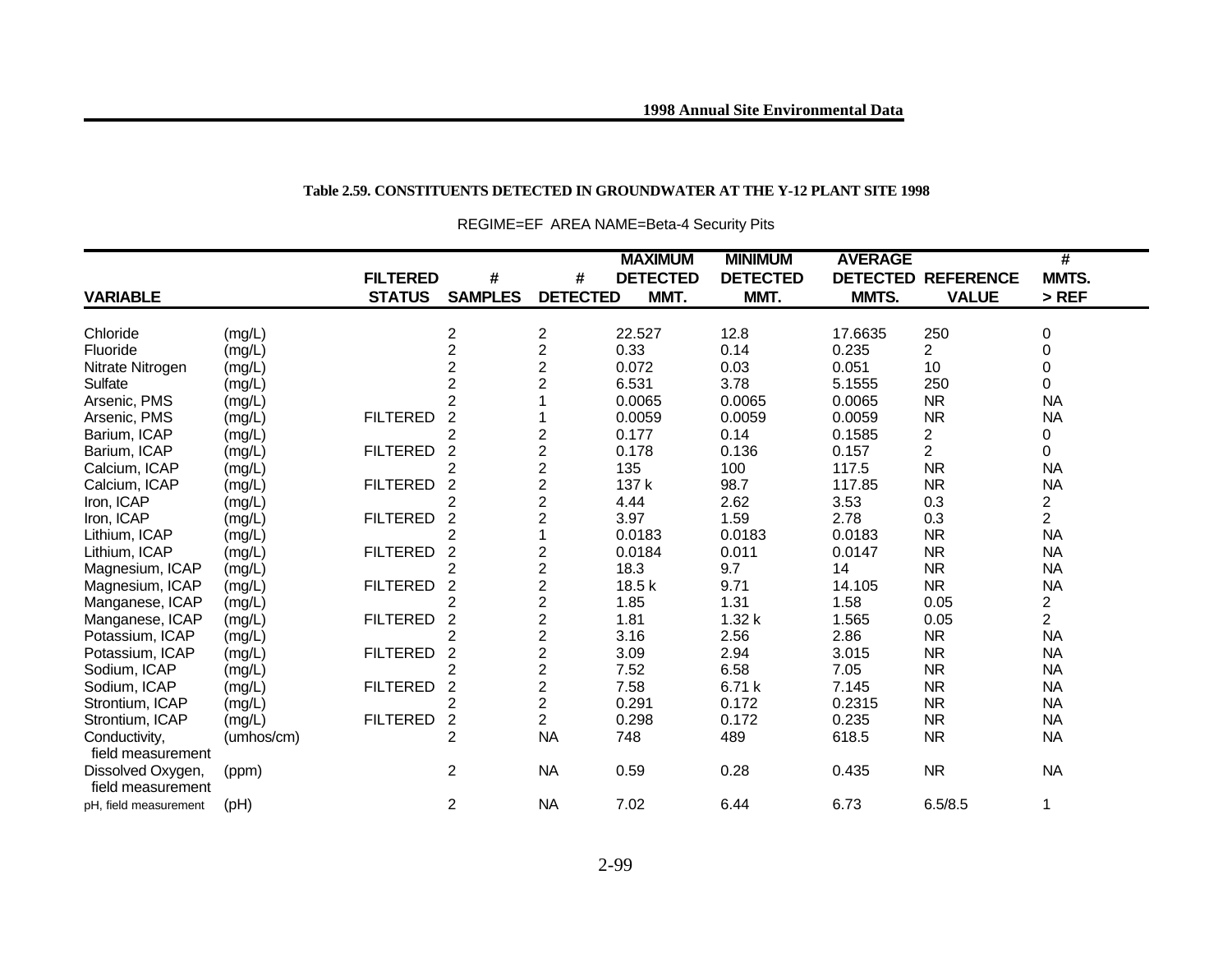|                                     |              | <b>FILTERED</b> |                     |                      | <b>MAXIMUM</b><br><b>DETECTED</b> | <b>MINIMUM</b><br><b>DETECTED</b> | <b>AVERAGE</b> | <b>DETECTED REFERENCE</b> | #<br>MMTS. |
|-------------------------------------|--------------|-----------------|---------------------|----------------------|-----------------------------------|-----------------------------------|----------------|---------------------------|------------|
| <b>VARIABLE</b>                     |              | <b>STATUS</b>   | #<br><b>SAMPLES</b> | #<br><b>DETECTED</b> | MMT.                              | MMT.                              | MMTS.          | <b>VALUE</b>              | $>$ REF    |
|                                     |              |                 |                     | <b>NA</b>            | 24                                |                                   |                | <b>NR</b>                 | <b>NA</b>  |
| REDOX,<br>field measurement         | (mV)         |                 | 2                   |                      |                                   | -64                               | $-20$          |                           |            |
| <b>Static Water Level</b>           | $(ft - toc)$ |                 |                     | <b>NA</b>            | $-6.52$                           | $-8.47$                           | $-7.495$       | <b>NR</b>                 | <b>NA</b>  |
| Temperature,<br>field measurement   | (Deg C)      |                 | $\frac{2}{2}$       | <b>NA</b>            | 17.5                              | 17.5                              | 17.5           | <b>NR</b>                 | <b>NA</b>  |
| Alkalinity as HCO3                  | (mg/L)       |                 | 2                   | $\overline{2}$       | 408                               | 228                               | 318            | <b>NR</b>                 | <b>NA</b>  |
| Conductivity                        | (umhos/cm)   |                 | $\overline{2}$      | $\overline{2}$       | 777                               | 578                               | 677.5          | <b>NR</b>                 | <b>NA</b>  |
| <b>Dissolved Solids</b>             | (mg/L)       |                 | 2                   | $\overline{2}$       | 448                               | 340                               | 394            | 500                       | 0          |
| pH                                  | (Hq)         |                 | 2                   | $\overline{c}$       | 7.93L                             | 6.53L                             | 7.23           | 6.5/8.5                   | 0          |
| <b>Total Suspended Solids</b>       | (mg/L)       |                 | $\overline{c}$      | $\overline{c}$       | 7                                 |                                   | 4              | <b>NR</b>                 | <b>NA</b>  |
| Turbidity                           | (NTU)        |                 | 2                   | $\overline{c}$       | 50.8                              | 9.59                              | 30.195         |                           |            |
| Gross Alpha                         | (pCi/L)      |                 | $\overline{c}$      | $\overline{2}$       | 1.3                               | 0.32                              | 0.81           | 15f                       | 0          |
| Gross Beta                          | (pCi/L)      |                 | 2                   | $\overline{c}$       | 1.5                               | 0.86                              | 1.18           | 50a                       | 0          |
| 1,1-Dichloroethane(ug/L)            |              |                 | 2                   |                      | 2J                                | 2 J                               | 2              | <b>NR</b>                 | <b>NA</b>  |
| 1,2-Dichloroethene(ug/L)<br>(Total) |              |                 | $\overline{2}$      | $\overline{c}$       | 22                                | 4 J                               | 13             | NR b                      | <b>NA</b>  |
| Acetone                             | (ug/L)       |                 | 2                   | 2                    | 4 J                               | 1 J                               | 2.5            | <b>NR</b>                 | <b>NA</b>  |
| cis-1,2-Dichloroethene              | (ug/L)       |                 | 2                   | 2                    | 22                                | 4 J                               | 13             | 70                        | 0          |
| Tetrachloroethene                   | (ug/L)       |                 | 2                   |                      | 4 J                               | 4 J                               | 4              | 5                         |            |
| Trichloroethene                     | (ug/L)       |                 | $\overline{2}$      | 2                    | 7                                 | 2J                                | 4.5            | 5                         |            |

## **Table 2.59 (continued)**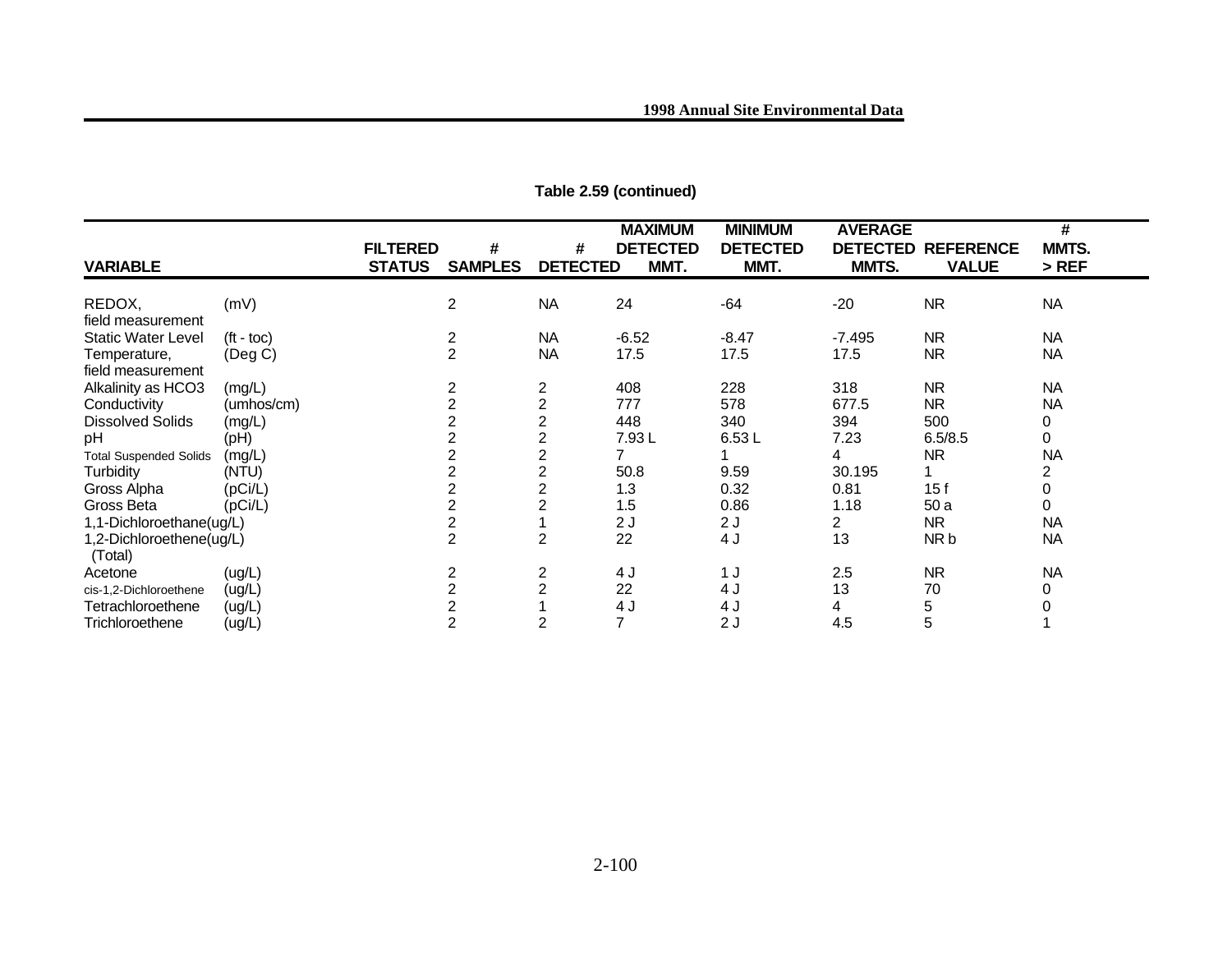### **Table 2.60. CONSTITUENTS DETECTED IN GROUNDWATER AT THE Y-12 PLANT SITE 1998**

|                  |        |                 |                |                 | <b>MAXIMUM</b>  | <b>MINIMUM</b>  | <b>AVERAGE</b> |                           | #              |
|------------------|--------|-----------------|----------------|-----------------|-----------------|-----------------|----------------|---------------------------|----------------|
|                  |        | <b>FILTERED</b> | #              | #               | <b>DETECTED</b> | <b>DETECTED</b> |                | <b>DETECTED REFERENCE</b> | MMTS.          |
| <b>VARIABLE</b>  |        | <b>STATUS</b>   | <b>SAMPLES</b> | <b>DETECTED</b> | MMT.            | MMT.            | MMTS.          | <b>VALUE</b>              | $>$ REF        |
|                  |        |                 |                |                 |                 |                 |                |                           |                |
|                  |        |                 |                |                 |                 |                 |                |                           |                |
| Chloride         | (mg/L) |                 | 3              | 3               | 53              | 3.15            | 23.75          | 250                       | 0              |
| Fluoride         | (mg/L) |                 | 3              | 3               | 0.2             | 0.11            | 0.166667       | $\overline{2}$            | 0              |
| Nitrate Nitrogen | (mg/L) |                 | 3              | 1               | 0.481           | 0.481           | 0.481          | 10                        | 0              |
| Sulfate          | (mg/L) |                 | 3              | 3               | 50.5            | 0.52            | 28.24          | 250                       | 0              |
| Aluminum, ICAP   | (mg/L) |                 | 3              | $\overline{c}$  | 0.42            | 0.027           | 0.2235         | 0.2                       |                |
| Aluminum, ICAP   | (mg/L) | <b>FILTERED</b> | 3              | $\overline{2}$  | 0.035           | 0.021           | 0.028          | 0.2                       | 0              |
| Arsenic, PMS     | (mg/L) |                 | 3              |                 | 0.015           | 0.015           | 0.015          | <b>NR</b>                 | <b>NA</b>      |
| Arsenic, PMS     | (mg/L) | <b>FILTERED</b> | 3              |                 | 0.014           | 0.014           | 0.014          | <b>NR</b>                 | <b>NA</b>      |
| Barium, ICAP     | (mg/L) |                 | 3              | 3               | 0.45            | 0.076           | 0.242          | 2                         | 0              |
| Barium, ICAP     | (mg/L) | <b>FILTERED</b> | 3              | 3               | 0.44            | 0.074           | 0.238          | $\overline{2}$            | 0              |
| Boron, ICAP      | (mg/L) |                 |                | 3               | 0.07            | 0.024           | 0.04           | <b>NR</b>                 | <b>NA</b>      |
| Boron, ICAP      | (mg/L) | <b>FILTERED</b> | 3              | 3               | 0.067           | 0.022           | 0.038333       | <b>NR</b>                 | <b>NA</b>      |
| Calcium, ICAP    | (mg/L) |                 | 3              | 3               | 170             | 73              | 111.3333       | <b>NR</b>                 | <b>NA</b>      |
| Calcium, ICAP    | (mg/L) | <b>FILTERED</b> | 3              | 3               | 170             | 72              | 110.6667       | <b>NR</b>                 | <b>NA</b>      |
| Cobalt, ICAP     | (mg/L) | <b>FILTERED</b> | 3              |                 | 0.0053          | 0.0053          | 0.0053         | <b>NR</b>                 | <b>NA</b>      |
| Iron, ICAP       | (mg/L) |                 | 3              | 3               | 39              | 0.26            | 13.21667       | 0.3                       | 2              |
| Iron, ICAP       | (mg/L) | <b>FILTERED</b> | 3              | 3               | 37              | 0.018           | 12.41933       | 0.3                       |                |
| Lead, PMS        | (mg/L) |                 |                |                 | 0.0014          | 0.0014          | 0.0014         | <b>NR</b>                 | <b>NA</b>      |
| Lead, PMS        | (mg/L) | <b>FILTERED</b> | 3              |                 | 0.0005          | 0.0005          | 0.0005         | <b>NR</b>                 | <b>NA</b>      |
| Magnesium, ICAP  | (mg/L) |                 |                | 3               | 15              | 13              | 13.66667       | <b>NR</b>                 | <b>NA</b>      |
| Magnesium, ICAP  | (mg/L) | <b>FILTERED</b> | 3              | 3               | 14              | 13              | 13.33333       | <b>NR</b>                 | <b>NA</b>      |
| Manganese, ICAP  | (mg/L) |                 | 3              | 3               | 0.9             | 0.021           | 0.420333       | 0.05                      | $\overline{c}$ |
| Manganese, ICAP  | (mg/L) | <b>FILTERED</b> | 3              | 3               | 0.89            | 0.016           | 0.408667       | 0.05                      | $\overline{2}$ |
| Potassium, ICAP  | (mg/L) |                 | 3              | 3               | 9.3             | 3.2             | 5.5            | <b>NR</b>                 | <b>NA</b>      |
| Potassium, ICAP  | (mg/L) | <b>FILTERED</b> | 3              | 3               | 9.5             | 3.5             | 5.533333       | <b>NR</b>                 | <b>NA</b>      |
| Sodium, ICAP     | (mg/L) |                 | 3              | 3               | 22              | 3.1             | 11.23333       | <b>NR</b>                 | <b>NA</b>      |
| Sodium, ICAP     | (mg/L) | <b>FILTERED</b> | 3              | 3               | 22              | 3.2             | 11.3           | <b>NR</b>                 | <b>NA</b>      |

### **REGIME=EF AREA NAME=Building 9201-2**

**Table 2.60 (continued)**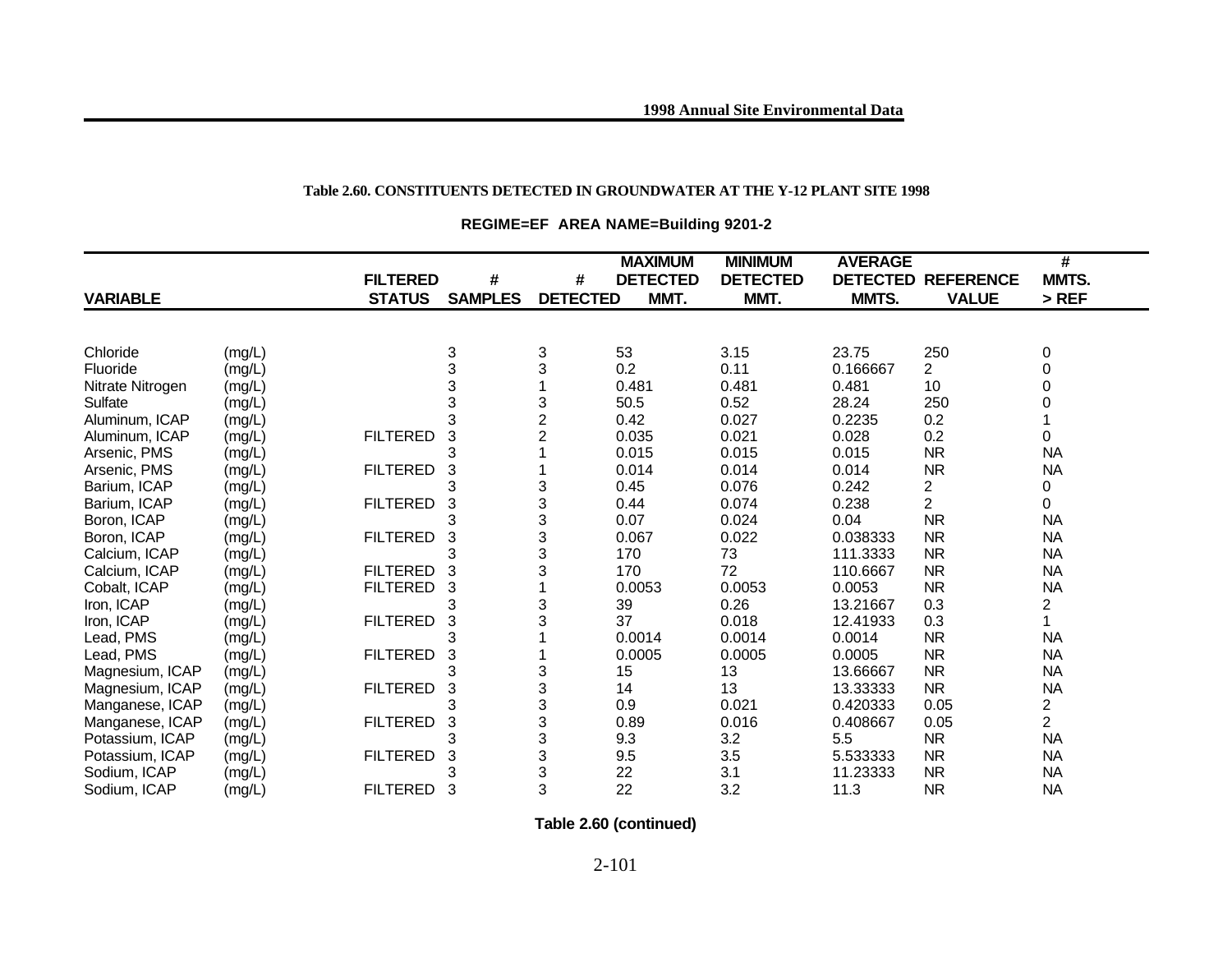|                                        |                    |                 |                |                           | <b>MAXIMUM</b>  | <b>MINIMUM</b>  | <b>AVERAGE</b> |                           | $\overline{\boldsymbol{t}}$ |
|----------------------------------------|--------------------|-----------------|----------------|---------------------------|-----------------|-----------------|----------------|---------------------------|-----------------------------|
|                                        |                    | <b>FILTERED</b> | #              | #                         | <b>DETECTED</b> | <b>DETECTED</b> |                | <b>DETECTED REFERENCE</b> | MMTS.                       |
| <b>VARIABLE</b>                        |                    | <b>STATUS</b>   | <b>SAMPLES</b> | <b>DETECTED</b>           | MMT.            | MMT.            | MMTS.          | <b>VALUE</b>              | $>$ REF                     |
|                                        |                    |                 |                |                           |                 |                 |                |                           |                             |
| Strontium, ICAP                        | (mg/L)             |                 | 3              | 3                         |                 | 0.21            | 0.52           | <b>NR</b>                 | <b>NA</b>                   |
| Strontium, ICAP                        | (mg/L)             | <b>FILTERED</b> | 3              | 3                         |                 | 0.21            | 0.516667       | <b>NR</b>                 | <b>NA</b>                   |
| Uranium, PMS                           | (mg/L)             |                 |                |                           | 0.005           | 0.005           | 0.005          | <b>NR</b>                 | <b>NA</b>                   |
| Uranium, PMS                           | (mg/L)             | <b>FILTERED</b> | 3              |                           | 0.0048          | 0.0048          | 0.0048         | <b>NR</b>                 | <b>NA</b>                   |
| Zinc, ICAP                             | (mg/L)             |                 |                | 3                         | 0.0057          | 0.0049          | 0.005267       | 5                         | 0                           |
| Zinc, ICAP                             | (mg/L)             | <b>FILTERED</b> | 3              | 3                         | 0.0055          | 0.0027          | 0.004167       | $5\phantom{.0}$           | 0                           |
| Conductivity,<br>field measurement     | (umhos/cm)         |                 | 3              | <b>NA</b>                 | 1013            | 435             | 640            | <b>NR</b>                 | <b>NA</b>                   |
| Dissolved Oxygen,<br>field measurement | (ppm)              |                 | 3              | <b>NA</b>                 | 1.23            | 0.2             | 0.673333       | <b>NR</b>                 | <b>NA</b>                   |
| pH, field measurement                  | (PH)               |                 | 3              | <b>NA</b>                 | 7.48            | 6.9             | 7.166667       | 6.5/8.5                   | 0                           |
| REDOX,<br>field measurement            | (mV)               |                 | 3              | <b>NA</b>                 | 50              | $-125$          | $-36$          | <b>NR</b>                 | <b>NA</b>                   |
| <b>Static Water Level</b>              | $(t - \text{toc})$ |                 | 3              | <b>NA</b>                 | $-8.1$          | $-10.1$         | $-9.29667$     | <b>NR</b>                 | <b>NA</b>                   |
| Temperature,<br>field measurement      | $($ Deg C $)$      |                 | 3              | <b>NA</b>                 | 21.9            | 17.7            | 19.26667       | <b>NR</b>                 | <b>NA</b>                   |
| Alkalinity as HCO3                     | (mg/L)             |                 | 3              | 3                         | 492             | 200             | 306.6667       | <b>NR</b>                 | <b>NA</b>                   |
| Conductivity                           | (umhos/cm)         |                 | 3              | $\ensuremath{\mathsf{3}}$ | 1112            | 492             | 711.6667       | <b>NR</b>                 | <b>NA</b>                   |
| <b>Dissolved Solids</b>                | (mg/L)             |                 | 3              | $\ensuremath{\mathsf{3}}$ | 602             | 313             | 417.3333       | 500                       |                             |
| pH                                     | (pH)               |                 | 3              | 3                         | 7.38L           | 6.84L           | 7.146667       | 6.5/8.5                   | 0                           |
| <b>Total Suspended Solids</b>          | (mg/L)             |                 | 3              | $\overline{2}$            | 70              | 13              | 41.5           | <b>NR</b>                 | <b>NA</b>                   |
| Turbidity                              | (NTU)              |                 | 3              | 3                         | 302             | 2.6             | 104.9          | 1.                        | 3                           |
| Uranium-234                            | (pCi/L)            |                 | 3              | 3                         | 1.4             | 0.056           | 0.552          | 20                        | 0                           |
| Uranium-235                            | (pCi/L)            |                 | 3              | 3                         | 0.14            | 0               | 0.062          | 24                        | 0                           |
| Uranium-238                            | (pCi/L)            |                 | 3              | 3                         | 1.6             | 0.11            | 0.616667       | 24                        | 0                           |
| Strontium-89/90                        | (pCi/L)            |                 | 3              | 3                         | 2.7             | 0.19            | 1.663333       | 8                         | 0                           |
| Technetium-99                          | (pCi/L)            |                 | 3              | 3                         | 4.2             | $-1.3$          | 2.3            | 4000                      | 0                           |
| Gross Alpha                            | (pCi/L)            |                 | 3              | 3                         | 1.6             | 0.38            | 0.786667       | 15f                       | 0                           |
| Gross Beta                             | (pCi/L)            |                 | 3              | 3                         | 7.1             | 1.5             | 4.366667       | 50a                       | 0                           |
| 1,1-Dichloroethane(ug/L)               |                    |                 | 3              |                           | 1 <sub>J</sub>  | 1 <sub>J</sub>  |                | <b>NR</b>                 | <b>NA</b>                   |

**Table 2.60 (continued)**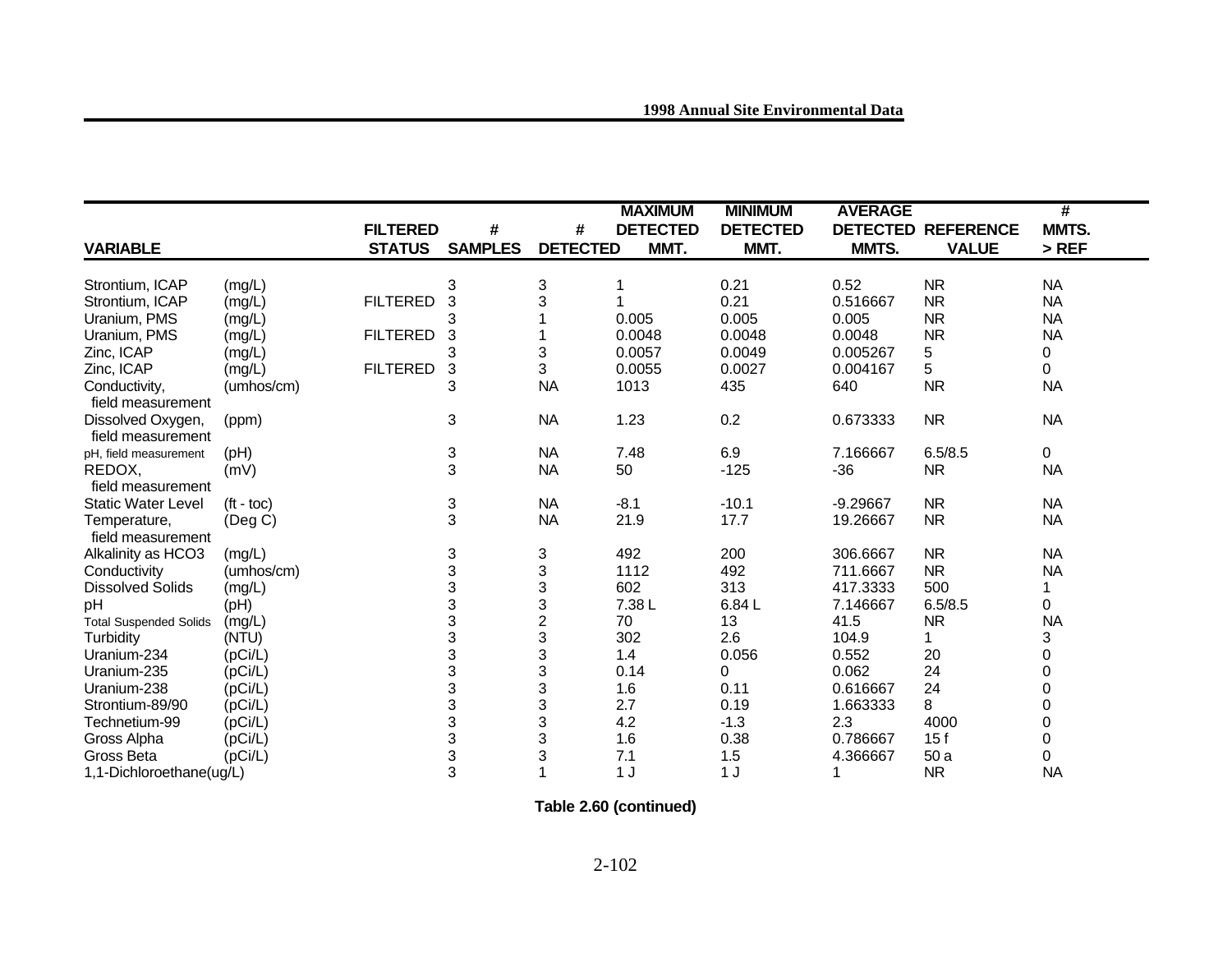| <b>1998 Annual Site Environmental Data</b> |  |
|--------------------------------------------|--|
|--------------------------------------------|--|

|                          |        | <b>FILTERED</b> | #              | #               | <b>MAXIMUM</b><br><b>DETECTED</b> | <b>MINIMUM</b><br><b>DETECTED</b> | <b>AVERAGE</b> | <b>DETECTED REFERENCE</b> | MMTS.   |
|--------------------------|--------|-----------------|----------------|-----------------|-----------------------------------|-----------------------------------|----------------|---------------------------|---------|
| <b>VARIABLE</b>          |        | <b>STATUS</b>   | <b>SAMPLES</b> | <b>DETECTED</b> | MMT.                              | MMT.                              | MMTS.          | <b>VALUE</b>              | $>$ REF |
| 1,1-Dichloroethene(ug/L) |        |                 |                |                 | 4 J                               | 4 J                               | 4              |                           | 0       |
| 1,2-Dichloroethene(ug/L) |        |                 |                | 2               | 876 D                             | ี่ 1 ป                            | 438.5          | NR b                      | NA      |
| (Total)                  |        |                 |                |                 |                                   |                                   |                |                           |         |
| 1,4-Dichlorobenzene      | (ug/L) |                 |                |                 | 2J                                | 2J                                |                | 75                        | 0       |
| Acetone                  | (ug/L) |                 |                |                 | 16                                | 3 J                               | 9.333333       | <b>NR</b>                 | NA      |
| Chlorobenzene            | (ug/L) |                 |                |                 | ี 1 ป                             | 1 J                               |                | 100                       | 0       |
| cis-1,2-Dichloroethene   | (ug/L) |                 |                |                 | 870 D                             | 1 J                               | 435.5          | 70                        |         |
| Tetrachloroethene        | (ug/L) |                 |                |                 | 7300 D                            | 7300 D                            | 7300           | 5                         |         |
| trans-1,2-Dichloroethene | (ug/L) |                 |                |                 | 6                                 | 6                                 | 6              | 100                       |         |
| Trichloroethene          | (ug/L) |                 |                |                 | 590 D                             | 6                                 | 298            |                           |         |
| Vinyl chloride           | (ug/L) |                 |                |                 | 65                                | 65                                | 65             |                           |         |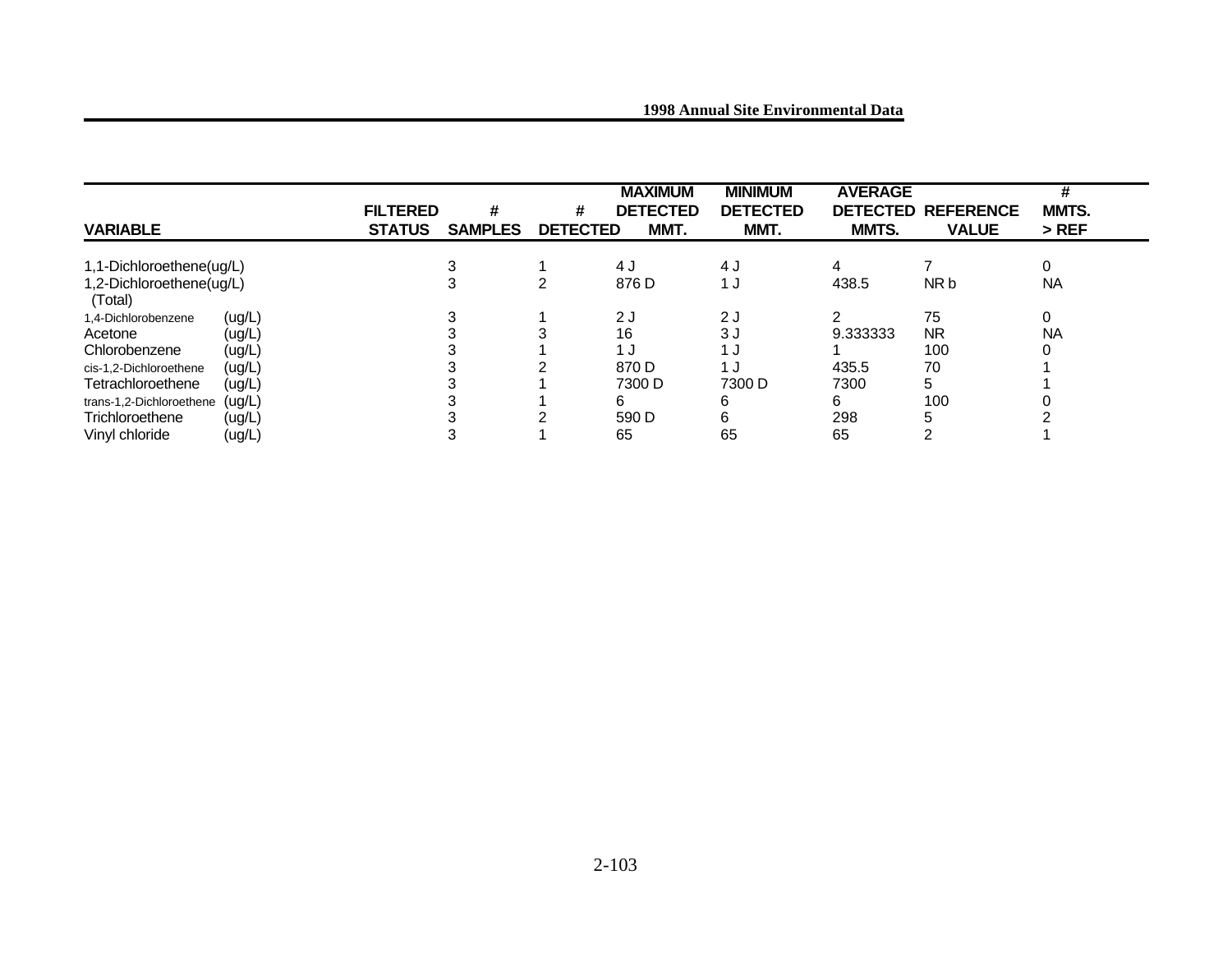#### **Table 2.61. CONSTITUENTS DETECTED IN GROUNDWATER AT THE Y-12 PLANT SITE 1998**

|                  |        |                 |                |                           | <b>MAXIMUM</b>  | <b>MINIMUM</b>  | <b>AVERAGE</b> |                           | #              |
|------------------|--------|-----------------|----------------|---------------------------|-----------------|-----------------|----------------|---------------------------|----------------|
|                  |        | <b>FILTERED</b> | #              | #                         | <b>DETECTED</b> | <b>DETECTED</b> |                | <b>DETECTED REFERENCE</b> | MMTS.          |
| <b>VARIABLE</b>  |        | <b>STATUS</b>   | <b>SAMPLES</b> | <b>DETECTED</b>           | MMT.            | MMT.            | MMTS.          | <b>VALUE</b>              | $>$ REF        |
|                  |        |                 |                |                           |                 |                 |                |                           |                |
| Chloride         | (mg/L) |                 | 3              | 3                         | 51.7            | 18.6            | 35.2           | 250                       | 0              |
| Fluoride         | (mg/L) |                 | 3              |                           | 0.1             | 0.1             | 0.1            | $\overline{2}$            | 0              |
| Nitrate Nitrogen | (mg/L) |                 | 3              | 3                         | 1.17            | 0.4             | 0.69           | 10                        | 0              |
| Sulfate          | (mg/L) |                 | 3              | 3                         | 19              | 13.5            | 16.4           | 250                       | 0              |
| Aluminum, ICAP   | (mg/L) |                 | 3              | 3                         | 3.5             | 0.43            | 2.31           | 0.2                       | 3              |
| Aluminum, ICAP   | (mg/L) | <b>FILTERED</b> | 3              |                           | 0.051           | 0.051           | 0.051          | 0.2                       | 0              |
| Barium, ICAP     | (mg/L) |                 | 3              | 3                         | 0.33            | 0.13            | 0.213333       | $\overline{2}$            | 0              |
| Barium, ICAP     | (mg/L) | <b>FILTERED</b> | 3              | 3                         | 0.31            | 0.11            | 0.18           | $\overline{2}$            | 0              |
| Boron, ICAP      | (mg/L) |                 | 3              | 3                         | 0.02            | 0.011           | 0.016          | <b>NR</b>                 | <b>NA</b>      |
| Boron, ICAP      | (mg/L) | <b>FILTERED</b> | 3              | 3                         | 0.015           | 0.01            | 0.013          | <b>NR</b>                 | <b>NA</b>      |
| Calcium, ICAP    | (mg/L) |                 | 3              | 3                         | 100             | 66              | 78.33333       | <b>NR</b>                 | <b>NA</b>      |
| Calcium, ICAP    | (mg/L) | <b>FILTERED</b> | 3              | 3                         | 94              | 64              | 75             | <b>NR</b>                 | <b>NA</b>      |
| Chromium, ICAP   | (mg/L) |                 | 3              | 3                         | 0.16            | 0.014           | 0.101333       | 0.1                       | 2              |
| Cobalt, ICAP     | (mg/L) |                 | 3              |                           | 0.017           | 0.017           | 0.017          | <b>NR</b>                 | <b>NA</b>      |
| Copper, ICAP     | (mg/L) |                 | 3              | 3                         | 0.0086          | 0.0044          | 0.007067       | 1                         | 0              |
| Iron, ICAP       | (mg/L) |                 | 3              | 3                         | 4.8             | 0.5             | 3.066667       | 0.3                       | 3              |
| Iron, ICAP       | (mg/L) | <b>FILTERED</b> | 3              | 3                         | 0.029           | 0.019           | 0.022667       | 0.3                       | 0              |
| Lead. PMS        | (mg/L) |                 | 3              | 3                         | 0.0084          | 0.0026          | 0.004633       | <b>NR</b>                 | <b>NA</b>      |
| Lithium, ICAP    | (mg/L) |                 | 3              | $\overline{2}$            | 0.016           | 0.006           | 0.011          | <b>NR</b>                 | <b>NA</b>      |
| Lithium, ICAP    | (mg/L) | <b>FILTERED</b> | 3              | $\overline{c}$            | 0.014           | 0.0064          | 0.0102         | <b>NR</b>                 | <b>NA</b>      |
| Magnesium, ICAP  | (mg/L) |                 | 3              | $\ensuremath{\mathsf{3}}$ | 15              | 4.4             | 10.13333       | <b>NR</b>                 | <b>NA</b>      |
| Magnesium, ICAP  | (mg/L) | <b>FILTERED</b> | 3              | 3                         | 14              | 3.8             | 9.6            | <b>NR</b>                 | <b>NA</b>      |
| Manganese, ICAP  | (mg/L) |                 | 3              | 3                         | 0.32            | 0.039           | 0.189667       | 0.05                      | 2              |
| Manganese, ICAP  | (mg/L) | <b>FILTERED</b> | 3              | 3                         | 0.07            | 0.0099          | 0.0313         | 0.05                      |                |
| Nickel, ICAP     | (mg/L) |                 | 3              | 3                         | 0.28            | 0.092           | 0.204          | 0.1 <sub>d</sub>          | $\overline{c}$ |
| Nickel, ICAP     |        | <b>FILTERED</b> | 3              | 3                         | 0.15            | 0.072           | 0.102333       | 0.1 <sub>d</sub>          |                |
|                  | (mg/L) |                 | 3              | 3                         | 3.8             | 1.5             |                | <b>NR</b>                 | <b>NA</b>      |
| Potassium, ICAP  | (mg/L) |                 |                |                           |                 |                 | 2.566667       |                           |                |
| Potassium, ICAP  | (mg/L) | <b>FILTERED</b> | 3              | 3                         | 2.5             | 1.1             | 1.9            | <b>NR</b>                 | <b>NA</b>      |

REGIME=EF AREA NAME=Building 9202

**Table 2.61 (continued)**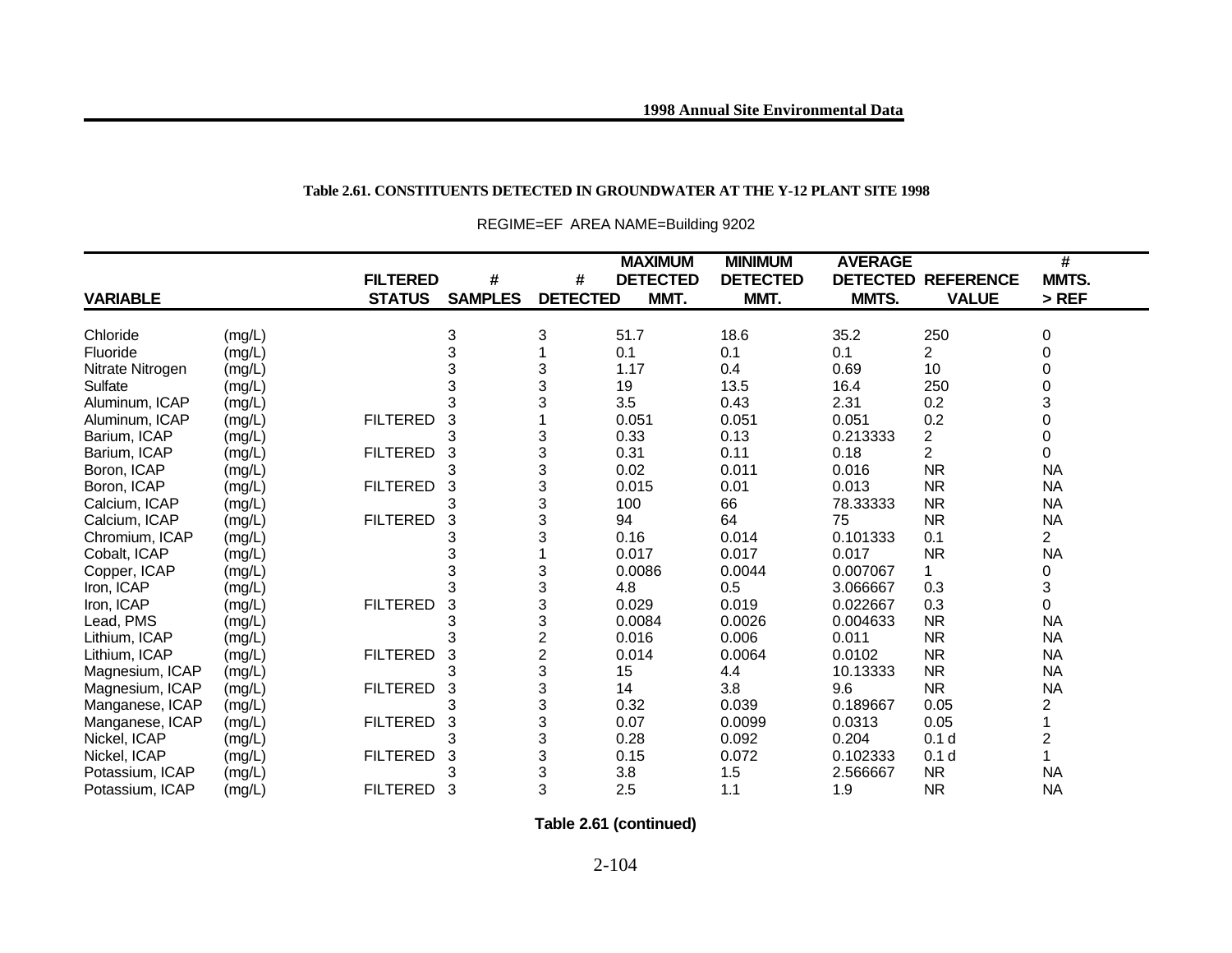|                                        |             |                 |                |                           | <b>MAXIMUM</b>  | <b>MINIMUM</b>  | <b>AVERAGE</b> |                           | $\overline{\boldsymbol{r}}$ |
|----------------------------------------|-------------|-----------------|----------------|---------------------------|-----------------|-----------------|----------------|---------------------------|-----------------------------|
|                                        |             | <b>FILTERED</b> | #              | #                         | <b>DETECTED</b> | <b>DETECTED</b> |                | <b>DETECTED REFERENCE</b> | MMTS.                       |
| <b>VARIABLE</b>                        |             | <b>STATUS</b>   | <b>SAMPLES</b> | <b>DETECTED</b>           | MMT.            | MMT.            | MMTS.          | <b>VALUE</b>              | $>$ REF                     |
|                                        |             |                 |                |                           |                 |                 |                |                           |                             |
| Sodium, ICAP                           | (mg/L)      |                 | 3              | $\ensuremath{\mathsf{3}}$ | 12              | 6.4             | 9.066667       | <b>NR</b>                 | <b>NA</b>                   |
| Sodium, ICAP                           | (mg/L)      | <b>FILTERED</b> | 3              | 3                         | 12              | 6.3             | 8.8            | <b>NR</b>                 | <b>NA</b>                   |
| Strontium, ICAP                        | (mg/L)      |                 | 3              | 3                         | 0.4             | 0.23            | 0.306667       | <b>NR</b>                 | <b>NA</b>                   |
| Strontium, ICAP                        | (mg/L)      | <b>FILTERED</b> | 3              | 3                         | 0.39            | 0.19            | 0.29           | <b>NR</b>                 | <b>NA</b>                   |
| Thallium, PMS                          | (mg/L)      |                 | 3              | $\overline{2}$            | 0.0068          | 0.004           | 0.0054         | <b>NR</b>                 | <b>NA</b>                   |
| Thallium, PMS                          | (mg/L)      | <b>FILTERED</b> | 3              |                           | 0.0049          | 0.0049          | 0.0049         | <b>NR</b>                 | <b>NA</b>                   |
| Uranium, PMS                           | (mg/L)      |                 | 3              | $\overline{2}$            | 0.0085          | 0.0009          | 0.0047         | <b>NR</b>                 | <b>NA</b>                   |
| Uranium, PMS                           | (mg/L)      | <b>FILTERED</b> | 3              |                           | 0.0082          | 0.0082          | 0.0082         | <b>NR</b>                 | <b>NA</b>                   |
| Vanadium, ICAP                         | (mg/L)      |                 | 3              | $\overline{\mathbf{c}}$   | 0.0069          | 0.0051          | 0.006          | <b>NR</b>                 | <b>NA</b>                   |
| Zinc, ICAP                             | (mg/L)      |                 | 3              | $\overline{2}$            | 0.0041          | 0.0034          | 0.00375        | 5                         | 0                           |
| Conductivity,                          | (umhos/cm)  |                 | 3              | <b>NA</b>                 | 469             | 368             | 418.3333       | <b>NR</b>                 | <b>NA</b>                   |
| Dissolved Oxygen,<br>field measurement | (ppm)       |                 | 3              | <b>NA</b>                 | 9.15            | 3.15            | 5.336667       | <b>NR</b>                 | <b>NA</b>                   |
| pH, field measurement                  | (PH)        |                 | 3              | <b>NA</b>                 | 7.68            | 7               | 7.316667       | 6.5/8.5                   | $\mathbf 0$                 |
| REDOX,<br>field measurement            | (mV)        |                 | 3              | <b>NA</b>                 | 137             | 57              | 89             | <b>NR</b>                 | <b>NA</b>                   |
| <b>Static Water Level</b>              | $(t - toc)$ |                 | 3              | <b>NA</b>                 | $-4.48$         | $-5.64$         | $-4.87$        | <b>NR</b>                 | <b>NA</b>                   |
| Temperature,<br>field measurement      | (Deg C)     |                 | 3              | <b>NA</b>                 | 16.9            | 13.8            | 15.53333       | <b>NR</b>                 | <b>NA</b>                   |
| Alkalinity as HCO3                     | (mg/L)      |                 | 3              | $\ensuremath{\mathsf{3}}$ | 216             | 150             | 180.6667       | <b>NR</b>                 | <b>NA</b>                   |
| Conductivity                           | (umhos/cm)  |                 | 3              | $\mathsf 3$               | 541             | 431             | 484.6667       | <b>NR</b>                 | <b>NA</b>                   |
| <b>Dissolved Solids</b>                | (mg/L)      |                 | 3              | 3                         | 327             | 203             | 265.3333       | 500                       | 0                           |
| pH                                     | (Hq)        |                 | 3              | 3                         | 7.6L            | 7.21L           | 7.373333       | 6.5/8.5                   | 0                           |
| <b>Total Suspended Solids</b>          | (mg/L)      |                 | 3              | 3                         | 106             | 12              | 55.66667       | <b>NR</b>                 | <b>NA</b>                   |
| Turbidity                              | (NTU)       |                 | 3              | 3                         | 60.1            | 9.22            | 41.77333       | 1                         | 3                           |
| Gross Alpha                            | (pCi/L)     |                 | 3              | 3                         | 6.9             | 1.1             | 4.5            | 15f                       | 0                           |
| Gross Beta                             | (pCi/L)     |                 | 3              | 3                         | 8.1             | 4.1             | 5.633333       | 50a                       | 0                           |
| Acetone                                | (ug/L)      |                 | 3              | $\overline{2}$            | 3J              | 1BJ             | $\overline{2}$ | <b>NR</b>                 | <b>NA</b>                   |
| Trichloroethene                        | (ug/L)      |                 | 3              |                           | $\overline{7}$  | 7               | $\overline{7}$ | 5                         | 1                           |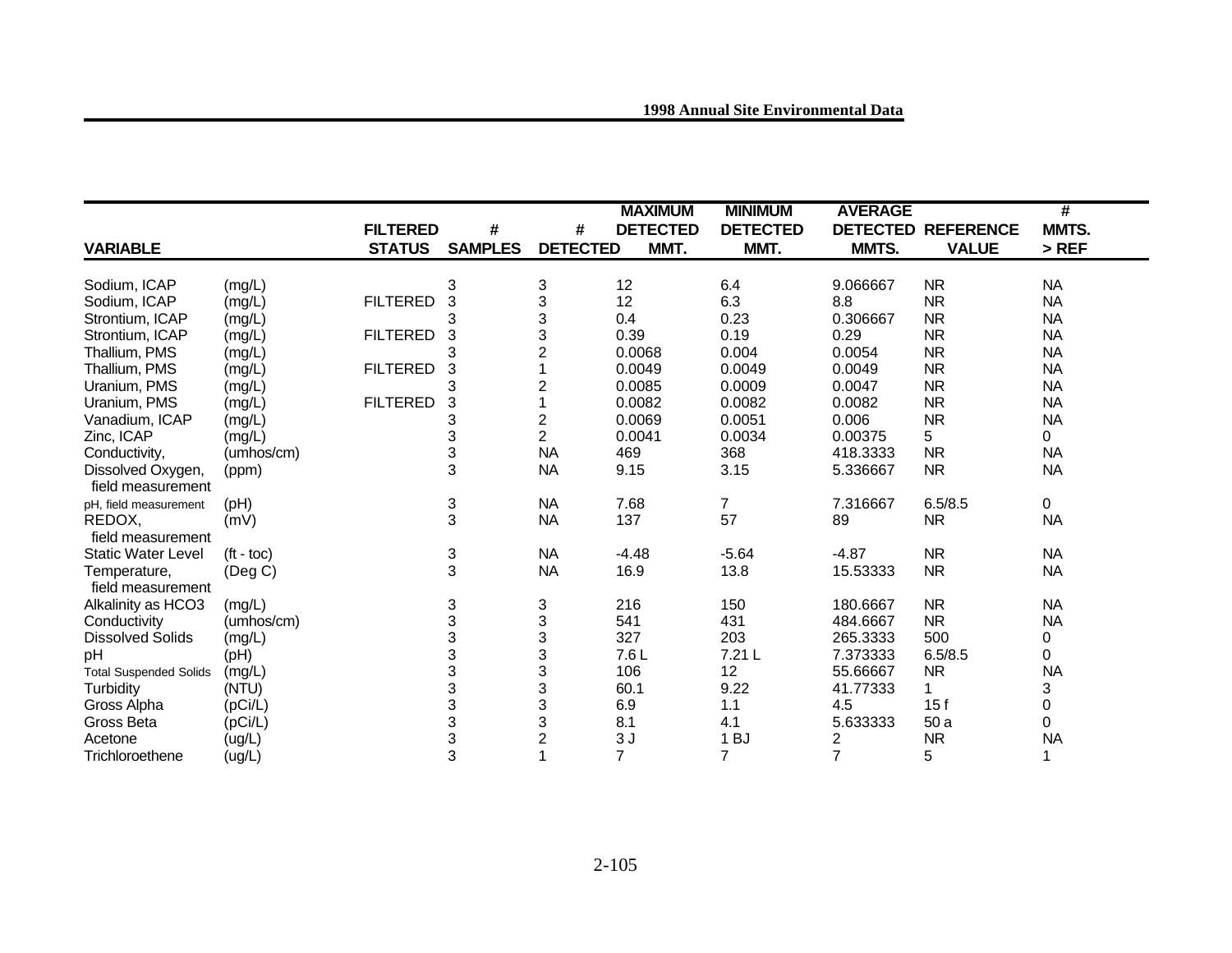#### **Table 2.62. CONSTITUENTS DETECTED IN GROUNDWATER AT THE Y-12 PLANT SITE 1998**

|                  |        |                 |                |                                            | <b>MAXIMUM</b>  | <b>MINIMUM</b>  | <b>AVERAGE</b> |                           | #         |
|------------------|--------|-----------------|----------------|--------------------------------------------|-----------------|-----------------|----------------|---------------------------|-----------|
|                  |        | <b>FILTERED</b> | #              | #                                          | <b>DETECTED</b> | <b>DETECTED</b> |                | <b>DETECTED REFERENCE</b> | MMTS.     |
| <b>VARIABLE</b>  |        | <b>STATUS</b>   | <b>SAMPLES</b> | <b>DETECTED</b>                            | MMT.            | MMT.            | MMTS.          | <b>VALUE</b>              | $>$ REF   |
| Chloride         | (mg/L) |                 | 2              | 2                                          | 19.3            | 11.8            | 15.55          | 250                       | 0         |
| Nitrate Nitrogen | (mg/L) |                 | $\overline{2}$ | $\overline{c}$                             | 0.427           | 0.22            | 0.3235         | 10                        | 0         |
| Sulfate          | (mg/L) |                 | $\overline{2}$ | $\overline{c}$                             | 1920            | 128             | 1024           | 250                       |           |
| Aluminum, ICAP   | (mg/L) |                 | $\overline{2}$ |                                            | 0.024           | 0.024           | 0.024          | 0.2                       | 0         |
| Aluminum, ICAP   | (mg/L) | <b>FILTERED</b> | $\overline{2}$ |                                            | 0.038           | 0.038           | 0.038          | 0.2                       | 0         |
| Barium, ICAP     | (mg/L) |                 | $\overline{2}$ | 2                                          | 0.043           | 0.018           | 0.0305         | $\overline{2}$            | 0         |
| Barium, ICAP     | (mg/L) | <b>FILTERED</b> | $\overline{2}$ | $\overline{\mathbf{c}}$                    | 0.046           | 0.016           | 0.031          | $\overline{2}$            | 0         |
| Boron, ICAP      | (mg/L) |                 | $\overline{2}$ | $\overline{c}$                             | 0.088           | 0.026           | 0.057          | <b>NR</b>                 | <b>NA</b> |
| Boron, ICAP      | (mg/L) | <b>FILTERED</b> | $\overline{2}$ | $\overline{2}$                             | 0.046           | 0.03            | 0.038          | <b>NR</b>                 | <b>NA</b> |
| Cadmium, ICAP    | (mg/L) | <b>FILTERED</b> | $\overline{2}$ |                                            | 0.0038          | 0.0038          | 0.0038         | 0.005                     | 0         |
| Calcium, ICAP    | (mg/L) |                 | 2              | $\overline{c}$                             | 560             | 140             | 350            | <b>NR</b>                 | <b>NA</b> |
| Calcium, ICAP    | (mg/L) | <b>FILTERED</b> | $\overline{2}$ | $\overline{2}$                             | 550             | 140             | 345            | <b>NR</b>                 | <b>NA</b> |
| Chromium, ICAP   | (mg/L) | <b>FILTERED</b> | $\overline{2}$ |                                            | 0.016           | 0.016           | 0.016          | 0.1                       | 0         |
| Iron, ICAP       | (mg/L) |                 | 2              | $\overline{2}$                             | 0.2             | 0.2             | 0.2            | 0.3                       | 0         |
| Iron, ICAP       | (mg/L) | <b>FILTERED</b> | $\overline{2}$ |                                            | 0.17            | 0.17            | 0.17           | 0.3                       | 0         |
| Lead, PMS        | (mg/L) | <b>FILTERED</b> | $\overline{2}$ |                                            | 0.15            | 0.15            | 0.15           | <b>NR</b>                 | <b>NA</b> |
| Lithium, ICAP    | (mg/L) |                 | $\overline{2}$ |                                            | 0.048           | 0.048           | 0.048          | <b>NR</b>                 | <b>NA</b> |
| Lithium, ICAP    | (mg/L) | <b>FILTERED</b> | $\overline{2}$ |                                            | 0.052           | 0.052           | 0.052          | <b>NR</b>                 | <b>NA</b> |
| Magnesium, ICAP  | (mg/L) |                 |                | 2                                          | 260             | 18              | 139            | ${\sf NR}$                | <b>NA</b> |
| Magnesium, ICAP  | (mg/L) | <b>FILTERED</b> | $\overline{2}$ | $\frac{2}{2}$                              | 260             | 18              | 139            | <b>NR</b>                 | <b>NA</b> |
| Manganese, ICAP  | (mg/L) |                 | 2              |                                            | 0.4             | 0.07            | 0.235          | 0.05                      | 2         |
| Manganese, ICAP  | (mg/L) | <b>FILTERED</b> | 2              | $\overline{\mathbf{c}}$                    | 0.46            | 0.022           | 0.241          | 0.05                      |           |
| Potassium, ICAP  | (mg/L) |                 | $\overline{2}$ |                                            | 5.2             | 2.8             | 4              | <b>NR</b>                 | <b>NA</b> |
| Potassium, ICAP  | (mg/L) | <b>FILTERED</b> | $\overline{2}$ | $\begin{array}{c} 2 \\ 2 \\ 2 \end{array}$ | 8.2             | 2.8             | 5.5            | <b>NR</b>                 | <b>NA</b> |
| Sodium, ICAP     | (mg/L) |                 | $\overline{2}$ |                                            | 75              | 12              | 43.5           | <b>NR</b>                 | <b>NA</b> |
| Sodium, ICAP     | (mg/L) | <b>FILTERED</b> | 2              | $\overline{\mathbf{c}}$                    | 73              | 12              | 42.5           | <b>NR</b>                 | <b>NA</b> |
| Strontium, ICAP  | (mg/L) |                 |                | $\overline{\mathbf{c}}$                    | 1.4             | 0.32            | 0.86           | <b>NR</b>                 | <b>NA</b> |
| Strontium, ICAP  | (mg/L) | <b>FILTERED</b> | $\overline{2}$ | $\overline{2}$                             | 1.4             | 0.32            | 0.86           | <b>NR</b>                 | <b>NA</b> |

#### REGIME=EF AREA NAME=CPT

**Table 2.62 (continued)**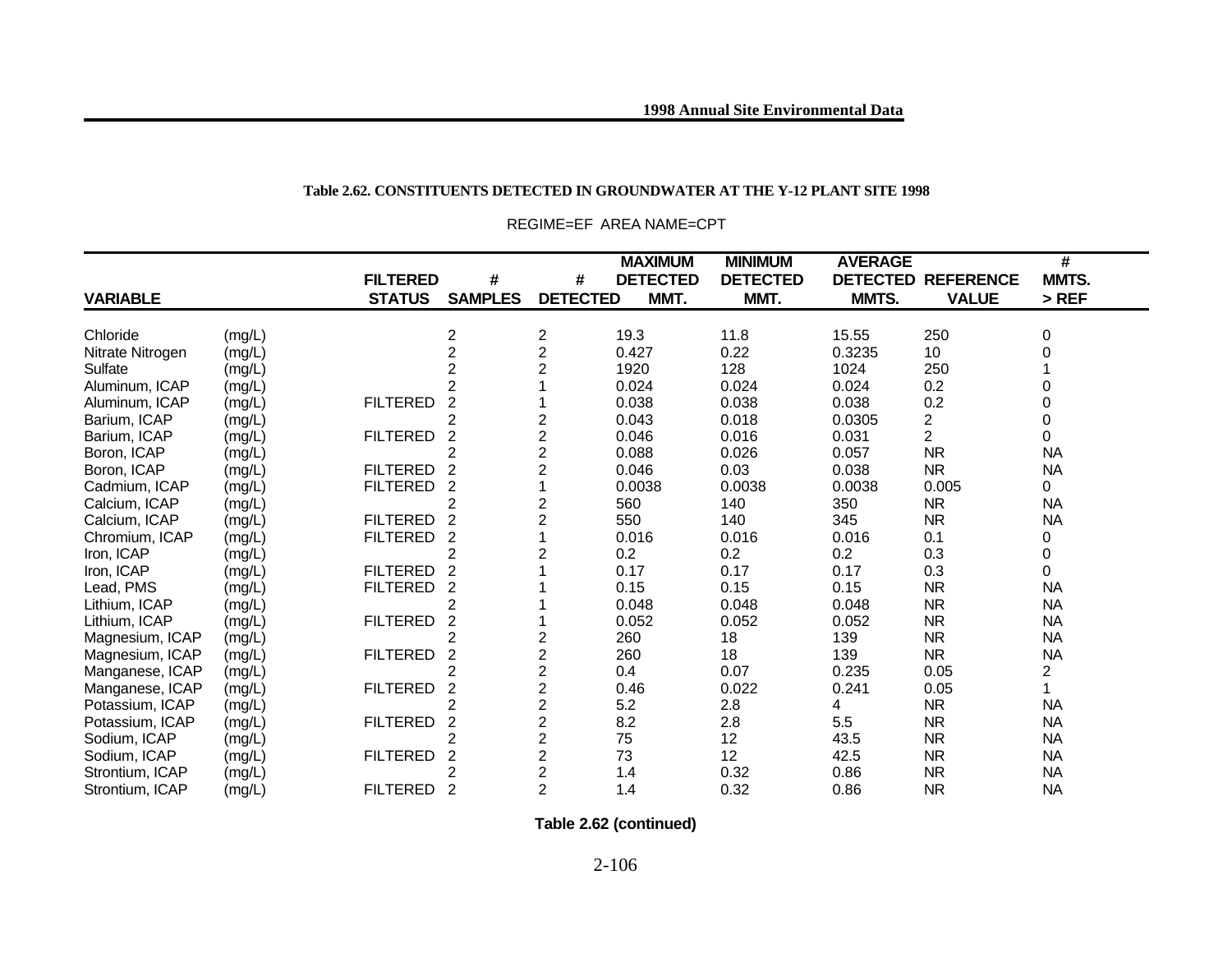|                                        |             |                 |                         |                  | <b>MAXIMUM</b>  | <b>MINIMUM</b>  | <b>AVERAGE</b> |                           | $\overline{\boldsymbol{r}}$ |
|----------------------------------------|-------------|-----------------|-------------------------|------------------|-----------------|-----------------|----------------|---------------------------|-----------------------------|
|                                        |             | <b>FILTERED</b> | #                       | #                | <b>DETECTED</b> | <b>DETECTED</b> |                | <b>DETECTED REFERENCE</b> | MMTS.                       |
| <b>VARIABLE</b>                        |             | <b>STATUS</b>   | <b>SAMPLES</b>          | <b>DETECTED</b>  | MMT.            | MMT.            | MMTS.          | <b>VALUE</b>              | $>$ REF                     |
|                                        |             |                 |                         |                  |                 |                 |                |                           |                             |
| Uranium, PMS                           | (mg/L)      |                 | 2                       | $\overline{c}$   | 0.0069          | 0.0009          | 0.0039         | <b>NR</b>                 | <b>NA</b>                   |
| Uranium, PMS                           | (mg/L)      | <b>FILTERED</b> | $\overline{2}$          | $\overline{2}$   | 0.0079          | 0.0008          | 0.00435        | <b>NR</b>                 | <b>NA</b>                   |
| Zinc, ICAP                             | (mg/L)      | <b>FILTERED</b> | 2                       |                  | 0.002           | 0.002           | 0.002          | 5                         | 0                           |
| Conductivity,<br>field measurement     | (umhos/cm)  |                 | $\overline{2}$          | <b>NA</b>        | 2940            | 729             | 1834.5         | <b>NR</b>                 | <b>NA</b>                   |
| Dissolved Oxygen,<br>field measurement | (ppm)       |                 | 2                       | <b>NA</b>        | 4.18            | 0.67            | 2.425          | ${\sf NR}$                | <b>NA</b>                   |
| pH, field measurement                  | (H)         |                 | $\overline{\mathbf{c}}$ | <b>NA</b>        | 6.84            | 6.82            | 6.83           | 6.5/8.5                   | 0                           |
| REDOX,<br>field measurement            | (mV)        |                 | $\overline{2}$          | <b>NA</b>        | 402             | 159             | 280.5          | <b>NR</b>                 | <b>NA</b>                   |
| <b>Static Water Level</b>              | $(t - toc)$ |                 | $\overline{\mathbf{c}}$ | <b>NA</b>        | $-11.56$        | $-13.22$        | $-12.39$       | <b>NR</b>                 | <b>NA</b>                   |
| Temperature,<br>field measurement      | (Deg C)     |                 | $\overline{2}$          | <b>NA</b>        | 16.2            | 14.4            | 15.3           | <b>NR</b>                 | <b>NA</b>                   |
| Alkalinity as HCO3                     | (mg/L)      |                 |                         | $\overline{c}$   | 446             | 300             | 373            | <b>NR</b>                 | <b>NA</b>                   |
| Conductivity                           | (umhos/cm)  |                 |                         | $\overline{c}$   | 3460            | 827             | 2143.5         | <b>NR</b>                 | <b>NA</b>                   |
| <b>Dissolved Solids</b>                | (mg/L)      |                 |                         | $\overline{c}$   | 3377            | 525             | 1951           | 500                       | 2                           |
| pH                                     | (Hq)        |                 | 2<br>2<br>2<br>2        | $\overline{c}$   | 6.97L           | 6.71L           | 6.84           | 6.5/8.5                   | 0                           |
| Turbidity                              | (NTU)       |                 | $\overline{c}$          | $\overline{2}$   | 1.81            | 1.69            | 1.75           | 1                         | $\overline{\mathbf{c}}$     |
| Uranium-234                            | (pCi/L)     |                 | $\overline{2}$          | $\overline{2}$   | 4.1             | 0.39            | 2.245          | 20                        | $\mathsf 0$                 |
| Uranium-235                            | (pCi/L)     |                 | $\overline{2}$          | $\overline{2}$   | 0.034           | 0               | 0.017          | 24                        | $\Omega$                    |
| Uranium-238                            | (pCi/L)     |                 | $\frac{2}{2}$           |                  | 2.4             | 0.3             | 1.35           | 24                        | 0                           |
| Strontium-89/90                        | (pCi/L)     |                 |                         | $\frac{2}{2}$    | 4.5             | 0.22            | 2.36           | 8                         | $\mathsf 0$                 |
| Technetium-99                          | (pCi/L)     |                 | $\overline{c}$          | $\boldsymbol{2}$ | 140             | 10              | 75             | 4000                      | $\mathsf 0$                 |
| Gross Alpha                            | (pCi/L)     |                 | $\overline{2}$          | $\boldsymbol{2}$ | $-0.36$         | $-1.5$          | $-0.93$        | 15f                       | 0                           |
| Gross Beta                             | (pCi/L)     |                 | $\overline{2}$          | $\overline{2}$   | 3.9             | $-28$           | $-12.05$       | 50 a                      | 0                           |
| 1,2-Dichloroethene(ug/L)<br>(Total)    |             |                 | $\overline{2}$          | $\mathbf{1}$     | 6               | 6               | 6              | NR b                      | <b>NA</b>                   |
| Acetone                                | (ug/L)      |                 | $\overline{\mathbf{c}}$ | 2                | 4 <sub>BJ</sub> | 3BJ             | 3.5            | <b>NR</b>                 | <b>NA</b>                   |
| cis-1,2-Dichloroethene                 | (ug/L)      |                 | $\overline{\mathbf{c}}$ |                  | 6               | 6               | 6              | 70                        | 0                           |
| Vinyl chloride                         | (ug/L)      |                 | $\overline{2}$          |                  | 1J              | 1 <sub>J</sub>  |                | $\overline{2}$            | 0                           |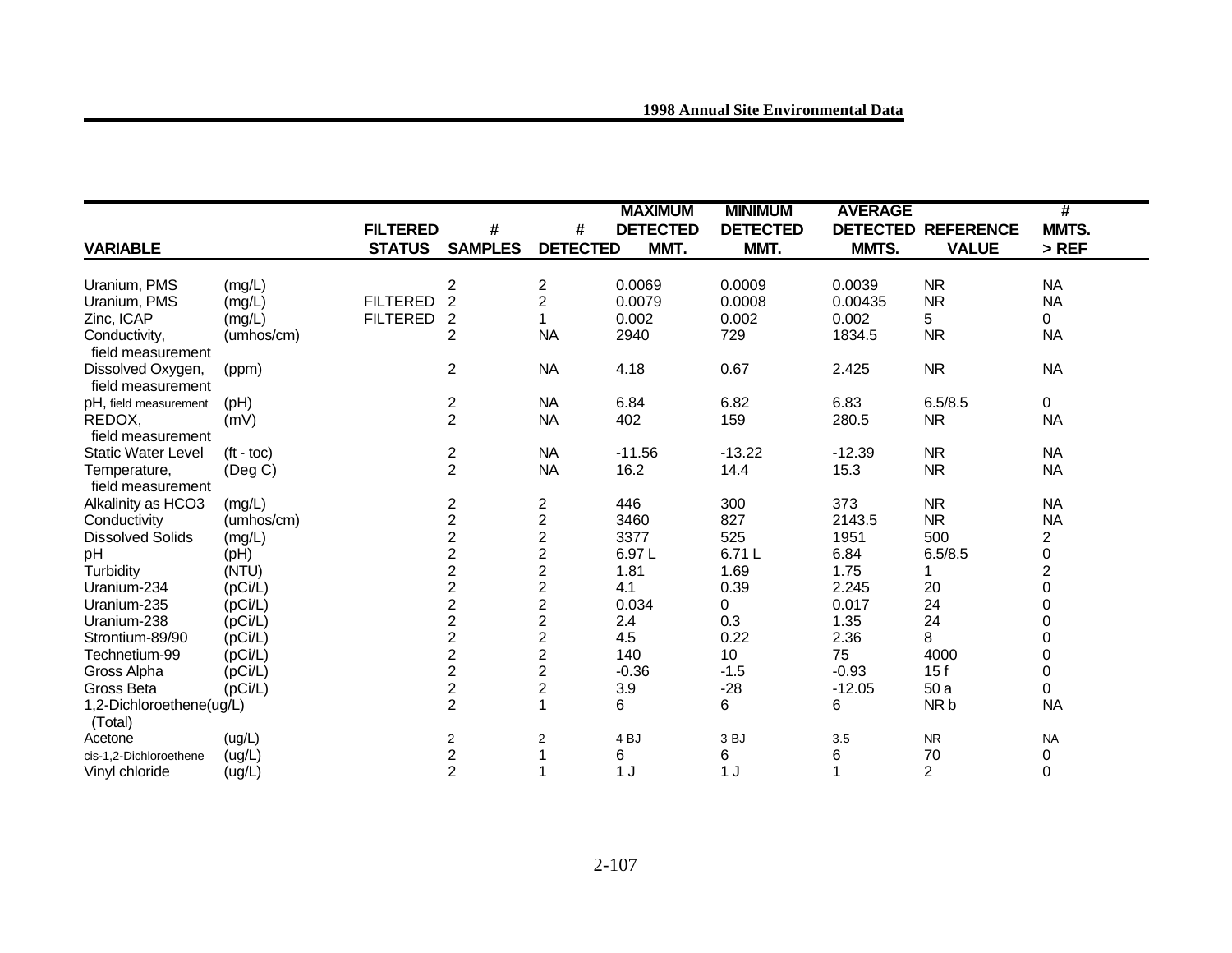#### **Table 2.63. CONSTITUENTS DETECTED IN GROUNDWATER AT THE Y-12 PLANT SITE 1998**

 **MAXIMUM MINIMUM AVERAGE # FILTERED # # DETECTED DETECTED DETECTED REFERENCE MMTS.** VARIABLE **STATUS SAMPLES DETECTED MMT. MMT. MMTS. VALUE** Chloride (mg/L) 2 2 20.3 15.907 18.1035 250 0 Fluoride (mg/L) 2 2 0.29 0.2 0.245 2 0 Nitrate Nitrogen (mg/L) 2 2 0.41 0.324 0.367 10 0 Sulfate (mg/L) 2 2 21 19.117 20.0585 250 0 Barium, ICAP (mg/L) 2 2 0.0522 0.05 0.0511 2 0 Barium, ICAP (mg/L) FILTERED 2 2 0.0522 0.0508 0.0515 2 0 Boron, ICAP (mg/L) 2 2 0.122 0.114 0.118 NR NA Boron, ICAP (mg/L) FILTERED 2 2 0.128 0.113 0.1205 NR NA Cadmium, PMS (mg/L) 2 2 0.0078 0.0075 0.00765 0.005 2 Cadmium, PMS (mg/L) FILTERED 2 2 0.0045 0.0039 0.0042 0.005 0 Calcium, ICAP (mg/L) 2 2 107 101 104 NR NA Calcium, ICAP (mg/L) FILTERED 2 2 106 105 105.5 NR NA Iron, ICAP (mg/L) 2 2 0.632 0.469 0.5505 0.3 2 Iron, ICAP (mg/L) FILTERED 2 2 0.496 0.368 0.432 0.3 2 Magnesium, ICAP (mg/L) 2 2 8.9 8.29 8.595 NR NA Magnesium, ICAP (mg/L) FILTERED 2 2 8.73 8.58 8.655 NR NA Manganese, ICAP (mg/L) 2 2 1.61 1.51 1.56 0.05 2<br>Manganese. ICAP (mg/L) FILTERED 2 2 1.67 1.45 1.56 0.05 2 Manganese, ICAP (mg/L) FILTERED 2 2 1.67 1.45 1.56 0.05 Potassium, ICAP (mg/L) 2 2 3.69 3.33 3.51 NR NA Potassium, ICAP (mg/L) FILTERED 2 2 3.77 3.68 3.725 NR NA Sodium, ICAP (mg/L) 2 2 17.5 15.8 16.65 NR NA Sodium, ICAP (mg/L) FILTERED 2 2 17.6 16.6 17.1 NR NA Strontium, ICAP (mg/L) 2 2 0.197 0.182 0.1895 NR NA Strontium, ICAP (mg/L) FILTERED 2 2 0.193 0.19 0.1915 NR NA Conductivity, (umhos/cm) 2 NA 677 554 615.5 NR NA field measurement Dissolved Oxygen, (ppm) 2 NA 0.18 0.12 0.15 NR NA field measurement pH, field measurement (pH) 2 NA 6.7 6.53 6.615 6.5/8.5 0

REGIME=EF AREA NAME=Exit Pathway Monitoring Location E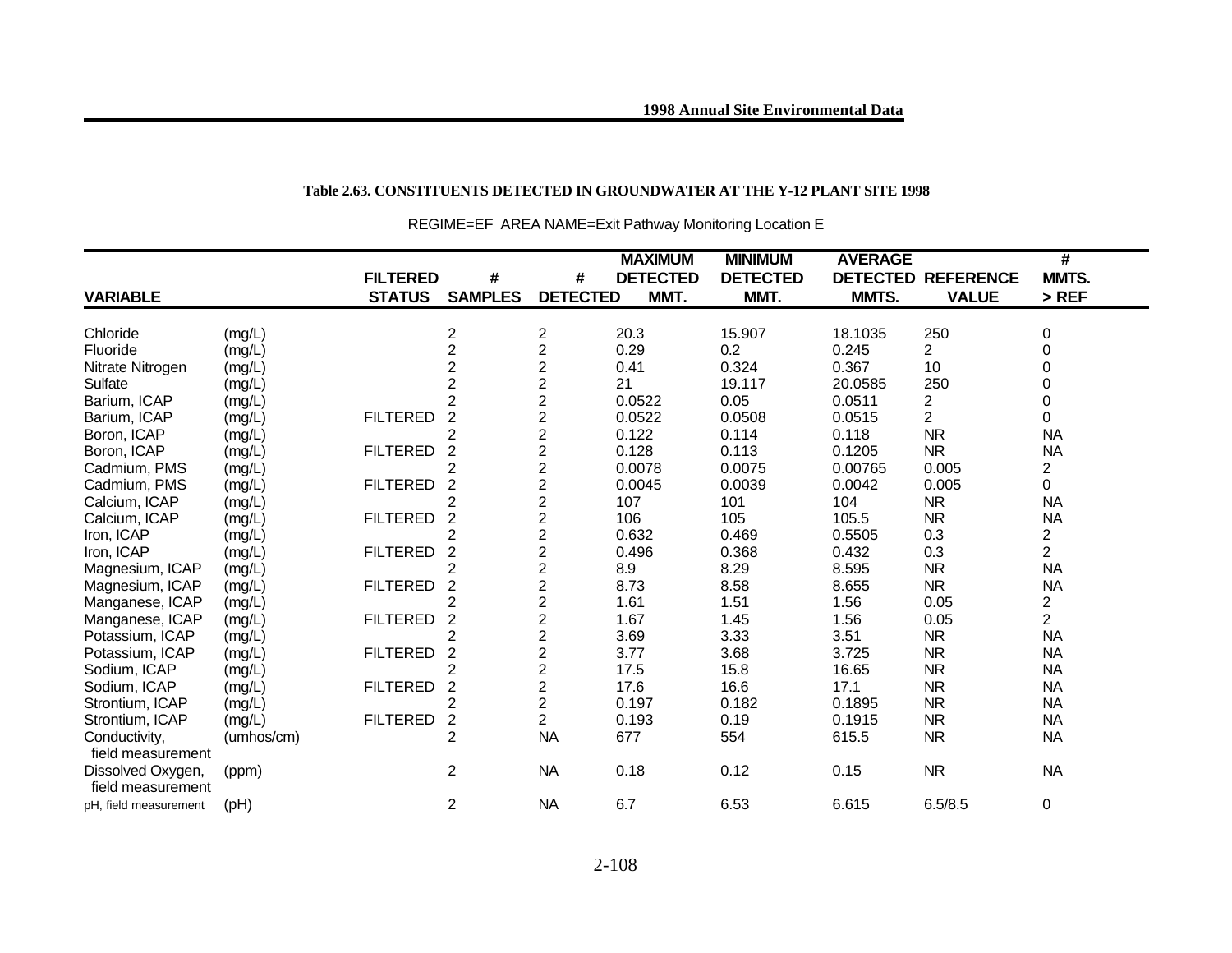| <b>VARIABLE</b>                   |              | <b>FILTERED</b><br><b>STATUS</b> | #<br><b>SAMPLES</b> | #<br><b>DETECTED</b>    | <b>MAXIMUM</b><br><b>DETECTED</b><br>MMT. | <b>MINIMUM</b><br><b>DETECTED</b><br>MMT. | <b>AVERAGE</b><br>MMTS. | <b>DETECTED REFERENCE</b><br><b>VALUE</b> | #<br>MMTS.<br>$>$ REF                      |
|-----------------------------------|--------------|----------------------------------|---------------------|-------------------------|-------------------------------------------|-------------------------------------------|-------------------------|-------------------------------------------|--------------------------------------------|
| REDOX,<br>field measurement       | (mV)         |                                  | $\overline{2}$      | <b>NA</b>               | 12                                        | $-83$                                     | $-35.5$                 | <b>NR</b>                                 | <b>NA</b>                                  |
| Static Water Level                | $(tt - toc)$ |                                  | $\overline{2}$      | <b>NA</b>               | $-13.5$                                   | $-16.59$                                  | $-15.045$               | <b>NR</b>                                 | <b>NA</b>                                  |
| Temperature,<br>field measurement | (Deg C)      |                                  | $\overline{2}$      | <b>NA</b>               | 17.8                                      | 17.3                                      | 17.55                   | <b>NR</b>                                 | <b>NA</b>                                  |
| Alkalinity as HCO3                | (mg/L)       |                                  | 2                   | $\overline{c}$          | 314                                       | 310                                       | 312                     | <b>NR</b>                                 | <b>NA</b>                                  |
| Conductivity                      | (umhos/cm)   |                                  |                     | $\overline{c}$          | 693                                       | 653                                       | 673                     | <b>NR</b>                                 | <b>NA</b>                                  |
| <b>Dissolved Solids</b>           | (mg/L)       |                                  |                     | 2                       | 371                                       | 332                                       | 351.5                   | 500                                       | 0                                          |
| pH                                | (PH)         |                                  |                     |                         | 7.49 L                                    | 6.79L                                     | 7.14                    | 6.5/8.5                                   | 0                                          |
| <b>Total Suspended Solids</b>     | (mg/L)       |                                  | 2                   |                         |                                           |                                           |                         | <b>NR</b>                                 | <b>NA</b>                                  |
| Turbidity                         | (NTU)        |                                  | 2                   |                         | 5.77                                      | 5.41                                      | 5.59                    |                                           | 2                                          |
| Gross Alpha                       | (pCi/L)      |                                  |                     | $\overline{c}$          | 0.86                                      | 0                                         | 0.43                    | 15f                                       | 0                                          |
| Gross Beta                        | (pCi/L)      |                                  | 2                   | 2                       | 5.5                                       | 1.9                                       | 3.7                     | 50 a                                      | 0                                          |
| 1,2-Dichloroethene<br>(Total)     | (ug/L)       |                                  | $\overline{2}$      | $\overline{2}$          | 23                                        | 15                                        | 19                      | NR b                                      | <b>NA</b>                                  |
| Acetone                           | (ug/L)       |                                  | 2                   |                         | 2BJ                                       | 2BJ                                       | $\overline{2}$          | <b>NR</b>                                 | <b>NA</b>                                  |
| cis-1,2-Dichloroethene            | (ug/L)       |                                  |                     | 2                       | 23                                        | 15                                        | 19                      | 70                                        | 0                                          |
| Tetrachloroethene                 | (ug/L)       |                                  | 2                   | 2                       | 19                                        | 11                                        | 15                      | 5                                         | $\begin{array}{c} 2 \\ 2 \\ 0 \end{array}$ |
| Trichloroethene                   | (ug/L)       |                                  | 2                   | $\overline{\mathbf{c}}$ | 16                                        | 8                                         | 12                      | 5                                         |                                            |
| Vinyl chloride                    | (ug/L)       |                                  | $\overline{2}$      | $\overline{2}$          | 2J                                        | 1 <sub>J</sub>                            | 1.5                     | $\overline{2}$                            |                                            |

# **Table 2.63 (continued)**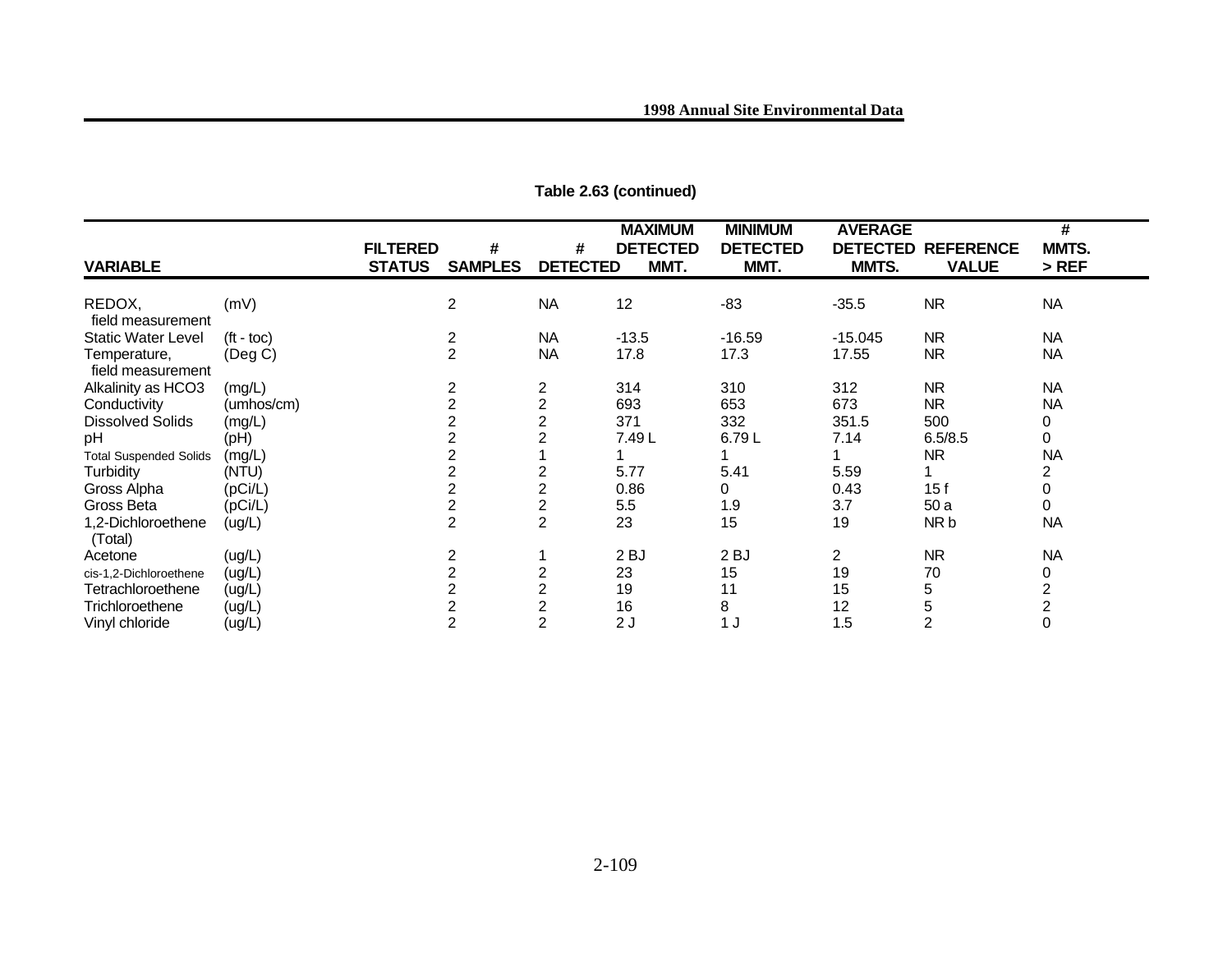### **Table 2.64. CONSTITUENTS DETECTED IN GROUNDWATER AT THE Y-12 PLANT SITE 1998**

REGIME=EF AREA NAME=Exit Pathway Monitoring Location I

|                  |        |                 |                |                 | <b>MAXIMUM</b>  | <b>MINIMUM</b>  | <b>AVERAGE</b> |                           | #              |
|------------------|--------|-----------------|----------------|-----------------|-----------------|-----------------|----------------|---------------------------|----------------|
|                  |        | <b>FILTERED</b> | #              | #               | <b>DETECTED</b> | <b>DETECTED</b> |                | <b>DETECTED REFERENCE</b> | MMTS.          |
| <b>VARIABLE</b>  |        | <b>STATUS</b>   | <b>SAMPLES</b> | <b>DETECTED</b> | MMT.            | MMT.            | MMTS.          | <b>VALUE</b>              | $>$ REF        |
| Chloride         | (mg/L) |                 | 4              | 4               | 44.1            | 12.8            | 22.9           | 250                       | 0              |
| Fluoride         | (mg/L) |                 |                | 3               | 0.18            | 0.11            | 0.153333       | $\overline{2}$            | 0              |
| Nitrate Nitrogen | (mg/L) |                 |                | 4               | 4.69            | 0.36            | 2.62325        | 10                        | 0              |
| Sulfate          | (mg/L) |                 |                |                 | 48.1            | 33.2            | 40.3           | 250                       |                |
| Aluminum, ICAP   | (mg/L) |                 |                |                 | 0.23            | 0.23            | 0.23           | 0.2                       |                |
| Barium, ICAP     | (mg/L) |                 |                | 4               | 0.12            | 0.0437          | 0.086925       | $\overline{2}$            | 0              |
| Barium, ICAP     | (mg/L) | <b>FILTERED</b> | 4              | 4               | 0.12            | 0.0418          | 0.0857         | $\overline{2}$            | $\Omega$       |
| Boron, ICAP      | (mg/L) |                 |                | $\overline{c}$  | 0.16            | 0.018           | 0.089          | <b>NR</b>                 | <b>NA</b>      |
| Boron, ICAP      | (mg/L) | <b>FILTERED</b> | 4              | $\overline{2}$  | 0.16            | 0.018           | 0.089          | <b>NR</b>                 | <b>NA</b>      |
| Cadmium, PMS     | (mg/L) | <b>FILTERED</b> | 2              |                 | 0.0032          | 0.0032          | 0.0032         | 0.005                     | 0              |
| Calcium, ICAP    | (mg/L) |                 |                | 4               | 90              | 44.6            | 64.325         | <b>NR</b>                 | <b>NA</b>      |
| Calcium, ICAP    | (mg/L) | <b>FILTERED</b> | 4              | 4               | 89              | 44.5            | 63.875         | <b>NR</b>                 | <b>NA</b>      |
| Iron, ICAP       | (mg/L) |                 |                | $\overline{2}$  | 0.25            | 0.0574          | 0.1537         | 0.3                       | 0              |
| Iron, ICAP       | (mg/L) | <b>FILTERED</b> | 4              |                 | 0.051           | 0.051           | 0.051          | 0.3                       | 0              |
| Lead, PMS        | (mg/L) |                 |                |                 | 0.0016          | 0.0016          | 0.0016         | <b>NR</b>                 | <b>NA</b>      |
| Lead, PMS        | (mg/L) | <b>FILTERED</b> | 4              |                 | 0.0013          | 0.0013          | 0.0013         | <b>NR</b>                 | <b>NA</b>      |
| Lithium, ICAP    | (mg/L) |                 |                |                 | 0.0088          | 0.0088          | 0.0088         | <b>NR</b>                 | <b>NA</b>      |
| Lithium, ICAP    | (mg/L) | <b>FILTERED</b> | 4              |                 | 0.0079          | 0.0079          | 0.0079         | <b>NR</b>                 | <b>NA</b>      |
| Magnesium, ICAP  | (mg/L) |                 |                |                 | 29              | 12.4            | 21.325         | <b>NR</b>                 | <b>NA</b>      |
| Magnesium, ICAP  | (mg/L) | <b>FILTERED</b> | 4              | 4               | 29              | 12.1            | 21.3           | <b>NR</b>                 | <b>NA</b>      |
| Manganese, ICAP  | (mg/L) |                 |                | 3               | 0.76            | 0.0039          | 0.3213         | 0.05                      | 2              |
| Manganese, ICAP  | (mg/L) | <b>FILTERED</b> | 4              | 3               | 0.1             | 0.0048          | 0.061933       | 0.05                      | $\overline{2}$ |
| Potassium, ICAP  | (mg/L) |                 |                | 4               | 4.3             | 2.23            | 3.2275         | <b>NR</b>                 | <b>NA</b>      |
| Potassium, ICAP  | (mg/L) | <b>FILTERED</b> | 4              | 4               | 4.3             | 2.02            | 3.2525         | <b>NR</b>                 | <b>NA</b>      |
| Sodium, ICAP     | (mg/L) |                 |                | 4               | 24              | 4.81            | 10.255         | <b>NR</b>                 | <b>NA</b>      |
| Sodium, ICAP     | (mg/L) | <b>FILTERED</b> | 4              | 4               | 24              | 4.85            | 10.225         | <b>NR</b>                 | <b>NA</b>      |
| Strontium, ICAP  | (mg/L) |                 |                | 4               | 0.41            | 0.12            | 0.29075        | <b>NR</b>                 | <b>NA</b>      |
| Strontium, ICAP  | (mg/L) | <b>FILTERED</b> | 4              | 4               | 0.42            | 0.118           | 0.2935         | <b>NR</b>                 | <b>NA</b>      |

**Table 2.64 (continued)**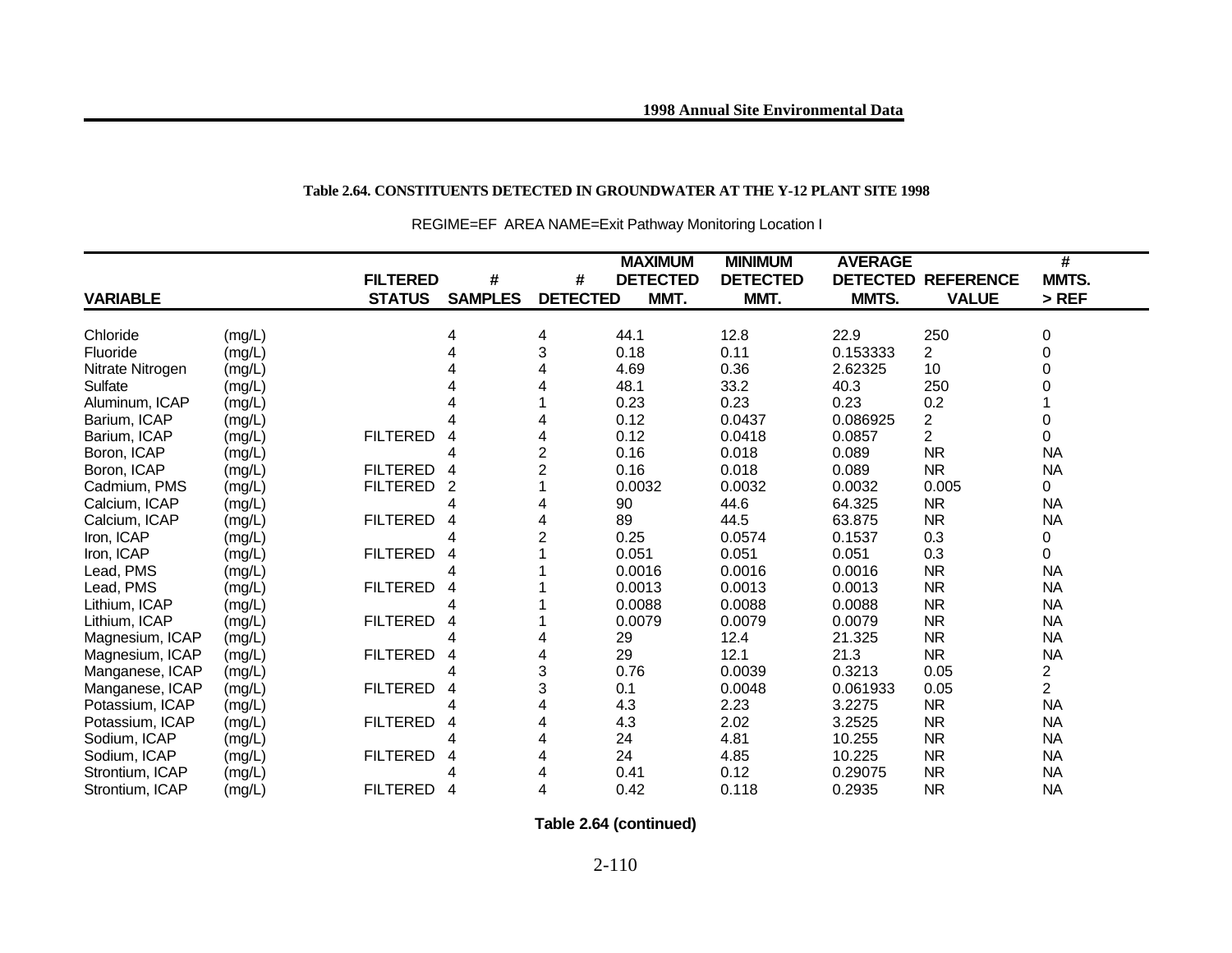|                                        |                    |                 |                |                 | <b>MAXIMUM</b>  | <b>MINIMUM</b>  | <b>AVERAGE</b> |                           | $\overline{\boldsymbol{r}}$ |
|----------------------------------------|--------------------|-----------------|----------------|-----------------|-----------------|-----------------|----------------|---------------------------|-----------------------------|
|                                        |                    | <b>FILTERED</b> | #              | #               | <b>DETECTED</b> | <b>DETECTED</b> |                | <b>DETECTED REFERENCE</b> | MMTS.                       |
| <b>VARIABLE</b>                        |                    | <b>STATUS</b>   | <b>SAMPLES</b> | <b>DETECTED</b> | MMT.            | MMT.            | MMTS.          | <b>VALUE</b>              | $>$ REF                     |
| Uranium, PMS                           | (mg/L)             |                 |                | 4               | 0.33            | 0.0022          | 0.095325       | <b>NR</b>                 | <b>NA</b>                   |
| Uranium, PMS                           | (mg/L)             | <b>FILTERED</b> | 4              | 4               | 0.32            | 0.0022          | 0.09305        | <b>NR</b>                 | <b>NA</b>                   |
| Zinc, ICAP                             | (mg/L)             | <b>FILTERED</b> | 4              |                 | 0.0029          | 0.0029          | 0.0029         | 5                         | 0                           |
| Conductivity,<br>field measurement     | (umhos/cm)         |                 | 4              | <b>NA</b>       | 548             | 405             | 449.25         | <b>NR</b>                 | <b>NA</b>                   |
| Dissolved Oxygen,<br>field measurement | (ppm)              |                 | 4              | <b>NA</b>       | 0.51            | 0.22            | 0.3425         | <b>NR</b>                 | <b>NA</b>                   |
| pH, field measurement                  | (PH)               |                 | 4              | <b>NA</b>       | 8.3             | 6.3             | 7.3225         | 6.5/8.5                   | 1                           |
| REDOX,<br>field measurement            | (mV)               |                 | 4              | <b>NA</b>       | 148             | 91              | 118.5          | <b>NR</b>                 | <b>NA</b>                   |
| <b>Static Water Level</b>              | $(t - \text{toc})$ |                 | 4              | <b>NA</b>       | $-10.59$        | $-14.2$         | $-12.415$      | <b>NR</b>                 | <b>NA</b>                   |
| Temperature,<br>field measurement      | (Deg C)            |                 | 4              | <b>NA</b>       | 19.2            | 13.6            | 16.6           | <b>NR</b>                 | <b>NA</b>                   |
| Alkalinity as HCO3                     | (mg/L)             |                 | 4              | 4               | 252             | 144             | 192            | <b>NR</b>                 | <b>NA</b>                   |
| Conductivity                           | (umhos/cm)         |                 |                | 4               | 658             | 476             | 531.25         | <b>NR</b>                 | <b>NA</b>                   |
| <b>Dissolved Solids</b>                | (mg/L)             |                 |                | 4               | 390             | 258             | 310.5          | 500                       | 0                           |
| pH                                     | (Hq)               |                 |                | 4               | 8.11L           | 7.2L            | 7.725          | 6.5/8.5                   | 0                           |
| <b>Total Suspended Solids</b>          | (mg/L)             |                 |                |                 | 3               | 3               | 3              | <b>NR</b>                 | <b>NA</b>                   |
| Turbidity                              | (NTU)              |                 | 4              | 4               | 6.52            | 0.293           | 3.32825        |                           | 3                           |
| Technetium-99                          | (pCi/L)            |                 |                | 4               | 4.7             | $-6.1$          | $-0.3$         | 4000                      | 0                           |
| Gross Alpha                            | (pCi/L)            |                 | 4              | 4               | 130             | 4               | 42             | 15f                       | $\overline{c}$              |
| Gross Beta                             | (pCi/L)            |                 |                | 4               | 35              | $-0.044$        | 11.014         | 50a                       | 0                           |
| 1,2-Dichloroethene<br>(Total)          | (ug/L)             |                 | 4              |                 | 79              | 79              | 79             | NR b                      | <b>NA</b>                   |
| Acetone                                | (ug/L)             |                 | 4              | $\overline{2}$  | 6J              | 2J              | 4              | <b>NR</b>                 | <b>NA</b>                   |
| Carbon tetrachloride                   | (ug/L)             |                 | 4              | 4               | 130             | 4 J             | 74             | 5                         | 3                           |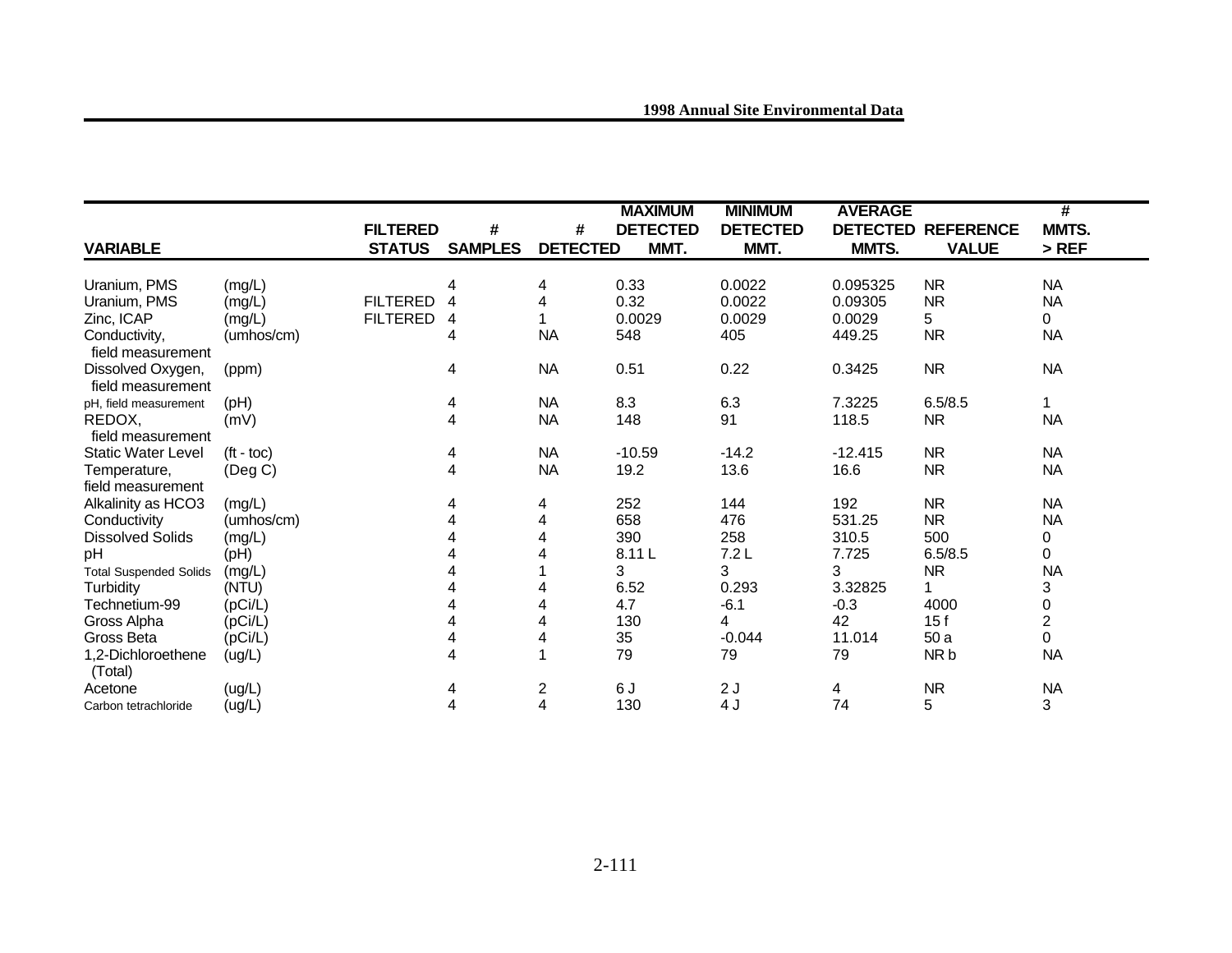| <b>VARIABLE</b>        |        | <b>FILTERED</b><br><b>STATUS</b> | #<br><b>SAMPLES</b> | #<br><b>DETECTED</b> | <b>MAXIMUM</b><br><b>DETECTED</b><br>MMT. | <b>MINIMUM</b><br><b>DETECTED</b><br>MMT. | <b>AVERAGE</b><br>MMTS. | <b>DETECTED REFERENCE</b><br><b>VALUE</b> | MMTS.<br>> REF |
|------------------------|--------|----------------------------------|---------------------|----------------------|-------------------------------------------|-------------------------------------------|-------------------------|-------------------------------------------|----------------|
| Chloroform             | (ug/L) |                                  |                     |                      | 150                                       |                                           | 100.3333                | 100 i                                     |                |
| cis-1,2-Dichloroethene | (ug/L) |                                  |                     |                      | 79                                        | 79                                        | 79                      | 70                                        |                |
| Tetrachloroethene      | (ug/L) |                                  |                     |                      | 35                                        |                                           | 16.66667                | 5                                         |                |
| Trichloroethene        | (ug/L) |                                  |                     |                      | 43                                        | 43                                        | 43                      |                                           |                |
| Vinyl chloride         | (ug/L) |                                  |                     |                      | ิง                                        | J                                         |                         |                                           |                |

# **Table 2.64 (continued)**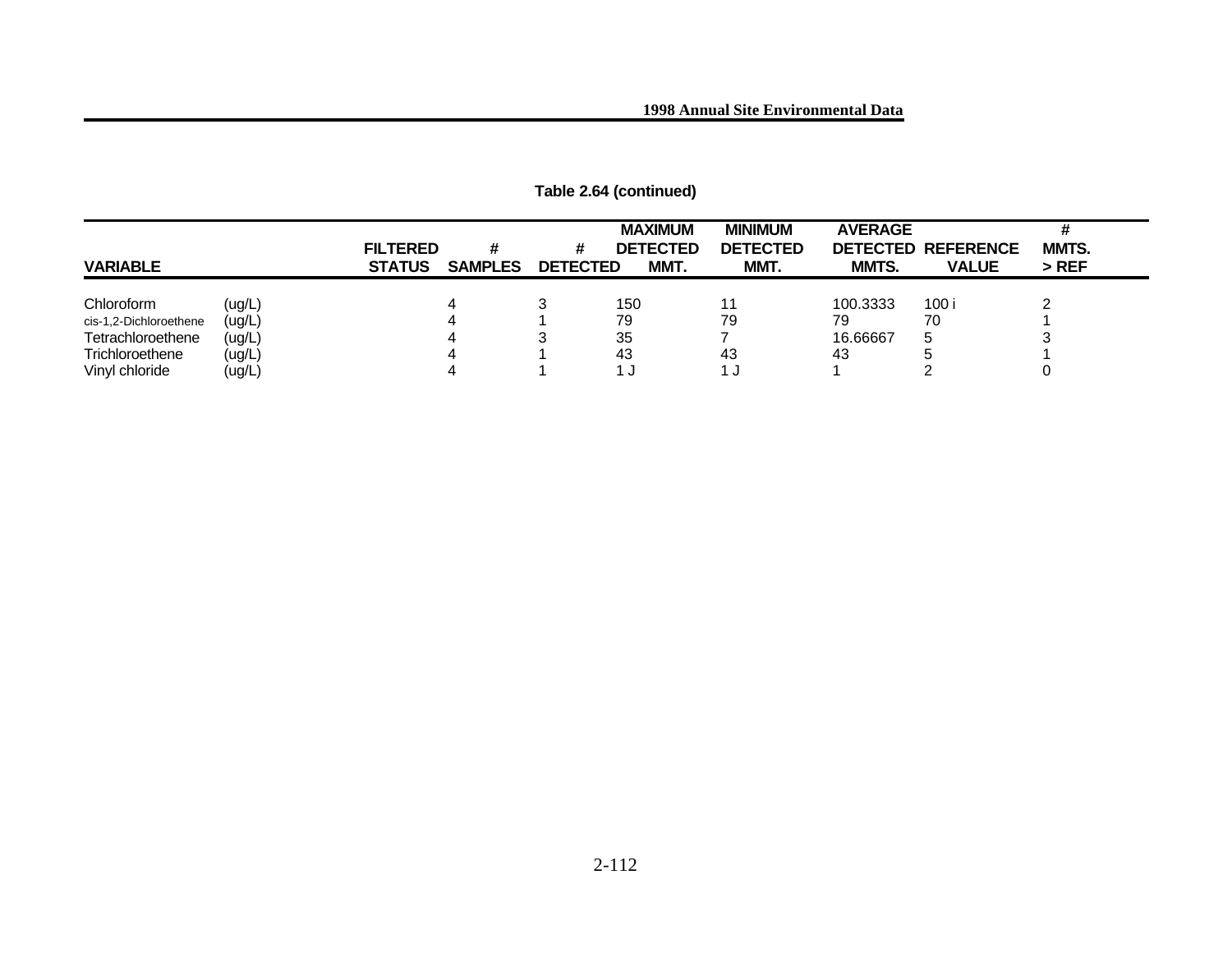### **Table 2.65. CONSTITUENTS DETECTED IN GROUNDWATER AT THE Y-12 PLANT SITE 1998**

REGIME=EF AREA NAME=Exit Pathway Monitoring Location J

|                                        |            |                 |                |                 | <b>MAXIMUM</b>  | <b>MINIMUM</b>  | <b>AVERAGE</b> |                           | #         |
|----------------------------------------|------------|-----------------|----------------|-----------------|-----------------|-----------------|----------------|---------------------------|-----------|
|                                        |            | <b>FILTERED</b> | #              | #               | <b>DETECTED</b> | <b>DETECTED</b> |                | <b>DETECTED REFERENCE</b> | MMTS.     |
| <b>VARIABLE</b>                        |            | <b>STATUS</b>   | <b>SAMPLES</b> | <b>DETECTED</b> | MMT.            | MMT.            | MMTS.          | <b>VALUE</b>              | $>$ REF   |
| Chloride                               | (mg/L)     |                 | 6              | 6               | 17.7            | 4.11            | 9.505          | 250                       | 0         |
| Fluoride                               | (mg/L)     |                 | 6              | 4               | 0.25            | 0.12            | 0.1775         | $\overline{2}$            | 0         |
| Nitrate Nitrogen                       | (mg/L)     |                 |                | 3               | 0.31            | 0.049           | 0.220333       | 10                        | 0         |
| Sulfate                                | (mg/L)     |                 | 6              | 6               | 24.1            | 7.9             | 18.03          | 250                       | 0         |
| Barium, ICAP                           | (mg/L)     |                 | 6              | 6               | 0.773           | 0.0199          | 0.381317       | $\overline{c}$            | 0         |
| Barium, ICAP                           | (mg/L)     | <b>FILTERED</b> | 6              | 6               | 0.748           | 0.0209          | 0.37465        | $\overline{2}$            | 0         |
| Boron, ICAP                            | (mg/L)     |                 | 6              |                 | 0.011           | 0.011           | 0.011          | <b>NR</b>                 | <b>NA</b> |
| Boron, ICAP                            | (mg/L)     | <b>FILTERED</b> | 6              |                 | 0.0072          | 0.0072          | 0.0072         | <b>NR</b>                 | <b>NA</b> |
| Calcium, ICAP                          | (mg/L)     |                 | 6              | 6               | 131             | 41.4            | 85.98333       | <b>NR</b>                 | <b>NA</b> |
| Calcium, ICAP                          | (mg/L)     | <b>FILTERED</b> | 6              | 6               | 130             | 42              | 85.7           | <b>NR</b>                 | <b>NA</b> |
| Iron, ICAP                             | (mg/L)     |                 |                | 5               | 0.39            | 0.061           | 0.276          | 0.3                       | 3         |
| Iron, ICAP                             | (mg/L)     | <b>FILTERED</b> | 6              | 3               | 0.283           | 0.0071          | 0.179033       | 0.3                       | 0         |
| Magnesium, ICAP                        | (mg/L)     |                 | 6              | 6               | 17              | 9.45            | 12.69833       | <b>NR</b>                 | <b>NA</b> |
| Magnesium, ICAP                        | (mg/L)     | <b>FILTERED</b> | 6              | 6               | 17.1            | 9.42            | 12.67          | <b>NR</b>                 | <b>NA</b> |
| Manganese, ICAP                        | (mg/L)     |                 |                | 6               | 0.539           | 0.018           | 0.1997         | 0.05                      |           |
| Manganese, ICAP                        | (mg/L)     | <b>FILTERED</b> | 6              | 6               | 0.53            | 0.0021          | 0.192967       | 0.05                      |           |
| Potassium, ICAP                        | (mg/L)     |                 |                | 6               | 4.83            | 2.13            | 3.126667       | <b>NR</b>                 | <b>NA</b> |
| Potassium, ICAP                        | (mg/L)     | <b>FILTERED</b> | 6              | 6               | 4.57            | 2.17            | 3.073333       | <b>NR</b>                 | <b>NA</b> |
| Sodium, ICAP                           | (mg/L)     |                 |                | 6               | 5.24            | 2.49            | 3.845          | <b>NR</b>                 | <b>NA</b> |
| Sodium, ICAP                           | (mg/L)     | <b>FILTERED</b> | 6              | 6               | 5.07            | 2.55            | 3.86           | <b>NR</b>                 | <b>NA</b> |
| Strontium, ICAP                        | (mg/L)     |                 |                | 6               | 0.683           | 0.0873          | 0.349883       | <b>NR</b>                 | <b>NA</b> |
| Strontium, ICAP                        | (mg/L)     | <b>FILTERED</b> | 6              | 6               | 0.661           | 0.089           | 0.345167       | <b>NR</b>                 | <b>NA</b> |
| Conductivity,<br>field measurement     | (umhos/cm) |                 | 6              | <b>NA</b>       | 672             | 280             | 474.3333       | <b>NR</b>                 | <b>NA</b> |
| Dissolved Oxygen,<br>field measurement | (ppm)      |                 | 6              | <b>NA</b>       | 7.66            | 0.13            | 2.236667       | <b>NR</b>                 | <b>NA</b> |
| pH, field measurement                  | (PH)       |                 | 6              | <b>NA</b>       | 7.9             | 7.1             | 7.41           | 6.5/8.5                   | 0         |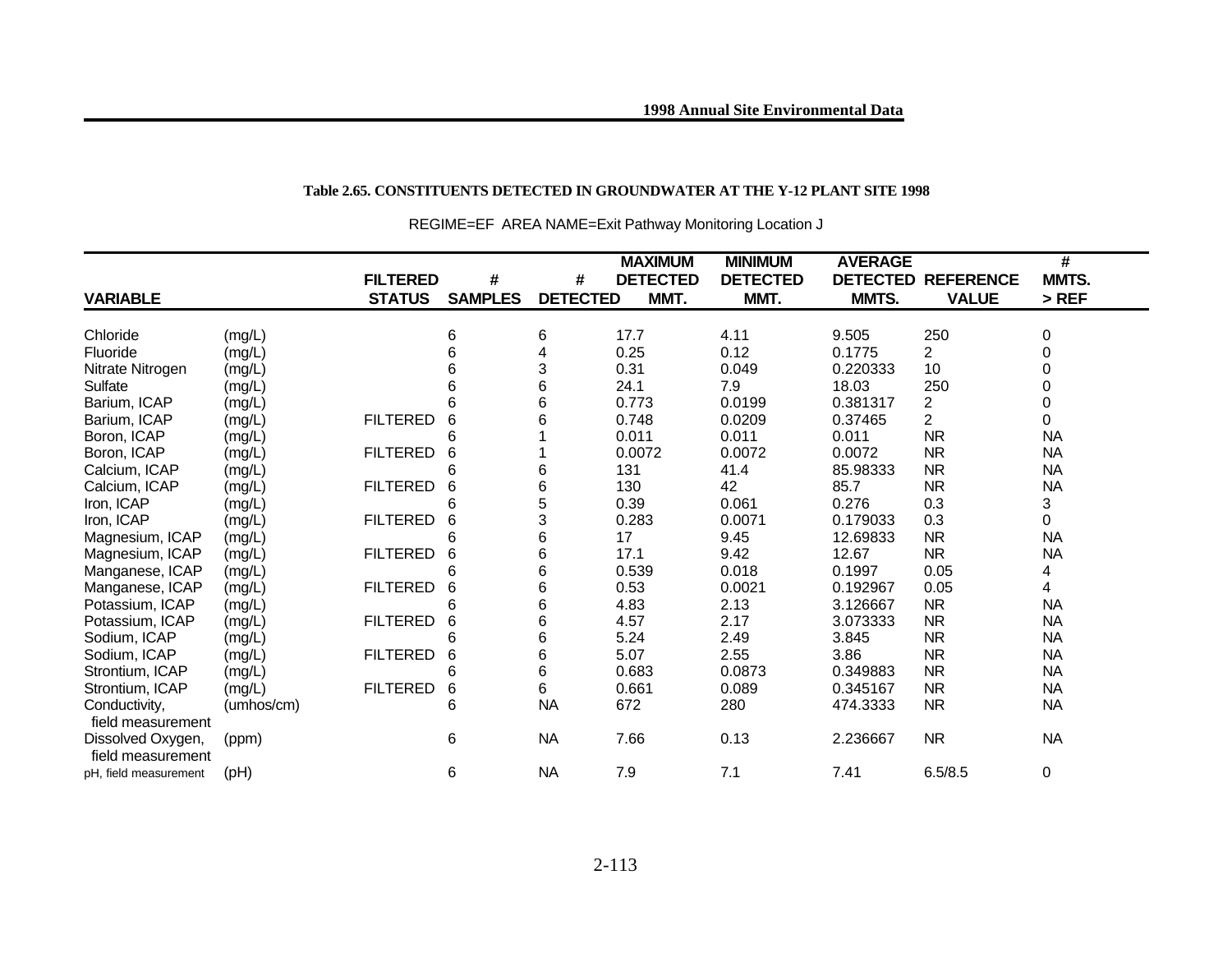|                                   |              |                 |                |                 | <b>MAXIMUM</b>  | <b>MINIMUM</b>  | <b>AVERAGE</b>  |                  | $\overline{\mathbf{t}}$ |
|-----------------------------------|--------------|-----------------|----------------|-----------------|-----------------|-----------------|-----------------|------------------|-------------------------|
|                                   |              | <b>FILTERED</b> | #              | #               | <b>DETECTED</b> | <b>DETECTED</b> | <b>DETECTED</b> | <b>REFERENCE</b> | MMTS.                   |
| <b>VARIABLE</b>                   |              | <b>STATUS</b>   | <b>SAMPLES</b> | <b>DETECTED</b> | MMT.            | MMT.            | MMTS.           | <b>VALUE</b>     | $>$ REF                 |
| REDOX,                            | (mV)         |                 | 6              | <b>NA</b>       | 149             | -53             | 43.5            | <b>NR</b>        | <b>NA</b>               |
| field measurement                 |              |                 |                |                 |                 |                 |                 |                  |                         |
| <b>Static Water Level</b>         | $(ft - toc)$ |                 | 6              | <b>NA</b>       | $-8.96$         | $-58.35$        | $-29.135$       | <b>NR</b>        | <b>NA</b>               |
| Temperature,<br>field measurement | (Deg C)      |                 | 6              | <b>NA</b>       | 19.2            | 9.9             | 14.91667        | <b>NR</b>        | <b>NA</b>               |
| Alkalinity as HCO3                | (mg/L)       |                 | 6              | 6               | 318             | 160             | 237.6667        | <b>NR</b>        | <b>NA</b>               |
| Conductivity                      | (umhos/cm)   |                 | 6              | 6               | 691             | 335             | 507.8333        | <b>NR</b>        | <b>NA</b>               |
| <b>Dissolved Solids</b>           | (mg/L)       |                 | 6              | 6               | 433             | 193             | 295.8333        | 500              |                         |
| pH                                | (Hq)         |                 | 6              | 6               | 7.92L           | 6.96L           | 7.488333        | 6.5/8.5          | 0                       |
| <b>Total Suspended Solids</b>     | (mg/L)       |                 | 6              | 2               |                 |                 |                 | <b>NR</b>        | <b>NA</b>               |
| Turbidity                         | (NTU)        |                 | 6              | 6               | 3.68            | 1.01            | 2.826667        |                  | 6                       |
| Technetium-99                     | (pCi/L)      |                 |                | 2               | 3.4             | $-2.6$          | 0.4             | 4000             |                         |
| Gross Alpha                       | (pCi/L)      |                 | 6              | 6               | 6.5             | $-1.3$          | 1.346667        | 15f              |                         |
| Gross Beta                        | (pCi/L)      |                 | 6              | 6               | 9.9             | 0.82            | 4.786667        | 50a              | 0                       |
| Acetone                           | (ug/L)       |                 | 6              | 3               | 12              | 2BJ             |                 | <b>NR</b>        | <b>NA</b>               |
| Carbon tetrachloride              | (ug/L)       |                 | 6              | 2               | 11              | 11              | 11              | 5                | 2                       |
| Chloroform                        | (ug/L)       |                 | 6              | 2               | 2 J             | 2J              |                 | 100 i            |                         |
| Tetrachloroethene                 | (ug/L)       |                 | 6              |                 | 1 J             | 1 J             |                 | 5                | 0                       |

### **Table 2.65 (continued)**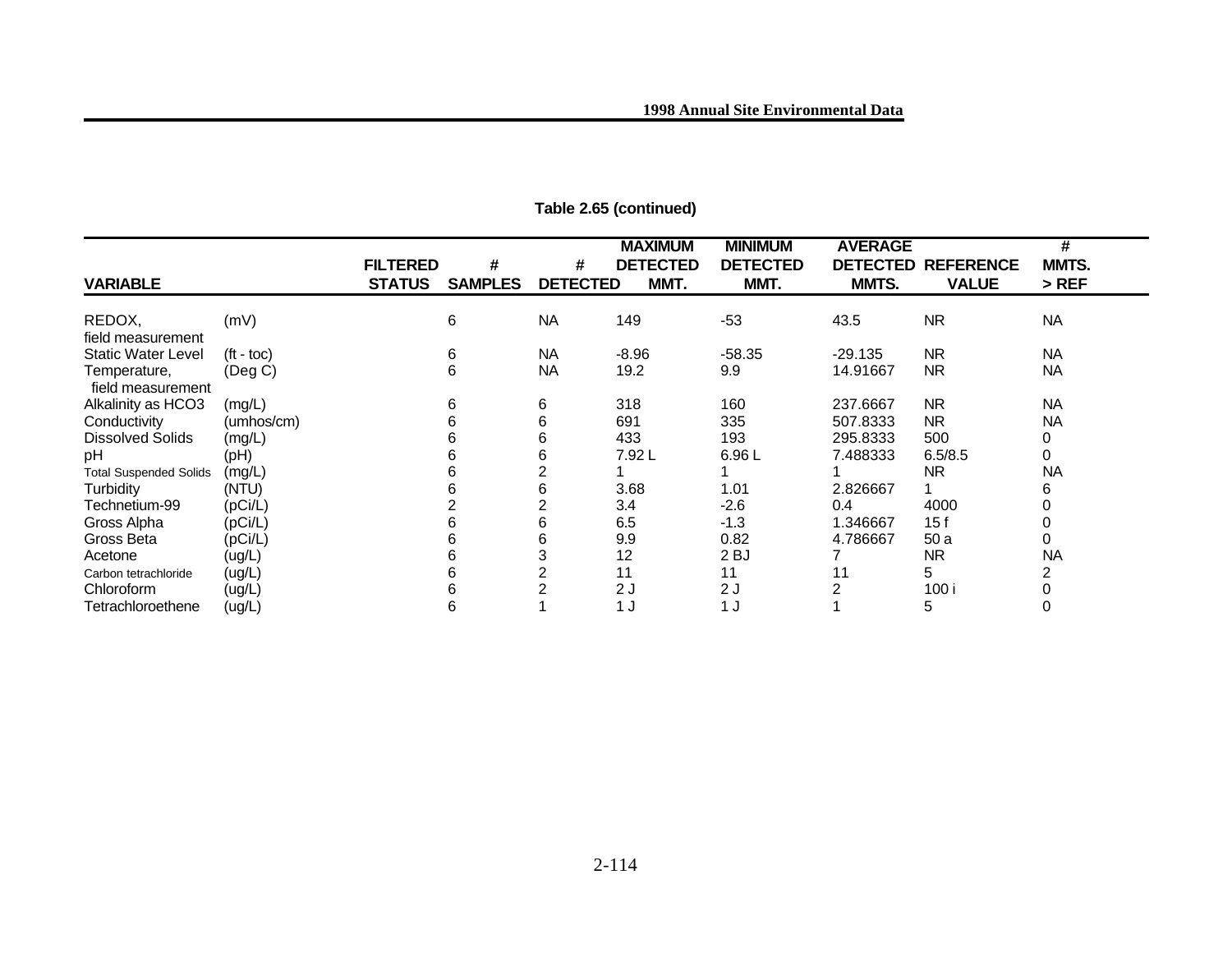### **Table 2.66. CONSTITUENTS DETECTED IN GROUNDWATER AT THE Y-12 PLANT SITE 1998**

REGIME=EF AREA NAME=Exit Pathway Scarboro Road/Pine Ridge

|                 |        |                 |                |                  | <b>MAXIMUM</b>  | <b>MINIMUM</b>  | <b>AVERAGE</b> |                           | #              |
|-----------------|--------|-----------------|----------------|------------------|-----------------|-----------------|----------------|---------------------------|----------------|
|                 |        | <b>FILTERED</b> | #              | #                | <b>DETECTED</b> | <b>DETECTED</b> |                | <b>DETECTED REFERENCE</b> | MMTS.          |
| <b>VARIABLE</b> |        | <b>STATUS</b>   | <b>SAMPLES</b> | <b>DETECTED</b>  | MMT.            | MMT.            | MMTS.          | <b>VALUE</b>              | $>$ REF        |
| Chloride        | (mg/L) |                 | 6              | 6                | 5.13            | 1.17            | 2.335          | 250                       | 0              |
| Fluoride        | (mg/L) |                 | 6              | 5                | 0.44            | 0.15            | 0.256          | $\overline{c}$            | 0              |
| Sulfate         | (mg/L) |                 | 6              | 6                | 123             | 16.8            | 80.45          | 250                       |                |
| Aluminum, ICAP  | (mg/L) |                 |                |                  | 0.268           | 0.268           | 0.268          | 0.2                       |                |
| Barium, ICAP    | (mg/L) |                 | 6              | 6                | 0.416           | 0.0441          | 0.1588         | $\overline{c}$            | 0              |
| Barium, ICAP    | (mg/L) | <b>FILTERED</b> | 6              | 6                | 0.402           | 0.0438          | 0.15725        | $\overline{2}$            | 0              |
| Boron, ICAP     | (mg/L) |                 |                | 4                | 0.24            | 0.128           | 0.1875         | <b>NR</b>                 | <b>NA</b>      |
| Boron, ICAP     | (mg/L) | <b>FILTERED</b> | 6              | 4                | 0.245           | 0.126           | 0.189          | <b>NR</b>                 | <b>NA</b>      |
| Cadmium, PMS    | (mg/L) |                 | 6              | $\boldsymbol{2}$ | 0.0035          | 0.0008          | 0.00215        | 0.005                     | 0              |
| Calcium, ICAP   | (mg/L) |                 | 6              | 6                | 85.1            | 51.8            | 68.1           | <b>NR</b>                 | <b>NA</b>      |
| Calcium, ICAP   | (mg/L) | <b>FILTERED</b> | 6              | 6                | 86.5            | 51.4            | 68.2           | <b>NR</b>                 | <b>NA</b>      |
| Cobalt, ICAP    | (mg/L) |                 | 6              |                  | 0.0307          | 0.0307          | 0.0307         | <b>NR</b>                 | <b>NA</b>      |
| Cobalt, ICAP    | (mg/L) | <b>FILTERED</b> | 6              |                  | 0.0338          | 0.0338          | 0.0338         | <b>NR</b>                 | <b>NA</b>      |
| Iron, ICAP      | (mg/L) |                 |                | 6                | 23.2            | 0.219           | 6.318833       | 0.3                       | 4              |
| Iron, ICAP      | (mg/L) | <b>FILTERED</b> | 6              | 6                | 21.1            | 0.216           | 5.541          | 0.3                       | 4              |
| Lead, PMS       | (mg/L) |                 | 6              | 3                | 0.0136          | 0.0015          | 0.005633       | <b>NR</b>                 | <b>NA</b>      |
| Lead, PMS       | (mg/L) | <b>FILTERED</b> | 6              |                  | 0.0008          | 0.0008          | 0.0008         | <b>NR</b>                 | <b>NA</b>      |
| Lithium, ICAP   | (mg/L) |                 |                | 4                | 0.0331          | 0.0305          | 0.031975       | <b>NR</b>                 | <b>NA</b>      |
| Lithium, ICAP   | (mg/L) | <b>FILTERED</b> | 6              | 4                | 0.0332          | 0.0303          | 0.0324         | <b>NR</b>                 | <b>NA</b>      |
| Magnesium, ICAP | (mg/L) |                 |                | 6                | 42.4 k          | 14              | 28.51667       | <b>NR</b>                 | <b>NA</b>      |
| Magnesium, ICAP | (mg/L) | <b>FILTERED</b> | 6              | 6                | 42.8            | 14.6            | 28.36667       | <b>NR</b>                 | <b>NA</b>      |
| Manganese, ICAP | (mg/L) |                 |                | 6                | 2.32            | 0.0131          | 0.673517       | 0.05                      | 2              |
| Manganese, ICAP | (mg/L) | <b>FILTERED</b> | 6              | 6                | 2.24            | 0.0123          | 0.67245        | 0.05                      | $\overline{2}$ |
| Potassium, ICAP | (mg/L) |                 |                | 6                | 6.3             | 3.08            | 4.141667       | <b>NR</b>                 | <b>NA</b>      |
| Potassium, ICAP | (mg/L) | <b>FILTERED</b> | 6              | 6                | 6.48            | 3.13            | 4.21           | <b>NR</b>                 | <b>NA</b>      |
| Sodium, ICAP    | (mg/L) |                 | 6              | 6                | 16.9            | 4.21            | 10.775         | <b>NR</b>                 | <b>NA</b>      |
| Sodium, ICAP    | (mg/L) | <b>FILTERED</b> | 6              | 6                | 16.9            | 4.21            | 10.815         | <b>NR</b>                 | <b>NA</b>      |
| Strontium, ICAP | (mg/L) |                 | 6              | 6                | 1.59            | 0.113           | 0.774333       | <b>NR</b>                 | <b>NA</b>      |

**Table 2.66 (continued)**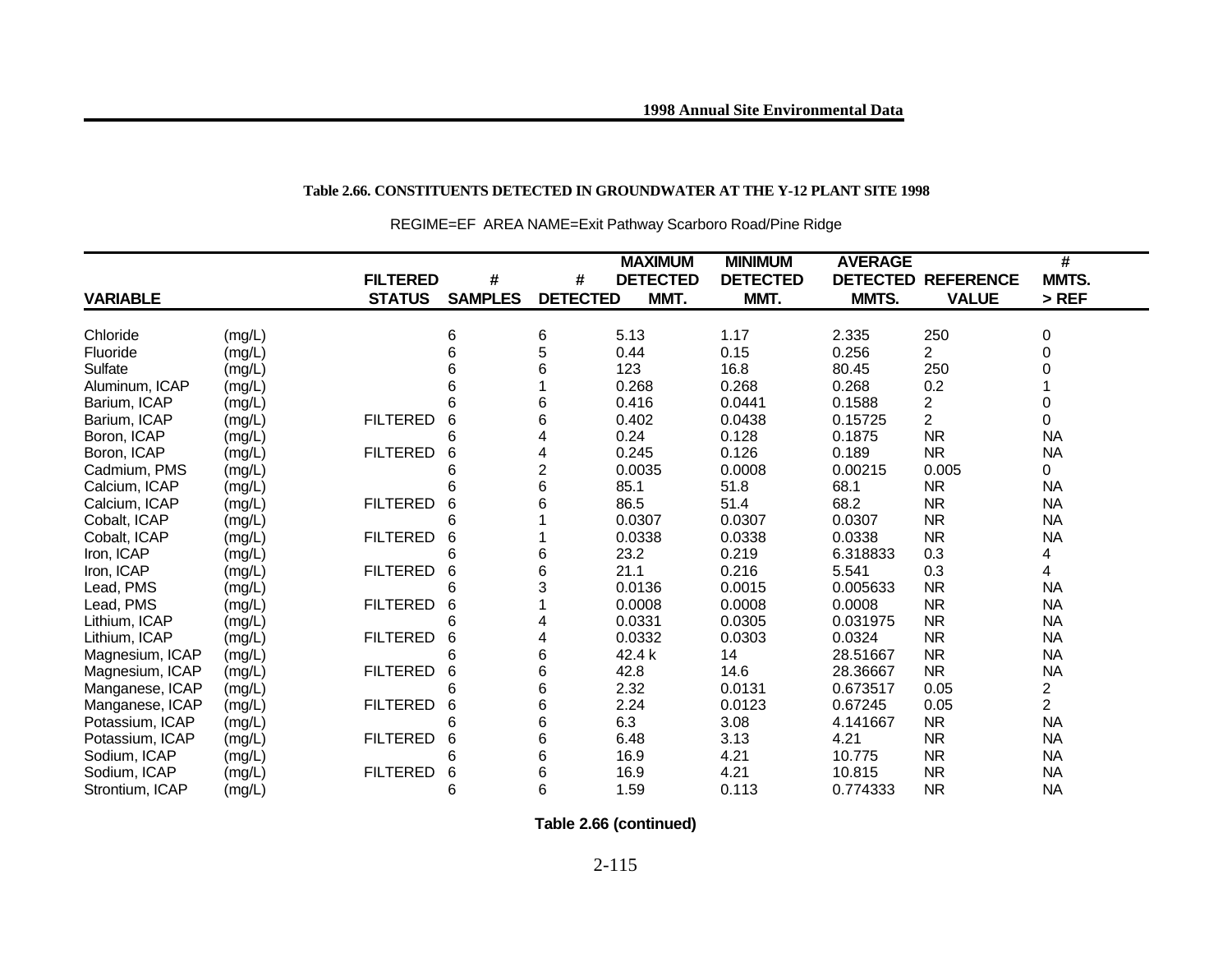|                                        |             |                 |                |                 | <b>MAXIMUM</b>  | <b>MINIMUM</b>  | <b>AVERAGE</b> |                           | #         |
|----------------------------------------|-------------|-----------------|----------------|-----------------|-----------------|-----------------|----------------|---------------------------|-----------|
|                                        |             | <b>FILTERED</b> | #              | #               | <b>DETECTED</b> | <b>DETECTED</b> |                | <b>DETECTED REFERENCE</b> | MMTS.     |
| <b>VARIABLE</b>                        |             | <b>STATUS</b>   | <b>SAMPLES</b> | <b>DETECTED</b> | MMT.            | MMT.            | MMTS.          | <b>VALUE</b>              | $>$ REF   |
|                                        |             |                 |                |                 |                 |                 |                |                           |           |
| Strontium, ICAP                        | (mg/L)      | FILTERED 6      |                | 6               | 1.62            | 0.117           | 0.774667       | <b>NR</b>                 | <b>NA</b> |
| Uranium, PMS                           | (mg/L)      | <b>FILTERED</b> | 6              |                 | 0.0005          | 0.0005          | 0.0005         | <b>NR</b>                 | <b>NA</b> |
| Zinc, ICAP                             | (mg/L)      |                 | 6              | 2               | 6.95            | 3.06            | 5.005          | 5                         |           |
| Zinc, ICAP                             | (mg/L)      | <b>FILTERED</b> | 6              | $\overline{2}$  | 2.13            | 1.83            | 1.98           | 5                         | 0         |
| Conductivity,<br>field measurement     | (umhos/cm)  |                 | 6              | <b>NA</b>       | 643             | 451             | 560            | <b>NR</b>                 | <b>NA</b> |
| Dissolved Oxygen,<br>field measurement | (ppm)       |                 | 6              | <b>NA</b>       | 1.22            | 0.26            | 0.675          | <b>NR</b>                 | <b>NA</b> |
| pH, field measurement                  | (Hq)        |                 | 6              | <b>NA</b>       | 7.89            | 6.59            | 7.301667       | 6.5/8.5                   | 0         |
| REDOX,<br>field measurement            | (mV)        |                 | 6              | <b>NA</b>       | $-13$           | $-133$          | -68.8333       | <b>NR</b>                 | <b>NA</b> |
| <b>Static Water Level</b>              | $(t - toc)$ |                 | 6              | <b>NA</b>       | 0               | $-12.77$        | $-4.14667$     | <b>NR</b>                 | <b>NA</b> |
| Temperature,<br>field measurement      | (Deg C)     |                 | 6              | <b>NA</b>       | 18.1            | 12.9            | 15.43333       | <b>NR</b>                 | <b>NA</b> |
| Alkalinity as HCO3                     | (mg/L)      |                 | 6              | 6               | 272             | 170             | 227.3333       | <b>NR</b>                 | <b>NA</b> |
| Conductivity                           | (umhos/cm)  |                 | 6              | 6               | 654             | 440             | 574.3333       | <b>NR</b>                 | <b>NA</b> |
| <b>Dissolved Solids</b>                | (mg/L)      |                 | 6              | 6               | 424             | 241             | 346.5          | 500                       | 0         |
| pH                                     | (pH)        |                 | 6              | 6               | 7.83L           | 6.72L           | 7.32           | 6.5/8.5                   | 0         |
| <b>Total Suspended Solids</b>          | (mg/L)      |                 | 6              | 5               | 35              |                 | 12.8           | <b>NR</b>                 | <b>NA</b> |
| Turbidity                              | (NTU)       |                 | 6              | 6               | 221             | 2.26            | 48.07667       |                           | 6         |
| Gross Alpha                            | (pCi/L)     |                 | 6              | 6               | 4.9             | $-0.094$        | 2.334333       | 15f                       |           |
| Gross Beta                             | (pCi/L)     |                 | 6              | 6               | 8.9             | 2.1             | 4.85           | 50a                       | 0         |
| Acetone                                | (ug/L)      |                 | 6              | $\overline{2}$  | 9J              | 4 <sub>BJ</sub> | 6.5            | <b>NR</b>                 | <b>NA</b> |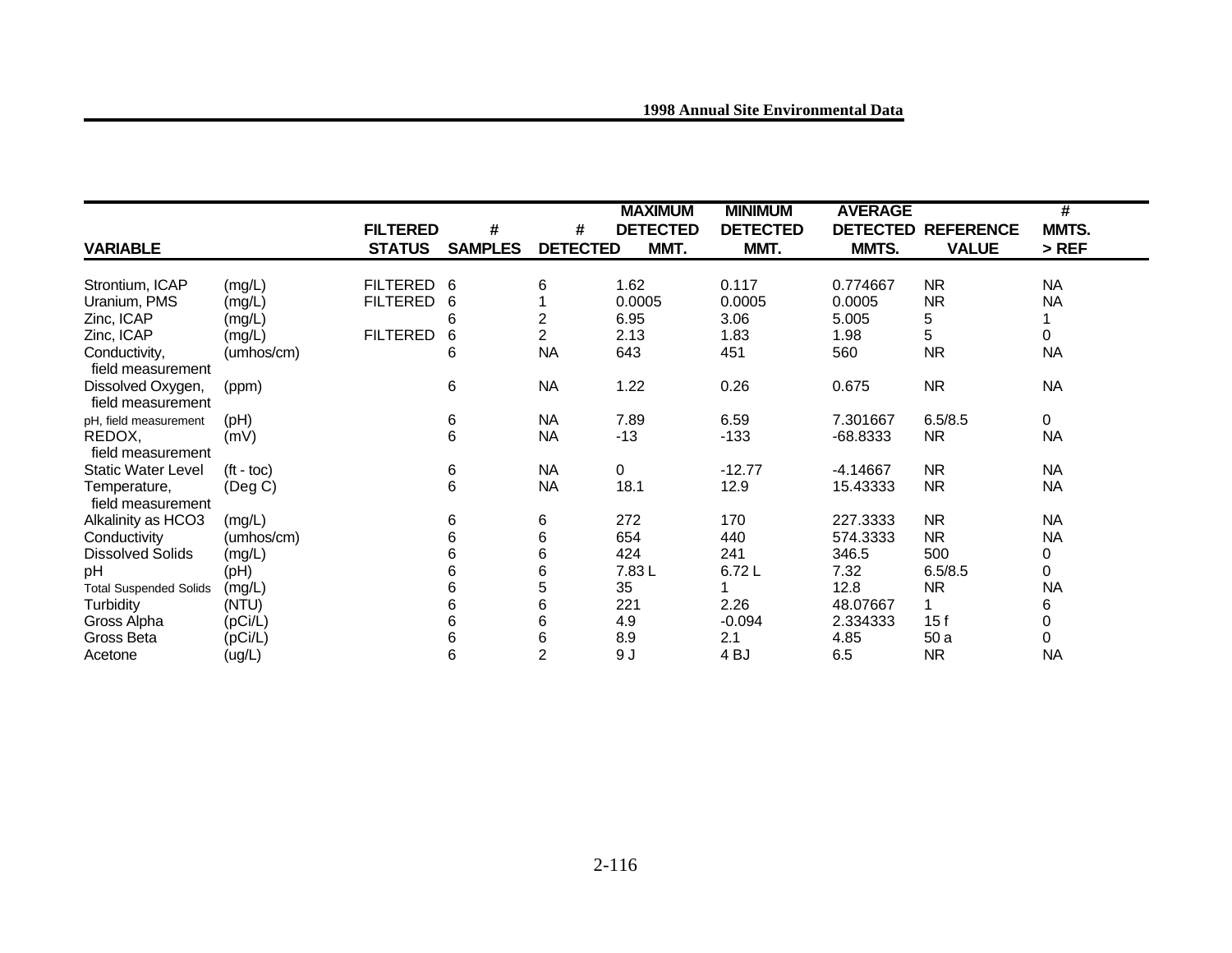### **Table 2.67. CONSTITUENTS DETECTED IN GROUNDWATER AT THE Y-12 PLANT SITE 1998**

|                  |        |                 |                |                         | <b>MAXIMUM</b>  | <b>MINIMUM</b>  | <b>AVERAGE</b> |                           | #         |
|------------------|--------|-----------------|----------------|-------------------------|-----------------|-----------------|----------------|---------------------------|-----------|
|                  |        | <b>FILTERED</b> | #              | #                       | <b>DETECTED</b> | <b>DETECTED</b> |                | <b>DETECTED REFERENCE</b> | MMTS.     |
| <b>VARIABLE</b>  |        | <b>STATUS</b>   | <b>SAMPLES</b> | <b>DETECTED</b>         | MMT.            | MMT.            | MMTS.          | <b>VALUE</b>              | $>$ REF   |
| Chloride         | (mg/L) |                 | 2              | $\overline{\mathbf{c}}$ | 15.1            | 11.2            | 13.15          | 250                       | 0         |
| Fluoride         | (mg/L) |                 | $\overline{c}$ | $\boldsymbol{2}$        | 0.73            | 0.34            | 0.535          | $\overline{2}$            | 0         |
| Nitrate Nitrogen | (mg/L) |                 | 2              | $\boldsymbol{2}$        | 4.84            | 2.79            | 3.815          | 10                        | 0         |
| Sulfate          | (mg/L) |                 | $\overline{2}$ | $\overline{2}$          | 40.6            | 32.8            | 36.7           | 250                       | 0         |
| Antimony, PMS    | (mg/L) | <b>FILTERED</b> | $\overline{c}$ |                         | 0.0007          | 0.0007          | 0.0007         | 0.006                     | 0         |
| Barium, ICAP     | (mg/L) |                 | 2              | $\overline{2}$          | 0.0537          | 0.0502          | 0.05195        | $\overline{2}$            | 0         |
| Barium, ICAP     | (mg/L) | <b>FILTERED</b> | 2              | $\overline{2}$          | 0.0524          | 0.0497          | 0.05105        | $\overline{2}$            | $\Omega$  |
| Boron, ICAP      | (mg/L) |                 |                |                         | 0.108           | 0.108           | 0.108          | <b>NR</b>                 | <b>NA</b> |
| Boron, ICAP      | (mg/L) | <b>FILTERED</b> | $\overline{2}$ |                         | 0.112           | 0.112           | 0.112          | <b>NR</b>                 | <b>NA</b> |
| Calcium, ICAP    | (mg/L) |                 | 2              | $\overline{2}$          | 53.2            | 52.4 k          | 52.8           | <b>NR</b>                 | <b>NA</b> |
| Calcium, ICAP    | (mg/L) | <b>FILTERED</b> | $\overline{2}$ | $\overline{2}$          | 53.1            | 52.6            | 52.85          | <b>NR</b>                 | <b>NA</b> |
| Iron, ICAP       | (mg/L) |                 | $\overline{2}$ | $\overline{2}$          | 0.157           | 0.123           | 0.14           | 0.3                       | 0         |
| Iron, ICAP       | (mg/L) | <b>FILTERED</b> | 2              |                         | 0.23            | 0.23            | 0.23           | 0.3                       | 0         |
| Lithium, ICAP    | (mg/L) |                 |                | $\overline{c}$          | 0.0381          | 0.0336          | 0.03585        | <b>NR</b>                 | <b>NA</b> |
| Lithium, ICAP    | (mg/L) | <b>FILTERED</b> | 2              | $\boldsymbol{2}$        | 0.0366          | 0.0346          | 0.0356         | <b>NR</b>                 | <b>NA</b> |
| Magnesium, ICAP  | (mg/L) |                 | 2              | $\boldsymbol{2}$        | 11.9            | 9.62k           | 10.76          | <b>NR</b>                 | <b>NA</b> |
| Magnesium, ICAP  | (mg/L) | <b>FILTERED</b> | 2              | $\boldsymbol{2}$        | 11.7            | 9.79            | 10.745         | <b>NR</b>                 | <b>NA</b> |
| Manganese, ICAP  | (mg/L) |                 |                | $\boldsymbol{2}$        | 0.0236          | 0.0209          | 0.02225        | 0.05                      | 0         |
| Manganese, ICAP  | (mg/L) | <b>FILTERED</b> | 2              | $\overline{2}$          | 0.0185          | 0.0173          | 0.0179         | 0.05                      | 0         |
| Mercury, CVAA    | (mg/L) |                 | 2              | $\boldsymbol{2}$        | 0.000521        | 0.0003          | 0.000411       | 0.002                     | 0         |
| Potassium, ICAP  | (mg/L) |                 | 2              | $\boldsymbol{2}$        | 2.77            | 2.33            | 2.55           | <b>NR</b>                 | <b>NA</b> |
| Potassium, ICAP  | (mg/L) | <b>FILTERED</b> | 2              | $\sqrt{2}$              | 2.58            | 2.25            | 2.415          | <b>NR</b>                 | <b>NA</b> |
| Sodium, ICAP     | (mg/L) |                 | 2              | $\overline{c}$          | 12.5            | 8.19 k          | 10.345         | <b>NR</b>                 | <b>NA</b> |
| Sodium, ICAP     | (mg/L) | <b>FILTERED</b> | 2              | $\overline{2}$          | 12.4            | 8.37            | 10.385         | <b>NR</b>                 | <b>NA</b> |
| Strontium, ICAP  | (mg/L) |                 |                | $\overline{c}$          | 0.134           | 0.128           | 0.131          | <b>NR</b>                 | <b>NA</b> |
| Strontium, ICAP  | (mg/L) | <b>FILTERED</b> | 2              | $\overline{2}$          | 0.134           | 0.13            | 0.132          | <b>NR</b>                 | <b>NA</b> |
| Uranium, PMS     | (mg/L) |                 |                | $\boldsymbol{2}$        | 0.0335          | 0.0197          | 0.0266         | <b>NR</b>                 | <b>NA</b> |
| Uranium, PMS     | (mg/L) | <b>FILTERED</b> | $\overline{2}$ | $\overline{2}$          | 0.0326          | 0.0206          | 0.0266         | <b>NR</b>                 | <b>NA</b> |

**Table 2.67 (continued)**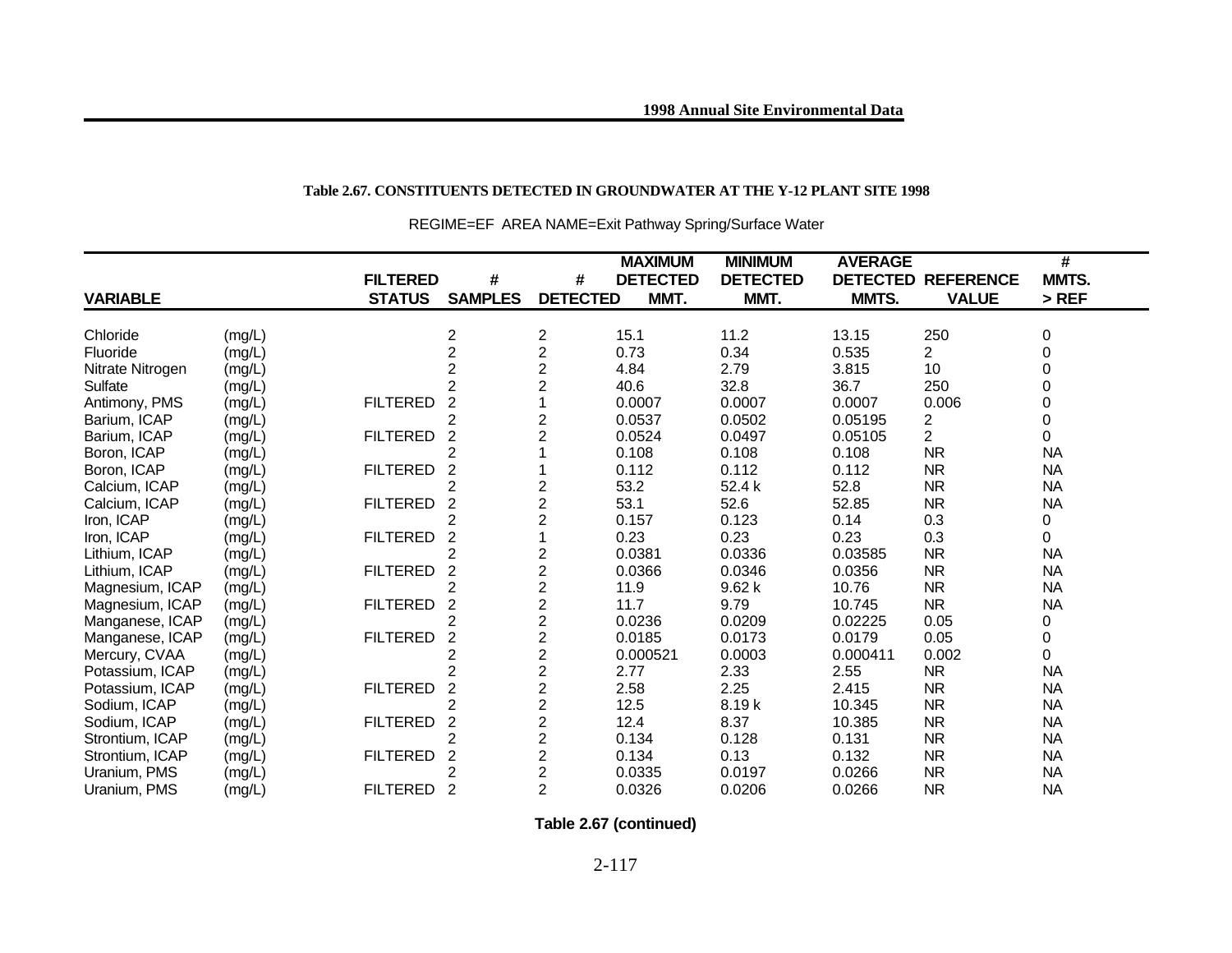|                                        |            |                 |                         |                  | <b>MAXIMUM</b>  | <b>MINIMUM</b>  | <b>AVERAGE</b>  |                  | $\overline{\boldsymbol{r}}$ |
|----------------------------------------|------------|-----------------|-------------------------|------------------|-----------------|-----------------|-----------------|------------------|-----------------------------|
|                                        |            | <b>FILTERED</b> | #                       | #                | <b>DETECTED</b> | <b>DETECTED</b> | <b>DETECTED</b> | <b>REFERENCE</b> | MMTS.                       |
| <b>VARIABLE</b>                        |            | <b>STATUS</b>   | <b>SAMPLES</b>          | <b>DETECTED</b>  | MMT.            | MMT.            | MMTS.           | <b>VALUE</b>     | $>$ REF                     |
| Zinc, ICAP                             | (mg/L)     | <b>FILTERED</b> | 2                       |                  | 0.111           | 0.111           | 0.111           | 5                | 0                           |
| Conductivity,<br>field measurement     | (umhos/cm) |                 | 2                       | <b>NA</b>        | 368             | 300             | 334             | <b>NR</b>        | <b>NA</b>                   |
| Dissolved Oxygen,<br>field measurement | (ppm)      |                 | 2                       | <b>NA</b>        | 7.96            | 7.84            | 7.9             | <b>NR</b>        | <b>NA</b>                   |
| pH, field measurement                  | (Hq)       |                 | $\overline{c}$          | <b>NA</b>        | 8.2             | 7.22            | 7.71            | 6.5/8.5          | 0                           |
| REDOX,<br>field measurement            | (mV)       |                 | $\overline{2}$          | <b>NA</b>        | 226             | 91              | 158.5           | <b>NR</b>        | <b>NA</b>                   |
| Temperature,<br>field measurement      | (Deg C)    |                 | $\overline{2}$          | <b>NA</b>        | 22.8            | 14.6            | 18.7            | <b>NR</b>        | <b>NA</b>                   |
| Alkalini ty as HCO3                    | (mg/L)     |                 | 2                       | 2                | 130             | 120             | 125             | <b>NR</b>        | <b>NA</b>                   |
| Conductivity                           | (umhos/cm) |                 | 2                       | $\boldsymbol{2}$ | 401 X           | 376             | 388.5           | <b>NR</b>        | <b>NA</b>                   |
| <b>Dissolved Solids</b>                | (mg/L)     |                 | 2                       | $\overline{c}$   | 237             | 217             | 227             | 500              | 0                           |
| pH                                     | (pH)       |                 | $\overline{c}$          | $\overline{2}$   | 8.19L           | 7.48L           | 7.835           | 6.5/8.5          | 0                           |
| <b>Total Suspended Solids</b>          | (mg/L)     |                 | $\overline{c}$          | $\overline{2}$   | 2.8             |                 | 1.9             | <b>NR</b>        | <b>NA</b>                   |
| Turbidity                              | (NTU)      |                 | 2                       | $\overline{2}$   | 4.32            | 2.12            | 3.22            |                  | $\overline{2}$              |
| Gross Alpha                            | (pCi/L)    |                 | $\overline{c}$          | $\overline{2}$   | 5.8             | 2.3             | 4.05            | 15f              | 0                           |
| Gross Beta                             | (pCi/L)    |                 | 2                       | $\overline{2}$   | 8.2             | 6.6             | 7.4             | 50a              | 0                           |
| Acetone                                | (ug/L)     |                 | 2                       |                  | 28              | 28              | 28              | <b>NR</b>        | <b>NA</b>                   |
| Carbon tetrachloride                   | (ug/L)     |                 | 2                       |                  | 16              | 16              | 16              | 5                |                             |
| Chloroform                             | (ug/L)     |                 | $\overline{\mathbf{c}}$ |                  | 3J              | 3J              | 3               | 100 i            | 0                           |
| Tetrachloroethene                      | (ug/L)     |                 | $\overline{2}$          |                  | 3J              | 3J              | 3               | 5                | 0                           |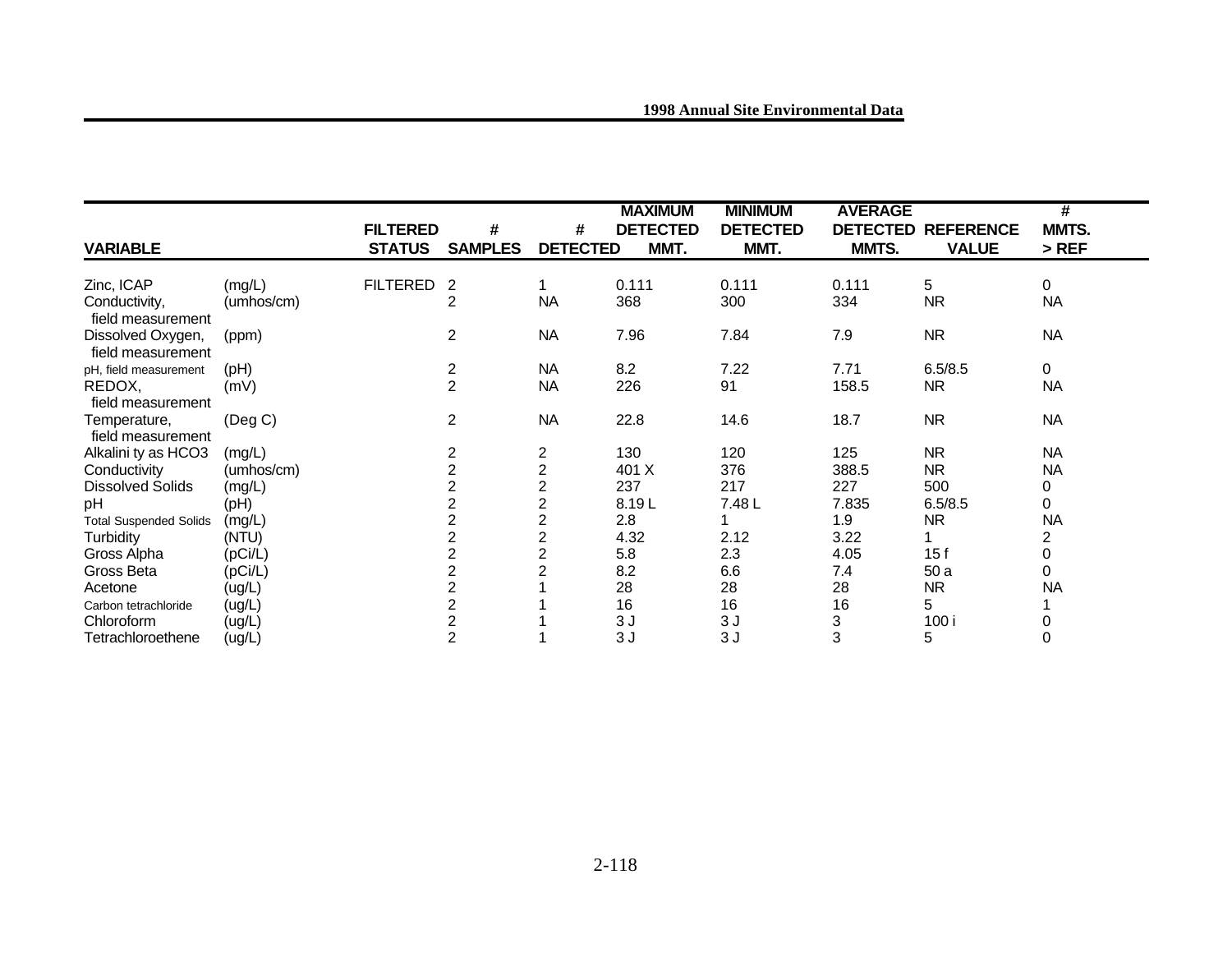### **Table 2.68. CONSTITUENTS DETECTED IN GROUNDWATER AT THE Y-12 PLANT SITE 1998**

|                                        |                  |                 |                         |                         | <b>MAXIMUM</b>  | <b>MINIMUM</b>  | <b>AVERAGE</b> |                           | #              |
|----------------------------------------|------------------|-----------------|-------------------------|-------------------------|-----------------|-----------------|----------------|---------------------------|----------------|
|                                        |                  | <b>FILTERED</b> | #                       | #                       | <b>DETECTED</b> | <b>DETECTED</b> |                | <b>DETECTED REFERENCE</b> | MMTS.          |
| <b>VARIABLE</b>                        |                  | <b>STATUS</b>   | <b>SAMPLES</b>          | <b>DETECTED</b>         | MMT.            | MMT.            | MMTS.          | <b>VALUE</b>              | $>$ REF        |
| Chloride                               | (mg/L)           |                 | 2                       | $\overline{\mathbf{c}}$ | 2.321           | 2.12            | 2.2205         | 250                       | 0              |
| Fluoride                               |                  |                 | $\overline{c}$          | $\overline{2}$          | 0.16            | 0.16            | 0.16           | $\overline{2}$            | 0              |
| Nitrate Nitrogen                       | (mg/L)<br>(mg/L) |                 | $\overline{c}$          | $\boldsymbol{2}$        | 7.042           | 1.42            | 4.231          | 10                        | 0              |
| Sulfate                                |                  |                 | $\overline{c}$          | $\overline{2}$          | 5.13            | 1.569           | 3.3495         | 250                       | 0              |
| Aluminum, ICAP                         | (mg/L)           |                 | $\overline{c}$          |                         | 0.624           | 0.624           | 0.624          | 0.2                       |                |
|                                        | (mg/L)           | <b>FILTERED</b> | $\overline{2}$          |                         | 0.563           | 0.563           | 0.563          | 0.2                       |                |
| Aluminum, ICAP                         | (mg/L)           |                 |                         |                         |                 |                 |                |                           |                |
| Barium, ICAP                           | (mg/L)           |                 | 2                       | $\boldsymbol{2}$        | 0.0396          | 0.0395          | 0.03955        | $\overline{c}$            | 0              |
| Barium, ICAP                           | (mg/L)           | <b>FILTERED</b> | $\overline{2}$          | $\overline{2}$          | 0.0372          | 0.035           | 0.0361         | $\overline{2}$            | 0              |
| Calcium, ICAP                          | (mg/L)           |                 | 2                       | $\overline{\mathbf{c}}$ | 91.5            | 3.57            | 47.535         | <b>NR</b>                 | <b>NA</b>      |
| Calcium, ICAP                          | (mg/L)           | <b>FILTERED</b> | $\overline{2}$          | $\overline{2}$          | 78.2            | 3.41            | 40.805         | <b>NR</b>                 | <b>NA</b>      |
| Lithium, ICAP                          | (mg/L)           |                 | 2                       | $\boldsymbol{2}$        | 0.0199          | 0.0172          | 0.01855        | <b>NR</b>                 | <b>NA</b>      |
| Lithium, ICAP                          | (mg/L)           | <b>FILTERED</b> | $\overline{2}$          | $\overline{2}$          | 0.0195          | 0.017           | 0.01825        | <b>NR</b>                 | <b>NA</b>      |
| Magnesium, ICAP                        | (mg/L)           |                 | 2                       |                         | 0.571           | 0.571           | 0.571          | <b>NR</b>                 | <b>NA</b>      |
| Magnesium, ICAP                        | (mg/L)           | <b>FILTERED</b> | $\overline{2}$          |                         | 0.539           | 0.539           | 0.539          | <b>NR</b>                 | <b>NA</b>      |
| Potassium, ICAP                        | (mg/L)           |                 | 2                       | $\overline{c}$          | 14.2            | 12.4            | 13.3           | <b>NR</b>                 | <b>NA</b>      |
| Potassium, ICAP                        | (mg/L)           | <b>FILTERED</b> | $\overline{2}$          | $\overline{2}$          | 13.4            | 11.8            | 12.6           | <b>NR</b>                 | <b>NA</b>      |
| Sodium, ICAP                           | (mg/L)           |                 | 2                       | $\overline{c}$          | 2.26            | 2.19            | 2.225          | <b>NR</b>                 | <b>NA</b>      |
| Sodium, ICAP                           | (mg/L)           | <b>FILTERED</b> | $\overline{c}$          | $\overline{2}$          | 2.22            | 2.09            | 2.155          | <b>NR</b>                 | <b>NA</b>      |
| Strontium, ICAP                        | (mg/L)           |                 | 2                       | $\overline{c}$          | 0.442           | 0.389           | 0.4155         | <b>NR</b>                 | <b>NA</b>      |
| Strontium, ICAP                        | (mg/L)           | <b>FILTERED</b> | $\overline{2}$          | $\overline{2}$          | 0.406           | 0.368           | 0.387          | <b>NR</b>                 | <b>NA</b>      |
| Conductivity,<br>field measurement     | (umhos/cm)       |                 | $\overline{c}$          | <b>NA</b>               | 1195            | 95              | 645            | <b>NR</b>                 | <b>NA</b>      |
| Dissolved Oxygen,<br>field measurement | (ppm)            |                 | $\overline{2}$          | <b>NA</b>               | 5.64            | 1.04            | 3.34           | <b>NR</b>                 | <b>NA</b>      |
| pH, field measurement                  | (Hq)             |                 | $\overline{\mathbf{c}}$ | <b>NA</b>               | 11.96           | 10.28           | 11.12          | 6.5/8.5                   | $\overline{2}$ |
| REDOX,<br>field measurement            | (mV)             |                 | $\overline{2}$          | <b>NA</b>               | 139             | $-26$           | 56.5           | <b>NR</b>                 | <b>NA</b>      |
| <b>Static Water Level</b>              | $(t - toc)$      |                 | $\overline{2}$          | <b>NA</b>               | $-24.8$         | $-33.17$        | $-28.985$      | <b>NR</b>                 | <b>NA</b>      |

REGIME=EF AREA NAME=Fire Training Facility

**Table 2.68 (continued)**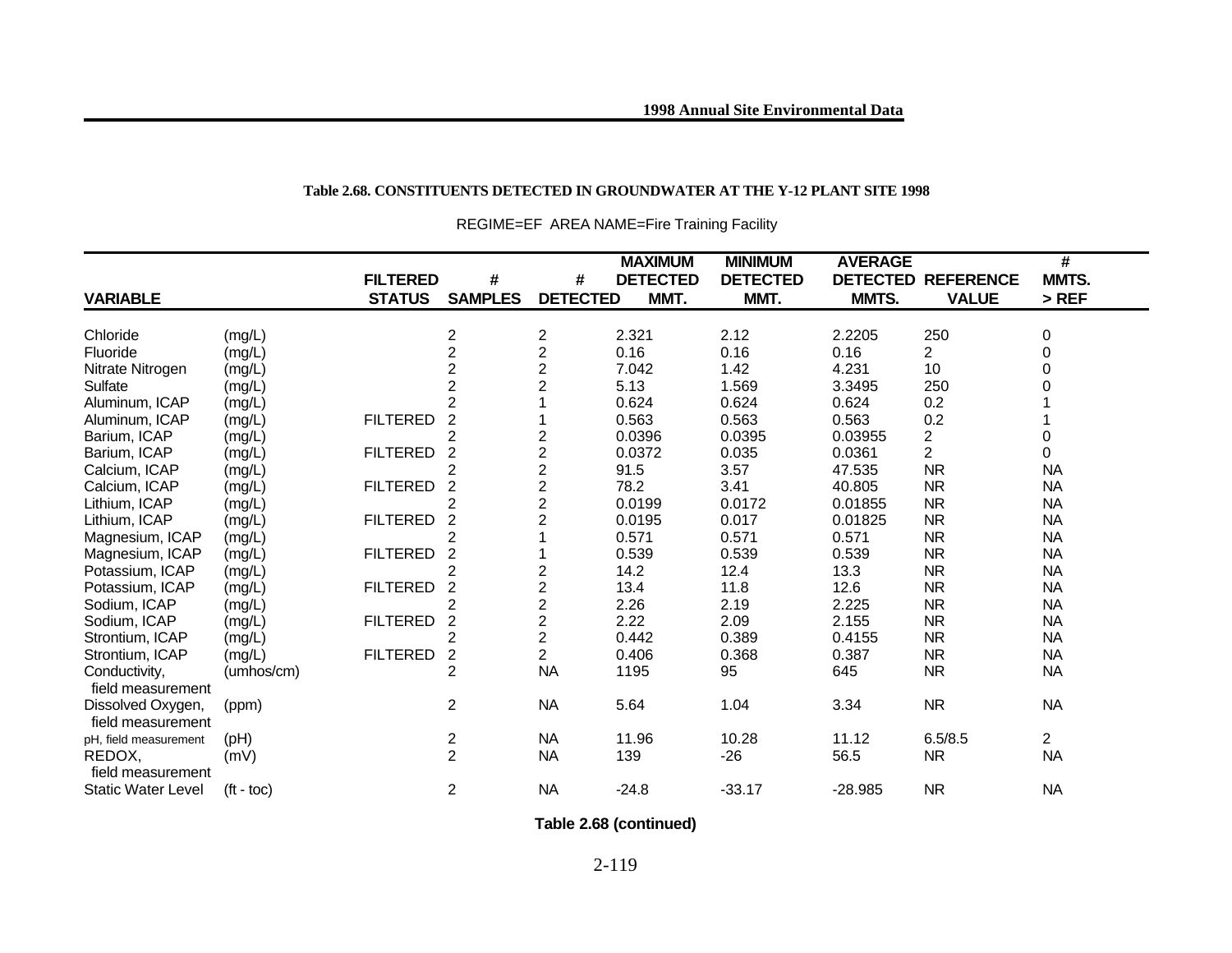|                                   |            |                                  |                     |                      | <b>MAXIMUM</b>          | <b>MINIMUM</b>          | <b>AVERAGE</b>           |                                  | $\overline{\boldsymbol{r}}$ |
|-----------------------------------|------------|----------------------------------|---------------------|----------------------|-------------------------|-------------------------|--------------------------|----------------------------------|-----------------------------|
| <b>VARIABLE</b>                   |            | <b>FILTERED</b><br><b>STATUS</b> | #<br><b>SAMPLES</b> | #<br><b>DETECTED</b> | <b>DETECTED</b><br>MMT. | <b>DETECTED</b><br>MMT. | <b>DETECTED</b><br>MMTS. | <b>REFERENCE</b><br><b>VALUE</b> | MMTS.<br>$>$ REF            |
|                                   |            |                                  |                     |                      |                         |                         |                          |                                  |                             |
| Temperature,<br>field measurement | (Deg C)    |                                  | 2                   | <b>NA</b>            | 21.4                    | 17.1                    | 19.25                    | <b>NR</b>                        | <b>NA</b>                   |
| Alkalinity as CO3                 | (mg/L)     |                                  | 2                   | 2                    | 20                      | 12                      | 16                       | <b>NR</b>                        | <b>NA</b>                   |
| Conductivity                      | (umhos/cm) |                                  |                     | $\overline{2}$       | 714                     | 96.6                    | 405.3                    | <b>NR</b>                        | <b>NA</b>                   |
| <b>Dissolved Solids</b>           | (mg/L)     |                                  |                     | 2                    | 161                     | 51                      | 106                      | 500                              | 0                           |
| pH                                | (Hq)       |                                  |                     | 2                    | 11.57L                  | 9.78L                   | 10.675                   | 6.5/8.5                          |                             |
| Turbidity                         | (NTU)      |                                  |                     | 2                    | 0.448                   | 0.22                    | 0.334                    |                                  |                             |
| Gross Alpha                       | (pCi/L)    |                                  |                     | $\overline{2}$       | 1.4                     | 0.077                   | 0.7385                   | 15f                              | 0                           |
| Gross Beta                        | (pCi/L)    |                                  |                     | $\overline{2}$       | 14                      | 5.2                     | 9.6                      | 50a                              | 0                           |
| 1,2-Dichloroethene<br>(Total)     | (ug/L)     |                                  | 2                   | $\overline{2}$       | 56                      | 18                      | 37                       | NR b                             | <b>NA</b>                   |
| Acetone                           | (ug/L)     |                                  | 2                   |                      | 3J                      | 3J                      | 3                        | <b>NR</b>                        | <b>NA</b>                   |
| cis-1,2-Dichloroethene            | (ug/L)     |                                  |                     | 2                    | 56                      | 18                      | 37                       | 70                               | 0                           |
| Tetrachloroethene                 | (ug/L)     |                                  |                     | 2                    | 31                      | 14                      | 22.5                     | 5                                |                             |
| Toluene                           | (ug/L)     |                                  |                     |                      | 1 <sub>J</sub>          | 1 J                     |                          | 1000                             | 0                           |
| Trichloroethene                   | (ug/L)     |                                  |                     |                      | 18                      | 6                       | 12                       | 5                                |                             |
| <b>Xylenes</b>                    | (ug/L)     |                                  |                     |                      | 1 <sub>J</sub>          | 1 J                     |                          | 10000                            |                             |
| Xylenes                           | (ug/L)     |                                  |                     |                      | 1 <sub>J</sub>          | 1 J                     |                          | 10000                            | 0                           |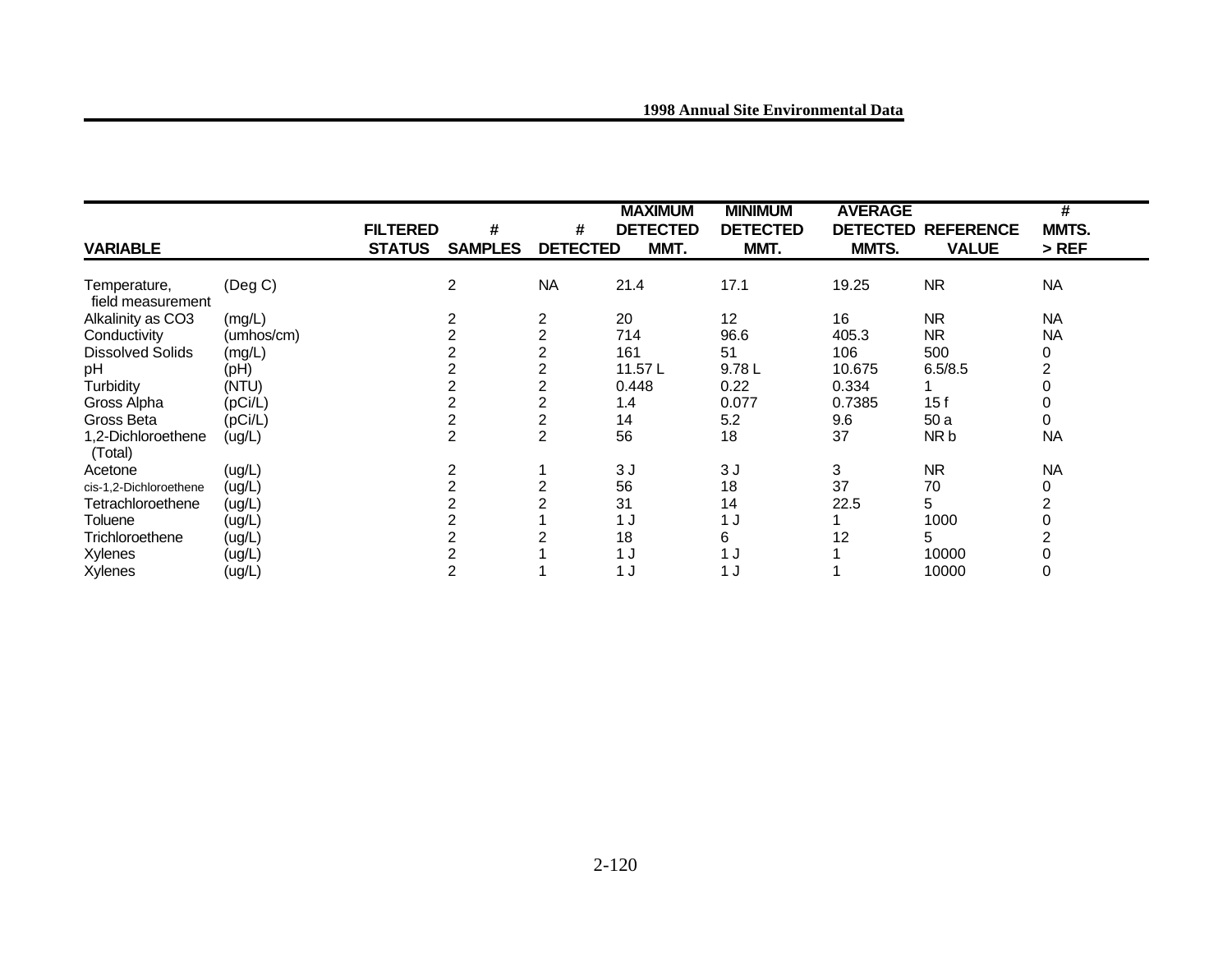### **Table 2.69. CONSTITUENTS DETECTED IN GROUNDWATER AT THE Y-12 PLANT SITE 1998**

REGIME=EF AREA NAME=GW Monitoring Plan Grid Location C3

|                  |        |                 |                |                           | <b>MAXIMUM</b>  | <b>MINIMUM</b>  | <b>AVERAGE</b> |                           | #         |
|------------------|--------|-----------------|----------------|---------------------------|-----------------|-----------------|----------------|---------------------------|-----------|
|                  |        | <b>FILTERED</b> | #              | #                         | <b>DETECTED</b> | <b>DETECTED</b> |                | <b>DETECTED REFERENCE</b> | MMTS.     |
| <b>VARIABLE</b>  |        | <b>STATUS</b>   | <b>SAMPLES</b> | <b>DETECTED</b>           | MMT.            | MMT.            | MMTS.          | <b>VALUE</b>              | $>$ REF   |
| Chloride         | (mg/L) |                 | 3              | 3                         | 33.6            | 11.4            | 19.3           | 250                       | 0         |
| Fluoride         | (mg/L) |                 | 3              |                           | 0.34            | 0.34            | 0.34           | $\overline{2}$            | 0         |
| Nitrate Nitrogen | (mg/L) |                 | 3              | 3                         | 1.04            | 0.073           | 0.517667       | 10                        | 0         |
| Sulfate          | (mg/L) |                 | 3              | 3                         | 119             | 25.1            | 68.63333       | 250                       | 0         |
| Aluminum, ICAP   | (mg/L) |                 | 3              | $\mathsf 3$               | 0.051           | 0.023           | 0.035667       | 0.2                       | 0         |
| Barium, ICAP     | (mg/L) |                 | 3              | $\mathsf 3$               | 0.15            | 0.069           | 0.109667       | $\overline{c}$            | 0         |
| Barium, ICAP     | (mg/L) | <b>FILTERED</b> | 3              | 3                         | 0.15            | 0.067           | 0.109          | $\overline{2}$            | 0         |
| Boron, ICAP      | (mg/L) |                 |                | 3                         | 0.77            | 0.081           | 0.320333       | <b>NR</b>                 | <b>NA</b> |
| Boron, ICAP      | (mg/L) | <b>FILTERED</b> | 3              | $\mathsf 3$               | 0.77            | 0.074           | 0.318          | <b>NR</b>                 | <b>NA</b> |
| Calcium, ICAP    | (mg/L) |                 |                | $\mathsf 3$               | 100             | 8.7             | 68.9           | <b>NR</b>                 | <b>NA</b> |
| Calcium, ICAP    | (mg/L) | <b>FILTERED</b> | 3              | 3                         | 100             | 8.3             | 68.1           | <b>NR</b>                 | <b>NA</b> |
| Iron, ICAP       | (mg/L) |                 | 3              | $\mathsf 3$               | 0.21            | 0.013           | 0.098667       | 0.3                       | 0         |
| Iron, ICAP       | (mg/L) | <b>FILTERED</b> | 3              | $\mathsf 3$               | 0.063           | 0.0056          | 0.024767       | 0.3                       | 0         |
| Lithium, ICAP    | (mg/L) |                 | 3              | $\mathsf 3$               | 0.07            | 0.015           | 0.034333       | <b>NR</b>                 | <b>NA</b> |
| Lithium, ICAP    | (mg/L) | <b>FILTERED</b> | 3              | 3                         | 0.07            | 0.015           | 0.033667       | <b>NR</b>                 | <b>NA</b> |
| Magnesium, ICAP  | (mg/L) |                 |                | $\mathsf 3$               | 13              | 2.1             | 7.233333       | <b>NR</b>                 | <b>NA</b> |
| Magnesium, ICAP  | (mg/L) | <b>FILTERED</b> | 3              | $\mathsf 3$               | 13              | 2.1             | 7.2            | <b>NR</b>                 | <b>NA</b> |
| Manganese, ICAP  | (mg/L) |                 |                | 3                         | 0.018           | 0.0019          | 0.007567       | 0.05                      | 0         |
| Manganese, ICAP  | (mg/L) | <b>FILTERED</b> | 3              | $\overline{2}$            | 0.015           | 0.0013          | 0.00815        | 0.05                      | 0         |
| Molybdenum, ICAP | (mg/L) |                 |                |                           | 0.011           | 0.011           | 0.011          | <b>NR</b>                 | <b>NA</b> |
| Nickel, ICAP     | (mg/L) |                 |                |                           | 0.07            | 0.07            | 0.07           | 0.1 <sub>d</sub>          | 0         |
| Nickel, ICAP     | (mg/L) | <b>FILTERED</b> | 3              |                           | 0.066           | 0.066           | 0.066          | 0.1 <sub>d</sub>          | 0         |
| Potassium, ICAP  | (mg/L) |                 |                | 3                         | 5.2             | 2.5             | 3.766667       | <b>NR</b>                 | <b>NA</b> |
| Potassium, ICAP  | (mg/L) | <b>FILTERED</b> | 3              | $\mathsf 3$               | 5.5             | 2.4             | 3.7            | <b>NR</b>                 | <b>NA</b> |
| Sodium, ICAP     | (mg/L) |                 |                | $\mathsf 3$               | 110             | 8               | 43             | <b>NR</b>                 | <b>NA</b> |
| Sodium, ICAP     | (mg/L) | <b>FILTERED</b> | 3              | 3                         | 110             | 8.2             | 43.06667       | <b>NR</b>                 | <b>NA</b> |
| Strontium, ICAP  | (mg/L) |                 |                | $\ensuremath{\mathsf{3}}$ | 0.42            | 0.2             | 0.326667       | <b>NR</b>                 | <b>NA</b> |
| Strontium, ICAP  | (mg/L) | <b>FILTERED</b> | 3              | 3                         | 0.42            | 0.21            | 0.33           | <b>NR</b>                 | <b>NA</b> |

**Table 2.69 (continued)**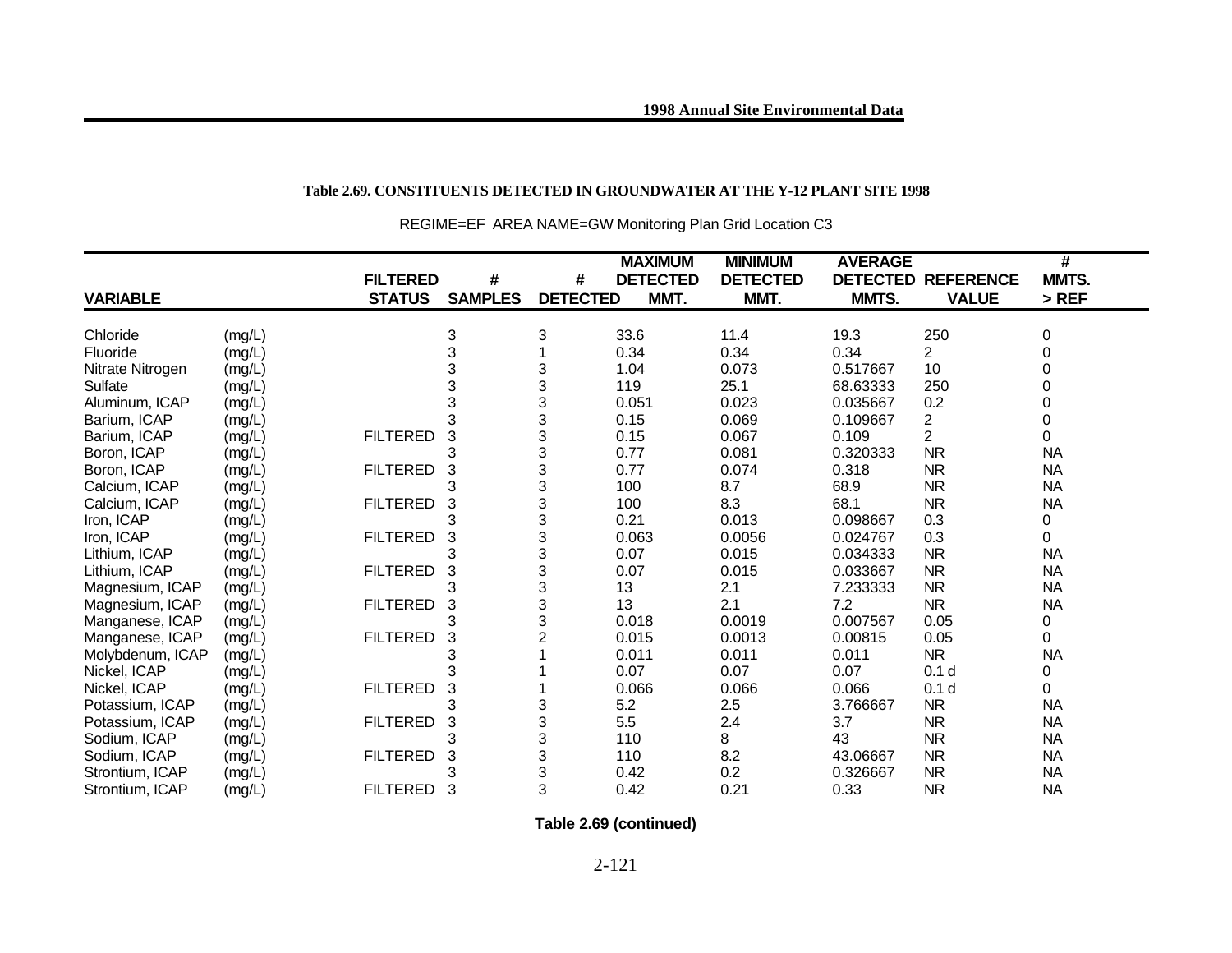|                                        |                    |                 |                |                           | <b>MAXIMUM</b>  | <b>MINIMUM</b>  | <b>AVERAGE</b> |                    | #         |
|----------------------------------------|--------------------|-----------------|----------------|---------------------------|-----------------|-----------------|----------------|--------------------|-----------|
|                                        |                    | <b>FILTERED</b> | #              | #                         | <b>DETECTED</b> | <b>DETECTED</b> |                | DETECTED REFERENCE | MMTS.     |
| <b>VARIABLE</b>                        |                    | <b>STATUS</b>   | <b>SAMPLES</b> | <b>DETECTED</b>           | MMT.            | MMT.            | MMTS.          | <b>VALUE</b>       | $>$ REF   |
|                                        |                    |                 |                |                           |                 |                 |                |                    |           |
| Uranium, PMS                           | (mg/L)             |                 | 3              |                           | 0.0005          | 0.0005          | 0.0005         | <b>NR</b>          | <b>NA</b> |
| Uranium, PMS                           | (mg/L)             | <b>FILTERED</b> | 3              |                           | 0.0006          | 0.0006          | 0.0006         | <b>NR</b>          | <b>NA</b> |
| Zinc, ICAP                             | (mg/L)             |                 | 3              |                           | 0.0039          | 0.0039          | 0.0039         | 5                  | 0         |
| Conductivity,<br>field measurement     | (umhos/cm)         |                 | 3              | <b>NA</b>                 | 532             | 439             | 498            | <b>NR</b>          | <b>NA</b> |
| Dissolved Oxygen,<br>field measurement | (ppm)              |                 | 3              | <b>NA</b>                 | 5.6             | 3.48            | 4.723333       | <b>NR</b>          | <b>NA</b> |
| pH, field measurement                  | (Hq)               |                 | 3              | <b>NA</b>                 | 8.64            | 7.21            | 7.82           | 6.5/8.5            | 1         |
| REDOX,<br>field measurement            | (mV)               |                 | 3              | <b>NA</b>                 | 87              | 16              | 56.66667       | <b>NR</b>          | <b>NA</b> |
| <b>Static Water Level</b>              | $(t - \text{toc})$ |                 | $\mathbf{3}$   | <b>NA</b>                 | $-7.14$         | $-9.23$         | $-8.06667$     | <b>NR</b>          | <b>NA</b> |
| Temperature,<br>field measurement      | (Deg C)            |                 | 3              | <b>NA</b>                 | 15              | 13.7            | 14.5           | <b>NR</b>          | <b>NA</b> |
| Alkalinity as HCO3                     | (mg/L)             |                 | 3              | 3                         | 204             | 168             | 187.3333       | <b>NR</b>          | <b>NA</b> |
| Conductivity                           | (umhos/cm)         |                 | 3              | $\mathsf 3$               | 605             | 510             | 566            | <b>NR</b>          | <b>NA</b> |
| <b>Dissolved Solids</b>                | (mg/L)             |                 | 3              | 3                         | 384             | 303             | 350.6667       | 500                | 0         |
| pH                                     | (pH)               |                 | 3              | 3                         | 8.59L           | 7.4L            | 7.866667       | 6.5/8.5            |           |
| <b>Total Suspended Solids</b>          | (mg/L)             |                 | 3              |                           |                 |                 |                | <b>NR</b>          | <b>NA</b> |
| Turbidity                              | (NTU)              |                 | 3              | $\ensuremath{\mathsf{3}}$ | 2.25            | 0.566           | 1.602          |                    | 2         |
| Gross Alpha                            | (pCi/L)            |                 | 3              | 3                         | 1.2             | $-0.35$         | 0.65           | 15f                |           |
| Gross Beta                             | (pCi/L)            |                 | 3              | 3                         | 5               | 1.9             | 3.366667       | 50 a               | 0         |
| 1.1.1-Trichloroethane                  | (ug/L)             |                 | 3              |                           | 1J              | 1 J             |                | 200                | 0         |
| 1,1-Dichloroethene                     | (ug/L)             |                 | 3              | $\boldsymbol{2}$          | $\overline{7}$  | 3J              | 5              | $\overline{7}$     | 0         |
| 1,2-Dichloroethene<br>(Total)          | (ug/L)             |                 | 3              | 3                         | 184 J           | 4 J             | 87.66667       | NR b               | <b>NA</b> |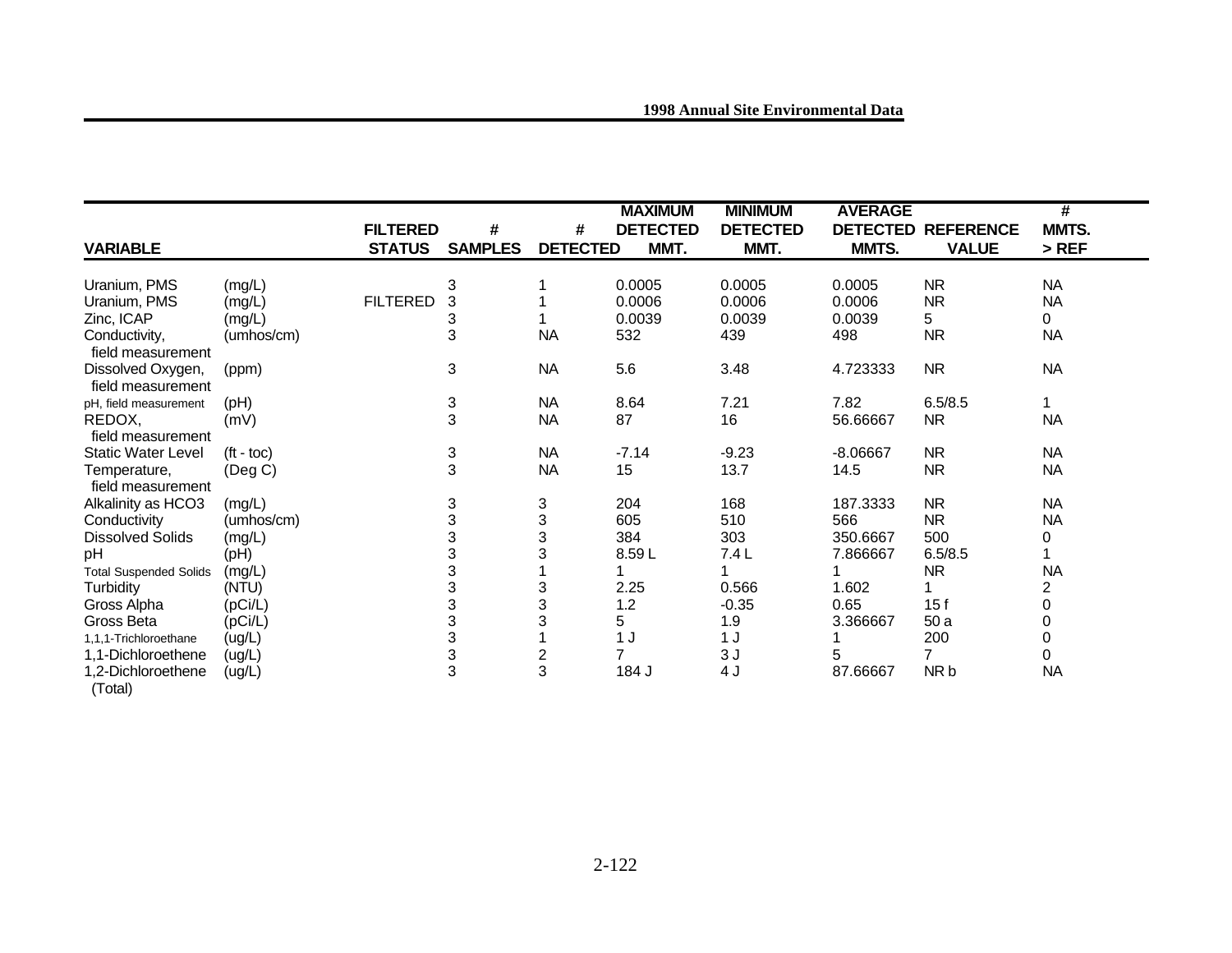| <b>VARIABLE</b>                 |        | <b>FILTERED</b><br><b>STATUS</b> | #<br><b>SAMPLES</b> | #<br><b>DETECTED</b> | <b>MAXIMUM</b><br><b>DETECTED</b><br>MMT. | <b>MINIMUM</b><br><b>DETECTED</b><br>MMT. | <b>AVERAGE</b><br>MMTS. | <b>DETECTED REFERENCE</b><br><b>VALUE</b> | MMTS.<br>> REF |
|---------------------------------|--------|----------------------------------|---------------------|----------------------|-------------------------------------------|-------------------------------------------|-------------------------|-------------------------------------------|----------------|
|                                 |        |                                  |                     |                      | 14 B                                      | 14 B                                      | 14                      | <b>NR</b>                                 | <b>NA</b>      |
| Acetone                         | (ug/L) |                                  |                     |                      |                                           |                                           |                         |                                           |                |
| cis-1,2-Dichloroethene          | (ug/L) |                                  |                     |                      | 180                                       | ل 4                                       | 86                      | 70                                        |                |
| Tetrachloroethene               | (ug/L) |                                  |                     |                      | 1400 D                                    | 48                                        | 772.6667                | 5                                         |                |
| trans-1,2-Dichloroethene (ug/L) |        |                                  |                     |                      | 4 J                                       | 1 ა                                       | 2.5                     | 100                                       |                |
| Trichloroethene                 | (ug/L) |                                  |                     |                      | 380 D                                     |                                           | 145.6667                | 5                                         |                |
| Vinyl chloride                  | (ug/L) |                                  |                     |                      | 6 J                                       | 6 J                                       |                         |                                           |                |

# **Table 2.69 (continued)**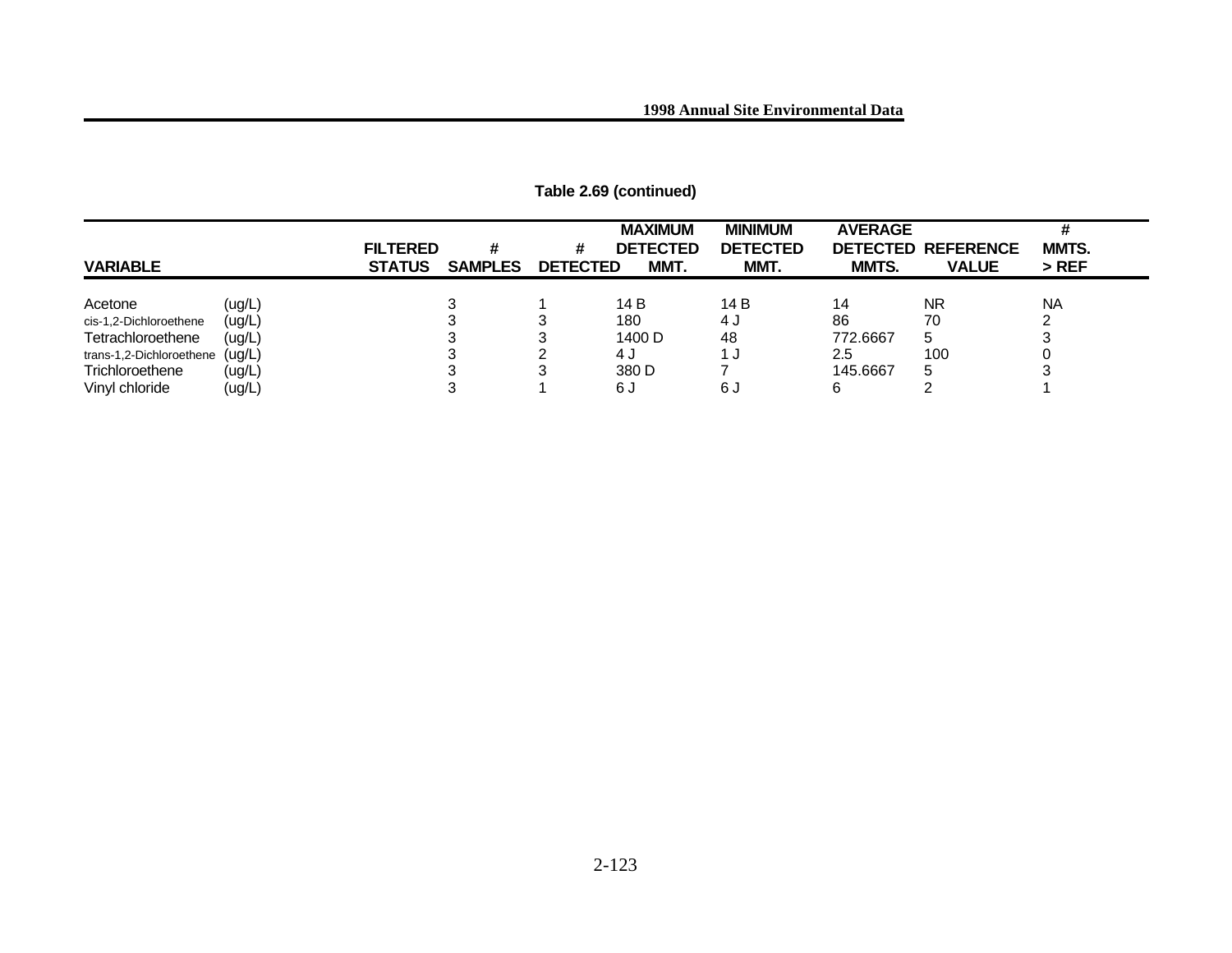### **Table 2.70. CONSTITUENTS DETECTED IN GROUNDWATER AT THE Y-12 PLANT SITE 1998**

REGIME=EF AREA NAME=GW Monitoring Plan Grid Location D2

|                  |        |                 |                |                 | <b>MAXIMUM</b>  | <b>MINIMUM</b>  | <b>AVERAGE</b> |                           | #         |
|------------------|--------|-----------------|----------------|-----------------|-----------------|-----------------|----------------|---------------------------|-----------|
|                  |        | <b>FILTERED</b> | #              | #               | <b>DETECTED</b> | <b>DETECTED</b> |                | <b>DETECTED REFERENCE</b> | MMTS.     |
| <b>VARIABLE</b>  |        | <b>STATUS</b>   | <b>SAMPLES</b> | <b>DETECTED</b> | MMT.            | MMT.            | MMTS.          | <b>VALUE</b>              | > REF     |
| Chloride         | (mg/L) |                 | 4              | 4               | 44.6            | 5.58            | 20.455         | 250                       | 0         |
| Fluoride         | (mg/L) |                 |                | $\overline{c}$  | 0.14            | 0.13            | 0.135          | $\overline{2}$            | 0         |
| Nitrate Nitrogen | (mg/L) |                 |                | $\overline{2}$  | 6.02            | 3.47            | 4.745          | 10                        | 0         |
| Sulfate          | (mg/L) |                 |                | 4               | 26.7            | 10.5            | 17.725         | 250                       | 0         |
| Barium, ICAP     | (mg/L) |                 |                | 4               | 0.263           | 0.0887          | 0.178425       | $\overline{2}$            | 0         |
| Barium, ICAP     | (mg/L) | <b>FILTERED</b> |                |                 | 0.254           | 0.0862          | 0.17655        | $\overline{2}$            |           |
| Cadmium, PMS     | (mg/L) | <b>FILTERED</b> | 4              |                 | 0.0006          | 0.0006          | 0.0006         | 0.005                     | 0         |
| Calcium, ICAP    | (mg/L) |                 |                |                 | 68.1            | 41.3            | 57.9           | <b>NR</b>                 | <b>NA</b> |
| Calcium, ICAP    | (mg/L) | <b>FILTERED</b> | 4              | 4               | 68.9            | 40              | 58.125         | <b>NR</b>                 | <b>NA</b> |
| Iron, ICAP       | (mg/L) |                 |                | 4               | 0.497           | 0.058           | 0.171          | 0.3                       |           |
| Iron, ICAP       | (mg/L) | <b>FILTERED</b> | 4              | $\overline{2}$  | 0.062           | 0.0513          | 0.05665        | 0.3                       | 0         |
| Lead, PMS        | (mg/L) |                 |                |                 | 0.0007          | 0.0007          | 0.0007         | <b>NR</b>                 | <b>NA</b> |
| Lead, PMS        | (mg/L) | <b>FILTERED</b> |                | $\overline{c}$  | 0.0018          | 0.0007          | 0.00125        | <b>NR</b>                 | <b>NA</b> |
| Lithium, ICAP    | (mg/L) |                 |                | 3               | 0.0148          | 0.0105          | 0.012667       | <b>NR</b>                 | <b>NA</b> |
| Lithium, ICAP    | (mg/L) | <b>FILTERED</b> | 4              | $\overline{2}$  | 0.0136          | 0.0132          | 0.0134         | <b>NR</b>                 | <b>NA</b> |
| Magnesium, ICAP  | (mg/L) |                 |                | 4               | 14.1            | 4.29            | 9.3425         | <b>NR</b>                 | <b>NA</b> |
| Magnesium, ICAP  | (mg/L) | <b>FILTERED</b> | 4              | 4               | 14.4            | 4.1             | 9.375          | <b>NR</b>                 | <b>NA</b> |
| Manganese, ICAP  | (mg/L) |                 |                | 4               | 0.025           | 0.0141          | 0.019225       | 0.05                      | 0         |
| Manganese, ICAP  | (mg/L) | <b>FILTERED</b> | 4              |                 | 0.0247          | 0.0179          | 0.02095        | 0.05                      |           |
| Nickel, ICAP     | (mg/L) |                 |                |                 | 0.0955          | 0.0955          | 0.0955         | 0.1 <sub>d</sub>          |           |
| Nickel, ICAP     | (mg/L) | <b>FILTERED</b> | 4              |                 | 0.0924          | 0.0924          | 0.0924         | 0.1 <sub>d</sub>          | 0         |
| Potassium, ICAP  | (mg/L) | <b>FILTERED</b> | 4              |                 | 2.02            | 2.02            | 2.02           | <b>NR</b>                 | <b>NA</b> |
| Sodium, ICAP     | (mg/L) |                 |                |                 | 9.94            | 7.03            | 8.2625         | <b>NR</b>                 | <b>NA</b> |
| Sodium, ICAP     | (mg/L) | <b>FILTERED</b> | 4              | 4               | 9.99            | 6.96            | 8.295          | <b>NR</b>                 | <b>NA</b> |
| Strontium, ICAP  | (mg/L) |                 |                | 4               | 0.427           | 0.0799          | 0.256975       | <b>NR</b>                 | <b>NA</b> |
| Strontium, ICAP  | (mg/L) | <b>FILTERED</b> | 4              | 4               | 0.426           | 0.078           | 0.2555         | <b>NR</b>                 | <b>NA</b> |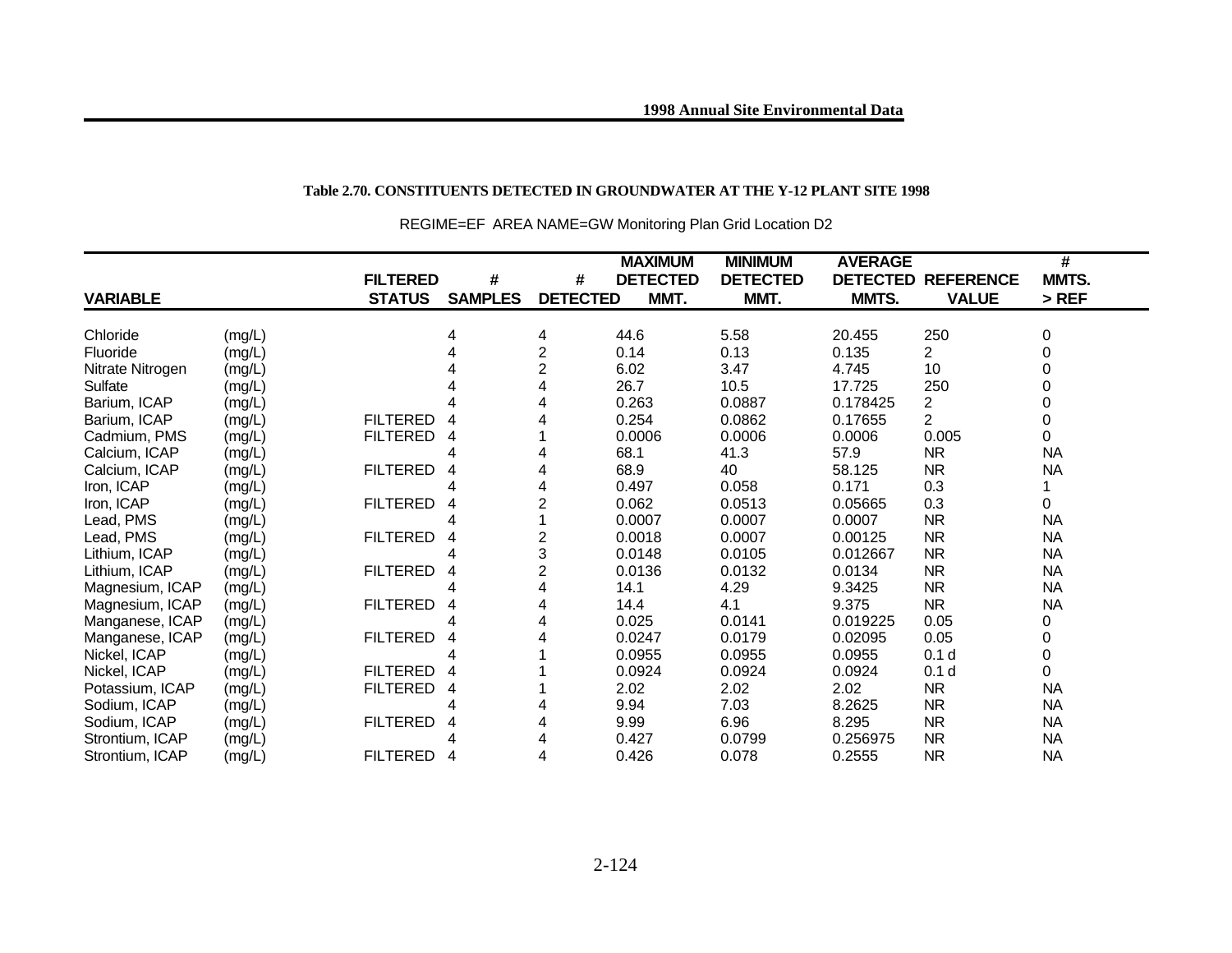|                                        |                    | <b>FILTERED</b> | #              | #               | <b>MAXIMUM</b><br><b>DETECTED</b> | <b>MINIMUM</b><br><b>DETECTED</b> | <b>AVERAGE</b> | <b>DETECTED REFERENCE</b> | #<br>MMTS.     |
|----------------------------------------|--------------------|-----------------|----------------|-----------------|-----------------------------------|-----------------------------------|----------------|---------------------------|----------------|
| <b>VARIABLE</b>                        |                    | <b>STATUS</b>   | <b>SAMPLES</b> | <b>DETECTED</b> | MMT.                              | MMT.                              | MMTS.          | <b>VALUE</b>              | $>$ REF        |
| Conductivity,<br>field measurement     | (umhos/cm)         |                 | 4              | <b>NA</b>       | 424                               | 304                               | 381.25         | <b>NR</b>                 | <b>NA</b>      |
| Dissolved Oxygen,<br>field measurement | (ppm)              |                 | 4              | <b>NA</b>       | 1.2                               | 0.73                              | 0.965          | <b>NR</b>                 | <b>NA</b>      |
| pH, field measurement                  | (PH)               |                 | 4              | <b>NA</b>       | 7.55                              | 6.17                              | 6.86           | 6.5/8.5                   | $\overline{c}$ |
| REDOX,<br>field measurement            | (mV)               |                 | 4              | <b>NA</b>       | 204                               | $-16$                             | 115.25         | <b>NR</b>                 | <b>NA</b>      |
| <b>Static Water Level</b>              | $(t - \text{toc})$ |                 | 4              | <b>NA</b>       | $-22.68$                          | $-26$                             | $-24.3575$     | <b>NR</b>                 | <b>NA</b>      |
| Temperature,<br>field measurement      | $($ Deg C $)$      |                 | 4              | <b>NA</b>       | 22.2                              | 18.6                              | 20.7           | <b>NR</b>                 | <b>NA</b>      |
| Alkalinity as HCO3                     | (mg/L)             |                 | 4              | 4               | 224                               | 66                                | 148.5          | <b>NR</b>                 | <b>NA</b>      |
| Conductivity                           | (umhos/cm)         |                 | 4              | 4               | 450                               | 299                               | 399.75         | <b>NR</b>                 | <b>NA</b>      |
| <b>Dissolved Solids</b>                | (mg/L)             |                 | 4              | 4               | 292                               | 191                               | 250.5          | 500                       | 0              |
| pH                                     | (Hq)               |                 | 4              | 4               | 7.61 X                            | 6.18L                             | 6.8825         | 6.5/8.5                   | $\overline{2}$ |
| <b>Total Suspended Solids</b>          | (mg/L)             |                 | 4              |                 |                                   |                                   |                | <b>NR</b>                 | <b>NA</b>      |
| Turbidity                              | (NTU)              |                 | 4              |                 | 1.04                              | 0.379                             | 0.5515         |                           |                |
| Gross Alpha                            | (pCi/L)            |                 | 4              | 4               | 4.2                               | 1.6                               | 2.525          | 15f                       | 0              |
| Gross Beta                             | (pCi/L)            |                 | 4              |                 | 4.6                               | 1.5                               | 3.1            | 50a                       | 0              |
| Acetone                                | (ug/L)             |                 | 4              |                 | 6J                                | 6J                                | 6              | <b>NR</b>                 | <b>NA</b>      |
| Tetrachloroethene                      | (ug/L)             |                 | 4              |                 | 330 D                             | 5                                 | 102.75         | 5                         | 3              |
| Trichloroethene                        | (ug/L)             |                 | 4              |                 | 2J                                | 2J                                | 2              | 5                         | 0              |

# **Table 2.70 (continued)**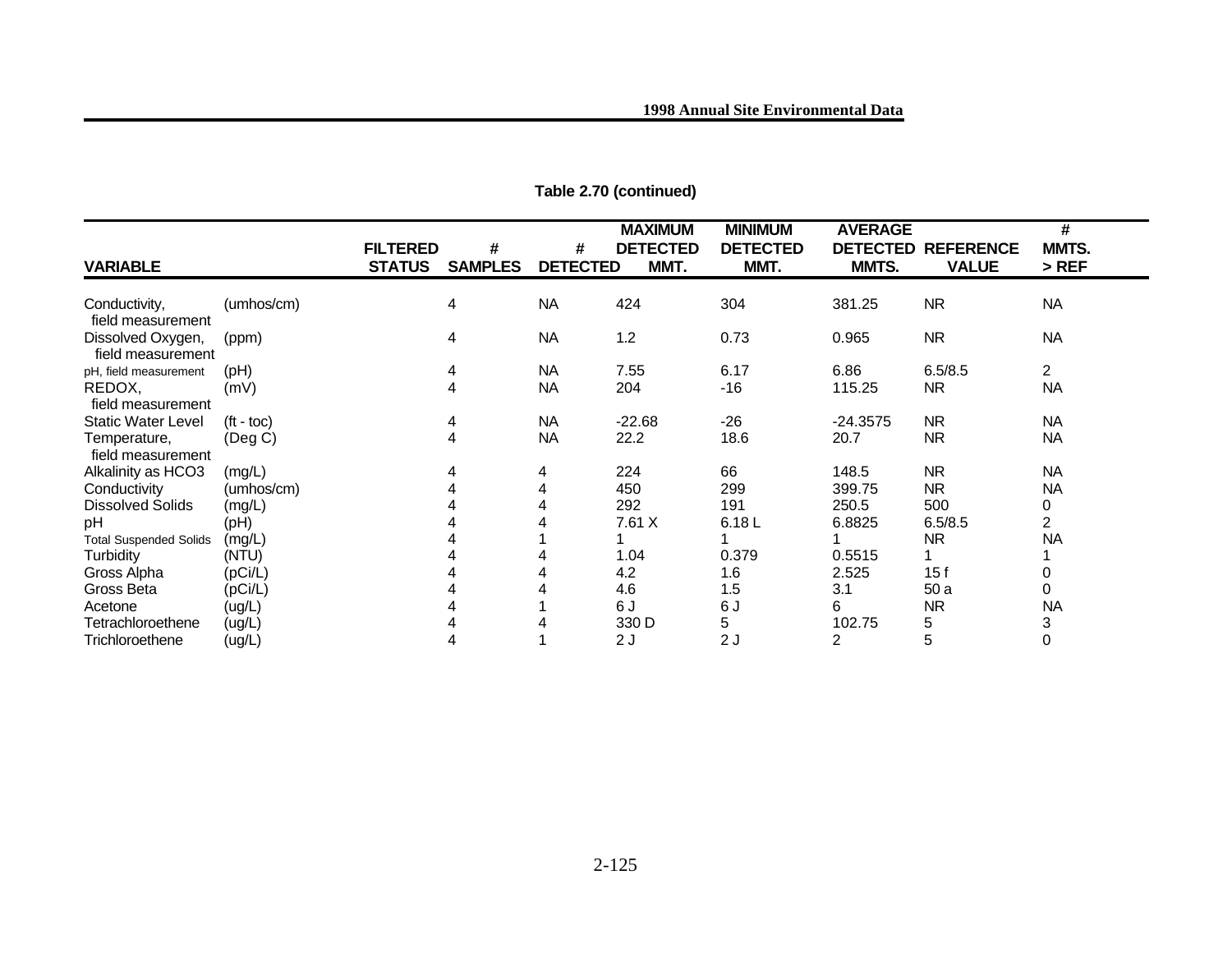### **Table 2.71. CONSTITUENTS DETECTED IN GROUNDWATER AT THE Y-12 PLANT SITE 1998**

REGIME=EF AREA NAME=GW Monitoring Plan Grid Location E3

|                  |        |                 |                |                 | <b>MAXIMUM</b>  | <b>MINIMUM</b>  | <b>AVERAGE</b> |                           | #              |
|------------------|--------|-----------------|----------------|-----------------|-----------------|-----------------|----------------|---------------------------|----------------|
|                  |        | <b>FILTERED</b> | #              | #               | <b>DETECTED</b> | <b>DETECTED</b> |                | <b>DETECTED REFERENCE</b> | MMTS.          |
| <b>VARIABLE</b>  |        | <b>STATUS</b>   | <b>SAMPLES</b> | <b>DETECTED</b> | MMT.            | MMT.            | MMTS.          | <b>VALUE</b>              | $>$ REF        |
| Chloride         | (mg/L) |                 | 6              | 6               | 48.2            | 8.97            | 22.79833       | 250                       | 0              |
| Fluoride         | (mg/L) |                 | 6              |                 | 0.12            | 0.12            | 0.12           | $\overline{2}$            | 0              |
| Nitrate Nitrogen | (mg/L) |                 | 6              |                 | 0.88            | 0.05            | 0.4325         | 10                        | 0              |
| Sulfate          | (mg/L) |                 |                | 6               | 21.3            | 8.69            | 15.60333       | 250                       | 0              |
| Antimony, PMS    | (mg/L) | <b>FILTERED</b> | 6              |                 | 0.0006          | 0.0006          | 0.0006         | 0.006                     | 0              |
| Barium, ICAP     | (mg/L) |                 | հ              | 6               | 0.668           | 0.0925          | 0.349417       | 2                         | 0              |
| Barium, ICAP     | (mg/L) | <b>FILTERED</b> | 6              | 6               | 0.644           | 0.0902          | 0.341533       | $\overline{2}$            | 0              |
| Boron, ICAP      | (mg/L) |                 |                | 4               | 0.514           | 0.127           | 0.3135         | <b>NR</b>                 | <b>NA</b>      |
| Boron, ICAP      | (mg/L) | <b>FILTERED</b> | 6              | 4               | 0.515           | 0.124           | 0.31325        | <b>NR</b>                 | <b>NA</b>      |
| Calcium, ICAP    | (mg/L) |                 |                | 6               | 102             | 10.3            | 59.86667       | <b>NR</b>                 | <b>NA</b>      |
| Calcium, ICAP    | (mg/L) | <b>FILTERED</b> | 6              | 6               | 101             | 10.2            | 59.53333       | <b>NR</b>                 | <b>NA</b>      |
| Chromium, ICAP   | (mg/L) |                 | հ              |                 | 0.0808          | 0.0808          | 0.0808         | 0.1                       | 0              |
| Iron, ICAP       | (mg/L) |                 | რ              | 4               | 1.38            | 0.382           | 0.9165         | 0.3                       | 4              |
| Iron, ICAP       | (mg/L) | <b>FILTERED</b> | 6              | $\overline{c}$  | 0.0959          | 0.0588          | 0.07735        | 0.3                       | 0              |
| Lead, PMS        | (mg/L) |                 |                | $\overline{2}$  | 0.0139          | 0.0005          | 0.0072         | <b>NR</b>                 | <b>NA</b>      |
| Lead, PMS        | (mg/L) | <b>FILTERED</b> | 6              | $\overline{2}$  | 0.0014          | 0.0006          | 0.001          | <b>NR</b>                 | <b>NA</b>      |
| Lithium, ICAP    | (mg/L) |                 |                | 4               | 0.0619          | 0.0203          | 0.0399         | <b>NR</b>                 | <b>NA</b>      |
| Lithium, ICAP    | (mg/L) | <b>FILTERED</b> | 6              | 4               | 0.0604          | 0.0198          | 0.04015        | <b>NR</b>                 | <b>NA</b>      |
| Magnesium, ICAP  | (mg/L) |                 |                | $\,6\,$         | 16.6            | 3.59            | 8.653333       | <b>NR</b>                 | <b>NA</b>      |
| Magnesium, ICAP  | (mg/L) | <b>FILTERED</b> | 6              | 6               | 16.6            | 3.57            | 8.568333       | <b>NR</b>                 | <b>NA</b>      |
| Manganese, ICAP  | (mg/L) |                 | ิค             | 5               | 0.163           | 0.0124          | 0.07094        | 0.05                      | 3              |
| Manganese, ICAP  | (mg/L) | <b>FILTERED</b> | 6              | $\sqrt{5}$      | 0.131           | 0.0122          | 0.04656        | 0.05                      |                |
| Nickel, ICAP     | (mg/L) |                 | 6              | $\overline{2}$  | 0.635           | 0.432           | 0.5335         | 0.1 <sub>d</sub>          | $\overline{c}$ |
| Nickel, ICAP     | (mg/L) | <b>FILTERED</b> | 6              | $\overline{c}$  | 0.572           | 0.396           | 0.484          | 0.1 <sub>d</sub>          | $\overline{2}$ |
| Potassium, ICAP  | (mg/L) |                 |                | 4               | 5.76            | 4.93            | 5.275          | <b>NR</b>                 | <b>NA</b>      |
| Potassium, ICAP  | (mg/L) | <b>FILTERED</b> | 6              | 4               | 5.7             | 5.12            | 5.2975         | <b>NR</b>                 | <b>NA</b>      |
| Sodium, ICAP     | (mg/L) |                 | 6              | 6               | 81.2            | 9.23            | 35.60667       | <b>NR</b>                 | <b>NA</b>      |
| Sodium, ICAP     | (mg/L) | <b>FILTERED</b> | 6              | 6               | 80.5            | 9.23            | 35.63          | <b>NR</b>                 | <b>NA</b>      |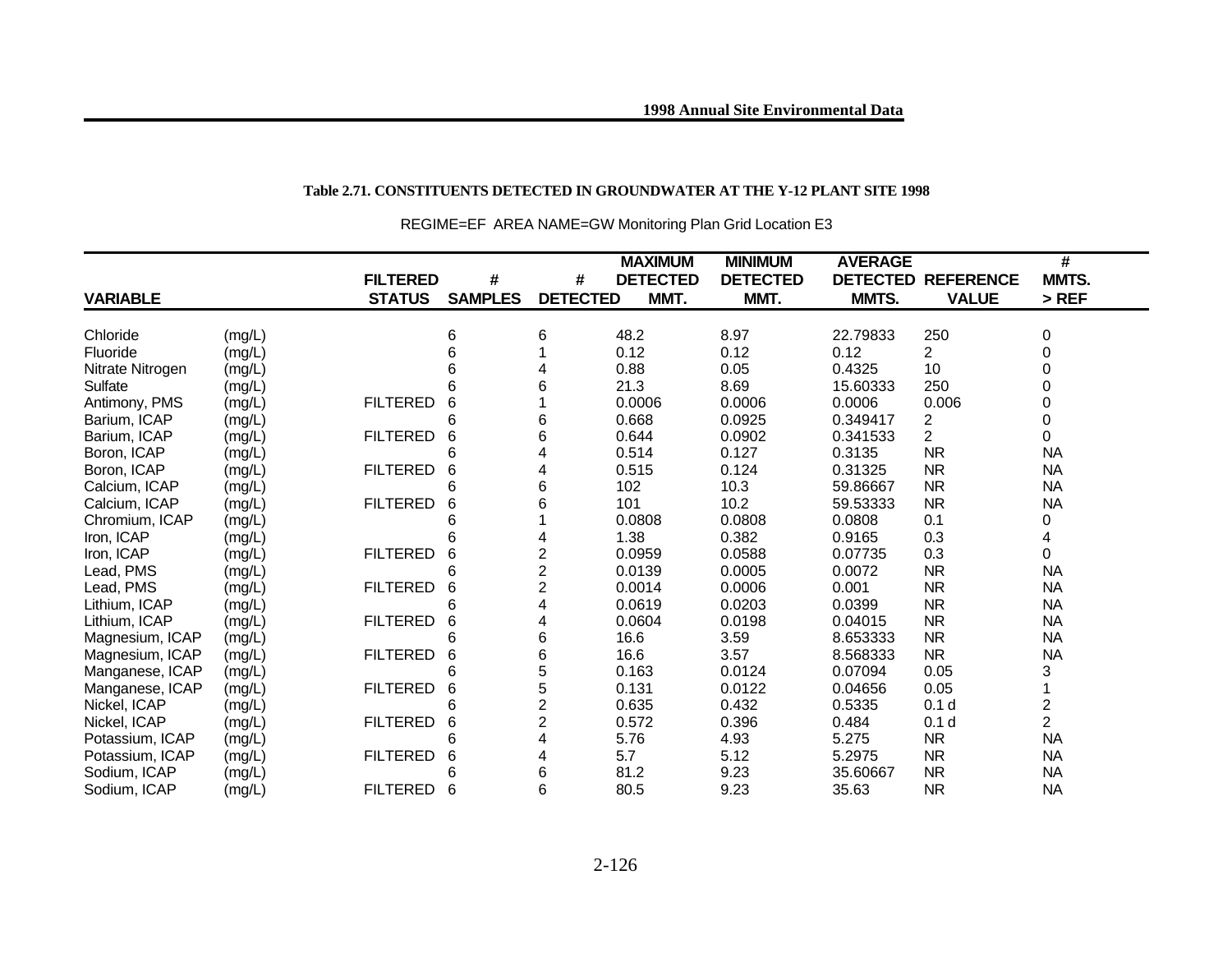|                                        |             |                 |                 |                 | <b>MAXIMUM</b>  | <b>MINIMUM</b>  | <b>AVERAGE</b> |                           | $\overline{\boldsymbol{t}}$ |
|----------------------------------------|-------------|-----------------|-----------------|-----------------|-----------------|-----------------|----------------|---------------------------|-----------------------------|
|                                        |             | <b>FILTERED</b> | #               | #               | <b>DETECTED</b> | <b>DETECTED</b> |                | <b>DETECTED REFERENCE</b> | MMTS.                       |
| <b>VARIABLE</b>                        |             | <b>STATUS</b>   | <b>SAMPLES</b>  | <b>DETECTED</b> | MMT.            | MMT.            | MMTS.          | <b>VALUE</b>              | $>$ REF                     |
| Strontium, ICAP                        | (mg/L)      |                 | 6               | 6               | 1.16            | 0.147           | 0.648167       | <b>NR</b>                 | <b>NA</b>                   |
| Strontium, ICAP                        | (mg/L)      | <b>FILTERED</b> | 6               | 6               | 1.16            | 0.146           | 0.6415         | <b>NR</b>                 | <b>NA</b>                   |
| Uranium, PMS                           | (mg/L)      |                 |                 | 4               | 0.0019          | 0.0011          | 0.0014         | <b>NR</b>                 | <b>NA</b>                   |
| Uranium, PMS                           | (mg/L)      | <b>FILTERED</b> | 6               | 4               | 0.0019          | 0.001           | 0.00135        | <b>NR</b>                 | <b>NA</b>                   |
| Conductivity,                          | (umhos/cm)  |                 | 6               | <b>NA</b>       | 562             | 383             | 461            | <b>NR</b>                 | <b>NA</b>                   |
| field measurement                      |             |                 |                 |                 |                 |                 |                |                           |                             |
| Dissolved Oxygen,<br>field measurement | (ppm)       |                 | 6               | <b>NA</b>       | 2.95            | 0.05            | 1.086667       | <b>NR</b>                 | <b>NA</b>                   |
| pH, field measurement                  | (PH)        |                 | 6               | <b>NA</b>       | 8.76            | 7.17            | 7.766667       | 6.5/8.5                   | $\overline{2}$              |
| REDOX,<br>field measurement            | (mV)        |                 | 6               | <b>NA</b>       | 155             | $-21$           | 45.66667       | <b>NR</b>                 | <b>NA</b>                   |
| <b>Static Water Level</b>              | $(t - toc)$ |                 | 6               | <b>NA</b>       | $-8.78$         | $-10.8$         | $-9.81$        | <b>NR</b>                 | <b>NA</b>                   |
| Temperature,<br>field measurement      | (Deg C)     |                 | 6               | <b>NA</b>       | 24.4            | 15              | 18.45          | <b>NR</b>                 | <b>NA</b>                   |
| Alkalinity as HCO3                     | (mg/L)      |                 | 6               | 6               | 256             | 158             | 216.3333       | <b>NR</b>                 | <b>NA</b>                   |
| Conductivity                           | (umhos/cm)  |                 | 6               | 6               | 619             | 412             | 500.6667       | <b>NR</b>                 | <b>NA</b>                   |
| <b>Dissolved Solids</b>                | (mg/L)      |                 | 6               | 6               | 335             | 256             | 294.3333       | 500                       | 0                           |
| pH                                     | (PH)        |                 | 6               | 6               | 8.57L           | 7.15L           | 7.656667       | 6.5/8.5                   | 1                           |
| <b>Total Suspended Solids</b>          | (mg/L)      |                 | 6               | 3               | 3               |                 | 1.666667       | <b>NR</b>                 | <b>NA</b>                   |
| Turbidity                              | (NTU)       |                 | 6               | 6               | 12.1            | 0.203           | 5.596333       |                           | 4                           |
| Gross Alpha                            | (pCi/L)     |                 | 6               | 6               | 64              | $-1.3$          | 20.46667       | 15f                       | $\overline{2}$              |
| Gross Beta                             | (pCi/L)     |                 | 6               | 6               | 15              | 1.8             | 8.05           | 50a                       | $\mathbf 0$                 |
| 1,1,1-Trichloroethane                  | (ug/L)      |                 | 6               | 4               | 8               | 1J              | 3.25           | 200                       | 0                           |
| 1,1-Dichloroethane(ug/L)               |             |                 | 6               | 4               | 150             | 1 <sub>J</sub>  | 65.5           | <b>NR</b>                 | <b>NA</b>                   |
| 1,1-Dichloroethene(ug/L)               |             |                 | $6\phantom{1}6$ | 3               | 37              | 4 J             | 23.33333       | $\overline{7}$            | $\overline{2}$              |
| 1,2-Dichloroethene(ug/L)<br>(Total)    |             |                 | 6               | 4               | 20              | 4 J             | 15.25          | NR b                      | <b>NA</b>                   |
| Acetone                                | (ug/L)      |                 | 6               | 3               | 21              | 1 <sub>J</sub>  | 8.333333       | <b>NR</b>                 | <b>NA</b>                   |
| Carbon tetrachloride                   | (ug/L)      |                 | 6               | $\overline{c}$  | 2J              | 1 J             | 1.5            | 5                         | 0                           |
| Chloroethane                           | (ug/L)      |                 | 6               | $\overline{c}$  | 4 J             | 1 <sub>J</sub>  | 2.5            | <b>NR</b>                 | <b>NA</b>                   |
| cis-1,2-Dichloroethene                 | (ug/L)      |                 | 6               | 4               | 15              | 3J              | 11.25          | 70                        | 0                           |

# **Table 2.71 (continued)**

**Table 2.71 (continued)**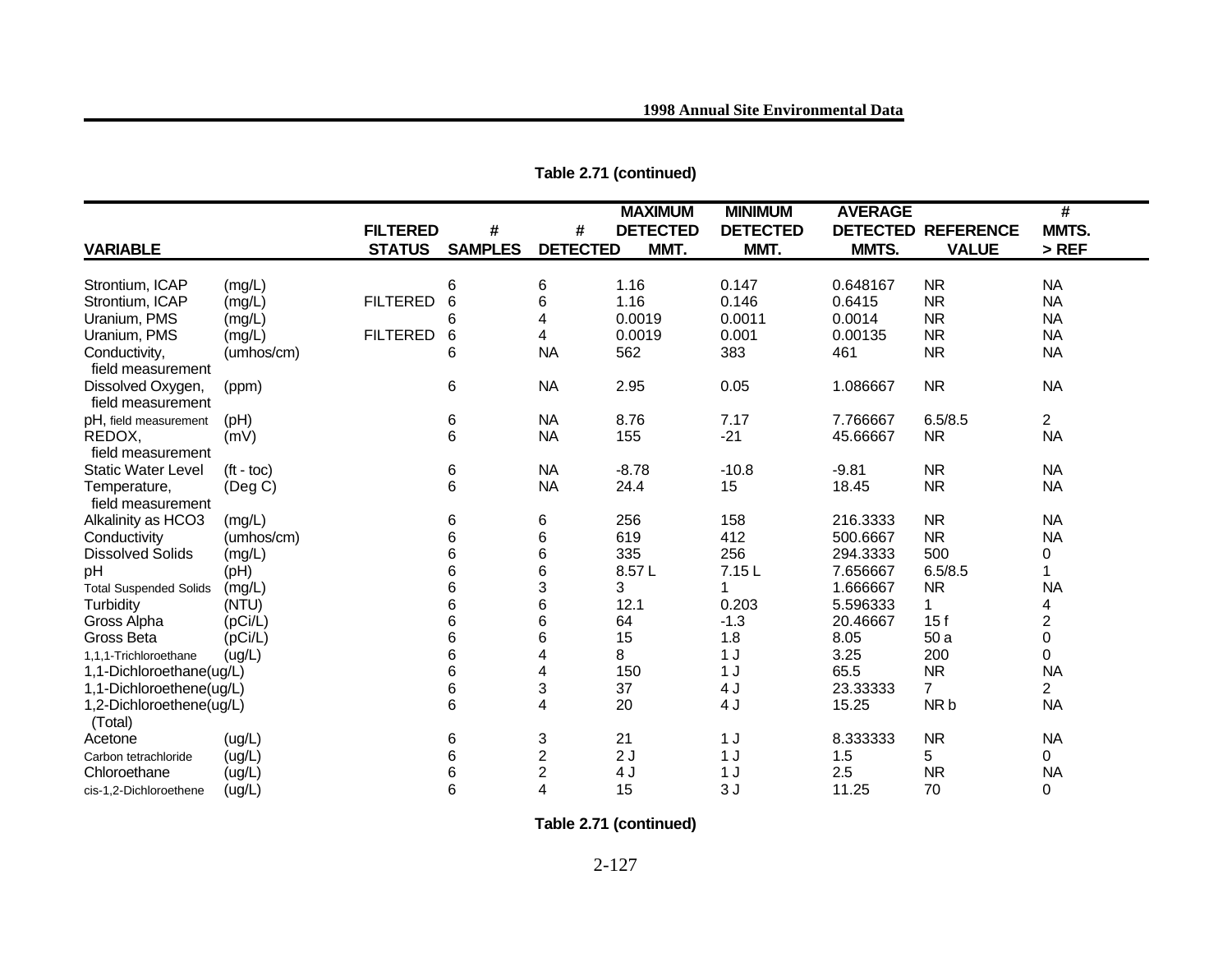|  | <b>1998 Annual Site Environmental Data</b> |  |
|--|--------------------------------------------|--|
|--|--------------------------------------------|--|

| <b>VARIABLE</b>                 |         | <b>FILTERED</b><br><b>STATUS</b> | <b>SAMPLES</b> | #<br><b>DETECTED</b> | <b>MAXIMUM</b><br><b>DETECTED</b><br>MMT. | <b>MINIMUM</b><br><b>DETECTED</b><br>MMT. | <b>AVERAGE</b><br>MMTS. | <b>DETECTED REFERENCE</b><br><b>VALUE</b> | MMTS.<br>> REF |
|---------------------------------|---------|----------------------------------|----------------|----------------------|-------------------------------------------|-------------------------------------------|-------------------------|-------------------------------------------|----------------|
|                                 |         |                                  |                |                      |                                           |                                           |                         |                                           |                |
| Tetrachloroethene               | ( uq/L) |                                  |                |                      | 230 D                                     |                                           | 87.83333                |                                           |                |
| trans-1,2-Dichloroethene (ug/L) |         |                                  |                | 4                    | 6                                         | ึJ                                        |                         | 100                                       |                |
| Trichloroethene                 | (ug/L)  |                                  |                | G                    | 64                                        | 2 J                                       | 29.4                    |                                           |                |
| Vinyl chloride                  | (ug/L)  |                                  |                |                      | ں 4                                       | ່ J                                       | 2.5                     |                                           |                |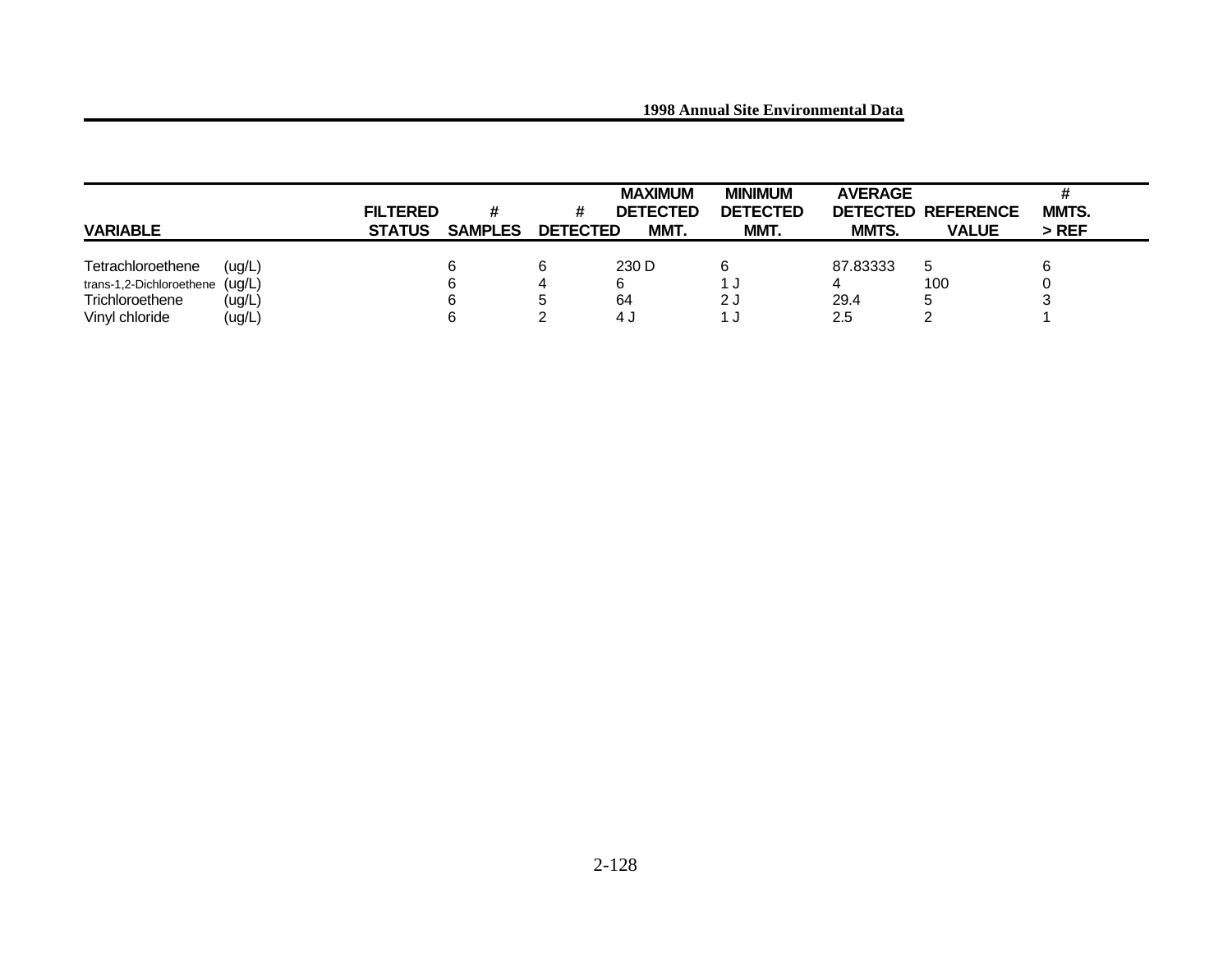### **Table 2.72. CONSTITUENTS DETECTED IN GROUNDWATER AT THE Y-12 PLANT SITE 1998**

| REGIME=EF AREA NAME=GW Monitoring Plan Grid Location F3 |  |
|---------------------------------------------------------|--|
|---------------------------------------------------------|--|

|                  |        |                 |                |                 | <b>MAXIMUM</b>  | <b>MINIMUM</b>  | <b>AVERAGE</b> |                           | #         |
|------------------|--------|-----------------|----------------|-----------------|-----------------|-----------------|----------------|---------------------------|-----------|
|                  |        | <b>FILTERED</b> | #              | #               | <b>DETECTED</b> | <b>DETECTED</b> |                | <b>DETECTED REFERENCE</b> | MMTS.     |
| <b>VARIABLE</b>  |        | <b>STATUS</b>   | <b>SAMPLES</b> | <b>DETECTED</b> | MMT.            | MMT.            | MMTS.          | <b>VALUE</b>              | $>$ REF   |
|                  |        |                 |                |                 |                 |                 |                |                           |           |
| Chloride         | (mg/L) |                 |                | 4               | 9.8             | 6.22            | 8.1325         | 250                       | 0         |
| Fluoride         | (mg/L) |                 |                | 3               | 1.21            | 0.14            | 0.823333       | $\overline{2}$            | 0         |
| Nitrate Nitrogen | (mg/L) |                 |                | 4               | 0.81            | 0.37            | 0.545          | 10                        | 0         |
| Sulfate          | (mg/L) |                 |                |                 | 32.2            | 19.1            | 25.5           | 250                       | 0         |
| Antimony, PMS    | (mg/L) | <b>FILTERED</b> |                |                 | 0.0005          | 0.0005          | 0.0005         | 0.006                     | 0         |
| Barium, ICAP     | (mg/L) |                 |                | 4               | 0.344           | 0.146           | 0.23675        | 2                         | 0         |
| Barium, ICAP     | (mg/L) | <b>FILTERED</b> | 4              | 4               | 0.348           | 0.145           | 0.23825        | $\overline{2}$            | 0         |
| Boron, ICAP      | (mg/L) |                 |                | $\overline{c}$  | 1.31            | 1.2             | 1.255          | <b>NR</b>                 | <b>NA</b> |
| Boron, ICAP      | (mg/L) | <b>FILTERED</b> | 4              | $\overline{2}$  | 1.29            | 1.23            | 1.26           | <b>NR</b>                 | <b>NA</b> |
| Calcium, ICAP    | (mg/L) |                 |                | 4               | 63              | 10k             | 36.35          | <b>NR</b>                 | <b>NA</b> |
| Calcium, ICAP    | (mg/L) | <b>FILTERED</b> | 4              | 4               | 63              | 10.3            | 36.4           | <b>NR</b>                 | <b>NA</b> |
| Iron, ICAP       | (mg/L) |                 |                |                 | 0.0553          | 0.0553          | 0.0553         | 0.3                       | 0         |
| Iron, ICAP       | (mg/L) | <b>FILTERED</b> | 4              | 2               | 0.118           | 0.0876          | 0.1028         | 0.3                       | 0         |
| Lead, PMS        | (mg/L) |                 |                |                 | 0.0008          | 0.0008          | 0.0008         | <b>NR</b>                 | <b>NA</b> |
| Lead, PMS        | (mg/L) | <b>FILTERED</b> | 4              |                 | 0.001           | 0.001           | 0.001          | <b>NR</b>                 | <b>NA</b> |
| Lithium, ICAP    | (mg/L) |                 |                |                 | 0.0763          | 0.0114          | 0.042425       | <b>NR</b>                 | <b>NA</b> |
| Lithium, ICAP    | (mg/L) | <b>FILTERED</b> | 4              | 4               | 0.0743          | 0.0117          | 0.043425       | <b>NR</b>                 | <b>NA</b> |
| Magnesium, ICAP  | (mg/L) |                 |                | 4               | 11.1            | 3.63            | 7.075          | <b>NR</b>                 | <b>NA</b> |
| Magnesium, ICAP  | (mg/L) | <b>FILTERED</b> | 4              | Δ               | 11.2            | 3.56            | 7.12           | <b>NR</b>                 | <b>NA</b> |
| Manganese, ICAP  | (mg/L) |                 |                |                 | 0.0146          | 0.0146          | 0.0146         | 0.05                      | 0         |
| Manganese, ICAP  | (mg/L) | <b>FILTERED</b> | 4              |                 | 0.0142          | 0.0142          | 0.0142         | 0.05                      | 0         |
| Potassium, ICAP  | (mg/L) |                 |                |                 | 5.29            | 2.82            | 4.1625         | <b>NR</b>                 | <b>NA</b> |
| Potassium, ICAP  | (mg/L) | <b>FILTERED</b> | 4              | 4               | 5.65            | 2.71            | 4.185          | <b>NR</b>                 | <b>NA</b> |
| Sodium, ICAP     | (mg/L) |                 |                | 4               | 124             | 5.74            | 63.435         | <b>NR</b>                 | <b>NA</b> |
| Sodium, ICAP     | (mg/L) | <b>FILTERED</b> | 4              | 4               | 123             | 5.86            | 63.9925        | <b>NR</b>                 | <b>NA</b> |
| Strontium, ICAP  | (mg/L) |                 |                | 4               | 0.62            | 0.289           | 0.45725        | <b>NR</b>                 | <b>NA</b> |
| Strontium, ICAP  | (mg/L) | <b>FILTERED</b> | 4              | 4               | 0.648           | 0.289           | 0.461          | <b>NR</b>                 | <b>NA</b> |
| Uranium, PMS     | (mg/L) |                 |                | $\overline{c}$  | 0.0018          | 0.0013          | 0.00155        | <b>NR</b>                 | <b>NA</b> |
| Uranium, PMS     | (mg/L) | <b>FILTERED</b> | 4              | $\overline{2}$  | 0.0016          | 0.0013          | 0.00145        | <b>NR</b>                 | <b>NA</b> |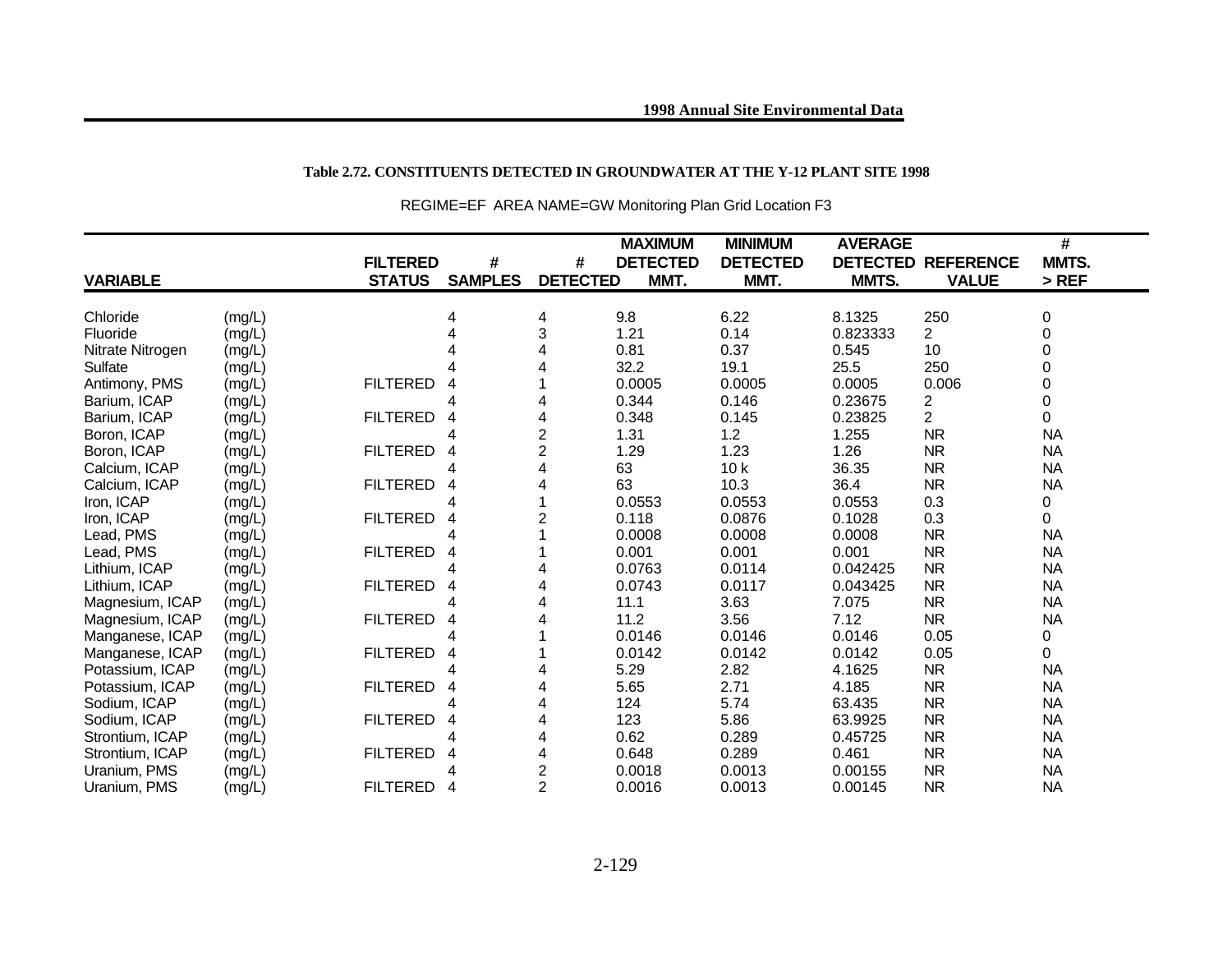|                                   |             |                 |                |                         | <b>MAXIMUM</b>  | <b>MINIMUM</b>  | <b>AVERAGE</b> |                           | #              |
|-----------------------------------|-------------|-----------------|----------------|-------------------------|-----------------|-----------------|----------------|---------------------------|----------------|
|                                   |             | <b>FILTERED</b> | #              | #                       | <b>DETECTED</b> | <b>DETECTED</b> |                | <b>DETECTED REFERENCE</b> | MMTS.          |
| <b>VARIABLE</b>                   |             | <b>STATUS</b>   | <b>SAMPLES</b> | <b>DETECTED</b>         | MMT.            | MMT.            | MMTS.          | <b>VALUE</b>              | $>$ REF        |
| Conductivity,                     | (umhos/cm)  |                 | 4              | <b>NA</b>               | 592             | 383             | 486            | <b>NR</b>                 | <b>NA</b>      |
| field measurement                 |             |                 |                |                         |                 |                 |                |                           |                |
| Dissolved Oxygen,                 | (ppm)       |                 | 4              | <b>NA</b>               | 1.63            | 0.3             | 0.9425         | <b>NR</b>                 | <b>NA</b>      |
| field measurement                 |             |                 |                |                         |                 |                 |                |                           |                |
| pH, field measurement             | (Hq)        |                 | 4              | <b>NA</b>               | 8.63            | 7.31            | 8.1            | 6.5/8.5                   | $\overline{2}$ |
| REDOX,                            | (mV)        |                 | 4              | <b>NA</b>               | 210             | 111             | 173.5          | <b>NR</b>                 | <b>NA</b>      |
| field measurement                 |             |                 |                |                         |                 |                 |                |                           |                |
| <b>Static Water Level</b>         | $(t - toc)$ |                 | 4              | <b>NA</b>               | $-0.83$         | $-4.47$         | $-2.7725$      | <b>NR</b>                 | <b>NA</b>      |
| Temperature,<br>field measurement | (Deg C)     |                 | 4              | <b>NA</b>               | 27.3            | 16.7            | 21.4           | <b>NR</b>                 | <b>NA</b>      |
| Alkalinity as HCO3                | (mg/L)      |                 | 4              | 4                       | 268             | 180             | 221            | <b>NR</b>                 | <b>NA</b>      |
| Conductivity                      | (umhos/cm)  |                 | 4              | 4                       | 594             | 397             | 491            | <b>NR</b>                 | <b>NA</b>      |
| <b>Dissolved Solids</b>           | (mg/L)      |                 | 4              | 4                       | 364             | 220             | 291.25         | 500                       | 0              |
| рH                                | (Hq)        |                 | 4              | 4                       | 8.42L           | 7.58L           | 8.0175         | 6.5/8.5                   | 0              |
| Turbidity                         | (NTU)       |                 | 4              | 4                       | 0.752           | 0.293           | 0.424          |                           | 0              |
| Gross Alpha                       | (pCi/L)     |                 | 4              | 4                       | 3.4             | $-0.093$        | 1.29175        | 15f                       | 0              |
| Gross Beta                        | (pCi/L)     |                 |                | 4                       | 6               | 4               | 4.575          | 50a                       | 0              |
| Acetone                           | (ug/L)      |                 |                | 3                       | 71              | 1 J             | 24.66667       | <b>NR</b>                 | <b>NA</b>      |
| Chloroform                        | (ug/L)      |                 |                | $\overline{c}$          | 1 J             | 1 J             |                | 100 i                     | 0              |
| Tetrachloroethene                 | (ug/L)      |                 |                | $\overline{\mathbf{c}}$ | 3J              | 1 J             | 2              | 5                         | 0              |
| Trichloroethene                   | (ug/L)      |                 | 4              | $\overline{2}$          | 3J              | 2J              | 2.5            | 5                         | 0              |

# **Table 2.72 (continued)**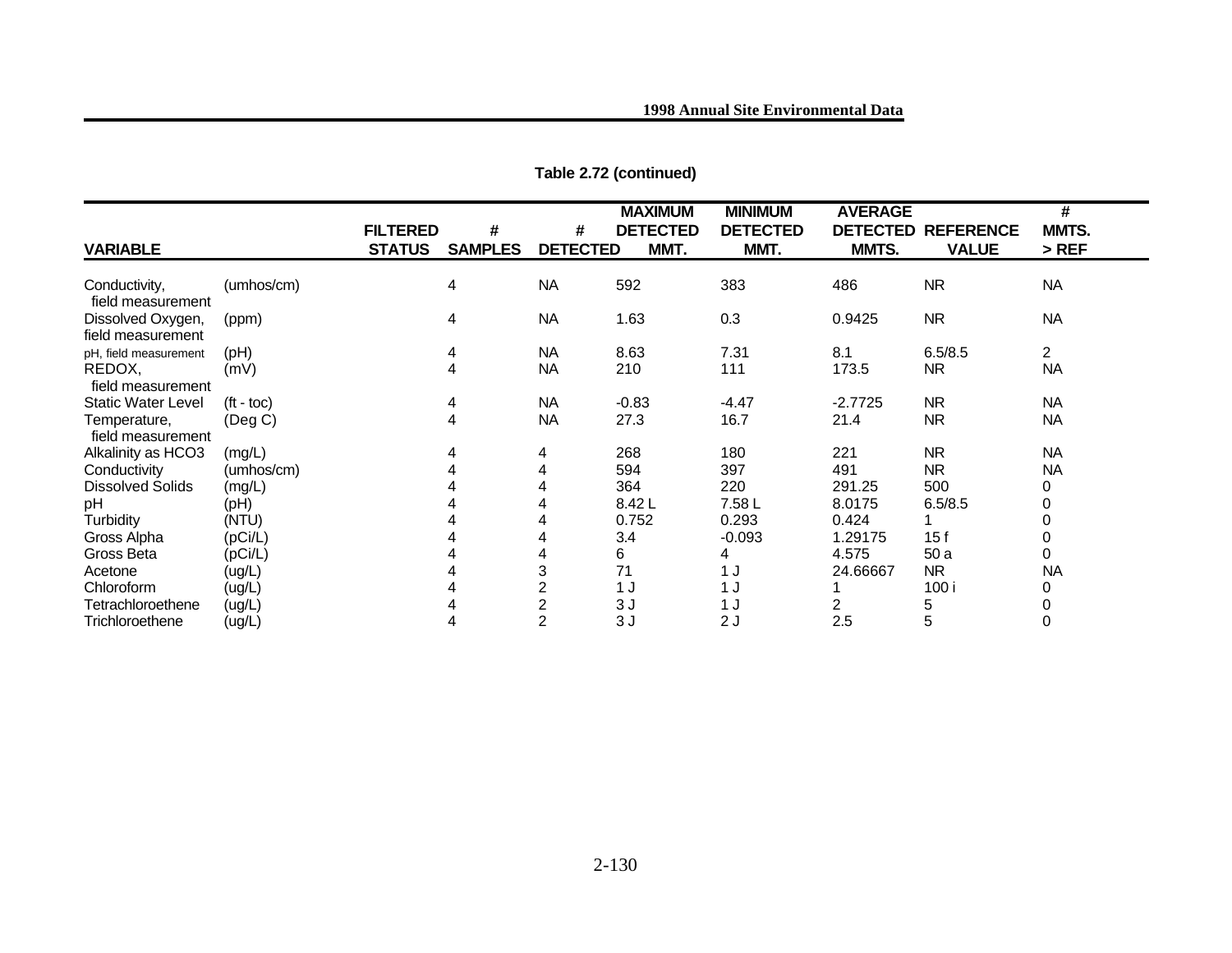### **Table 2.73. CONSTITUENTS DETECTED IN GROUNDWATER AT THE Y-12 PLANT SITE 1998**

|                                        |             |                 |                |                  | <b>MAXIMUM</b>  | <b>MINIMUM</b>  | <b>AVERAGE</b> |                           | #         |
|----------------------------------------|-------------|-----------------|----------------|------------------|-----------------|-----------------|----------------|---------------------------|-----------|
|                                        |             | <b>FILTERED</b> | #              | #                | <b>DETECTED</b> | <b>DETECTED</b> |                | <b>DETECTED REFERENCE</b> | MMTS.     |
| <b>VARIABLE</b>                        |             | <b>STATUS</b>   | <b>SAMPLES</b> | <b>DETECTED</b>  | MMT.            | MMT.            | MMTS.          | <b>VALUE</b>              | $>$ REF   |
|                                        |             |                 |                |                  |                 |                 |                |                           |           |
| Chloride                               | (mg/L)      |                 | 4              | 4                | 11.6            | 5.52            | 9.4825         | 250                       | 0         |
| Fluoride                               | (mg/L)      |                 |                | $\overline{c}$   | 0.26            | 0.18            | 0.22           | $\overline{2}$            | 0         |
| Nitrate Nitrogen                       | (mg/L)      |                 |                | 4                | 1.51            | 0.24            | 0.691          | 10                        | 0         |
| Sulfate                                | (mg/L)      |                 |                | 4                | 25.4            | 18.3            | 21.9           | 250                       | 0         |
| Barium, ICAP                           | (mg/L)      |                 |                | 4                | 0.372           | 0.0532          | 0.214675       | $\overline{2}$            | 0         |
| Barium, ICAP                           | (mg/L)      | <b>FILTERED</b> | 4              | 4                | 0.366           | 0.053           | 0.212025       | $\overline{2}$            | 0         |
| Calcium, ICAP                          | (mg/L)      |                 |                | 4                | 78.2            | 55.8            | 68.025         | <b>NR</b>                 | <b>NA</b> |
| Calcium, ICAP                          | (mg/L)      | <b>FILTERED</b> | 4              | 4                | 76.6            | 56.6            | 67             | <b>NR</b>                 | <b>NA</b> |
| Lithium, ICAP                          | (mg/L)      |                 |                | $\overline{c}$   | 0.0152          | 0.0145          | 0.01485        | <b>NR</b>                 | <b>NA</b> |
| Lithium, ICAP                          | (mg/L)      | <b>FILTERED</b> | 4              | $\overline{2}$   | 0.0139          | 0.0134          | 0.01365        | <b>NR</b>                 | <b>NA</b> |
| Magnesium, ICAP                        | (mg/L)      |                 |                | 4                | 9.03            | 4.13            | 6.6475         | <b>NR</b>                 | <b>NA</b> |
| Magnesium, ICAP                        | (mg/L)      | <b>FILTERED</b> | 4              | 4                | 8.82            | 4.23            | 6.5525         | <b>NR</b>                 | <b>NA</b> |
| Manganese, ICAP                        | (mg/L)      |                 |                | $\overline{2}$   | 0.0108          | 0.0082          | 0.0095         | 0.05                      | 0         |
| Manganese, ICAP                        | (mg/L)      | <b>FILTERED</b> | 4              | $\boldsymbol{2}$ | 0.0101          | 0.00786         | 0.00898        | 0.05                      | 0         |
| Potassium, ICAP                        | (mg/L)      |                 |                | 3                | 2.74            | 2.33            | 2.566667       | <b>NR</b>                 | <b>NA</b> |
| Potassium, ICAP                        | (mg/L)      | <b>FILTERED</b> | 4              | 3                | 2.56            | 2.31            | 2.443333       | <b>NR</b>                 | <b>NA</b> |
| Sodium, ICAP                           | (mg/L)      |                 |                | 4                | 7.66            | 5.06            | 6.4525         | <b>NR</b>                 | <b>NA</b> |
| Sodium, ICAP                           | (mg/L)      | <b>FILTERED</b> | 4              | 4                | 7.58            | 4.88            | 6.305          | <b>NR</b>                 | <b>NA</b> |
| Strontium, ICAP                        | (mg/L)      |                 |                | 4                | 0.379           | 0.0728          | 0.22625        | <b>NR</b>                 | <b>NA</b> |
| Strontium, ICAP                        | (mg/L)      | <b>FILTERED</b> | 4              | 4                | 0.375           | 0.0729          | 0.2239         | <b>NR</b>                 | <b>NA</b> |
| Conductivity,<br>field measurement     | (umhos/cm)  |                 | 4              | <b>NA</b>        | 447             | 364             | 402            | <b>NR</b>                 | <b>NA</b> |
| Dissolved Oxygen,<br>field measurement | (ppm)       |                 | 4              | <b>NA</b>        | 4.65            | 0.22            | 2.02           | <b>NR</b>                 | <b>NA</b> |
| pH, field measurement                  | (pH)        |                 | 4              | <b>NA</b>        | 7.53            | 7.18            | 7.4025         | 6.5/8.5                   | 0         |
| REDOX,<br>field measurement            | (mV)        |                 | 4              | <b>NA</b>        | 198             | $-5$            | 124.75         | <b>NR</b>                 | <b>NA</b> |
| <b>Static Water Level</b>              | $(t - toc)$ |                 | 4              | <b>NA</b>        | $-8.64$         | $-13.31$        | $-11.1675$     | <b>NR</b>                 | <b>NA</b> |

REGIME=EF AREA NAME=GW Monitoring Plan Grid Location G3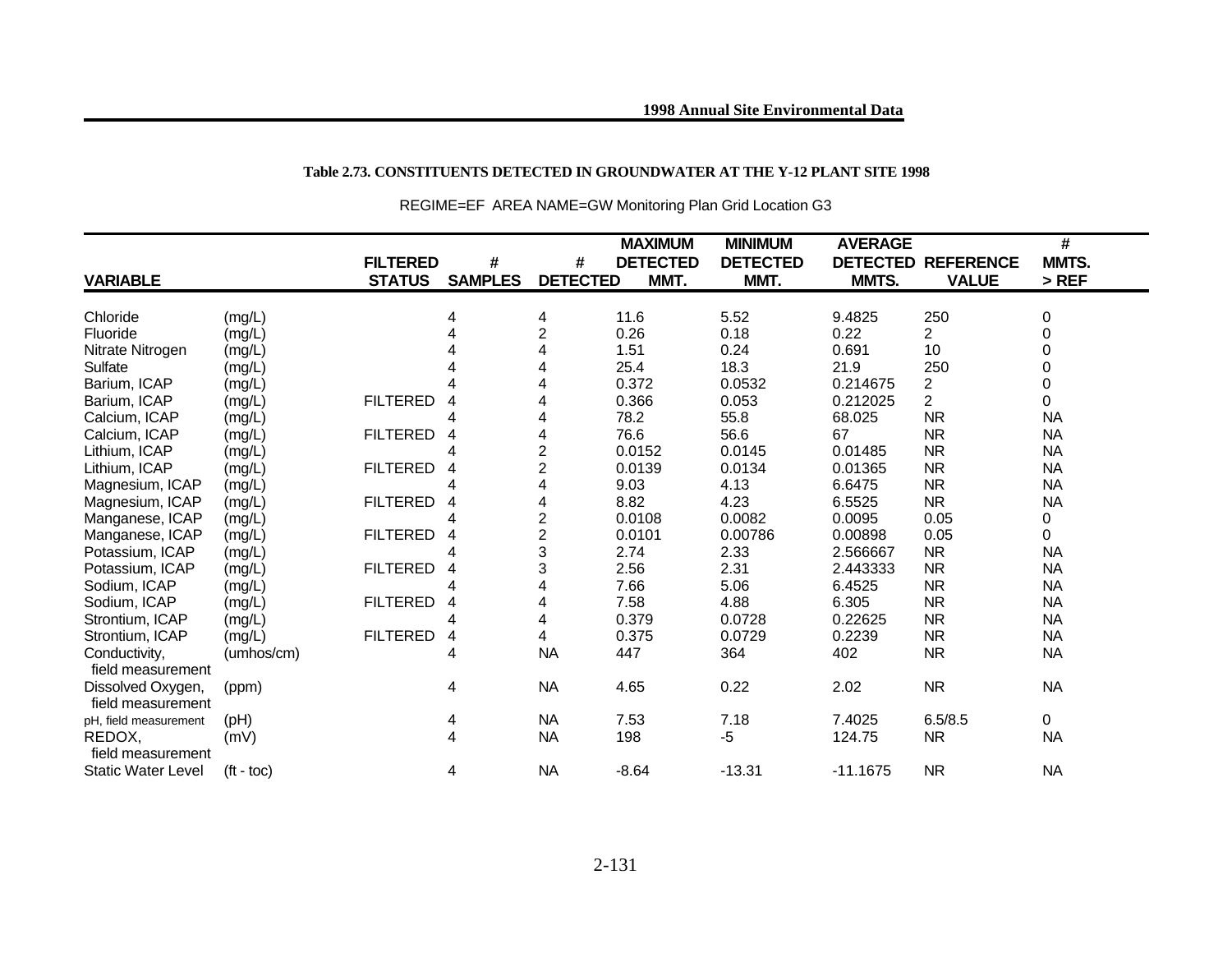| <b>VARIABLE</b>                     |            | <b>FILTERED</b><br><b>STATUS</b> | #<br><b>SAMPLES</b> | #<br><b>DETECTED</b> | <b>MAXIMUM</b><br><b>DETECTED</b><br>MMT. | <b>MINIMUM</b><br><b>DETECTED</b><br>MMT. | <b>AVERAGE</b><br>MMTS. | <b>DETECTED REFERENCE</b><br><b>VALUE</b> | #<br>MMTS.<br>$>$ REF |
|-------------------------------------|------------|----------------------------------|---------------------|----------------------|-------------------------------------------|-------------------------------------------|-------------------------|-------------------------------------------|-----------------------|
|                                     |            |                                  |                     |                      |                                           |                                           |                         |                                           |                       |
| Temperature,<br>field measurement   | (Deg C)    |                                  | 4                   | <b>NA</b>            | 21.4                                      | 17.2                                      | 19.575                  | <b>NR</b>                                 | <b>NA</b>             |
| Alkalinity as HCO3                  | (mg/L)     |                                  |                     | 4                    | 206                                       | 130                                       | 172                     | <b>NR</b>                                 | <b>NA</b>             |
| Conductivity                        | (umhos/cm) |                                  |                     | 4                    | 447                                       | 327                                       | 400                     | <b>NR</b>                                 | <b>NA</b>             |
| <b>Dissolved Solids</b>             | (mg/L)     |                                  |                     |                      | 278                                       | 186                                       | 238                     | 500                                       |                       |
| рH                                  | (Hq)       |                                  |                     | 4                    | 7.38L                                     | 7.11L                                     | 7.29                    | 6.5/8.5                                   | 0                     |
| <b>Total Suspended Solids</b>       | (mg/L)     |                                  |                     |                      | 2                                         | 2                                         |                         | <b>NR</b>                                 | <b>NA</b>             |
| Turbidity                           | (NTU)      |                                  |                     | 4                    | 0.888                                     | 0.187                                     | 0.4255                  |                                           | 0                     |
| Gross Alpha                         | (pCi/L)    |                                  |                     | 4                    | 1.8                                       |                                           | 0.82025                 | 15f                                       |                       |
| Gross Beta                          | (pCi/L)    |                                  |                     | 4                    | 5.2                                       | $-2.2$                                    | 2.25                    | 50a                                       |                       |
| 1,1-Dichloroethene(ug/L)            |            |                                  |                     | 2                    | 1 J                                       | 1 J                                       |                         |                                           |                       |
| 1,2-Dichloroethene(ug/L)<br>(Total) |            |                                  |                     | $\overline{2}$       | 2J                                        | 1J                                        | 1.5                     | NR b                                      | <b>NA</b>             |
| Acetone                             | (ug/L)     |                                  |                     | 3                    | 53                                        | 2BJ                                       | 20.66667                | <b>NR</b>                                 | <b>NA</b>             |
| Carbon tetrachloride                | (ug/L)     |                                  |                     | 4                    | 12                                        | 3J                                        | 8.25                    | 5                                         | 3                     |
| Chloroform                          | (ug/L)     |                                  |                     | 4                    |                                           | 2J                                        | 3.75                    | 100 i                                     |                       |
| cis-1,2-Dichloroethene              | (ug/L)     |                                  |                     | 2                    | 2J                                        | 1 J                                       | 1.5                     | 70                                        |                       |
| Tetrachloroethene                   | (ug/L)     |                                  |                     | 2                    |                                           | 6                                         | 6.5                     | 5                                         |                       |
| Trichloroethene                     | (ug/L)     |                                  |                     | 2                    | 2J                                        | 2J                                        | 2                       | 5                                         |                       |

# **Table 2.73 (continued)**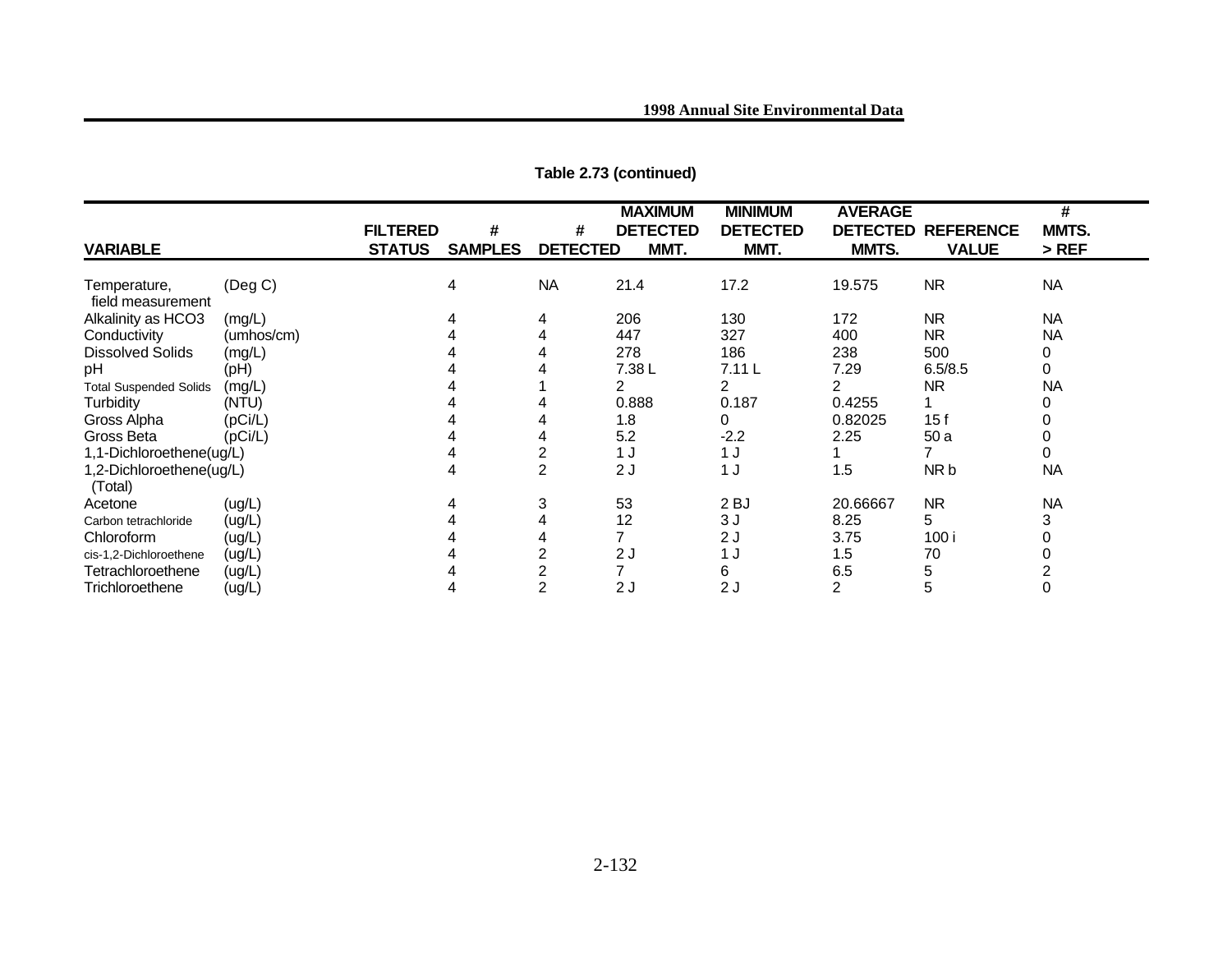### **Table 2.74. CONSTITUENTS DETECTED IN GROUNDWATER AT THE Y-12 PLANT SITE 1998**

|                                        |            |                 |                |                         | <b>MAXIMUM</b>  | <b>MINIMUM</b>  | <b>AVERAGE</b> |                           | #              |
|----------------------------------------|------------|-----------------|----------------|-------------------------|-----------------|-----------------|----------------|---------------------------|----------------|
|                                        |            | <b>FILTERED</b> | #              | #                       | <b>DETECTED</b> | <b>DETECTED</b> |                | <b>DETECTED REFERENCE</b> | MMTS.          |
| <b>VARIABLE</b>                        |            | <b>STATUS</b>   | <b>SAMPLES</b> | <b>DETECTED</b>         | MMT.            | MMT.            | MMTS.          | <b>VALUE</b>              | $>$ REF        |
| Chloride                               | (mg/L)     |                 | 4              | 4                       | 46.9            | 34.3            | 41.4           | 250                       | 0              |
| Nitrate Nitrogen                       | (mg/L)     |                 |                | 4                       | 1.4             | 0.45            | 0.94           | 10                        | $\mathbf 0$    |
| Sulfate                                | (mg/L)     |                 |                | 4                       | 43.2            | 29.7            | 36.425         | 250                       | 0              |
| Aluminum, ICAP                         | (mg/L)     |                 |                |                         | 0.256           | 0.256           | 0.256          | 0.2                       |                |
| Barium, ICAP                           | (mg/L)     |                 |                | 4                       | 0.201           | 0.0871          | 0.142725       | $\overline{\mathbf{c}}$   | 0              |
| Barium, ICAP                           | (mg/L)     | <b>FILTERED</b> |                | 4                       | 0.201           | 0.0765          | 0.140675       | $\overline{2}$            | 0              |
| Calcium, ICAP                          | (mg/L)     |                 |                | 4                       | 105             | 88.9            | 98.175         | <b>NR</b>                 | <b>NA</b>      |
| Calcium, ICAP                          | (mg/L)     | <b>FILTERED</b> |                | 4                       | 99.9            | 95.3            | 97.75          | <b>NR</b>                 | <b>NA</b>      |
| Chromium, ICAP                         | (mg/L)     |                 |                | $\overline{\mathbf{c}}$ | 1.75            | 0.0333          | 0.89165        | 0.1                       |                |
| Iron, ICAP                             | (mg/L)     |                 |                | $\overline{c}$          | 11.5            | 0.413           | 5.9565         | 0.3                       | $\overline{2}$ |
| Lithium, ICAP                          | (mg/L)     |                 |                | $\overline{2}$          | 0.011           | 0.0102          | 0.0106         | <b>NR</b>                 | <b>NA</b>      |
| Lithium, ICAP                          | (mg/L)     | <b>FILTERED</b> |                |                         | 0.0102          | 0.0102          | 0.0102         | <b>NR</b>                 | <b>NA</b>      |
| Magnesium, ICAP                        | (mg/L)     |                 |                | 4                       | 7.55            | 5.49            | 6.59           | <b>NR</b>                 | <b>NA</b>      |
| Magnesium, ICAP                        | (mg/L)     | <b>FILTERED</b> | 4              | 4                       | 7.64            | 5.29            | 6.57           | <b>NR</b>                 | <b>NA</b>      |
| Manganese, ICAP                        | (mg/L)     |                 |                | $\overline{\mathbf{c}}$ | 0.109           | 0.0275          | 0.06825        | 0.05                      |                |
| Manganese, ICAP                        | (mg/L)     | <b>FILTERED</b> | 4              | $\overline{c}$          | 0.0219          | 0.0164          | 0.01915        | 0.05                      | 0              |
| Nickel, ICAP                           | (mg/L)     |                 |                | $\overline{c}$          | 0.736           | 0.629           | 0.6825         | 0.1 <sub>d</sub>          | $\overline{2}$ |
| Nickel, ICAP                           | (mg/L)     | <b>FILTERED</b> | 4              | $\overline{c}$          | 0.57            | 0.479           | 0.5245         | 0.1 <sub>d</sub>          | $\overline{2}$ |
| Potassium, ICAP                        | (mg/L)     |                 |                | 4                       | 2.97            | 2.34            | 2.6125         | <b>NR</b>                 | <b>NA</b>      |
| Potassium, ICAP                        | (mg/L)     | <b>FILTERED</b> | 4              | 4                       | 2.72            | 2.41            | 2.6            | <b>NR</b>                 | <b>NA</b>      |
| Sodium, ICAP                           | (mg/L)     |                 |                | 4                       | 16.2            | 4.05            | 9.3425         | <b>NR</b>                 | <b>NA</b>      |
| Sodium, ICAP                           | (mg/L)     | <b>FILTERED</b> | 4              | 4                       | 15.6            | 4.39            | 9.295          | <b>NR</b>                 | <b>NA</b>      |
| Strontium, ICAP                        | (mg/L)     |                 |                | 4                       | 0.245           | 0.173           | 0.20725        | <b>NR</b>                 | <b>NA</b>      |
| Strontium, ICAP                        | (mg/L)     | <b>FILTERED</b> | 4              | 4                       | 0.246           | 0.169           | 0.208          | <b>NR</b>                 | <b>NA</b>      |
| Conductivity,<br>field measurement     | (umhos/cm) |                 | 4              | <b>NA</b>               | 567             | 479             | 536.75         | <b>NR</b>                 | <b>NA</b>      |
| Dissolved Oxygen,<br>field measurement | (ppm)      |                 | 4              | <b>NA</b>               | 2.13            | 0.28            | 0.9725         | <b>NR</b>                 | <b>NA</b>      |
| pH, field measurement                  | (Hq)       |                 | 4              | <b>NA</b>               | 7.52            | 7.36            | 7.4175         | 6.5/8.5                   | 0              |

REGIME=EF AREA NAME=GW Monitoring Plan Grid Location H3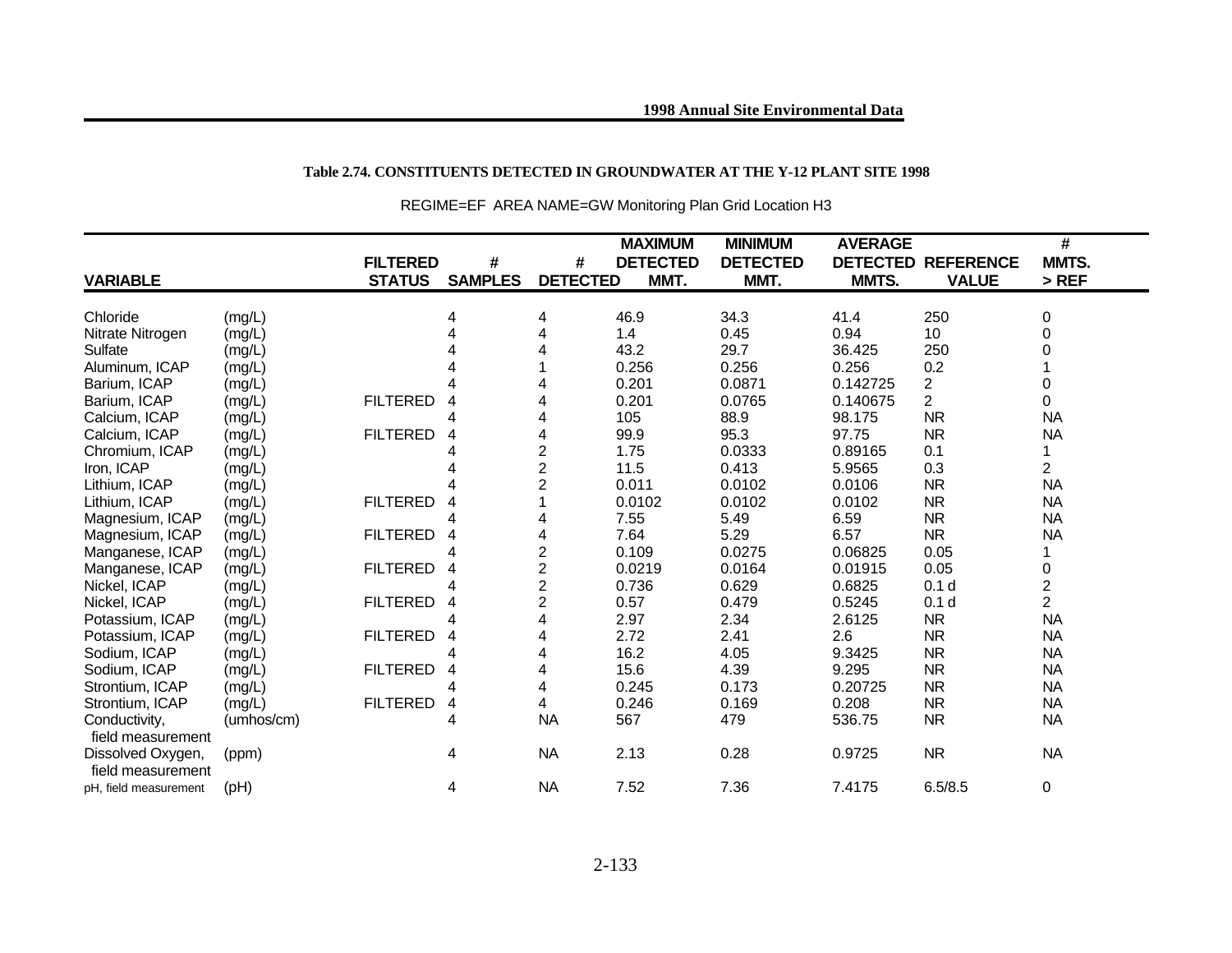| <b>VARIABLE</b>                   |                    | <b>FILTERED</b><br><b>STATUS</b> | #<br><b>SAMPLES</b> | #<br><b>DETECTED</b> | <b>MAXIMUM</b><br><b>DETECTED</b><br>MMT. | <b>MINIMUM</b><br><b>DETECTED</b><br>MMT. | <b>AVERAGE</b><br><b>DETECTED</b><br>MMTS. | <b>REFERENCE</b><br><b>VALUE</b> | #<br>MMTS.<br>$>$ REF |
|-----------------------------------|--------------------|----------------------------------|---------------------|----------------------|-------------------------------------------|-------------------------------------------|--------------------------------------------|----------------------------------|-----------------------|
|                                   |                    |                                  |                     |                      |                                           |                                           |                                            |                                  |                       |
| REDOX,<br>field measurement       | (mV)               |                                  | 4                   | <b>NA</b>            | 225                                       | 132                                       | 183                                        | <b>NR</b>                        | <b>NA</b>             |
| <b>Static Water Level</b>         | $(t - \text{toc})$ |                                  | 4                   | <b>NA</b>            | $-13.18$                                  | $-16.13$                                  | $-14.6425$                                 | <b>NR</b>                        | <b>NA</b>             |
| Temperature,<br>field measurement | $($ Deg C $)$      |                                  | 4                   | <b>NA</b>            | 22                                        | 17.6                                      | 19.25                                      | <b>NR</b>                        | <b>NA</b>             |
| Alkalinity as HCO3                | (mg/L)             |                                  |                     | 4                    | 200                                       | 180                                       | 190                                        | <b>NR</b>                        | <b>NA</b>             |
| Conductivity                      | (umhos/cm)         |                                  |                     | 4                    | 599                                       | 537                                       | 567                                        | <b>NR</b>                        | <b>NA</b>             |
| <b>Dissolved Solids</b>           | (mg/L)             |                                  |                     | 4                    | 381                                       | 323                                       | 353.5                                      | 500                              |                       |
| pH                                | (PH)               |                                  |                     | 4                    | 7.48 L                                    | 7.3 L                                     | 7.4125                                     | 6.5/8.5                          | 0                     |
| <b>Total Suspended Solids</b>     | (mg/L)             |                                  |                     |                      | 5                                         | 5                                         | 5.                                         | <b>NR</b>                        | <b>NA</b>             |
| Turbidity                         | (NTU)              |                                  |                     | 4                    | 28.7                                      | 0.233                                     | 8.29525                                    |                                  |                       |
| Gross Alpha                       | (pCi/L)            |                                  |                     | 4                    | 13                                        | 0.36                                      | 3.98                                       | 15f                              |                       |
| Gross Beta                        | (pCi/L)            |                                  |                     | 4                    | 36                                        | 3.6                                       | 11.95                                      | 50a                              | 0                     |
| Acetone                           | (ug/L)             |                                  |                     | 2                    | 6 <sub>B</sub> J                          | 2BJ                                       | 4                                          | <b>NR</b>                        | <b>NA</b>             |
| Trichloroethene                   | (ug/L)             |                                  | 4                   | 4                    | 6                                         | 2J                                        | 4.25                                       | 5                                |                       |

**Table 2.74 (continued)**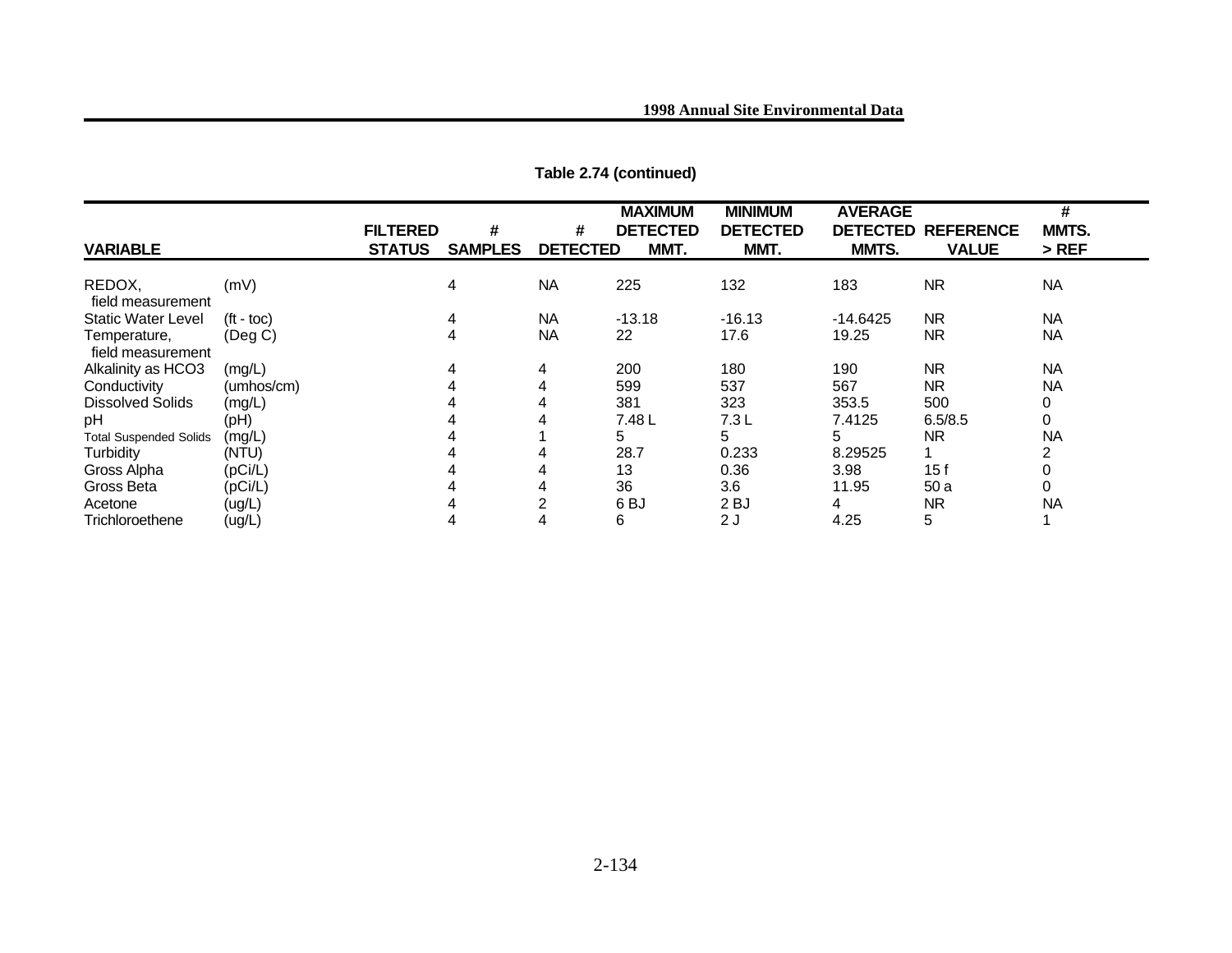#### **Table 2.75. CONSTITUENTS DETECTED IN GROUNDWATER AT THE Y-12 PLANT SITE 1998**

 **MAXIMUM MINIMUM AVERAGE # FILTERED # # DETECTED DETECTED DETECTED REFERENCE MMTS. VARIABLE STATUS SAMPLES DETECTED MMT. MMT. MMTS. VALUE > REF** Chloride (mg/L) 2 2 7.04 6.95 6.995 250 0 Fluoride (mg/L) 2 2 0.18 0.11 0.145 2 0 Sulfate (mg/L) 2 2 17.7 16.1 16.9 250 0 Barium, ICAP (mg/L) 2 2 0.261 0.204 0.2325 2 0 Barium, ICAP (mg/L) FILTERED 2 2 0.268 0.21 0.239 2 0 Calcium, ICAP (mg/L) 2 2 56.9 51.4 54.15 NR NA Calcium, ICAP (mg/L) FILTERED 2 2 58.3 51.8 55.05 NR NA Iron, ICAP (mg/L) 2 2 0.179 0.0893 0.13415 0.3 0 Iron, ICAP (mg/L) FILTERED 2 2 0.114 0.0865 0.10025 0.3 0 Lithium, ICAP (mg/L) 2 2 0.027 0.0264 0.0267 NR NA Lithium, ICAP (mg/L) FILTERED 2 2 0.027 0.0268 0.0269 NR NA Magnesium, ICAP (mg/L) 2 2 11 9.96 10.48 NR NA Magnesium, ICAP (mg/L) FILTERED 2 2 11.4 10.3 10.85 NR NA Manganese, ICAP  $(mq/L)$  2 2 0.123 0.0892 0.1061 0.05 Manganese, ICAP (mg/L) FILTERED 2 2 0.126 0.0937 0.10985 0.05 2 Potassium, ICAP (mg/L) 2 2 3.4 3.28 3.34 NR NA Potassium, ICAP (mg/L) FILTERED 2 2 3.32 3.21 3.265 NR NA Sodium, ICAP (mg/L) 2 2 33.5 31.4 32.45 NR NA Sodium, ICAP (mg/L) FILTERED 2 2 34.6 32.6 33.6 NR NA Strontium, ICAP (mg/L) 2 2 1.28 1.17 1.225 NR NA Strontium, ICAP (mg/L) FILTERED 2 2 1.32 1.2 1.26 NR NA Conductivity, (umhos/cm) 2 NA 400 389 394.5 NR NA field measurement Dissolved Oxygen, (ppm) 2 NA 1.26 0.11 0.685 NR NA field measurement pH, field measurement (pH) 2 NA 8.18 7.76 7.97 6.5/8.5 0 REDOX, (mV) 2 NA -190 -228 -209 NR NA field measurement S tatic Water Level (ft - toc)  $2$  NA  $-5.95$   $-6.32$   $-6.135$  NR NA

REGIME=EF AREA NAME=GW Monitoring Plan Grid Location K1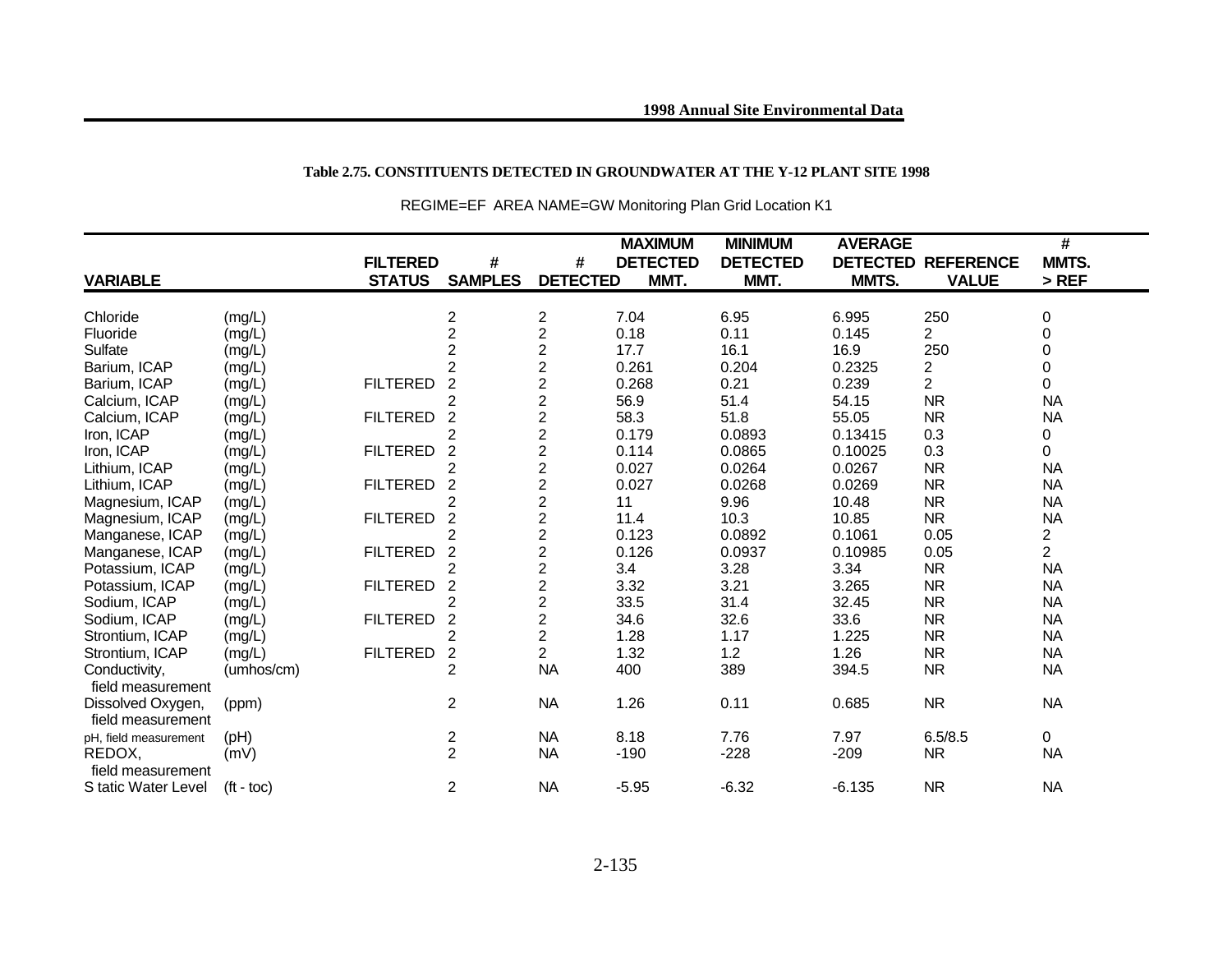| <b>VARIABLE</b>                   |            | <b>FILTERED</b><br><b>STATUS</b> | #<br><b>SAMPLES</b> | #<br><b>DETECTED</b> | <b>MAXIMUM</b><br><b>DETECTED</b><br>MMT. | <b>MINIMUM</b><br><b>DETECTED</b><br>MMT. | <b>AVERAGE</b><br>MMTS. | <b>DETECTED REFERENCE</b><br><b>VALUE</b> | #<br>MMTS.<br>$>$ REF |
|-----------------------------------|------------|----------------------------------|---------------------|----------------------|-------------------------------------------|-------------------------------------------|-------------------------|-------------------------------------------|-----------------------|
| Temperature,<br>field measurement | (Deg C)    |                                  | $\overline{2}$      | <b>NA</b>            | 19.7                                      | 16.6                                      | 18.15                   | <b>NR</b>                                 | <b>NA</b>             |
| Alkalinity as HCO3                | (mg/L)     |                                  | າ                   | 2                    | 228                                       | 220                                       | 224                     | <b>NR</b>                                 | <b>NA</b>             |
| Conductivity                      | (umhos/cm) |                                  |                     | 2                    | 469                                       | 461                                       | 465                     | <b>NR</b>                                 | <b>NA</b>             |
| <b>Dissolved Solids</b>           | (mg/L)     |                                  |                     | 2                    | 293                                       | 259                                       | 276                     | 500                                       |                       |
| pH                                | (pH)       |                                  |                     | 2                    | 8.21L                                     | 7.69L                                     | 7.95                    | 6.5/8.5                                   | 0                     |
| <b>Total Suspended Solids</b>     | (mg/L)     |                                  |                     |                      | 1.2                                       | 1.2                                       | 1.2                     | <b>NR</b>                                 | <b>NA</b>             |
| Turbidity                         | (NTU)      |                                  |                     | 2                    | 5.84                                      | 1.85                                      | 3.845                   |                                           | ົ                     |
| Gross Alpha                       | (pCi/L)    |                                  |                     | $\overline{2}$       | 1.6                                       | 1.2                                       | 1.4                     | 15f                                       |                       |
| Gross Beta                        | (pCi/L)    |                                  | C                   | $\overline{2}$       | 6.6                                       | 0.63                                      | 3.615                   | 50a                                       | 0                     |

### **Table 2.75 (continued)**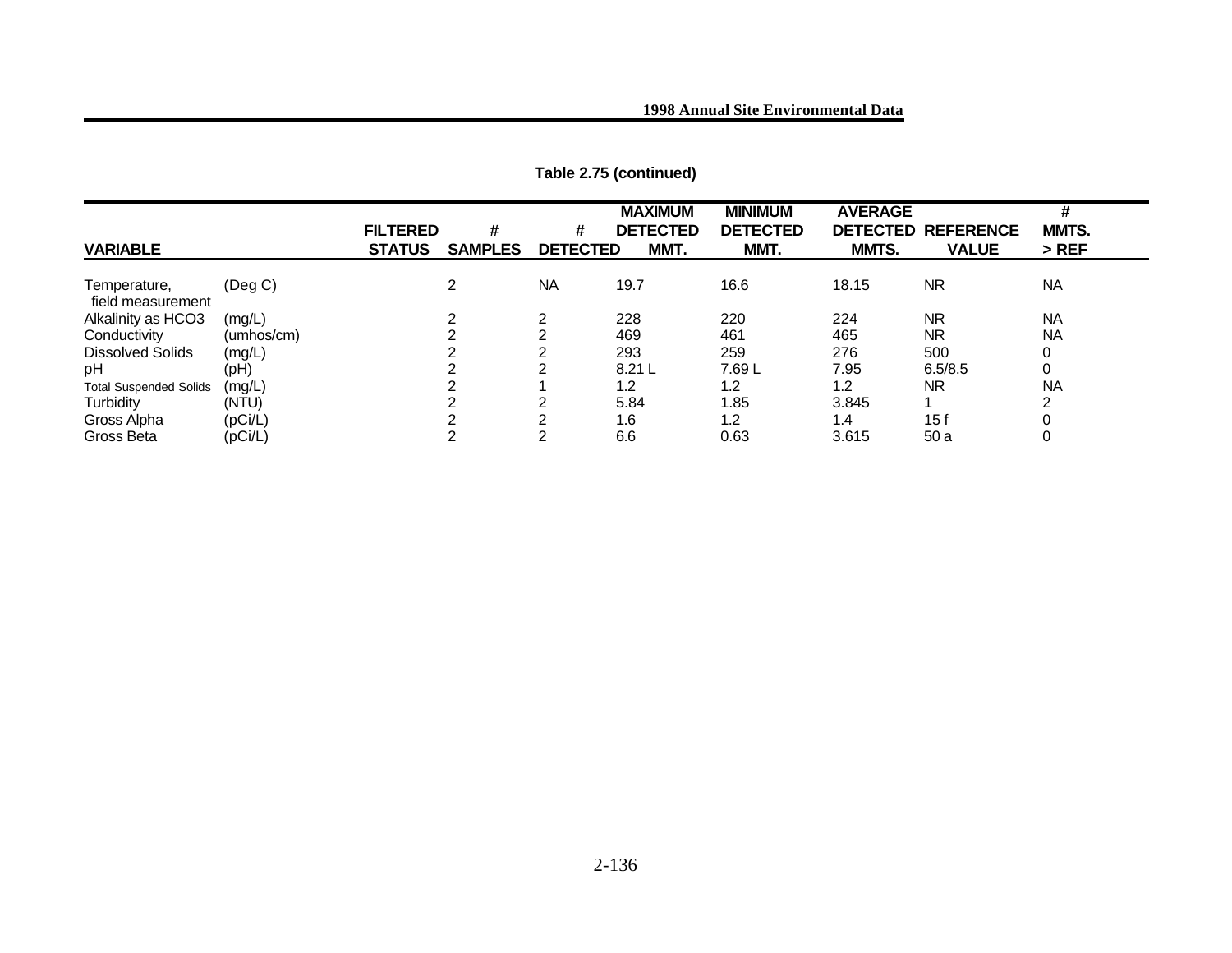### **Table 2.76. CONSTITUENTS DETECTED IN GROUNDWATER AT THE Y-12 PLANT SITE 1998**

|                                        |            |                 |                         |                         | <b>MAXIMUM</b>  | <b>MINIMUM</b>  | <b>AVERAGE</b> |                           | #         |
|----------------------------------------|------------|-----------------|-------------------------|-------------------------|-----------------|-----------------|----------------|---------------------------|-----------|
|                                        |            | <b>FILTERED</b> | #                       | #                       | <b>DETECTED</b> | <b>DETECTED</b> |                | <b>DETECTED REFERENCE</b> | MMTS.     |
| <b>VARIABLE</b>                        |            | <b>STATUS</b>   | <b>SAMPLES</b>          | <b>DETECTED</b>         | MMT.            | MMT.            | MMTS.          | <b>VALUE</b>              | $>$ REF   |
| Chloride                               | (mg/L)     |                 | $\overline{\mathbf{c}}$ |                         | 1.79            | 1.75            | 1.77           | 250                       | 0         |
| Fluoride                               | (mg/L)     |                 | $\overline{c}$          | $\frac{2}{2}$           | 0.36            | 0.25            | 0.305          | $\overline{2}$            | 0         |
| Sulfate                                | (mg/L)     |                 | $\overline{c}$          | $\overline{\mathbf{c}}$ | 15.9            | 15.2            | 15.55          | 250                       | 0         |
| Barium, ICAP                           | (mg/L)     |                 | $\overline{2}$          | $\overline{2}$          | 0.143           | 0.139           | 0.141          | 2                         | 0         |
| Barium, ICAP                           | (mg/L)     | <b>FILTERED</b> | $\overline{2}$          | $\overline{2}$          | 0.14            | 0.133           | 0.1365         | $\overline{2}$            | 0         |
| Boron, ICAP                            |            |                 | 2                       |                         | 0.11            | 0.11            | 0.11           | <b>NR</b>                 | <b>NA</b> |
| Boron, ICAP                            | (mg/L)     | <b>FILTERED</b> | $\overline{2}$          |                         | 0.107           | 0.107           | 0.107          | <b>NR</b>                 | <b>NA</b> |
| Calcium, ICAP                          | (mg/L)     |                 | 2                       | 2                       |                 | 32.5            | 34.2           | <b>NR</b>                 | <b>NA</b> |
| Calcium, ICAP                          | (mg/L)     | <b>FILTERED</b> | $\overline{2}$          | $\overline{c}$          | 35.9<br>35      | 32.1            | 33.55          | <b>NR</b>                 | <b>NA</b> |
|                                        | (mg/L)     |                 | $\overline{2}$          |                         |                 | 0.342           | 0.342          | 0.3                       |           |
| Iron, ICAP                             | (mg/L)     |                 |                         |                         | 0.342           |                 |                |                           |           |
| Iron, ICAP                             | (mg/L)     | <b>FILTERED</b> | 2                       |                         | 0.32            | 0.32            | 0.32           | 0.3                       |           |
| Lead, PMS                              | (mg/L)     | <b>FILTERED</b> | 2                       |                         | 0.0006          | 0.0006          | 0.0006         | <b>NR</b>                 | <b>NA</b> |
| Lithium, ICAP                          | (mg/L)     |                 | 2                       | 2                       | 0.0224          | 0.0208          | 0.0216         | <b>NR</b>                 | <b>NA</b> |
| Lithium, ICAP                          | (mg/L)     | <b>FILTERED</b> | $\overline{2}$          | $\overline{c}$          | 0.0219          | 0.0195          | 0.0207         | <b>NR</b>                 | <b>NA</b> |
| Magnesium, ICAP                        | (mg/L)     |                 | 2                       | $\overline{c}$          | 6.96            | 6.47            | 6.715          | <b>NR</b>                 | <b>NA</b> |
| Magnesium, ICAP                        | (mg/L)     | <b>FILTERED</b> | $\overline{2}$          | $\overline{\mathbf{c}}$ | 6.77            | 6.31            | 6.54           | <b>NR</b>                 | <b>NA</b> |
| Manganese, ICAP                        | (mg/L)     |                 | $\overline{2}$          | $\overline{c}$          | 0.0135          | 0.00837         | 0.010935       | 0.05                      | 0         |
| Manganese, ICAP                        | (mg/L)     | <b>FILTERED</b> | $\overline{2}$          | 2                       | 0.0134          | 0.00826         | 0.01083        | 0.05                      | 0         |
| Potassium, ICAP                        | (mg/L)     |                 | 2                       | 1                       | 2.01            | 2.01            | 2.01           | <b>NR</b>                 | <b>NA</b> |
| Sodium, ICAP                           | (mg/L)     |                 | $\overline{c}$          | $\overline{\mathbf{c}}$ | 55.8            | 45.9            | 50.85          | <b>NR</b>                 | <b>NA</b> |
| Sodium, ICAP                           | (mg/L)     | <b>FILTERED</b> | $\overline{2}$          | $\overline{c}$          | 54.3            | 44.2            | 49.25          | <b>NR</b>                 | <b>NA</b> |
| Strontium, ICAP                        | (mg/L)     |                 | 2                       | $\overline{c}$          | 0.451           | 0.423           | 0.437          | <b>NR</b>                 | <b>NA</b> |
| Strontium, ICAP                        | (mg/L)     | <b>FILTERED</b> | $\overline{2}$          | $\overline{2}$          | 0.438           | 0.414           | 0.426          | <b>NR</b>                 | <b>NA</b> |
| Conductivity,<br>field measurement     | (umhos/cm) |                 | 2                       | <b>NA</b>               | 392             | 325             | 358.5          | <b>NR</b>                 | <b>NA</b> |
| Dissolved Oxygen,<br>field measurement | (ppm)      |                 | $\overline{2}$          | <b>NA</b>               | 1.03            | 0.39            | 0.71           | <b>NR</b>                 | <b>NA</b> |
| pH, field measurement                  | (Hq)       |                 | $\overline{c}$          | <b>NA</b>               | 7.86            | 7.62            | 7.74           | 6.5/8.5                   | 0         |

REGIME=EF AREA NAME=GW Monitoring Plan Grid Location K2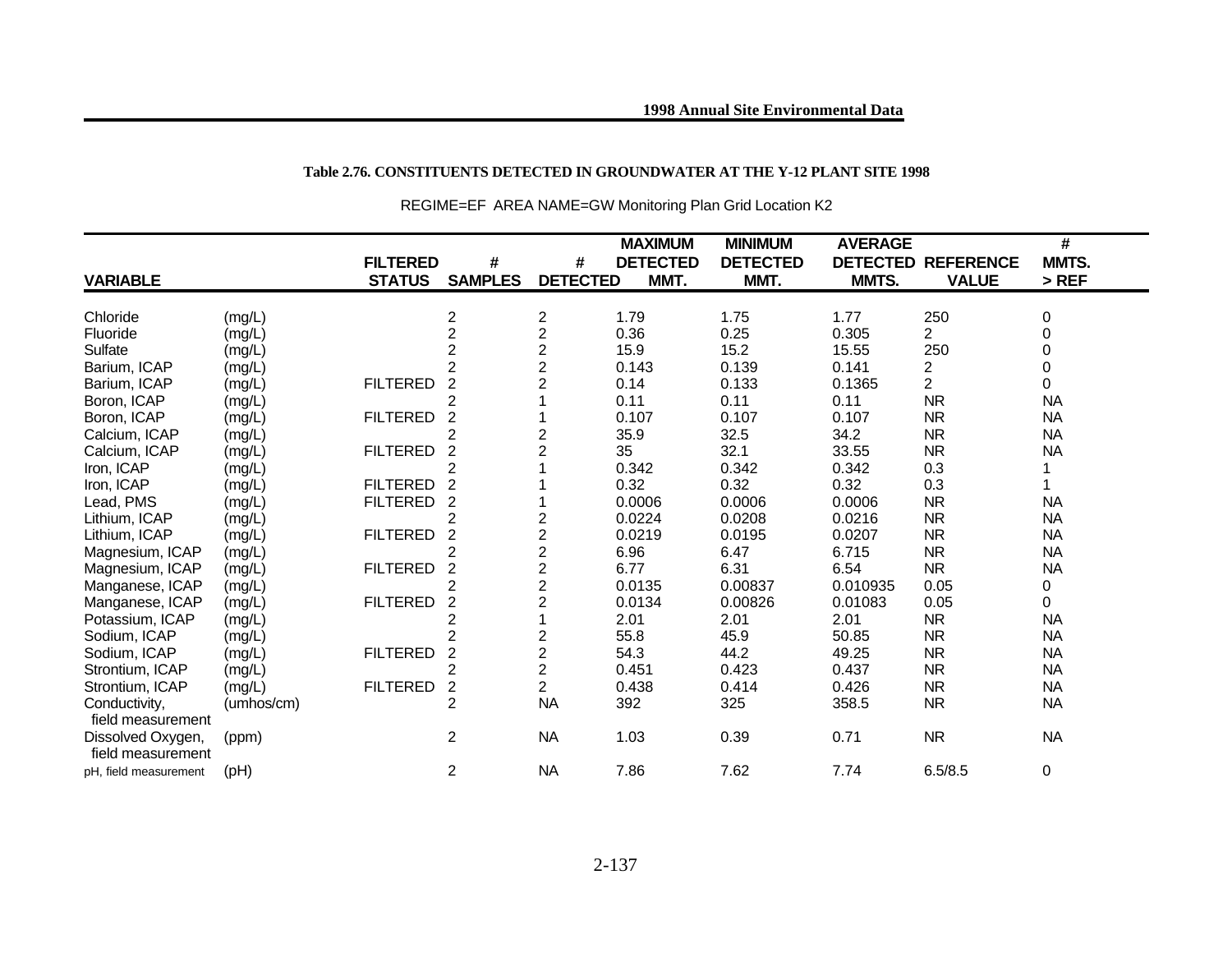| <b>VARIABLE</b>                   |               | <b>FILTERED</b><br><b>STATUS</b> | #<br><b>SAMPLES</b> | #<br><b>DETECTED</b> | <b>MAXIMUM</b><br><b>DETECTED</b><br>MMT. | <b>MINIMUM</b><br><b>DETECTED</b><br>MMT. | <b>AVERAGE</b><br><b>DETECTED</b><br>MMTS. | <b>REFERENCE</b><br><b>VALUE</b> | #<br>MMTS.<br>$>$ REF |
|-----------------------------------|---------------|----------------------------------|---------------------|----------------------|-------------------------------------------|-------------------------------------------|--------------------------------------------|----------------------------------|-----------------------|
| REDOX,<br>field measurement       | (mV)          |                                  | 2                   | <b>NA</b>            | 158                                       | $-129$                                    | 14.5                                       | <b>NR</b>                        | <b>NA</b>             |
| <b>Static Water Level</b>         | $(ft - toc)$  |                                  | 2                   | <b>NA</b>            | $-4.35$                                   | $-5.59$                                   | $-4.97$                                    | <b>NR</b>                        | <b>NA</b>             |
| Temperature,<br>field measurement | $($ Deg C $)$ |                                  | $\overline{2}$      | <b>NA</b>            | 21.9                                      | 14.5                                      | 18.2                                       | <b>NR</b>                        | <b>NA</b>             |
| Alkalinity as HCO3                | (mg/L)        |                                  | $\overline{2}$      | 2                    | 202                                       | 200                                       | 201                                        | <b>NR</b>                        | <b>NA</b>             |
| Conductivity                      | (umhos/cm)    |                                  |                     | 2                    | 414                                       | 403                                       | 408.5                                      | <b>NR</b>                        | <b>NA</b>             |
| <b>Dissolved Solids</b>           | (mg/L)        |                                  |                     | 2                    | 252                                       | 225                                       | 238.5                                      | 500                              |                       |
| pH                                | (Hq)          |                                  |                     | 2                    | 7.98L                                     | 7.66L                                     | 7.82                                       | 6.5/8.5                          | 0                     |
| <b>Total Suspended Solids</b>     | (mg/L)        |                                  |                     |                      |                                           |                                           |                                            | <b>NR</b>                        | <b>NA</b>             |
| Turbidity                         | (NTU)         |                                  |                     | 2                    | 2.08                                      | 0.582                                     | 1.331                                      |                                  |                       |
| Gross Alpha                       | (pCi/L)       |                                  | ົ                   | $\overline{2}$       | 2                                         | 0.36                                      | 1.18                                       | 15f                              |                       |
| Gross Beta                        | (pCi/L)       |                                  |                     | 2                    | 2.4                                       | 1.9                                       | 2.15                                       | 50 a                             |                       |

# **Table 2.76 (continued)**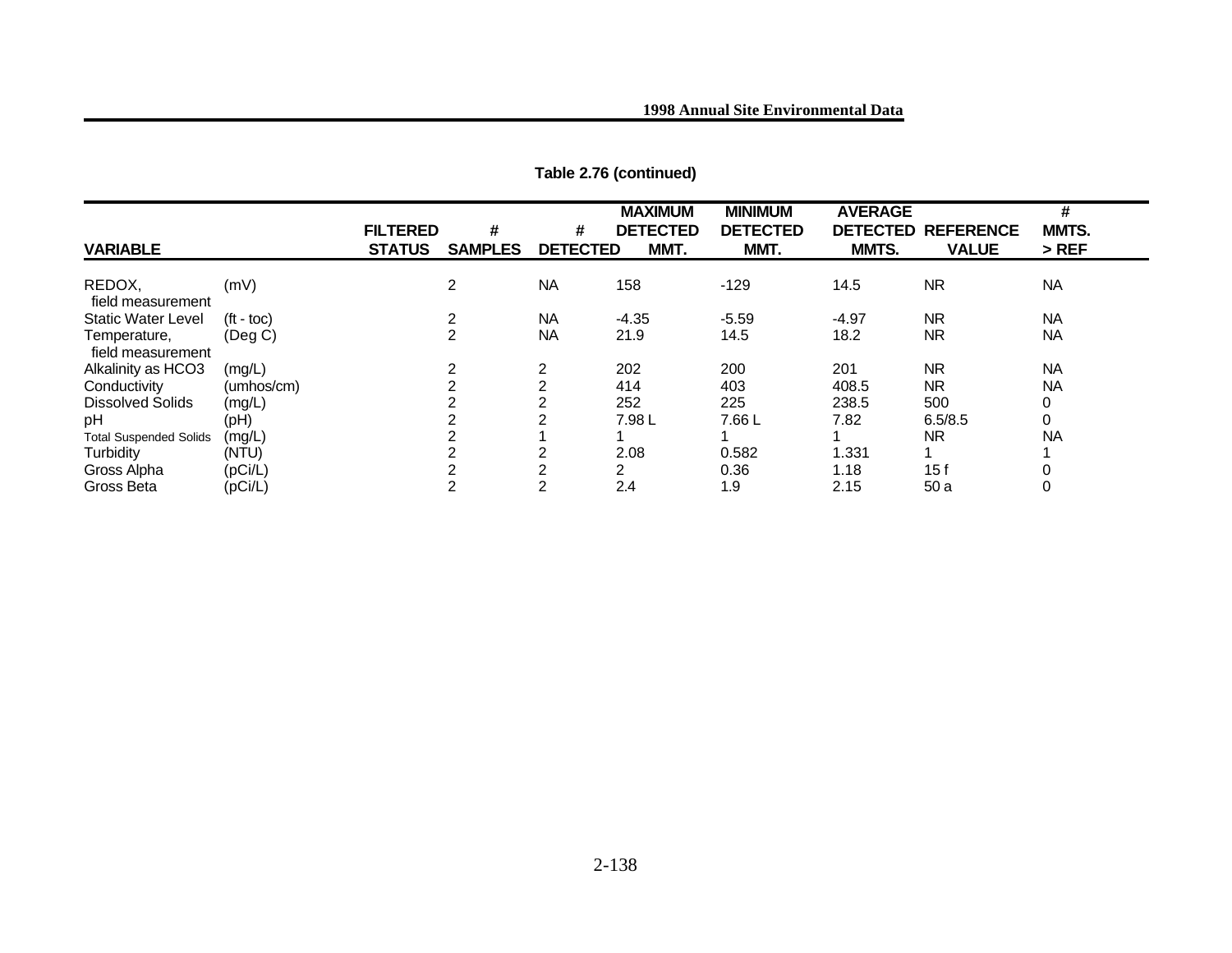### **Table 2.77. CONSTITUENTS DETECTED IN GROUNDWATER AT THE Y-12 PLANT SITE 1998**

|                                    |                    |                 |                         |                         | <b>MAXIMUM</b>  | <b>MINIMUM</b>  | <b>AVERAGE</b> |                           | #                   |
|------------------------------------|--------------------|-----------------|-------------------------|-------------------------|-----------------|-----------------|----------------|---------------------------|---------------------|
|                                    |                    | <b>FILTERED</b> | #                       | #                       | <b>DETECTED</b> | <b>DETECTED</b> |                | <b>DETECTED REFERENCE</b> | MMTS.               |
| <b>VARIABLE</b>                    |                    | <b>STATUS</b>   | <b>SAMPLES</b>          | <b>DETECTED</b>         | MMT.            | MMT.            | MMTS.          | <b>VALUE</b>              | $>$ REF             |
|                                    |                    |                 |                         |                         |                 |                 |                |                           |                     |
| Chloride                           | (mg/L)             |                 | $\overline{c}$          | $\overline{c}$          | 57.1            | 55.996          | 56.548         | 250                       | 0                   |
| Fluoride                           | (mg/L)             |                 | $\overline{c}$          | $\overline{c}$          | 0.29            | 0.23            | 0.26           | $\overline{2}$            | 0                   |
| Sulfate                            | (mg/L)             |                 | $\overline{c}$          | $\overline{c}$          | 3.269           | 2.78            | 3.0245         | 250                       | 0                   |
| Barium, ICAP                       | (mg/L)             |                 | $\overline{c}$          | $\overline{c}$          | 0.0472          | 0.0431          | 0.04515        | 2                         | $\mathsf{O}\xspace$ |
| Barium, ICAP                       | (mg/L)             | <b>FILTERED</b> | $\overline{c}$          | $\boldsymbol{2}$        | 0.0486          | 0.044           | 0.0463         | $\overline{2}$            | $\mathsf 0$         |
| Calcium, ICAP                      | (mg/L)             |                 | 2                       | $\boldsymbol{2}$        | 107             | 99.6            | 103.3          | <b>NR</b>                 | <b>NA</b>           |
| Calcium, ICAP                      | (mg/L)             | <b>FILTERED</b> | 2                       | $\overline{c}$          | 109             | 103             | 106            | <b>NR</b>                 | <b>NA</b>           |
| Iron, ICAP                         | (mg/L)             |                 | 2                       | $\overline{c}$          | 24.5            | 21.3            | 22.9           | 0.3                       | $\overline{c}$      |
| Iron, ICAP                         | (mg/L)             | <b>FILTERED</b> | $\overline{2}$          | $\overline{2}$          | 24.7            | 21.4            | 23.05          | 0.3                       | $\overline{2}$      |
| Lead, PMS                          | (mg/L)             |                 | $\overline{c}$          |                         | 0.0007          | 0.0007          | 0.0007         | <b>NR</b>                 | <b>NA</b>           |
| Magnesium, ICAP                    | (mg/L)             |                 | $\overline{2}$          | $\overline{\mathbf{c}}$ | 14              | 13.6            | 13.8           | <b>NR</b>                 | <b>NA</b>           |
| Magnesium, ICAP                    | (mg/L)             | <b>FILTERED</b> | $\overline{2}$          | $\boldsymbol{2}$        | 14.3            | 14              | 14.15          | <b>NR</b>                 | <b>NA</b>           |
| Manganese, ICAP                    | (mg/L)             |                 | 2                       | $\boldsymbol{2}$        | 0.845           | 0.725           | 0.785          | 0.05                      | $\overline{c}$      |
| Manganese, ICAP                    | (mg/L)             | <b>FILTERED</b> | $\overline{2}$          | $\overline{2}$          | 0.864           | 0.749           | 0.8065         | 0.05                      | $\overline{2}$      |
| Sodium, ICAP                       | (mg/L)             |                 | 2                       | $\overline{2}$          | 14.4            | 13.6            | 14             | <b>NR</b>                 | <b>NA</b>           |
| Sodium, ICAP                       | (mg/L)             | <b>FILTERED</b> | $\overline{2}$          | $\overline{c}$          | 14.7            | 14              | 14.35          | <b>NR</b>                 | <b>NA</b>           |
| Strontium, ICAP                    | (mg/L)             |                 | $\overline{2}$          | $\overline{c}$          | 0.206           | 0.184           | 0.195          | <b>NR</b>                 | <b>NA</b>           |
| Strontium, ICAP                    | (mg/L)             | <b>FILTERED</b> | $\overline{c}$          | $\overline{c}$          | 0.211           | 0.191           | 0.201          | <b>NR</b>                 | <b>NA</b>           |
| Conductivity,<br>field measurement | (umhos/cm)         |                 | $\overline{c}$          | <b>NA</b>               | 688             | 648             | 668            | <b>NR</b>                 | <b>NA</b>           |
| Dissolved Oxygen,                  | (ppm)              |                 | 2                       | <b>NA</b>               | 0.48            | 0.37            | 0.425          | <b>NR</b>                 | <b>NA</b>           |
| field measurement                  |                    |                 |                         |                         |                 |                 |                |                           |                     |
| pH, field measurement              | (Hq)               |                 | $\overline{\mathbf{c}}$ | <b>NA</b>               | 6.98            | 6.66            | 6.82           | 6.5/8.5                   | 0                   |
| REDOX,<br>field measurement        | (mV)               |                 | $\overline{2}$          | <b>NA</b>               | $-77$           | $-116$          | $-96.5$        | <b>NR</b>                 | <b>NA</b>           |
| <b>Static Water Level</b>          | $(t - \text{toc})$ |                 | $\overline{\mathbf{c}}$ | <b>NA</b>               | $-9.97$         | $-10.51$        | $-10.24$       | <b>NR</b>                 | <b>NA</b>           |
| Temperature,<br>field measurement  | (Deg C)            |                 | $\overline{2}$          | <b>NA</b>               | 21              | 18.6            | 19.8           | <b>NR</b>                 | <b>NA</b>           |
| Alkalinity as HCO3                 | (mg/L)             |                 | $\overline{\mathbf{c}}$ | $\overline{c}$          | 270             | 270             | 270            | <b>NR</b>                 | <b>NA</b>           |
| Conductivity                       | (umhos/cm)         |                 | $\overline{c}$          | $\overline{2}$          | 703             | 678             | 690.5          | <b>NR</b>                 | <b>NA</b>           |

### REGIME=EF AREA NAME=Grid J Primary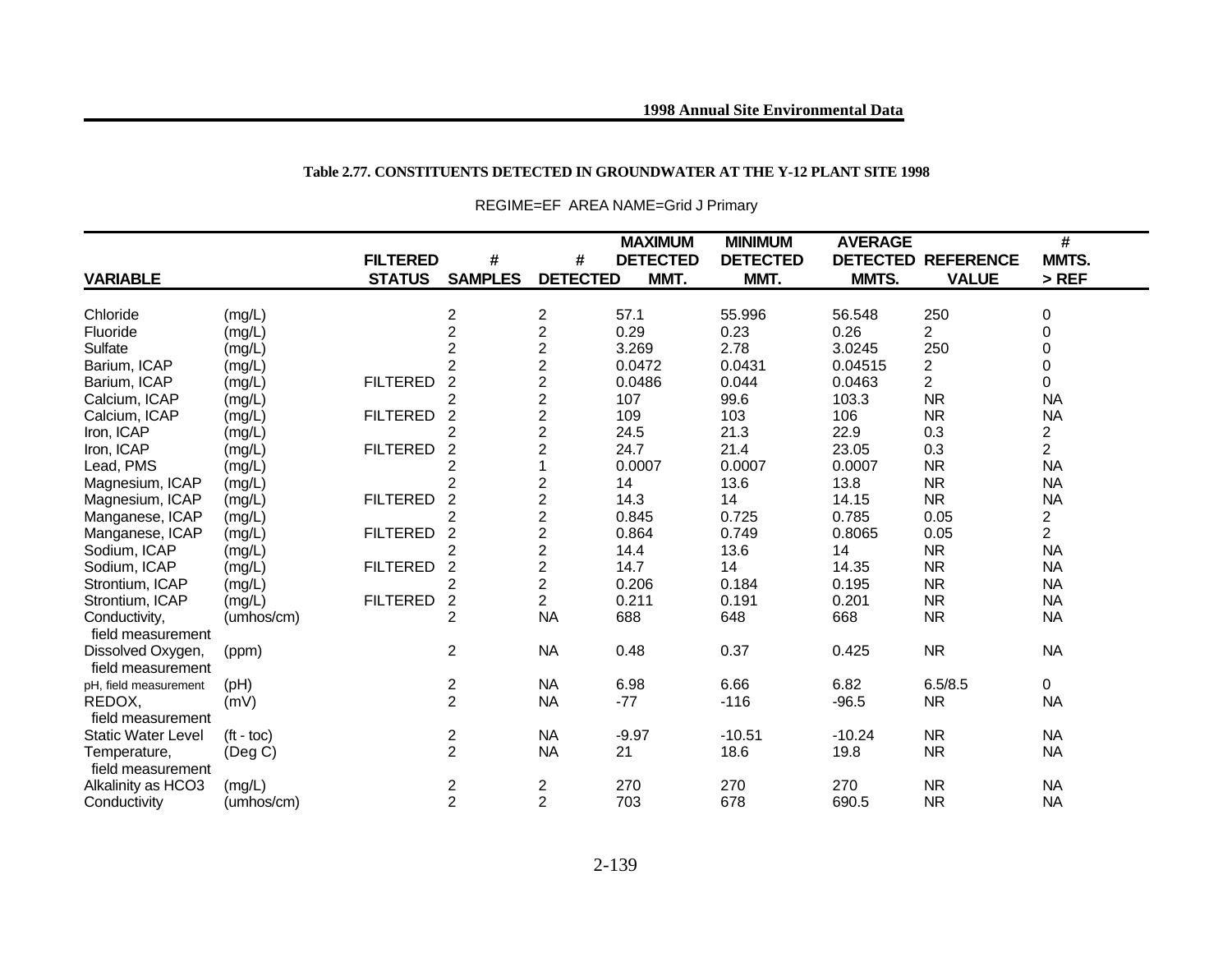# **Table 2.77 (continued)**

|                               |         |                 |                |                 | <b>MAXIMUM</b>  | <b>MINIMUM</b>  | <b>AVERAGE</b> |                           |           |
|-------------------------------|---------|-----------------|----------------|-----------------|-----------------|-----------------|----------------|---------------------------|-----------|
|                               |         | <b>FILTERED</b> | #              | #               | <b>DETECTED</b> | <b>DETECTED</b> |                | <b>DETECTED REFERENCE</b> | MMTS.     |
| <b>VARIABLE</b>               |         | <b>STATUS</b>   | <b>SAMPLES</b> | <b>DETECTED</b> | MMT.            | MMT.            | MMTS.          | <b>VALUE</b>              | $>$ REF   |
| <b>Dissolved Solids</b>       | (mg/L)  |                 |                |                 | 389             | 387             | 388            | 500                       |           |
| pH                            | (pH)    |                 |                |                 | 6.84 L          | 6.69L           | 6.765          | 6.5/8.5                   | O         |
| <b>Total Suspended Solids</b> | (mg/L)  |                 |                |                 | 42              | 23              | 32.5           | ΝR                        | <b>NA</b> |
| Turbidity                     | (NTU)   |                 |                |                 | 208             | 202             | 205            |                           |           |
| Gross Alpha                   | (pCi/L) |                 |                |                 | 1.6             | $-0.095$        | 0.7525         | 15f                       |           |
| Gross Beta                    | (pCi/L) |                 |                |                 | 5.1             | $-3.2$          | 0.95           | 50a                       | 0         |
| Acetone                       | (ug/L)  |                 |                |                 | 4 J             | 4 J             |                | ΝR                        | <b>NA</b> |
| Vinyl chloride                | (ug/L)  |                 |                | ◠               | 2J              | 2 J             |                | ົ                         | 0         |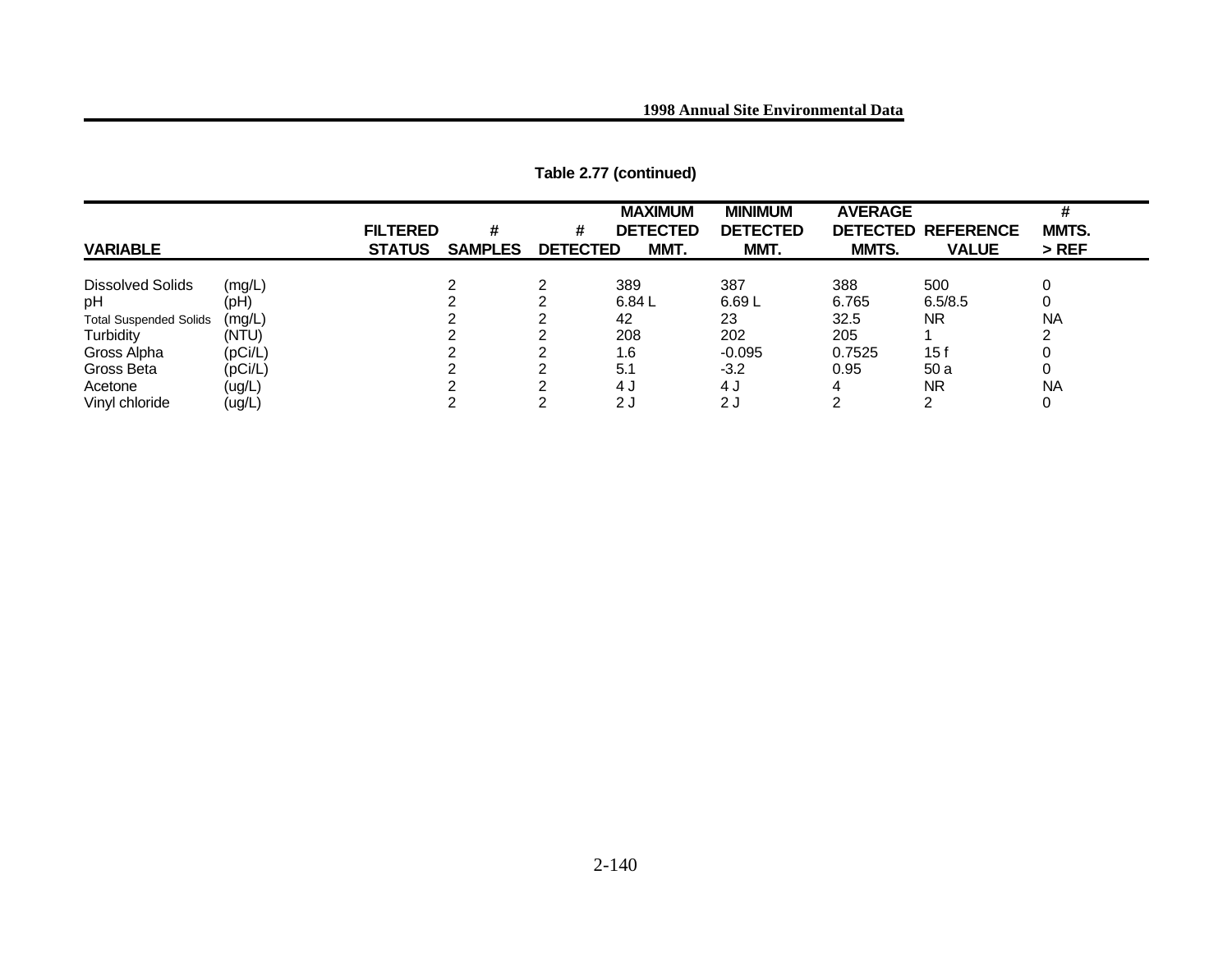### **Table 2.78. CONSTITUENTS DETECTED IN GROUNDWATER AT THE Y-12 PLANT SITE 1998**

|                  |        |                 |                |                 | <b>MAXIMUM</b>  | <b>MINIMUM</b>  | <b>AVERAGE</b> |                           | #                       |  |
|------------------|--------|-----------------|----------------|-----------------|-----------------|-----------------|----------------|---------------------------|-------------------------|--|
|                  |        | <b>FILTERED</b> | #              | #               | <b>DETECTED</b> | <b>DETECTED</b> |                | <b>DETECTED REFERENCE</b> | MMTS.                   |  |
| <b>VARIABLE</b>  |        | <b>STATUS</b>   | <b>SAMPLES</b> | <b>DETECTED</b> | MMT.            | MMT.            | MMTS.          | <b>VALUE</b>              | $>$ REF                 |  |
| Chloride         | (mg/L) |                 | 10             | 10              | 144             | 11.237          | 51.7618        | 250                       | 0                       |  |
| Fluoride         | (mg/L) |                 | 10             | 8               | 0.31            | 0.12            | 0.185          | $\overline{2}$            | 0                       |  |
| Nitrate Nitrogen | (mg/L) |                 | 10             | 6               | 4.43            | 0.76            | 1.546333       | 10                        | 0                       |  |
| Sulfate          | (mg/L) |                 | 10             | 10              | 33.486          | 10.99           | 19.4941        | 250                       | $\mathsf{O}\xspace$     |  |
| Aluminum, ICAP   | (mg/L) |                 | 10             | $\overline{c}$  | 0.431           | 0.301           | 0.366          | 0.2                       | $\overline{\mathbf{c}}$ |  |
| Barium, ICAP     | (mg/L) |                 | 10             | 10              | 0.59            | 0.0289          | 0.20606        | $\overline{c}$            | $\mathsf{O}\xspace$     |  |
| Barium, ICAP     | (mg/L) | <b>FILTERED</b> | 10             | 10              | 0.567           | 0.0284          | 0.19619        | $\overline{2}$            | 0                       |  |
| Boron, ICAP      | (mg/L) |                 | 10             | 1               | 0.104           | 0.104           | 0.104          | <b>NR</b>                 | <b>NA</b>               |  |
| Calcium, ICAP    | (mg/L) |                 | 10             | 10              | 171             | 33.5            | 79.31          | <b>NR</b>                 | <b>NA</b>               |  |
| Calcium, ICAP    | (mg/L) | <b>FILTERED</b> | 10             | 10              | 163             | 33.3            | 77.01          | <b>NR</b>                 | <b>NA</b>               |  |
| Chromium, ICAP   | (mg/L) |                 | 10             | $\overline{c}$  | 0.228           | 0.0572          | 0.1426         | 0.1                       |                         |  |
| Iron, ICAP       | (mg/L) |                 | 10             | $\overline{7}$  | 2.08            | 0.0597          | 0.749243       | 0.3                       | 5                       |  |
| Iron, ICAP       | (mg/L) | <b>FILTERED</b> | 10             | 3               | 1.3             | 0.473           | 0.8            | 0.3                       | 3                       |  |
| Lead, PMS        | (mg/L) |                 | 10             | 2               | 0.0007          | 0.0006          | 0.00065        | <b>NR</b>                 | <b>NA</b>               |  |
| Lead, PMS        | (mg/L) | <b>FILTERED</b> | 10             |                 | 0.0008          | 0.0008          | 0.0008         | <b>NR</b>                 | <b>NA</b>               |  |
| Lithium, ICAP    | (mg/L) |                 | 10             | 2               | 0.016           | 0.0156          | 0.0158         | <b>NR</b>                 | <b>NA</b>               |  |
| Lithium, ICAP    | (mg/L) | <b>FILTERED</b> | 10             | $\overline{2}$  | 0.0159          | 0.0128          | 0.01435        | <b>NR</b>                 | <b>NA</b>               |  |
| Magnesium, ICAP  | (mg/L) |                 | 10             | 10              | 25.9            | 10.3            | 16.17          | <b>NR</b>                 | <b>NA</b>               |  |
| Magnesium, ICAP  | (mg/L) | <b>FILTERED</b> | 10             | 10              | 25.6            | 9.7             | 15.83          | <b>NR</b>                 | <b>NA</b>               |  |
| Manganese, ICAP  | (mg/L) |                 | 10             | 9               | 0.404           | 0.00801         | 0.126446       | 0.05                      | 4                       |  |
| Manganese, ICAP  | (mg/L) | <b>FILTERED</b> | 10             | 6               | 0.373           | 0.0286          | 0.160967       | 0.05                      | 5                       |  |
| Nickel, ICAP     | (mg/L) |                 | 10             | $\overline{2}$  | 0.434           | 0.194           | 0.314          | 0.1 <sub>d</sub>          | $\overline{c}$          |  |
| Nickel, ICAP     | (mg/L) | <b>FILTERED</b> | 10             | $\overline{c}$  | 0.39            | 0.181           | 0.2855         | 0.1 <sub>d</sub>          | $\overline{2}$          |  |
| Potassium, ICAP  | (mg/L) |                 | 10             | 8               | 3.21            | 2.03            | 2.58875        | <b>NR</b>                 | <b>NA</b>               |  |
| Potassium, ICAP  | (mg/L) | <b>FILTERED</b> | 10             | 8               | 3.21            | 2.15            | 2.55375        | <b>NR</b>                 | <b>NA</b>               |  |
| Selenium, PMS    | (mg/L) |                 | 10             |                 | 0.0165          | 0.0165          | 0.0165         | 0.05                      | 0                       |  |
| Selenium, PMS    | (mg/L) | <b>FILTERED</b> | 10             |                 | 0.0165          | 0.0165          | 0.0165         | 0.05                      | 0                       |  |
| Sodium, ICAP     | (mg/L) |                 | 10             | 10              | 105             | 4.7             | 25.05          | <b>NR</b>                 | <b>NA</b>               |  |
| Sodium, ICAP     | (mg/L) | <b>FILTERED</b> | 10             | 10              | 106             | 4.56            | 24.784         | <b>NR</b>                 | <b>NA</b>               |  |
| Strontium, ICAP  | (mg/L) |                 | 10             | 10              | 0.58            | 0.0374          | 0.3211         | <b>NR</b>                 | <b>NA</b>               |  |

### REGIME=EF AREA NAME=New Hope Pond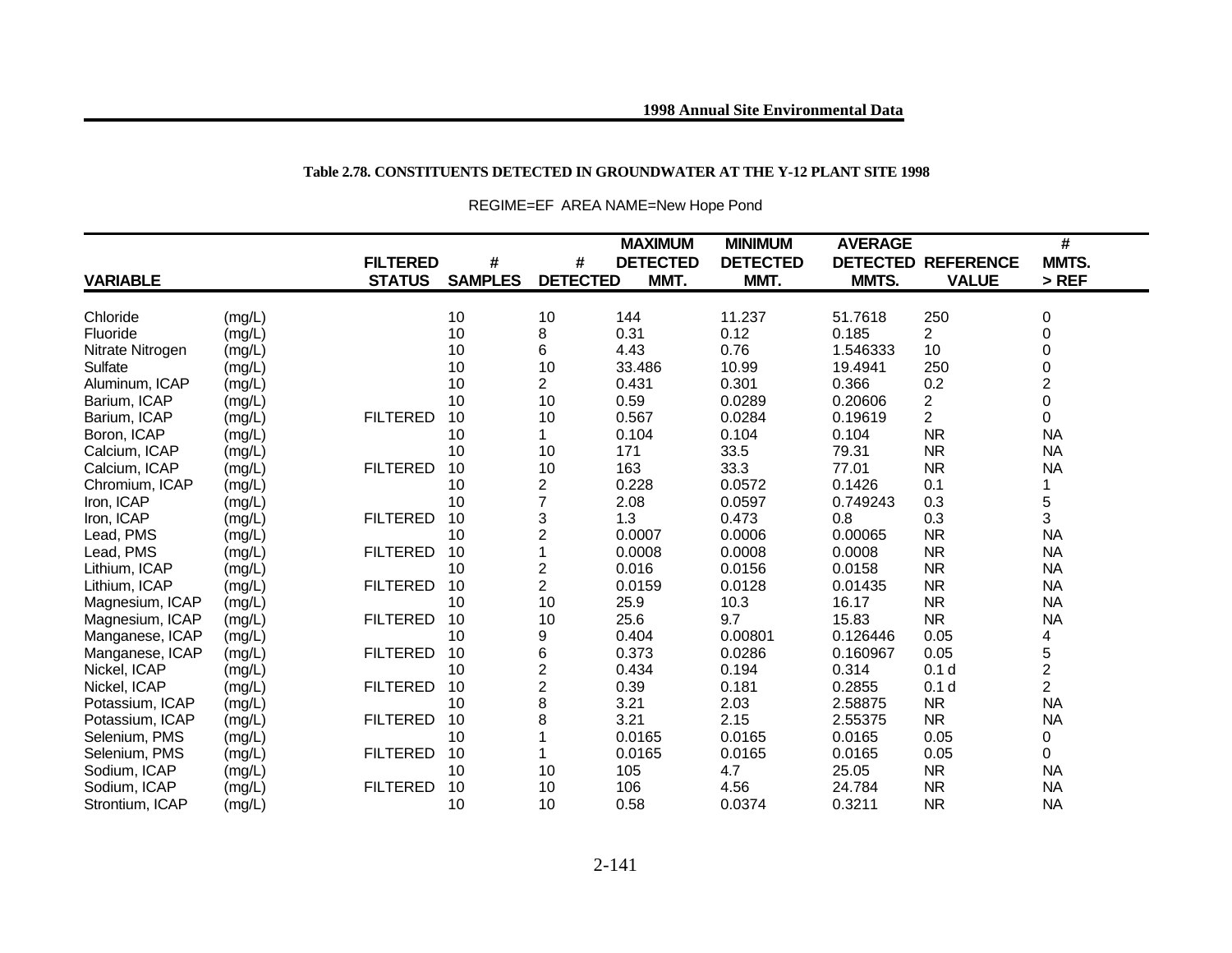|                                        |               |                 |                |                  | <b>MAXIMUM</b>  | <b>MINIMUM</b>  | <b>AVERAGE</b> |                           | #              |
|----------------------------------------|---------------|-----------------|----------------|------------------|-----------------|-----------------|----------------|---------------------------|----------------|
|                                        |               | <b>FILTERED</b> | #              | #                | <b>DETECTED</b> | <b>DETECTED</b> |                | <b>DETECTED REFERENCE</b> | MMTS.          |
| <b>VARIABLE</b>                        |               | <b>STATUS</b>   | <b>SAMPLES</b> | <b>DETECTED</b>  | MMT.            | MMT.            | MMTS.          | <b>VALUE</b>              | $>$ REF        |
|                                        |               |                 |                |                  |                 |                 |                |                           |                |
| Strontium, ICAP                        | (mg/L)        | <b>FILTERED</b> | 10             | 10               | 0.554           | 0.0375          | 0.31119        | <b>NR</b>                 | <b>NA</b>      |
| Uranium, PMS                           | (mg/L)        |                 | 10             | 6                | 0.0014          | 0.0009          | 0.001133       | <b>NR</b>                 | <b>NA</b>      |
| Uranium, PMS                           | (mg/L)        | <b>FILTERED</b> | 10             | 6                | 0.0014          | 0.001           | 0.001167       | <b>NR</b>                 | <b>NA</b>      |
| Conductivity,<br>field measurement     | (umhos/cm)    |                 | 10             | <b>NA</b>        | 808             | 357             | 544.3          | <b>NR</b>                 | <b>NA</b>      |
| Dissolved Oxygen,<br>field measurement | (ppm)         |                 | 10             | <b>NA</b>        | 5.8             | 0.08            | 1.228          | <b>NR</b>                 | <b>NA</b>      |
| pH, field measurement                  | (Hq)          |                 | 10             | <b>NA</b>        | 7.75            | 6.43            | 7.184          | 6.5/8.5                   | 1              |
| REDOX,<br>field measurement            | (mV)          |                 | 10             | <b>NA</b>        | 321             | $-78$           | 114.3          | <b>NR</b>                 | <b>NA</b>      |
| <b>Static Water Level</b>              | $(t - t)$     |                 | 10             | <b>NA</b>        | $-8.49$         | $-20.37$        | $-12.948$      | <b>NR</b>                 | <b>NA</b>      |
| Temperature,<br>field measurement      | $($ Deg C $)$ |                 | 10             | <b>NA</b>        | 19.1            | 15.3            | 17.25          | <b>NR</b>                 | <b>NA</b>      |
| Alkalinity as HCO3                     | (mg/L)        |                 | 10             | 10               | 344             | 162             | 229.6          | <b>NR</b>                 | <b>NA</b>      |
| Conductivity                           | (umhos/cm)    |                 | 10             | 10               | 921             | 413             | 600.5          | <b>NR</b>                 | <b>NA</b>      |
| <b>Dissolved Solids</b>                | (mg/L)        |                 | 10             | 10               | 580             | 217             | 340.2          | 500                       | 2              |
| рH                                     | (Hq)          |                 | 10             | 10               | 7.87L           | 6.78L           | 7.368          | 6.5/8.5                   | 0              |
| <b>Total Suspended Solids</b>          | (mg/L)        |                 | 10             | 6                | 4               |                 | 2.533333       | <b>NR</b>                 | <b>NA</b>      |
| Turbidity                              | (NTU)         |                 | 10             | 10               | 18.6            | 0.352           | 5.9103         | 1                         | 8              |
| Gross Alpha                            | (pCi/L)       |                 | 10             | 10               | 2.3             | $-0.5$          | 1.342          | 15f                       | 0              |
| Gross Beta                             | (pCi/L)       |                 | 10             | 10               | 6.9             | $-3.2$          | 2.444          | 50a                       | 0              |
| 1,1-Dichloroethene(ug/L)               |               |                 | 10             | $\overline{2}$   | 3J              | 3J              | 3              | $\overline{7}$            | 0              |
| 1,2-Dichloroethene(ug/L)<br>(Total)    |               |                 | 10             | 6                | 122 J           | 2J              | 44.16667       | NR b                      | <b>NA</b>      |
| Acetone                                | (ug/L)        |                 | 10             | $\boldsymbol{2}$ | 4 J             | 2J              | 3              | <b>NR</b>                 | <b>NA</b>      |
| Bromodichloromethane                   | (ug/L)        |                 | 10             |                  | 7               | 7               | $\overline{7}$ | 100 i                     | 0              |
| <b>Bromoform</b>                       | (ug/L)        |                 | 10             |                  | 25              | 25              | 25             | 100 i                     | 0              |
| Carbon tetrachloride                   | (ug/L)        |                 | 10             | 4                | 600 D           | 86              | 341.5          | 5                         | 4              |
| Chlorodibromomethane                   | (ug/L)        |                 | 10             |                  | 16              | 16              | 16             | 100 i                     | 0              |
| Chloroform                             | (ug/L)        |                 | 10             | 4                | 38              | 4 J             | 19.75          | 100 i                     | 0              |
| cis-1,2-Dichloroethene                 | (ug/L)        |                 | 10             | 6                | 120             | 2J              | 43.66667       | 70                        | $\overline{2}$ |

# **Table 2.78 (continued)**

**Table 2.78 (continued)**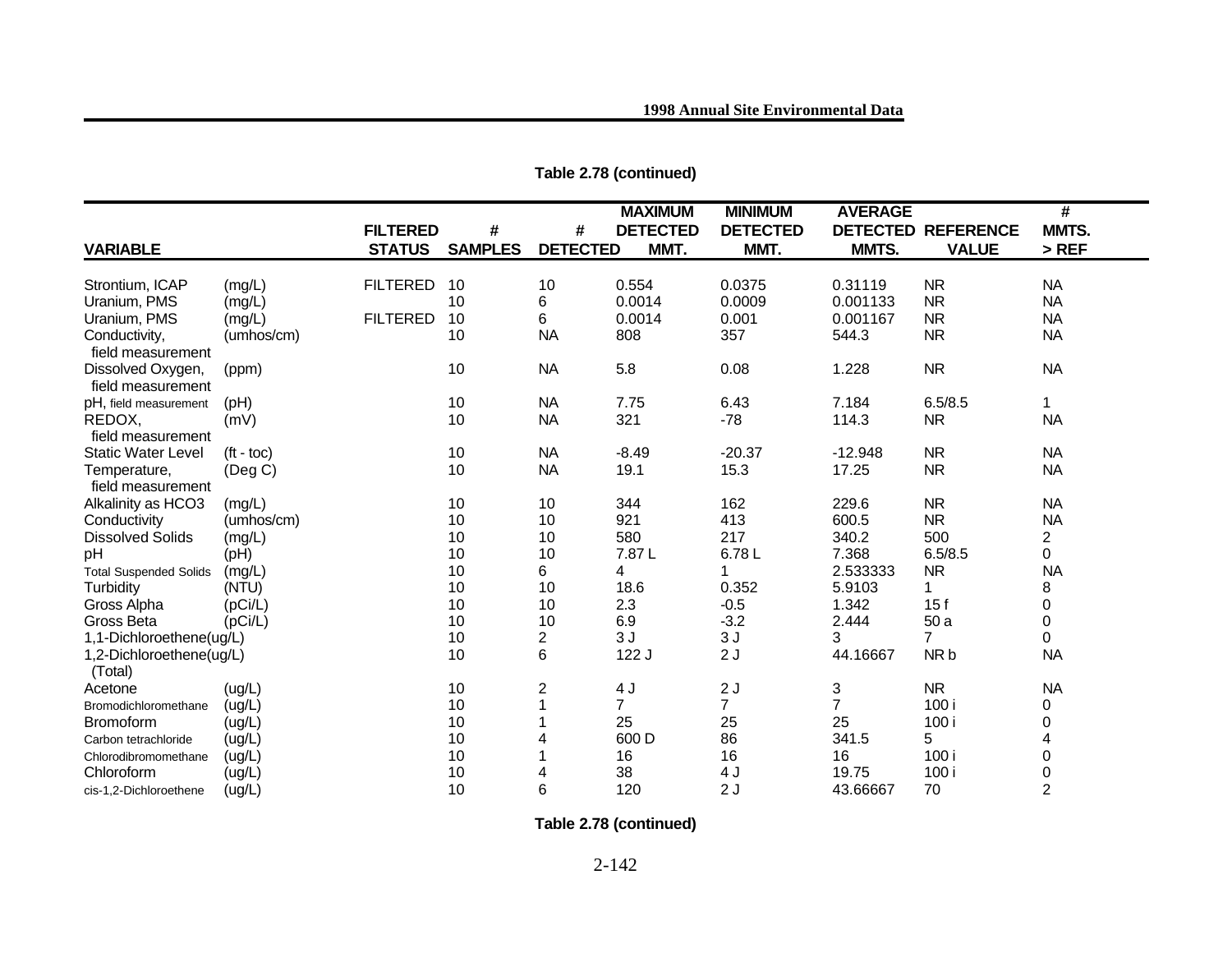|  | <b>1998 Annual Site Environmental Data</b> |
|--|--------------------------------------------|
|--|--------------------------------------------|

|                                   |        | <b>FILTERED</b> | #              | #               | <b>MAXIMUM</b><br><b>DETECTED</b> | <b>MINIMUM</b><br><b>DETECTED</b> | <b>AVERAGE</b> | <b>DETECTED REFERENCE</b> | MMTS.     |
|-----------------------------------|--------|-----------------|----------------|-----------------|-----------------------------------|-----------------------------------|----------------|---------------------------|-----------|
| <b>VARIABLE</b>                   |        | <b>STATUS</b>   | <b>SAMPLES</b> | <b>DETECTED</b> | MMT.                              | MMT.                              | MMTS.          | <b>VALUE</b>              | > REF     |
|                                   |        |                 |                |                 |                                   |                                   |                |                           |           |
| Tetrachloroethene                 | (ug/L) |                 | 10             | 6               | 440 D                             | 3 J                               | 154.8333       | 5                         |           |
| trans-1,2-Dichloroethene $(ug/L)$ |        |                 | 10             |                 | 2 J                               | 1 J                               | 1.5            | 100                       |           |
| Trichloroethene                   | (ug/L) |                 | 10             | b               | 170                               | 2 J                               | 68             |                           | 3         |
| Trichlorofluoromethane            | (ug/L) |                 | 10             |                 | 2 J                               | 1 J                               | 1.5            | <b>NR</b>                 | <b>NA</b> |
| Vinyl chloride                    | (ug/L) |                 | 10             |                 | 2J                                | 2 J                               |                |                           |           |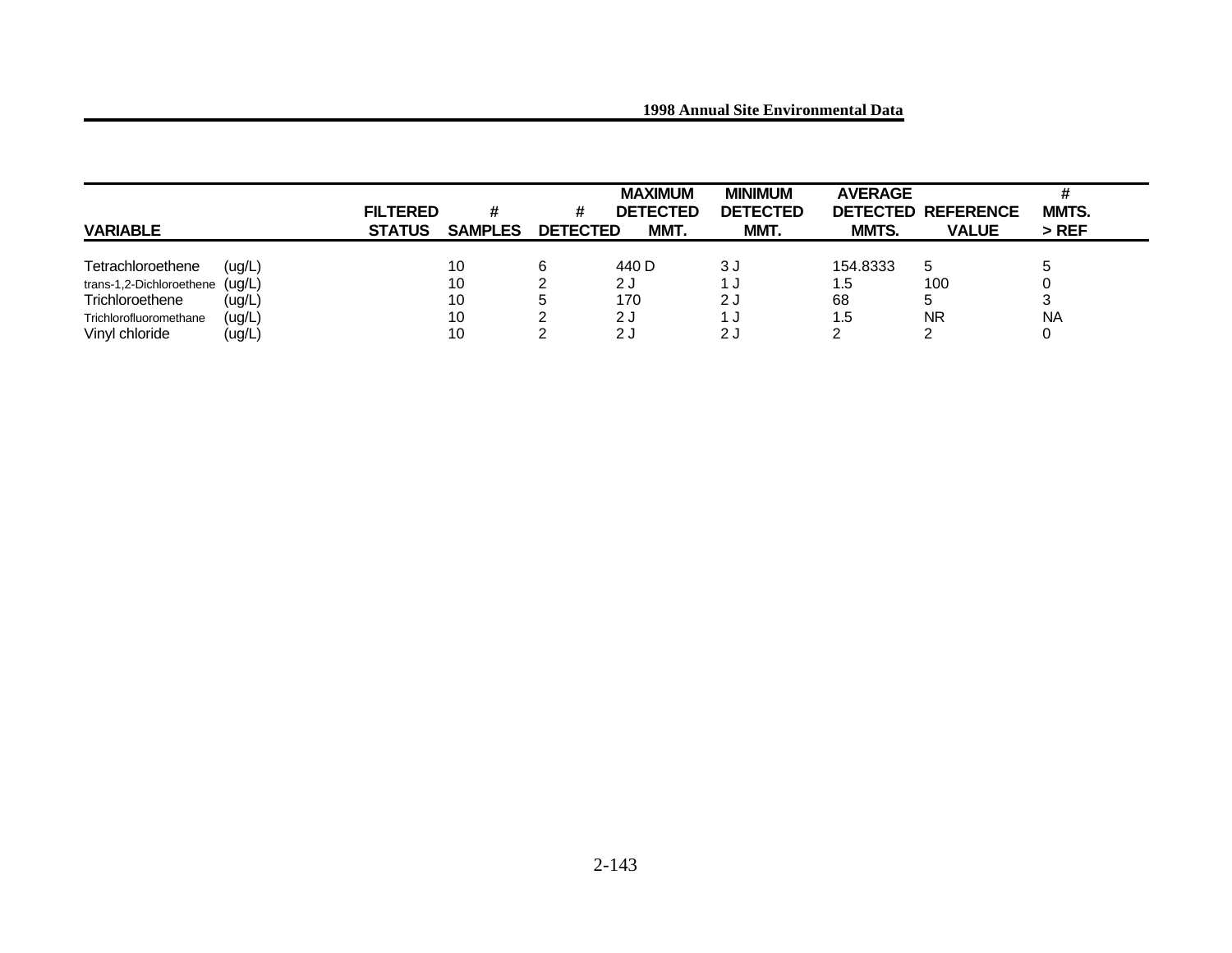### **Table 2.79. CONSTITUENTS DETECTED IN GROUNDWATER AT THE Y-12 PLANT SITE 1998**

|                  |        |                 |                |                  | <b>MAXIMUM</b>  | <b>MINIMUM</b>  | <b>AVERAGE</b> |                           | $\overline{\boldsymbol{r}}$ |
|------------------|--------|-----------------|----------------|------------------|-----------------|-----------------|----------------|---------------------------|-----------------------------|
|                  |        | <b>FILTERED</b> | #              | #                | <b>DETECTED</b> | <b>DETECTED</b> |                | <b>DETECTED REFERENCE</b> | MMTS.                       |
| <b>VARIABLE</b>  |        | <b>STATUS</b>   | <b>SAMPLES</b> | <b>DETECTED</b>  | MMT.            | MMT.            | MMTS.          | <b>VALUE</b>              | $>$ REF                     |
|                  |        |                 |                |                  |                 |                 |                |                           |                             |
| Chloride         | (mg/L) |                 | 2              | $\overline{c}$   | 9.026           | 5.28            | 7.153          | 250                       | 0                           |
| Fluoride         | (mg/L) |                 | $\overline{c}$ | $\boldsymbol{2}$ | 1.75            | 1.12            | 1.435          | $\overline{2}$            | 0                           |
| Nitrate Nitrogen | (mg/L) |                 | $\overline{2}$ | $\overline{2}$   | 89.565          | 31.6            | 60.5825        | 10                        | $\overline{2}$              |
| Sulfate          | (mg/L) |                 | $\overline{c}$ | $\overline{2}$   | 23.441          | 9.73            | 16.5855        | 250                       | 0                           |
| Barium, ICAP     | (mg/L) |                 | $\overline{2}$ | $\sqrt{2}$       | 0.123           | 0.0514          | 0.0872         | $\overline{c}$            | 0                           |
| Barium, ICAP     | (mg/L) | <b>FILTERED</b> | 2              | $\overline{c}$   | 0.124           | 0.0499          | 0.08695        | $\overline{2}$            | 0                           |
| Cadmium, PMS     | (mg/L) |                 | 2              | $\overline{c}$   | 0.16            | 0.0471          | 0.10355        | 0.005                     | $\overline{c}$              |
| Cadmium, PMS     | (mg/L) | <b>FILTERED</b> | $\overline{2}$ | $\overline{c}$   | 0.164           | 0.048           | 0.106          | 0.005                     | $\overline{2}$              |
| Calcium, ICAP    | (mg/L) |                 | 2              | $\overline{2}$   | 130             | 88.9            | 109.45         | <b>NR</b>                 | <b>NA</b>                   |
| Calcium, ICAP    | (mg/L) | <b>FILTERED</b> | 2              | $\overline{2}$   | 128             | 87.4            | 107.7          | <b>NR</b>                 | <b>NA</b>                   |
| Cobalt, ICAP     | (mg/L) |                 | 2              |                  | 0.0267          | 0.0267          | 0.0267         | <b>NR</b>                 | <b>NA</b>                   |
| Cobalt, ICAP     | (mg/L) | <b>FILTERED</b> | $\overline{2}$ |                  | 0.0254          | 0.0254          | 0.0254         | <b>NR</b>                 | <b>NA</b>                   |
| Copper, ICAP     | (mg/L) |                 | 2              | 2                | 0.336           | 0.11            | 0.223          |                           | 0                           |
| Copper, ICAP     | (mg/L) | <b>FILTERED</b> | $\overline{2}$ | $\overline{2}$   | 0.317           | 0.103           | 0.21           |                           | 0                           |
| Iron, ICAP       | (mg/L) |                 | 2              |                  | 0.115           | 0.115           | 0.115          | 0.3                       | 0                           |
| Lead, PMS        | (mg/L) |                 | 2              | 2                | 0.0013          | 0.0006          | 0.00095        | <b>NR</b>                 | <b>NA</b>                   |
| Lead, PMS        | (mg/L) | <b>FILTERED</b> | $\overline{c}$ |                  | 0.0006          | 0.0006          | 0.0006         | <b>NR</b>                 | <b>NA</b>                   |
| Magnesium, ICAP  | (mg/L) |                 | 2              | 2                | 17.8            | 11.9            | 14.85          | <b>NR</b>                 | <b>NA</b>                   |
| Magnesium, ICAP  | (mg/L) | <b>FILTERED</b> | $\overline{2}$ | $\overline{2}$   | 17.6            | 11.7            | 14.65          | <b>NR</b>                 | <b>NA</b>                   |
| Manganese, ICAP  | (mg/L) |                 | 2              | $\overline{2}$   | 5.02            | 1.04            | 3.03           | 0.05                      | 2                           |
| Manganese, ICAP  | (mg/L) | <b>FILTERED</b> | $\overline{2}$ | $\overline{2}$   | 4.95            | 1.02            | 2.985          | 0.05                      | $\overline{2}$              |
| Potassium, ICAP  | (mg/L) |                 |                |                  | 3.55            | 3.55            | 3.55           | <b>NR</b>                 | <b>NA</b>                   |
| Potassium, ICAP  | (mg/L) | <b>FILTERED</b> | $\overline{c}$ |                  | 3.65            | 3.65            | 3.65           | <b>NR</b>                 | <b>NA</b>                   |
| Sodium, ICAP     | (mg/L) |                 | 2              | $\boldsymbol{2}$ | 19.2            | 7.83            | 13.515         | <b>NR</b>                 | <b>NA</b>                   |
| Sodium, ICAP     | (mg/L) | <b>FILTERED</b> | 2              | $\overline{c}$   | 19.7            | 7.62            | 13.66          | <b>NR</b>                 | <b>NA</b>                   |
| Strontium, ICAP  | (mg/L) |                 |                | $\overline{c}$   | 0.273           | 0.112           | 0.1925         | <b>NR</b>                 | <b>NA</b>                   |
| Strontium, ICAP  | (mg/L) | <b>FILTERED</b> | $\overline{2}$ | $\overline{c}$   | 0.274           | 0.109           | 0.1915         | <b>NR</b>                 | <b>NA</b>                   |
| Thallium, PMS    | (mg/L) |                 |                | $\overline{c}$   | 0.0031          | 0.0011          | 0.0021         | <b>NR</b>                 | <b>NA</b>                   |
| Thallium, PMS    | (mg/L) | <b>FILTERED</b> | 2              | $\boldsymbol{2}$ | 0.0032          | 0.0011          | 0.00215        | <b>NR</b>                 | <b>NA</b>                   |
| Uranium, PMS     | (mg/L) |                 | 2              | $\overline{2}$   | 0.0063          | 0.0033          | 0.0048         | <b>NR</b>                 | <b>NA</b>                   |

#### REGIME=EF AREA NAME=S-2 Site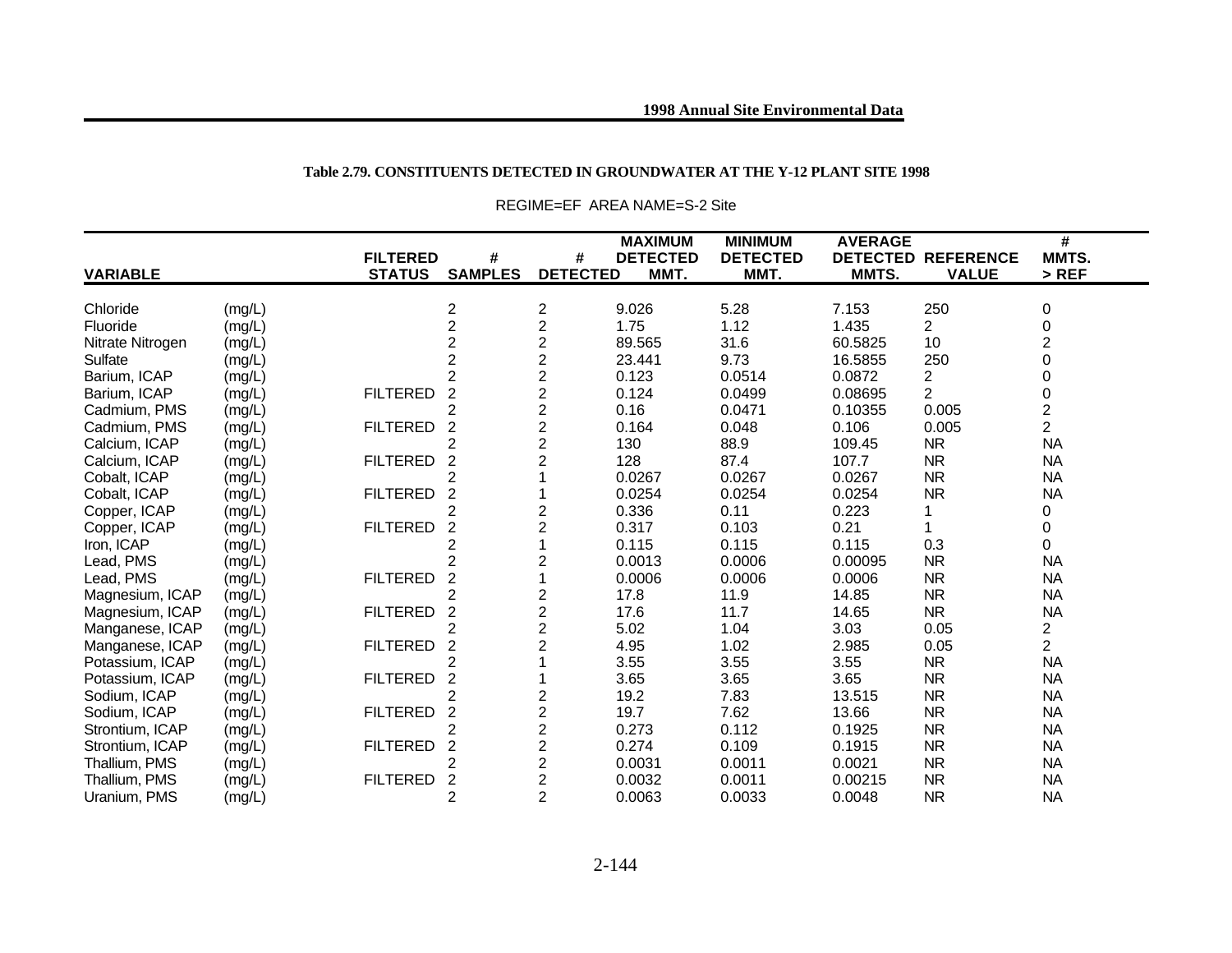|                                        |             |                 |                         |                         | <b>MAXIMUM</b>  | <b>MINIMUM</b>  | <b>AVERAGE</b> |                           | #             |
|----------------------------------------|-------------|-----------------|-------------------------|-------------------------|-----------------|-----------------|----------------|---------------------------|---------------|
|                                        |             | <b>FILTERED</b> | #                       | #                       | <b>DETECTED</b> | <b>DETECTED</b> |                | <b>DETECTED REFERENCE</b> | MMTS.         |
| <b>VARIABLE</b>                        |             | <b>STATUS</b>   | <b>SAMPLES</b>          | <b>DETECTED</b>         | MMT.            | MMT.            | MMTS.          | <b>VALUE</b>              | $>$ REF       |
|                                        |             |                 |                         |                         |                 |                 |                |                           |               |
| Uranium, PMS                           | (mg/L)      | <b>FILTERED</b> | $\overline{c}$          | $\overline{\mathbf{c}}$ | 0.0063          | 0.0033          | 0.0048         | <b>NR</b>                 | <b>NA</b>     |
| Zinc, ICAP                             | (mg/L)      |                 | 2                       |                         | 0.0695          | 0.0695          | 0.0695         | 5                         | 0             |
| Zinc, ICAP                             | (mg/L)      | <b>FILTERED</b> | $\overline{c}$          |                         | 0.0718          | 0.0718          | 0.0718         | 5                         | 0             |
| Conductivity,<br>field measurement     | (umhos/cm)  |                 | 2                       | <b>NA</b>               | 969             | 600             | 784.5          | <b>NR</b>                 | <b>NA</b>     |
| Dissolved Oxygen,<br>field measurement | (ppm)       |                 | $\overline{c}$          | <b>NA</b>               | 0.45            | 0.23            | 0.34           | <b>NR</b>                 | <b>NA</b>     |
| pH, field measurement                  | (Hq)        |                 | $\overline{2}$          | <b>NA</b>               | 6.59            | 6.29            | 6.44           | 6.5/8.5                   | 1             |
| REDOX,                                 | (mV)        |                 | $\overline{2}$          | <b>NA</b>               | 280             | 259             | 269.5          | <b>NR</b>                 | <b>NA</b>     |
| field measurement                      |             |                 |                         |                         |                 |                 |                |                           |               |
| <b>Static Water Level</b>              | $(t - toc)$ |                 | $\frac{2}{2}$           | <b>NA</b>               | $-16.73$        | $-26.88$        | $-21.805$      | <b>NR</b>                 | <b>NA</b>     |
| Temperature,<br>field measurement      | (Deg C)     |                 |                         | <b>NA</b>               | 18.4            | 14.9            | 16.65          | <b>NR</b>                 | <b>NA</b>     |
| Alkalinity as HCO3                     | (mg/L)      |                 | $\overline{c}$          | $\overline{c}$          | 190             | 154             | 172            | <b>NR</b>                 | <b>NA</b>     |
| Conductivity                           | (umhos/cm)  |                 | $\overline{2}$          | $\overline{2}$          | 1093            | 649             | 871            | <b>NR</b>                 | <b>NA</b>     |
| <b>Dissolved Solids</b>                | (mg/L)      |                 |                         | $\overline{c}$          | 807             | 420             | 613.5          | 500                       |               |
| pH                                     | (pH)        |                 | $\frac{2}{2}$           | $\overline{c}$          | 6.85L           | 6.32L           | 6.585          | 6.5/8.5                   |               |
| <b>Total Suspended Solids</b>          | (mg/L)      |                 |                         |                         |                 |                 |                | <b>NR</b>                 | <b>NA</b>     |
| Turbidity                              | (NTU)       |                 | $\frac{2}{2}$           | $\overline{\mathbf{c}}$ | 2.87            | 0.351           | 1.6105         |                           |               |
| Gross Alpha                            | (pCi/L)     |                 |                         | $\overline{\mathbf{c}}$ | 8.5             | 8.3             | 8.4            | 15f                       | 0             |
| Gross Beta                             | (pCi/L)     |                 | $\frac{2}{2}$           | $\overline{c}$          | 8.7             | 3.2             | 5.95           | 50a                       | 0             |
| 1,2-Dichloroethene(ug/L)               |             |                 | $\overline{2}$          | 1                       | 11              | 11              | 11             | NR b                      | <b>NA</b>     |
| (Total)                                |             |                 |                         |                         |                 |                 |                |                           |               |
| Carbon tetrachloride                   | (ug/L)      |                 | $\overline{\mathbf{c}}$ | 1                       | 19              | 19              | 19             | 5                         |               |
| Chloroform                             | (ug/L)      |                 | $\overline{c}$          | $\overline{\mathbf{c}}$ | 14              | $\overline{7}$  | 10.5           | 100 i                     | 0             |
| cis-1,2-Dichloroethene                 | (ug/L)      |                 | $\overline{c}$          | 1                       | 11              | 11              | 11             | 70                        | 0             |
| Tetrachloroethene                      | (ug/L)      |                 | $\overline{c}$          | 2                       | 410 D           | 66              | 238            | 5                         |               |
| Trichloroethene                        | (ug/L)      |                 | $\overline{2}$          | $\overline{2}$          | 200 D           | 29              | 114.5          | 5                         | $\frac{2}{2}$ |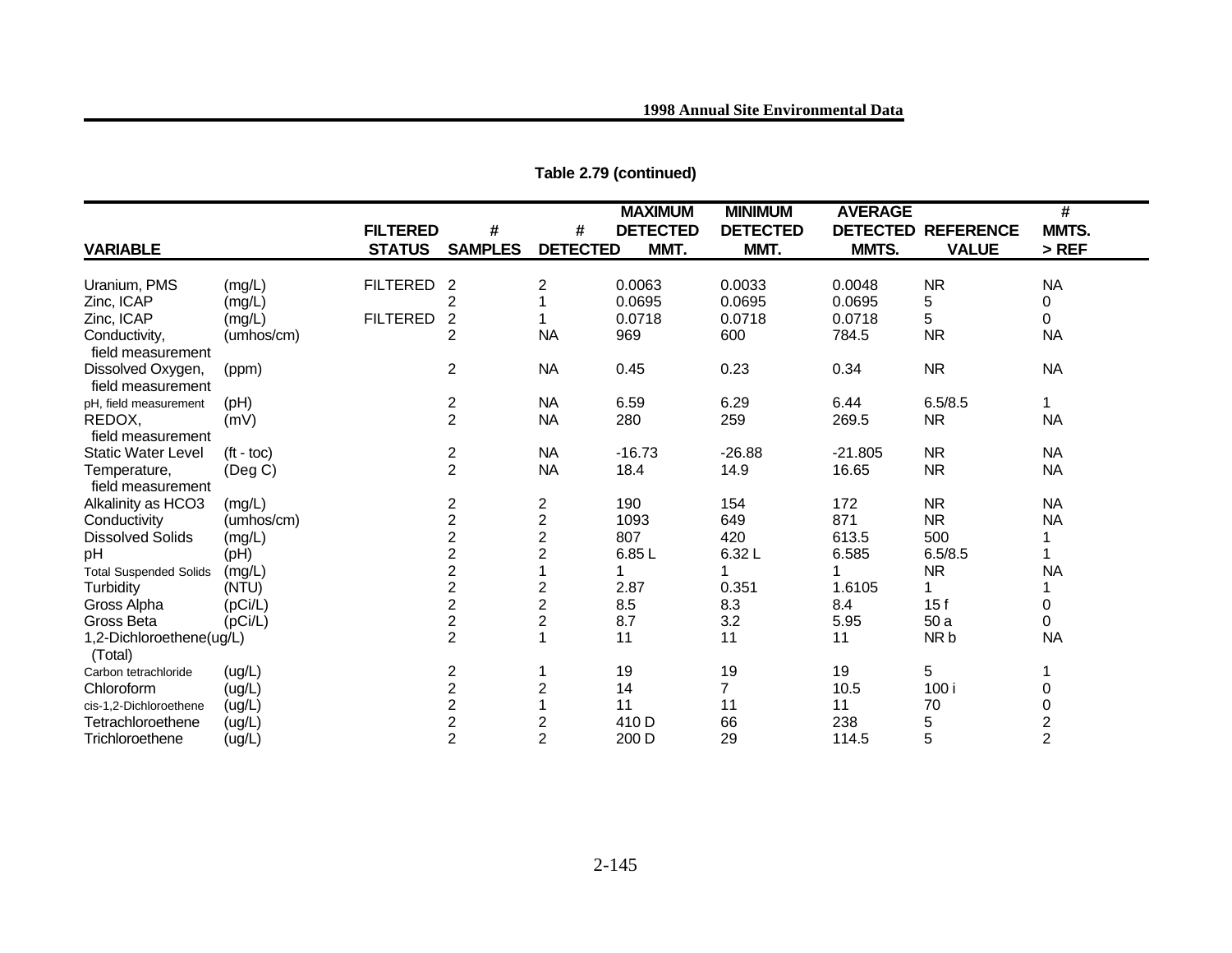### **Table 2.80. CONSTITUENTS DETECTED IN GROUNDWATER AT THE Y-12 PLANT SITE 1998**

|                  |        |                 |                |                  | <b>MAXIMUM</b>  | <b>MINIMUM</b>  | <b>AVERAGE</b> |                           | #                       |
|------------------|--------|-----------------|----------------|------------------|-----------------|-----------------|----------------|---------------------------|-------------------------|
|                  |        | <b>FILTERED</b> | #              | #                | <b>DETECTED</b> | <b>DETECTED</b> |                | <b>DETECTED REFERENCE</b> | MMTS.                   |
| <b>VARIABLE</b>  |        | <b>STATUS</b>   | <b>SAMPLES</b> | <b>DETECTED</b>  | MMT.            | MMT.            | MMTS.          | <b>VALUE</b>              | $>$ REF                 |
| Chloride         | (mg/L) |                 | 2              | $\overline{c}$   | 132             | 130             | 131            | 250                       | 0                       |
| Nitrate Nitrogen | (mg/L) |                 | $\overline{2}$ | $\overline{2}$   | 11800           | 10700           | 11250          | 10                        | $\overline{2}$          |
| Arsenic, PMS     | (mg/L) |                 | 2              |                  | 0.012           | 0.012           | 0.012          | <b>NR</b>                 | <b>NA</b>               |
| Arsenic, PMS     | (mg/L) | <b>FILTERED</b> | 2              |                  | 0.011           | 0.011           | 0.011          | <b>NR</b>                 | <b>NA</b>               |
| Barium, ICAP     | (mg/L) |                 |                | $\overline{2}$   | 110             | 110             | 110            | $\overline{c}$            | $\overline{\mathbf{c}}$ |
| Barium, ICAP     | (mg/L) | <b>FILTERED</b> | $\overline{2}$ | $\overline{2}$   | 110             | 108             | 109            | $\overline{2}$            | $\overline{c}$          |
| Cadmium, PMS     | (mg/L) |                 |                |                  | 0.0019          | 0.0019          | 0.0019         | 0.005                     | 0                       |
| Cadmium, PMS     | (mg/L) | <b>FILTERED</b> |                |                  | 0.0016          | 0.0016          | 0.0016         | 0.005                     | 0                       |
| Calcium, ICAP    | (mg/L) |                 |                | 2                | 13100           | 13000           | 13050          | <b>NR</b>                 | <b>NA</b>               |
| Calcium, ICAP    | (mg/L) | <b>FILTERED</b> | 2              | $\sqrt{2}$       | 13100           | 13000           | 13050          | <b>NR</b>                 | <b>NA</b>               |
| Lead, PMS        | (mg/L) |                 | $\overline{2}$ | $\overline{2}$   | 0.001           | 0.0006          | 0.0008         | <b>NR</b>                 | <b>NA</b>               |
| Lead, PMS        | (mg/L) | <b>FILTERED</b> | 2              |                  | 0.0083          | 0.0083          | 0.0083         | <b>NR</b>                 | <b>NA</b>               |
| Lithium, ICAP    | (mg/L) |                 |                | $\overline{c}$   | 0.368           | 0.26            | 0.314          | <b>NR</b>                 | <b>NA</b>               |
| Lithium, ICAP    | (mg/L) | <b>FILTERED</b> | 2              | $\overline{2}$   | 0.36            | 0.356           | 0.358          | <b>NR</b>                 | <b>NA</b>               |
| Magnesium, ICAP  | (mg/L) |                 | 2              | $\boldsymbol{2}$ | 1220            | 1200            | 1210           | <b>NR</b>                 | <b>NA</b>               |
| Magnesium, ICAP  | (mg/L) | <b>FILTERED</b> | 2              | $\overline{2}$   | 1200            | 1200            | 1200           | <b>NR</b>                 | <b>NA</b>               |
| Manganese, ICAP  | (mg/L) |                 | 2              | $\overline{2}$   | 140             | 133             | 136.5          | 0.05                      | 2                       |
| Manganese, ICAP  | (mg/L) | <b>FILTERED</b> | 2              | $\overline{2}$   | 140             | 131             | 135.5          | 0.05                      | $\overline{2}$          |
| Potassium, ICAP  | (mg/L) |                 |                |                  | 49              | 49              | 49             | <b>NR</b>                 | <b>NA</b>               |
| Potassium, ICAP  | (mg/L) | <b>FILTERED</b> | $\overline{2}$ |                  | 57              | 57              | 57             | <b>NR</b>                 | <b>NA</b>               |
| Selenium, PMS    | (mg/L) |                 |                |                  | 0.0399          | 0.0399          | 0.0399         | 0.05                      | 0                       |
| Selenium, PMS    | (mg/L) | <b>FILTERED</b> |                |                  | 0.0634          | 0.0634          | 0.0634         | 0.05                      |                         |
| Sodium, ICAP     | (mg/L) |                 |                | 2                | 560             | 544             | 552            | <b>NR</b>                 | <b>NA</b>               |
| Sodium, ICAP     | (mg/L) | <b>FILTERED</b> | 2              | $\boldsymbol{2}$ | 570             | 538             | 554            | <b>NR</b>                 | <b>NA</b>               |
| Strontium, ICAP  | (mg/L) |                 | 2              | $\boldsymbol{2}$ | 40              | 37.7            | 38.85          | <b>NR</b>                 | <b>NA</b>               |
| Strontium, ICAP  | (mg/L) | <b>FILTERED</b> | $\overline{2}$ | $\overline{2}$   | 39              | 37.4            | 38.2           | <b>NR</b>                 | <b>NA</b>               |
| Uranium, PMS     | (mg/L) |                 |                | $\overline{c}$   | 0.02            | 0.0186          | 0.0193         | <b>NR</b>                 | <b>NA</b>               |
| Uranium, PMS     | (mg/L) | <b>FILTERED</b> | 2              | $\overline{2}$   | 0.02            | 0.0157          | 0.01785        | <b>NR</b>                 | <b>NA</b>               |

#### REGIME=EF AREA NAME=S-3 Site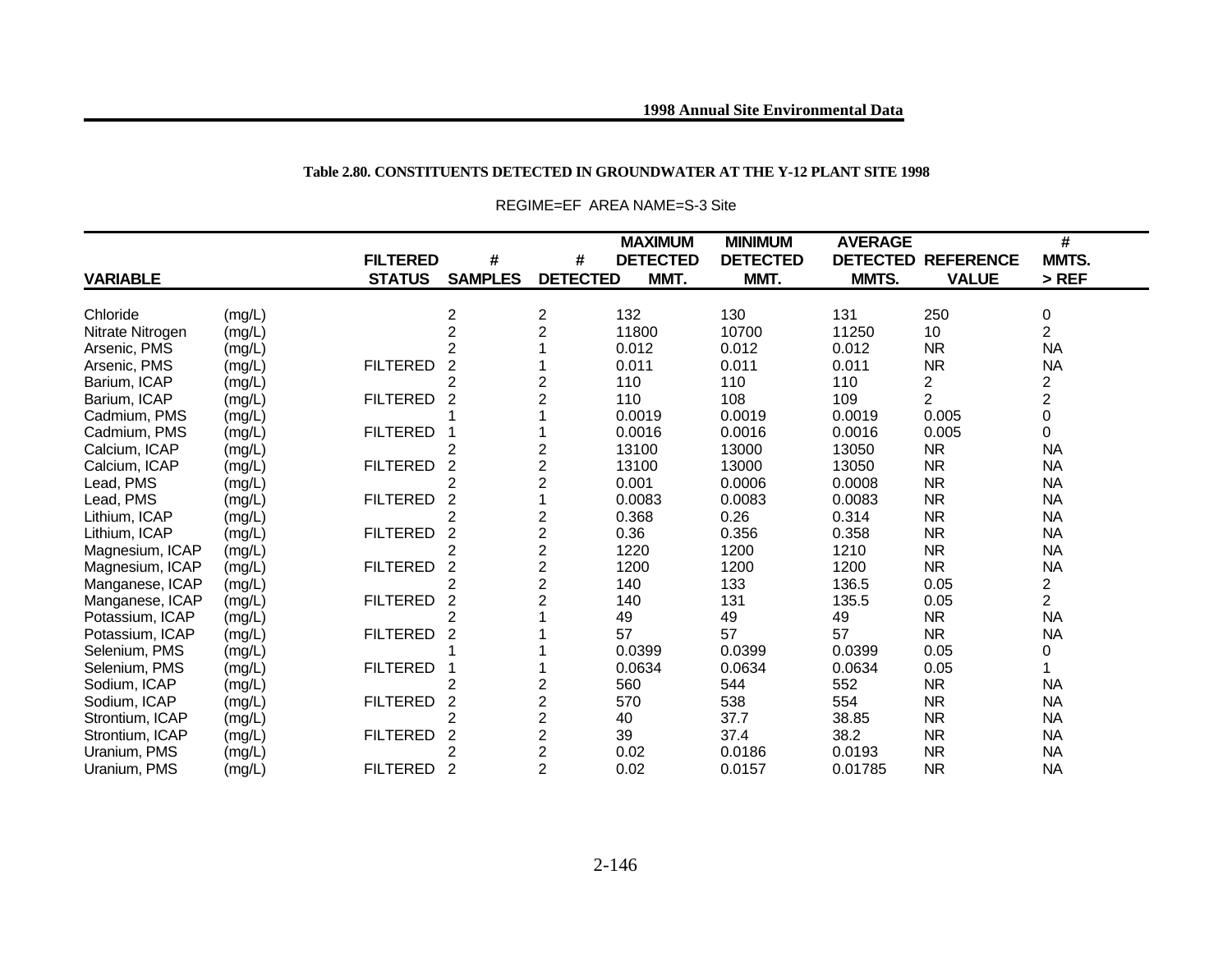| <b>VARIABLE</b>                        |             | <b>FILTERED</b><br><b>STATUS</b> | #<br><b>SAMPLES</b>     | #<br><b>DETECTED</b>    | <b>MAXIMUM</b><br><b>DETECTED</b><br>MMT. | <b>MINIMUM</b><br><b>DETECTED</b><br>MMT. | <b>AVERAGE</b><br>MMTS. | <b>DETECTED REFERENCE</b><br><b>VALUE</b> | #<br>MMTS.<br>$>$ REF |
|----------------------------------------|-------------|----------------------------------|-------------------------|-------------------------|-------------------------------------------|-------------------------------------------|-------------------------|-------------------------------------------|-----------------------|
| Conductivity,                          | (umhos/cm)  |                                  | $\overline{2}$          | <b>NA</b>               | 52100                                     | 50000                                     | 51050                   | <b>NR</b>                                 | <b>NA</b>             |
| field measurement                      |             |                                  |                         |                         |                                           |                                           |                         |                                           |                       |
| Dissolved Oxygen,<br>field measurement | (ppm)       |                                  | 2                       | <b>NA</b>               | 2.27                                      | 0.52                                      | 1.395                   | <b>NR</b>                                 | <b>NA</b>             |
| pH, field measurement                  | (PH)        |                                  |                         | <b>NA</b>               | 5.66                                      | 5.01                                      | 5.335                   | 6.5/8.5                                   | $\overline{2}$        |
| REDOX,<br>field measurement            | (mV)        |                                  | $\frac{2}{2}$           | <b>NA</b>               | 258                                       | 185                                       | 221.5                   | <b>NR</b>                                 | <b>NA</b>             |
| <b>Static Water Level</b>              | $(t - toc)$ |                                  | $\overline{c}$          | <b>NA</b>               | -8                                        | $-8.2$                                    | $-8.1$                  | <b>NR</b>                                 | <b>NA</b>             |
| Temperature,<br>field measurement      | (Deg C)     |                                  | $\overline{2}$          | <b>NA</b>               | 21.1                                      | 15.7                                      | 18.4                    | <b>NR</b>                                 | <b>NA</b>             |
| Alkalinity as HCO3                     | (mg/L)      |                                  | 2                       | $\overline{\mathbf{c}}$ | 732                                       | 730                                       | 731                     | <b>NR</b>                                 | <b>NA</b>             |
| Conductivity                           | (umhos/cm)  |                                  | $\overline{2}$          | $\overline{2}$          | 55700                                     | 55500                                     | 55600                   | <b>NR</b>                                 | <b>NA</b>             |
| <b>Dissolved Solids</b>                | (mg/L)      |                                  | $\overline{c}$          | $\boldsymbol{2}$        | 61884                                     | 60200                                     | 61042                   | 500                                       | 2                     |
| pH                                     | (Hq)        |                                  | $\overline{\mathbf{c}}$ | $\overline{\mathbf{c}}$ | 5.7L                                      | 5.58L                                     | 5.64                    | 6.5/8.5                                   | $\overline{c}$        |
| <b>Total Suspended Solids</b>          | (mg/L)      |                                  | $\overline{\mathbf{c}}$ | $\overline{c}$          | 7                                         | 4                                         | 5.5                     | <b>NR</b>                                 | <b>NA</b>             |
| Turbidity                              | (NTU)       |                                  | $\overline{\mathbf{c}}$ | $\boldsymbol{2}$        | 1.49                                      | 1.02                                      | 1.255                   |                                           | 2                     |
| Technetium-99                          | (pCi/L)     |                                  | $\overline{c}$          | $\boldsymbol{2}$        | 22000                                     | 21000                                     | 21500                   | 4000                                      | $\overline{c}$        |
| Gross Alpha                            | (pCi/L)     |                                  | $\overline{c}$          | $\overline{2}$          | 73                                        | $-35$                                     | 19                      | 15f                                       |                       |
| Gross Beta                             | (pCi/L)     |                                  | $\overline{c}$          | $\overline{c}$          | 14000                                     | 10000                                     | 12000                   | 50a                                       | $\overline{c}$        |
| 2-Butanone                             | (ug/L)      |                                  | $\overline{c}$          |                         | 2J                                        | 2J                                        | 2                       | <b>NR</b>                                 | <b>NA</b>             |
| Acetone                                | (ug/L)      |                                  | $\overline{\mathbf{c}}$ | $\overline{\mathbf{c}}$ | 19                                        | 14B                                       | 16.5                    | <b>NR</b>                                 | <b>NA</b>             |
| <b>Bromoform</b>                       | (ug/L)      |                                  | $\overline{c}$          | $\overline{2}$          | 3J                                        | 3J                                        | 3                       | 100 i                                     | 0                     |
| Chloroform                             | (ug/L)      |                                  | $\overline{c}$          | $\overline{2}$          | 30                                        | 29                                        | 29.5                    | 100 i                                     | 0                     |
| Methylene chloride(ug/L)               |             |                                  | $\overline{c}$          | $\overline{2}$          | 51                                        | 51                                        | 51                      | 5                                         | $\overline{c}$        |
| Tetrachloroethene                      | (ug/L)      |                                  | $\overline{c}$          |                         | 1 <sub>J</sub>                            | 1 J                                       |                         | 5                                         | 0                     |
| Trichloroethene                        | (ug/L)      |                                  | $\overline{2}$          | $\overline{2}$          | 3J                                        | 3J                                        | 3                       | 5                                         | 0                     |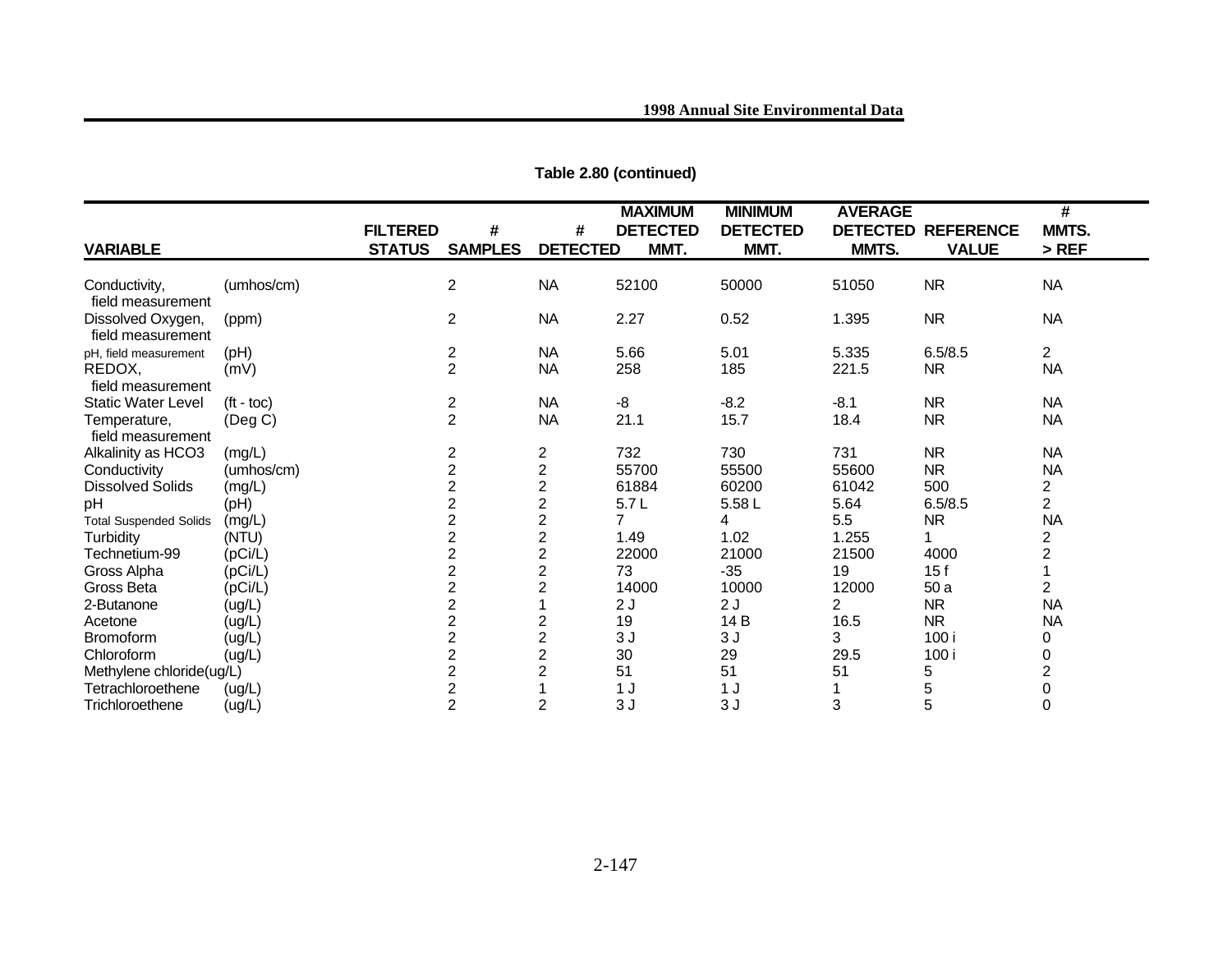### **Table 2.81. CONSTITUENTS DETECTED IN GROUNDWATER AT THE Y-12 PLANT SITE 1998**

|                                        |            |                 |                         |                         | <b>MAXIMUM</b>  | <b>MINIMUM</b>  | <b>AVERAGE</b> |                           | #              |
|----------------------------------------|------------|-----------------|-------------------------|-------------------------|-----------------|-----------------|----------------|---------------------------|----------------|
|                                        |            | <b>FILTERED</b> | #                       | #                       | <b>DETECTED</b> | <b>DETECTED</b> |                | <b>DETECTED REFERENCE</b> | MMTS.          |
| <b>VARIABLE</b>                        |            | <b>STATUS</b>   | <b>SAMPLES</b>          | <b>DETECTED</b>         | MMT.            | MMT.            | MMTS.          | <b>VALUE</b>              | $>$ REF        |
| Chloride                               | (mg/L)     |                 | $\overline{\mathbf{c}}$ | $\overline{\mathbf{c}}$ | 5.15            | 4.24            | 4.695          | 250                       | 0              |
| Fluoride                               | (mg/L)     |                 | $\overline{2}$          | $\overline{c}$          | 0.52            | 0.51            | 0.515          | $\overline{2}$            | 0              |
| Sulfate                                | (mg/L)     |                 | $\overline{2}$          |                         | 68.8            | 4.27            | 36.535         | 250                       | 0              |
| Barium, ICAP                           | (mg/L)     |                 | $\overline{2}$          | $\frac{2}{2}$           | 0.109           | 0.1             | 0.1045         | $\overline{\mathbf{c}}$   | 0              |
| Barium, ICAP                           | (mg/L)     | <b>FILTERED</b> | $\overline{2}$          | $\overline{c}$          | 0.11            | 0.108           | 0.109          | $\overline{2}$            | $\Omega$       |
| Boron, ICAP                            | (mg/L)     |                 | $\overline{2}$          |                         | 0.065           | 0.065           | 0.065          | <b>NR</b>                 | <b>NA</b>      |
| Boron, ICAP                            | (mg/L)     | <b>FILTERED</b> | $\overline{2}$          |                         | 0.066           | 0.066           | 0.066          | <b>NR</b>                 | <b>NA</b>      |
| Calcium, ICAP                          | (mg/L)     |                 | $\overline{2}$          | 2                       | 94.4 k          | 88              | 91.2           | <b>NR</b>                 | <b>NA</b>      |
| Calcium, ICAP                          | (mg/L)     | <b>FILTERED</b> | $\overline{2}$          | $\overline{2}$          | 91              | 87              | 89             | <b>NR</b>                 | <b>NA</b>      |
| Iron, ICAP                             | (mg/L)     |                 | 2                       |                         | 0.0072          | 0.0072          | 0.0072         | 0.3                       | 0              |
| Iron, ICAP                             | (mg/L)     | <b>FILTERED</b> | $\overline{2}$          |                         | 0.0099          | 0.0099          | 0.0099         | 0.3                       | $\Omega$       |
| Lead, PMS                              | (mg/L)     |                 | $\overline{2}$          |                         | 0.0015          | 0.0015          | 0.0015         | <b>NR</b>                 | <b>NA</b>      |
| Lead, PMS                              | (mg/L)     | <b>FILTERED</b> | $\overline{2}$          |                         | 0.0005          | 0.0005          | 0.0005         | <b>NR</b>                 | <b>NA</b>      |
| Magnesium, ICAP                        | (mg/L)     |                 |                         | $\frac{2}{2}$           | 19              | 18.7 k          | 18.85          | <b>NR</b>                 | <b>NA</b>      |
| Magnesium, ICAP                        | (mg/L)     | <b>FILTERED</b> | 2                       |                         | 19              | 18.4            | 18.7           | <b>NR</b>                 | <b>NA</b>      |
| Manganese, ICAP                        | (mg/L)     |                 | 2                       | $\overline{2}$          | 0.526           | 0.44            | 0.483          | 0.05                      | $\overline{2}$ |
| Manganese, ICAP                        | (mg/L)     | <b>FILTERED</b> | $\overline{2}$          | $\overline{c}$          | 0.506           | 0.44            | 0.473          | 0.05                      | $\overline{2}$ |
| Potassium, ICAP                        | (mg/L)     |                 | $\overline{2}$          | $\overline{c}$          | 6.8             | 6.73            | 6.765          | <b>NR</b>                 | <b>NA</b>      |
| Potassium, ICAP                        | (mg/L)     | <b>FILTERED</b> | $\overline{2}$          | $\boldsymbol{2}$        | 7.22            | 6.6             | 6.91           | <b>NR</b>                 | <b>NA</b>      |
| Sodium, ICAP                           | (mg/L)     |                 | $\overline{2}$          | $\overline{c}$          | 6.07 k          | 5.3             | 5.685          | <b>NR</b>                 | <b>NA</b>      |
| Sodium, ICAP                           | (mg/L)     | <b>FILTERED</b> | $\overline{2}$          | $\overline{c}$          | 5.82            | 5.3             | 5.56           | <b>NR</b>                 | <b>NA</b>      |
| Strontium, ICAP                        | (mg/L)     |                 | $\overline{2}$          | $\overline{c}$          | 0.47            | 0.468           | 0.469          | <b>NR</b>                 | <b>NA</b>      |
| Strontium, ICAP                        | (mg/L)     | <b>FILTERED</b> | $\overline{2}$          | $\overline{2}$          | 0.47            | 0.461           | 0.4655         | <b>NR</b>                 | <b>NA</b>      |
| Uranium, PMS                           | (mg/L)     |                 | 2                       | $\overline{c}$          | 0.0023          | 0.001           | 0.00165        | <b>NR</b>                 | <b>NA</b>      |
| Uranium, PMS                           | (mg/L)     | <b>FILTERED</b> | $\overline{2}$          | $\overline{2}$          | 0.0023          | 0.0011          | 0.0017         | <b>NR</b>                 | <b>NA</b>      |
| Conductivity,<br>field measurement     | (umhos/cm) |                 | $\overline{2}$          | <b>NA</b>               | 583             | 561             | 572            | <b>NR</b>                 | <b>NA</b>      |
| Dissolved Oxygen,<br>field measurement | (ppm)      |                 | $\overline{2}$          | <b>NA</b>               | 0.13            | 0.12            | 0.125          | <b>NR</b>                 | <b>NA</b>      |
| pH, field measurement                  | (PH)       |                 | $\overline{2}$          | <b>NA</b>               | 7.71            | 6.44            | 7.075          | 6.5/8.5                   | 1              |

REGIME=EF AREA NAME=Tank 2331-U, near Building 9201-1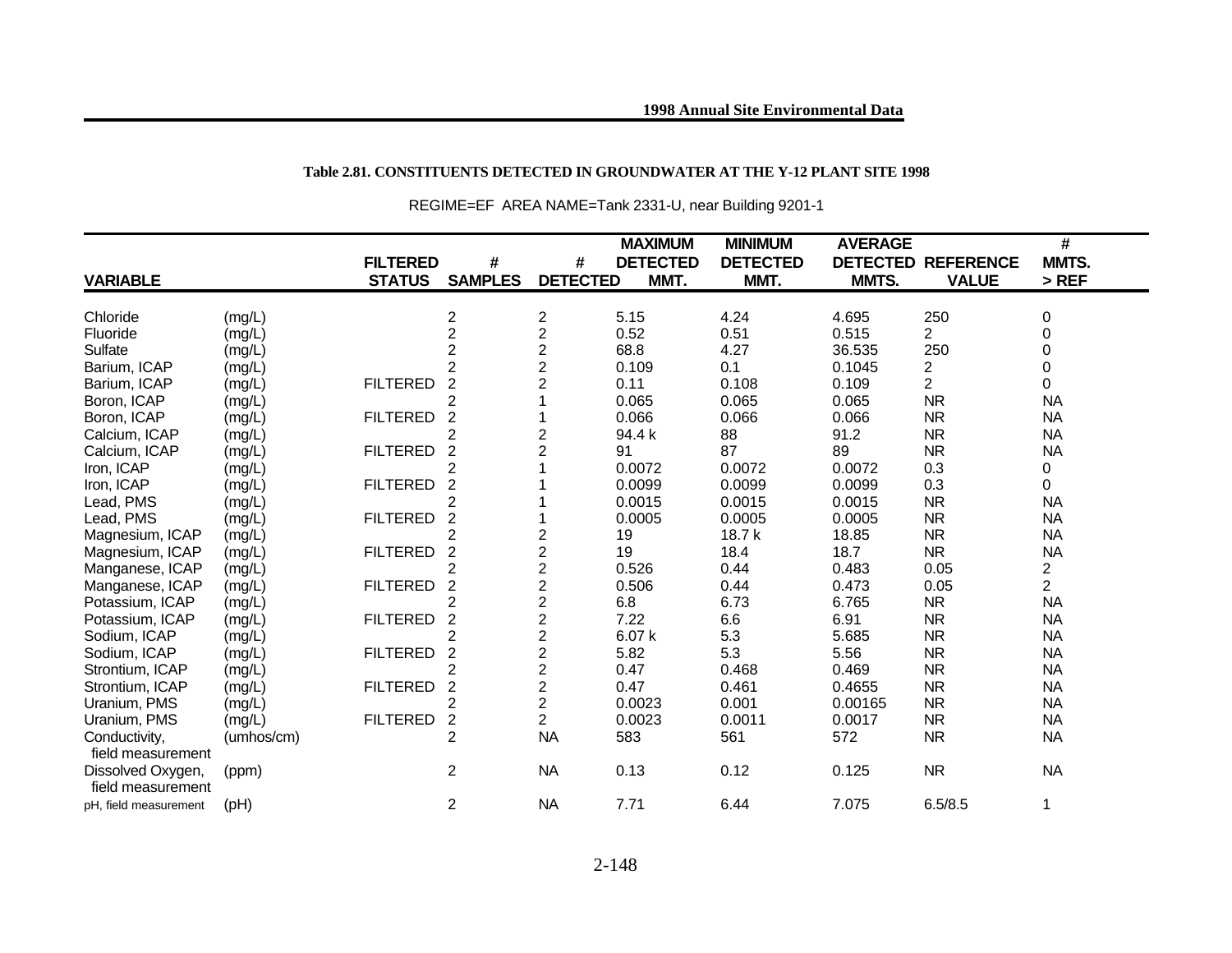|                                   |             |                 |                |                         | <b>MAXIMUM</b>  | <b>MINIMUM</b>  | <b>AVERAGE</b>  |                  | #         |
|-----------------------------------|-------------|-----------------|----------------|-------------------------|-----------------|-----------------|-----------------|------------------|-----------|
|                                   |             | <b>FILTERED</b> | #              | #                       | <b>DETECTED</b> | <b>DETECTED</b> | <b>DETECTED</b> | <b>REFERENCE</b> | MMTS.     |
| <b>VARIABLE</b>                   |             | <b>STATUS</b>   | <b>SAMPLES</b> | <b>DETECTED</b>         | MMT.            | MMT.            | MMTS.           | <b>VALUE</b>     | $>$ REF   |
|                                   |             |                 |                |                         |                 |                 |                 |                  |           |
| REDOX,<br>field measurement       | (mV)        |                 | 2              | <b>NA</b>               | $-238$          | $-275$          | $-256.5$        | <b>NR</b>        | <b>NA</b> |
| <b>Static Water Level</b>         | $(t - toc)$ |                 | 2              | <b>NA</b>               | $-8.61$         | $-8.77$         | $-8.69$         | <b>NR</b>        | <b>NA</b> |
| Temperature,<br>field measurement | (Deg C)     |                 | $\overline{2}$ | <b>NA</b>               | 23.7            | 14.1            | 18.9            | <b>NR</b>        | <b>NA</b> |
| Alkalinit y as HCO3(mg/L)         |             |                 | 2              | $\overline{\mathbf{c}}$ | 310             | 238             | 274             | <b>NR</b>        | <b>NA</b> |
| Conductivity                      | (umhos/cm)  |                 | $\overline{2}$ | $\overline{2}$          | 608             | 600             | 604             | <b>NR</b>        | <b>NA</b> |
| <b>Dissolved Solids</b>           | (mg/L)      |                 |                | $\overline{c}$          | 371             | 323             | 347             | 500              |           |
| pH                                | (Hq)        |                 |                | 2                       | 7.6L            | 7.52L           | 7.56            | 6.5/8.5          |           |
| Turbidity                         | (NTU)       |                 | 2              | 2                       | 59.5            | 31.4            | 45.45           |                  | 2         |
| Technetium-99                     | (pCi/L)     |                 |                | 2                       | 3.6             | $-1.1$          | 1.25            | 4000             |           |
| Gross Alpha                       | (pCi/L)     |                 |                | $\overline{c}$          | 2.7             | 0.99            | 1.845           | 15f              |           |
| Gross Beta                        | (pCi/L)     |                 |                | 2                       | 9.3             | 1.1             | 5.2             | 50a              |           |
| Benzene                           | (ug/L)      |                 |                | 2                       | 120             | 89              | 104.5           | 5                |           |
| Ethylbenzene                      | (ug/L)      |                 | 2              | $\overline{2}$          | 13              | 5               | 9               | 700              |           |
| Toluene                           | (ug/L)      |                 | 2              | 2                       | 2J              | 2J              | $\overline{2}$  | 1000             |           |
| <b>Xylenes</b>                    | (ug/L)      |                 | 2              | $\overline{c}$          | 9 J             | 4 J             | 6.5             | 10000            |           |
| <b>Xylenes</b>                    | (ug/L)      |                 | 2              | $\overline{2}$          | 9J              | 4 J             | 6.5             | 10000            | 0         |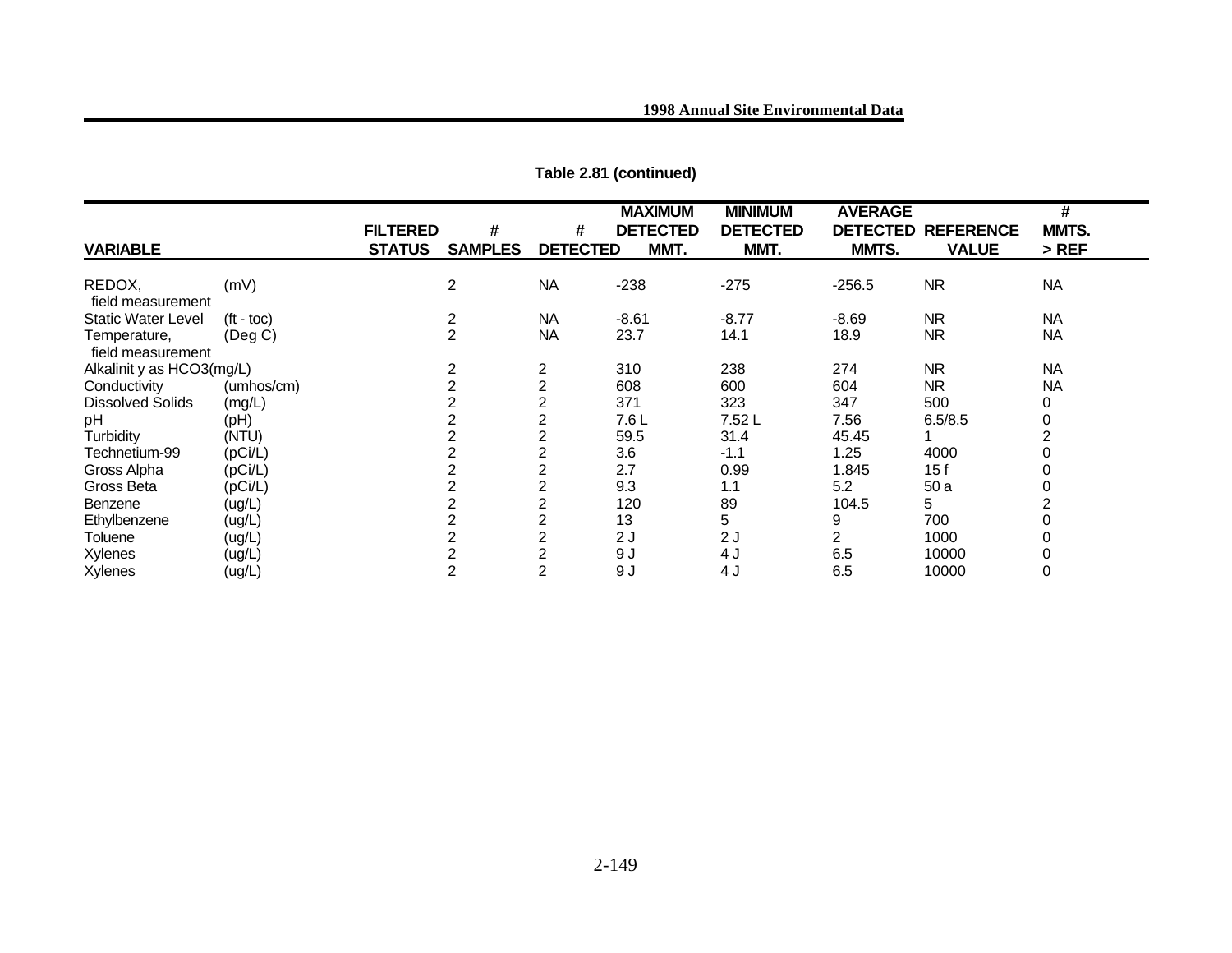### **Table 2.82. CONSTITUENTS DETECTED IN GROUNDWATER AT THE Y-12 PLANT SITE 1998**

|                       |            |                 |                |                 | <b>MAXIMUM</b>  | <b>MINIMUM</b>  | <b>AVERAGE</b> |                           | #         |
|-----------------------|------------|-----------------|----------------|-----------------|-----------------|-----------------|----------------|---------------------------|-----------|
|                       |            | <b>FILTERED</b> | #              | #               | <b>DETECTED</b> | <b>DETECTED</b> |                | <b>DETECTED REFERENCE</b> | MMTS.     |
| <b>VARIABLE</b>       |            | <b>STATUS</b>   | <b>SAMPLES</b> | <b>DETECTED</b> | MMT.            | MMT.            | MMTS.          | <b>VALUE</b>              | $>$ REF   |
|                       |            |                 |                |                 |                 |                 |                |                           |           |
| Chloride              | (mg/L)     |                 |                |                 | 6.67            | 6.67            | 6.67           | 250                       | 0         |
| Nitrate Nitrogen      | (mg/L)     |                 |                |                 | 1.78            | 1.78            | 1.78           | 10                        | 0         |
| Sulfate               | (mg/L)     |                 |                |                 | 8.02            | 8.02            | 8.02           | 250                       | $\Omega$  |
| Aluminum, ICAP        | (mg/L)     |                 |                |                 | 0.029           | 0.029           | 0.029          | 0.2                       | 0         |
| Barium, ICAP          | (mg/L)     |                 |                |                 | 0.091           | 0.091           | 0.091          | $\overline{c}$            | 0         |
| Barium, ICAP          | (mg/L)     | <b>FILTERED</b> |                |                 | 0.095           | 0.095           | 0.095          | $\overline{2}$            | 0         |
| Boron, ICAP           | (mg/L)     |                 |                |                 | 0.052           | 0.052           | 0.052          | <b>NR</b>                 | <b>NA</b> |
| Boron, ICAP           | (mg/L)     | <b>FILTERED</b> |                |                 | 0.054           | 0.054           | 0.054          | <b>NR</b>                 | <b>NA</b> |
| Calcium, ICAP         | (mg/L)     |                 |                |                 | 20              | 20              | 20             | <b>NR</b>                 | <b>NA</b> |
| Calcium, ICAP         | (mg/L)     | <b>FILTERED</b> |                |                 | 21              | 21              | 21             | <b>NR</b>                 | <b>NA</b> |
| Iron, ICAP            | (mg/L)     |                 |                |                 | 0.042           | 0.042           | 0.042          | 0.3                       | 0         |
| Lithium, ICAP         | (mg/L)     |                 |                |                 | 0.0042          | 0.0042          | 0.0042         | <b>NR</b>                 | <b>NA</b> |
| Lithium, ICAP         | (mg/L)     | <b>FILTERED</b> |                |                 | 0.0041          | 0.0041          | 0.0041         | <b>NR</b>                 | <b>NA</b> |
| Magnesium, ICAP       | (mg/L)     |                 |                |                 | 3.1             | 3.1             | 3.1            | <b>NR</b>                 | <b>NA</b> |
| Magnesium, ICAP       | (mg/L)     | <b>FILTERED</b> |                |                 | 3.2             | 3.2             | 3.2            | <b>NR</b>                 | <b>NA</b> |
| Manganese, ICAP       | (mg/L)     |                 |                |                 | 0.0087          | 0.0087          | 0.0087         | 0.05                      | 0         |
| Manganese, ICAP       | (mg/L)     | <b>FILTERED</b> |                |                 | 0.0068          | 0.0068          | 0.0068         | 0.05                      | 0         |
| Potassium, ICAP       | (mg/L)     |                 |                |                 | 1.1             | 1.1             | 1.1            | <b>NR</b>                 | <b>NA</b> |
| Potassium, ICAP       | (mg/L)     | <b>FILTERED</b> |                |                 | 1.4             | 1.4             | 1.4            | <b>NR</b>                 | <b>NA</b> |
| Sodium, ICAP          | (mg/L)     |                 |                |                 | 6.7             | 6.7             | 6.7            | <b>NR</b>                 | <b>NA</b> |
| Sodium, ICAP          | (mg/L)     | <b>FILTERED</b> |                |                 | 7               | $\overline{7}$  | 7              | <b>NR</b>                 | <b>NA</b> |
| Strontium, ICAP       | (mg/L)     |                 |                |                 | 0.084           | 0.084           | 0.084          | <b>NR</b>                 | <b>NA</b> |
| Strontium, ICAP       | (mg/L)     | <b>FILTERED</b> |                |                 | 0.088           | 0.088           | 0.088          | <b>NR</b>                 | <b>NA</b> |
| Zinc, ICAP            | (mg/L)     |                 |                |                 | 0.0031          | 0.0031          | 0.0031         | 5                         | 0         |
| Zinc, ICAP            | (mg/L)     | <b>FILTERED</b> |                |                 | 0.0034          | 0.0034          | 0.0034         | 5                         | 0         |
| Conductivity,         | (umhos/cm) |                 |                | <b>NA</b>       | 164             | 164             | 164            | <b>NR</b>                 | <b>NA</b> |
| field measurement     |            |                 |                |                 |                 |                 |                |                           |           |
| Dissolved Oxygen,     | (ppm)      |                 |                | <b>NA</b>       | 1.24            | 1.24            | 1.24           | <b>NR</b>                 | <b>NA</b> |
| field measurement     |            |                 |                |                 |                 |                 |                |                           |           |
| pH, field measurement | (PH)       |                 |                | <b>NA</b>       | 5.85            | 5.85            | 5.85           | 6.5/8.5                   | 1         |

REGIME=EF AREA NAME=Waste Coolant Processing Area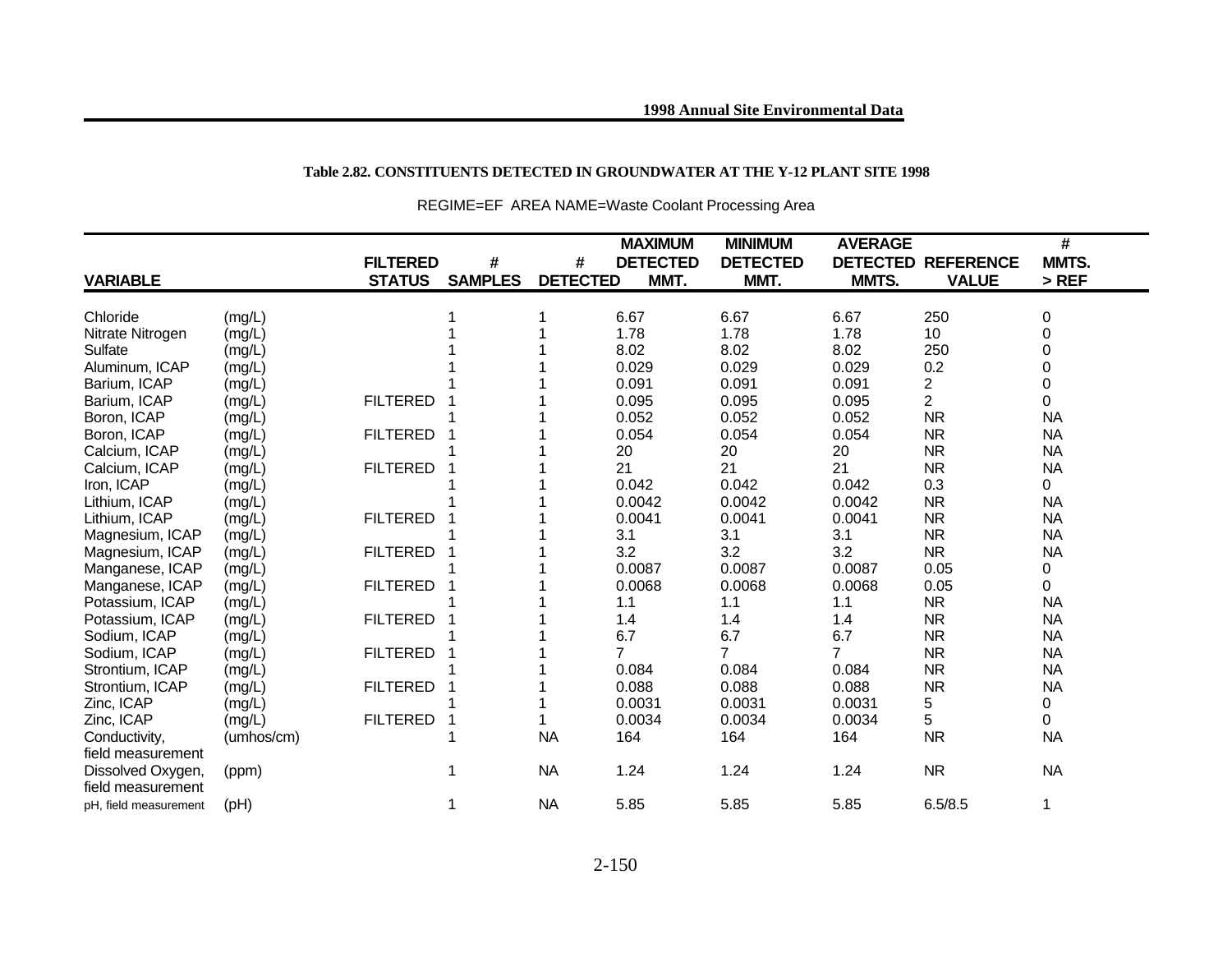|                                     |             |                                  |                     |                      | <b>MAXIMUM</b>          | <b>MINIMUM</b>          | <b>AVERAGE</b> |                                           | #                |
|-------------------------------------|-------------|----------------------------------|---------------------|----------------------|-------------------------|-------------------------|----------------|-------------------------------------------|------------------|
| <b>VARIABLE</b>                     |             | <b>FILTERED</b><br><b>STATUS</b> | #<br><b>SAMPLES</b> | #<br><b>DETECTED</b> | <b>DETECTED</b><br>MMT. | <b>DETECTED</b><br>MMT. | MMTS.          | <b>DETECTED REFERENCE</b><br><b>VALUE</b> | MMTS.<br>$>$ REF |
| REDOX,                              | (mV)        |                                  |                     | <b>NA</b>            | 212                     | 212                     | 212            | NR                                        | <b>NA</b>        |
| field measurement                   |             |                                  |                     |                      |                         |                         |                |                                           |                  |
| <b>Static Water Level</b>           | $(t - toc)$ |                                  |                     | <b>NA</b>            | $-10.52$                | $-10.52$                | $-10.52$       | <b>NR</b>                                 | <b>NA</b>        |
| Temperature,                        | (Deg C)     |                                  |                     | <b>NA</b>            | 15.5                    | 15.5                    | 15.5           | <b>NR</b>                                 | <b>NA</b>        |
| field measurement                   |             |                                  |                     |                      |                         |                         |                |                                           |                  |
| Alkalinity as HCO3                  | (mg/L)      |                                  |                     |                      | 48                      | 48                      | 48             | <b>NR</b>                                 | <b>NA</b>        |
| Conductivity                        | (umhos/cm)  |                                  |                     |                      | 170.6                   | 170.6                   | 170.6          | <b>NR</b>                                 | <b>NA</b>        |
| <b>Dissolved Solids</b>             | (mg/L)      |                                  |                     |                      | 101                     | 101                     | 101            | 500                                       | 0                |
| pH                                  | (Hq)        |                                  |                     |                      | 6.01L                   | 6.01L                   | 6.01           | 6.5/8.5                                   |                  |
| Turbidity                           | (NTU)       |                                  |                     |                      | 0.651                   | 0.651                   | 0.651          |                                           | 0                |
| Gross Alpha                         | (pCi/L)     |                                  |                     |                      | 0.99                    | 0.99                    | 0.99           | 15f                                       | 0                |
| Gross Beta                          | (pCi/L)     |                                  |                     |                      | 3.9                     | 3.9                     | 3.9            | 50a                                       | 0                |
| 1,1,1-Trichloroethane               | (ug/L)      |                                  |                     |                      | 16                      | 16                      | 16             | 200                                       | 0                |
| 1,1-Dichloroethane(ug/L)            |             |                                  |                     |                      | 20                      | 20                      | 20             | <b>NR</b>                                 | <b>NA</b>        |
| 1,1-Dichloroethene(ug/L)            |             |                                  |                     |                      | 28                      | 28                      | 28             | $\overline{7}$                            |                  |
| 1,2-Dichloroethene(ug/L)<br>(Total) |             |                                  |                     |                      | 1001 D                  | 1001 D                  | 1001           | NR b                                      | <b>NA</b>        |
| Acetone                             | (ug/L)      |                                  |                     |                      | 40 B                    | 40 B                    | 40             | <b>NR</b>                                 | <b>NA</b>        |
| cis-1,2-Dichloroethene              | (ug/L)      |                                  |                     |                      | 990 D                   | 990 D                   | 990            | 70                                        |                  |
| Tetrachloroethene                   | (ug/L)      |                                  |                     |                      | 660 D                   | 660 D                   | 660            | 5                                         |                  |
| trans-1,2-Dichloroethene            | (ug/L)      |                                  |                     |                      | 11                      | 11                      | 11             | 100                                       |                  |
| Trichloroethene                     | (ug/L)      |                                  |                     |                      | 120                     | 120                     | 120            | 5                                         |                  |
| Trichlorofluoromethane              | (ug/L)      |                                  |                     |                      | 15                      | 15                      | 15             | <b>NR</b>                                 | <b>NA</b>        |
| Vinyl chloride                      | (ug/L)      |                                  |                     |                      | 20                      | 20                      | 20             | 2                                         | 1                |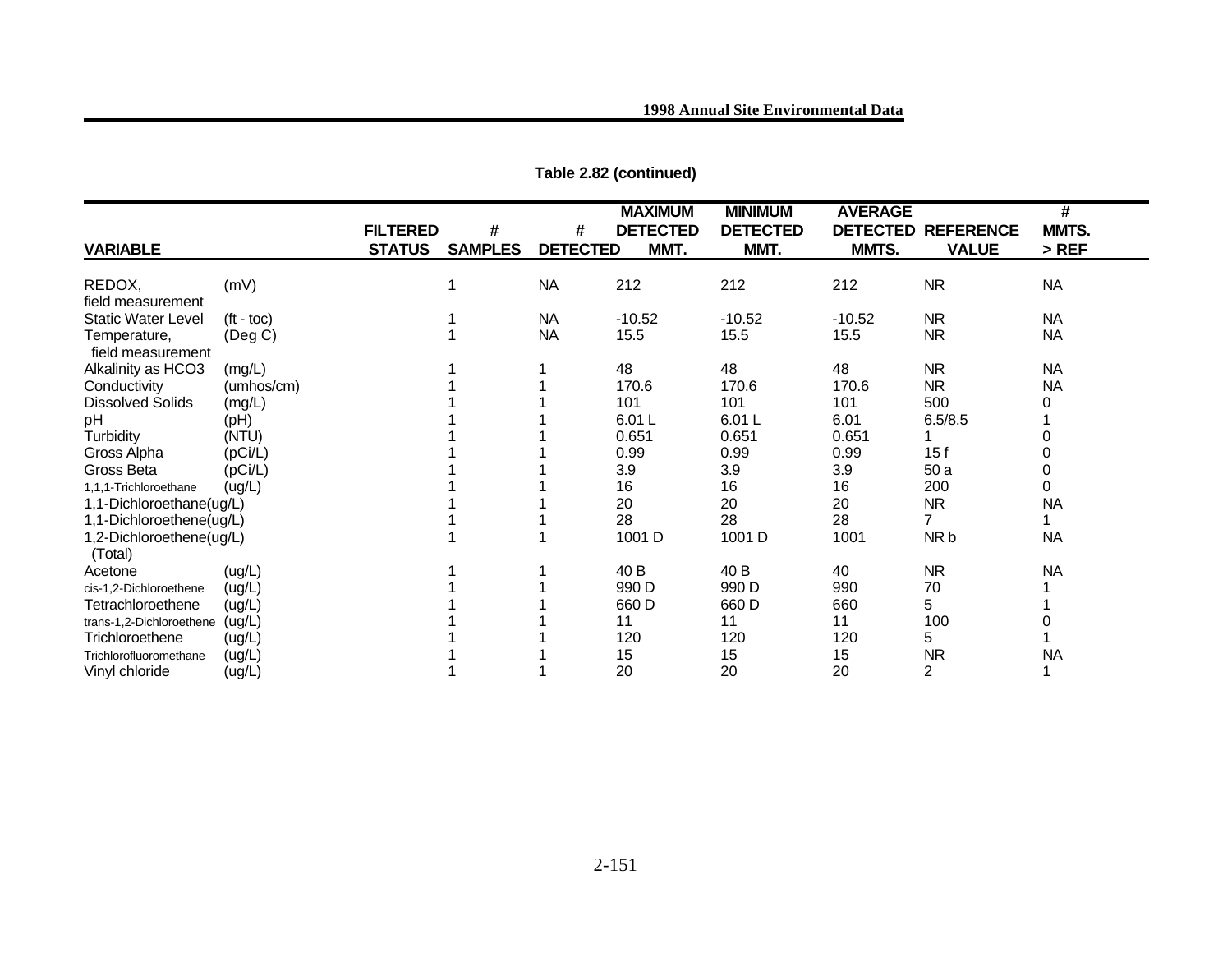### **Table 2.83. CONSTITUENTS DETECTED IN GROUNDWATER AT THE Y-12 PLANT SITE 1998**

|                             |        |                 |                |                 | <b>MAXIMUM</b>  | <b>MINIMUM</b>  | <b>AVERAGE</b>       |                           | #              |
|-----------------------------|--------|-----------------|----------------|-----------------|-----------------|-----------------|----------------------|---------------------------|----------------|
|                             |        | <b>FILTERED</b> | #              | #               | <b>DETECTED</b> | <b>DETECTED</b> |                      | <b>DETECTED REFERENCE</b> | MMTS.          |
| <b>VARIABLE</b>             |        | <b>STATUS</b>   | <b>SAMPLES</b> | <b>DETECTED</b> | MMT.            | MMT.            | MMTS.                | <b>VALUE</b>              | $>$ REF        |
|                             |        |                 |                |                 |                 |                 |                      |                           |                |
| Chloride                    | (mg/L) |                 | 23<br>21       | 23<br>16        | 145<br>1.22     | 1.96<br>0.2     | 27.69783             | 250                       | 0              |
| Fluoride                    | (mg/L) |                 |                |                 |                 |                 | 0.53625              | $\overline{2}$            | 0              |
| Nitrate Nitrogen<br>Sulfate | (mg/L) |                 | 23<br>23       | 16<br>22        | 3.36<br>48.5    | 0.234<br>0.26   | 1.648375<br>21.80909 | 10<br>250                 | 0<br>0         |
|                             | (mg/L) |                 | 21             |                 |                 |                 |                      |                           |                |
| Aluminum, ICAP              | (mg/L) |                 |                | 8               | 0.67            | 0.061           | 0.310875             | 0.2                       | 6              |
| Aluminum, ICAP              | (mg/L) | <b>FILTERED</b> | 21             | 4               | 0.12            | 0.036           | 0.0655               | 0.2                       | 0              |
| Arsenic, PMS                | (mg/L) |                 | 21             | 1               | 0.0067          | 0.0067          | 0.0067               | <b>NR</b>                 | <b>NA</b>      |
| Arsenic, PMS                | (mg/L) | <b>FILTERED</b> | 21<br>21       | 2               | 0.006           | 0.0051          | 0.00555              | <b>NR</b>                 | <b>NA</b>      |
| Barium, ICAP                | (mg/L) |                 |                | 21              | 0.33            | 0.034           | 0.096438             | $\overline{2}$            | 0              |
| Barium, ICAP                | (mg/L) | <b>FILTERED</b> | 21             | 21              | 0.31            | 0.034           | 0.094586             | $\overline{2}$            | 0              |
| Boron, ICAP                 | (mg/L) |                 | 21             | 12              | 0.64            | 0.0042          | 0.177392             | <b>NR</b>                 | <b>NA</b>      |
| Boron, ICAP                 | (mg/L) | <b>FILTERED</b> | 21             | 13              | 0.67            | 0.0052          | 0.174523             | <b>NR</b>                 | <b>NA</b>      |
| Calcium, ICAP               | (mg/L) |                 | 21             | 21              | 77              | 22.1            | 53.5619              | <b>NR</b>                 | <b>NA</b>      |
| Calcium, ICAP               | (mg/L) | <b>FILTERED</b> | 21             | 21              | 78              | 19.5            | 50.69524             | <b>NR</b>                 | <b>NA</b>      |
| Iron, ICAP                  | (mg/L) |                 | 21             | 19              | 2.8             | 0.12            | 0.573895             | 0.3                       | 10             |
| Iron, ICAP                  | (mg/L) | <b>FILTERED</b> | 21             | 14              | 2               | 0.013           | 0.365957             | 0.3                       | $\overline{2}$ |
| Lead, PMS                   | (mg/L) |                 | 21             | 12              | 0.919           | 0.0006          | 0.07815              | <b>NR</b>                 | <b>NA</b>      |
| Lead, PMS                   | (mg/L) | <b>FILTERED</b> | 21             | 13              | 0.008           | 0.0006          | 0.001429             | <b>NR</b>                 | <b>NA</b>      |
| Lithium, ICAP               | (mg/L) |                 | 21             | 17              | 0.12            | 0.0047          | 0.028506             | <b>NR</b>                 | <b>NA</b>      |
| Lithium, ICAP               | (mg/L) | <b>FILTERED</b> | 21             | 16              | 0.13            | 0.005           | 0.033094             | <b>NR</b>                 | <b>NA</b>      |
| Magnesium, ICAP             | (mg/L) |                 | 21             | 21              | 30              | 10              | 20.55714             | <b>NR</b>                 | <b>NA</b>      |
| Magnesium, ICAP             | (mg/L) | <b>FILTERED</b> | 21             | 21              | 30              | 10              | 20.57619             | <b>NR</b>                 | <b>NA</b>      |
| Manganese, ICAP             | (mg/L) |                 | 21             | 19              | 0.14            | 0.003           | 0.023054             | 0.05                      | $\overline{c}$ |
| Manganese, ICAP             | (mg/L) | <b>FILTERED</b> | 21             | 16              | 0.14            | 0.0018          | 0.02554              | 0.05                      | $\overline{2}$ |
| Potassium, ICAP             | (mg/L) |                 | 21             | 16              | 5.5             | 0.68            | 2.760625             | <b>NR</b>                 | <b>NA</b>      |
| Potassium, ICAP             | (mg/L) | <b>FILTERED</b> | 21             | 21              | 10.1            | 0.69            | 4.502857             | <b>NR</b>                 | <b>NA</b>      |
| Selenium, PMS               | (mg/L) |                 | 10             | 5               | 0.0584          | 0.011           | 0.02554              | 0.05                      | 1              |
| Selenium, PMS               | (mg/L) | <b>FILTERED</b> | 10             | 4               | 0.0414          | 0.0104          | 0.02085              | 0.05                      | 0              |
| Sodium, ICAP                | (mg/L) |                 | 21             | 21              | 160             | 0.7             | 28.61681             | <b>NR</b>                 | <b>NA</b>      |
| Sodium, ICAP                | (mg/L) | <b>FILTERED</b> | 21             | 21              | 170             | 0.852           | 30.8801              | <b>NR</b>                 | <b>NA</b>      |

#### REGIME=EF AREA NAME=Westbay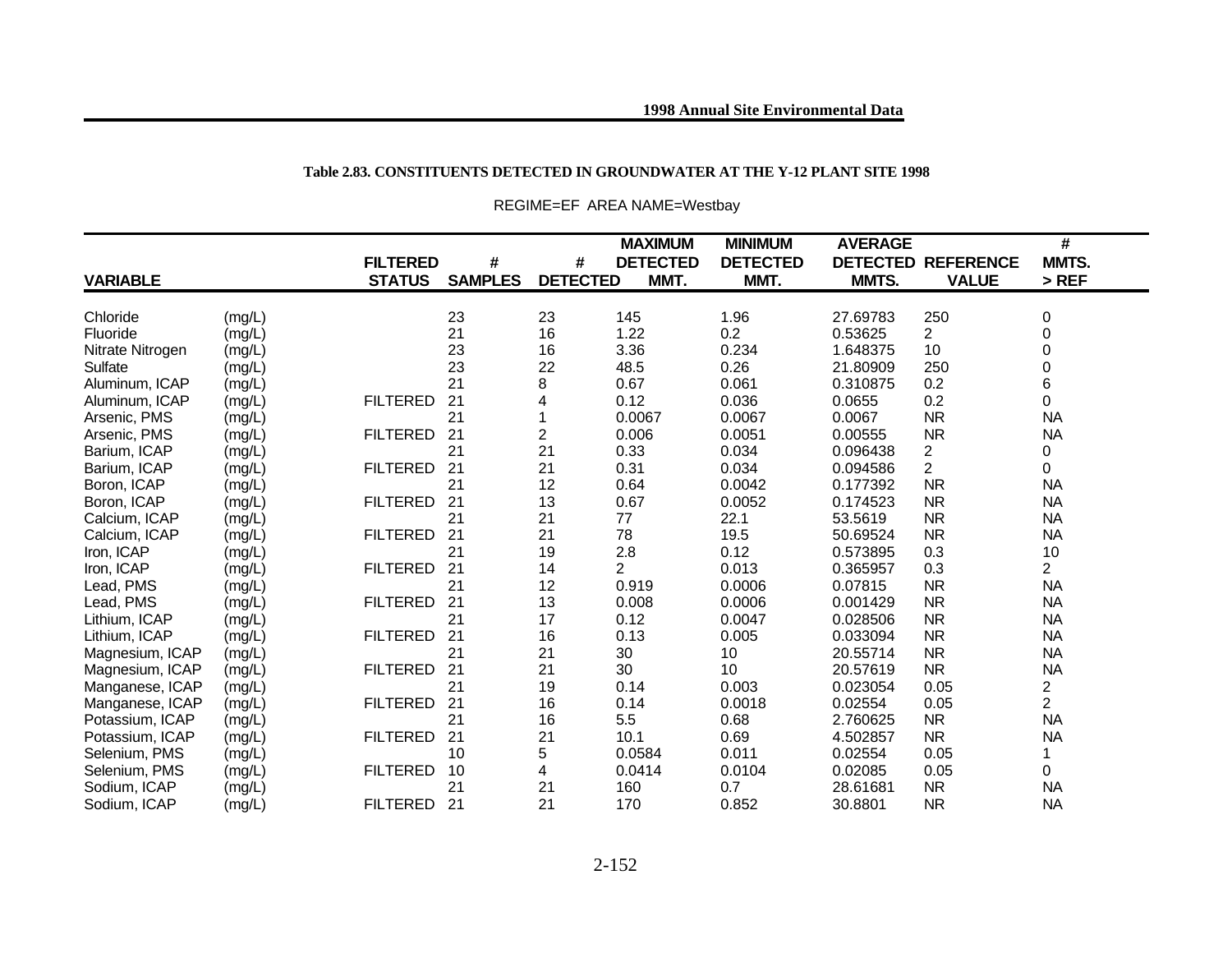|                                        |                    | <b>FILTERED</b> | #              | #               | <b>MAXIMUM</b><br><b>DETECTED</b> | <b>MINIMUM</b><br><b>DETECTED</b> | <b>AVERAGE</b> | <b>DETECTED REFERENCE</b> | #<br>MMTS.   |
|----------------------------------------|--------------------|-----------------|----------------|-----------------|-----------------------------------|-----------------------------------|----------------|---------------------------|--------------|
| <b>VARIABLE</b>                        |                    | <b>STATUS</b>   | <b>SAMPLES</b> | <b>DETECTED</b> | MMT.                              | MMT.                              | MMTS.          | <b>VALUE</b>              | $>$ REF      |
| Strontium, ICAP                        | (mg/L)             |                 | 21             | 21              | 4.1                               | 0.072                             | 1.132267       | <b>NR</b>                 | <b>NA</b>    |
| Strontium, ICAP                        | (mg/L)             | <b>FILTERED</b> | 21             | 21              | 4.3                               | 0.079                             | 1.17421        | <b>NR</b>                 | <b>NA</b>    |
| Thallium, PMS                          | (mg/L)             |                 | 21             |                 | 0.0005                            | 0.0005                            | 0.0005         | <b>NR</b>                 | <b>NA</b>    |
| Thallium, PMS                          | (mg/L)             | <b>FILTERED</b> | 21             | 1               | 0.0005                            | 0.0005                            | 0.0005         | <b>NR</b>                 | <b>NA</b>    |
| Uranium, PMS                           | (mg/L)             |                 | 21             | 5               | 0.0006                            | 0.0005                            | 0.000564       | <b>NR</b>                 | <b>NA</b>    |
| Uranium, PMS                           | (mg/L)             | <b>FILTERED</b> | 21             | 4               | 0.0014                            | 0.0005                            | 0.000775       | <b>NR</b>                 | <b>NA</b>    |
| Zinc, ICAP                             | (mg/L)             |                 | 21             | 21              | 2.1                               | 0.037                             | 0.528714       | 5                         | 0            |
| Zinc, ICAP                             | (mg/L)             | <b>FILTERED</b> | 21             | 20              | 0.349                             | 0.024                             | 0.10481        | 5                         | $\mathbf 0$  |
| Conductivity,<br>field measurement     | (umhos/cm)         |                 | 21             | <b>NA</b>       | 896                               | 255                               | 470.0476       | <b>NR</b>                 | <b>NA</b>    |
| Dissolved Oxygen,<br>field measurement | (ppm)              |                 | 21             | <b>NA</b>       | 8.62                              | 2.01                              | 5.418095       | <b>NR</b>                 | <b>NA</b>    |
| pH, field measurement                  | (PH)               |                 | 21             | <b>NA</b>       | 7.78                              | 6.94                              | 7.272381       | 6.5/8.5                   | $\mathbf 0$  |
| REDOX,                                 | (mV)               |                 | 21             | <b>NA</b>       | 217                               | $-159$                            | 47.7619        | <b>NR</b>                 | <b>NA</b>    |
| field measurement                      |                    |                 |                |                 |                                   |                                   |                |                           |              |
| <b>Static Water Level</b>              | $(t - \text{toc})$ |                 | 10             | <b>NA</b>       | $-56.55$                          | $-63.87$                          | $-59.993$      | <b>NR</b>                 | <b>NA</b>    |
| Temperature,                           | (Deg C)            |                 | 21             | <b>NA</b>       | 23.8                              | 11.62                             | 16.63905       | <b>NR</b>                 | <b>NA</b>    |
| field measurement                      |                    |                 |                |                 |                                   |                                   |                |                           |              |
| Alka linity as HCO3(mg/L)              |                    |                 | 21             | 21              | 264                               | 140                               | 215.2381       | <b>NR</b>                 | <b>NA</b>    |
| Conductivity                           | (umhos/cm)         |                 | 21             | 21              | 1025                              | 280                               | 532.5714       | <b>NR</b>                 | <b>NA</b>    |
| <b>Dissolved Solids</b>                | (mg/L)             |                 | 21             | 21              | 556                               | 15                                | 267.9524       | 500                       |              |
| pH                                     | (PH)               |                 | 21             | 21              | 8.11L                             | 7.4L                              | 7.79381        | 6.5/8.5                   | $\mathbf 0$  |
| <b>Total Suspended Solids</b>          | (mg/L)             |                 | 21             | 18              | 33                                |                                   | 8.783333       | <b>NR</b>                 | <b>NA</b>    |
| Turbidity                              | (NTU)              |                 | 21             | 21              | 29.9                              | 1.04                              | 10.40238       | $\mathbf 1$               | 21           |
| Gross Alpha                            | (pCi/L)            |                 | 21             | 21              | 4.8                               | $-1.3$                            | 1.105238       | 15f                       | 0            |
| Gross Beta                             | (pCi/L)            |                 | 21             | 21              | 9.7                               | $-2.5$                            | 2.904762       | 50a                       | $\pmb{0}$    |
| 1,1,1-Trichloroethane                  | (ug/L)             |                 | 21             | 8               | 5                                 | 2J                                | 3.5            | 200                       | $\mathbf{0}$ |
| 1,1-Dichloroethane(ug/L)               |                    |                 | 21             | 6               | 2J                                | 1 <sub>J</sub>                    | 1.333333       | <b>NR</b>                 | <b>NA</b>    |
| 1,1-Dichloroethene(ug/L)               |                    |                 | 21             | 9               | 5                                 | 1 <sub>J</sub>                    | 2.555556       | $\overline{7}$            | 0            |
| 1,2-Dichloroethene(ug/L)               |                    |                 | 21             | 10              | 10                                | 2J                                | 5.7            | NR b                      | <b>NA</b>    |
| (Total)                                |                    |                 |                |                 |                                   |                                   |                |                           |              |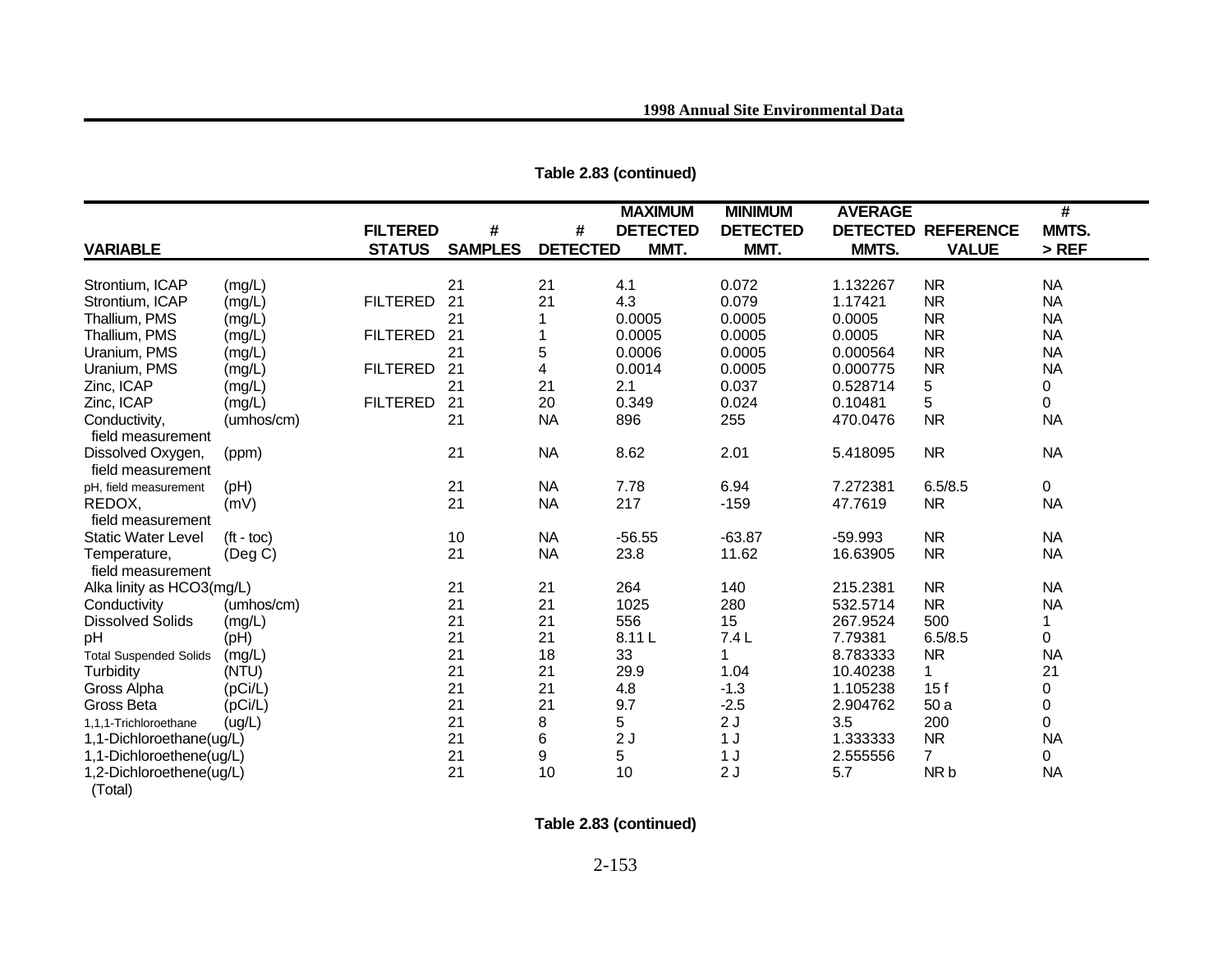|                        |        |                 |                |                 | <b>MAXIMUM</b>  | <b>MINIMUM</b>  | <b>AVERAGE</b> |                           | #         |
|------------------------|--------|-----------------|----------------|-----------------|-----------------|-----------------|----------------|---------------------------|-----------|
|                        |        | <b>FILTERED</b> | #              | #               | <b>DETECTED</b> | <b>DETECTED</b> |                | <b>DETECTED REFERENCE</b> | MMTS.     |
| <b>VARIABLE</b>        |        | <b>STATUS</b>   | <b>SAMPLES</b> | <b>DETECTED</b> | MMT.            | MMT.            | MMTS.          | <b>VALUE</b>              | $>$ REF   |
|                        |        |                 |                |                 |                 |                 |                |                           |           |
| 2-Butanone             | (ug/L) |                 | 21             | 10              | 7 J             | 3BJ             | 3.8            | <b>NR</b>                 | <b>NA</b> |
| Acetone                | (ug/L) |                 | 21             | 20              | 40 B            | 1 J             | 7.6            | <b>NR</b>                 | <b>NA</b> |
| Acrylonitrile          | (ug/L) |                 | 21             | 5               | 32              | 2 J             | 15.2           | <b>NR</b>                 | <b>NA</b> |
| Benzene                | (ug/L) |                 | 21             |                 | 2 J             | 1 <sub>J</sub>  | 1.333333       | 5                         | 0         |
| Carbon disulfide       | (ug/L) |                 | 21             |                 | 1 J             | 1 <sub>J</sub>  |                | <b>NR</b>                 | <b>NA</b> |
| Carbon tetrachloride   | (ug/L) |                 | 21             | 11              | 1100 D          | 1 <sub>J</sub>  | 487.6364       | 5                         | 10        |
| Chloroform             | (ug/L) |                 | 21             | 15              | 56              | 2 J             | 27.66667       | 100 i                     | 0         |
| cis-1,2-Dichloroethene | (ug/L) |                 | 21             | 10              | 10              | 2J              | 5.7            | 70                        |           |
| Ethylbenzene           | (ug/L) |                 | 21             | 3               | 3J              | 1 <sub>J</sub>  | 2.333333       | 700                       |           |
| Styrene                | (ug/L) |                 | 21             | ົ               | 3 J             | 3 J             |                | 100                       |           |
| Tetrachloroethene      | (ug/L) |                 | 21             | 10              | 75              | 8               | 44             | 5                         | 10        |
| Toluene                | (ug/L) |                 | 21             | 2               | 5               | 4 J             | 4.5            | 1000                      |           |
| Trichloroethene        | (ug/L) |                 | 21             | 11              | 10              | 1 <sub>J</sub>  | 5.454545       | 5.                        |           |
| Trichlorofluoromethane | (ug/L) |                 | 21             | 10              | 16              | 1 <sub>J</sub>  | 8.5            | <b>NR</b>                 | <b>NA</b> |
| Xylenes                | (ug/L) |                 | 21             | ົ               | 2J              | 2 J             |                | 10000                     |           |
| Xylenes                | (ug/L) |                 | 21             |                 | 2J              | 2J              |                | 10000                     | 0         |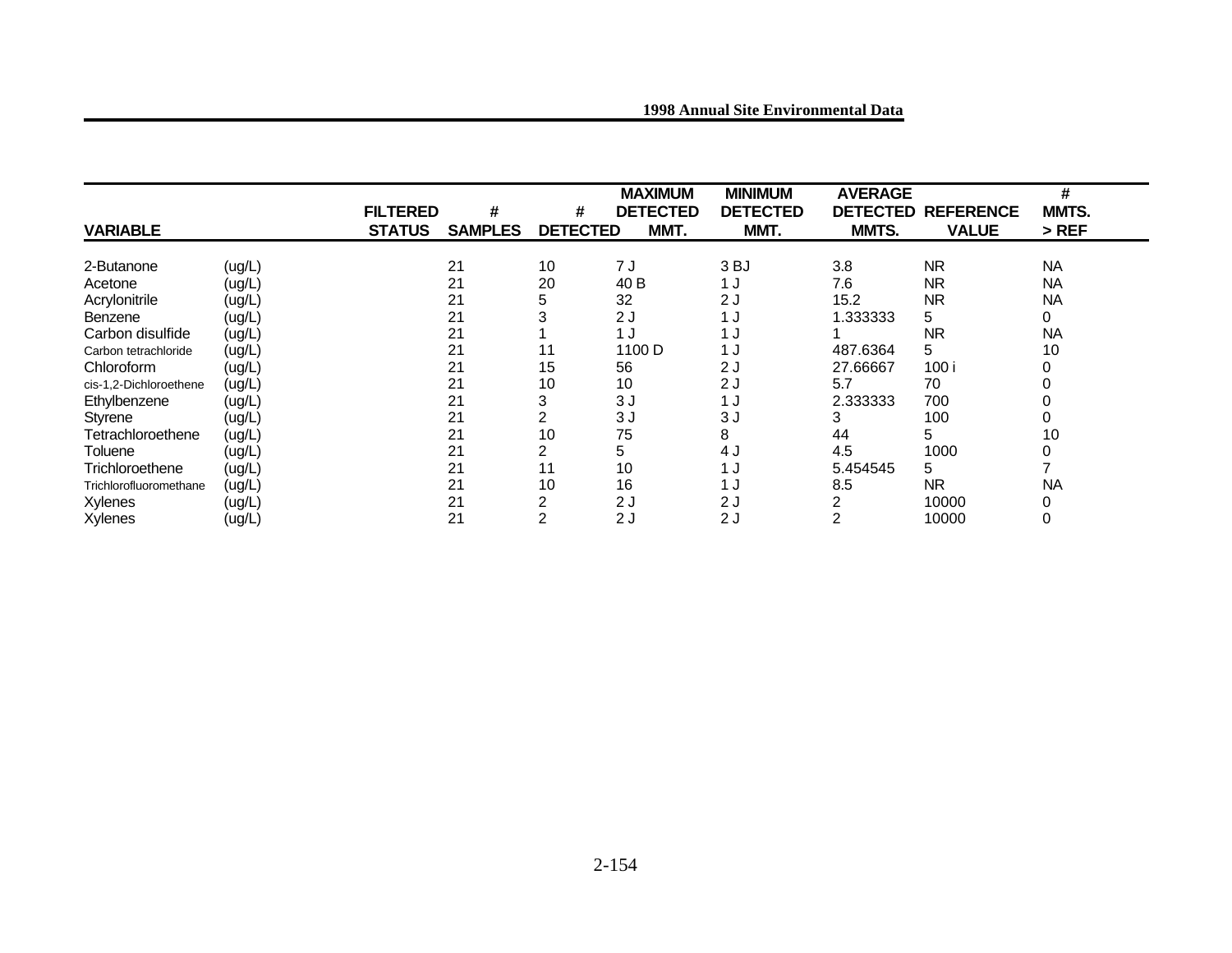### **Table 2.84. CONSTITUENTS DETECTED IN GROUNDWATER AT THE Y-12 PLANT SITE 1998**

|                     |            |                 |                |                 | <b>MAXIMUM</b>  | <b>MINIMUM</b>  | <b>AVERAGE</b> |                           | #         |  |
|---------------------|------------|-----------------|----------------|-----------------|-----------------|-----------------|----------------|---------------------------|-----------|--|
|                     |            | <b>FILTERED</b> | #              | #               | <b>DETECTED</b> | <b>DETECTED</b> |                | <b>DETECTED REFERENCE</b> | MMTS.     |  |
| <b>VARIABLE</b>     |            | <b>STATUS</b>   | <b>SAMPLES</b> | <b>DETECTED</b> | MMT.            | MMT.            | MMTS.          | <b>VALUE</b>              | $>$ REF   |  |
| Chloride            |            |                 |                |                 | 9.16            | 9.16            | 9.16           | 250                       | 0         |  |
|                     | (mg/L)     |                 |                |                 | 0.1             | 0.1             | 0.1            | $\overline{2}$            | 0         |  |
| Fluoride<br>Sulfate | (mg/L)     |                 |                |                 | 15.3            | 15.3            | 15.3           | 250                       | 0         |  |
| Barium, ICAP        | (mg/L)     |                 |                |                 | 0.111 z         | 0.0582          | 0.0846         |                           | 0         |  |
|                     | (mg/L)     |                 |                |                 |                 |                 |                | $\overline{a}$            |           |  |
| Barium, ICAP        | (mg/L)     | <b>FILTERED</b> |                |                 | 0.056           | 0.056           | 0.056          | $\overline{2}$            | 0         |  |
| Boron, ICAP         | (mg/L)     |                 | 2              |                 | 0.139           | 0.139           | 0.139          | <b>NR</b>                 | <b>NA</b> |  |
| Boron, ICAP         | (mg/L)     | <b>FILTERED</b> |                |                 | 0.138           | 0.138           | 0.138          | <b>NR</b>                 | <b>NA</b> |  |
| Calcium, ICAP       | (mg/L)     |                 |                |                 | 96.9 k          | 52.8            | 74.85          | <b>NR</b>                 | <b>NA</b> |  |
| Calcium, ICAP       | (mg/L)     | <b>FILTERED</b> |                |                 | 93.7            | 93.7            | 93.7           | <b>NR</b>                 | <b>NA</b> |  |
| Iron, ICAP          | (mg/L)     |                 | 2              | 2               | 0.302           | 0.118           | 0.21           | 0.3                       |           |  |
| Lead, PMS           | (mg/L)     | <b>FILTERED</b> |                |                 | 0.0008          | 0.0008          | 0.0008         | <b>NR</b>                 | <b>NA</b> |  |
| Lithium, ICAP       | (mg/L)     |                 | 2              |                 | 0.0103          | 0.0103          | 0.0103         | <b>NR</b>                 | <b>NA</b> |  |
| Magnesium, ICAP     | (mg/L)     |                 | $\overline{2}$ | $\overline{2}$  | 27.9            | 9.38 k          | 18.64          | <b>NR</b>                 | <b>NA</b> |  |
| Magnesium, ICAP     | (mg/L)     | <b>FILTERED</b> |                |                 | 9.18            | 9.18            | 9.18           | <b>NR</b>                 | <b>NA</b> |  |
| Manganese, ICAP     | (mg/L)     |                 | 2              |                 | 0.0895          | 0.0895          | 0.0895         | 0.05                      |           |  |
| Manganese, ICAP     | (mg/L)     | <b>FILTERED</b> |                |                 | 0.0384          | 0.0384          | 0.0384         | 0.05                      | 0         |  |
| Nickel, ICAP        | (mg/L)     |                 | 2              |                 | 0.189           | 0.189           | 0.189          | 0.1 <sub>d</sub>          |           |  |
| Nickel, ICAP        | (mg/L)     | <b>FILTERED</b> |                |                 | 0.176           | 0.176           | 0.176          | 0.1 <sub>d</sub>          |           |  |
| Potassium, ICAP     | (mg/L)     |                 | 2              |                 | 3.73            | 3.73            | 3.73           | <b>NR</b>                 | <b>NA</b> |  |
| Potassium, ICAP     | (mg/L)     | <b>FILTERED</b> |                |                 | 3.46            | 3.46            | 3.46           | <b>NR</b>                 | <b>NA</b> |  |
| Sodium, ICAP        | (mg/L)     |                 | 2              | 2               | 15.7k           | 11.3            | 13.5           | <b>NR</b>                 | <b>NA</b> |  |
| Sodium, ICAP        | (mg/L)     | <b>FILTERED</b> |                |                 | 17.4            | 17.4            | 17.4           | <b>NR</b>                 | <b>NA</b> |  |
| Strontium, ICAP     | (mg/L)     |                 | 2              | 2               | 0.512           | 0.16            | 0.336          | <b>NR</b>                 | <b>NA</b> |  |
| Strontium, ICAP     | (mg/L)     | <b>FILTERED</b> |                |                 | 0.156           | 0.156           | 0.156          | <b>NR</b>                 | <b>NA</b> |  |
| Uranium, PMS        | (mg/L)     |                 | 2              | $\overline{c}$  | 0.229           | 0.0005          | 0.11475        | <b>NR</b>                 | <b>NA</b> |  |
| Uranium, PMS        | (mg/L)     | <b>FILTERED</b> |                |                 | 0.264           | 0.264           | 0.264          | <b>NR</b>                 | <b>NA</b> |  |
| Conductivity,       | (umhos/cm) |                 | $\overline{c}$ | <b>NA</b>       | 590             | 472             | 531            | <b>NR</b>                 | <b>NA</b> |  |
| field measurement   |            |                 |                |                 |                 |                 |                |                           |           |  |
| Dissolved Oxygen,   | (ppm)      |                 | 2              | <b>NA</b>       | 1.75            | 1.23            | 1.49           | <b>NR</b>                 | <b>NA</b> |  |
| field measurement   |            |                 |                |                 |                 |                 |                |                           |           |  |

REGIME=SP AREA NAME=Special Request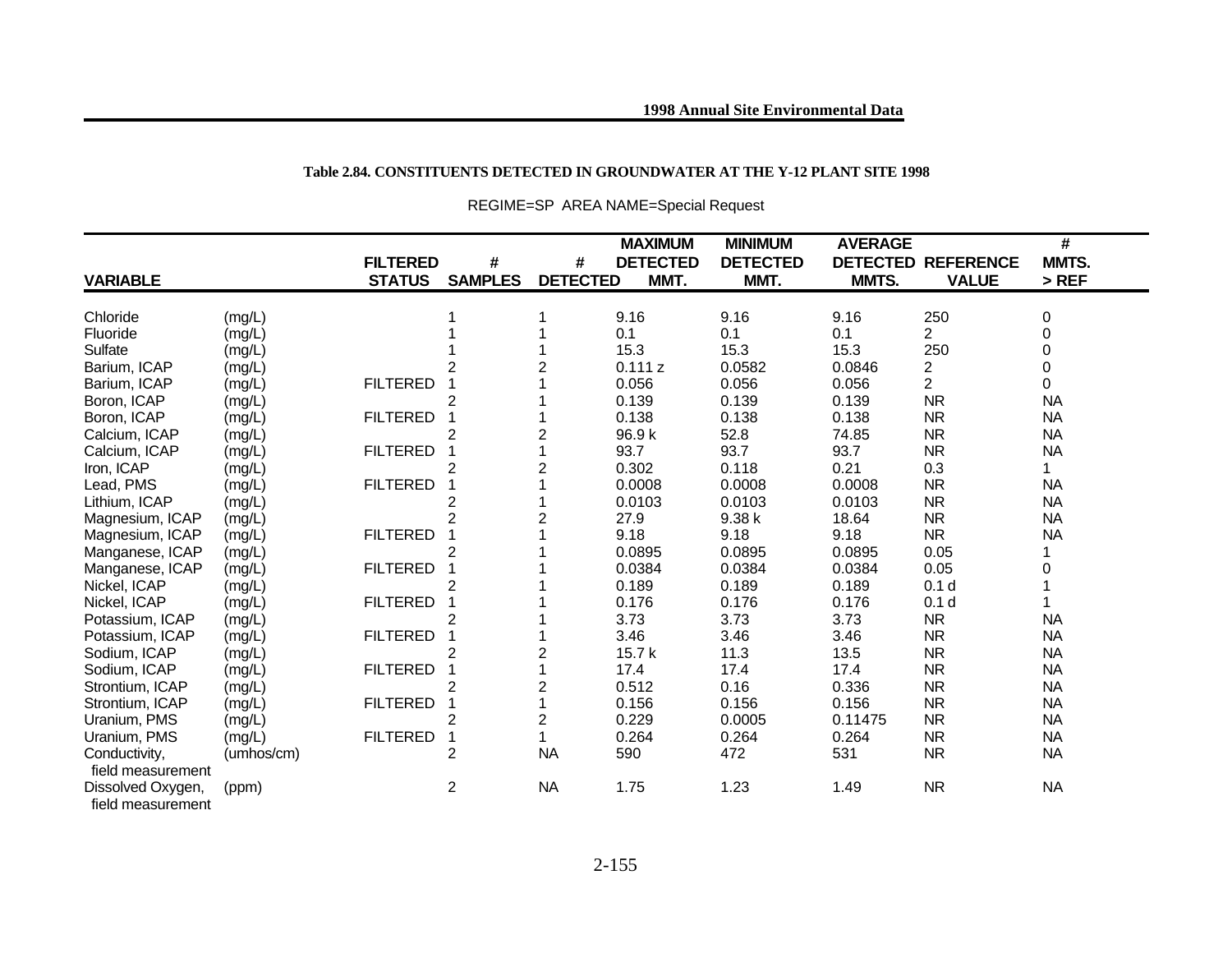| <b>VARIABLE</b>                                                |                                | <b>FILTERED</b><br><b>STATUS</b> | #<br><b>SAMPLES</b>                       | #<br><b>DETECTED</b>             | <b>MAXIMUM</b><br><b>DETECTED</b><br>MMT. | <b>MINIMUM</b><br><b>DETECTED</b><br>MMT. | <b>AVERAGE</b><br>MMTS.   | <b>DETECTED REFERENCE</b><br><b>VALUE</b> | $\#$<br>MMTS.<br>$>$ REF         |
|----------------------------------------------------------------|--------------------------------|----------------------------------|-------------------------------------------|----------------------------------|-------------------------------------------|-------------------------------------------|---------------------------|-------------------------------------------|----------------------------------|
| pH, field measurement<br>REDOX,<br>field measurement           | (Hq)<br>(mV)                   |                                  | $\overline{\mathbf{c}}$<br>$\overline{2}$ | <b>NA</b><br><b>NA</b>           | 7.56<br>188                               | $\overline{7}$<br>63                      | 7.28<br>125.5             | 6.5/8.5<br><b>NR</b>                      | 0<br><b>NA</b>                   |
| <b>Static Water Level</b><br>Temperature,<br>field measurement | $(ft - toc)$<br>$($ Deg C $)$  |                                  | $\overline{\mathbf{c}}$<br>$\overline{2}$ | <b>NA</b><br><b>NA</b>           | $-13.59$<br>27.8                          | $-25.19$<br>16.4                          | $-19.39$<br>22.1          | <b>NR</b><br><b>NR</b>                    | <b>NA</b><br><b>NA</b>           |
| Alkalinity as HCO3<br>Conductivity<br><b>Dissolved Solids</b>  | (mg/L)<br>(umhos/cm)<br>(mg/L) |                                  | 2                                         | 2                                | 288<br>584<br>306                         | 288<br>584<br>276                         | 288<br>584<br>291         | <b>NR</b><br><b>NR</b><br>500             | <b>NA</b><br><b>NA</b><br>0      |
| рH<br><b>Total Suspended Solids</b>                            | (Hq)<br>(mg/L)<br>(NTU)        |                                  | $\overline{2}$<br>$\overline{2}$          |                                  | 7.55L<br>4<br>6.23                        | 7.55L<br>4<br>1.42                        | 7.55<br>4<br>3.825        | 6.5/8.5<br><b>NR</b><br>1                 | 0<br><b>NA</b><br>$\overline{2}$ |
| Turbidity<br>lodine-129<br>Cesium-137                          | (pCi/L)<br>(pCi/L)             |                                  |                                           |                                  | 7.9<br>$-1.2$                             | 7.9<br>$-1.2$                             | 7.9<br>$-1.2$             | <b>NR</b><br>120                          | <b>NA</b><br>0                   |
| Radium - Total Alpha<br>Thorium-228<br>Thorium-230             | (pCi/L)<br>(pCi/L)<br>(pCi/L)  |                                  |                                           |                                  | 2.7<br>0.68<br>0.9                        | 2.7<br>0.68<br>0.9                        | 2.7<br>0.68<br>0.9        | 5 <sub>g</sub><br>16<br>12                | 0<br>0<br>0                      |
| Thorium-231+234<br>Thorium-232<br>Uranium-234                  | (pCi/L)<br>(pCi/L)<br>(pCi/L)  |                                  |                                           |                                  | 98<br>0.008<br>14                         | 98<br>0.008<br>14                         | 98<br>0.008<br>14         | 400<br>2<br>20                            | 0<br>0<br>0                      |
| Uranium-235<br>Neptunium-237<br>Plutonium-238                  | (pCi/L)<br>(pCi/L)<br>(pCi/L)  |                                  |                                           |                                  | 0.81<br>$-0.01$<br>$-0.1$                 | 0.81<br>$-0.01$<br>$-0.1$                 | 0.81<br>$-0.01$<br>$-0.1$ | 24<br>1.2<br>1.6                          | $\Omega$<br>$\Omega$<br>$\Omega$ |
| Uranium-238<br>Plutonium-239<br>Americium-241                  | (pCi/L)<br>(pCi/L)<br>(pCi/L)  |                                  |                                           |                                  | 98<br>$-0.008$<br>$-0.02$                 | 98<br>$-0.008$<br>$-0.02$                 | 98<br>$-0.008$<br>$-0.02$ | 24<br>1.2<br>1.2                          | 0<br>0                           |
| Cobalt-60<br>Strontium-89/90                                   | (pCi/L)<br>(pCi/L)             |                                  |                                           |                                  | $-0.73$<br>0                              | $-0.73$<br>0                              | $-0.73$<br>0              | <b>NR</b><br>8                            | <b>NA</b><br>0                   |
| Technetium-99<br>Gross Alpha<br>Gross Beta                     | (pCi/L)<br>(pCi/L)<br>(pCi/L)  |                                  | $\overline{c}$<br>$\overline{2}$          | $\overline{c}$<br>$\overline{2}$ | 6.4<br>90<br>48                           | 6.4<br>2.4<br>6.8                         | 6.4<br>46.2<br>27.4       | 4000<br>15f<br>50a                        | 0<br>$\mathbf 0$                 |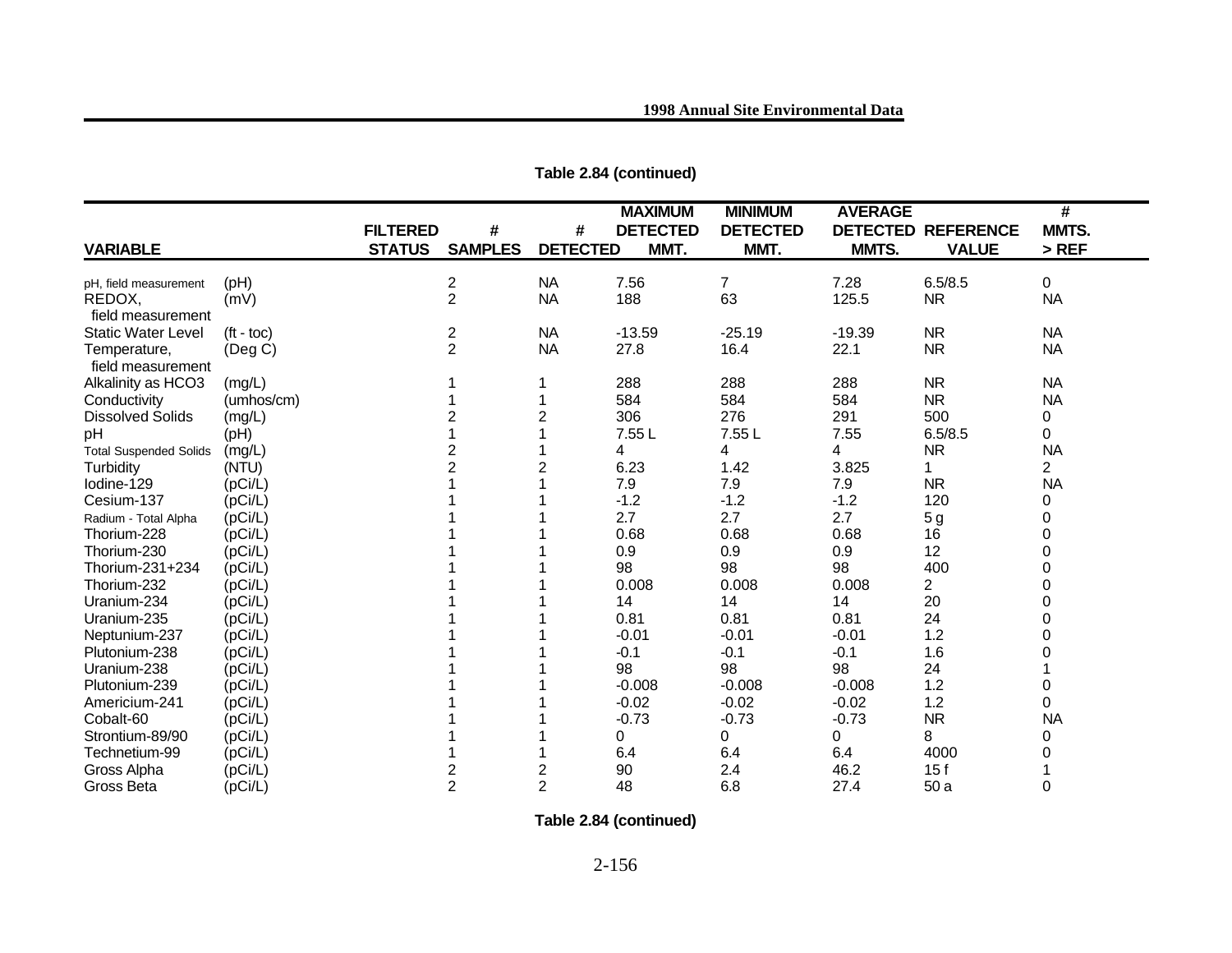| <b>1998 Annual Site Environmental Data</b> |  |
|--------------------------------------------|--|
|--------------------------------------------|--|

|                          |         |                 |                |                 | <b>MAXIMUM</b>  | <b>MINIMUM</b>  | <b>AVERAGE</b> |                           | #         |
|--------------------------|---------|-----------------|----------------|-----------------|-----------------|-----------------|----------------|---------------------------|-----------|
|                          |         | <b>FILTERED</b> | #              | #               | <b>DETECTED</b> | <b>DETECTED</b> |                | <b>DETECTED REFERENCE</b> | MMTS.     |
| <b>VARIABLE</b>          |         | <b>STATUS</b>   | <b>SAMPLES</b> | <b>DETECTED</b> | MMT.            | MMT.            | MMTS.          | <b>VALUE</b>              | $>$ REF   |
| Tritium                  | (pCi/L) |                 |                |                 | 93              | 93              | 93             | 20000                     | 0         |
| 1,1,1-Trichloroethane    | (ug/L)  |                 |                |                 | 6               | 6               |                | 200                       | 0         |
| 1,1-Dichloroethane(ug/L) |         |                 |                |                 | 2J              | 2 J             |                | <b>NR</b>                 | <b>NA</b> |
| 1,1-Dichloroethene(ug/L) |         |                 |                |                 | 5               | 5               | G              |                           | 0         |
| 1,2-Dichloroethene(ug/L) |         |                 |                |                 | 10              | 10              | 10             | NR b                      | <b>NA</b> |
| (Total)                  |         |                 |                |                 |                 |                 |                |                           |           |
| Acetone                  | (ug/L)  |                 |                |                 | 3J              | 3 J             | 3              | <b>NR</b>                 | <b>NA</b> |
| Carbon tetrachloride     | (ug/L)  |                 |                |                 | 1600 D          | 1600 D          | 1600           | 5                         |           |
| Chloroform               | (ug/L)  |                 |                |                 | 60              | 60              | 60             | 100 i                     |           |
| cis-1,2-Dichloroethene   | (ug/L)  |                 |                |                 | 10              | 10              | 10             | 70                        |           |
| Tetrachloroethene        | (ug/L)  |                 |                |                 | 85              | 85              | 85             | 5                         |           |
| Trichloroethene          | (ug/L)  |                 |                |                 | 12              | 12              | 12             |                           |           |
| Trichlorofluoromethane   | (ug/L)  |                 |                |                 | 19              | 19              | 19             | <b>NR</b>                 | <b>NA</b> |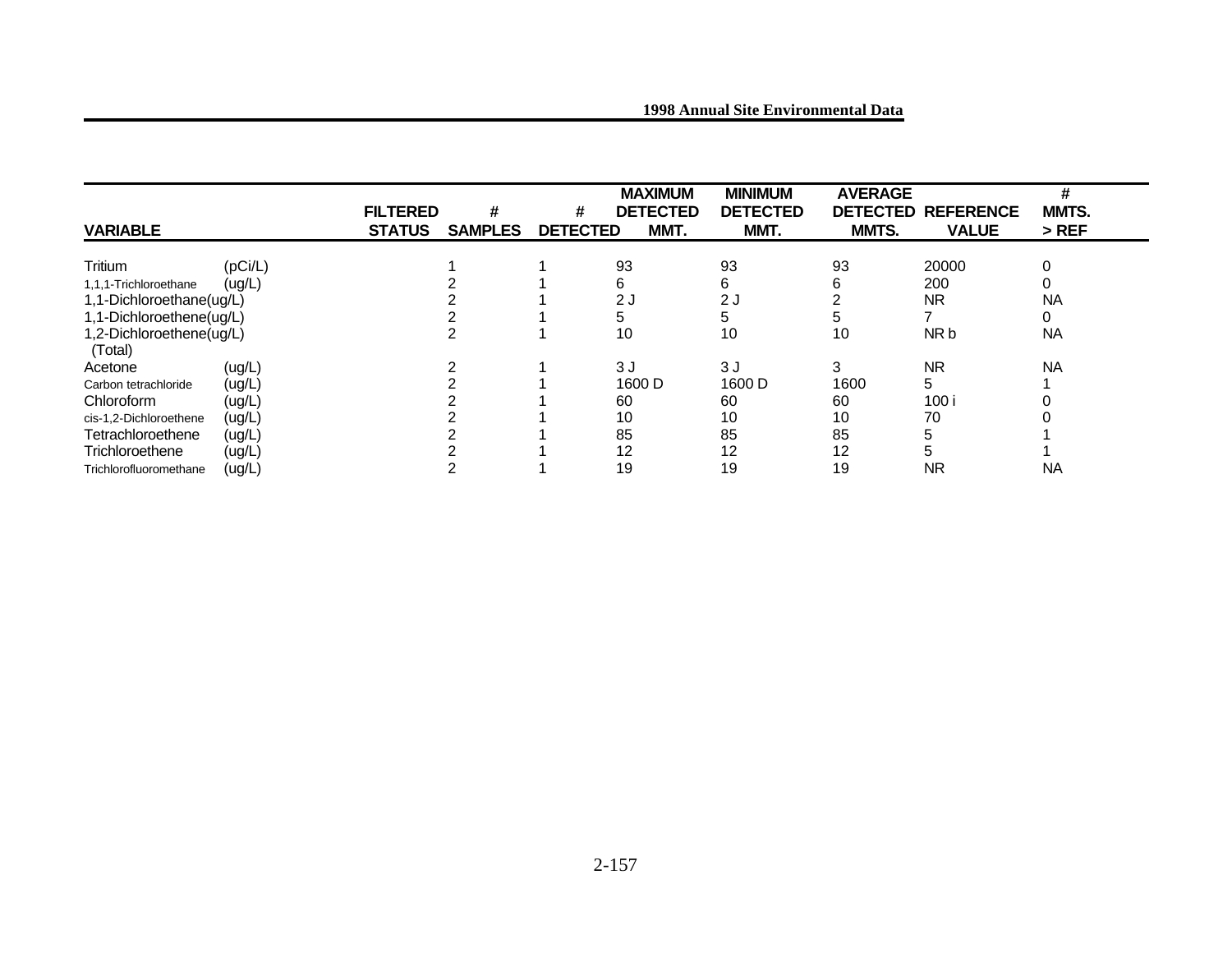| <b>REGIME</b> | <b>SITE</b>                          | <b>WELL</b>      | <b>SAMPLE NUMBER(S)</b>                     |
|---------------|--------------------------------------|------------------|---------------------------------------------|
| ВC            | Background                           | GW-115           | A980150123 A980150124 A981940137 A981940138 |
|               | <b>Bear Creek Burial Grounds WMA</b> | GW-046           | A980290157 A980290158 A982030281 A982030282 |
|               |                                      | GW-053           | A980710050 A980710053 A982460014 A982460017 |
|               |                                      | GW-287           | A980610247 A980610249 A982470004 A982470005 |
|               |                                      | GW-627           | A980710051 A980710054 A982450003 A982450007 |
|               |                                      | GW-653           | A980690180 A980690183 A982450002 A982450006 |
|               | Exit Pathway Monitoring Location A   | GW-056           | A980340033 A980340035 A982090010 A982090012 |
|               |                                      | GW-683           | A980480114 A980480116 A982150118 A982150122 |
|               |                                      | GW-684           | A980480001 A980480002 A980480004 A980480005 |
|               |                                      |                  | A982160054 A982160055 A982160058 A982160059 |
|               |                                      | GW-685           | A980360265 A980360266 A982090009 A982090011 |
|               | Exit Pathway Monitoring Location B   | GW-621           | A980340034 A980340036 A982100257 A982100260 |
|               |                                      | GW-695           | A980480115 A980480117 A982110102 A982110105 |
|               |                                      | GW-703           | A980480003 A980480006 A982220061 A982220063 |
|               |                                      | GW-704           | A980050124 A980050125 A982250135 A982250136 |
|               |                                      | GW-706           | A980050127 A980050128 A982220062 A982220064 |
|               | Exit Pathway Monitoring Location C   | GW-724           | A980640073 A980640076 A982450004 A982450008 |
|               |                                      | GW-725           | A980690181 A980690184 A982460015 A982460018 |
|               |                                      | GW-738           | A980630142 A980630144 A982450005 A982450009 |
|               |                                      | GW-740           | A980630143 A980630145 A982440012 A982440017 |
|               | Exit Pathway Monitoring Location W   | GW-712           | A980200126 A980200129 A981960005 A981960007 |
|               |                                      | GW-713           | A980200127 A980200128 A980200130 A980200131 |
|               |                                      |                  | A981960100 A981960101 A981960102 A981960103 |
|               |                                      | GW-714           | A980210075 A980210077 A981960006 A981960008 |
|               |                                      | GW-715           | A980210076 A980210078 A981980010 A981980014 |
|               | Exit Pathway Spring/Surface Water    | BCK-00.63        | A980490308 A980490315 A982100258 A982100261 |
|               |                                      | BCK-04.55        | A980490313 A980490320 A982100259 A982100262 |
|               |                                      | BCK-07.75        | A980490312 A980490319 A982110104 A982110107 |
|               |                                      | BCK-07.87        | A982230113 A982230114                       |
|               |                                      | BCK-09.40        | A980490310 A980490311 A980490317 A980490318 |
|               |                                      |                  | A982150119 A982150120 A982150123 A982150124 |
|               |                                      | BCK-10.60        | A980500110 A980500115                       |
|               |                                      | BCK-11.97        | A980500112 A980500117 A982160057 A982160061 |
|               |                                      | <b>NT-01</b>     | A980500108 A980500113 A982170090 A982170092 |
|               |                                      | <b>SS-1</b>      | A980500109 A980500114 A982170091 A982170093 |
|               |                                      | $SS-4$<br>$SS-5$ | A980500111 A980500116 A982160056 A982160060 |
|               |                                      |                  | A980490309 A980490316 A982150121 A982150125 |
|               |                                      | $SS-6$           | A980490314 A980490321 A982110103 A982110106 |

## **Table 2.85. 1998 HYDROGEOLOGIC REGIME AND AREA SUMMARY**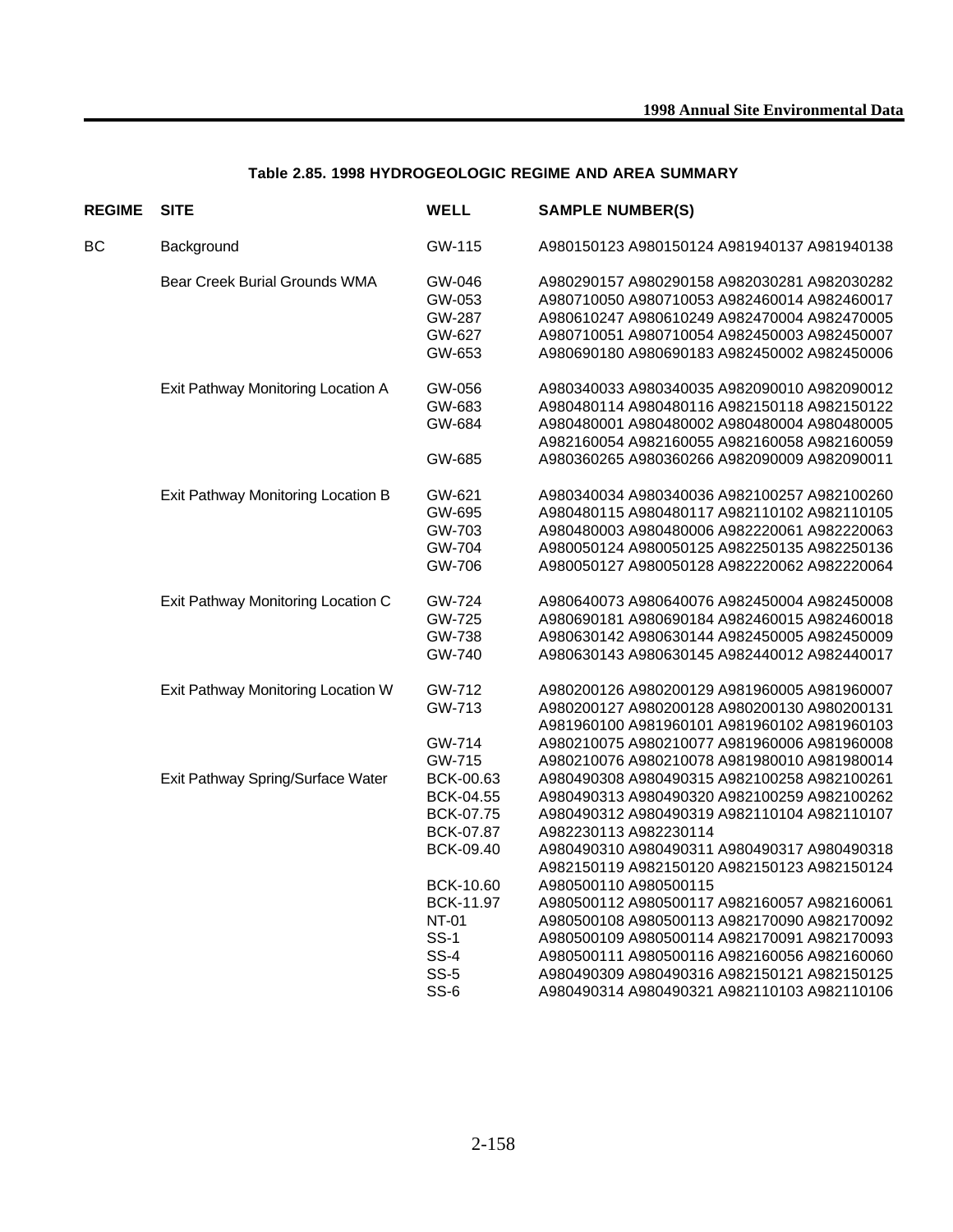| <b>REGIME</b> | <b>SITE</b>                      | <b>WELL</b>                                    | <b>SAMPLE NUMBER(S)</b>                                                                                                                                                                                                                 |
|---------------|----------------------------------|------------------------------------------------|-----------------------------------------------------------------------------------------------------------------------------------------------------------------------------------------------------------------------------------------|
|               | Oil Landfarm WMA                 | GW-008<br>GW-085<br>GW-226<br>GW-537           | A980260098 A980260099 A982020039 A982020040<br>A980620200 A980620203 A982440009 A982440014<br>A980690179 A980690182 A982460012 A982460016<br>A980620201 A980620202 A980620204 A980620205<br>A982440010 A982440011 A982440015 A982440016 |
|               |                                  | GW-829                                         | A980640074 A980640077 A982440008 A982440013                                                                                                                                                                                             |
|               | Rust Spoil Area                  | GW-311                                         | A980640072 A980640075 A982390096 A982390098                                                                                                                                                                                             |
|               | S-3 Site                         | GW-276                                         | A980230001 A980230002 A981980011 A981980015                                                                                                                                                                                             |
|               | Spoil Area I                     | GW-315                                         | A980610248 A980610250 A982390095 A982390097                                                                                                                                                                                             |
| CR            | C. Ridge Borrow Area Waste Pile  | GW-301                                         | A980070012 A980070014 A981910044 A981910046                                                                                                                                                                                             |
|               | C. Ridge Security Pits           | GW-322<br>GW-609<br>GW-798<br>GW-831           | A980130014 A980130018<br>A980050130 A980050131 A981980012 A981980016<br>A980130013 A980130017 A981900173 A981900174<br>A980070013 A980070015 A981910043 A981910045                                                                      |
|               | C. Ridge Sediment Disposal Basin | GW-156                                         | A981030163 A981030165 A981040235 A981040237<br>A981050117 A981050119 A981060052 A981060053<br>A981060055 A981060056 A982990032 A982990036<br>A983000190 A983000226 A983010169 A983010173                                                |
|               |                                  | GW-159                                         | A983020273 A983020274 A983020287 A983020288<br>A981040014 A981040016 A981040241 A981040244<br>A981050113 A981050115 A981060128 A981060130<br>A982990033 A982990037 A983000191 A983000227<br>A983010170 A983010174 A983020275 A983020289 |
|               |                                  | GW-731                                         | A981040015 A981040017 A981040239 A981040240<br>A981040242 A981040243 A981050112 A981050114<br>A981060127 A981060129 A983000192 A983000193<br>A983000228 A983000229 A983010171 A983010175<br>A983020276 A983020290 A983030081 A983030082 |
|               |                                  | GW-732                                         | A981030162 A981030164 A981040236 A981040238<br>A981050116 A981050118 A981060051 A981060054<br>A982990034 A982990038 A983000194 A983000230<br>A983010172 A983010176 A983020277 A983020291                                                |
|               | Const./Debris Landfill VI        | GW-540<br>GW-542<br>GW-543<br>GW-544<br>GW-827 | A980710049 A980710052<br>A981110939 A981110943 A982870168 A982870198<br>A981120078 A981120080 A982880148 A982880150<br>A981120079 A981120081 A982880149 A982880151<br>A981110938 A981110942 A982870167 A982870197                       |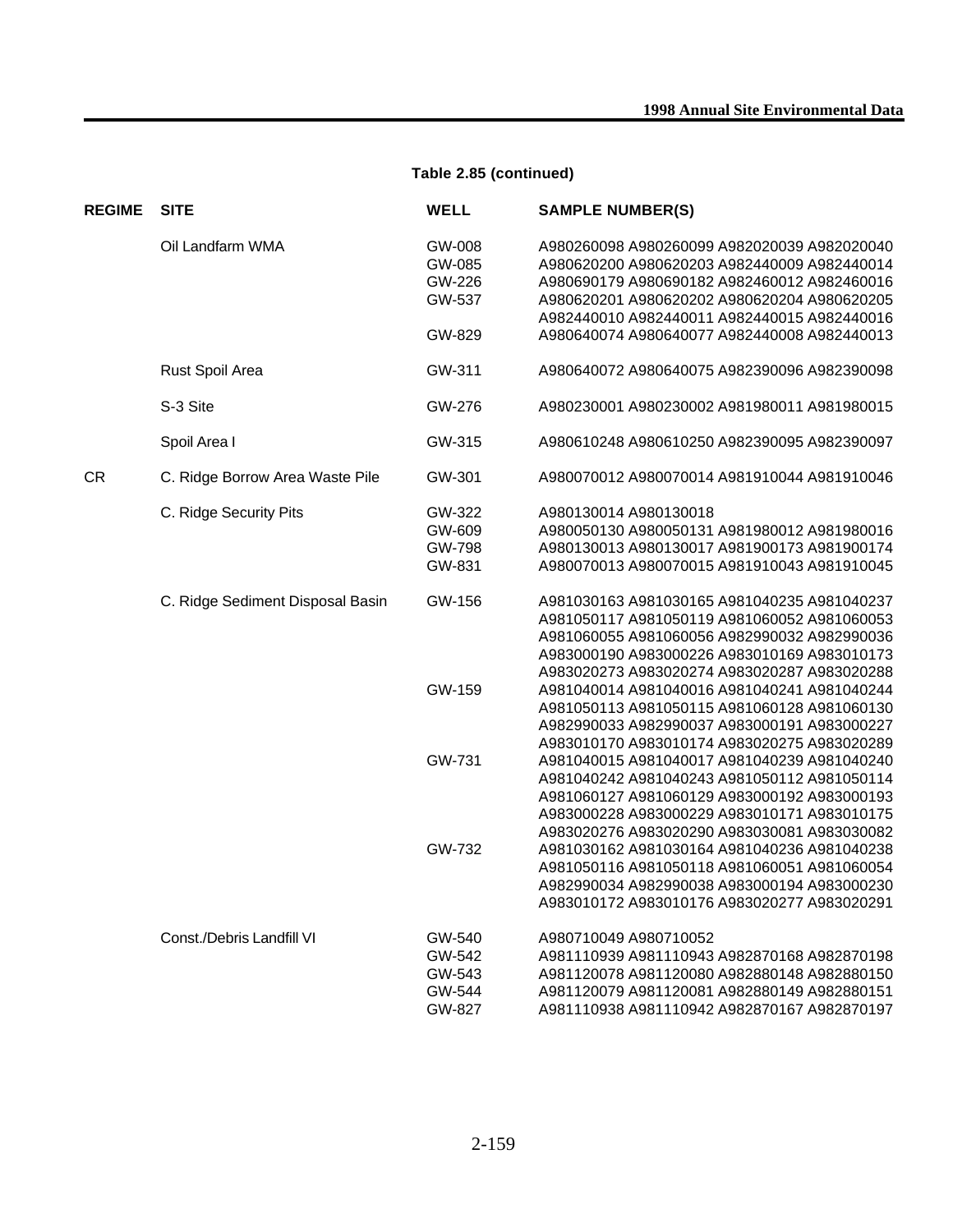| <b>REGIME</b> | <b>SITE</b>                       | <b>WELL</b>                                                | <b>SAMPLE NUMBER(S)</b>                                                                                                                                                                                                                                                                                                               |
|---------------|-----------------------------------|------------------------------------------------------------|---------------------------------------------------------------------------------------------------------------------------------------------------------------------------------------------------------------------------------------------------------------------------------------------------------------------------------------|
|               | Exit Pathway Spring/Surface Water | SCR2.1SP<br>SCR2.2SP<br>SCR3.4SP<br>SCR5.1SP<br>SCR5.4SP   | A980130093 A980130095 A981890215 A981890220<br>A980130016 A980130020 A981890217 A981890222<br>A980130094 A980130096 A981890218 A981890223<br>A980130064 A980130066 A981890216 A981890221<br>A980130065 A980130067 A981890219 A981890224                                                                                               |
|               | <b>Industrial Landfill II</b>     | GW-540<br>GW-709<br>GW-757                                 | A981101758 A981101760 A982860160 A982860170<br>A981101759 A981101761 A982860163 A982860171<br>A981110936 A981110937 A981110940 A981110941<br>A982860161 A982860162 A982860168 A982860169                                                                                                                                              |
|               | Industrial Landfill IV            | GW-141<br>GW-217<br>GW-305<br>GW-521<br>GW-522             | A980080140 A980080141 A980080143 A980080144<br>A981900176 A981900177 A981900180 A981900181<br>A980070169 A980070171 A981890434 A981890435<br>A980130068 A980130069 A981940020 A981940022<br>A980070170 A980070172 A981900178 A981900182<br>A980080139 A980080142 A981900179 A981900183                                                |
|               | <b>Industrial Landfill V</b>      | GW-557<br>GW-796<br>GW-797<br>GW-799<br>GW-801<br>SCR4.3SP | A980130101 A980130102 A980130105 A980130106<br>A981960023 A981960024 A981960027 A981960028<br>A980140170 A980140172 A981960129 A981960132<br>A980140171 A980140173 A981960130 A981960133<br>A980130103 A980130107 A981960022 A981960026<br>A980130104 A980130108 A981960131 A981960134<br>A980130062 A980130063 A981960025 A981960029 |
|               | Kerr Hollow Quarry                | GW-142                                                     | A981170147 A981170150 A981180128 A981180131<br>A981190140 A981190141 A981190144 A981190145<br>A981200067 A981200070 A982920390 A982920393<br>A982930233 A982930239 A982940184 A982940185<br>A982940190 A982940191 A982950602 A982950618                                                                                               |
|               |                                   | GW-143                                                     | A981170148 A981170151 A981180129 A981180132<br>A981190142 A981190146 A981200068 A981200071<br>A982920391 A982920394 A982930234 A982930240<br>A982940186 A982940192 A982950603 A982950619                                                                                                                                              |
|               |                                   | GW-144                                                     | A981170149 A981170152 A981180130 A981180133<br>A981190143 A981190147 A981200069 A981200072<br>A982920392 A982920395 A982930235 A982930241<br>A982940183 A982940189 A982950604 A982950620                                                                                                                                              |
|               |                                   | GW-145                                                     | A981170158 A981170160 A981180106 A981180109<br>A981190152 A981190154 A981200064 A981200066<br>A982920378 A982920380 A982930236 A982930242                                                                                                                                                                                             |
|               |                                   | GW-231                                                     | A982940182 A982940188 A982950606 A982950622<br>A981170159 A981170161 A981180104 A981180105<br>A981180107 A981180108 A981190151 A981190153<br>A981200063 A981200065 A982920377 A982920379<br>A982930237 A982930238 A982930243 A982930244<br>A982940181 A982940187 A982950605 A982950621                                                |
|               |                                   | OUTFALL301                                                 | A982930079                                                                                                                                                                                                                                                                                                                            |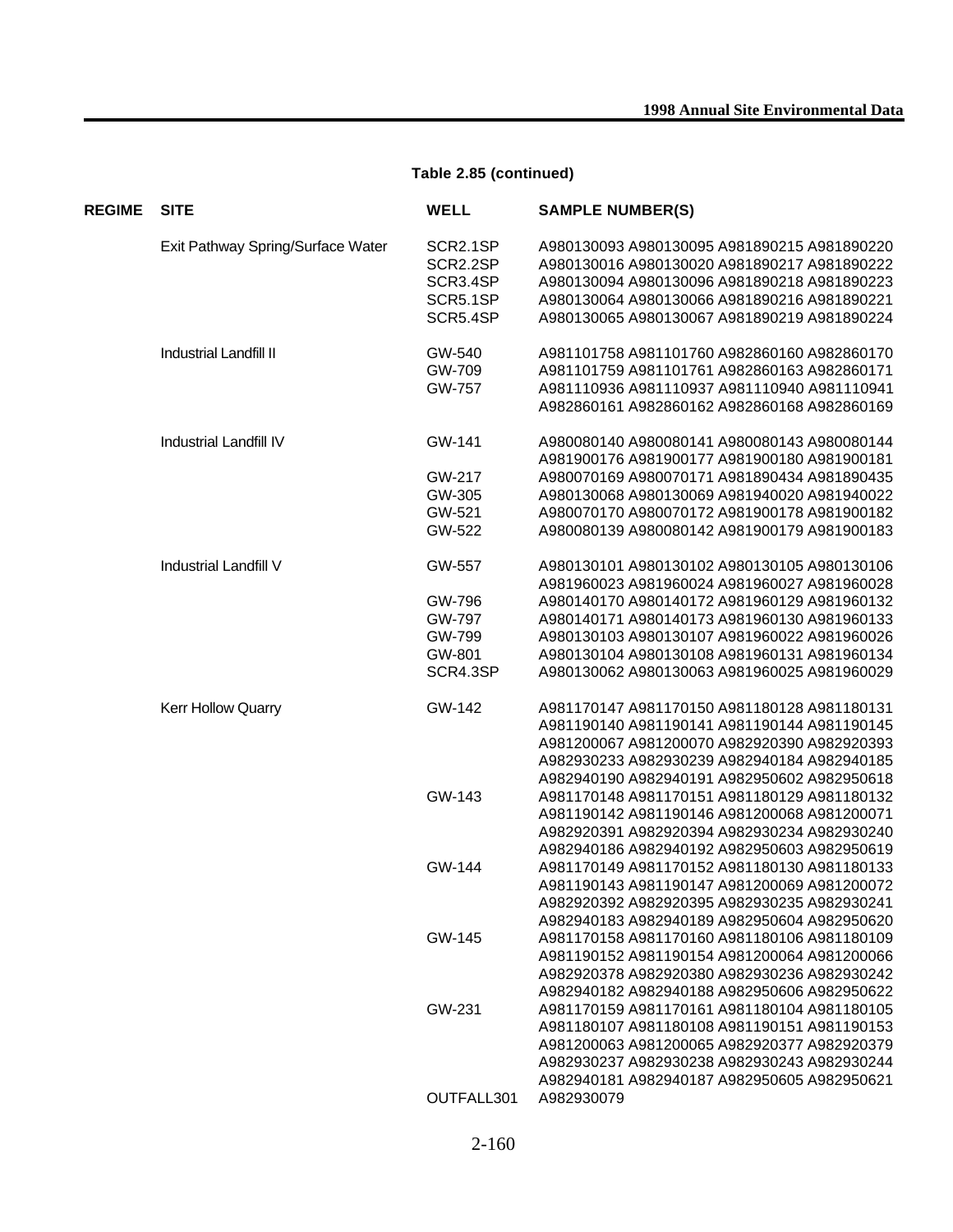| <b>REGIME</b> | <b>SITE</b>                         | <b>WELL</b>                       | <b>SAMPLE NUMBER(S)</b>                                                                                                                   |
|---------------|-------------------------------------|-----------------------------------|-------------------------------------------------------------------------------------------------------------------------------------------|
| EF            | <b>Beta-4 Security Pits</b>         | GW-192                            | A981470001 A981470004 A983340101 A983340103                                                                                               |
|               | Building 9201-2                     | GW-818<br>GW-819<br>GW-820        | A980851893 A980851896<br>A980851894 A980851897<br>A980851895 A980851898                                                                   |
|               | Building 9202                       | 59-1A<br>59-1B<br>59-1C           | A980760128 A980760129<br>A980780002 A980780004<br>A980780003 A980780005                                                                   |
|               | <b>CPT</b>                          | GW-686<br>GW-687                  | A980830031 A980830034<br>A980840004 A980840008                                                                                            |
|               | Exit Pathway Monitoring Location E  | GW-618                            | A981530002 A981530004 A983340102 A983340104                                                                                               |
|               | Exit Pathway Monitoring Location I  | GW-605<br>GW-606                  | A980710124 A980710127 A982090002 A982090004<br>A980710125 A980710128 A982100248 A982100252                                                |
|               | Exit Pathway Monitoring Location J  | GW-733<br>GW-735                  | A980710123 A980710126 A982090001 A982090003<br>A981560001 A981560002 A981560004 A981560005<br>A983480215 A983480216 A983480218 A983480219 |
|               |                                     | GW-750                            | A981560003 A981560006 A983480217 A983480220                                                                                               |
|               | Exit Pathway Scarboro Road/Pine Rid | GW-207<br><b>GW-208</b><br>GW-816 | A981590044 A981590046 A983430336 A983430351<br>A981590045 A981590047 A983430337 A983430352<br>A981540274 A981540277 A983420217 A983420219 |
|               | Exit Pathway Spring/Surface Water   | <b>LRSPW</b>                      | A981540009 A981540010 A983440297 A983440298                                                                                               |
|               | <b>Fire Training Facility</b>       | GW-620                            | A981470003 A981470006 A983360462 A983360470                                                                                               |
|               | GW Monitoring Plan Grid Location C3 | 56-2A<br>56-2B<br>56-2C           | A980830029 A980830032<br>A980830030 A980830033<br>A980840001 A980840005                                                                   |
|               | GW Monitoring Plan Grid Location D2 | GW-791<br>GW-792                  | A981400150 A981400153 A983200089 A983200091<br>A981400149 A981400152 A983200090 A983200092                                                |
|               | GW Monitoring Plan Grid Location E3 | GW-781<br>GW-782<br>GW-783        | A981400158 A981400160 A983150344 A983150347<br>A981400148 A981400151 A983160122 A983160124<br>A981400159 A981400161 A983160123 A983160125 |
|               | GW Monitoring Plan Grid Location F3 | GW-788<br>GW-789                  | A981340048 A981340049 A983130128 A983130130<br>A981390011 A981390012 A983130129 A983130131                                                |
|               | GW Monitoring Plan Grid Location G3 | GW-769                            | A981400002 A981400003 A981400005 A981400006<br>A983150342 A983150343 A983150345 A983150346                                                |
|               |                                     | GW-770                            | A981400001 A981400004 A983140433 A983140440                                                                                               |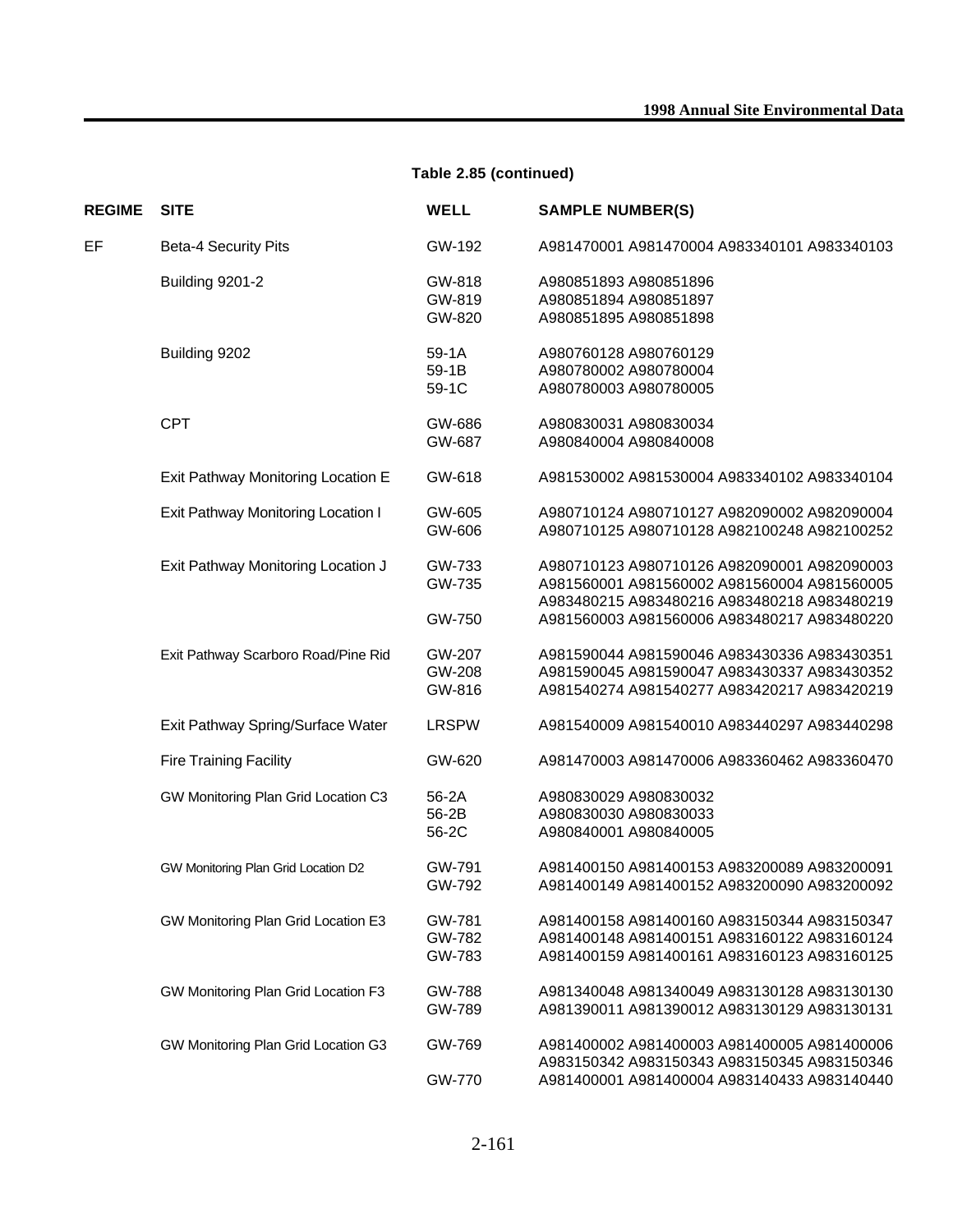| <b>REGIME</b> | <b>SITE</b>                            | <b>WELL</b>                                                                                                                    | <b>SAMPLE NUMBER(S)</b>                                                                                                                                                                                                                                                                                                                                                                                                                                                                                                                                                             |
|---------------|----------------------------------------|--------------------------------------------------------------------------------------------------------------------------------|-------------------------------------------------------------------------------------------------------------------------------------------------------------------------------------------------------------------------------------------------------------------------------------------------------------------------------------------------------------------------------------------------------------------------------------------------------------------------------------------------------------------------------------------------------------------------------------|
|               | GW Monitoring Plan Grid Location H3    | GW-775<br>GW-776                                                                                                               | A981680143 A981680146 A983220809 A983220812<br>A981680144 A981680151 A983220810 A983220813                                                                                                                                                                                                                                                                                                                                                                                                                                                                                          |
|               | GW Monitoring Plan Grid Location K1    | GW-744                                                                                                                         | A981540275 A981540278 A983440301 A983440302                                                                                                                                                                                                                                                                                                                                                                                                                                                                                                                                         |
|               | GW Monitoring Plan Grid Location K2    | <b>GW-747</b>                                                                                                                  | A981540276 A981540279 A983490118 A983490119                                                                                                                                                                                                                                                                                                                                                                                                                                                                                                                                         |
|               | <b>Grid J Primary</b><br>New Hope Pond | GW-763<br>GW-148<br>GW-153<br>GW-220<br>GW-380<br>GW-383                                                                       | A981480025 A981480027 A983370104 A983370106<br>A981480026 A981480028 A983370103 A983370105<br>A981480101 A981480103 A983410180 A983410182<br>A981480102 A981480104 A983410181 A983410183<br>A981540002 A981540004 A983440299 A983440300<br>A981530001 A981530003 A983420216 A983420218                                                                                                                                                                                                                                                                                              |
|               | S-2 Site                               | GW-251                                                                                                                         | A981470002 A981470005 A983360461 A983360469                                                                                                                                                                                                                                                                                                                                                                                                                                                                                                                                         |
|               | S-3 Site                               | GW-108                                                                                                                         | A980760005 A980760006 A980760008 A980760009<br>A982100250 A982100251 A982100254 A982100255                                                                                                                                                                                                                                                                                                                                                                                                                                                                                          |
|               | Tank 2331-U, near Building 9201-1      | GW-193                                                                                                                         | A980760007 A980760010 A982100249 A982100253                                                                                                                                                                                                                                                                                                                                                                                                                                                                                                                                         |
|               | <b>Waste Coolant Processing Area</b>   | GW-332                                                                                                                         | A980840002 A980840003 A980840006 A980840007                                                                                                                                                                                                                                                                                                                                                                                                                                                                                                                                         |
|               | Westbay                                | GW-722-06<br>GW-722-10<br>GW-722-14<br>GW-722-17<br>GW-722-20<br>GW-722-22<br>GW-722-26<br>GW-722-30<br>GW-722-32<br>GW-722-33 | A980490230 A980490237 A982110022 A982110024<br>A980500046 A980500049 A982150114 A982150116<br>A980500184 A980500186 A982170087 A982170088<br>A980571039 A980571041 A982230144 A982230146<br>A980560034 A980560036 A982300190 A982300199<br>A980571155 A980571157 A982320027 A982320028<br>A980571158 A980571159 A982370166 A982370167<br>A980340167 A980560086 A980560088 A982380088<br>A982380089 A982380099 A982380100<br>A980340168 A980640049 A980640051 A982460408<br>A982460409<br>A980220059 A980220060 A980220062 A980220063<br>A980640052 A980640053 A982460410 A982460411 |
| SP            | <b>Special Request</b>                 | GW-219<br>GW-845                                                                                                               | A982470085 A982470086<br>A981410244                                                                                                                                                                                                                                                                                                                                                                                                                                                                                                                                                 |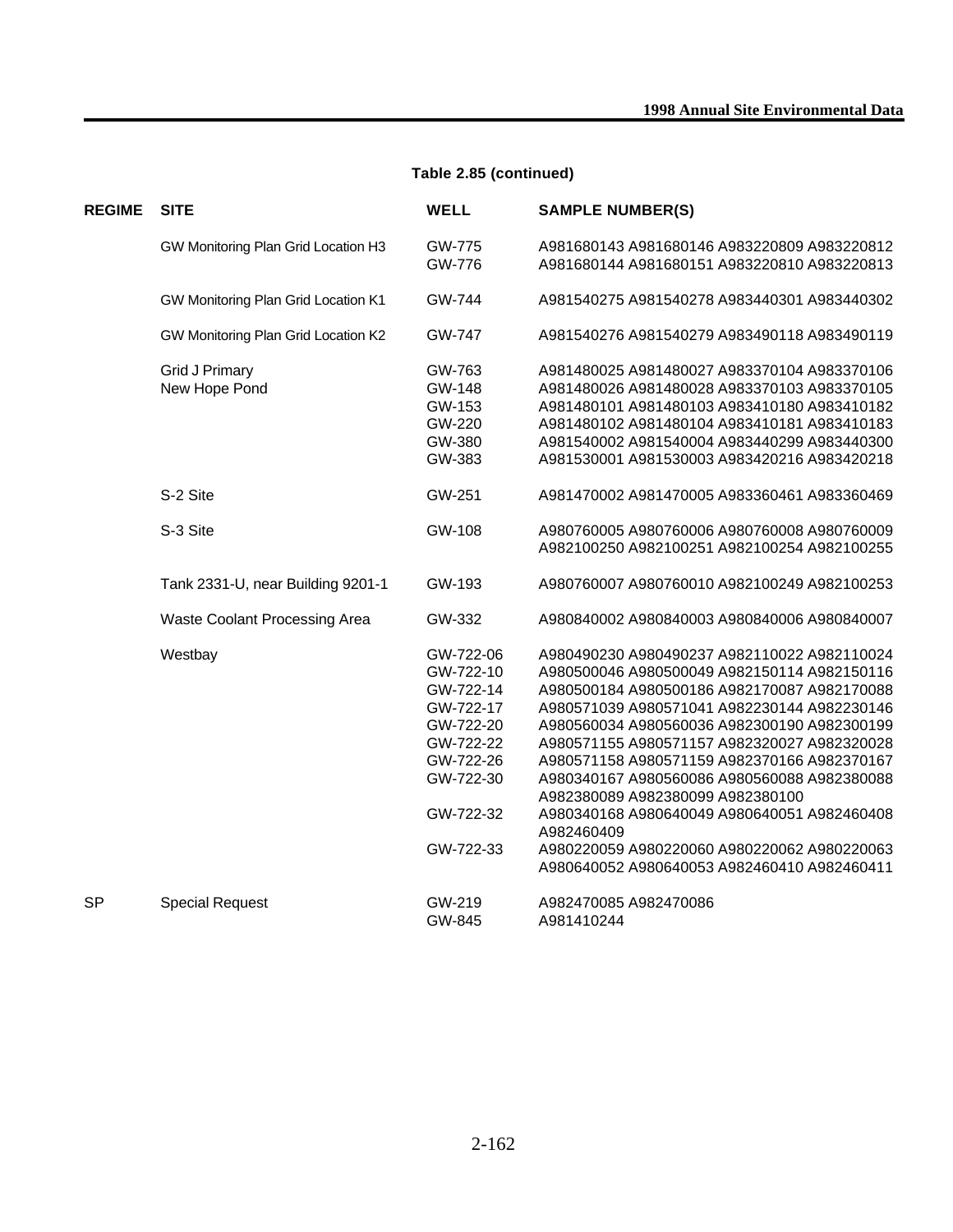### **Footnote Definitions** *(Bear Creek Regime)*

<sup>a</sup>Regulatory guide for assessing compliance without further analysis.

**bSee cis-Dichloroethene and trans-Dichloroethene.** 

<sup>d</sup>EPA has deleted the MCL for nickel from the Code of Federal Regulations. The state of Tennessee retains a nickel MCL of 100 [g/L in its currently effective drinking water regulations.

<sup>f</sup>Excludes radon and naturally occurring uranium.

<sup>g</sup>Applies to combined <sup>226</sup>Ra and <sup>228</sup>Ra.

<sup>i</sup>Limit for total trihalomethanes (bromodichloromethane + bromoform + chloroform + dibromochloromethane).

#### **Footnote Definitions** *(Chestnut Ridge Regime)*

<sup>a</sup>Regulatory guide for assessing compliance without further analysis.

**bSee cis-Dichloroethene and trans-Dichloroethene.** 

 ${}^{\text{d}}$ EPA has deleted the MCL for nickel from the Code of Federal Regulations. The state of Tennessee retains a nickel MCL of 100 [g/L in its currently effective drinking water regulations.

<sup>f</sup> Excludes radon and naturally occurring uranium.

#### **Footnote Definitions** *(East Fork Regime)*

*<sup>a</sup>*Regulatory guide for assessing compliance without further analysis.

*<sup>b</sup>*See *cis*-Dichloroethene and *trans*-Dichloroethene.

*<sup>d</sup>*EPA has deleted the MCL for nickel from the *Code of Federal Regulations*. The state of Tennessee retains a nickel MCL of 100 [g/L in its currently effective drinking water regulations.

*<sup>f</sup>*Excludes radon and naturally occurring uranium.

*<sup>i</sup>*Limit for total trihalomethanes (bromodichloromethane + bromoform + chloroform + dibromochloromethane).

#### **Footnote Definitions** *(Special Request Group)*

<sup>a</sup>Regulatory guide for assessing compliance without further analysis.

*<sup>b</sup>*See *cis*-Dichloroethene and *trans*-Dichloroethene.

*<sup>d</sup>*EPA has deleted the MCL for nickel from the *Code of Federal Regulations*. The state of Tennessee retains a nickel MCL of 100 [g/L in its currently effective drinking water regulations.

*<sup>f</sup>* Excludes radon and naturally occurring uranium.

*<sup>g</sup>* Applies to combined *<sup>226</sup>*Ra and *<sup>228</sup>*Ra.

*i* Limit for total trihalomethanes (bromodichloromethane + bromoform + chloroform + dibromochloromethane).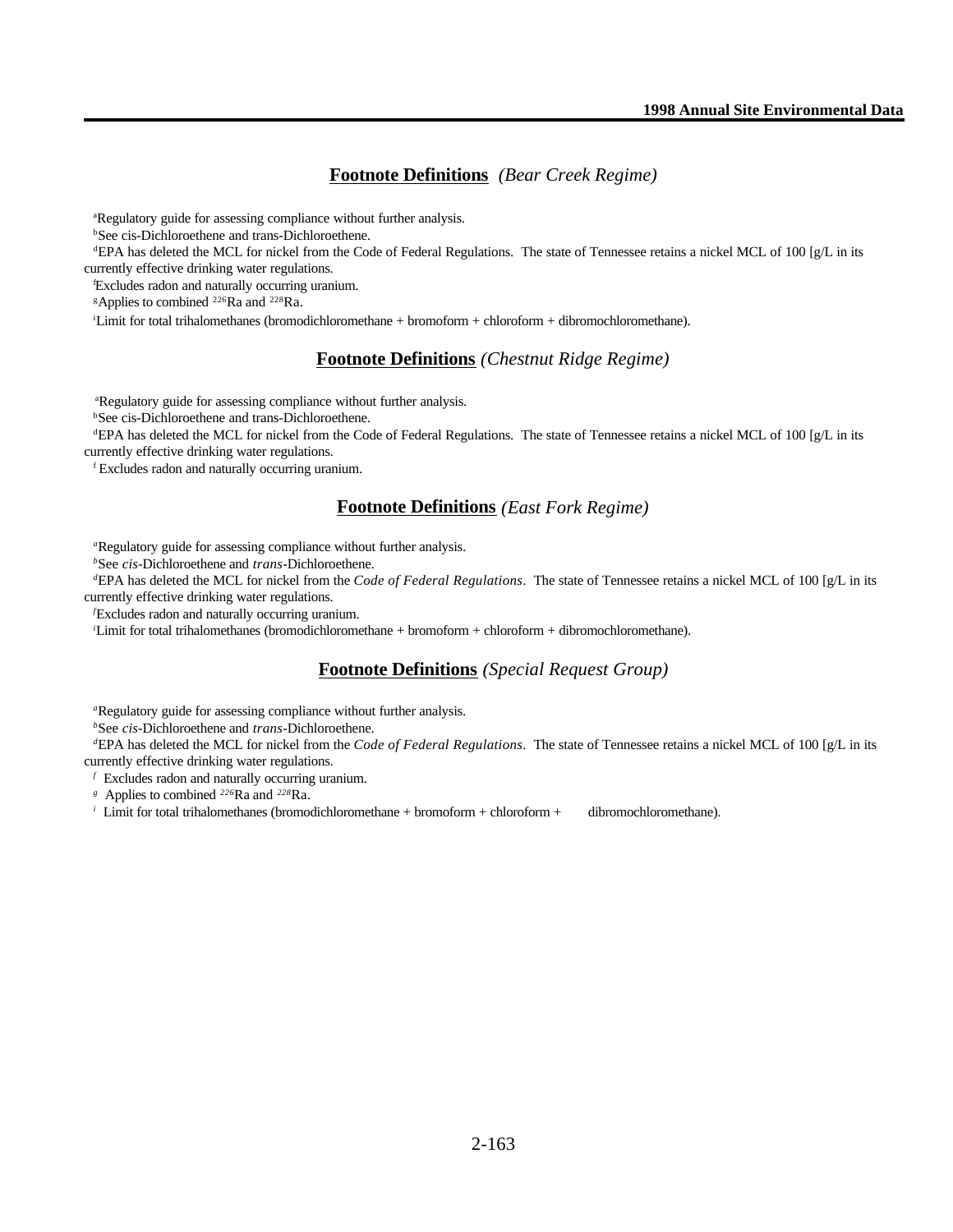# **Qualifier Definitions** *(Bear Creek Regime)*

- k Sample concentration is greater than 4 times the spike level for this sample batch
- B Analyte found in blank as well as sample
- D Compounds identified in an analysis at a secondary dilution factor
- J Indicates an estimated value
- L Sample received by ACD with expired holding time

#### **Qualifier Definitions** *(Chestnut Ridge Regime)*

- h Duplicate analysis outside control limits
- h Procedure performed past regulatory holding time
- k Sample concentration is greater than 4 times the spike level for this sample batch
- B Analyte found in blank as well as sample
- D Compounds identified in an analysis at a secondary dilution factor
- J Indicates an estimated value (VOA)
- L Sample received by ACD with expired holding time
- X Sample received by ACD with expired holding time

#### **Qualifier Definitions** *(East Fork Regime)*

- k Sample concentration is greater than 4 times the spike level for this sample batch
- B Analyte found in blank as well as sample
- D Compounds identified in an analysis at a secondary dilution factor
- J Indicates an estimated value
- L Sample received by ACD with expired holding time
- X Sample received by ACD with expired holding time

### **Qualifier Definitions** *(Special Request Group)*

- k Sample concentration is greater than 4 times the spike level for this sample batch
- z Analyte reported, but not required or requested; use for qualitative purposes only
- D Compounds identified in an analysis at a secondary dilution factor
- J Indicates an estimated value (VOA)
- L Sample received by ACD with expired holding time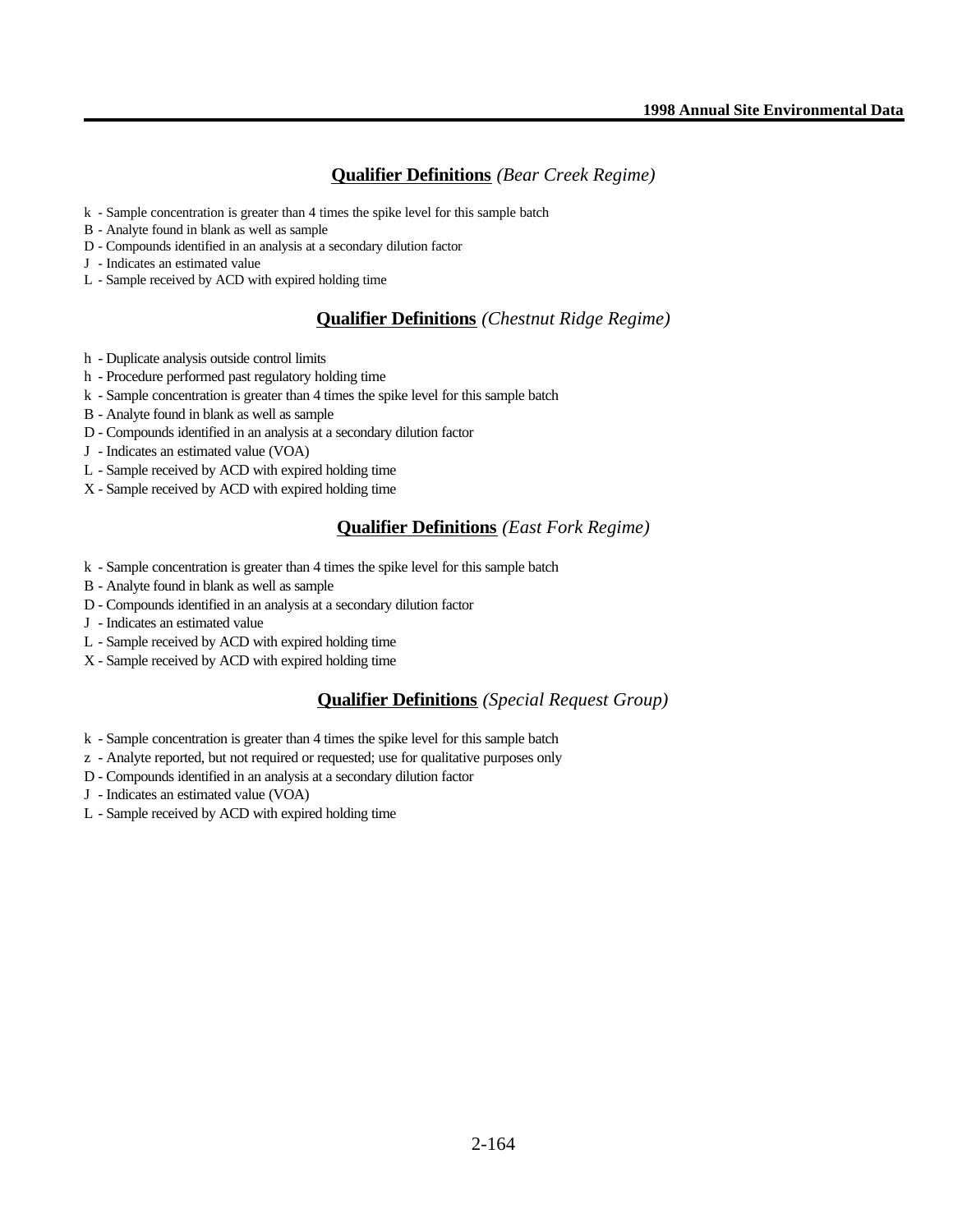|                              | <b>Stack</b> |               |              |          |              |  |  |
|------------------------------|--------------|---------------|--------------|----------|--------------|--|--|
| Isotope                      | 2026         | 3020          | 3039         | 7512     | 7911         |  |  |
| ${}^{3}H$                    | 3.0E-001     |               | $1.2E + 001$ |          | $9.6E + 001$ |  |  |
| $^7Be$                       | 6.5E-007     | 6.1E-007      | 3.2E-005     | 4.09E-07 | 6.9E-007     |  |  |
| 41Ar                         |              |               |              |          | 8.0E+003     |  |  |
| $141$ Ce                     |              |               |              |          | 5.5E-006     |  |  |
| $^{60}\mathrm{Co}$           |              |               | 2.8E-005     |          | 9.1E-006     |  |  |
| $^{203}$ Hg                  |              |               | 5.7E-005     |          |              |  |  |
| $^{85}\mathrm{Kr}$           |              |               |              |          | $2.6E + 002$ |  |  |
| ${}^\mathrm{85m}\mathrm{Kr}$ |              |               |              |          | $1.6E + 001$ |  |  |
| ${}^{87}\mathrm{Kr}$         |              |               |              |          | $3.8E + 001$ |  |  |
| ${}^{88}\text{Kr}$           |              |               |              |          | $6.6E + 001$ |  |  |
| ${}^{89}$ Kr                 |              |               |              |          | 4.4E+001     |  |  |
| <b>Total Sr</b>              | 4.8E-007     | 2.3E-006      | 9.2E-005     |          | 1.8E-004     |  |  |
| $^{125}$ I                   |              |               |              |          | 9.3E-007     |  |  |
| $129$ <sup>T</sup>           |              |               |              |          | 3.8E-004     |  |  |
| $^{131}$ I                   |              |               | 7.3E-005     |          | 6.2E-002     |  |  |
| 132 <sub>T</sub>             |              |               |              |          | 3.9E-001     |  |  |
| $132m$ <sup>T</sup>          |              |               |              |          | 1.5E+000     |  |  |
| $^{133}$ I                   |              | 6.5E-006      | 3.3E-005     |          | 2.3E-001     |  |  |
| $135$ <sup>T</sup>           |              |               | 5.9E-005     |          | 9.5E-001     |  |  |
| $192$ Ir                     |              |               | 4.8E-006     |          |              |  |  |
| $194$ Ir                     |              |               |              |          | 1.2E-005     |  |  |
| $^{105}\mathrm{Ru}$          |              |               |              |          | 1.1E-002     |  |  |
| $^{90}\mathrm{Sr}$           |              |               |              | 8.52E-08 |              |  |  |
| $\rm ^{131m}Xe$              |              |               |              |          | $2.7E + 001$ |  |  |
| $^{133}$ Xe                  | 2.1E-005     | 3.1E-005      |              |          | 3.2E+002     |  |  |
| $133m$ Xe                    |              | 2.1E-005      |              |          | $2.3E + 000$ |  |  |
| $^{135}$ Xe                  |              |               | 1.2E-004     |          | 1.9E+002     |  |  |
| $135m$ Xe                    |              |               |              |          | $1.2E + 002$ |  |  |
| ${}^{137}\mathrm{Xe}$        |              |               |              |          | 3.0E+002     |  |  |
| $138$ Xe                     |              |               |              |          | 7.7E+002     |  |  |
| 137Cs                        | 3.2E-006     | 3.0E-006      | 5.8E-004     | 4.28E-09 | 8.3E-001     |  |  |
| $^{138}\mathrm{Cs}$          |              |               |              |          | 4.7E+003     |  |  |
| $^{137m}\text{Ba}$           |              |               |              | 4.28E-09 |              |  |  |
| $^{139}Ba$                   |              |               | 9.4E-005     |          | 6.7E-003     |  |  |
| $140$ Ba                     |              |               | 9.8E-006     |          | 4.8E-004     |  |  |
| $^{191}Os$                   |              | 1.6E-003      | 4.8E-001     |          |              |  |  |
| $^{212}Pb$                   | 1.7E-001     | 6.8E-001      | 9.1E-001     | 1.65E-01 | 1.7E-001     |  |  |
| $^{228}\mathrm{Th}$          | 1.9E-008     | 9.5E-009      | 8.6E-006     | 3.21E-09 | 5.9E-008     |  |  |
| $230$ Th                     |              | $-6.2E - 010$ | 1.5E-008     | 6.80E-10 | 3.5E-008     |  |  |
| 232Th                        | 3.1E-009     | 4.9E-009      | 2.0E-008     | 7.86E-10 | 6.3E-008     |  |  |
| $234$ U                      | 3.3E-007     | 2.3E-007      | 2.5E-007     | 2.63E-08 | 3.1E-007     |  |  |
| $235$ U                      | 3.1E-008     | 3.2E-008      | 2.1E-008     |          | 7.9E-008     |  |  |
| $238$ U                      | 6.4E-008     | 3.7E-008      | 3.4E-008     |          | 9.0E-008     |  |  |
| $^{238}Pu$                   | 4.6E-008     | 1.1E-008      | 1.8E-007     | 7.71E-09 | 7.0E-009     |  |  |
| $\mathrm{^{239}Pu}$          | 1.5E-007     | 3.2E-007      | 3.3E-007     | 2.60E-08 | 6.8E-009     |  |  |
| $^{241}\mathrm{Am}$          | 1.2E-007     | 4.1E-007      | 1.7E-007     | 2.23E-08 | 2.4E-008     |  |  |
| $244$ Cm                     | 1.5E-006     | 4.1E-008      | 1.2E-007     | 1.71E-07 | 4.9E-007     |  |  |
| $\mathrm{^{152}Eu}$          |              |               | 1.1E-006     |          |              |  |  |
| $154$ Eu                     |              |               | 3.2E-007     |          |              |  |  |
| $^{140}$ La                  |              |               |              |          | 2.8E-005     |  |  |
|                              |              |               |              |          |              |  |  |

| Table 3.1. Major sources of radiological airborne emissions at ORNL, |
|----------------------------------------------------------------------|
| 1998 (in curies) <sup>a</sup>                                        |

*a* 1 Ci = 3.7E+10 Bq.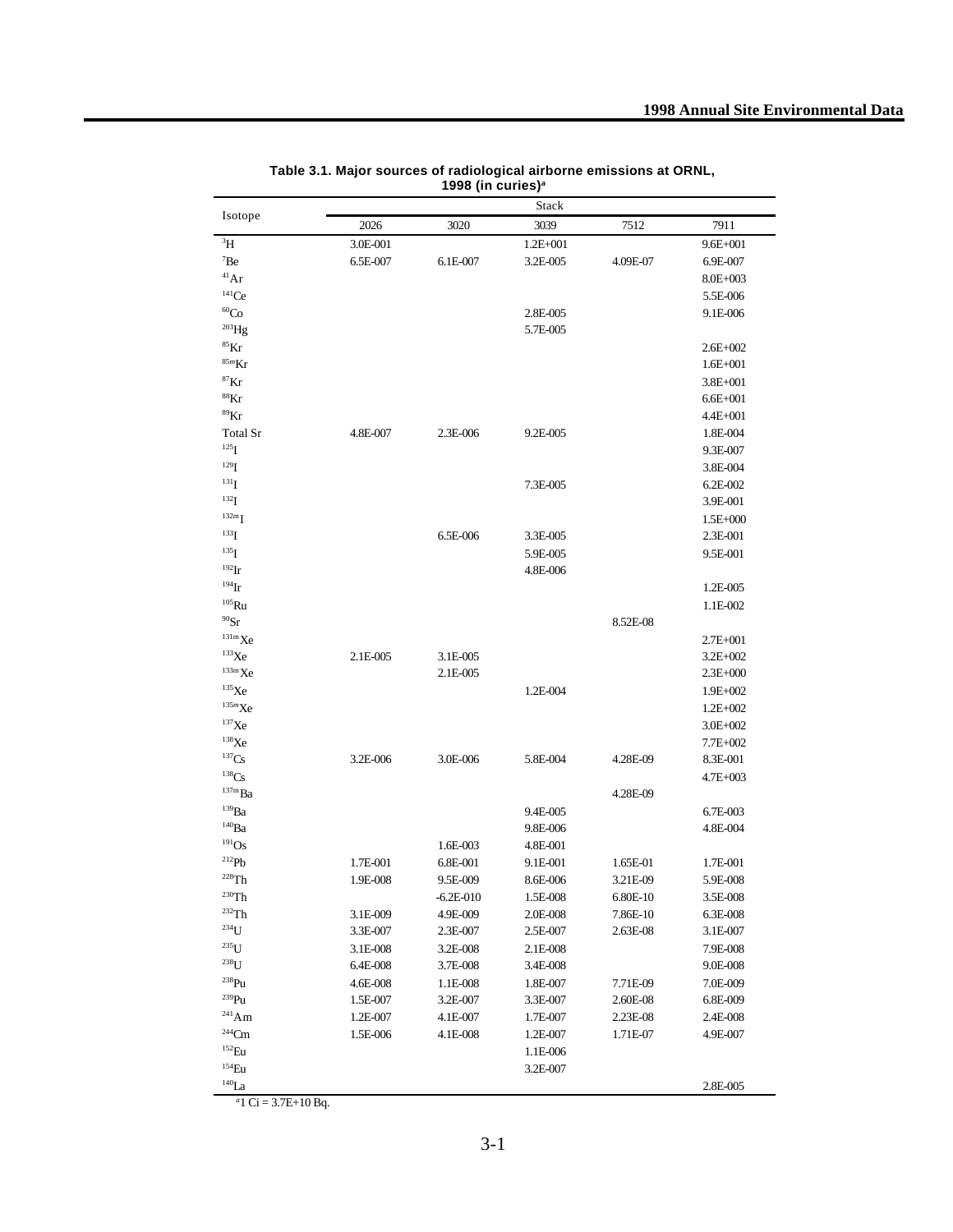**1998 Annual Site Environmental Data**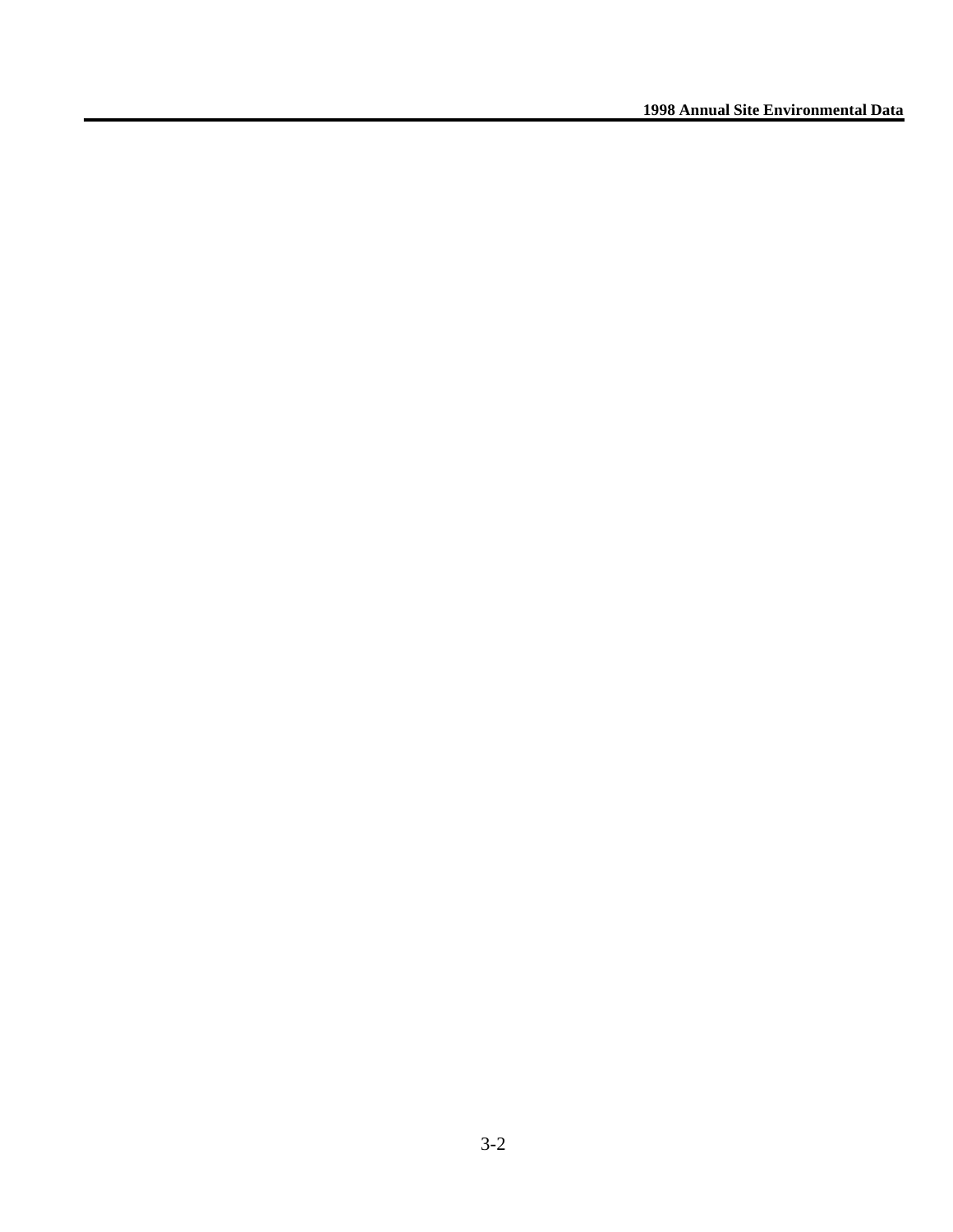|                                                  |                              |                  | Concentration    |               |                                |  |
|--------------------------------------------------|------------------------------|------------------|------------------|---------------|--------------------------------|--|
| Parameter                                        | N det/<br>N total            | Max <sup>a</sup> | Min <sup>a</sup> | $Av^b$        | Standard<br>error <sup>c</sup> |  |
|                                                  | Sewage Treatment Plant (X01) |                  |                  |               |                                |  |
| Anions (mg/L)<br>Ammonia, as N                   | 31/157                       | 2.1              | < 0.20           | ~10.27        | 0.018                          |  |
| Field Measurements                               |                              |                  |                  |               |                                |  |
| Chlorine, total residual (mg/L)                  | 0/156                        | < 0.050          | 0.050            | ~10.050       | 0                              |  |
| Dissolved oxygen (mg/L)                          | 156/156                      | 9.7              | 7.0              | 8.0           | 0.043                          |  |
| Flow (mgd)                                       | 253/253                      | 0.42             | 0.10             | 0.19          | 0.0030                         |  |
| pH (Std Unit)                                    | 156/156                      | 8.0              | 6.8              | 7.3           | 0.020                          |  |
| Metals (mg/L)                                    |                              |                  |                  |               |                                |  |
| Cadmium, total                                   | 3/13                         | 0.00020          | < 0.00010        | ~0.00012      | 0.000010                       |  |
| Cyanide, total                                   | 4/13                         | 0.016            | < 0.0050         | ~10.0081      | 0.0013                         |  |
| Mercury, total                                   | 0/24                         | < 0.00020        | < 0.00020        | ~10.00020     | 0                              |  |
| Silver, total                                    | 1/13                         | 0.00010          | < 0.00010        | ~0.00010      | 0                              |  |
| Others $(mq/L)$                                  |                              |                  |                  |               |                                |  |
| Carbonaceous biological oxygen demand            | 0/157                        | < 5.0            | < 5.0            | $~10^{-5}$ .0 | $\mathbf{0}$                   |  |
| Oil and grease                                   | 0/156                        | < 7.7            | < 5.3            | ~5.5          | 0.024                          |  |
| Physical                                         |                              |                  |                  |               |                                |  |
| Fecal coliform (col/100ml) <sup>d</sup>          | 132/156                      | 900              | 1.0              | ~13           | 1.1                            |  |
| Total suspended solids (mg/L)                    | 29/157                       | 4.2              | 1.0              | ~1.2          | 0.041                          |  |
| Radionuclides (pCi/L)                            |                              |                  |                  |               |                                |  |
| Gross alpha                                      | 4/12                         | $4.0*$           | $-0.35$          | $1.4*$        | 0.39                           |  |
| Gross beta                                       | 12/12                        | 540*             | $160*$           | $320*$        | 43                             |  |
| Toxicity (%) <sup>e</sup>                        |                              |                  |                  |               |                                |  |
| 96 hour LC50 for Ceriodaphnia                    | NA/4                         | >100             | >41              | $~10-85$      | 15                             |  |
| 96 hour LC50 for Fathead Minnow                  | NA/4                         | >100             | >41              | $~10-85$      | 15                             |  |
| No-observed effect concentration, Ceriodaphnia   | NA/4                         | 100              | 12               | 63            | 22                             |  |
| No-observed effect concentration, Fathead Minnow | NA/4                         | 100              | 41               | 85            | 15                             |  |
| Coal Yard Runoff Treatment Facility (X02)        |                              |                  |                  |               |                                |  |
|                                                  |                              |                  |                  |               |                                |  |
| Anions (mq/L)<br>Sulfate, as $SO_4$              | 13/13                        | 1,900            | 970              | 1,500         | 81                             |  |
| Field Measurements                               |                              |                  |                  |               |                                |  |
| Flow (mgd)                                       | 253/253                      | 0.27             | 0                | 0.033         | 0.0027                         |  |
| pH (Std Unit)                                    | 52/52                        | $8.4\,$          | $\,$ 6 . 7 $\,$  | 7.5           | 0.051                          |  |
| Metals (mg/L)                                    |                              |                  |                  |               |                                |  |
| Antimony, total                                  | 22/24                        | 0.0022           | 0.00020          | ~10.00068     | 0.000093                       |  |
| Arsenic, total                                   | 22/24                        | 0.0071           | < 0.0010         | ~10.0028      | 0.00028                        |  |
| Cadmium, total                                   | 12/24                        | 0.00023          | < 0.00010        | ~10.00013     |                                |  |
| 0.0000096                                        |                              |                  |                  |               |                                |  |
| Chromium, total                                  | 18/24                        | 0.0055           | < 0.00050        | ~0.0015       | 0.00029                        |  |
| Copper, total                                    | 24/24                        | 0.015            | 0.0041           | 0.0071        | 0.00058                        |  |
| Iron, total                                      | 18/24                        | 0.68             | < 0.25           | ~10.35        | 0.024                          |  |
| Lead, total                                      | 10/24                        | 0.00056          | < 0.00010        | ~0.00016      | 0.000024                       |  |
| Mercury, total                                   | 0/13                         | < 0.00020        | < 0.00020        | ~10.00020     | 0                              |  |
|                                                  |                              |                  |                  |               |                                |  |

#### **Table 3.2. NPDES Permit Number TN 0002941, 1998 ORNL ambient and facility discharge points**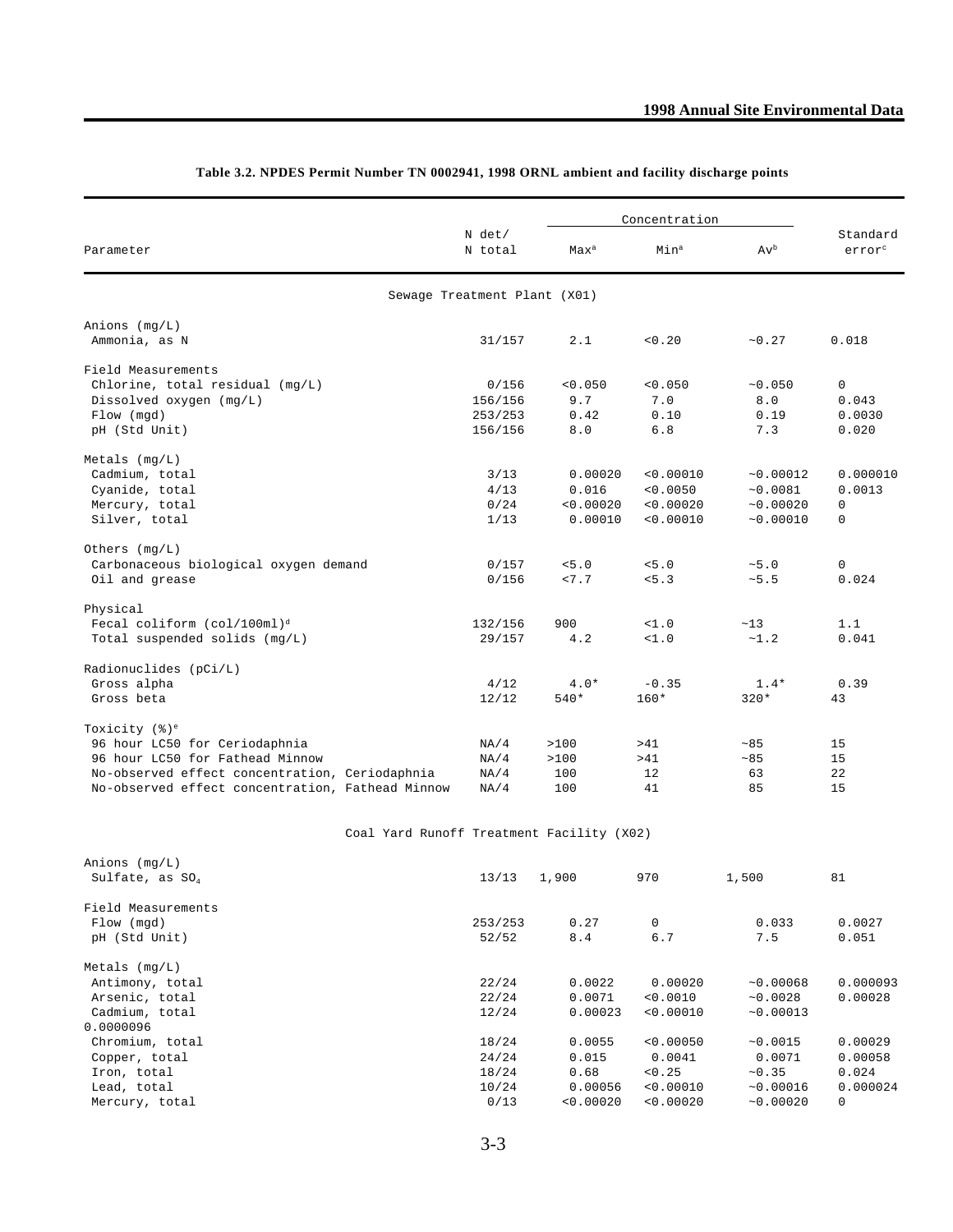| Selenium, total | 23/24 | 0.036                   | < 0.0020 | ~10.0079  | 0.0016 |
|-----------------|-------|-------------------------|----------|-----------|--------|
| Silver, total   | 0/24  | $< 0.00010$ $< 0.00010$ |          | ~10.00010 |        |
| Zinc, total     | 24/24 | 0.040                   | 0.0085   | 0.019     | 0.0014 |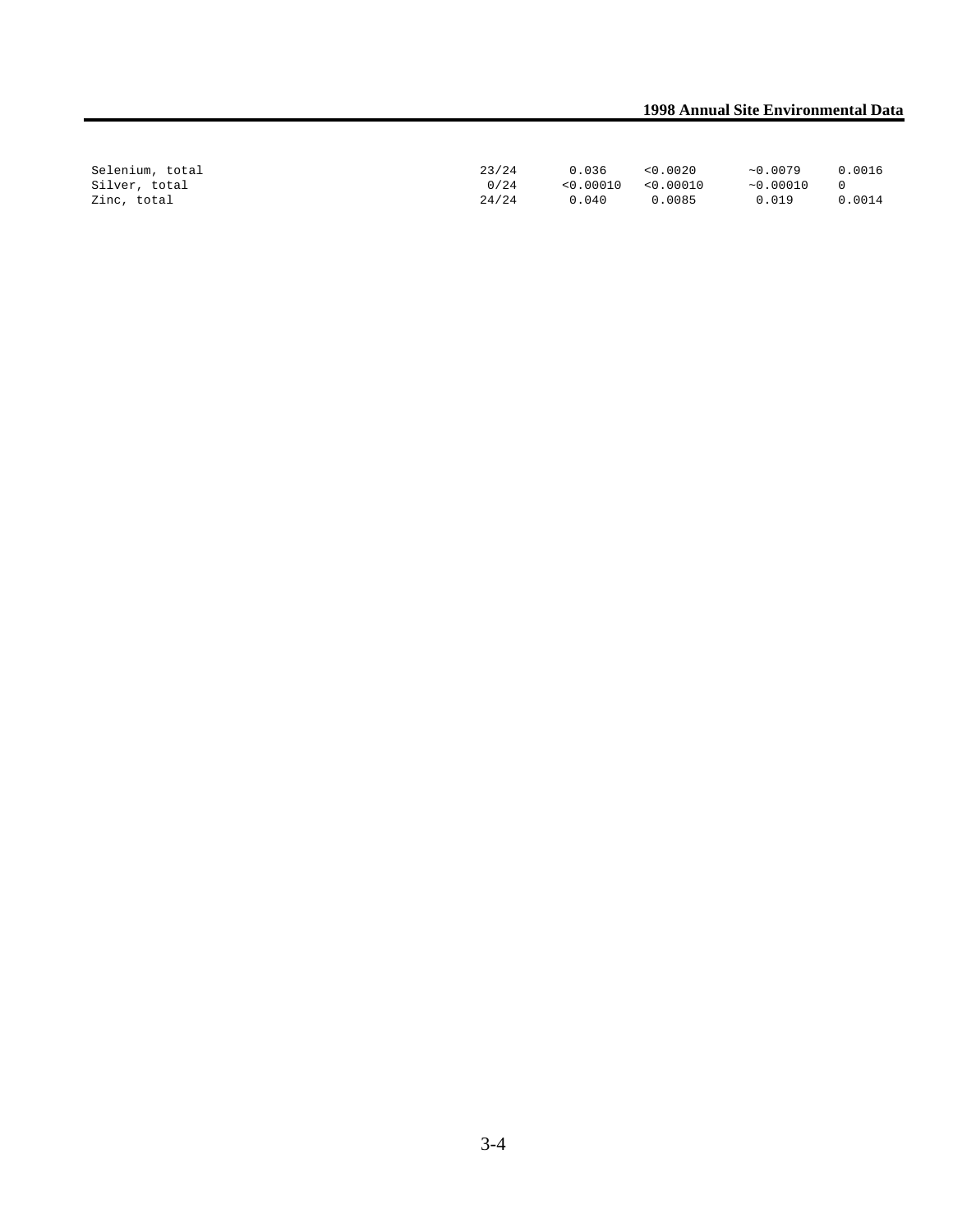| Parameter                                                     | N det/<br>N total | Max <sup>a</sup>      | Min <sup>a</sup>   | $\mathrm{Av}^\mathrm{b}$ | Standard<br>error <sup>c</sup> |
|---------------------------------------------------------------|-------------------|-----------------------|--------------------|--------------------------|--------------------------------|
| Others (mg/L)                                                 |                   | < 7.7                 |                    |                          |                                |
| Oil and grease                                                | 0/52              |                       | < 5.3              | ~5.6                     | 0.044                          |
| Physical<br>Total suspended solids (mg/L)                     | 48/52             | 11                    | 1.0                | $~1 - 3.2$               | 0.32                           |
| Radionuclides (pCi/L)                                         |                   |                       |                    |                          |                                |
| Gross alpha                                                   | 2/12              | $31*$                 | $-41$              | 2.3                      | 4.7                            |
| Gross beta                                                    | 10/12             | $200*$                | 36                 | $130*$                   | 16                             |
| Toxicity (%) <sup>e</sup>                                     |                   |                       |                    |                          |                                |
| 96 hour LC50 for Ceriodaphnia                                 | NA/4              | >100                  | >4.2               | ~176                     | 24                             |
| 96 hour LC50 for Fathead Minnow                               | NA/4              | >100                  | >4.2               | ~176                     | 24                             |
| No-observed effect concentration, Ceriodaphnia <sup>f</sup>   | NA/2              | 4.2                   | 3.4                | 3.8                      | 0.42                           |
| No-observed effect concentration, Fathead Minnow <sup>f</sup> | NA/2              | 100                   | 100                | 100                      | 0                              |
| Nonradiological Wastewater Treatment Facility (X12)           |                   |                       |                    |                          |                                |
|                                                               |                   |                       |                    |                          |                                |
| Anions $(mg/L)$                                               |                   |                       |                    |                          | 7.8                            |
| Sulfate, as $SO_4$                                            | 5/5               | 120                   | 78                 | 110                      |                                |
| Field Measurements                                            |                   |                       |                    |                          |                                |
| Flow (mgd)                                                    | 253/253           | 0.90                  | 0.034              | 0.54                     | 0.0073                         |
| Temperature (°C)                                              | 156/156           | 27                    | 13                 | 21                       | 0.30                           |
| pH (Std Unit)                                                 | 156/156           | 8.1                   | 7.0                | 7.5                      | 0.017                          |
| Metals (mg/L)                                                 |                   |                       |                    |                          |                                |
| Arsenic, total                                                | 8/52              | 0.0020                | 0.0010             | ~0.0011                  | 0.000027                       |
| Cadmium, total                                                | 31/52             | 0.0052                | < 0.00010          | ~10.00028                | 0.00010                        |
| Chromium, total                                               | 38/52             | 0.0032                | < 0.00050          | ~0.0011                  | 0.000090                       |
| Copper, total                                                 | 52/52             | 0.033                 | 0.0030             | 0.0085                   | 0.00073                        |
| Cyanide, total                                                | 0/5               | 0.0050                | 0.0050             | ~10.0050                 | 0                              |
| Iron, total                                                   | 1/52              | 0.34                  | < 0.25             | ~10.25                   | 0.0017                         |
| Lead, total                                                   | 52/52             | 0.0081                | 0.00040            | 0.0017                   | 0.00021                        |
| Mercury, total                                                | 1/52              | 0.00026               | < 0.00020          | ~10.00020                |                                |
| 0.0000012                                                     |                   |                       |                    |                          |                                |
| Nickel, total                                                 | 35/52             | 0.0024                | 0.0010             | ~10.0013                 | 0.000050                       |
| Selenium, total                                               | 6/52              | 0.0042                | < 0.0020           | ~10.0021                 | 0.000055                       |
| Silver, total<br>Zinc, total                                  | 34/52<br>52/52    | 0.00050<br>0.11       | < 0.00010<br>0.018 | ~0.00015<br>0.046        | 0.000013<br>0.0027             |
|                                                               |                   |                       |                    |                          |                                |
| Others $(mq/L)$                                               |                   |                       |                    |                          |                                |
| Oil and grease                                                | 0/52              | < 5.9                 | < 5.4              | ~5.5                     | 0.015                          |
| Total toxic organics                                          | 0/13              | < 0.010               | < 0.010            | ~10.010                  | 0                              |
| Physical                                                      |                   |                       |                    |                          |                                |
| Total suspended solids (mg/L)                                 | 0/5               | <1.0                  | <1.0               | ~1.0                     | 0                              |
| Radionuclides (pCi/L)                                         |                   |                       |                    |                          |                                |
| Gross alpha                                                   | 11/12             | $390*$                | $6.0*$             | $77*$                    | 32                             |
| Gross beta                                                    | 12/12             | $1$ , $000\,^{\star}$ | $270*$             | $470*$                   | 67                             |
| Toxicity $({}^{\circ}\!\!$ ( ${}^{\circ}\!\!$ ) <sup>e</sup>  |                   |                       |                    |                          |                                |
| 96 hour LC50 for Ceriodaphnia                                 | NA/4              | >100                  | >100               | ~100                     | 0                              |
|                                                               |                   |                       |                    |                          |                                |

**Table 3.2 (continued)**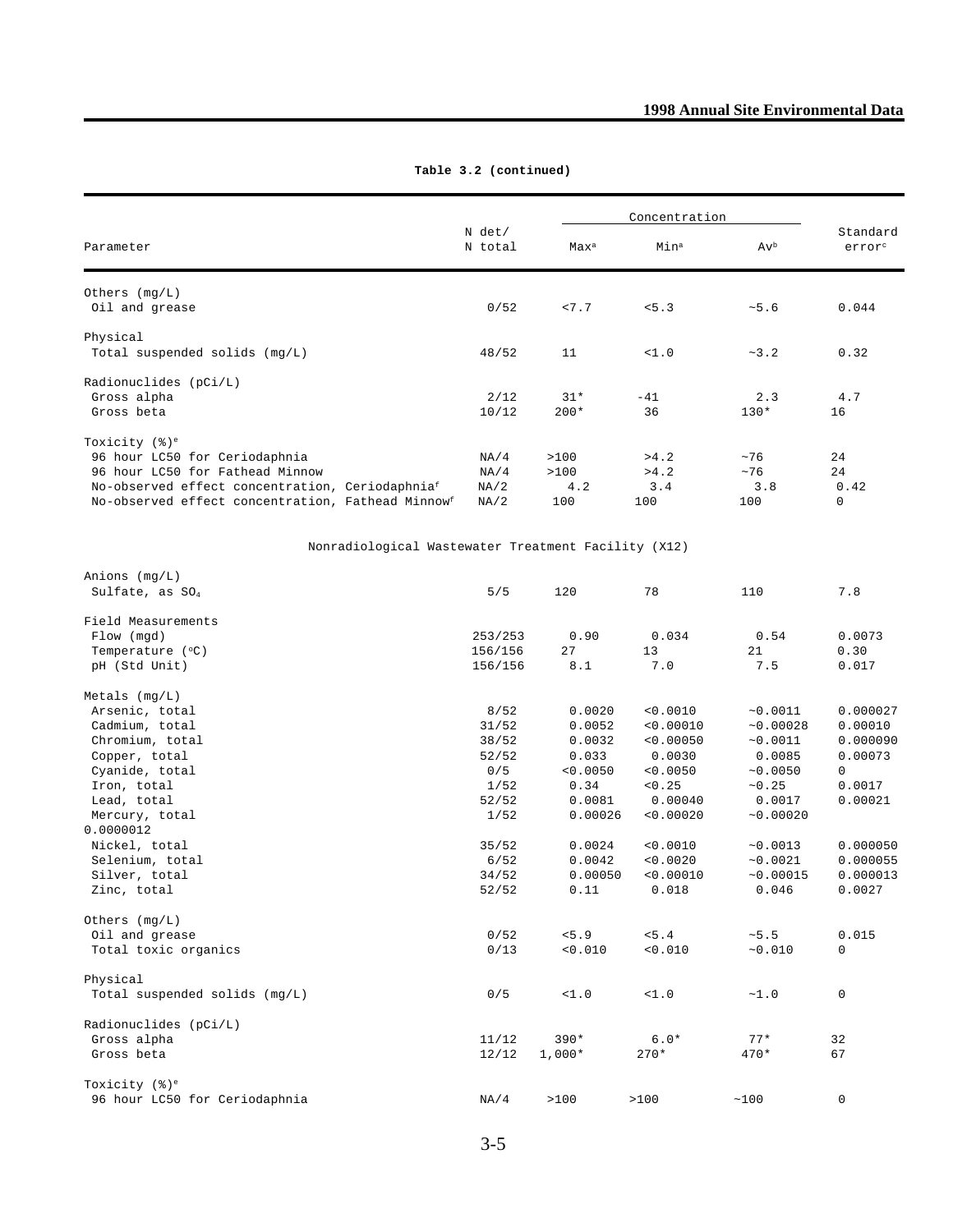| 96 hour LC50 for Fathead Minnow                  | NA/4 | >100 | >100 | ~100 |     |
|--------------------------------------------------|------|------|------|------|-----|
| No-observed effect concentration, Ceriodaphnia   | NA/4 | 100  |      |      | 5.0 |
| No-observed effect concentration, Fathead Minnow | NA/4 | 100  | 100  | 100  |     |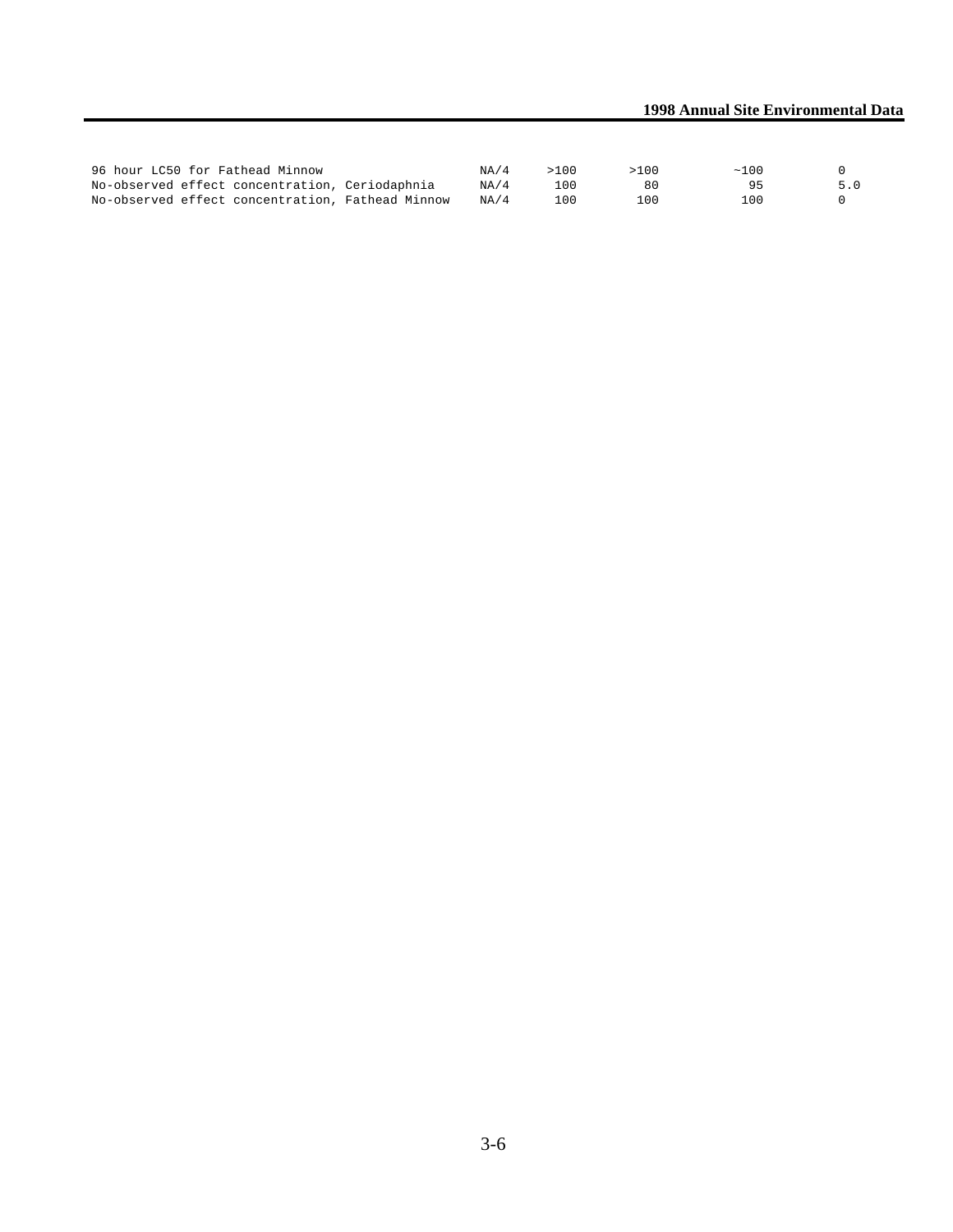|                                  |                       |                  | Concentration    |        |                                |
|----------------------------------|-----------------------|------------------|------------------|--------|--------------------------------|
| Parameter                        | N det/<br>N total     | Max <sup>a</sup> | Min <sup>a</sup> | $Av^b$ | Standard<br>error <sup>c</sup> |
|                                  | Melton Branch 1 (X13) |                  |                  |        |                                |
| Field Measurements<br>Flow (mgd) | 157/157               | 25               | 0.16             | 2.0    | 0.28                           |
|                                  | White Oak Creek (X14) |                  |                  |        |                                |
| Field Measurements<br>Flow (mgd) | 157/157               | 70               | 2.1              | 6.5    | 0.69                           |
|                                  | White Oak Dam (X15)   |                  |                  |        |                                |
| Field Measurements<br>Flow (mgd) | 157/157               | 100              | 3.5              | 10     | 1.0                            |

**Table 3.2 (continued)**

aPrefix "<" indicates the value for a parameter was not quantifiable at the analytical detection limit, and ">" indicates that the actual value was above the given value.

 $bA$  tilde ( $\sim$ ) indicates that estimated values and/or detection limits were used in the calculation. <sup>c</sup>Standard error of the mean.

dThe geometric mean is computed rather than the average.

<sup>e</sup>Toxicity tests during first quarter 1998 through third quarter 1998 were conducted using full-strength effluent. To reduce costs, beginning with fourth quarter 1998, toxicity tests are conducted only at the concentrations required by the NPDES permit. Number of detected is not applicable for toxicity results.

 ${}^{\text{f}}$ Because of the batch mode discharge process at the Coal Yard Runoff Treatment Facility (X02), if the discharge is not long enough for the 96 hour LC-50 test, a 48 hour LC50 test is calculated from the data and reported. The No-observed effect concentration is not reported when a 48 hour calculation is done.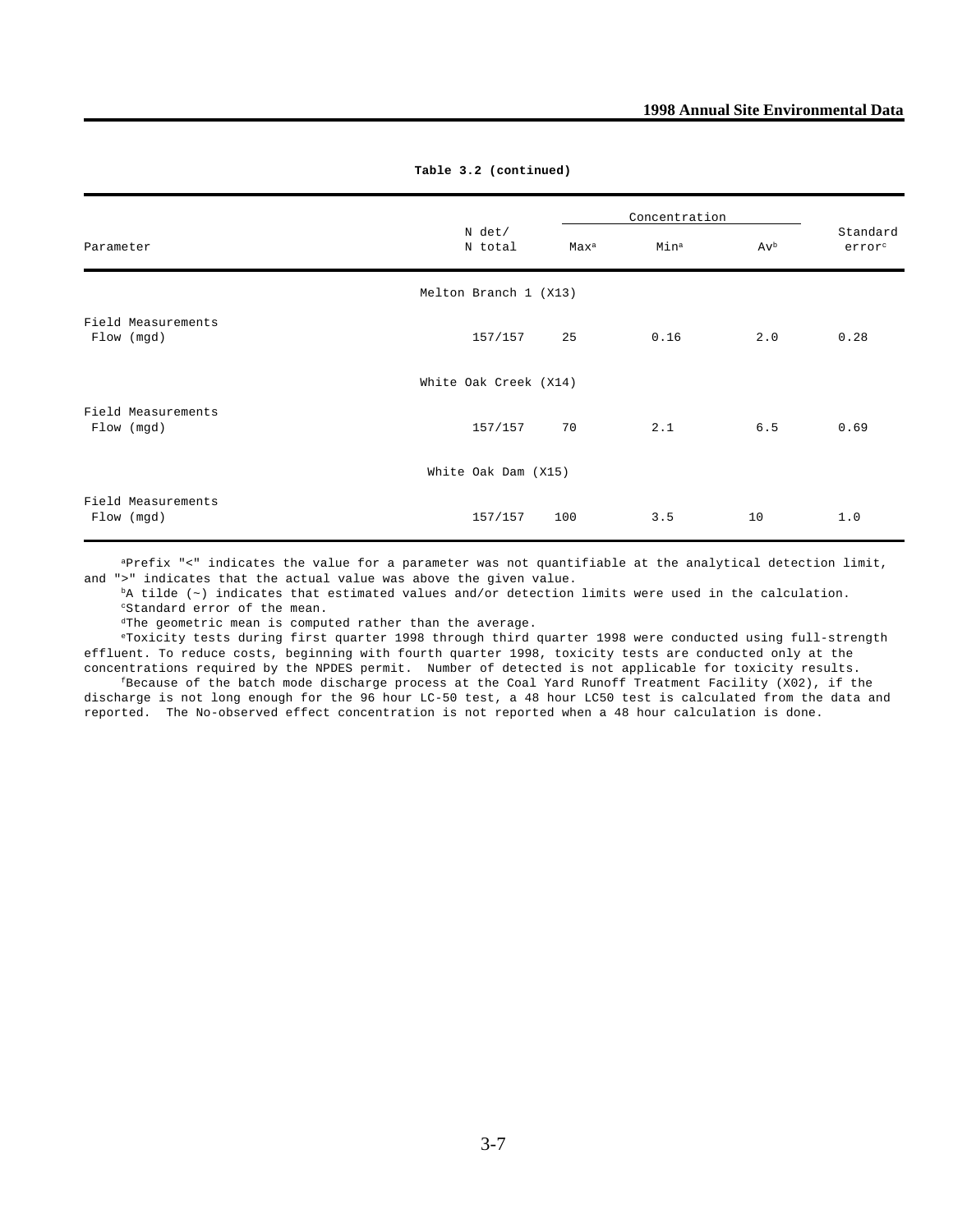|                               |                                 |                  | Concentration                                 |         |                                |
|-------------------------------|---------------------------------|------------------|-----------------------------------------------|---------|--------------------------------|
| Parameter                     | N det/<br>N total               | Max <sup>a</sup> | Min <sup>a</sup>                              | $Av^b$  | Standard<br>error <sup>c</sup> |
|                               | Category 1 outfalls             |                  |                                               |         |                                |
| Field Measurements            |                                 |                  |                                               |         |                                |
| Flow (mgd)                    | 27/27                           | 0.043            | 0.00014                                       | 0.010   | 0.0025                         |
| pH (Std Unit)                 | 27/27                           | 9.1              | 7.3                                           | 8.0     | 0.077                          |
|                               | Category 2 outfalls             |                  |                                               |         |                                |
| Field Measurements            |                                 |                  |                                               |         |                                |
| Flow (mgd)                    | 23/23                           | 0.36             | 0.00036                                       | 0.029   | 0.016                          |
| pH (Std Unit)                 | 23/23                           | 8.2              | 6.6                                           | 7.6     | 0.080                          |
|                               | Category 3 outfalls             |                  |                                               |         |                                |
| Field Measurements            |                                 |                  |                                               |         |                                |
| Flow (mgd)                    | 58/58                           | 0.052            | 0.00036                                       | 0.010   | 0.0015                         |
| pH (Std Unit)                 | 58/58                           | 8.8              | 7.1                                           | 7.7     | 0.038                          |
|                               | Category 4 outfalls             |                  |                                               |         |                                |
| Field Measurements            |                                 |                  |                                               |         |                                |
| Flow (mgd)                    | 328/328                         | 0.43             | 0.00014                                       | 0.071   | 0.0051                         |
| Temperature $(°C)$            | 328/328                         | 36               | 8.0                                           | 20      | 0.32                           |
| pH (Std Unit)                 | 326/326                         | 9.6              | 6.8                                           | 7.6     | 0.020                          |
|                               | Cooling Tower Blowdown outfalls |                  |                                               |         |                                |
| Field Measurements            |                                 |                  |                                               |         |                                |
| Flow (mgd)                    | 2/2                             | 0.058            | 0.029                                         | 0.044   | 0.015                          |
| Temperature (°C)              | 2/2                             | 28               | 22                                            | 25      | 3.0                            |
| Total residual oxidant (mg/L) | 0/2                             | < 0.050          | < 0.050                                       | ~0.050  | 0                              |
| pH (Std Unit)                 | 2/2                             | 9.0              | 8.5                                           | 8.8     | 0.25                           |
| Physical                      |                                 |                  |                                               |         |                                |
| Total suspended solids (mg/L) | 2/2                             | 28               | 1.2                                           | 15      | 14                             |
|                               |                                 |                  | Cooling Tower Blowdown/Cooling Water outfalls |         |                                |
| Field Measurements            |                                 |                  |                                               |         |                                |
| Flow (mgd)                    | 48/48                           | 0.18             | 0.0065                                        | 0.077   | 0.0079                         |
| Total residual oxidant (mg/L) | 1/48                            | 0.20             | < 0.050                                       | ~10.053 | 0.0031                         |
| pH (Std Unit)                 | 48/48                           | 8.0              | 6.7                                           | 7.6     | 0.050                          |
|                               | Groundwater/Pumpwater outfalls  |                  |                                               |         |                                |
| Field Measurements            |                                 |                  |                                               |         |                                |
| Flow (mgd)                    | 7/7                             | 0.0060           | 0.00014                                       | 0.0024  | 0.00096                        |
| pH (Std Unit)                 | 7/7                             | 8.0              | 7.3                                           | 7.7     | 0.086                          |

**Table 3.3. NPDES Permit Number TN 0002941, 1998 ORNL outfall monitoring**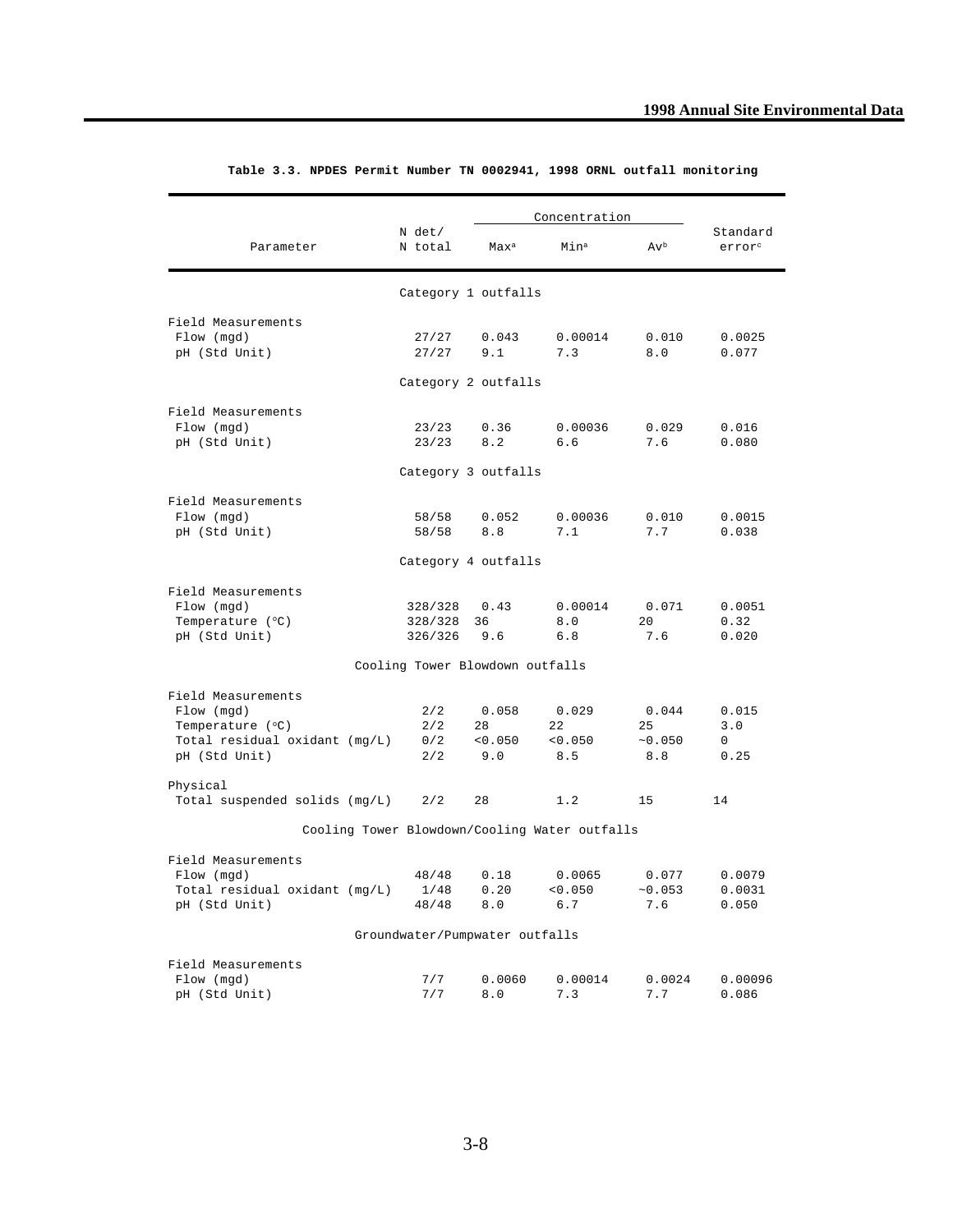|                    |                           |                  | Concentration    |        |                                |
|--------------------|---------------------------|------------------|------------------|--------|--------------------------------|
| Parameter          | $N$ det/<br>N total       | Max <sup>a</sup> | Min <sup>a</sup> | $Av^b$ | Standard<br>error <sup>c</sup> |
|                    | Steam Condensate outfalls |                  |                  |        |                                |
| Field Measurements |                           |                  |                  |        |                                |
| Flow (mgd)         | 16/16                     | 0.0065           | 0.00014          | 0.0016 | 0.00053                        |
| Temperature $(°C)$ | 16/16                     | 60               | 12.              | 37     | 5.1                            |
| pH (Std Unit)      | 16/16                     | 8.3              | 7.0              | 7.8    | 0.089                          |

**Table 3.3 (continued)**

aPrefix "<" indicates the value for a parameter was not quantifiable at the analytical detection limit.

 $b$ A tilde ( $\sim$ ) indicates that estimated values and/or detection limits were used in the calculation.

cStandard error of the mean.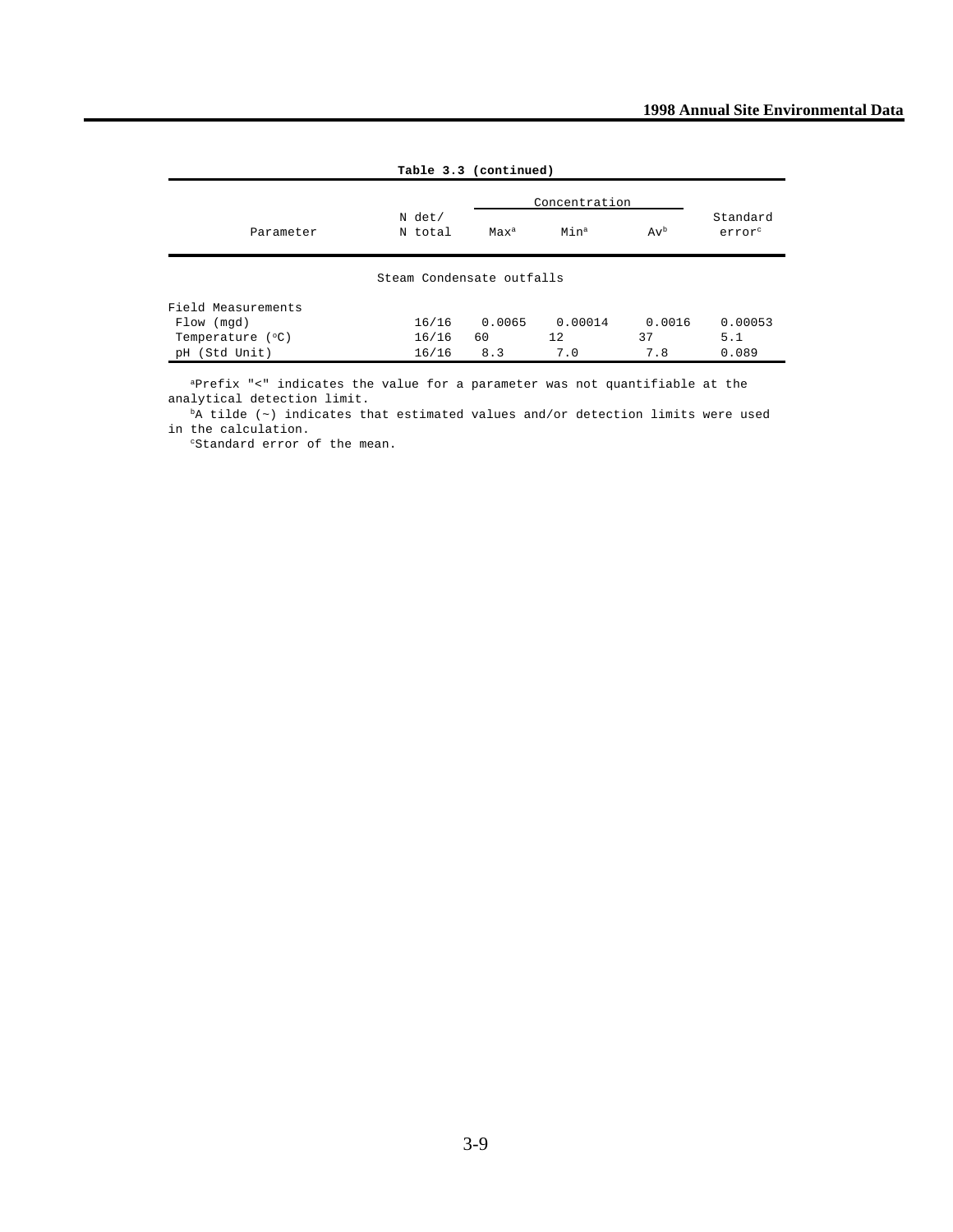|                                                           |                     |                          | Concentration    |         |                                |
|-----------------------------------------------------------|---------------------|--------------------------|------------------|---------|--------------------------------|
| Parameter                                                 | N det/<br>N total   | Max <sup>a</sup>         | Min <sup>a</sup> | $Av^b$  | Standard<br>error <sup>c</sup> |
|                                                           | Fifth Creek         |                          |                  |         |                                |
| Field Measurements                                        |                     |                          |                  |         |                                |
| Temperature $(°C)$                                        |                     | 72/72 21 12 16 0.37      |                  |         |                                |
| Total residual oxidant $(mq/L)$ 0/72 <0.050 <0.050 ~0.050 |                     |                          |                  |         | $0 \qquad \qquad$              |
| pH (Std Unit)                                             |                     | $72/72$ 8.3 7.2 7.8      |                  |         | 0.027                          |
|                                                           | First Creek         |                          |                  |         |                                |
| Field Measurements                                        |                     |                          |                  |         |                                |
| Temperature (°C)                                          | 48/48 24 10 16 0.64 |                          |                  |         |                                |
| Total residual oxidant $(mg/L)$ 0/48 <0.050 <0.050 ~0.050 |                     |                          |                  |         | $0 \qquad \qquad$              |
| pH (Std Unit)                                             |                     | 48/48 8.1 7.1 7.6        |                  |         | 0.034                          |
|                                                           | White Oak Creek     |                          |                  |         |                                |
| Field Measurements                                        |                     |                          |                  |         |                                |
| Temperature (°C)                                          |                     | $144/144$ 25 8.7 18 0.42 |                  |         |                                |
| Total residual oxidant $(mq/L)$ 0/144 <0.050 <0.050       |                     |                          |                  | ~10.050 | $\Omega$                       |
| pH (Std Unit)                                             |                     | $144/144$ 8.3            | 7.2              | 7.8     | 0.019                          |

**Table 3.4. Permit Number TN 0002941, 1998 ORNL Instream Chlorine monitoring**

aPrefix "<" indicates the value for a parameter was not quantifiable at the analytical detection limit.

 $b_A$  tilde (~) indicates that estimated values and/or detection limits were used in the calculation.

cStandard error of the mean.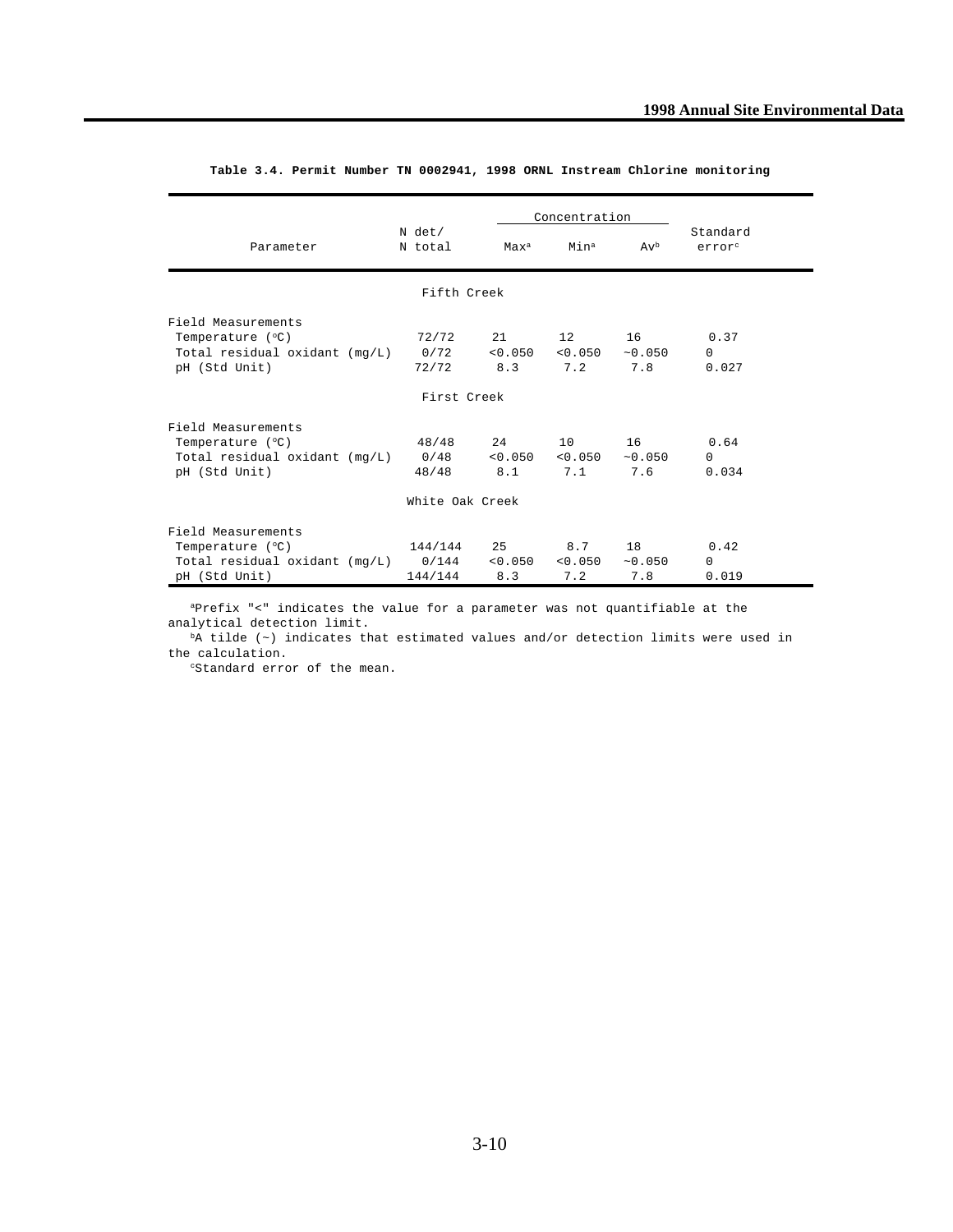|                                      |                   |                                | Concentration    |         |                                |  |
|--------------------------------------|-------------------|--------------------------------|------------------|---------|--------------------------------|--|
| Parameter                            | N det/<br>N total | Max <sup>a</sup>               | Min <sup>a</sup> | $Av^b$  | Standard<br>error <sup>c</sup> |  |
|                                      |                   | Category 1 outfalls            |                  |         |                                |  |
| Field Measurements                   |                   |                                |                  |         |                                |  |
| Flow (gpm)                           | 40/40             | 35                             | 0.10             | 8.7     | 1.4                            |  |
| Total residual oxidant (mg/L)        | 4/40              | 1.4                            | < 0.050          | ~12     | 0.040                          |  |
|                                      |                   | Category 2 outfalls            |                  |         |                                |  |
| Field Measurements                   |                   |                                |                  |         |                                |  |
| Flow (gpm)                           | 32/32             | 40                             | 0.10             | 7.0     | 2.0                            |  |
| Total residual oxidant $(mq/L)$      | 2/32              | 1.3                            | < 0.050          | ~11     | 0.043                          |  |
|                                      |                   | Category 3 outfalls            |                  |         |                                |  |
| Field Measurements                   |                   |                                |                  |         |                                |  |
| $Flow$ (gpm)                         | 62/62             | 36                             | 0.10             | 6.0     | 0.89                           |  |
| Total residual oxidant (mg/L)        | 8/62              | 0.76                           | < 0.050          | ~13     | 0.026                          |  |
|                                      |                   | Category 4 outfalls            |                  |         |                                |  |
| Field Measurements                   |                   |                                |                  |         |                                |  |
| Flow (gpm)                           | 212/212 300       |                                | 0.10             | 65      | 3.9                            |  |
| Total residual oxidant (mg/L) 12/212 |                   | 0.74                           | < 0.050          | ~10.065 | 0.0055                         |  |
|                                      |                   | Groundwater/Pumpwater outfalls |                  |         |                                |  |
| Field Measurements                   |                   |                                |                  |         |                                |  |
| Flow (gpm)                           | 7/7               | 4.0                            | 0.10             | 1.7     | 0.65                           |  |
| Total residual oxidant (mg/L)        | 0/7               | < 0.050                        | < 0.050          | ~10.050 | $\Omega$                       |  |
|                                      |                   | Steam Condensate outfalls      |                  |         |                                |  |
| Field Measurements                   |                   |                                |                  |         |                                |  |
| $Flow$ (gpm)                         | 15/15             | 4.5                            | 0.10             | 1.2     | 0.38                           |  |
| Total residual oxidant (mg/L)        | 4/15              | 0.86                           | < 0.050          | ~10.20  | 0.076                          |  |

**Table 3.5.1998 ORNL Chlorine Control Strategy monitoring**

<sup>a</sup>Prefix "<" indicates the value for a parameter was not quantifiable at the analytical detection limit.

 $b$ A tilde ( $\sim$ ) indicates that estimated values and/or detection limits were used in the calculation.

<sup>c</sup>Standard error of the mean.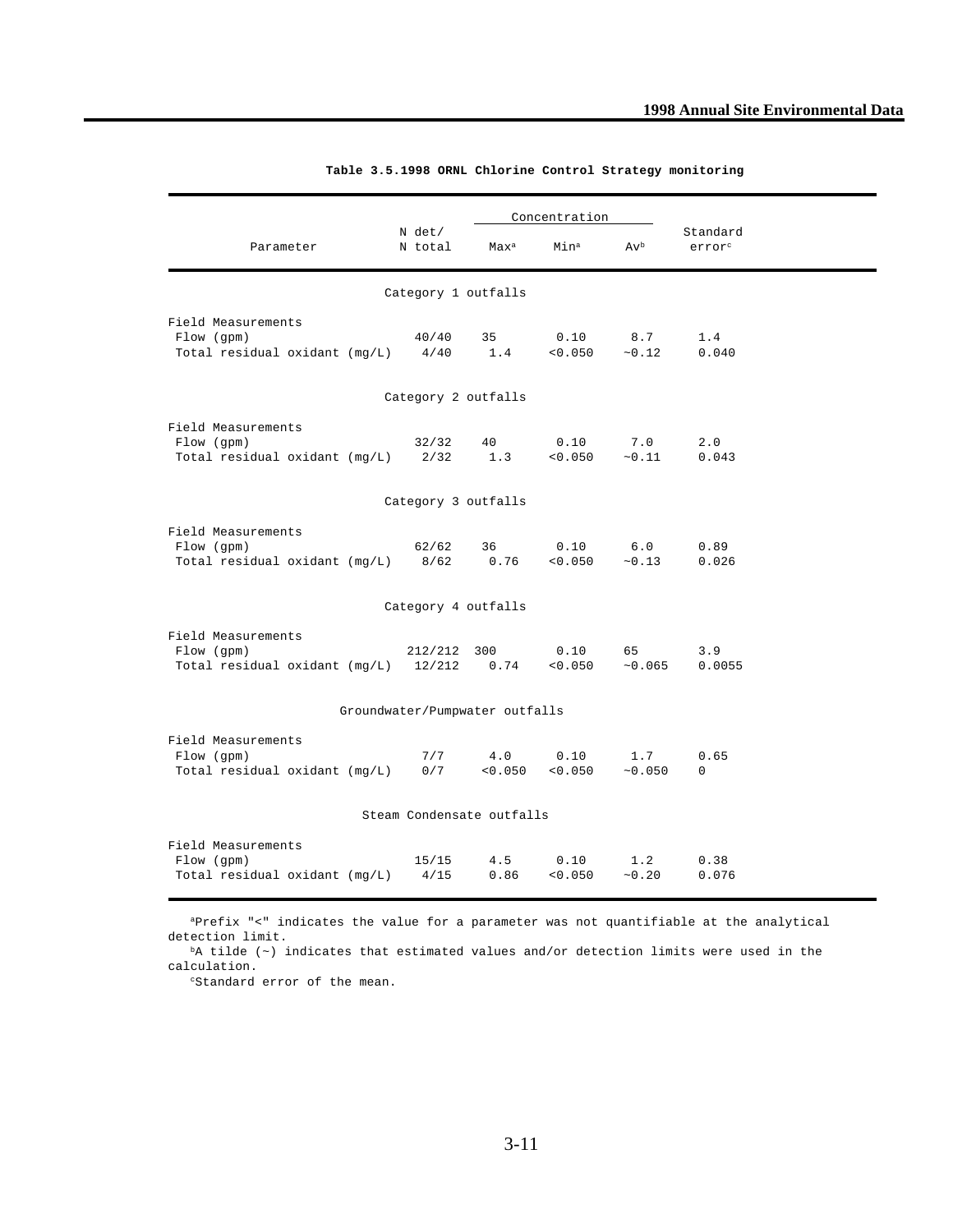| Parameter                   | Sample<br>Type         | Value <sup>a</sup> | Uncertainty | MDA         |  |
|-----------------------------|------------------------|--------------------|-------------|-------------|--|
|                             | Category 1 Outfall 113 |                    |             |             |  |
| Anions $(mq/L)$             |                        |                    |             |             |  |
| Kjeldahl Nitrogen           | Composite              | 0.77               | $\mathbf b$ | $\mathbf b$ |  |
| Kjeldahl Nitrogen           | Grab                   | 1.2                | $\mathbf b$ | $\mathbf b$ |  |
| Nitrate/Nitrite as Nitrogen | Composite              | 3,100              | $\mathbf b$ | $\mathbf b$ |  |
| Nitrate/Nitrite as Nitrogen | Grab                   | 0.46               | $\mathbf b$ | $\mathbf b$ |  |
| Field Measurements          |                        |                    |             |             |  |
| $Flow$ (gpm)                | Estimated              | 0.75               | $\mathbf b$ | b           |  |
| pH (Std Unit)               | Grab                   | 8.2                | b           | b           |  |
| Temperature (°C)            | Grab                   | 8.0                | b           | b           |  |
| Metals (mg/L)               |                        |                    |             |             |  |
| Aluminum, total             | Composite              | 2.0                | b           | b           |  |
| Aluminum, total             | Grab                   | 3.0                | $\mathbf b$ | $\mathbf b$ |  |
| Antimony, total             | Composite              | 0.00020            | b           | b           |  |
| Antimony, total             | Grab                   | 0.00021            | $\mathbf b$ | $\mathbf b$ |  |
| Arsenic, total              | Composite              | 0.0022             | $\mathbf b$ | b           |  |
| Arsenic, total              | Grab                   | 0.0024             | $\mathbf b$ | $b$         |  |
| Beryllium, total            | Composite              | 0.00010            | b           | b           |  |
| Beryllium, total            | Grab                   | 0.00011            | $\mathbf b$ | $\mathbf b$ |  |
| Cadmium, total              | Composite              | 0.00058            | $\mathbf b$ | $\mathbf b$ |  |
| Cadmium, total              | Grab                   | 0.00067            | $\mathbf b$ | $\mathbf b$ |  |
| Chromium, total             | Composite              | 0.0081             | b           | $\mathbf b$ |  |
| Chromium, total             | Grab                   | 0.011              | $\mathbf b$ | $\mathbf b$ |  |
| Copper, total               | Composite              | 0.0083             | $\mathbf b$ | b           |  |
| Copper, total               | Grab                   | 0.0090             | $\mathbf b$ | $\mathbf b$ |  |
| Iron, total                 | Composite              | 2.8                | $\mathbf b$ | $b$         |  |
| Iron, total                 | Grab                   | 3.3                | $\mathbf b$ | $\mathbf b$ |  |
| Lead, total                 | Composite              | 0.017              | $\mathbf b$ | $\mathbf b$ |  |
| Lead, total                 | Grab                   | 0.020              | b           | b           |  |
| Manganese, total            | Composite              | 0.087              | $\mathbf b$ | $\mathbf b$ |  |
| Manganese, total            | Grab                   | 0.091              | $\mathbf b$ | $\mathbf b$ |  |
| Nickel, total               | Composite              | 0.0053             | b           | b           |  |
| Nickel, total               | Grab                   | 0.0059             | $\mathbf b$ | $\mathbf b$ |  |
| Phosphorus, total           | Composite              | 0.10               | $\mathbf b$ | $\mathbf b$ |  |
| Phosphorus, total           | Grab                   | 0.10               | $\mathbf b$ | $b$         |  |
| Selenium, total             | Composite              | 0.0020             | $\mathbf b$ | $\mathbf b$ |  |
| Selenium, total             | Grab                   | 0.0020             | $\mathbf b$ | $\mathbf b$ |  |
| Silver, total               | Composite              | 0.00010            | b           | $b$         |  |
| Silver, total               | Grab                   | < 0.00010          | b           | b           |  |
| Zinc, total                 | Composite              | 0.23               | $\mathbf b$ | b           |  |
| Zinc, total                 | Grab                   | 0.21               | b           | b           |  |
| Others (mg/L)               |                        |                    |             |             |  |
| Biochemical oxygen demand   | Composite              | < 5.0              | b           | b           |  |
| Biochemical oxygen demand   | Grab                   | < 5.0              | b           | b           |  |
| Chemical oxygen demand      | Composite              | 32                 | $\mathbf b$ | $\mathbf b$ |  |
|                             |                        |                    |             |             |  |

#### **Table 3.6. 1998 ORNL Storm Water Pollution Prevention Plan monitoring**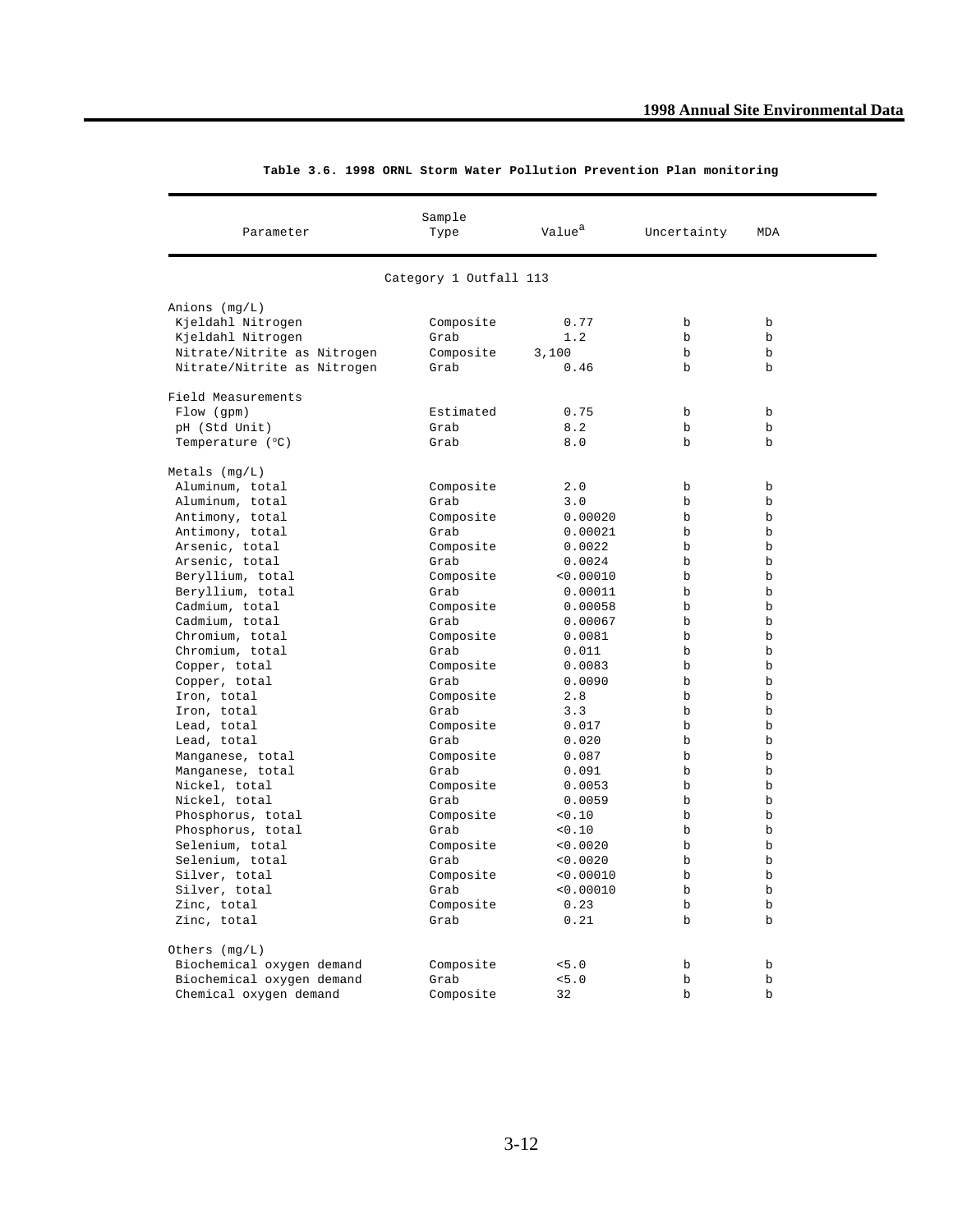| Parameter                   | Sample<br>Type         | Value <sup>a</sup> | Uncertainty | MDA         |  |
|-----------------------------|------------------------|--------------------|-------------|-------------|--|
| Chemical oxygen demand      | Grab                   | 31                 | $\mathbf b$ | b           |  |
| Oil and grease              | Grab                   | < 5.6              | $\mathbf b$ | $\mathbf b$ |  |
| Physical $(mq/L)$           |                        |                    |             |             |  |
| Total suspended solids      | Composite              | 75                 | b           | b           |  |
| Total suspended solids      | Grab                   | 110                | b           | b           |  |
| Radionuclides (pCi/L)       |                        |                    |             |             |  |
| $Co-60$                     | Composite              | $2.6*$             | 2.0         | 3.8         |  |
| $Cs - 137$                  | Composite              | $-0.13$            | 2.0         | 3.5         |  |
| Gross alpha                 | Composite              | 0                  | 1.3         | 3.8         |  |
| Gross beta                  | Composite              | $6.2*$             | 3.8         | 12          |  |
| $H-3$                       | Composite              | 51                 | 510         | 840         |  |
|                             | Category 1 Outfall 209 |                    |             |             |  |
| Anions $(mq/L)$             |                        |                    |             |             |  |
| Kjeldahl Nitrogen           | Composite              | 0.94               | b           | $\mathbf b$ |  |
| Kjeldahl Nitrogen           | Grab                   | 5.7                | b           | b           |  |
| Nitrate/Nitrite as Nitrogen | Composite              | 0.33               | b           | $\mathbf b$ |  |
| Nitrate/Nitrite as Nitrogen | Grab                   | < 0.25             | b           | $\mathbf b$ |  |
| Field Measurements          |                        |                    |             |             |  |
| Flow (gpm)                  | Estimated              | 6.5                | b           | $\rm b$     |  |
| pH (Std Unit)               | Grab                   | 8.4                | b           | b           |  |
| Temperature $(°C)$          | Grab                   | 8.1                | b           | b           |  |
| Metals $(mg/L)$             |                        |                    |             |             |  |
| Aluminum, total             | Composite              | 1.2                | b           | b           |  |
| Aluminum, total             | Grab                   | 1.6                | b           | b           |  |
| Antimony, total             | Composite              | 0.00024            | b           | $\mathbf b$ |  |
| Antimony, total             | Grab                   | 0.00033            | b           | $\mathbf b$ |  |
| Arsenic, total              | Composite              | 0.0020             | $\mathbf b$ | $b$         |  |
| Arsenic, total              | Grab                   | 0.0024             | b           | b           |  |
| Beryllium, total            | Composite              | < 0.00010          | $\mathbf b$ | $\mathbf b$ |  |
| Beryllium, total            | Grab                   | 0.00014            | b           | $\mathbf b$ |  |
| Cadmium, total              | Composite              | 0.00019            | b           | b           |  |
| Cadmium, total              | Grab                   | 0.00024            | b           | b           |  |
| Chromium, total             | Composite              | 0.0055             | b           | $\mathbf b$ |  |
| Chromium, total             | Grab                   | 0.0078             | b           | $\mathbf b$ |  |
| Copper, total               | Composite              | 0.0052             | b           | b           |  |
| Copper, total               | Grab                   | 0.0068             | $\mathbf b$ | $\mathbf b$ |  |
| Iron, total                 | Composite              | 1.2                | b           | $\mathbf b$ |  |
| Iron, total                 | Grab                   | 1.7                | b           | b           |  |
| Lead, total                 | Composite              | 0.0083             | b           | $\mathbf b$ |  |
| Lead, total                 | Grab                   | 0.0095             | b           | b           |  |
| Manganese, total            | Composite              | 0.049              | b           | b           |  |
| Manganese, total            | Grab                   | 0.063              | b           | $\mathbf b$ |  |

**Table 3.6 (continued)**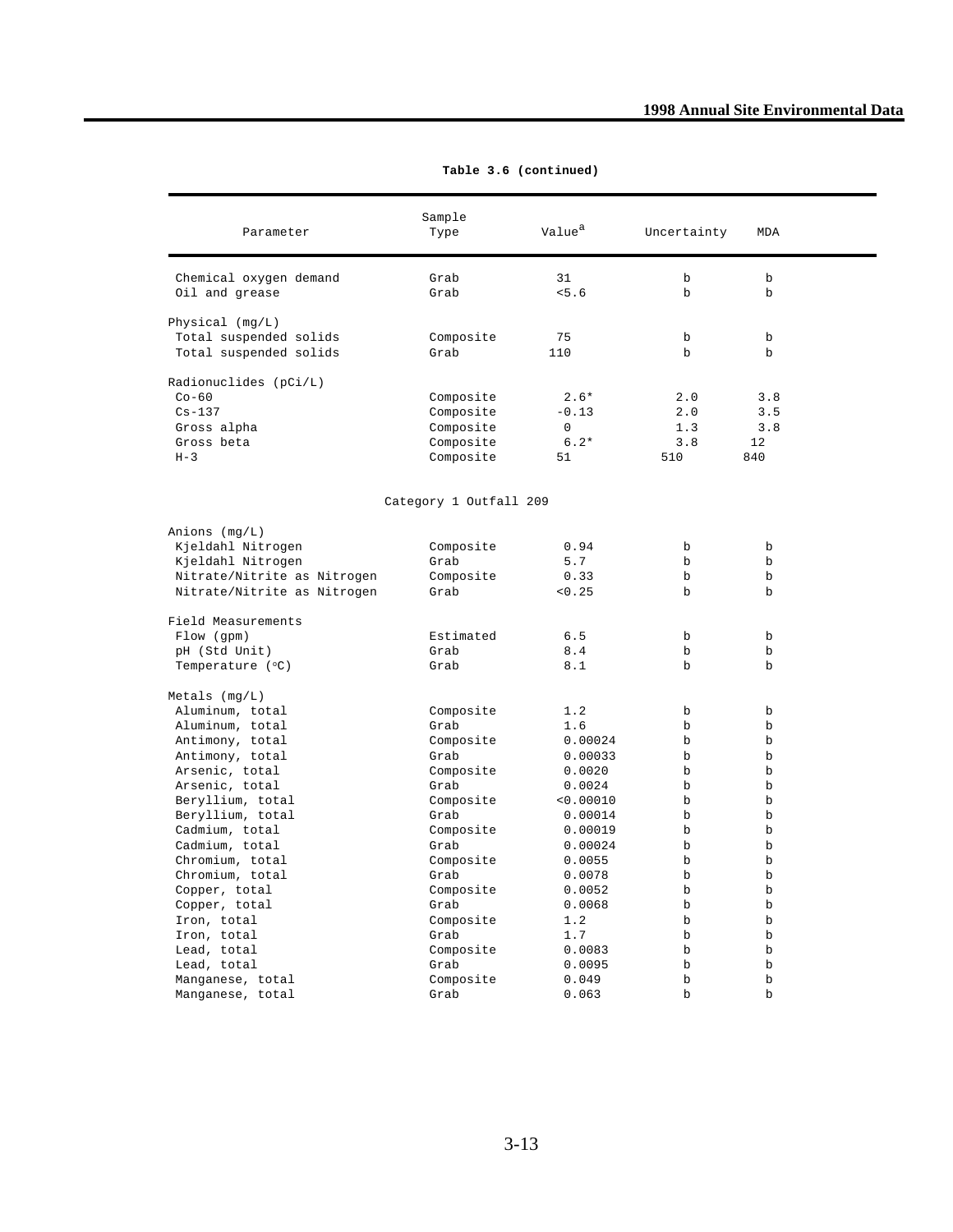ä,

| Parameter                   | Sample<br>Type         | Value <sup>a</sup> | Uncertainty | MDA         |  |
|-----------------------------|------------------------|--------------------|-------------|-------------|--|
| Nickel, total               | Composite              | 0.0028             | $\mathbf b$ | b           |  |
| Nickel, total               | Grab                   | 0.0035             | b           | $\mathbf b$ |  |
| Phosphorus, total           | Composite              | 0.10               | $\mathbf b$ | $\mathbf b$ |  |
| Phosphorus, total           | Grab                   | 0.10               | b           | b           |  |
| Selenium, total             | Composite              | < 0.0020           | $\mathbf b$ | $\mathbf b$ |  |
| Selenium, total             | Grab                   | 0.0020             | b           | b           |  |
| Silver, total               | Composite              | < 0.00010          | $\mathbf b$ | $\mathbf b$ |  |
| Silver, total               | Grab                   | 0.00010            | b           | b           |  |
| Zinc, total                 | Composite              | 0.051              | $\mathbf b$ | $\mathbf b$ |  |
| Zinc, total                 | Grab                   | 0.065              | $\mathbf b$ | $\mathbf b$ |  |
| Others $(mq/L)$             |                        |                    |             |             |  |
| Biochemical oxygen demand   | Composite              | < 5.0              | b           | b           |  |
| Biochemical oxygen demand   | Grab                   | < 5.0              | $\mathbf b$ | $\mathbf b$ |  |
| Chemical oxygen demand      | Composite              | 26                 | b           | b           |  |
| Chemical oxygen demand      | Grab                   | 25                 | $\mathbf b$ | $\mathbf b$ |  |
| Oil and grease              | Grab                   | < 5.6              | $\mathbf b$ | b           |  |
| Physical (mg/L)             |                        |                    |             |             |  |
| Total suspended solids      | Composite              | 54                 | $b$         | $\mathbf b$ |  |
| Total suspended solids      | Grab                   | 44                 | $\mathbf b$ | b           |  |
| Radionuclides (pCi/L)       |                        |                    |             |             |  |
| $Co-60$                     | Composite              | $-2.0$             | 3.0         | 3.7         |  |
| $Cs - 137$                  | Composite              | $2.1*$             | 2.1         | 3.7         |  |
| Gross alpha                 | Composite              | 0.29               | 1.0         | 2.8         |  |
| Gross beta                  | Composite              | $8.6*$             | 4.3         | 12          |  |
| $H - 3$                     | Composite              | $-52$              | 530         | 900         |  |
|                             | Category 4 Outfall 217 |                    |             |             |  |
| Anions (mg/L)               |                        |                    |             |             |  |
| Kjeldahl Nitrogen           | Composite              | < 0.20             | $\mathbf b$ | b           |  |
| Kjeldahl Nitrogen           | Grab                   | 0.39               | $\mathbf b$ | $\mathbf b$ |  |
| Nitrate/Nitrite as Nitrogen | Composite              | 0.44               | b           | b           |  |
| Nitrate/Nitrite as Nitrogen | Grab                   | < 0.050            | $\mathbf b$ | b           |  |
| Field Measurements          |                        |                    |             |             |  |
| $Flow$ (qpm)                | Estimated              | 8.0                | b           | b           |  |
| pH (Std Unit)               | Grab                   | 8.0                | $\mathbf b$ | b           |  |
| Temperature (°C)            | Grab                   | 18                 | $\mathbf b$ | b           |  |
| Metals (mg/L)               |                        |                    |             |             |  |
| Aluminum, total             | Composite              | 0.041              | b           | b           |  |
| Aluminum, total             | Grab                   | 0.070              | $\mathbf b$ | b           |  |
| Antimony, total             | Composite              | < 0.00010          | $\mathbf b$ | b           |  |
| Antimony, total             | Grab                   | 0.00012            | $\mathbf b$ | $\mathbf b$ |  |
| Arsenic, total              | Composite              | 0.0013             | b           | b           |  |

**Table 3.6 (continued)**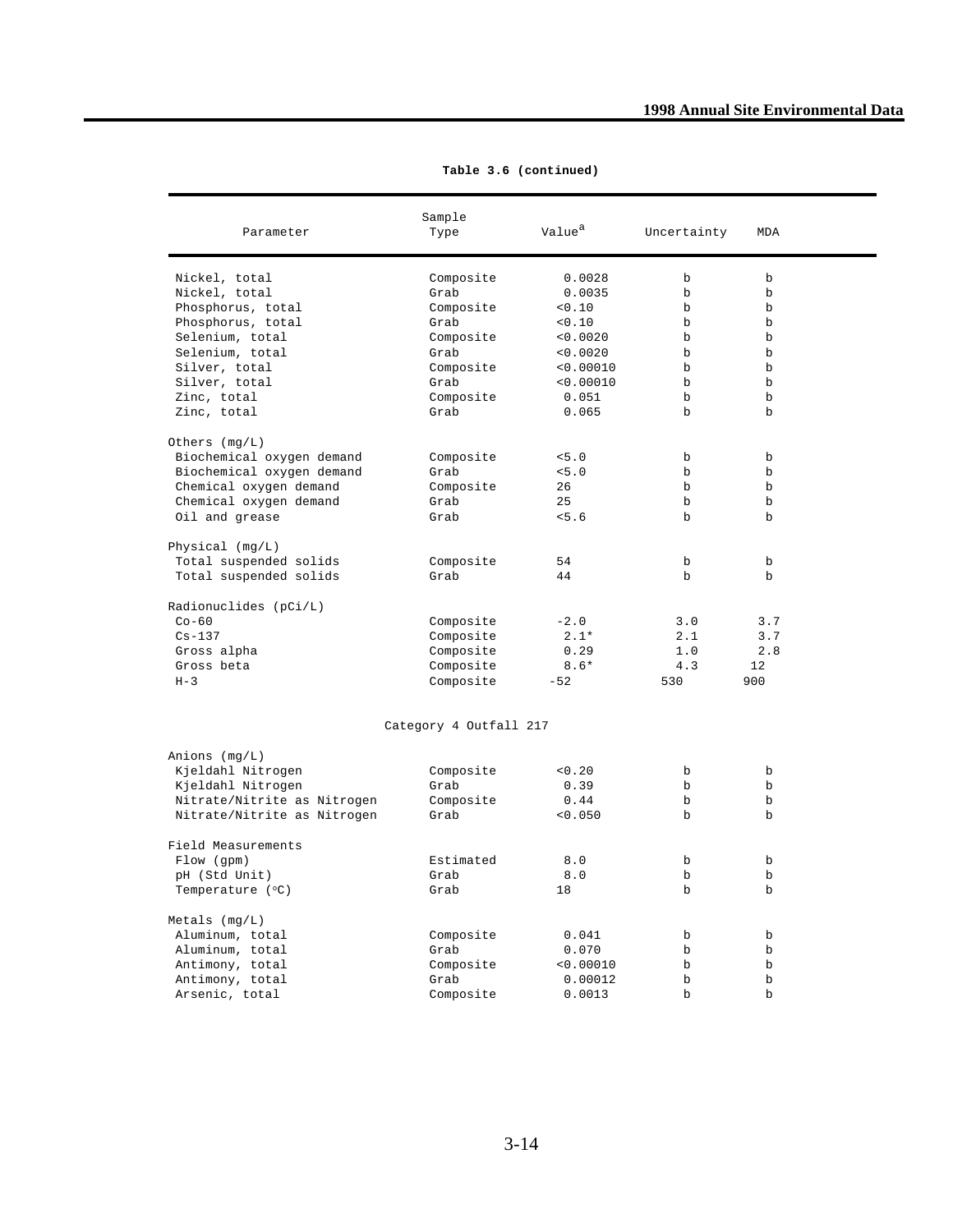| Parameter                 | Sample<br>Type | Value <sup>a</sup> | Uncertainty | MDA         |  |
|---------------------------|----------------|--------------------|-------------|-------------|--|
| Arsenic, total            | Grab           | 0.0018             | b           | b           |  |
| Beryllium, total          | Composite      | < 0.00010          | b           | b           |  |
| Beryllium, total          | Grab           | < 0.00010          | b           | b           |  |
| Cadmium, total            | Composite      | < 0.00010          | b           | b           |  |
| Cadmium, total            | Grab           | < 0.00010          | $\mathbf b$ | b           |  |
| Chromium, total           | Composite      | < 0.00050          | b           | b           |  |
| Chromium, total           | Grab           | < 0.00050          | b           | b           |  |
| Copper, total             | Composite      | 0.014              | b           | b           |  |
| Copper, total             | Grab           | 0.035              | b           | $\mathbf b$ |  |
| Iron, total               | Composite      | < 0.25             | b           | b           |  |
| Iron, total               | Grab           | < 0.25             | b           | $\mathbf b$ |  |
| Lead, total               | Composite      | 0.00069            | b           | $\mathbf b$ |  |
| Lead, total               | Grab           | 0.0015             | $\mathbf b$ | $\mathbf b$ |  |
| Manganese, total          | Composite      | 0.0053             | b           | b           |  |
| Manganese, total          | Grab           | 0.097              | b           | $\mathbf b$ |  |
| Nickel, total             | Composite      | 0.0010             | b           | $\mathbf b$ |  |
| Nickel, total             | Grab           | < 0.0010           | b           | b           |  |
| Phosphorus, total         | Composite      | 0.10               | b           | $\mathbf b$ |  |
| Phosphorus, total         | Grab           | 0.10               | $\mathbf b$ | $\mathbf b$ |  |
| Selenium, total           | Composite      | < 0.0020           | b           | $\mathbf b$ |  |
| Selenium, total           | Grab           | < 0.0020           | b           | b           |  |
| Silver, total             | Composite      | < 0.00010          | b           | $\mathbf b$ |  |
| Silver, total             | Grab           | < 0.00010          | b           | $\mathbf b$ |  |
| Zinc, total               | Composite      | 0.016              | b           | b           |  |
| Zinc, total               | Grab           | 0.028              | b           | b           |  |
| Others (mg/L)             |                |                    |             |             |  |
| Biochemical oxygen demand | Composite      | < 5.0              | b           | b           |  |
| Biochemical oxygen demand | Grab           | < 5.0              | b           | b           |  |
| Chemical oxygen demand    | Composite      | 8.0                | $\mathbf b$ | $\mathbf b$ |  |
| Chemical oxygen demand    | Grab           | 13                 | b           | b           |  |
| Oil and grease            | Grab           | < 5.5              | $\mathbf b$ | $\mathbf b$ |  |
| Physical (mg/L)           |                |                    |             |             |  |
| Total suspended solids    | Composite      | 1.7                | b           | b           |  |
| Total suspended solids    | Grab           | 3.2                | b           | b           |  |
| Radionuclides (pCi/L)     |                |                    |             |             |  |
| $Co-60$                   | Composite      | $1.3*$             | 1.5         | 2.7         |  |
| $Cs - 137$                | Composite      | $-0.045$           | 1.7         | 2.9         |  |
| Gross alpha               | Composite      | 0.40               | 1.7         | 4.3         |  |
| Gross beta                | Composite      | $-2.1$             | 3.1         | 13          |  |
| $H-3$                     | Composite      | $-16$              | 540         | 850         |  |
|                           |                |                    |             |             |  |

**Table 3.6 (continued)**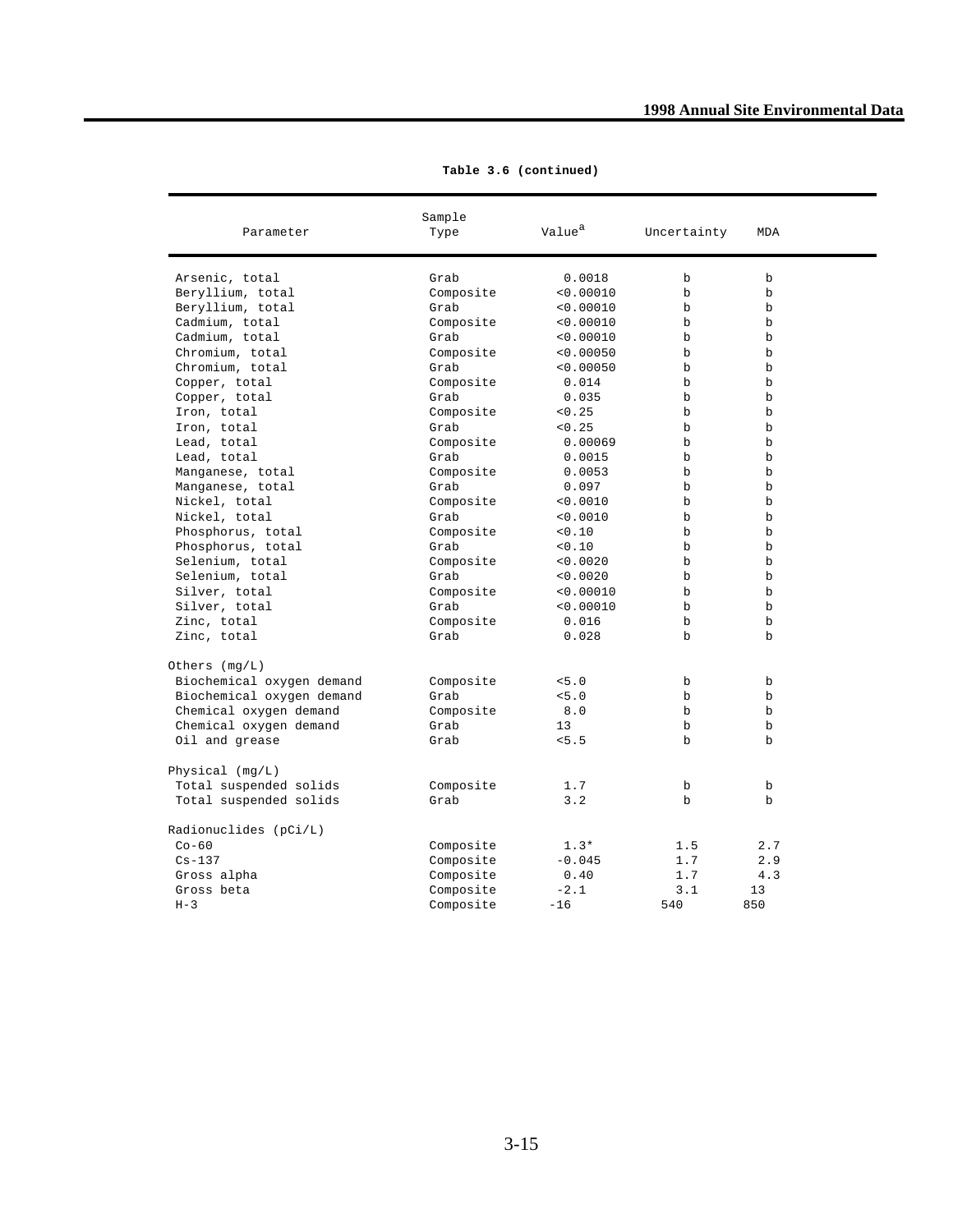| Category 3 Outfall 219<br>Anions $(mq/L)$<br>0.22<br>Kjeldahl Nitrogen<br>Composite<br>b<br>b<br>Kjeldahl Nitrogen<br>Grab<br>0.20<br>b<br>$\mathbf b$<br>Composite<br>< 0.050<br>$\mathbf b$<br>Nitrate/Nitrite as Nitrogen<br>b<br>Grab<br>b<br>Nitrate/Nitrite as Nitrogen<br>0.050<br>b<br>Field Measurements<br>Estimated<br>4.0<br>Flow (gpm)<br>b<br>b<br>8.0<br>pH (Std Unit)<br>Grab<br>$\mathbf b$<br>b<br>13<br>b<br>b<br>Temperature (°C)<br>Grab<br>Metals (mg/L)<br>Aluminum, total<br>Composite<br>0.049<br>b<br>b<br>Aluminum, total<br>Grab<br>$\mathbf b$<br>0.42<br>b<br>Antimony, total<br>Composite<br>$\mathbf b$<br>< 0.00010<br>b<br>b<br>b<br>Antimony, total<br>Grab<br>0.00015<br>$\mathbf b$<br>Arsenic, total<br>Composite<br>0.0012<br>b<br>Grab<br>b<br>b<br>Arsenic, total<br>< 0.0010<br>Beryllium, total<br>$\mathbf b$<br>Composite<br>< 0.00010<br>b<br>Beryllium, total<br>$\mathbf b$<br>Grab<br>< 0.00010<br>b<br>Cadmium, total<br>b<br>b<br>Composite<br>< 0.00010<br>b<br>$\mathbf b$<br>Cadmium, total<br>Grab<br>0.00010<br>b<br>b<br>Chromium, total<br>Composite<br>< 0.00050<br>Chromium, total<br>Grab<br>$\mathbf b$<br>0.00072<br>b<br>$\mathbf b$<br>Copper, total<br>Composite<br>0.013<br>b<br>b<br>b<br>Grab<br>0.0044<br>Copper, total<br>$\mathbf b$<br>Composite<br>< 0.25<br>b<br>Iron, total<br>Grab<br>0.78<br>b<br>b<br>Iron, total<br>$\mathbf b$<br>Lead, total<br>Composite<br>0.00074<br>b<br>$\mathbf b$<br>Lead, total<br>Grab<br>0.0045<br>b<br>b<br>b<br>Composite<br>0.0051<br>Manganese, total<br>b<br>$\mathbf b$<br>Grab<br>0.015<br>Manganese, total<br>b<br>Nickel, total<br>Composite<br>0.0010<br>b<br>Nickel, total<br>Grab<br>$\mathbf b$<br>0.0021<br>b<br>$\mathbf b$<br>Phosphorus, total<br>Composite<br>0.18<br>b<br>0.26<br>b<br>b<br>Phosphorus, total<br>Grab<br>$\mathbf b$<br>Selenium, total<br>Composite<br>b<br>0.0020<br>Grab<br>b<br>b<br>Selenium, total<br>< 0.0020<br>Silver, total<br>$\mathbf b$<br>Composite<br>< 0.00010<br>b<br>b<br>$\mathbf b$<br>Silver, total<br>Grab<br>< 0.00010<br>Zinc, total<br>Composite<br>0.018<br>b<br>b<br>$\mathbf b$<br>Zinc, total<br>Grab<br>0.093<br>b<br>Others $(mq/L)$<br>Biochemical oxygen demand<br>Composite<br>< 5.0<br>b<br>b<br>< 5.0<br>Biochemical oxygen demand<br>Grab<br>b<br>b<br>Chemical oxygen demand<br>Composite<br>12<br>b<br>b<br>6.0<br>Chemical oxygen demand<br>Grab<br>b<br>b<br>Oil and grease<br>< 5.8<br>Grab<br>b<br>$\mathbf b$ | Parameter | Sample<br>Type | Value <sup>a</sup> | Uncertainty | MDA |  |
|----------------------------------------------------------------------------------------------------------------------------------------------------------------------------------------------------------------------------------------------------------------------------------------------------------------------------------------------------------------------------------------------------------------------------------------------------------------------------------------------------------------------------------------------------------------------------------------------------------------------------------------------------------------------------------------------------------------------------------------------------------------------------------------------------------------------------------------------------------------------------------------------------------------------------------------------------------------------------------------------------------------------------------------------------------------------------------------------------------------------------------------------------------------------------------------------------------------------------------------------------------------------------------------------------------------------------------------------------------------------------------------------------------------------------------------------------------------------------------------------------------------------------------------------------------------------------------------------------------------------------------------------------------------------------------------------------------------------------------------------------------------------------------------------------------------------------------------------------------------------------------------------------------------------------------------------------------------------------------------------------------------------------------------------------------------------------------------------------------------------------------------------------------------------------------------------------------------------------------------------------------------------------------------------------------------------------------------------------------------------------------------------------------------------------------------------------------------------------------------------------------|-----------|----------------|--------------------|-------------|-----|--|
|                                                                                                                                                                                                                                                                                                                                                                                                                                                                                                                                                                                                                                                                                                                                                                                                                                                                                                                                                                                                                                                                                                                                                                                                                                                                                                                                                                                                                                                                                                                                                                                                                                                                                                                                                                                                                                                                                                                                                                                                                                                                                                                                                                                                                                                                                                                                                                                                                                                                                                          |           |                |                    |             |     |  |
|                                                                                                                                                                                                                                                                                                                                                                                                                                                                                                                                                                                                                                                                                                                                                                                                                                                                                                                                                                                                                                                                                                                                                                                                                                                                                                                                                                                                                                                                                                                                                                                                                                                                                                                                                                                                                                                                                                                                                                                                                                                                                                                                                                                                                                                                                                                                                                                                                                                                                                          |           |                |                    |             |     |  |
|                                                                                                                                                                                                                                                                                                                                                                                                                                                                                                                                                                                                                                                                                                                                                                                                                                                                                                                                                                                                                                                                                                                                                                                                                                                                                                                                                                                                                                                                                                                                                                                                                                                                                                                                                                                                                                                                                                                                                                                                                                                                                                                                                                                                                                                                                                                                                                                                                                                                                                          |           |                |                    |             |     |  |
|                                                                                                                                                                                                                                                                                                                                                                                                                                                                                                                                                                                                                                                                                                                                                                                                                                                                                                                                                                                                                                                                                                                                                                                                                                                                                                                                                                                                                                                                                                                                                                                                                                                                                                                                                                                                                                                                                                                                                                                                                                                                                                                                                                                                                                                                                                                                                                                                                                                                                                          |           |                |                    |             |     |  |
|                                                                                                                                                                                                                                                                                                                                                                                                                                                                                                                                                                                                                                                                                                                                                                                                                                                                                                                                                                                                                                                                                                                                                                                                                                                                                                                                                                                                                                                                                                                                                                                                                                                                                                                                                                                                                                                                                                                                                                                                                                                                                                                                                                                                                                                                                                                                                                                                                                                                                                          |           |                |                    |             |     |  |
|                                                                                                                                                                                                                                                                                                                                                                                                                                                                                                                                                                                                                                                                                                                                                                                                                                                                                                                                                                                                                                                                                                                                                                                                                                                                                                                                                                                                                                                                                                                                                                                                                                                                                                                                                                                                                                                                                                                                                                                                                                                                                                                                                                                                                                                                                                                                                                                                                                                                                                          |           |                |                    |             |     |  |
|                                                                                                                                                                                                                                                                                                                                                                                                                                                                                                                                                                                                                                                                                                                                                                                                                                                                                                                                                                                                                                                                                                                                                                                                                                                                                                                                                                                                                                                                                                                                                                                                                                                                                                                                                                                                                                                                                                                                                                                                                                                                                                                                                                                                                                                                                                                                                                                                                                                                                                          |           |                |                    |             |     |  |
|                                                                                                                                                                                                                                                                                                                                                                                                                                                                                                                                                                                                                                                                                                                                                                                                                                                                                                                                                                                                                                                                                                                                                                                                                                                                                                                                                                                                                                                                                                                                                                                                                                                                                                                                                                                                                                                                                                                                                                                                                                                                                                                                                                                                                                                                                                                                                                                                                                                                                                          |           |                |                    |             |     |  |
|                                                                                                                                                                                                                                                                                                                                                                                                                                                                                                                                                                                                                                                                                                                                                                                                                                                                                                                                                                                                                                                                                                                                                                                                                                                                                                                                                                                                                                                                                                                                                                                                                                                                                                                                                                                                                                                                                                                                                                                                                                                                                                                                                                                                                                                                                                                                                                                                                                                                                                          |           |                |                    |             |     |  |
|                                                                                                                                                                                                                                                                                                                                                                                                                                                                                                                                                                                                                                                                                                                                                                                                                                                                                                                                                                                                                                                                                                                                                                                                                                                                                                                                                                                                                                                                                                                                                                                                                                                                                                                                                                                                                                                                                                                                                                                                                                                                                                                                                                                                                                                                                                                                                                                                                                                                                                          |           |                |                    |             |     |  |
|                                                                                                                                                                                                                                                                                                                                                                                                                                                                                                                                                                                                                                                                                                                                                                                                                                                                                                                                                                                                                                                                                                                                                                                                                                                                                                                                                                                                                                                                                                                                                                                                                                                                                                                                                                                                                                                                                                                                                                                                                                                                                                                                                                                                                                                                                                                                                                                                                                                                                                          |           |                |                    |             |     |  |
|                                                                                                                                                                                                                                                                                                                                                                                                                                                                                                                                                                                                                                                                                                                                                                                                                                                                                                                                                                                                                                                                                                                                                                                                                                                                                                                                                                                                                                                                                                                                                                                                                                                                                                                                                                                                                                                                                                                                                                                                                                                                                                                                                                                                                                                                                                                                                                                                                                                                                                          |           |                |                    |             |     |  |
|                                                                                                                                                                                                                                                                                                                                                                                                                                                                                                                                                                                                                                                                                                                                                                                                                                                                                                                                                                                                                                                                                                                                                                                                                                                                                                                                                                                                                                                                                                                                                                                                                                                                                                                                                                                                                                                                                                                                                                                                                                                                                                                                                                                                                                                                                                                                                                                                                                                                                                          |           |                |                    |             |     |  |
|                                                                                                                                                                                                                                                                                                                                                                                                                                                                                                                                                                                                                                                                                                                                                                                                                                                                                                                                                                                                                                                                                                                                                                                                                                                                                                                                                                                                                                                                                                                                                                                                                                                                                                                                                                                                                                                                                                                                                                                                                                                                                                                                                                                                                                                                                                                                                                                                                                                                                                          |           |                |                    |             |     |  |
|                                                                                                                                                                                                                                                                                                                                                                                                                                                                                                                                                                                                                                                                                                                                                                                                                                                                                                                                                                                                                                                                                                                                                                                                                                                                                                                                                                                                                                                                                                                                                                                                                                                                                                                                                                                                                                                                                                                                                                                                                                                                                                                                                                                                                                                                                                                                                                                                                                                                                                          |           |                |                    |             |     |  |
|                                                                                                                                                                                                                                                                                                                                                                                                                                                                                                                                                                                                                                                                                                                                                                                                                                                                                                                                                                                                                                                                                                                                                                                                                                                                                                                                                                                                                                                                                                                                                                                                                                                                                                                                                                                                                                                                                                                                                                                                                                                                                                                                                                                                                                                                                                                                                                                                                                                                                                          |           |                |                    |             |     |  |
|                                                                                                                                                                                                                                                                                                                                                                                                                                                                                                                                                                                                                                                                                                                                                                                                                                                                                                                                                                                                                                                                                                                                                                                                                                                                                                                                                                                                                                                                                                                                                                                                                                                                                                                                                                                                                                                                                                                                                                                                                                                                                                                                                                                                                                                                                                                                                                                                                                                                                                          |           |                |                    |             |     |  |
|                                                                                                                                                                                                                                                                                                                                                                                                                                                                                                                                                                                                                                                                                                                                                                                                                                                                                                                                                                                                                                                                                                                                                                                                                                                                                                                                                                                                                                                                                                                                                                                                                                                                                                                                                                                                                                                                                                                                                                                                                                                                                                                                                                                                                                                                                                                                                                                                                                                                                                          |           |                |                    |             |     |  |
|                                                                                                                                                                                                                                                                                                                                                                                                                                                                                                                                                                                                                                                                                                                                                                                                                                                                                                                                                                                                                                                                                                                                                                                                                                                                                                                                                                                                                                                                                                                                                                                                                                                                                                                                                                                                                                                                                                                                                                                                                                                                                                                                                                                                                                                                                                                                                                                                                                                                                                          |           |                |                    |             |     |  |
|                                                                                                                                                                                                                                                                                                                                                                                                                                                                                                                                                                                                                                                                                                                                                                                                                                                                                                                                                                                                                                                                                                                                                                                                                                                                                                                                                                                                                                                                                                                                                                                                                                                                                                                                                                                                                                                                                                                                                                                                                                                                                                                                                                                                                                                                                                                                                                                                                                                                                                          |           |                |                    |             |     |  |
|                                                                                                                                                                                                                                                                                                                                                                                                                                                                                                                                                                                                                                                                                                                                                                                                                                                                                                                                                                                                                                                                                                                                                                                                                                                                                                                                                                                                                                                                                                                                                                                                                                                                                                                                                                                                                                                                                                                                                                                                                                                                                                                                                                                                                                                                                                                                                                                                                                                                                                          |           |                |                    |             |     |  |
|                                                                                                                                                                                                                                                                                                                                                                                                                                                                                                                                                                                                                                                                                                                                                                                                                                                                                                                                                                                                                                                                                                                                                                                                                                                                                                                                                                                                                                                                                                                                                                                                                                                                                                                                                                                                                                                                                                                                                                                                                                                                                                                                                                                                                                                                                                                                                                                                                                                                                                          |           |                |                    |             |     |  |
|                                                                                                                                                                                                                                                                                                                                                                                                                                                                                                                                                                                                                                                                                                                                                                                                                                                                                                                                                                                                                                                                                                                                                                                                                                                                                                                                                                                                                                                                                                                                                                                                                                                                                                                                                                                                                                                                                                                                                                                                                                                                                                                                                                                                                                                                                                                                                                                                                                                                                                          |           |                |                    |             |     |  |
|                                                                                                                                                                                                                                                                                                                                                                                                                                                                                                                                                                                                                                                                                                                                                                                                                                                                                                                                                                                                                                                                                                                                                                                                                                                                                                                                                                                                                                                                                                                                                                                                                                                                                                                                                                                                                                                                                                                                                                                                                                                                                                                                                                                                                                                                                                                                                                                                                                                                                                          |           |                |                    |             |     |  |
|                                                                                                                                                                                                                                                                                                                                                                                                                                                                                                                                                                                                                                                                                                                                                                                                                                                                                                                                                                                                                                                                                                                                                                                                                                                                                                                                                                                                                                                                                                                                                                                                                                                                                                                                                                                                                                                                                                                                                                                                                                                                                                                                                                                                                                                                                                                                                                                                                                                                                                          |           |                |                    |             |     |  |
|                                                                                                                                                                                                                                                                                                                                                                                                                                                                                                                                                                                                                                                                                                                                                                                                                                                                                                                                                                                                                                                                                                                                                                                                                                                                                                                                                                                                                                                                                                                                                                                                                                                                                                                                                                                                                                                                                                                                                                                                                                                                                                                                                                                                                                                                                                                                                                                                                                                                                                          |           |                |                    |             |     |  |
|                                                                                                                                                                                                                                                                                                                                                                                                                                                                                                                                                                                                                                                                                                                                                                                                                                                                                                                                                                                                                                                                                                                                                                                                                                                                                                                                                                                                                                                                                                                                                                                                                                                                                                                                                                                                                                                                                                                                                                                                                                                                                                                                                                                                                                                                                                                                                                                                                                                                                                          |           |                |                    |             |     |  |
|                                                                                                                                                                                                                                                                                                                                                                                                                                                                                                                                                                                                                                                                                                                                                                                                                                                                                                                                                                                                                                                                                                                                                                                                                                                                                                                                                                                                                                                                                                                                                                                                                                                                                                                                                                                                                                                                                                                                                                                                                                                                                                                                                                                                                                                                                                                                                                                                                                                                                                          |           |                |                    |             |     |  |
|                                                                                                                                                                                                                                                                                                                                                                                                                                                                                                                                                                                                                                                                                                                                                                                                                                                                                                                                                                                                                                                                                                                                                                                                                                                                                                                                                                                                                                                                                                                                                                                                                                                                                                                                                                                                                                                                                                                                                                                                                                                                                                                                                                                                                                                                                                                                                                                                                                                                                                          |           |                |                    |             |     |  |
|                                                                                                                                                                                                                                                                                                                                                                                                                                                                                                                                                                                                                                                                                                                                                                                                                                                                                                                                                                                                                                                                                                                                                                                                                                                                                                                                                                                                                                                                                                                                                                                                                                                                                                                                                                                                                                                                                                                                                                                                                                                                                                                                                                                                                                                                                                                                                                                                                                                                                                          |           |                |                    |             |     |  |
|                                                                                                                                                                                                                                                                                                                                                                                                                                                                                                                                                                                                                                                                                                                                                                                                                                                                                                                                                                                                                                                                                                                                                                                                                                                                                                                                                                                                                                                                                                                                                                                                                                                                                                                                                                                                                                                                                                                                                                                                                                                                                                                                                                                                                                                                                                                                                                                                                                                                                                          |           |                |                    |             |     |  |
|                                                                                                                                                                                                                                                                                                                                                                                                                                                                                                                                                                                                                                                                                                                                                                                                                                                                                                                                                                                                                                                                                                                                                                                                                                                                                                                                                                                                                                                                                                                                                                                                                                                                                                                                                                                                                                                                                                                                                                                                                                                                                                                                                                                                                                                                                                                                                                                                                                                                                                          |           |                |                    |             |     |  |
|                                                                                                                                                                                                                                                                                                                                                                                                                                                                                                                                                                                                                                                                                                                                                                                                                                                                                                                                                                                                                                                                                                                                                                                                                                                                                                                                                                                                                                                                                                                                                                                                                                                                                                                                                                                                                                                                                                                                                                                                                                                                                                                                                                                                                                                                                                                                                                                                                                                                                                          |           |                |                    |             |     |  |
|                                                                                                                                                                                                                                                                                                                                                                                                                                                                                                                                                                                                                                                                                                                                                                                                                                                                                                                                                                                                                                                                                                                                                                                                                                                                                                                                                                                                                                                                                                                                                                                                                                                                                                                                                                                                                                                                                                                                                                                                                                                                                                                                                                                                                                                                                                                                                                                                                                                                                                          |           |                |                    |             |     |  |
|                                                                                                                                                                                                                                                                                                                                                                                                                                                                                                                                                                                                                                                                                                                                                                                                                                                                                                                                                                                                                                                                                                                                                                                                                                                                                                                                                                                                                                                                                                                                                                                                                                                                                                                                                                                                                                                                                                                                                                                                                                                                                                                                                                                                                                                                                                                                                                                                                                                                                                          |           |                |                    |             |     |  |
|                                                                                                                                                                                                                                                                                                                                                                                                                                                                                                                                                                                                                                                                                                                                                                                                                                                                                                                                                                                                                                                                                                                                                                                                                                                                                                                                                                                                                                                                                                                                                                                                                                                                                                                                                                                                                                                                                                                                                                                                                                                                                                                                                                                                                                                                                                                                                                                                                                                                                                          |           |                |                    |             |     |  |
|                                                                                                                                                                                                                                                                                                                                                                                                                                                                                                                                                                                                                                                                                                                                                                                                                                                                                                                                                                                                                                                                                                                                                                                                                                                                                                                                                                                                                                                                                                                                                                                                                                                                                                                                                                                                                                                                                                                                                                                                                                                                                                                                                                                                                                                                                                                                                                                                                                                                                                          |           |                |                    |             |     |  |
|                                                                                                                                                                                                                                                                                                                                                                                                                                                                                                                                                                                                                                                                                                                                                                                                                                                                                                                                                                                                                                                                                                                                                                                                                                                                                                                                                                                                                                                                                                                                                                                                                                                                                                                                                                                                                                                                                                                                                                                                                                                                                                                                                                                                                                                                                                                                                                                                                                                                                                          |           |                |                    |             |     |  |
|                                                                                                                                                                                                                                                                                                                                                                                                                                                                                                                                                                                                                                                                                                                                                                                                                                                                                                                                                                                                                                                                                                                                                                                                                                                                                                                                                                                                                                                                                                                                                                                                                                                                                                                                                                                                                                                                                                                                                                                                                                                                                                                                                                                                                                                                                                                                                                                                                                                                                                          |           |                |                    |             |     |  |
|                                                                                                                                                                                                                                                                                                                                                                                                                                                                                                                                                                                                                                                                                                                                                                                                                                                                                                                                                                                                                                                                                                                                                                                                                                                                                                                                                                                                                                                                                                                                                                                                                                                                                                                                                                                                                                                                                                                                                                                                                                                                                                                                                                                                                                                                                                                                                                                                                                                                                                          |           |                |                    |             |     |  |
|                                                                                                                                                                                                                                                                                                                                                                                                                                                                                                                                                                                                                                                                                                                                                                                                                                                                                                                                                                                                                                                                                                                                                                                                                                                                                                                                                                                                                                                                                                                                                                                                                                                                                                                                                                                                                                                                                                                                                                                                                                                                                                                                                                                                                                                                                                                                                                                                                                                                                                          |           |                |                    |             |     |  |
|                                                                                                                                                                                                                                                                                                                                                                                                                                                                                                                                                                                                                                                                                                                                                                                                                                                                                                                                                                                                                                                                                                                                                                                                                                                                                                                                                                                                                                                                                                                                                                                                                                                                                                                                                                                                                                                                                                                                                                                                                                                                                                                                                                                                                                                                                                                                                                                                                                                                                                          |           |                |                    |             |     |  |
|                                                                                                                                                                                                                                                                                                                                                                                                                                                                                                                                                                                                                                                                                                                                                                                                                                                                                                                                                                                                                                                                                                                                                                                                                                                                                                                                                                                                                                                                                                                                                                                                                                                                                                                                                                                                                                                                                                                                                                                                                                                                                                                                                                                                                                                                                                                                                                                                                                                                                                          |           |                |                    |             |     |  |
|                                                                                                                                                                                                                                                                                                                                                                                                                                                                                                                                                                                                                                                                                                                                                                                                                                                                                                                                                                                                                                                                                                                                                                                                                                                                                                                                                                                                                                                                                                                                                                                                                                                                                                                                                                                                                                                                                                                                                                                                                                                                                                                                                                                                                                                                                                                                                                                                                                                                                                          |           |                |                    |             |     |  |
|                                                                                                                                                                                                                                                                                                                                                                                                                                                                                                                                                                                                                                                                                                                                                                                                                                                                                                                                                                                                                                                                                                                                                                                                                                                                                                                                                                                                                                                                                                                                                                                                                                                                                                                                                                                                                                                                                                                                                                                                                                                                                                                                                                                                                                                                                                                                                                                                                                                                                                          |           |                |                    |             |     |  |
|                                                                                                                                                                                                                                                                                                                                                                                                                                                                                                                                                                                                                                                                                                                                                                                                                                                                                                                                                                                                                                                                                                                                                                                                                                                                                                                                                                                                                                                                                                                                                                                                                                                                                                                                                                                                                                                                                                                                                                                                                                                                                                                                                                                                                                                                                                                                                                                                                                                                                                          |           |                |                    |             |     |  |
|                                                                                                                                                                                                                                                                                                                                                                                                                                                                                                                                                                                                                                                                                                                                                                                                                                                                                                                                                                                                                                                                                                                                                                                                                                                                                                                                                                                                                                                                                                                                                                                                                                                                                                                                                                                                                                                                                                                                                                                                                                                                                                                                                                                                                                                                                                                                                                                                                                                                                                          |           |                |                    |             |     |  |

**Table 3.6 (continued)**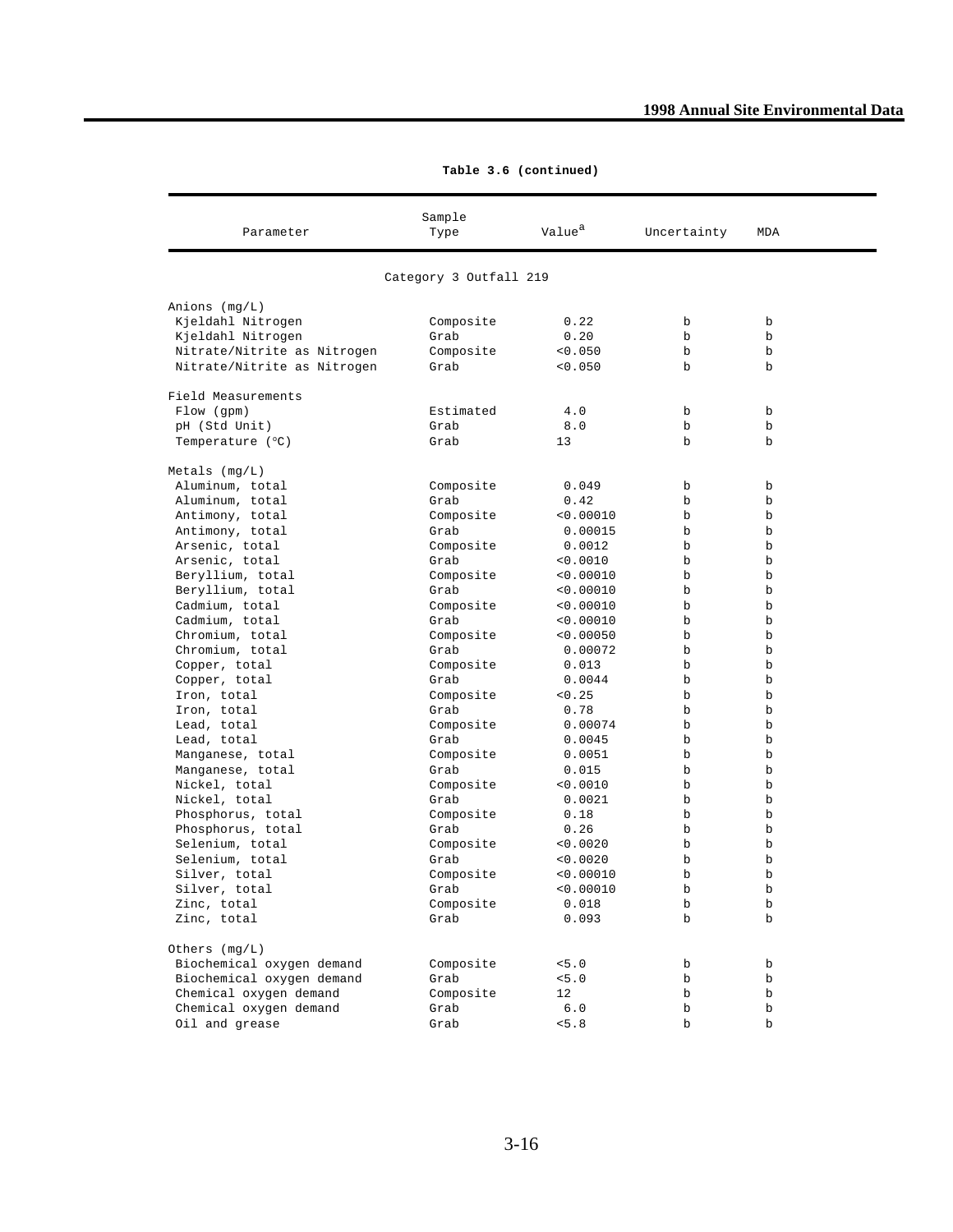| Parameter                                    | Sample<br>Type         | Value <sup>a</sup> | Uncertainty | MDA         |  |
|----------------------------------------------|------------------------|--------------------|-------------|-------------|--|
| Physical (mg/L)                              |                        |                    |             |             |  |
| Total suspended solids                       | Composite              | 2.2                | b           | b           |  |
| Total suspended solids                       | Grab                   | 20                 | b           | b           |  |
| Radionuclides (pCi/L)                        |                        |                    |             |             |  |
| $Co-60$                                      | Composite              | $2.1*$             | 1.6         | 3.1         |  |
| $Cs - 137$                                   | Composite              | $1.7*$             | 1.7         | 3.1         |  |
| Gross alpha                                  | Composite              | 0.98               | 1.4         | 2.7         |  |
| Gross beta                                   | Composite              | $3.8*$             | 3.8         | $12 \,$     |  |
| $H - 3$                                      | Composite              | $-280$             | 530         | 850         |  |
|                                              | Category 2 Outfall 232 |                    |             |             |  |
| Anions $(mq/L)$                              |                        |                    |             |             |  |
| Kjeldahl Nitrogen                            | Composite              | 0.20               | b           | b           |  |
| Kjeldahl Nitrogen                            | Grab                   | 0.26               | b           | b           |  |
| Nitrate/Nitrite as Nitrogen                  | Composite              | 0.27               | b           | b           |  |
| Nitrate/Nitrite as Nitrogen                  | Grab                   | < 0.25             | $\mathbf b$ | b           |  |
| Base Neutral/Acid Extractable Organic (ug/L) |                        |                    |             |             |  |
| Acenaphthene                                 | Grab                   | U10                | b           | b           |  |
| Acenaphthylene                               | Grab                   | U10                | b           | b           |  |
| Anthracene                                   | Grab                   | U10                | b           | b           |  |
| Benzo(a)anthracene                           | Grab                   | U10                | $\mathbf b$ | b           |  |
| Benzo(a)pyrene                               | Grab                   | U10                | b           | b           |  |
| Benzo(b)fluoranthene                         | Grab                   | U10                | b           | b           |  |
| Benzo(ghi)perylene                           | Grab                   | U10                | b           | b           |  |
| Benzo(k)fluoranthene                         | Grab                   | U10                | b           | b           |  |
| Chrysene                                     | Grab<br>Grab           | U10                | b           | b<br>b      |  |
| Dibenz(a,h)anthracene                        |                        | U10                | b           | b           |  |
| Fluoranthene<br>Fluorene                     | Grab<br>Grab           | U10<br>U10         | b<br>b      | b           |  |
| $Indeno(1,2,3-cd)pyrene$                     | Grab                   | U10                | b           | $\mathbf b$ |  |
| Naphthalene                                  | Grab                   | U10                | $\mathbf b$ | b           |  |
| Phenanthrene                                 | Grab                   | U10                | b           | b           |  |
| Pyrene                                       | Grab                   | U10                | b           | b           |  |
| Field Measurements                           |                        |                    |             |             |  |
| Flow (gpm)                                   | Estimated              | 8.0                | b           | b           |  |
| pH (Std Unit)                                | Grab                   | 7.4                | b           | b           |  |
| Temperature (°C)                             | Grab                   | 8.0                | b           | b           |  |
| $Metals$ ( $mq/L$ )                          |                        |                    |             |             |  |
| Aluminum, total                              | Composite              | 0.16               | b           | b           |  |
| Aluminum, total                              | Grab                   | 0.11               | b           | b           |  |
| Antimony, total                              | Composite              | 0.00031            | b           | b           |  |
| Antimony, total                              | Grab                   | 0.00033            | b           | b           |  |
| Arsenic, total                               | Composite              | < 0.0010           | b           | b           |  |
| Arsenic, total                               | Grab                   | < 0.0010           | b           | b           |  |

**Table 3.6 (continued)**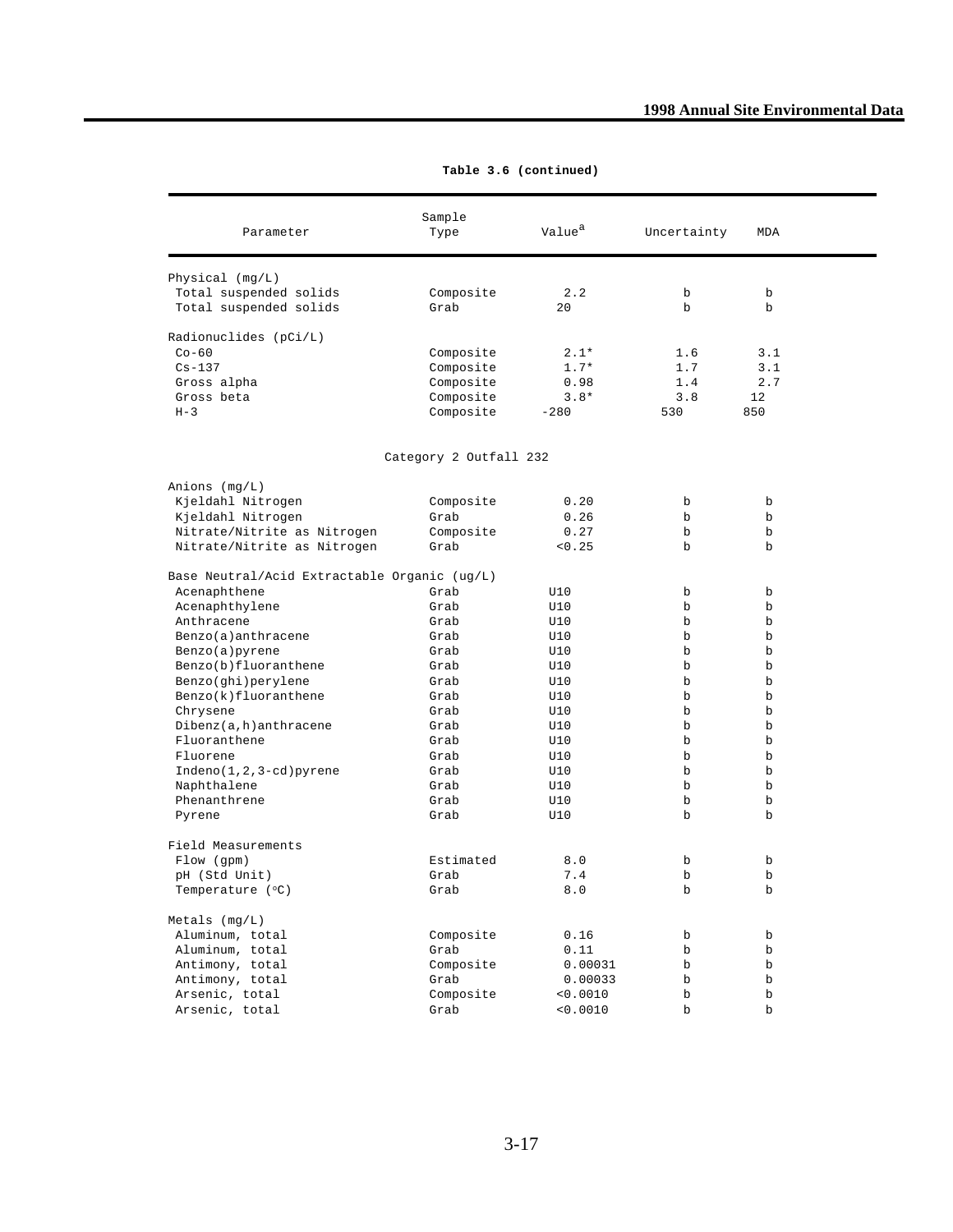| Parameter                 | Sample<br>Type | Value <sup>a</sup> | Uncertainty | MDA         |
|---------------------------|----------------|--------------------|-------------|-------------|
| Beryllium, total          | Composite      | < 0.00010          | $\mathbf b$ | b           |
| Beryllium, total          | Grab           | < 0.00010          | $\mathbf b$ | $\mathbf b$ |
| Cadmium, total            | Composite      | 0.00010            | b           | b           |
| Cadmium, total            | Grab           | < 0.00010          | b           | b           |
| Chromium, total           | Composite      | 0.0023             | b           | b           |
| Chromium, total           | Grab           | 0.0016             | b           | b           |
| Copper, total             | Composite      | 0.0034             | b           | b           |
| Copper, total             | Grab           | 0.0031             | $\mathbf b$ | $\mathbf b$ |
| Iron, total               | Composite      | 0.34               | b           | $\mathbf b$ |
| Iron, total               | Grab           | < 0.25             | b           | $\mathbf b$ |
| Lead, total               | Composite      | 0.0015             | b           | b           |
| Lead, total               | Grab           | 0.0013             | b           | b           |
| Manganese, total          | Composite      | 0.010              | b           | b           |
| Manganese, total          | Grab           | 0.0080             | b           | $\mathbf b$ |
| Nickel, total             | Composite      | 0.0024             | b           | $\mathbf b$ |
| Nickel, total             | Grab           | 0.0019             | b           | $\mathbf b$ |
| Phosphorus, total         | Composite      | 0.10               | b           | b           |
| Phosphorus, total         | Grab           | 0.10               | b           | b           |
| Selenium, total           | Composite      | < 0.0020           | b           | b           |
| Selenium, total           | Grab           | < 0.0020           | b           | b           |
| Silver, total             | Composite      | < 0.00010          | b           | b           |
| Silver, total             | Grab           | < 0.00010          | b           | b           |
| Zinc, total               | Composite      | 0.062              | b           | b           |
| Zinc, total               | Grab           | 0.045              | $\mathbf b$ | b           |
| Others (mg/L)             |                |                    |             |             |
| Biochemical oxygen demand | Composite      | 5.6                | $\mathbf b$ | b           |
| Biochemical oxygen demand | Grab           | 5.0                | b           | b           |
| Chemical oxygen demand    | Composite      | 15                 | $\mathbf b$ | $\mathbf b$ |
| Chemical oxygen demand    | Grab           | 12                 | b           | b           |
| Oil and grease            | Grab           | 5.6                | b           | b           |
| Physical (mg/L)           |                |                    |             |             |
| Total suspended solids    | Composite      | 8.8                | b           | b           |
| Total suspended solids    | Grab           | 3.6                | b           | $\mathbf b$ |
| Radionuclides (pCi/L)     |                |                    |             |             |
| $Co-60$                   | Composite      | 0.20               | 1.7         | 3.0         |
| $Cs - 137$                | Composite      | 0.70               | 1.8         | 3.2         |
| Gross alpha               | Composite      | 1.2                | 1.5         | 2.6         |
| Gross beta                | Composite      | 1.8                | 3.7         | 13          |
| $H - 3$                   | Composite      | 130                | 560         | 900         |

**Table 3.6 (continued)**

 <sup>a</sup>Prefix "<" indicates the value for a parameter was not quantifiable at the analytical detection limit. Radionuclide values significantly greater than zero are identified by an \*.  $b$ Not applicable.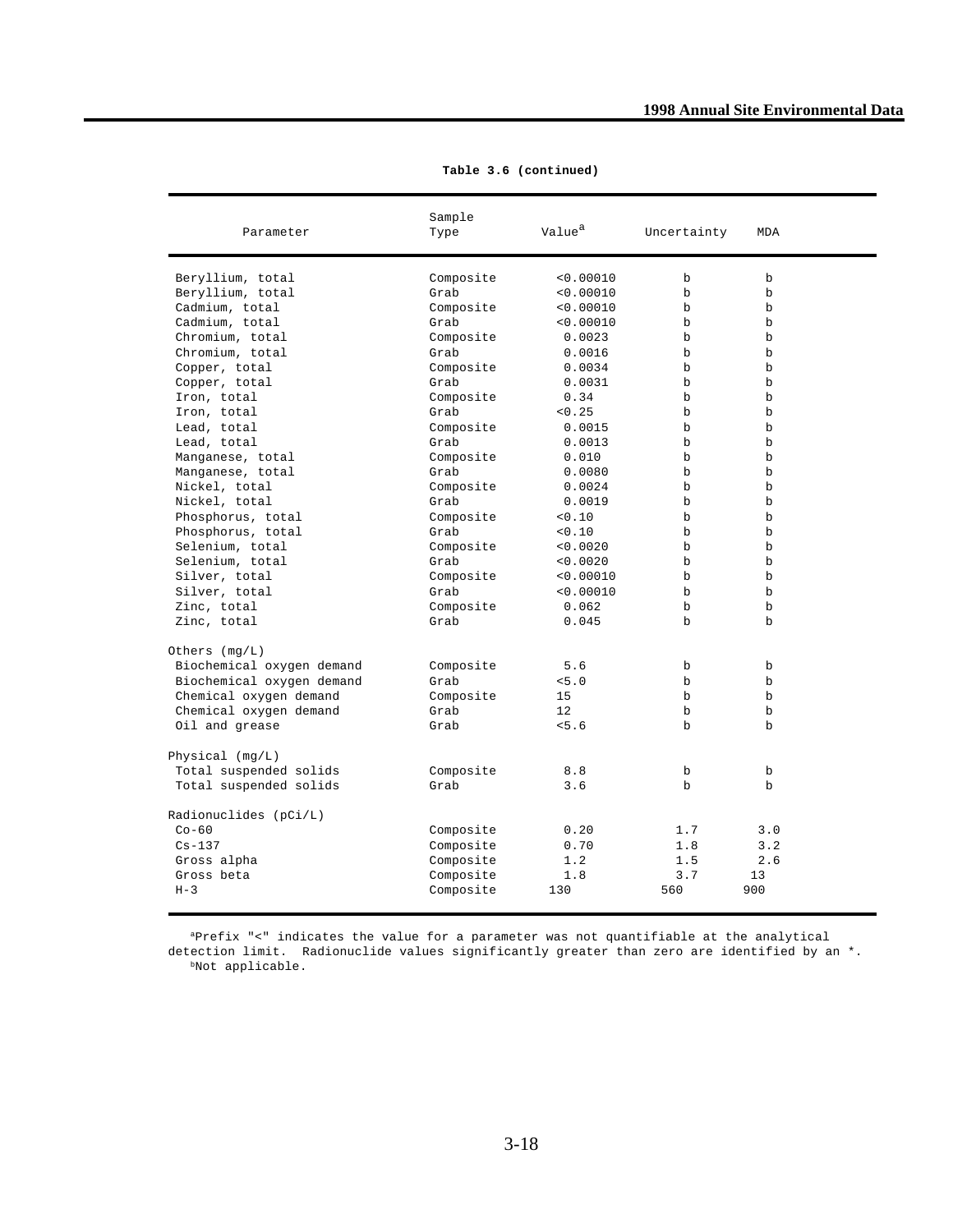|               |                   |                  | Concentration (pCi/L) |                                                     |                                |                  |                                |
|---------------|-------------------|------------------|-----------------------|-----------------------------------------------------|--------------------------------|------------------|--------------------------------|
| Radionuclide  | N det/<br>N total | Max <sup>a</sup> | Min <sup>a</sup>      | $Av^b$                                              | Standard<br>error <sup>c</sup> | DCG <sup>d</sup> | Percent<br>of DCG <sup>e</sup> |
|               |                   |                  |                       | Sewage Treatment Plant (X01)                        |                                |                  |                                |
| $Co-60$       | 3/12              | $23*$            | 0.077                 | $5.9*$                                              | 1.9                            | 5,000            | 0.12                           |
| $Cs - 137$    | 4/12              | $19*$            | 0.56                  | $8.5*$                                              | 1.4                            | 3,000            | 0.28                           |
| Gross alpha   | 4/12              | $4.0*$           | $-0.35$               | $1.4*$                                              | 0.39                           | f                | f                              |
| Gross beta    | 12/12             | 540*             | $160*$                | $320*$                                              | 43                             | f                | f                              |
| Total rad Sr  | 12/12             | $260*$           | 65*                   | $150*$                                              | 23                             | 1,000            | 15                             |
|               |                   |                  |                       | Coal Yard Runoff Treatment Facility (X02)           |                                |                  |                                |
| Gross alpha   | 2/12              | $31*$            | $-41$                 | 2.3                                                 | 4.7                            | f                | f                              |
| Gross beta    | 10/12             | $200*$           | 36                    | $130*$                                              | 16                             | f                | f                              |
|               |                   |                  |                       | Nonradiological Wastewater Treatment Facility (X12) |                                |                  |                                |
| $Co-60$       | 8/12              | $26*$            | 3.7                   | $12*$                                               | 1.7                            | 5,000            | 0.24                           |
| $Cs - 137$    | 12/12             | $1,400*$         | $220*$                | $500*$                                              | 93                             | 3,000            | 17                             |
| Gross alpha   | 11/12             | $390*$           | $6.0*$                | $77*$                                               | 32                             | f                | f                              |
| Gross beta    | 12/12             | $1,000*$         | $270*$                | $470*$                                              | 67                             | f                | f                              |
| $H-3$         | 12/12             | $110,000*$       | 34,000*               | 68,000*                                             | 7,400                          | 2,000,000        | 3.4                            |
| Total rad Sr  | 12/12             | $110*$           | $26*$                 | 56*                                                 | 8.3                            | 1,000            | 5.6                            |
| Total uranium | 4/4               | $460*$           | 66*                   | 210                                                 | 90                             | 500              | f                              |
| $U-234$       | 4/4               | $430*$           | $63*$                 | 190                                                 | 83                             | 500              | f                              |
| $U-235$       | 3/4               | $0.76*$          | $-0.022$              | 0.37                                                | 0.18                           | 600              | $\mathbf f$                    |
| $U-236$       | 3/4               | $0.33*$          | 0                     | $0.19*$                                             | 0.069                          | 500              | 0.039                          |
| $U-238$       | 4/4               | $19*$            | $3.2*$                | $8.7*$                                              | 3.7                            | 600              | 1.5                            |
|               |                   |                  | Melton Branch 1 (X13) |                                                     |                                |                  |                                |
| $Co-60$       | 1/12              | $15*$            | $-9.0$                | $3.8*$                                              | 1.9                            | 5,000            | 0.077                          |
| $Cs - 137$    | 1/12              | $11*$            | $-8.8$                | 2.3                                                 | 1.9                            | 3,000            | f                              |
| $H-3$         | 12/12             | 390,000*         | 44,000*               | 260,000*                                            | 33,000                         | 2,000,000        | 13                             |
| Total rad Sr  | 12/12             | $240*$           | $46*$                 | $140*$                                              | 16                             | 1,000            | 14                             |
|               |                   |                  |                       | White Oak Creek (X14)                               |                                |                  |                                |
| $Co-60$       | 5/12              | $14*$            | $-0.72$               | $6.4*$                                              | 1.4                            | 5,000            | 0.13                           |
| $Cs - 137$    | 9/12              | $41*$            | $-0.20$               | $23*$                                               | 3.3                            | 3,000            | 0.75                           |
| $H-3$         | 12/12             | $92,000*$        | $6,900*$              | 29,000*                                             | 8,600                          | 2,000,000        | 1.5                            |
| Total rad Sr  | 12/12             | 91*              | $28*$                 | 60*                                                 | $6.7\,$                        | 1,000            | 6.0                            |
|               |                   |                  |                       | White Oak Dam (X15)                                 |                                |                  |                                |
| $Co-60$       | 33/52             | $5.9*$           | $-1.1$                | $2.5*$                                              | 0.23                           | 5,000            | 0.051                          |
| $Cs - 137$    | 52/52             | $34*$            | $5.7*$                | $17*$                                               | 1.0                            | 3,000            | 0.55                           |
| Gross alpha   | 52/52             | $52*$            | $3.1*$                | $13*$                                               | 1.7                            | f                | f                              |
| Gross beta    | 52/52             | $320*$           | $110*$                | $210*$                                              | $7\,.$ $4\,$                   | f                | f                              |
|               |                   |                  |                       |                                                     |                                |                  |                                |

## **Table 3.7. 1998 radionuclide concentrations at ORNL NPDES locations**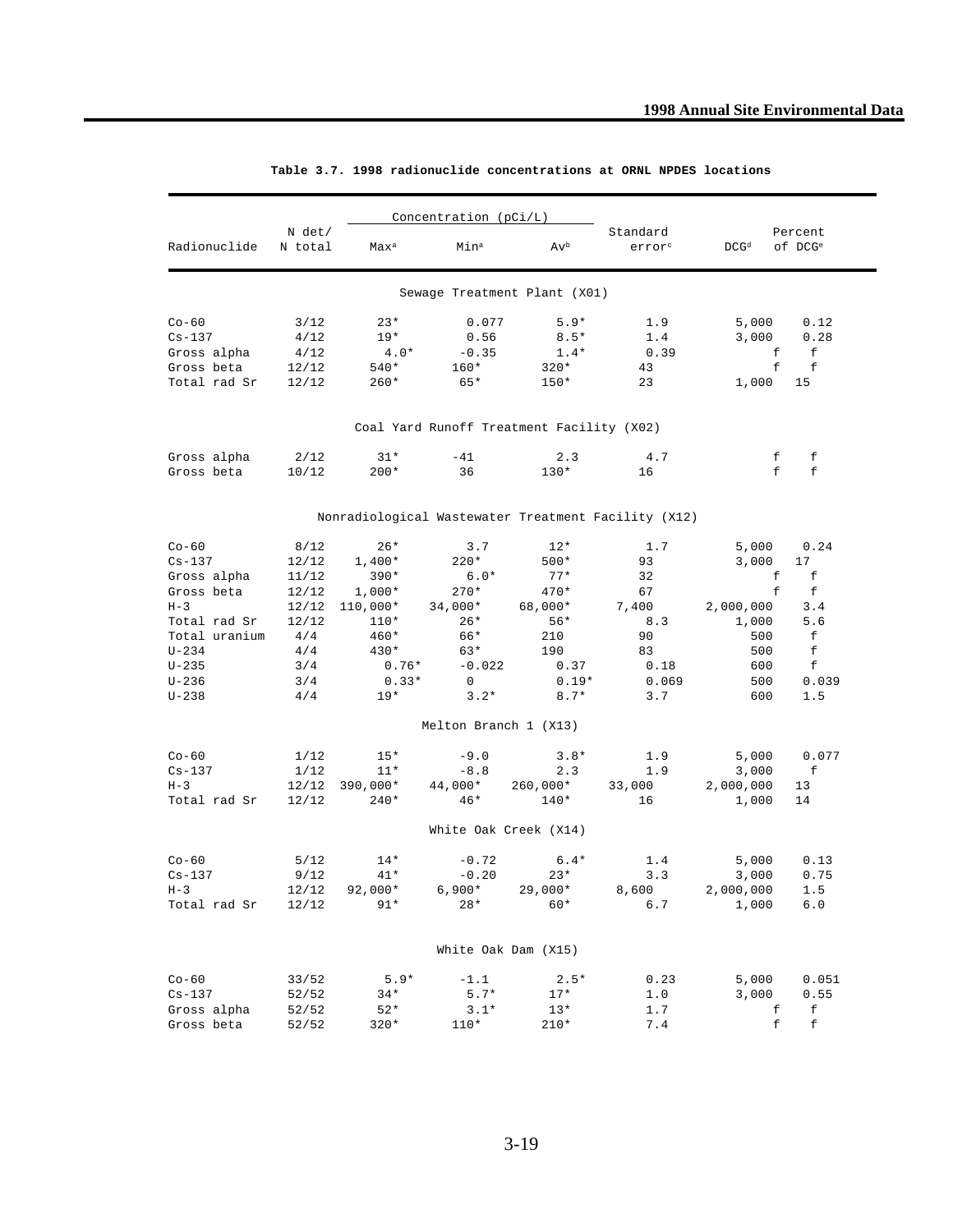|               |                     |                  | Concentration $(pCi/L)$ |                 |                                |                  |                                |
|---------------|---------------------|------------------|-------------------------|-----------------|--------------------------------|------------------|--------------------------------|
| Radionuclide  | $N$ det/<br>N total | Max <sup>a</sup> | Min <sup>a</sup>        | Av <sup>b</sup> | Standard<br>error <sup>c</sup> | DCG <sup>d</sup> | Percent<br>of DCG <sup>e</sup> |
| $H-3$         | 12/12               | 100,000*         | $15.000*$               | $54.000*$       | 9,300                          | 2,000,000        | 2.7                            |
| Total rad Sr  | 12/12               | $130*$           | $60*$                   | $92*$           | 7.0                            | 1,000            | 9.2                            |
| Total uranium | 6/6                 | $48*$            | $20*$                   | $32*$           | 4.2                            | 500              | 6.3                            |
| $U - 234$     | 6/6                 | $45*$            | $19*$                   | $30*$           | 4.0                            | 500              | 6.0                            |
| $U - 235$     | 3/6                 | $0.13*$          | 0.031                   | $0.079*$        | 0.016                          | 600              | 0.013                          |
| $U - 236$     | 0/6                 | 0.050            | 0.017                   | $0.031*$        | 0.0050                         | 500              | 0.0061                         |
| $U - 238$     | 6/6                 | $2.5*$           | $1.1*$                  | $1.6*$          | 0.22                           | 600              | 0.27                           |

**Table 3.7 (continued)**

aIndividual radionuclide concentrations significantly greater than zero are identified by an

 $b$ Average radionuclide concentrations significantly greater than zero are identified by an  $*$ . <sup>c</sup>Standard error of the mean.

dDerived concentration guide for ingestion of water. From DOE Order 5400.5.

<sup>e</sup>Average concentration as a percentage of the derived concentration guide (DCG), calculated only when a DCG exists and the average concentration is significantly greater than zero.

fNot applicable.

\*.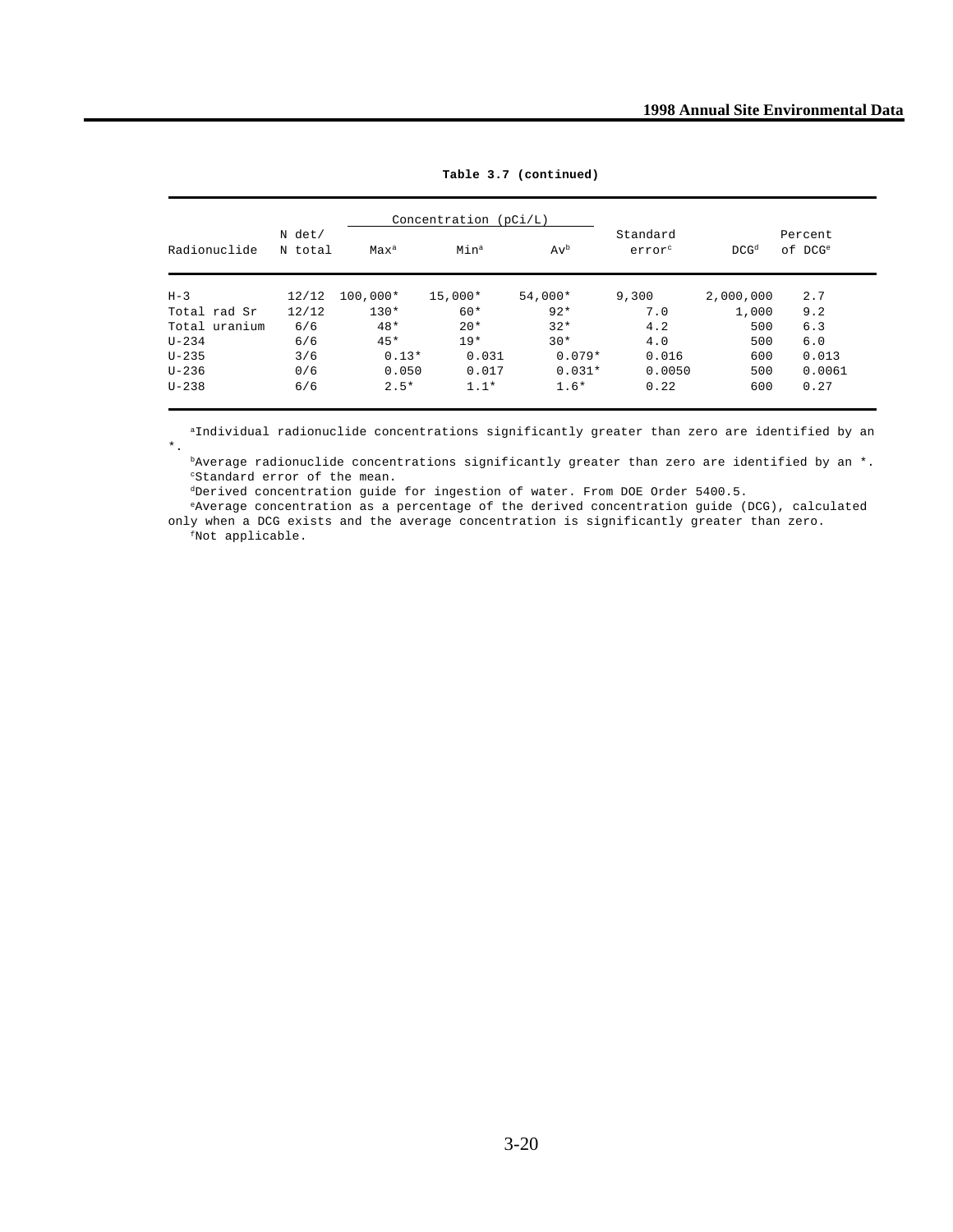| N det/<br>Standard<br>Percent<br>Radionuclide<br>N total<br>$Av^b$<br>error <sup>c</sup><br>DCG <sup>d</sup><br>of DCG <sup>e</sup><br>Max <sup>a</sup><br>Minª<br>Melton Hill Dam<br>$-1.7$<br>$Co-60$<br>5/12<br>$26*$<br>$8.0*$<br>2.5<br>5,000<br>0.16<br>$Cs - 137$<br>2/12<br>$20*$<br>$-6.4$<br>$4.3*$<br>2.0<br>3,000<br>0.14<br>$-0.83$<br>Gross alpha<br>4/12<br>$3.0*$<br>$1.2*$<br>0.34<br>f<br>f<br>f<br>Gross beta<br>4/12<br>$6.9*$<br>$-3.7$<br>$2.7*$<br>0.81<br>f<br>White Oak Creek Headwaters<br>$-0.10$<br>$8.8*$<br>2.2<br>5,000<br>$Co-60$<br>4/12<br>$22*$<br>0.18<br>$Cs - 137$<br>1/12<br>$-7.2$<br>3.3<br>1.9<br>3,000<br>f<br>18<br>f<br>Gross alpha<br>6/12<br>$3.3*$<br>$-0.49$<br>$1.2*$<br>0.33<br>f<br>$7.9*$<br>0.73<br>f<br>f<br>Gross beta<br>3/12<br>$-0.87$<br>$2.4*$<br>7500 Road Bridge<br>2.5<br>$Co-60$<br>6/12<br>$25*$<br>$-0.43$<br>$9.7*$<br>5,000<br>0.19<br>5.0<br>3.8<br>$Cs-137$<br>9/12<br>48*<br>$28*$<br>3,000<br>0.95<br>1,500<br>$H-3$<br>12/12<br>17,000*<br>1,800*<br>$8,100*$<br>2,000,000<br>0.40<br>12/12<br>$32*$<br>$18*$<br>$27*$<br>1.1<br>1,000<br>2.7<br>Total rad Sr<br>First Creek<br>$19*$<br>$-8.6$<br>2.5<br>5,000<br>$Co-60$<br>3/12<br>$5.0*$<br>0.099<br>$Cs - 137$<br>$-3.5$<br>1.3<br>3,000<br>0/12<br>11<br>$4.4*$<br>0.15<br>Total rad Sr<br>12/12<br>$470*$<br>$15*$<br>$140*$<br>1,000<br>39<br>14<br>Fifth Creek<br>$Co-60$<br>$21*$<br>$-3.7$<br>$7.8*$<br>2.0<br>5,000<br>0.16<br>5/12<br>$-9.9$<br>2.8<br>3,000<br>f<br>$Cs - 137$<br>2/12<br>$18*$<br>2.9<br>$20*$<br>$11*$<br>1,000<br>1.6<br>Total rad Sr<br>12/12<br>$16*$<br>0.87<br>Northwest Tributary<br>$Co-60$<br>4/12<br>$23*$<br>$-11$<br>$7.0*$<br>3.0<br>5,000<br>0.14<br>$-7.6$<br>f<br>$Cs - 137$<br>3/12<br>$21*$<br>3.4<br>2.6<br>3,000<br>12/12<br>$48*$<br>$2.8*$<br>$28*$<br>2.8<br>Total rad Sr<br>5.4<br>1,000 |  | Concentration (pCi/L) |  |  |  |
|---------------------------------------------------------------------------------------------------------------------------------------------------------------------------------------------------------------------------------------------------------------------------------------------------------------------------------------------------------------------------------------------------------------------------------------------------------------------------------------------------------------------------------------------------------------------------------------------------------------------------------------------------------------------------------------------------------------------------------------------------------------------------------------------------------------------------------------------------------------------------------------------------------------------------------------------------------------------------------------------------------------------------------------------------------------------------------------------------------------------------------------------------------------------------------------------------------------------------------------------------------------------------------------------------------------------------------------------------------------------------------------------------------------------------------------------------------------------------------------------------------------------------------------------------------------------------------------------------------------------------------------------------------------------------------------------------------------------------------------------------------------------------------------------------------------------------------------------------------------------------|--|-----------------------|--|--|--|
|                                                                                                                                                                                                                                                                                                                                                                                                                                                                                                                                                                                                                                                                                                                                                                                                                                                                                                                                                                                                                                                                                                                                                                                                                                                                                                                                                                                                                                                                                                                                                                                                                                                                                                                                                                                                                                                                           |  |                       |  |  |  |
|                                                                                                                                                                                                                                                                                                                                                                                                                                                                                                                                                                                                                                                                                                                                                                                                                                                                                                                                                                                                                                                                                                                                                                                                                                                                                                                                                                                                                                                                                                                                                                                                                                                                                                                                                                                                                                                                           |  |                       |  |  |  |
|                                                                                                                                                                                                                                                                                                                                                                                                                                                                                                                                                                                                                                                                                                                                                                                                                                                                                                                                                                                                                                                                                                                                                                                                                                                                                                                                                                                                                                                                                                                                                                                                                                                                                                                                                                                                                                                                           |  |                       |  |  |  |
|                                                                                                                                                                                                                                                                                                                                                                                                                                                                                                                                                                                                                                                                                                                                                                                                                                                                                                                                                                                                                                                                                                                                                                                                                                                                                                                                                                                                                                                                                                                                                                                                                                                                                                                                                                                                                                                                           |  |                       |  |  |  |
|                                                                                                                                                                                                                                                                                                                                                                                                                                                                                                                                                                                                                                                                                                                                                                                                                                                                                                                                                                                                                                                                                                                                                                                                                                                                                                                                                                                                                                                                                                                                                                                                                                                                                                                                                                                                                                                                           |  |                       |  |  |  |
|                                                                                                                                                                                                                                                                                                                                                                                                                                                                                                                                                                                                                                                                                                                                                                                                                                                                                                                                                                                                                                                                                                                                                                                                                                                                                                                                                                                                                                                                                                                                                                                                                                                                                                                                                                                                                                                                           |  |                       |  |  |  |
|                                                                                                                                                                                                                                                                                                                                                                                                                                                                                                                                                                                                                                                                                                                                                                                                                                                                                                                                                                                                                                                                                                                                                                                                                                                                                                                                                                                                                                                                                                                                                                                                                                                                                                                                                                                                                                                                           |  |                       |  |  |  |
|                                                                                                                                                                                                                                                                                                                                                                                                                                                                                                                                                                                                                                                                                                                                                                                                                                                                                                                                                                                                                                                                                                                                                                                                                                                                                                                                                                                                                                                                                                                                                                                                                                                                                                                                                                                                                                                                           |  |                       |  |  |  |
|                                                                                                                                                                                                                                                                                                                                                                                                                                                                                                                                                                                                                                                                                                                                                                                                                                                                                                                                                                                                                                                                                                                                                                                                                                                                                                                                                                                                                                                                                                                                                                                                                                                                                                                                                                                                                                                                           |  |                       |  |  |  |
|                                                                                                                                                                                                                                                                                                                                                                                                                                                                                                                                                                                                                                                                                                                                                                                                                                                                                                                                                                                                                                                                                                                                                                                                                                                                                                                                                                                                                                                                                                                                                                                                                                                                                                                                                                                                                                                                           |  |                       |  |  |  |
|                                                                                                                                                                                                                                                                                                                                                                                                                                                                                                                                                                                                                                                                                                                                                                                                                                                                                                                                                                                                                                                                                                                                                                                                                                                                                                                                                                                                                                                                                                                                                                                                                                                                                                                                                                                                                                                                           |  |                       |  |  |  |
|                                                                                                                                                                                                                                                                                                                                                                                                                                                                                                                                                                                                                                                                                                                                                                                                                                                                                                                                                                                                                                                                                                                                                                                                                                                                                                                                                                                                                                                                                                                                                                                                                                                                                                                                                                                                                                                                           |  |                       |  |  |  |
|                                                                                                                                                                                                                                                                                                                                                                                                                                                                                                                                                                                                                                                                                                                                                                                                                                                                                                                                                                                                                                                                                                                                                                                                                                                                                                                                                                                                                                                                                                                                                                                                                                                                                                                                                                                                                                                                           |  |                       |  |  |  |
|                                                                                                                                                                                                                                                                                                                                                                                                                                                                                                                                                                                                                                                                                                                                                                                                                                                                                                                                                                                                                                                                                                                                                                                                                                                                                                                                                                                                                                                                                                                                                                                                                                                                                                                                                                                                                                                                           |  |                       |  |  |  |
|                                                                                                                                                                                                                                                                                                                                                                                                                                                                                                                                                                                                                                                                                                                                                                                                                                                                                                                                                                                                                                                                                                                                                                                                                                                                                                                                                                                                                                                                                                                                                                                                                                                                                                                                                                                                                                                                           |  |                       |  |  |  |
|                                                                                                                                                                                                                                                                                                                                                                                                                                                                                                                                                                                                                                                                                                                                                                                                                                                                                                                                                                                                                                                                                                                                                                                                                                                                                                                                                                                                                                                                                                                                                                                                                                                                                                                                                                                                                                                                           |  |                       |  |  |  |
|                                                                                                                                                                                                                                                                                                                                                                                                                                                                                                                                                                                                                                                                                                                                                                                                                                                                                                                                                                                                                                                                                                                                                                                                                                                                                                                                                                                                                                                                                                                                                                                                                                                                                                                                                                                                                                                                           |  |                       |  |  |  |
|                                                                                                                                                                                                                                                                                                                                                                                                                                                                                                                                                                                                                                                                                                                                                                                                                                                                                                                                                                                                                                                                                                                                                                                                                                                                                                                                                                                                                                                                                                                                                                                                                                                                                                                                                                                                                                                                           |  |                       |  |  |  |
|                                                                                                                                                                                                                                                                                                                                                                                                                                                                                                                                                                                                                                                                                                                                                                                                                                                                                                                                                                                                                                                                                                                                                                                                                                                                                                                                                                                                                                                                                                                                                                                                                                                                                                                                                                                                                                                                           |  |                       |  |  |  |
|                                                                                                                                                                                                                                                                                                                                                                                                                                                                                                                                                                                                                                                                                                                                                                                                                                                                                                                                                                                                                                                                                                                                                                                                                                                                                                                                                                                                                                                                                                                                                                                                                                                                                                                                                                                                                                                                           |  |                       |  |  |  |
|                                                                                                                                                                                                                                                                                                                                                                                                                                                                                                                                                                                                                                                                                                                                                                                                                                                                                                                                                                                                                                                                                                                                                                                                                                                                                                                                                                                                                                                                                                                                                                                                                                                                                                                                                                                                                                                                           |  |                       |  |  |  |
|                                                                                                                                                                                                                                                                                                                                                                                                                                                                                                                                                                                                                                                                                                                                                                                                                                                                                                                                                                                                                                                                                                                                                                                                                                                                                                                                                                                                                                                                                                                                                                                                                                                                                                                                                                                                                                                                           |  |                       |  |  |  |
|                                                                                                                                                                                                                                                                                                                                                                                                                                                                                                                                                                                                                                                                                                                                                                                                                                                                                                                                                                                                                                                                                                                                                                                                                                                                                                                                                                                                                                                                                                                                                                                                                                                                                                                                                                                                                                                                           |  |                       |  |  |  |
|                                                                                                                                                                                                                                                                                                                                                                                                                                                                                                                                                                                                                                                                                                                                                                                                                                                                                                                                                                                                                                                                                                                                                                                                                                                                                                                                                                                                                                                                                                                                                                                                                                                                                                                                                                                                                                                                           |  |                       |  |  |  |
|                                                                                                                                                                                                                                                                                                                                                                                                                                                                                                                                                                                                                                                                                                                                                                                                                                                                                                                                                                                                                                                                                                                                                                                                                                                                                                                                                                                                                                                                                                                                                                                                                                                                                                                                                                                                                                                                           |  |                       |  |  |  |
|                                                                                                                                                                                                                                                                                                                                                                                                                                                                                                                                                                                                                                                                                                                                                                                                                                                                                                                                                                                                                                                                                                                                                                                                                                                                                                                                                                                                                                                                                                                                                                                                                                                                                                                                                                                                                                                                           |  |                       |  |  |  |
|                                                                                                                                                                                                                                                                                                                                                                                                                                                                                                                                                                                                                                                                                                                                                                                                                                                                                                                                                                                                                                                                                                                                                                                                                                                                                                                                                                                                                                                                                                                                                                                                                                                                                                                                                                                                                                                                           |  |                       |  |  |  |
|                                                                                                                                                                                                                                                                                                                                                                                                                                                                                                                                                                                                                                                                                                                                                                                                                                                                                                                                                                                                                                                                                                                                                                                                                                                                                                                                                                                                                                                                                                                                                                                                                                                                                                                                                                                                                                                                           |  |                       |  |  |  |
|                                                                                                                                                                                                                                                                                                                                                                                                                                                                                                                                                                                                                                                                                                                                                                                                                                                                                                                                                                                                                                                                                                                                                                                                                                                                                                                                                                                                                                                                                                                                                                                                                                                                                                                                                                                                                                                                           |  |                       |  |  |  |

**Table 3.8. 1998 radionuclide concentrations in surface waters around ORNL**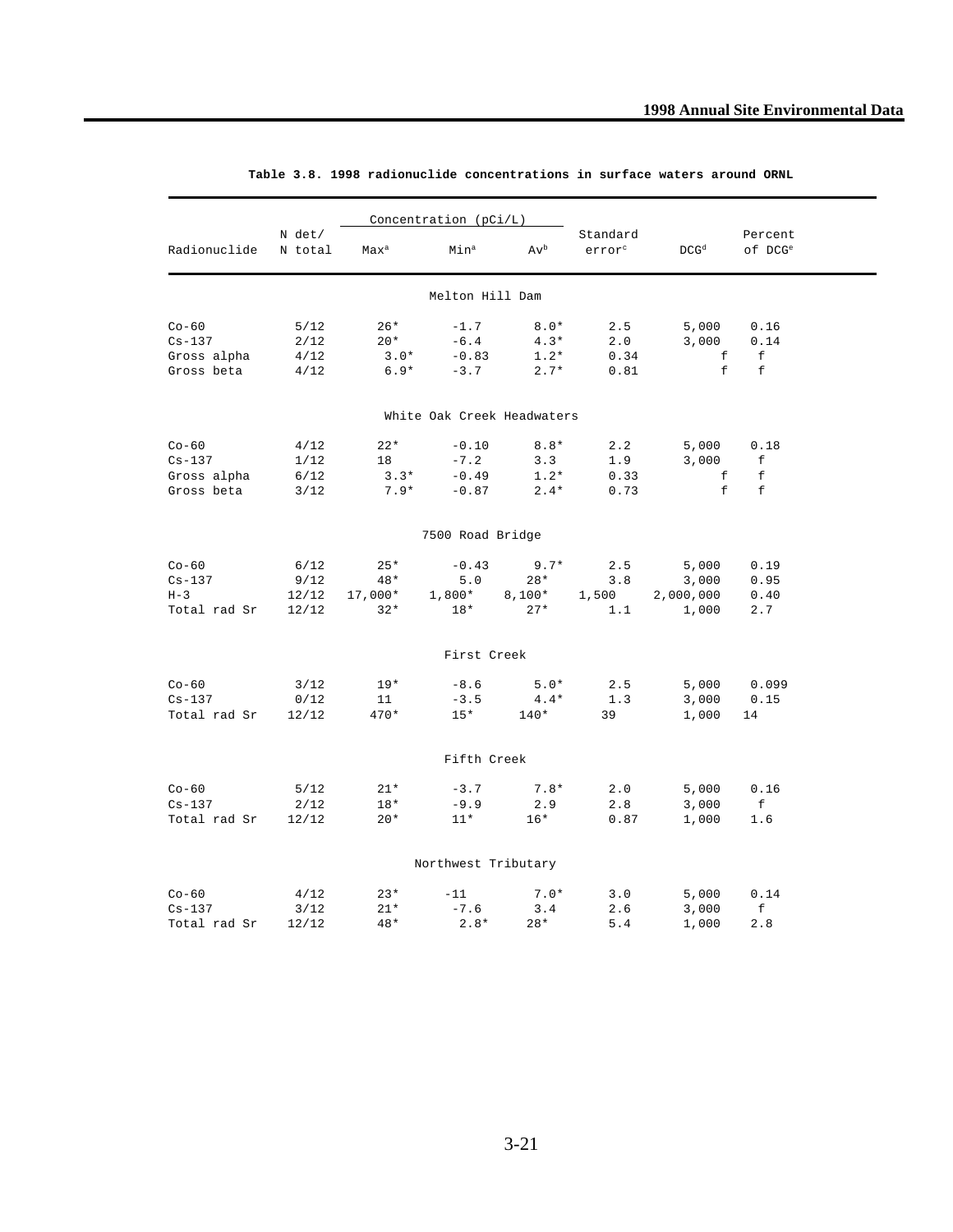|              |                   |                  | Concentration $(pCi/L)$ |        |                                |                  |                                |
|--------------|-------------------|------------------|-------------------------|--------|--------------------------------|------------------|--------------------------------|
| Radionuclide | N det/<br>N total | Max <sup>a</sup> | Min <sup>a</sup>        | $Av^b$ | Standard<br>error <sup>c</sup> | DCG <sup>d</sup> | Percent<br>of DCG <sup>e</sup> |
|              |                   |                  | Raccoon Creek           |        |                                |                  |                                |
| $Co-60$      | 2/12              | $28*$            | $-7.8$                  | $6.5*$ | 3.1                            | 5,000            | 0.13                           |
| $Cs - 137$   | 3/12              | $29*$            | $-1.4$                  | $11*$  | 2.4                            | 3,000            | 0.36                           |
| Total rad Sr | 11/12             | $49*$            | 0.25                    | $18*$  | 5.4                            | 1,000            | 1.8                            |

**Table 3.8 (continued)**

aIndividual radionuclide concentrations significantly greater than zero are identified by an \*.

 $b$ Average radionuclide concentrations significantly greater than zero are identified by an  $\star$ . <sup>c</sup>Standard error of the mean.

dDerived concentration guide for ingestion of water. From DOE Order 5400.5.

<sup>e</sup>Average concentration as a percentage of the derived concentration guide (DCG), calculated only when a DCG exists and the average concentration is significantly greater than zero.

fNot applicable.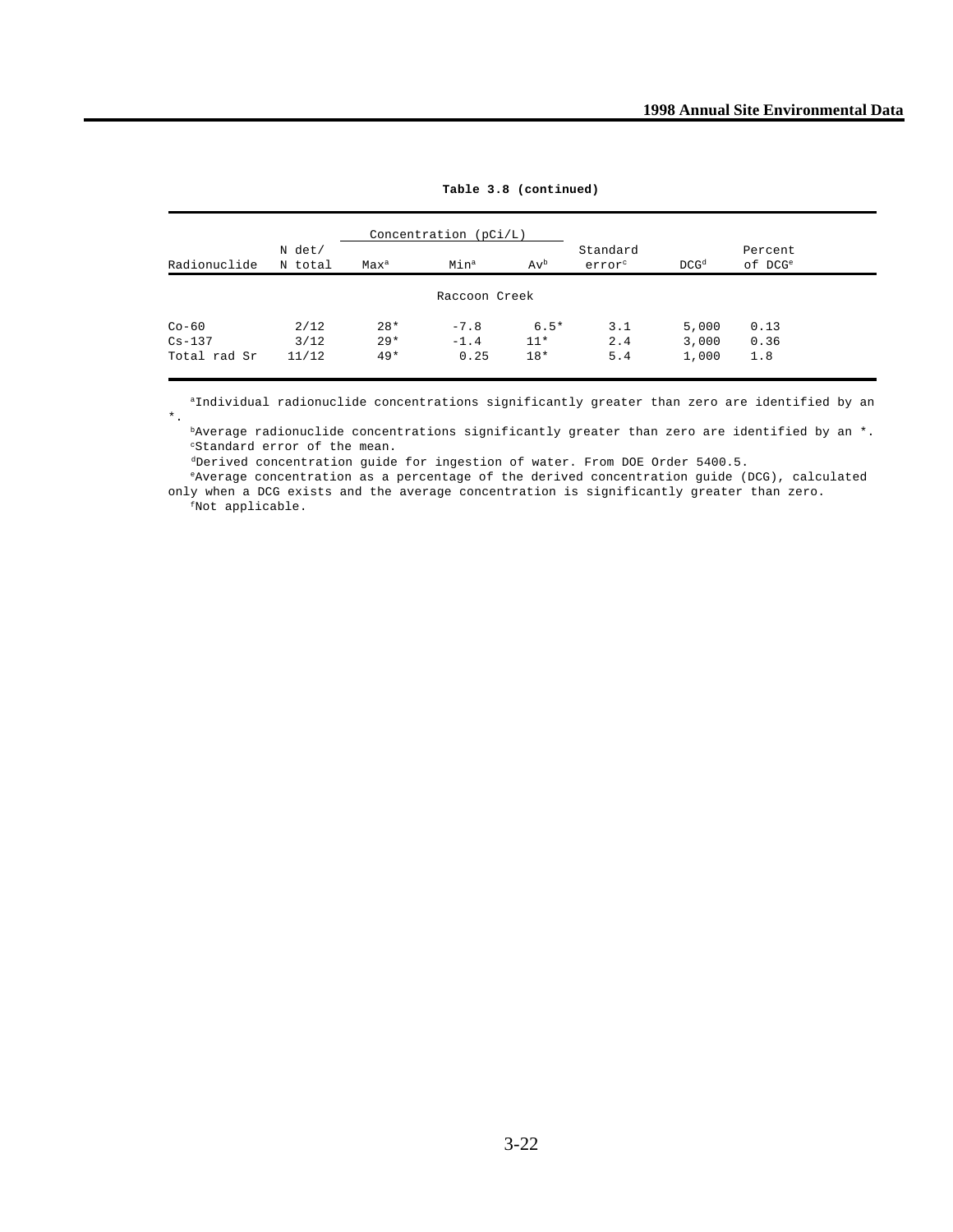|                              |                   |                    | Concentration              |                      |                                | Percent                     |                                |
|------------------------------|-------------------|--------------------|----------------------------|----------------------|--------------------------------|-----------------------------|--------------------------------|
| Parameter                    | N det/<br>N total | Max <sup>a</sup>   | Mi n <sup>a</sup>          | $Av^b$               | Standard<br>error <sup>c</sup> | Ref.<br>Val ue <sup>d</sup> | of Ref.<br>Val ue <sup>e</sup> |
|                              |                   |                    | Mel ton Hill Dam           |                      |                                |                             |                                |
| Anions $(mg/L)$              |                   |                    |                            |                      |                                |                             |                                |
| Sulfate, as $SO_4$           | 12/12             | 23                 | 17                         | 20                   | 0.67                           | f                           | $\mathsf{f}$                   |
| Field Measurements           |                   |                    |                            |                      |                                |                             |                                |
| Conductivity (mS/cm)         | 12/12             | 0.36               | 0.13                       | 0.22                 | 0.016                          | f                           | $\mathsf f$                    |
| Dissolved oxygen (mg/L)      | 12/12             | 12                 | 6.1                        | 8.1                  | 0.50                           | f                           | f                              |
| pH (SU)                      | 12/12             | 8.3                | 7.2                        | 7.8                  | 0.075                          | f                           | f                              |
| Temperature (°C)             | 12/12             | 22                 | 8.6                        | 16                   | 1.4                            | f                           | $\mathsf f$                    |
| Turbi di ty (NTU)            | 12/12             | 46                 | 2.0                        | 14                   | 3.3                            | f                           | f                              |
| Metals (mg/L)                |                   |                    |                            |                      |                                |                             |                                |
| Antimony, total              | 9/12              | 0.00080            | < 0.00010                  | $-0.00045$           | 0.000076                       | 0.006                       | 7.5                            |
| Arsenic, total               | 3/12              | 0.0015             | < 0.0010                   | $-0.0011$            | 0.000047                       | 0.05                        | 2.2                            |
| Cadmium, total               | 0/12              | < 0.00010          | < 0.00010                  | $-0.00010$           | 0                              | 0.005                       | f                              |
| Chromium, total              | 7/12              | 0.0013             | < 0.00050                  | $-0.00064$           | 0.000073                       | 0.1                         | 0.64                           |
| Copper, total                | 11/12             | 0.0035             | < 0.0010                   | $-0.0021$            | 0.00018                        | f                           | f                              |
| Iron, total                  | 1/12              | 0.25               | < 0.25                     | $-0.25$              | 0                              | $\mathsf f$                 | f                              |
| Lead, total                  | 10/12             | 0.0010             | < 0.00010                  | $-0.00030$           | 0.000077                       | 0.005                       | 6. 0                           |
| Nickel, total                | 5/12              | 0.0021             | < 0.0010                   | $-0.0011$            | 0.000092                       | 0.1                         | 1.1                            |
| Selenium, total              | 0/12              | $<$ 0. 0020        | < 0.0020                   | $-0.0020$            | 0                              | 0.05                        | f                              |
| Silver, total<br>Zinc, total | 0/12<br>12/12     | < 0.00010<br>0.011 | < 0.00010<br>0.0048        | $-0.00010$<br>0.0072 | 0<br>0.00049                   | f<br>f                      | f<br>f                         |
| Others $(mg/L)$              |                   |                    |                            |                      |                                |                             |                                |
| Oil and grease               | 0/12              | &5.0               | < 5.4                      | $-5.6$               | 0.042                          | f                           | f                              |
|                              |                   |                    |                            |                      |                                |                             |                                |
| Physical (mg/L)              |                   |                    |                            |                      |                                |                             |                                |
| Total suspended solids       | 7/12              | 10                 | <1.0                       | $-2.4$               | 0.74                           | f                           | f                              |
|                              |                   |                    | White Oak Creek Headwaters |                      |                                |                             |                                |
| Anions (mg/L)                |                   |                    |                            |                      |                                |                             |                                |
| Sulfate, as $SO_4$           | 12/12             | 4.6                | 1.7                        | 2.7                  | 0.26                           | f                           | f                              |
| Field Measurements           |                   |                    |                            |                      |                                |                             |                                |
| Conductivity (mS/cm)         | 12/12             | 0.26               | 0.033                      | 0.18                 | 0.021                          | f                           | f                              |
| Dissolved oxygen (mg/L)      | 12/12             | 9.7                | 7.9                        | 8.8                  | 0.14                           | $\mathsf f$                 | $\mathsf f$                    |
| pH (SU)                      | 12/12             | 8.2                | 7.0                        | 7.7                  | 0.091                          | $\mathsf f$                 | f                              |
| Temperature (°C)             | 12/12             | 18                 | 8.3                        | 14                   | 0.89                           | f                           | $\mathsf f$                    |
| Turbi di ty (NTU)            | 12/12             | 210                | 0                          | 40                   | 19                             | f                           | f                              |
| Metals (mg/L)                |                   |                    |                            |                      |                                |                             |                                |
| Antimony, total              | 7/12              | 0.00080            | < 0.00010                  | $-0.00036$           | 0.000067                       | f                           | f                              |
| Arsenic, total               | 0/12              | $<$ 0.0010         | < 0.0010                   | $-0.0010$            | 0                              | f                           | f                              |
| Cadmium, total               | 2/12              | 0.0016             | < 0.00010                  | $-0.00023$           | 0.00013                        | 0.0039                      | 5.8                            |
| Chromium, total              | 6/12              | 0.0026             | < 0.00050                  | $-0.00094$           | 0.00019                        | f                           | f                              |
| Copper, total                | 4/12              | 0.12               | $<$ 0.0010                 | $-0.011$             | 0.0097                         | 0.0177                      | 62                             |
| Iron, total                  | 8/12              | 1.7                | < 0.25                     | $-0.55$              | 0.13                           | f                           | f                              |

|  | Table 3.9. 1998 analyses for ORNL reference surface waters |  |  |  |  |  |  |  |
|--|------------------------------------------------------------|--|--|--|--|--|--|--|
|--|------------------------------------------------------------|--|--|--|--|--|--|--|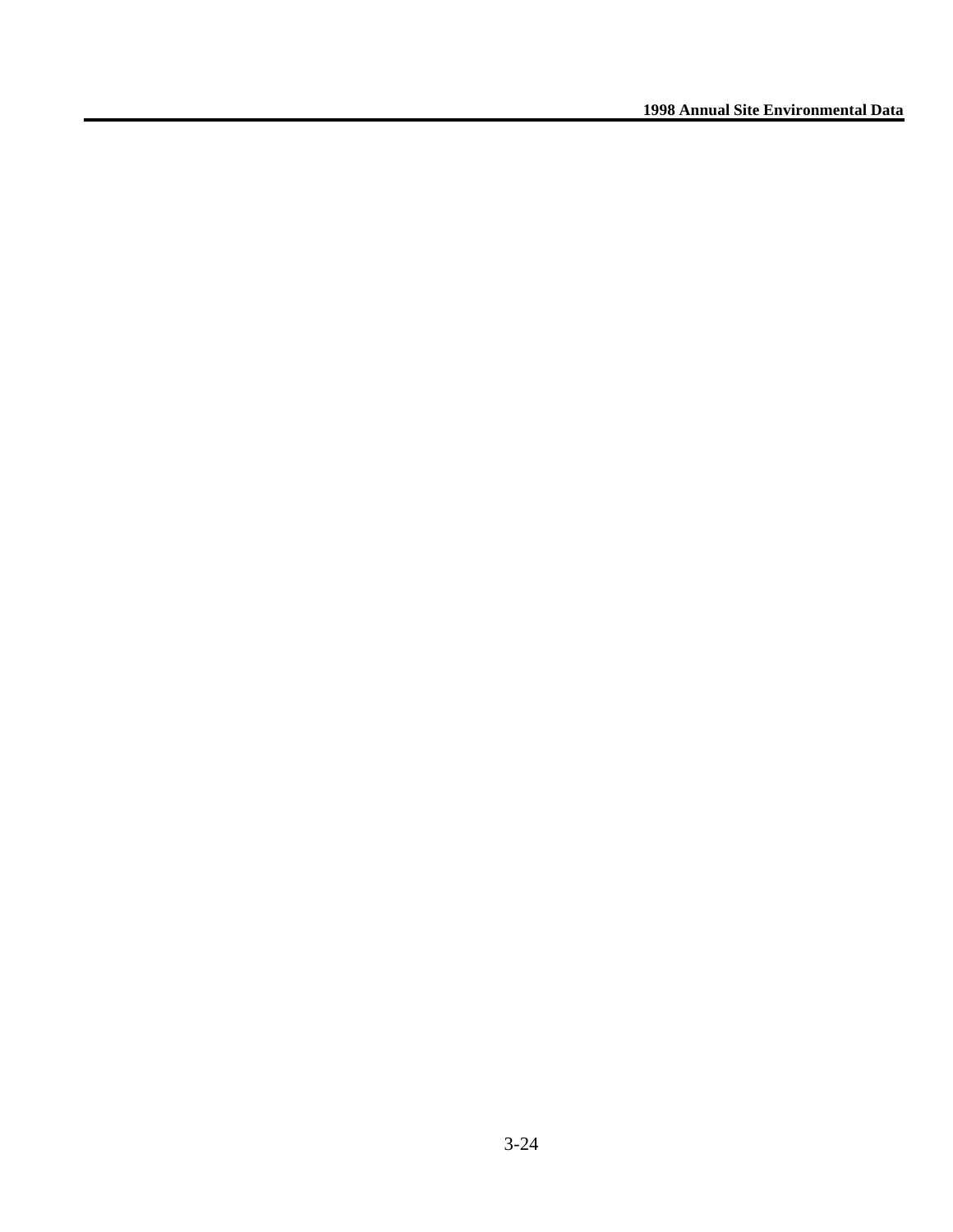|                                     |                                       |           | Concentration       |          |                                |                             | Percent                        |
|-------------------------------------|---------------------------------------|-----------|---------------------|----------|--------------------------------|-----------------------------|--------------------------------|
| Parameter                           | N det/<br>Max <sup>a</sup><br>N total |           | $Mi$ n <sup>a</sup> | $Av^b$   | Standard<br>error <sup>c</sup> | Ref.<br>Val ue <sup>d</sup> | of Ref.<br>Val ue <sup>e</sup> |
| Lead, total                         | 11/12                                 | 0.0038    | < 0.00010           | ~0.0011  | 0.00032                        | 0.0817                      | 1.4                            |
| Nickel, total                       | 2/12                                  | 0.0040    | < 0.0010            | ~0.0014  | 0.00027                        | 1.418                       | 0.096                          |
| Selenium, total                     | 0/12                                  | < 0.0020  | < 0.0020            | ~0.0020  | $\Omega$                       | 0.02                        | f                              |
| Silver, total                       | 0/12                                  | < 0.00010 | < 0.00010           | ~0.00010 | $\Omega$                       | 0.0041                      | f                              |
| Zinc, total                         | 12/12                                 | 0.069     | 0.0063              | 0.016    | 0.0051                         | 0.117                       | 13                             |
| Others $(mq/L)$                     |                                       |           |                     |          |                                |                             |                                |
| Oil and grease<br>Physical $(mq/L)$ | 0/12                                  | < 6.0     | < 5.4               | ~5.6     | 0.048                          | f                           | f                              |
| Total suspended solids              | 11/12                                 | 130       | <1.0                | ~1.38    | 11                             | f                           | f                              |

Table 3.9 (continued)

aPrefix "<" indicates the value of a parameter (excluding organics) was not quantifiable at the analytical detection limit.

 $bA$  tilde ( $\sim$ ) indicates that estimated values and/or detection limits were used in the calculation.

<sup>c</sup>Standard error of the mean.

dTennessee General Water Quality Criteria for Domestic Water Supply is used as a reference value for Melton Hill Dam; Tennessee General Water Quality Criteria for Fish and Aquatic Life is used as a reference value for White Oak Creek headwaters.

<sup>e</sup>Average concentration as a percentage of the reference value, calculated when a reference exists, the parameter is a contaminant, and the parameter is detected.

fNot applicable.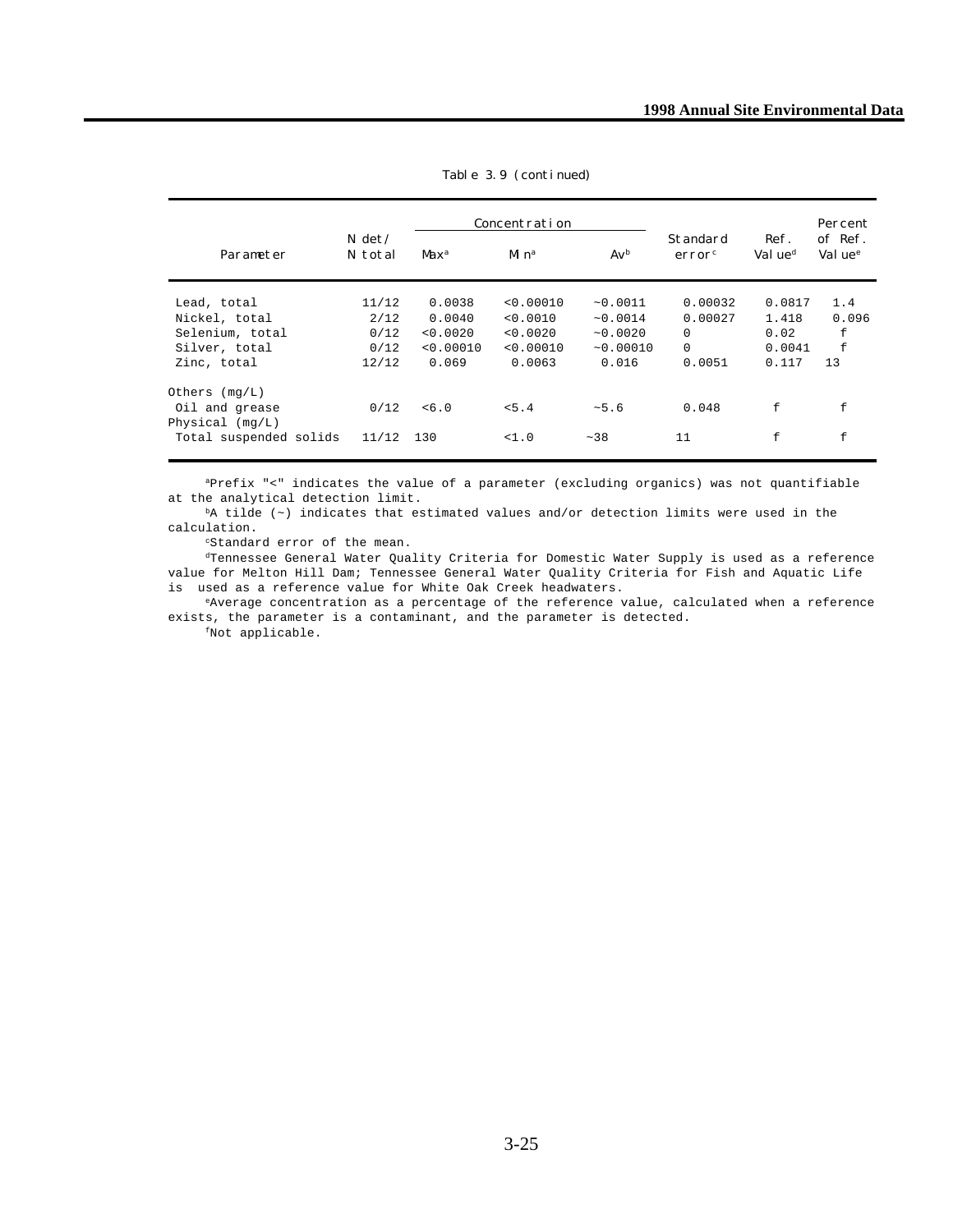|              |                   |                  | Concentration $(pCi/L)$    |        |                                |                  |                                |  |
|--------------|-------------------|------------------|----------------------------|--------|--------------------------------|------------------|--------------------------------|--|
| Radionuclide | N det/<br>N total | Max <sup>a</sup> | Min <sup>a</sup>           | $Av^b$ | Standard<br>error <sup>c</sup> | DCG <sup>d</sup> | Percent<br>of DCG <sup>e</sup> |  |
|              |                   |                  | Melton Hill Dam            |        |                                |                  |                                |  |
| $Co-60$      | 5/12              | $26*$            | $-1.7$                     | $8.0*$ | 2.5                            | 5,000 0.16       |                                |  |
| $Cs - 137$   | 2/12              | $20*$            | $-6.4$                     | $4.3*$ | 2.0                            | 3,000            | 0.14                           |  |
| Gross alpha  | 4/12              | $3.0*$           | $-0.83$                    | $1.2*$ | 0.34                           | f                | f                              |  |
| Gross beta   | 4/12              | $6.9*$           | $-3.7$                     | $2.7*$ | 0.81                           | f                | $\mathbf f$                    |  |
|              |                   |                  | White Oak Creek Headwaters |        |                                |                  |                                |  |
| $Co-60$      | 4/12              | $22*$            | $-0.10$                    | $8.8*$ | 2.2                            | 5,000            | 0.18                           |  |
| $Cs - 137$   | 1/12              | 18               | $-7.2$                     | 3.3    | 1.9                            | 3,000            | f                              |  |
| Gross alpha  | 6/12              | $3.3*$           | $-0.49$                    | $1.2*$ | 0.33                           | f                | $\mathbf f$                    |  |
| Gross beta   | 3/12              | $7.9*$           | $-0.87$                    | $2.4*$ | 0.73                           | f                | $\mathbf f$                    |  |

## **Table 3.10. 1998 radionuclide concentrations for ORNL reference surface waters**

aIndividual radionuclide concentrations significantly greater than zero are identified by an \*.

 $b$ Average radionuclide concentrations significantly greater than zero are identified by an  $*$ . <sup>c</sup>Standard error of the mean.

dDerived concentration guide for ingestion of water. From DOE Order 5400.5.

<sup>e</sup>Average concentration as a percentage of the derived concentration guide (DCG), calculated only when a DCG exists and the average concentration is significantly greater than zero.

fNot applicable.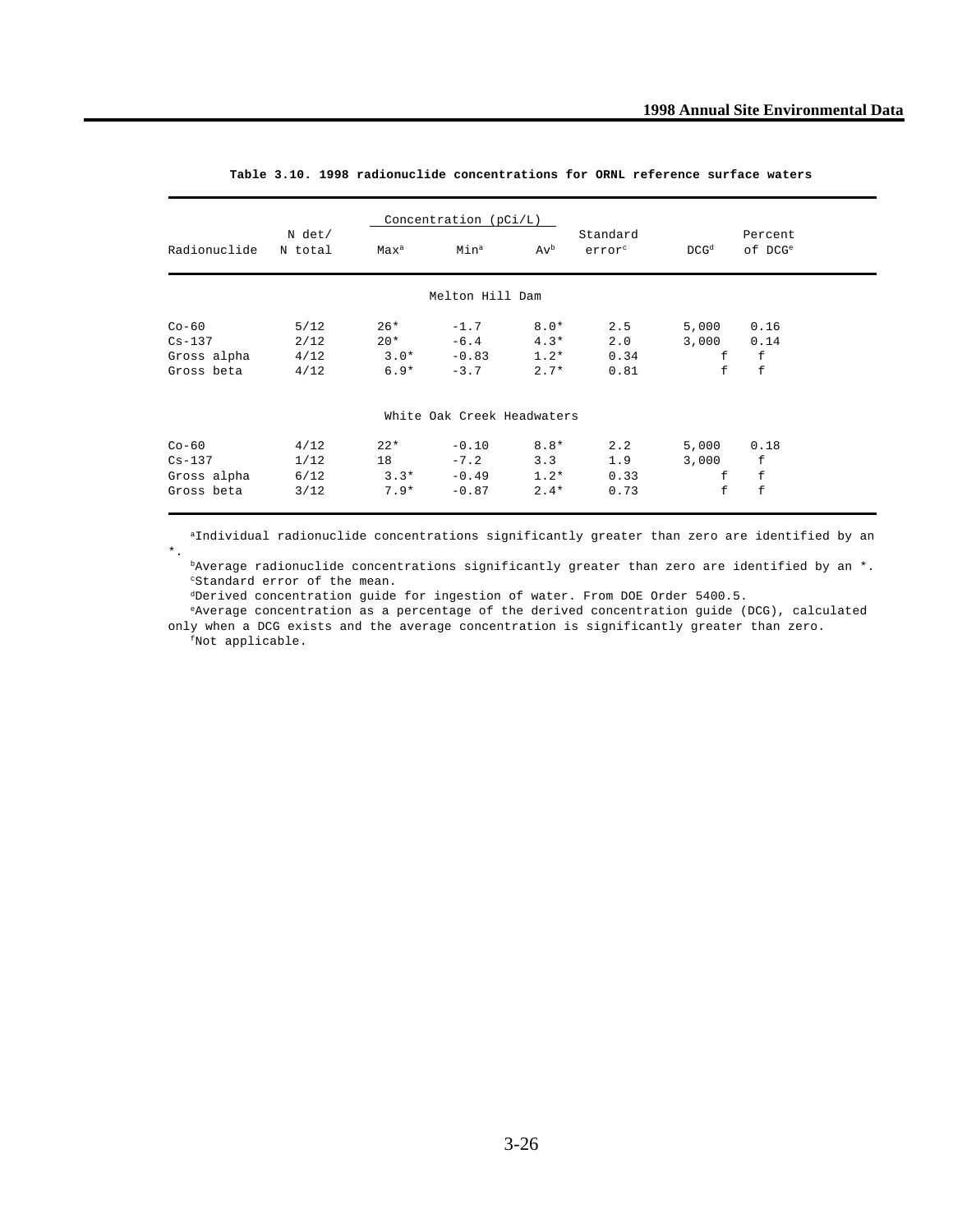|               |                   |                  | Concentration $(pCi/L)$ |          |                                |                           |                                |
|---------------|-------------------|------------------|-------------------------|----------|--------------------------------|---------------------------|--------------------------------|
| Radionuclide  | N det/<br>N total | Max <sup>a</sup> | Min <sup>a</sup>        | $Av^b$   | Standard<br>error <sup>c</sup> | $\mathtt{DWS}^\mathtt{d}$ | Percent<br>of DWS <sup>e</sup> |
|               |                   |                  | Gallaher                |          |                                |                           |                                |
| $Co-60$       | 0/4               | 1.7              | $-2.1$                  | 0.17     | 0.84                           | 200                       | f                              |
| $Cs - 137$    | 1/4               | $1.7*$           | $-0.80$                 | 0.85     | 0.56                           | 120                       | $\mathbf f$                    |
| Gross alpha   | 2/4               | $2.0*$           | $\mathbf 0$             | 0.89     | 0.45                           | 15                        | $\mathbf f$                    |
| Gross beta    | 0/4               | 2.9              | 0.25                    | $1.8*$   | 0.61                           | 50                        | 3.5                            |
| $H-3$         | 2/4               | $430*$           | 270                     | $340*$   | 36                             | 20,000                    | 1.7                            |
| $Pu-238$      | 0/4               | 0.10             | $-0.027$                | 0.024    | 0.027                          | 1.6                       | $\mathbf f$                    |
| Pu-239/240    | 0/4               | 0.029            | $-0.014$                | 0.018    | 0.011                          | 1.2                       | $\mathbf f$                    |
| Total rad Sr  | 0/4               | 0.99             | $-1.9$                  | 0.010    | 0.66                           | 8                         | $\mathbf f$                    |
| Total uranium | 0/4               | 0.22             | 0.10                    | $0.16*$  | 0.025                          | 20                        | 0.78                           |
|               |                   |                  | Kingston                |          |                                |                           |                                |
| $Co-60$       | 1/4               | $2.2*$           | $-2.6$                  | 0.18     | 1.0                            | 200                       | f                              |
| $Cs - 137$    | 0/4               | 1.4              | $-1.2$                  | 0.37     | 0.60                           | 120                       | $\mathbf f$                    |
| Gross alpha   | 0/4               | 1.5              | $\overline{0}$          | 0.68     | 0.34                           | 15                        | $\mathbf f$                    |
| Gross beta    | 1/4               | $3.0*$           | $-1.7$                  | 0.77     | 1.1                            | 50                        | $\mathbf f$                    |
| $H - 3$       | 1/4               | $290*$           | $-130$                  | 130      | 97                             | 20,000                    | $\mathbf f$                    |
| $Pu-238$      | 0/4               | 0.062            | 0.0062                  | $0.037*$ | 0.014                          | 1.6                       | 2.3                            |
| Pu-239/240    | 0/4               | $\Omega$         | $-0.031$                | $-0.011$ | 0.0074                         | 1.2                       | ${\tt f}$                      |
| Total rad Sr  | 0/4               | 1.6              | $-0.75$                 | 0.31     | 0.50                           | 8                         | $\mathbf f$                    |
| Total uranium | 1/4               | $0.40*$          | 0.10                    | $0.24*$  | 0.068                          | 20                        | 1.2                            |

|  | Table 3.11. 1998 analyses for ORNL Off-site monitoring at the Gallaher and |  |                                 |  |  |  |
|--|----------------------------------------------------------------------------|--|---------------------------------|--|--|--|
|  |                                                                            |  | Kingston Water Treatment Plants |  |  |  |

aIndividual radionuclide concentrations significantly greater than zero are identified by an \*.

 $b$ Average radionuclide concentrations significantly greater than zero are identified by an  $*$ . <sup>c</sup>Standard error of the mean.

dDrinking Water Standards (from 40 CFR Parts 141 and 143, and the Tennessee General Water Quality Criteria for Domestic Water Supply). For radionuclides that do not have a drinking water standard, 4% of DCG for ingestion of water (from DOE Order 5400.5) is used.

<sup>e</sup>Average concentration as a percentage of the drinking water standards, calculated when a reference exists and the parameter is a contaminant. For radionuclides, percentage of DWS is calculated only when a reference exists and the average concentration is significantly greater than zero.

fNot applicable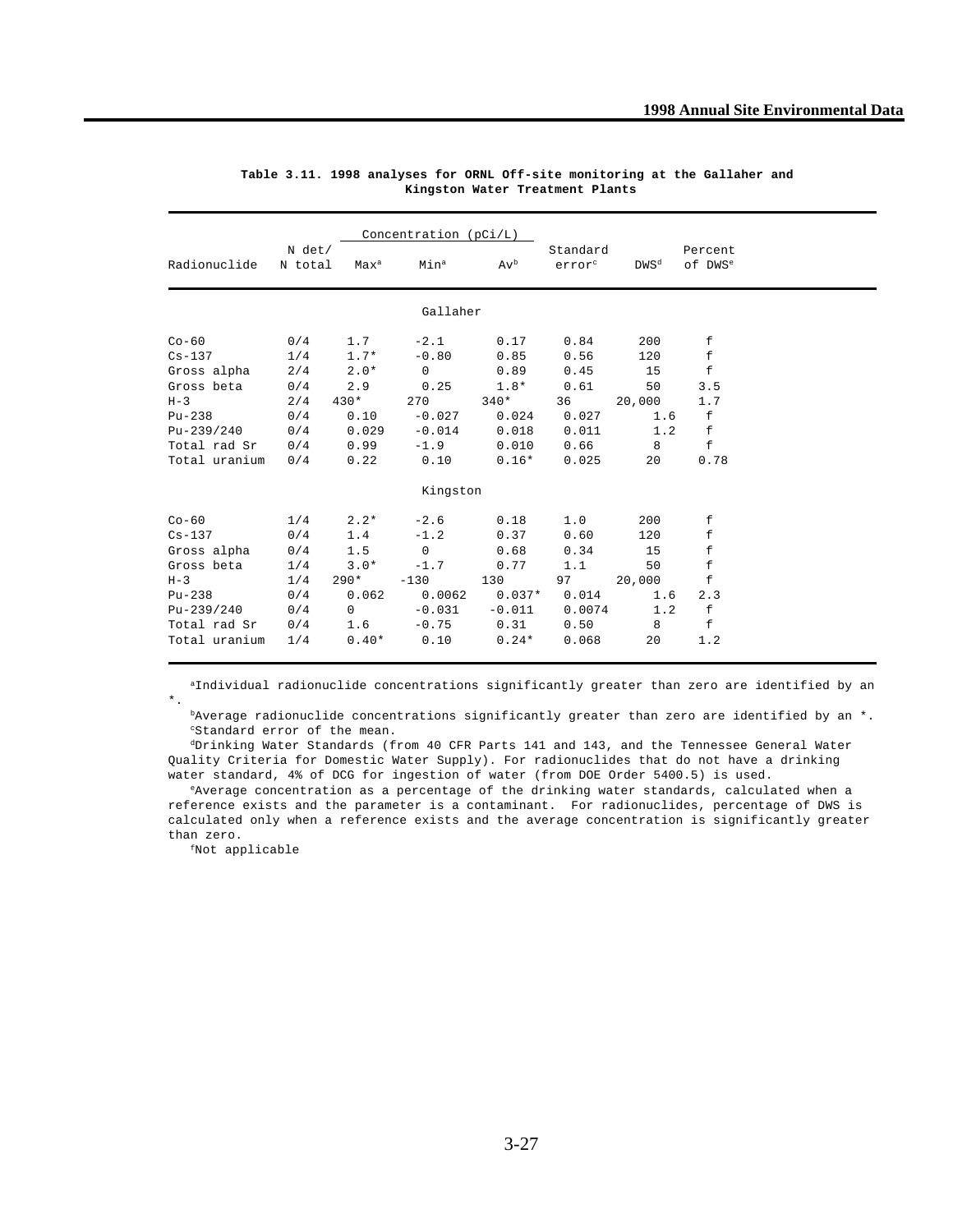|                                                    | N det/  |         | Concentration      |        | Reference     | Number of values<br>exceeding |
|----------------------------------------------------|---------|---------|--------------------|--------|---------------|-------------------------------|
| Parameter                                          | N total | Max     | Min                | $Av^a$ | value         | reference [ref] <sup>b</sup>  |
|                                                    |         |         | Downgradient Wells |        |               |                               |
| Field measurements, Unfiltered                     |         |         |                    |        |               |                               |
| Conductivity (mS/cm)                               | 4/4     | 1.2     | 0.65               | 0.95   | $\mathcal{C}$ | [c]                           |
| Dissolved oxygen $(mq/L)$                          | 4/4     | 16      | 14                 | 15     | $\mathcal{C}$ | [c]                           |
| Redox (mV)                                         | 4/4     | 170     | 36                 | 90     | $\mathbf C$   | [c]                           |
| Temperature (EC)                                   | 4/4     | 14      | 12 <sup>°</sup>    | 13     | 30.5          | 0[1]                          |
| Turbidity (JTU)                                    | 4/4     | 47      | 4.0                | 17     | $\mathbf{1}$  | 4[2]                          |
| pH (SU)                                            | 4/4     | 8.3     | 6.6                | 7.1    | (6.0, 9.0)    | 0[1]                          |
| Radionuclides, Unfiltered ( $pCi/L$ ) <sup>d</sup> |         |         |                    |        |               |                               |
| $H-3$                                              | 2/4     | 11,000* | $-200$             | 3,000  | 20,000        | 0[2]                          |
| Total rad Sr                                       | 1/4     | $5.1*$  | $-1.6$             | 1.9    | 8             | 0[2]                          |
| Total uranium                                      | 2/3     | $1.8*$  | 0.23               | 1.2    | 20            | 0[4]                          |
| $U - 234$                                          | 3/3     | $1.1*$  | $0.20*$            | 0.77   | 20            | 0[4]                          |
| $U - 238$                                          | 2/3     | $0.71*$ | 0.0070             | 0.39   | 24            | 0[4]                          |

**Table 3.12. Constituents in Waste Area Grouping (WAG) 1 groundwater at ORNL, March 3-5, 1998**

aA tilde (~) indicates that estimated and/or undetected values were used in the calculation.

 ${}^{b}$ If a reference limit exists, the source is coded as:

1 Rules of Tennessee Department of Environment and Conservation, Division of Water Pollution Control, Chapter 1200-4-3, General Water Quality Criteria,Domestic Water Supply, as amended.

2 40 CFR Part 141--National Primary Drinking Water Regulations, Subparts B and G, as amended.

3 40 CFR Part 143--National Secondary Drinking Water Regulations, as amended.

4 DOE Order 5400.5, Chapter III, Derived Concentration Guides for Air and Water. <sup>c</sup>Not applicable.

<sup>d</sup>Individual and average radionuclide concentrations significantly greater than zero are identified by an \*.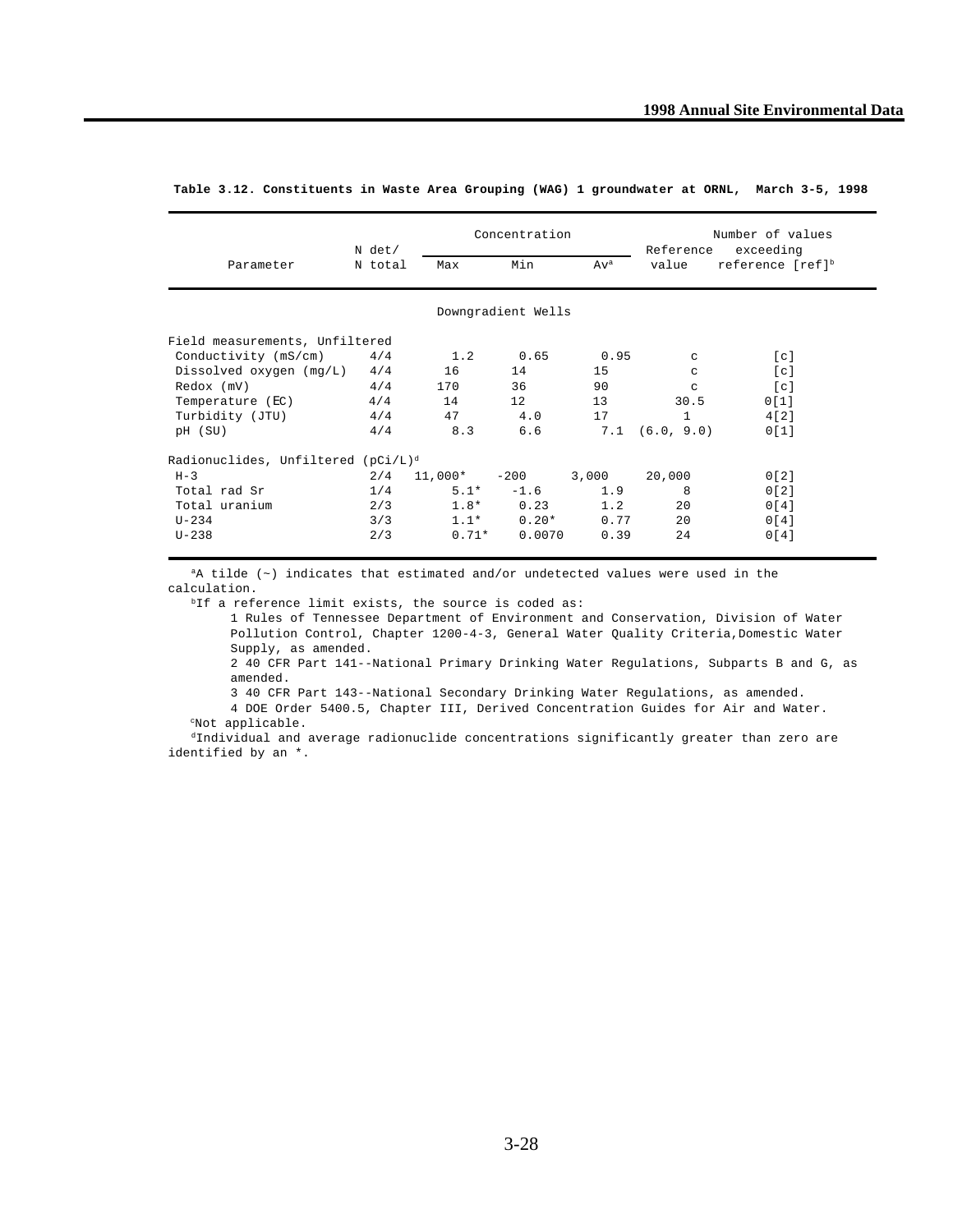|                                       | N det/  |                  | Concentration      |                          | Reference      | Number of values<br>exceeding |
|---------------------------------------|---------|------------------|--------------------|--------------------------|----------------|-------------------------------|
| Parameter                             | N total | Max <sup>a</sup> | Min <sup>a</sup>   | $\mathrm{Av}^\mathrm{b}$ | value          | reference [ref] <sup>c</sup>  |
|                                       |         |                  | Downgradient Wells |                          |                |                               |
| Field measurements, Unfiltered        |         |                  |                    |                          |                |                               |
| Conductivity (mS/cm)                  | 8/8     | 0.84             | 0.24               | 0.56                     | d              | [d]                           |
| Dissolved oxygen $(mq/L)$             | 8/8     | 15               | 13                 | 14                       | d              | [d]                           |
| Redox (mV)                            | 8/8     | 510              | 68                 | 220                      | d              | [d]                           |
| Temperature (EC)                      | 8/8     | 16               | 14                 | 15                       | 30.5           | 0[1]                          |
| Turbidity (JTU)                       | 8/8     | 10               | 0                  | 6.0                      | 1              | 7[2]                          |
| pH (SU)                               | 8/8     | 9.3              | 6.1                | 7.3                      | (6.0, 9.0)     | 1[1]                          |
| Metals, Unfiltered (mg/L)             |         |                  |                    |                          |                |                               |
| Aluminum, total                       | 2/4     | 0.086            | < 0.020            | ~10.037                  | (0.05, 0.20)   | 3[3]                          |
| Arsenic, total                        | 2/4     | 0.0093           | < 0.0010           | ~10.0032                 | 0.05           | 0[1]                          |
| Barium, total                         | 4/4     | 0.98             | 0.14               | 0.38                     | $\overline{a}$ | 0[1]                          |
| Boron, total                          | 4/4     | 0.041            | 0.015              | 0.028                    | d              | [d]                           |
| Calcium, total                        | 4/4     | 140              | 52                 | 94                       | d              | [d]                           |
| Chromium, total                       | 2/4     | 1.6              | < 0.010            | ~10.43                   | 0.1            | 1[1]                          |
| Cobalt, total                         | 1/4     | 0.011            | < 0.0050           | ~0.0065                  | d              | [d]                           |
| Copper, total                         | 3/4     | 0.0051           | < 0.0040           | ~10.0045                 | 1.3            | 0[2]                          |
| Iron, total                           | 4/4     | 16               | 1.1                | 7.8                      | 0.3            | 4[3]                          |
| Lead, total                           | 4/4     | 0.0054           | 0.0010             | 0.0022                   | 0.005          | 1[1]                          |
| Lithium, total                        | 2/4     | 0.023            | < 0.0040           | ~0.011                   | d              | [d]                           |
| Magnesium, total                      | 4/4     | 20               | 5.4                | 12                       | d              | [d]                           |
| Manganese, total                      | 4/4     | 0.32             | 0.0092             | 0.14                     | 0.05           | 3[3]                          |
| Nickel, total                         | 2/4     | 0.077            | < 0.010            | ~10.032                  | 0.1            | 0[1]                          |
| Potassium, total                      | 4/4     | 3.2              | 1.1                | 1.9                      | d              | [d]                           |
| Sodium, total                         | 4/4     | 15               | 11                 | 13                       | d              | [d]                           |
| Strontium, total                      | 4/4     | 0.73             | 0.099              | 0.32                     | d              | [d]                           |
| Zinc, total                           | 4/4     | 0.0094           | 0.0048             | 0.0068                   | 5              | 0[3]                          |
| Radionuclides, Unfiltered $(pCi/L)^e$ |         |                  |                    |                          |                |                               |
| Gross alpha                           | 2/8     | $4.2*$           | $-1.7$             | $1.3*$                   | 15             | 0[2]                          |
| Gross beta                            | 1/8     | 600*             | 1.8                | 79                       | 50             | 1[2]                          |
| $H - 3$                               | 5/8     | $120,000*$       | $-51$              | $37,000*$                | 20,000         | 3[2]                          |
| Total rad Sr                          | 1/8     | $310*$           | $-1.4$             | 40                       | 8              | 1[2]                          |
| Volatile organics, Unfiltered (Fg/L)  |         |                  |                    |                          |                |                               |
| 1,2-Dichloroethene                    | 1/4     | U5.0             | J1.0               | ~1.0                     | d              | [d]                           |
| 2-Butanone                            | 4/4     | JB4.0            | JB3.0              | ~3.5                     | d              | [d]                           |
| Acetone                               | 4/4     | J8.0             | J1.0               | ~1.5                     | d              | [d]                           |
| Tetrachloroethene                     | 1/4     | U5.0             | J3.0               | $\sim 4$ . 5             | 5              | 0[1]                          |
| Trichloroethene                       | 1/4     | U5.0             | J2.0               | ~1.3                     | 5              | 0[1]                          |
| cis-1,2-Dichloroethene                | 1/4     | U5.0             | J1.0               | $\sim 4$ . $0$           | d              | [d]                           |
|                                       |         |                  | Upgradient Wells   |                          |                |                               |
| Field measurements, Unfiltered        |         |                  |                    |                          |                |                               |
| Conductivity (mS/cm)                  | 12/12   | 0.69             | 0.26               | 0.50                     | d              | [d]                           |
| Dissolved oxygen (mg/L)               | 12/12   | 18               | 6.6                | 14                       | d              | [d]                           |
| Redox (mV)                            | 12/12   | 470              | 140                | 260                      | d              | [d]                           |
| Temperature (EC)                      | 12/12   | 14               | 11                 | 13                       | 30.5           | 0[1]                          |
| Turbidity (JTU)                       | 12/12   | 10               | 3.0                | 8.8                      | $\mathbf{1}$   | 12[2]                         |
| pH (SU)                               | 12/12   | 8.9              | 6.4                | 7.3                      | (6.0, 9.0)     | 0[1]                          |

|  | Table 3.13. Constituents in Waste Area Grouping (WAG) 2 groundwater at ORNL, January 30-February |  |  |          |  |  |  |
|--|--------------------------------------------------------------------------------------------------|--|--|----------|--|--|--|
|  |                                                                                                  |  |  | 12, 1998 |  |  |  |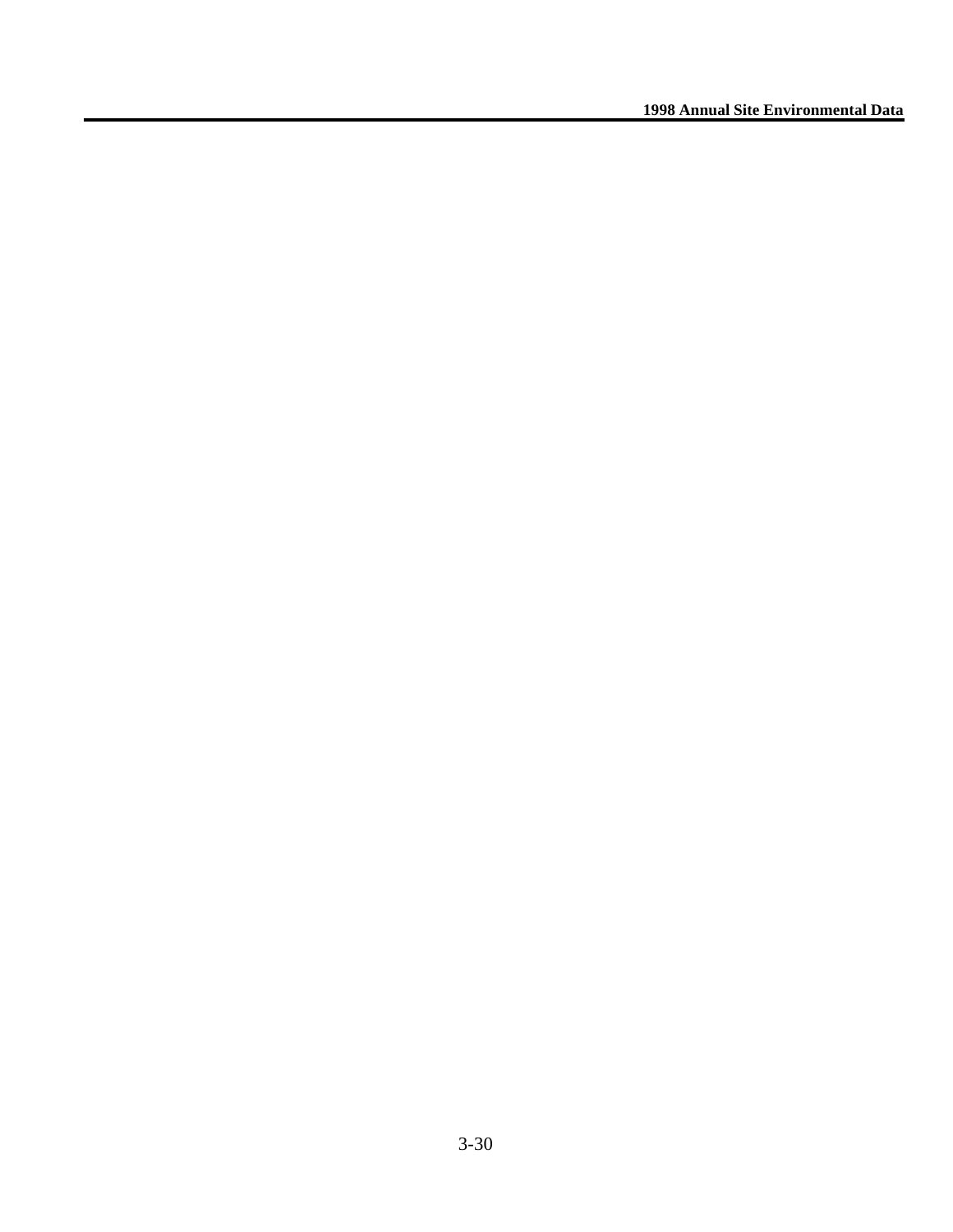|                                                    | N det/  |                  | Concentration    |        | Reference | Number of values<br>exceeding |
|----------------------------------------------------|---------|------------------|------------------|--------|-----------|-------------------------------|
| Parameter                                          | N total | Max <sup>a</sup> | Min <sup>a</sup> | $Av^b$ | value     | reference [ref] <sup>c</sup>  |
| Radionuclides, Unfiltered ( $pCi/L$ ) <sup>e</sup> |         |                  |                  |        |           |                               |
| $Co-60$                                            | 1/12    | $59*$            | $-0.98$          | 5.9    | 200       | 0[4]                          |
| Gross alpha                                        | 6/12    | $7.6*$           | $-0.37$          | $3.3*$ | 15        | 0 <sub>1</sub> 2 <sub>1</sub> |
| Gross beta                                         | 2/12    | $320*$           | $-0.82$          | 31     | 50        | 1[2]                          |
| $H-3$                                              | 6/12    | 390,000*         | $-270$           | 34,000 | 20,000    | 1[2]                          |
| $K-40$                                             | 3/12    | $79*$            | $-42$            | 18     | 280       | 0 <sub>1</sub> 4 <sub>1</sub> |
| Total rad Sr                                       | 1/12    | $4.7*$           | $-2.2$           | 0.45   | 8         | 0[2]                          |

**Table 3.13 (continued)**

aPrefix "<" indicates the value for a parameter (excluding organics) was not quantifiable at the

analytical detection limit; "J" indicates the value was estimated at or below the analytical detection limit by the laboratory; "JB" indicates the value was estimated at or below the analytical detection limit and was found in the laboratory blank; and "U" indicates the value for an organic parameter was undetected at the analytical detection limit.

<sup>b</sup>A tilde (~) indicates that estimated and/or undetected values were used in the calculation. <sup>c</sup>If a reference limit exists, the source is coded as:

1 Rules of Tennessee Department of Environment and Conservation, Division of Water Pollution Control, Chapter 1200-4-3, General Water Quality Criteria, Domestic Water Supply, as amended.

2 40 CFR Part 141--National Primary Drinking Water Regulations, Subparts B and G, as amended.

3 40 CFR Part 143--National Secondary Drinking Water Regulations, as amended.

4 DOE Order 5400.5, Chapter III, Derived Concentration Guides for Air and Water. dNot applicable.

<sup>e</sup>Individual and average radionuclide concentrations significantly greater than zero are identified by an \*.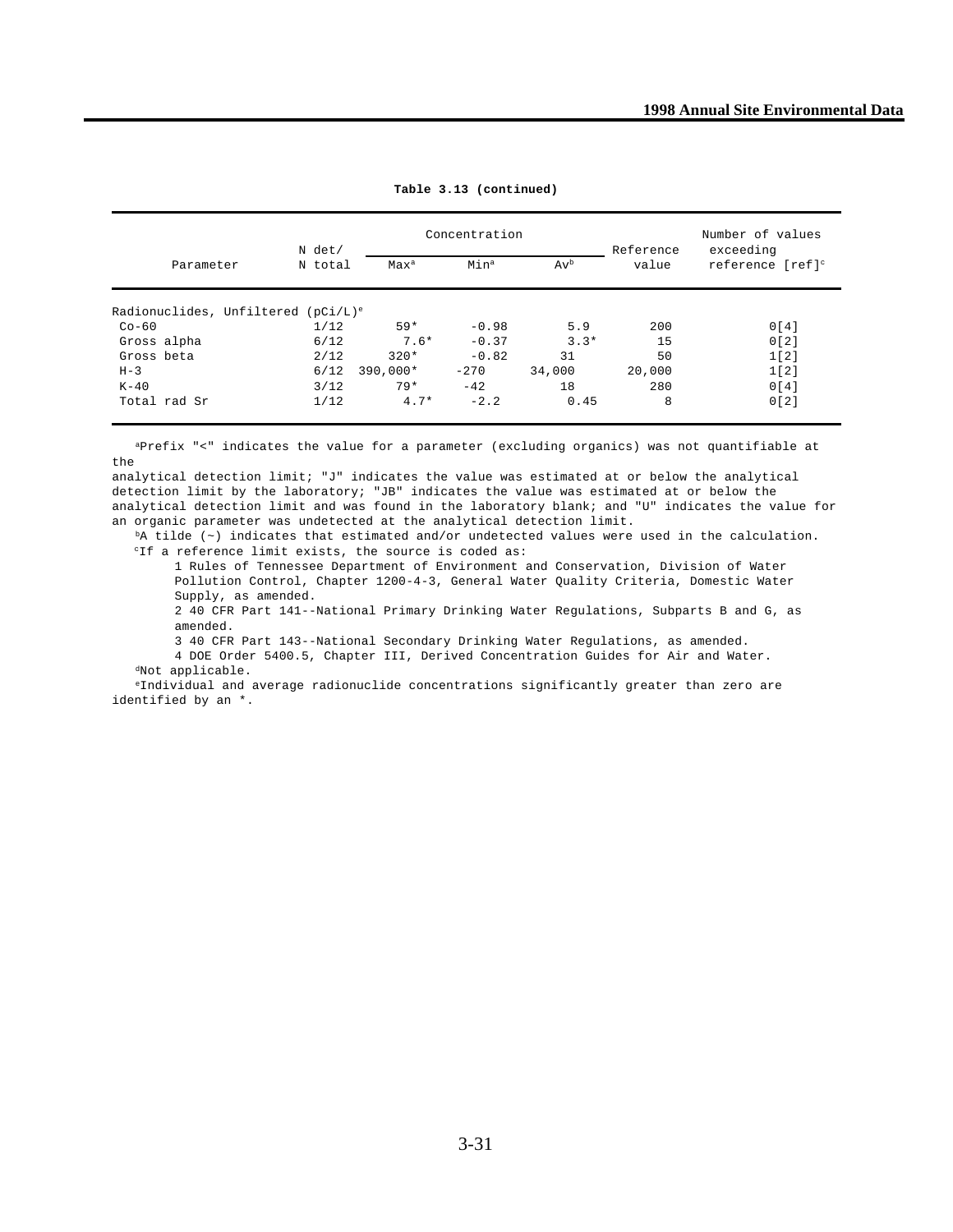| Parameter                                      | N det/<br>N total | Max       | Min                | Av     | Reference<br>value | Number of values<br>exceeding<br>reference [ref] <sup>a</sup> |
|------------------------------------------------|-------------------|-----------|--------------------|--------|--------------------|---------------------------------------------------------------|
|                                                |                   |           | Downgradient Wells |        |                    |                                                               |
| Field measurements, Unfiltered                 |                   |           |                    |        |                    |                                                               |
| Conductivity (mS/cm)                           | 9/9               | 0.89      | 0.27               | 0.52   | b                  | [b]                                                           |
| Dissolved oxygen $(mq/L)$                      | 9/9               | 19        | 0.060              | 8.1    | $b$                | [b]                                                           |
| Redox (mV)                                     | 9/9               | 290       | 160                | 230    | b                  | [b]                                                           |
| Temperature (EC)                               | 9/9               | 16        | 12                 | 15     | 30.5               | 0[1]                                                          |
| Turbidity (JTU)                                | 9/9               | 10        | 10 <sub>1</sub>    | 10     | $\mathbf{1}$       | 9[2]                                                          |
| pH (SU)                                        | 9/9               | 9.5       | 6.2                |        | $7.4$ $(6.0, 9.0)$ | 1[1]                                                          |
| Radionuclides, Unfiltered (pCi/L) <sup>c</sup> |                   |           |                    |        |                    |                                                               |
| Gross alpha                                    | 2/9               | $6.7*$    | 2.5                | $4.2*$ | 15                 | 0[2]                                                          |
| Gross beta                                     | 3/9               | $1,400*$  | $-1.2$             | $350*$ | 50                 | 3[2]                                                          |
| $H-3$                                          | 2/9               | $53,000*$ | $-310$             | 6,100  | 20,000             | 1[2]                                                          |
| Total rad Sr                                   | 3/9               | 630*      | $-1.8$             | 120    | 8                  | 2[2]                                                          |
|                                                |                   |           | Upgradient Wells   |        |                    |                                                               |
| Field measurements, Unfiltered                 |                   |           |                    |        |                    |                                                               |
| Conductivity (mS/cm)                           | 2/2               | 0.38      | 0.37               | 0.38   | b                  | [b]                                                           |
| Dissolved oxygen (mg/L)                        | 2/2               | 3.2       | 1.8                | 2.5    | $\mathbf b$        | [b]                                                           |
| Redox (mV)                                     | 2/2               | 310       | 200                | 260    | b                  | [b]                                                           |
| Temperature (EC)                               | 2/2               | 15        | 15                 | 15     | 30.5               | 0[1]                                                          |
| Turbidity (JTU)                                | 2/2               | 19        | 1.0                | 10     | $\mathbf 1$        | 1[2]                                                          |
| pH (SU)                                        | 2/2               | 8.6       | 6.5                | 7.6    | (6.0, 9.0)         | 0[1]                                                          |

|  | Table 3.14. Constituents in Waste Area Groupings (WAGs) 8&9 groundwater at ORNL, January |  |             |  |  |  |
|--|------------------------------------------------------------------------------------------|--|-------------|--|--|--|
|  |                                                                                          |  | 12-20, 1998 |  |  |  |

<sup>a</sup>If a reference limit exists, the source is coded as:

1 Rules of Tennessee Department of Environment and Conservation, Division of Water Pollution Control, Chapter 1200-4-3, General Water Quality Criteria, Domestic Water Supply, as amended.

2 40 CFR Part 141--National Primary Drinking Water Regulations, Subparts B and G, as amended.

3 40 CFR Part 143--National Secondary Drinking Water Regulations, as amended.

4 DOE Order 5400.5, Chapter III, Derived Concentration Guides for Air and Water. bNot applicable.

<sup>c</sup>Individual and average radionuclide concentrations significantly greater than zero are identified by an \*.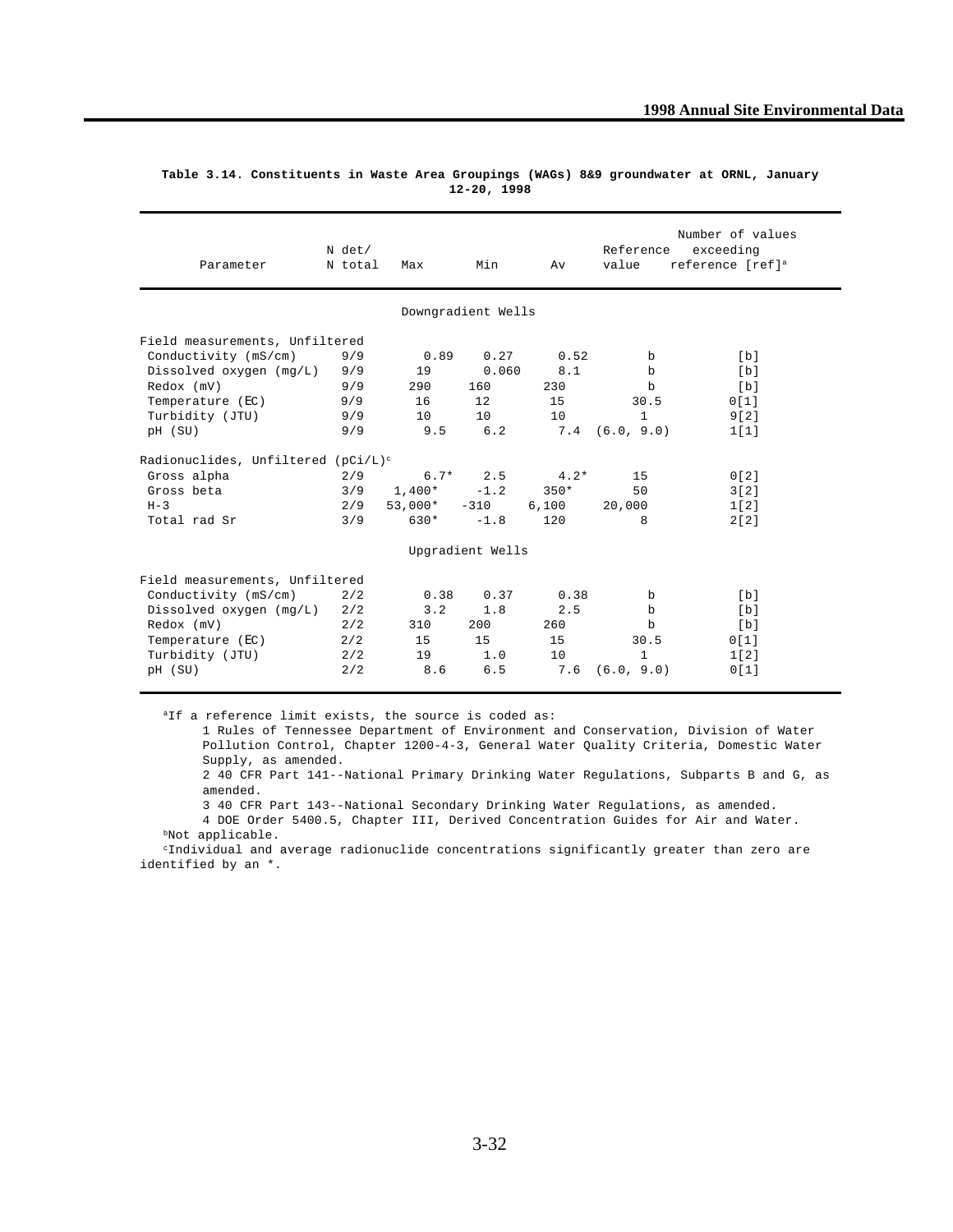|                                                | N det/  |                  | Concentration      |              | Reference      | Number of values<br>exceeding |
|------------------------------------------------|---------|------------------|--------------------|--------------|----------------|-------------------------------|
| Parameter                                      | N total | Max <sup>a</sup> | Min <sup>a</sup>   | $Av^b$       | value          | reference [ref <sup>c</sup>   |
|                                                |         |                  | Downgradient Wells |              |                |                               |
| Field measurements, Unfiltered                 |         |                  |                    |              |                |                               |
| Conductivity (mS/cm)                           | 4/4     | 0.75             | 0.45               | 0.64         | d              | [d]                           |
| Dissolved oxygen (mg/L)                        | 4/4     | 15               | 10                 | 13           | d              | [d]                           |
| Redox (mV)                                     | 4/4     | 300              | 220                | 250          | d              | [d]                           |
| Temperature (EC)                               | 4/4     | 19               | 12                 | 16           | 30.5           | 0[1]                          |
| Turbidity (JTU)                                | 4/4     | 9.0              | 1.0                | 4.0          | $\mathbf{1}$   | 3[2]                          |
| pH (SU)                                        | 4/4     | 7.1              | 6.7                | 6.9          | (6.0, 9.0)     | 0[1]                          |
| Radionuclides, Unfiltered (pCi/L) <sup>e</sup> |         |                  |                    |              |                |                               |
| Gross alpha                                    | 1/4     | $4.9*$           | $-0.41$            | 2.0          | 15             | 0[2]                          |
| $H-3$                                          | 3/3     | $5,500*$         | $1,100*$           | 3,000        | 20,000         | 0[2]                          |
| Volatile organics, Unfiltered (Fg/L)           |         |                  |                    |              |                |                               |
| 1,1,1-Trichloroethane                          | 1/4     | U5.0             | J3.0               | ~1.5         | 200            | 0[1]                          |
| 1,1-Dichloroethene                             | 1/4     | 21               | U5.0               | $~10^{-9}$ . | 7              | 1 [ 1 ]                       |
| 1,2-Dichloroethene                             | 3/4     | 3,000            | J1.0               | ~1760        | d              | [d]                           |
| 2-Butanone                                     | 3/4     | U10              | JB3.0              | ~5.3         | d              | [d]                           |
| Acetone                                        | 3/4     | U10              | JB2.0              | $\sim 4$ . 5 | d              | [d]                           |
| Benzene                                        | 1/4     | 12               | U5.0               | ~5.8         | 5              | 1[1]                          |
| Tetrachloroethene                              | 1/4     | 23               | U5.0               | ~10.5        | 5              | 1[1]                          |
| Trichloroethene                                | 4/4     | 14,000           | J1.0               | ~2,500       | 5              | 2[1]                          |
| Vinyl chloride                                 | 1/4     | 96               | U10                | ~12          | $\overline{a}$ | 4[1]                          |
| cis-1,2-Dichloroethene                         | 3/4     | 3,000            | J1.0               | ~1760        | d              | [d]                           |
| trans-1,2-Dichloroethene                       | 1/4     | 16               | U5.0               | ~27.8        | d              | [d]                           |
|                                                |         |                  | Upgradient Wells   |              |                |                               |
| Field measurements, Unfiltered                 |         |                  |                    |              |                |                               |
| Conductivity (mS/cm)                           | 4/4     | 0.66             | 0.45               | 0.57         | d              | [d]                           |
| Dissolved oxygen (mg/L)                        | 4/4     | 15               | 14                 | 14           | d              | [d]                           |
| Redox (mV)                                     | 4/4     | 340              | 150                | 280          | d              | [d]                           |
| Temperature (EC)                               | 4/4     | 14               | 13                 | 14           | 30.5           | 0[1]                          |
| Turbidity (JTU)                                | 4/4     | 10               | $\mathbf 0$        | 3.3          | $\mathbf{1}$   | 2[2]                          |
| pH (SU)                                        | 4/4     | 7.3              | 6.7                | 7.1          | (6.0, 9.0)     | 0[1]                          |
| Radionuclides, Unfiltered (pCi/L) <sup>e</sup> |         |                  |                    |              |                |                               |
| Gross alpha                                    | 1/4     | $6.2*$           | 0.082              | 2.2          | 15             | 0[2]                          |
| $H - 3$                                        | 4/4     | 4,900*           | 1,700*             | $3,300*$     | 20,000         | 0[2]                          |
| Total rad Sr                                   | 1/4     | $4.4*$           | $-1.7$             | 1.2          | 8              | 0[2]                          |

|  | Table 3.15. Constituents in Waste Area Grouping (WAG) 17 groundwater at ORNL, |  |                      |  |  |  |
|--|-------------------------------------------------------------------------------|--|----------------------|--|--|--|
|  |                                                                               |  | February 18-26, 1998 |  |  |  |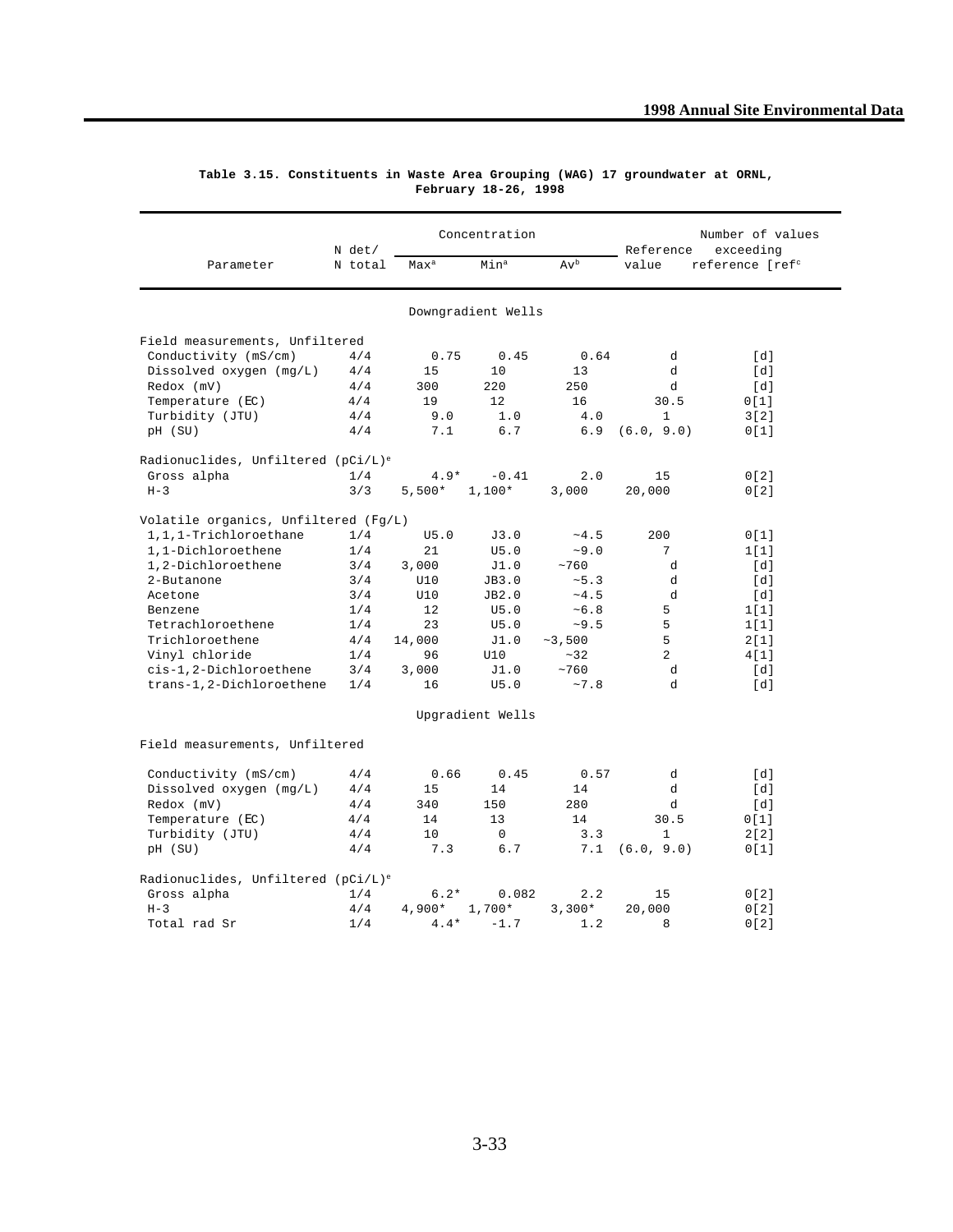|                                      |                   |                  | Concentration |               | Reference | Number of values                         |
|--------------------------------------|-------------------|------------------|---------------|---------------|-----------|------------------------------------------|
| Parameter                            | N det/<br>N total | Max <sup>a</sup> | Mina          | $Av^b$        | value     | exceeding<br>reference [ref <sup>c</sup> |
| Volatile organics, Unfiltered (Fg/L) |                   |                  |               |               |           |                                          |
| 2-Butanone                           | 3/4               | U10              | JB3.0         | ~5.0          | d         | rd 1                                     |
| Acetone                              | 3/4               | U10              | JB2.0         | ~1.0          | d         | [d]                                      |
| Carbon tetrachloride                 | 1/4               | U5.0             | J1.0          | $~\sim$ 4 . 0 | 5         | 0 <sub>1</sub> 1                         |

**Table 3.15 (continued)**

<sup>a</sup>Prefix "J" indicates the value was estimated at or below the analytical detection limit by the laboratory; "JB" indicates the value was estimated at or below the analytical detection limit and was found in the laboratory blank; and "U" indicates the value for an organic parameter was undetected at the analytical detection limit.

 $b$ A tilde ( $\sim$ ) indicates that estimated and/or undetected values were used in the calculation.

<sup>c</sup>If a reference limit exists, the source is coded as:

1 Rules of Tennessee Department of Environment and Conservation, Division of Water Pollution Control, Chapter 1200-4-3, General Water Quality Criteria, Domestic Water Supply, as amended.

2 40 CFR Part 141--National Primary Drinking Water Regulations, Subparts B and G, as amended.

3 40 CFR Part 143--National Secondary Drinking Water Regulations, as amended.

4 DOE Order 5400.5, Chapter III, Derived Concentration Guides for Air and Water. <sup>d</sup>Not applicable.

eIndividual and average radionuclide concentrations significantly greater than zero are identified by an \*.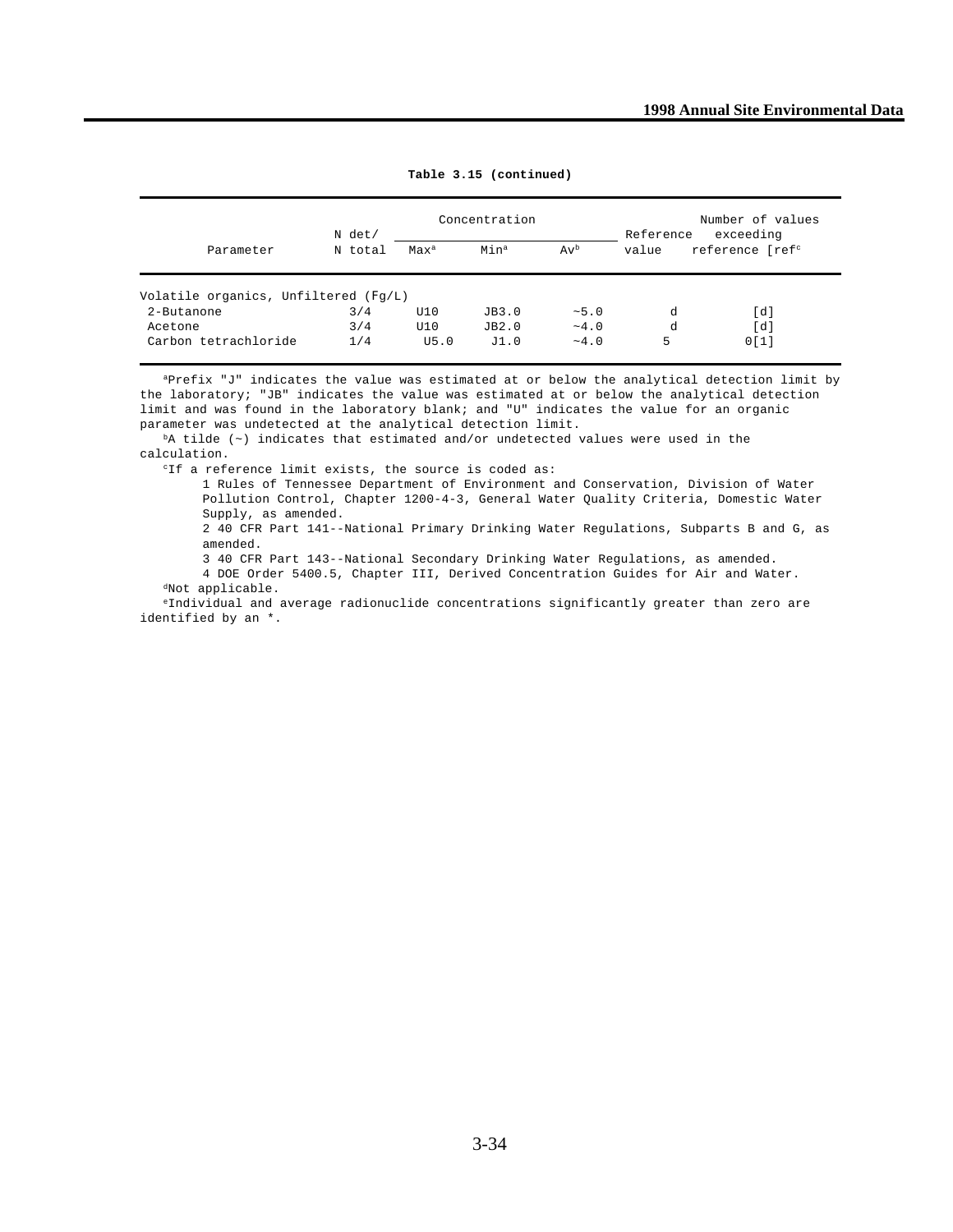|                                                  | N det/  |                            | Concentration |            | Reference    | Number of values<br>exceeding |  |
|--------------------------------------------------|---------|----------------------------|---------------|------------|--------------|-------------------------------|--|
| Parameter                                        | N total | Max <sup>a</sup>           | Mina          | $Av^b$     | value        | reference [ref] <sup>c</sup>  |  |
|                                                  |         | Melton Valley Exit Pathway |               |            |              |                               |  |
| Field Measurements -- Unfiltered                 |         |                            |               |            |              |                               |  |
| Conductivity (mS/cm)                             | 11/11   | 0.86                       | 0.010         | 0.38       | d            | [d]                           |  |
| Dissolved oxygen (ppm)                           | 11/11   | 14                         | 0.35          | 7.4        | d            | [d]                           |  |
| Temperature (EC)                                 | 11/11   | 17                         | 15            | 16         | 30.5         | 0[2]                          |  |
| pH (SU)                                          | 11/11   | 9.3                        | 4.4           | 6.9        | (6.0, 9.0)   | 3[2]                          |  |
| Metals $(mq/L)$ -- Unfiltered                    |         |                            |               |            |              |                               |  |
| Aluminum                                         | 5/10    | 0.89                       | & 0.020       | ~10.22     | (0.05, 0.20) | 6[4]                          |  |
| Arsenic                                          | 2/4     | 0.0093                     | < 0.0010      | ~0.0032    | 0.05         | 0[2]                          |  |
| Barium                                           | 10/10   | 0.98                       | 0.011         | 0.21       | 2            | 0[2]                          |  |
| Boron                                            | 6/10    | 0.68                       | 0.015         | ~0.15      | d            | [d]                           |  |
| Calcium                                          | 10/10   | 140                        | 0.54          | 43         | d            | [d]                           |  |
| Chromium                                         | 2/10    | 1.6                        | < 0.010       | ~0.18      | 0.1          | 1[2]                          |  |
| Cobalt                                           | 1/10    | & 0.020                    | & 0.0050      | ~0.015     | d            | [d]                           |  |
| Copper                                           | 3/10    | & 0.020                    | & 0.0040      | ~0.014     | 1.3          | 0[3]                          |  |
| Iron                                             | 8/10    | 16                         | & 0.050       | ~1.2       | 0.3          | 5[4]                          |  |
| Lead                                             | 4/4     | 0.0054                     | 0.0010        | 0.0022     | 0.005        | 1[2]                          |  |
| Lithium                                          | 4/10    | 0.034                      | & 0.0040      | ~0.015     | d            | [d]                           |  |
| Magnesium                                        | 10/10   | 20                         | 0.49          | 6.4        | d            | [d]                           |  |
| Manganese                                        | 9/10    | 0.32                       | & 0.0050      | ~10.066    | 0.05         | 3[4]                          |  |
| Nickel                                           | 2/10    | 0.077                      | & 0.010       | ~10.043    | 0.1          | 0[2]                          |  |
| Potassium                                        | 4/10    | 3.2                        | 1.1           | $~1 - 2.0$ | d            | [d]                           |  |
| Sodium                                           | 10/10   | 220                        | 1.0           | 34         | d            | [d]                           |  |
| Strontium                                        | 8/10    | 0.73                       | & 0.0050      | ~0.18      | d            | [d]                           |  |
| Sulfur                                           | 4/6     | 12                         | & 0.50        | ~1.3       | d            | [d]                           |  |
| Zinc                                             | 4/10    | & 0.050                    | 0.0048        | ~10.033    | 5            | 0[4]                          |  |
| Radionuclides (pCi/L) -- Filtered <sup>e</sup>   |         |                            |               |            |              |                               |  |
| $Cs - 137$                                       | 1/1     | $17*$                      | $17*$         | 17         | 120          | 0[1]                          |  |
| Gross alpha                                      | 1/1     | $16*$                      | $16*$         | 16         | 15           | 1[3]                          |  |
| Gross beta                                       | 1/1     | $150*$                     | $150*$        | 150        | 50           | 1[3]                          |  |
| $H-3$                                            | 1/1     | $33,000*$                  | $33,000*$     | 33,000     | 80,000       | 0[1]                          |  |
| Total rad Sr                                     | 1/1     | $57*$                      | $57*$         | 57         | 40           | 1[1]                          |  |
| Total uranium                                    | 1/1     | $13*$                      | $13*$         | 13         | d            | [d]                           |  |
| $U - 234$                                        | 1/1     | $13*$                      | $13*$         | 13         | 20           | 0[1]                          |  |
| $U - 238$                                        | 1/1     | $0.65*$                    | $0.65*$       | 0.65       | 24           | 0[1]                          |  |
| Radionuclides (pCi/L) -- Unfiltered <sup>e</sup> |         |                            |               |            |              |                               |  |
| $Be-7$                                           | 1/9     | $12*$                      | -140          | $-19$      | 40,000       | 0[1]                          |  |
| $Co-60$                                          | 4/11    | 4.7                        | $-0.65$       | $1.5*$     | 200          | 0[1]                          |  |
| $Cs - 137$                                       | 2/11    | $16*$                      | $-7.6$        | 1.1        | 120          | 0[1]                          |  |
| Gross alpha                                      | 7/11    | $17*$                      | $-0.67$       | $4.8*$     | 15           | 1[3]                          |  |
| Gross beta                                       | 9/11    | 600*                       | $-0.58$       | 73         | 50           | 2[3]                          |  |
| $H-3$                                            | 8/11    | $110,000*$                 | $-540$        | 19,000     | 80,000       | 1[1]                          |  |
| Total rad Sr                                     | 2/11    | $310*$                     | $-2.8$        | 34         | 40           | 2[1]                          |  |
| Total uranium                                    | 4/4     | $15*$                      | $0.080*$      | 4.4        | d            | [d]                           |  |
| $U - 234$                                        | 3/4     | $14*$                      | 0.041         | 4.0        | 20           | 0[1]                          |  |
| $U - 235$                                        | 3/4     | $0.11*$                    | $0*$          | 0.056      | 24           | 0[1]                          |  |
| $U - 236$                                        | 1/2     | 0.022                      | 0 *           | 0.011      | 20           | 0[1]                          |  |
| $U - 238$                                        | 4/4     | $0.81*$                    | 0 *           | 0.37       | 24           | 0[1]                          |  |

## **Table 4.1. ORNL Plant Perimeter Monitoring summary statistics from 1998 sampling events**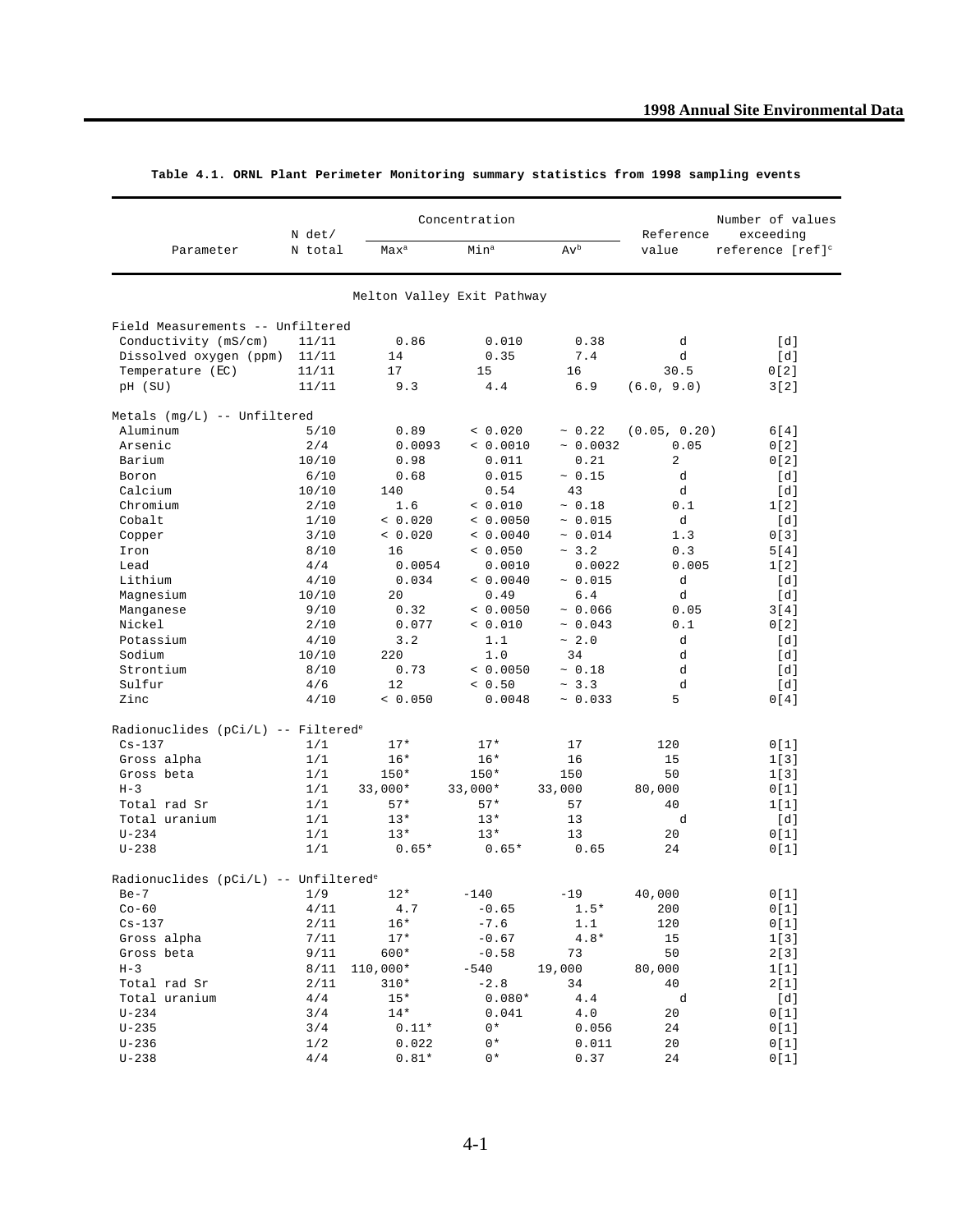|                                          | N det/  |                  | Concentration    |               | Reference | Number of values<br>exceeding |
|------------------------------------------|---------|------------------|------------------|---------------|-----------|-------------------------------|
| Parameter                                | N total | Max <sup>a</sup> | Mina             | $Av^b$        | value     | reference [ref] <sup>c</sup>  |
| Volatile Organics $(Fq/L)$ -- Unfiltered |         |                  |                  |               |           |                               |
| 1,2-Dichloroethene                       | 1/11    | $U5$ .0          | $J_1 1.0$        | $~\sim~4.6$   | d         | :d ]                          |
| 2-Butanone                               | 4/11    | $U_1$ 10         | $JB$ 3.0         | $~\sim~7.6$   | d         | [d]                           |
| Acetone                                  | 7/11    | $U_1$ 10         | $JB$ 1.0         | $~10^{-5}$ .9 | d         | [d]                           |
| Tetrachloroethene                        | 1/11    | $U5$ .0          | $J3$ .0          | ~1.8          | 5         | 0 <sub>1</sub> 2 <sub>1</sub> |
| Trichloroethene                          | 1/11    | U 5.0            | J <sub>2.0</sub> | ~1.7          | 5         | 0 <sub>1</sub> 2 <sub>1</sub> |
| cis-1,2-Dichloroethene                   | 1/11    | $U5$ .0          | $J_1 1.0$        | $~\sim~4.6$   | d         | [d]                           |

**Table 4.1 (continued)**

<sup>a</sup>Prefix "<" indicates the value for a parameter (excluding organics) was not quantifiable at the

analytical detection limit; "J" indicates the value was estimated at or below the analytical detection limit by the laboratory; "JB" indicates the value was estimated at or below the analytical detection limit and was found in the laboratory blank; and "U" indicates the value for an organic parameter was undetected at the analytical detection limit.

 $b$ A tilde ( $\sim$ ) indicates that estimated and/or undetected values were used in the calculation. <sup>c</sup>If a reference limit exists, the source is coded as:

1 DOE Order 5400.5, Chapter III, Derived Concentration Guides for Air and Water. 2 Rules of Tennessee Department of Environment and Conservation, Division of Water Pollution Control, Chapter 1200-4-3, General Water Quality Criteria, Domestic Water Supply, as amended.

3 40 CFR Part 141--National Primary Drinking Water Regulations, Subparts B and G, as amended.

4 40 CFR Part 143--National Secondary Drinking Water Regulations, as amended. <sup>d</sup>Not applicable.

<sup>e</sup>Individual and average radionuclide concentrations significantly greater than zero are identified by an \*.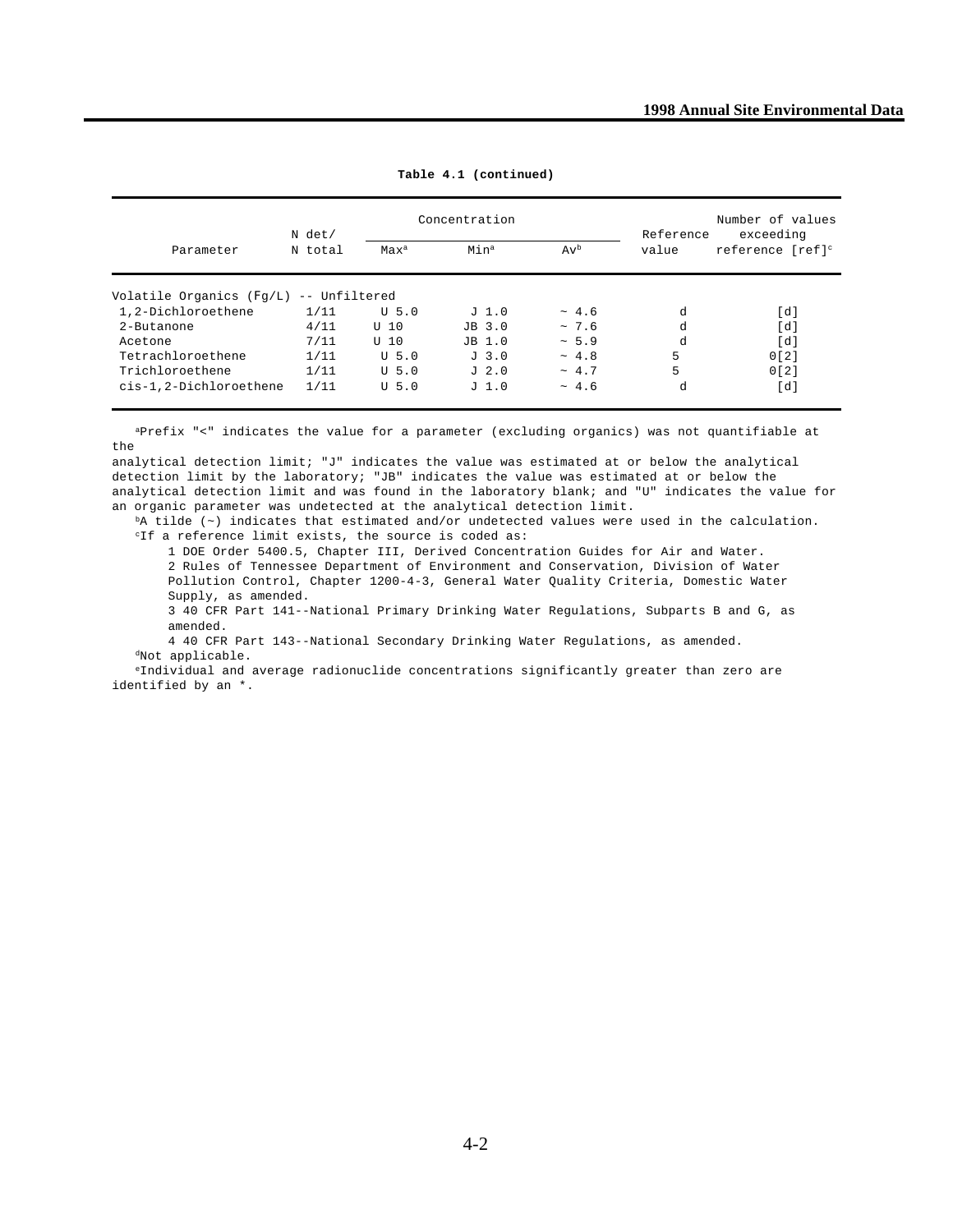|                                               |                   |                                                              | Concentration     |                 |                                |                   |
|-----------------------------------------------|-------------------|--------------------------------------------------------------|-------------------|-----------------|--------------------------------|-------------------|
| Parameter                                     | N det/<br>N total | Maxb                                                         | Min <sup>b</sup>  | $Av^c$          | Standard<br>error <sup>d</sup> | TWQC <sup>e</sup> |
|                                               |                   | First Creek just upstream of Northwest Tributary (1STCK)     |                   |                 |                                |                   |
| Field Measurements                            |                   |                                                              |                   |                 |                                |                   |
| Dissolved oxygen (ppm)                        | 2/2               | 11                                                           | 5.5               | 8.4             | 2.9                            | f                 |
| pH (SU)                                       | 2/2               | 8.2                                                          | 7.8               | 8.0             | 0.20                           | f                 |
| Temperature (EC)                              | 2/2               | 20                                                           | 13                | 16              | 3.6                            | f                 |
| Radionuclides (pCi/L) <sup>9</sup>            |                   |                                                              |                   |                 |                                |                   |
| $Cs - 137$                                    | 1/2               | $1.4*$                                                       | 1.4               | 1.4             | 0                              | 120               |
| Gross alpha                                   | 1/2               | $31*$                                                        | 1.1               | 16              | 15                             | f                 |
| Gross beta                                    | 2/2               | 600*                                                         | $14*$             | 310             | 290                            | f                 |
| $H-3$                                         | 2/2               | $200*$                                                       | 180*              | $190*$          | 10                             | 80,000            |
| Total rad Sr                                  | 2/2               | $230*$                                                       | $12*$             | 120             | 110                            | 40                |
| Total uranium                                 | 1/1               | $28*$                                                        | $28*$             | 28              | f                              | 20                |
| $U - 234$                                     | 1/1               | $28*$                                                        | $28*$             | 28              | f                              | 20                |
| $U - 238$                                     | 1/1               | $0.52*$                                                      | $0.52*$           | 0.52            | f                              | 24                |
|                                               |                   | Bear Creek downstream from all possible DOE inputs (BCK 0.6) |                   |                 |                                |                   |
| Field Measurements                            |                   |                                                              |                   |                 |                                |                   |
| Dissolved oxygen (ppm)                        | 2/2               | 12                                                           | 3.2               | 7.4             | 4.2                            | f                 |
| pH (SU)                                       | 2/2               | 8.1                                                          | 7.6               | 7.9             | 0.25                           | f                 |
| Temperature (EC)                              | 2/2               | 18                                                           | 9.4               | 14              | 4.4                            | f                 |
| Radionuclides (pCi/L) <sup>9</sup>            |                   |                                                              |                   |                 |                                |                   |
| $Co-60$                                       | 1/2               | $3.1*$                                                       | 1.7               | 2.4             | 0.70                           | 200               |
| Gross alpha                                   | 2/2               | $6.1*$                                                       | $5.2*$            | $5.7*$          | 0.45                           | f                 |
| Gross beta                                    | 2/2               | $5.7*$                                                       | $4.6*$            | $5.2*$          | 0.55                           | f                 |
|                                               | 1/1               | $5.2*$                                                       | $5.2*$            | 5.2             | f                              |                   |
| Total uranium                                 |                   |                                                              |                   |                 |                                | 20                |
| $U - 234$                                     | 2/2               | $2.0*$                                                       | $1.9*$            | $2.0*$          | 0.050                          | 20                |
| $U - 235$<br>$U - 238$                        | 1/2<br>2/2        | $0.080*$<br>$4.2*$                                           | 0.080<br>$3.1*$   | 0.080<br>$3.7*$ | 0<br>0.55                      | 24<br>24          |
|                                               |                   | Clinch River downstream from all DOE inputs (CRK 16)         |                   |                 |                                |                   |
| Field Measurements                            |                   |                                                              |                   |                 |                                |                   |
| Dissolved oxygen (ppm) 12/12                  |                   | 11                                                           | 4.0               | 7.7             | 0.53                           | f                 |
| pH (SU)                                       | 12/12             | 8.3                                                          | 7.2               | 7.8             | 0.092                          | f                 |
| Temperature (EC)                              | 12/12             | 23                                                           | 8.0               | 17              | 1.4                            | f                 |
| $Metals$ (mg/L)                               |                   |                                                              |                   |                 |                                |                   |
| Aluminum, total                               |                   |                                                              | 0.20              | ~10.33          |                                |                   |
| Barium, total                                 | 6/12              | 0.95                                                         |                   | ~10.055         | 0.062                          | f<br>f            |
| Calcium, total                                | 8/12              | 0.10                                                         | 0.029             |                 | 0.0096                         |                   |
|                                               | 12/12             | 38                                                           | 28                | 32              | 0.95                           | f                 |
| Iron, total<br>Magnesium, total               | 12/12             | $0.86\,$                                                     | 0.063             | 0.28            | 0.064                          | f                 |
|                                               | 12/12             | 10                                                           | 6.7               | 8.7             | 0.35                           | $\mathbf f$       |
|                                               |                   | 0.14                                                         | 0.037             | 0.058           | 0.0081                         | f                 |
| Manganese, total                              | 12/12             |                                                              |                   |                 |                                |                   |
| Potassium, total                              | 5/12              | 2.5                                                          | 1.4               | ~1.9            | 0.094                          | f                 |
| Sodium, total                                 | 12/12             | 5.6                                                          | 3.5               | 4.3             | 0.20                           | f                 |
| Zinc, total                                   | 1/12              | < 0.050                                                      | < 0.020           | ~10.041         | 0.0040                         | f                 |
|                                               |                   |                                                              |                   |                 |                                |                   |
| $Be-7$                                        | 2/11              | $20*$                                                        | $-23$             | 2.2             | 3.7                            | 40,000            |
| Radionuclides (pCi/L) <sup>9</sup><br>$Co-60$ | 2/12              | $5.1*$                                                       | $-1.9$<br>$-0.59$ | $1.1*$          | 0.50                           | 200               |

**Table 4.2. 1998 surface water analyses at EMP surface water locations<sup>a</sup>**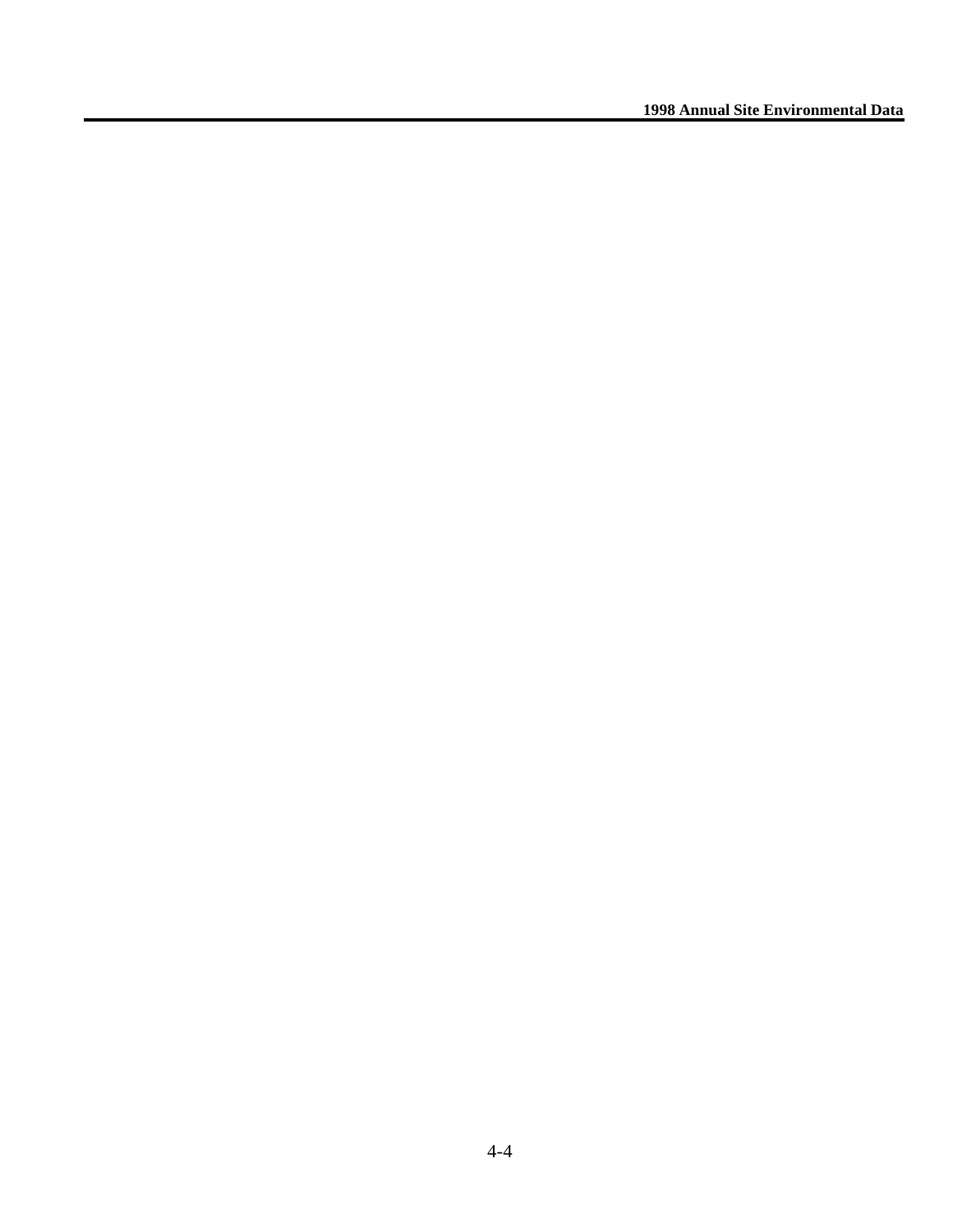|                              |                   |                  | Concentration                                  |         |                                |                   |  |
|------------------------------|-------------------|------------------|------------------------------------------------|---------|--------------------------------|-------------------|--|
| Parameter                    | N det/<br>N total | Max <sup>b</sup> | Min <sup>b</sup>                               | $Av^c$  | Standard<br>error <sup>d</sup> | TWQC <sup>e</sup> |  |
|                              |                   |                  |                                                |         |                                |                   |  |
| Gross alpha                  | 3/12              | $1.2*$           | $-0.93$                                        | 0.26    | 0.17                           | f                 |  |
| Gross beta                   | 11/12             | $7.2*$           | $2.1*$                                         | $3.3*$  | 0.51                           | f                 |  |
| $K-40$                       | 5/12              | $250*$           | $-36$                                          | 47      | 27                             | 280               |  |
| Volatile Organics (Fg/L)     |                   |                  |                                                |         |                                |                   |  |
| Benzene                      | 1/12              | U10              | J1.0                                           | ~7.6    | 0.92                           | 12                |  |
| Ethylbenzene                 | 1/12              | U10              | J1.0                                           | ~7.6    | 0.92                           | 3,100             |  |
| Toluene                      | 1/12              | U10              | U5.0                                           | ~8.2    | 0.69                           | 6,800             |  |
|                              |                   |                  | Water supply intake for the K-25 Site (CRK 23) |         |                                |                   |  |
| Field Measurements           |                   |                  |                                                |         |                                |                   |  |
| Dissolved oxygen (ppm) 12/12 |                   | 11               | 4.2                                            | 8.1     | 0.59                           | f                 |  |
| pH (SU)                      | 12/12             | 8.4              | 7.2                                            | 7.9     | 0.092                          | f                 |  |
| Temperature (EC)             | 12/12             | 22               | 7.1                                            | 16      | 1.5                            | f                 |  |
| Methods (mg/L)               |                   |                  |                                                |         |                                |                   |  |
| Aluminum, total              | 7/12              | 0.68             | 0.15                                           | ~10.28  | 0.046                          | f                 |  |
| Barium, total                | 8/12              | 0.10             | 0.028                                          | ~10.055 | 0.0097                         | $\mathbf f$       |  |
| Calcium, total               | 12/12             | 38               | 29                                             | 33      | 0.78                           | f                 |  |
| Iron, total                  | 12/12             | 0.71             | 0.067                                          | 0.24    | 0.060                          | $\mathbf f$       |  |
| Magnesium, total             | 12/12             | 10               | 7.6                                            | 9.1     | 0.29                           | f                 |  |
| Manganese, total             | 12/12             | 0.092            | 0.029                                          | 0.048   | 0.0060                         | $\mathbf f$       |  |
| Potassium, total             | 6/12              | 2.2              | 1.6                                            | ~1.9    | 0.059                          | f                 |  |
| Sodium, total                | 12/12             | 6.3              | 3.6                                            | 4.7     | 0.27                           | $\mathbf f$       |  |
| Radionuclides $(pCi/L)^{g}$  |                   |                  |                                                |         |                                |                   |  |
| $Be-7$                       | 2/11              | $27*$            | $-23$                                          | 3.5     | 3.8                            | 40,000            |  |
| $Co-60$                      | 4/12              | $2.9*$           | $-4.6$                                         | 0.72    | 0.56                           | 200               |  |
| $Cs - 137$                   | 6/12              | $3.9*$           | $-0.15$                                        | $1.4*$  | 0.36                           | 120               |  |
| Gross alpha                  | 1/12              | $0.91*$          | $-1.3$                                         | 0.17    | 0.18                           | f                 |  |
| Gross beta                   | 7/12              | $9.6*$           | $-0.78$                                        | $2.6*$  | 0.83                           | f                 |  |
| $H-3$                        | 5/12              | 940*             | $-110$                                         | $230*$  | 97                             | 80,000            |  |
| $K-40$                       | 2/12              | $200*$           | $-56$                                          | 11      | 20                             | 280               |  |
| Radium-228                   | 1/1               | $14*$            | $14*$                                          | 14      | f                              | f                 |  |
| Total rad Sr                 | 1/12              | $2.8*$           | $-0.82$                                        | 0.54    | 0.33                           | 40                |  |
| Volatile Organics (Fg/L)     |                   |                  |                                                |         |                                |                   |  |
| Tetrachloroethene            | 1/12              | U10              | J1.0                                           | ~8.0    | 0.90                           | 8                 |  |
| Toluene                      | 1/12              | U10              | J2.0                                           | ~17.7   | 0.86                           | 6,800             |  |
|                              |                   |                  | Clinch River downstream from ORNL (CRK 32)     |         |                                |                   |  |
| Field Measurements           |                   |                  |                                                |         |                                |                   |  |
| Dissolved oxygen (ppm) 12/12 |                   | 11               | 5.0                                            | 8.0     | 0.56                           | f                 |  |
|                              |                   |                  |                                                |         |                                |                   |  |

**Table 4.2 (continued)**

 pH (SU) 12/12 8.4 7.3 7.9 0.10 f Temperature (EC)  $12/12$  22 7.3 16 1.5 f Radionuclides  $(pCi/L)^g$ <br>Co-60  $2/12$  3.3 -3.0 0.76 0.47 200<br> $2/12$  2.4\* -0.66 0.49\* 0.21 f Gross alpha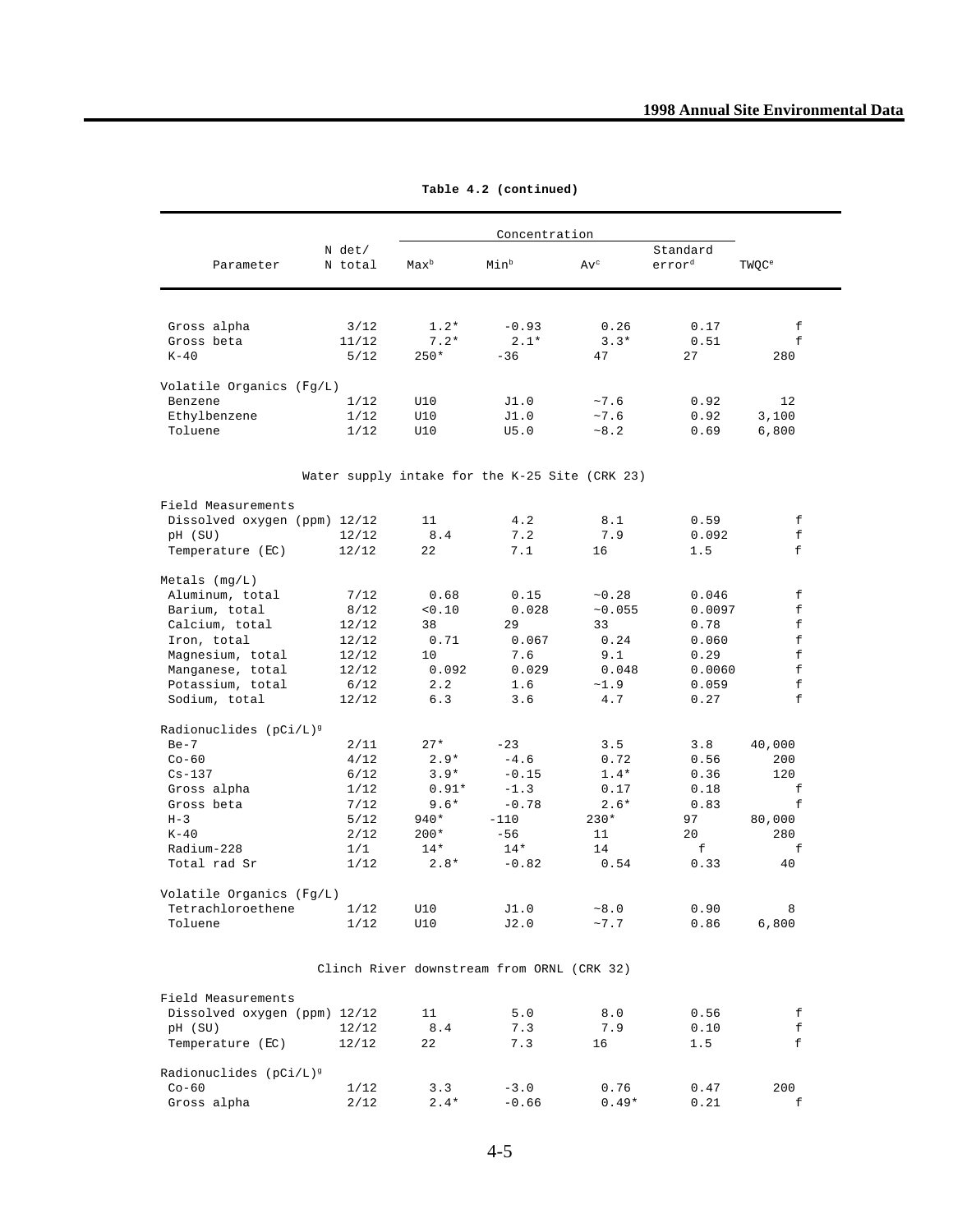| Gross beta | -- - | $18*$ | $-0.28$ | 4 N * |  |
|------------|------|-------|---------|-------|--|
|            |      |       |         |       |  |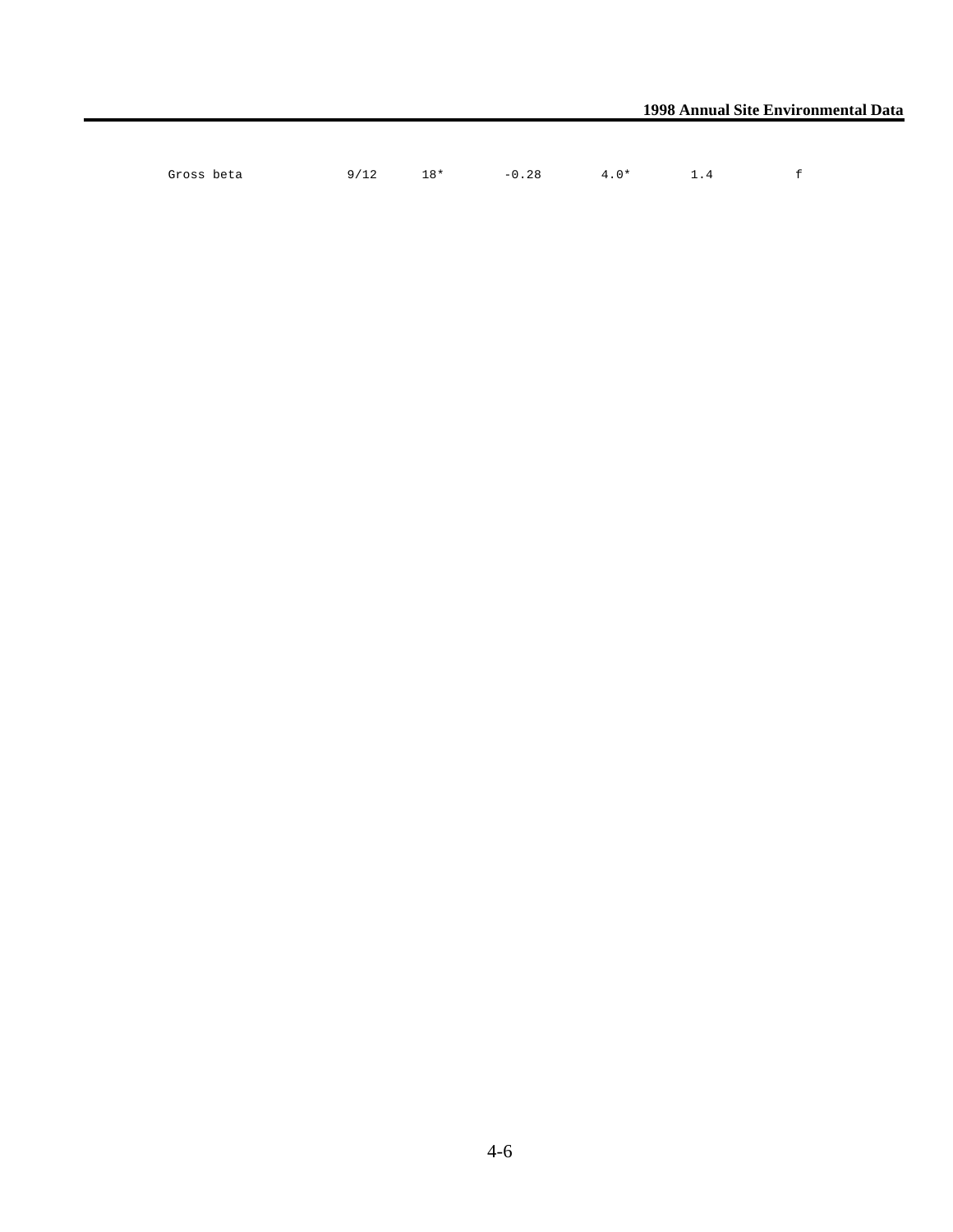|                                                                     |                   |                  | Concentration                                |         |                                |                   |
|---------------------------------------------------------------------|-------------------|------------------|----------------------------------------------|---------|--------------------------------|-------------------|
| Parameter                                                           | N det/<br>N total | Max <sup>b</sup> | Min <sup>b</sup>                             | $Av^c$  | Standard<br>error <sup>d</sup> | TWQC <sup>e</sup> |
|                                                                     |                   |                  |                                              |         |                                |                   |
| $H-3$                                                               | 8/12              | $6,900*$         | 60                                           | 920     | 550                            | 80,000            |
| $K-40$                                                              | 1/12              | 150<br>$5.6*$    | $-22$                                        | 21      | 13                             | 280<br>40         |
| Total rad Sr                                                        | 5/12              |                  | $-0.44$                                      | $1.8*$  | 0.64                           |                   |
|                                                                     |                   |                  | Water supply intake for Knox County (CRK 58) |         |                                |                   |
| Field Measurements                                                  |                   |                  |                                              |         |                                |                   |
| Dissolved oxygen (ppm) 12/12                                        |                   | 11               | 4.9                                          | 8.0     | 0.54                           | f                 |
| pH (SU)                                                             | 12/12             | 8.6              | 7.0                                          | 7.7     | 0.14                           | f                 |
| Temperature (EC)                                                    | 12/12             | 27               | 8.0                                          | 17      | 1.7                            | f                 |
| Radionuclides (pCi/L) <sup>9</sup>                                  |                   |                  |                                              |         |                                |                   |
| $Co-60$                                                             | 3/12              | $3.2*$           | $-1.7$                                       | $0.81*$ | 0.44                           | 200               |
| $Cs - 137$                                                          | 5/12              | $4.8*$           | $-1.4$                                       | $1.6*$  | 0.54                           | 120               |
| Gross alpha                                                         | 2/12              | $1.7*$           | $-0.36$                                      | $0.50*$ | 0.19                           | f                 |
| Gross beta                                                          | 7/12              | $5.4*$           | $-1.1$                                       | $2.1*$  | 0.54                           | f                 |
| $K-40$                                                              | 2/12              | $250*$           | $-35$                                        | 26      | 22                             | 280               |
| Melton Hill Reservoir above City of Oak Ridge water intake (CRK 66) |                   |                  |                                              |         |                                |                   |
| Field Measurements                                                  |                   |                  |                                              |         |                                |                   |
| Dissolved oxygen (ppm) 12/12                                        |                   | 11               | 4.9                                          | 8.0     | 0.54                           | f                 |
| pH (SU)                                                             | 12/12             | 8.4              | 7.0                                          | 7.6     | 0.15                           | f                 |
| Temperature (EC)                                                    | 12/12             | 27               | 7.6                                          | 17      | 1.6                            | f                 |
| Radionuclides (pCi/L) <sup>9</sup>                                  |                   |                  |                                              |         |                                |                   |
| $Be-7$                                                              | 1/11              | $15*$            | $-4.7$                                       | $4.7*$  | 1.9                            | 40,000            |
| $Co-60$                                                             | 5/12              | $2.4*$           | $-1.7$                                       | $0.81*$ | 0.42                           | 200               |
| $Cs - 137$                                                          | 1/12              | $2.3*$           | $-1.3$                                       | 0.41    | 0.31                           | 120               |
| Gross beta                                                          | 6/12              | $4.6*$           | $-1.7$                                       | $1.9*$  | 0.53                           | f                 |
| $K-40$                                                              | 3/12              | $110*$           | $-41$                                        | $26*$   | 13                             | 280               |
| Radium-228                                                          | 1/1               | $28*$            | $28*$                                        | 28      | f                              | f                 |
| Clinch River (Solway Bridge) upstream from all DOE inputs (CRK 70)  |                   |                  |                                              |         |                                |                   |
| Field Measurements                                                  |                   |                  |                                              |         |                                |                   |
| Dissolved oxygen (ppm) 12/12                                        |                   | 9.9              | 5.0                                          | 7.6     | 0.55                           | f                 |
| pH (SU)                                                             | 12/12             | 8.3              | 6.9                                          | 7.6     | 0.15                           | f                 |
| Temperature (EC)                                                    | 12/12             | 26               | 7.3                                          | 17      | 1.5                            | f                 |
| Metals $(mg/L)$                                                     |                   |                  |                                              |         |                                |                   |
| Aluminum, total                                                     | 5/12              | 1.1              | 0.10                                         | ~10.35  | 0.096                          | f                 |
| Barium, total                                                       | 8/12              | 0.10             | 0.029                                        | ~10.055 | 0.0097                         | f                 |
| Calcium, total                                                      | 12/12             | 37               | 29                                           | 33      | 0.87                           | f                 |
| Copper, total                                                       | 1/12              | < 0.020          | < 0.0040                                     | ~10.015 | 0.0022                         | f                 |
| Iron, total                                                         | 12/12             | 1.2              | 0.052                                        | 0.33    | 0.12                           | f                 |
| Lead, total                                                         | 1/12              | 0.13             | < 0.050                                      | ~10.086 | 0.0080                         | f                 |
| Magnesium, total                                                    | 12/12             | 11               | 7.8                                          | 9.4     | 0.32                           | f                 |
| Manganese, total                                                    | 12/12             | 0.16             | 0.033                                        | 0.066   | 0.011                          | f                 |
| Potassium, total                                                    | 5/12              | 2.1              | 1.5                                          | ~1.9    | 0.060                          | f                 |

**Table 4.2 (continued)**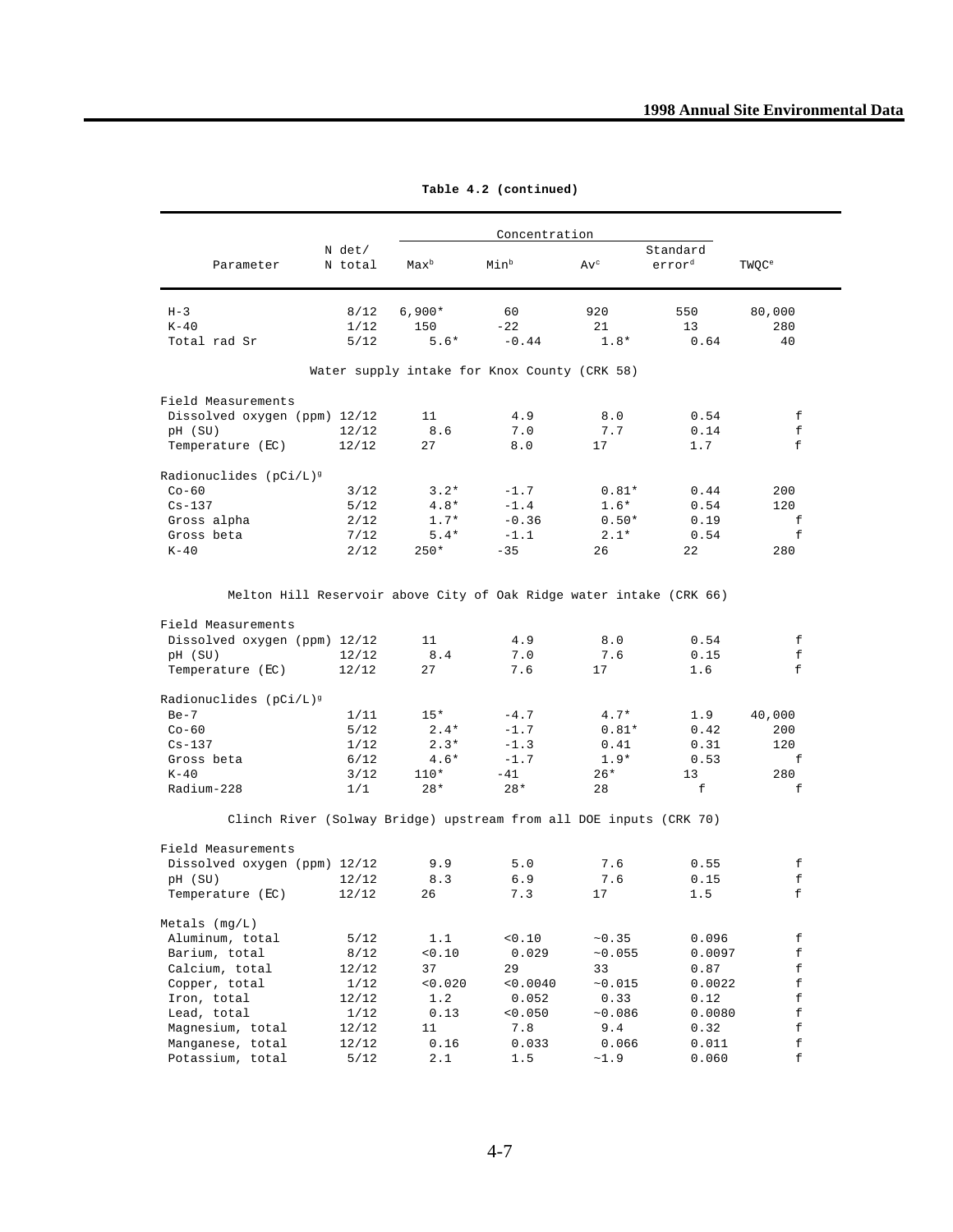|                                                                    |                   |        | Concentration                                                   |         |                                                     |        |  |
|--------------------------------------------------------------------|-------------------|--------|-----------------------------------------------------------------|---------|-----------------------------------------------------|--------|--|
| Parameter                                                          | N det/<br>N total | Maxb   | Min <sup>b</sup>                                                | $Av^c$  | Standard<br>error <sup>d</sup><br>TWQC <sup>e</sup> |        |  |
| Sodium, total                                                      | 12/12             | 7.2    | 3.5                                                             | 5.0     | 0.35                                                | f      |  |
| Zinc, total                                                        | 3/12              | 0.095  | < 0.020                                                         | ~0.045  | 0.0060                                              | f      |  |
| Radionuclides (pCi/L) <sup>9</sup>                                 |                   |        |                                                                 |         |                                                     |        |  |
| $Be-7$                                                             | 1/11              | $15*$  | $-21$                                                           | 0.38    | 3.0                                                 | 40,000 |  |
| $Co-60$                                                            | 1/12              | $2.8*$ | $-0.55$                                                         | $0.84*$ | 0.25                                                | 200    |  |
| $Cs - 137$                                                         | 1/12              | $1.9*$ | $-42$                                                           | $-3.6$  | 3.5                                                 | 120    |  |
| Gross alpha                                                        | 2/12              | 1.3    | $-0.20$                                                         | $0.57*$ | 0.14                                                | f      |  |
| Gross beta                                                         | 9/12              | $5.4*$ | 0.31                                                            | $2.6*$  | 0.45                                                | f      |  |
| $H-3$                                                              | 3/12              | $210*$ | $-110$                                                          | 45      | 32                                                  | 80,000 |  |
| $K-40$                                                             | 2/12              | 130*   | $-51$                                                           | 9.4     | 15                                                  | 280    |  |
| Volatile Organics (Fg/L)                                           |                   |        |                                                                 |         |                                                     |        |  |
| 1,1,1-Trichloroethane                                              | 1/12              | U10    | J2.0                                                            | ~17.7   | 0.86                                                | f      |  |
|                                                                    |                   |        | East Fork Polpar Creek prior to entering Poplar Creek (EFK 0.1) |         |                                                     |        |  |
|                                                                    |                   |        |                                                                 |         |                                                     |        |  |
| Field Measurements                                                 |                   |        |                                                                 |         |                                                     |        |  |
| Dissolved oxygen (ppm)                                             | 2/2               | 6.5    | 3.3                                                             | 4.9     | 1.6                                                 | f      |  |
| pH (SU)                                                            | 2/2               | 8.1    | 7.7                                                             | 7.9     | 0.20                                                | f      |  |
| Temperature (EC)                                                   | 2/2               | 21     | 15                                                              | 18      | 2.7                                                 | f      |  |
| Radionuclides (pCi/L) <sup>9</sup>                                 |                   |        |                                                                 |         |                                                     |        |  |
| Gross alpha                                                        | 2/2               | $3.0*$ | $2.1*$                                                          | 2.6     | 0.45                                                | f      |  |
| Gross beta                                                         | 1/2               | $5.4*$ | $-0.57$                                                         | 2.4     | 3.0                                                 | f      |  |
| Total uranium                                                      | 1/1               | $2.5*$ | $2.5*$                                                          | 2.5     | f                                                   | 20     |  |
| $U-234$                                                            | 1/1               | $1.0*$ | $1.0*$                                                          | 1.0     | f                                                   | 20     |  |
| $U - 238$                                                          | 1/1               | $1.4*$ | $1.4*$                                                          | 1.4     | f                                                   | 24     |  |
|                                                                    |                   |        | East Fork Poplar Creek downstream from floodplain (EFK 5.4)     |         |                                                     |        |  |
| Field Measurements                                                 |                   |        |                                                                 |         |                                                     |        |  |
| Dissolved oxygen (ppm)                                             | 2/2               | 9.3    | 7.0                                                             | 8.2     | 1.2                                                 | f      |  |
| pH (SU)                                                            | 2/2               | 8.2    | 7.4                                                             | 7.8     | 0.40                                                | f      |  |
| Temperature (EC)                                                   | 2/2               | 20     | 11                                                              | 16      | 4.5                                                 | f      |  |
| Radionuclides (pCi/L) <sup>9</sup>                                 |                   |        |                                                                 |         |                                                     |        |  |
| $Co-60$                                                            | 2/2               | $3.0*$ | $2.8*$                                                          | $2.9*$  | 0.10                                                | 200    |  |
| Gross alpha                                                        | 1/2               | $2.5*$ | 1.3                                                             | 1.9     | 0.60                                                | f      |  |
| Gross beta                                                         | 2/2               | $4.5*$ | $4.2*$                                                          | $4.4*$  | 0.15                                                | f      |  |
| Total uranium                                                      | 1/1               | $3.0*$ | $3.0*$                                                          | 3.0     | f                                                   | 20     |  |
| $U-234$                                                            | 1/1               | $1.5*$ | $1.5*$                                                          | 1.5     | f                                                   | 20     |  |
| $U - 238$                                                          | 1/1               | $1.4*$ | $1.4*$                                                          | 1.4     | f                                                   | 24     |  |
| Fifth Creek just upstream of White Oak Creek at ORNL (FIFTHCK 0.1) |                   |        |                                                                 |         |                                                     |        |  |
|                                                                    |                   |        |                                                                 |         |                                                     |        |  |
| Field Measurements                                                 |                   |        |                                                                 |         |                                                     |        |  |
| Dissolved oxygen (ppm)                                             | 2/2               | 11     | 8.0                                                             | 9.3     | 1.3                                                 | f      |  |
| pH (SU)                                                            | 2/2               | 8.4    | 7.8                                                             | 8.1     | 0.30                                                | f      |  |
| Temperature (EC)                                                   | 2/2               | 19     | 14                                                              | 16      | 2.9                                                 | f      |  |
|                                                                    |                   |        |                                                                 |         |                                                     |        |  |
|                                                                    |                   |        |                                                                 |         |                                                     | 200    |  |
|                                                                    |                   |        |                                                                 |         |                                                     |        |  |
| Radionuclides (pCi/L) <sup>9</sup><br>$Co-60$                      | 1/2               | $2.9*$ | 1.2                                                             | 2.1     | 0.85                                                |        |  |

**Table 4.2 (continued)**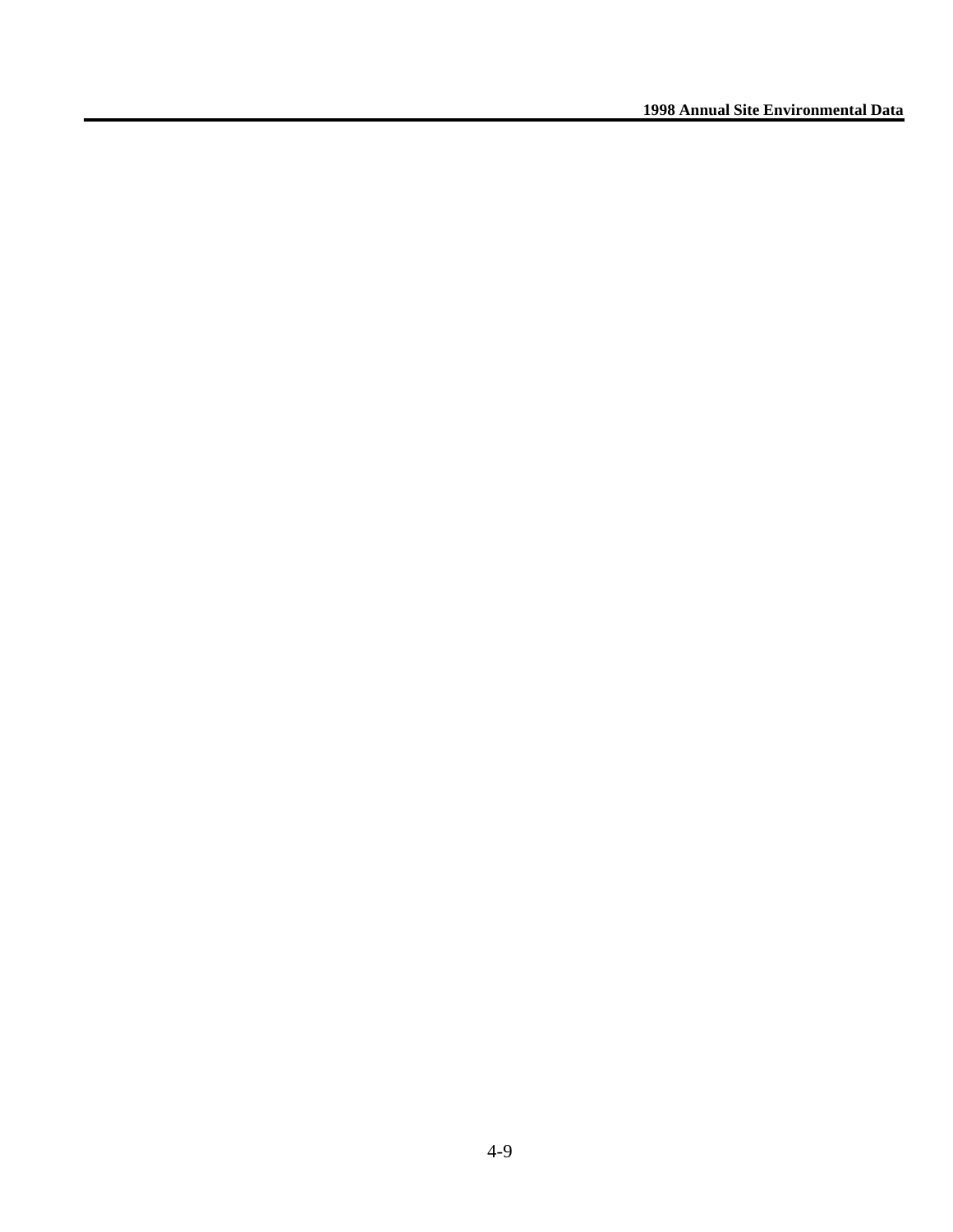|                                    |         |                                                               | Concentration    |          |                                |                   |
|------------------------------------|---------|---------------------------------------------------------------|------------------|----------|--------------------------------|-------------------|
| Parameter                          | N det/  | Max <sup>b</sup>                                              | Min <sup>b</sup> |          | Standard<br>error <sup>d</sup> |                   |
|                                    | N total |                                                               |                  | $Av^c$   |                                | TWQC <sup>e</sup> |
| $Cs - 137$                         | 1/2     | $1.8*$                                                        | 0.65             | 1.2      | 0.58                           | 120               |
| Gross alpha                        | 1/2     | $2.4*$                                                        | 1.1              | 1.8      | 0.65                           | f                 |
| Gross beta                         | 2/2     | $42*$                                                         | $29*$            | 36       | 6.5                            | f                 |
| $H - 3$                            | 2/2     | 740*                                                          | $320*$           | 530      | 210                            | 80,000            |
| Total rad Sr                       | 2/2     | $18*$                                                         | $9.9*$           | 14       | 4.1                            | 40                |
| Total uranium                      | 1/1     | $1.6*$                                                        | $1.6*$           | 1.6      | f                              | 20                |
| $U-234$                            | 2/2     | $1.4*$                                                        | $0.37*$          | 0.89     | 0.52                           | 20                |
| $U - 235$                          | 1/2     | 0.062                                                         | $0*$             | 0.031    | 0.031                          | 24                |
| $U - 238$                          | 2/2     | $0.22*$                                                       | $0.22*$          | 0.22     | $\Omega$                       | 24                |
|                                    |         | Grassy Creek upstream of SEG and IT Corp. at CRK 23 (GCK 3.6) |                  |          |                                |                   |
| Field Measurements                 |         |                                                               |                  |          |                                |                   |
| Dissolved oxygen (ppm)             | 1/1     | 13                                                            | 13               | 13       | f                              | f                 |
| pH (SU)                            | 1/1     | 7.3                                                           | 7.3              | 7.3      | f                              | f                 |
| Temperature (EC)                   | 1/1     | 9.8                                                           | 9.8              | 9.8      | f                              | f                 |
|                                    |         | Ish Creek prior to entering CRK 30.8 (ICK 0.7)                |                  |          |                                |                   |
| Field Measurements                 |         |                                                               |                  |          |                                |                   |
| Dissolved oxygen (ppm)             | 2/2     | 11                                                            | 8.5              | 9.7      | 1.2                            | f                 |
| pH (SU)                            | 2/2     | 8.4                                                           | 7.4              | 7.9      | 0.50                           | f                 |
| Temperature (EC)                   | 2/2     | 15                                                            | 14               | 14       | 0.35                           | f                 |
| Radionuclides $(pCi/L)^{g}$        |         |                                                               |                  |          |                                |                   |
| $Cs - 137$                         | 2/2     | $3.2*$                                                        | $2.6*$           | $2.9*$   | 0.30                           | 120               |
|                                    |         | McCoy Branch prior to entering CRK 60.3 (MCCBK 1.8)           |                  |          |                                |                   |
|                                    |         |                                                               |                  |          |                                |                   |
| Field Measurements                 |         |                                                               |                  |          |                                |                   |
| Dissolved oxygen (ppm)             | 2/2     | 10                                                            | 3.6              | 6.9      | 3.3                            | f                 |
| pH (SU)                            | 2/2     | 7.7                                                           | 7.6              | 7.7      | 0.050                          | f                 |
| Temperature (EC)                   | 2/2     | 16                                                            | 9.6              | 13       | 3.0                            | f                 |
| Radionuclides $(pCi/L)^{g}$        |         |                                                               |                  |          |                                |                   |
| $Co-60$                            | 1/2     | $2.7*$                                                        | 0.90             | 1.8      | 0.90                           | 200               |
|                                    |         | Melton Branch downstream from ORNL (MEK 0.2)                  |                  |          |                                |                   |
|                                    |         |                                                               |                  |          |                                |                   |
| Field Measurements                 |         |                                                               |                  |          |                                |                   |
| Dissolved oxygen (ppm)             | 6/6     | 11                                                            | 7.0              | 8.6      | 0.73                           | f                 |
| pH (SU)                            | 6/6     | 8.1                                                           | 7.1              | 7.6      | 0.18                           | f                 |
| Temperature (EC)                   | 6/6     | 26                                                            | 8.8              | 16       | 2.8                            | f                 |
| Radionuclides (pCi/L) <sup>9</sup> |         |                                                               |                  |          |                                |                   |
| $Co-60$                            | 4/6     | $2.4*$                                                        | $-0.17$          | $1.6*$   | 0.36                           | 200               |
| $Cs - 137$                         | 1/6     | $2.1*$                                                        | $-0.85$          | 0.26     | 0.47                           | 120               |
| Gross alpha                        | 3/6     | $1.8*$                                                        | 0.23             | $1.1*$   | 0.23                           | f                 |
| Gross beta                         | 6/6     | 620*                                                          | 88*              | $390*$   | 83                             | f                 |
| $H-3$                              | 6/6     | $800,000*$                                                    | $50,000*$        | 350,000* | 100,000                        | 80,000            |
| $K-40$                             | 1/6     | $38*$                                                         | $-48$            | 3.6      | 14                             | 280               |
| Total rad Sr                       | 6/6     | $410*$                                                        | $28*$            | $230*$   | 55                             | 40                |
|                                    |         |                                                               |                  |          |                                |                   |

**Table 4.2 (continued)**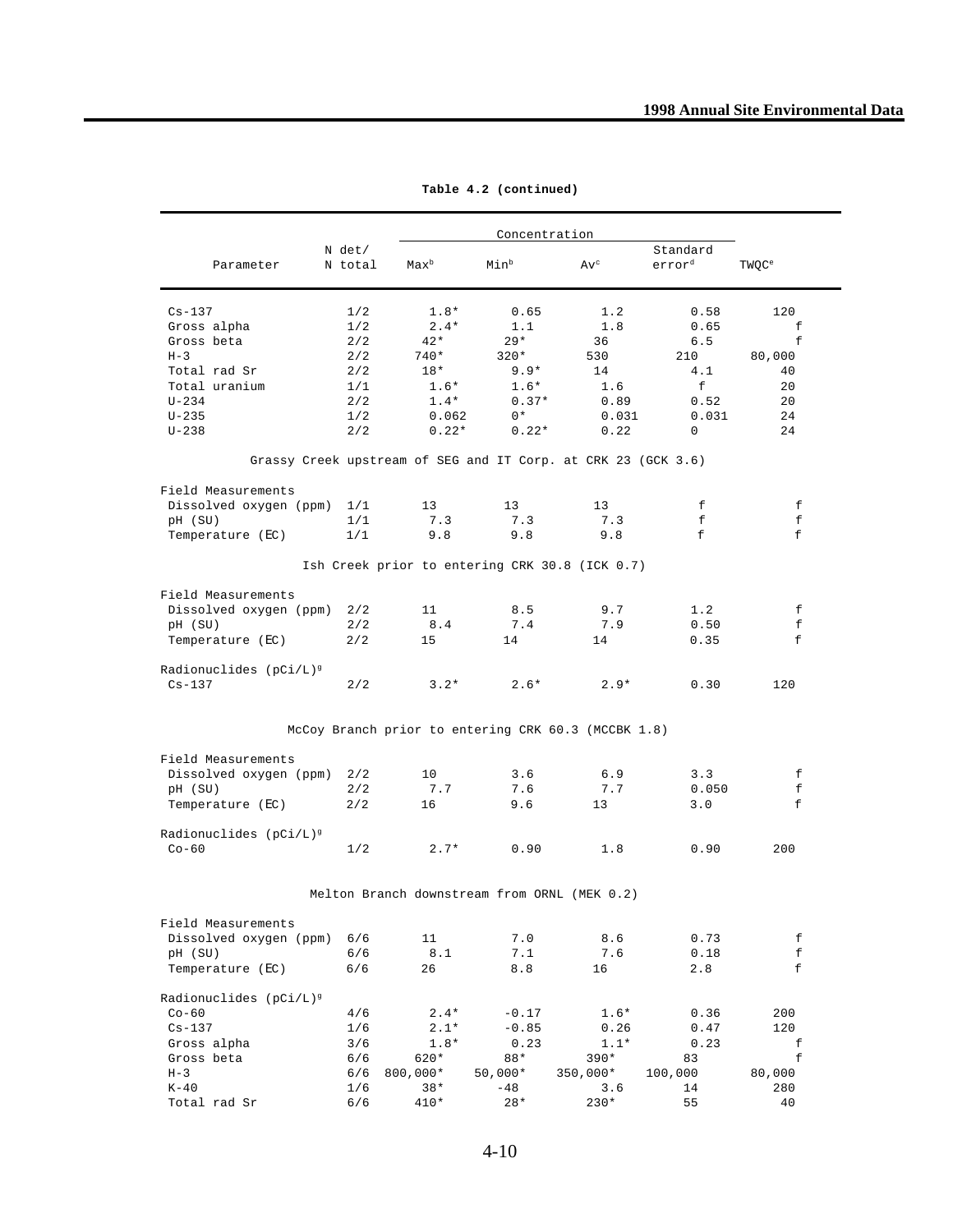| Total uranium | - - | -- - |  |  |
|---------------|-----|------|--|--|
|               |     |      |  |  |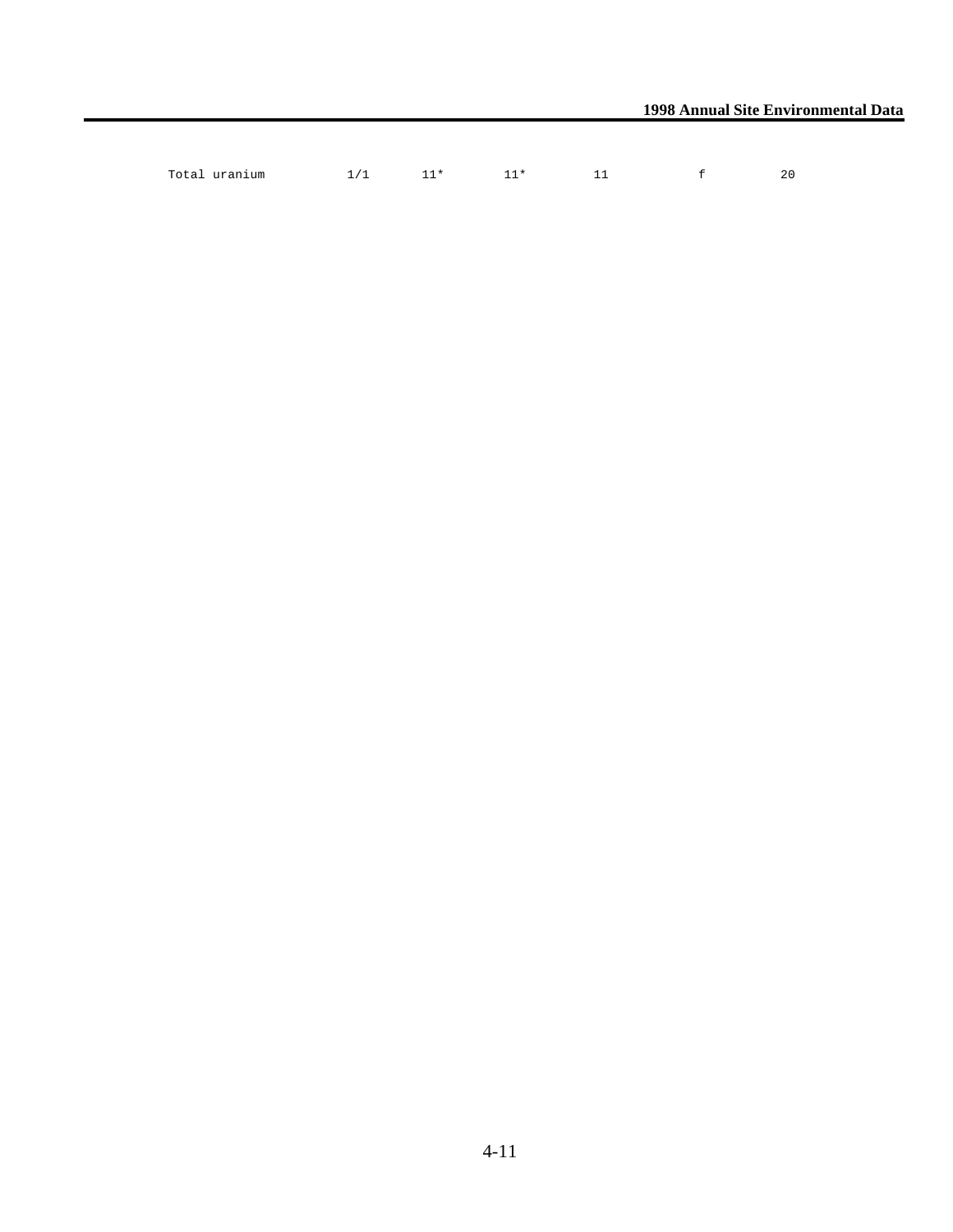| N det/<br>Standard<br>error <sup>d</sup><br>Max <sup>b</sup><br>Min <sup>b</sup><br>$Av^c$<br><b>TWQC<sup>e</sup></b><br>Parameter<br>N total<br>2/2<br>$11*$<br>$0.20*$<br>5.6<br>5.4<br>20<br>$U - 234$<br>2/2<br>$1.2*$<br>$0.58*$<br>0.89<br>0.31<br>24<br>$U - 238$<br>Mitchell Branch upstream from the K-25 Site (MIK 1.4)<br>4/4<br>9.7<br>4.0<br>6.9<br>1.2<br>f<br>Dissolved oxygen (ppm)<br>7.6<br>0.21<br>4/4<br>8.5<br>7.9<br>f<br>pH (SU)<br>Temperature (EC)<br>4/4<br>20<br>6.8<br>14<br>2.8<br>f<br>Radionuclides (pCi/L) <sup>9</sup><br>Gross alpha<br>2/4<br>$2.0*$<br>0.18<br>$0.94*$<br>0.39<br>f<br>f<br>Gross beta<br>1/4<br>2.9<br>0.81<br>$1.7*$<br>0.46<br>f<br>Total uranium<br>1/1<br>$27*$<br>$27*$<br>27<br>20<br>25<br>f<br>$U - 234$<br>1/1<br>$25*$<br>$25*$<br>20<br>$U - 238$<br>1/1<br>$1.1*$<br>1.1<br>f<br>24<br>$1.1*$<br>Northwest Tributary prior to entering 1st Creek at ORNL (NWTK 0.1)<br>Field Measurements<br>Dissolved oxygen (ppm)<br>9.0<br>5.3<br>7.2<br>1.9<br>f<br>2/2<br>8.1<br>f<br>2/2<br>8.2<br>7.9<br>0.15<br>pH (SU)<br>Temperature (EC)<br>2/2<br>20<br>16<br>4.3<br>f<br>12<br>Radionuclides (pCi/L) <sup>9</sup><br>$Be-7$<br>2/2<br>$18*$<br>$18*$<br>18<br>40,000<br>0<br>1/2<br>$3.2*$<br>$-0.39$<br>1.4<br>1.8<br>200<br>$Co-60$<br>$Cs - 137$<br>1/2<br>$2.3*$<br>0.74<br>1.5<br>0.78<br>120<br>Gross beta<br>2/2<br>$6.0*$<br>47<br>41<br>f<br>88*<br>$H-3$<br>1/2<br>$1,700*$<br>91<br>900<br>800<br>80,000<br>Total rad Sr<br>1/2<br>$40*$<br>1.6<br>21<br>19<br>40<br>Raccoon Creek sampling station prior to entering CRK 31 (RCK 2.0)<br>Field Measurements<br>1.2<br>4.2<br>f<br>Dissolved oxygen (ppm)<br>2/2<br>9.6<br>5.4<br>f<br>2/2<br>7.4<br>0<br>pH (SU)<br>7.4<br>7.4<br>f<br>Temperature (EC)<br>2/2<br>10<br>14<br>3.6<br>17<br>Radionuclides (pCi/L) <sup>9</sup><br>$110*$<br>2/2<br>$7.4*$<br>59<br>51<br>Gross beta<br>$330*$<br>$200*$<br>65<br>80,000<br>$H-3$<br>2/2<br>270<br>1/2<br>40<br>Total rad Sr<br>$45*$<br>$1.5$<br>23<br>22<br>Field Measurements<br>Dissolved oxygen (ppm)<br>11<br>11<br>11<br>f<br>f<br>1/1<br>f<br>f<br>pH (SU)<br>1/1<br>8.1<br>8.1<br>8.1 |                    |     |    | Concentration |    |   |   |  |
|------------------------------------------------------------------------------------------------------------------------------------------------------------------------------------------------------------------------------------------------------------------------------------------------------------------------------------------------------------------------------------------------------------------------------------------------------------------------------------------------------------------------------------------------------------------------------------------------------------------------------------------------------------------------------------------------------------------------------------------------------------------------------------------------------------------------------------------------------------------------------------------------------------------------------------------------------------------------------------------------------------------------------------------------------------------------------------------------------------------------------------------------------------------------------------------------------------------------------------------------------------------------------------------------------------------------------------------------------------------------------------------------------------------------------------------------------------------------------------------------------------------------------------------------------------------------------------------------------------------------------------------------------------------------------------------------------------------------------------------------------------------------------------------------------------------------------------------------------------------------------------------------------------------------------------------------------------------------------------------------------------------------------------------------------------------------------------------------------------------------------------------------------------------------|--------------------|-----|----|---------------|----|---|---|--|
|                                                                                                                                                                                                                                                                                                                                                                                                                                                                                                                                                                                                                                                                                                                                                                                                                                                                                                                                                                                                                                                                                                                                                                                                                                                                                                                                                                                                                                                                                                                                                                                                                                                                                                                                                                                                                                                                                                                                                                                                                                                                                                                                                                        |                    |     |    |               |    |   |   |  |
|                                                                                                                                                                                                                                                                                                                                                                                                                                                                                                                                                                                                                                                                                                                                                                                                                                                                                                                                                                                                                                                                                                                                                                                                                                                                                                                                                                                                                                                                                                                                                                                                                                                                                                                                                                                                                                                                                                                                                                                                                                                                                                                                                                        |                    |     |    |               |    |   |   |  |
|                                                                                                                                                                                                                                                                                                                                                                                                                                                                                                                                                                                                                                                                                                                                                                                                                                                                                                                                                                                                                                                                                                                                                                                                                                                                                                                                                                                                                                                                                                                                                                                                                                                                                                                                                                                                                                                                                                                                                                                                                                                                                                                                                                        |                    |     |    |               |    |   |   |  |
|                                                                                                                                                                                                                                                                                                                                                                                                                                                                                                                                                                                                                                                                                                                                                                                                                                                                                                                                                                                                                                                                                                                                                                                                                                                                                                                                                                                                                                                                                                                                                                                                                                                                                                                                                                                                                                                                                                                                                                                                                                                                                                                                                                        |                    |     |    |               |    |   |   |  |
|                                                                                                                                                                                                                                                                                                                                                                                                                                                                                                                                                                                                                                                                                                                                                                                                                                                                                                                                                                                                                                                                                                                                                                                                                                                                                                                                                                                                                                                                                                                                                                                                                                                                                                                                                                                                                                                                                                                                                                                                                                                                                                                                                                        | Field Measurements |     |    |               |    |   |   |  |
|                                                                                                                                                                                                                                                                                                                                                                                                                                                                                                                                                                                                                                                                                                                                                                                                                                                                                                                                                                                                                                                                                                                                                                                                                                                                                                                                                                                                                                                                                                                                                                                                                                                                                                                                                                                                                                                                                                                                                                                                                                                                                                                                                                        |                    |     |    |               |    |   |   |  |
|                                                                                                                                                                                                                                                                                                                                                                                                                                                                                                                                                                                                                                                                                                                                                                                                                                                                                                                                                                                                                                                                                                                                                                                                                                                                                                                                                                                                                                                                                                                                                                                                                                                                                                                                                                                                                                                                                                                                                                                                                                                                                                                                                                        |                    |     |    |               |    |   |   |  |
|                                                                                                                                                                                                                                                                                                                                                                                                                                                                                                                                                                                                                                                                                                                                                                                                                                                                                                                                                                                                                                                                                                                                                                                                                                                                                                                                                                                                                                                                                                                                                                                                                                                                                                                                                                                                                                                                                                                                                                                                                                                                                                                                                                        |                    |     |    |               |    |   |   |  |
|                                                                                                                                                                                                                                                                                                                                                                                                                                                                                                                                                                                                                                                                                                                                                                                                                                                                                                                                                                                                                                                                                                                                                                                                                                                                                                                                                                                                                                                                                                                                                                                                                                                                                                                                                                                                                                                                                                                                                                                                                                                                                                                                                                        |                    |     |    |               |    |   |   |  |
|                                                                                                                                                                                                                                                                                                                                                                                                                                                                                                                                                                                                                                                                                                                                                                                                                                                                                                                                                                                                                                                                                                                                                                                                                                                                                                                                                                                                                                                                                                                                                                                                                                                                                                                                                                                                                                                                                                                                                                                                                                                                                                                                                                        |                    |     |    |               |    |   |   |  |
|                                                                                                                                                                                                                                                                                                                                                                                                                                                                                                                                                                                                                                                                                                                                                                                                                                                                                                                                                                                                                                                                                                                                                                                                                                                                                                                                                                                                                                                                                                                                                                                                                                                                                                                                                                                                                                                                                                                                                                                                                                                                                                                                                                        |                    |     |    |               |    |   |   |  |
|                                                                                                                                                                                                                                                                                                                                                                                                                                                                                                                                                                                                                                                                                                                                                                                                                                                                                                                                                                                                                                                                                                                                                                                                                                                                                                                                                                                                                                                                                                                                                                                                                                                                                                                                                                                                                                                                                                                                                                                                                                                                                                                                                                        |                    |     |    |               |    |   |   |  |
|                                                                                                                                                                                                                                                                                                                                                                                                                                                                                                                                                                                                                                                                                                                                                                                                                                                                                                                                                                                                                                                                                                                                                                                                                                                                                                                                                                                                                                                                                                                                                                                                                                                                                                                                                                                                                                                                                                                                                                                                                                                                                                                                                                        |                    |     |    |               |    |   |   |  |
|                                                                                                                                                                                                                                                                                                                                                                                                                                                                                                                                                                                                                                                                                                                                                                                                                                                                                                                                                                                                                                                                                                                                                                                                                                                                                                                                                                                                                                                                                                                                                                                                                                                                                                                                                                                                                                                                                                                                                                                                                                                                                                                                                                        |                    |     |    |               |    |   |   |  |
|                                                                                                                                                                                                                                                                                                                                                                                                                                                                                                                                                                                                                                                                                                                                                                                                                                                                                                                                                                                                                                                                                                                                                                                                                                                                                                                                                                                                                                                                                                                                                                                                                                                                                                                                                                                                                                                                                                                                                                                                                                                                                                                                                                        |                    |     |    |               |    |   |   |  |
|                                                                                                                                                                                                                                                                                                                                                                                                                                                                                                                                                                                                                                                                                                                                                                                                                                                                                                                                                                                                                                                                                                                                                                                                                                                                                                                                                                                                                                                                                                                                                                                                                                                                                                                                                                                                                                                                                                                                                                                                                                                                                                                                                                        |                    |     |    |               |    |   |   |  |
|                                                                                                                                                                                                                                                                                                                                                                                                                                                                                                                                                                                                                                                                                                                                                                                                                                                                                                                                                                                                                                                                                                                                                                                                                                                                                                                                                                                                                                                                                                                                                                                                                                                                                                                                                                                                                                                                                                                                                                                                                                                                                                                                                                        |                    |     |    |               |    |   |   |  |
|                                                                                                                                                                                                                                                                                                                                                                                                                                                                                                                                                                                                                                                                                                                                                                                                                                                                                                                                                                                                                                                                                                                                                                                                                                                                                                                                                                                                                                                                                                                                                                                                                                                                                                                                                                                                                                                                                                                                                                                                                                                                                                                                                                        |                    |     |    |               |    |   |   |  |
|                                                                                                                                                                                                                                                                                                                                                                                                                                                                                                                                                                                                                                                                                                                                                                                                                                                                                                                                                                                                                                                                                                                                                                                                                                                                                                                                                                                                                                                                                                                                                                                                                                                                                                                                                                                                                                                                                                                                                                                                                                                                                                                                                                        |                    |     |    |               |    |   |   |  |
|                                                                                                                                                                                                                                                                                                                                                                                                                                                                                                                                                                                                                                                                                                                                                                                                                                                                                                                                                                                                                                                                                                                                                                                                                                                                                                                                                                                                                                                                                                                                                                                                                                                                                                                                                                                                                                                                                                                                                                                                                                                                                                                                                                        |                    |     |    |               |    |   |   |  |
|                                                                                                                                                                                                                                                                                                                                                                                                                                                                                                                                                                                                                                                                                                                                                                                                                                                                                                                                                                                                                                                                                                                                                                                                                                                                                                                                                                                                                                                                                                                                                                                                                                                                                                                                                                                                                                                                                                                                                                                                                                                                                                                                                                        |                    |     |    |               |    |   |   |  |
|                                                                                                                                                                                                                                                                                                                                                                                                                                                                                                                                                                                                                                                                                                                                                                                                                                                                                                                                                                                                                                                                                                                                                                                                                                                                                                                                                                                                                                                                                                                                                                                                                                                                                                                                                                                                                                                                                                                                                                                                                                                                                                                                                                        |                    |     |    |               |    |   |   |  |
|                                                                                                                                                                                                                                                                                                                                                                                                                                                                                                                                                                                                                                                                                                                                                                                                                                                                                                                                                                                                                                                                                                                                                                                                                                                                                                                                                                                                                                                                                                                                                                                                                                                                                                                                                                                                                                                                                                                                                                                                                                                                                                                                                                        |                    |     |    |               |    |   |   |  |
|                                                                                                                                                                                                                                                                                                                                                                                                                                                                                                                                                                                                                                                                                                                                                                                                                                                                                                                                                                                                                                                                                                                                                                                                                                                                                                                                                                                                                                                                                                                                                                                                                                                                                                                                                                                                                                                                                                                                                                                                                                                                                                                                                                        |                    |     |    |               |    |   |   |  |
|                                                                                                                                                                                                                                                                                                                                                                                                                                                                                                                                                                                                                                                                                                                                                                                                                                                                                                                                                                                                                                                                                                                                                                                                                                                                                                                                                                                                                                                                                                                                                                                                                                                                                                                                                                                                                                                                                                                                                                                                                                                                                                                                                                        |                    |     |    |               |    |   |   |  |
|                                                                                                                                                                                                                                                                                                                                                                                                                                                                                                                                                                                                                                                                                                                                                                                                                                                                                                                                                                                                                                                                                                                                                                                                                                                                                                                                                                                                                                                                                                                                                                                                                                                                                                                                                                                                                                                                                                                                                                                                                                                                                                                                                                        |                    |     |    |               |    |   |   |  |
|                                                                                                                                                                                                                                                                                                                                                                                                                                                                                                                                                                                                                                                                                                                                                                                                                                                                                                                                                                                                                                                                                                                                                                                                                                                                                                                                                                                                                                                                                                                                                                                                                                                                                                                                                                                                                                                                                                                                                                                                                                                                                                                                                                        |                    |     |    |               |    |   |   |  |
|                                                                                                                                                                                                                                                                                                                                                                                                                                                                                                                                                                                                                                                                                                                                                                                                                                                                                                                                                                                                                                                                                                                                                                                                                                                                                                                                                                                                                                                                                                                                                                                                                                                                                                                                                                                                                                                                                                                                                                                                                                                                                                                                                                        |                    |     |    |               |    |   |   |  |
|                                                                                                                                                                                                                                                                                                                                                                                                                                                                                                                                                                                                                                                                                                                                                                                                                                                                                                                                                                                                                                                                                                                                                                                                                                                                                                                                                                                                                                                                                                                                                                                                                                                                                                                                                                                                                                                                                                                                                                                                                                                                                                                                                                        |                    |     |    |               |    |   | f |  |
|                                                                                                                                                                                                                                                                                                                                                                                                                                                                                                                                                                                                                                                                                                                                                                                                                                                                                                                                                                                                                                                                                                                                                                                                                                                                                                                                                                                                                                                                                                                                                                                                                                                                                                                                                                                                                                                                                                                                                                                                                                                                                                                                                                        |                    |     |    |               |    |   |   |  |
|                                                                                                                                                                                                                                                                                                                                                                                                                                                                                                                                                                                                                                                                                                                                                                                                                                                                                                                                                                                                                                                                                                                                                                                                                                                                                                                                                                                                                                                                                                                                                                                                                                                                                                                                                                                                                                                                                                                                                                                                                                                                                                                                                                        |                    |     |    |               |    |   |   |  |
|                                                                                                                                                                                                                                                                                                                                                                                                                                                                                                                                                                                                                                                                                                                                                                                                                                                                                                                                                                                                                                                                                                                                                                                                                                                                                                                                                                                                                                                                                                                                                                                                                                                                                                                                                                                                                                                                                                                                                                                                                                                                                                                                                                        |                    |     |    |               |    |   |   |  |
|                                                                                                                                                                                                                                                                                                                                                                                                                                                                                                                                                                                                                                                                                                                                                                                                                                                                                                                                                                                                                                                                                                                                                                                                                                                                                                                                                                                                                                                                                                                                                                                                                                                                                                                                                                                                                                                                                                                                                                                                                                                                                                                                                                        |                    |     |    |               |    |   |   |  |
|                                                                                                                                                                                                                                                                                                                                                                                                                                                                                                                                                                                                                                                                                                                                                                                                                                                                                                                                                                                                                                                                                                                                                                                                                                                                                                                                                                                                                                                                                                                                                                                                                                                                                                                                                                                                                                                                                                                                                                                                                                                                                                                                                                        |                    |     |    |               |    |   |   |  |
|                                                                                                                                                                                                                                                                                                                                                                                                                                                                                                                                                                                                                                                                                                                                                                                                                                                                                                                                                                                                                                                                                                                                                                                                                                                                                                                                                                                                                                                                                                                                                                                                                                                                                                                                                                                                                                                                                                                                                                                                                                                                                                                                                                        | Temperature (EC)   | 1/1 | 11 | 11            | 11 | f | f |  |

**Table 4.2 (continued)**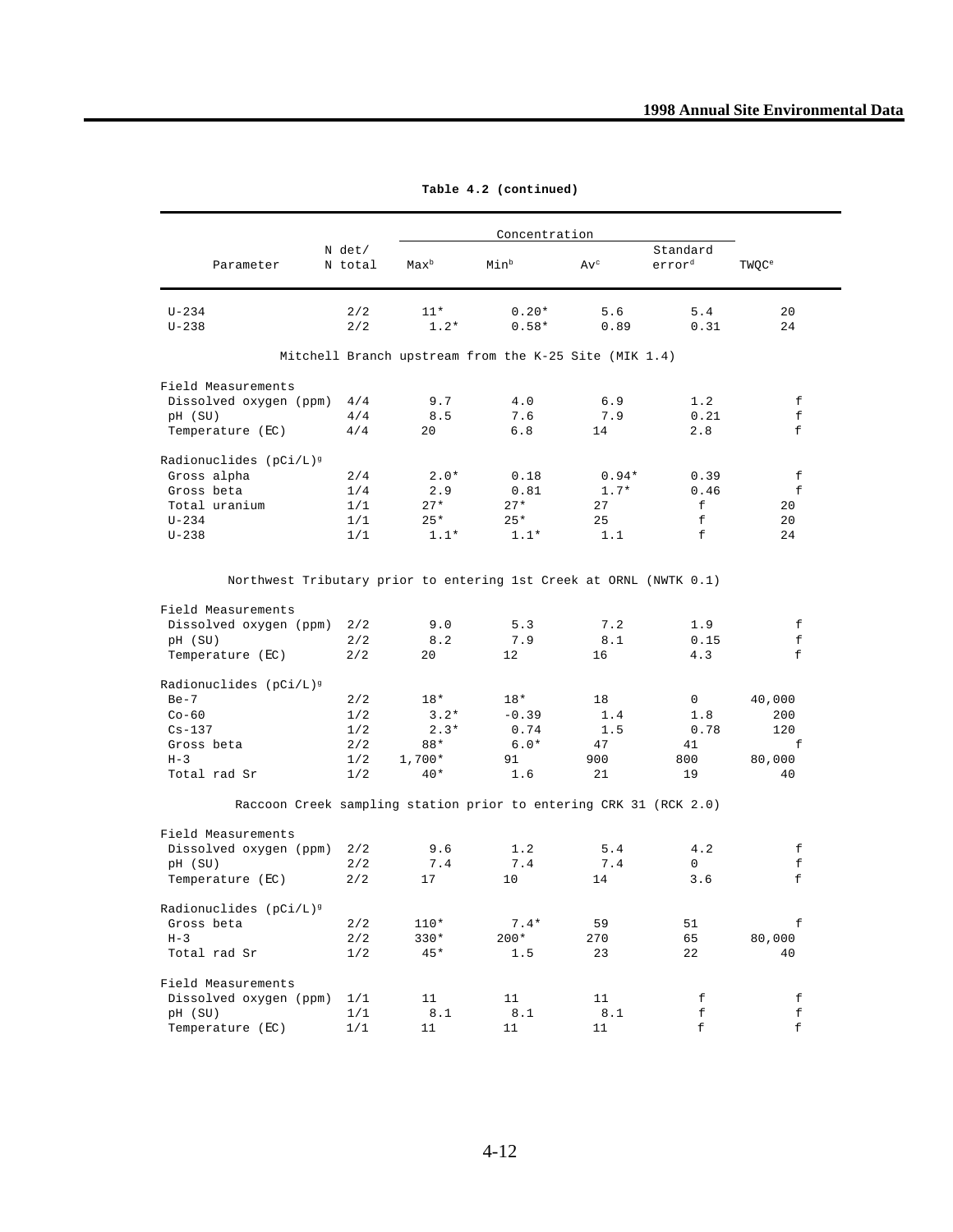| N det/<br>error <sup>d</sup><br>N total<br>Max <sup>b</sup><br>Minb<br>$Av^c$<br>TWQC <sup>e</sup><br>Parameter<br>White Oak Lake at White Oak Dam (WCK 1.0)<br>Field Measurements<br>2.8<br>7.0<br>f<br>Dissolved oxygen (ppm) 12/12<br>10<br>0.68<br>f<br>8.2<br>7.0<br>7.7<br>0.11<br>pH (SU)<br>12/12<br>Temperature (EC)<br>12/12<br>29<br>8.9<br>19<br>2.1<br>f<br>Radionuclides $(pCi/L)^{g}$<br>$-17$<br>1.1<br>$Be-7$<br>1/11<br>$19*$<br>3.3<br>40,000<br>$Co-60$<br>8/12<br>0.54<br>$2.4*$<br>200<br>$5.9*$<br>0.44<br>0.85<br>$34*$<br>$Cs-137$<br>11/12<br>$200*$<br>16<br>120<br>$27*$<br>2.5<br>f<br>Gross alpha<br>11/12<br>1.4<br>$10*$<br>f<br>Gross beta<br>12/12<br>$330*$<br>$140*$<br>$220*$<br>17<br>$H - 3$<br>80,000<br>$12/12$ 140,000*<br>$16,000*$<br>68,000*<br>10,000<br>65*<br>Total rad Sr<br>$95*$<br>6.9<br>40<br>12/12<br>$130*$<br>4/4<br>$6.3*$<br>$17*$<br>6.4<br>20<br>Total uranium<br>$35*$<br>f<br>f<br>$U - 233$<br>1/1<br>$5.4*$<br>5.4<br>$5.4*$<br>20<br>$U - 234$<br>9/9<br>$32*$<br>$3.5*$<br>$12*$<br>3.3<br>0.060<br>24<br>$U - 235$<br>3/9<br>$0.58*$<br>0.012<br>$0.12*$<br>2/2<br>$0*$<br>0.045<br>20<br>$U - 236$<br>$0.089*$<br>0.045<br>10/10<br>$9.8*$<br>$0.56*$<br>$1.9*$<br>0.89<br>24<br>$U - 238$<br>White Oak Creek downstream from ORNL (WCK 2.6)<br>Field Measurements<br>10<br>6.6<br>8.6<br>0.58<br>f<br>Dissolved oxygen (ppm)<br>6/6<br>f<br>6/6<br>8.3<br>7.3<br>7.8<br>0.17<br>pH (SU)<br>Temperature (EC)<br>6/6<br>13<br>2.0<br>f<br>24<br>18<br>Radionuclides (pCi/L) <sup>9</sup><br>2/6<br>$3.7*$<br>$-1.5$<br>$Co-60$<br>0.99<br>0.73<br>200<br>6/6<br>$9.4*$<br>$17*$<br>2.0<br>120<br>$Cs - 137$<br>24*<br>Gross alpha<br>5.2<br>f<br>5/6<br>$34*$<br>$-0.074$<br>8.9<br>$74*$<br>$140*$<br>23<br>f<br>Gross beta<br>6/6<br>$200*$<br>$H-3$<br>6,400<br>80,000<br>6/6<br>43,000*<br>800*<br>12,000<br>$K-40$<br>18<br>280<br>1/6<br>78*<br>-47<br>11<br>$20*$<br>$59*$<br>13<br>Total rad Sr<br>6/6<br>92*<br>40<br>f<br>20<br>Total uranium<br>1/1<br>$9.9*$<br>$9.9*$<br>9.9<br>4/4<br>$38*$<br>8.7<br>20<br>$U - 234$<br>$1.1*$<br>13<br>$U - 235$<br>$-0.0033$<br>0.0070<br>24<br>2/4<br>0.010<br>$-0.023$<br>$U - 236$<br>$0.076*$<br>$0*$<br>0.038<br>20<br>2/2<br>0.038<br>$U - 238$<br>4/4<br>$1.9*$<br>$0.43*$<br>$0.97*$<br>0.33<br>24<br>White Oak Creek upstream from ORNL (WCK 6.8)<br>Field Measurements<br>Dissolved oxygen (ppm)<br>7.1<br>9.0<br>f<br>4/4<br>11<br>0.83<br>4/4<br>7.9<br>7.2<br>7.6<br>0.15<br>f<br>pH (SU) |                  |     |    | Concentration |    |          |   |  |
|-----------------------------------------------------------------------------------------------------------------------------------------------------------------------------------------------------------------------------------------------------------------------------------------------------------------------------------------------------------------------------------------------------------------------------------------------------------------------------------------------------------------------------------------------------------------------------------------------------------------------------------------------------------------------------------------------------------------------------------------------------------------------------------------------------------------------------------------------------------------------------------------------------------------------------------------------------------------------------------------------------------------------------------------------------------------------------------------------------------------------------------------------------------------------------------------------------------------------------------------------------------------------------------------------------------------------------------------------------------------------------------------------------------------------------------------------------------------------------------------------------------------------------------------------------------------------------------------------------------------------------------------------------------------------------------------------------------------------------------------------------------------------------------------------------------------------------------------------------------------------------------------------------------------------------------------------------------------------------------------------------------------------------------------------------------------------------------------------------------------------------------------------------------------------------------------------------------------------------------------------------------------------------------------------------------------------------------------------------------------------------------------------------------------------------------------------------------------------------------------------------------------------------|------------------|-----|----|---------------|----|----------|---|--|
|                                                                                                                                                                                                                                                                                                                                                                                                                                                                                                                                                                                                                                                                                                                                                                                                                                                                                                                                                                                                                                                                                                                                                                                                                                                                                                                                                                                                                                                                                                                                                                                                                                                                                                                                                                                                                                                                                                                                                                                                                                                                                                                                                                                                                                                                                                                                                                                                                                                                                                                             |                  |     |    |               |    | Standard |   |  |
|                                                                                                                                                                                                                                                                                                                                                                                                                                                                                                                                                                                                                                                                                                                                                                                                                                                                                                                                                                                                                                                                                                                                                                                                                                                                                                                                                                                                                                                                                                                                                                                                                                                                                                                                                                                                                                                                                                                                                                                                                                                                                                                                                                                                                                                                                                                                                                                                                                                                                                                             |                  |     |    |               |    |          |   |  |
|                                                                                                                                                                                                                                                                                                                                                                                                                                                                                                                                                                                                                                                                                                                                                                                                                                                                                                                                                                                                                                                                                                                                                                                                                                                                                                                                                                                                                                                                                                                                                                                                                                                                                                                                                                                                                                                                                                                                                                                                                                                                                                                                                                                                                                                                                                                                                                                                                                                                                                                             |                  |     |    |               |    |          |   |  |
|                                                                                                                                                                                                                                                                                                                                                                                                                                                                                                                                                                                                                                                                                                                                                                                                                                                                                                                                                                                                                                                                                                                                                                                                                                                                                                                                                                                                                                                                                                                                                                                                                                                                                                                                                                                                                                                                                                                                                                                                                                                                                                                                                                                                                                                                                                                                                                                                                                                                                                                             |                  |     |    |               |    |          |   |  |
|                                                                                                                                                                                                                                                                                                                                                                                                                                                                                                                                                                                                                                                                                                                                                                                                                                                                                                                                                                                                                                                                                                                                                                                                                                                                                                                                                                                                                                                                                                                                                                                                                                                                                                                                                                                                                                                                                                                                                                                                                                                                                                                                                                                                                                                                                                                                                                                                                                                                                                                             |                  |     |    |               |    |          |   |  |
|                                                                                                                                                                                                                                                                                                                                                                                                                                                                                                                                                                                                                                                                                                                                                                                                                                                                                                                                                                                                                                                                                                                                                                                                                                                                                                                                                                                                                                                                                                                                                                                                                                                                                                                                                                                                                                                                                                                                                                                                                                                                                                                                                                                                                                                                                                                                                                                                                                                                                                                             |                  |     |    |               |    |          |   |  |
|                                                                                                                                                                                                                                                                                                                                                                                                                                                                                                                                                                                                                                                                                                                                                                                                                                                                                                                                                                                                                                                                                                                                                                                                                                                                                                                                                                                                                                                                                                                                                                                                                                                                                                                                                                                                                                                                                                                                                                                                                                                                                                                                                                                                                                                                                                                                                                                                                                                                                                                             |                  |     |    |               |    |          |   |  |
|                                                                                                                                                                                                                                                                                                                                                                                                                                                                                                                                                                                                                                                                                                                                                                                                                                                                                                                                                                                                                                                                                                                                                                                                                                                                                                                                                                                                                                                                                                                                                                                                                                                                                                                                                                                                                                                                                                                                                                                                                                                                                                                                                                                                                                                                                                                                                                                                                                                                                                                             |                  |     |    |               |    |          |   |  |
|                                                                                                                                                                                                                                                                                                                                                                                                                                                                                                                                                                                                                                                                                                                                                                                                                                                                                                                                                                                                                                                                                                                                                                                                                                                                                                                                                                                                                                                                                                                                                                                                                                                                                                                                                                                                                                                                                                                                                                                                                                                                                                                                                                                                                                                                                                                                                                                                                                                                                                                             |                  |     |    |               |    |          |   |  |
|                                                                                                                                                                                                                                                                                                                                                                                                                                                                                                                                                                                                                                                                                                                                                                                                                                                                                                                                                                                                                                                                                                                                                                                                                                                                                                                                                                                                                                                                                                                                                                                                                                                                                                                                                                                                                                                                                                                                                                                                                                                                                                                                                                                                                                                                                                                                                                                                                                                                                                                             |                  |     |    |               |    |          |   |  |
|                                                                                                                                                                                                                                                                                                                                                                                                                                                                                                                                                                                                                                                                                                                                                                                                                                                                                                                                                                                                                                                                                                                                                                                                                                                                                                                                                                                                                                                                                                                                                                                                                                                                                                                                                                                                                                                                                                                                                                                                                                                                                                                                                                                                                                                                                                                                                                                                                                                                                                                             |                  |     |    |               |    |          |   |  |
|                                                                                                                                                                                                                                                                                                                                                                                                                                                                                                                                                                                                                                                                                                                                                                                                                                                                                                                                                                                                                                                                                                                                                                                                                                                                                                                                                                                                                                                                                                                                                                                                                                                                                                                                                                                                                                                                                                                                                                                                                                                                                                                                                                                                                                                                                                                                                                                                                                                                                                                             |                  |     |    |               |    |          |   |  |
|                                                                                                                                                                                                                                                                                                                                                                                                                                                                                                                                                                                                                                                                                                                                                                                                                                                                                                                                                                                                                                                                                                                                                                                                                                                                                                                                                                                                                                                                                                                                                                                                                                                                                                                                                                                                                                                                                                                                                                                                                                                                                                                                                                                                                                                                                                                                                                                                                                                                                                                             |                  |     |    |               |    |          |   |  |
|                                                                                                                                                                                                                                                                                                                                                                                                                                                                                                                                                                                                                                                                                                                                                                                                                                                                                                                                                                                                                                                                                                                                                                                                                                                                                                                                                                                                                                                                                                                                                                                                                                                                                                                                                                                                                                                                                                                                                                                                                                                                                                                                                                                                                                                                                                                                                                                                                                                                                                                             |                  |     |    |               |    |          |   |  |
|                                                                                                                                                                                                                                                                                                                                                                                                                                                                                                                                                                                                                                                                                                                                                                                                                                                                                                                                                                                                                                                                                                                                                                                                                                                                                                                                                                                                                                                                                                                                                                                                                                                                                                                                                                                                                                                                                                                                                                                                                                                                                                                                                                                                                                                                                                                                                                                                                                                                                                                             |                  |     |    |               |    |          |   |  |
|                                                                                                                                                                                                                                                                                                                                                                                                                                                                                                                                                                                                                                                                                                                                                                                                                                                                                                                                                                                                                                                                                                                                                                                                                                                                                                                                                                                                                                                                                                                                                                                                                                                                                                                                                                                                                                                                                                                                                                                                                                                                                                                                                                                                                                                                                                                                                                                                                                                                                                                             |                  |     |    |               |    |          |   |  |
|                                                                                                                                                                                                                                                                                                                                                                                                                                                                                                                                                                                                                                                                                                                                                                                                                                                                                                                                                                                                                                                                                                                                                                                                                                                                                                                                                                                                                                                                                                                                                                                                                                                                                                                                                                                                                                                                                                                                                                                                                                                                                                                                                                                                                                                                                                                                                                                                                                                                                                                             |                  |     |    |               |    |          |   |  |
|                                                                                                                                                                                                                                                                                                                                                                                                                                                                                                                                                                                                                                                                                                                                                                                                                                                                                                                                                                                                                                                                                                                                                                                                                                                                                                                                                                                                                                                                                                                                                                                                                                                                                                                                                                                                                                                                                                                                                                                                                                                                                                                                                                                                                                                                                                                                                                                                                                                                                                                             |                  |     |    |               |    |          |   |  |
|                                                                                                                                                                                                                                                                                                                                                                                                                                                                                                                                                                                                                                                                                                                                                                                                                                                                                                                                                                                                                                                                                                                                                                                                                                                                                                                                                                                                                                                                                                                                                                                                                                                                                                                                                                                                                                                                                                                                                                                                                                                                                                                                                                                                                                                                                                                                                                                                                                                                                                                             |                  |     |    |               |    |          |   |  |
|                                                                                                                                                                                                                                                                                                                                                                                                                                                                                                                                                                                                                                                                                                                                                                                                                                                                                                                                                                                                                                                                                                                                                                                                                                                                                                                                                                                                                                                                                                                                                                                                                                                                                                                                                                                                                                                                                                                                                                                                                                                                                                                                                                                                                                                                                                                                                                                                                                                                                                                             |                  |     |    |               |    |          |   |  |
|                                                                                                                                                                                                                                                                                                                                                                                                                                                                                                                                                                                                                                                                                                                                                                                                                                                                                                                                                                                                                                                                                                                                                                                                                                                                                                                                                                                                                                                                                                                                                                                                                                                                                                                                                                                                                                                                                                                                                                                                                                                                                                                                                                                                                                                                                                                                                                                                                                                                                                                             |                  |     |    |               |    |          |   |  |
|                                                                                                                                                                                                                                                                                                                                                                                                                                                                                                                                                                                                                                                                                                                                                                                                                                                                                                                                                                                                                                                                                                                                                                                                                                                                                                                                                                                                                                                                                                                                                                                                                                                                                                                                                                                                                                                                                                                                                                                                                                                                                                                                                                                                                                                                                                                                                                                                                                                                                                                             |                  |     |    |               |    |          |   |  |
|                                                                                                                                                                                                                                                                                                                                                                                                                                                                                                                                                                                                                                                                                                                                                                                                                                                                                                                                                                                                                                                                                                                                                                                                                                                                                                                                                                                                                                                                                                                                                                                                                                                                                                                                                                                                                                                                                                                                                                                                                                                                                                                                                                                                                                                                                                                                                                                                                                                                                                                             |                  |     |    |               |    |          |   |  |
|                                                                                                                                                                                                                                                                                                                                                                                                                                                                                                                                                                                                                                                                                                                                                                                                                                                                                                                                                                                                                                                                                                                                                                                                                                                                                                                                                                                                                                                                                                                                                                                                                                                                                                                                                                                                                                                                                                                                                                                                                                                                                                                                                                                                                                                                                                                                                                                                                                                                                                                             |                  |     |    |               |    |          |   |  |
|                                                                                                                                                                                                                                                                                                                                                                                                                                                                                                                                                                                                                                                                                                                                                                                                                                                                                                                                                                                                                                                                                                                                                                                                                                                                                                                                                                                                                                                                                                                                                                                                                                                                                                                                                                                                                                                                                                                                                                                                                                                                                                                                                                                                                                                                                                                                                                                                                                                                                                                             |                  |     |    |               |    |          |   |  |
|                                                                                                                                                                                                                                                                                                                                                                                                                                                                                                                                                                                                                                                                                                                                                                                                                                                                                                                                                                                                                                                                                                                                                                                                                                                                                                                                                                                                                                                                                                                                                                                                                                                                                                                                                                                                                                                                                                                                                                                                                                                                                                                                                                                                                                                                                                                                                                                                                                                                                                                             |                  |     |    |               |    |          |   |  |
|                                                                                                                                                                                                                                                                                                                                                                                                                                                                                                                                                                                                                                                                                                                                                                                                                                                                                                                                                                                                                                                                                                                                                                                                                                                                                                                                                                                                                                                                                                                                                                                                                                                                                                                                                                                                                                                                                                                                                                                                                                                                                                                                                                                                                                                                                                                                                                                                                                                                                                                             |                  |     |    |               |    |          |   |  |
|                                                                                                                                                                                                                                                                                                                                                                                                                                                                                                                                                                                                                                                                                                                                                                                                                                                                                                                                                                                                                                                                                                                                                                                                                                                                                                                                                                                                                                                                                                                                                                                                                                                                                                                                                                                                                                                                                                                                                                                                                                                                                                                                                                                                                                                                                                                                                                                                                                                                                                                             |                  |     |    |               |    |          |   |  |
|                                                                                                                                                                                                                                                                                                                                                                                                                                                                                                                                                                                                                                                                                                                                                                                                                                                                                                                                                                                                                                                                                                                                                                                                                                                                                                                                                                                                                                                                                                                                                                                                                                                                                                                                                                                                                                                                                                                                                                                                                                                                                                                                                                                                                                                                                                                                                                                                                                                                                                                             |                  |     |    |               |    |          |   |  |
|                                                                                                                                                                                                                                                                                                                                                                                                                                                                                                                                                                                                                                                                                                                                                                                                                                                                                                                                                                                                                                                                                                                                                                                                                                                                                                                                                                                                                                                                                                                                                                                                                                                                                                                                                                                                                                                                                                                                                                                                                                                                                                                                                                                                                                                                                                                                                                                                                                                                                                                             |                  |     |    |               |    |          |   |  |
|                                                                                                                                                                                                                                                                                                                                                                                                                                                                                                                                                                                                                                                                                                                                                                                                                                                                                                                                                                                                                                                                                                                                                                                                                                                                                                                                                                                                                                                                                                                                                                                                                                                                                                                                                                                                                                                                                                                                                                                                                                                                                                                                                                                                                                                                                                                                                                                                                                                                                                                             |                  |     |    |               |    |          |   |  |
|                                                                                                                                                                                                                                                                                                                                                                                                                                                                                                                                                                                                                                                                                                                                                                                                                                                                                                                                                                                                                                                                                                                                                                                                                                                                                                                                                                                                                                                                                                                                                                                                                                                                                                                                                                                                                                                                                                                                                                                                                                                                                                                                                                                                                                                                                                                                                                                                                                                                                                                             |                  |     |    |               |    |          |   |  |
|                                                                                                                                                                                                                                                                                                                                                                                                                                                                                                                                                                                                                                                                                                                                                                                                                                                                                                                                                                                                                                                                                                                                                                                                                                                                                                                                                                                                                                                                                                                                                                                                                                                                                                                                                                                                                                                                                                                                                                                                                                                                                                                                                                                                                                                                                                                                                                                                                                                                                                                             |                  |     |    |               |    |          |   |  |
|                                                                                                                                                                                                                                                                                                                                                                                                                                                                                                                                                                                                                                                                                                                                                                                                                                                                                                                                                                                                                                                                                                                                                                                                                                                                                                                                                                                                                                                                                                                                                                                                                                                                                                                                                                                                                                                                                                                                                                                                                                                                                                                                                                                                                                                                                                                                                                                                                                                                                                                             |                  |     |    |               |    |          |   |  |
|                                                                                                                                                                                                                                                                                                                                                                                                                                                                                                                                                                                                                                                                                                                                                                                                                                                                                                                                                                                                                                                                                                                                                                                                                                                                                                                                                                                                                                                                                                                                                                                                                                                                                                                                                                                                                                                                                                                                                                                                                                                                                                                                                                                                                                                                                                                                                                                                                                                                                                                             |                  |     |    |               |    |          |   |  |
|                                                                                                                                                                                                                                                                                                                                                                                                                                                                                                                                                                                                                                                                                                                                                                                                                                                                                                                                                                                                                                                                                                                                                                                                                                                                                                                                                                                                                                                                                                                                                                                                                                                                                                                                                                                                                                                                                                                                                                                                                                                                                                                                                                                                                                                                                                                                                                                                                                                                                                                             |                  |     |    |               |    |          |   |  |
|                                                                                                                                                                                                                                                                                                                                                                                                                                                                                                                                                                                                                                                                                                                                                                                                                                                                                                                                                                                                                                                                                                                                                                                                                                                                                                                                                                                                                                                                                                                                                                                                                                                                                                                                                                                                                                                                                                                                                                                                                                                                                                                                                                                                                                                                                                                                                                                                                                                                                                                             |                  |     |    |               |    |          |   |  |
|                                                                                                                                                                                                                                                                                                                                                                                                                                                                                                                                                                                                                                                                                                                                                                                                                                                                                                                                                                                                                                                                                                                                                                                                                                                                                                                                                                                                                                                                                                                                                                                                                                                                                                                                                                                                                                                                                                                                                                                                                                                                                                                                                                                                                                                                                                                                                                                                                                                                                                                             |                  |     |    |               |    |          |   |  |
|                                                                                                                                                                                                                                                                                                                                                                                                                                                                                                                                                                                                                                                                                                                                                                                                                                                                                                                                                                                                                                                                                                                                                                                                                                                                                                                                                                                                                                                                                                                                                                                                                                                                                                                                                                                                                                                                                                                                                                                                                                                                                                                                                                                                                                                                                                                                                                                                                                                                                                                             |                  |     |    |               |    |          |   |  |
|                                                                                                                                                                                                                                                                                                                                                                                                                                                                                                                                                                                                                                                                                                                                                                                                                                                                                                                                                                                                                                                                                                                                                                                                                                                                                                                                                                                                                                                                                                                                                                                                                                                                                                                                                                                                                                                                                                                                                                                                                                                                                                                                                                                                                                                                                                                                                                                                                                                                                                                             |                  |     |    |               |    |          |   |  |
|                                                                                                                                                                                                                                                                                                                                                                                                                                                                                                                                                                                                                                                                                                                                                                                                                                                                                                                                                                                                                                                                                                                                                                                                                                                                                                                                                                                                                                                                                                                                                                                                                                                                                                                                                                                                                                                                                                                                                                                                                                                                                                                                                                                                                                                                                                                                                                                                                                                                                                                             |                  |     |    |               |    |          |   |  |
|                                                                                                                                                                                                                                                                                                                                                                                                                                                                                                                                                                                                                                                                                                                                                                                                                                                                                                                                                                                                                                                                                                                                                                                                                                                                                                                                                                                                                                                                                                                                                                                                                                                                                                                                                                                                                                                                                                                                                                                                                                                                                                                                                                                                                                                                                                                                                                                                                                                                                                                             |                  |     |    |               |    |          |   |  |
|                                                                                                                                                                                                                                                                                                                                                                                                                                                                                                                                                                                                                                                                                                                                                                                                                                                                                                                                                                                                                                                                                                                                                                                                                                                                                                                                                                                                                                                                                                                                                                                                                                                                                                                                                                                                                                                                                                                                                                                                                                                                                                                                                                                                                                                                                                                                                                                                                                                                                                                             | Temperature (EC) | 4/4 | 16 | 9.9           | 13 | 1.3      | f |  |

**Table 4.2 (continued)**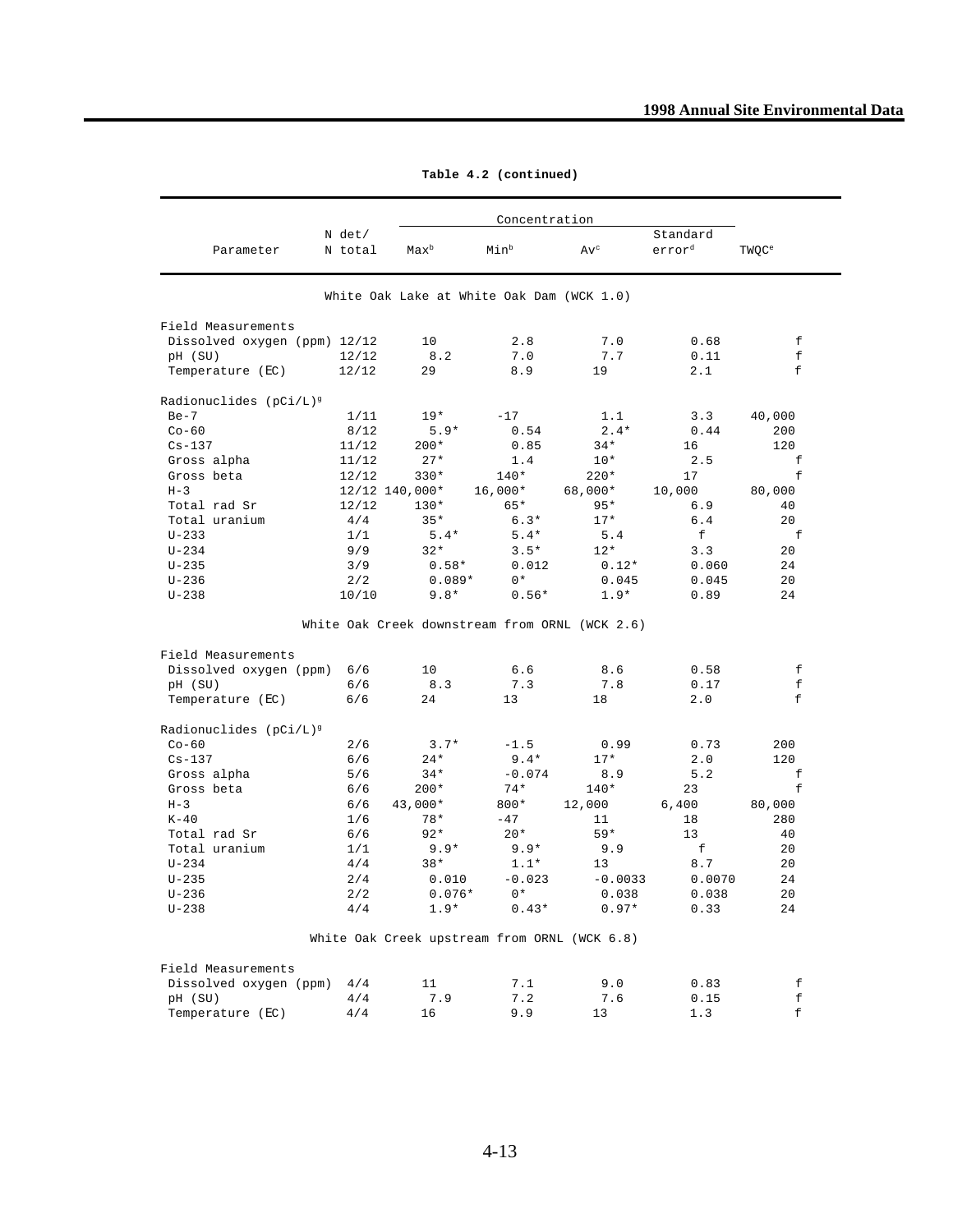|                             |                   |                  | Concentration |        |                                |                   |
|-----------------------------|-------------------|------------------|---------------|--------|--------------------------------|-------------------|
| Parameter                   | N det/<br>N total | Max <sup>b</sup> | Minb          | $Av^c$ | Standard<br>error <sup>d</sup> | TWOC <sup>e</sup> |
|                             |                   |                  |               |        |                                |                   |
| Radionuclides $(pCi/L)^{g}$ |                   |                  |               |        |                                |                   |
| $Co-60$                     | 2/4               | $2.7*$           | $-4.0$        | 0.11   | 1.5                            | 200               |
| Gross alpha                 | 1/4               | $0.89*$          | $-0.34$       | 0.48   | 0.28                           | f                 |
| Gross beta                  | 1/4               | $1.6*$           | 0.53          | $1.2*$ | 0.23                           | f                 |

**Table 4.2 (continued)**

aAll values were included in the calculations. Only parameters that have one or more samples detected are listed in the table. The sampling and analysis plan contains a complete list of analyses performed.

bPrefix "<" indicates the value for a parameter (excluding organics) was not quantifiable at the analytical detection limit; "U" indicates the value for an organic parameter was undetected at the analytical detection limit; and "J" indicates the value was estimated at or below the analytical detection limit by the laboratory.

<sup>c</sup>A tilde (~) indicates that estimated values and/or detection limits were used in the calculation.

dStandard error of the mean.

<sup>e</sup>Tennessee General Water Quality Criteria for Recreation and Domestic Use, as amended (CRK 16, CRK 23, CRK 32, CRK 58, CRK 66, CRK 70) or Tennessee General Water Quality Criteria for Freshwater Fish and Aquatic Life, as amended (BCK 0.6, EFK 0.1, EFK 5.4, MEK 0.2, WCK 1.0, WCK 2.6, WCK 6.8). 4% of DOE DCG used for radionuclides, where applicable.

 $f$ Not applicable.

<sup>g</sup>Individual and average radionuclide concentrations significantly greater than zero are identified by an \*.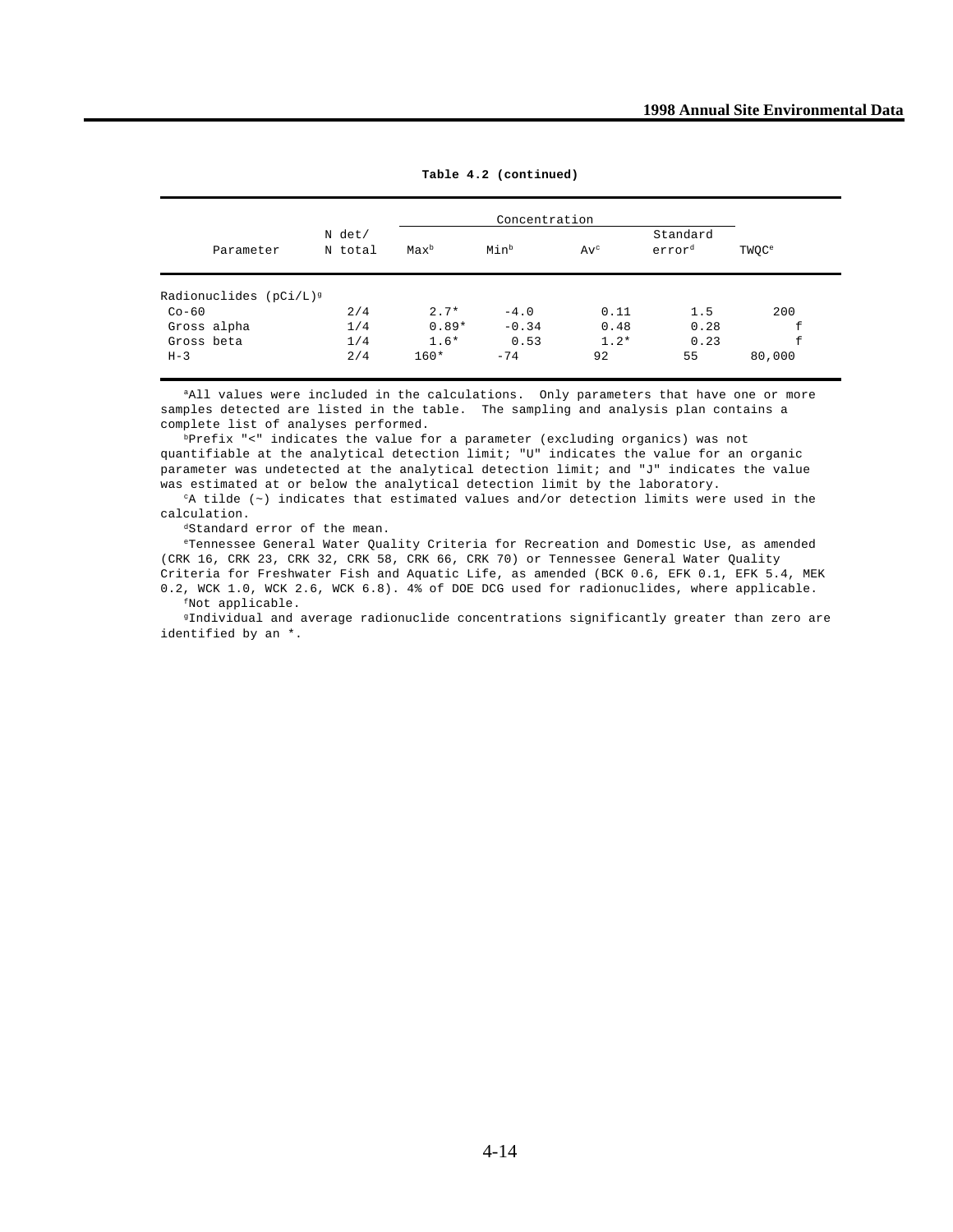| Parameter                                                                                         | Concentration                            |
|---------------------------------------------------------------------------------------------------|------------------------------------------|
| Clinch River downstream from all DOE inputs (CRK 16)                                              |                                          |
| Metals (mg/kg wet wt)<br>Mercury, total<br>Nickel, total<br>Zinc, total                           | 0.20<br>5.9<br>8.1                       |
| Pesticides (Fg/kg wet wt)<br>$4, 4 - DDE$                                                         | 36                                       |
| $PCBs$ ( $Fq/kg$ wet wt)<br>Aroclor-1260                                                          | 420                                      |
| Radionuclides (pCi/g ash wt) <sup>b</sup><br>$Cs - 137$<br>Gross alpha<br>Gross beta<br>$K-40$    | $0.41*$<br>$2.5*$<br>$87*$<br>$89*$      |
| Radionuclides ( $pCi/g$ wet wt) <sup>b</sup><br>$Cs - 137$<br>Gross alpha<br>Gross beta<br>$K-40$ | $0.013*$<br>$0.080*$<br>$2.8*$<br>$2.8*$ |
| Clinch River downstream from ORNL (CRK 32)                                                        |                                          |
| Metals (mg/kg wet wt)<br>Mercury, total<br>Zinc, total                                            | 0.11<br>7.5                              |
| Pesticides (Fg/kg wet wt)<br>$4, 4 - DDE$                                                         | 100                                      |
| PCBs (Fg/kg wet wt)<br>Aroclor-1260                                                               | 1,600                                    |
| Radionuclides (pCi/g ash wt) <sup>b</sup><br>$Cs - 137$<br>Gross alpha<br>Gross beta<br>$K-40$    | $1.4*$<br>$1.7*$<br>140*<br>$200*$       |
| Radionuclides ( $pCi/g$ wet wt) <sup>b</sup><br>$Cs - 137$<br>Gross alpha<br>Gross beta<br>$K-40$ | $0.028*$<br>$0.034*$<br>$2.8*$<br>$4.0*$ |
| Clinch River (Solway Bridge) upstream from all DOE inputs (CRK 70)                                |                                          |
| Metals (mg/kg wet wt)<br>Mercury, total<br>Zinc, total                                            | 0.12<br>15                               |
| Pesticides (Fg/kg wet wt)<br>$4, 4 - DDE$                                                         | 39                                       |

**Table 4.3. 1998 tissue concentrations in Catfish<sup>a</sup>**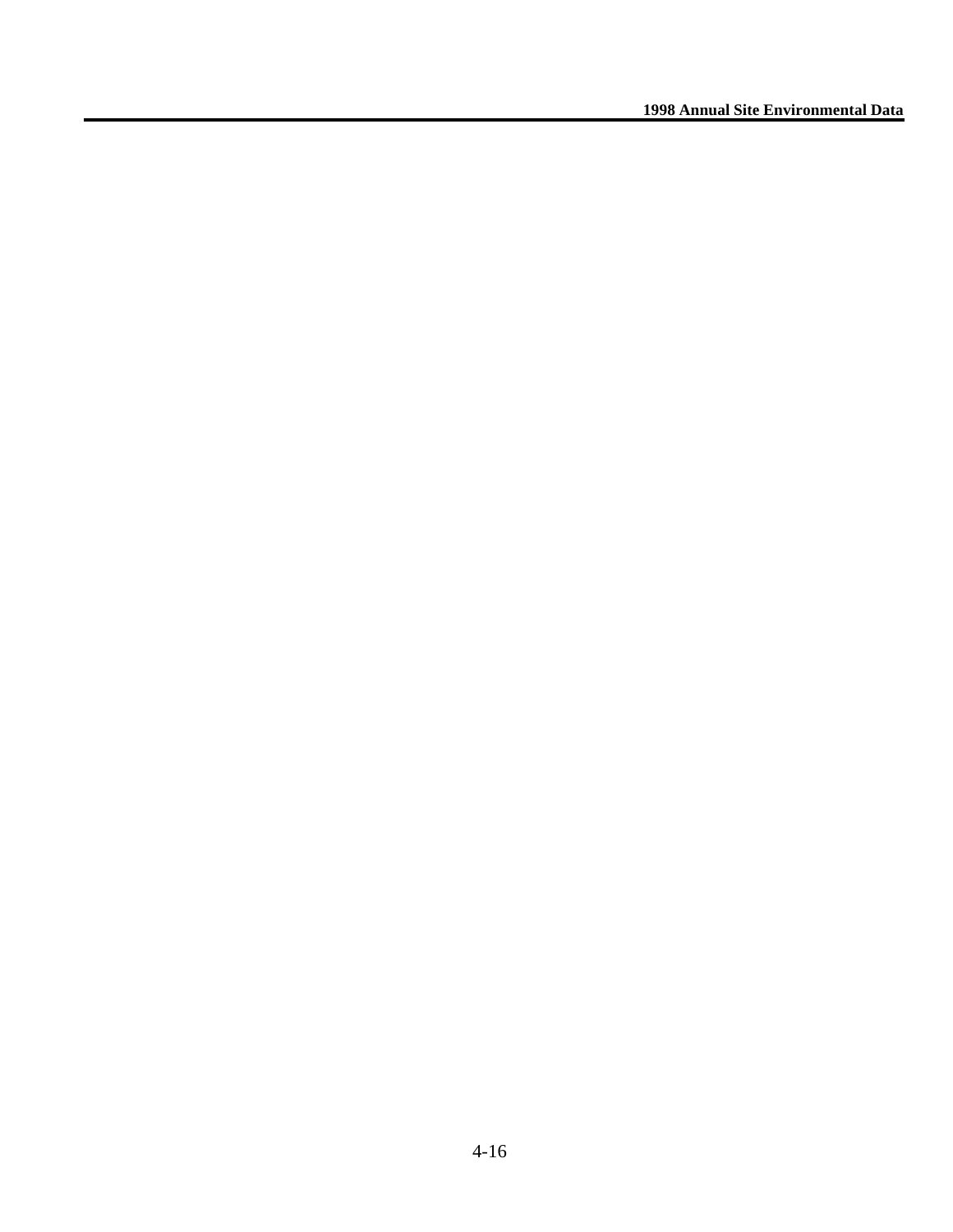| Parameter                                                            | Concentration    |
|----------------------------------------------------------------------|------------------|
| PCBs $(Fg/kg$ wet wt)<br>Aroclor-1260                                | 370              |
| Radionuclides ( $pCi/q$ ash wt) <sup>b</sup><br>Gross beta<br>$K-40$ | $110*$<br>$160*$ |
| Radionuclides ( $pCi/q$ wet wt) <sup>b</sup><br>Gross beta<br>$K-40$ | $2.8*$<br>$4.0*$ |

**Table 4.3 (continued)**

aOnly parameters that are detected are listed in the table. The sampling and analysis plan contains a complete list of analyses performed.

 $b$ Individual and average radionuclide concentrations significantly greater than zero are identified by an \*.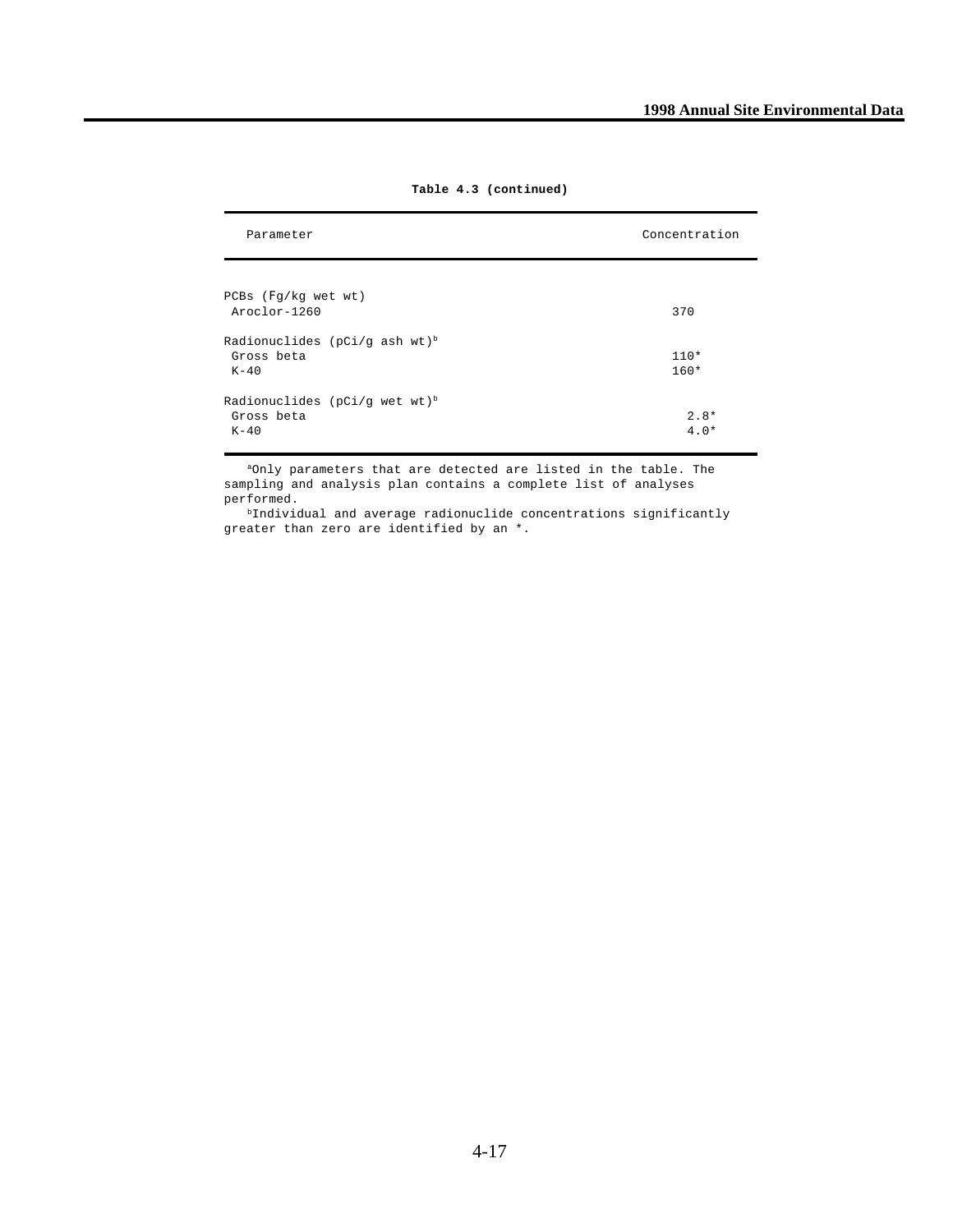|                                                                    |                   |                                                      | Concentration     |                       |                                |
|--------------------------------------------------------------------|-------------------|------------------------------------------------------|-------------------|-----------------------|--------------------------------|
| Parameter                                                          | N det/<br>N total | Max <sup>b</sup>                                     | Min <sup>b</sup>  | $Av^c$                | Standard<br>error <sup>d</sup> |
|                                                                    |                   | Clinch River downstream from all DOE inputs (CRK 16) |                   |                       |                                |
| Metals (mg/kg wet wt)                                              |                   |                                                      |                   |                       |                                |
| Mercury, total                                                     | 6/6               | 0.080                                                | 0.046             | 0.058                 | 0.0054                         |
| Zinc, total                                                        | 6/6               | 18                                                   | 8.9               | 12                    | 1.4                            |
| Pesticides (Fg/kg wet wt)                                          |                   |                                                      |                   |                       |                                |
| Dieldrin                                                           | 4/6               | U480                                                 | JN5.7             | $~\sim$ 89            | 78                             |
| Dieldrin <sup>e</sup>                                              | 3/3               | JP9.1                                                | JP6.7             | $\sim\!8.1$           | 0.71                           |
| PCBs (Fg/kg wet wt)                                                |                   |                                                      |                   |                       |                                |
| Aroclor-1260                                                       | 6/6               | J73                                                  | J38               | $~1$ $~55$            | 5.4                            |
| Radionuclides ( $pCi/g$ ) <sup>f</sup>                             |                   |                                                      |                   |                       |                                |
| $Co-60$                                                            | 1/3               | $0.19*$                                              | 0.0098            | 0.081                 | 0.055                          |
| $Cs - 137$                                                         | 3/3               | $0.81*$                                              | $0.54*$           | $0.69*$               | 0.079                          |
| Gross beta                                                         | 3/3               | 160*                                                 | $140*$            | $150*$                | 6.7                            |
| $K-40$                                                             | 3/3               | $220*$                                               | 190*              | $210*$                | 8.8                            |
| Total rad Sr                                                       | 2/3               | $9.6*$                                               | 4.6               | $7.7*$                | 1.6                            |
|                                                                    |                   | Clinch River downstream from ORNL (CRK 32)           |                   |                       |                                |
| Metals (mg/kg wet wt)                                              |                   |                                                      |                   |                       |                                |
| Mercury, total 1/6                                                 |                   |                                                      | $0.030$ < $0.017$ | $\sim$ $0$ . $0$ $24$ | 0.0017                         |
| Zinc, total                                                        | 6/6               | 24                                                   | 9.6               | 14                    | 2.3                            |
| Pesticides (Fg/kg wet wt)                                          |                   |                                                      |                   |                       |                                |
| Dieldrin                                                           | 4/6               | U19                                                  | JP9.2             | ~14                   | 1.9                            |
| Dieldrin <sup>e</sup>                                              | 4/4               | JP15                                                 | JP9.2             | ~11                   | 1.4                            |
| Endosulfan I                                                       | 6/6               | JP9.1                                                | JP4.6             | $~10 - 6.6$           | 0.70                           |
| Endosulfan II°                                                     | 5/5               | JP9.1                                                | JP4.6             | $~10 - 5$             | 0.85                           |
| PCBs (Fg/kg wet wt)                                                |                   |                                                      |                   |                       |                                |
| Aroclor-1260                                                       | 6/6               | 140                                                  | J58               | $~1$ $~88$            | 14                             |
| Radionuclides $(pCi/q)^f$                                          |                   |                                                      |                   |                       |                                |
| $Cs - 137$                                                         | 3/3               | $4.5*$                                               | $2.5*$            | $3.4*$                | 0.59                           |
| Gross beta                                                         | 3/3               | 190*                                                 | $170*$            | 180*                  | 5.8                            |
| $K-40$                                                             | 3/3               | $220*$                                               | 190*              | $200*$                | 8.8                            |
| Total rad Sr                                                       | 3/3               | $9.8*$                                               | $6.9*$            | $8.7*$                | 0.91                           |
| Clinch River (Solway Bridge) upstream from all DOE inputs (CRK 70) |                   |                                                      |                   |                       |                                |
| Metals (mg/kg wet wt)                                              |                   |                                                      |                   |                       |                                |
| Mercury, total                                                     | 6/6               | 0.048                                                | 0.022             | 0.037                 | 0.0040                         |
| Zinc, total                                                        | 6/6               | 21                                                   | 8.2               | 12                    | 2.0                            |
| Pesticides (Fq/kq wet wt)                                          |                   |                                                      |                   |                       |                                |
| Dieldrin                                                           | 4/6               | U25                                                  | J1.1              | ~13                   | 3.4                            |
| Dieldrin <sup>e</sup>                                              | 3/3               | JP12                                                 | JP9.3             | ~11                   | 0.79                           |
| Endosulfan I                                                       | 4/6               | U15                                                  | JP4.8             | ~10.7                 | 1.5                            |
| Endosulfan II <sup>e</sup>                                         | 4/4               | JP9.7                                                | JP4.8             | ~17.6                 | 1.1                            |

**Table 4.4. 1998 tissue concentrations in Sunfish<sup>a</sup>**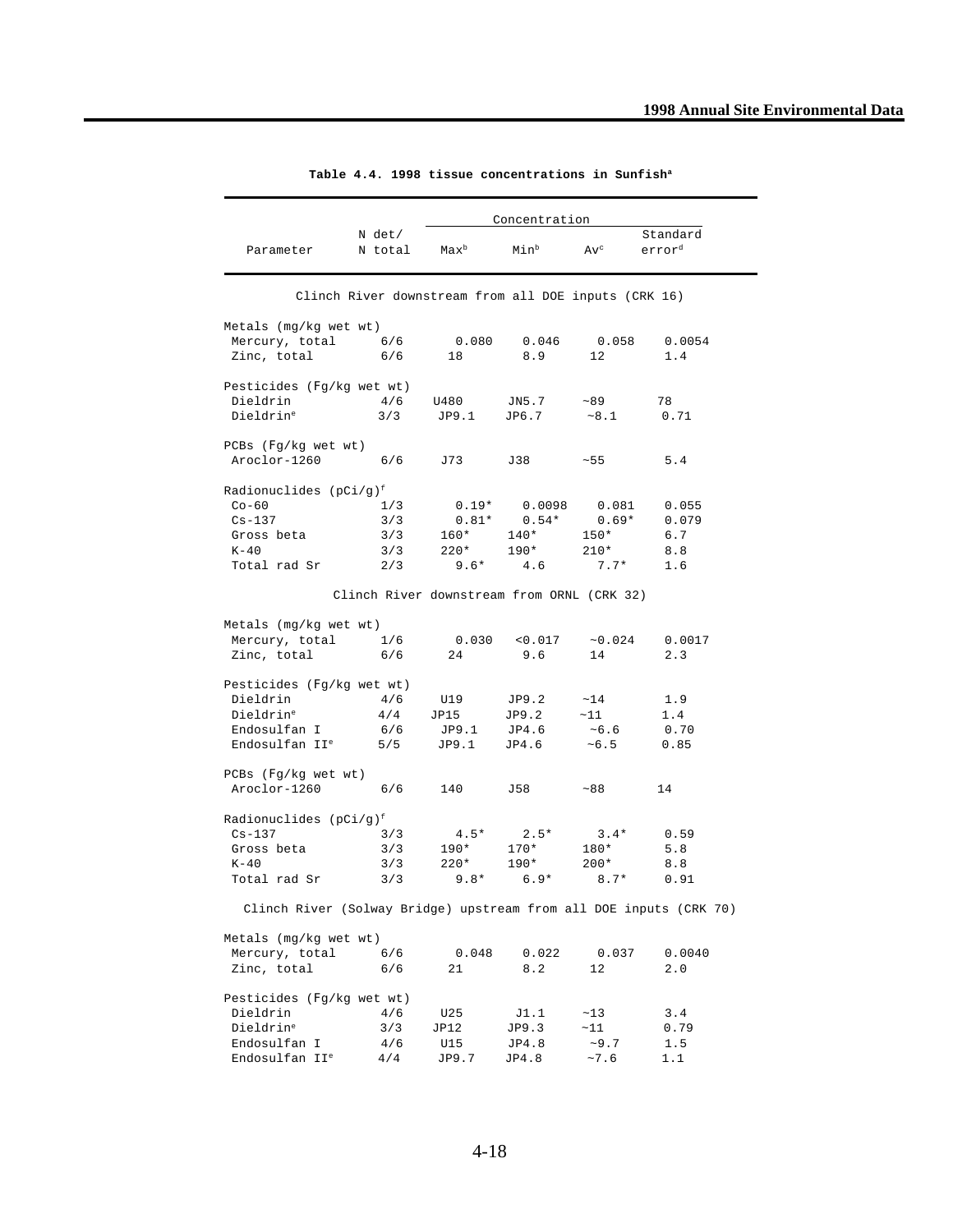|                           |                     | Concentration    |                  |        |                                |
|---------------------------|---------------------|------------------|------------------|--------|--------------------------------|
| Parameter                 | $N$ det/<br>N total | Max <sup>b</sup> | Min <sup>b</sup> | $Av^c$ | Standard<br>error <sup>d</sup> |
| $PCBs$ ( $Fq/kg$ wet wt)  |                     |                  |                  |        |                                |
| Aroclor-1260              | 6/6                 | J100             | J39              | ~1.59  | 11                             |
| Radionuclides $(pCi/q)^f$ |                     |                  |                  |        |                                |
| $Co-60$                   | 2/3                 | $0.23*$          | 0.028            | 0.15   | 0.063                          |
| $Cs - 137$                | 1/3                 | $0.19*$          | 0.034            | 0.12   | 0.047                          |
| Gross beta                | 3/3                 | 180*             | $150*$           | $160*$ | 10                             |
| $K-40$                    | 3/3                 | $200*$           | $160*$           | $180*$ | 12.                            |
| Total rad Sr              | 1/3                 | $9.4*$           | 1.5              | 5.5    | 2.3                            |

**Table 4.4 (continued)**

<sup>a</sup>All values were included in the calculations. Only parameters that have detections in one or more samples are listed in the table. The sampling and analysis plan contains a complete list of analyses performed.

bPrefix "<" indicates the value for a parameter (excluding organics) was not quantifiable at the analytical detection limit; "U" indicates the value for an organic parameter was undetected at the analytical detection limit; "J" indicates the value was estimated at or below the analytical detection limit by the laboratory; and "JN" indicates that the pesticide was run on two columns and both peaked however there was a discrepancy between the two columns above the allowed % difference and the higher value was reported.

 $c_A$  tilde ( $\sim$ ) indicates that estimated values and/or detection limits were used in the calculation.

dStandard error of the mean.

<sup>e</sup>These pesticides are identified with a "JP" prefix. This indicates that something is there but the two columns disagreed by at least 50%. The value is acceptable but what compound it is is in question.

<sup>f</sup>Individual and average radionuclide concentrations significantly greater than zero are identified by an \*.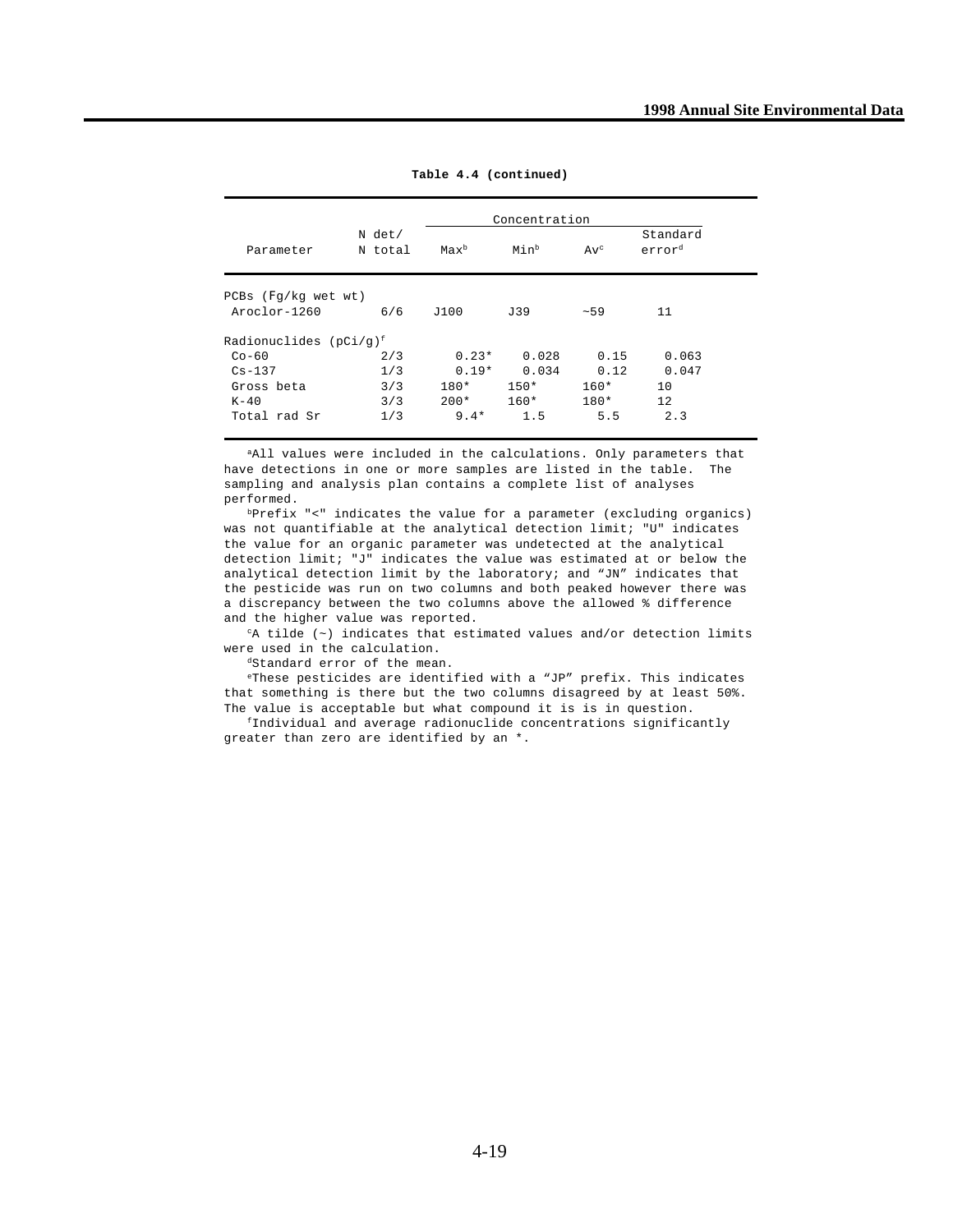| Event                                          | $Co-60$ | Cs-137      | Gross alpha | Gross beta |  |  |  |  |
|------------------------------------------------|---------|-------------|-------------|------------|--|--|--|--|
| Melton Branch upstream from ORNL (MEK 2.1)     |         |             |             |            |  |  |  |  |
| March                                          | b       | $\mathbf b$ | 15,000      | 31,000     |  |  |  |  |
| June                                           | b       | b           | 480         | 910        |  |  |  |  |
|                                                |         |             |             |            |  |  |  |  |
| White Oak Lake at White Oak Dam (WCK 1.0)      |         |             |             |            |  |  |  |  |
| March                                          | 6,600   | 560,000     | 44,000      | 590,000    |  |  |  |  |
| June                                           | 1,400   | 84,000      | 2,500       | 85,000     |  |  |  |  |
|                                                |         |             |             |            |  |  |  |  |
| White Oak Creek downstream from ORNL (WCK 2.6) |         |             |             |            |  |  |  |  |
| March                                          | b       | 720,000     | 26,000      | 680,000    |  |  |  |  |
| June                                           | 820     | 140,000     | 3,800       | 140,000    |  |  |  |  |
|                                                |         |             |             |            |  |  |  |  |

## **Table 4.5. Radiological constituents in settleable solids sites near the ORR, 1998<sup>a</sup>**

<sup>a</sup>All data are given in picocuries per kilogram (1 pCi = 3.7E-02 Bq). bNo significant result.